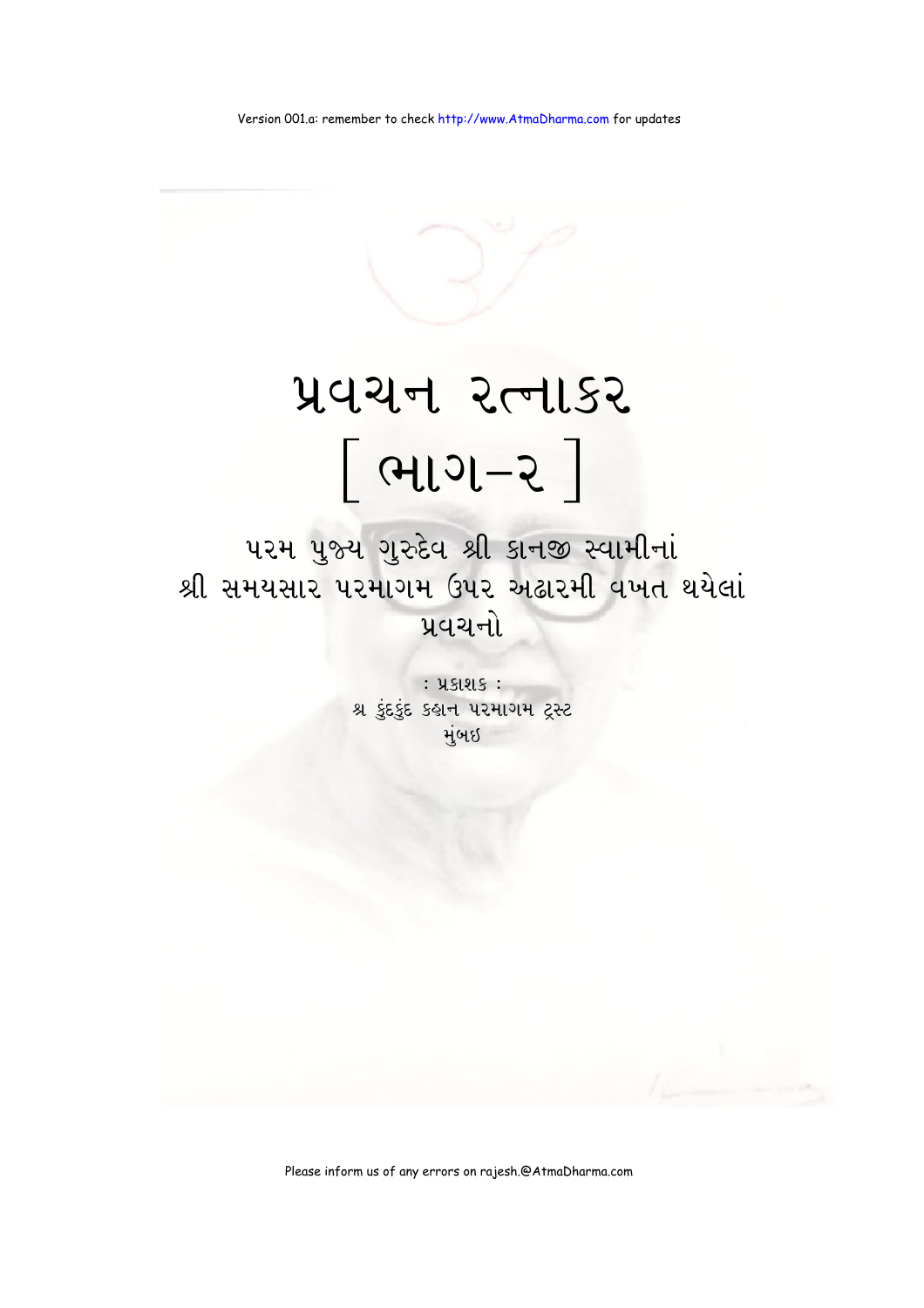#### Thanks & our Request

This shastra has been kindly donated by Dilipbhai Juthalal Shah, London, UK who has paid for it to be "electronised" and made available on the internet.

Our request to you:

1) We have taken great care to ensure this electronic version of the Gujarati Pravachan Ratnakar, Part 2 is a faithful copy of the paper version. However if you find any errors please inform us on rajesh@AtmaDharma.com so that we can make this beautiful work even more accurate.

2) Keep checking the version number of the on-line shastra so that if corrections have been made you can replace your copy with the corrected one.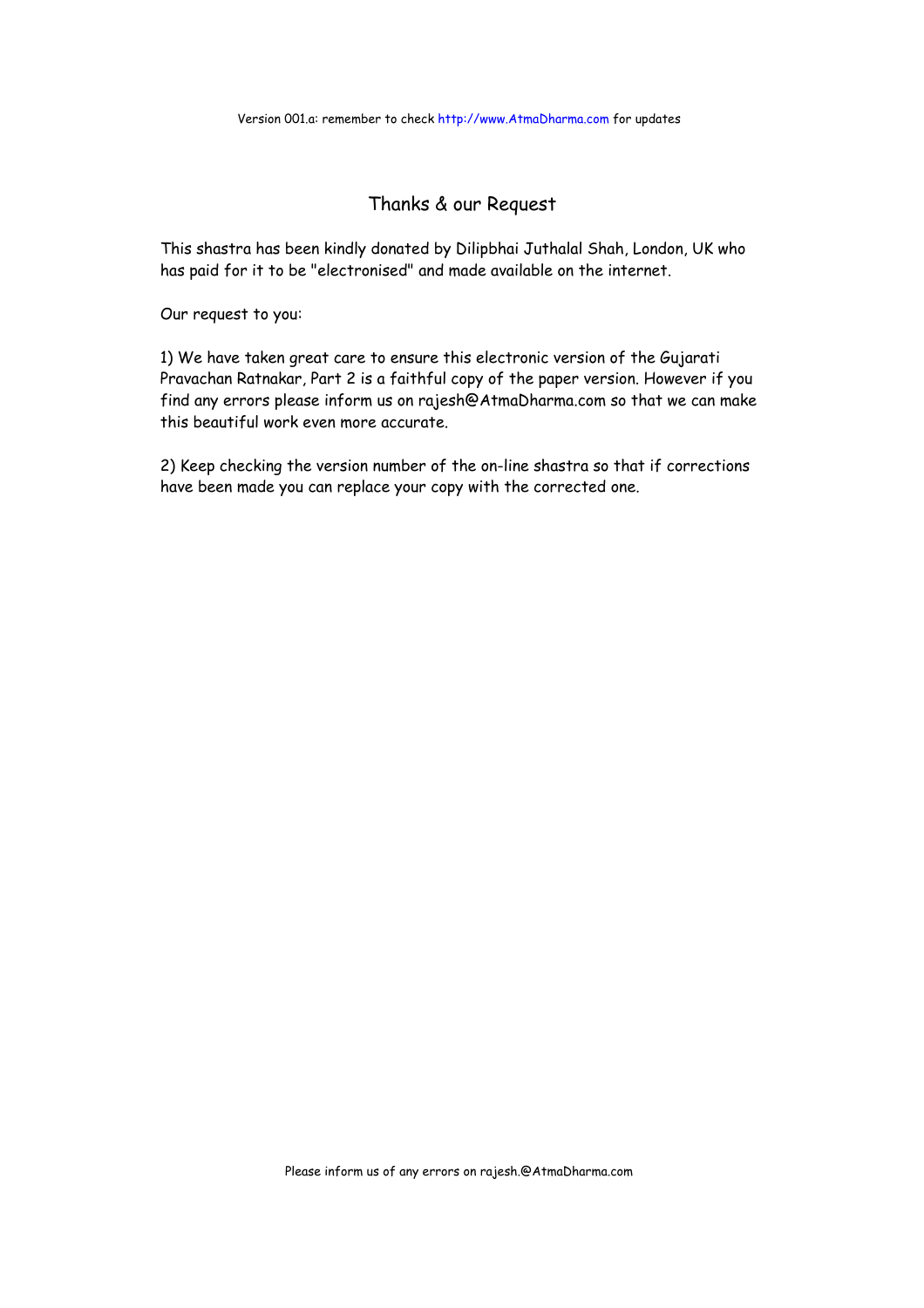|  |  | Version History |
|--|--|-----------------|
|--|--|-----------------|

| Version | Date        |                                                                                               | Changes        |           |                                                        |
|---------|-------------|-----------------------------------------------------------------------------------------------|----------------|-----------|--------------------------------------------------------|
| No.     |             |                                                                                               |                |           |                                                        |
| 1       | 6 Nov 2001  | <b>CHANGES MADE TO THIS DOCUMENT COMPARED TO THE</b><br><b>PAPER VERSION WITH EXPLANATION</b> |                |           |                                                        |
|         |             | #                                                                                             | <b>Shastr</b>  | Page-     | <b>Content</b>                                         |
|         |             |                                                                                               | a              | Line      |                                                        |
|         |             | 9                                                                                             | સમયસાર         | ૬૩–૫      | ववहारणओ भासदि जीवो देहो य हवदि खलू एको।                |
|         |             |                                                                                               |                | $5 - 53$  | ण दु णिच्छयस्स जीवो देहो य कदा वि एकड़ो।। २७ ।।        |
|         |             |                                                                                               | પ્રવચન         | $9OY - Y$ | ववहारणयो भासदि जीवो देहो य हवदि खलु इक्को।             |
|         |             |                                                                                               | રત્નાકર        | $904 - 5$ | ण दु णिच्छयस्स जीवो देहो स कदावि एकट्ठो।। २७।।         |
|         |             | २                                                                                             | સમયસાર         | ७૯-२३     |                                                        |
|         |             |                                                                                               |                |           | અર્થાત એને અને મારે કાંઈ પણ નાતો નથી.                  |
|         |             |                                                                                               | પ્રવચન         | ૧૮૯–૩૧    | [ कश्चन नास्ति नास्ति ] કાંઈ પણ લાગતોવળગતો નથી         |
|         |             |                                                                                               | રત્નાકર        |           | અર્થાત્ એને અને મારે કાંઈ પણ નાતો નથી.                 |
|         |             | $\mathcal{S}$                                                                                 | સમયસાર         | $2 - 8$   | इति सति सह सर्वेरन्यभावैर्विवेके                       |
|         |             |                                                                                               | પ્રવચન         | $500-X$   | इति सति सह सवर्रैन्यभावैर्विवेके                       |
|         |             |                                                                                               | રત્નાકર        |           |                                                        |
|         |             |                                                                                               |                |           |                                                        |
| 001.a   | 22 Apr 2002 |                                                                                               |                |           | Updated "Thanks & our Request" page to include link to |
|         |             |                                                                                               | donation page. |           |                                                        |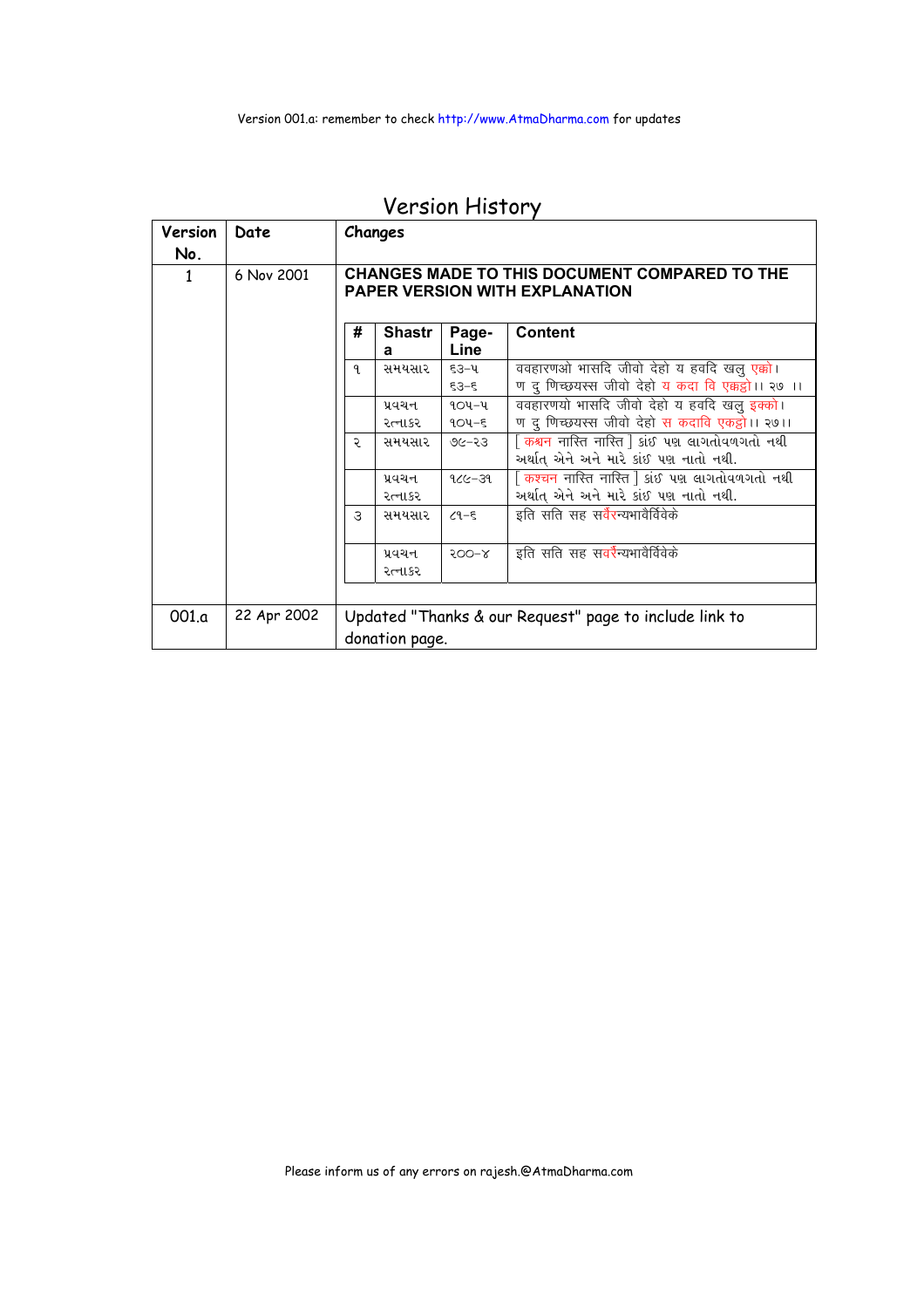

# प्रवयन २त्नाडर <u>િભાગ-૨</u> |



## ૫૨મ પુજ્ય ગુરુદેવ શ્રી કાનજી સ્વામીનાં શ્રી સમયસાર પરમાગમ ઉપર અઢારમી વખત થયેલાં <u>प्र</u>ुपयनो



## : **પ્રકાશક**: શ્ર કુંદકુંદ કહાન પરમાગમ ટ્રસ્ટ મુંબઇ

Please inform us of any errors on rajesh.@AtmaDharma.com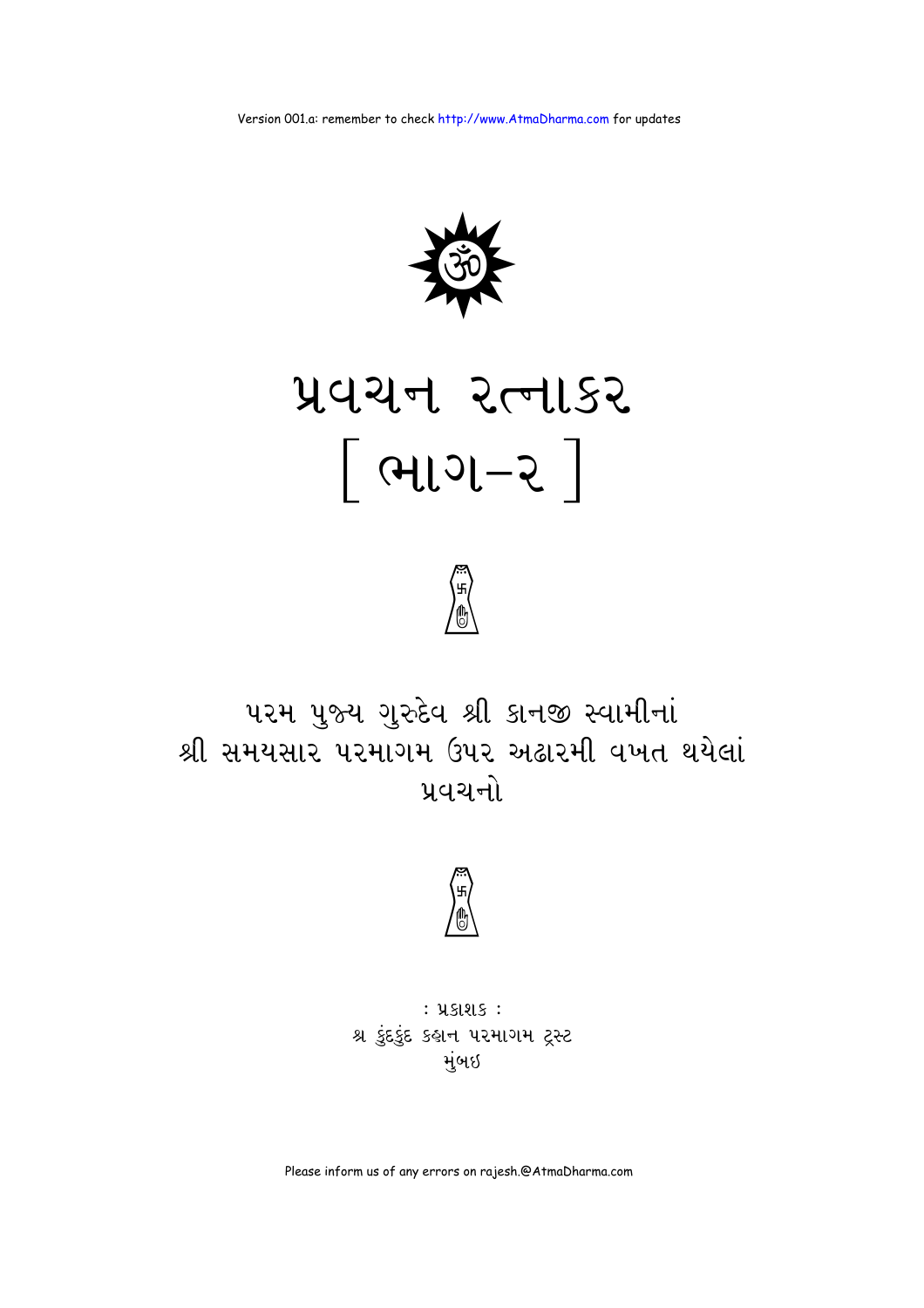<u>મૂદ્ર</u>ક : પ્રવિણચુંદ્ર હૃ. શાહ તથા મગનલાલ જૈન અજિત મુદ્રણાલય સોનગઢ (સૌરાષ્ટ્ર)

પ્રથમ આવૃત્તિ પ્રત: ૫૦૦૦ મુલ્ય: ૫-૦૦

પ્રાપ્તિસ્થાન : શ્રી દિગંબર જૈન સવાધ્યાયમંદિર ટ્રસ્ટ, सोनगढ-उद्दूष २५० શ્રી દિગંબર જૈન મુમુક્ષુ મંડળ, १७३/७५ मुंબाદેવી રોડ, મુંબઇ-४०० ००२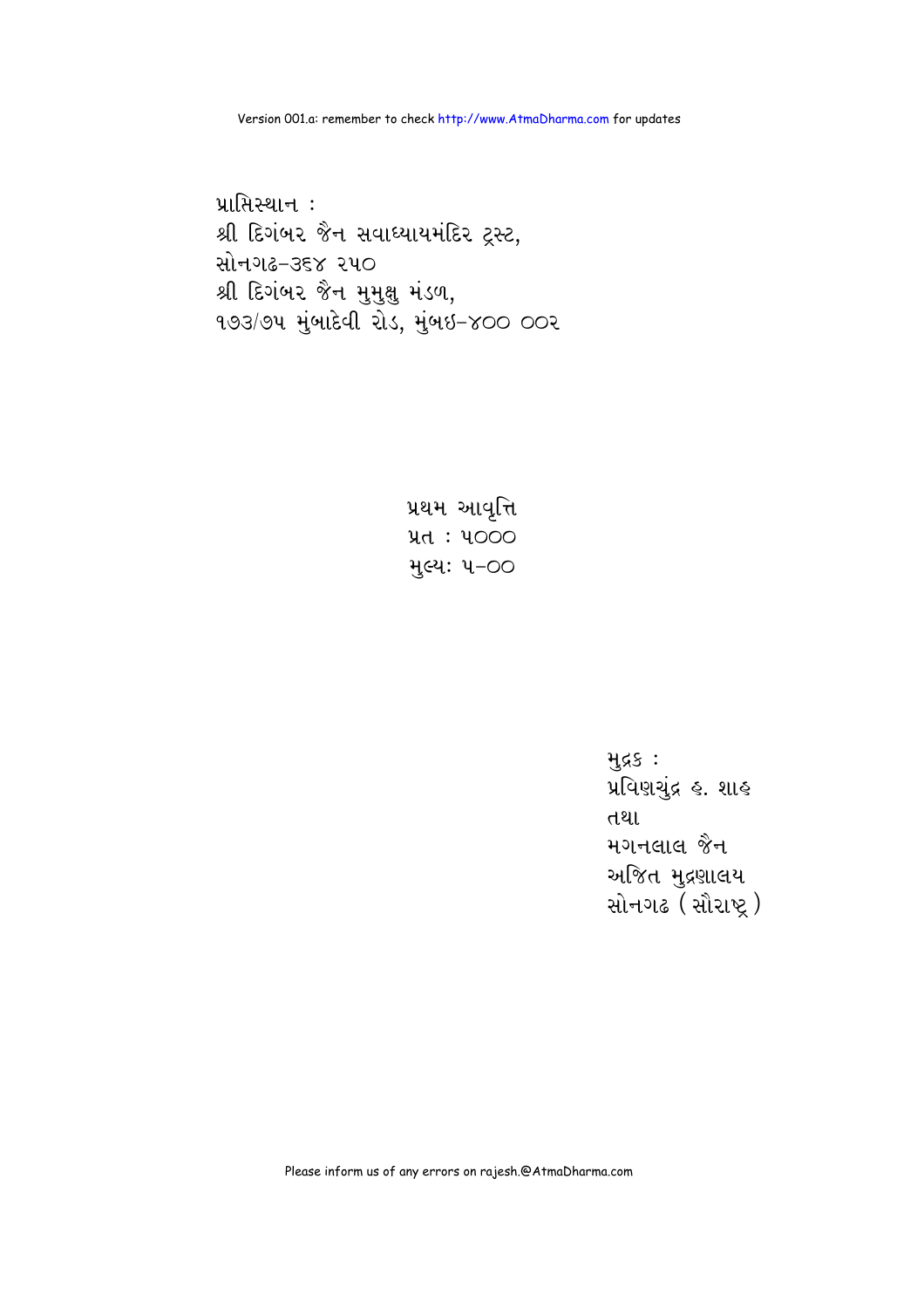

પરમોપકારી પરમપુજ્ય ગુરુદેવ શ્રી કાનજી સ્વામી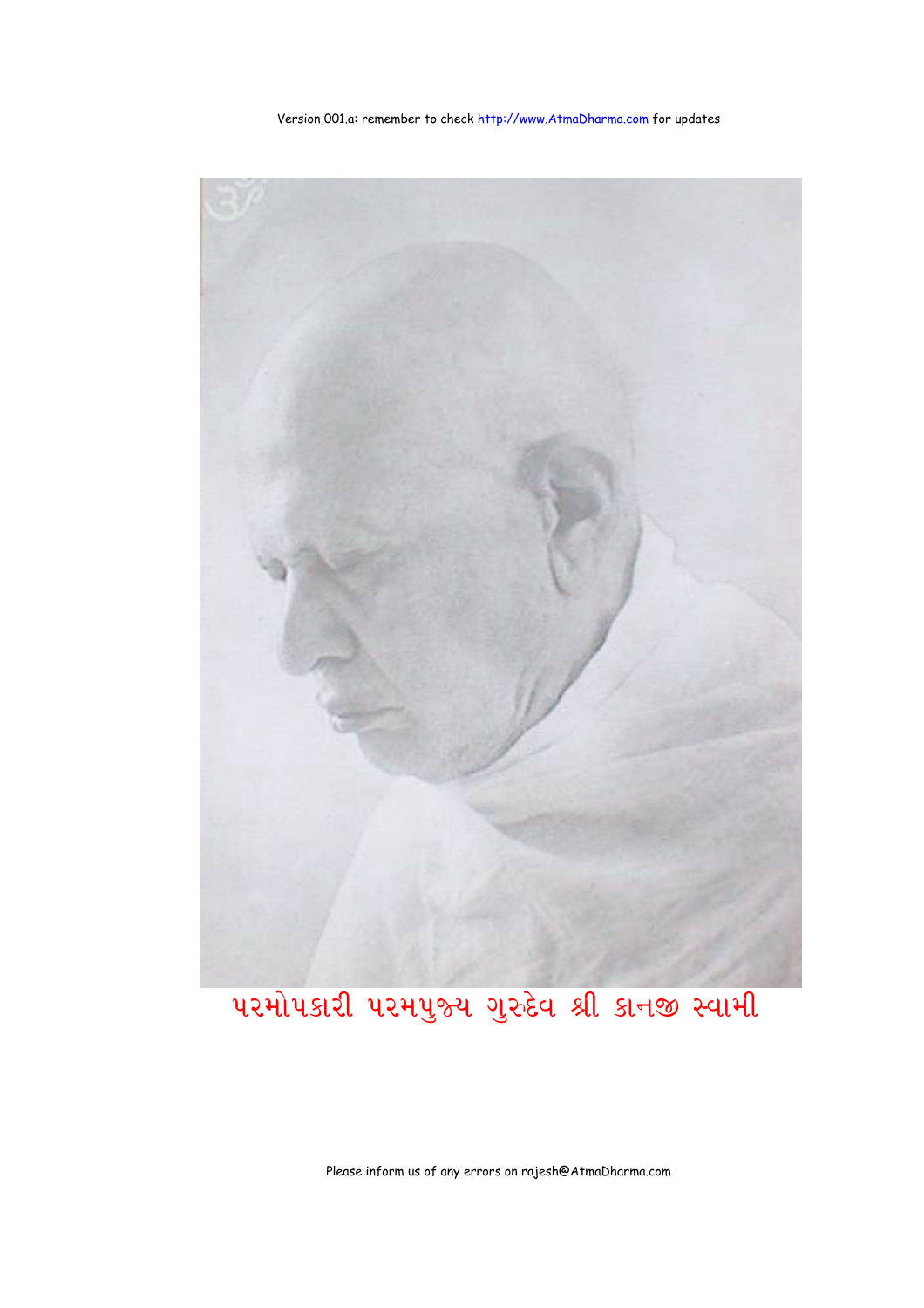## प्रशश श्रीय निवेदन

#### $* *$

## मंगलं भगवान वीरो मंगलं गौतमोगणी । मंगलं कूंदकूंदार्यो जैन धर्मोऽस्तू मंगलम् ।।

 $u$ ।२ंलि $s$ ः

પરમ દેવાધિદેવ જિનેશ્વરદેવ શ્રી વર્દ્ધમાનસ્વામી. ગણધરદેવ શ્રી ગૌતમસ્વામી તથા આચાર્ય ભગવાન શ્રી કુંદકુંદદેવને અત્યંત ભક્તિ સહિત નમસ્કાર.

એ તો સુવિદિત છે કે અંતિમ તીર્થંકર ભગવાન શ્રી વર્દ્ધમાનસ્વામીની દિવ્યધ્વનિનો સાર આચાર્ય શ્રી કુંદકુંદદેવપ્રણિત સમયસાર, પ્રવચનસાર, નિયમસાર, પંચાસ્તિકાય આદિ પરમાગમોમાં ઠાંસી ઠાંસીને ભરેલો છે. ભવ્યજીવોના સદભાગ્યે આજે પણ આ પરમાગમો શ્રી અમતચંદ્રાચાર્ય આદિ મહાન દિગ્ગજ આચાર્યોની ટીકા સહિત ઉપલબ્ધ છે. વળી વિશેષ મહાભાગ્યની વાત તો એ છે કે સાંપ્રતકાળમાં આ પરમાગમોનાં ગઢરઙસ્યો સમજવાની જીવોની યોગ્યતા મંદતર થતી જાય છે. તેવા સમયમાં જૈનશાસનના નભોમંડળમાં એક મહાપ્રતાપી પુરુષ પૂજ્ય ગુરુદેવશ્રી કાનજીસ્વામી-જેમને યુગપુરુષ કહી શકાય, તેવા સત્પુરુષનો યોગ થયો છે. ૫જ્ય ગુરુદેવશ્રી કાનજીસ્વામી આજે છેલ્લાં ૪૫ વર્ષોથી ઉપરોક્ત પરમાગમોમાં પ્રતિપાદિત જૈનયર્મના મળ સિદ્ધાંતોને અતિસ્પષ્ટ, શીતળ અને પરમ શાંતિપ્રદાયક પ્રવચનગંગા દ્વારા રેલાવી રહ્યા છે. આ પવિત્ર પ્રવચનગંગામાં અવગાહન પામીને અનેક ભવ્ય આત્માઓને જૈનધર્મની પ્રાપ્તિ થઈ છે. તેમ જ અનેક જીવો જૈનધર્મના ગંભીર રહસ્યોને સમજતા થયા છે અને માર્ગાનસારી બન્યા છે. આ રીતે ૫જ્ય ગુરુદેવનો જૈનસમાજ ઉપર અનુ૫મ, અલૌકિક અનંત ઉપકાર છે. તેઓશ્રીના આ ઉપકારનો અલોભાવ નીચેની પંક્તિઓ દ્વારા પ્રત્યેક મમક્ષઓ વ્યક્ત  $: 63.62$ 

## અહો ! ઉપકાર જિનવરનો કુંદનો ધ્વનિ દિવ્યનો. જિન-કુંદધ્વનિ આપ્યા અહો ! તે ગુરુ કહાનનો.

## પુણ્યપ્રસંગનું સૌભાગ્ય :

સંવત ૨૦૩૪ની દીપાવલિ પ્રસંગે મુંબઈ મુમુક્ષુ મંડળના સભ્યો પૂજ્ય ગુરુદેવશ્રી પાસે ૯૦મી જન્મજયંતી મુંબઈમાં ઉજવાય તે માટે અનુમતિ પ્રાપ્ત કરવા વિનંતી કરવા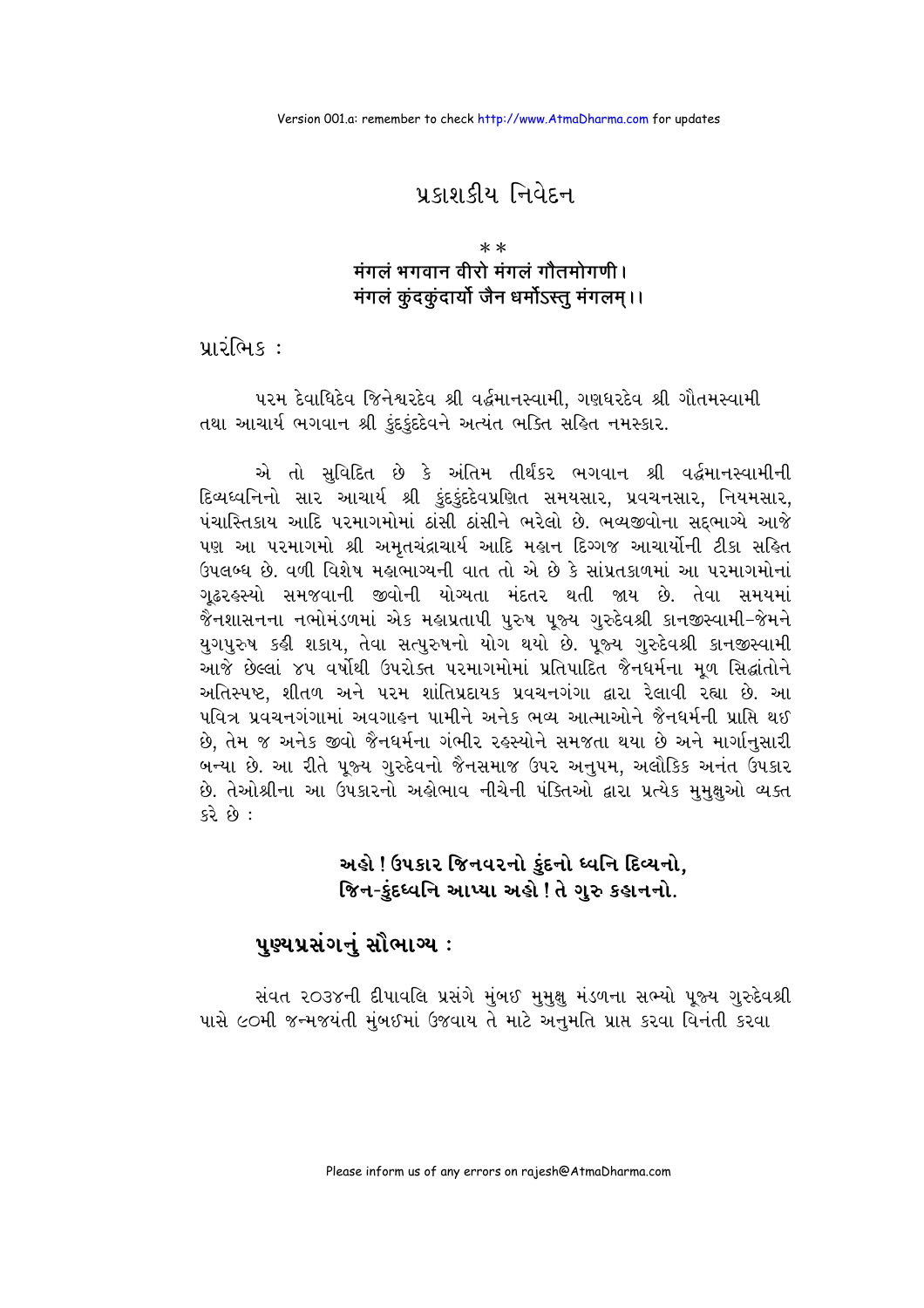માટે સોનગઢ આવેલા ત્યારે કેટલાક સભ્યોને પોતાના સ્વાધ્યાયના લાભના હેતુથી પૂજ્ય ગુરુદેવશ્રીના શ્રી સમયસાર પરમાગમ ઉપર અઢારમીવાર થયેલ સાતિશય પ્રવચનો (સને ૧૯૭૫, ૧૯૭૬, ૧૯૭૭માં) પ્રસિદ્ધ કરવાનો મંગળ વિચાર આવ્યો. આ વિચાર મંડળના સૌ સભ્યોએ પ્રમોદથી આવકાર્યો અને પ્રસિદ્ધ અધ્યાત્મપ્રવક્તા, ધર્માનુરાગી મુરબ્બી શ્રી લાલચંદભાઈની પણ આ સુંદર કાર્ય માટે મંડળને પ્રોત્સાહિત કરતી શુભપ્રેરણા મળી. આ રીતે મુંબઈના મુમુક્ષમંડળને પુજ્ય ગુરુદેવશ્રીના અઢારમી વારના પરમાગમ શ્રી સમયસાર ઉપર થયેલા અનુભવરસમંડિત, પરમકલ્યાણકારી, આત્મહિતસાધક પ્રવચનો પ્રકાશિત કરવાના આ પનિત પ્રસંગનં સૌભાગ્ય પ્રાપ્ત થયં છે તે અત્યંત ઙર્ષ અને ઉલ્લાસનં કારણ  $63$ 

## પ્રકાશનનો હેતુ:

આ પ્રવચનોના પ્રકાશનનો મૂળ હેતુ તો નિજસ્વાધ્યાયનો લાભ થાય તે જ છે. તદ્દ-ઉપરાંત સૌ જિજ્ઞાસુ ભાઈ-બર્લ્ડનોને પૂજ્ય ગુરુદેવશ્રીનાં શ્રી સમયસાર ઉપરનાં સળંગ સર્વ પ્રવચનો સાક્ષાત સાંભળવાનો લાભ પ્રાપ્ત ન થઈ શકયો હોય તે સંભવિત છે. તેથી આ ગ્રંથમાળામાં ક્રમશઃ આદિથી અંત સુધીનાં પૂરાં પ્રવચનોને સમજવાનો કાયમી અને સર્વકાલિક લાભ મળી રહે તે હેતુથી પૂજ્ય ગુરુદેવશ્રીની અઘ્યાત્મરસઝરતી અમૃતમયી વાણીના સ્વાઘ્યાય દ્વારા નિરંતર મુમુક્ષુ જીવોને આત્મકિતથી પ્રેરણા મળતી રહેશે, તેવો આશય પણ આ પ્રકાશનનું પ્રેરકબળ છે.

વળી આ પંચમકાળના પ્રવાહમાં કમશ: જીવોનો ક્ષયોપશમ મંદતર થતો જાય છે તેથી પરમાગમમાં રહેલા સુક્ષ્મ અને ગંભીર રહસ્યો સ્વયં સમજવાં ઘણાં જ કઠિન છે. આ પરિસ્થિતિમાં પૂજ્ય ગુરુદેવશ્રીએ સાદી અને સરળ ભાષામાં સ્પષ્ટ કરેલાં પ્રવચનો લેખબદ્ધ કરીને પુસ્તકારૂઢ કરવામાં આવે તો ભાવી પેઢીને પણ શ્રી સમયસાર પરમાગમનાં અતિગૃઢ રહેસ્યો સમજવામાં સરળતાપૂર્વક સહાયરૂપ બની રહેશે અને તે રીતે જિનોક્ત તત્ત્વેજ્ઞાન અને તેની સ્વાઘ્યાયપરંપરા તેના યથાર્થ સ્વરૂપમાં જળવાઈ રહેશે તેમ જ તે દ્વારા અનેક ભવ્યજીવોને પોતાનું આત્મકલ્યાણ સાધવામાં મહાન પ્રેરણા પ્રાપ્ત થશે તેવા વિચારના બળે પુજ્ય ગુરુદેવશ્રીના શ્રી સમયસાર ઉપરાંત બીજા પણ અનેક પરમાગમો ઉપર થયેલ પ્રવચનો પ્રકાશિત કરવાની ભાવના છે અને તે ભાવનાવશ આ ટ્રસ્ટની રચના થઈ છે. ઉપરોક્ત હેતુથી આ ટ્રસ્ટનો જન્મ થયો છે અને પૂજ્ય ગુરુદેવનાં હજારો પ્રવચનો પ્રસિદ્ધ કરવાનો જ મુખ્ય ઉદ્દેશ આ ટ્રસ્ટમાં રાખવામાં આવેલ  $\hat{\rho}$ 

આ પ્રસંગે સ્વ. શ્રી સોગાનીજીનું એક વચન સાકાર થશે તેવું ભાસે છે. તેમણે કહ્યું છે કે પૂજ્ય ગુરુદેવશ્રીથી ધર્મનો જે આ પાયો નંખાયો છે તે પંચમકાળના અંત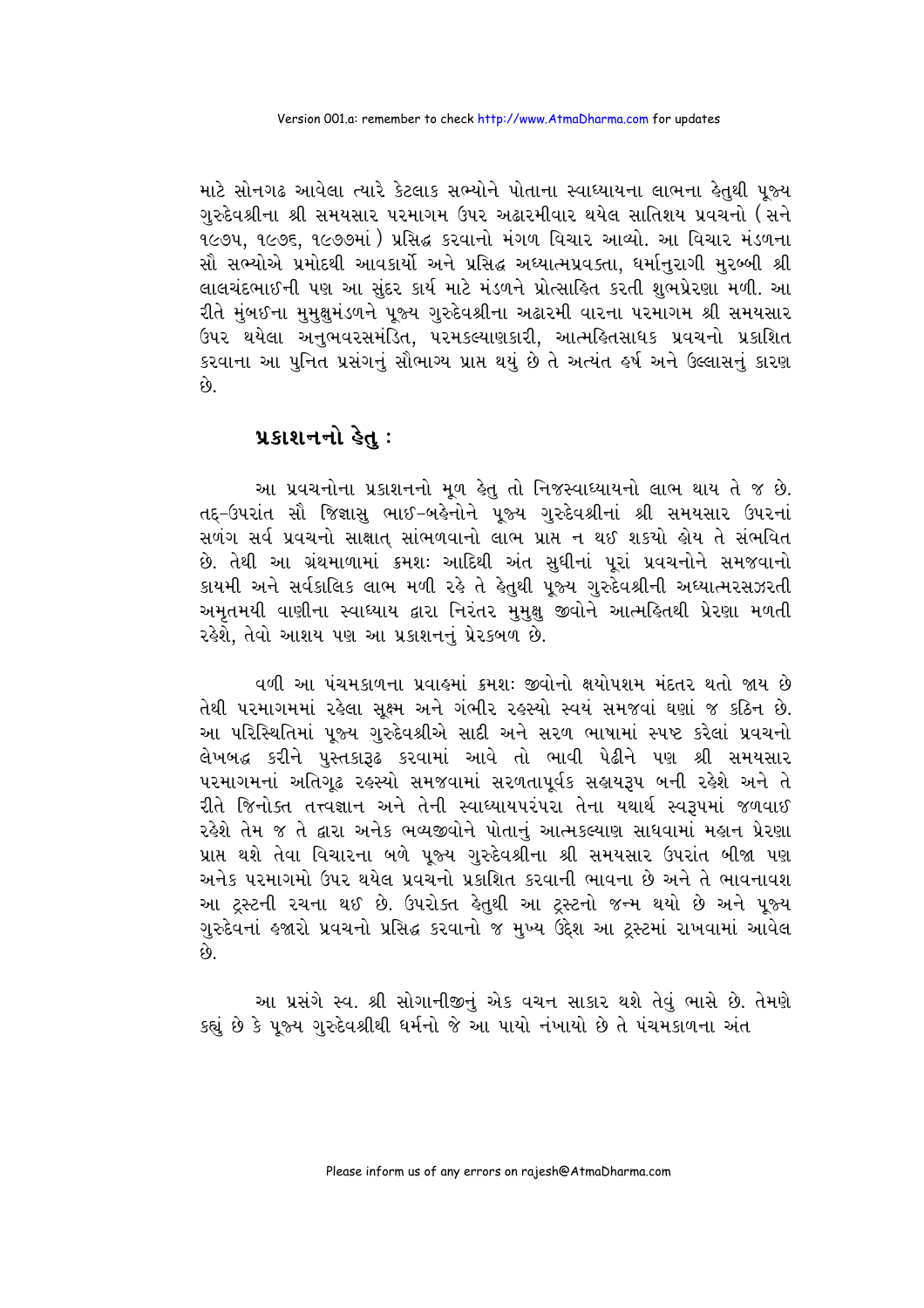સુધી રહેશે. તદુપરાંત પૂજ્ય બેનશ્રીનાં વચનામૃત નં. ૨૭ માં ઉલ્લેખ છે કે ''તેમનો ્યું છે.<br>(પૂજ્ય ગુરુદેવશ્રીનો ) મહિમા આજે તો ગવાય છે પરંતુ હજારો વર્ષ સુધી ગવાશે.'' ખરેખર જ્ઞાનીઓના નિર્મળ શ્રુતજ્ઞાનમાં ભાવિપ્રસંગો કેવળજ્ઞાનવત પ્રતિભાસે છે, કારણ કે આ ટ્સ્ટની યોજના પુજ્ય ગુરુદેવશ્રીના પાંચ પરમાગમો ઉપર થયેલાં પ્રવચનો ઉપરાંત <u>બીજા પણ અનેક શાસ્ત્રો ઉપર થયેલાં પ્રવચનો ક્રમશ: પ્રસિદ્ધ કરવાની ભાવના સમાહિત</u> છે. એ રીતે હજારો પ્રવચનોનું સંકલન પ્રથમ સંસ્કરણમાં જ અનેક ગ્રંથોરૂપે પુસ્તકારૂઢ થશે અને તેવા પ્રત્યેક પુસ્તકોનું સંસ્કરણ (આવૃત્તિ) હજારોની સંખ્યામાં રહેશે. એ રીતે હિંદી અને ગુજરાતી ભાષામાં તાત્કાલિક પ્રકાશન થતાં પુસ્તકોની સંખ્યા લાખોમાં થવા જાય છે અને તેની પરંપરા ચાલે તો ઉપરોક્ત જ્ઞાનીઓનાં વચનો સિદ્ધ થવાનં પ્રત્યક્ષ જણાઈ આવે છે

### કાર્યવાહી:

શ્રી સમયસાર પરમાગમ ઉપરનાં પૂજ્ય ગુરુદેવશ્રીના અઢારમી વખતના થયેલ મંગળ પ્રવચનો તે સમયે ટેપરેકોર્ડર ઉપર અંકિત કરી લેવામાં આવ્યાં હતાં. આ ધ્વનિમુદ્રિત પ્રવચનો ટેપ ઉપરથી સાંભળીને ક્રમશ: લેખબદ્ધ કરવામાં આવ્યાં છે. એક જ ટેપને વારંવાર સાંભળીને લેખન કરવામાં આવેલ છે. તેમ છતાં તેમાં કાંઈ ત્રુટી રહી જવા ન પામે તે કેતથી લખનાર સિવાય તપાસનારે ફરીથી સઘળાં પ્રવચનો ટેપ ઉપરથી સાંભળીને તેની ચકાસણી કરેલ છે. આ પ્રમાણે તૈયાર થયેલાં પ્રવચનોના યથાયોગ્ય સુસંગત ફકરા પાડી તેને ફરીથી ભાઈશ્રી રમણલાલ માણેકલાલ શાહે લિપિબદ્ધ કરી આપેલ છે. તથા તે લિપિબદ્ધ થયેલાં પ્રવચનોની પણ છેલ્લે વિદ્વાન ભાઈશ્રી ડો. ચંદભાઈ દ્વારા પૂરતી ચકાસણી કરવામાં આવેલ છે. આ રીતે પુજ્ય ગુરુદેવશ્રીનાં પ્રવચનોમાં વ્યક્ત થયેલ ભાવો સારી રીતે યથાસ્થિત જળવાઈ રહે તેની પુરેપુરી કાળજી લેવામાં આવી છે.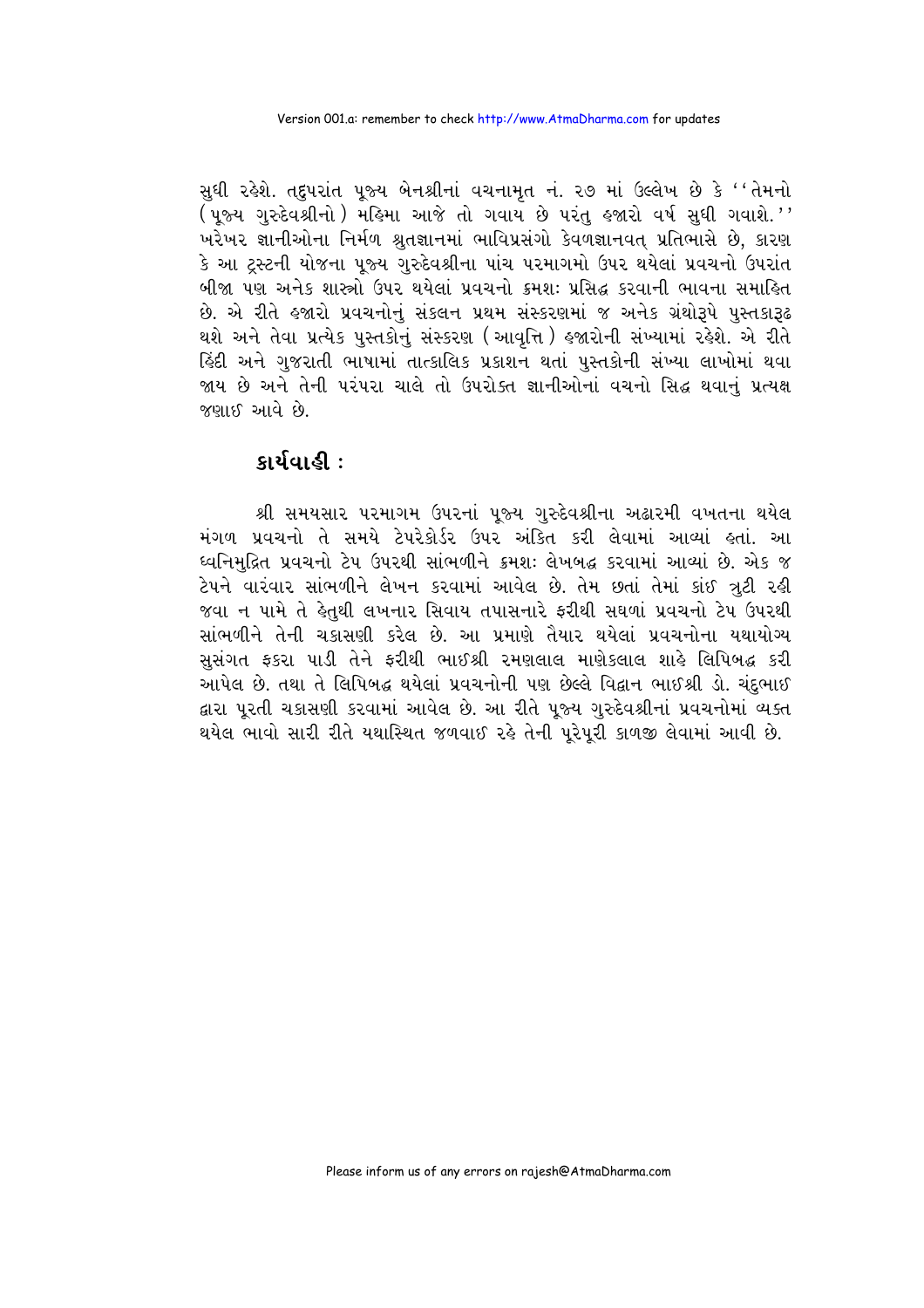|                | $\ast$        | $\ast$      |                |
|----------------|---------------|-------------|----------------|
| ક્રમ           | ગાથા/કળશ      | પ્રવચન નંબર | પૃષ્ઠાંક       |
| $\mathfrak{q}$ | કળશ–૧૫        | ૫૪ થી ૫૭    | L              |
| २              | ગાથા–૧૬       | ૫૫ થી ૫૭    | $\propto$      |
| З              | કળશ-૧૬ થી ૧૮  | ૫૫ થી ૫૭    | પ              |
| $\lambda$      | કળશ-૧૯        | ૫૫ થી ૫૭    | ξ              |
| પ              | ગાથા-૧૭-૧૮    | ૫૮ થી ૬૧    | 58             |
| ξ              | કળશ–૨૦        | ૫૮ થી ૬૧    | ૨૫             |
| ৩              | ગાથા-૧૯       | $59 - 52$   | X <sub>C</sub> |
| $\epsilon$     | કળશ–૨૧        | $52 - 53$   | ЧO             |
| $\varsigma$    | ગાથા−૨૦ થી ૨૨ | ૬૨ થી ૬૪    | $\xi$          |
| 9O             | કળશ–૨૨        | ૬૨ થી ૬૪    | 53             |
| 99             | ગાથા−૨૩ થી ૨૫ | ૬૪ થી ૬૭    | ৩৩             |
| ૧૨             | $592 - 23$    | ६४ थी ६७    | 96             |
| qз             | ગાથા–ર૬       | $59 - 52$   | 900            |
| $\delta$       | કળશ–૨૪        | $59 - 52$   | 900            |
| ૧૫             | ગાથા–૨૭       | 55          | <b>904</b>     |
| 95             | ગાથા–૨૮       | ξC          | ૧૧૨            |
| ৭৩             | ગાથા-૨૯       | 55          | ૧૧૫            |
| 9<             | ગાથા–૩૦       | 55          | ঀঀ৩            |
| 9C             | કળશ–૨૫        | 55          | 999            |
| २०             | કળશ–ર૬        | 55          | 996            |
| ૨૧             | ગાથા–૩૧       | ૭૦ થી ૭૨    | १२०            |

 $\mathcal{H}_{\mathbb{Z}}$ કમણિકા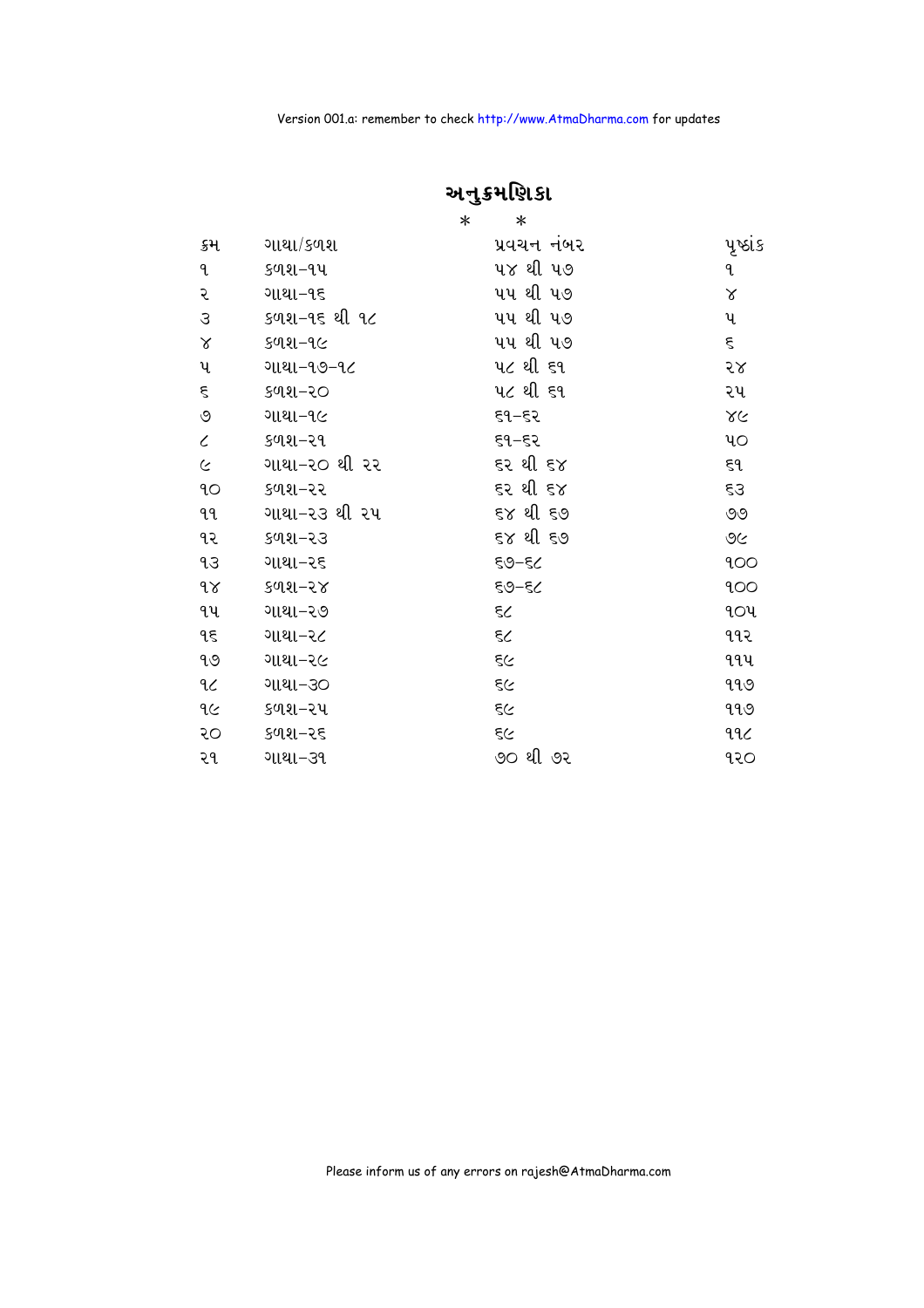| ક્રમ | ગાથા/કળશ  | પ્રવચન નબર | પૃષ્ઠાંક |
|------|-----------|------------|----------|
| ૨૨   | ગાથા–૩૨   | ૭૨ થી ૭૪   | 932      |
| 53   | ગાથા−૩૩   | ૭૪ થી ૭૬   | 983      |
| 58   | કળશ–૨૭–૨૮ | ૭૪ થી ૭૬   | 988      |
| ૨૫   | ગાથા−૩૪   | $99 - 96$  | ૧૫૯      |
| ૨૬   | ગાથા-૩૫   | ૭૯ થી ૮૧   | १६८      |
| २७   | કળશ–૨૯    | ૭૯ થી ૮૧   | 990      |
| ૨૮   | ગાથા−૩૬   | ૮૧ થી ૮૨   | 229      |
| २८   | કળશ-૩૦    | ૮૧ થી ૮૨   | 922      |
| 30   | ગાથા−૩૭   | $23 - 68$  | 9C       |
| 39   | કળશ–૩૧    | $23 - 28$  | 200      |
| 35   | ગાથા-૩૮   | ૮૪ થી ૮૭   | ૨૧૨      |
| 33   | કળશ-૩૨    | ૮૪ થી ૮૭   | ૨૧૩      |

∙ ∙ ∙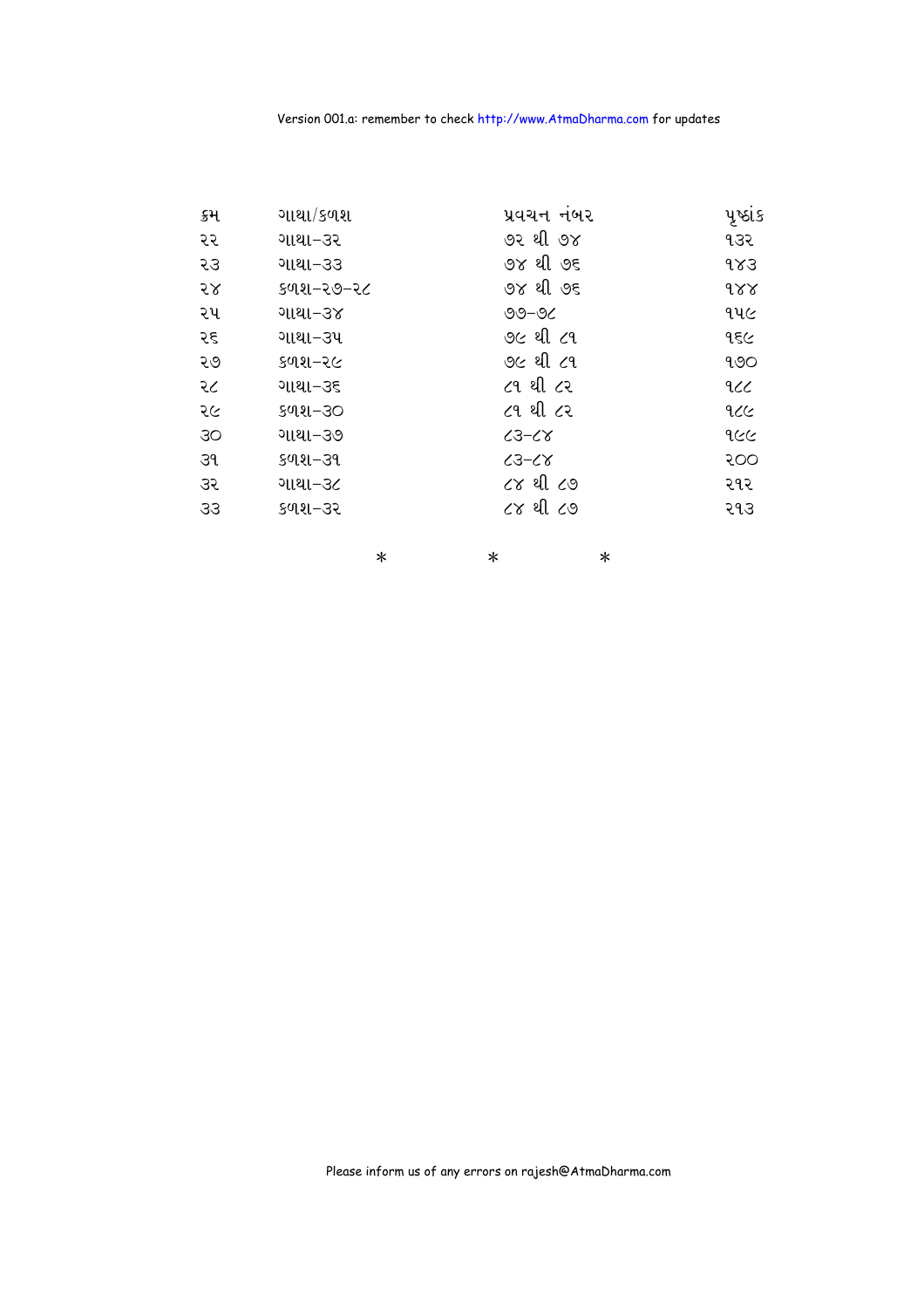#### **CHANGES MADE TO THIS DOCUMENT COMPARED TO THE PAPER VERSION WITH EXPLANATION**

| #             | <b>Shastr</b> | Page-     | <b>Content</b>                                     |
|---------------|---------------|-----------|----------------------------------------------------|
|               | a             | Line      |                                                    |
| 9             | સમયસા         | $\xi$ 3-4 | ववहारणओ भासदि जीवो देहो य हवदि खलु एक्को।          |
|               | Ç             | $5 - 57$  | ण दु णिच्छयस्स जीवो देहो य कदा वि एक्कट्ठो।। २७ ।। |
|               | પ્રવચન        | ૧૦૫–૫     | ववहारणयो भासदि जीवो देहो य हवदि खलु इक्को।         |
|               | રત્નાકર       | $904 - 5$ | ण दु णिच्छयस्स जीवो देहो स कदावि एकडो।। २७।।       |
| २             | સમયસા         | $65 - 30$ |                                                    |
|               | Ç             |           | અર્થાત્ એને અને મારે કાંઈ પણ નાતો નથી.             |
|               | પ્રવચન        | $92 - 39$ | [ कश्चन नास्ति नास्ति ] sis पश લાગતોવળગતો નથી      |
|               | રત્નાકર       |           | અર્થાત એને અને મારે કાંઈ પણ નાતો નથી.              |
| $\mathcal{S}$ | સમયસા         | $C9 - 5$  | इति सति सह सर्वेरन्यभावैर्विवेके                   |
|               | Ç             |           |                                                    |
|               | પ્રવચન        | $500 - 8$ | इति सति सह स <mark>वर्रै</mark> न्यभावैर्विवेके    |
|               | રત્નાકર       |           |                                                    |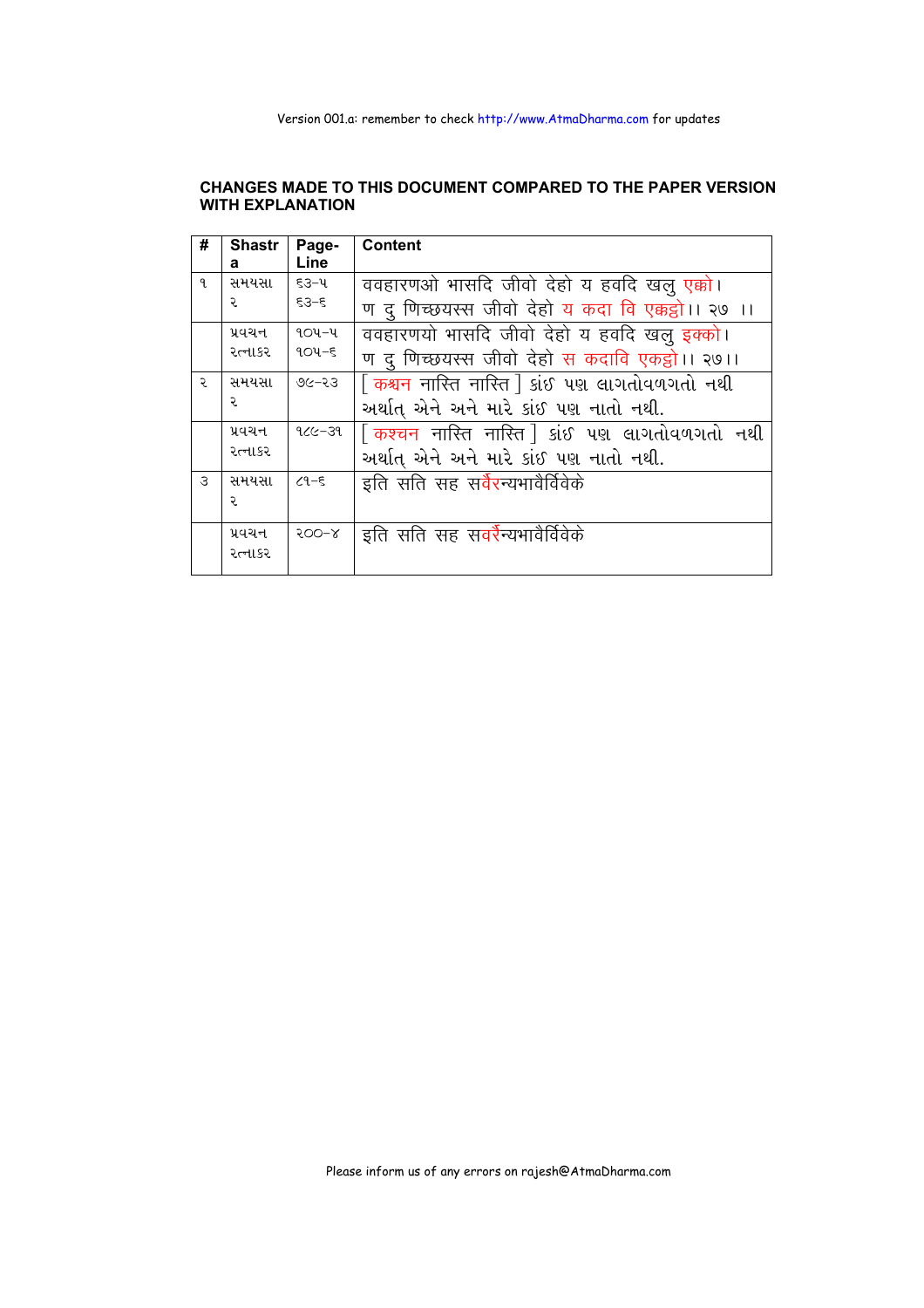

## परमात्मने नम:।

## શ્રીમદ્દભગવત્કુંદકુંદાચાર્યદેવપ્રણીત

श्री

## સમયસાર

ઉપર

## ૫૨મ પૂજ્ય સદ્ગુરુદેવ શ્રી કાનજીસ્વામીનાં પ્રવચનો

श्रीमदमृतचन्द्रसूरिकृता आत्मख्याति:।

જીવ-અજીવ અધિકાર

હવે, આગળની ગાથાની સૂચનારૂપે શ્લોક કહે છે:-

(अनुष्टुभ्) एष ज्ञानघनो नित्यमात्मा सिद्धिमभीप्सुभिः। साध्यसाधकभावेन द्विधैकः समुपास्यताम् ।। ९५ ।।

श्लोशर्थः- [ एष: ज्ञानघन: आत्मा ] આ ( पूर्यsथित ) જ્ઞાનસ્વરૂપ આત્મા છે ते, [सिद्धिम् अभीप्सुभि: ] स्वरूपनी प्राप्तिना ४२७९ पुरुषोस्रे [साध्यसाधकभावेन ] साध्यसाधडल्गावना लेहथी [द्विधा ] ले प्रडारे, [एक: ] એક ४ [ नित्यम समुपास्यताम ] નિત્ય સેવવાયોગ્ય છે; તેનું સેવન કરો.

ભાવાર્થઃ- આત્મા તો જ્ઞાનસ્વરૂપ એક જ છે પરંતુ એનું પર્ણરૂપ સાધ્યભાવ છે અને અપૂર્ણરૂપ સાધકભાવ છે; એવા ભાવભેદથી બે પ્રકારે એકને જ સેવવો. ૧૫.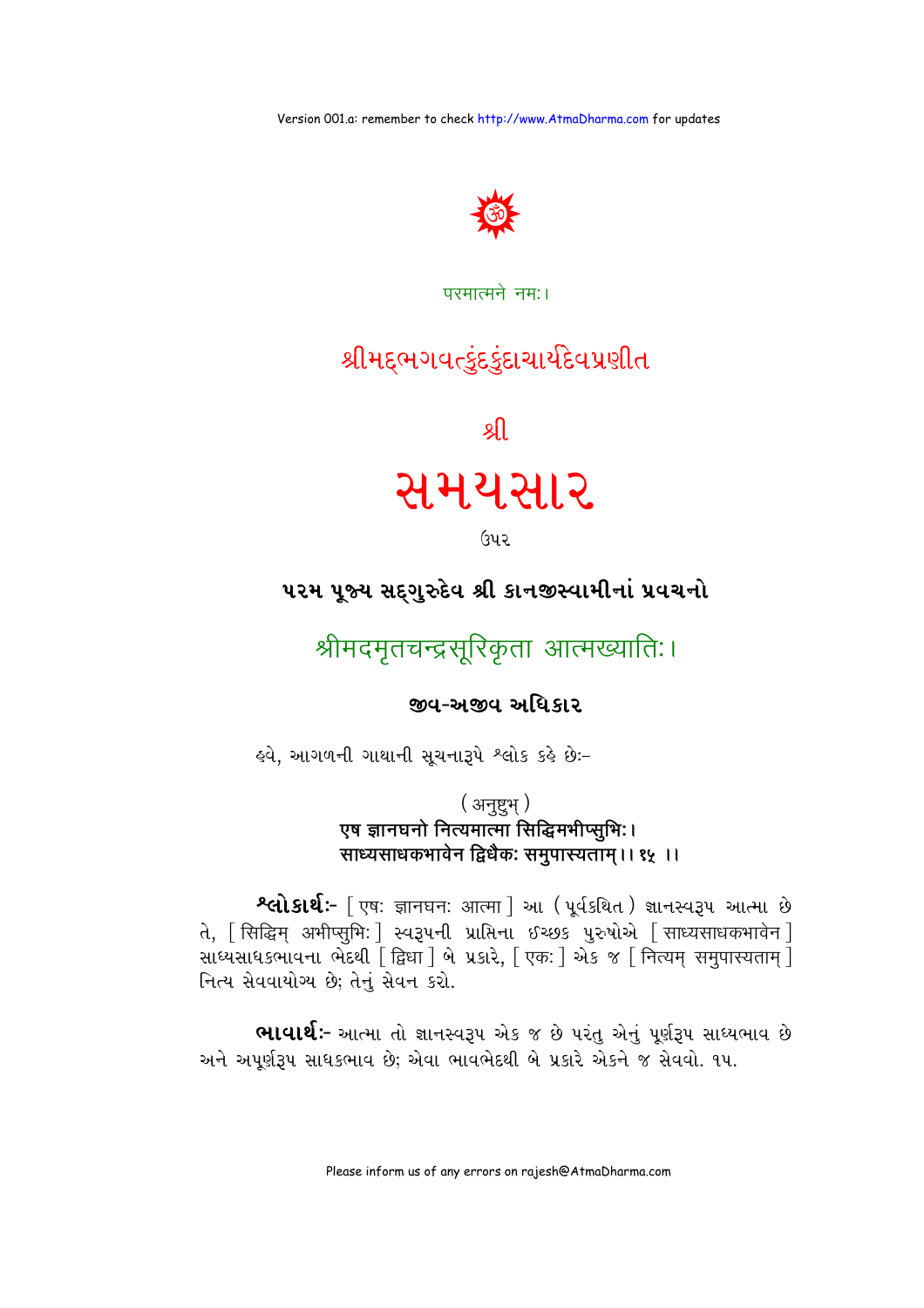∣સિમયસાર પ્રવચન

इવે આગળની ગાથાની સુચનારૂપે શ્લોક કહે છે. ગાથા ૧૪ માં સમ્યગ્દર્શનની વાત હતી, ગાથા ૧૫ માં સમ્યગ્જ્ઞાનની વાત કરી, અને ગાથા ૧૬ માં દર્શન-જ્ઞાન-ચારિત્ર ત્રણેય લે છે. આ કળશ ૧૬ નો ઉપોદઘાત છે.

## **∗ કળશ ૧૫ : શ્લોકાર્થ ઉપરનું પ્રવચન ∗**

<mark>' एष: ज्ञानघन: आत्मा '</mark> આ ( પૂર્વકથિત ) જ્ઞાનઘનસ્વરૂપ આત્મા છે. જેમ પહેલાં 'ઘી ' એવાં આવતાં કે શિયાળાના દિવસોમાં અંદર આંગળી તો પ્રવેશ ન પામે પરંત તાવેથો પણ વળી જાય. (પ્રવેશ પામે નહિ ). એમ ભગવાન આત્મા અંદરમાં જ્ઞાનઘન છે. તેમાં શરીર, વાણી કે કર્મ તો પ્રવેશી શક્તાં નથી પરંતુ દયા, દાન આદિના વિકલ્પો કે વર્તમાન પર્યાય પણ એમાં પ્રવેશ પામતી નથી. એવા જ્ઞાનઘનસ્વરૂપ આત્માને **' सिद्धिम** अभीप्सुभि: ' स्वउपनी प्राप्तिना छथ्छ पुरुषोसे 'साध्यसाधक भावेन द्विधा ' साध्य-સાધક ભાવના ભેદથી બે પ્રકારે, 'एक: नित्यम् समुपास्यताम्' એક જ નિત્ય સેવવા યોગ્ય છે; તેનું સેવન કરો. શું કહ્યું ? જ્ઞાનસ્વરૂપ ભગવાન આત્માની પૂર્ણ સિદ્ધ પર્યાય એ સાધ્ય છે અને વર્તમાનમાં સ્વભાવની પ્રતીતિ, જ્ઞાન અને રમણતા એ સાધક છે. જ્ઞાયકભાવના (આત્મદ્રવ્યના) બે ભેદજ્ઞાનની પૃર્ણતાનો ભાવ એ સાધ્ય અને અપૃર્ણ સમ્યગ્જ્ઞાનરૂપ પરિણતિ એ સાધક. વચમાં દયા, દાન, આદિ વિકલ્પો થાય એ કાંઈ સાધક નથી, તથા એનાથી મુક્તિ પણ પ્રાપ્ત થતી નથી. આ રીતે સાધ્ય-સાધક ભાવના ભેદથી બે પ્રકારે એક જ આત્મા નિત્ય સેવન કરવા યોગ્ય છે. પ્રકાશનો પુંજ જ્ઞાયકસ્વરૂપ ભગવાન આત્મા પોતે જ સાધક ભાવરૂપ થઈને પોતે જ સાધ્ય થાય છે, વચમાં કોઈ રાગાદિની-વ્યવહારરત્નત્રયના પરિણામની એને મદદ નથી.

જ્ઞાનીની વાત સાંભળીને કેટલાક અજ્ઞાની લોકો પણ હવે એમ કહેવા લાગ્યા છે કે અમોને અહીં પણ આત્માના લક્ષે ઉપવાસાદિ થાય છે. પરંતુ જેઓ કુદેવ-કુગુરુ-કુશાસ્ત્રને માને છે કે જે મિથ્યાત્વ છે અર્થાત્ જ્યાં સમ્યગ્દર્શનનાં ઠેકાણાં પણ નથી ત્યાં આત્માનું લક્ષ કયાંથી હોય? જેને જ્ઞાન અને દર્શન પૂર્ણ પ્રાપ્ત થઈ ગયાં છે એવા અરિકંત સર્વજ્ઞ પરમાત્મા દેવ છે. તે સર્વ દોષોથી રહિત વીતરાગ છે. એના શરીરની દશા એવી છે કે તેમને ક્ષુધા, તુષા કે રોગ આદિ દોષ લોતા નથી. તથા સાચા નિર્ગ્રંથ ગુરુ એને કહે છે કે જે મહાવ્રતાદિના વિકલ્પથી ભિન્ન પડીને ત્રણ કપાયના અભાવપૂર્વક સમ્યગ્દર્શન-જ્ઞાન સહિત ચારિત્રની રમણતામાં ઝૂલે છે. આવું યથાર્થ જાણ્યા વિના ભગવાનને રોગ આદિ થાય છે એમ માને તથા<sup>ે</sup>જ્યાં સાચા દેવ-ગુરુ-શાસ્ત્રની પણ ખબર નથી એને આત્માના લક્ષે કોઈ વાત (સાધના) હોઈ શકે નહીં. ઝીણી વાત છે. ભાઈ! આ તો જન્મ-મરણનો અંત કરવાની વાત છે

અહીં કહે છે કે આત્મા ચૈતન્યઘન પિંડ છે. એની નિર્વિકલ્પ શ્રદ્ધા. સ્વસંવેદન

 $\overline{\mathcal{E}}$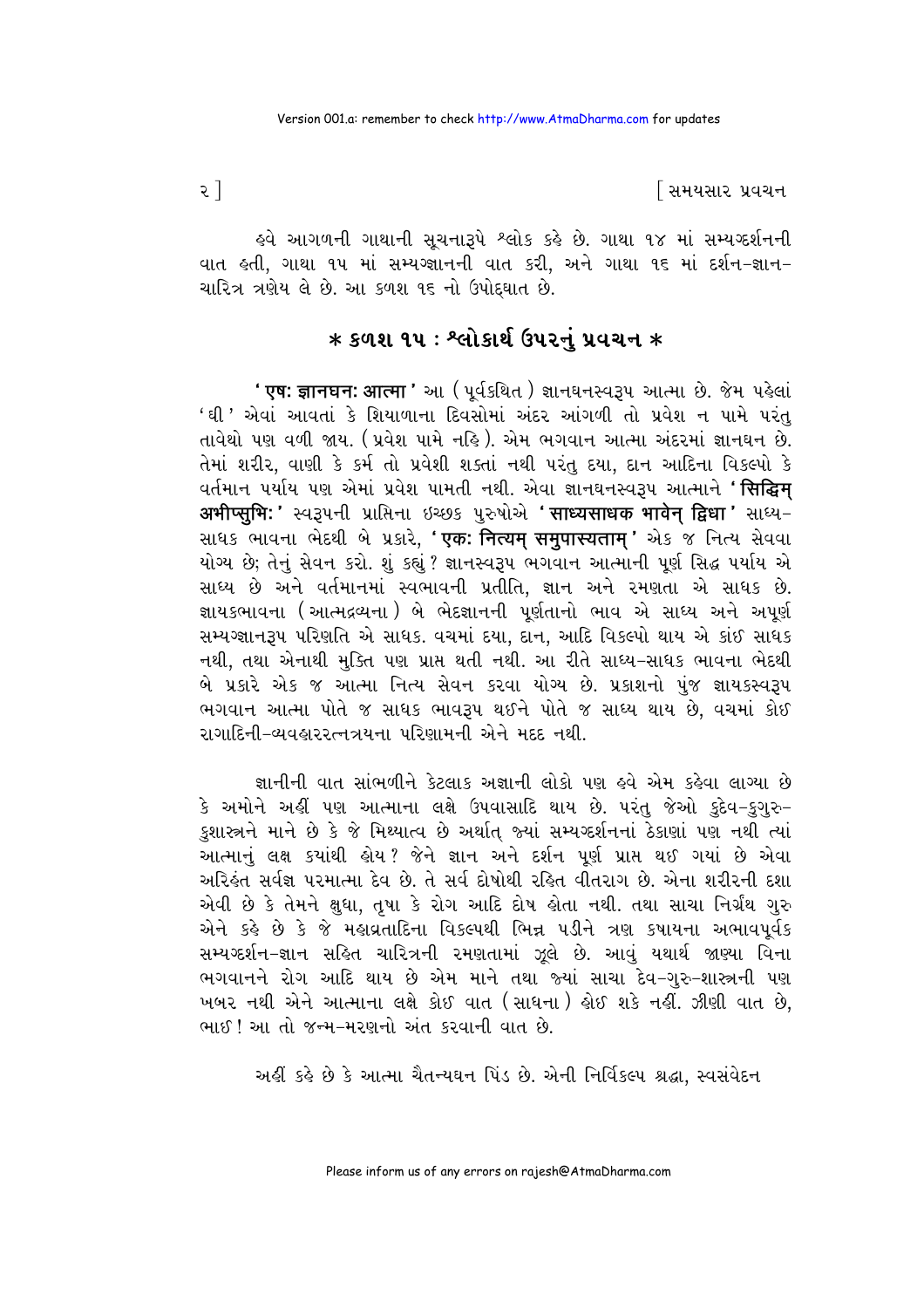ભાગ-૨ ી

જ્ઞાન અને એમાં સ્થિરતારૂપ વીતરાગી ચારિત્ર એ સાધકભાવે આત્મા પોતે પરિણમે છે અને એ ત્રણેની પૂર્ણતારૂપ જે સાધ્યભાવ તે-રૂપે પણ પોતે જ પરિણમે છે. આ રીતે બે પ્રકારે પણ એક જ આત્મા સદ્દા સેવવા યોગ્ય છે, બીજું નહીં. સાધકભાવ અને સાધ્યભાવ એ બન્નેમાં એકલો આત્મા જ જ્ઞાનરૂપે પરિણમે છે. વચમાં જે વ્યવહાર-રત્નત્રય આવે છે એનું સેવન કરવું અથવા વ્યવહારરત્નત્રય સહાય કરે છે એમ નથી.

## $*$  કળશ ૧૫ : ભાવાર્થ ઉપરનું પ્રવચન $*$

આત્મા તો જ્ઞાનસ્વરૂપ એક જ છે, પરંતુ એનું પૂર્ણરૂપ તે સાધ્યભાવ છે અને અપૂર્ણરૂપ તે સાધકભાવ છે. શું કહ્યું? શુદ્ધ ચૈતન્ય જ્ઞાયકભાવસ્વરૂપ આત્મા સાધકભાવમાં અને સાધ્યભાવમાં પોતે જ પરિણમે છે. સાધ્ય-સાધકભાવના ભાવભેદે બે પ્રકારે એકનું સેવન કરવું. આગળ ગાથામાં પછી કહેશે કે દર્શન-જ્ઞાન-ચારિત્રની પર્યાયથી અમે સમજાવીએ છીએ. પરંતુ સેવન એકનું જ (આત્માનું) કરવું.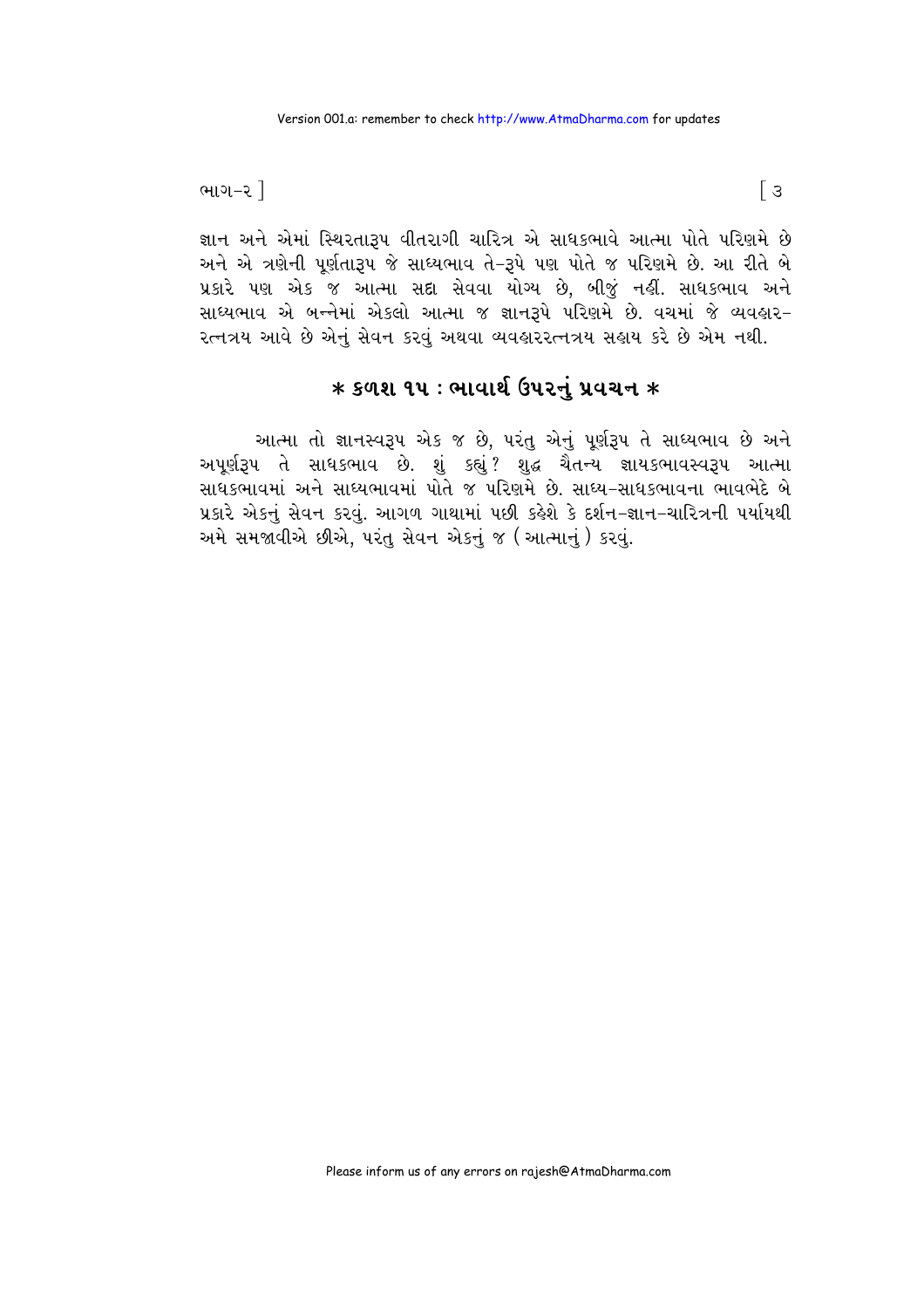#### જીવ-અજીવ અધિકાર  $\ast$  $\ast$

#### ગાથા-૧૬

## दंसणणाणचरित्ताणि सेविदव्वाणि साहुणा णिच्चं। ताणि पूण जाण तिण्णि वि अप्पाणं चेव णिच्छयदो।। १६ ।।

दर्शनज्ञानचरित्राणि सेवितव्यानि साधुना नित्यम् । तानि पुनर्जानीहि त्रीण्यप्यात्मानं चैव निश्चयतः ।। १६ ।।

ર્લ્વ. દર્શન-જ્ઞાન-ચારિત્રરૂપ સાધકભાવ છે એમ ગાથામાં કર્લ્ડ છે :−

દર્શન. વળી નિત્ય જ્ઞાન ને ચારિત્ર સાધુ સેવવાં; ૫ણ એ ત્રણે આત્મા જ કેવળ જાણ નિશ્ચયદૃષ્ટિમાં ૧૬.

**ગાથાર્થઃ**- [साधुना ] સાધુ પુરુષે [ दर्शनज्ञानचरित्राणि ] દર્શન, જ્ઞાન અને थारित्र [नित्यम ] सद्य [सेवितव्यानि ] सेववायोग्य छे; [ पन: ] वणी [ तानि त्रीणि अपि । ते त्रशेने [निश्चयत: ] निश्चयनयथी [आत्मानं च एव ] એક આत्मा જ [जानीहि ] %! शो.

**ટી.કા:-** આ આત્મા જે ભાવથી સાધ્ય તથા સાધન થાય તે ભાવથી જ નિત્ય સેવવાયોગ્ય છે એમ પોતે ઇરાદો રાખીને બીજાઓને વ્યવહારથી પ્રતિપાદન કરે છે કે 'સાધુ પુરુષે દર્શન, જ્ઞાન, ચારિત્ર સદા સેવવાયોગ્ય છે'. પણ પરમાર્થથી જોવામાં આવે તો એ ત્રણેય એક આત્મા જ છે કારણ કે તેઓ અન્ય વસ્તુ નથી-આત્માના જ પર્યાયો છે. જેમ કોઈ દેવદત્ત નામના પુરુષનાં જ્ઞાન, શ્રદ્ધાન અને આચરણ, દેવદત્તના સ્વભાવને ઉલ્લંઘતાં નહિ હોવાથી, (તેઓ ) દેવદત્ત જ છે-અન્ય વસ્તુ નથી, તેમ આત્મામાં પણ આત્માનાં જ્ઞાન, શ્રદ્ધાન અને આચરણ, આત્માના સ્વભાવને ઉલંઘતાં નહિ હોવાથી, (તેઓ ) આત્મા જ છે-અન્ય વસ્તુ નથી. માટે એમ સ્વયમેવ સિદ્ધ થાય છે કે એક આત્મા જ સેવન કરવા યોગ્ય છે.

**ભાવાર્થઃ**- દર્શન, જ્ઞાન, ચારિત્ર-ત્રણે આત્માના જ પર્યાયો છે, કોઈ જાુદી વસ્તુ નથી; તેથી સાધુ પુરુષોએ એક આત્માનુંજ સેવન કરવું એ નિશ્ચય છે અને વ્યવહારથી અન્યને પણ એ જ ઉપદેશ કરવો.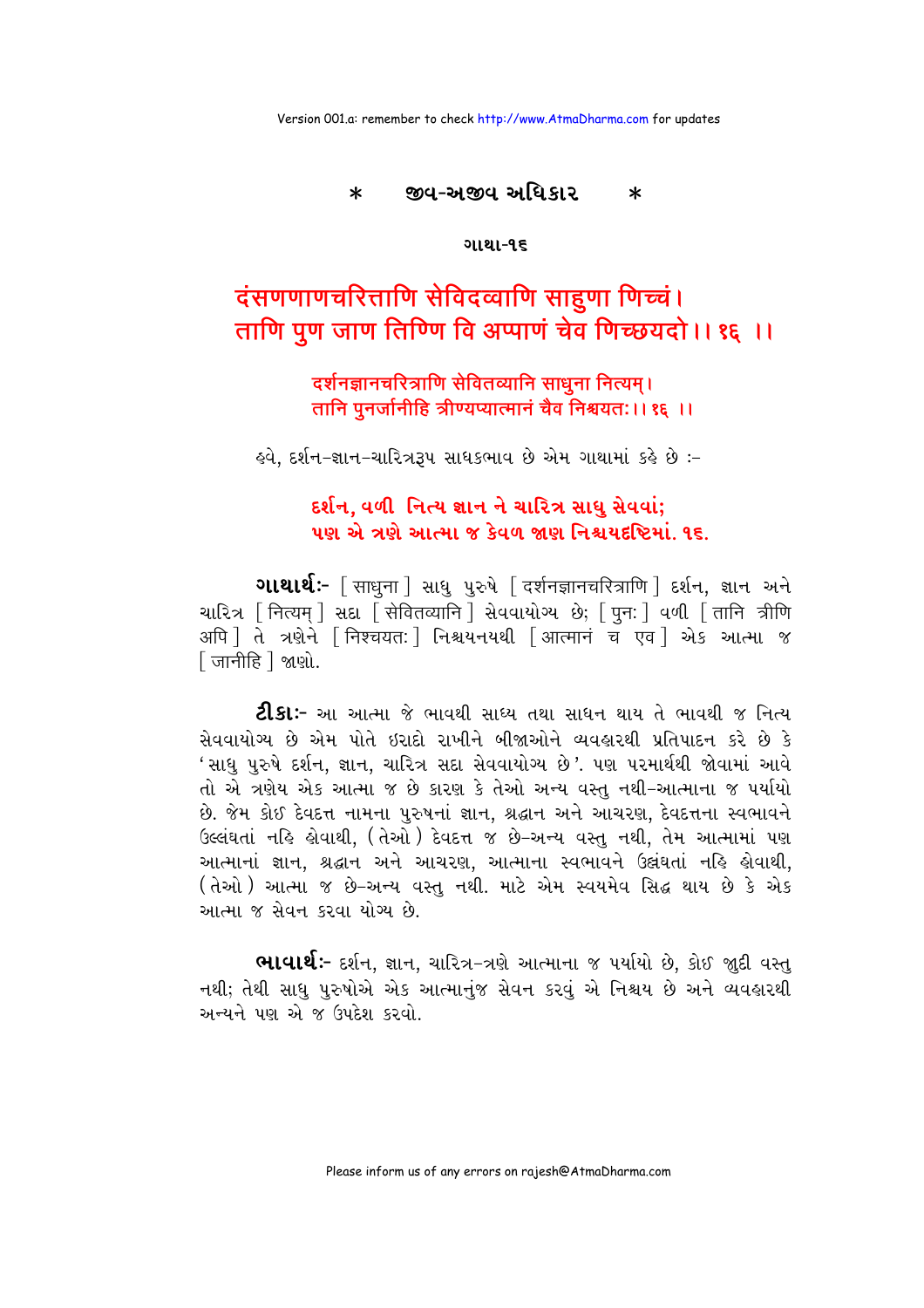ભાગ-૨ ી

## (अनुष्ट्भ्) दर्शनज्ञानचारित्रैस्रित्वॉर्वेकत्वतः स्वयम्। मेचकोऽमेचकश्चापि सममात्मा प्रमाणत: । । १६ । ।

(अनुष्ट्भ) दर्शनज्ञानचारित्रैस्त्रिभि: परिणतत्वत:। एकोऽपि त्रिस्वभावत्वाक्चवहारेण मेचक:।। १७ ।।

## (अनुष्ट्भ्) परमार्थेन तु व्यक्तज्ञातूॅलज्योतिषैककः। सर्वभावान्तरध्वंसिस्वभावत्वादमेचक:।। १८ ।।

ફવે. એ જ અર્થનો કલશરૂપ શ્લોક કરે છે:-

**શ્લોકાર્થઃ-** [ प्रमाणत: ] પ્રમાણદૃષ્ટિથી જોઈએ તો [ आत्मा ] આ આત્મા [ समम मेचक: अमेचक: च अपि ] એડીસાથે અનેક અવસ્થારૂપ ('મેચક') પણ છે અને .<br>એક અવસ્થારૂપ ('અમેચક') પણ છે. [ दर्शन–ज्ञान–चारित्रै: त्रित्वात ] કારણ કે એને દર્શન-જ્ઞાન-ચારિત્રથી તો ત્રણપણ છે અને [ स्वयम एकत्वत: ] પોતાથી પોતાને એકપણ  $\hat{\mathfrak{g}}$ 

ભાવાર્થઃ- પ્રમાણદંષ્ટિમાં ત્રિકાળસ્વરૂપ વસ્તુ દ્રવ્યપર્યાયરૂપ જોવામાં આવે છે. તેથી આત્મા પણ એકીસાથે એકાનેકસ્વરૂપ દેખવો. ૧૬.

<u>હવે નિયવિવક્ષા કહે છેઃ-</u>

श्लोशर्थः- [एक: अपि ] આत्मा એક છે તોપણ [व्यवहारेण ] વ્યવહાર-दृष्टिथी श्रे धर्भे तो स्त्रिस्वभावत्वात् । त्रश-स्वलावपशाने सीधे मिचकः । अने अधर३प ચારિત્ર-એ ત્રણ ભાવે પરિણમે છે.

ભાવાર્થઃ- શુદ્ધદ્રવ્યાર્થિક નયે આત્મા એક છે; આ નયને પ્રધાન કરી કહેવામાં આવે ત્યારે પર્યાયાર્થિક નય ગૌણ થયો તેથી એકને ત્રણરૂપ પરિણમતો કહેવો તે વ્યવહાર થયો, અસત્યાર્થ ૫ણ થયો. એમ વ્યવહારનયે આત્માને દર્શન, જ્ઞાન, ચારિત્રરૂપ <u>પરિણામોને લીધે 'મેચક' કહ્યો છે. ૧૭.</u>

<u>હવે પરમાર્થનયથી કહે છેઃ-</u>

શ્લોકાર્થઃ- [ परमार्थेन तु] શુદ્ધ નિશ્ચયનયથી જોવામાં આવે તો [ व्यक्तज्ञातृत्व–ज्योतिषा ] प्रगट ज्ञायऽतारुयोतिभात्रथी [ एकक: ] આत्मा એકस्વરૂપ છે ∫ सर्व—भावान्तर—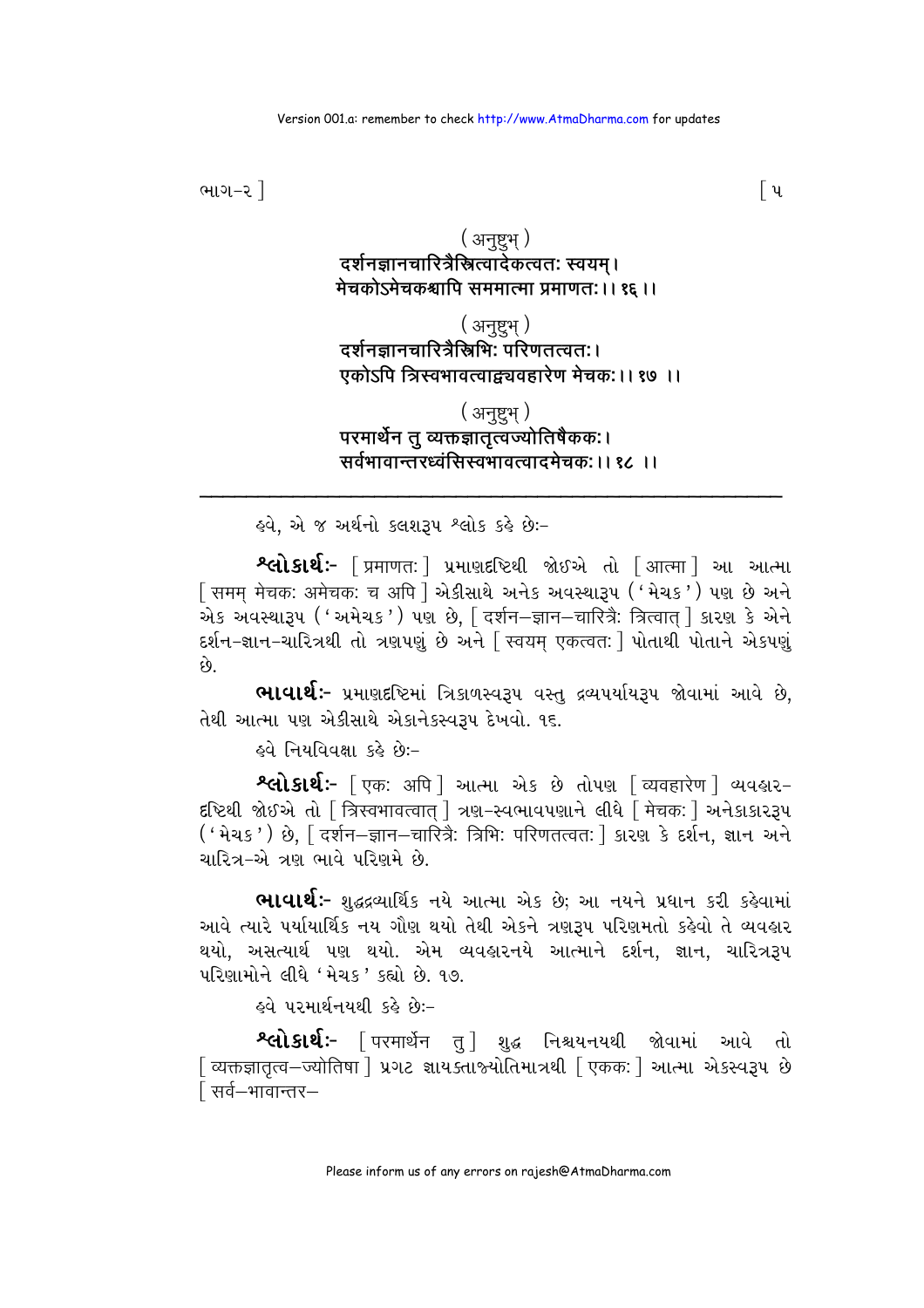િસમયસાર પ્રવચન

## (अनुष्ट्भ्) आत्मनश्चिन्तयैवालं मेचकामेचकत्वयो:। दर्शनज्ञानचारित्रै: साध्यसिद्धिर्न चान्यथा।। १९ ।।

અન્યના નિમિત્તથી થતા વિભાવોને દર કરવારૂપ તેનો સ્વભાવ છે, [ अमेचक: ] તેથી તે 'અમેચક' છે-શુદ્ધ એકાકાર છે.

ભાવાર્થઃ- ભેદદષ્ટિને ગૌણ કરી અભેદદષ્ટિથી જોવામાં આવે તો આત્મા એકાકાર જ છે, તે જ અમેચક છે. ૧૮.

આત્માને પ્રમાણ-નયથી મેચક, અમેચક કહ્યો, તે ચિંતાને મટાડી જેમ સાધ્યની સિદ્ધિ થાય તેમ કરવું એમ હવે કહે છેઃ-

श्लो डार्थः- [आत्मन: ] આ આत्मा [ मेचक-अमेचकत्वयो: ] मेथs છे-लेदृश् અનેકાકાર છે તથા અમેચક છે-અભેદરૂપ એકાકાર છે સિન્તया एव अलं । એવી ચિંતાથી તો બસ થાઓ. [ साध्यसिद्धि: ] સાધ્ય આત્માની સિદ્ધિ તો [ दर्शन-ज्ञान-चारित्रै: स्थिन, ज्ञान ने यारित्र-से त्रश भावोथी ४ छे, [ न च अन्यथा ] जी था रीते નથી (એ નિયમ છે).

ભાવાર્થઃ- આત્માના શુદ્ધ સ્વભાવની સાક્ષાત્ પ્રાપ્તિ અથવા સર્વથા મોક્ષ તે સાધ્ય છે. આત્મા મેચક છે કે અમેચક છે એવા વિચારો જ માત્ર કર્યા કરવાથી તે સાધ્ય સિદ્ધ થતું નથી; પરંતુ દર્શન અર્થાત શુદ્ધ સ્વભાવનું અવલોકન, જ્ઞાન અર્થાત શુદ્ધ સ્વભાવનું પ્રત્યક્ષ જાણપણું અને ચારિત્ર અર્થાત શુદ્ધ સ્વભાવમાં સ્થિરતા-તેમનાથી જ સાધ્યની સિદ્ધિ થાય છે. આ જ મોક્ષમાર્ગ છે. તે સિવાય બીજો કોઈ મોક્ષમાર્ગ નથી.

વ્યવહારી લોકો પર્યાયમાં-ભેદમાં સમજે છે તેથી અહીં જ્ઞાન, દર્શન, ચારિત્રના ભેદથી સમજાવ્યં છે. ૧૯.

### $*$  સમયસાર : ગાથા ૧૬ : ઉપોદઘાત  $*$

૧૪ મી ગાથામાં સમ્યગ્દર્શનનો અધિકાર અને ૧૫ મી ગાથામાં સમ્યગ્જ્ઞાનનો અધિકાર કહ્યો. હવે અહીં ગાથા ૧૬ માં સમ્યગ્દર્શન-જ્ઞાન-ચારિત્રરૂપ સાધકભાવની વાત  $-i6362$ 

## **∗ ગાથા ૧૬ : ગાથાર્થ ઉપરનું પ્રવચન ∗**

साधुना साधु पुरुषे दर्शन-ज्ञानचारित्राणि દर्शन, જ્ઞાન અને ચારિત્ર 'नित्यम्'

સદા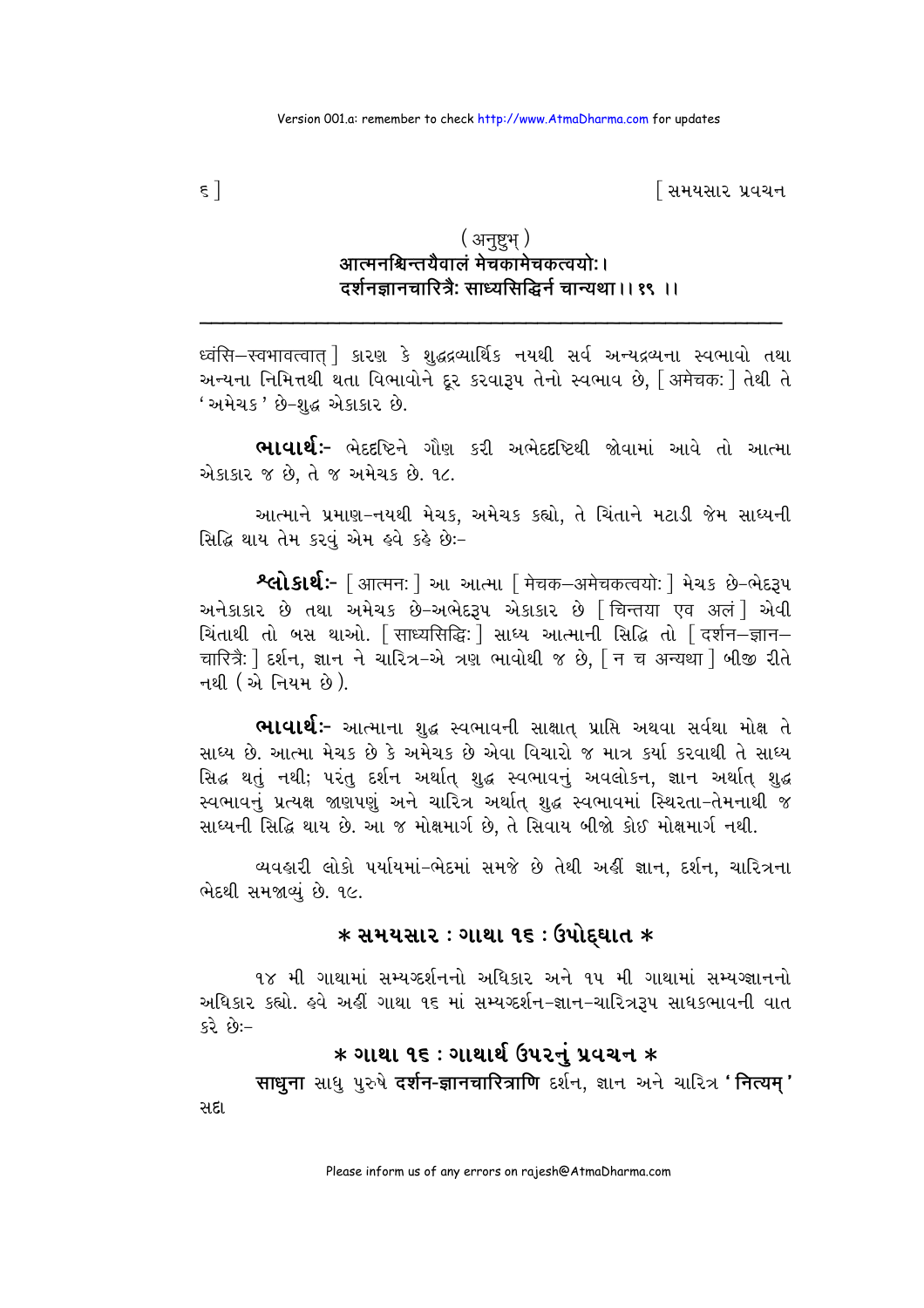ભાગ-૨ ી

**' सेवितव्यानि '** સેવવા યોગ્ય છે. જુઓ, સાધુ કોને કહીએ ? કે જે દર્શન, જ્ઞાન, ચારિત્રનું સેવન કરે તે સાધુ છે. આ દર્શન-જ્ઞાન-ચારિત્ર એ નિશ્ચયરત્નત્રયની વાત છે. અખંડ, અભેદ, એકરૂપ જે ત્રિકાળી જ્ઞાયકભાવ એની દષ્ટિ એ નિર્વિકલ્પ સમ્યગ્દર્શન, એનું સ્વસંવેદનજ્ઞાન એ સમ્યગ્જ્ઞાન અને એમાં રમણતા-લીનતા-આચરણરૂપ અનુષ્ઠાન એ સમ્યકચારિત્ર. આ નિશ્ચયરત્નત્રયનું સેવન કરે તે સાધુ છે. પાંચ મહાવ્રત કે વ્યવહાર-રત્નત્રયના વિકલ્પ એ કાંઈ નિશ્ચયચારિત્ર નથી. નિશ્ચયર્ધર્મ નથી. એ તો રાગ છે. વિકાર છે અને તેથી સેવવા યોગ્ય નથી. આ તો વીતરાગમાર્ગનું કથન છે. ભાઈ! અંતઃતત્ત્વસ્વરૂપ જે શુદ્ધચૈતન્યઘન એનાં શ્રદ્ધા-જ્ઞાન અને શાંતિરૂપ જે નિર્વિકલ્પ વીતરાગી પર્યાય એનું સેવન કરવા યોગ્ય છે એમ વ્યવહારથી કથન છે. ભગવાન જ્ઞાયકસ્વભાવ એકલો છે. એ જ્ઞાયકસ્વભાવ એકનું સેવન કરવું એ નિશ્ચય છે, પરમાર્થ છે, વાસ્તવિક છે. તથા ઉપદેશમાં ભેદ પાડીને દર્શન, જ્ઞાન અને ચારિત્ર સદ્દા સેવવા યોગ્ય છે એમ કહેવું એ વ્યવહાર છે. એક**રૂ**પ આત્મામાં દર્શન, જ્ઞાન અને ચારિત્ર એમ ત્રણ પ્રકાર કહેવા એ વ્યવહાર છે.

ड़वे કड़े છે-વળી 'तानि त्रीणि अपि ' ते ત્રણેને 'निश्चयतः ' નિશ્ચયનયથી <mark>'आत्मानं च एव'</mark> એક આત્મા જ '**जानीहि'** જાણો. અખંડ અભેદ એકરૂપ જે જ્ઞાયકભાવસ્વરૂપ આત્મા તે એકનું સેવન કરતાં તેમાં એ ત્રણેય પર્યાયો આવી જાય છે. પણ ત્રણ પર્યાયનું લક્ષ કરવું એ વ્યવહારનય છે. દર્શન-જ્ઞાન-ચારિત્ર તો નિશ્ચય છે ( નિશ્ચયરત્નત્રય છે ), પણ અખંડ એક નિશ્ચય સ્વભાવની અપેક્ષાએ એ ત્રણેય પર્યાય છે અને તેથી વ્યવહાર છે. મલિન છે. ઝીણી વાત. ભાઈ ! પણ અલૌકિક વાત છે. શું કહે છે? એ ત્રણેને નિશ્ચયનયથી એક આત્મા જ જાણો. અંતર જ્ઞાયકભાવની એકાંગ્રતા થવાથી એ ત્રણેય નિર્મળ પર્યાયો થઈ જાય છે પરંતુ એ પર્યાયોનું લક્ષ કરી તેમનો આશ્રય કરવા યોગ્ય નથી. અહાહા ! એ નિશ્ચય મોક્ષમાર્ગની પર્યાય આશ્રય કરવા લાયક નથી. એ ત્રણ છે માટે વ્યવહાર છે. આ નિશ્ચય (મોક્ષમાર્ગ) પણ વ્યવહાર છે. ગજબ વાત ! ભગવાન ! આ માર્ગતો અત્યારે ગાયબ (ગૂમ) થઈ ગયો. મોક્ષમાર્ગથી વિરૂદ્ધ બહારની બધી કડાકુટ થઈ ગઈ છે. અહીં તો ભગવાન કુંદુકુંદાચાર્ય કહે છે-એ ત્રણેયને નિશ્ચયથી એક આત્મા જ જાણો. લ્યો. આ અંદરમાં એવો આત્મા બિરાજમાન છે.

## $*$  ગાથા ૧૬ : ટીકા ઉપરનું પ્રવચન  $*$

"આ આત્મા જે ભાવથી સાધ્ય તથા સાધન થાય તે ભાવથી જ નિત્ય સેવવા યોગ્ય છે." અહીં એમ કહે છે કે આ આત્મા જે ભાવથી સાધ્ય એટલે મોક્ષ તથા સાધન એટલે મોક્ષમાર્ગની પર્યાય થાય તે ભાવથી સેવવા યોગ્ય છે. નિશ્ચયમોક્ષમાર્ગની પર્યાય એ સાધન છે. પણ વ્યવહારરત્નત્રયનો વિકલ્પ તે સાધન નથી. અહીં અસ્તિથી કથન કર્યં એમાં નાસ્તિ આવી ગઈ. આ આત્માને (જે ભાવથી ) પોતાનો આશ્રય કરવાથી પર્ણ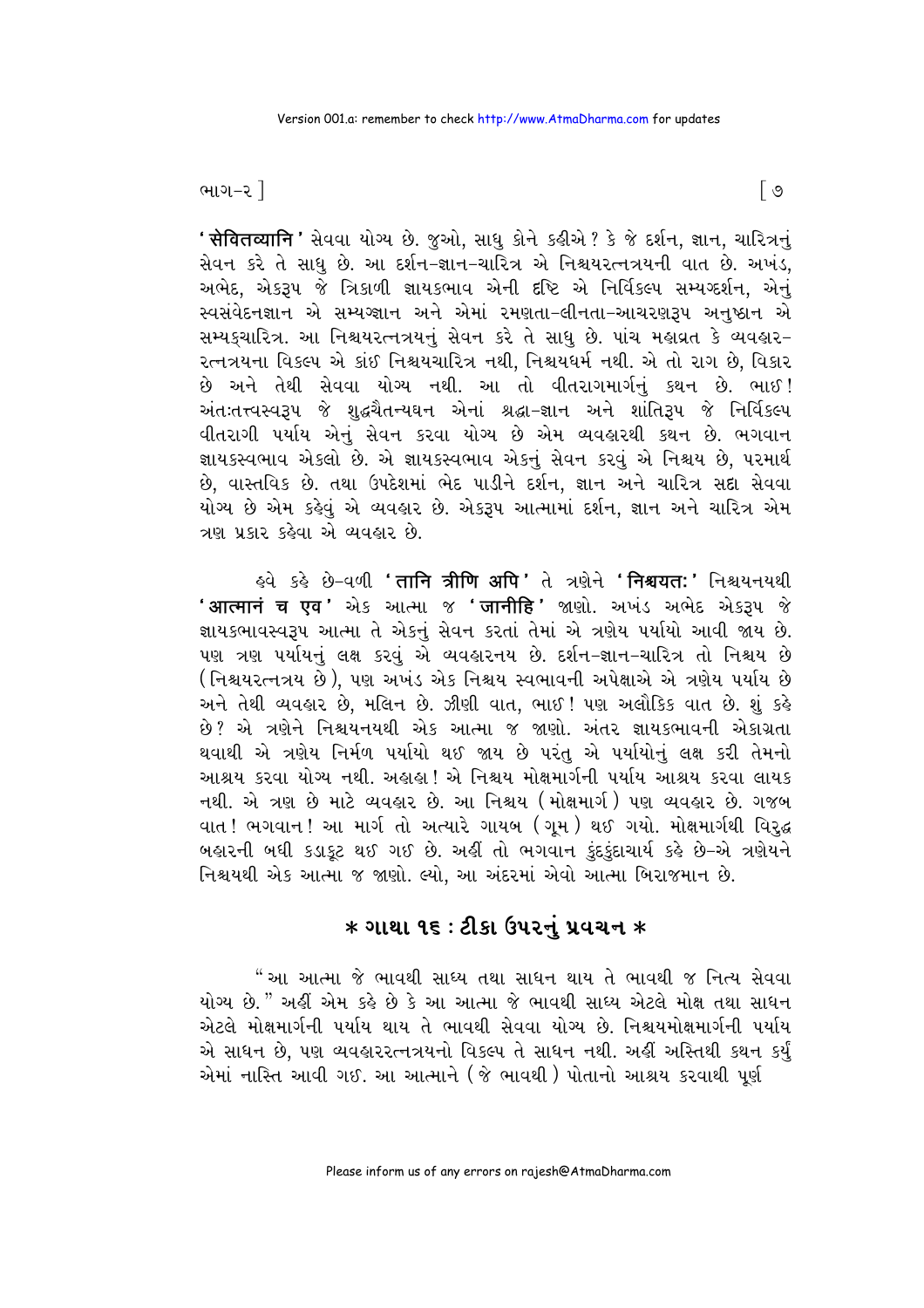િસમયસાર પ્રવચન

સાધ્ય (મોક્ષ) પ્રગટ થાય છે તથા જે ભાવથી પોતાનો આશ્રય કરવાથી વર્તમાન સાધકભાવ (મોક્ષમાર્ગ) ઉત્પન્ન થાય છે, તે ભાવથી એક આત્મા જ નિત્ય સેવવા યોગ્ય છે. ઝીણી વાત. ભાઈ ! પણ અનંતકાળથી પોતાની જે અખંડ અભેદ ચીજ છે એની દષ્ટિ કયારેય કરી જ નથી ને શાસ્ત્ર સઘળાં ભણે પણ અંતર્દીષ્ટ ન કરે તો તેથી શું?

શં કહે છે? આ આત્મા જે ભાવથી સાધ્ય નામ મોક્ષ અને સાધન નામ મોક્ષોપાય થાય તે ભાવથી જ નિત્ય સેવવા યોગ્ય છે એમ પોતે ઈરાદો રાખીને બીજાઓને વ્યવહારથી પ્રતિપાદન કરે છે કે–"સાધુ પુરુષે દર્શન, જ્ઞાન, ચારિત્ર સદ્ય સેવવા યોગ્ય છે." સમ્યગ્દર્શન-જ્ઞાન-ચારિત્ર એ ત્રણે પર્યાય છે તેથી વ્યવહાર છે. એક આત્મા જે જ્ઞાયકભાવ પૂર્ણાનંદસ્વરૂપ એકસ્વભાવી છે એની સેવા કરવી એ નિશ્ચય છે, પરમાર્થ છે. પહેલાં પણ એમ કહ્યું કે-'આત્મા સેવવો '; પરંતુ એવા અભેદ કથનથી વ્યવહારીજન સમજી શક્તો નથી તેથી તેને જ્ઞાન-દર્શન-ચારિત્રના ભેદ પાડીને વ્યવહારથી સમજાવ્યું કે સાધુ પુરુષે દર્શન-જ્ઞાન-ચારિત્રનું સેવન કરવું. ભગવાન આત્મા તે નિશ્ચય છે અને તેની અપેક્ષાએ આ દર્શન-જ્ઞાન-ચારિત્ર એમ ત્રણપણાનું સેવન કહેવું એ વ્યવહાર છે, મેચકપણું છે (મલિનપણું છે), અનેકપણું છે; દર્શનસ્વભાવ, જ્ઞાનસ્વભાવ, ચારિત્રસ્વભાવ ઇત્યાદિ અનેકસ્વભાવ થઈ જાય છે તેથી તે વ્યવહાર છે. વ્યવહારથી ઉપદેશમાં આ પ્રમાણે કથન આવે છે, પણ આશય તો એક શુદ્ધ નિશ્ચય આત્માનું સેવન  $$31$ વવાનો છે

લોકો તો માને કે અત્યારે પાંચ મહાવ્રત અને અજ્ઞવીસ મૂલગુણ પાળે એ સાધુ. પણ ભાઈ, સાધુને માટે આહાર બનાવે અને જો તે આહાર સાધુ લે તો તે દ્રવ્યલિંગી પણ નથી. નિશ્ચય તો નથી પણ વ્યવહારનાંય ઠેકાણાં નથી. કોઈ એમ કહે કે નિશ્ચય હોય પછી વ્યવહાર ગમે તેવો હોય, વ્યવહારનું શું કામ છે? તો તે વાત બરાબર નથી. નિશ્ચય સમ્યગ્દર્શન-જ્ઞાન-ચારિત્રવંત સાધુને પાંચ મહાવ્રત તથા ૨૮ મૂળગુણ આદિનો વ્યવહાર યથાર્થપણે હોય છે. સાધુને માટે ચોકો બનાવે અને સાધુ તે આહાર લે એવું પ્રાણ જાય તોપણ ત્રણકાળમાં બને નહિ. લોકો એમ કહે છે કે શરીર રહે તો પ્રાણ ટકે અને તો ધર્મ થાય. પણ એથી તો ધળેય ધર્મ નથી. અહીં તો કહે છે કે આત્મામાં રહે-ટકે તો ધર્મ થાય. ભગવાન શુદ્ધ ત્રિકાળી જ્ઞાયકની દષ્ટિમાં રહે તો ધર્મ થાય ભગવાન કુંદકુંદાચાર્યદેવે આ ૧૬ મી ગાથામાં સોળવલું સો ટચનું સોનું બતાવ્યું છે.

પાંચ મહાવ્રત અને અક્રાવીસ મૂલગુણ એ ચારિત્ર નથી પણ આસ્ત્રવ અને બંધનું જ કારણ છે. નિશ્ચય આત્માના અનુભવરૂપ ચારિત્ર હોય તો આને વ્યવહારચારિત્રનો ઉપચાર આવે. તેમ છતાં એ છે તો બંધનું જ કારણ. અહીં એની વાત નથી. અહીં તો કહે છે કે આત્મા જે પરિપૂર્ણ શુદ્ધ વસ્તુ છે તે જ સાધકપણે-જ્ઞાનપણે પરિણમે છે. અને તે સાધકભાવનું પરિપર્ણતામાં પરિણમન તે સાધ્ય. આત્મા પોતે જ અપરિપર્ણ

 $\zeta$ ]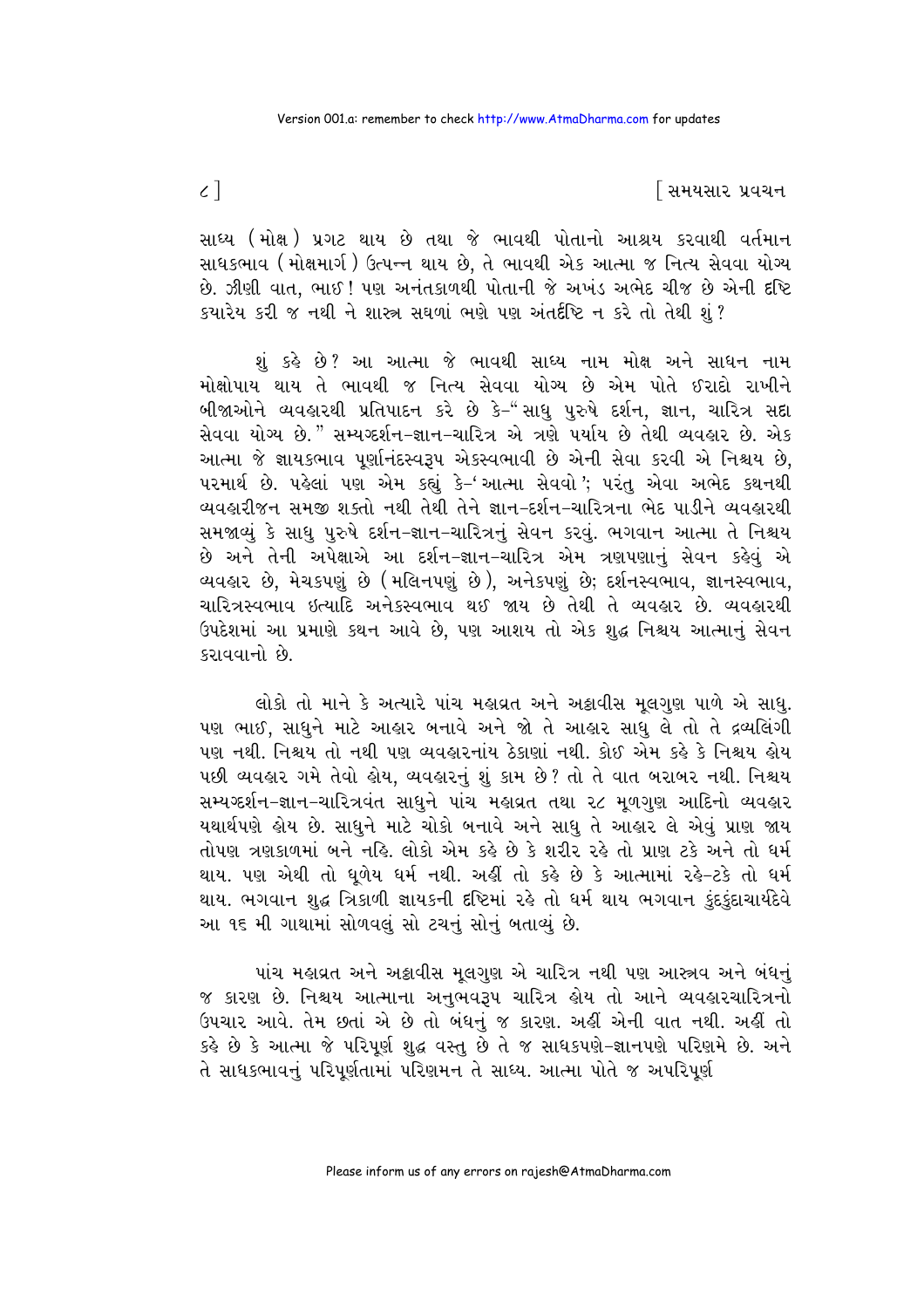ગાથા−૧૬ ∃

સાધકભાવે અને પરિપૂર્ણ સાધ્યપણે પરિણમે છે. વચમાં બાહ્ય વ્યવહારક્રિયા આવે છે તો મોક્ષમાર્ગ થાય છે એમ નથી.

સાધુ પુરુષે દર્શન, જ્ઞાન, ચારિત્ર સદ્દા સેવવા યોગ્ય છે એમ ભેદ પાડીને કથન કરવામાં આવે છે. આઠમી ગાથામાં કહ્યં ને કે દર્શન-જ્ઞાન-ચારિત્રને જે હંમેશા પ્રાપ્ત લ્રોય તે આત્મા. એવો ભેદ કર્યો પણ પરમાર્થે જોવામાં આવે તો એ ત્રણે એક આત્મા જ છે; કેમકે ત્રણે પર્યાય આત્માથી જુદી નથી. એ એકનું (આત્માનું) સેવન કરવાથી ( નિર્મળ ) પર્યાય ઉત્પન્ન થાય છે, પણ ત્રણનું સેવન કરવાથી ( નિર્મળ ) પર્યાય ઉત્પન્ન થાય છે એમ નથી. સુક્ષ્મ વાત, ભાઈ ! આ તો આત્મા, બાપુ ! એમાં ભગવાન બિરાજે છે. અંદર બધા આત્મા ભગવાન સ્વરૂપ જ છે. એ એકરૂપ સચ્ચિદાનંદ પ્રભુ જેનો જ્ઞાયક એક સ્વભાવ છે તે દ્રવ્યનું સેવન કરવું એ પરમાર્થ છે. સમ્યગ્દર્શન-જ્ઞાન-ચારિત્ર એમ ત્રણ પ્રકારે સેવન કરવું એ વ્યવહારનું કથન છે. કળશ ટીકાકારે **आत्मा मेचक:** ચેતન દ્રવ્ય જે ત્રણ પ્રકારે થાય છે તે મેચક કહેતાં મલિન છે એમ કહ્યું છે. સમ્યગ્દર્શન જ્ઞાન-ચારિત્રની નિર્મળ પર્યાય એ એકના ત્રણ ભેદ થયા એ મલિન છે. વ્યવહાર છે. પર્યાય છે ને ? પર્યાય ઉપર લક્ષ જાય તો રાગ જ થાય. અને રાગ મલિન જ છે ને ?

નિયમસારની પાંચમી ગાથામાં કહ્યું છે કે સમ્યગ્દર્શન-જ્ઞાન-ચારિત્રની નિર્મળ પર્યાય એ બહિ:તત્ત્વ છે. અહીં રાગની વાત તો છે જ નહિ, નિર્મળ પર્યાયને બહિ:તત્ત્વ કહી છે. તથા અંતઃતત્ત્વ શુદ્ધ પરમાત્મા છે. પૂર્ણ અંતઃતત્ત્વરૂપ જ્ઞાયક પરમાત્મા અને બર્કિ:તત્ત્વરૂપ નિર્મળ પર્યાય એ બે તત્ત્વોની શ્રદ્ધા કરવી એ વ્યવહાર સમક્તિ છે. જીવ. અજીવ, આસવ, સંવર, નિર્જરા, બંધ અને મોક્ષ એ સાત તત્ત્વોની શ્રદ્ધા એ પણ વ્યવહાર શ્રદ્ધા છે. વ્યવહાર શ્રદ્ધા એ કાંઈ શ્રદ્ધાગુણની પર્યાય નથી; એ તો રાગ છે, વિકાર છે. અહીં કહે છે કે જે સમ્યગ્દર્શન-જ્ઞાન-ચારિત્રની નિર્મળ પર્યાય છે એ બહિઃતત્ત્વ છે. એ બહિ: તત્ત્વ ઉપર લક્ષ જાય એ વ્યવહાર છે, મલિન છે, અનેકાકાર છે, અનેકસ્વભાવ છે. જુઓ, કઈ અપેક્ષાએ લીધું? સમયસાર કળશ ટીકા કળશ ૧૬ માં આવે છે કે-સામાન્યપણે અર્થગ્રાહકશક્તિનું નામ દર્શન છે, વિશેષપણે અર્થગ્રાહકશક્તિનું નામ જ્ઞાન છે અને શુદ્ધત્વશક્તિનું નામ ચારિત્ર છે. આમ શક્તિભેદ કરતાં એક જીવ ત્રણ પ્રકારે થાય છે. તેથી મલિન કરેવાનો વ્યવહાર છે.

એકને ત્રણ પ્રકારે કહેવો એ વ્યવહાર છે અને વ્યવહાર છે તે અસત્યાર્થ છે. કળશ ૧૭ ના ભાવાર્થમાં આવે છે કે શુદ્ધદ્રવ્યાર્થિકનયથી આત્મા એક છે, પણ પર્યાયાર્થિક નયે એકને ત્રણરૂપ પરિણમન થાય છે એમ કહેવું તે વ્યવહાર છે, અસત્યાર્થ છે. અહીં ત્રિકાળી, ભૂતાર્થ દ્રવ્યને મુખ્ય કરીને નિશ્ચય કહી સત્યાર્થ કહ્યું છે અને પર્યાયમાત્રને ગૌણ કરીને વ્યવહાર કહીને અસત્યાર્થ કહ્યો છે

 $\lceil c \rceil$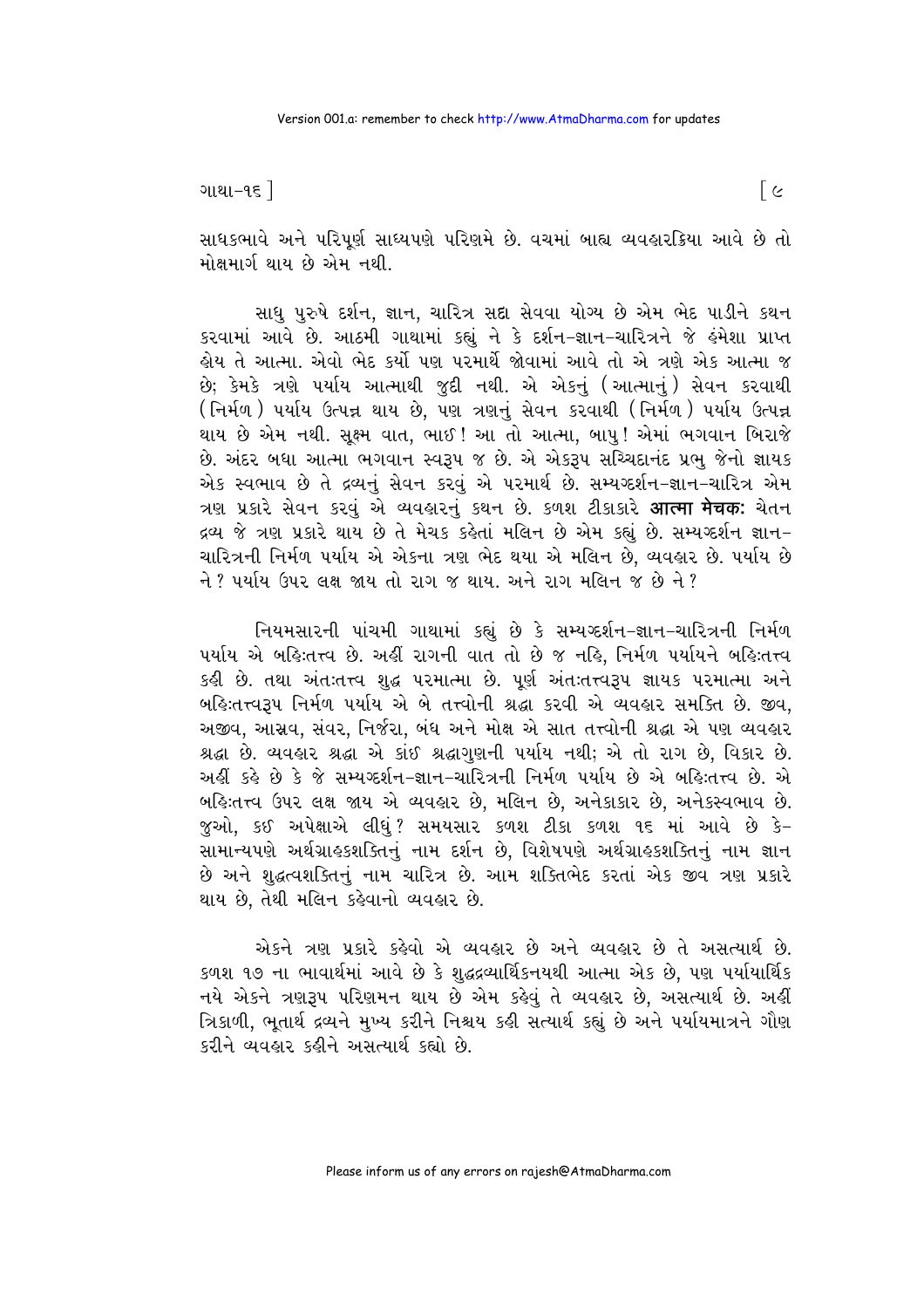∣ પ્રવચન રત્નાકર ભાગ−ર

 $90<sup>-1</sup>$ 

આ તો વીતરાગનો માર્ગ છે. ભાઈ ! પ્રભુ ત્રણલોકનો નાથ સર્વજ્ઞ છે. એની એક સમયની પર્યાયમાં સર્વ લોકાલોક સમાઈ ગયા છે-જાણવામાં આવી ગયા છે. આપ્તમીમાંસાના ૪૮ માં શ્લોકમાં સ્વામી સમંતભદ્રાચાર્ય કહે છે કે-હે નાથ! સમય એક અને ઉત્પાદ-વ્યય-ઘ્રૌવ્ય ત્રણ. એક સમયમાં ઉત્પાદ, વ્યય, ઘ્રૌવ્ય આપના જ્ઞાનમાં આવ્યાં-એટલે સર્વ દ્રવ્યો જ્ઞાનમાં આવ્યાં અને કહ્યાં તેથી આપ સર્વજ્ઞ છો એમ કું કુકું છું. એક 'ક' બોલે એમાં અસંખ્ય સમય જાય. એવા એક સમયમાં દ્રવ્યમાં ઉત્પાદ, વ્યય, ઘ્રૌવ્ય ત્રણ જેણે જાણ્યાં તેણે આત્મા જાણ્યો, અને તેને સર્વ દ્રવ્યોનું જ્ઞાન થયું. તેથી તે સર્વજ્ઞ છે. ભાઈ! આ તો ત્રણલોકના નાથ કેવળીએ એક સમયમાં જે જોયું અને જે કથનમાં આવ્યું એ અલૌકિક વાતો છે. અહીં કહે છે કે એક (આત્મા) ને ત્રણરૂપ પરિણમતો કહેવો તે વ્યવહાર થયો, અસત્યાર્થ પણ થયો તેથી તેને મેચક-મલિન કહ્યો છે. ( કળશ ૧૭ ભાવાર્થ ) અહાહા ! શું અર્થ કર્યો છે જયચંદ્ર પંડિતે ! પહેલાંના પંડિતો વસ્તુની જેવી સ્થિતિ છે તેવા અર્થ કરતા હતા. પણ હમણાં ઘણી ગરબડ થઈ ગઈ છે.

વ્યવહાર મોક્ષમાર્ગનું સેવન કરવું, રાગનું સેવન કરવું એ વાત તો છે નહિ. રાગનું શું સેવન કરવું ? એનો તો અભાવ કરવો છે. પરંતુ ભગવાન જ્ઞાયકસ્વભાવી એક यैतन्यघनस्वरूप જે આત્મા તેની દૃષ્ટિ, જ્ઞાન અને ચારિત્ર એ નિશ્ચયથી પરમાર્થ છે. એ નિશ્ચયથી પરમાર્થ જે ૫ર્યાય છે તેને અહીં વ્યવહાર કહીને મલિન કહી છે. ૫હેલાં એનું વિકલ્પમાં પણ યથાર્થ જ્ઞાન તો કરે, જ્યાં વ્યવહારે વિકલ્પવાળું જ્ઞાન પણ યથાર્થ નથી त्यां सत्यज्ञान-सम्यग्ज्ञान डोतुं नथी.

સાધુ પુરુષે ત્રણનું (દર્શન-જ્ઞાન-ચારિત્રનું) સેવન કરવું એમ વ્યવહારથી કહેવામાં આવ્યું છે, " પણ પરમાર્થથી જોવામાં આવે તો એ ત્રણેય એક આત્મા જ છે-કારણ કે તેઓ અન્ય વસ્તુ નથી પણ આત્માની જ પર્યાયો છે." ભાષા જુઓ. મોક્ષમાર્ગની પર્યાય (નિશ્ચયરત્નત્રયની પર્યાય) આત્માની પર્યાય છે. પરન્ત વ્યવહારરત્નત્રયનો વિકલ્પ એ આત્માની પર્યાય નથી, અસદ્દભૂત છે. આ નિશ્ચયરત્નત્રય એ સદ્દભૂત વ્યવહાર છે. બનારસીદાસ વિરચિત પરમાર્થવચનિકામાં કહ્યું છે કે "દ્રવ્ય નિષ્ક્રિય છે. સમ્યગ્જ્ઞાન (સ્વસંવેદન) અને સ્વરૂપાચરણની કણિકા જાગે ત્યારે મોક્ષમાર્ગ સાચો. મોક્ષમાર્ગ સાધવો એ વ્યવહાર અને શુદ્ધ દ્રવ્ય અક્રિયારૂપ નિશ્ચય છે." નિશ્ચય સમ્યગ્દર્શન-જ્ઞાન-ચારિત્રરૂપ મોક્ષમાર્ગ સાધવો એ વ્યવહાર છે. પર્યાય છે ને ? તેથી. "એ પ્રમાણે નિશ્ચય-વ્યવહારનું સ્વરૂપ સમ્યગ્દષ્ટિ જાણે છે, પણ મૃઢ જીવ (અજ્ઞાની) જાણે નહિ અને માને પણ નહિ."

इये દખ્ટાંત આપે છે: ' જેમ કોઈ દેવદત્ત નામના પુરુષનાં જ્ઞાન, શ્રદ્ધાન અને આચરણ દેવદત્તના સ્વભાવને ઉલ્લંઘતાં નહિ હોવાથી (તેઓ) દેવદત્ત જ છે અન્ય વસ્ત<del>્</del> નથી. તેમ આત્મામાં પણ આત્માનાં જ્ઞાન, શ્રદ્ધાન અને આચરણ આત્માના સ્વભાવને रित्संघतां नडि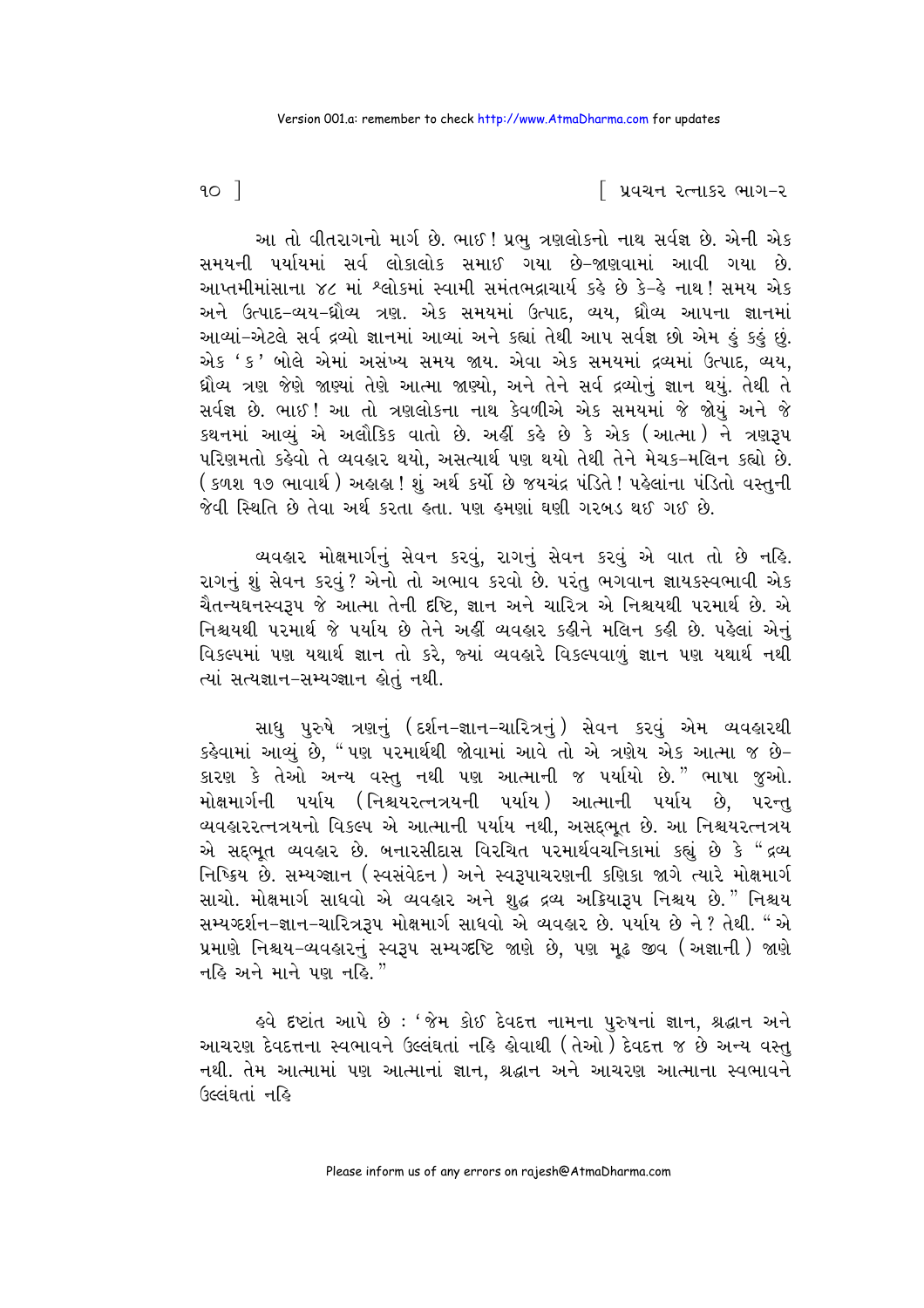ગાથા $-95$ 

હોવાથી (તેઓ ) આત્મા જ છે, અન્ય વસ્તુ નથી. માટે એમ સ્વયમેવ સિદ્ધ થાય છે કે એક આત્મા જ સેવન કરવા યોગ્ય છે." મુળ પાઠમાં (ગાથામાં) દર્શન, જ્ઞાન, ચારિત્ર લીધું છે, અહીં ટીકામાં જ્ઞાન, શ્રદ્ધાન અને આચરણ એમ લીધું છે કેમ કે જાણવામાં આવે ત્યારે પ્રતીતિ થાય છે. ગાથા ૧૭-૧૮માં આવે છે કે (આત્મા) વસ્તુ જ્ઞાનપર્યાયમાં પૂર્ણ, અખંડ જાણવામાં આવે તો જાણીને તેની યથાર્થ પ્રતીતિ કરે. વસ્ત ખ્યાલમાં આવ્યા વિના પ્રતીતિ કોની ? વાહ ! દિગમ્બર સંતોની કથની પણ કેવી રહસ્યમય ! લોકો તો બહારમાં આમ કર્યું અને તેમ કર્યું, નગ્ન થઈ ગયા અને લુગડાં ફેરવ્યાં એટલે માને કે થઈ ગયો મોક્ષમાર્ગ. પણ અહીં તો કહે છે કે-તેથી સ્વયં સિદ્ધ થાય છે કે એક આત્માનું જ સેવન કરવાથી ત્રણે પર્યાયરૂપ ભાવો પ્રગટ થાય છે. તેથી એક આત્મા જ સેવવા યોગ્ય છે. પહેલાં ત્રણેને વ્યવહારથી સેવવા યોગ્ય કહ્યા હતા-તે સમજાવવા માટે કહ્યા હતા. હવે કહે છે નિશ્ચયથી એક આત્મા જ સેવવા યોગ્ય છે, ત્રણ નહિ.

છક્રી ગાથામાં પણ આવે છે કે પર તરફ્નું લક્ષ છોડી એક નિજ ત્રિકાળી જ્ઞાયકભાવની સેવા-ઉપાસના કરવી. જુઓ ટીકાના પહેલા ફકરાની છેલ્લી બે લીટી-" તેથી પ્રમત્ત પણ નથી અને અપ્રમત્ત પણ નથી; તે જ સમસ્ત અન્ય દ્રવ્યોના ભાવોથી ભિન્નપણે ઉપાસવામાં આવતો શુદ્ધ કહેવાય છે." અહીં અન્ય દ્રવ્યના ભાવો એટલે દ્રવ્યકર્મ અને દ્રવ્યકર્મના ઉદયાદિનું લક્ષ છોડી વર્તમાન પર્યાય એક ત્રિકાળી જ્ઞાયકભાવનું લક્ષ કરી તેમાં ઝૂકે તે ઉપાસના-સેવા છે. એ પર્યાયમાં શુદ્ધનો અનુભવ થાય છે કે વસ્તુ ત્રિકાળ શુદ્ધ છે. એમ ને એમ જ શુદ્ધ છે, શુદ્ધ છે એવી વાત અર્લી નથી. અન્ય દ્રવ્યોના ભાવોથી ભિન્ન એમ પાઠ છે ને ? એટલે જ્યારે અન્ય દ્રવ્યોના ભાવોથી લક્ષ છૂટી જાય છે ત્યારે પોતાનામાં જે વિકારીભાવ હતા તેનું પણ લક્ષ છુટી જાય છે. અહાહા ! શું ટીકા છે? સમયસાર તો ભૂપ છે, ભૂપ; સર્વ આગમનો સાર.

ભગવાન આત્મા એ જ્ઞાયકરૂપ ચૈતન્યભાવ છે, અને શુભાશુભભાવ અચેતન છે. દયા, દાન, મહાવ્રતાદિભાવ અચેતન છે, એમાં ચૈતન્યના તેજનો અંશ નથી. જે જ્ઞાયકભાવ છે તે શુભાશુભભાવોના સ્વભાવે પરિણમતો નથી. (જ્ઞાયકભાવથી જડભાવરૂપ થતો નથી) જ્ઞાયક જ્ઞાયકરૂપે જ હંમેશાં રહે છે. જ્યારે જ્ઞાયકભાવ શુભાશુભભાવોરૂપે કદીય થતો જ નથી તો પછી તે પ્રમત્ત કે અપ્રમત્ત કેવી રીતે થાય? ન જ થાય. તેથી તે પ્રમત્ત પણ નથી અને અપ્રમત્ત પણ નથી, એ અહીં કહ્યું કે ત્રિકાળી એક આત્મા જ સેવવા યોગ્ય છે. આ સમ્યક એકાન્ત છે. એક આત્મા સેવવા યોગ્ય છે અને બીજું કાંઈ (૫ર્યાય) સેવવા યોગ્ય નથી એ રીતે અનેકાન્ત છે, તે ભગવાનનો માર્ગ છે. પણ કથંચિત આત્માનું સેવન કરવું અને કથંચિત પર્યાયનું સેવન કરવું એમ કહ્યું નથી. તે અનેકાન્ત નથી પણ ફદડીવાદ છે.

જ્ઞાયકભાવ તો એકરૂપ છે. તે એકનું સેવન કરવાથી પર્યાય ત્રણ થઈ જાય

 $\lceil 99 \rceil$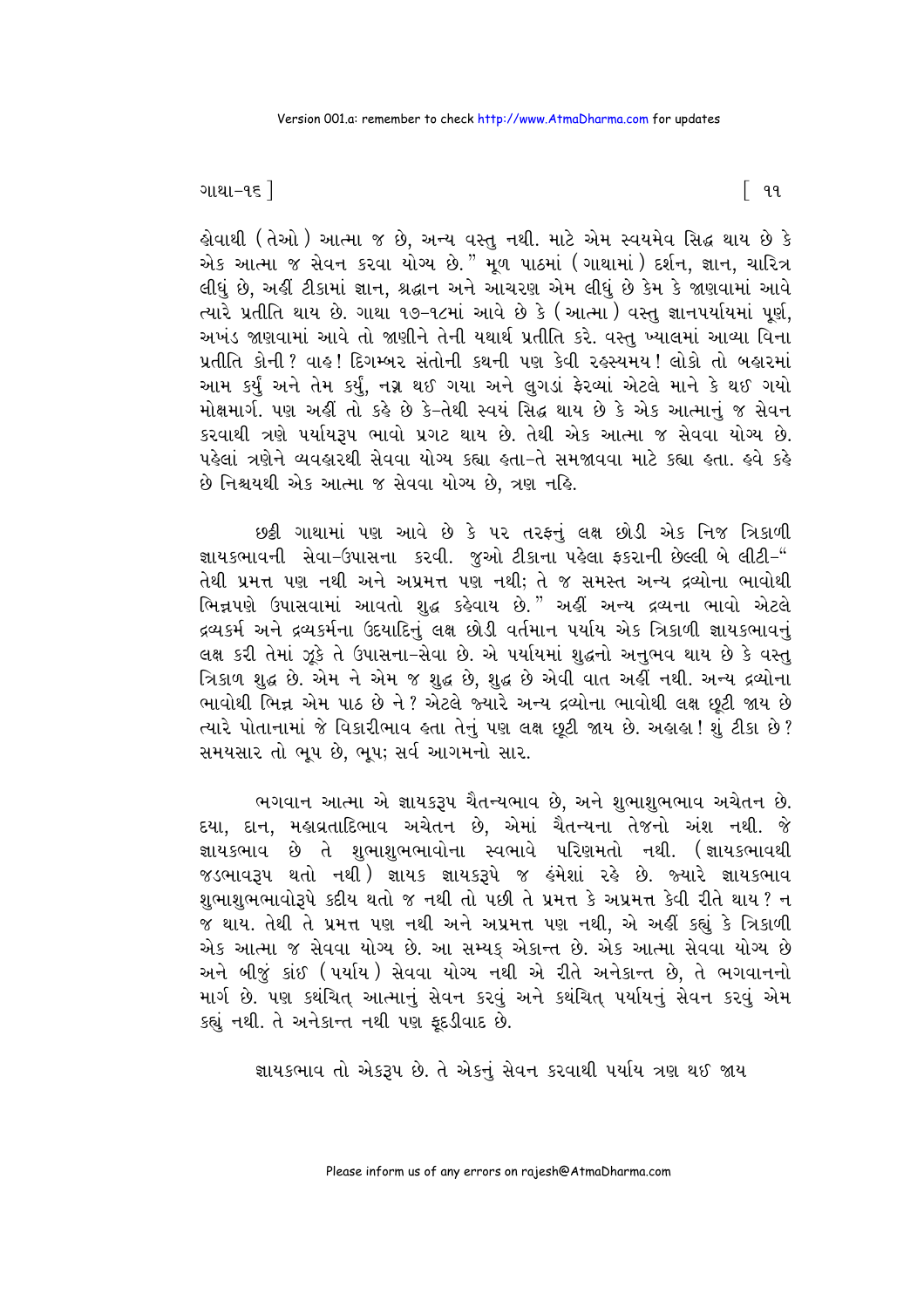92 T

િ પ્રવચન રત્નાકર ભાગ−ર

છે, અનેક સ્વભાવરૂપ થઈ જાય છે. દર્શન, જ્ઞાન અને ચારિત્ર ત્રણેયનો ભિન્ન ભિન્ન સ્વભાવ છે. દર્શનનો પ્રતીતિ-સ્વભાવ. જ્ઞાનનો જાણવારૂપ સ્વભાવ અને ચારિત્રનો શાંતિ અને વીતરાગતારૂપ સ્વભાવ છે. અહાહા! ભગવાન એકરૂપ જ્ઞાયકસ્વભાવી આત્માની સેવા કરવાથી અનેકરૂપ સ્વભાવપર્યાય ઉત્પન્ન થાય છે. આ અનેકરૂપ સ્વભાવપર્યાયની સેવા કરવી એ તો વ્યવહારથી ઉપદેશ આપ્યો છે. તેથી દષ્ટિમાં સેવવા યોગ્ય એક આત્મા જ છે એમ સિદ્ધ થાય છે. આ સોળમી ગાથા જાણે સોળવલં સોનં!

૧૪ મી ગાથામાં સમ્યગ્દર્શનની પ્રધાનતાથી કથન છે. ૧૫ મી ગાથામાં જ્ઞાનની પ્રધાનતાથી કહ્યું કે જ્ઞાનની અનુભૂતિ તે આત્માનુભૂતિ જ છે. અહીં કહે છે કે સમ્યગ્દર્શન એ આત્માનું, જ્ઞાનની અનુભૂતિ તે આત્માની અને એમાં સ્થિરતા કરવી એ ચારિત્ર પણ આત્માનું. પણ એ ત્રણ પર્યાય થઈ, ભેદ થયો, ત્રણ પ્રકારનો સ્વભાવ થયો, જ્યારે ભગવાન આત્મા તો એકરૂપ જ્ઞાયકસ્વભાવી છે.

u .- तत्त्वार्थसूत्रमां એम આવે છે કे-सम्यग्दर्शनज्ञानचारित्राणि मोक्षमार्गः। નિશ્ચય સમ્યગ્દર્શન-જ્ઞાન-ચારિત્ર મોક્ષમાર્ગ છે.

**ઉત્તરઃ**-એ નિશ્ચય છે, પણ એ પર્યાયનો નિશ્ચય છે. એ પર્યાયથી કથન છે તેથી વ્યવહારનયનું કથન છે. વસ્તુ એકરૂપ જ્ઞાયકભાવ એ નિશ્ચય છે. સમ્યગ્દર્શન છે તો નિશ્ચય પણ ભેદ પાડીને કથન કરવું એ વ્યવહાર છે, પ્રવચનસાર ગાથા ૨૪૨ માં આવે બીજો પેરેગ્રાફ) "તે (સંયતત્ત્વરૂપ અથવા શ્રામણ્યરૂપ મોક્ષમાર્ગ) ભેદાત્મક કોવાથી ' સમ્યગ્દર્શન-જ્ઞાન-ચારિત્ર મોક્ષમાર્ગ છે' એમ પર્યાય પ્રધાન વ્યવહારનયથી તેનું પ્રજ્ઞાપન છે." ગાથા ૨૪૨ પછીના શ્લોક ૧૬ માં આવે છે કે–"એ પ્રમાણે પ્રતિપાદકના આશયને વશ, એક લેવા છતાં પણ અનેક થતો લેવાથી (અર્થાત્ અભેદ પ્રધાન નિશ્ચયનયથી એક એકાગ્રતારૂપ લોવા છતાં પણ કહેનારના અભિપ્રાય અનુસાર ભેદપ્રધાન વ્યવહારનયથી અનેકપણે દર્શન-જ્ઞાન-ચારિત્રરૂપપણે થતો હોવાથી) એક્તાને (એક લક્ષણપણાને) તેમ જ ત્રિલક્ષણપણાને પામેલો જે અપવર્ગનો માર્ગ...." જુઓ એકને પામેલો એ નિશ્ચય છે, ત્રણરૂપ પર્યાયને પામેલો તે વ્યવહાર છે. બન્નેને એકસાથે જાણવો એ પ્રમાણ છે.

અલે! કુંદુકુંદાચાર્યના શાસ્ત્રોમાં તો ઘણું ગુઢ અને ગંભીર સત્યનું કથન આવે છે. શ્રીમદ રાજચંદ્ર કહે છે કે ચેતાંબરની મોળાશ-ઢીલપને લઈને રસ ઢીલો પડી જાય છે જ્યારે દિગંબરનાં તીવ્ર વચનોને લઈને રહસ્ય સમજી શકાય છે. આ તો શ્રીમદ્દે મીઠાશથી કહ્યું છે. પંડિત શ્રી ટોડરમલજીએ મોક્ષમાર્ગ પ્રકાશકના પાંચમા અધિકારમાં સાફ સાફ ખુલાસો કર્યો છે કે શ્વેતાંબર અને સ્થાનકવાસી એ અજૈન છે, જૈન નથી.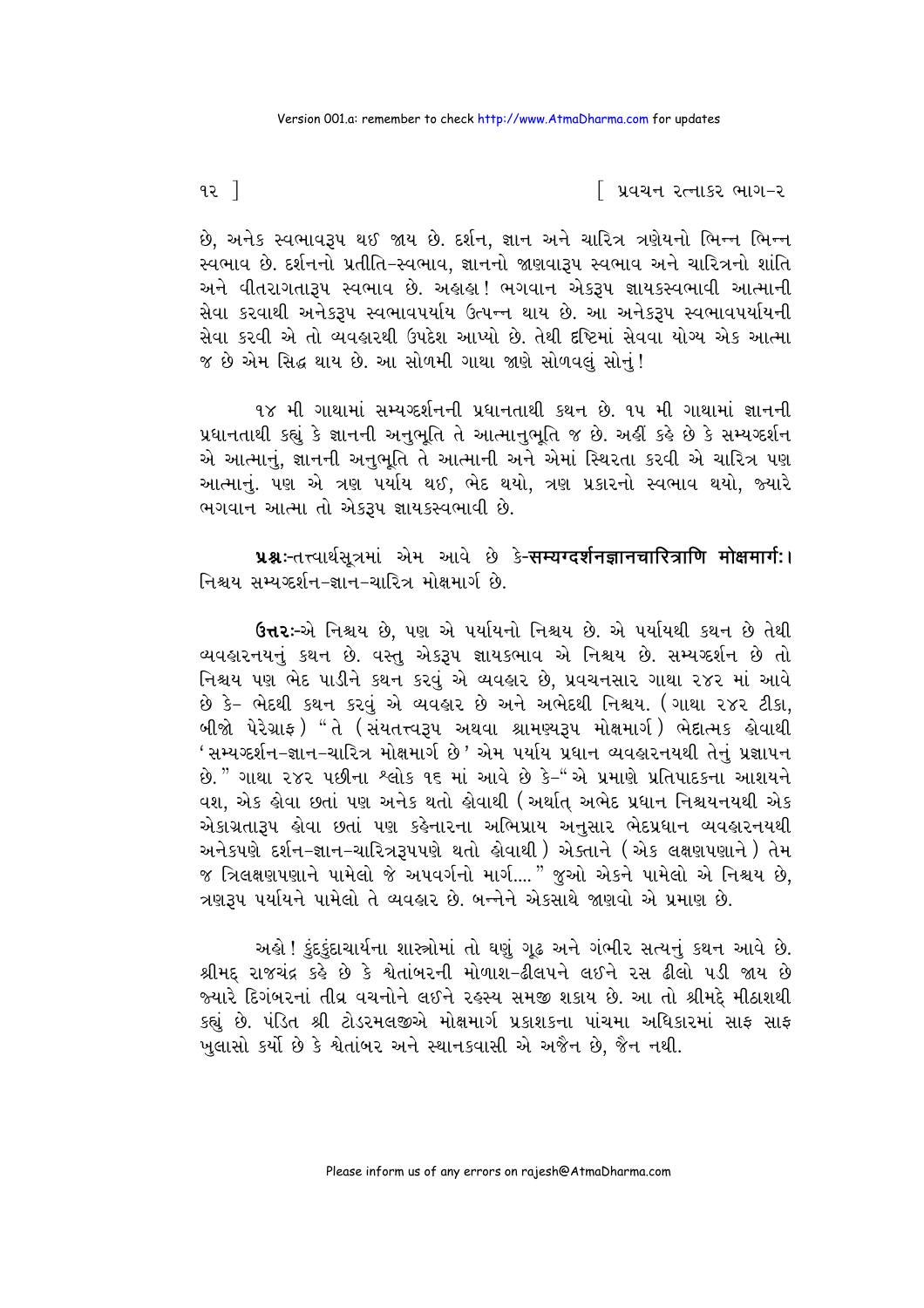ગાથા−૧૬ ]

બધી (શાસ્ત્રોની) સાક્ષી અહીં ૫ડી છે. આ તો જૈનધર્મ-વીતરાગનો માર્ગ છે. સર્વજ્ઞ વીતરાગદેવે ગણધર અને ઈન્દ્રોની વચ્ચે સમવશરણમાં જે દિવ્યધ્વનિ કરી હતી તે આ છે.

હવે ભાવાર્થમાં પંડિત જયચંદજી કહે છે કે દર્શન, જ્ઞાન, ચારિત્ર એ ત્રણે આત્માની જ પર્યાયો છે, કોઈ જુદી વસ્તુ નથી. તેથી સાધુ પુરુષોએ એક આત્માનું જ સેવન કરવ-એ નિશ્ચય છે. અને વ્યવહારથી અન્યને એ જ ઉપદેશ આપવો. ઉપદેશ એ વ્યવહાર વિકલ્પરૂપ છે.

ફવે. એ જ અર્થનો કળશરૂપ શ્લોક કરે છે:-

## $*$  કળશ ૧૬ : શ્લોકાર્થ ઉપરનું પ્રવચન  $*$

<mark>' प्रमाणत: '</mark> પ્રમાણદષ્ટિથી જોઈએ તો **'आत्मा'** આ આત્મા **' समम '** એકીસાથે **' मेचक:'** અનેક અવસ્થારૂપ એટલે પર્યાયના ભેદરૂપ મેચક પણ છે 'च' અને **'अमेचक: अपि'** એક અવસ્થારૂપ અભેદ અમેચક પણ છે. હવે એનો ખલાસો કર્યો કે એને 'दर्शन-ज्ञान-चारित्रै: त्रित्वात् ' દર્શન-જ્ઞાન-ચારિત્રથી તો ત્રણપણું છે એ વ્યવહાર છે તથા **' स्वयम् एकत्वतः'** પોતાને પોતાથી એકપણું છે એ પરમાર્થ છે. એકત્વ એટલે એક<mark>ટાપ ત્રિકાળી સ્વભાવ એ એકપણ એ નિશ્</mark>રય અને દર્શન-જ્ઞાન-ચારિત્ર એમ ત્રણપણું-અનેકપણું એ વ્યવહાર. અહાહા! શૈલી તો જુઓ. વસ્તુ જ્ઞાયકભાવ એકરૂપ સ્વભાવ, અખંડ જ્ઞાનનો પુંજ-સર્વજ્ઞસ્વભાવી ચીજ છે. ભગવાન સર્વજ્ઞસ્વભાવી પદાર્થ એક સ્વભાવ વસ્ત છે એની દૃષ્ટિ અને એકાગ્રતા એ નિશ્ચયથી એની સેવના છે અને દર્શન-જ્ઞાન-ચારિત્ર એ ત્રણ ભેદને સેવવા એમ કહેવં એ વ્યવહાર કથન છે. વ્યવહાર ભેદરૂપ હોવાથી તેને મલિન કહ્યો છે. એકરૂપ સ્વભાવ નિર્મળ છે અને અનેક સ્વભાવને-મલિન કહેવાનો વ્યવહાર છે.

## $*$  કળશ ૧૬ : ભાવાર્થ ઉપરનું પ્રવચન  $*$

" પ્રમાણદષ્ટિમાં ત્રિકાળસ્વરૂપ વસ્તુ દ્રવ્યપર્યાયરૂપ જોવામાં આવે છે, તેથી આત્મા ૫ણ એકીસાથે એક-અનેકરૂપ દેખવો." ત્રિકાળ દ્રવ્યપણે એક અને પર્યાયપણે અનેક; દર્શન-જ્ઞાન-ચારિત્રની નિર્મળ ૫ર્યાય એ અનેક અને આત્મા (દ્રવ્યે) એક. એ બન્નેને પ્રમાણથી એક સાથે દેખવું અને જાણવું એમ કર્લ છે. 'સાધુ પુરુષે દર્શન, જ્ઞાન, ચારિત્રને છે, જાણવા લાયક છે. પણ એને પહેલાં આત્મા એકરૂપ છે, એક સ્વભાવી છે એવું જ્ઞાન થયું એમાં ૫ર્યાય ત્રણ થઈ ગઈ. એકરૂપ દેખવો એ નિશ્ચય અને ત્રણરૂપ દેખવો એ વ્યવહાર છે. બન્નેને એકીસાથે દેખવો એ પ્રમાણ છે.

વસ્તુ જે છે એમાં પરની વાત જ નથી. શરીર, કર્મ, વાણી અને વિકલ્પની તો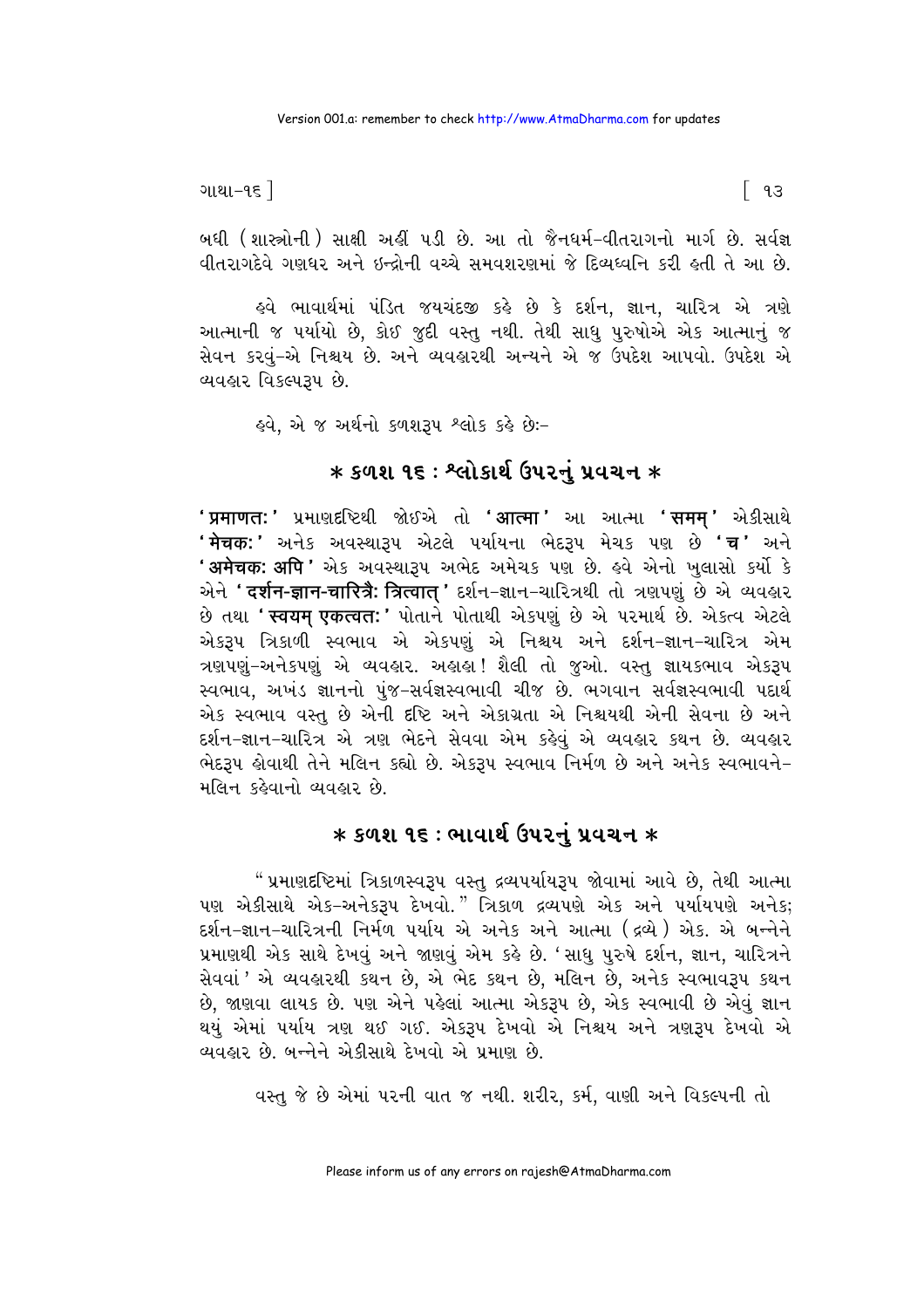∣ પ્રવચન રત્નાકર ભાગ−ર

અહીં વાત જ નથી. ભગવાન શુદ્ધ ચૈતન્યઘન એક જ્ઞાયકભાવ જેને છઢી ગાથામાં પ્રમત્ત-અપ્રમત્ત પર્યાય વિનાનો એક જ્ઞાયકસ્વભાવ કહ્યો છે એને દેખવો એ તો નિશ્ચય થયો અને તેને ત્રણપણે પરિણમતો જાણવો એ વ્યવહાર થયો. બેયને એકીસાથે જાણવો એ પ્રમાણ થયં.

અલલ! આશ્રયયોગ્ય આદરણીય તરીકે એક ત્રિકાળી (દ્રવ્ય) છે. અને જાણવાલાયક છે એ તો વ્યવહારનો વિષય જે ત્રણપણે પરિણમે છે તે (પર્યાય) છે. તેમાં પણ જે ત્રિકાળી નિશ્ચય એક છે તેને રાખીને બીજું પર્યાયનું જ્ઞાન (તેમાં) ભેળવ્યું તે પ્રમાણ છે. શું કહ્યું ? ત્રિકાળ જ્ઞાયકભાવ એકરૂપ છે તે નિશ્ચય તથા તેની સાથે પર્યાયના ભેદનું જ્ઞાન કરવું તે વ્યવહાર. એ નિશ્ચય સાથે વ્યવહારનું જ્ઞાન થયું (ભેળવ્યું) તો પ્રમાણેજ્ઞાન કહેવાય. પ્રમાણજ્ઞાનમાં સાથે વ્યવહાર આવ્યો માટે નિશ્ચય અંદર ભૂલાઈ ગયો એમ નથી. નિશ્ચય તો એકરૂપ છે જ. નિશ્ચય તો પ્રમાણમાં પહેલાં આવ્યો જ.

<u>હવે નયવિવક્ષા કહે છે:-</u>

## $*$  કળશ ૧૭ : શ્લોકાર્થ ઉપરનું પ્રવચન  $*$

**' एकोऽपि '** આત્મા એક છે. જ્ઞાયકસ્વભાવી વસ્તુ ભગવાન આત્મા તો એક જ છે તોપણ '**व्यवहारेण'** વ્યવહારદષ્ટિથી જોવામાં આવે તો 'त्रिस्वभावत्वात' ત્રણ સ્વભાવપણાને લીધે 'मेचक:' અનેકાકારરૂપ મેચક છે, 'दर्शन-ज्ञान-चारित्रै: त्रिभि: परिणतत्वतः' કારણ કે દર્શન જ્ઞાન અને ચારિત્ર-એ ત્રણ ભાવે પરિણમે છે.

ભગવાન આત્મા જ્ઞાયકસ્વભાવરૂપ એક સ્વરૂપે જ છે. પણ તેમાં ત્રણ પ્રકારના (સમ્યગ્દર્શન, જ્ઞાન, ચારિત્ર એવા ) પરિણમનરૂપ વ્યવહારદષ્ટિથી જોઈએ તો અનેકાકાર છે, મેચક છે. સ્વભાવ ચિદાનંદ જે દ્દષ્ટિનો-સમ્યગ્દર્શનનો વિષય છે તે તો એકરૂપ જ છે, તેના ત્રણ ભેદ પાડવા એ વ્યવહાર છે, શુભભાવરૂપ વ્યવહારની અહીં વાત જ નથી. એ તો સંસાર ખાતે છે.

અહાહા....! કહે છે કે આત્માને દ્રવ્યથી જુઓ તો આત્મા એક છે. વસ્તુ તરીકે જ્ઞાયકસ્વભાવ એક ચિદ્દઘન નિશ્ચયથી એક સ્વરૂપે જ છે. તોપણ વ્યવહારથી જોવામાં આવે તો સમ્યગ્દર્શન-પ્રતીતિ, સમ્યગ્જ્ઞાન-અવબોધ-જાણવું અને સમ્યક્ર્યારિત્ર-સ્થિરતા-વિશ્રામ લેવો-એવા જે ત્રણ પ્રકાર છે એ મેચક છે. ત્રણ પ્રકાર જોવા એ મેલ છે. આકરી વાત છે. ભગવાન! અત્યારે તો લોકો આ (શુભરાગ) ક્રિયા આદિ બહારની પ્રવૃત્તિ કરે છે પણ દર્શન-જ્ઞાન-ચારિત્રની તથા વસ્તુસ્થિતિની તો વાત જ જાણતા નથી. અંદર વસ્તુ જે જ્ઞાયક છે તે આત્મા છે અને (બહાર) આ શરીર, વાણી ઇત્યાદિ છે એ તો જડ માટીધૂળ છે; તે આત્મામાં નથી અને આત્માનાં નથી. કર્મ જે જડ છે તે આત્મામાં નથી અને આત્માનાં નથી. વળી પુણ્ય-પાપના ભાવ, દયા, દાન, વ્રત, ભક્તિ, પૂજા વગેરેના ભાવ તથા કામ, ક્રોધાદિ ભાવ એ પણ આત્મામાં નથી અને આત્માના નથી.

 $98<sup>1</sup>$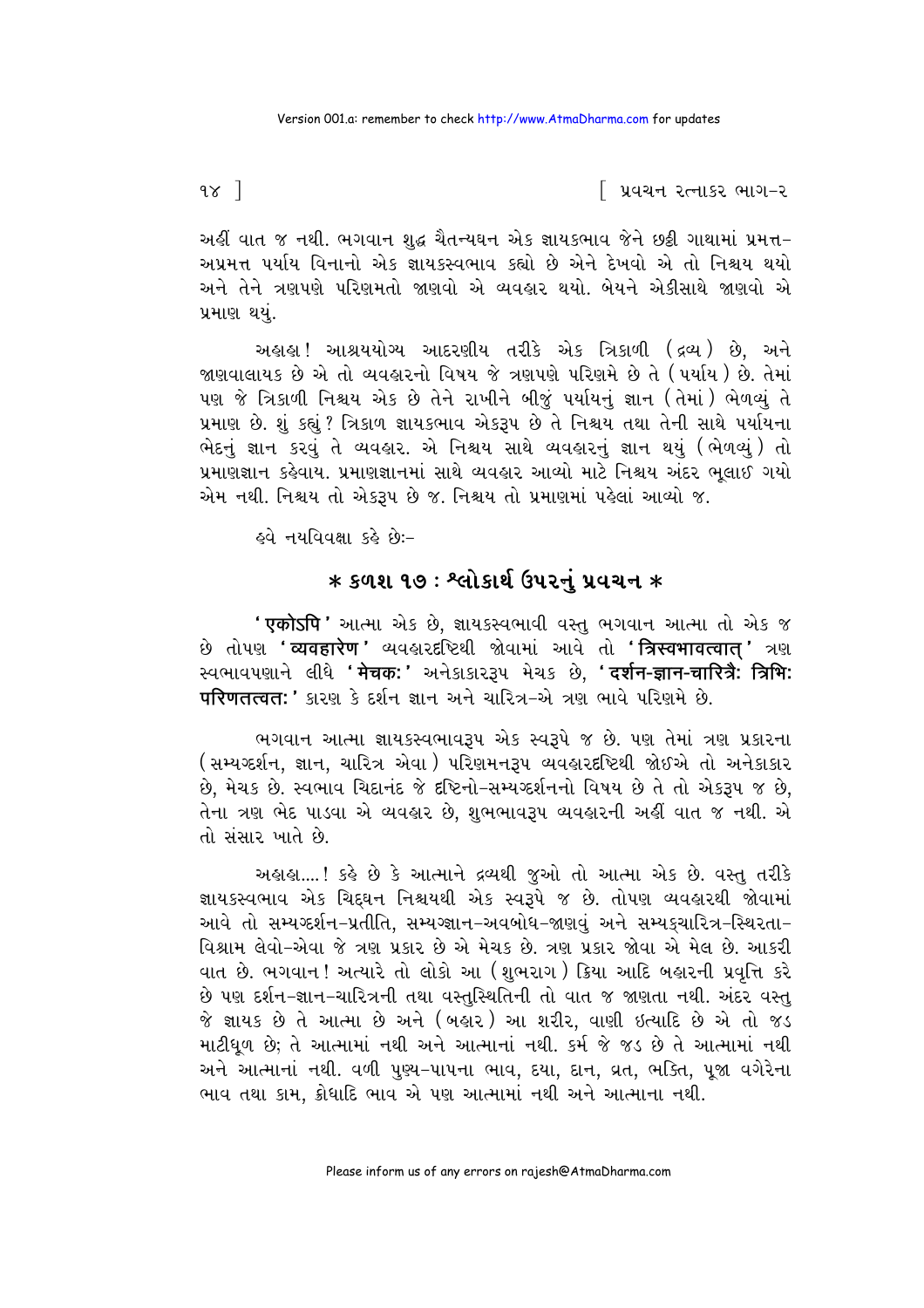ગાથા−૧૬ ∃

હવે આત્મામાં રહ્યા અનંતગુણ. તે અનંતગુણસ્વરૂપ ભગવાન આત્મા એ પણ એકરૂપ છે. અને તેના સમ્યગ્દર્શન-જ્ઞાન-ચારિત્રરૂપ ત્રણ પરિણામથી જુઓ તો એ વ્યવહાર છે. ત્રિકાળી એકરૂપ જુઓ તો નિશ્ચય છે, અને ત્રણરૂપ જુઓ તો વ્યવહાર છે. અભેદથી જુઓ તો અમેચક-નિર્મળ છે અને ભેદથી જુઓ તો મેચક-મલિન છે. એકરૂપ જુઓ તો એકાકાર છે અને ત્રણરૂપ પર્યાયથી જાુઓ તો અનેકાકાર છે. આત્માને ગુણ-ગુણીના ભેદથી જુઓ તો એ અનેકાકાર છે, વ્યવહાર છે, મલિન છે, આશ્રય કરવા લાયક નથી. ત્રણ પ્રકારના દર્શન-જ્ઞાન-ચારિત્રરૂપ પરિણામ પણ આશ્રય કરવા લાયક નથી.

અલો....! આત્મા એકસ્વરૂપી. જ્ઞાયક ચિદઘન ચૈતન્યસ્વભાવનો ભંડાર સર્ય એ એક્ટમ નિશ્ચયનયનો વિષય છે. તે એક્ટમ અભેદ નિર્મળ છે તોપણ એની દર્શન-જ્ઞાન-ચારિત્રની પરિણતિ જાઓ તો વ્યવહારથી દ્વન્દ્વ છે. ત્રણ સ્વભાવરૂપ છે. એકરૂપ સ્વભાવ ત્રણ સ્વભાવરૂપ થયો એ વ્યવહાર છે. અહીં શભરાગ એ વ્યવહાર તે વાત નથી.

પુણ્ય-પાપ અધિકાર ગાથા ૧૪૫ માં કહ્યું છેઃ-

છે કર્મ અશુભ કુશીલ ને જાણો સુશીલ શુભકર્મને! તે કેમ હોય સશીલ જે સંસારમાં દાખલ કરે?

શુભને-પુણ્યને ભલું કેમ કહીએ કે જે સંસારમાં દાખલ કરે? એ ભલું નથી, સારૂં નથી, (આદરણીય નથી) કેમકે શુભભાવ એ સંસાર છે, મલિન છે. નિશ્ચયથી તો પુણ્યના ભાવને પાપ કહેલ છે. યોગીન્દુદેવકુત યોગસાર ગાથા ૭૧ માં કહ્યું છે કેઃ-

> પાપરૂપને પાપ તો જાણે જગ સહ કોઈ. પુણ્યતત્ત્વ પણ પાપ છે કહે અનુભવી બુધ કોઈ.

અનુભવી સમ્યગ્દષ્ટિ તો પુણ્યને પણ પાપ કહે છે. અહીં આચાર્ય મહારાજ કહે છે કે નિશ્વયનયની અપેક્ષાએ વ્યવહારરત્નત્રય (પુચ્યભાવ) એ પાપ છે. રાગ છે. મલિન છે. બંધ છે. સંસાર છે. અલલશ....! આકરી વાત. બાપા! વીતરાગનો માર્ગ વીતરાગભાવથી ઉત્પન્ન થાય છે. રાગથી ઉત્પન્ન થતો નથી.

સમયસાર પુણ્ય-પાપ અધિકારમાં જયસેનાચાર્યની ટીકા ગાથા ૧૬૩ માં આવે છે  $\hat{s}$ :-

[ (ગાથા ૧૫૪ સુધી પુણ્ય અધિકાર પૂરો કરી ગાથા ૧૫૫ થી પાપ અધિકાર શરૂ થાય છે. ત્યાં) શિષ્યનો પ્રશ્ન છે કે જીવાદિનું શ્રદ્ધાન ઇત્યાદિ વ્યવહારરત્નત્રયનું વ્યાખ્યાન પાપ અધિકારમાં કેમ લીધું ? તેના ઉત્તરમાં ખુલાસો કરે છેઃ-

જોકે વ્યવહાર મોક્ષમાર્ગ (દેવ-શાસ્ત્ર-ગુરુની શ્રદ્ધા આદિ તથા પંચમહાવ્રતના પરિણામ )ને ઉપાદેયભૂત નિશ્ચયરત્નત્રયનું વ્યવહારથી કારણ કહેવામાં આવ્યું તથા તેને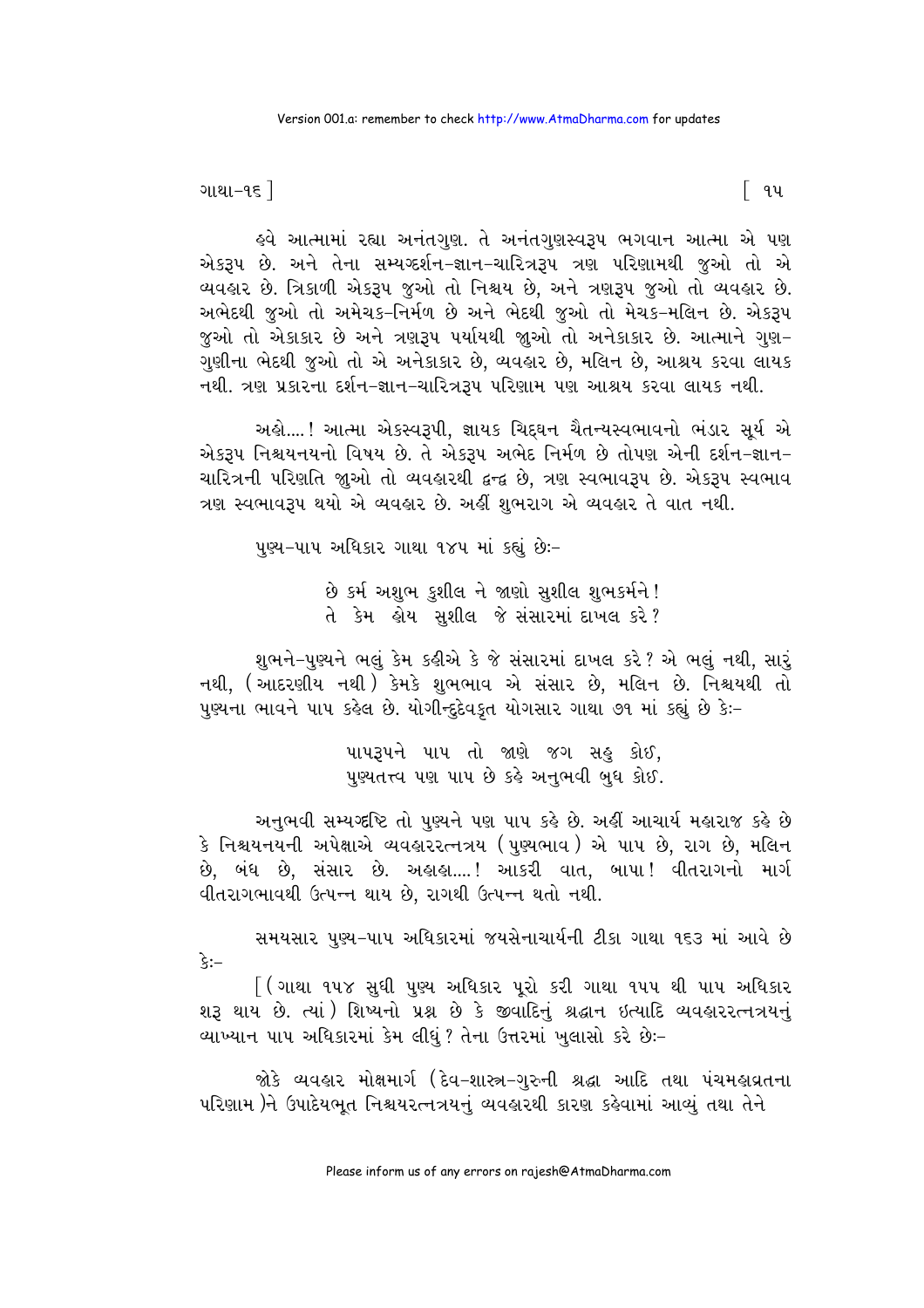િ પ્રવચન રત્નાકર ભાગ−ર

૫રં૫રાએ જીવની ૫વિત્રતાનું કારણ કોવાથી (વ્યવકારે) ૫વિત્ર કર્કવામાં આવેલ છે તોપણ એકસ્વરૂપ ભગવાન આત્માના અવલંબનને છોડીને રાગનું અવલંબન લે છે માટે પુણ્ય એ પણ પરમાર્થે પાપ જ છે. તેનું એક કારણઃ∹શુભ પરિણામનું પરદ્રવ્યના .<br>આલંબનરૂપ પરાધીનપણું છે. બીજાું કારણઃ-નિર્વિકલ્પ સમાધિમાં લીન (યોગીઓને) આત્મસ્વરૂપમાંથી પડવામાં વ્યવહાર વિકલ્પોનું આલંબન (ગુણ-ગુણીના ભેદરૂપ આત્મસ્વરૂપનું ચિંતવન અથવા દ્રવ્ય-ગુણ-પર્યોયનું ભેદરૂપ ચિંતવન) કારણ છે. વ્યવહારરત્નત્રયનો વિકલ્પ આવ્યો એટલે નિશ્ચયરત્નત્રયથી ૫ડી ગયો. આ રીતે નિશ્ચયનયની અપેક્ષાએ પુણ્ય એ પાપ છે. એટલે વ્યવહારથી જેને પુણ્ય કહેવાય છે તે નિશ્ચયથી (ખરેખર) પાપ છે. ] [ જયસેનાચાર્યની ગાથા ૧૬૩ ની ટીકા. ]

અહીં કહે છે કે આત્મા એક છે તોપણ વ્યવહારદષ્ટિથી દેખવામાં આવે તો ત્રણ સ્વભાવપણાને લીધે અનેકાકારરૂપ છે, મેચક છે. આવો વીતરાગ માર્ગ લોકોને સાંભળવા પણ મળતો નથી. અરેરે! અનાદિથી જીવ સમ્યક પ્રતીતિ વિના, અનુભવ વિના ચાર ગતિમાં રખડે છે.

ભગવાન અમૃતચંદ્રાચાર્યનો આ મૂળ શ્લોક છે. તેઓ મુનિ હતા. પંચ પરમેષ્ઠી છે ને ? તે પંચપરમેષ્ઠીમાં આચાર્ય ભગવાન થઈ ગયા !!

## **∗ કળશ ૧૭ : ભાવાર્થ ઉપરનું પ્રવચન ∗**

જયચંદ પંડિતે પણ ભાવાર્થ કેવો (સરસ) લીધો છે. જાૂઓઃ-'શુદ્ધદ્રવ્યાર્થિકનયે આત્મા એક છે.' શુદ્ધ દ્રવ્ય જેનું અર્થ એટલે પ્રયોજન છે એ શુદ્ધદ્રવ્યાર્થિકનય. 'શુદ્ધ' એટલે ત્રિકાળ પવિત્ર અને 'દ્રવ્ય<sup>,</sup> એટલે ત્રિકાળી અંખડ વસ્ત અને 'આર્થિક' એટલે પ્રયોજન જેનું છે તે-તે શુદ્ધવ્ર્વાર્થિકનયથી આત્મા એક છે; જે સમ્યગ્દર્શનનો વિષય છે, તેને શુદ્ધ વ્યાર્થિકનય બતાવે છે.

હવે કહે છે કે 'આ નયને પ્રધાન કરી આત્માને અભેદ એકરૂપ કહેવામાં આવે ત્યારે પર્યાયાર્થિકનય ગૌણ થયો.' સમ્યગ્દર્શન-જ્ઞાન-ચારિત્રની વીતરાગી પરિણતિ એ પર્યાય હોવાથી ગૌણ થઈ. વ્યવહારરત્નત્રયની તો અહીં વાત જ નથી, એ તો બંધનું કારણ છે. પણ અહીં તો ભગવાન આત્મા જે ત્રિકાળ શુદ્ધ એકસ્વરૂપી છે તેની જ્ઞાન-ચારિત્રની નિર્મળ પર્યાય જે સાચો મોક્ષમાર્ગ તે પણ પર્યાયાર્થિકનયનો વિષય કોવાથી ગૌણ થાય છે, અભાવ નહીં. અહાહા ! શરીર, મન, વાણી તો એક બાજા રહ્યા કેમકે એ તો જડ ધૂળ છે; પુણ્ય-પાપના ભાવ પણ એક બાજા રહ્યા કેમકે એ મલિન છે; સંસાર છે; પણ અહીં તો જે ત્રિકાળી ભગવાન એકરૂપ પ્રભુ તેનાં પ્રતીતિ, જ્ઞાન અને ચારિત્ર-સાચા લે- (શુદ્ધ રત્નત્રય) તેમને પણ જે શુદ્ધ દ્રવ્યાર્થિકનયનો વિષય એકરૂપ

 $95$ ]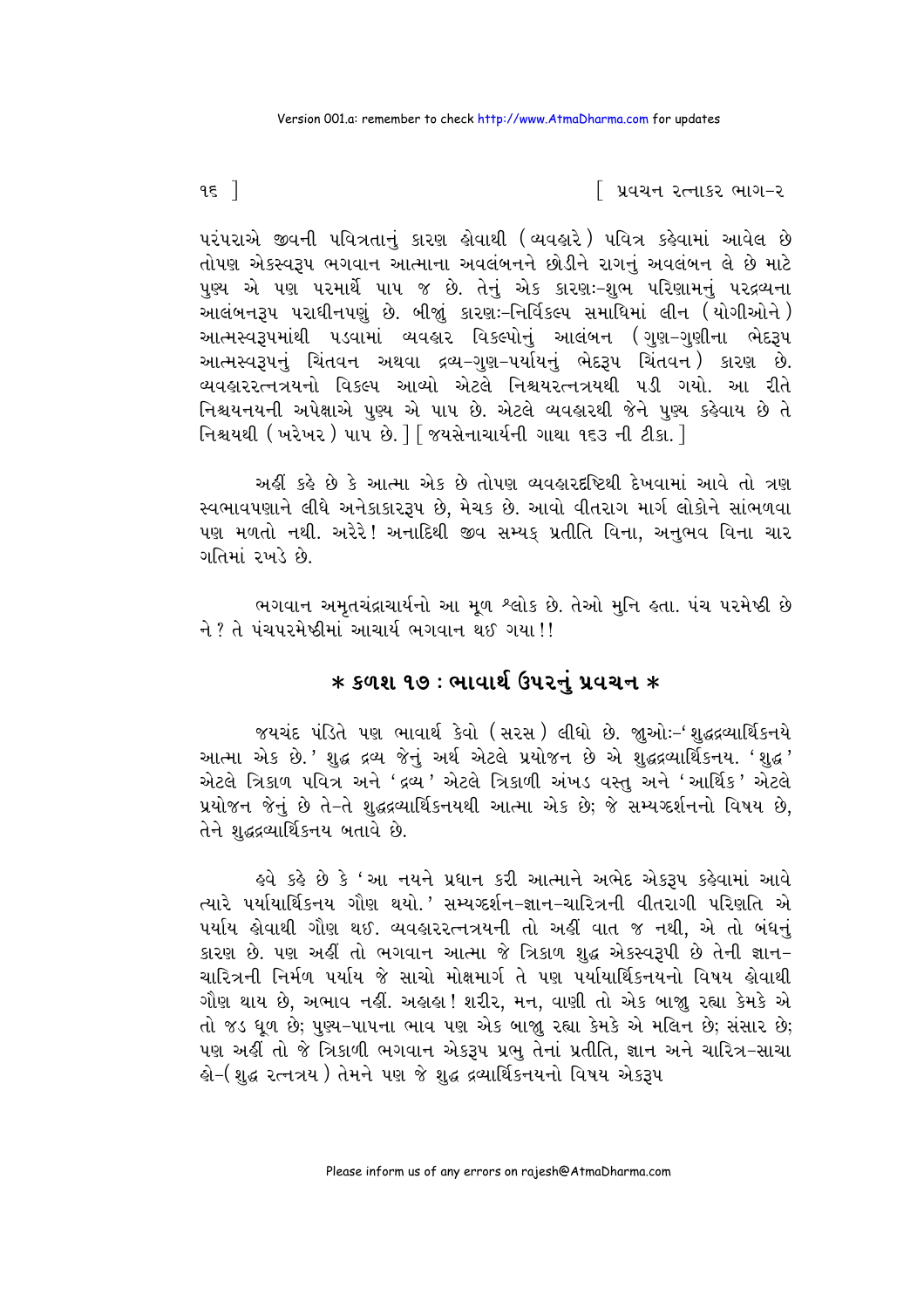ગાથા−૧૬ ]

∫ ૧૭

ત્રિકાળી સ્વભાવ છે તેની અપેક્ષાઓ. પર્યાય લેવાથી પર્યાયાર્થિકનયનો-વ્યવહારનયનો વિષય લોવાથી મેચક-મલિન કહ્યાં છે.

પ્રવચનસારમાં ૪૬ મા અશુદ્ધનયમાં એમ કહ્યું કે વસ્તુને પર્યાયથી જાણે એ અશુદ્ધનય છે. જેમ માટીને વાસણની પર્યાયથી જોવી એ અશુદ્ધનય છે અને માટીને માટીરૂપે જોવી એ શુદ્ધનય છે; તેમ ભગવાન આત્માને સમ્યગ્દર્શન-જ્ઞાન-ચારિત્રની નિર્મળ પર્યાયથી જોવો એ અશદ્ધ છે. એને અહીં મલિન. વ્યવહાર અને અનેકાકાર કહેલ છે, કારણ કે દર્શન, જ્ઞાન અને ચારિત્ર-ત્રણેનો સ્વભાવ જુદો જુદો છે અને ભગવાન આત્માનો સ્વભાવ એકરૂપ છે. અલલ! આ તો વીતરાગ માર્ગ છે, બાપુ! જેને ( વાણીને ) ઇન્દ્રો અને ગણધરો સાંભળે અને જે વાણી અંતરમાં આત્માને બતાવે તે કેવી હોય ? ( અદ્દભુત અસાધારણ હોય ) ભાઈ ! અહીં ભગવાનની એ વાણીની આ વાત છે કે વસ્તુ એક જ્ઞાયક-જ્ઞાયક-જ્ઞાયકમાત્ર એકસ્વભાવી છે તેને એકસ્વભાવીની દષ્ટિથી જુઓ તો એ નિશ્ચય છે, એકસ્વભાવી છે, નિર્મળ છે, અભેદ છે. એ વસ્તુનું વાસ્તવિક સ્વરૂપ છે. અને તેને સમ્યગ્દર્શન-જ્ઞાન-ચારિત્રની પરિણતિથી જુઓ તો એ અનેકાકાર છે. મલિન છે, ભેદ છે, વ્યવહાર છે.

ઙ્વે કર્ક છે-'તેથી એકને ત્રણરૂપ પરિણમતો કર્કવો તે વ્યવહાર થયો, અસત્યાર્થ પણ થયો.' કેમકે ૧૧મી ગાથામાં ત્રિકાળી જ્ઞાયકને સત્યાર્થ કહ્યો છે. ૧૧ મી ગાથા તો જૈનદર્શનનો પ્રાણ છે. **" ववहारोऽभूयत्थो... "** પર્યાયમાત્ર અસત્યાર્થ છે. વળી કેટલાક એમ કહે છે કે અભુતાર્થને અસત્યાર્થ ન કહો, "જયસેનાચાર્યે પણ અભુતનો અર્થ અસત્યાર્થ કર્યો છે. અરે! માણસ પોતાની દષ્ટિ પોષવા માટે સારાય શાસ્ત્રના અર્થ બદલી નાખે છે. પરંતુ વસ્તુ તો જેવી છે તેવી જ રહેશે. ભલે તમે બદલાઈ જાઓ, પણ વસ્તુ નહિ બદલાઈ જાય. આચાર્ય ભગવાન કહે છે કે (૧૧ મી ગાથામાં) **" મયત્થો देसिदो द्** सङ्घणओ " ત્રિકાળી એકરૂપ જે ચીજ તે સત્યાર્થ છે. તેને ત્રણરૂપ પરિણમન કરતો કહેવો એ વ્યવહાર થયો. એ ત્રિકાળીની અપેક્ષાએ ત્રિકાળ ટક્તી ચીજ નથી તેથી ગૌણ કરીને અસત્યાર્થ કહેવામાં આવ્યો છે

સમયસાર કળશટીકાકાર પંડિત રાજમલજી પાંડેએ ૧૬ મા કળશમાં લીધું છે કે " आत्मा मेचक: ( આત્મા ) ચેતન દ્રવ્ય ( મેચક ) મલિન છે. કોની અપેક્ષાએ મલિન છે? दर्शन-ज्ञान-चारित्रैस्रित्वात् सामान्यपशे अर्थग्राङ्डशक्तिनुं नाम दर्शन છે. વિશેષપણે અર્થ-ગ્રાહકશક્તિનું નામ જ્ઞાન છે અને શદ્ધત્વશક્તિનું નામ ચારિત્ર છે-આમ શક્તિભેદ કરતાં એક જીવ ત્રણ પ્રકારે થાય છે, તેથી મલિન કહેવાનો વ્યવહાર છે."

પંડિત બનારસીદાસે પંડિત રાજમલજી પાંડેની કળશટીકા ઉપરથી સમયસાર નાટક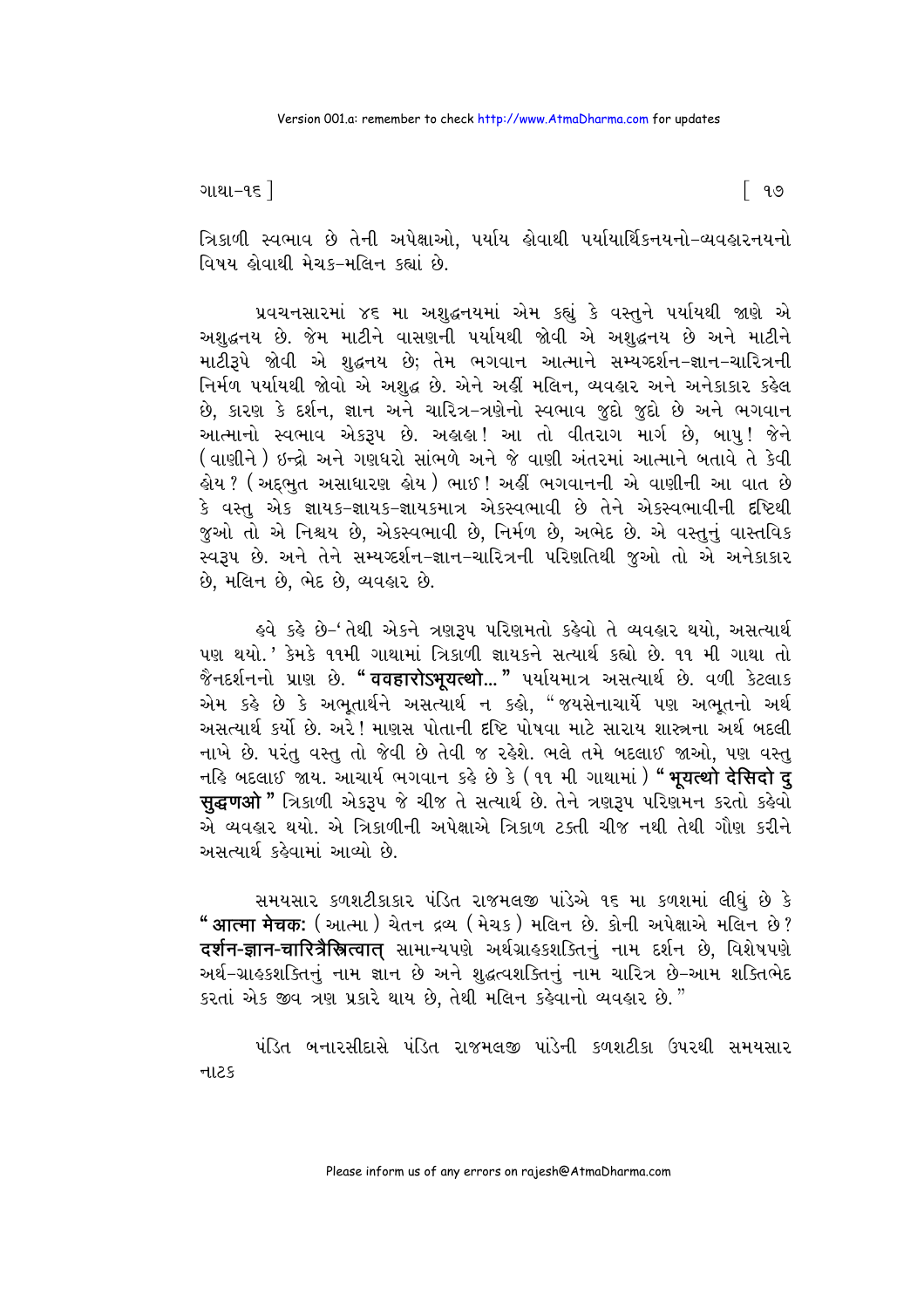િ પ્રવચન રત્નાકર ભાગ−ર

બનાવ્યું છે. તેમાં ૧૯ મો શ્લોક હવે આવશે. તેના ઉપરથી (જીવદ્વાર) ૨૦ મા છંદમાં કહ્યું છે કે:-

> "એક દેખિયે જાનિયે. રમિ રહિયે ઇક ઠૌર; સમલ વિમલ ન વિચારિયે, યહૈ સિદ્ધિ નહિ ઔર."

(એક દેખિયે જાનિયે) એટલે એક વસ્તુ ત્રિકાળ ભગવાન પૂર્ણાનંદને અવલોકવો, તે એકને જાણવો, (રમિ રહિયે ઇક ઠૌર<sup>)</sup> અને તે એક સ્થાનમાં રમણતા કરવી. (સમલ વિમલ ન વિચારિયે ) નિશ્ચયથી અભેદ અને વ્યવહારથી ભેદ એવો વિકલ્પ કરવો નહીં. (યહૈ સિદ્ધિ નહિ ઔર) આ મુક્તિના ઉપાયની રીત છે. બીજી કોઈ रीत नथी. इ तो ज्ञाननां ठेड़ाशां न मणे तेने श्रद्धा अने ज्ञान सम्यइ ड्यांथी थाय ?

<u>હવે પરમાર્થ નયથી કહે છેઃ-</u>

## **∗ કળશ ૧૮ : શ્લોકાર્થ ઉપરનું પ્રવચન ∗**

અહાહા ! શું કળશ ! અમૃતથી ભરેલો છે. અમૃતચંદ્રાચાર્ય ૧૦૦૦ વર્ષ પહેલાં થયા અને તેના ૧૦૦૦ વર્ષ પહેલાં એટલે આજથી ૨૦૦૦ વર્ષ પહેલાં કુંદકુંદાચાર્ય થયા. મદ્રાસની આ બાજા ૮૦ માઈલ દૂર વંદેવાસ ગામ છે. ૧૦, ૦૦૦ ની વસ્તીવાળું છે. ત્યાંથી પાંચ માઈલ દૂર પોન્નૂર હીલ નામની ટેકરી છે. ત્યાં કુંદકુંદાચાર્ય રહેતા હતા. તેઓ આત્માનુભવી ભાવલિંગી મુનિ હતા. ત્યાંથી પૂર્વ વિદેહ્ક્ષેત્રમાં સીમંધર ભગવાન પાસે ગયા હતા. અને ત્યાંથી આવીને આ શાસ્ત્રો રચ્યાં છે. આ સાક્ષાત ભગવાનની વાણી છે. ભાઈ! આ વાણી બીજે કયાંય નથી. એની (સમયસાર શાસ્ત્રની) ટીકા કરનાર અમતચંદ્રાચાર્ય ૧૦૦૦ વર્ષ પછી પાકયા. તે ભાવલિંગી દિગંબર સંત મનિ કતા. જાણે ચાલતા સિદ્ધ! અંતર-આનંદનો ઢગલો! અંદર અતીન્દ્રિય આનંદનો પ્રવાહ વહેતો હતો. તેમણે આ ટીકા બનાવી છે.

કહે છેઃ–<mark>' परमार्थेन तु '</mark> શુદ્ધ એક અભેદ આત્મા જેનો વિષય છે એવા શુદ્ધ<br>નિશ્ચયનયથી જોવામાં આવે તો **' व्यक्तज्ञातृत्व-ज्योतिषा '** પ્રગટ જ્ઞાયક્તાજ્યોતિમાત્રથી **' एकक: '** આત્મા એકસ્વરૂપ છે. જ્ઞાન-જ્ઞાન-જ્ઞાન એ જ્ઞાનસૂર્ય ચૈતન્યની ઝળહળ જ્યોતિ છે. અહાહા ! ભાષા જુઓ. આત્મા પ્રગટ જ્ઞાયક્તા જ્યોતિમાત્ર છે. અહીં 'વ્યક્ત ' શબ્દ છે ને? ભગવાન આત્માને વ્યક્ત-પ્રગટ કહ્યો છે. ૪૯ મી ગાથામાં ભગવાન આત્માને અવ્યક્ત કહ્યો છે. ત્યાં તો પર્યાયને વ્યક્ત કહી એ અપેક્ષાએ ત્રિકાળીને અવ્યક્ત કહ્યો, પરંતુ અહીં ત્રિકાળી વસ્તુ વ્યક્ત-પ્રગટ જ છે એમ કહે છે.

ત્યાં ગાથા ૪૯ માં અવ્યક્ત કહ્યો. અહીં કહે છે કે આત્મા પ્રગટ-વ્યક્ત છે. વસ્તુ પ્રગટ ચૈતન્યજ્યોત છે. પ્રગટ કેવી છે? તો જ્ઞાયક્તા જ્યોતિમાત્ર એટલે ચૈતન્ય <u>જ્ઞાય કસ્વભાવ</u>

 $\alpha$ ]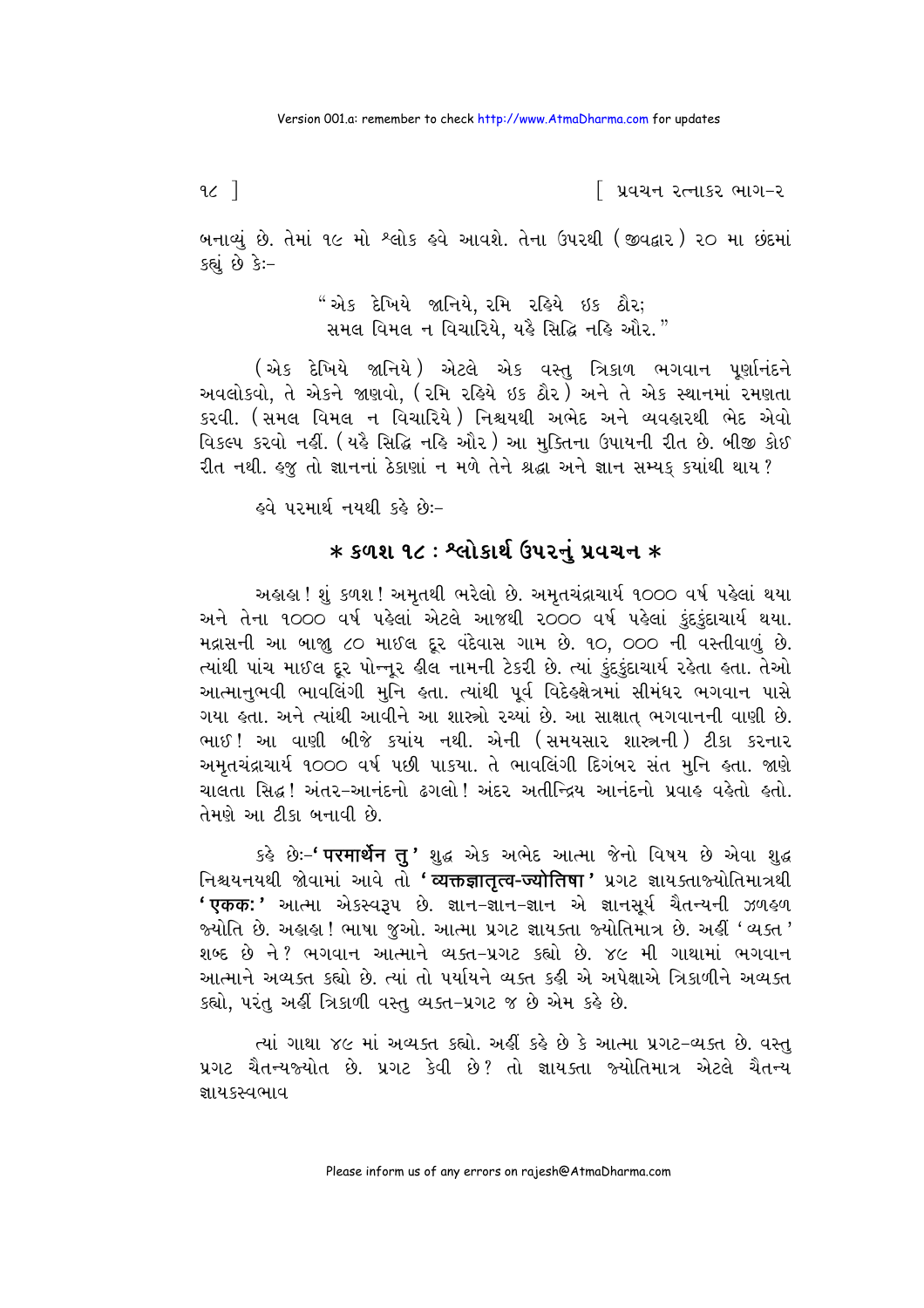ગાથા−૧૬ ]

 $\lceil 9c \rceil$ 

જ્યોતિ છે. હવે 'एकक:' એટલે એકસ્વરૂપ 'एक एव' એક જ એમ અર્થ કર્યો છે. ત્રિકાળી વસ્ત એકરૂપ છે. તે શુદ્ધ દ્રવ્યાર્થિકનયનો વિષય છે. વળી એ જ સમ્યગ્દર્શનનો વિષય છે. વિષય કરનારી તો પર્યાય છે. પણ તેનો વિષય એક્રમ છે. ઘ્યેય તો ત્રિકાળ વસ્ત એકરૂપ છે.

ड़वे sड़े છे-' सर्व भावान्तर ध्वंसि-स्वभावत्वात् ' ' sारश डे शुद्ध द्रव्यार्थिडनयथी અન્ય દ્રવ્યના સ્વભાવો તથા અન્યના નિમિત્તથી થતાં વિભાવોને દર કરવારૂપ તેનો સ્વભાવ છે.' શુદ્ધ દ્રવ્યાર્થિકનયથી ત્રિકાળી જે જ્ઞાયકસ્વભાવ, તેનાં દૃષ્ટિ અને જ્ઞાન કરવાથી અન્ય દ્રવ્યના સ્વભાવો-શરીર, મન, વાણી અને અન્યના નિમિત્તથી થતા વિભાવો-પુણ્યપાપના ભાવોને દર કરવાનો તેનો સ્વભાવ છે. આ વ્યવહારથી કથન છે. નિશ્ચયથી તો શદ્ધ ચૈતન્યઘન સ્વભાવનાં પ્રતીતિ, જ્ઞાન અને એકાગ્રતા થતાં વિભાવ ઉત્પન્ન જ થતો નથી એટલે વિભાવનો નાશ કરે છે એમ કહેવામાં આવ્યું છે. ત્રિકાળી જ્ઞાયક એકટપ ભાવમાં અન્ય દ્રવ્યોનો અભાવ છે તથા વિભાવનો અભાવ કરવાની તાકાત છે. ભાવાન્તર એટલે જ્ઞાયકભાવથી અન્યભાવો-વિભાવોનો ધ્વંસ કહેતાં નાશ કરવાનો એનો સ્વભાવ છે.

જ્ઞાયકભાવનો વિભાવને ઉત્પન્ન કરવાનો તો સ્વભાવ નથી કારણ કે તેમાં એવો કોઈ ગુણ નથી કે જે વિકાર ઉત્પન્ન કરે. જો વિકાર ઉત્પન્ન કરે એવી કોઈ શક્તિ હોય તો વિકારનો નાશ થઈ સિદ્ધપણું થઈ શકે નહિ. ૩૪ મી ગાથામાં આવે છે કે 'આત્મા રાગનો નાશ કરનારો છે' એ પણ યથાર્થ નથી, કથનમાત્ર છે. પરમાર્થે રાગના ત્યાગનું ક્તપિણું આત્માને નથી, પોતે તો જ્ઞાનસ્વભાવ છે. ૩૨૦ મી ગાથામાં પણ આવે છે કે જ્ઞાયકભાવ કર્મોદય, નિર્જરા, બંધ અને મોક્ષને જાણે છે, પણ કરતો નથી. કેમ? 'अमेचक:' તે અમેચક છે-શુદ્ધ એકાકાર છે. ત્રિકાળી ચૈતન્યસ્વભાવ રાગ ઉત્પન્ન કરે કે રાગની રક્ષા કરે એવો તેનો સ્વભાવ જ નથી. તેથી અમેચક છે. ભેદદષ્ટિને ગૌણ કરીને અભેદદષ્ટિથી જાએ તો આત્મા એકાકાર-એકરૂપ જ છે. એ જ અમેચક છે. એ જ નિર્મળ છે. એ જ પવિત્ર ભગવાન આત્મા એકરૂપ છે. આવી દૃષ્ટિ કરે તો સમ્યગ્દર્શન થાય છે.

આત્માને પ્રમાણ-નયથી મેચક, અમેચક કહ્યો, તે ચિંતાને મટાડી જેમ સાધ્યની સિદ્ધિ થાય તેમ કરવું એમ હવે કહે છેઃ-

## $*$  કળશ ૧૯ : શ્લોકાર્થ ઉપરનું પ્રવચન  $*$

'आत्मन: मेचकामेचकत्वयो:' 'આ આત્મા મેચક છે-ભેદરૂપ અનેકાકાર છે તથા અમેચક છે-અભેદરૂપ એકાકાર છે.' શું કહે છે? કે આત્મા અખંડ જ્ઞાયકભાવ એકરૂપ વસ્તુ એ તો નિશ્ચયદ્દષ્ટિ છે અને સમ્યગ્દર્શન-જ્ઞાન-ચારિત્રનું પર્યાયમાં નિર્વિકારી ૫રિણમન થવું એ વ્યવહારનયનો વિષય છે. વ્યવહારરત્નત્રયની (મહાવ્રતાદિ શુભરાગની) વાત અહીં છે જ નહીં. એ પ્રમાણે આત્મા મેચક-અમેચક કહ્યો.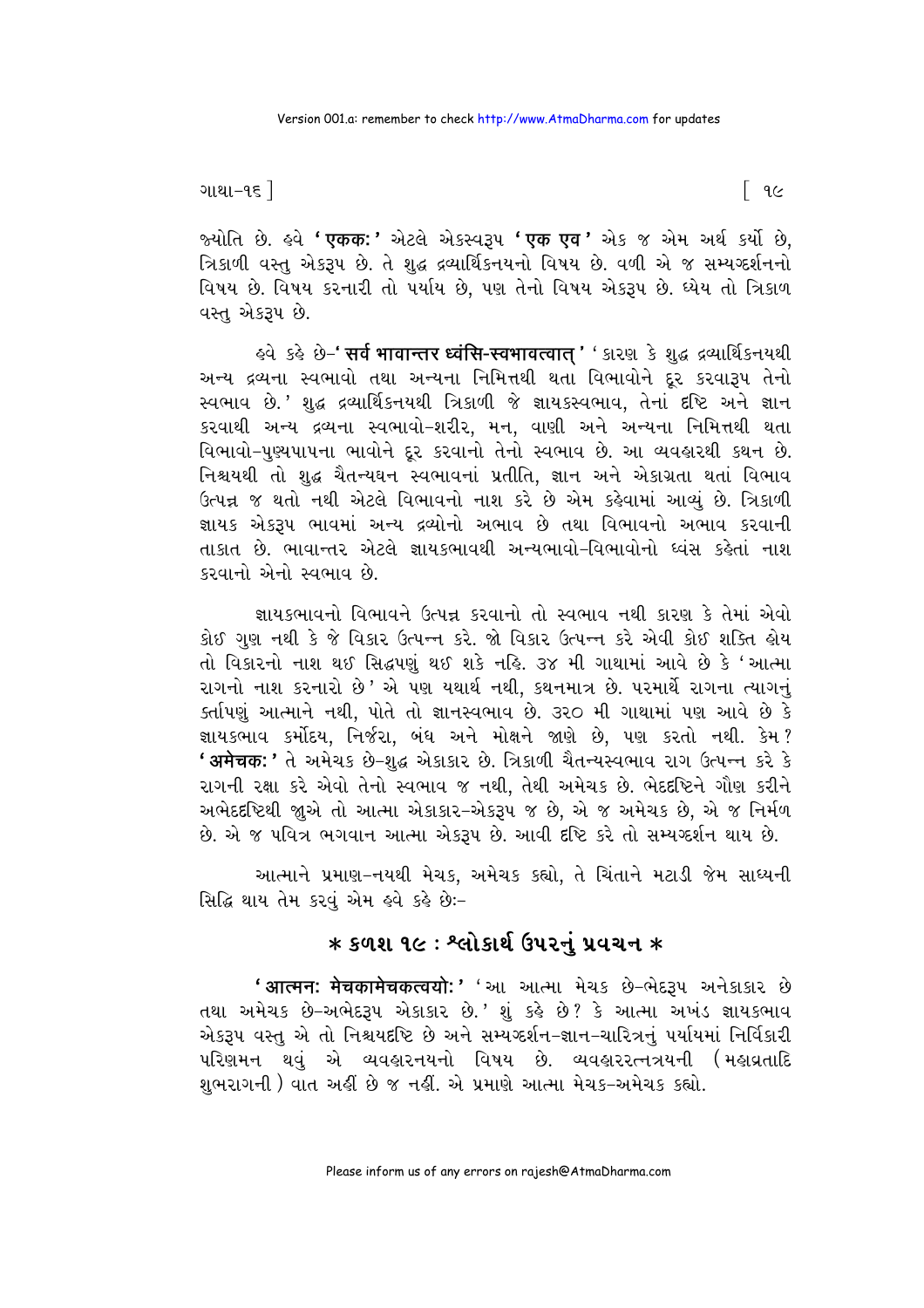િ પ્રવચન રત્નાકર ભાગ−ર

અહીં પહેલાં તો એમ કહ્યું કે એકરૂપ વસ્તુ જે જ્ઞાયકભાવ એની સેવા કરવી એટલે કે એક આત્માને સેવવો એ નિશ્ચય અને શુદ્ધ રત્નત્રયરૂપ પર્યાયને સેવવી (એમ કહેવું) એ વ્યવહાર છે. આત્મા મેચક છે એવો જે વિકલ્પ કર્તાકર્મ અધિકારમાં ૧૪૨ ગાથા પછી ૨૦ કળશોમાં (૭૦ થી ૮૯) જે કહ્યું કે આત્મા નિશ્ચયનયથી (એટલે ત્રિકાળી શક્તિરૂપે ) અબદ્ધ છે, શુદ્ધ છે, એક છે, પવિત્ર છે, અભેદ છે-એ વસ્તુ તો એમ જ છે, પણ અબદ્ધ-શુદ્ધ,.. .. છત્યાદિ છે એવો જે વિકલ્પ-તે વિકલ્પ કરવો એ વાત અહીં નથી લીધી પણ એનો વિકલ્પ છોડવો એમ અહીં કહે છે. એટલે વિકલ્પ છટતાં અભેદરૂપ શુદ્ધ પરિણમન થવું એ નિર્વિકલ્પ પરિણમનની વાત છે; તેને અહીં વ્યવહાર કહ્યો છે.

આત્મા અમેચક કહ્યો છે. એ નિર્મળપણાને, અભેદપણાને, એકપણાને, શુદ્ધપણાને નિર્મળ (અમેચક) કહ્યો છે. એ વિકલ્પ વિનાની નિર્મળતાની વાત કરી. અને પર્યાયમાં જે નિશ્ચય મોક્ષમાર્ગનું ત્રણપણે પરિણમન–એમાં એક પ્રતીતિરૂપભાવ, એ.ક જાણવારૂપભાવ, એક સ્થિરતારૂપભાવ-એમ ત્રણ સ્વભાવ ભિન્ન કહ્યા, ત્રણ થયા એટલે અનેકાકાર થયા. તેથી એ અશુદ્ધ કહેવામાં આવે છે. ત્રણપણાનું લક્ષ કરવું એ અશુદ્ધતા છે, અને ત્રિકાળી એકાકારનું લક્ષ કરવું એનું નામ શુદ્ધતા છે.

અહીં તો લોકોમાં હજી બધા વાંધા વ્યવહાર (શુભરાગરૂપ દયા, દાન, ભક્તિ, વ્રતાદિ)ના ૫ડયા છે. એને સાધન કહો, નહીં તો એકાંત થઈ જાય છે એમ કેટલાક કહે છે. ભાઈ, એ સાધન તો અસદ્દભુત વ્યવહારનયથી કહ્યું છે. શું કહ્યું એ ? કે "નિશ્ચય સાધ્ય અને વ્યવહાર સાધક" એમ પણ પંચાસ્તિકાય ગાથા ૧૭૨ માં આવે છે. ત્યાં તો પ્રજ્ઞા-છીણીથી રાગને અને આત્માને ભિન્ન પાડી અને પ્રજ્ઞાછીણી દ્વારા જેણે ભગવાન આત્માને સાધકપણે પરિણમાવ્યો તેને તે કાળે રાગની મંદતા કેવી લોય એ બતાવવા એને વ્યવહાર સાધનનો આરોપ આપ્યો છે. સમજાણું કાંઈ? સાધનનું કથન બે પ્રકારે છે, સાધન બે પ્રકારે નથી. મોક્ષમાર્ગનું નિરૂપણ (કથન) બે પ્રકારે છે, પણ નિશ્ચય અને વ્યવહાર એમ બે મોક્ષમાર્ગ નથી.

એ સમ્યગ્દર્શન-જ્ઞાન-ચારિત્રરૂપ નિશ્ચય મોક્ષમાર્ગનું સાચું પરિણમન જે સત્ય વ્યવહાર છે તેની અહીં વાત છે. વસ્તુ આત્મા નિર્મળ એકાકાર તેને ત્રણરૂપે-એક પ્રતીતિરૂપે, એક જાણવારૂપે અને એક સ્થિરતારૂપે-એમ ત્રણસ્વભાવપણે કહેવો એ મેચક છે અને વસ્તુ એકસ્વભાવ અમેચક છે. આમ આત્માને મેચક-અમેચક કહ્યો ખરો તથા અમેચકને શુદ્ધ આદરણીય કહ્યો છે. પણ હવે કહે છે આ (વસ્તુ) અમેચક નિર્મળ શુદ્ધ છે અને આ પર્યાય-ભેદ મેચક-મલિન છે એવો વિકલ્પ છોડી દે. રાજમલજીએ કળશટીકામાં એમ લીધું છે કે "શ્રતજ્ઞાનથી આત્મસ્વરૂપ વિચારતાં ઘણાં વિકલ્પો ઊપજે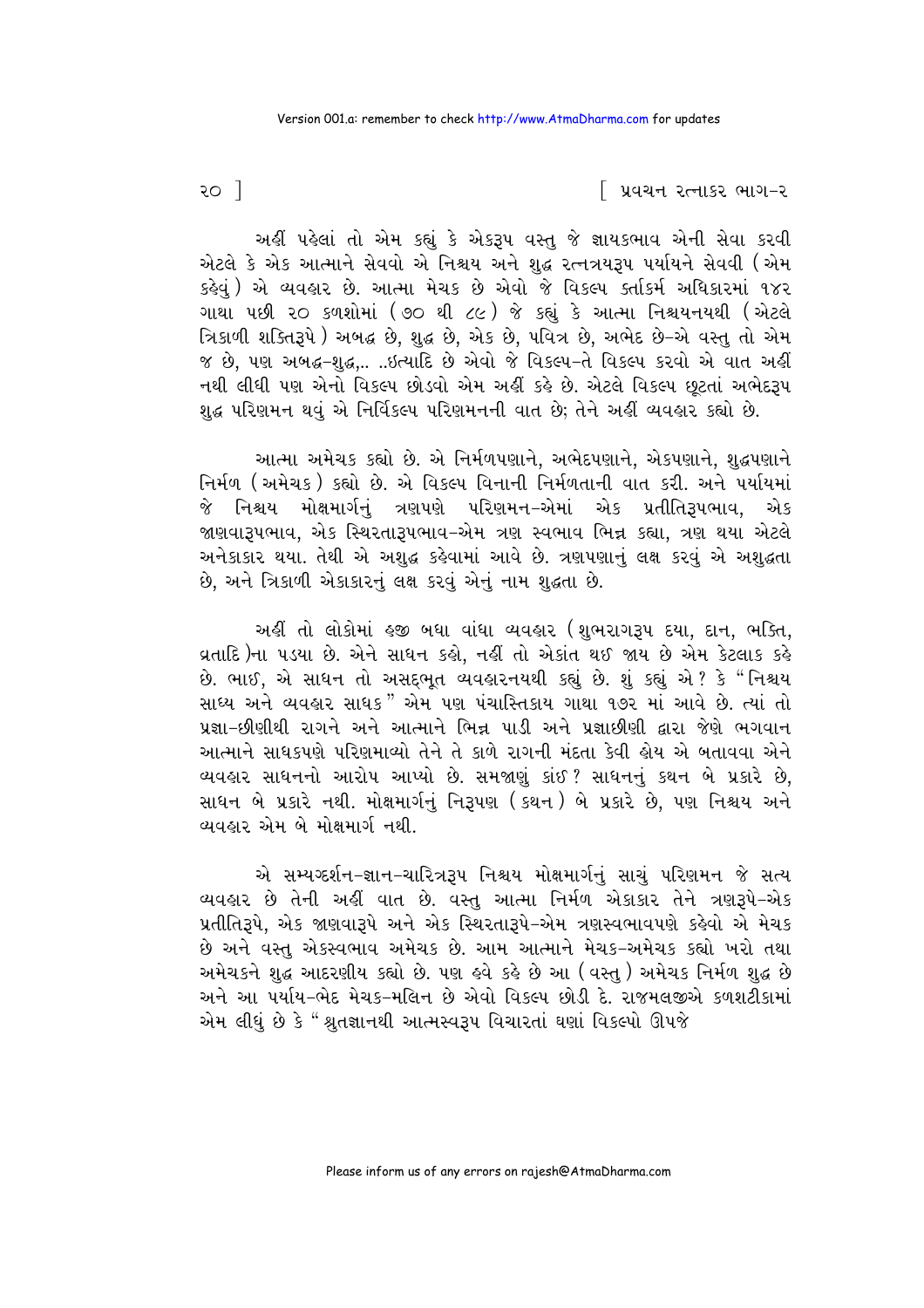છે." આગળ પાછું ગાથા ૧૪૩ ની જેમ કળશટીકામાં લીધું કે-"એક પક્ષથી વિચારતાં આત્મા અનેકરૂપ છે, બીજા પક્ષથી વિચારતાં આત્મા અભેદરૂપ છે-આમ વિચારતાં થકાં તો સ્વરૂપ અનુભવ નથી." એટલે હવે અહીં કહે છે કે આત્મા મેચક છે, અમેચક છે એવી 'चिंतया एव अलम्' ચિંતાથી બસ થાઓ. બનારસીદાસકૃત સમયસાર નાટકમાં આ ૧૯ મા કળશના હિંદીમાં "એક દેખિયે જાનિયે ...... " છંદમાં આ વાત ગઈ કાલે ૧૮ મા કળશના પ્રવચનમાં આવી ગઈ છે. આ દ્રવ્યસ્વભાવ અને આ પર્યાયસ્વભાવ. આ અમેચક અને આ મેચક, આ શુદ્ધ અને આ અશુદ્ધ, આ અભેદ અને આ ભેદરૂપ<sup>ં</sup>એવા નહીં થાય. અનુભવમાં એ વિકલ્પને કાંઈ અવકાશ નથી. માટે એવી ચિંતાથી બસ થાઓ.

ઙુવે કહે છે કે **' साध्य-सिद्धि:'** સાધ્ય નામ મોક્ષની પર્યાયને સાધવી, તેની સિદ્ધિ તો **'दर्शनज्ञानचारित्रै:'** દર્શન-જ્ઞાન-ચારિત્રથી જ છે. આ તો ત્રણ ભેદથી સમજાવ્યું છે. બાકી આશ્રય તો એકનો જ કરવાનો છે. ત્રણનું સેવન એમ નથી, સેવન તો એક આત્માનું જ છે. પાઠમાં (૧૬ મી ગાથામાં) તો એમ છે કે " दंसणणाणचरित्ताणि सेविदव्वाणि " એટલે પર્યાયની સેવા કરવી. એ તો વ્યવહારી લોકો પર્યાયના ભેદથી સમજે છે તેથી અહીં દર્શન-જ્ઞાન-ચારિત્રના ભેદથી સમજાવ્યું છે. સેવના ત્રણની નથી, સેવના એકની (અખંડ એકરૂપ જ્ઞાયકની) છે. અહાહા! આવો માર્ગ! સમજાય છે કાંઈ? દર્શન-જ્ઞાન-ચારિત્ર એ ત્રણથી જ સિદ્ધિ છે. જોયું? ત્રણ ભાવ કહ્યા ને ? બીજી રીતે નથી. એમાં અનેરા દ્રવ્યોને સહારો નથી, એક સ્વદ્રવ્યનો જ સહારો છે. એમાં ત્રણ ભેદ ૫ડયા, ૫ણ ૫૨દ્રવ્યનો કોઈ સહારો નથી. દેવ-શાસ્ત્ર-ગુરૂની મદદ કે ભક્તિનો વિકલ્પ એ સહારો મોક્ષમાર્ગમાં છે જ નહિ. આવો અર્થ, ભારે કઠણ પડે માણસને, પણ શું થાય? **'न च अन्यथा'** આ અનેકાન્ત કર્યું. આનાથી થાય અને આનાથી પણ થાય એમ અનેકાન્ત નથી. પણ વસ્તુસ્વરૂપ જે છે તેની સેવના કરતાં એ ત્રણ ૫ર્યાય ઉત્પન્ન થાય છે. એને ભેદથી સમજાવ્યું કે ત્રણની સેવા કરવી, એનાથી સિદ્ધિ છે. બીજી રીતે સિદ્ધિ નથી. અને એનો સરવાળો તો એ જ છે કે એકાકાર આત્માની સેવા કરવી.

## $\ast$  કળશ ૧૯ ∶ભાવાર્થ ઉપરનું પ્રવચન  $\ast$

૧૬, ૧૭, ૧૮ આ ત્રણ કળશો બહુ ઊંચા હતા. કાલે ઘણી વાત આવી ગઈ હતી. હવે આજે અહીં ભાવાર્થમાં કહે છે કે 'આ આત્માના શુદ્ધ સ્વભાવની સાક્ષાત્ પ્રાપ્તિ અથવા સર્વથા મોક્ષ તે સાધ્ય છે.' સાધ્ય છે, ધ્યેય નહીં. ધ્યેય તો ત્રિકાળી એકરૂપ જ્ઞાયકભાવ છે. અહીં પ્રગટ કરવાની અપેક્ષાએ કેવળજ્ઞાનની મોક્ષપર્યાયને સાધ્ય કહી. સાક્ષાત પ્રાપ્તિ એટલે આત્માની ઉપલબ્ધિ. જેવા સ્વભાવે આત્મા છે તેવા (પરિપૂર્ણ) સ્વભાવની પર્યાયમાં પ્રાપ્તિ તે આત્મોપલબ્ધિ છે, એ મોક્ષ છે, સાધ્ય છે.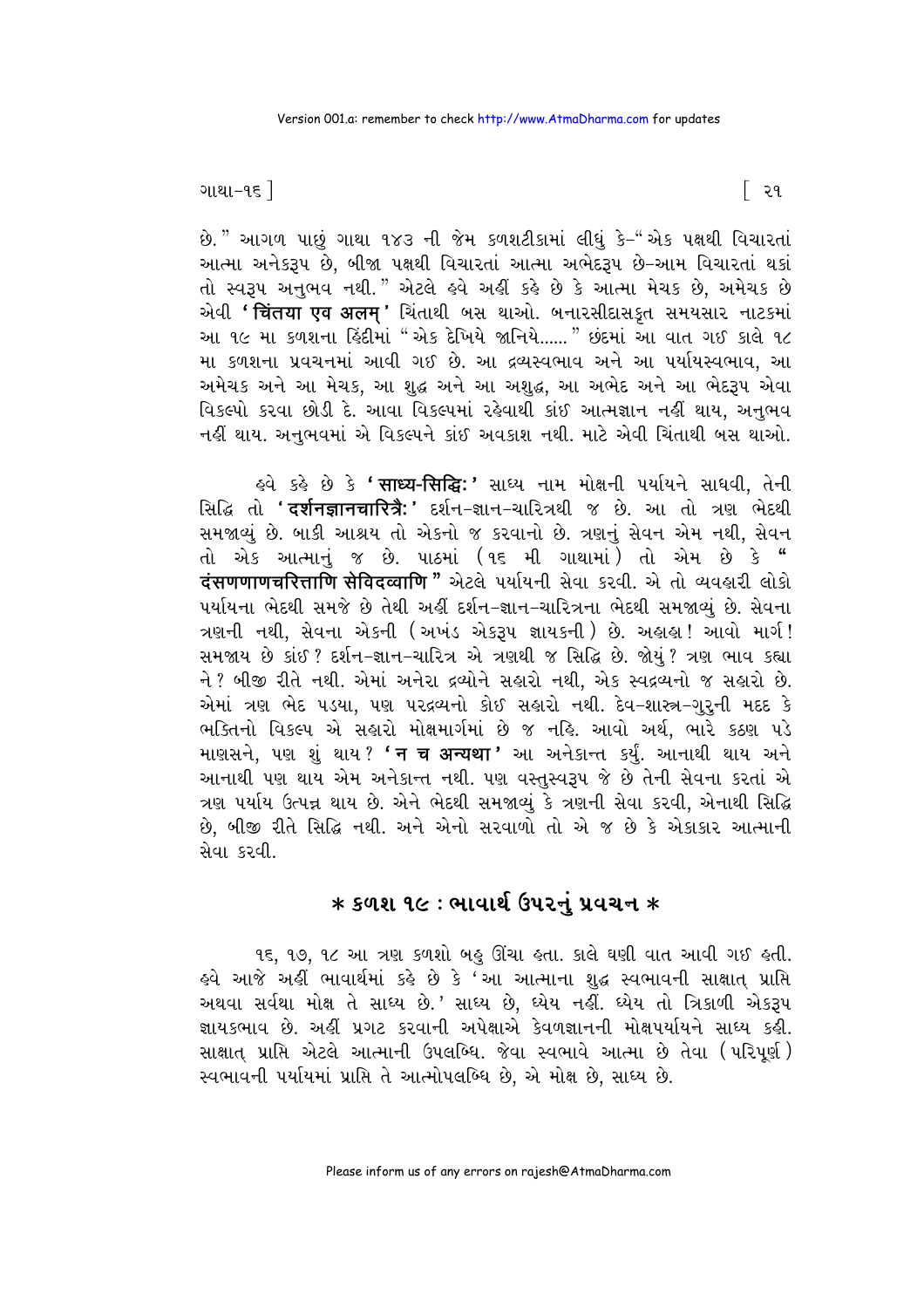રર $\begin{bmatrix} 2 & 3 \end{bmatrix}$ 

આત્મા મેચક છે કે અમેચક છે–એટલે કે ત્રણ પર્યાયરૂપે પરિણમેલો છે કે એકરૂપ છે એવા વિચારો જ કર્યા કરવાથી સાધ્ય સિદ્ધ થતું નથી. આત્મા પર્યાયમાં ત્રણ પ્રકારે પરિણમેલો છે એવા ભેદરૂપ વિચારો અનેકાકારપણું છે, અશુદ્ધપણું છે. અને ત્રિકાળી વસ્તુ અભેદ છે, એકસ્વભાવી છે, અમેચક છે, નિર્મળ-શુદ્ધ છે એવો વિચાર પણ ભેદવિકલ્પ છે. તેથી એવા વિચારમાત્ર કર્યા કરવાથી સાધ્ય સિદ્ધ થતં નથી. એટલે કે .<br>કેવળજ્ઞાનની પ્રાપ્તિ અર્થાત જેવો આત્મા છે તેવી પર્યાયમાં ઉપલબ્ધિ–પ્રાપ્તિ આવા વિચારોથી થતી નથી. પરંતુ દર્શન અર્થાત્ શુદ્ધ સ્વભાવનું અવલોકન અને પ્રતીતિ (બન્ને ભાવ), જ્ઞાન અર્થાત શુદ્ધ સ્વભાવનું પ્રત્યક્ષ જાણપણું, અને ચારિત્ર અર્થાત શુદ્ધ .<br>સ્વભાવમાં સ્થિરતા-તેમનાથી જ સાધ્યની સિદ્ધિ થાય છે.

દર્શન એટલે ત્રિકાળી શુદ્ધ સ્વભાવનું અવલોકન. એમાં શ્રદ્ધા અને દેખવું બન્ને ભાવ આવ્યા. જ્ઞાન એટલે શુદ્ધ સ્વભાવનું પ્રત્યક્ષ જાણપણું. એમાં સ્વસંવેદનજ્ઞાનની વાત છે. સ્વ કહેતાં પોતાથી, સમ<sup>ે</sup>નામ પ્રત્યક્ષ<sup>ે</sup> વેદન. સ્વસંવેદન એટલે પોતાથી પોતાને પ્રત્યક્ષ વેદવું. એનું જ નામ સમ્યગ્જ્ઞાન છે. શાસ્ત્રજ્ઞાન અને બીજા (બાહ્ય) જ્ઞાનની અહીં વાત નથી. વ્યવહારજ્ઞાન, શાસ્ત્રનું વિકલ્પવાળું બહારનું જ્ઞાન એ કાંઈ સમ્યગ્જ્ઞાન નથી. ફક્ત ભગવાન આત્મા યુદ્ધ એકસ્વભાવી છે તેનું પર્યોયમાં સ્વસંવેદન એનું નામ સમ્યગ્જ્ઞાન B. અને ચારિત્ર ? કહ્યું છે ને કે "એક દેખિયે જાનિયે રમિ રહિયે ઇક ઠૌર "-ઠૌર એટલે સ્થાન. જે વસ્તુ અખંડ અભેદ છે એને દેખવી, જાણવી અને એમાં જ વિશ્રામ લેવો. અલલ! શુદ્ધ સ્વભાવમાં ઘ્રુવ, ઘ્રુવ ધામમાં સ્થિરતા-વિશ્રામ-વિશ્રામ-વિશ્રામ તે ચારિત્ર છે. તેમનાથી જ સાધ્યની સિદ્ધિ થાય છે. જુઓ 'જ ' શબ્દ લીધો છે. આનાથી થાય અને વ્યવહારથી પણ થાય એમ અહીં ના લીધું. એકાન્ત કહ્યું કે તેમનાથી જ સાધ્યની સિદ્ધિ થાય છે

કવે કહે છે કે-આ જ મોક્ષમાર્ગ છે. ત્રિકાળી ભગવાન એકરૂપસ્વભાવનાં *દ*ષ્ટિ, જ્ઞાન અને એમાં રમણતા તે એક જ મોક્ષમાર્ગ છે. મોક્ષમાર્ગ બે નથી. પંડિત શ્રી ટોડરમલજીએ કહ્યું છે કે મોક્ષમાર્ગનું નિરૂપણ બે પ્રકારે છે, મોક્ષમાર્ગ બે પ્રકારે નથી. જે સ્વના આશ્રયે થાય તે એક જ મોક્ષમાર્ગ છે. અત્યારના કોઈ પંડિત કહે છે કે બે મોક્ષમાર્ગ ન માને એ ભ્રમમાં છે. પૂર્વના પંડિત ટોડરમલજી કહે છે કે બે મોક્ષમાર્ગ માને એ ભ્રમમાં છે. વળી હાલના કોઈ પંડિત એમ કહે છે કે-"વ્યવહારથી ન થાય એમ ન કહેવું, એમ કહેતાં નિશ્ચયાભાસ થઈ જાય છે." અહીં કહે છે કે ત્રિકાળી એકરૂપ આત્માની સેવા કરતાં પર્યાયમાં ત્રણ પ્રકાર પડે તેને વ્યવહાર કહે છે. પ્રવચનસાર, જ્ઞેય અધિકાર, ગાથા ૯૪ ની ટીકામાં કહ્યું છે કે-જે ત્રિકાળી ભગવાન આત્માની શ્રદ્ધા-જ્ઞાન-ચારિત્રની વીતરાગી ૫ર્યાય એને આત્મવ્યવહાર કહીએ અને રાગાદિનો વ્યવહાર એ મનુષ્યવ્યવહાર છે. દયા, દાન, વ્રત અને ભક્તિનો વિકલ્પ એ મનુષ્યનો માનસિક વ્યવહાર છે. એનાથી સંસાર થશે. સમજાય છે કાંઈ ?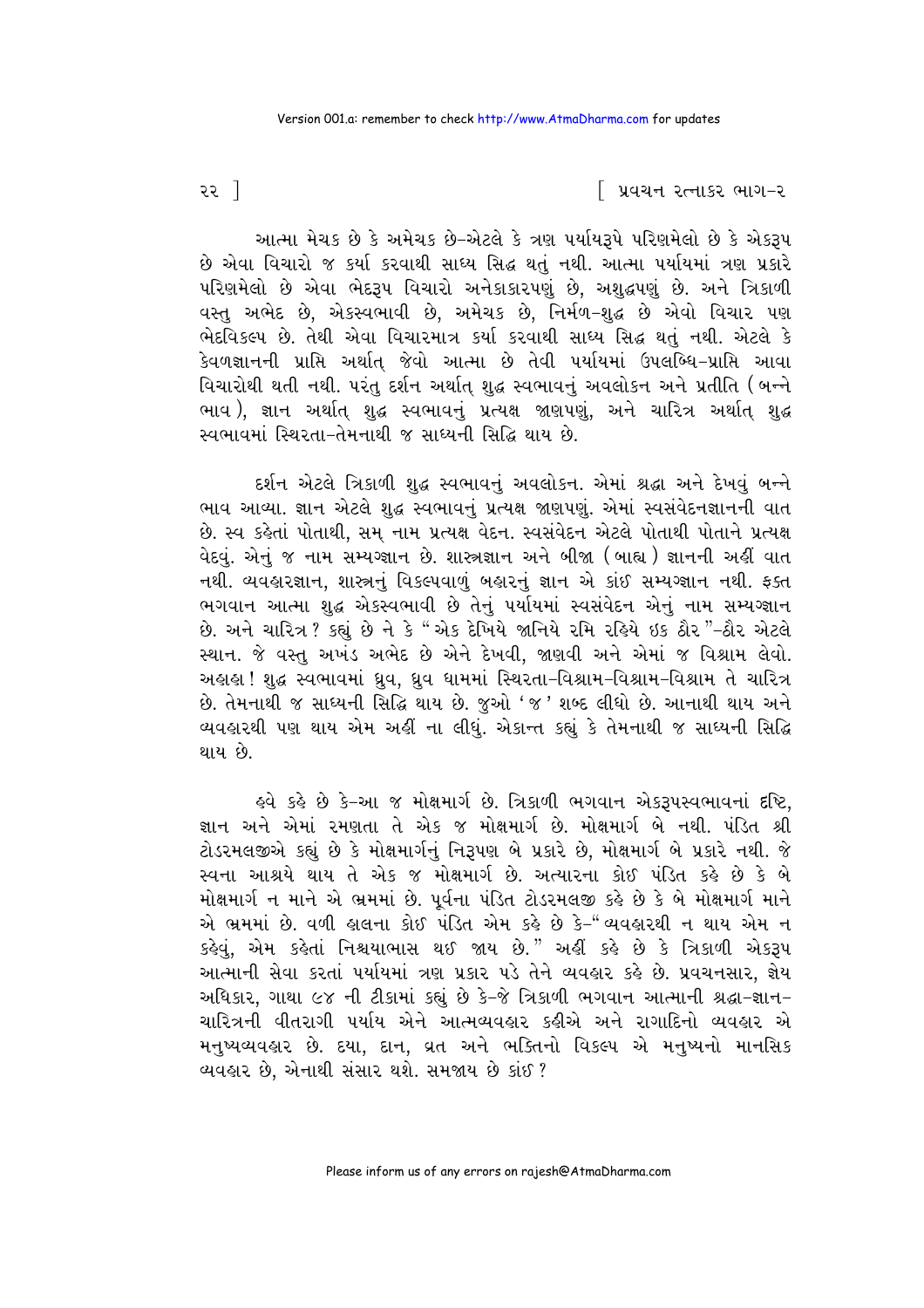ગાથા−૧૬ ∃

આત્મા જ્ઞાયકસ્વભાવ એકરૂપ વસ્તુની સેવના કરવાથી જે નિશ્ચય સમ્યગ્દર્શન-જ્ઞાન-ચારિત્ર પ્રગટ થાય તેને સત્ય-ભુતાર્થ મોક્ષમાર્ગ કહ્યો છે, અને રાગાદિ (ક્રિયાકાંડ) ને બંધ અધિકારમાં અભુતાર્થ મોક્ષમાર્ગ કહ્યો છે. ૧૧ મી ગાથામાં ભગવાન ભુતાર્થ વસ્તુ જે કહી છે એ ભુતાર્થનાં દષ્ટિ-જ્ઞાન-ચારિત્ર એ પર્યાયમાં ભુતાર્થ (મોક્ષમાર્ગ) છે. ૧૧ મી ગાથામાં જે ભુતાર્થ કહ્યો તે દ્રવ્ય-વસ્તુ ભુતાર્થ કહી. ત્યાં ત્રિકાળી વસ્તુ-પુણ્યપાપ રહિત. ૫૨૬વ્યરહિત અને એક સમયની વ્યક્ત પર્યાયથી પણ રહિત-જે ધ્રવ વસ્ત આત્મા છે તેને મુખ્ય કરીને નિશ્ચય કહીને ભુતાર્થ-સત્યાર્થ કહ્યો અને પર્યાયને ગૌણ કરીને વ્યવહાર કહીને અસત્યાર્થ કહી.

જે ભુતાર્થ વસ્તુ છે તેના આશ્રયથી સમ્યગ્દર્શન−જ્ઞાન−ચારિત્રરૂપ પર્યાય પરિણમે એને ભુતાર્થ મોક્ષમાર્ગ કહે છે. તે સત્યાર્થ મોક્ષમાર્ગ પણ પર્યાય છે, માટે વ્યવહાર છે. આવી વાત કયાં છે, ભાઈ? ઓલ્રો! આ તો પરમ સત્ય વીતરાગનો માર્ગ! ભગવાનની <u> हिव्यध्वनि ।।</u>

૬વે આ જ પ્રયોજનને બે ગાથાઓમાં, ગાથા ૧૭-૧૮ માં દર્ષ્ટાતથી કર્લ છે.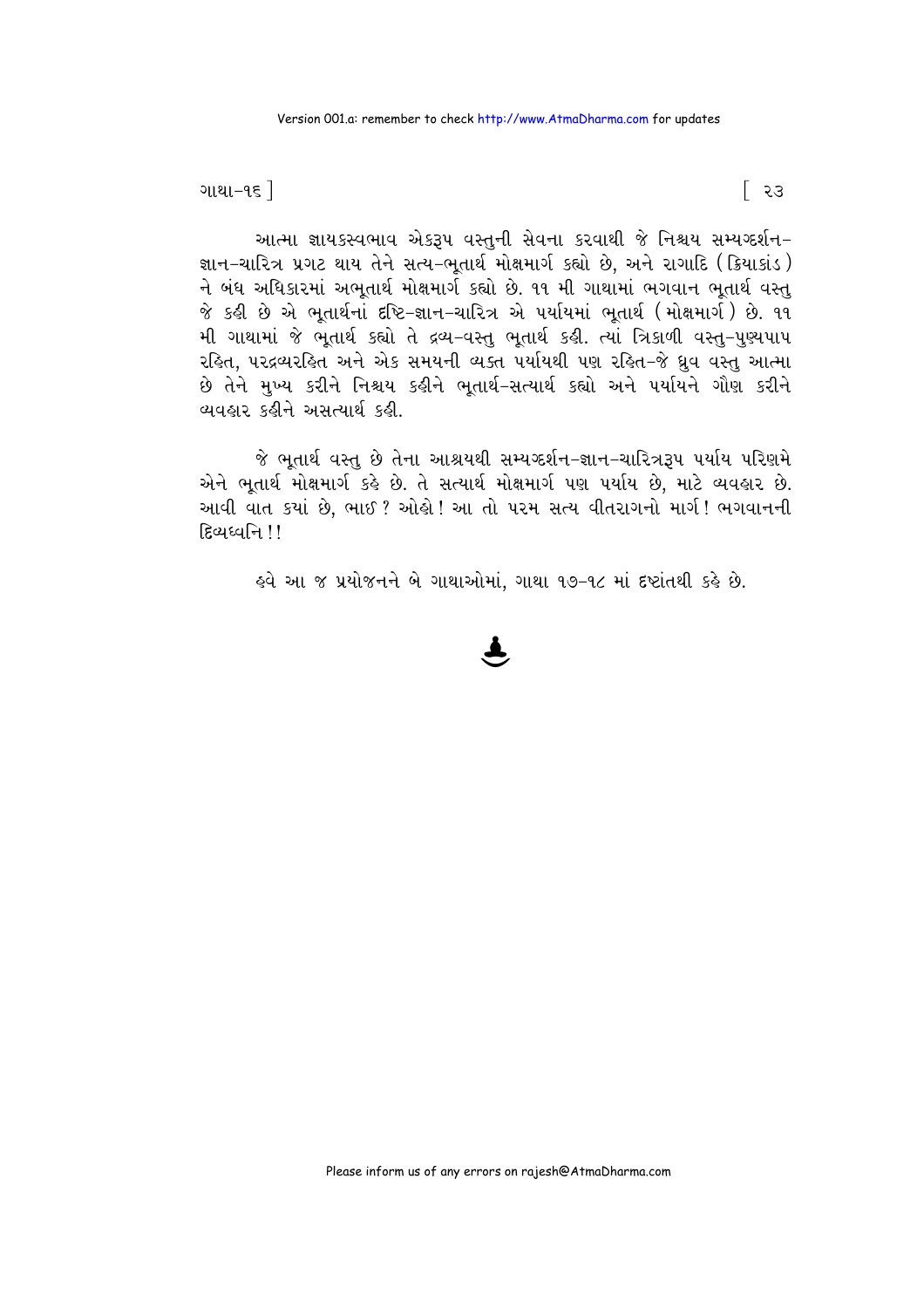#### ગાથા ૧૭-૧૮

૬વે, આ જ પ્રયોજનને બે ગાથાઓમાં દષ્ટાંતથી કહે છેઃ-

जह णाम को वि परिसो रायाणं जाणिऊण सद्दहदि। तो तं अणुचरदि पुणो अत्थत्थीओ पयत्तेण ।। १७ ।।

एवं हि जीवराया णादव्वो तह य सद्दहेदव्वो। अणुचरिदव्वो य पुणो सो चेव दु मोक्खकामेण ।। १८ ।।

> यथा नाम कोऽपि पुरुषो राजानं ज्ञात्वा श्रद्दधाति । ततस्तमनचरति पुनर्श्थार्थिकः प्रयत्नेन ।। १७ ।।

एवं हि जीवराजो ज्ञातव्यस्तथैव श्रद्धातव्य:। अनुचरितव्यश्च पुनः स चैव तु मोक्षकामेन ।। १८ ।।

જ્યમ પુરુષ કોઈ નૃપતિને જાણે, પછી શ્રદ્ધા કરે, ૫છી યત્નથી ધન-અર્થી એ અનુચરણ નૃપતિનું કરે; ૧૭.

જીવરાજ એમ જ જાણવો, વળી શ્રદ્ધવો પણ એ રીતે, એનું જ કરવું અનુચરણ પછી યત્નથી મોક્ષાર્થીએ. ૧૮.

अर्थी पुरुष [ राजानं ] राश्नने [ ज्ञात्वा ] श्राशीने [ श्रद्दधाति ] श्रद्धा ऽरे छे. [ ततः पनः ] त्यार आहु तिं प्रयत्नेन अनुचरति । तेनुं प्रयत्नपूर्यक अनुयरश करे છे अर्थात तेनी सुंदृर रीते सेवा કरे છे, [एवं हि ] એवी જ रीते [ मोक्षकामेन ] मोक्षनी ઈચ્છાવાળાએ [जीवराज: ] જીવરૂપી રાજાને [ज्ञातव्य: ] જાણવો, [पुन: च ] पछी [तथा एव ] એ रीते ४ | श्रद्धातव्यः | तेनुं श्रद्धान ऽरवुं | तु च | અने त्यार आहु | स एव अनुचरितव्यः । तेनुं ४ अनुयरश ऽरवुं अर्थात अनुभव वडे तन्मय थर्छ ४वुं.

**ટી.કાઃ**- નિશ્ચયથી જેમ કોઈ ધન<sup>્</sup>અર્થી પુરુષ બહુ ઉદ્યમથી પ્રથમ તો રાજાને જાણે કે આ રાજા છે. પછી તેનું જ શ્રદ્ધાન કરે કે 'આ અવશ્ય રાજા જ છે. તેનું સેવન કરવાથી અવશ્ય ધનની પ્રાપ્તિ થશે ' અને ત્યાર ૫છી જ તેનું જ અનુચરણ કરે, સેવન કરે. આજ્ઞામાં રહે, તેને પ્રસન્ન કરે; તેવી રીતે મોક્ષાર્થી પુરુષે પ્રથમ તો આત્માને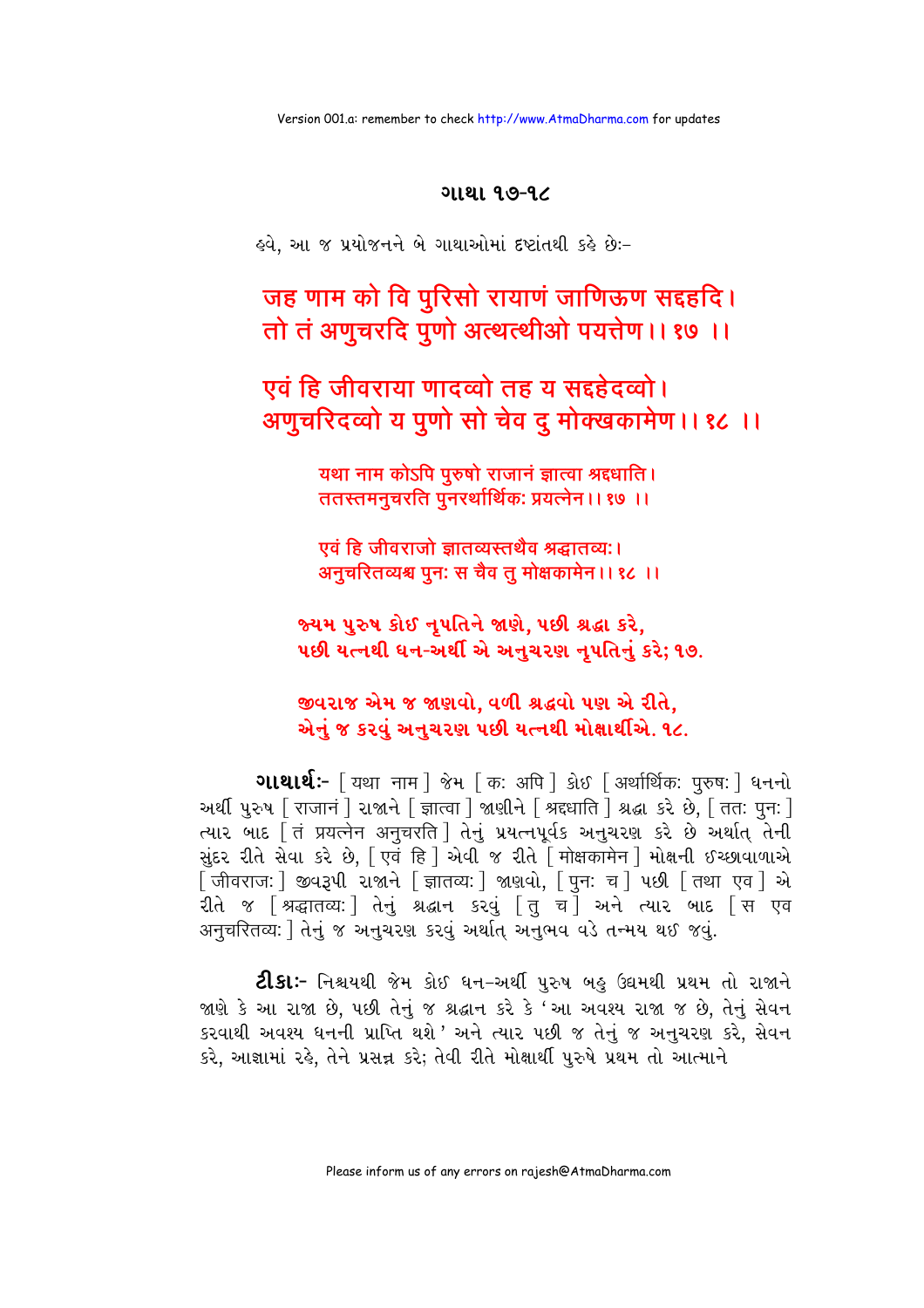પ્રવચન રત્નાકર ભાગ $-$ ર $\parallel$ 

#### ( मालिनी )

# कथमपि समुपात्तत्रित्वमप्येकताया अपतितमिदमात्मज्योतिरुद्गच्छदच्छम्। सततमनभवामोऽनन्तचैतन्यचिहं न खलु न खलु यस्मादन्यथा साध्यसिद्धि: ।। २० ।।

જાણવો, પછી તેનું જ શ્રદ્ધાન કરવું કે 'આ જ આત્મા છે, તેનું આચરણ કરવાથી અવશ્ય કર્મોથી છૂટી શકાશે 'અને ત્યાર પછી તેનું જ આચરણ કરવું-અનુભવ વડે તેમાં લીન થવં; કારણે કે સાધ્ય જે નિષ્કર્મ અવસ્થારૂપ અભેદ શદ્ધસ્વરૂપ તેની સિદ્ધિની એ રીતે ઉપપત્તિ છે. અન્યથા અન૫૫ત્તિ છે (અર્થાત સાઘ્યની સિદ્ધિ એ રીતે થાય છે. બીજી રીતે થતી નથી).

(તે વાત વિશેષ સમજાવે છેઃ-) જ્યારે આત્માને, અનુભવમાં આવતા જે અનેક પર્યાયરૂપ ભેદભાવો તેમની સાથે મિશ્રિતપણું હોવા છતાં પણ સર્વ પ્રકારે ભેદજ્ઞાનમાં પ્રવીણપણાથી 'આ અનુભૂતિ છે તે જ હું છું<sup>'</sup> એવા આત્મજ્ઞાનથી પ્રાપ્ત થતું, આ આત્મા જેવો જાણ્યો તેવો જ છે એવી પ્રતીતિ જેનું લક્ષણ છે એવું. શ્રદ્ધાન ઉદય થાય છે ત્યારે સમસ્ત અન્યભાવોનો ભેદ થવાથી નિ:શંક ઠરવાને સમર્થ થવાને લીધે આત્માનં આચરણ ઉદય થતું આત્માને સાધે છે. આમ સાધ્ય આત્માની સિદ્ધિની એ રીતે ઉપપત્તિ છે.

પરંતુ જ્યારે આવો અનુભુતિસ્વરૂપ ભગવાન આત્મા આબાળગોપાળ સૌને સદાકાળ પોતે જ અનુભવમાં આવતો હોવા છતાં પણ અનાદિ બંધના વશે ૫૨ (દ્રવ્યો) સાથે એકપણાના નિશ્ચયથી મુઢ જે અજ્ઞાની તેને 'આ અનુભૂતિ છે તે જ હું છું' એવું આત્મજ્ઞાન ઉદય થતું નથી અને તેના અભાવને લીધે, નહિ જાણેલાનું શ્રદ્ધાન ગધેડાનાં શિંગડાંના શ્રદ્ધાન સમાન હોવાથી, શ્રદ્ધાન પણ ઉદય થતું નથી ત્યારે સમસ્ત અન્યભાવોના ભેદ વડે આત્મામાં નિઃશંક ઠરવાના અસમર્થપણાને લીધે આત્માનં આચરણ ઉદય નહિ થવાથી આત્માને સાધતું નથી. આમ સાધ્ય આત્માની સિદ્ધિની અન્યથા અનુપપત્તિ છે.

**ભાવાર્થઃ**- સાધ્ય આત્માની સિદ્ધિ દર્શન-જ્ઞાન-ચારિત્રથી જ છે, બીજી રીતે નથી. કારણ કેઃ-પહેલાં તો આત્માને જાણે કે આ જાણનારો અનુભવમાં આવે છે તે હું છું. ત્યાર બાદ તેની પ્રતીતિરૂપ શ્રદ્ધાન થાય; વિના જાણ્યે શ્રદ્ધાન કોનું? પછી સમસ્ત અન્યભાવોથી ભેદ કરીને પોતામાં સ્થિર થાય.-એ પ્રમાણે સિદ્ધિ છે. પણ જો જાણે જ નહિ, તો શ્રદ્ધાન પણ ન થઈ શકે; તો સ્થિરતા શામાં કરે? તેથી બીજી રીતે સિદ્ધિ નથી એવો નિશ્ચય છે.

ઙવે આ જ અર્થનું કળશરૂપ કાવ્ય કહે છેઃ−

િ ૨૫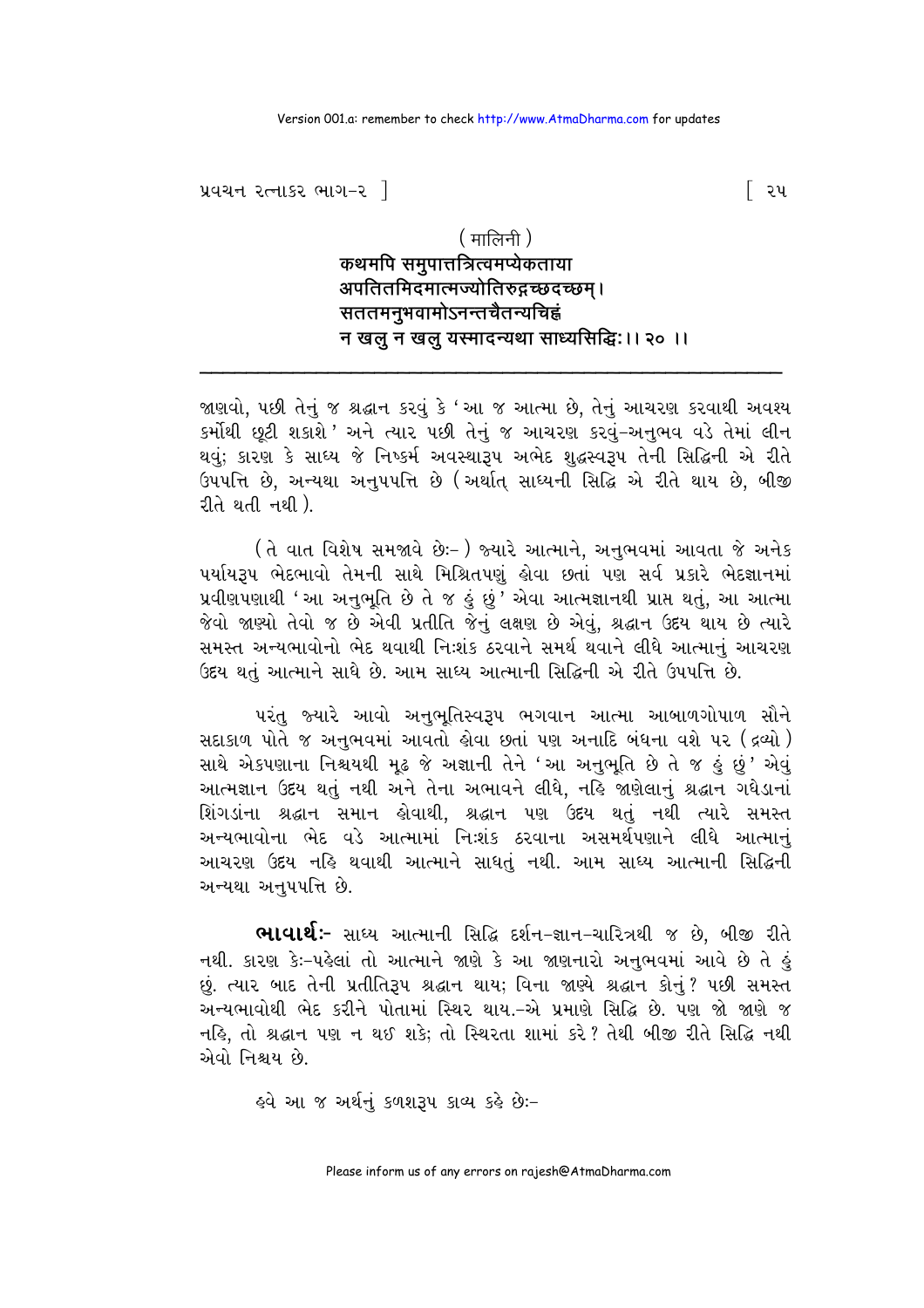ર૬ ી

િ ગાથા−૧૭−૧૮

**શ્લોકાર્થઃ**- આચાર્ય કહે છે કેઃ [अनन्तचैतन्यचिह्नं] અનંત (અવિનશ્વર) अनुभवाम: | અમે નિરંતર અનુભવીએ છીએ | यस्मात | કારણ કે | अन्यथा साध्य-सिद्धिः न खल न खल । तेना अनुभव विना अन्य रीते साध्य आत्मानी सिद्धि नथी. <u>sे</u>वी છે આत्म कथोति? क्थिम अपि समुपात्तत्रित्वम अपि एकताया: अपतितम लेश्चे કોઈ પ્રકારે ત્રણપણું અંગીકાર કર્યું છે તોપણ જે એકપણાથી ચ્યત થઈ નથી અને [अच्छम् उदगच्छत्] %े निर्भणपशे उद्दय पामी रड़ी छे.

ભાવાર્થઃ- આચાર્ય કહે છે કે જેને કોઈ પ્રકારે પર્યાયદષ્ટિથી ત્રણપણું પ્રાપ્ત છે તોપણ શદ્ધદ્રવ્યદષ્ટિથી જે એકપણાથી રહિત નથી થઈ તથા જે અનંત ચૈતન્યસ્વરૂપ નિર્મળ ઉદયને પ્રાપ્ત થઈ રડી છે એવી આત્મજ્યોતિનો અમે નિરંતર અનુભવ કરીએ છીએ. આમ કહેવાથી એવો આશય પણ જાણવો કે જે સમ્યગ્દષ્ટિ પુરુષ છે તે, જેવો અમે અનભવ કરીએ છીએ તેવો અનભવ કરે. ૨૦.

**ટીકાઃ-** હવે, કોઈ તર્ક કરે કે આત્મા તો જ્ઞાન સાથે તાદાત્મ્યસ્વરૂપે છે, જાૂદો નથી, તેથી જ્ઞાનને નિત્ય સેવે જ છે; તો પછી તેને જ્ઞાનની ઉપાસના કરવાની શિક્ષા કેમ આપવામાં આવે છે? તેનું સમાધાનઃ તે એમ નથી. જોકે આત્મા જ્ઞાન સાથે તાદાત્મ્યસ્વરૂપ છે તોપણ એક ક્ષણમાત્ર પણ જ્ઞાનને સેવતો નથી; કારણ કે સ્વયંબુદ્ધત્વ (પોતે પોતાની મેળે જાણવું તે) અથવા બોધિતબદ્ધત્વ (બીજાના જણાવવાથી જાણવું તે) -એ કારણપર્વક જ્ઞાનની ઉત્પત્તિ થાય છે. (કાં તો કાળલબ્ધિ આવે ત્યારે પોતે જ જાણી લે અથવા તો કોઈ ઉપદેશ દેનાર મળે ત્યારે જાણે-જેમ સતેલો પુરુષ કાં તો પોતે જ જાગે અથવા તો કોઈ જગાડે ત્યારે જાગે.) અહીં ફરી પૂછે છે કે જો એમ છે તો જાણવાના કારણ પહેલાં શું આત્મા અજ્ઞાની જ છે કેમ કે તેને સદાય અપ્રતિબદ્ધપણું છે? તેનો ઉત્તર: એ વાત એમ જ છે. તે અજ્ઞાની જ છે.

# **∗ ગાથા ૧૭-૧૮ : ટીકા ઉપરનું પ્રવચન ∗**

નિશ્ચયથી એટલે ખરેખર જેમ કોઈ ધન-અર્થી-લક્ષ્મીની જરૂરિયાતવાળો પુરુષ બહુ ઉઘમથી પ્રથમ તો રાજાને જાણે. એનાં કપડાં, શરીર, વૈભવ, એનો ચહેરો, કપાળ વગેરે લક્ષણોથી પ્રથમ જાણે કે આ રાજા છે. લક્ષ્મીવંત છે, ઉપજ ઘણી છે, શરીરમાં પણ પુણ્ય દેખાય છે માટે આ રાજા છે. પછી તેની શ્રદ્ધા કરે કે આ જરૂર રાજા જ છે, તેનું સેવન કરવાથી જરૂર ધનની પ્રાપ્તિ થશે. ત્યાર પછી તેનું અનુચરણ કરે, એટલે એની આજ્ઞા પ્રમાણે રહે, એની સેવા કરે અને એને પ્રસન્ન કરે. જુઓ, આ દર્પ્ટાંત છે. તેવી રીતે મોક્ષાર્થી પુરુષે પ્રથમ તો આત્માને જાણવો. જુઓ, પહેલામાં પહેલું એને કરવાનું હોય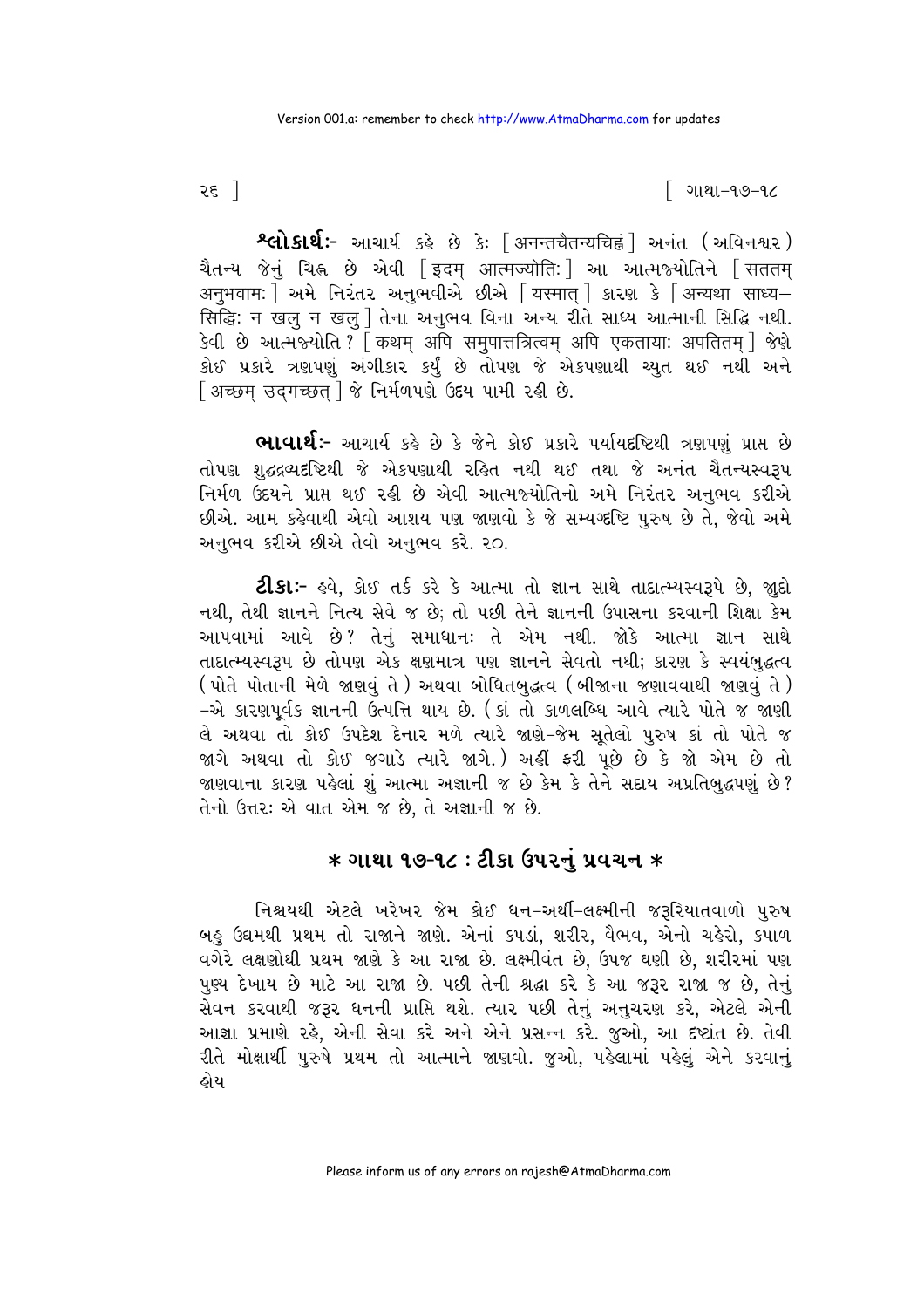```
પ્રવચન રત્નાકર ભાગ-ર\parallel
```
તો ભગવાન આત્મા કેવો છે, કેવડો છે, કયાં છે, કેમ છે-એમ એને જાણવો. સીધી વાત લીધી છે કે અંતર સ્વસંવેદનજ્ઞાનથી પ્રથમ આત્માને જાણવો. અહાહા! મોક્ષાર્થી પુરુષે પ્રથમ આ કરવાનં છે.

દૃષ્ટાંતમાં પેલો ધનાર્થી છે. તો આ મોક્ષાર્થી છે. એને પૃર્ણાનંદની પ્રાપ્તિ સિવાય બીજું કાંઈ પ્રયોજન નથી. એને પુણ્યની ઇચ્છા નથી, સ્વર્ગની કે કોઈ મોટી પદવી મળે એની ઇચ્છા નથી. એક જ પદવી મોક્ષાર્થી માટે છે, એક મોક્ષની. (દૃષ્ટાંતમાં) જેમ પેલો એક ધનનો જ અર્થી છે એમ આ એકલો મોક્ષનો જ અર્થી છે. અનંત અનંત આનંદની પર્યાયમાં પ્રાપ્તિ થાય એ મોક્ષ. નિયમસારમાં આવે છે કે આત્માના મહા આનંદનો લાભ તે મોક્ષ. બસ એ મોક્ષ જેનું પ્રયોજન છે તે મોક્ષાર્થી છે. શ્રીમદે આત્મસિદ્ધિમાં કહ્યું છે  $\hat{\mathbf{x}}$ :-

# " મોક્ષ કહ્યો નિજ શુદ્ધતા, તે પામે તે પંથ, સમજાવ્યો સંક્ષેપમાં. સકલ માર્ગ નિર્ગ્રંથ. "

શ્રીમદ્દ રાજચંદ્રના આત્મસિદ્ધિ શાસ્ત્રમાં પહેલા જ છંદમાં એમ કહ્યું છેઃ-

# " જે સ્વરૂપ સમજ્યા વિના, પામ્યો દુઃખ અનંત, સમજાવ્યું તે પદ નમું શ્રી સદગુરુ ભગવંત."

અહીં જે પદ સમજાવ્યું એટલે કે જે આત્મપદ મને સમજાયું તે પદને (સ્વરૂપને) હું નમું છું એમ કહે છે. જેવું સ્વરૂપ છે તે પહેલું સમજાયું. તે પદને હું નમું છું. વળી ૧૬<br>મા વર્ષે "બહુ પુણ્ય કેરા...." એ કાવ્યમાં એમ કહ્યું કે :-

# " હું કોણ છું ? કયાંથી થયો ? શું સ્વરૂપ છે મારું ખરું ? કોના સંબંધે વળગણા છે? રાખું કે એ પરિઙરું? એના વિચાર વિવેકપૂર્વક શાંત ભાવે જો કર્યા, તો સર્વ આત્મિકજ્ઞાનના, સિદ્ધાંતતત્ત્વ અનુભવ્યા."

અહીં અમૃતચંદ્રાચાર્ય મહારાજ દાખલો આપીને કહે છે કે-પ્રથમ તો આત્માને જાણવો. જાણવો એટલે સ્વસંવેદનજ્ઞાનથી એને જાણવો. શાસ્ત્રથી જાણવો, ધારણાથી જાણવો કે ગુરૂએ જણાવ્યો તેથી જાણવો એમ નહિ. પણ શુદ્ધ જ્ઞાનસ્વભાવી ભગવાન આત્માને પર્યાયમાં જ્ઞેય બનાવતાં જે જ્ઞાન થાય એ સ્વસંવેદનજ્ઞાનથી આત્માને જાણવો. ત્યારે આત્માને જાણ્યો એમ કહેવાય. જ્ઞાતા દ્રવ્યનું પર્યાયમાં જ્ઞાન થાય ત્યાં દ્રવ્ય પર્યાયમાં આવે નહિ, પણ પર્યાયમાં જ્ઞાતા દ્રવ્યનું પુરં જ્ઞાન થાય. આત્માને જાણવો એનો અર્થ એમ છે કે એક સમયની જ્ઞાનપર્યાયમાં આ જ્ઞેય પૂર્ણ અખંડ ધ્રુવ શુદ્ધ પ્રભુ જેવો છે તેવો પરિપર્ણ જણાય ત્યારે આત્માને જાણ્યો એમ કહેવાય. આવી વાત

િ ૨૭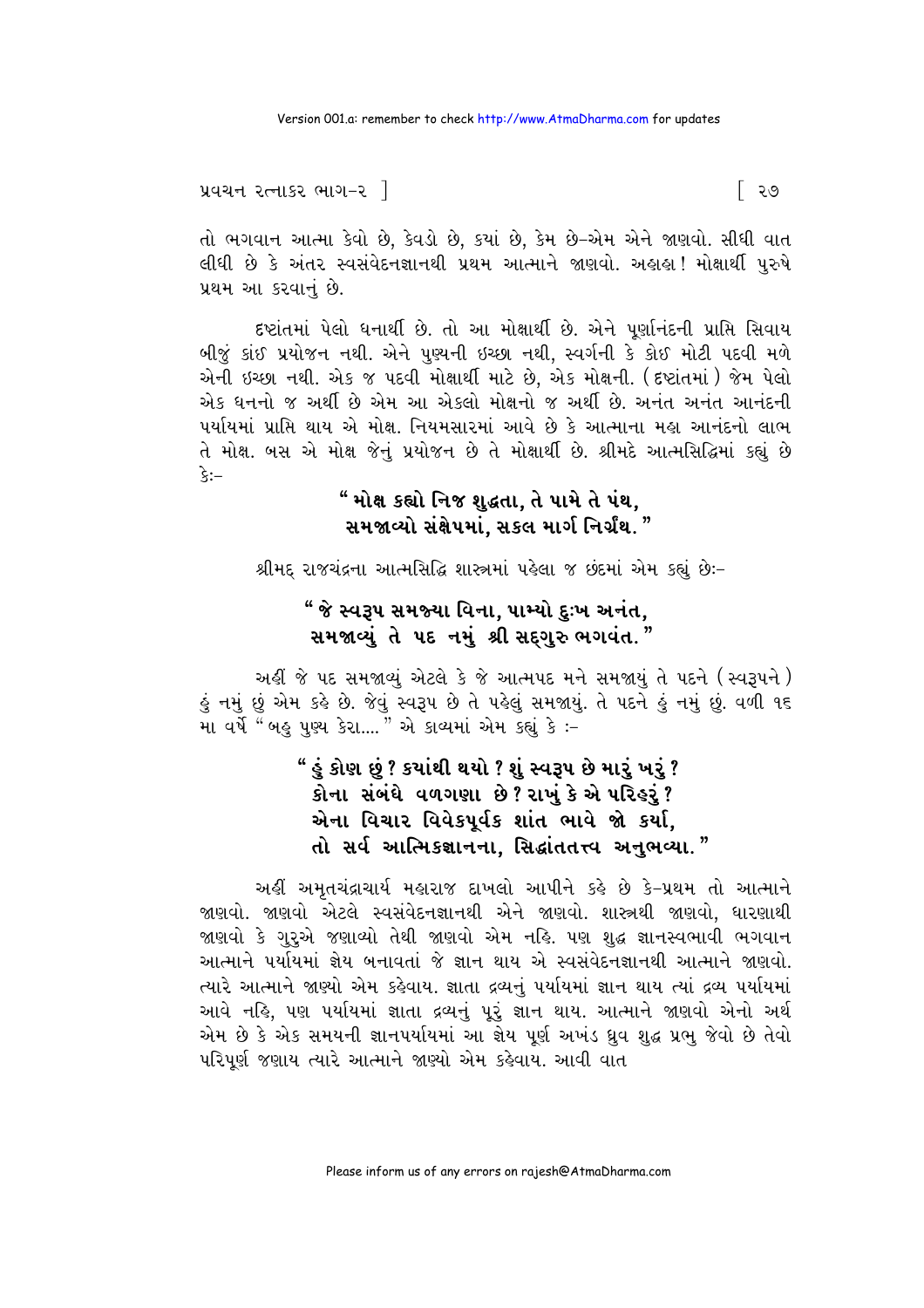૨૮ ી

િ ગાથા−૧૭−૧૮

છે, ભાઈ ! દુનિયા અનેક પ્રકારે વિચિત્ર છે. તેની સાથે મેળ કરવા જઈશ તો મેળ નહિ ખાય..

આત્મા એ અખંડ વસ્તુ અને જાણવું એ પર્યાય છે. ભગવાન અમૃતચંદ્રાચાર્ય મનિસંત એની ટીકા કરે છે. એ ગાથામાં ભરેલા સામાન્યભાવને વિશેષ સ્પષ્ટ કરે છે. માણસો નથી કહેતા કે-'તુ મારી ટીકા કરે છે?' એટલે કે તું કેવો છે એની ટીકા કહેતાં વિશેષ સ્પષ્ટતા કરે છે. એમ અહીં આત્મા કેવો છે એની ટીકા કરી છે. ભગવાનના દિવ્યધ્વનિની સંતોએ ટીકા કરી છે. અહીં ટીકામાં પ્રથમ એટલે સૌ પહેલાં આત્મા જાણવો એમ લીધું છે. નવતત્ત્વને જાણવાં કે રાગને જાણવો એ અહીં ન લીધું. એકને જાણે તે સર્વને જાણે છે. જ્ઞાનની પર્યાયમાં આખો આત્મા જ્ઞેય પણે જણાય અને સૌ પ્રથમ આ જ કરવાનં છે.

છકી ગાથામાં કહ્યું કે જે જ્ઞાયકભાવ-સ્વભાવ છે એ શુભાશુભભાવના સ્વભાવે થતો નથી, કેમ કે શભ કે અશભભાવો અચેતન છે. એ ચૈતન્યરસ અચેતનપણે કેમ થાય ?

જ્ઞાયકભાવ એકરૂપ ચૈતન્યવસ્તુ છે. આવો જે જ્ઞાયકભાવ આત્મા એને પ્રથમ જાણવો એમ આચાર્ય કહે છે. આચાર્યોએ થોડું લખ્યું ઘણું કરીને જાણજો. ભાઈ! છહુઢાળામાં આવે છે કે :-

#### " લાખ બાતકી બાત યહૈ નિશ્ચય ઉર લાઓ. તોરી સકલ જગદંદકંદ નિત આતમ ધ્યાઓ. "

લાખ વાત કરી, અનંત વાત કરી. પણ વાત એ છે કે નિજ આત્માનું ધ્યાન કરો. એટલે પર્યાયમાં એને જાણો. એમ કઢીને એમ સિદ્ધ કર્યું કે રાગની મંદતાથી આત્માનું જ્ઞાન થાય એમ કોઈ કહેતા હોય તો એ વસ્તુસ્થિતિ નથી. હમણાં બહુ ચાલે છે કે-પહેલાં વ્યવહારરૂપ દયા, દાન ઇત્યાદિ રાગની મંદતા કરીએ, પહેલું ચારિત્ર કેટલુંક થાય પછી જ સમક્તિ થાય. અરે ભગવાન! ચારિત્ર સમક્તિ વિના કદી થતું નથી. વળી કોઈ એક જણે તો એમ કહ્યું છે કે સાતમું ગુણસ્થાન આવ્યા વિના નિશ્ચય સમક્તિ થાય નહીં. પણ એમ નથી, ભાઈ ! આ તો મોક્ષાર્થી જેને મોક્ષ કરવો છે એને પહેલાં જાણે. સ્વસંવેદન-જ્ઞાનથી પ્રથમ આત્માને જાણવો, પછી તેનું જ શ્રદ્ધાન કરવું એમ અહીં છે ને?

રત્નકરંડશ્રાવકાચારમાં એમ આવે છે કે સમ્યગ્દર્શન કરો, અને પછી જ્ઞાનનું આરાધન કરવું, એટલે કે રાગદ્વેષ ટાળવા માટે ચારિત્ર ગ્રહણ કરવું આરાધન કરવું એટલે વિશેષ (મગ્નતા કરવી), અહીં સમ્યગ્દર્શન થતાં જ્ઞાન સાથે જ હોય છે એમ કહ્યું છે. तत्त्वार्थसूत्रमां "सम्यग्दर्शनज्ञानचारित्राणि मोक्षमार्गः" तथा છड्ढाणामां (योथी ઢાળમાં) "સમ્યક્ કારણ જાન, જ્ઞાન કારજ હૈ સોઈ." એ પ્રમાણે લીધું છે. દર્શનની પૂર્ણતા પહેલી થાય છે એટલે ત્યાં દર્શનને પહેલું લીધું. અહીં જ્ઞાનથી વાત ઉપાડીને તેને पड़ेલुं કેમ કહ્યું કે-પહેલાં જાણ્યા વિના પ્રતીતિ (श्रद्धा) કોની? જે વસ્તુ જ્ઞાનમાં જણાઈ નથી એની પ્રતીતિ શાની?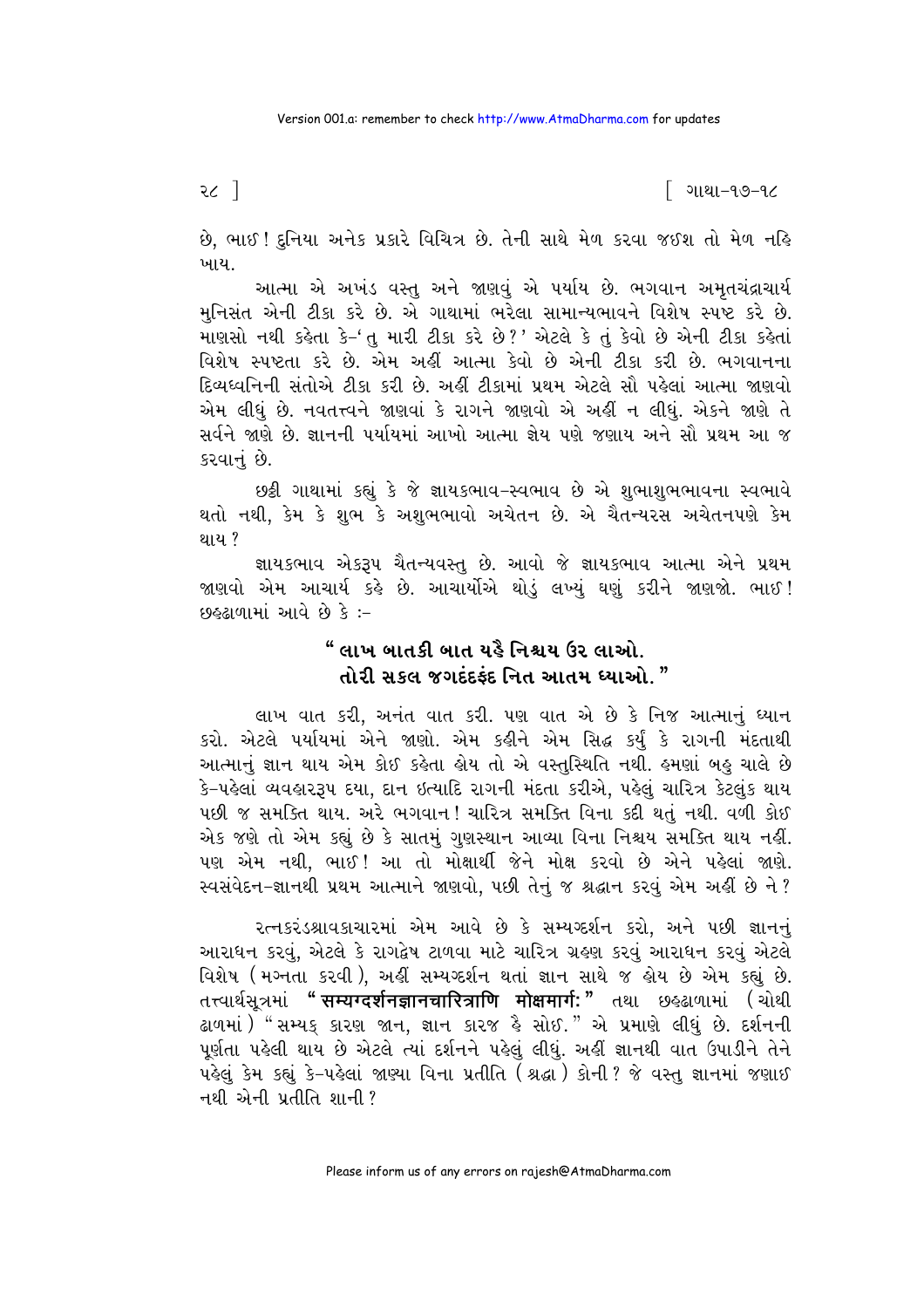પ્રવચન રત્નાકર ભાગ $-$ ર $\overline{\phantom{a}}$ 

આ પુર્ણાનંદ અતીન્દ્રિય આનંદકંદ સચ્ચિદાનંદ પરમસ્વભાવરૂપ આત્મા છે તે જ હું છું એમ શ્રદ્ધા કરવી. એની શ્રદ્ધામાં એમ આવ્યું કે આ અંદર જે પ્રત્યક્ષ જણાયો એ જ આત્મા છે અને તેનું આચરણ કરવાથી એટલે કે તેમાં એકાગ્ર થવાથી અવશ્ય કર્મોથી છૂટી શકાશે. શું કહ્યું ? જુઓ, તેનું આચરણ કરવાથી એટલે જે જ્ઞાયકભાવ-સ્વભાવ-ભાવ જ્ઞાનની પર્યાયમાં પ્રત્યક્ષ જણાયો અને જેની શ્રદ્ધા થઈ કે આ જ આત્મા છે એમાં આચરણ કરીશ તો કર્મોથી છટાશે. બીજી કોઈ ક્રિયા તો છે નહીં. બહારનાં ક્રિયાકાંડ-વ્રત અને તપ કરીશ તો કર્મોથી છુટાશે એમ એની શ્રદ્ધામાં નથી આવતું. ઘણું ગંભીર ભર્યું છે, ભાઈ ! એક તો એ કે આત્માને સીધો જાણવો. એટલે કે વ્યવહાર આવો હોય તો જણાય એ વાત કાઢી નાખી. બીજું એ કે આ આત્મા છે એમ જાણ્યું તેથી એની શ્રદ્ધામાં એમ આવ્યું કે આત્મામાં ઠરીશ ત્યારે કર્મ છુટશે, પણ આટલા ઉપવાસ કરવાથી કર્મ છૂટશે એમ નહિ. ત્યાં પ્રશ્ન થાય કે શાસ્ત્રમાં (તત્ત્વાર્થસૂત્રમાં) આવે છે કે-" तपवा निर्जरा" ઉત્તર એમ છે કે એ તો નિમિત્તનાં કથન છે. માર્ગ તો આવો છે, ભાઈ !

અરેરે ! ચોરાસીના અવતારમાં એ દુઃખી છે. એને એના દુઃખની ખબર નથી. પણ એ આકળતાના વેદનમાં છે. ભાઈ! જૈનના વેદનમાં, સ્વના વેદનમાં નથી. છલ્ઢાળામાં ચોથી ઢાળમાં આવે છે કે એ આકળતાના વેદનમાં સાધુ થઈ નવમી ગ્રૈવેયકે ગયો. એણે પંચ મહાવ્રત અને ૨૮ મૂલગુણનું પાલન કર્યું ૫ણ એ આકુળતાનું વેદન હતું.

# "મુનિવ્રત ધાર અનંતબાર ગ્રૈવક ઊપજાયો. પૈ નિજ આતમજ્ઞાન વિના સુખ લેશ ન પાયો. "

ua :- મંદ આકળતા હતી ને?

ઉત્તરઃ-મંદ પણ આકુળતા હતી ને? તેથી તો કહ્યું કે સુખ લેશ ન પાયો. બાપુ! આ તો વીતરાગસ્વરૂપ આત્માનો માર્ગ છે. આ આત્મા છે તેનું આચરણ કરવાથી જરૂર કર્મોથી છુટાશે એવી શ્રદ્ધામાં એમ આવ્યું કે નિજ જ્ઞાયકભાવમાં જેટલી રમણતા કરશે તેટલું ચારિત્ર થશે અને તેટલું કર્મોથી છૂટાશે. પહેલાં શ્રદ્ધામાં જ આમ જણાયું. લોકોને આકરું લાગે, પણ શું થાય ?

અહીં કહે છે કે આત્મા એકલો જ્ઞેય થઈને અંદર જ્ઞાનમાં જણાયો ત્યારે તેને આ આત્મા છે એમ શ્રદ્ધા થઈ. ત્યારે એ શ્રદ્ધામાં એમ આવ્યું કે આ જ્ઞાયકભાવ જે ભગવાન આત્મા તેનું અનુચરણ કરવાથી, એમાં ઠરવાથી કર્મ જરૂર છુટશે, પણ પંચમહાવ્રતના વિકલ્પ એ આત્માનું અનુચરણ નહિ હોવાથી તેનાથી કર્મ છૂટશે નહિ. અંદર એક જ્ઞાયકભાવમાં એકાકાર થવું, એમાં રમવું, ચરવું, જામી જવું, આનંદનું વેદન કરવું-એનાથી કર્મ છૂટશે, મલિન પરિણામ છૂટશે. આવી વાત છે, ભાઈ! દુનિયા સાથે મેળ ખાય એમ નથી. પણ શું થાય ? આત્મામાં રમે તે રામ કહીએ. અન્યત્ર રમે

િ ર૯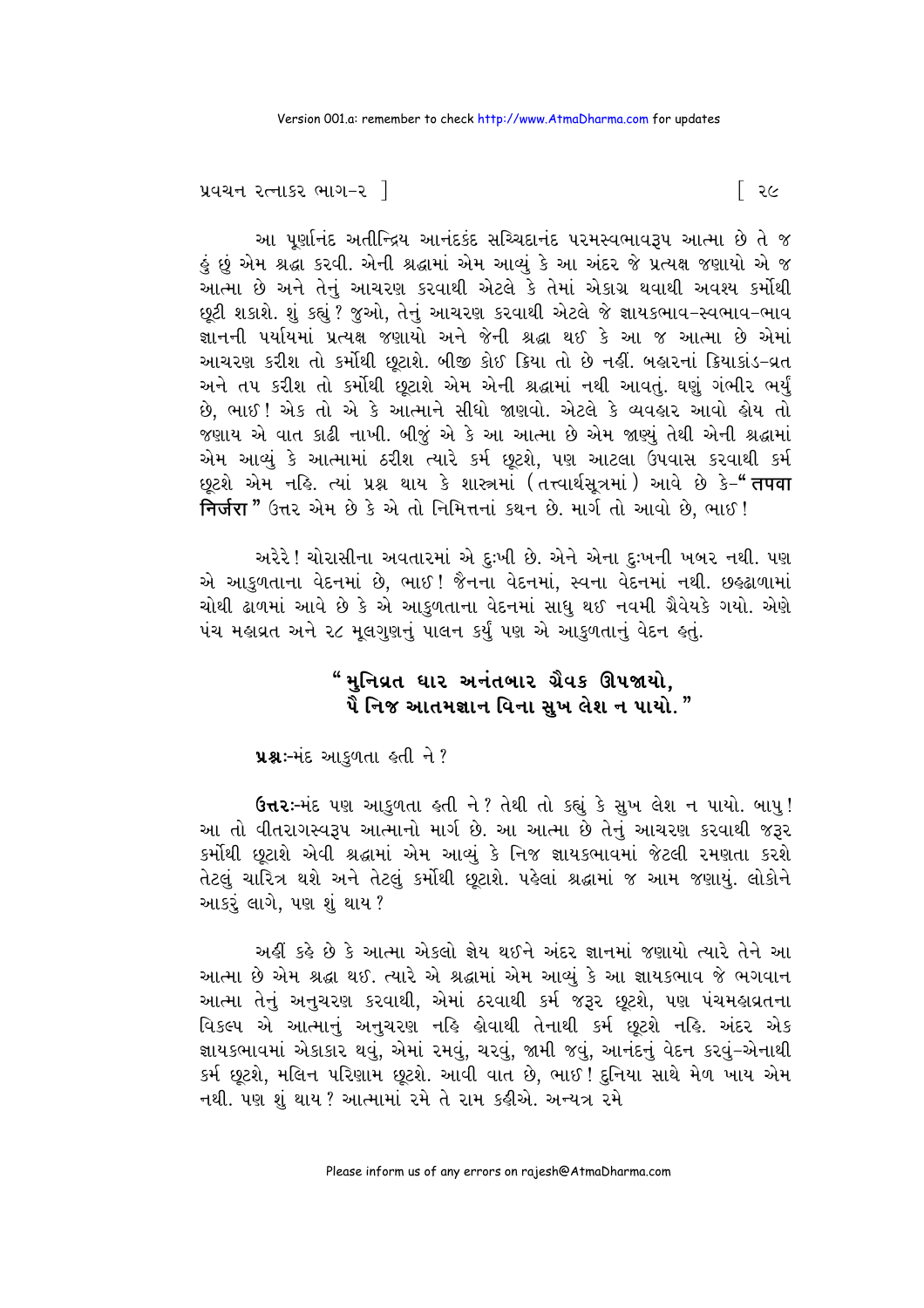િ ગાથા ૧૭−૧૮

તે હરામ (કુચારિત્ર). આત્માના આનંદમાં રમવું, નિજાનંદમાં રમવું એ ચારિત્ર છે. હવે લોકો કાંઈ ને કાંઈ ક્રિયા અને બહારનાં પંચમહાવ્રતાદિને મોક્ષનો માર્ગ-સાધન માને છે, પણ ભાઈ! એ કાંઈ સાધન નથી. પરંતુ નિમિત્તથી કથન કરીને કહ્યું છે. ત્રણ લોકનો નાથ જે સિદ્ધસ્વરૂપી પરમાત્મા એનું જ્ઞાન, શ્રદ્ધાન થાય ત્યારે એમાં ઠરે. એ જ્ઞાયકસ્વરૂપ આનંદઘન ભગવાન આત્મામાં ચરવું, રમવું, લીન થવું, સ્થિરતા કરવી એ અનુભવ છે, એ ચારિત્ર છે. અલલ! કહ્યું છે ને કેઃ-

# " અનુભવ ચિંતામનિ રતન અનુભવ હૈ રસકૂપ, અનંભવ મારગ મોખકૌ. અનંભવ મોખ સરૂપ."

કેટલાક કહે છે કે કાનજીસ્વામીનું આ બધું એકાન્ત છે. પણ એમ નથી. કારણ કે અહીં તો સમ્યક્ એકાન્ત સિદ્ધ કરે છે, કે એમાં (આત્મામાં) જ આચરણ કરવું. રાગનું આચરણ કરવું એમ નહીં. પહેલાં એની શ્રદ્ધામાં તો નક્કી કરે કે ભગવાન આનંદનો નાથ પ્રભુ જે અંદરમાં જણાયો અને શ્રદ્ધામાં આવ્યો એમાં ઠરવું એ ચારિત્ર છે. વ્રત, તપ, ઉપવાસ આદિ કાંઈ ચારિત્ર નથી. ઉપવાસ એટલે ઉપ નામ સમીપમાં-ભગવાન આનંદના નાથની સમીપમાં વાસ એટલે વસવું-અનુભવ વડે વસવું. આત્મામાં અનુભવ વડે લીન થવું એ ચારિત્ર છે. અતીન્દ્રિય આનંદનો નાથ ભગવાન આત્મા જ્ઞાનમાં જણાયો એવો શ્રદ્ધયો કે આ અંદર સ્વરૂપથી દેખાયો તે આત્મા અને એમાં ઠરવું એનો અનુભવ કરવો તે ચારિત્ર. આવા અનભવની મલોર-છાપ વિશે પાંચમી ગાથામાં આવે છે કે આત્માનો નિજવિભવ કેવો છે? "નિરંતર ઝરતો આસ્વાદમાં આવતો સુંદર જે આનંદ તેની છાપવાળું જે પ્રચુર સંવેદનસ્વરૂપ સ્વસંવેદન તેનાથી જેનો જન્મ છે." આવો આનંદનો અનુભવ તે આત્માનો સાક્ષાત્કાર છે. અનુભવ, અનુભવ એમ તો બીજા બધા અન્યમતીઓમાં પણ કહે છે પણ એ અનુભવ નથી.

આ પ્રમાણે મોક્ષાર્થી પુરુષે પ્રથમ આત્માને જાણવો, પછી તેનું જ શ્રદ્ધાન કરવું કે 'આ જ આત્મા છે' અને તેનું આચરણ કરવાથી અવશ્ય કર્મોથી છૂટી શકાશે, અને ત્યારપછી તેનું જ અનુચરણ કરવું-અનુભવ વડે તેમાં લીન થવું; કારણ કે સાધ્ય જે નિષ્કર્મ અવસ્થારૂપ અભેદ શુદ્ધસ્વરૂપ તેની સિદ્ધિની એ રીતે ઉપપત્તિ છે, અન્યથા અનુપપત્તિ છે. જે મોક્ષાર્થી થયો તેને મોક્ષ અવસ્થા સાધ્ય છે. એ રાગ વિનાની, કર્મ વિનાની નિર્મળ અવસ્થા છે. એ નિર્મળ અવસ્થારૂપ અભેદ શુદ્ધસ્વરૂપની એ રીતે ઉપપત્તિ છે અન્યથા અનુપપત્તિ છે. એટલે એની પ્રાંતિનો આ ઉપાય છે. બીજો કોઈ ઉપાય નથી. આ અનેકાન્ત છે. આનાથી પ્રાપ્તિ થાય અને વ્યવહારથી પણ પ્રાપ્તિ થાય એમ અનેકાન્ત નથી. આનાથી જ થાય અને બીજી રીતે ન થાય એ અનેકાન્ત છે.

છહ્ઢાળામાં આવે છે કે "આતમ હિત હેત વિરાગ જ્ઞાન, તે લખે આપકું  $SPEI<sub>1</sub>$  "

 $30<sup>-1</sup>$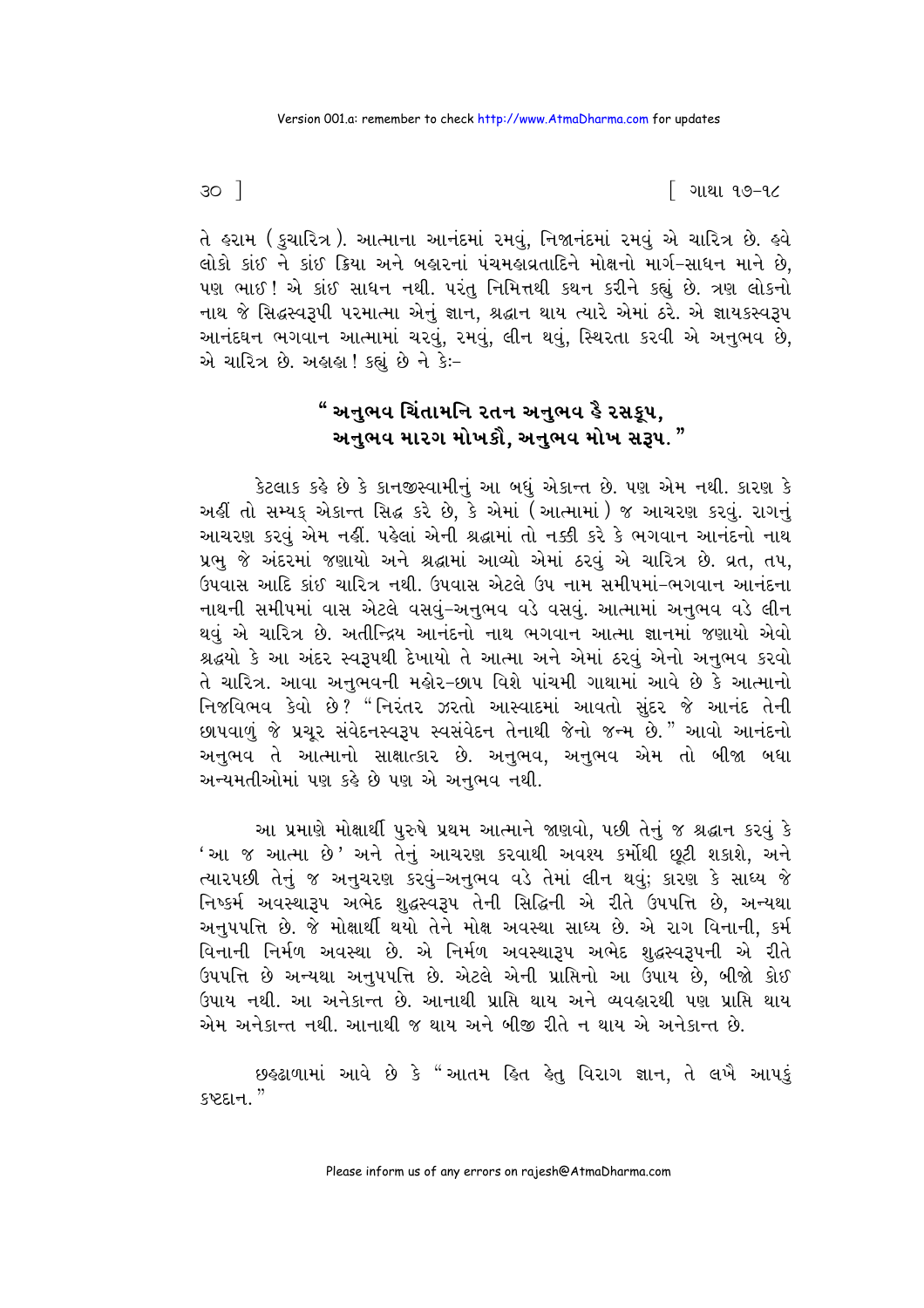#### પ્રવચન રત્નાકર ભાગ $-$ ર $\parallel$

કેટલાક કહે છે કે પંચમહાવ્રત પાળવાં, ત્યાગ કરવો, પરિષહ સહન કરવા ઇત્યાદિ કષ્ટ સહન કરીએ તો ધર્મ થાય અને કેવળજ્ઞાનની પ્રાપ્તિ થાય. અહીં તો કહે છે કે કષ્ટ એ ધર્મ નથી પણ ભગવાન આત્મામાં એકાગ્ર થતાં એમાં આનંદ આવે એ ધર્મ છે. આનંદની લહેરોનો અનુભવ કરતાં કરતાં કેવળજ્ઞાનને પામે, પણ કષ્ટ સહન કરે તો પામે એમ નથી. ભાઈ ! વસ્તુ તો સહજાનંદસ્વરૂપ છે. સ્વાભાવિક આનંદને આધીન થતાં, અતીન્દ્રિય આનંદને વેદતાં વેદતાં કેવળજ્ઞાન થઈ જાય છે. આ વસ્તુનું સ્વરૂપ જ આવું છે, અર્થાત સાધ્યની સિદ્ધિ એ રીતે થાય છે. બીજી રીતે થતી નથી.

કેટલાક એમ કહે છે કે નિશ્ચયથી થાય અને વ્યવહારથી પણ થાય, નિશ્ચય પણ મોક્ષમાર્ગ અને વ્યવહાર પણ મોક્ષમાર્ગ, જેમ નિશ્ચય આદરણીય તેમ વ્યવહાર પણ આદરણીય; પણ એમ નથી. અહાહા....! એકલો ભગવાન આત્મા જાણવો, શ્રદ્ધવો અને એમાં ઠરવું એ એક જ મોક્ષમાર્ગ છે. તો કહે છે-વ્યવહાર કહ્યો છે ને ? ભાઈ, એ તો ઉપચારથી કથન કર્યું છે, પણ મોક્ષમાર્ગ બે નથી. માર્ગ એટલે કારણ. મોક્ષમાર્ગ એટલે મોક્ષનું કારણ. એ મોક્ષનું કારણ એક જ છે, બે કારણ નથી. મોક્ષમાર્ગ એક જ છે એટલે શું ? કે કાર્ય જે સિદ્ધદશા એનું કારણ એક નિશ્ચય કારણ જ છે. બીજું હો ભલે, પણ તે જાણવા માટે; બાકી કારણ નથી. આવી સ્થિતિ સીધી છે પણ પક્ષના વ્યામોહ આડે સૂઝ ૫ડે નહીં અને ( સાચા ૨સ્તે ) ફરવું ગોઠે નહીં. આટલાં વર્ષ શું કર્યું ? તે ધૂળ કર્યું. ( બધું વ્યર્થ) સાંભળને !ત્રણલોકના નાથને જગાડયો નહીં, એની શ્રદ્ધા કરી નહીં અને એમાં ઠર્યો નહીં તો શું કર્યું ? ( કાંઈ કર્યું નહીં. )

<u>હવે એ વાત વિશેષ સમજાવે છે :-</u>

જ્યારે આ આત્માને અનુભવમાં આવતા જે અનેક પર્યાયરૂપ ભેદભાવો તેમની સાથે મિશ્રિતપણું લોવા છતાં-એટલે ભગવાન આત્માના જ્ઞાનમાં પુણ્ય-પાપ દયા, દાન, વ્રત, આદિ અનેક પર્યાયરૂપ ભેદભાવો તેની સાથે મિશ્રિત હોવા છતાં સર્વ પ્રકારે ભેદજ્ઞાનમાં પ્રવીણપણાથી 'આ અનુભૂતિ છે તે જ હું છું' અર્થાત્ જાણવાની દશા જે અનુભવમાં આવે છે તે જ કું છું અને જ્ઞાનમાં જણાય છે તે દયા, દાન, રાગાદિ વ્યવહાર તે હું નથી એમ આત્મજ્ઞાન પ્રાપ્ત થાય છે. અહીં કહ્યું ને કે જ્ઞાનમાં જણાય કે આ રાગાદિ છે, પણ એ મોક્ષમાર્ગ નથી. ૧૨ મી ગાથામાં પણ કહ્યું કે-"વ્યવહારનય તે કાળે જાણેલો પ્રયોજનવાન છે." તે કાળે એટલે તે તે સમયે જેટલા પ્રમાણમાં રાગની અશુદ્ધતાના અને વીતરાગતા-શુદ્ધતાના અંશો છે તેને જાણવા એ ભેદરૂપ વ્યવહારજ્ઞાન છે. એ જાણેલો પ્રયોજનવાન છે, આદરેલો પ્રયોજનવાન નથી. આવી ચોકખી સ્પષ્ટ વાત હોવા છતાં ઘણા વર્ષોથી (અનંતકાળથી) માન્યું-મનાવ્યું હોય એટલે ફરવું કઠણ પડે. પણ જીવન જાય છે જીવન. (ખોટી માન્યતામાં આયુષ્ય પૂરૂં થઈ જશે). માર્ગ તો આ છે, ભાઈ !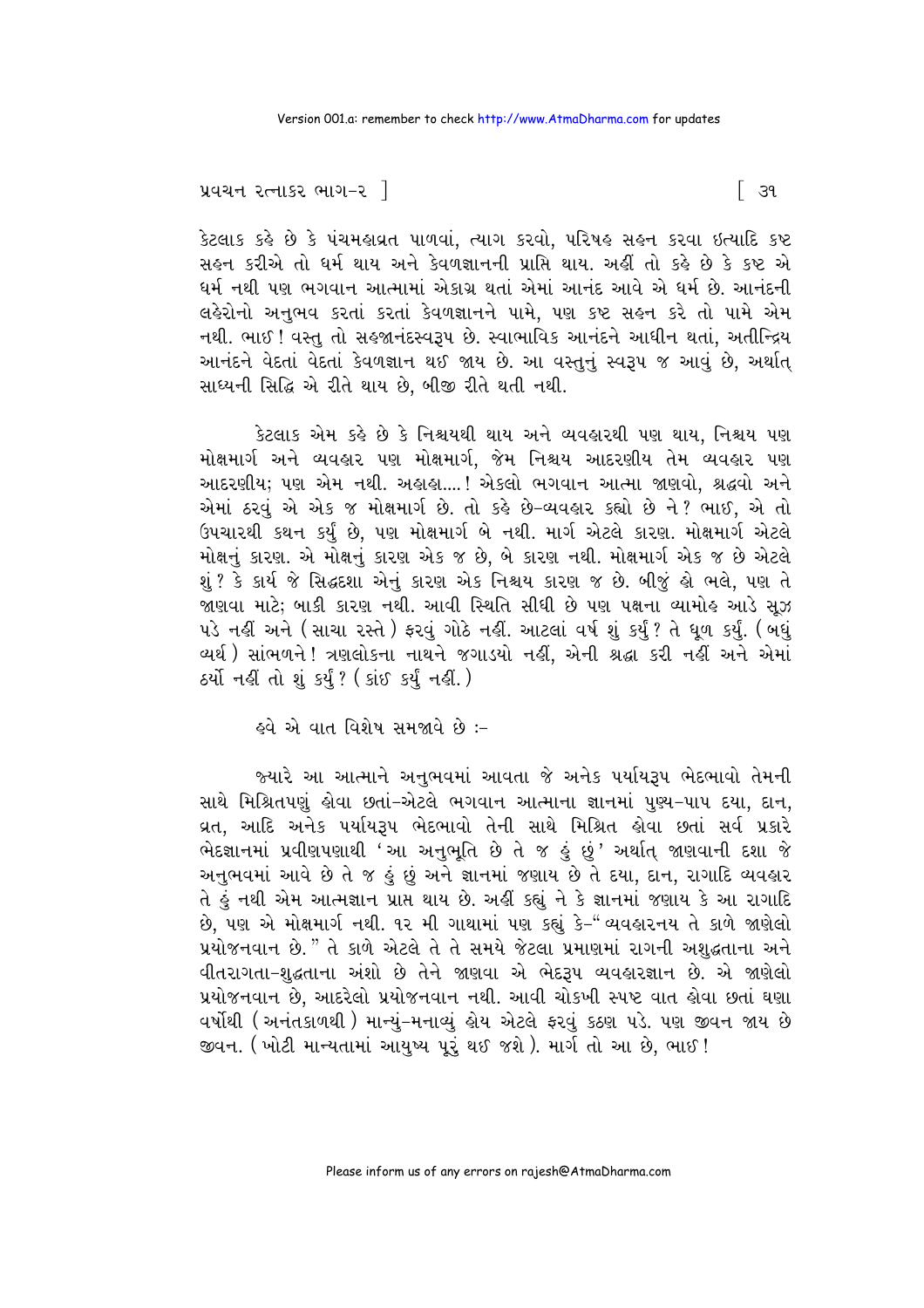િ ગાથા ૧૭−૧૮

3२ ]

આત્માને અનુભવના વેદનમાં આવતા રાગાદિ જે અનેક પર્યાયરૂપ ભેદભાવો તેમની સાથે મિશ્રિતપણું એટલે જ્ઞાન અને રાગ બન્ને એકમેકપણે લાગવાપણું હતું. તે જ્યારે સર્વપ્રકારે ભેદજ્ઞાનનું પ્રવીણપણું થવાથી અર્થાત રાગથી ખસીને સ્વભાવ તરફનો ઝૂકાવ થવાથી 'આ અનુભૂતિ છે તે જ કું છું' –જ્ઞાનમાં જે અનુભૂતિસ્વરૂપ ત્રિકાળી જણાયો તે જ હું છું એવું આત્મજ્ઞાન પ્રાપ્ત થાય છે. રાગથી ભિન્ન પડીને આ અનુભવસ્વરૂપ ભગવાન આત્મા તે હું છું એવા આત્મજ્ઞાનથી પ્રાપ્ત થતું, આ આત્મા શુદ્ધ અખંડ અભેદ એક ચૈતન્યરૂપ જેવો જ્ઞાનમાં જણાયો તેવો જ છે એવી પ્રતીતિ જેનું લક્ષણ છે એવું, શ્રદ્ધાન ઉદય થાય છે. ભેદજ્ઞાનની પ્રવીણતાથી અર્થાત રાગથી ભિન્ન ૫ડી ભગવાન જ્ઞાનસ્વરૂપ આત્માના અનુભવથી આત્મા અખંડ એક જ્ઞાયકરૂપ જેવો જાણ્યો તેવી જ તેની પ્રતીતિ કરી. જાણ્યા વિના એ છે એ માન્યું કોણે? સમ્યગ્દર્શનનું લક્ષણ પ્રતીતિ છે. પંચાઘ્યાયીમાં ચાર બોલ લીધા છે. શ્રદ્ધા, પ્રતીતિ, રૂચિ, જ્ઞાનની પર્યાય. ત્યાં એને જ્ઞાનની પર્યાય ગણી એ તો વ્યવહારથી કથન છે. અહીં તો આ નિશ્ચયની વાત છે કે જે આત્મા જ્ઞાનમાં જણાયો એની જે શ્રદ્ધા થઈ તે પ્રતીતિ. માટે સમ્યગ્દર્શનનું લક્ષણ प्रतीति *छे* 

આત્મા આખી ચીજ છે. તેનું જ્ઞાન એ આત્મજ્ઞાન કહ્યું છે. આત્મામાં ગુણનું કે પર્યાયનું જ્ઞાન તે આત્મજ્ઞાન એમ નથી. આખો આત્મા એટલે જે ત્રિકાળી ઘ્રુવ અખંડ એક પ્રતિભાસમય પૂર્ણસ્વરૂપ તે પર્યાયમાં જણાયો, એનું જે જ્ઞાન થયું તે પર્યાય આત્મજ્ઞાન છે. સાદી ભાષા છે, પણ લોકો એકાન્ત એકાન્ત કરે છે. વ્યવહારથી થાય એમ વ્યવહારને સાધન કહેતા નથી એમ કહે છે, પણ ભાઈ ! આ સમ્યક્ એકાન્ત છે, 'જ' ાવડાડે કે સાથે કે કરસા કર્યો છે. જે કે કર્યો પાછે કે આ સાથે પડી પડી છે,<br>બધે પડયો છે ને ? શ્રીમદે પણ કહ્યું છે કે "અનેકાન્તનું જ્ઞાન પણ એકાન્ત એવા<br>નિજપદની પ્રાપ્તિ સિવાય અન્ય કોઈ લેતુએ લિતકારી નથી." સમ્યક્ એકાન્ત એવા આત્માના હિત સિવાય બીજું કોઈ અનેકાન્ત હોઈ શકે નહિ.

અહાહા! આવું આત્મજ્ઞાન થતાં શ્રદ્ધાન ઉદય થાય છે ત્યારે સમસ્ત અન્યભાવોનો ભેદ થવાથી એટલે દયા, દાન, ભક્તિ આદિના શુભભાવો જે અન્યભાવો છે તેની જુદાઈ થવાથી નિઃશંક ઠરવાને સમર્થ થવાને લીધે આત્માનું આચરણ ઉદય થતું આત્માને સાધે છે. રાગના વિકલ્પથી જુદો છું એવું ભેદજ્ઞાન થવાથી સ્વરૂપમાં નિઃશંક ઠરવાને લીધે આત્માનું ચારિત્ર-આત્માનું અનુષ્ઠાન-આત્મામાં રમણતા પ્રગટ થાય છે અને તે આત્માને સાથે છે. વ્યવહારના વિકલ્પથી ભિન્ન પડીને સ્વરૂપમાં નિઃશંક ઠરતાં એ આચરણ આત્માની સિદ્ધિને સાધે છે. આમ સાધ્ય આત્માની સિદ્ધિની એ રીતે ઉપપત્તિ છે. સાધ્ય જે મોક્ષદશા તેની સિદ્ધિ-પ્રાપ્તિ એ રીતે થાય છે. બીજી રીતે નહિ. અજ્ઞાની મિથ્યાદષ્ટિને સ્વનું આચરણ લોતું નથી. (તેથી સાધ્યની સિદ્ધિ તેને થતી નથી.)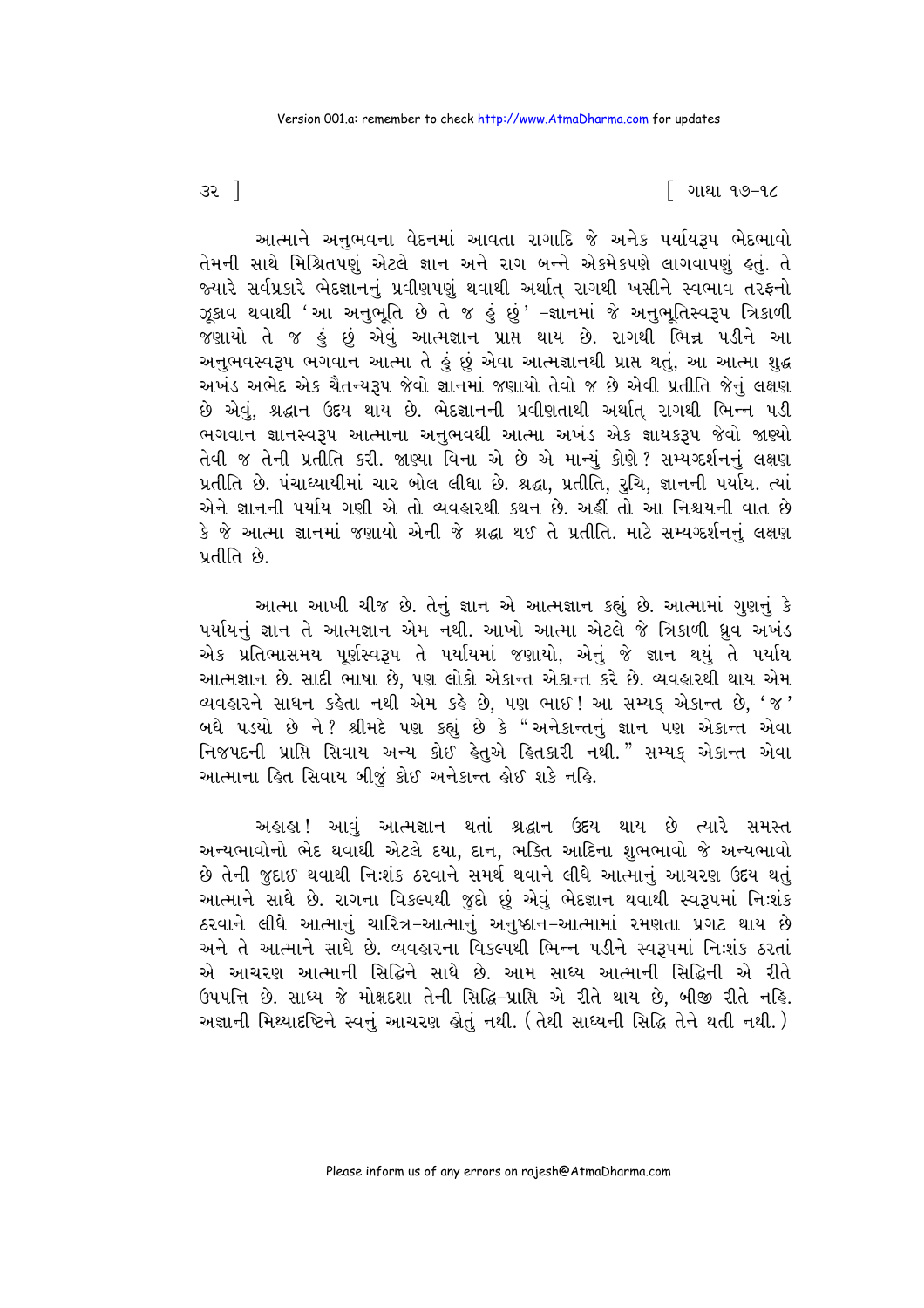ગાથા ૧૭-૧૮ ી

 $\begin{bmatrix} 33 \end{bmatrix}$ 

ટીકાના પહેલા બે પેરેગ્રાફ થઈ ગયા. હવે અનુપપત્તિનો ત્રીજો છેલ્લો પેરેગ્રાફ રહ્યો. તેમાં હવે કહે છે :-

" જ્યારે આવો અનુભુતિસ્વરૂપ ભગવાન આત્મા આબાળ–ગોપાળ સૌને સદાકાળ પોતે જ અનુભવમાં આવતો હોવા છતાં "જુઓ, શું કહે છે? આબાળ-ગોપાળ સૌને એટલે નાનાથી મોટા દરેક જીવોને જાણવામાં તો સદાકાળ (નિરંતર) અનભતિસ્વરૂપ-જ્ઞાયક-સ્વરૂપ નિજ આત્મા જ આવે છે. (અનુભૂતિસ્વરૂપ ભગવાન આત્મા ત્રિકાળીનું વિશેષણ છે, જ્ઞાયકભાવને અહીં અનુભુતિસ્વરૂપ ભગવાન આત્મા કહ્યો છે.) આબાલ-ગોપાલ સૌને જાણનકિયાદ્વારા અનુભુતિસ્વરૂપ ભગવાન આત્મા જ જણાઈ રહ્યો છે. જાણનકિયા દ્વારા સૌને જાણનાર જ જણાય છે. (અજ્ઞાનીને પણ સમયે સમયે જ્ઞાનની પર્યાયમાં પોતાનો જ્ઞાનમય આત્મા જ ઉર્દ્ધપણે જણાઈ રહ્યો છે. જાણપણું નિજ આત્માનું છે છતાં એ છે તે હું છું એમ અજ્ઞાનીને થતું નથી. અજ્ઞાની પરની રુચિની આડે જ્ઞાનમાં પોતાનો જ્ઞાયકભાવ જણાતો હોવા છતાં એનો તિરોભાવ કરે છે અને જ્ઞાનમાં ખરેખર જે જણાતા નથી એવા રાગ આદિ પરજ્ઞેયોનો આવિર્ભાવ કરે છે )

અહાહા ! આમ સદાકાળ સૌને પોતે જ એટલે કે આત્મા જ જાણવામાં આવે છે. (અજ્ઞાનીઓ કહે છે કે આત્મા કયાં જણાય છે? અને અહીં જ્ઞાનીઓ એમ કહે છે કે દરેક આત્માઓને પોતાનો આત્મા જ જણાય છે પણ અજ્ઞાની એનો સ્વીકાર કરતો નથી.) પુણ્ય પાપ આદિ જે વિકલ્પ છે તે અચેતન અને પર છે તેથી ઉર્દ્ધપણે જ્ઞાનની પર્યાયમાં તે જણાતા નથી પરંતુ જાણનાર જ જણાય છે.

આમ સૌને પોતે જ અનુભવમાં આવતો હોવા છતાં અનાદિ બંધના વશે-એટલે અનાદિ બંધના કારણે એમ નહીં પરંતુ અનાદિ બંધને (પોતે) વશ થાય છે તેથી; આ જાણનાર-જાણનાર-જાણનાર તે હું છું એમ ન માનતાં રાગ હું છું એમ માને છે. અનાદિ બંધના વશે-એટલે કર્મને લઈને એમ નહીં; આ એક સિદ્ધાંત છે કે કર્મ છે માટે વિકાર થાય છે એમ નથી. આત્મા અનાદિ બંધ છે એને વશ થાય છે માટે વિકાર થાય છે. એટલે કે સૌને જાણન-જાણન-જાણન ભાવ જ જાણવામાં આવે છે. શરીરને, રાગને જાણતાં પણ જાણનાર જ જણાય છે. પણ અનુભૂતિસ્વરૂપ આત્મા હું છું, આ જાણનાર તે હું છું, એમ અજ્ઞાનીને ન થતાં બંધને વશ પડયો છે. આત્માને વશ થવું જોઈએ એને બદલે કર્મને વશ થયો છે. પૂજામાં આવે છે ને કે :-

#### " કર્મ બિચારે કૌન, ભૂલ મેરી અધિકાઈ, અગ્નિ સહૈ ઘનઘાત લોહકી સંગતિ પાઈ. "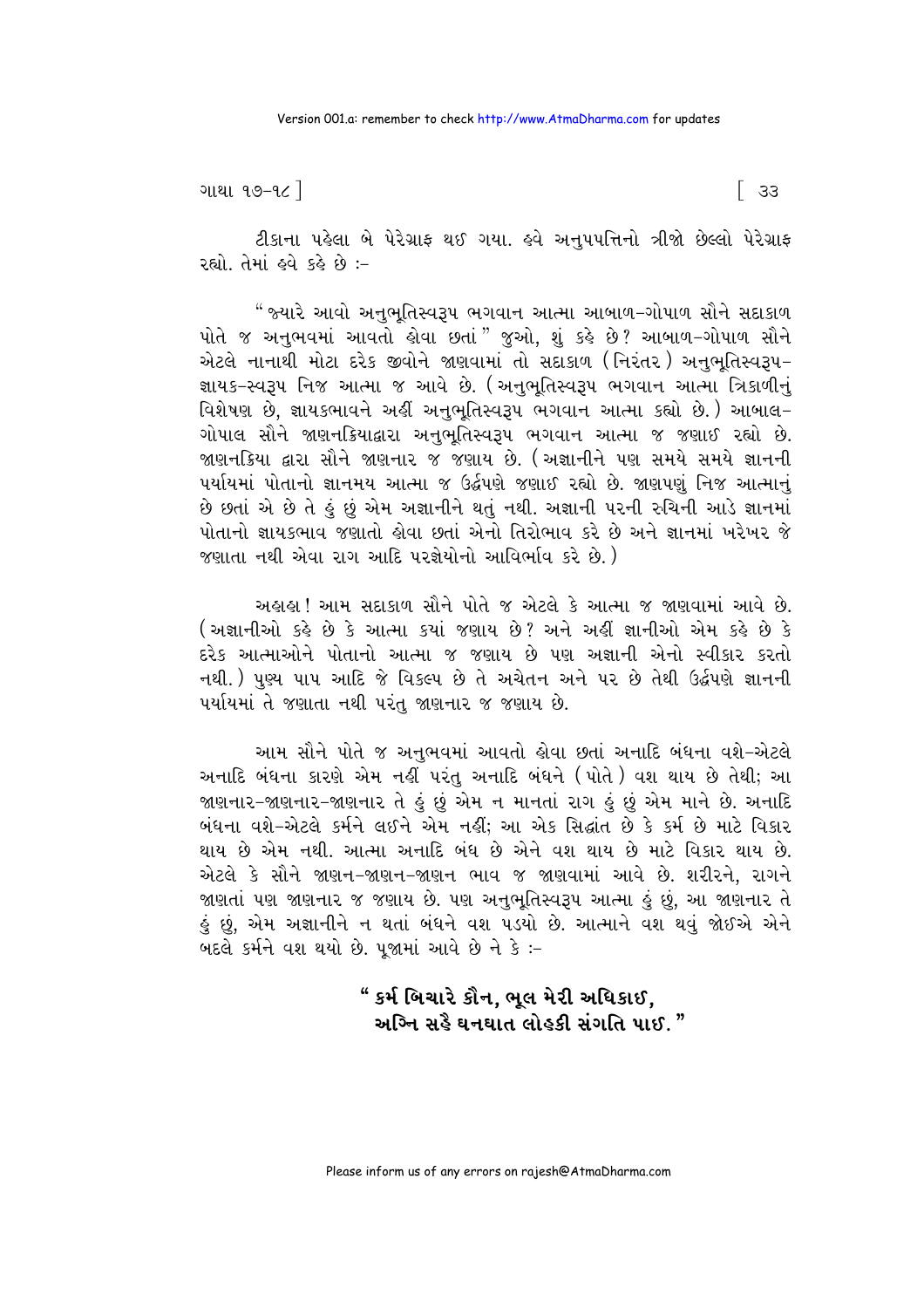∣ પ્રવચન રત્નાકર ભાગ−ર

 $38<sup>1</sup>$ 

ઙુવે આત્મા અને રાગ વચ્ચે સાંધ છે એ વાત સમજાવે છે. (મોક્ષ અધિકાર, ગાથા ૨૯૪ માં સંધિની વાત છે) એ બંધના વશે ૫૨ સાથે એકપણાના નિશ્ચયથી-" જાણનાર-જાણનાર જણાય છે" એમ ન જાણતાં જાણનારની પર્યાય વર્તમાન કર્મ સંબંધને વશ થઈ (સ્વતંત્રપણે વશ થઈ) પર સાથે-રાગ અને પુણ્યના વિકલ્પો સાથે એકપણાનો અઘ્યાસ-નિર્ણય કરે છે. કું રાગ જ છું એમ માને છે છતાં એકપણે થતો નથી. રાગ અને આત્મા વચ્ચે સંધિ છે. (સાંધ છે.) રાગનો વિકલ્પ અને જ્ઞાનપર્યાય એ બે વચ્ચે સંધિ છે. જેમ મોટા પથ્થરની ખાણ ક્રોય તેમાં પથ્થરમાં પીળી. લાલ. ધોળી રગ હોય છે. એ બે વચ્ચે સંધિ છે. એ પથ્થરોને જુદા પાડવા હોય તો એ સંધિમાં સુરંગ નાંખે એટલે પથરા ઉડીને જાુદા ૫ડી જાય છે. તેમ જ્ઞાનસ્વરૂપી ભગવાન આત્મા અને રાગ બે વચ્ચે સંધિ છે. અહાહા ! ત્યાં તો એમ કહ્યું કે નિઃસંધિ થયા નથી-એટલે બે એક થયા નથી. (બે વચ્ચે સંધિ લોવા છતાં બે એક થયા નથી ). પણ (બન્નેના ) એકપણાના નિશ્ચયથી મૂઢ અજ્ઞાની તેને જે રાગનો વિકલ્પ ઉઠે છે અને વશ થઈને તે હું છું એમ પરપદાર્થ જે રાગાદિ તેને પોતાના માને છે, પરંતુ રાગથી ભિન્ન અનુભવરૂપ પોતાની ચીજ જુદી છે એનું ભાન નહીં હોવાથી આ જાણનાર જણાય છે તે હું છું એમ માનતો નશી

પ્રવચનસાર ગાથા ૨૦૦ માં આવે છે કે જ્ઞાયકભાવ કાયમ જ્ઞાયક પણે જ રહ્યો છે. છતાં અજ્ઞાની બીજી રીતે હું આ રાગ છું, પુણ્ય છું એવો અન્યથા અધ્યવસાય કરે છે. ભાઈ ! સૂક્ષ્મ વાત છે. જિનેન્દ્ર માર્ગ જુદો છે. લોકો બહારમાં એકલા ક્રિયાકાંડ-આ કરવું અને તે કરવું-એમાં ખુંચી ગયા છે. એટલે કાંઈ હાથ આવતું નથી. ભગવાન અમૃતચંદ્રાચાર્ય ટીકાકાર કહે છે કે પ્રભુ! તું તો જાણનાર સ્વરૂપ સંદાય રહ્યો છે ને? જાણનાર જ જણાય છે ને ? અહાહા ! જાણનાર જ્ઞાયક છે તે જણાય છે એમ ન માનતાં બંધના વશે જે જ્ઞાનમાં ૫૨ રાગાદિ જણાય તેના એકપણાનો નિર્ણય કરતો મૂઢ જે અજ્ઞાની તેને 'આ અનુભૂતિ છે તે જ કું છું' એવું આત્મજ્ઞાન ઉદય થતું નથી. ઝીણી વાત, ભાઈ! આ ટીકા સાધારણ નથી. ઘણો મર્મ ભર્યો છે.

ભગવાન આત્મા જ્ઞાયકજ્યોતિ ધ્રુવ વસ્તુ છે એ તો જાણનસ્વભાવે ૫૨મપારિણામિકભાવે સ્વભાવભાવરૂપે જ ત્રિકાળ છે. રાગ સાથે દ્રવ્ય એકપણે થયું નથી; પણ જાણનાર જેમાં જણાય છે તે જ્ઞાન પર્યાય લંબાઈને અંદર જતી નથી. જાણનાર સદ્દાય પોતે જણાઈ રહ્યો છે એવી જ્ઞાનની પર્યાય થઈ રહી હોવા છતાં આ અંદર જાણનાર તે કું છું અર્થાત આ જ્ઞાનની પર્યાયમાં જણાય છે તે કું છું એમ અંદરમાં ન જતાં કર્મને રાગને વશ પડયો થકો બહારમાં જે રાગ જણાય છે તે હું છું એમ માને છે. અહા! આચાર્યે સાદી ભાષામાં મૂળ વાત મૂકી દીધી છે. ત્રિલોકીનાથ તીર્થંકર અને ગણધરોની વાણીની ગંભીરતાની શી વાત ! પંચમઆરાના સંતે આટલામાં તો સમ્યક્દર્શન પામવાની કળા અને મિથ્યાદર્શન કેમ પ્રગટ થાય છે તેની વાત કરી છે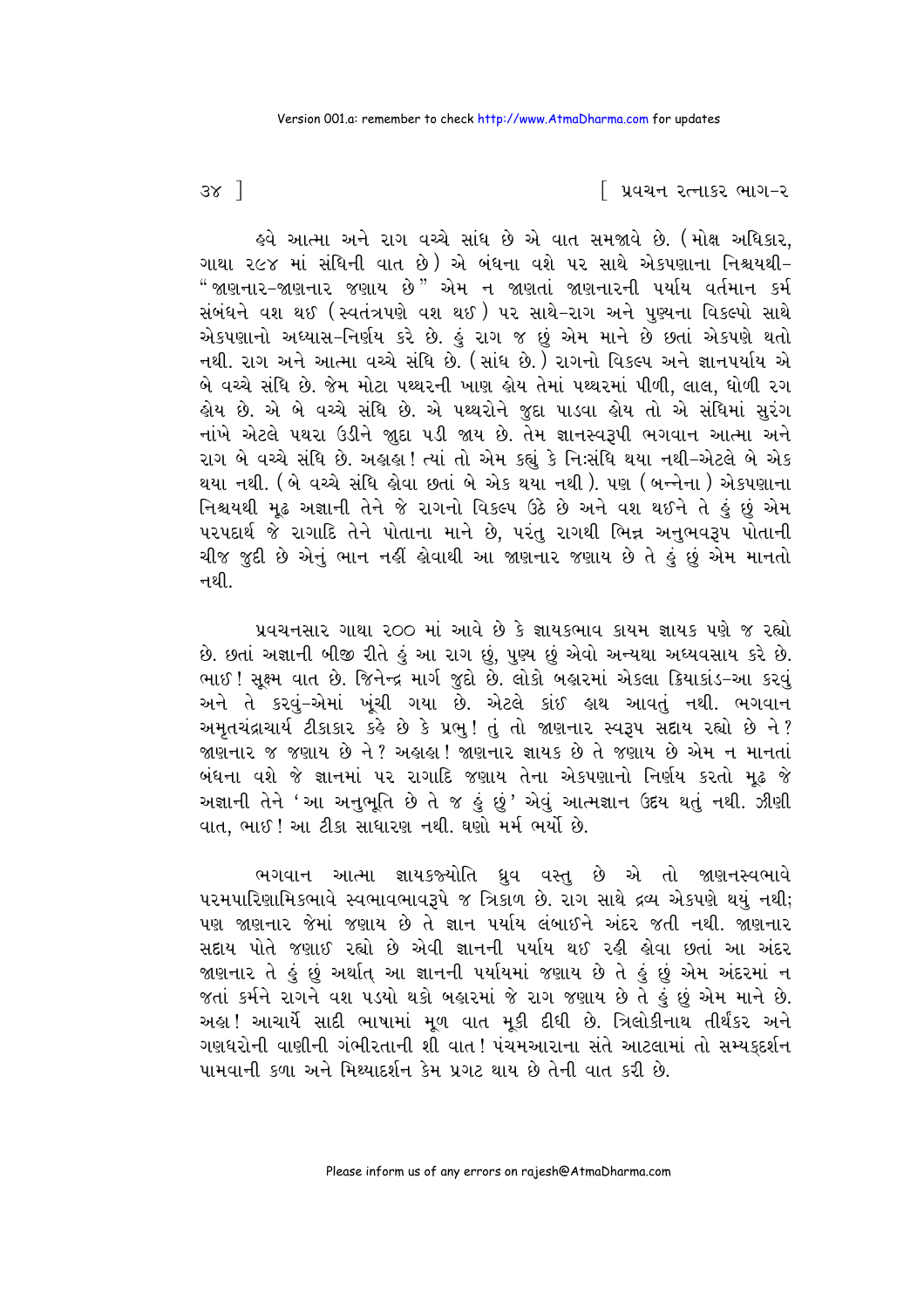િટપ

ગાથા ૧૭–૧૮ $\overline{\phantom{a}}$ 

અરે ભાઈ ! તું દુઃખી પ્રાણી અનાદિનો છે. રાગને બંધને વશ થયો તેથી દુઃખી છે એ નિરાકુળ ભગવાન આનંદનો નાથ છે. એને પર્યાયમાં-જ્ઞાનમાં જાણનારો તે પોતે છે, એમ ન જાણતાં જ્ઞાનની પર્યાયમાં પરને વશ થયો થકો રાગ તે હું એવી મુઢતા ઉત્પન્ન કરે છે. થોડા શબ્દોમાં મિથ્યાત્વ કેમ છે અને સમ્યકત્વ કેમ થાય એની વાત કરી છે.

ઘણા લોકો અત્યારે માને છે કે કર્મને લઈને આમ થાય. પણ ભાઈ ! કર્મ તો જડ છે. એને લઈને શું લોય? કોઈ કર્મ આડે આવતું નથી. જાણવાવાળાને જાણે નહિ અને રાગને વશ પડી એમ માને કે કું આ (રાગાદિ), એ તો પોતે વશ થાય છે. "અપનેકો આપ ભૂલકે હેરાન હો ગયા." મૂળ સમ્યગ્દર્શન અને આત્મજ્ઞાનની વાત ૫ડી રહી અને મૂળ વિના (ત્યાગમાં ધર્મ માનીને) બધાં પાંદડાં તોડયાં. જેમ આંબલીનાં લાખો પાન .<br>લોય તે તોડે પણ મૂળ સાજું રહે તો તે ૧૫ દિવસમાં પાંગરી જાય. તેમ રાગની મંદતાની ક્રિયાઓ અનંતવાર કરી એ પાંદડાં તોડયાં, રાગ રહિત આત્મા કેવો છે તેને જાણ્યા વિના અજ્ઞાનથી મિથ્યાત્વનું મૂળ સાજું રાખ્યું, પણ એને ઉખેડીને સમ્યગ્દર્શનરૂપી ધર્મના મૂળને पड़डयुं नड़ि.

અહીં કહે છે કે આ જાણનાર–જાણનાર–જાણનાર–આ જે જાણનક્રિયા દ્વારા જણાય છે તે હું એમ અંતરમાં ન જતાં જાણવામાં આવે છે જે રાગ તેને વશ થઈ રાગ તે હું એમ અજ્ઞાનીએ માન્યું તેથી આ અનુભૂતિમાં જણાય છે તે જ્ઞાયક હું એવું આત્મજ્ઞાન ઉદય પામતું નથી. દર્શનમોહના ઉદયને કારણે આ આત્મજ્ઞાન ઉદય પામતું નથી એમ ન કહ્યું પણ રાગને વશ થવાથી આ જેના અસ્તિત્વમાં-લ્યાતીમાં જાણવું થાય છે એ જાણનાર તે હું એવું આત્મજ્ઞાન મુઢ-અજ્ઞાનીને પ્રગટ થતું નથી. કોઈ માને કે કર્મથી થાય, કર્મથી થાય તો એ જૂઠી વાત છે. ત્રણકાળમાં કર્મથી આત્માનું કાંઈ ન થાય. કર્મ એ તો પરદ્રવ્ય છે. પરદ્રવ્યથી સ્વદ્રવ્યમાં કાંઈ થાય એ વાત તદ્દન જૂઠી છે. પોતે પોતાને ભૂલીને રાગને પોતાનો માને એ તો મૂઢભાવ છે, મિથ્યાત્વ છે. તો પછી આ બાયડી, છોકરાં, કુટુંબ, મકાન, પૈસા, આબરૂ વગેરે કયાંય રહી ગયા. એને પોતાના માને એ તો મઢતા છે જ.

રાગ અને આત્મા વચ્ચે સંધિ છે, નિઃસંધિ નથી. (આ પ્રવચનમાં) આ વાત આગળ આવી ગઈ છે. ત્રણલોકનો નાથ જે સચ્ચિદાનંદ પ્રભુ એની અને રાગની વચ્ચે સંધિ છે, તડ છે, પણ એક્તા નથી. માણસો બહારથી માથાફોડ કરે અને જિંદગી કાઢે, પણ શું થાય ? (અંતરંગમાં સંધિ છે, પણ એક નથી એમ વિચારે નહિ તો શું થાય ?) ....<br>એને એકાન્ત લાગે છે પણ એકાન્ત એટલે શું એની ખબર નથી. ભાઈ ! જે વિકાર થાય છે તે તારાથી જ થાય છે. ૫૨ને લઈને-કર્મને લઈને કે નિમિત્તને લઈને નહિ. તું પોતે વિકાર કરે ત્યારે તેને (કર્મ આદિને) નિમિત્ત કહેવામાં આવે છે. આ અનેકાન્ત છે.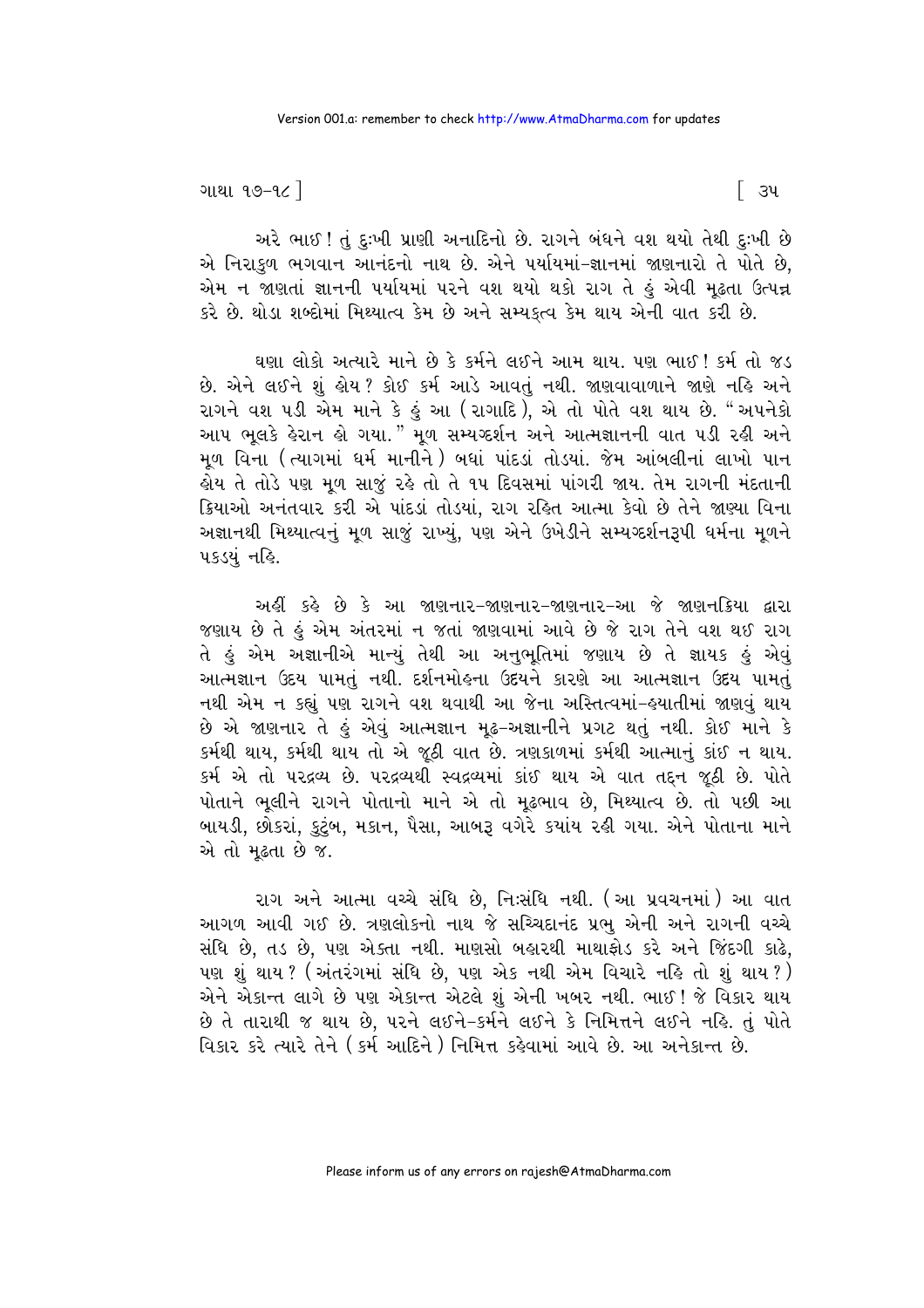∣ પ્રવચન રત્નાકર ભાગ−ર

(જો વિકાર વખતે ૫૨-કર્મ આદિ કોઈ નિમિત્ત છે જ નહીં એમ માને તો એકાન્ત છે) અહીં કહ્યું છે જુઓને-"બંધના વશે" એમાં કેટલો ધ્વનિ છે?

કું જ્ઞાયક છું. આ જાણનાર છે તે જ જણાય છે. જણાય છે તે જ્ઞાયક વસ્તુ છે એમ જ્ઞાન ન થતાં જાણવાની પર્યાયમાં જે અચેતન રાગ જણાય છે તે કું એમ માને છે. દયા, દાન, ભક્તિના વિકલ્પ છે એ જડ છે. એ જ્ઞાનમાં એને ભાસતાં એ હું છું એમ માનનારને એનાથી રહિત હું આત્મા છું એવું જ્ઞાન પ્રગટ થતું નથી. અને એ આત્મજ્ઞાનના અભાવમાં નહિ જાણેલાનું શ્રદ્ધાન ગધેડાના શિંગડા સમાન લોય છે. જેમ માનો કે 'ગધેડાનાં શીંગડાં' પણ ગધેડાને જ્યાં શીંગડાં હોય જ નહિ ત્યાં શી રીતે મનાય? એમ ભગવાન આત્મા જાણવાની પર્યાયમાં જણાય તે હું છું એમ ન માનતાં રાગ તે હું એમ માને છે એને આત્માનું જ્ઞાન નથી. અને એ આત્માનું જ્ઞાન નહિ डोવાથી તેની શ્રદ્ધા પણ 'ગધેડાના શીંગડાં ' જેવી છે. ભગવાનનો માર્ગ બહુ સૂક્ષ્મ છે, ભાઈ! બહારથી એમ કલ્પી લે કે દયા પાળો, વ્રત કરો અને આ કરો ને તે કરો, પણ ભાઈ! કોણ રાગનો કર્તા થાય? કર્તાપણાની બુદ્ધિ એ તો મિથ્યાત્વ છે, જ્ઞાનસ્વભાવી ચૈતન્યસૂર્ય ભગવાન અચેતન એવા રાગને કેમ કરે?

છટી ગાથામાં કહ્યું ને કે જ્ઞાયકભાવ શુભાશુભપણે થયો નથી. એ શુભાશુભભાવે થાય તો જડ થઈ જાય, કેમકે શુભાશુભભાવમાં ચેતનનો અંશ નથી, પોતે પોતાને અને પરને જાણતા નથી. તેથી જો જ્ઞાયકસ્વરૂપ ચૈતન્યસૂર્ય અચેતન એવા શુભાશુભાવપણે થાય તો ચેતન અચેતન થઈ જાય. પણ એમ કદીય બનતું નથી. અરે! જે આ દષ્ટિ− જ્ઞાનની પર્યાય એમાં રાગ નહિ હોવા છતાં એમાં રાગ છે એવું જેણે જાણ્યું અને માન્યું તથા જે પર્યાય જ્ઞાયકની છે એમાં જે જ્ઞાયક જણાય તે કું છું એમ જાણવાને બદલે જાણવાની પર્યાયમાં જે રાગ જણાય તે કું છું એમ માનનારા આત્મજ્ઞાન વિનાના મિથ્યાદષ્ટિ છે.

આઠ આઠ વર્ષના બાળકો સમ્યગ્દર્શન પામે છે. આઠ આઠ વર્ષના રાજકુમારો હોય એ વનમાં ચાલી નીકળે. એ અંદરમાં (આત્મામાં) જવા માટે નીકળે, વનમાં જવા માટે નહીં. પ્રવચનસાર ચરણાનુયોગમાં શરૂઆતમાં આવે છે કે જ્યારે આત્મજ્ઞાન થાય છે ત્યારે સ્ત્રીની પાસે રજા માંગે છે. કહે છે કેઃ-હે સ્ત્રી! આ શરીરને રમાડનારી રમણી! ઙ્વે મને જ્ઞાનજ્યોતિ પ્રગટી છે, એટલે કું મારી અનાદિ આનંદની અનુભૂતિની રમણી−જે અનાદિ વસ્તુ છે-તેની પાસે જવા માંગું છું. માટે તારાથી મારી છુટ્ટી કર.

અહીં કહે છે કે જાણવાની પર્યાયમાં જે જાણનાર જણાય તે હું એમ અંતરમાં જવાને બદલે બહારમાં જે પરજ્ઞેયરૂપ રાગ જણાય છે તે હું એમ વશ થયો તે અજ્ઞાની મુઢ જીવને આત્મજ્ઞાન થતું નથી. તેથી આત્માને જાણ્યા વગર શ્રદ્ધાન શી રીતે થાય ? જે વસ્તુ જ ખ્યાલમાં આવી નથી એને (આ આત્મા એમ) માનવામાં શી રીતે આવે? ભાઈ ! આ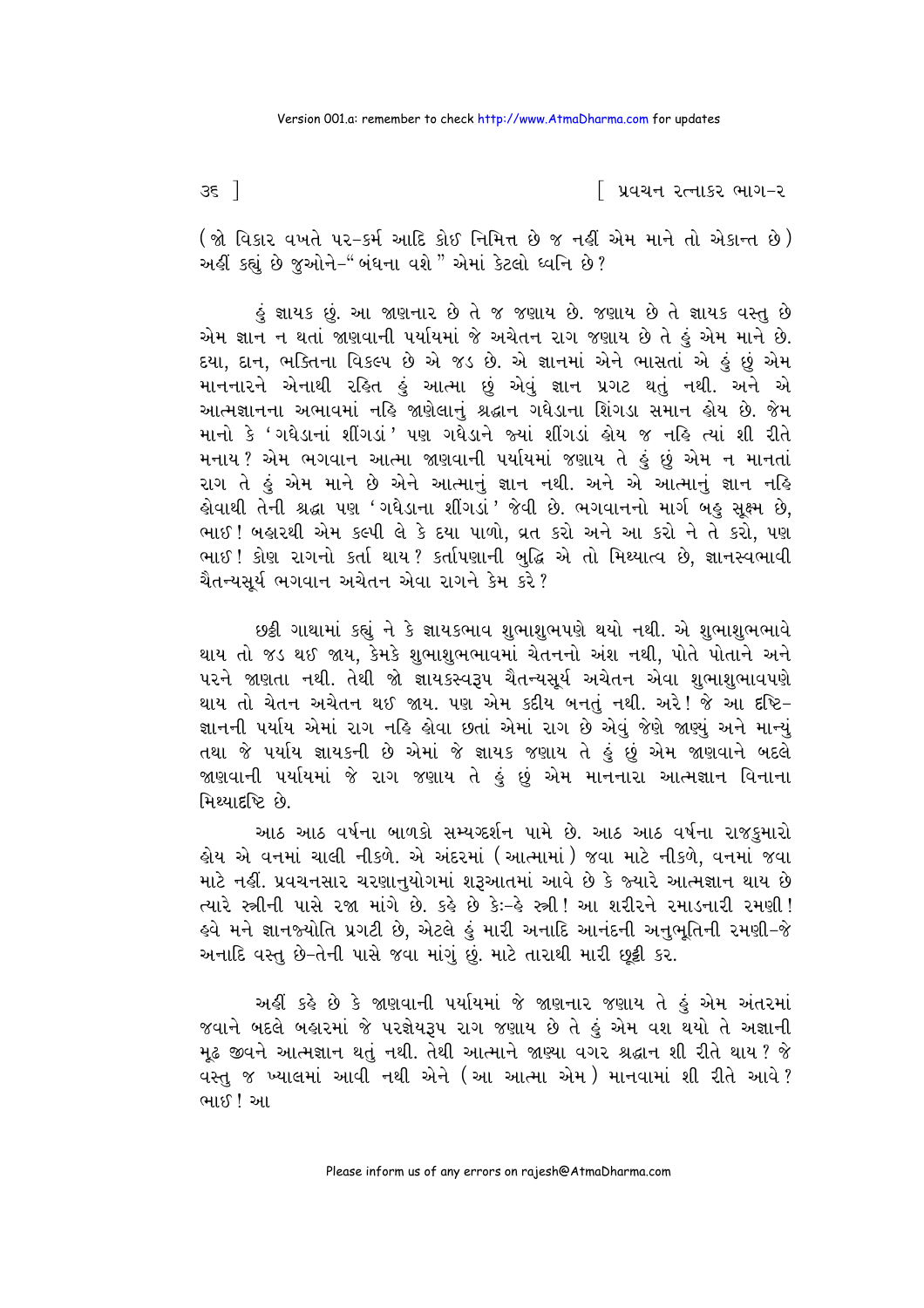ગાથા ૧૭-૧૮ ી

ି ଓ

તો સંસારનો છેદ કેમ થાય એની વાત છે. અલે! આ સમયસાર અદ્વિતીય ચક્ષુ છે, અજોડ આંખ છે. ભરતક્ષેત્રની કેવળજ્ઞાનની આંખ છે. ભાગ્ય જગતનું કે આ સમયસાર રહી ગયં.

આ જાણનારો જણાય છે એવા આત્મજ્ઞાનના અભાવને લીધે આ જાણનારો જ્ઞાયક તે જ હું છું એવું શ્રદ્ધાન પણ ઉદય થતું નથી. એને સમક્તિ થતું નથી. રાગમાં એકત્વબદ્ધિને લીધે નહિ જાણેલા ભગવાન જ્ઞાયકસ્વરૂપ આત્માન એને શ્રદ્ધાન-સમક્તિ થતં નથી. ત્યારે સમસ્ત અન્યભાવોના ભેદ વડે આત્મામાં નિઃશંક ઠરવામાં એને અસમર્થપણું છે. રાગથી ભિન્ન એવું આત્મજ્ઞાન અને શ્રદ્ધાન ન થયું તેથી જેમાં ઠરવું છે એ જણાયો નહિ. તેથી રાગથી ભિન્ન ૫ડી ને આત્મામાં ઠરવાનું અસમર્થપણું હોવાથી એ રાગમાં ઠરશે. મિથ્યાદીષ્ટિ ગમે તેટલા શુભભાવરૂપ ક્રિયાકાંડ કરે, મુનિપણું ધારે અને વ્રત-નિયમ પાળે તોપણ એ રાગમાં ઠરશે. આત્મજ્ઞાન-શ્રદ્ધાન વિના એ બધી રાગની રમતોમાં રમે છે.

જુઓ, ત્રણેમાં (જ્ઞાન-શ્રદ્ધાન અને આચરણ) ઉદય, ઉદય, ઉદય એમ કહ્યું છે. આત્મજ્ઞાન ઉદય થતું નથી તેથી તેનું શ્રદ્ધાન પણ ઉદય થતું નથી. એટલે આત્માનું આચરણ ઉદય નહિ થવાથી આત્માને સાધતું નથી. શ્રીમદમાં (આત્મસિદ્ધિમાં) "ઉદય થાય ચારિત્રનો " એ શબ્દો આવે છે. જેમકે:-

#### " વધ માન સમક્તિ થઈ, ટાળે મિથ્યાભાસ, ઉદય થાય ચારિત્રનો. વીતરાગપદવાસ."

એ આ (આત્માના આચરણનો ) ઉદય. આ તો વ્રત કરો, સંયમ પાળો, ચારિત્ર પાળો તો તમને નિશ્ચય સમક્તિ થશે એવું કહેવાય છે. પણ અરેરે! રાગની એક્તામાં ૫ડયો ક્ષેય તેથી પરિભ્રમણના ભાવ સેવ<sup>ે</sup>અને એનાથી અપરિભ્રમણની સમક્તિ દશા પ્રગટ થાય એમ શી રીતે બને? ન જ બને. ભાઈ આ તો મૂળમાં જ વાંધા છે. એનું સમાધાન થઈ શકે નહીં. એ લોકો એમ કહે છે થોડી છુટ અમે મુકીએ અને થોડી છુટ તમે મૂકો. એમ કે થોડું નિમિત્તથી થાય, વ્યવહારથી થાય અને થોડું ઉપાદાનથી થાય એમ સમાધાન કરીએ. પણ ભાઈ! વીતરાગના માર્ગમાં એમ ન ચાલે. "એક લોય ત્રણકાળમાં ૫૨મારથનો પંથ." એમાં છૂટ મુકવાનો કયાં અવકાશ છે? ભાઈ! સંતો શું કહે છે એની તને ખબર નથી. દયા, દાન આદિ રાગનો એક કણિયો પણ આત્માને લાભ કરે એમ ત્રણકાળમાં બને નહીં. તથા નિમિત્ત ઉપાદાનના કાર્યકાળે હાજર હોય પણ નિમિત્ત (ઉપાદાનનું) કાર્ય કરે છે એમ ત્રણકાળમાં નથી. તો કહે છે-બે કારણ આવે છે ને? ભાઈ! બે કારણમાં એક (નિમિત્ત) તો ઔપચારિક-આરોપિત કારણ કહ્યું છે. (તે અનેક પ્રકારે હોય છે) અને યથાર્થ કારણ એક (ઉપાદાન ) જ છે.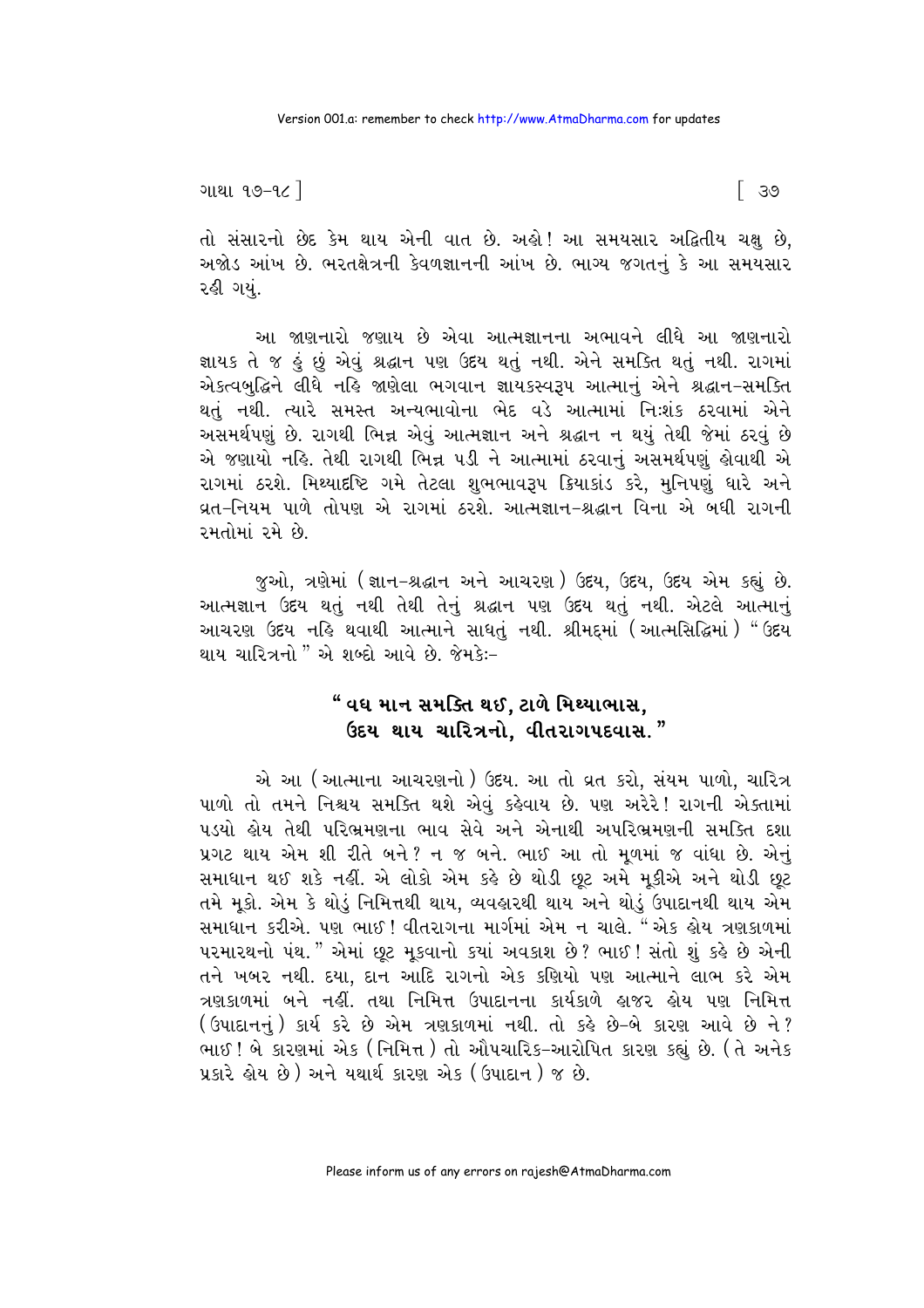િ પ્રવચન રત્નાકર ભાગ−ર

 $3c$ ]

આવો અનુભૂતિસ્વરૂપ ભગવાન છે એનું જેને જ્ઞાન જ થતું નથી તેને શ્રદ્ધા પણ થતી નથી અને શ્રદ્ધા વિના ભિન્ન પડીને નિઃશંકપણે સ્વરૂપમાં ઠરવારૂપ આત્માનં આચરણ થતું નથી. અરેરે ! આવું મનુષ્યપણું મળ્યું એમાં સત્યને સાંભળ્યું નહિ, સત્યની ઓળખાણ કરી નહિ તો એ સત્યમાં ઠરશે કે દિ? એ તો રાગમાં રહેશે. આમ આત્માનં આચરણ ઉદય નહિ પામવાથી તે આત્માને સાધતો નથી. રાગનં આચરણ કરે એટલે શકલ લેશ્યાના પરિણામ વડે નવમી ગ્રૈવેયક જાય પણ આત્માને સાધે નહીં. આમ સાધ્ય આત્માની સિદ્ધિની અન્યથા અનુપપત્તિ છે. સાધ્ય જે ધ્યેય સિદ્ધપદ અર્થાત પૂર્ણ પવિત્ર મોક્ષદશા એની અન્યથા એટલે આ સિવાય (આત્માનાં જ્ઞાન-શ્રદ્ધાન-આચરણ સિવાય) બીજી રીતે ઉપપત્તિ-પ્રાપ્તિ નથી. અહીં સાધ્ય મોક્ષની પર્યાયને ધ્યેય કહ્યું એ તો ભવિષ્યમાં પ્રગટ કરવાની અપેક્ષાએ છે. વર્તમાન સાધનરૂપ પર્યાયનું આશ્રયરૂપ ધ્યેય તો ત્રિકાળી શુદ્ધ જ્ઞાયકભાવ જ છે. બીજાનું (અન્ય દ્રવ્યનું) કરવું, ન કરવું એ આત્માના અધિકારની વાત નથી. આ તો પોતે કાં તો ઉંધાઈ કરે વા સવળાઈ કરે એટલી વાત છે.

### **∗ ગાથા ૧૭-૧૮ : ભાવાર્થ ઉપરનું પ્રવચન ∗**

'સાધ્ય આત્માની સિદ્ધિ દર્શન-જ્ઞાન-ચારિત્રથી જ છે, બીજી રીતે નથી.' જુઓ, સાધ્ય એવી મોક્ષદશાની પ્રાપ્તિ નિશ્ચયરત્નત્રયથી છે, વ્યવહારરત્નત્રયથી નહીં. વ્યવહાર સમ્યગ્દર્શન-જ્ઞાન-ચારિત્ર એ તો વિકલ્પ (રાગ) છે. શાસ્ત્રનું વ્યવહાર જ્ઞાન અને વ્યવહારચારિત્ર એ વિકલ્પ છે. એનાથી સાધ્ય આત્માની સિદ્ધિ નથી. કેટલાક કહે છે કે અનેકાન્ત કરો : એટલે કે મોક્ષની પ્રાપ્તિ નિશ્ચય સમ્યગ્દર્શન-જ્ઞાન-ચારિત્રથી થાય અને વ્યવહારથી પણ થાય. પરંતુ ભાઈ ! એ અનેકાન્ત નથી, એ તો ફદડીવાદ છે. નિશ્ચયથી છે અને વ્યવહારથી નથી એ અનેકાન્ત છે.

આમ સાધ્ય આત્માની સિદ્ધિ છે, બીજી રીતે નથી કારણ કે 'પહેલાં તો આત્માને જાણે કે આ જાણનારો અનુભવમાં આવે છે તે કું છું.' આ જાણનારો જે પર્યાયમાં જણાય છે તે કું છું એમ બરાબર જાણે ત્યારપછી તેની પ્રતીતિરૂપ શ્રદ્ધાન થાય. વિના જાણ્યે શ્રદ્ધાન કોનું ? પછી સમસ્ત અન્યભાવોથી-વિકલ્પમાત્રથી ભેદ કરીને પોતામાં સ્થિર થાય; એ પ્રમાણે સિદ્ધિ છે. પણ જો જાણે જ નહિ અર્થાત્ આત્માનું જ્ઞાન કરે જ નહિ તો શ્રદ્ધાન પણ ન થઈ શકે; તો સ્થિરતા શામાં કરે? તેથી બીજી રીતે સિદ્ધિ નથી એમ નિશ્ચય છે

# **∗ કળશ ૨૦ : શ્લોકાર્થ ઉપરનું પ્રવચન ∗**

જેમ મંદિર કરીને ઉપર કળશ ચઢાવે તેમ શ્રી અમૃતચંદ્રાચાર્યે ટીકા ઉપર પાછો કળશ ચઢાવ્યો છે: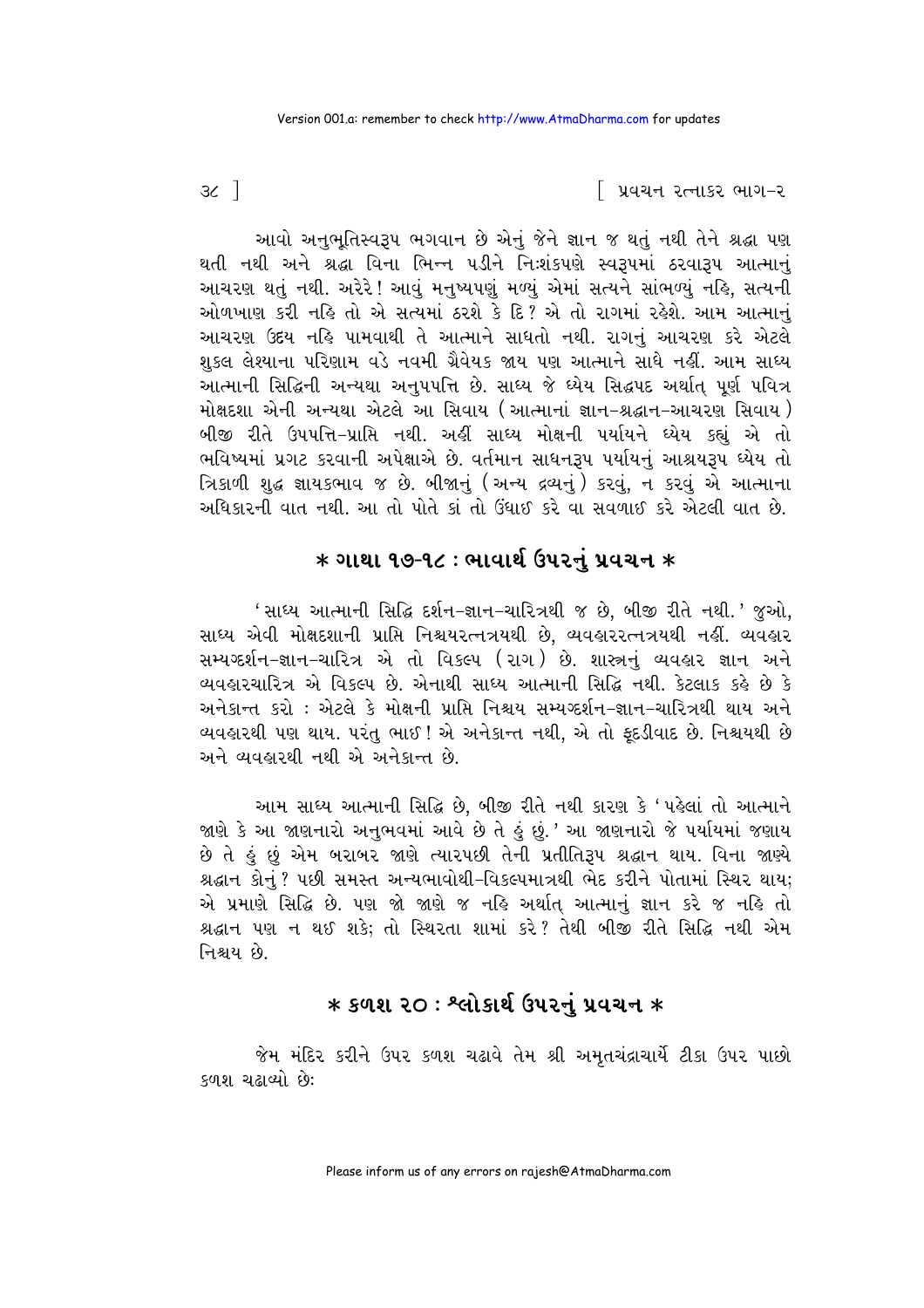ગાથા ૧૭–૧૮ $\overline{\phantom{a}}$ 

આચાર્ય કહે છે કે- **'अनंत चैतन्यचिह्नं'** અનંત (અવિનશ્વર) ચૈતન્ય જેનું ચિહ્ન છે અર્થાત્ જાણવું, જાણવું, જાણવું એ જેનું લક્ષણ<sup>\_</sup>એંધાણ છે એવી **'इदम** आत्मज्योति:' આ આત્મજ્યોતિને 'सततम् अनुभवाम:' અમે સતત-નિરંતર અનુભવીએ છીએ. અલલા! સમયનો આંતરો પડયા વિના નિરંતર અમે આનંદનો નાથ જે ભગવાન જ્ઞાયક આત્મા તેને અનભવીએ છીએ. અંદર જે સચ્ચિદાનંદ પ્રભ અતીન્દ્રિય આનંદના સ્વભાવે શક્તિપણે પડયો છે તે અતીન્દ્રિય આનંદસ્વરૂપને અમે સતત અનુભવીએ છીએ. જુઓ આ આત્માનું ચારિત્ર. ચૈતન્યસત્તાથી ભરેલો જે જ્ઞાયકભાવ આનંદથી ભરેલો ભગવાન આત્મા એન જ્ઞાન અને શ્રદ્ધાન છે. ઉપરાંત આચરણમાં અંદર સ્થિરતા કરી એને અનુભવીએ છીએ. ' यस्मात' કારણ કે ' न खल न खल अन्यथा साध्यसिद्धिः' तेना અनભવ વિના સાધ્ય આત્માની સિદ્ધિ નથી. ભગવાન આત્માન જ્ઞાન, એની સમ્યક શ્રદ્ધા અને એમાં ઠરવારૂપ ચારિત્ર એ વિના આત્માની સિદ્ધિ એટલે મુક્તિ નથી. વ્યવહારથી થાય અને નિમિત્તથી થાય એમ નથી.

sેવી છે આત્મજ્યોતિ? ' कथम् अपि समुपात्तत्रित्वम् अपि एकताया: ' જેણે કોઈ પ્રકારે ત્રણપણું અંગીકાર કર્યું છે તોપણ જે એકપણાથી ચ્યુત થઈ નથી. પરિણમનની અપેક્ષાએ પર્યાયમાં ત્રણ પણું છે તોપણ એ ચૈતન્યર્જ્યોતિ સદ્દા એક જ્ઞાયકપણે જ રહી છે. વળી તે ચૈતન્યજ્યોતિ 'अच्छम उदगच्छत' નિર્મળપણે ઉદય પામી રહી છે, ચૈતન્યના પ્રકાશથી પર્યાયમાં નિર્મળપણે પ્રકાશ પ્રસરી રહ્યો છે.

# **∗ કળશ ૨૦ : ભાવાર્થ ઉપરનું પ્રવચન ∗**

'આચાર્ય કહે છે કે જેને કોઈ પ્રકારે પર્યાયદષ્ટિથી ત્રણપણું પ્રાપ્ત છે' :-શું કહે છે? કે આ આત્મા શુદ્ધ ચૈતન્યઘન ત્રિકાળ ઘ્રુવ એકરૂપ છે એ તો સ્વભાવની વાત છે, પણ એને એ શુદ્ધ એકરૂપ ચૈતન્ય આનંદસ્વરૂપનાં પ્રતીતિ-શ્રદ્ધા, જ્ઞાન અને એમાં રમણતા એમ સમ્યગ્દર્શન-જ્ઞાન-ચારિત્રની જે પરિણતિ થાય તે પર્યાય અપેક્ષાએ ત્રણપણે પરિણમન છે. અહીં પર્યાયનું ત્રણપણે પરિણમન લીધું તે સમ્યગ્દર્શનાદિનું લીધું, વચ્ચે જે રાગ (મહાવ્રતાદિનો) આવે તે લીધું નહિ; કેમ કે દયા, દાન, ભક્તિ, પૂજા, વ્રત, તપ વગેરેનો ભાવ આવે તે રાગ છે, ધર્મ નથી, ધર્મનું કારણ પણ નથી.

**પ્રશ્ન:-**એને વ્યવહારે ધર્મ કહ્યો છે ને?

ઉત્તર: વ્યવહારે ધર્મ કહ્યો છે, પણ કોને? સમ્યગ્દષ્ટિને. જેને (દષ્ટિમાં) રાગનો અભાવ છે, શુદ્ધ ચૈતન્યના આનંદના અમૃતનો સ્વાદ આવ્યો છે અને શાંતિ થોડી અંદર વધી છે એવા સમક્તિીને જે વ્રતાદિના વિકલ્પ હોય તેને વ્યવહારધર્મ, પુણ્યધર્મ કહ્યો છે. ભાઈ! આ તો જન્મ-મરણરહિત થવું હોય એની વાત છે. જેને હજુ સ્વર્ગના અને શેઠાઈના અને રાજા વગેરેના ભવ કરવાની હોંશ હોય એને માટે આ વાત નથી. એ ભવ સારા નથી પણ દુઃખમય છે.

િ ૩૯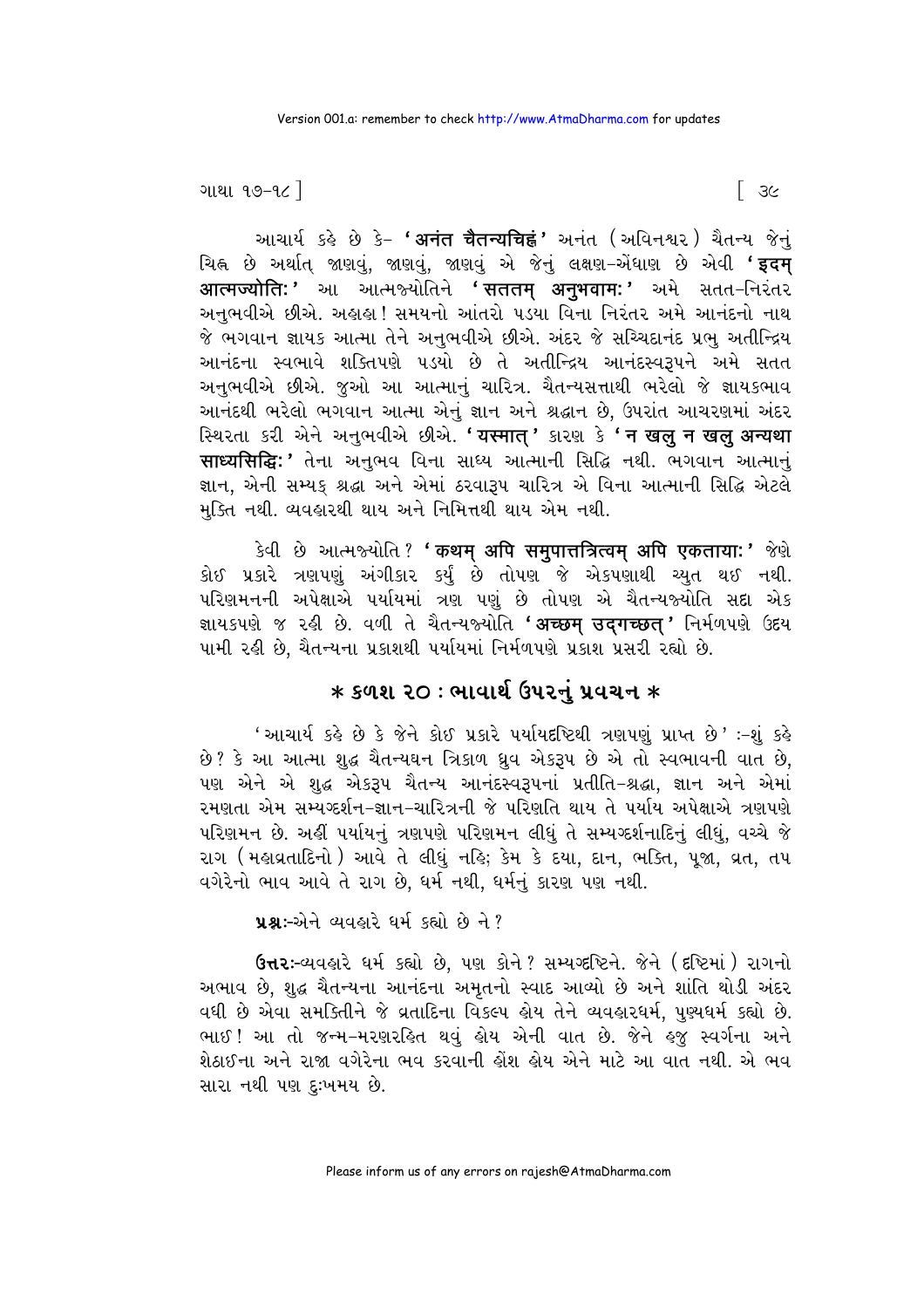∣ પ્રવચન રત્નાકર ભાગ−ર

ભાઈ! સુખ શામાં છે એની તને ખબર નથી. શું સુખ પૈસામાં છે? સ્ત્રીના શરીરમાં છે? આંબરૂમાં છે? પુણ્ય-પાપના ભાવ થાય એમાં છે? એમાં તો સુખ ધુળેય ( કાંઈ ) નથી. અહાહા ! સુખ તો ભગવાન આત્મા જે અનાકુળ આનંદના રસથી ભરેલો છે એમાં છે. આવી નિજસત્તાનો જેમને સ્વીકાર જ નથી તે ભલે કોઈ પુણ્ય કરે, એથી એને પુણ્યના ફળમાં સ્વર્ગાદિ (ભવ) મળે; પણ એ બધા દુઃખી છે, ચારગતિમાં રખડનારા છે. અહીં કહે છે કે એવા અતીન્દ્રિય આનંદસ્વરૂપ ભગવાન આત્માનાં દષ્ટિ, જ્ઞાન અને રમણતા કરતાં અતીન્દ્રિય નિરાકુળ આનંદ-સુખનો જે સ્વાદ આવે છે તે સ્વાદમાં સમ્યગ્દર્શન-જ્ઞાન-ચારિત્ર ત્રણે સમાય છે. એમ સમ્યગ્દર્શન-જ્ઞાન-ચારિત્ર3પ નિશ્ચય મોક્ષમાર્ગનું જે ત્રણપણે પરિણમન છે એ પર્યાયાર્થિકનયનો વિષય છે.

અત્યારે સંપ્રદાયમાં તો અજૈનને જૈનપણું મનાવી રહ્યા છે. શું થાય ? ભક્તિવાળા એમ કહે છે કે ભગવાનની ભક્તિ કરતાં કરતાં ધર્મ થાય, દયા પાળનારા એમ કહે છે કે પરની દયા પાળતાં પાળતાં ધર્મ થાય, પૈસાવાળા એમ કરે છે કે પાંચ પચાસ લાખનું દાનમાં ખર્ચ કરીએ તો ધર્મ થાય. એ ત્રણે જૂઠા છે. ધર્મ તો વસ્તુનો સ્વભાવ છે. કહ્યું છે ને કે **" वत्थु सहावो धम्मो "** ભગવાન<sup>ં</sup> આત્મા વસ્તુ જે ત્રિકાળ આનંદઘનસ્વભાવી છે એની દષ્ટિ કરીને, એનું જ્ઞાન કરીને એમાં રમણતા કરવી એ વસ્તુનો સ્વભાવરૂપ ધર્મ  $\hat{\rho}_3$ 

જેને આવા ધર્મની દષ્ટિ થઈ છે તેની પરિણતિમાં વર્તમાન પર્યાયદષ્ટિથી જોઈએ તો ત્રણપણું પ્રાપ્ત છે 'તોપણ શુદ્ધ દ્રવ્યદષ્ટિથી જે એકપણાથી રહિત નથી થઈ....' અહાહા ! શુદ્ધ દ્રવ્યદષ્ટિથી આ ત્રિકાળી આનંદકંદ પ્રભુ આત્માને એકપણું છે એ અજ્ઞાનીને કેમ બેસે ? જ્યાં થોડીક અનુકૂળતા થાય, બહારમાં પાંચ પચાસ લાખનો સંયોગ થાય ત્યાં ખુશી ખુશી થઈ જાય એ રાંકોને આત્મા આનંદકંદ છે એ કેમ બેસે ? પણ ભાઈ ! આ તો ્ડુ…<br>જિનેન્દ્રદેવ ત્રિલોકનાથ સર્વજ્ઞ તીર્થંકરદેવે એમ કહ્યું છે કે તું અંદરમાં ત્રિકાળી એક**રૂ**પ આનંદસ્વરૂપ જ્ઞાયક પરમાત્મતત્ત્વ છે. શુદ્ધ દ્રવ્યદ્દષ્ટિથી જોતાં એ એકપણું, જ્ઞાયકપણું કદી છૂટયું નથી. આવો માર્ગ કઠણ પડે, કેમ કે આખો દિવસ ઘંઘામાં પાપમાં જાય. ૭−૮ કલાક ઊંઘમાં જાય, ૧૦-૧૨ કલાક ધંધામાં જાય, ૨-૩ કલાક ખાવામાં જાય અને વખત મળે તો કોઈક દિવસ એકાદ કલાક સાંભળવામાં જાય. ત્યાં આવું સાંભળે કે વ્રત કરો, તપ કરો, ઉપવાસાદિ કરો, તેથી તમને ધર્મ થશે. અરેરે ! બિચારાની જિંદગી લુંટાઈ જાય છે. અહીં પરમાત્મા એમ કહે છે કે એ વ્રત, તપ, દયા, દાન, ભક્તિ આદિના ભાવ એ રાગના અને કપાયની મંદતાના ભાવ એ દુઃખના ભાવ છે.

જેમ સક્કરકંદમાં જે ઉપર લાલ પાતળી છાલ છે એ કાઢી નાખો તો બાકીનો આખો સક્કરકંદ મીઠાશનો પિંડ છે; એમ આ ભગવાન આત્મામાં પુણ્ય-પાપની વૃત્તિઓ, દયા, દાન, વ્રત આદિ વિકલ્પો એ છાલ છે. એની પાછળ જાુઓ તો ચૈતન્યમૂર્તિ ભગવાન આત્મા આખો અતીન્દ્રિય આનંદનો કંદ છે. પણ શરીર અને પુણ્ય-પાપના વિકલ્પનું લક્ષ

 $\gamma$ o ]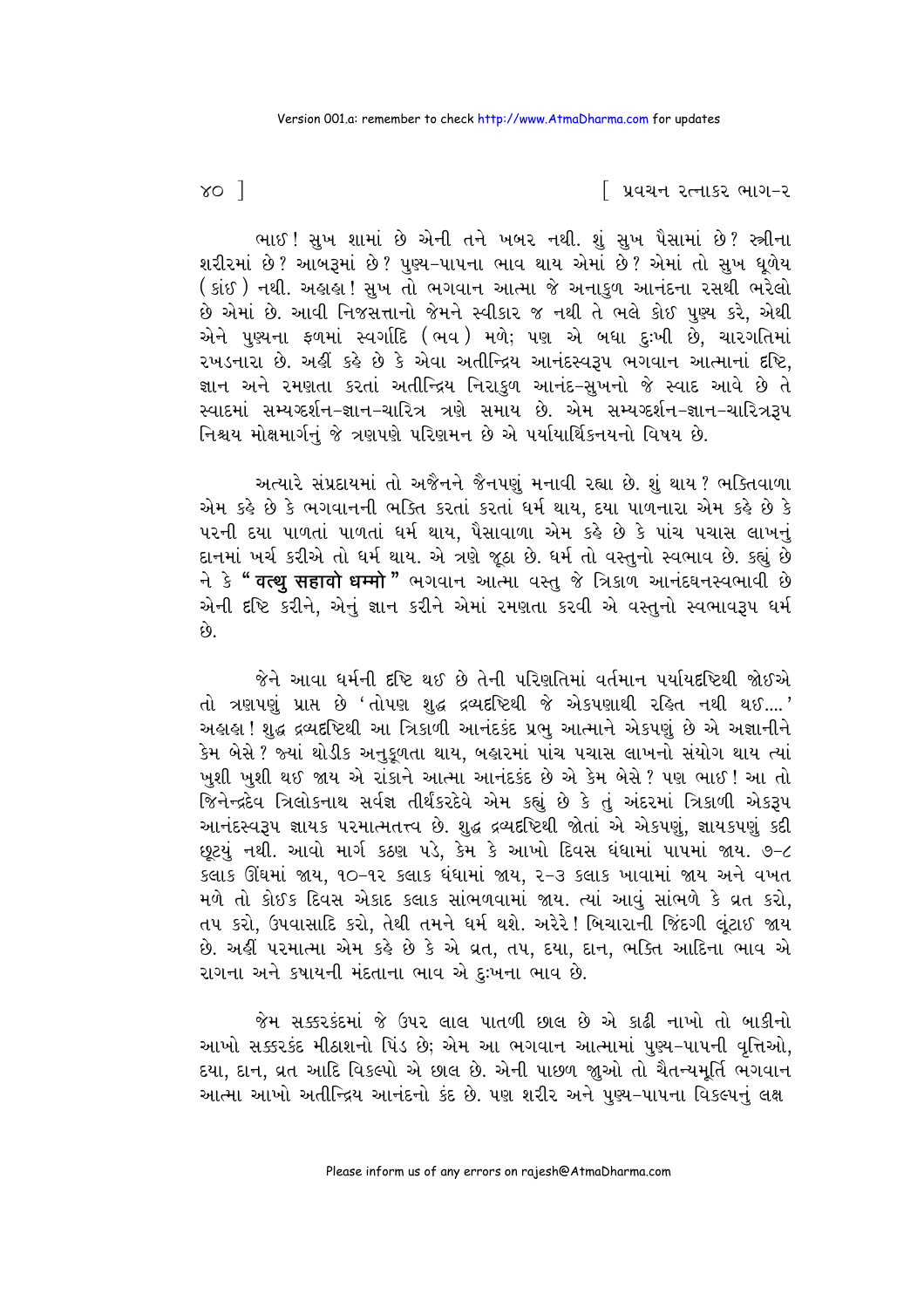ગાથા ૧૭-૧૮ ી

છોડી અંદરમાં ત્રણલોકનો નાથ આનંદકંદ ભગવાન વિરાજમાન છે તેનું લક્ષ કરતો નથી તેને આ કેમ બેસે? જેને એક બે બીડી પીએ તો ચૈન પડે અને તો પાયખાને દસ્ત ઉતરે આવી તો રાંકાઈ છે તેને આ કેમ બેસે? જેમ લરણની નાભિમાં કસ્તુરી છે એની લરણને ખબર નથી; એને એમ લાગે કે આવી ગંધ બહારથી આવે છે એટલે બહારમાં રખડે છે. તેમ આ પરમાત્મા અંદર અતીન્દ્રિય આનંદનો રસકંદ પડયો છે એની એને ખબર નથી એટલે બિચારો બહારમાં આનંદ-સખ માટે ફાંફાં મારે છે.

અહાહા ! જેને અતીન્દ્રિય આનંદની એક ક્ષણમાં-સમ્યગ્દર્શનાદિ અનુભુતિના સ્વાદમાં ઇન્દ્રના ઇન્દ્રાસનો અને ઇન્દ્રાણીના ભોગ સડેલાં કુતરાં જેવાં (તુચ્છ, ફીકા) લાગે તેને ધર્મી કઢીએ. આખો દિવસ રાગનાં ચુંથણાં કર્યા કરે અને એમાં મજા-માણે એ તો મુઢ છે. તેને ઘર્મ કયાં છે? કદાચ પાપના પરિણામ છોડીને જરા પુણ્યભાવમાં આવે એટલે તો જાણે અમે કાંઈક છીએ એમ માનવા લાગે. લાખ બે લાખનું દાન કરે અને પત્થરની તક્તીમાં નામ મઢાવે કે ફ્લાણાની સ્મૃતિમાં ફ્લાણાએ દાન કર્યું, ઇત્યાદિ. ભાઈ! આમાં તો દયા, દાનના પરિશામનાં પણ કયાં ઠેકાણાં છે? કદાચિત રાગની મંદતાથી દાન કરે તોપણ એ પુણ્યભાવ છે, ધર્મ નથી. એ પરિણામ દુઃખ છે, દુઃખરૂપ છે. અને આ પૈસાને સાચવવા અને બાયડી-છોકરાં-પરિવારને પોષવાં ઇત્યાદિ તો એકલા પાપના પરિણામ છે, તીવ્ર દુઃખરૂપ છે. આ તો વીતરાગનો માર્ગ, ભાઈ !અત્યારે તો <u>બધા અધર્મના ઢસરડા કરીને એમ માને કે અમે ધર્મ કરીએ છીએ. પણ જન્મ-</u> મરણરહિત ભગવાન આત્માના ભાન વિના માથે જન્મ-મરણની ડાંગ ઊભી છે. ભાઈ! મોટા રાજા હોય તે મરીને નરકે જાય અને મોટા કરોડપતિ કે અબજોપતિ શેઠિયા હોય તે મરીને તિર્યંચમાં અવતરે-કૂતરીની કૂખે ગલુડિયાં થાય કે બકરીને પેટે લાવરાં થાય. માયા, કપટ આદિ ક્રિયાઓના ફળ એવાં જ હોય, બીજું કાંઈ ન હોય.

અહાહા! વીતરાગદેવ પરમેશ્વર આમ કહે છે, નાથ! કે દ્રવ્યદૃષ્ટિથી એટલે વસ્તુની દષ્ટિથી જોઈએ તો તેનું એકપણું કદીય છૂટયું નથી. અને તે એક જ્ઞાયક ભગવાન આત્માને-પોતાને એકપણે અનુભવીને દષ્ટિ જ્ઞાન અને રમણતા કરે તેને પર્યાયદષ્ટિએ ત્રણપણું પ્રાપ્ત છે એમ જાણવામાં આવે છે. બસ આટલી એની (સત્તાની) મર્યાદા છે. બાકી એ (એની સત્તા) નથી. દયા, દાન આદિ પરિણામમાં, શરીર, મન કે વાણીમાં કે કુટુંબાદિ પરમાં એની સત્તાનો અંશ પણ નથી.

હવે કહે છે કે દ્રવ્યદષ્ટિથી જોતાં જે કદીય એકપણાથી રહિત થઈ નથી તથા જે અનંત ચૈતન્યસ્વરૂપ નિર્મળ ઉદયને પ્રાપ્ત થઈ રહી છે એવી આત્મજ્યોતિનો અમે નિરંતર અનુભવ કરીએ છીએ. અલલ! અવિનાશી જ્ઞાનસ્વરૂપ એ આત્મજ્યોતિ નિર્મળ પ્રકાશ વડે પર્યાયમાં પ્રગટ થઈ રહી છે. અમે નિરંતર એનો અનુભવ કરીએ છીએ એટલે પુણ્ય-પાપના

િ ૪૧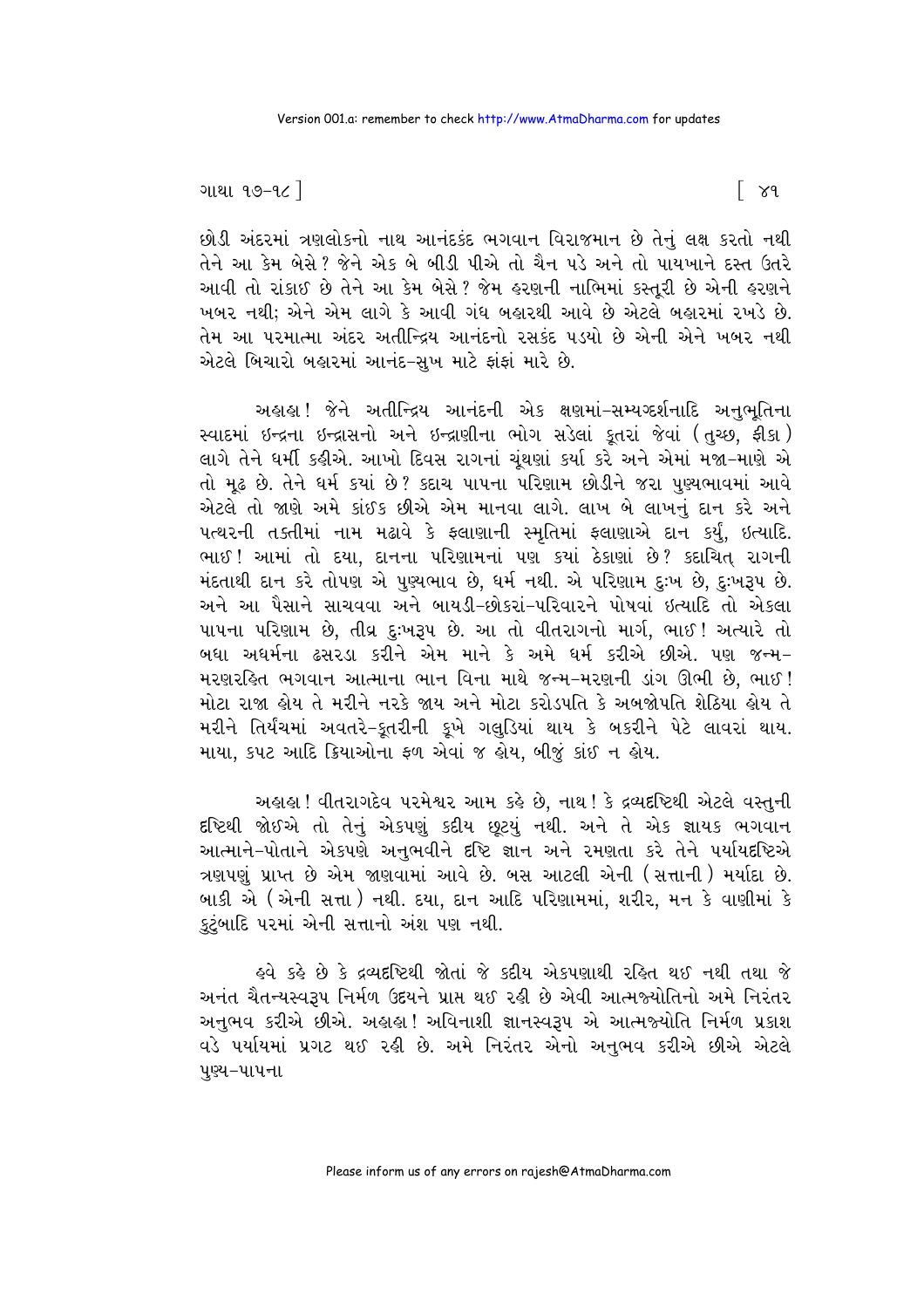∣ પ્રવચન રત્નાકર ભાગ−ર

વિકલ્પથી હઠી નિર્વિકલ્પ આનંદની પરિણતિને અમે સેવીએ છીએ. આ અનુભૂતિ-નિર્વિકલ્પ આનંદની અનુભૂતિ એ ધર્મ છે, સાક્ષાત ધર્મ છે. પણ દયા, દાન, પૂજા આદિ પરંપરા (ઘર્મ) છે એમ નથી. પરંપરા ઘર્મ કહ્યો છે ને? કહ્યો છે. પણ એ કોને લાગ પડે ? જેને રાગમાં ધર્મ છે એવી માન્યતા ટળી ગઈ છે અને આત્માનો આનંદ છે એ ધર્મ છે એવી દૃષ્ટિ થઈ છે એને શભભાવ પરંપરા ધર્મ છે એમ લાગ પડે છે; કેમ કે એણે અશુભ ટાળ્યું છે અને આત્માની દૃષ્ટિ વડે એ શુભ ટાળશે. પણ હજી જે શુભભાવમાં ધર્મ માને એને તો પરંપરા લાગુ પડતી નથી, કેમ કે એ તો મિથ્યાદષ્ટિ છે. માર્ગ જુદા છે, બાપા ! બહારના બધા ડહાપણમાં ગુંચાઈને મરી જાય પણ અરેરે ! બિચારાને આ અંતરના ડહાપણની ખબર નથી. આચાર્યદેવે એ જ કહ્યું છે કે અમે નિરંતર આત્મજ્યોતિનો અનુભવ કરીએ છીએ કેમ કે એ અનુભવ વિના સાધ્ય આત્માની સિદ્ધિ નથી

ઙ્વે કર્લ્ડ છે કે−' આમ કહેવાથી એવો પણ આશય જાણવો કે જે સમ્યગ્દષ્ટિ પુરુષ છે તે, જેવો અમે અનુભવ કરીએ છીએ તેવો અનુભવ કરે. સમ્યગ્દષ્ટિને અતીંદ્રિય આનંદનો કંદ પ્રભુ આત્મા અનુભવમાં આવ્યો છે અને પ્રતીતિ થઈ છે. તને કહે છે કે-બાપુ! તારે સાધ્ય જે સિદ્ધદર્શા તેની પ્રાપ્તિ કરવી લોય તો અનુભૂતિથી થશે. ધવલમાં આવે છે કે " निरपेक्षनया: मिथ्या: " એક નય, બીજાની અપેક્ષા વિના મિથ્યા છે. એનો અર્થ એ કે રાગાદિભાવ જે છે એ વ્યવહારનય છે. એને એ જાણે છે અને એની ઉપેક્ષા કરીને સ્વની અપેક્ષામાં આવી જાય છે. ભાઈ! આ કાંઈ વાદવિવાદથી પાર પડે એવું નથી. બનારસીદાસ તો કહે છે કે "સદ્ગુરુ કહે સહજકા ધંધા, વાદવિવાદ કરે સો અંધા  $^{\overline{r}}$ આ તો સહજનો ધંધો છે. વસ્ત સહજાનંદ સહજ સ્વભાવ છે. આત્મસિદ્ધિમાં આવે છે  $\hat{\mathbf{x}}$ :—

# " પાંચે ઉત્તરથી થઈ. આત્મા વિષે પ્રતીત. થાશે મોક્ષોપાયની, સહજ પ્રતીત એ રીત."

આત્મા સહજ પ્રતીતિરૂપ સ્વભાવિક વસ્તુ અંદર છે. તેનાં દર્શન-જ્ઞાન-ચારિત્ર સહજપણે થાય છે-એમાં હઠ ન હોય. આવું સહજપણું જે સમ્યગ્દષ્ટિને શ્રદ્ધા-જ્ઞાનમાં આવ્યં છે તેણે આવો અનભવ કરવો એ જ મોક્ષનો માર્ગ છે. આત્માના સાધ્યની સિદ્ધિ અનુભવથી થાય છે-કહ્યું છે ને કેઃ- (સમયસાર નાટકમાં).

# " અનુભવ ચિંતામનિ ૨તન, અનુભવ હૈ ૨સકૂપ, અનુભવ મારગ મોખકૌ, અનુભવ મોખ સ3૫<sup>΄"</sup>

આ ભાવાર્થ થયો.

∗ ગાથા ૧૭-૧૮ : ટીકા ( આગળનો અંશ ) ઉપરનું પ્રવચન ∗ " હવે. કોઈ તર્ક કરે કે આત્મા તો જ્ઞાન સાથે તાદાત્મ્યસ્વરૂપે છે. જુદો નથી.

 $83<sup>-1</sup>$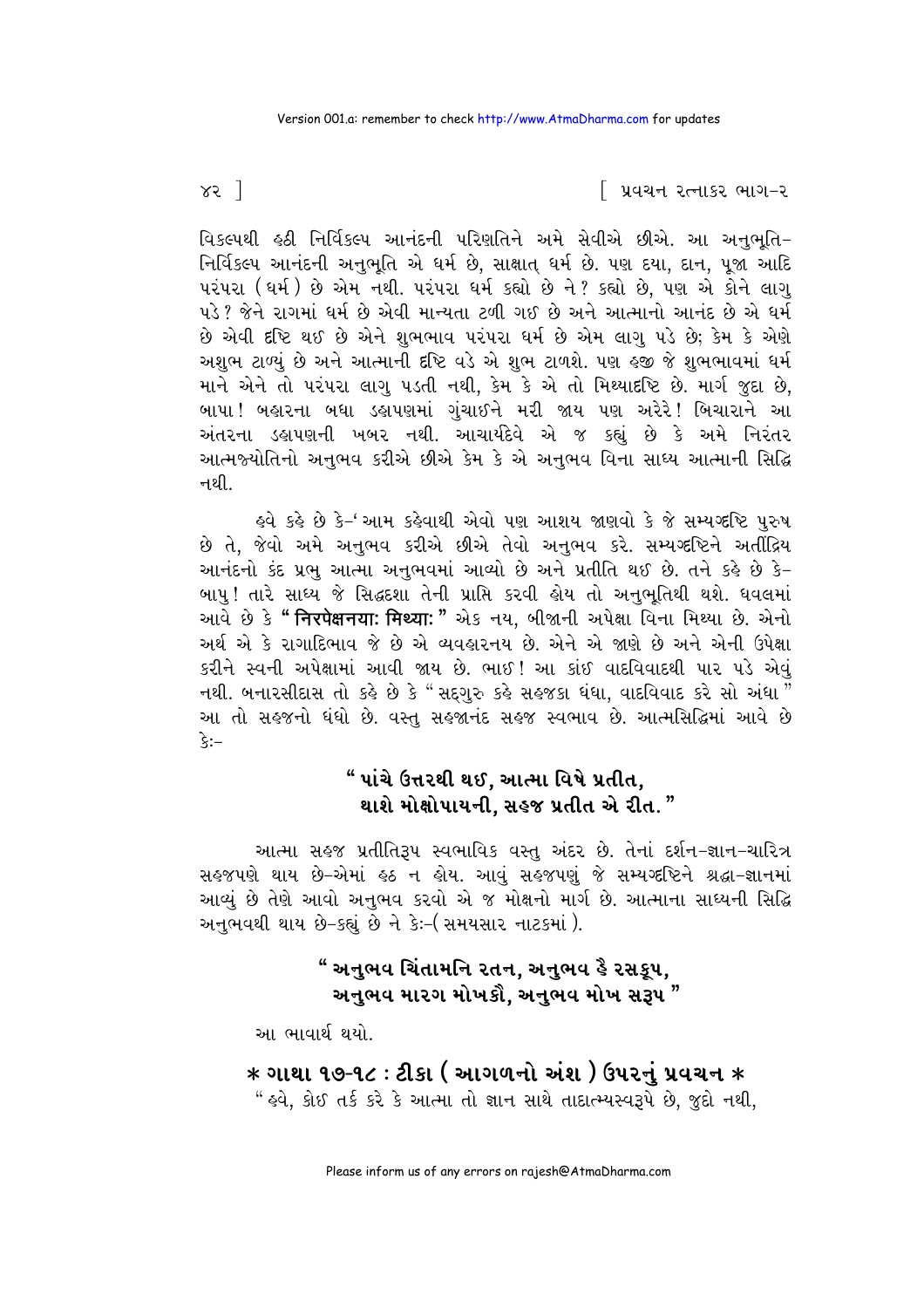તેથી જ્ઞાનને નિત્ય સેવે જ છે; તો પછી તેને જ્ઞાનની ઉપાસના કરવાની શિક્ષા કેમ આપવામાં આવે છે?" અહીં શિષ્ય એમ કહે છે કે આત્મા અને જ્ઞાન બન્ને તત્સ્વરૂપ છે, એકરૂપ છે. જેમ સાકરને મીઠાશ તદ્રુપ છે, જુદાં નથી; જેમ અગ્નિ સ્વભાવવાન અને ઉષ્ણતા તેનો સ્વભાવ-એ બન્ને એકરૂપ છે, જુદા નથી તેમ આત્મા સ્વભાવવાન અને જ્ઞાન તેનો સ્વભાવ-એ બન્ને એકરૂપ છે, જુદા નથી. આમ જ્ઞાન અને આત્મા બન્ને અભેદ છે, એકરૂપ છે, જુદા નથી. તેથી આત્મા સદાય જ્ઞાનને સેવે જ છે. તો પછી જ્ઞાનને સેવવો. આત્માને સેવવો-એમ તેને જ્ઞાનની ઉપાસના કરવાનો ઉપદેશ કેમ આપવામાં આવે છે?

તેનું સમાધાનઃ-'તે એમ નથી,' કેમકે જ્ઞાન અને આત્મા અભેદ છે એવી<br>(અનુભવરૂપ) પર્યાય પ્રગટ કરે તો સેવા કરી કહેવાય. ત્રણ વાત કરી છે ને? દ્રવ્ય તે આત્મા, જ્ઞાન તે સ્વભાવ અને એ સ્વભાવની એક્તા કરે તે સેવા એ પર્યાય. કેવી ગજબ શૈલી લીધી છે? કહે છે-'તે એમ નથી. જોકે આત્મા જ્ઞાન સાથે તાદાત્મ્યસ્વરૂપે છે તોપણ એક ક્ષણમાત્ર પણ જ્ઞાનને સેવતો નથી.' એટલે કે જ્ઞાન તે આત્મા એમ પર્યાયમાં એક્તા કરતો નથી તેથી જ્ઞાનને સેવતો નથી. લ્યો આ સેવા. ભગવાનની સેવા મકી દઈને આ સેવા તે સેવા છે. ભાઈ, ભગવાનની સેવાના ભાવ એ તો પુણ્ય છે, શુભભાવ છે (અશુદ્ધભાવ છે) અને આ નિજપરમાત્માની સેવા-એકાગ્રતા એ શુદ્ધભાવ છે, ધર્મ છે. એક સમયમાત્ર પણ જ્ઞાન તે આત્મા એવી અંતર અનુભવદશા એણે કરી નથી એટલે એ જ્ઞાનને સેવતો જ નથી. એ તો પુણ્ય-પાપ, દયા, દાન, વ્રત, ભક્તિ આદિ રાગને સેવે છે.

કર્તા-કર્મ અધિકાર, ગાથા ૬૯-૭૦ માં આવે છે કેઃ- 'આ આત્મા, જેમને તાદાત્મ્યસિદ્ધ સંબંધ છે એવા આત્મા અને જ્ઞાનમાં વિશેષ (તફાવત, જુદાં લક્ષણો) નહિ હોવાથી તેમનો ભેદ (જાુદાપણું) નહિ દેખતો થકો, નિઃશંક રીતે જ્ઞાનમાં પોતાપણે વર્તે છે અને ત્યાં વર્તતો તે. જ્ઞાનક્રિયા સ્વભાવભત હોવાને લીધે નિષેધવામાં આવી નથી માટે. જાણે છે-જાણવારૂપ પરિણમે છે.' જાૂઓ, જ્ઞાન તે આત્મા એમ જ્ઞાનમાં પોતાપણે વર્તે તે જ્ઞાનનું-આત્માનું સેવન છે. જે આત્મા વસ્તુ છે તેની અસ્તિ-સત્તા જ્ઞાનસ્વભાવ સાથે તાદાત્મ્યરૂપે છે, પરંતુ તાદાત્મ્યરૂપે છે એવી દૃષ્ટિ કરીને પર્યાયમાં એની એકાગ્રતા કરતો નથી. તેથી તે ક્ષણમાત્ર પણ આત્માને સેવતો નથી. અહાહા ! પર્યાયને અંતર્મખ વાળીને જ્ઞાન તે આત્મા એમ તદ્રપસ્વરૂપમાં એકાગ્ર થઈ એને જાણે તો એણે જ્ઞાનની સેવા કરી કહેવાય. આ સિવાય બધી રાગની સેવા છે, પણ આત્માની સેવા નથી.

આ જ્ઞાનની ક્રિયા વિના આત્માની સેવા થતી નથી. ક્રિયા ત્રણ પ્રકારે છેઃ- (૧) જડની ક્રિયા-જડનું પરિણમવું, બદલવું તે. (૨) વિકારની ક્રિયા-દયા, દાન, વ્રતાદિના પરિણામ તથા હિંસા, જૂઠ, ચોરી આદિ તથા ક્રોધાદિના પરિણામ તે. (૩) જ્ઞાનની ક્રિયા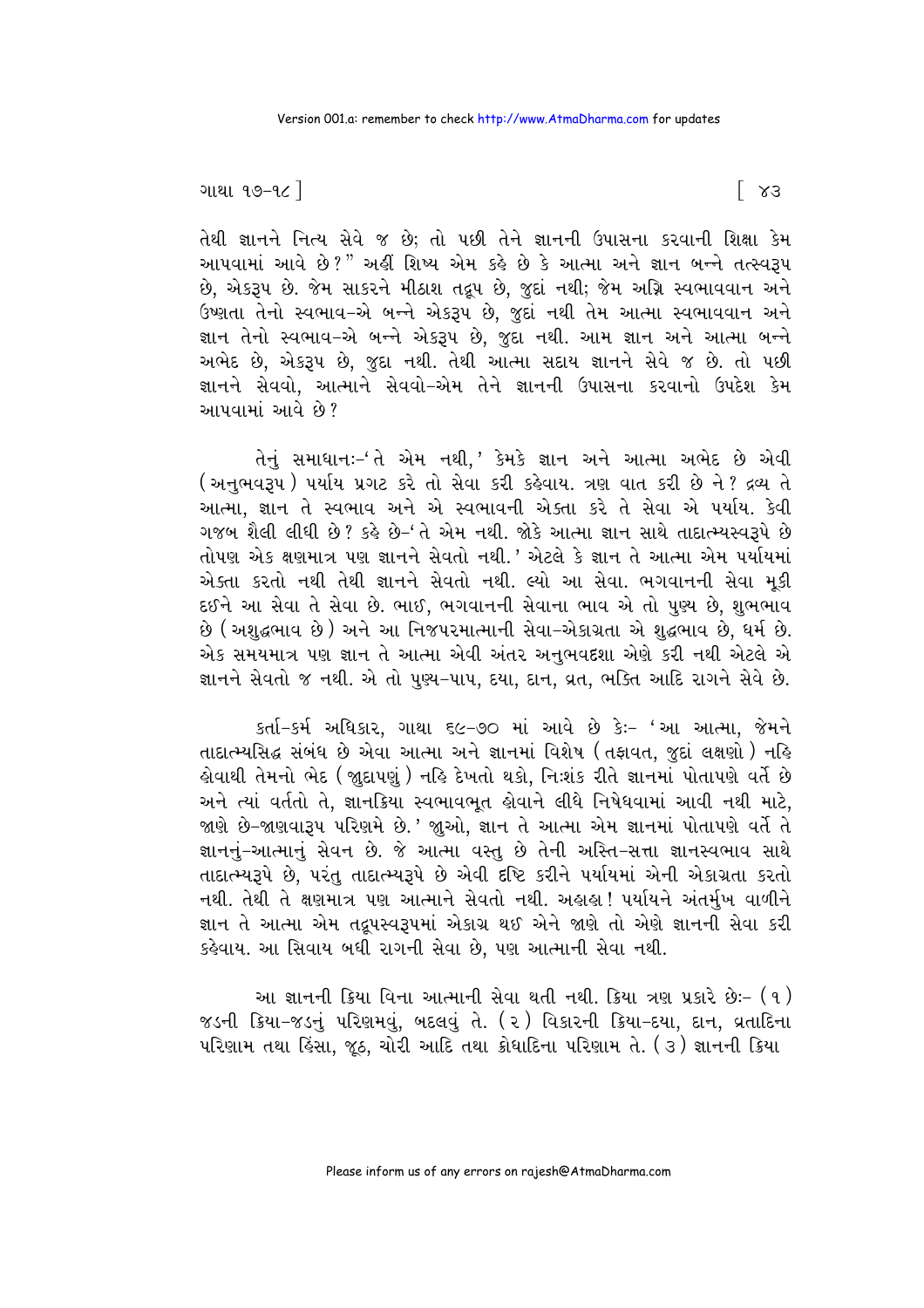$88<sup>1</sup>$ 

∣ પ્રવચન રત્નાકર ભાગ−ર

-આ જે આત્મા છે તે જ્ઞાનસ્વરૂપ છે એમ તાદાત્મ્યપણે એમાં એકાગ્ર થવું તે જ્ઞાનની ક્રિયા, ધાર્મિક ક્રિયા. આવી વાત છે. અહીં કહે છે કે આત્મા અને જ્ઞાન એકરૂપ હોવા છતાં તે એકરૂપ છે એવી એણે પર્યાયમાં અનુભૂતિ નથી કરી. કેવી શૈલી! આ તો સર્વજ્ઞ વીતરાગનો પંથ, બાપુ! આ કાંઈ સાધારણ વાત નથી.

સર્વજ્ઞ પરમેશ્વર એમ કહે છે કે આત્માનું જ્ઞાન સાથે છે તો તદ્રુપપણું જ તોપણ તદ્રૂપ છે એવી પર્યાયમાં એણે પ્રતીતિ કયાં કરી છે? શિષ્ય પ્રશ્નમાં એમ તો કહે છે કે આત્મા અને જ્ઞાન તદ્રુપે જ છે. સાકર અને સાકરની મીઠાશ તદ્રુપે, છે તેથી મીઠાશને સેવે છે; નથી સેવતો એમ તમે કેમ કહો છો? સાંભળ, ભાઈ સાંભળ. સાકર અને તેની મીઠાશ છે તો તદ્રુપે, પણ એનો સ્વાદ આવે ત્યારે તદ્રુપે છે એમ સાચું થયું ને? એમ ગુણ (જ્ઞાન ) અને ગુણી (આત્મા ) છે એકરૂપ, પણ પર્યાયમાં એનો સ્વાદ આવે ત્યારે એની સેવના થઈ કહેવાય ને ?

કોઈ કહે કે આ તે વળી કેવી વાત? જૈનમાં તો વળી આવી વાત હોય? આપણે જૈનમાં તો કંદમૂળ ન ખાવું, રાત્રે ચોવિહાર કરવો, સામાયિક કરવી, પ્રતિક્રમણ કરવું, પોસા કરવા, ઉપવાસ કરવા એવું આવે. અહીં કહે છે કે એ જૈનધર્મ જ નથી. એ તો રાગની-વિકારની ક્રિયાઓ છે. પર્યાયને અંતર્મુખ વાળી એકાગ્રતા કર્યા વિના જ્ઞાન અને આત્મા એકરૂપે છે એવી એને પ્રતીતિ ન થાય તેથી એણે આત્માની-જ્ઞાનની સેવા કરી જ નથી. દીન–દુઃખિયાંની, દરિદ્રીઓની માનવસેવા કરવી કે ભગવાનની સેવા કરવી એની તો વાત જ નથી. અહીં તો ભગવાન આત્મા ચૈતન્યસ્વભાવથી ભરેલો છે એવું જેણે અંતર્મુખ થઈને પર્યાયમાં જાણ્યું એણે આત્માની સેવા કરી કહેવાય અને એ જૈનઘર્મ છે એની વાત છે.

છઢી ગાથામાં 'ઉપાસના'-સેવાની વાત આવે છે. ૫૨૬વ્ય અને ૫૨૬વ્યના ભાવોનું લક્ષ છોડી આત્માના જ્ઞાયકભાવનું સેવન-ઉપાસના કરે તો 'શુદ્ધ' કહેવાય. વિકારનું લક્ષ છોડીને એમ ત્યાં નથી લીધું, પણ જે દ્રવ્યકર્મ છે તે પરદ્રવ્ય અને દ્રવ્યકર્મના ઉદયરૂપ ભાવ તે પરદ્રવ્યના ભાવો-એનું લક્ષ છોડીને એક જ્ઞાયકભાવ આત્મામાં એકાગ્ર થાય છે ત્યારે પર્યાયમાં આત્માની ઉપાસના−સેવા થાય છે. ૫રદ્રવ્યનું લક્ષ છોડી આત્મામાં તીન થયો એટલે વિકારનું લક્ષ પણ છૂટી ગયું એમ ત્યાં લીધું છે. એ દ્રવ્યની સેવા-ઉપાસના થાય ત્યારે વસ્તુ ત્રિકાળી 'શુદ્ધ' છે એમ ખ્યાલમાં આવે છે. ત્રિકાળી 'શુદ્ધ', 'શુદ્ધ' છે એમ તો સૌ કોઈ કહે છે, પણ પર્યાયમાં અશુદ્ધતા છે એને કેમ ટાળવી એની ખબર ન હોય એટલે એ ત્રિકાળી 'શુદ્ધ' છે એમ જાણ્યું જ નથી. આત્મા જે જ્ઞાયકસ્વભાવ શદ્ધ છે એની પર્યાયમાં દષ્ટિ કરી અંતર્મખ વળતાં એને જ્યારે શદ્ધતાનું વેદન થાય ત્યારે વેદનમાં દ્રવ્ય આખું શુદ્ધ છે એમ આવે અને ત્યારે એણે 'શુદ્ધ ' માન્યો કઢેવાય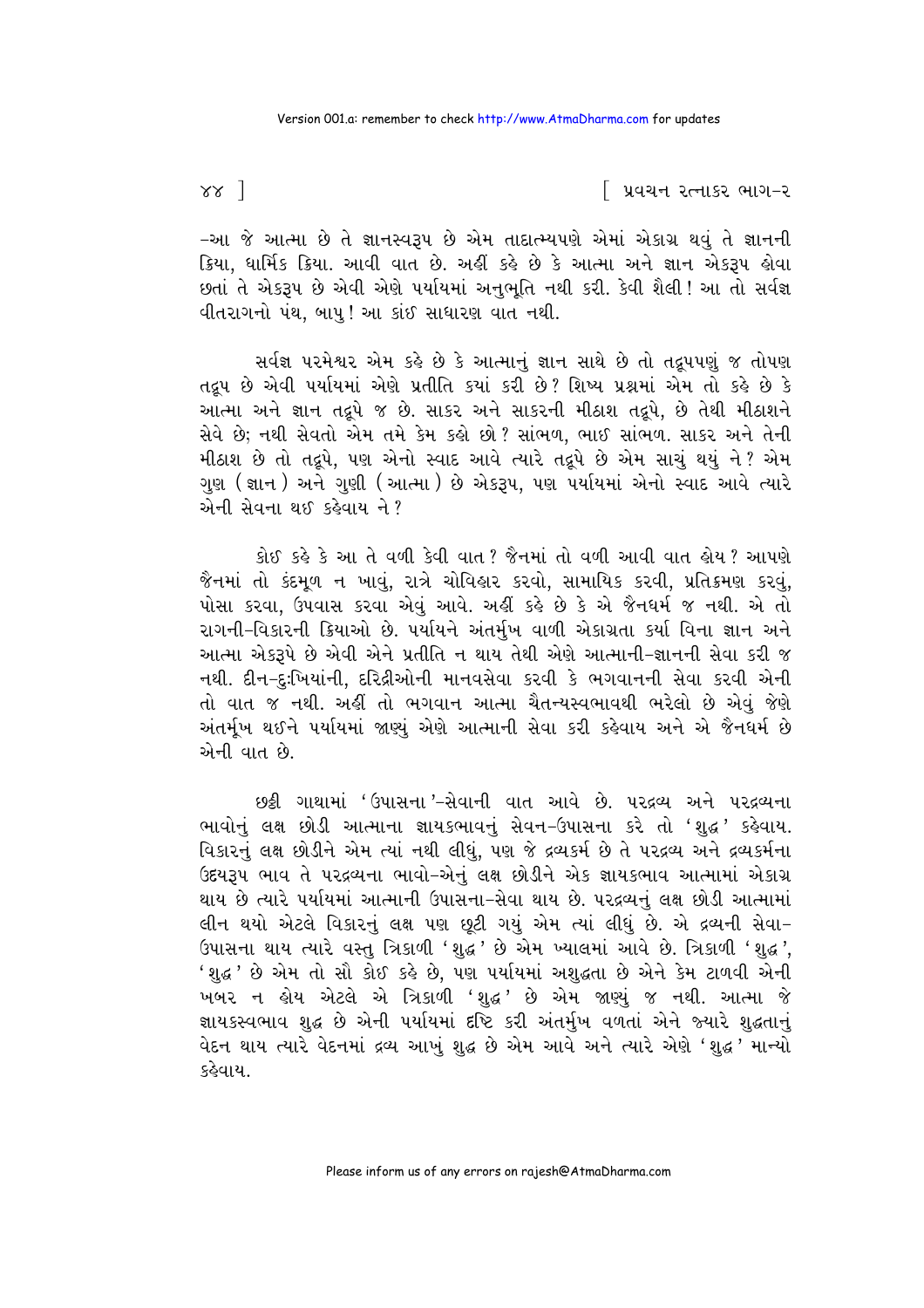ગાથા ૧૭-૧૮ ી

માર્ગતો આ છે. ભાઈ! પણ સંપ્રદાયવાળાને લાગે કે આ તે વળી કઈ જાતનો માર્ગ? નવો કાઢયો હશે ? અરે ભાઈ ! તને ખબર નથી, બાપુ ! આત્મા તો સર્વજ્ઞસ્વભાવી છે જ, પણ કોને? જેણે અંતર્મુખ થઈ એમાં એકાગ્રતા કરી પ્રતીતિમાં લીધો એને. આત્મા સર્વજ્ઞસ્વભાવી છે એની સત્તાનો સ્વીકાર કોણે કર્યો? એ પર્યાય એ તરફ ઢળીને આ છે એમ જ્યારે જાણ્ય ત્યારે તે શ્રદ્ધામાં આવ્યો. ત્યારે એણે જ્ઞાનની-આત્માની સેવા કરી એમ યથાર્થ કહેવાય

જોકે આત્મા જ્ઞાન સાથે તદ્રપે છે તોપણ તે એક ક્ષણમાત્ર જ્ઞાનને સેવતો નથી, કેમકે પણ્ય-પાપ. દયા. દાન. આદિ જે વિકલ્પ તે આત્મા એમ એની દષ્ટિ પર્યાયમાં પડી છે. જ્ઞાનની પર્યાયે ગુલાંટ ખાઈને આ 'જ્ઞાન તે આત્મા' એમ એણે કદી અનુભવ કર્યો જ નથી. બીજા લોકો આવી વાતો સાંભળીને રાડો પાડે છે હોં. બિચારા ! ( કાયરે છે તેથી કંપી ઊઠે છે) એકાન્ત છે. એકાન્ત છે એમ શોર કરે છે. પણ ભાઈ. એ સમ્યક એકાન્ત છે, ત્રિકાળી જ્ઞાયકસ્વભાવ આ છે એમ એ પર્યાયે જાણ્યું ત્યારે સમ્યક એકાન્ત થયું. ુ, …ુ. … … … … … … …<br>( સમ્યક એકાન્ત એવા નિજપદની પ્રાપ્તિ થઈ. ) ભાઈ ! નિજવરમાં શુદ્ધચૈતન્યઘનમાં જુએ નહીં અને બહારથી રાડો પાડે: પણ એમ કાંઈ ચાલે ?

પોતે વીતરાગસ્વરૂપ ભગવાન આત્મા છે. આ વીતરાગની આજ્ઞા છે. કળશટીકામાં આવે છે ને કે 'जिनवचमि रमन्ते ' એટલે જિનવચનનો કહેવાનો ભાવ સૂત્રતાત્પર્ય અને શાસ્ત્રતાત્પર્યે એમ બે વાત લીધી છે. સૂત્રતાત્પર્ય સૂત્ર પ્રમાણે છે અને શોસ્ત્રતાત્પર્ય વીતરાગતા છે એમ લીધું છે. ચારેય અનયોગોનું તાત્પર્ય વીતરાગતા બતાલ્યું છે. હવે વીતરાગતા કયારે પ્રગટે? સ્વનો આશ્રય લઈને પરનો આશ્રય છોડે ત્યારે. જિનવચનમાં શુદ્ધવ્યાર્થિકનયે એક શુદ્ધાત્માને ઉપાદેય કહ્યો છે. એનો અર્થ એ કે વીતરાગભાવ કેમ પ્રગટ થાય એનો ઉપદેશ આપ્યો છે. પરની અપેક્ષા છોડી એક શદ્ધ જીવવસ્તુરૂપ સ્વમાં જાય ત્યારે વીતરાગતા થાય. સમજાણું કાંઈ? આ તો પરમાત્માનો ગહન માર્ગ. ભાઈ ! અંદરથી ઉકેલ કર્યા વિના બહારથી વાદવિવાદ કરે કે આમ છે ને તેમ છે એમાં કાંઈ વળે નહિ.

હવે કેમ સેવતો નથી એનું કારણ આપતાં કહે છે કેઃ-'કારણ કે સ્વયંબુદ્ધત્વ (પોતે પોતાની મેળે જાણવું તે) અથવા બોધિતબુદ્ધત્વ (બીજાના જણાવવાથી જાણવું તે)-એ કારણપૂર્વક જ્ઞાનની ઉત્પત્તિ થાય છે.' સ્વયંબુદ્ધત્વ એટલે હું શુદ્ધ જ્ઞાનઘન ચૈતન્યસ્વરૂપી આત્મા છું એમ સ્વયં પોતાની મેળે સ્વ તરફ ઝૂકાવ થતાં જાણે તે. અને બોધિતબુદ્ધત્વ એટલે બીજા કોઈ ધર્માત્મા જ્ઞાનીના જણાવવાથી જાણે તે. સમક્તિ બે પ્રકારે થાય છે એમ આવે છે ને? 'निर्सगात अधिगमात वा ' ધર્માત્મા જ્ઞાની એને કહે કે-ભાઈ તારી પુંજી મોટી. શુદ્ધ આત્મતત્ત્વ એ તારી પુંજી-નિધાન છે; ત્યાં જો ને. જેમાં તં નથી ત્યાં તં

િ૪૫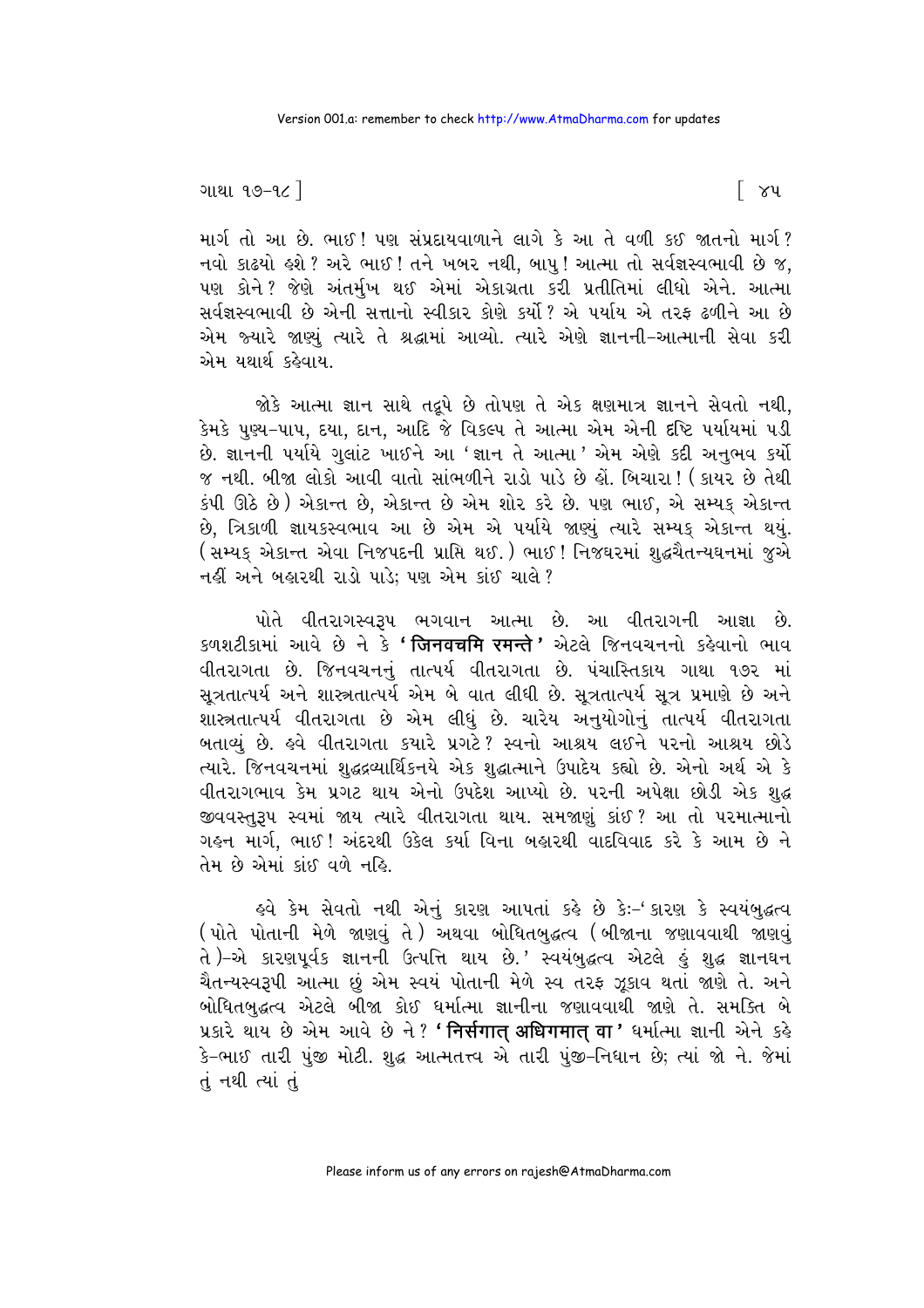િ પ્રવચન રત્નાકર ભાગ−ર

જાુએ છે, પણ જ્યાં તું આખો છે તેને જો ને. ત્યાં પછી એને દ્રવ્યદૃષ્ટિ થતાં પોતાને જાણે તે બોધિતબુદ્ધત્વ છે. આમ સ્વયંબુદ્ધત્વ અને બોધિતબુદ્ધત્વ-એ કારણપૂર્વક જ્ઞાનની ઉત્પત્તિ થાય છે. કાં તો કાળલબ્ધિ આવે ત્યારે પોતે જ જાણી લે અથવા કોઈ ઉપદેશ દેનાર મળે ત્યારે જાણે-જેમ સુતેલો પુરુષ કાં તો પોતે જ જાગે અથવા તો કોઈ જગાડે ત્યારે જાગે

પર્યાયમાં પોતાની મેળે જ જ્ઞાન તે આત્મા એવા જ્ઞાનની ઉત્પત્તિ થાય તે સ્વયં બુદ્ધત્વ અથવા કાળલબ્ધિ આવે ત્યારે થાય એ બે એક જ વાત છે. કાળલબ્ધિ એટલે શું ? જે પર્યાયમાં-કાળમાં નિર્મળ સમ્યકદશા થાય તે કાળલબ્ધિ. પણ એનું જ્ઞાન સાચું કોને થાય? જે જ્ઞાયકસ્વભાવની પ્રતીતિ અને અનુભવ કરે એને પર્યાયમાં આ કાળ પાકયો એમ સાચું જ્ઞાન થાય. ( પરકાળ સામે જોવાથી કાળલબ્ધિ ન થાય.)

સંપ્રદાયમાં એમ કહેતાં કે કેવળજ્ઞાનીએ દીઠું હશે તે દિવસે (સમકિત આદિ) થશે, આપણે શું પુરૂષાર્થ કરીએ ? પરંતુ એક સમયમાં ત્રણકાળ ત્રણલોકને જાણે એવા કેવળજ્ઞાનની અસ્તિ જગતમાં છે એનો સ્વીકાર કર્યા વિના દીઠું, જાણ્યું એમ કોણે નક્કી કર્યું ? કેવળજ્ઞાનની સત્તા જગતમાં હોવાપણે છે એનો નિર્ણય થયા વિના જે કેવળીએ દીઠું તે થાય એ કયાંથી આવ્યું ? એ સર્વજ્ઞ ભગવાન કેવા છે, કેવડા છે ઇત્યાદિ શ્રદ્ધાનમાં બેસે એને જ 'કેવળીએ દીઠું એમ થાય છે' નો સાચો નિર્ણય હોય છે. (કેવળીનો નિર્ણય અર્થાત કેવળજ્ઞાન ૫ર્યાયનો નિર્ણય પૂર્ણ કેવળજ્ઞાન સ્વરૂપ આત્માની સન્મુખ થયા વિના થઈ શક્તો નથી. આમ જે સ્વભાવ સન્મુખ થઈ કેવળજ્ઞાનનો નિર્ણય કરે છે, તેનો મોહ અવશ્ય નાશ પામે છે. અને સમ્યકદર્શન થાય છે.)

પ્રવચનસાર ગાથા ૮૦ માં કહ્યું છે કે :-

#### '' जो जाणदि अरहंतं दव्वत्तगुणत्तपज्जयत्तेहिं। सो जाणदि अप्पाणं मोहो खलु जादि तस्स लयं।। ''

જેણે અરિલ્ંતની એક સમયની પર્યાયમાં કેવળજ્ઞાન છે એમ સ્વભાવ સન્મખ થઈ નિર્ણય કર્યો તેણે કેવળજ્ઞાનનો સ્વીકાર કર્યો કહેવાય. કેવળજ્ઞાન જે એક સમયની પર્યાય છે એને જે જાણે એને ભવ રહી શકે નહિં. તે દિવસ સં. ૧૯૭૨ માં આ ભાવ આવ્યો હતો. ત્યારે પ્રવચનસાર વાંચ્યું ન હતું.

કેવળજ્ઞાન એક સમયમાં એક ગુણની (જ્ઞાનગુણની) પર્યાય જેની મુદ્દત એક સમય તે ત્રણ કાળ જાણે ! અહાહા ! સ્વયંભુસ્તોત્રમાં સ્વામી સમંતભદ્રાચાર્યે કહ્યું છે કે-હે नाथ $!$ 

 $x \in$  ]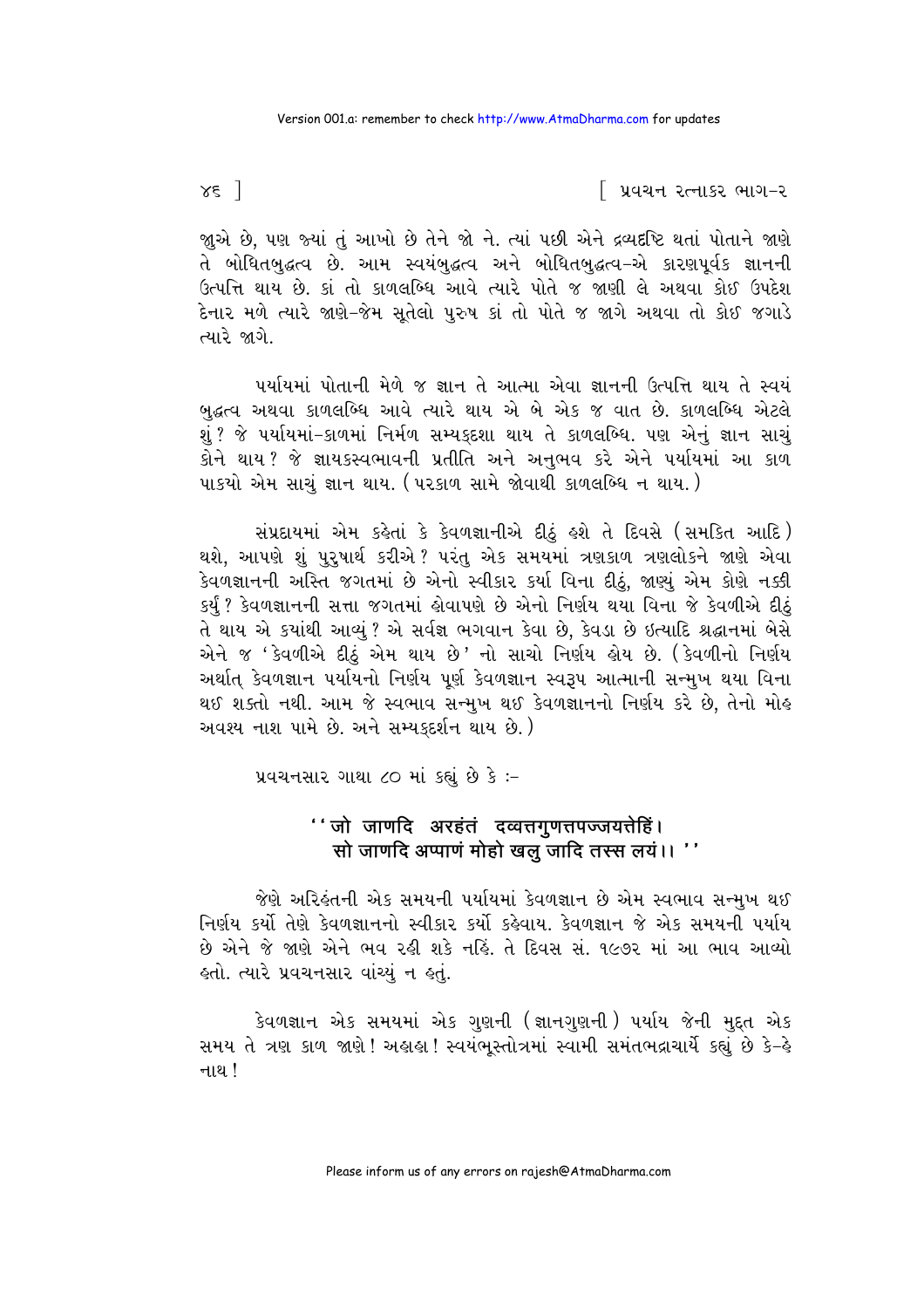#### ગાથા ૧૭–૧૮ $\overline{\phantom{a}}$

આપ સર્વજ્ઞ છો એમ અમે નિર્ણય કર્યો છે; કેમ કે આપની સર્વજ્ઞની પર્યાયમાં ભૂત-વર્તમાન-ભાવિ પર્યાયો સહિત તથા એક સમયનો કાળ અને જગતના અનંતા દ્રવ્યોને એક સમયમાં ઉત્પાદ-વ્યય-ઘ્રૌવ્ય સહિત આપે જાણ્યા. એક સમયમાં ત્રણનો નિર્ણય કર્યો. કાળ ત્રણ. અનંતા દ્રવ્યો ત્રણ (ઉત્પાદ-વ્યય-ઘ્રૌવ્ય ) સહિત અને સમય એકમાં (એક સમયમાં) આપે જાણ્યાં. આમ એક સમયમાં ત્રણ. સર્વજ્ઞ સિવાય કોઈ કહી શકે નહિ તેથી આપ સર્વજ્ઞ છો એમ અમે નિશ્ચય કર્યો છે. આ રીતે કેવળજ્ઞાનનો સ્વીકાર કર્યો કઢેવાય

હવે ફરીથી શિષ્ય પૂછે છે કે જ્ઞાનની ઉત્પત્તિ સ્વયંબુદ્ધત્વથી એટલે પોતે પોતાથી આત્મામાં જ્ઞાન અને આનંદની જાગૃતિ કરે અથવા બોધિતંબુદ્ધત્વથી એટલે બીજો કોઈ સમજાવવાવાળો મળે ત્યારે સમજે-'જો આમ છે તો જાણવાના કારણ પહેલાં શું આત્મા અજ્ઞાની જ છે કેમ કે તેને સદ્દાય અપ્રતિબુદ્ધપણું છે?' શિષ્યનો પ્રશ્ન એમ છે કે ભગવાન આત્મા જ્ઞાતા-દ્રષ્ટા છે એવું ભાન હજાું થયું નથી તો પહેલાંથી એ અજ્ઞાની છે, અપ્રતિબુદ્ધ છે? આત્મા તો જ્ઞાનસ્વરૂપી છે, જાણવાના સ્વભાવવાળો જ્ઞાનવાળો તો છે, તો પછી એને અજ્ઞાની કેમ કહેવાય ?

ઉત્તરઃ-એ વાત એમ જ છે, તે અજ્ઞાની જ છે. કેમ કે એણે આત્મા જ્ઞાતા-દ્રષ્ટા છે એવો અનુભવ કદી કર્યો નથી. અહાહા! વસ્તુ ત્રિકાળી જ્ઞાનસ્વભાવી હોવા છતાં 'જ્ઞાન તે આત્મા' એવો અનુભવ કર્યો નથી ત્યાંસુધી તે અજ્ઞાની અને મુઢ છે. ચાહે તે દયા, દાન, વ્રત, તપ, ભક્તિ ઇત્યાદિ લાખ-કરોડ-અનંતવાર કરે તોપણ અજ્ઞાની જ છે, કેમ કે એ તો શભરાગ છે. ધર્મ નથી.

धर्म तो वस्तुना स्वलावने sरे છे. sह्युं છे ने डे-' वत्थु सहावो धम्मो ' वस्तुनो સ્વભાવ તે ધર્મ. વસ્તુ જે આત્મા છે તેમાં અનંતગુણો (ધર્મો) રહેલા છે, વસેલા છે. તેથી તેને વસ્તુ કહે છે. ગોમ્મટસારમાં આવે છે કે જેમાં અનંત ગુણ વસ્યા-રહેલા છે તેને વસ્તુ કહે છે. અહાહા! જ્ઞાન, આનંદ, શાંતિ, વીતરાગતા, સ્વચ્છતા, ઇશ્વરતા ઇત્યાદિ અનંતગુણ વસ્તુમાં વસેલા છે એવી અંતરદષ્ટિપૂર્વક સ્વીકાર, શ્રદ્ધા-પ્રતીતિ કરીને, અનંત-ગુણસંપન્ન ભગવાન આત્મા છે તેની તરફના ઝૂકાવથી-સ્વભાવસન્મુખતાથી એકતા થવી તેનું નામ ધર્મ છે. બાકી બધી વાતો છે, ભાઈ !

જ્યારે એ જ્ઞાનસ્વરૂપ ભગવાન આત્મા પોતે પોતાથી અંદરમાં એકાગ્ર થાય અથવા કોઈ સમજાવવાવાળો મળે તેનાથી અંદર એકાગ્ર થાય ત્યારે એ જ્ઞાની થાય છે. શિષ્ય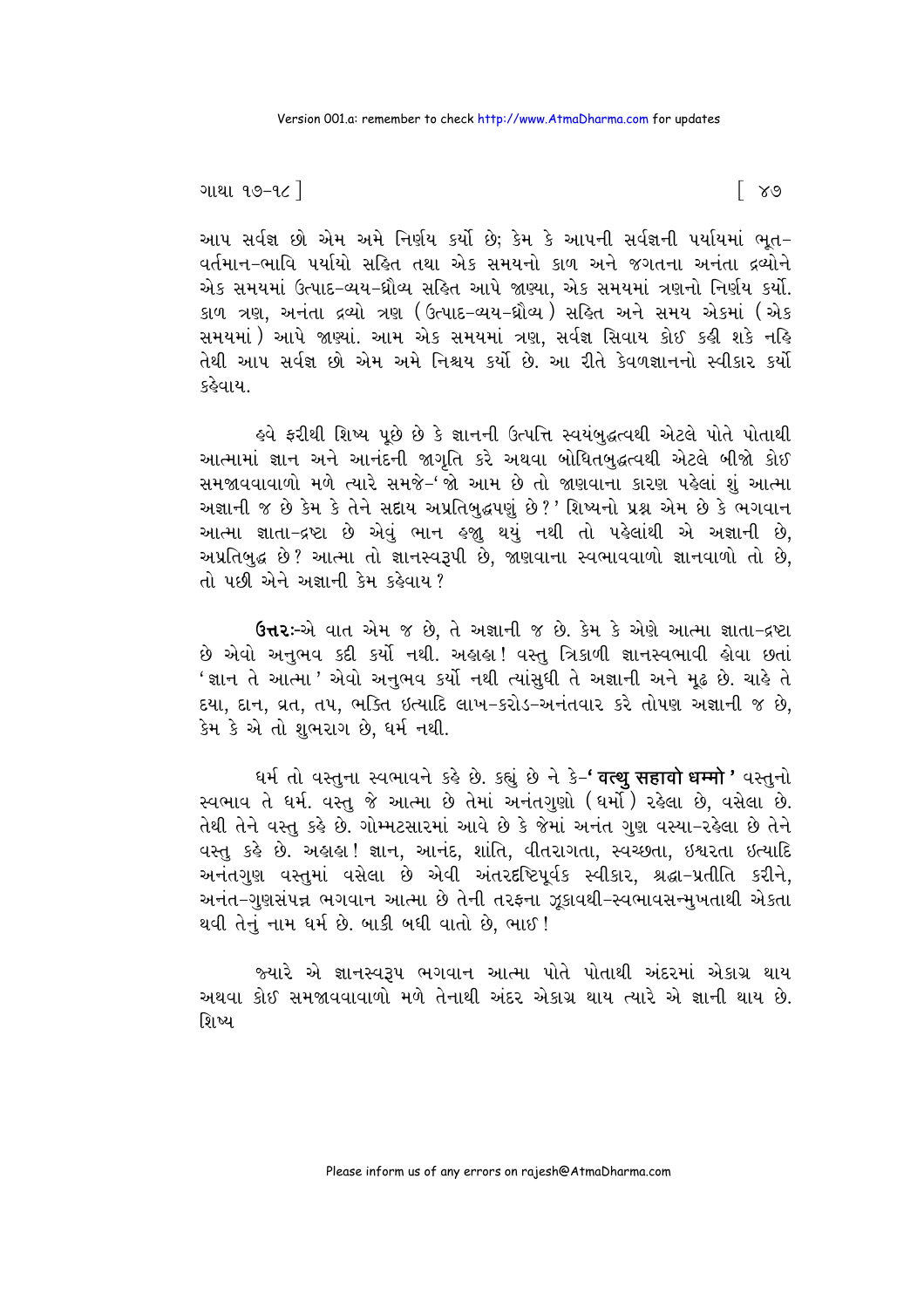| પ્રવચન રત્નાકર ભાગ-ર

 $x<sup>2</sup>$ 

પૂછે છે કે એ જ્ઞાની થયા પહેલાં અજ્ઞાની હતો? તો કહે છે હા, એ અજ્ઞાની જ હતો. ભેલે પછી એ દિગંબર સાધુ લોય, લ્જારો રાણીઓનો ત્યાગી લોય કે બાળબ્રહ્મચારી લોય; જ્યાંસુધી આત્માના જ્ઞાનની એક્તારૂપ ધર્મન કર્યો ત્યાંસુધી અજ્ઞાની જ છે.

વળી ફરી પૂછે છે કે આ આત્મા કેટલા વખત સુધી (કયાં સુધી) અપ્રતિબુદ્ધ છે તે કહો, તેના ઉત્તરરૂપ ગાથાસૂત્ર કહે છે:-

[ प्रवयन नंजर पट थी sq \* तारीज २७-१-७९ थी 30-१-७९ ]

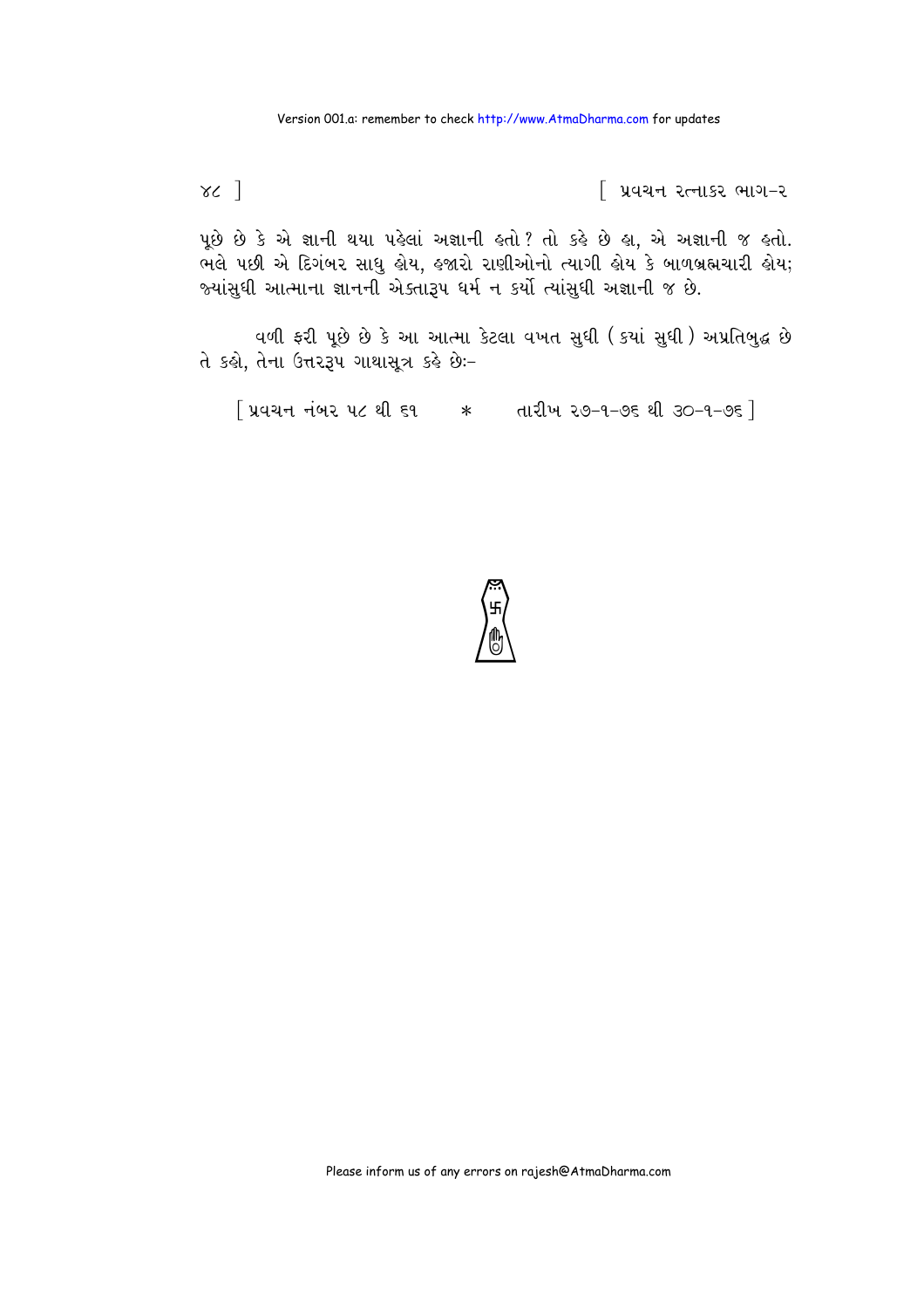#### ગાથા ૧૯

વળી ફરી પછે છે કે આ આત્મા કેટલા વખત સુધી (કયાં સુધી) અપ્રતિબુદ્ધ છે તે કહો. તેના ઉત્તર3૫ ગાથાસત્ર કહે છે:-

# कम्मे णोकम्मम्हि य अहमिदि अहकं च कम्म णोकम्मं। जा एसा खलू बुद्धी अप्पडिबुद्धो हवदि ताव।। १९ ।।

#### कर्मणि नोकर्मणि चाहमित्यहकं च कर्म नोकर्म। यावदेषा खलु बुद्धिरप्रतिबुद्धो भवति तावत् ।। १९ ।।

નોકર્મ-કર્મે ' હું', હુંમાં વળી ' કર્મ ને નોકર્મ છે', -એ બુદ્ધિ જ્યાં લગી જીવની, અજ્ઞાની ત્યાં લગી તે રહે. ૧૯.

**ગાથાર્થઃ**- [ यावत ] જ્યાં સુધી આ આત્માને [ कर्मणि ] જ્ઞાનાવરણાદિ દ્રવ્યકર્મ, लायर्ड्भ [ च ] अने [ नोकर्मणि ] शरीर આદિ नोडर्भमां [ अहं ] ' આ इं छुं ' [ च ] अने [अहकं कर्म नोकर्म इति | इंगां ( -આत्मामां ) 'આ કર્મ-नोडर्भ છे'- [एषा खल बद्धि: जिथे अदि छे, [तावत ] त्यां सुधी [अप्रतिबद्ध: ] આ આत्मा अप्रतिषद्ध िभवति । છे.

**ટી.કાઃ-** જેવી રીતે સ્પર્શ, રસ, ગંધ, વર્ણ આદિ ભાવોમાં તથા પહોળું તળિયું, પેટાળ આદિના આકારે પરિણત થયેલ પુદગલના સ્કંધોમાં 'આ ઘડો છે' એમ. અને ઘડામાં 'આ સ્પર્શ, રસ, ગંધ, વર્ણ આદિ ભાવો તથા પહોળું તળિયું, પેટાળ આદિના આકારે પરિણત પુદગલ-સ્કંધો છે' એમ વસ્તુના અભેદથી અનુભૂતિ થાય છે. તેવી રીતે કર્મ-મોલ આદિ અંતરંગ પરિણામો તથા નોકર્મ-શરીર આદિ બાહ્ય વસ્તુઓ-કે જેઓ (બધાં) પુદગલના પરિણામ છે અને આત્માનો તિરસ્કાર કરનારા છે-તેમનામાં 'આ હું છું' એમ અને આત્મામાં 'આ કર્મ-મોહ આદિ અંતરંગ તથા નોકર્મ-શરીર આદિ બહિરંગ, આત્મ-તિરસ્કારી (આત્માનો તિરસ્કાર કરનારા) પુદ્દગલ-પરિણામો છે' એમ વસ્તુના અભેદથી જ્યાં સુધી અનુભૂતિ છે ત્યાં સુધી આત્મા અપ્રતિબુદ્ધ છે; અને જ્યારે કોઈ વખતે. જેમ રૂપી દર્પણની સ્વ-પરના આકારનો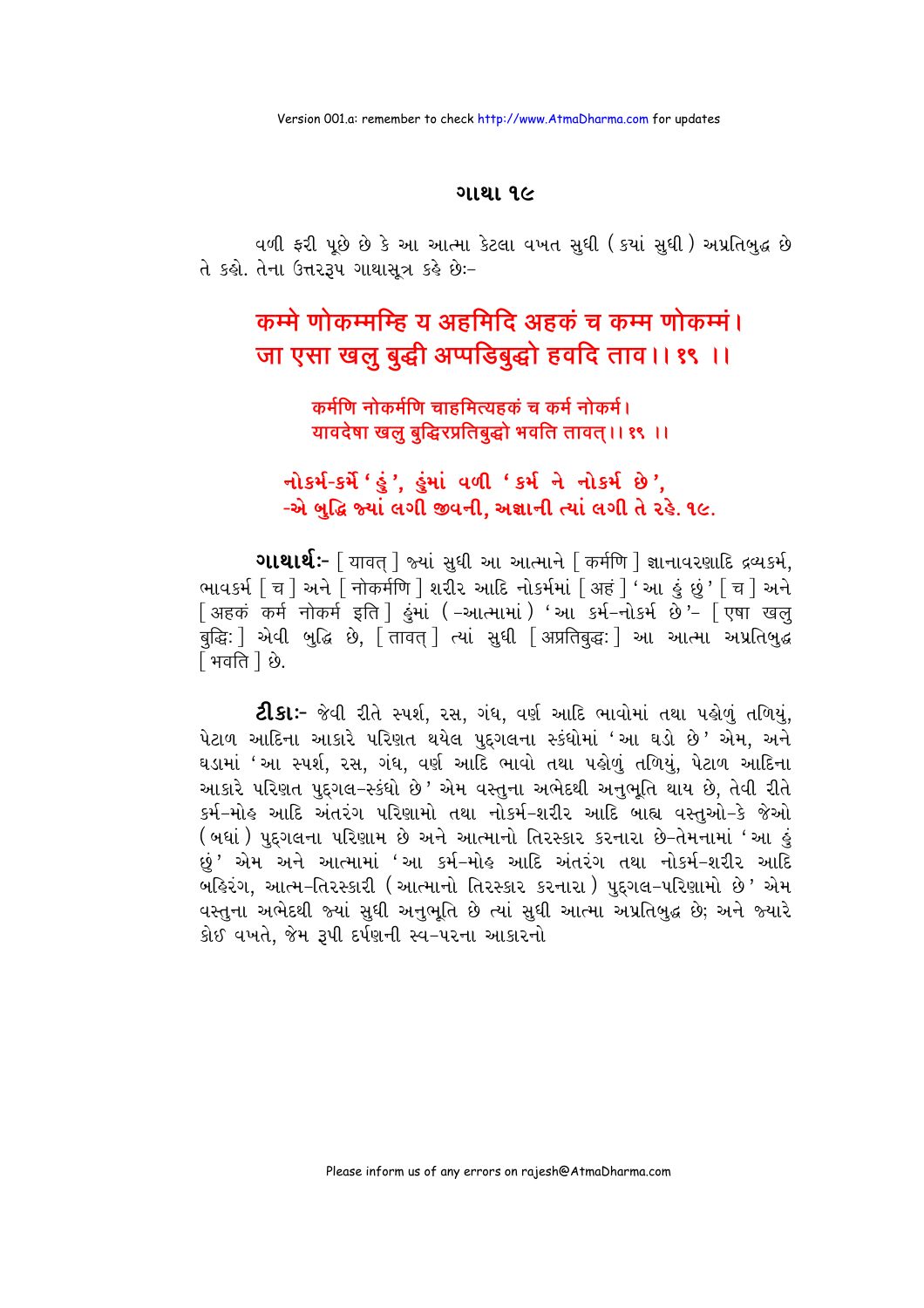િ પ્રવચન રત્નાકર ભાગ−ર

 $\sqrt{2}$ 

#### $($  मालिनी)

### कथमपि हि लभन्ते भेदविज्ञानमुला-मचलितमनभूतिं ये स्वतो वान्यतो वा। प्रतिफलननिमग्रानन्तभावस्वभावै-र्मकुरवदविकाराः सन्ततं स्यस्त एव ।। २१ ।।

પ્રતિભાસ કરનારી સ્વચ્છતા જ છે અને ઉષ્ણતા તથા જ્વાળા અગ્રિની છે તેવી રીતે અરૂપી આત્માની તો પોતાને ને પરને જાણનારી જ્ઞાતતા (જ્ઞાતાપણું) જ છે અને કર્મ તથા નોકર્મ પુદગલનાં છે એમ પોતાથી જ અથવા પરના ઉપદેશથી જેનું મળ ભેદવિજ્ઞાન છે એવી અનુભતિ ઉત્પન્ન થશે ત્યારે જ (આત્મા ) પ્રતિબદ્ધ થશે.

ભાવાર્થઃ- જેમ સ્પર્શાદિમાં પુદ્ગલનો અને પુદ્ગલમાં સ્પર્શાદિનો અનુભવ થાય છે અર્થાત્ બન્ને એકરૂપ અનુભવાય છે, તેમ જ્યાં સુધી આત્માને, કર્મ-નોકર્મમાં આત્માની અને આત્મામાં કર્મ-નોકર્મની ભ્રાંતિ થાય છે અર્થાત બન્ને એકરૂપ ભાસે છે. ત્યાં સુધી તો તે અપ્રતિબુદ્ધ છે; અને જ્યારે તે એમ જાણે કે આત્મા તો જ્ઞાતા જ છે અને કર્મ-નોકર્મ પુદગલનાં જ છે ત્યારે જ તે પ્રતિબુદ્ધ થાય છે. જેમ અરીસામાં અગ્નિની જ્વાળા દેખાય ત્યાં એમ જણાય છે કે "જ્વાળા તો અગ્નિમાં જ છે. અરીસામાં નથી પેઠી. અરીસામાં દેખાઈ રહી છે તે અરીસાની સ્વચ્છતા જ છે"; તે પ્રમાણે "કર્મ-નોકર્મ પોતાના આત્મામાં નથી પેઠાં; આત્માની જ્ઞાન-સ્વચ્છતા એવી જ છે કે જેમાં જ્ઞેયનું પ્રતિબિંબ દેખાય; એ રીતે કર્મ-નોકર્મ જ્ઞેય છે તે પ્રતિભાસે છે"-એવો ભેદજ્ઞાનરૂપ અનુભવ આત્માને કાં તો સ્વયમેવ થાય અથવા ઉપદેશથી થાય ત્યારે જ તે પ્રતિબુદ્ધ થાય છે.

૬વે, આ જ અર્થનું કળશરૂપ કાવ્ય કહે છેઃ−

श्लोशर्थः- [ये ] જે પુરુષો [ स्वत: वा अन्यत: वा ] પોતાથી જ અથવા પરના ७५६शथी क्थिम अपि हि । अे धु पुश प्रशरे मिदविज्ञानमलाम । लेहविज्ञान क्षेनुं भूण ઉત્પત્તિકારણ છે એવી [अचलितम] અવિચળ (નિશ્ચળ) [अनुभूतिम] પોતાના આત્માની અનુભતિને [ लभन्ते ] પામે છે, [ ते एव ] ते જ પુરુષો [ मकरवत ] દર્પણની <u> જેમ [प्रतिफलन–निमग्न–अनन्त–भाव–रचमावैः ] पोतामां प्रतिબિંબિત थयेલा અनंत</u> लावोना स्वलावोथी [सन्ततं ] निरंतर [अविकाराः ] विशररडित [स्यः ] डोय छे. -જ્ઞાનમાં જે જ્ઞેયોના આકાર પતિભાસે છે તેમનાથી રાગાદિ વિકારને પામ થતા નથી. રવ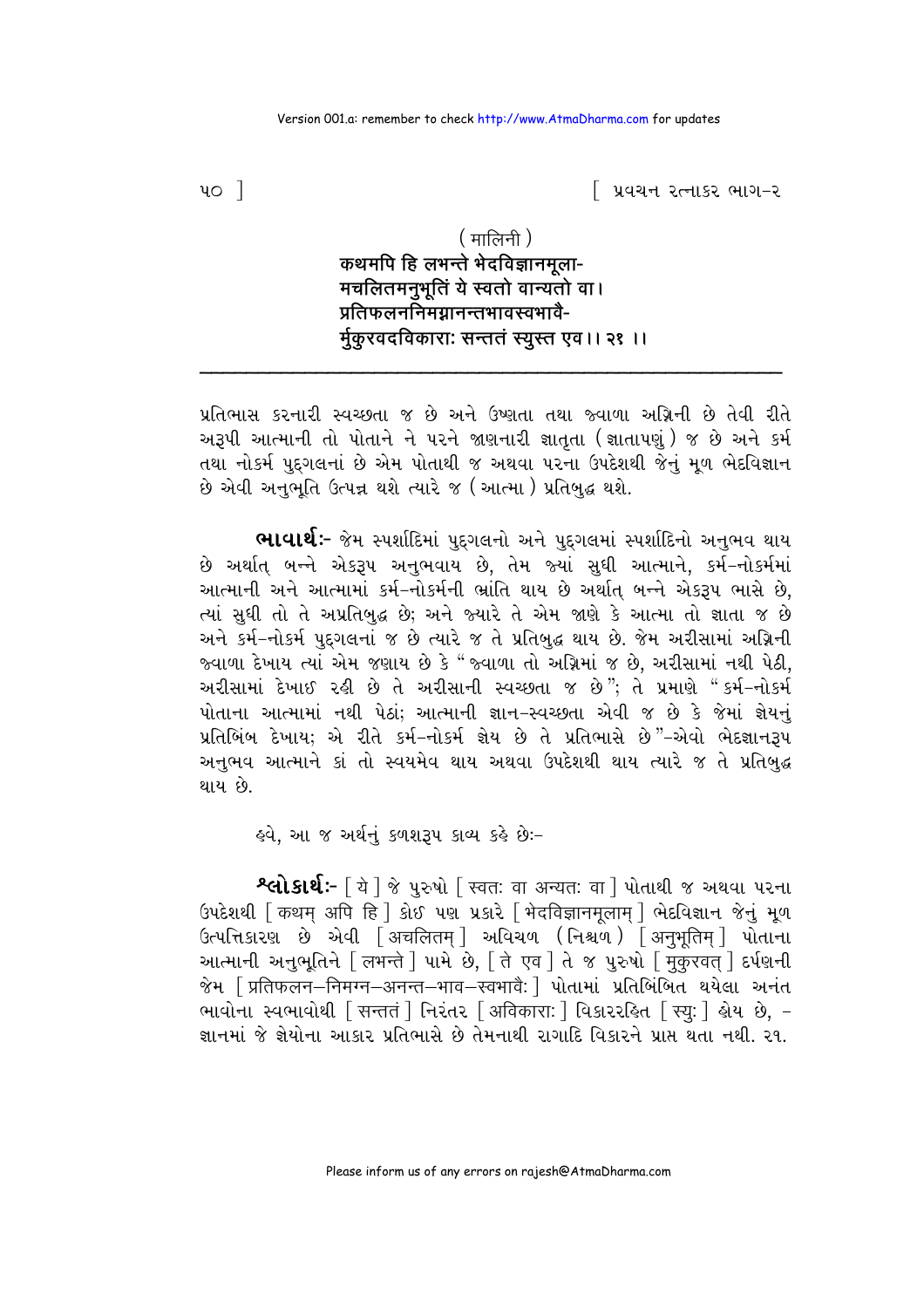ગાથા−૧૯ ]

# ઉપોદઘા**ત**ઃ-

ઙ્વે શિષ્યનો પ્રશ્ન છે કે−આત્મા કેટલા વખત સુધી અપ્રતિબુદ્ધ રહે છે? મહારાજ! આપ આ આત્માને અનાદિથી અપ્રતિબુદ્ધ કહો છો. તેણે અનંતવાર દયા, વ્રત, તપ, બ્રહ્મચર્ય, આદિ પાળ્યાં તોપણ આત્માનું સેવન કર્યું નથી એમ કહો છો તો હવે તે કયાં સુધી અપ્રતિબુદ્ધ રહેશે તે કહો. તેના ઉત્તરરૂપે ગાથાસૂત્ર કહે છેઃ-

# $*$  ગાથા ૧૯ : ટીકા ઉપરનું પ્રવચન $*$

અમૃતચંદ્રાચાર્ય દૃષ્ટાંત આપે છે :-જેવી રીતે સ્પર્શ, રસ, ગંધ, વર્ણ આદિ ભાવોમાં તથા પહોળું તળિયું, પેટાળ આદિના આકારે પરિણત થયેલ પુદ્ગલ સ્કંધોમાં, આ ઘડો છે' એમ, અને ઘડામાં 'આ સ્પર્શ, રસ, ગંધ, વર્ણ આદિ ભાવો તથા પહોળું તળીયું, પેટાળ આદિના આકારે પરિણત પુદ્દગલ સ્કંધો છે' એમ વસ્તુના અભેદથી અનુભતિ થાય છે; આ દૃષ્ટાંત થયું. તેવી રીતે કર્મ-મોહ-શુભાશભરાગ આદિ અંતરંગ પરિણામો તથા નોકર્મ-શરીરાદિ બાહ્ય વસ્તુઓ-એ બધાં પુદ્ગલનાં પરિણામ છે. જેમ ............<br>સ્પર્શ, ૨સ, ગંધ, વર્ણમાં ઘડો છે અને ઘડામાં સ્પર્શ, ૨સ, ગંધ, વર્ણ છે એમ પુણ્ય− પાપના અંતરંગ પરિણામ ભાવકર્મ અને જડકર્મ તથા નોકર્મ-શરીર, મન, વાણી આદિ બહિરંગ પુદ્દગલ પરિણામો છે. અહાહા! અંદરમાં દયા, દાન, વ્રત, ભક્તિ આદિ જે રાગભાવ થાય તે બાહ્ય વસ્તુ છે. કેમ કે જેમ આત્મામાં જ્ઞાન અને આનંદ સ્વભાવ છે તેમ પણ્ય-પાપના ભાવ તેનો સ્વભાવ નથી. એ આત્મા નથી.

ભગવાન આત્મામાં અંતરંગમાં જે પુણ્ય-પાપ દેખાય છે તે, જડ કર્મ તથા શરીરાદિ નોકર્મ-એ ત્રણેય પુદગલપરિણામો આત્માનો તિરસ્કાર કરનારા છે. જાઓ, શભ-અશભભાવને પુદગલપરિણામ કહ્યા કેમકે તે આત્માનો અનાદર કરવાવાળા છે. જેઓ રાગની રૂચિવાળા છે તેઓ આત્માનો અનાદર કરે છે. રાગભાવ જ આત્માનો અનાદર કરવાવાળો છે.

પુણ્ય-પાપરૂપ ભાવકર્મ, જડ દ્રવ્યકર્મ અને શરીરાદિ નોકર્મ એ ત્રણેય પુદ્દગલની જાત છે; ભગવાન આત્મા જ્ઞાનની જાત છે. પુણ્ય-પાપના ભાવમાં જ્ઞાનના અંશનો અભાવ છે. એ ત્રણેય પુદગલપરિણામોનો ચૈતન્યભાવમાં અભાવ છે. એ ત્રણેય ભગવાન આત્માના પરિણામ નથી, કેમકે ભગવાન આત્મા જ્ઞાનસ્વભાવી વસ્તુ હોવાથી એના પરિણામ જ્ઞાનરૂપ હોય; જ્યારે આ ત્રણેયમાં ચૈતન્યના અંશનો અભાવ છે. વ્યવહારરત્નત્રય એ શુભરાગ છે, એ પુદ્દગલના પરિણામ છે કેમકે એ (રાગ) ચૈતન્યથી ખાલી છે. આવી વાત બહુ ભારે, ભાઈ. લોકોને તો એવું લાગે કે આ સોનગઢવાળાઓએ ' નિશ્ચયથી ધર્મ ' એ નવો શોધ્યો. સહેલો સટ લઈને બેઠા છે. વ્રત અને તપમાં દઃખ પડે. કષ્ટ પડે એટલે સહેલો ધર્મ કાઢયો. બસ આત્મા જાણો, આત્મા જાણો–એ ધર્મ. અરે ભગવાન! તું સાંભળ તો ખરો. પ્રભુ! તું આત્મા ચૈતન્યચમત્કાર વસ્તુ છે. એ ચૈતન્યચમત્કારમાં એકાગ્ર થવું એનું નામ ધર્મ

 $\lceil 49 \rceil$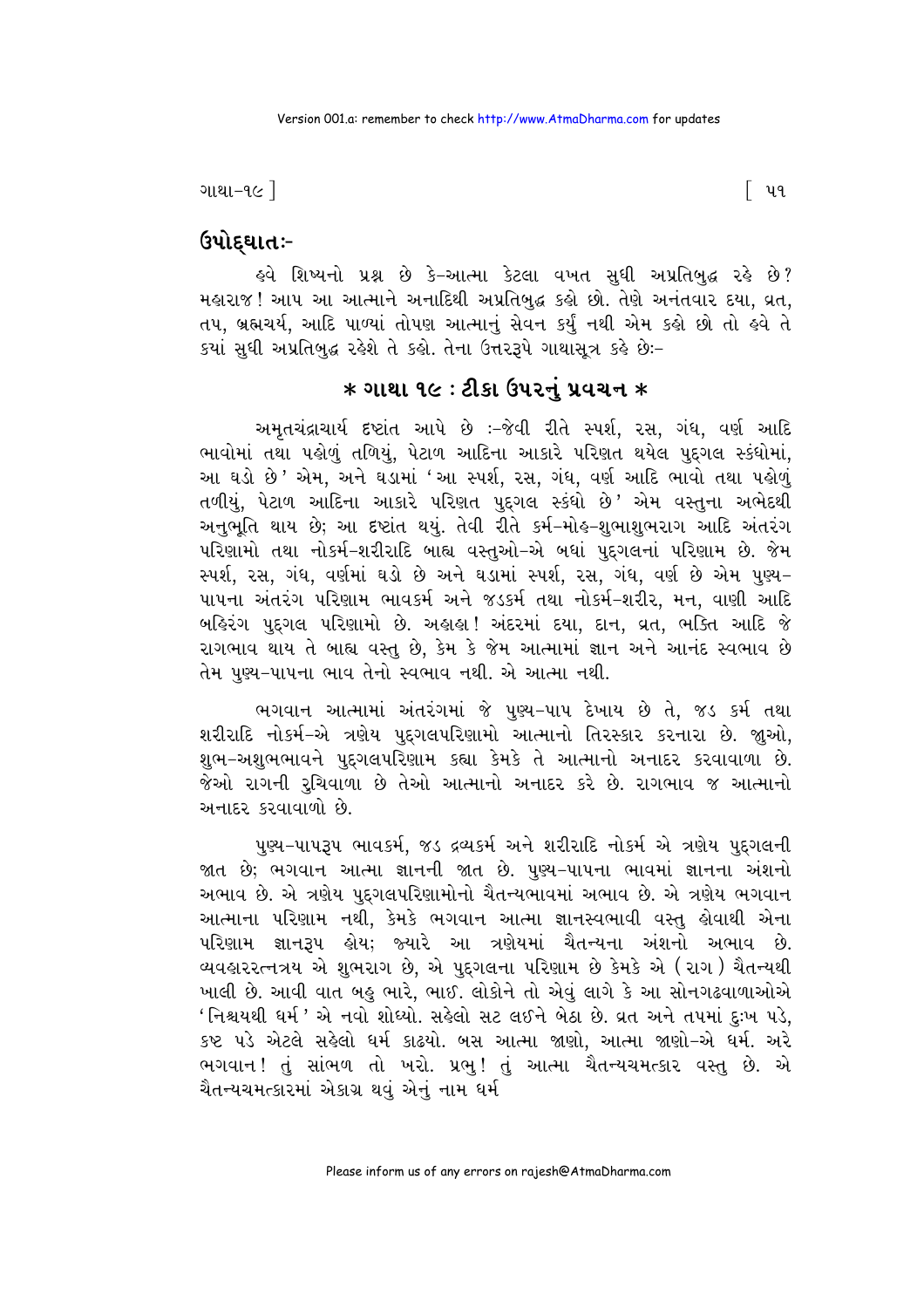∣ પ્રવચન રત્નાકર ભાગ−ર

છે. એ ચૈતન્યચમત્કારને છોડી જે દયા, દાન, વ્રતાદિ છે તે અચેતન છે. તે જ્ઞાનસ્વરૂપ ચૈતન્યની જાત નથી. સીધી સાદી ભાષા છે. વસ્તુ આવી છે, ભાઈ.

ઘડાના દષ્ટાંતે-એ પુણ્ય-પાપ આદિ ભાવકર્મ, અને દ્રવ્યકર્મ તથા શરીર, મન, વાણી આદિ નોકર્મ એ ત્રણેમાં આત્મા છે અને એ ત્રણેય ચીજ આત્મામાં છે એવી જેની માન્યતા છે તે મિથ્યાદ્દષ્ટિ અજ્ઞાની-અપ્રતિબદ્ધ છે. પરસત્તાનં પોતામાં લોવાપણું માનવં એ મિથ્યાત્વભાવ છે. કોઈ કહે કે વ્યવહારથી (ધર્મ) થાય. ૫ણ ભાઈ, વ્યવહાર એ શુભરાગની ક્રિયા છે અને શુભરાગ છે એ અચેતન છે, પુદગલપરિણામ છે. ચેતન આત્મા અચેતન પુદ્દગલપરિણામમાં છે અને પુદ્દગલપરિણામ આત્મામાં છે એવી માન્યતા અજ્ઞાનીની છે. ભલે ને નગ્ન સાધુ કેમ ન લોય, 'રાગના પરિણામમાં હું છું અને મારામાં રાગના પરિણામ છે'-એવી માન્યતા જો તેને હોય તો તે અજ્ઞાની છે, અપ્રતિબુદ્ધ છે. અલલ! કર્મ-મોલ આદિ અંતરંગ પરિણામ એટલે મોલ-રાગ-દ્વેષાદિ ભાવકર્મ અને જડ કર્મ તથા નોકર્મ-શરીરાદિ-એ બધી બાહ્ય વસ્તુઓ છે. આ બાહ્ય વસ્તુમાં હું છું અને બાહ્ય વસ્તુ મારામાં છે એમ માનનાર બહિરાત્મા-મિથ્યાદષ્ટિ છે. અહો! આચાર્યદેવે સતને સમજાવનારી મીઠી અને મધુર ટીકા કરી છે.

ભગવાન! બહિરાત્મા કોને કહીએ અને અંતરાત્મા કોને કહીએ? કે જે અંદર રાગની ક્રિયાના પુણ્ય-પાપરૂપ, દયા, દાન, ભક્તિ, વ્રત આદિરૂપ ભાવ થાય છે તે પુદગલ-પરિણામ છે અને બાહ્ય છે. તેમાં કું છું અને તેથી મને લાભ છે એમ માનનાર .<br>બર્લ્ડિરાત્મા છે. બહુ આકરૂં પડે. પેલા ભક્તિવાળા એમ કર્લ્ડ કે ભક્તિ કરો, એમ કરતાં કરતાં ધર્મ થશે; આ દયા પાળવાવાળા એમ કહે કે પરની દયા પાળો, તેથી ધર્મ થશે અને શરીરના બળિયા હોય તે એમ કહે ઉપવાસાદિ તપ કરો, એમ કરવાથી ધર્મ થશે. આ ત્રણે મંદરાગની ક્રિયા છે. આ મંદરાગની ક્રિયાથી લાભ માનનારા રાગની રૂચિવાળા બહિરાત્મા છે. અજ્ઞાની છે.

અહ્રાહ્ય ! અહીં તો દાંડી પીટીને કહેવાય છે કે ભગવાન જિનેન્દ્રદેવનો કહેલો ધર્મ એ અલૌકિક ચીજ છે. એવી ચીજ બીજે કયાંય નથી. પણ એના ઘરમાં (દિગંબર જૈનમાં) જેણે જન્મ લીધો છે એને ય ખબર નથી. અહીં ત્રણ વાત કહે છેઃ-પુણ્ય-પાપરૂપભાવ એ ભાવકર્મ, જ્ઞાનાવરણાદિ જડ કર્મ અને શરીરાદિ નોકર્મ એ ત્રણેય પુદ્ગલપરિણામ છે, એક વાત. એ આત્માના તિરસ્કાર કરવાવાળા છે એ બીજી વાત અને આમ હોવા છતાં તેમાં હું છું અને એ પરિણામ મારામાં છે એમ વસ્તુના અભેદથી જ્યાં સુધી અનુભૂતિ છે ત્યાં સુધી આત્મા અપ્રતિબુદ્ધ છે, મિથ્યાદષ્ટિ છે. શું કહે છે? શુભરાગ આદિ પુદ્ગલ-પરિણામ છે. એ જીવસ્વભાવમાં તો નથી પણ જીવનો તિરસ્કાર કરવાવાળા છે. તેથી પુણ્યભાવ આદિ ભાવકર્મ તથા શરીર, મન, વાણી, સ્ત્રી, કુટુંબ, परिवार आहि नोक्ष्मीनो

પર 1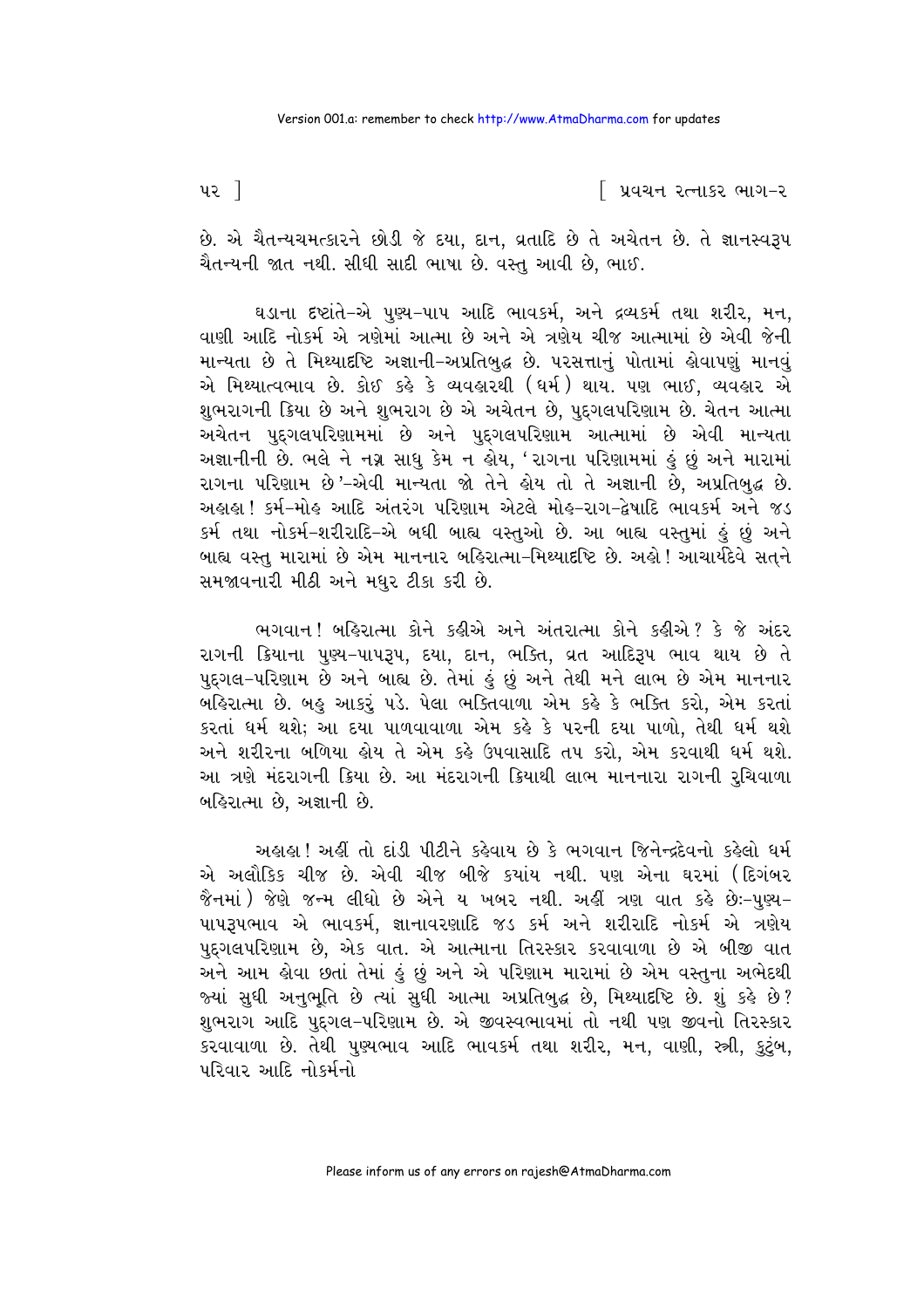ગાથા−૧૯ ∃

પ્રેમ આદર કરીશ વા તેથી પોતાને લાભ છે એમ માનીશ તો ભગવાન આત્માનો અનાદર થશે. આ ત્રણેયમાં અભેદપણે અનુભૂતિ એ તો મિથ્યાદર્શન છે, અજ્ઞાન છે.

ua :- અનુભૂતિ છે તોપણ અજ્ઞાની?

ઉત્તરઃ-એ અનુભૂતિ છે એમાં શું ? એ તો જડની અનુભૂતિ છે. (અજ્ઞાન છે) એને અનુભૂતિ કહેતા જ નથી. અનુભૂતિ એટલે અનુભવવું, થવું. સ્વને અનુસરીને થવું, પરિણમવં. એટલે પોતાના દર્શન-જ્ઞાન-ચારિત્રરૂપ સ્વભાવને અનસરીને થવં-પરિણમવં તેને આત્માની અનભતિ કહે છે. પરંત જડને. રાગને અનસર્રીને થવં-પરિણમવં એ આત્માની અનભતિ નથી. પહેલાં બીજી ગાથામાં આ આવી ગયું છે.

આહાહા ! શું કહ્યું ? જડકર્મ અને શરીરાદિ નોકર્મ એ તો પુદ્દગલપરિણામ છે જ. પણ આ આત્મા જે એક જ્ઞાયકભાવ જ્ઞાતાદ્રષ્ટા ચૈતન્યચમત્કાર વસ્તુ છે તેમાં થતા ક્ષણિક પુણ્ય-પાપના જે ભાવ તે પણ પુદગલપરિણામ છે. અચેતન છે. એ ચૈતન્યચમત્કાર .<br>જ્ઞાયક-ભાવરૂપ આત્મા એક વસ્તુ અને પુણ્ય-પાપના ભાવ એ બીજી વસ્તુ. આ બે વસ્તુ ભિન્ન લોવા છતાં દષ્ટિમાં જ્યાંસુધી બન્નેમાં એકપણાની અભેદબુદ્ધિ છે ત્યાંસુધી આત્મા અપ્રતિબદ્ધ-અજ્ઞાની છે, પછી ભલે લાખો શાસ્ત્રો ભણ્યો હોય.

અહીં કોઈ કહે કે આમાં જરા ઢીલું કરો. થોડો રાગથી લાભ થાય અને થોડો રાગથી લાભ ન થાય એમ સ્યાદ્વાદ કરો. તો આપણે બધા એક થઈ જઈએ. પણ ભાઈ, આમાં ઢીલું મુકવાનો પ્રશ્ન જ કયાં છે? ત્રિલોકીનાથ ભગવાન અને સંતો જાહેર કરે છે કે તું ચૈતન્યચમત્કારી વસ્તુ છે. તારામાં ચૈતન્યચમત્કારની ઈશ્વરતા ભરેલી છે. એવા નિજ આત્મસ્વરૂપને દયા. દાન. વ્રત. ભક્તિ આદિ શભભાવરૂપ જાણે અને માને. એ શુભભાવો મારા છે અને એથી મને લાભ (ઘર્મ) થશે એમ માને તો મિથ્યાદષ્ટિ, અજ્ઞાની છે, મૃઢ છે, જૈન નથી.

નવા માણસને જરા આકરું લાગે. પહેલાં સાંભળ્યું હોય ને કે વ્રત, તપ, જાત્રા આદિ કરો એટલે ધર્મ થઈ જશે. પણ કોઈની જાત્રા. ભાઈ ? બહારની કે અંદરની ? તીર્થે જાઓ પણ કયં તીર્થ? આત્માની અંદર કે આત્માની બહાર? કાંઈ ખબર ન મળે બિચારાને. ભગવાન આત્મા સ્વયં તીર્થરૂપે-દેવરૂપે છે. એ પરમાનંદસ્વભાવવાળું દ્રવ્ય છે. તેમાં અંદર જાત્રા કરે-અંદર જાય એ ધર્મ છે. બહારની જાત્રા એ તો રાગની ક્રિયા છે. એ રાગકિયા જે આત્માનો તિરસ્કાર કરવાવાળી છે એનાથી લાભ થશે એવી માન્યતા તો અપ્રતિબુદ્ધ-અર્જૈનની છે. ભાઈ ! વ્રત, તપ આદિ શુભભાવ એ તો પુદ્ગલના પરિણામ છે, અચેતન છે. જે ભાવે તીર્થંકર ગોત્ર બંધાય એ ભાવ પુદ્ગલપરિણામ છે, અચેતન છે. એમાં ચૈતન્યની જાત નથી. તેથી એ શુભરાગાદિ ભાવકર્મ, દ્રવ્યકર્મ તથા શરીરાદિ નોકર્મ એ બાહ્ય વસ્તુઓ સાથે જ્યાંસુધી એકપણાની અભેદપણે અનુભૂતિ છે ત્યાંસુધી તે અપ્રતિબુદ્ધ છે, બહિરાત્મા

િપ૩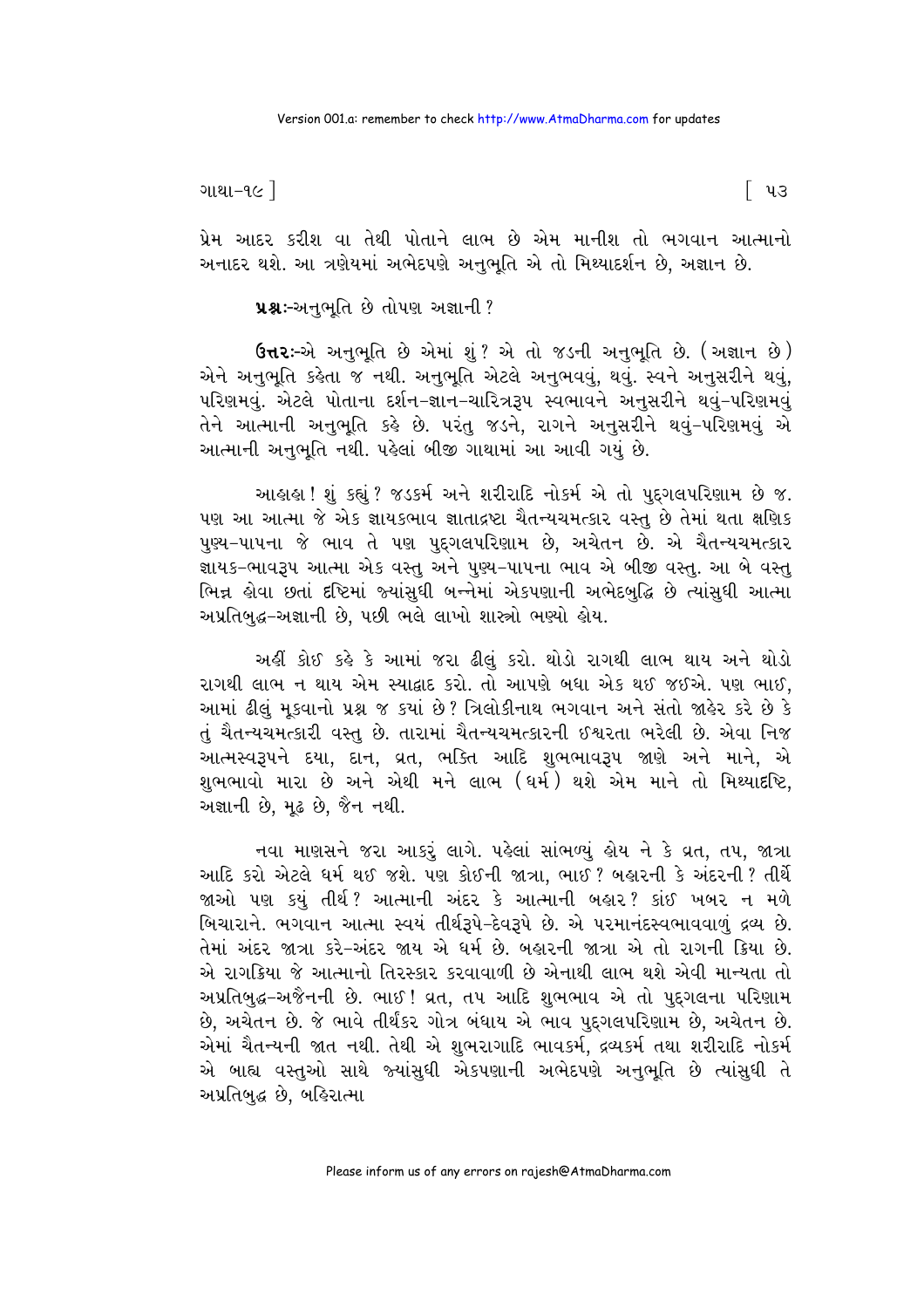િ પ્રવચન રત્નાકર ભાગ−ર

છે. તથા એ ત્રણેય પુદ્દગલપરિણામો બાહ્ય ચીજ હોવાથી મારા-પોતાનામાં નથી એમ માની જે પોતાનો દર્શન-જ્ઞાન-ચારિત્રસ્વભાવ3૫ એક જ્ઞાયકભાવ આત્મા છે તેવી શ્રદ્ધા કરી તેની સાથે જ એકપણાની નિર્મળ જ્ઞાન, આનંદની અનુભૂતિ કરે તે અંતરાત્મા છે. પોતાના દર્શન-જ્ઞાન-ચારિત્ર આદિની પૂર્ણદશા પ્રગટ થવી ેએ પરમાત્મા છે. આ બહિરાત્મા. અંતરાત્મા અને પરમાત્માની વ્યાખ્યા છે.

પહેલાં ઘડાનું દષ્ટાંત આપ્યું. હવે દર્પણનું દષ્ટાંત આપીને સમજાવે છે. 'જેમ રૂપી દર્પણની સ્વ-પરના આકારનો પ્રતિભાસ કરનારી સ્વચ્છતા જ છે અને ઉષ્ણતા તથા જ્વાળા અગ્નિની છે....શું કહે છે? જ્યારે દર્પણની સામે અગ્નિ હોય ત્યારે દર્પણમાં જે પ્રતિબિંબ (અગ્નિ જેવો આકાર) દેખાય છે તે દર્પણની સ્વચ્છતાની પર્યાય છે, પણ અગ્નિની પર્યાય નથી. જે બહારમાં જ્વાળા અને ઉષ્ણતા છે તે અગ્નિનાં છે. પરંતુ દર્પણમાં જે પ્રતિબિંબ દેખાય છે તે તો દર્પણની સ્વ−પરના આકારનો−સ્વરૂપનો પ્રતિભાસ કરનારી સ્વચ્છતા જ છે. 'તેવી રીતે અરૂપી આત્માની તો પોતાને ને પરને જાણનારી જ્ઞાતુતા (शातापशुं) જ છે અને કર્મ તથા નોકર્મ પુદ્ગલનાં છે.' શું કહે છે ? રાગ-દયા, દાન, પુણ્ય-પાપ આદિ જે વિકલ્પ એના આકારે એટલે જ્ઞેયાકારે જ્ઞાન થયું એ તો જ્ઞાનની પર્યાય છે, પણ રાગની નથી. જેમ અગ્નિની પર્યાય અગ્નિમાં રહી, પણ તેનો આકાર (પ્રતિબિંબ ) જે અરીસામાં દેખાય છે તે અગ્નિની પર્યાય નથી પણ એ તો અરીસાની સ્વચ્છતાની આકુતિની પર્યાય છે, તેમ ભગવાન આત્મા જ્ઞાનસ્વરૂપ છે એ જ્ઞેયાકાર સ્વનું જ્ઞાન કરે છે અને દયા, દાન, વ્રત, આદિ વિકલ્પનું જ્ઞાન કરે છે. એ પરનું જ્ઞાન થાય છે એ પોતાની પર્યાયમાં થાય છે. એ પરનું જ્ઞાન પરમાં તો થતું નથી, પણ પરને લીધે પણ થતં નથી. પોતાના જ્ઞાનની સ્વચ્છત્વ શક્તિને લીધે થાય છે.

સ્વનું જ્ઞાન થવું અને ૫૨-રાગનું જ્ઞાન થવું એ તો પોતાની જ્ઞાનની પરિણતિનો સ્વ-પરપ્રકાશક સ્વભાવ છે. રાગ છે તો રાગનું જ્ઞાન થયું એમ નથી. પરંતુ તે સમયે પોતાની જ્ઞાનની પર્યાય સ્વયં રાગના જ્ઞેયાકારરૂપે પરિણમતી થકી જ્ઞાનાકારરૂપ થઈ છે. તે પોતાથી થઈ છે, પોતામાં થઈ છે, પરથી (જ્ઞેયથી) નહીં. અરૂપી આત્માને તો પોતાને અને પરની જાણવાવાળી જ્ઞાતૃતા છે. એ જ્ઞાતૃતા પોતાની છે, પોતાથી સહજ છે, રાગથી નહિ અને રાગની પણ નહીં. એ રાગ છે તો જ્ઞાતૃતા (જાણપણું) છે એમ નથી. વસ્તુનું સહજસ્વરૂપ જ આવું છે. અહો ! આચાર્યદેવે મીઠી, મધુરી ભાષામાં વસ્તુ ભિન્ન પાડીને બતાવી છે. એમાં ઠર તો તારૂં કલ્યાણ થશે.

જેમ રૂપી દર્પણની સ્વચ્છતામાં સ્વ-પરનો પ્રતિભાસ કરવાની પોતાની શક્તિ છે તેમ જ્ઞાનની પર્યાયમાં પોતાનું જ્ઞાન થવું અને ૫૨ એવા વ્યવહારરત્નત્રયનું જ્ઞાન થવું-એ સ્વપરનું જાણવારૂપ પરિણમન થવું એ પોતાની શક્તિના કારણે છે, પણ રાગના ( વ્યવહારરત્નત્રયના ) કારણે નહિ અને રાગમાં પણ નહિ. ૧૨ મી ગાથમાં આવે છે

 $\nu \times$  1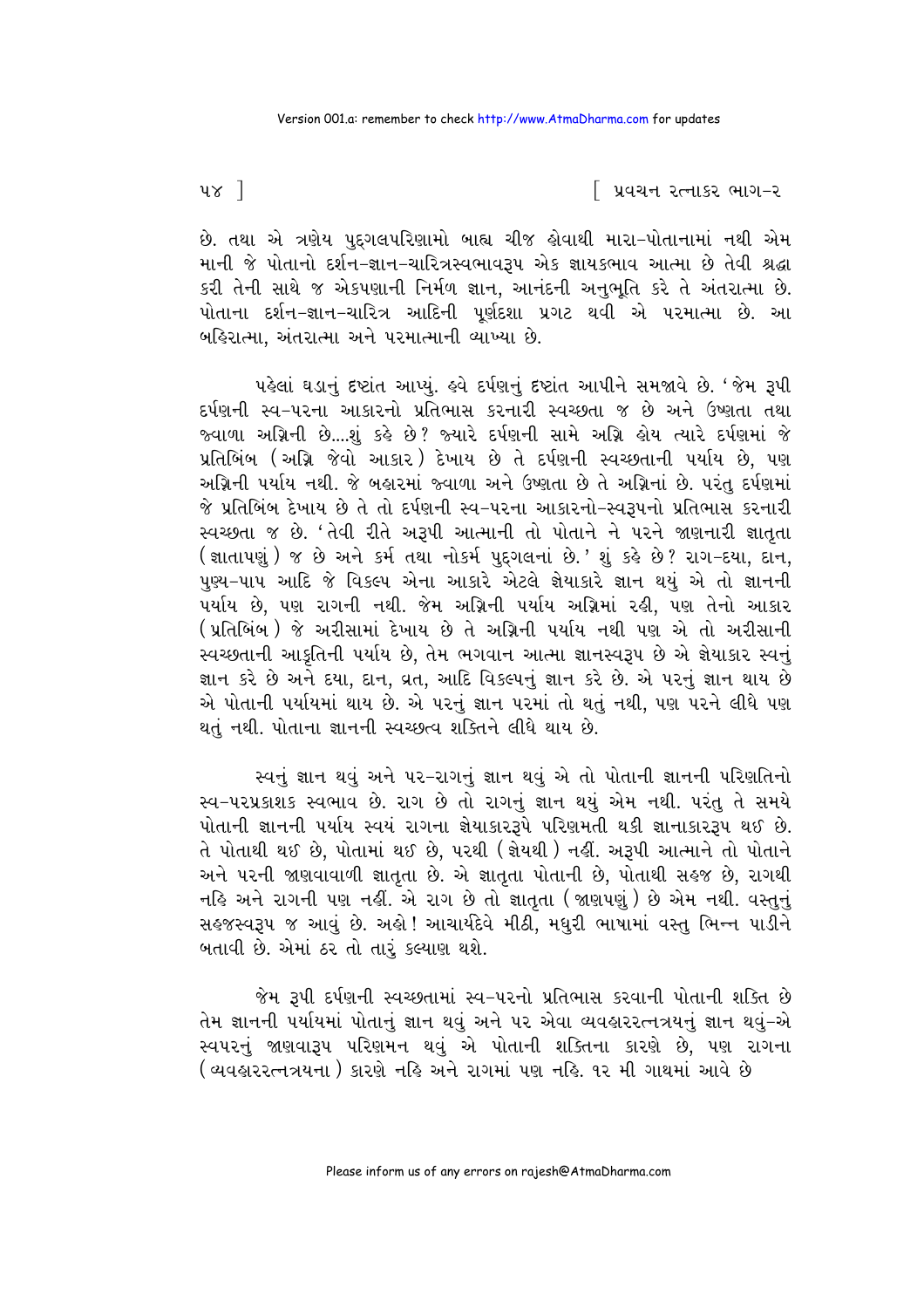ગાથા−૧૯ ]

ने કે તે કાળે વ્યવહાર જાણેલો પ્રયોજનવાન છે. (व्यवहारनयो परिज्ञायम नस्तदात्वे प्रयोजनवान') એનું સ્પષ્ટીકરણ છે. પોતાની જ્ઞાનની પર્યાય પોતાને જાણે છે અને રાગને જાણે છે. રાગ છે તો જાણે છે એમ નથી, પણ તે કાળે પોતાની જ્ઞાનપર્યાય જ એવી સ્વ-પરપ્રકાશક પ્રગટ થાય છે. આવો માર્ગ. ભાઈ. <u>હવે આ વાણિયાને વેપાર</u> કરવો, બાયડી-છોકરાંનું કરવું કે આવું સાંભળવા બેસવું ? ધળમાંય વેપારાદિ કરતો નથી; એ તો રાગ અને દ્વેષ કરે છે શું વેપાર કરી શકે છે? પરની ક્રિયા કરી શકે છે? ના. એ (*પર*) તો જડ છે.

ઘડાનું દષ્ટાંત પહેલાં દઈને હવે દર્પણનું દૃષ્ટાંત આપ્યું. ઘડાના દૃષ્ટાંતમાં તો જેમ વર્ણ, ગંધ, રસ, સ્પર્શમાં ઘડો છે અને ઘડામાં વર્ણ, ગંધ, રસ, સ્પર્શ છે તેમ પુણ્ય-પાપમાં હું છું અને મારામાં એ છે એવી અનુભૂતિ એ અજ્ઞાન છે એમ કહ્યું. આમાં કહે છે કે લોકાલોક છે તો કેવળજ્ઞાનની પર્યાય છે એમ નથી. જ્ઞાનની સ્વપરપ્રકાશક પરિણતિ એ પોતાની પોતાના સ્વભાવથી થાય છે. લોકાલોકથી નહીં. સ્વ-પરનો પ્રતિભાસ થવો એ પોતાનું સહજ સામર્થ્ય છે. ૫૨ છે તો ૫૨નો પ્રકાશ થાય છે એમ નથી. આત્માની તો સ્વપરને જાણનારી જ્ઞાતતા છે અને કર્મ અને નોકર્મ પુદગલનાં જ છે એમ જણાય છે. રાગાદિ કર્મ અને શરીરાદિ નોકર્મ પુદ્ગલનાં છે એમ પોતાથી જાણે અથવા પરના ઉપદેશથી. જેનું મૂળ ભેદવિજ્ઞાન છે-એટલે રાગથી અને શરીરાદિ પરથી ભિન્ન પડવું એ જેના મૂળમાં છે−એવી અનુભૂતિ ઉત્પન્ન થશે ત્યારે જ આત્મા પ્રતિબુદ્ધ થશે.

### ∗ કળશ ૧૯ : ભાવાર્થ ઉપરનું પ્રવચન ∗

જેમ સ્પર્શાદિમાં પુદગલનો અને પુદગલમાં સ્પર્શાદિનો અનુભવ થાય છે અર્થાત <u>બન્ને (ઘડાના દષ્ટાંતની જેમે) એકરૂપ અનેભવાય છે તેમ જ્યાંસધી આત્માને કર્મ-જડો</u> કર્મ અને અંતરંગ રાગાદિ ભાવકર્મ અને નોકર્મ-શરીર, મન, વાણી ઇત્યાદિમાં આત્માની અને આત્મામાં કર્મ-નોકર્મની ભ્રાંતિ થાય છે ત્યાંસધી તે અપ્રતિબદ્ધ છે.

ભગવાન આનંદસ્વરૂપ જ્ઞાયક આત્મા છે. એને આ રાગ તે હું છું અને એ રાગ મારામાં છે એવી ભ્રાંતિ છે ત્યાંસુધી એ મિથ્યાદ્દષ્ટિ છે. હવે કેટલાક કહે છે કે વ્યવહાર -રાગ કરતાં કરતાં આત્માની અનુભૂતિ-નિશ્ચય થાય, પણ એમ નથી. એ રાગ તો વિકલ્પરૂપ છે. અને આત્મા તો નિર્વિકલ્પરૂપ આનંદકંદ છે. આત્મા તો શદ્ધ પવિત્ર . . . .<br>આનંદઘન જ્ઞાયકરૂપ છે. અને વ્યવહારના શુભભાવ તો જડસ્વભાવી, અશુદ્ધ, અપવિત્ર અને દુઃખરૂપ છે. તેથી આત્મા તે રાગ છે અને રાગ તે આત્મામાં છે એવી એકપણાની માન્યતા ભ્રમ છે. જ્યાંસુધી બન્ને એકરૂપ ભાસે ત્યાંસુધી તે અજ્ઞાની-અપ્રતિબુદ્ધ છે. પુણ્ય-પાપના ભાવ સ્વરૂપમાં તો નથી, એ તો સ્વરૂપનો તિરસ્કાર કરવાવાળા-અનાદર કરવાવાળા છે. આમ છે તોપણ એ પોતાપણે એકરૂપ ભાસે એ અજ્ઞાન છે.

િ પપ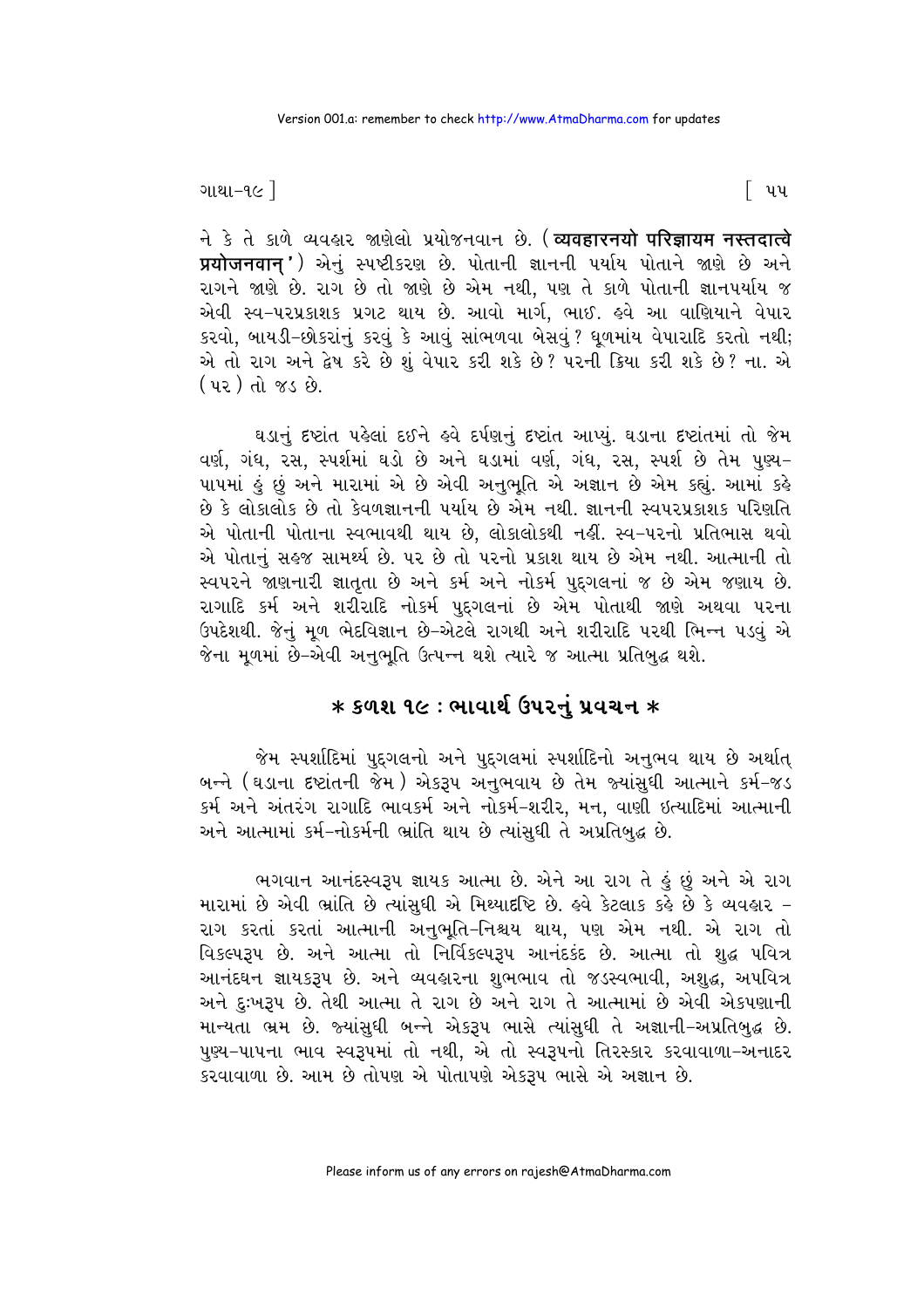િ પ્રવચન રત્નાકર ભાગ−ર

 $\nu$ ε ]

ફુવે જ્યારે તે એમ જાણે છે કે આત્મા તો જ્ઞાતા જ છે અને કર્મ-નોકર્મ પુદ્ગલનાં જ છે ત્યારે જ તે પ્રતિબુદ્ધ થાય છે. શું કહ્યું ? કે આ જાણનાર, જાણનાર છે તે જે આત્મા છે. જે આ જાણે છે તે જ આત્મા છે. અને પર તરફના લક્ષે ઉત્પન્ન થએલાં રાગાદિ ભાવકર્મ અને શરીર, મન, વાણી ઇત્યાદિ નોકર્મ એ પુદ્દગલના જ છે. જુઓ, આ પૈસા, બાયડી, છોકરાં, વેપારંધધો એ તો બહુ દૂર રહી ગયા. એ તો બધી પુદ્દગલની પર્યાયની જ જાત છે. અહીં તો દયા, દાન, વ્રતાદિ વિકલ્પ ઊઠે એ પણ પુદ્દગલના જ છે એમ વાત છે. એ ચૈતન્ય-જ્ઞાયકની સત્તામાં-જ્ઞાયકના કોવાપણામાં એ રાગની સત્તા નથી અને રાગની સત્તામાં ભગવાન જ્ઞાયકની સત્તા નથી. એમ શરીરની સત્તામાં આત્માની સત્તા નથી અને આત્માના કોવાપણામાં શરીરની સત્તા નથી. ભગવાનની ભક્તિ થાય, વ્રત અને તપનો વિકલ્પ આવે ઉપવાસ કરૂં, બ્રહ્મચર્યપાળું એવો શુભરાગ આવે એ બધા શુભરાગની સત્તામાં ચૈતન્યસ્વરૂપ આત્મા નથી અને ચૈતન્યસ્વરૂપ આત્મામાં એ શુભરાગની સત્તા નથી. આવું જ્યારે ભેદજ્ઞાન થાય ત્યારે તે પ્રતિબુદ્ધ થાય છે. લ્યો, આમ રાગાદિથી ભેદ કરી જ્ઞાયકમાં એકપણે એકાગ્રતા કરે ત્યારે પ્રતિબુદ્ધ થાય છે.

જેમ અરીસામાં અગ્નિની જ્વાળા દેખાય ત્યાં એમ જણાય છે કે-જ્વાળા તો અગ્નિમાં જ છે; અરીસામાં નથી પેઠી. અરીસામાં દેખાઈ રહી છે તે અરીસાની સ્વચ્છતા જ છે. શું કહે છે? તેમાં જે અગ્નિની જ્વાળા (પ્રતિબિંબ) દેખાય છે તે જ્વાળા અગ્નિની નથી અને અગ્નિથી પણ નથી. એ તો અરીસાની સ્વચ્છતાની દશા છે. એ (એ અરીસાના સ્વભાવને કારણે છે) અરીસાની સ્વચ્છતાનો સ્વભાવ જ એવો છે કે તે પોતાની સ્વચ્છતાને બતાવે અને સામે ચીજ છે એનો જે પોતામાં પ્રતિભાસ થાય એને પણ બતાવે. ખરેખર અરીસામાં જે દેખાય છે એ જ્વાળા નથી પણ એ તો અરીસાની સ્વચ્છતા છે. સામે બરફ હોય અને પીગળતો જાય એ અરીસામાં દેખાય છે. એ બરફને લઈને નથી કે બરફ એમાં છે એમ પણ નથી. ત્યાં તો અરીસાની સ્વચ્છતાનું જ અસ્તિત્વ છે, બરફનું નથી. તેમ જેની સત્તામાં-લેવાપણામાં આનંદ અને જ્ઞાન ભર્યું છે તેમાં રાગનું જે જ્ઞાન થાય એ જ્ઞાન એની પોતાની સત્તામાં છે, પણ રાગ એની સત્તામાં નથી. ભગવાન આત્મા જ્ઞાયકજ્યોતિ ચૈતન્યઅરીસો છે. એમાં શુભાશુભભાવની વૃત્તિઓ જે છે તેનો પ્રતિભાસ-જ્ઞાન થાય, એ જ્ઞાનનું અસ્તિત્વ તો પોતામાં છે, પણ શુભાશુભભાવની વૃત્તિઓનું અસ્તિત્વ આત્મામાં નથી. એ જ્ઞાનમાં એ (શુભાશુભભાવની વૃત્તિઓ) જણાય અને આત્મા જણાય, પણ પરને (શુભાશુભભાવની વૃત્તિઓને) લઈને .<br>જ્ઞાનનું અસ્તિત્વ છે એમ નથી. એ રાગ છે માટે રાગનું અહીં જ્ઞાન થયું એમ નથી.

ઝીણો માર્ગ, ભાઈ ! સંપ્રદાયના માણસો નવા આવે એમને થાય કે આ તે શું કહે છે ? આવો ધર્મ ? બાપા ! જિનેશ્વરના માર્ગનો ધર્મતો આવો છે. ચૈતન્યબિંબ પડયું છે ને અંદર! તેમાં સામી જે ચીજ છે એ પ્રકારના (જ્ઞેયના) જ્ઞાનરૂપે પરિણમવું,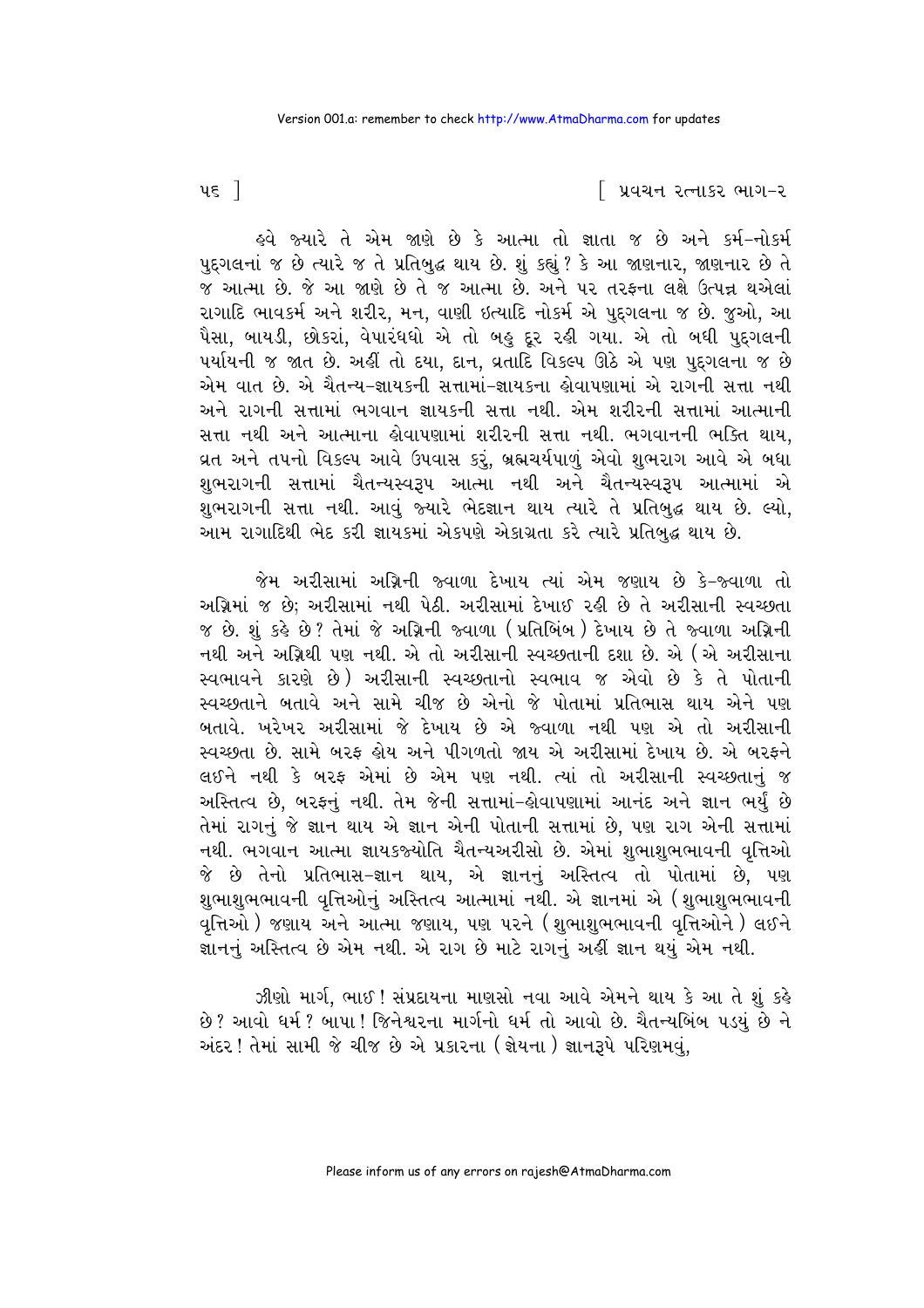ગાથા−૧૯ ]

એને જાણવું એ તો પર્યાયનો તે ક્ષણનો ધર્મ છે. ખરેખર તો એ જ્ઞેય સંબંધી પોતાની જે જ્ઞાનની પરિણતિ એને એ જાણે છે. આ બધા (અજ્ઞાની) કહે છે કે દેવ-ગુરૂની ભક્તિ કરો, તેથી એમાંથી માર્ગ મળી જશે. અહીં કહે છે કે ભક્તિ એ રાગ છે. એ રાગ જે થાય તે જ સમયનું જ્ઞાન સ્વ અને પરને જાણતું પરિણમે એવી પર્યાયની તાકાતથી એ રાગને જાણી રહ્યું છે. રાગને જાણી રહ્યું છે એ પણ વ્યવહારથી છે. નિશ્ચયથી તો રાગ સંબંધી જ્ઞાન અને પોતા સંબંધી જ્ઞાનને જાણી રહ્યું છે. મૂળ વાત-પ્રથમ દશા સમજાય નહિ અને પછી ચારિત્ર અને વ્રત કયાંથી આવે ? મળ એકડા વિનાનાં મીંડાં શા કામનાં ?

ભગવાન આત્મા જ્ઞાયકભાવસ્વભાવરૂપ છે. એમાં વ્યવહારરત્નત્રયનો જે રાગ થાય તે રાગસંબંધીનું પણ તે કાળે પોતાનું જ્ઞાન પરિણમે છે. એ જ્ઞેયાકારે પરિણમે છે એમ કહેવું તે વ્યવહાર અને એ જ્ઞાનાકારે થઈ રહ્યું છે એ નિશ્ચય છે. ભાઈ ! અહીં તો તળિયે-વસ્તુના તળમાં જાય તો પત્તો ખાય એવું છે. કોઈ ને એમ લાગે કે આ તો નિશ્ચયાભાસ છે. ભગવાન! તને સ્વભાવની સત્તાની ખબર નથી. ભગવાન આત્માની જ્ઞાનસત્તા જ્ઞાનના હોવાપણે છે. એમાં વ્યવહારના જે વિકલ્પ ઊઠે એ સંબંધીનું જ્ઞાન થવું તે તે કાળે જ્ઞાનની પરિણતિના સ્વભાવથી થાય છે, પણ રાગને લીધે નહિ. તે કાળે સ્વપરને જાણવાની પરિણતિ પોતાના અસ્તિત્વને લઈને ઊભી થાય છે, પણ રાગને લઈને નહિ. ભગવાન આત્માનો સ્વ-પરને પ્રકાશવાના સામર્થ્યવાળો ચૈતન્યપ્રકાશ જ એવો છે કે જેમ અરીસામાં સામેની ચીજ-બિંબનું પ્રતિબિંબ દેખાય છે તેમ જ્ઞાનમાં રાગાદિ કર્મ-નોકર્મ જે જ્ઞેય છે તે પ્રતિભાસે છે. તેથી રાગને કાળે રાગનં જે જ્ઞાન થાય એ રાગને લઈને નહિ પણ જ્ઞાનના સ્વપરપ્રકાશક સામર્થ્યને લઈને એ જ્ઞાન થાય છે. જ્યારે રાગનું જ્ઞાન રાગને લઈને નથી તો પછી રાગથી (રાગ કરતાં કરતાં) આત્માની નિર્મળદશા કેમ પ્રગટ થાય? શુભરાગ-વ્યવહાર સાધન (કારણ) અને નિર્મળદશા કાર્ય એમ શી રીતે થાય ? ન જ થાય.

ua :- વ્યવહારને સાધન કહ્યું છે ને?

Gue:-એ તો બીજી રીતે કહ્યું છે. (નિશ્ચય) સાધનની જોડે બીજી ચીજ (વ્યવહાર) છે એને આરોપ કરીને સાધન કહ્યું છે, પણ ખરેખર એ સાધન નથી. શુભરાગ-વ્યવહાર છે એ નિશ્ચયને સાધે છે, વ્યવહારથી નિશ્ચય થાય છે, વ્યવહાર જે રાગ છે એનાથી વીતરાગતા થાય છે, વ્યવહાર જે દુઃખ છે એનાથી સુખ થાય છે'-એમ નથી, ભાઈ! (એ તો બધાં વ્યવહારનાં કથન છે)

ભાઈ! તારા જ્ઞાનનું સામર્થ્ય કોઈ અચિન્ત્ય છે. જે કાળે જેવા રાગાદિ (જ્ઞેય) હોય તેવું જ જ્ઞાન થઈ જાય છે એ જ્ઞાનની પર્યાયનું સામર્થ્ય છે. તેમ છતાં આવો રાગ

િ પ૭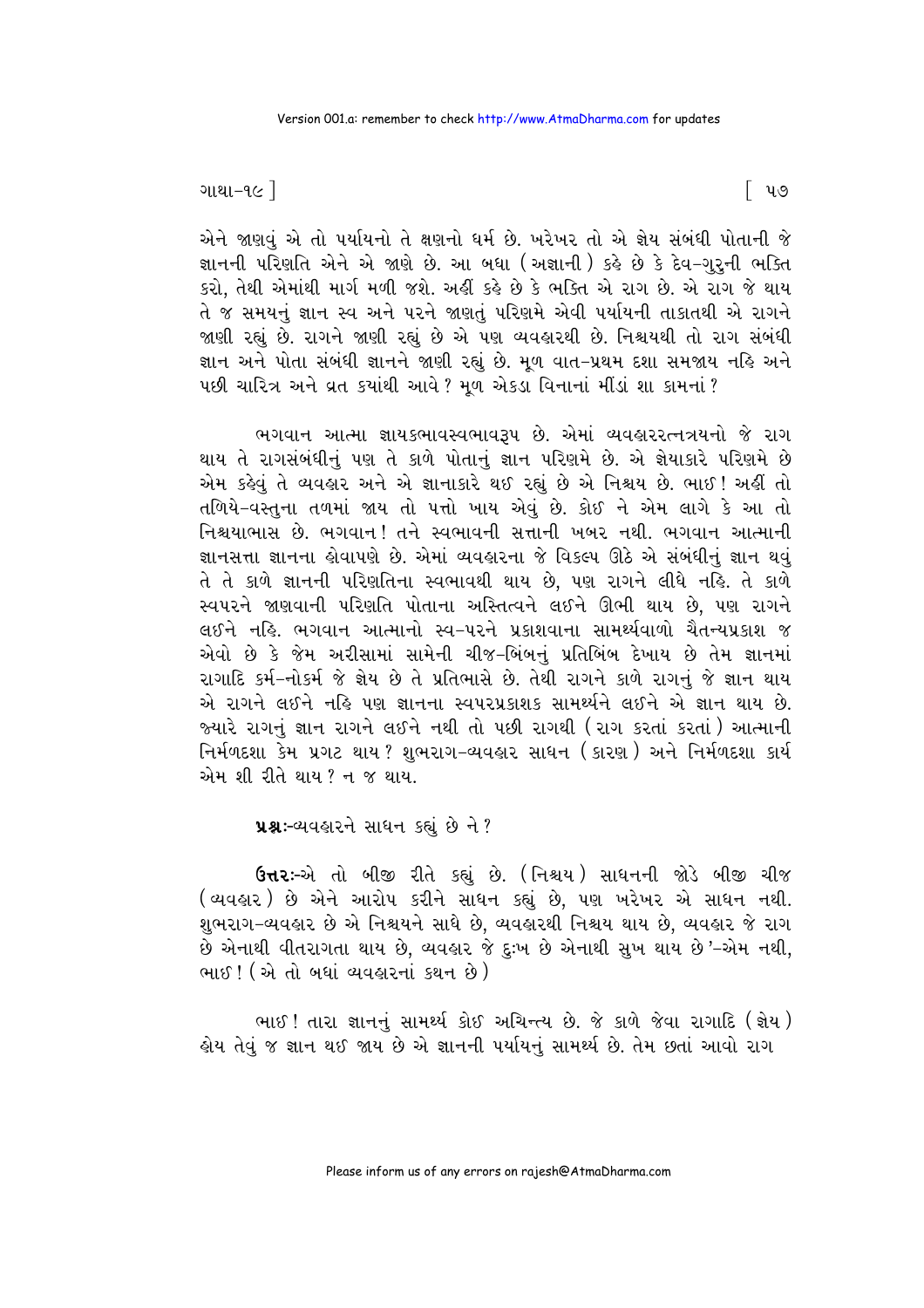િ પ્રવચન રત્નાકર ભાગ−ર

છે માટે આવું જ્ઞાન થયું એમ નથી, કેમકે રાગના અસ્તિત્વથી જ્ઞાનની પરિણતિનું અસ્તિત્વ ભિન્ન છે. આ તો સ્વાતંત્ર્યનો ઢંઢેરો છે, ભાઈ. રાગાદિ છે તે ૫૨ છે, અને પર્યાયમાં રાગાદિનું જે જ્ઞાન છે એ (સ્વ) મારૂં છે એવો ભેદજ્ઞાનસ્વરૂપ અનુભવ કયારે થાય ? કે જ્યારે રાગાદિનું લક્ષ છોડી સ્વના લક્ષમાં જાય ત્યારે એની પરિણતિમાં ભેદજ્ઞાન થાય. શરીર, મન, વાણી ઇત્યાદિ નોકર્મ અને રાગાદિ કર્મ એ પર પુદ્ગલના જ છે અને એ જ્ઞેયોને જાણનારૂં જ્ઞાન તે મારૂં જ્ઞાયકનું છે એમ ભિન્નતા જાણી એક જ્ઞાયકની સત્તામાં જ લક્ષ કરે તેને ભેદજ્ઞાન થાય છે. આવો ભેદજ્ઞાન3૫ અનભવ કાં તો સ્વયમેવ ' निसर्गात्' અથવા તો ઉપદેશથી 'अधिगमात्' જ્યારે થાય છે ત્યારે જ તે પ્રતિબુદ્ધ થાય છે. થાય છે તો આ રીતે જ. (બીજી કોઈ રીત નથી) નિમિત્ત આવે તો ઉપાદાનમાં ( કાર્ય) થાય એમ નથી. ભાઈ ! ઉપાદાનના કાળે સ્વ પરપ્રકાશક પરિણતિ સ્વયં પોતાથી થાય છે. તે કાળે નિમિત્ત હોય, પણ નિમિત્તને લઈને, નિમિત્તની સત્તા છે માટે એને જ્ઞાન-પરિણતિ ઉત્પન્ન થઈ એમ નથી. આ ૧૯ મી ગાથાની ટીકાનો ભાવાર્થ કર્યો.

ઙવે આ જ અર્થનું કળશરૂપ કાવ્ય કહે છેઃ−

# $*$  કળશ ૨૧ : શ્લોકાર્થ ઉપરનું પ્રવચન  $*$

'ये' જે પુરુષો 'स्वतो वा अन्यतो वा' પોતાથી જ અથવા પરના ઉપદેશથી ' कथम् अपि हिं' કોઈ પણ પ્રકારે 'भेदविज्ञानमूलाम्' ભેદવિજ્ઞાન જેનું મૂળ ઉત્પત્તિકારણ છે એવી 'अनुभूतिम् अचलितम् लभन्ते ' અવિચળ (નિશ્ચળ) પોતાના આત્માની અનભુતિને પામે છેઃ-શું કહે છે? જો કોઈ આત્મા પોતાથી જ એવું ભેદજ્ઞાન પ્રગટ કરે-એટલે રાગથી ભિન્ન જે જ્ઞાયકસ્વભાવરૂપ નિજ દ્રવ્ય તેનું લક્ષ કરે તો તે અવિચળ એટલે કદી ન પડે એવી આત્માની અનુભૂતિને પ્રાપ્ત થાય છે.

અરે ભાઈ! ચારે ગતિઓમાં રખડી રખડીને અનંતકાળ ગયો. ભ્રમણામાં ને ભ્રમણામાં અનંતભવના અનંત અવતાર કર્યા. એ બધું ભૂલી ગયો છે. પણ એ ભ્રમણા ભાંગે (દૂર થાય) તો ભવના અંત આવે એમ છે. એ કેમ ભાંગે? તો કહે છે કોઈ પણ પ્રકારે એટલે મહા પુરૂષાર્થ કરીને પણ સ્વથી સીધો જ ભગવાન જ્ઞાયકભાવ ઉપર દષ્ટિ કરતાં તે રાગથી ભિન્ન ૫ડી જાય છે. મોક્ષ અધિકાર, ગાથા ૨૯૪ માં શિષ્યનો પ્રશ્ન છે કે-' આત્મા અને બંધ બન્નેને કંઈ રીતે છેદી શકાય છે?' તેનું સમાધાન આચાર્યદેવે કર્યું છે કે- "આત્મા અને બંધના નિયત સ્વલક્ષણોની સૂક્ષ્મ અંતઃસંધિમાં (અંતરંગની સંધિમાં) પ્રજ્ઞાછીણીને સાવધાન થઈને પટકવાથી (નાખવાથી, મારવાથી) તેમને છેદી શકાય છે અર્થાત જાુદા કરી શકાય છે એમ અમે જાણીએ છીએ." એટલે કે પ્રજ્ઞા-જ્ઞાનપર્યાયને રાગથી ભિન્ન કરીને પછી દ્રવ્યમાં એક્તા કરવાથી પરને (રાગાદિને) છેદી શકાય છે આમ

 $4c$ ]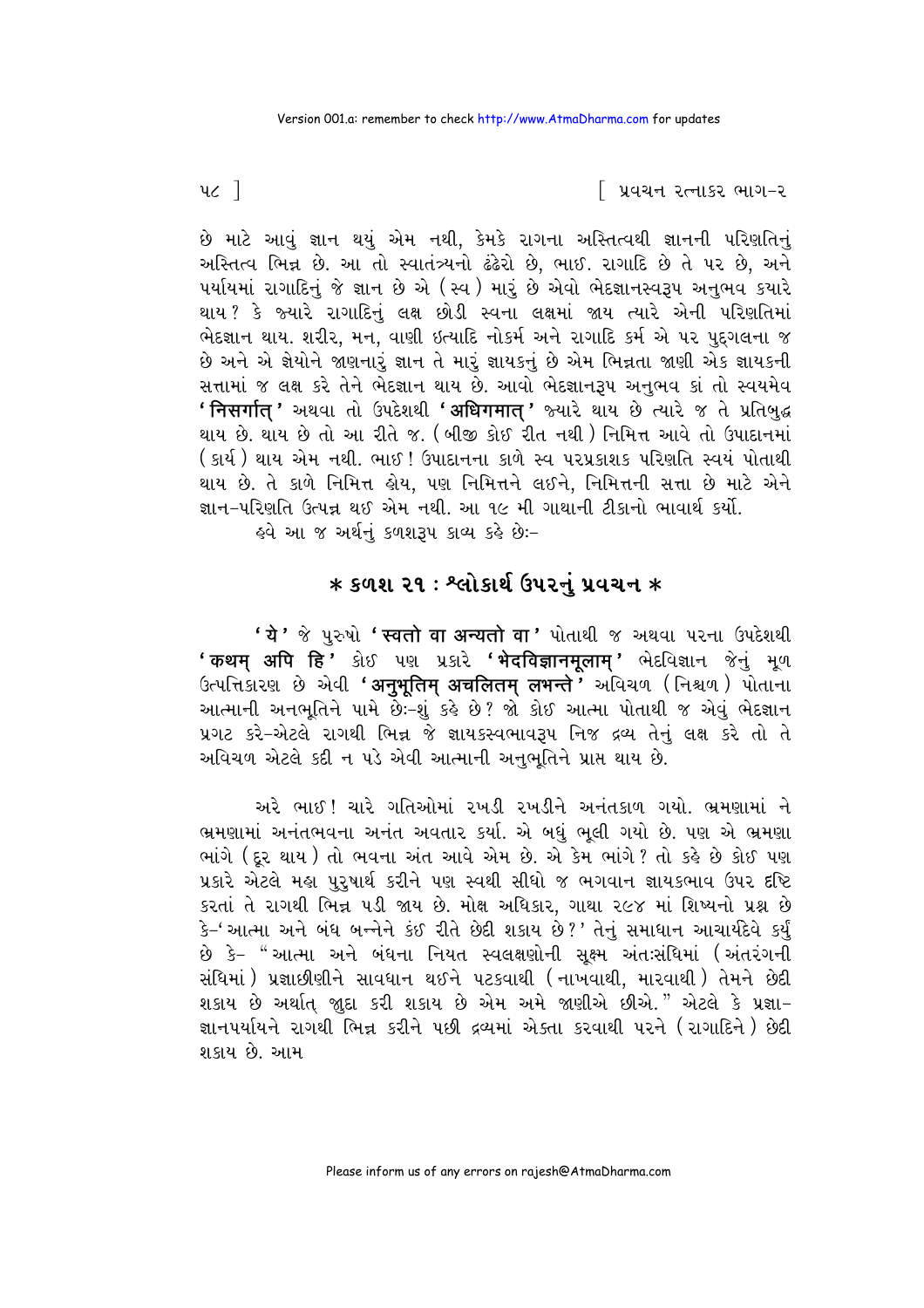ગાથા−૧૯ ]

િ પ૯

સ્વથી અથવા પરના ઉપદેશથી કોઈ પણ પ્રકારે એટલે મહાપુરૂષાર્થથી જ્યારે આ અનુભૂતિ (જ્ઞાન) રાગનું લક્ષ છોડીને સ્વદ્રવ્યના-જ્ઞાયકના લક્ષે જાય છે ત્યારે ભેદવિજ્ઞાન જેનું મળ છે એવી આત્માની અનભતિ ઉત્પન્ન થાય છે.

'ભેદવિજ્ઞાન જેનું મૂળ ઉત્પત્તિકારણ છે'-એમ કેમ કહ્યું ? તેનું સમાધાન : કોઈ એમ કહે કે રાગની ઘણી મંદતા કરતાં કરતાં (એટલે શુભભાવ કરતાં કરતાં) અનુભૂતિ થાય તો એ વાત બરાબર નથી. પરંતુ રાગ અને આત્માનાં ભિન્ન ભિન્ન લક્ષણો જાણીને, રાગનું લક્ષ છોડી પ્રજ્ઞા-છીણી એટલે જ્ઞાનની પરિણતિ વડે આત્મા અને રાગાદિ બંધને છેદી નાખવા-જુદા પાડવા. જેને આવું ભેદજ્ઞાન થાય તે આવી અવિચળ પોતાના આત્માની અનુભૂતિને પામે છે. ભગવાન આત્માની અનુભૂતિનું મૂળ કારણ ભેદજ્ઞાન કહ્યું છે પણ વ્યવહાર સાધન-શુભરાગને આત્માનુભૂતિનું કારણ કહ્યું નથી. જુઓ, આમાં વ્યવહાર સાધન-શુભરાગનો નિષેધ આવી જાય છે.

ભાઈ! આ તો ધીરાનાં કામ છે. પહેલાં વિકલ્પ દ્વારા લક્ષમાં, પ્રતીતિમાં તો લે કે અંતરનો અનુભવ ભેદવિજ્ઞાનના કારણે થાય છે, પરથી ભિન્ન પડવાના કારણે થાય છે. ૫૨ કે જેનાથી જુદું ૫ડવું છે એનાથી અનુભૂતિ થાય ? (ન જ થાય.) રાગાદિ જે ક્રિયા, ભલે તે પંચમહાવ્રતાદિ હોય, એનાથી તો જુદું પડવું છે. હવે જેનાથી જુદું પડવું છે એ ( રાગાદિ ) અહીં સાધન કેમ થાય ? ( ન થાય ) વસ્તુની સ્થિતિ જ આવી છે, ભાઈ ! ઘણું ગંભીર તત્ત્વ ભર્યું છે. વળી કેટલાક એમ કહે છે કે-રાગની મંદતારૂપ શુભોપયોગ છેલ્લો ( અનુભવ પહેલાં) તો હોય છે ને ? ( ભલે ) એનાથી જુદું, પણ શુભોપયોગ એટલું તો સાધન થયું ને ? અશુભ ઉપયોગ હોય ને ભેદજ્ઞાન થાય એમ બનતું નથી માટે અશુભ-ઉપયોગ સાંધન ન થાય, પણ શુભ-ઉપયોગ તો સાધન ખરૂં ને? (ઉત્તર) છેલ્લો જે શુભોપયોગ હોય તેનાથી તો જુદું ૫ડવાનું છે તો (જાુદા ૫ાડવામાં) શુભોપયોગે શું મદદ કરી? ( કાંઈ જ નહિ) એ શુભરાગના કાળે રાગથી જે ભેદજ્ઞાન તે અનુભૂતિનું કારણ થાય છે પણ રાગને લઈને અનુભૂતિ થાય છે એમ નથી.

u& :-' भेदविज्ञानमुलाम ' એમ લખ્યું છે ને ? ભેદવિજ્ઞાન જેનું મૂળ કારણ છે. (બીજાં શભોપયોગ ઉત્તર કારણ?) એટલે એમ બે કારણથી કાર્ય થાય છે. અષ્ટસહસ્ત્રીમાં (તત્ત્વાર્થસૂત્રની ટીકામાં) બે કારણ આવે છે ને?

**ઉત્તરઃ**-એ તો બીજાું હોય એનું જ્ઞાન કરાવ્યું છે. બાકી અહીં તો રાગથી ભેદજ્ઞાન કરવું (એ એક જ) અનુભૂતિની ઉત્પત્તિનું કારણ છે એમ કહ્યું છે. છેલ્લો શુભરાગ હતો માટે એનાથી કાંઈક મદદ થઈ-એમ નથી.

લ્વે કહે છે−જે પુરૂષો કોઈપણ પ્રકારે પોતાથી અથવા પરના ઉપદેશથી અંત:સ્વભાવના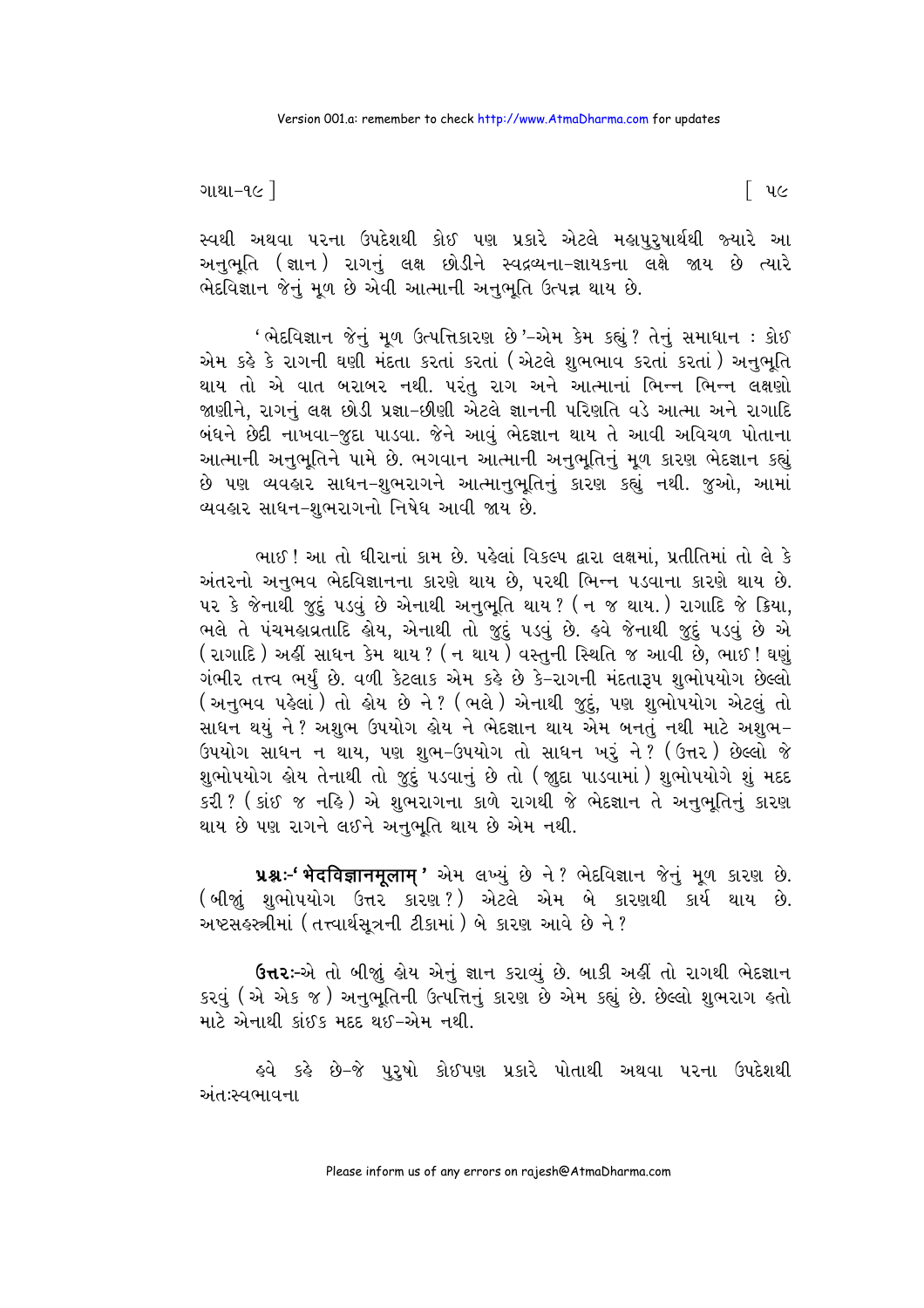િ પ્રવચન રત્નાકર ભાગ−ર

લક્ષે-સ્વભાવ તરફના પુરુષાર્થથી રાગથી ભેદ કરી ભેદજ્ઞાનવડે અવિચળ અનુભૂતિને પામે જ પુરૂષો **'मुकुरवत '** દર્પણની જેમ છે–**' ते एव'** ते ' प्रतिफलननिमग्नानंतभावस्वभावै: ' પોતામાં પ્રતિબિંબિત થયેલા અનંત ભાવોના स्वलावोथी 'संततं' निरंतर 'अविकाराः स्यूः' विशर रहित डोय छे.

શં કહે છે એ ? કે અનભતિની-જ્ઞાનની જે પર્યાય થઈ એ પર્યાયમાં પોતામાં પ્રતિબિંબિત થયેલા એ (અનંત ભાવોના-જ્ઞેયોના સ્વભાવ) જાણવામાં આવ્યા: શરીરની પર્યાય. વાણીની પર્યાય રાગની પર્યાય-એમ બધા અનંત ભાવો જ્ઞાનની પર્યાયમાં પોતપોતાના કારણે જાણવામાં આવ્યા. એ જ્ઞેયોનં જ્ઞાન થયં પણ જ્ઞેયો સંબંધી વિકાર થયો એમ નથી. એ જ્ઞેયોનં જ્ઞાન નિર્વિકારી છે. જ્ઞાનમાં જે જ્ઞેયોના આકાર પ્રતિભાસે છે તેમનાથી (ભેદવિજ્ઞાની પુરુષો) રાગાદિ વિકારને પ્રાપ્ત થતા નથી. એ જ્ઞાનની પર્યાયનું પોતાનું સહજ સામર્થ્ય છે. તેથી સ્વને અને પરને પોતાના અસ્તિત્વમાં જાણે છે. તેથી એમાં રાગને જાણે, શરીરને જાણે માટે એ પરજ્ઞેયના કારણે અહીં (જ્ઞાનમાં) વિકાર થાય-એમ નથી. અનંત જ્ઞેયોના સ્વભાવને જાણે છતાં નિરંતર તેઓ વિકાર રહિત છે.

[ प्रवयन नं.: ६१-६२ \* हिनांड: ३०-१-७६ अने ३१-१-७६ ]



 $\epsilon$ o 1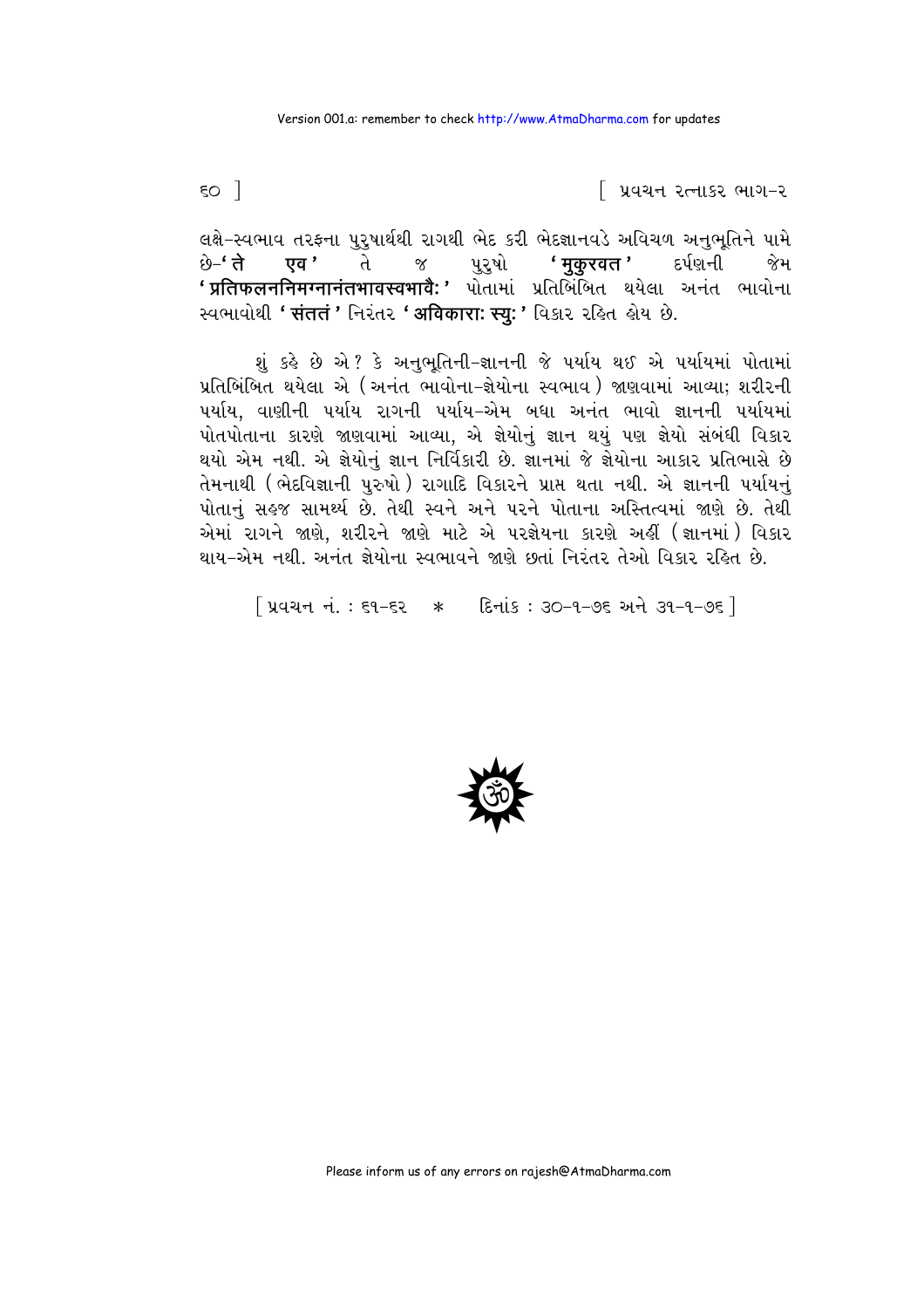#### ગાથા ૨૦-૨૧-૨૨

હવે શિષ્ય પ્રશ્ન કરે છે કે એ અપ્રતિબુદ્ધ કઈ રીતે ઓળખી શકાય એનું ચિહ્ન બતાવો: તેના ઉત્તરરૂપ ગાથા કહે છે:-

अहमेदं एदमहं अदमेदस्स म्हि अत्थि मम एदं। अण्णं जं परदव्वं सच्चित्ताचित्तमिस्सं वा।।२० ।।

आसि मम पूव्वमेदं एदस्स अहं पि आसि पूव्वं हि। होहिदि पूर्णो ममेदं एदस्स अहं पि होस्सामि।। २१ ।।

एयं तु असब्भूदं आदवियप्पं करेदि संमूढो। भूदत्थं जाणंतो ण करेदि दू तं असंमूढो।। २२ ।।

> अहमेतदेतदहं अहमेतस्यास्मि अस्ति ममैतत्। अन्यद्यत्परद्रव्यं सचित्ताचित्तमिश्रं वा।। २० ।।

आसीन्मम पूर्वमेतदेतस्याहमप्यासं पूर्वम् । भविष्यति पुनममैतदेतस्याहमपि भविष्यामि ।। २१ ।।

एतत्त्वसद्भुतमात्मविकल्पं करोति सम्मूढ:। भूतार्थ जानन्न करोति तु तमसम्मूढः ।। २२ ।।

.કું આ અને આ કું, કું છું આનો અને છે મારું આ, જે અન્ય કો ૫૨૬વ્ય મિશ્ર, સચિત્ત અગર અચિત્ત વા; ૨૦.

હતું મારું આ પૂર્વે, હું પણ આનો હતો ગતકાળમાં, વળી આ થશે મારું અને આનો હું થઈશ ભવિષ્યામાં; ૨૧.

અયથાર્થ આત્મવિકલ્પ આવો. જીવ સંમુઢ આચરે; ભુતાર્થને જાણેલ જ્ઞાની એ વિકલ્પ નહીં કરે. ૨૨.

**ગાથાર્થઃ-** [ अन्यत् यत् परद्रव्यं ] જે પુરુષ પોતાથી અન્ય જે ૫૨દ્રવ્ય-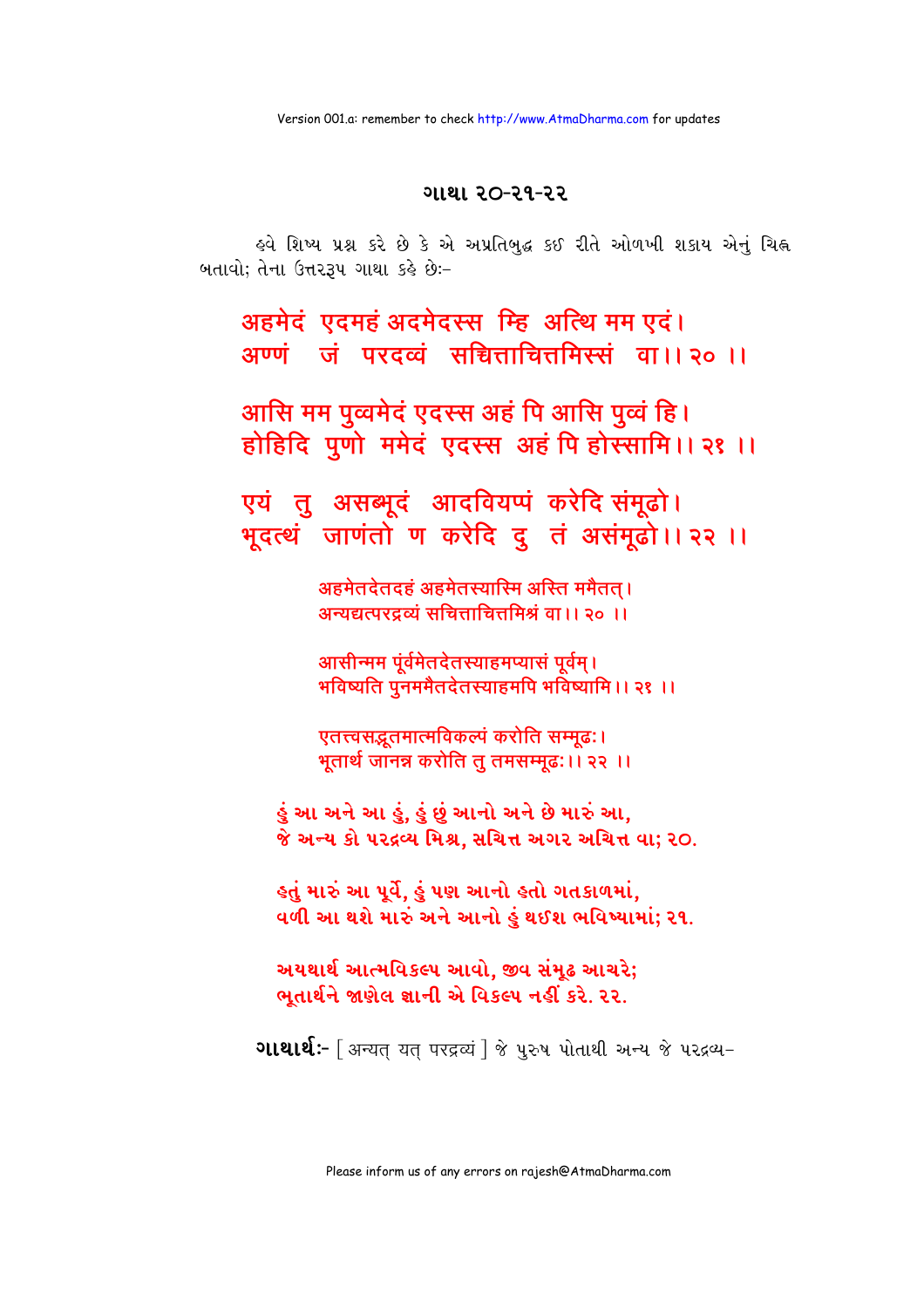∣ પ્રવચન રત્નાકર ભાગ−ર

-<br>ગ્રામનગરાદિક-તેને એમ સમજે કે [अहं एतत्] હું આ છું, [एतत् अहम् ] આ द्रव्य मुक-स्वरूप છે, [अहम् एतस्य अस्मि] डुं આनो छुं, [एतत् मम अस्ति] આ भाउुं छे, [एतत् मम पूर्वेम् आसीत् ] આ भाउं पूर्वे डतुं, [एतस्य अहम् अपि पूर्वम् आसम् ] -<br>આનો કું પણ પૂર્વે કતો, [ एतत् मम पुन: भविष्यति ] આ મારું ભવિષ્યમાં થશે, [ अहम् अपि एतस्य भविष्यामि | डुं पण आनो लविष्यमां थर्छश. - [एतत तु असदभूतम् ] આવો જાૂઠો [ आत्मविकल्पं ] આત્મવિકલ્પ [ करोति ] કરે છે તે [ सम्मूढ: ] મૂઢ છે, મોર્લી છે, અજ્ઞાની છે; [ त् ] અને જે પુરુષ [ भूतार्थ ] પરમાર્થ વસ્તુસ્વરૂપને [ जानन् ] જાણતો थड़ो [तम] એવો જુઠો વિકલ્પ [ न करोति ] नथी કરતો તે [ असम्मूढ: ] मुढ़ नथी, જ્ઞાની છે.

**ટીકાઃ**- (દર્ષ્ટાતથી સમજાવે છેઃ) જેમ કોઈ પુરુષ ઈધન અને અગ્નિને મળેલાં દેખી એવો જાહો વિકલ્પ કરે કે "અગ્નિ છે તે ઈંધન છે, ઈંધન છે તે અગ્નિ છે; અગ્નિનું ઈંધન છે. ઈંધનનો અગ્નિ છે; અગ્નિનું ઈંધન પહેલાં હતું. ઈંધનનો અગ્નિ પહેલાં હતો; અગ્નિનું ઈંધન ભવિષ્યમાં થશે, ઈંધનનો અગ્નિ ભવિષ્યમાં થશે ";-આવો ઈંધનમાં જ અગ્નિનો વિકલ્પ કરે તે જૂઠો છે, તેનાથી અપ્રતિબુદ્ધ કોઈ ઓળખાય છે, તેવી રીતે કોઈ આત્મા પરદ્રવ્યમાં જ અસત્યાર્થ આત્મવિકલ્પ (આત્માનો વિકલ્પ) કરે કે "કું આ ૫૨ વ્રવ્ય છું, આ ૫૨ વ્રવ્ય મુજસ્વરૂપ છે; મારું આ ૫૨ વ્રવ્ય છે, આ ૫૨ વ્રવ્યનો હું છું; મારું આ પહેલાં હતું, હું આનો પહેલાં હતો; મારૂં આ ભવિષ્યમાં થશે, હું આનો ભવિષ્યમાં થઈશ";-આવા જૂઠા વિકલ્પથી અપ્રતિબુદ્ધ ઓળખાય છે.

વળી અગ્નિ છે તે ઇંધન નથી, ઇંધન છે તે અગ્નિ નથી, –અગ્નિ છે તે અગ્નિ જ છે, ઇંધન છે તે ઇંધન જ છે; અગ્નિનું ઇંધન નથી, ઇંધનનો અગ્નિ નથી, –અગ્નિનો જ .<br>અગ્નિ છે, ઇંધનનું ઇંધન છે; અગ્નિનું ઇંધન પહેલાં હતું નહિ, ઇંધનનો અગ્નિ પહેલાં હતો નહિ, –અગ્નિનો અગ્નિ પહેલાં હતો, ઇંધનનું ઇંધન પહેલાં હતું; અગ્નિનું ઇંધન ભવિષ્યમાં થશે નઙિ, ઇંધનનો અગ્નિ ભવિષ્યમાં થશે નઙિ, −અગ્નિનો અગ્નિ જ ભવિષ્યમાં થશે, ઇંધનનું ઇંધન જ ભવિષ્યમાં થશે;"–આ પ્રમાણે જેમ કોઇને અગ્નિમાં જ સત્યાર્થ અગ્નિનો વિકલ્પ થાય તે પ્રતિબુદ્ધનું લક્ષણ છે, તેવી જ રીતે " હું આ પરદ્રવ્ય નથી, આ પરદ્રવ્ય મુજસ્વરૂપ નથી, −હું તો હું જ છું, પરદ્રવ્ય છે તે પરદ્રવ્ય જ છે; મારું આ પરદ્રવ્ય નથી, આ પરદ્રવ્યનો હું નથી, –મારો જ હું છું, પરદ્રવ્યનું પરદ્રવ્ય છે; આ પરદ્રવ્ય મારૂં પહેલાં હતું નહિ, આ પરદ્રવ્યનો હું પહેલાં હતો નહિ, -મારો હું જ પહેલાં હતો, પરદ્રવ્યનું ૫૨દ્રવ્ય પહેલાં કર્તુ; આ ૫૨દ્રવ્ય મારૂં ભવિષ્યમાં થશે નહિ, એનો કું ભવિષ્યમાં થઈશ નહિ, -હું મારો જ ભવિષ્યમાં થઈશ, આ (૫રદ્રવ્ય) નું આ (૫રદ્રવ્ય) ભવિષ્યમાં થશે. "-આવો જે સ્વદ્રવ્યમાં જ સત્યાર્થ આત્મવિકલ્પ થાય છે તે જ પ્રતિબુદ્ધનું લક્ષણ છે, तेनाथी ते ઓળખાય છે

 $53$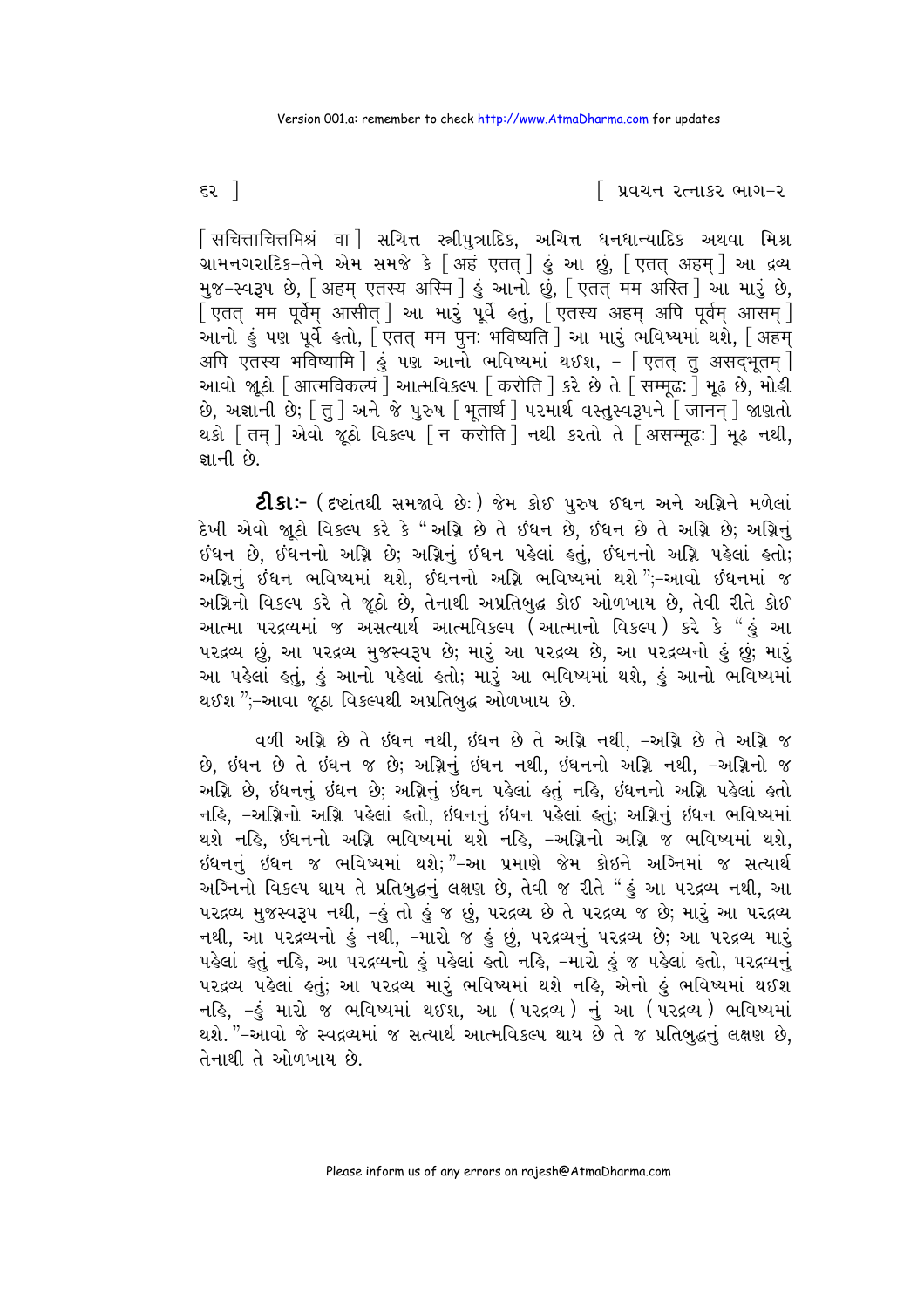### $($  मालिनी)

## त्यजत् जगदिदानीं मोहमाजन्मलीढं रसयत् रसिकानां रोचनं ज्ञानमद्यत । इह कथमपि नात्मानात्मना साकमेक: किल कलयति काले कापि तादात्म्यवृत्तिम् ।। २२ ।।

**ભાવાર્થઃ-** જે પરદ્રવ્યમાં આત્માનો વિકલ્પ કરે છે તે તો અજ્ઞાની છે અને જે પોતાના આત્માને જ પોતાનો માને છે તે જ્ઞાની છે-એમ અગ્નિ-ઇન્ધનના દષ્ટાંત દ્વારા દઢ કર્યું છે.

ઙવે આ અર્થનું કલશરૂપ કાવ્ય કહે છેઃ−

**શ્લોકાર્થઃ**- [जगत ] જગત અર્થાત જગતના જીવો [आजन्मलीढं मोहम ] અનાદિ સંસારથી માંડીને આજ સુધી અનુભવ કરેલા મોહને [इदानी त्यजत् ] હવે તો छोड़ो अने [ रसिकानां रोचनं ] रसिड ४नोने रुथिडर, [ उद्यत ज्ञानम् ] उद्दय थर्छ रड़ेलुं <u> જે જ્ઞાન તેને [ रसयत्] આસ્વાદો; કારણ કે [ इह ] આ લોકમાં [ आत्मा ] આત્મા છે તે</u> [ किल ] ખરેખર [ कथम अपि ] કોઈ પ્રકારે [ अनात्मना साकम ] અનાત્મા ( પરદ્રવ્ય ) साथे कि अपि काले | डोर्ड अर्ण पश नादात्म्यवृत्तिम कलयति न तादात्म्यवृत्ति (એકપણું) પામતો નથી, કેમ કે [एक: ] આત્મા એક છે તે અન્ય દ્રવ્ય સાથે એક્તારૂપ થતો નથી

ભાવાર્થઃ- આત્મા પરદ્રવ્ય સાથે કોઈ પ્રકારે કોઈ કાળે એકતાના ભાવને પામતો નથી. એ રીતે આચાર્યે, અનાદિથી પરદ્રવ્ય પ્રત્યે લાગેલો જે મોહ છે તેનું ભેદવિજ્ઞાન બતાવ્યું છે અને પ્રેરણા કરી છે કે એ એકપણારૂપ મોહને હવે છોડો અને જ્ઞાનને આસ્વાદો; મોહ છે તે વૃથા છે, જૂઠો છે, દુઃખનું કારણ છે. ૨૨.

# ઉપોદ્દઘાતઃ-

હવે શિષ્ય પ્રશ્ન કરે છે કે એ અપ્રતિબુદ્ધ કઈ રીતે ઓળખાય એનું ચિહ્ન બતાવો. તેના ઉત્તર3૫ ગાથા કહે છેઃ-

**ટી.કાઃ**- ( દષ્ટાંતથી સમજાવે છે ) જેમ કોઈ પુરુષ ઇંધન અને અગ્નિને મળેલાં દેખી એવો જૂઠો વિકલ્પ કરે કે-" અગ્નિ છે તે ઇંધન છે, ઇંધન છે તે અગ્નિ છે; અગ્નિનું ઇંધન છે, ઇંધનનો અગ્નિ છે; અગ્નિનું ઇંધન પહેલાં હતું, ઇંધનનો અગ્નિ પહેલાં હતો; અગ્નિનું ઇંધન ભવિષ્યમાં થશે, ઇંધનનો અગ્નિ ભવિષ્યમાં થશે;"–આવો ઇંધનમાં જ અગ્નિનો વિકલ્પ કરે તે જૂઠો છે, તેનાથી અપ્રતિબુદ્ધ-'લૌકિક મૂર્ખ' કોઈ ઓળખાય છે.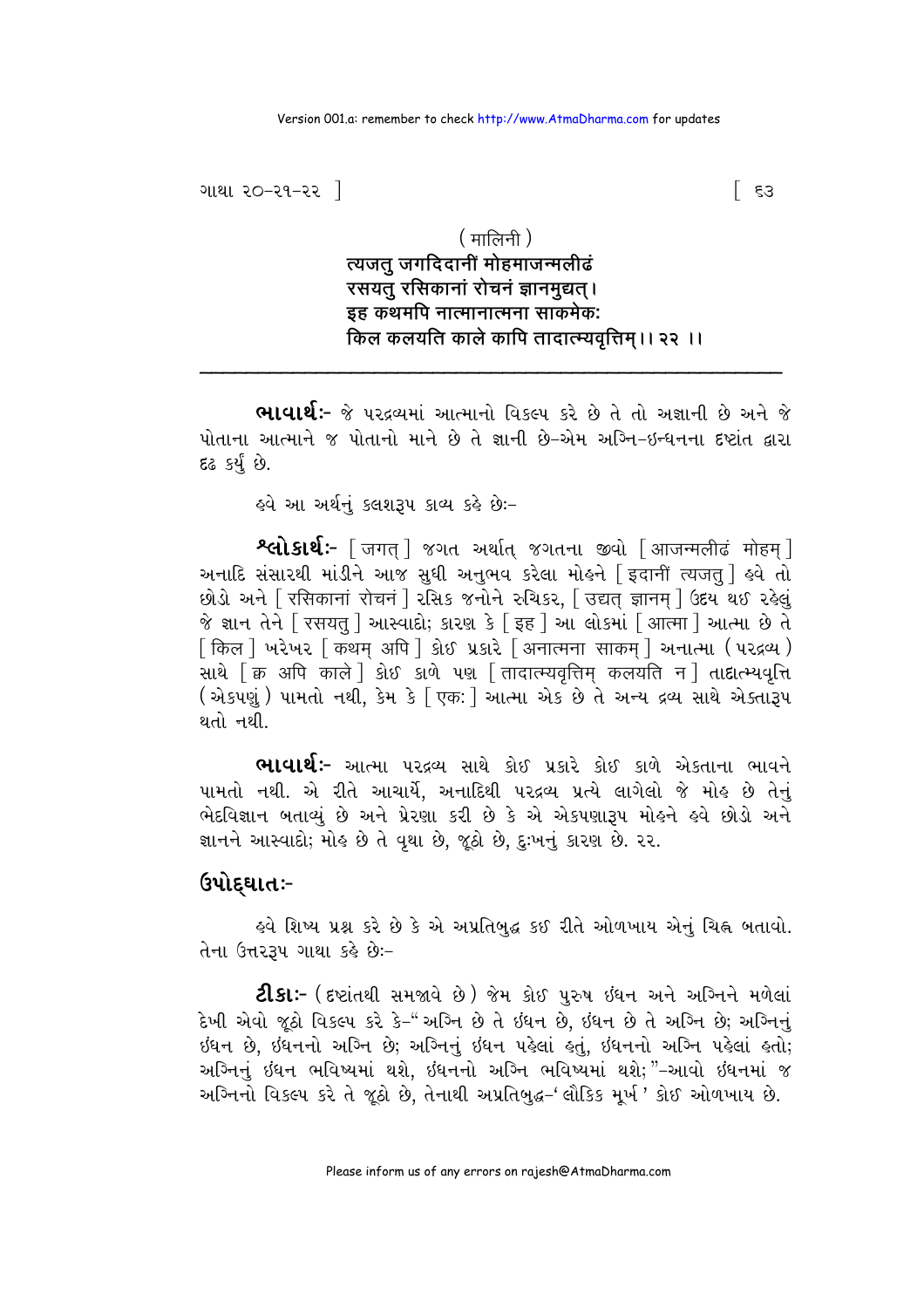∣ પ્રવચન રત્નાકર ભાગ−ર

તેવી રીતે કોઈ આત્મા પરદ્રવ્યમાં જ આત્મવિકલ્પ (આત્માનો વિકલ્પ) કરે-હું આ પરદ્રવ્ય છું, આ પરદ્રવ્ય મુજસ્વરૂપ છે. કું આ રાગ, શરીર, મન, વાણી ઇત્યાદિ પરદ્રવ્ય છું અને એ મારા સ્વરૂપે છે; આ સામાન્ય કહ્યું. હવે ત્રણ કાળ જોઈએ. (વર્તમાન ) મારૂં આ રાજ્ય, મારૂં શરીર, મારી વાણી, મારો રાગ ઇત્યાદિ મારાં આ ૫૨૬વ્ય છે અને એનો કું છું-એ વર્તમાન. (ભૂતકાળ) મારૂં આ પકેલાં કતું. કું પકેલાં આનો હતો. એ રાગ પૂર્વે મારો હતો જે વડે આ મનુષ્યપણું મળ્યું. લોકો કહે છે ને કે પૂર્વે રાગ (પુણ્ય) ક્રતો તો આ મનુષ્યપણું મળ્યું અને ભગવાનની વાણી સાંભળવા મળી. એમ પૂર્વના રાગને પોતાના માન્યા-એ ભૂતકાળ. (ભવિષ્ય) મારું આ ભવિષ્યમાં થશે અને ઙું આનો ભવિષ્યમાં થઈશ. આ જે ઙું પુણ્ય બાંધું છું એનાથી ભવિષ્યમાં મનુષ્યપણું મળશે, જિનવાણી સાંભળવા મળશે, એ બધું મને મળશે. અરે પ્રભુ! તું તો જ્ઞાયકભાવ છે ને! તને શું મળ્યું અને શું મળશે ? ભાઈ, એ તારી ચીજમાં કયાં છે ? આ મારૂં ભવિષ્યમાં થશે, કું એનો થઈશ, ઇત્યાદિ આવા જુઠા વિકલ્પથી તે અપ્રતિબુદ્ધ-મુઢ-અજ્ઞાની–મિથ્યાદૃષ્ટિ છે એમ ઓળખાય છે.

જુઓ, પહેલાં દષ્ટાંત આપે છે કે લાકડાને અને અગ્નિને મળેલાં દેખીને લાકડું-.<br>ઇંધન અને અગ્નિનો સ્વભાવ ભિન્ન હોવા છતાં બેને જે એક માને છે-એટલે કે ઇંધન તે અગ્નિ છે અને અગ્નિ છે તે ઇંધન છે એમ જે માને છે તે લૌકિકમાં મૂર્ખ કહેવાય છે, કેમ કે અગ્નિનો સ્વભાવ જે પ્રકાશ અને ઉષ્ણતા તે લાકડાના સ્વભાવથી ભિન્ન છે. તેમ જે કોઈ આત્મા આ રાગ, શરીર, મન, વાણી, ઘર, દીકરા, દીકરી, ઇત્યાદિ કું છું અને એ મારાં છે-એવો પરદ્રવ્યમાં જ અસત્યાર્થ આત્મવિકલ્પ કરે છે તે અપ્રતિબદ્ધ-અજ્ઞાની છે. મિથ્યાદષ્ટિ છે.

પરદ્રવ્યમાં સચેત, અચેત અને મિશ્ર એમ ત્રણ પ્રકાર લીધા છે. સંસારી ગૃહસ્થને સ્ત્રી, કુટુંબ−પરિવાર, દીકરા, દીકરી ઇત્યાદિ સચેત, શરીર તથા લક્ષ્મી આદિ અચેત અને દીકરો અને એનાં ઉપકરણો તથા સ્ત્રી અને તેનાં કપડાં, દાગીના આદિ બન્ને સાથે ભેગાં તે મિશ્ર. એ ત્રણે જે મારાં કહે-માને તે મૂઢ છે. તેમ સાધુને જે શિષ્ય તે સચેત, ઉપકરણ તે અચેત અને ઉપકરણ સહિત શિષ્ય તે મિશ્ર. બીજી રીતે કહીએ તો પુણ્ય-પાપના વિકલ્પો તે સચેત, પુદ્ગલાદિ પરદ્રવ્ય તે અચેત, અને ગુણસ્થાન-માર્ગણાસ્થાને પરિણમેલો માને તે મિશ્ર. આ સચેત, અચેત અને મિશ્ર-એમ ત્રણ પ્રકારના પરદ્રવ્યમાં આ કું છું અને એ મારા સ્વરૂપે છે એમ માને એ મૂઢ-મિથ્યાદષ્ટિ છે. એના જ્ઞાનમાં સાચાપણું આવ્યું જ નથી.

**પ્રશ્નઃ**-ચૌદ માર્ગણામાંથી પોતાને શોધવો જોઈએ ને ?

**ઉત્તરઃ**-કયાં શોધવો ? એ તો પર્યાયદષ્ટિએ પર્યાયપણે કેવો છે એની વાત છે.

 $\mathsf{S} \mathsf{X}$  ]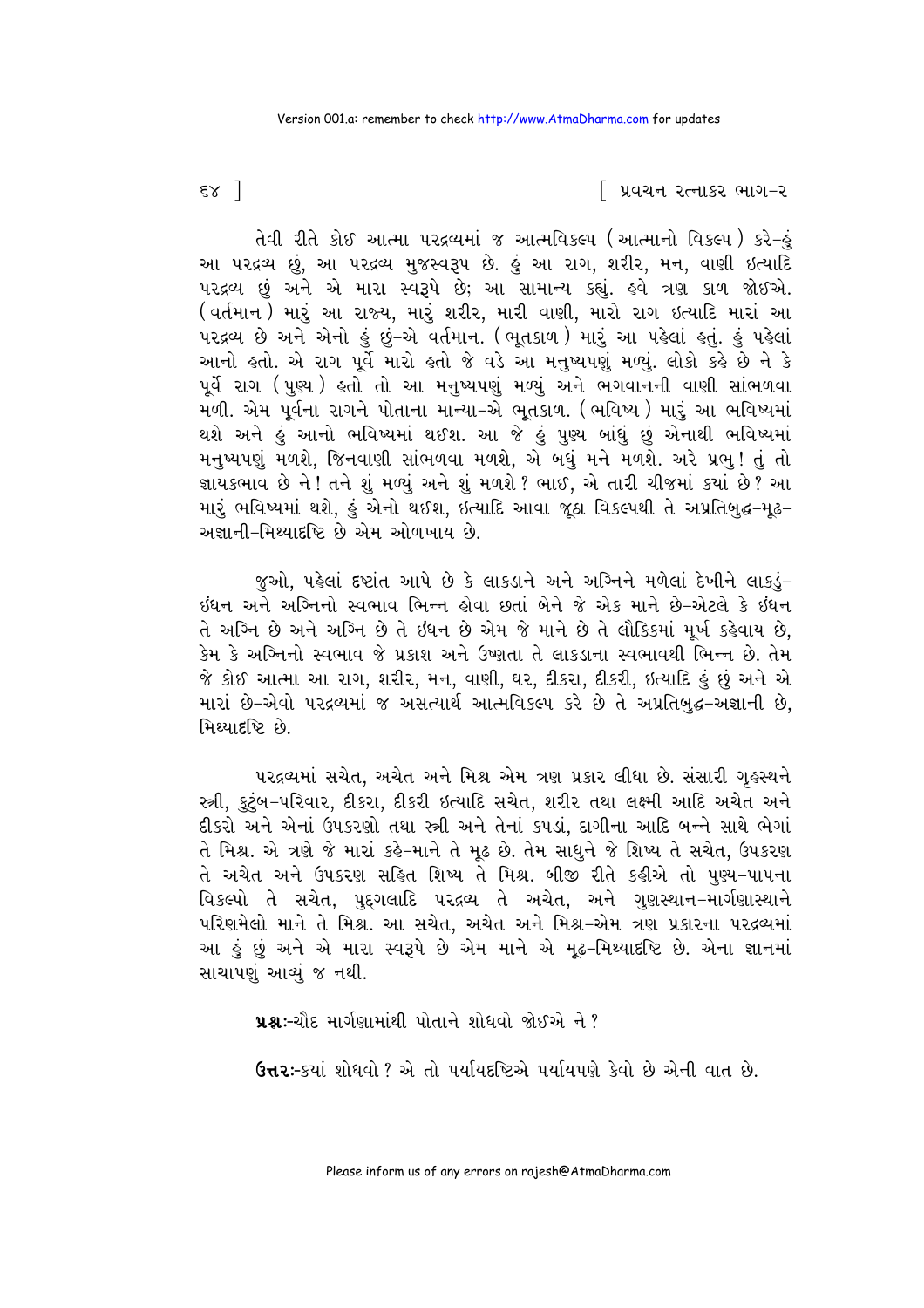#### ગાથા ૨૦−૨૧−૨૨ ∣

વસ્તુપણે તો જ્ઞાયક ચૌદ માર્ગણામાં છે જ નહિ, ભેદમાં આત્મા છે જ નહિ. અને એ માર્ગણાસ્થાનો વસ્તુપણે આત્મામાં છે જ નહિ. અરે! ગુણસ્થાનપણે એને ગોતીએ તો ગુણસ્થાન પણ જ્ઞાયકમાં નથી, અને જ્ઞાયક આત્મા ગુણસ્થાનમાં નથી. આવી વાત છે, ભાઈ! ઝીણી. આ તો ટુંકામાં સમજાવ્યું છે. ભાઈ, તું કોણ છો એની આ વાત છે.

કું આ પરદ્રવ્ય છું અને આ પરદ્રવ્ય મારા સ્વરૂપે છે એ માન્યતા અજ્ઞાન છે. આ રાગ-વ્યવહાર રત્નત્રયનો વિકલ્પ મારા સ્વરૂપે છે, આ શરીર મારા સ્વરૂપે છે, સ્ત્રી મારા સ્વરૂપે છેઃ અર્ધાંગના નથી કહેતા ? સ્ત્રીને અડધું અંગ-અડધું હું અને અડધું એ-એમ કહે છે. આ તો મુર્ખાઈ છે, ધુળેય અર્ધાંગના નથી. એ આત્મા જુદો, એના શરીરનાં રજકણ જાદાં; એને અને આત્માને સંબંધ કેવો ? આ મારો દેશ, આ મારો પુત્ર, આ મારા પિતા એમ નિમિત્તથી, વ્યવહારથી, બોલાય છે. કોના પિતા ? કોનો પુત્ર ? આત્માને બાપ કેવો અને દીકરો કેવો? જીવ એક નિજ જ્ઞાયકભાવ સિવાય જેટલી ચીજ-પુણ્ય-પાપ, ગુણસ્થાન ભેદ ઇત્યાદિ બધાં મારાં-પોતાનાં માને એ પરદ્રવ્યને જ પોતાનું માને છે. આ તો પાંચમું ગુણસ્થાન (શ્રાવક દશા) કોને કહેવું એ કયાં એને ખબર છે? પર્યાયમાં એ વસ્તુનું વ્યવહારનયથી જ્ઞાન કરે, પણ એ ચીજ મારી છે અને એ હું છું એમ માને તો મિથ્યાદષ્ટિ છે.

' કું આ ' એમ બે અસ્તિ તો સિદ્ધ કરી. ' કું ' એટલે એક અસ્તિ અને ' આ ' એ બીજી અસ્તિ થઈ. રાગાદિ, પુણ્ય, પાપ, દયા, દાન, વ્રત, શરીર, મન, વાણી, ઇંદ્રિય આત્મા સત્ય અને બીજું ભ્રમ એમ નથી. હું અને આ એમ બે શબ્દ વાપર્યા છે. આ ટીકા તો બહુ ટુંકી ભાષામાં છે પણ અંદર ઘણું રહસ્ય ભરેલું છે.

પ્રાર્થનાઃ- (અહીં શ્રોતા વિશેષ ખુલાસો કરવા માટે વિનંતી કરે છે?) તે આપ ખોલો. ( કૃપાળુદેવ ! )

હા, હળવે હળવે ખોલીએ.

સવારમાં જાૂઓને કેવું આવ્યું કર્તું ? કે જૈનધર્મ કોને કર્કવો ? (તો કર્ક છે) કે ભગવાન આત્મા જ્ઞાયકસ્વભાવે પરિપૂર્ણ જ્ઞાન અને આનંદથી ભરેલો અથવા વીતરાગસ્વભાવે ભરેલો પ્રભુ છે. એની પરિણતિમાં-પર્યાયમાં વીતરાગતાની દૃષ્ટિ, જ્ઞાન અને શાન્તિ પ્રગટે એ જૈનઘર્મ. મુનિઓએ ત્યાં સુધી કહ્યું કે એ જૈનધર્મ જયવંત વર્તે છે-એટલે કે આ જ્ઞાયક પ્રભુ મારો નાથ મને લય આવ્યો છે. મને વીતરાગી સમકિત, વીતરાગી જ્ઞાન અને વીતરાગી રમણતારૂપ જૈનધર્મ જયવંત વર્તે છે. મને એ જૈનધર્મ પ્રગટ છે. કોઈકને હશે

િદપ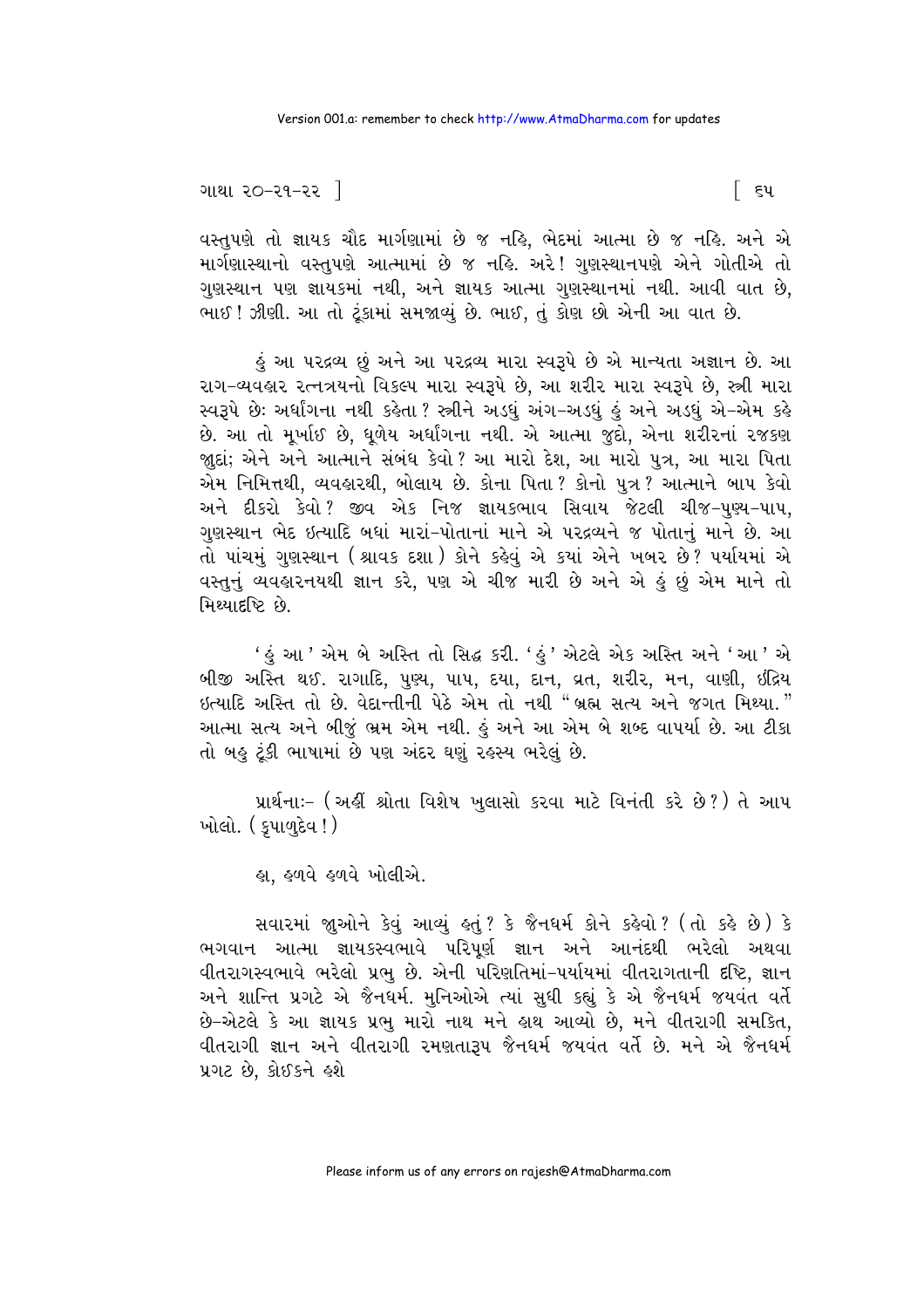∣ પ્રવચન રત્નાકર ભાગ−ર

એમ નહિ. ઓહો! દિગંબર સંતોની ગજબ શૈલી! ધર્મએ વીતરાગી દશા છે, એમાં વ્યવહારરત્નત્રયના રાગનું મિશ્રપણું નથી.

લોકો કહે છે કે આ બધા છોકરાઓ ભણીગણીને હોશિયાર એન્જિનિયર થાય છે, પછી કારખાનાં કરે છે. કહે છે ને કે જાઓ, આનો દીકરો કારખાનાં કેવાં કરે છે? શું એ સાચું હશે ? ગ૫ છે, કારખાનાં કેવાં ? ભાઈ, તું તો જ્ઞાયકસ્વરૂપ છે ને. પ્રભુ ! તું એક સમયની પર્યાય જેટલો નથી તો પછી રાગનો. દીકરા-દીકરીનો. દેશનો વગેરેનો કેમ હોય ? આ લક્ષ્મીવાળો, આબરૂવાળો, પૈસાવાળો, બાયડીવાળો, <u>કુ</u>ટુંબવાળો, કારખાનાવાળો અહાહા! કેટલા વાળા વળગ્યા એને? એક વાળો હોય તો રાડ નાખે છે. વાળો (એક જાતનું જંત) વાવ-કવાના પાણીમાં હોય છે તે પીવાથી પગમાં લાંબો તાંતણો નીકળે છે. એક વાળાથી તો રાડ નાખી જાય છે તો આ તો કેટલા વાળા ?

પ્રશ્ન:-એ વાળો જે પગમાં નીકળે એ તો દુ:ખે છે પણ આ તો દુખતા નથી ને?

ઉત્તરઃ-ભાઈ, વાત તો ખરેખર એમ છે કે શરીરાદિ પર ચીજ મારી છે એ માન્યતા દુઃખરૂપ છે. અને ૫૨ ચીજ-શરીર, પૈસા વગેરે ઉપર લક્ષ જાય છે ત્યારે પોતાના આકળતાના દુઃખમાં એ (૫૨ ચીજ) નિમિત્ત છે. આનંદનું-અતીન્દ્રિય આનંદનું (સુખનું) કારણ તો એકમાત્ર ચૈતન્યમર્તિ ભગવાન છે.

વ્યવહારરત્નત્રય આદિ પરદ્રવ્યો મારા છે એમ માને તે મૃઢ મિથ્યાદષ્ટિ છે. નિયમસાર ગાથા ૫૦ માં તો શુદ્ધરત્નત્રયની મોક્ષમાર્ગની વીતરાગી નિર્મળ પર્યાયને પરદ્રવ્ય કરી છે. ત્રિકાળી એક શુદ્ધ જ્ઞાયક સ્વદ્રવ્ય જે નહિ તે બધું પરદ્રવ્ય છે. આત્મા પર્યાય જેટલો છે એમ માને તે પોતાને પરદ્રવ્યરૂપ માને છે. એટલે ચૈતન્યસર્ય. આનંદનો નાથ. ભગવાન આત્મા સિવાય એક સમયની પર્યાયને. રાગને કે શરીરાદિ પરદ્રવ્યને પોતાનું માને તે મૃઢ મિથ્યાદ્દષ્ટિ છે. ત્યાં (નિયમસાર ગાથા ૫૦ માં) સમ્યગ્દર્શન અને વીતરાગી ચારિત્રને પરદ્રવ્ય કહ્યું છે કારણ કે જેમ સ્વદ્રવ્ય (લક્ષ) સિવાય બીજા દ્રવ્યમાંથી પોતાની નવી (નિર્મળ ) પર્યાય આવતી નથી તેમ નવી (નિર્મળ) પર્યાય નિર્મળ પર્યાયમાંથી પણ આવતી નથી. ત્યાં એને (નિર્મળ પર્યાયને) પરદ્રવ્ય કઢીને સ્વદ્રવ્યની દૃષ્ટિ કરાવવી છે. નવી (નિર્મળ) પર્યાયની ઉત્પત્તિ સ્વદ્રવ્યના આશ્રયે થાય છે. (પણ પર્યાયના આશ્રયે થતી નથી) પર્યાયમાંથી પર્યાય ન આવે. ભાઈ! વીતરાગ પરમેશ્વરનો માર્ગ ગઢન છે.

અહાહા ! જૈનધર્મના પરિણમનને પામેલા, વીતરાગતાની પરિણતિમાં ઊભેલા આ દિગંબર મુનિઓ-સંતો તો જુઓ. તેમને વિકલ્પ આવ્યો અને ટીકા ટીકાના કારણે થઈ. આચાર્ય ભગવાન ટીકાના છેલ્લા શ્લોકમાં કહે છે કે આ ટીકાનો હું ક્તા નથી. મારા માથે આળ નાખશો મા. (કું તો સ્વરૂપગુપ્ત છું) અરે પ્રભુ! આવી સરસ ટીકા કરીને આપ

 $\epsilon$ s |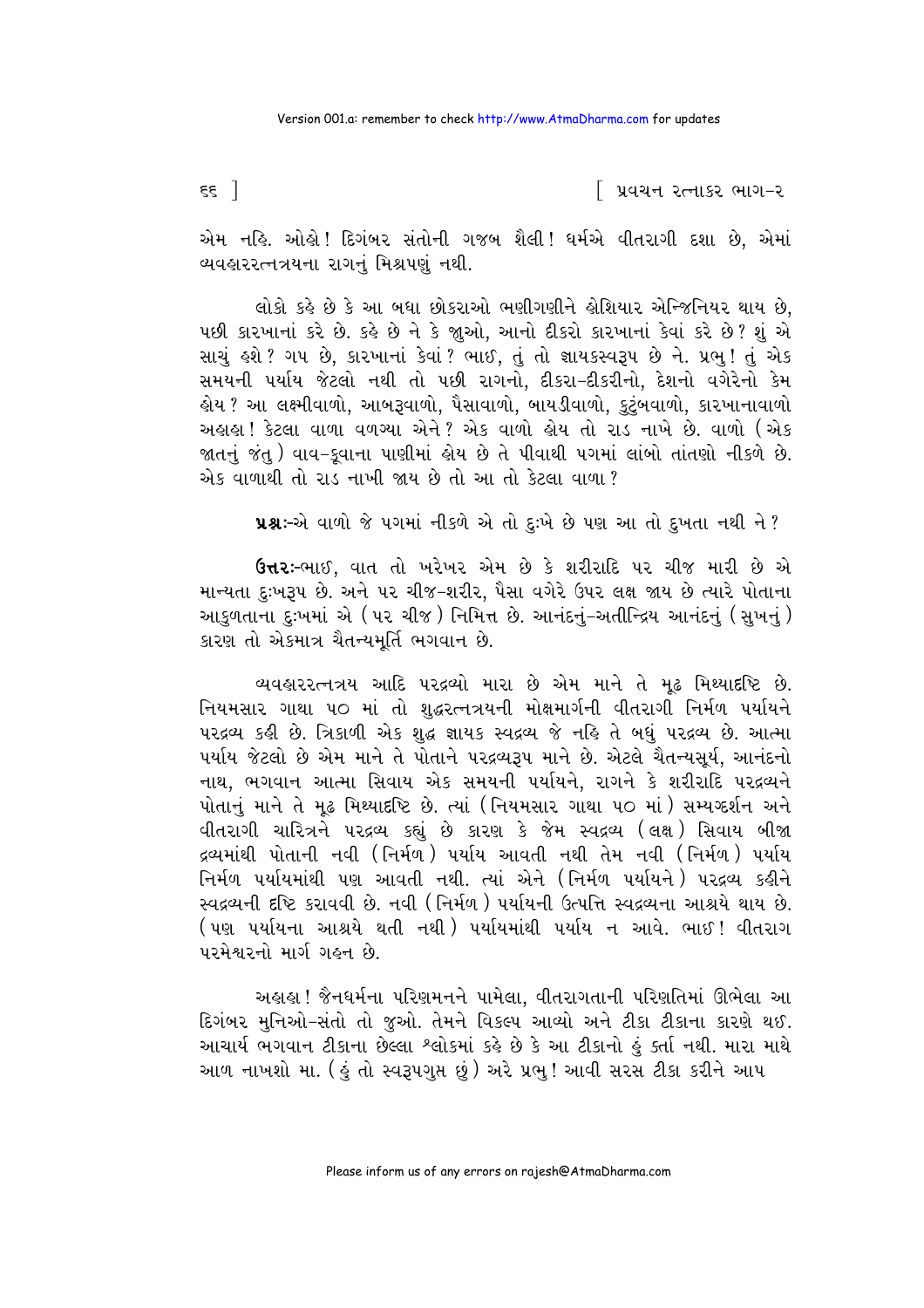```
ગાથા ૨૦−૨૧−૨૨ ∣
```
ના કેમ પાડો છો? ભાઈ, એ તો શબ્દોની શક્તિથી ટીકા થઈ છે; મારા વિકલ્પ અને મારી શક્તિથી નહિ. પંચાસ્તિકાય. પ્રવચનસારમાં બધે છેલ્લા કળશ છે એમાં આ કહે છે કે આ ટીકા મેં કરી અને ટીકા દ્વારા તને જ્ઞાન થાય એવા ભ્રમ ન કરીશ.

પહેલાં સામાન્ય લીધું કે હું આ છું અને આ મારાં છે. પછી ત્રણકાળનું લીધું. વર્તમાનમાં આ મારાં છે અને કું એનો છું; ભૂતકાળમાં આ મારાં કતાં અને કું એનો હતો; ભવિષ્યમાં આ મારાં થશે અને હું એનો થઈશ, છોકરાઓને અમે પાળી પોષી મોટા કર્યા, હવે અમે ઘડપણમાં નિરાંતે રહીશું. આપણને છોકરાઓ પોષશે. કોને પોષશે ? તને કે એને? ભારે વાત, ભાઈ! આ તો સંસારનું નાટક છે. અરે ભાઈ! તને ભ્રમણા છે. નાથ! તું તો સર્વજ્ઞસ્વભાવી છે. દરેક આત્મા સર્વજ્ઞસ્વભાવરૂપ જ છે. એનો અર્થ એ થયો કે એ સ્વને અને પરને જાણવાના પરિણમનવાળો છે. એ સ્વ અને પર બે એક છે એમ નહિ. સ્વના જ્ઞાનરૂપે અને પરના જ્ઞાનરૂપે પરિણમવું એવો સ્વપરપ્રકાશક એનો સ્વભાવ છે. સર્વજ્ઞની પરિણતિ પર્યાયમાં જે પ્રગટે તે પહેલાં શ્રદ્ધામાં એમ આવ્યું હતું કે કું તો સર્વજ્ઞસ્વભાવી છું. તેથી શ્રદ્ધાના બળે સર્વજ્ઞદશા પ્રગટ કરી. એ શ્રદ્ધા સર્વજ્ઞ-.<br>સ્વભાવી આત્માની છે, અલ્પજ્ઞ કે રાગવાળા આત્માની નહિ. આવો ઉપદેશ છે, ભાઈ ! માર્ગ તો આ છે.

કેટલાક એમ માને કે અમે તો એવી ઉપદેશ શૈલી કરીએ કે ધીમેથી બોલવું હોય તો ધીમેથી બોલીએ, તાણીને બોલવું હોય તો તાણીને બોલીએ. બીજાને ખંખેરીએ, વળી કોઈ એક જણ એમ કહેતું હતું કે અમારી પાસે પૈસા નથી પણ એવો ઉપદેશ આપીએ કે લોકોના પૈસા ખંખેરી નાખીએ. અરે ભગવાન! શું કરે છે તું આ ? ભાઈ, તારું સ્વરૂપ એ (ઉપદેશ) નહિ. ઉપદેશ હું કરું છું એ તો પરને પોતાનું માન્યું છે. ગજબ વાત, બાપુ! મેં પૂર્વે ઉપદેશ કર્યો હતો એનાથી બધા સમજ્યા, મારા ઉપદેશનું એ ફળ આવ્યું એમ માનનાર પરદ્રવ્યને પોતાનં માને છે અને પોતાને પરદ્રવ્યરૂપ માને છે.

us:-એવો નિમિત્ત-નૈમિત્તિક સંબંધ તો છે?

**ઉત્તરઃ**-એ તો જાણવા માટે છે, પણ (નિમિત્તથી કાર્ય થાય એમ) માનવા માટે નથી. સ્વયંભુસ્તોત્રમાં ગાથા ૭૩ માં ધર્મનાથ ભગવાનની સ્તુતિમાં આવે છે કે-પ્રભુ! આપની વાણીમાં ઉપદેશ નીકળ્યો પણ ધર્મ કોઈ પામ્યા કે નહિ તેનું ફળ આપે ન જોયું. આપે ઉપદેશ આપ્યો પણ આમાંથી ધર્મ કોણ પામ્યા એ આપે ન જોયું. એનો અર્થ એ કે પામનારા પામે એ તો કેવળજ્ઞાનમાં પહેલેથી જણાઈ ગયું છે. એમ સમક્તિી પણ, મારા ઉપદેશથી આટલા પામ્યા એ ફળ જોતા નથી. ઉપદેશ જ મારો નથી ને ભાઈ, પરચીજથી ભિન્નતાની વાતો ઝીણી છે.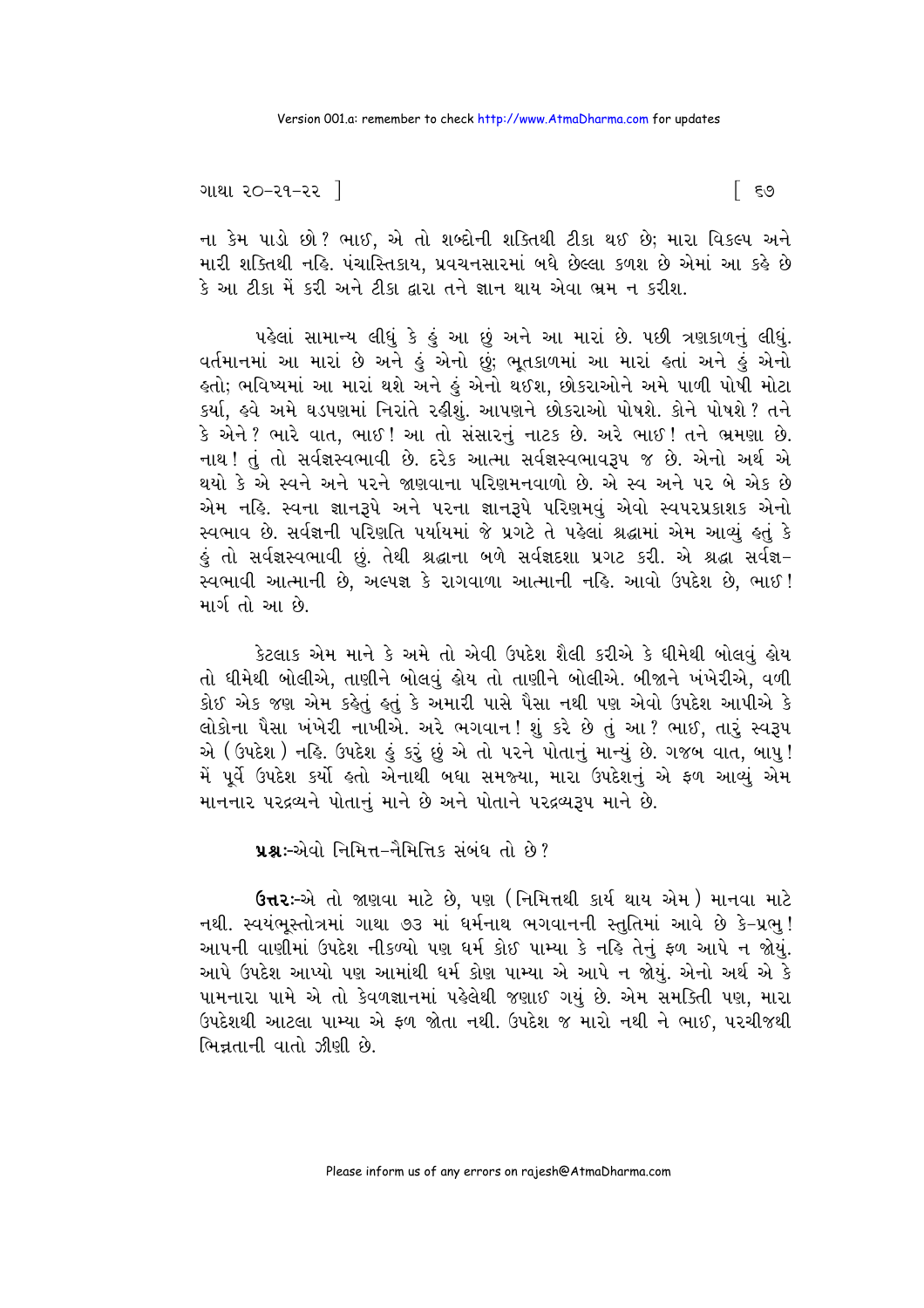$52$ 

∣ પ્રવચન રત્નાકર ભાગ−ર

પહેલાં કહ્યું ને કે-મેં ઉપદેશ કર્યો હતો એનાથી બધા સમજ્યા અને મારા ઉપદેશનું આ ફળ આવ્યું-આવા જૂઠા વિકલ્પથી અજ્ઞાની અપ્રતિબુદ્ધ ઓળખાય છે, પહેલાં દલપતરામની કવિતામાં આવતું કે "મૂરખ માથે શીંગડાં નહિ, 1 તો જેમ આ મૂરખને એવી કોઈ નિશાની લેતી નથી એમ અજ્ઞાનીને બલારમાં એવાં કોઈ ચિહ્ન લેતા નથી પણ પરદ્રવ્યને પોતાનું માનવું અને પોતાને પરદ્રવ્યરૂપ માનવું એ અજ્ઞાનીનું ચિહ્ન અંદરમાં છે

અહીં તો ભગવાન આત્મા ખરેખર સર્વજ્ઞસ્વભાવી છે એમ સિદ્ધ કરવું છે. તે ભૂતકાળની ચીજ જાણે, વર્તમાન છે એને જાણે, ભવિષ્યમાં થશે એને જાણે. જાણે, જાણે અને જાણે-એ સિવાય બીજું એનામાં છે નહિ. બીજી રીતે કહીએ તો જ્ઞાતા-દષ્ટા એનો સ્વભાવ છે, દેખનાર-જાણનાર બસ. એ વસ્તુના ભૂત, વર્તમાન અને ભવિષ્યને જાણે એ જુદી વાત. પણ તે વસ્તુ હતી માટે જાણે એમ નથી. એ સમયની સ્વપરપ્રકાશક જ્ઞાનની પર્યાય પોતાથી પ્રગટી એને જાણે છે.

બંધ અધિકારમાં ત્યાં સુધી લીધું છે કે-આને મેં મોક્ષ ૫માડયો, હું આને મોક્ષ ૫માડું, હું આને બંધ કરાવું એવી માન્યતા મિથ્યાબુદ્ધિ છે. ભાઈ, એના અજ્ઞાન અને રાગ વિના એને બંધ નહિ થાય. અને વીતરાગતા વિના એને મુક્તિ નહિ થાય. (તારા વિના નહિ થાય એમ નહીં.) હું આને આજીવિકા દઈને જીવાડું, હું આને મારૂં, હું આને સુખના સંયોગો દઉં, કું આને દુઃખના સંયોગો દઉં–એ બધી માન્યતા મિથ્યાદષ્ટિ મુઢ અપ્રતિબુદ્ધની છે. ત્યાં દલીલ આપી છે કે જીવની વીતરાગ દશા વિના એ મુક્તિ નહિ પામે, તો તું ૫માડીશ એ કયાં આવ્યું? અને અજ્ઞાન અને રાગભાવ વિના જીવને બંધ નહિ થાય એટલે આને હું બંધ કરાવું એ વાત કયાં રહી ?

શ્વેતાંબરમાં એક કથા આવે છે. દેવદ્રવ્ય ખાય તો ખાનારને નુકશાન થાય-પાપ થાય, એના ઉપર એક એવી કથા છે. બે જણ હતા. એક બીજાનો વૈરી હતો. હવે જેના પર વેર હતું એનું મકાન થતું હતું. તેમાં પેલા વૈરીએ દેરાસરની ઇંટ લઈને મકાન થતું કતું એમાં મૂકી દીધી. એણે વેર વાળવા આમ કર્યું. એને મન એમ કે ક્રવે પેલા વૈરીને દેવદ્રવ્ય ખાધાનું પાપ લાગશે અને એનું નખ્ખોદ જશે. પણ ભાઈ, જેનું મકાન થતું કતું એને પોતાને તો ઇંટની ખબરેય નથી તો પછી એને પાપ લાગે અને એનું નખ્ખોદ જાય એમ શી રીતે બને ? ન બને. પણ અજ્ઞાની આવું અનાદિથી માની રહ્યો છે. વળી કોઈ એમ માને છે કે આપણે લાખ બે લાખનું જે મંદિર બંધાવીએ તેમાં જે લોકો ભક્તિ, પૂજા, ધર્મ કરે એનો (પુણ્ય) લાભ આપણને મળશે. આ તદ્દન ખોટી વાત છે. (અજ્ઞાનીઓ આવું ને આવું કેટલુંય માનતાં હોય છે.) અહીં તો કહે છે કે હું આનો અને આ મારાં એમ ત્રણેકાળ સંબંધી રાગ, શરીર, વાણી, પૈસા, લક્ષ્મી, ઘર, દીકરા, દીકરી, દેશ ઇત્યાદિ એ બધા બોલ લાગ પાડતાં જે આ પ્રકારે જઠા વિકલ્પો કરે છે તે અજ્ઞાની-અપ્રતિબુદ્ધ છે.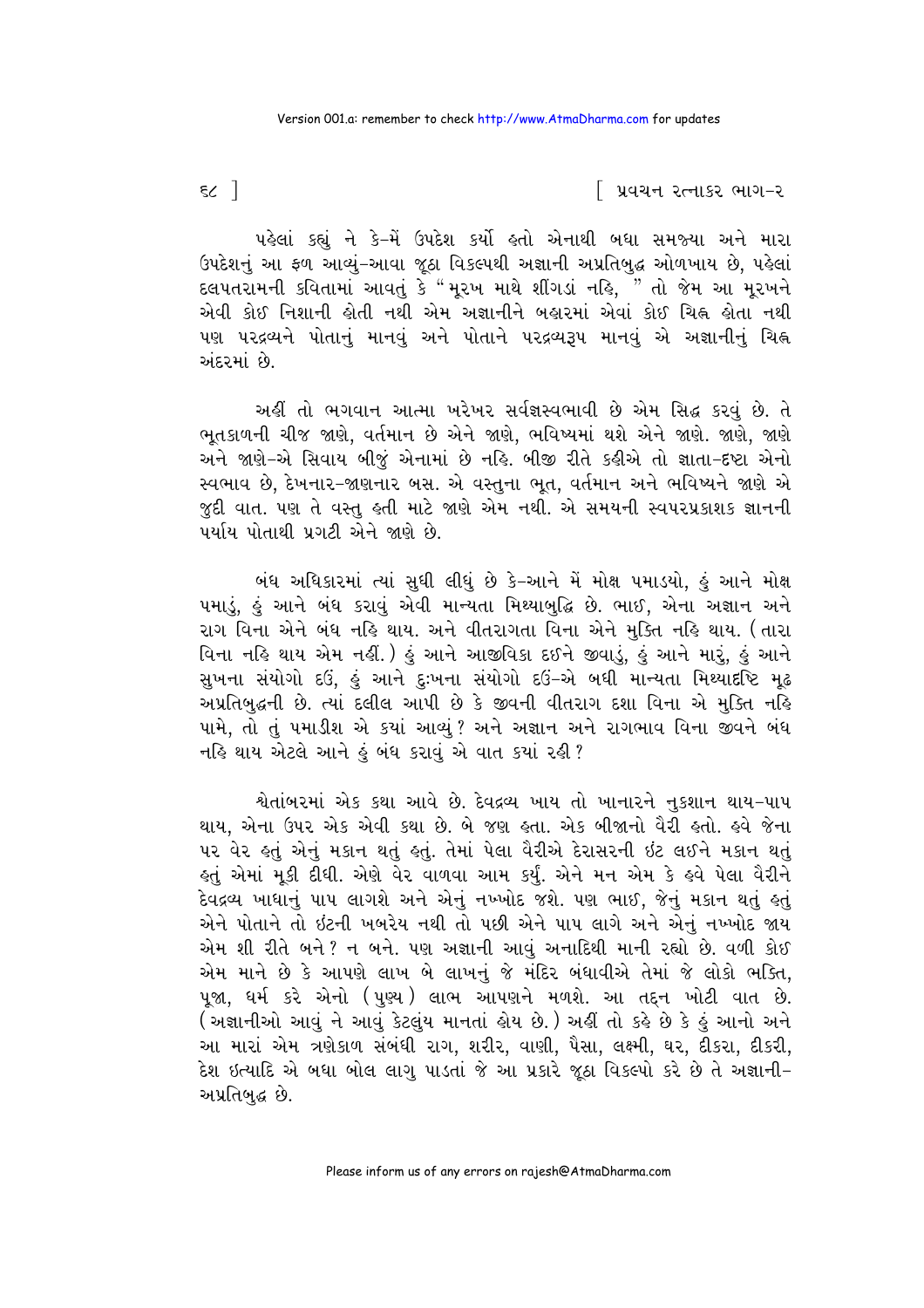ગાથા ૨૦−૨૧−૨૨ ∣

इવે સવળું લ્યો. અવળાની વાત પહેલાં કરી. વળી અગ્નિ છે તે ઇંધન નથી એ દખ્યાંતથી પ્રતિબુદ્ધની વાત કરે છે.

વળી અગ્નિ છે તે લાકડું (ઇંધન) નથી, અને ઇંધન છે તે અગ્નિ નથી. અગ્નિ -પ્રકાશમાન જ્યોતિ તે લાકડું નથી. લાકડું છે તે પ્રકાશ નથી. સમયસાર, જયસેનાચાર્યની ટીકામાં અગ્નિના ત્રણ મુખ્ય ગુણો વર્ણવ્યા છે. પાચક, પ્રકાશક અને દાહક. અગ્નિ અનાજને પકવે એ પાચક. અગ્નિ પોતાને અને પરને પ્રકાશે તે પ્રકાશક અને લાકડાં આદિને બાળે તે દાહક. તેમ ભગવાન આત્મામાં ત્રણ મુખ્ય ગુણો છે. પાચક-સમ્યગ્દર્શન પુર્ણાનંદને પચાવે છે તે પાચક. એક સમયની સમ્યગ્દર્શનની પર્યાય પૃર્ણાનંદસ્વરૂપને પચાવે છે. પ્રકાશક: જ્ઞાન સ્વ અને પરને જાણવાનો પ્રકાશ કરે છે તે પ્રકાશક અને દાહક: વીતરાગી ચારિત્ર રાગાદિને બાળી મૂકે છે તે દાહક. જ્યાં આત્મામાં સ્થિરતા થઈ ત્યાં રાગ રહેતો નથી એ દાહક. આમ અગ્નિના દષ્ટાંતે આત્મામાં ત્રણ ગુણ કહ્યા.

વળી અગ્નિ છે તે ઇંધન નથી, ઇંધન છે તે અગ્નિ નથી. અગ્નિ છે તે અગ્નિ જ છે, ઇંધન છે તે ઇંધન જ છે. આ સામાન્ય વાત કરી. ( હવે ત્રણ કાળથી વાત કરે છે.) (વર્તમાન) અગ્નિનું ઇંધન નથી, ઇંધનનો અગ્નિ નથી, –અગ્નિનો જ અગ્નિ છે, ઇંધનનું .<br>ઇંધન છે-એ વર્તમાન થયું. (ભૂતકાળ) અગ્નિનું ઇંધન પહેલાં હતું નહિ, ઇંધનનો અગ્નિ પહેલાં હતો નહિ, –અગ્નિનો અગ્નિ પહેલાં હતો, ઇંધનનું ઇંધન પહેલાં હતું–એ ભૂતકાળ થયો. (ભવિષ્યકાળ ) અગ્નિનું ઇંધન ભવિષ્યમાં થશે નહિ, ઇંધનનો અગ્નિ ભવિષ્યમાં <u>થશે નહિ, -અગ્નિનો અગ્નિ જ ભવિષ્યમાં થશે, ઇંધનનું ઇંધન ભવિષ્યમાં થશે. આ</u> પ્રમાણે જેમ કોઈને અગ્નિમાં જ સત્યાર્થ અગ્નિનો વિકલ્પ થાય તે પ્રતિબુદ્ધનું લક્ષણ છે.

તેવી જ રીતે હું આ પરદ્રવ્ય નથી, આ પરદ્રવ્ય મુજસ્વરૂપ નથી, -હું તો હું જ છું, પરદ્રવ્ય છે તે પરદ્રવ્ય જ છે. આ સામાન્ય વાત કરી, જુઓ, આ હું તો સર્વજ્ઞ-સ્વરૂપી પ્રભુ આત્મા છું. હું સર્વને જાણું ખરો, પણ એ સર્વ મારું નહિ. અહાહા ! પર્યાયમાં સ્વપરને પૂર્ણ જાણું એ મારો સ્વભાવ છે, પણ પર મારા છે એમ વસ્તુસ્વરૂપ નથી. તથા પર હતાં તો મારામાં જ્ઞાન થયું એમ પણ નથી. અહીં શું કહે છે? કે હું આ પરદ્રવ્ય નથી. રાગ એ હું નહિ, શરીર એ હું નહિ, દેશ, કુટુંબ, દીકરા-દીકરી એ હું નહિ. કેટલાક માને છે ને કે-મારી (પોતાની) હાજરી હોય અને મારી (પોતાની) હૂંફ મળે તો કામ સારાં થાય. ધૂળેય નથી. હું (પોતે) તો જાણનાર જ્ઞાયક છું. એમાં વળી બીજાને હૂંફ મળે એ કયાંથી આવ્યું ? વળી આ પરદ્રવ્ય મારા સ્વરૂપે નથી. આ શરીર, મન, વાણી, રાગ તે માર સ્વરૂપ નહિ. હું તો એક અસ્તિ સર્વજ્ઞસ્વરૂપ જ છું. લોકમાં માણસ હોશિયાર હોય તો વધારે રળે અને દુકાને ડફોળ બેઠો હોય તો શું રળે? એમ નથી કહેતા! જાુઓ, ગામની ઘણી દુકાનો ભાંગી પડી અને કું લેશિયાર-જાણકાર છું

િ ૬૯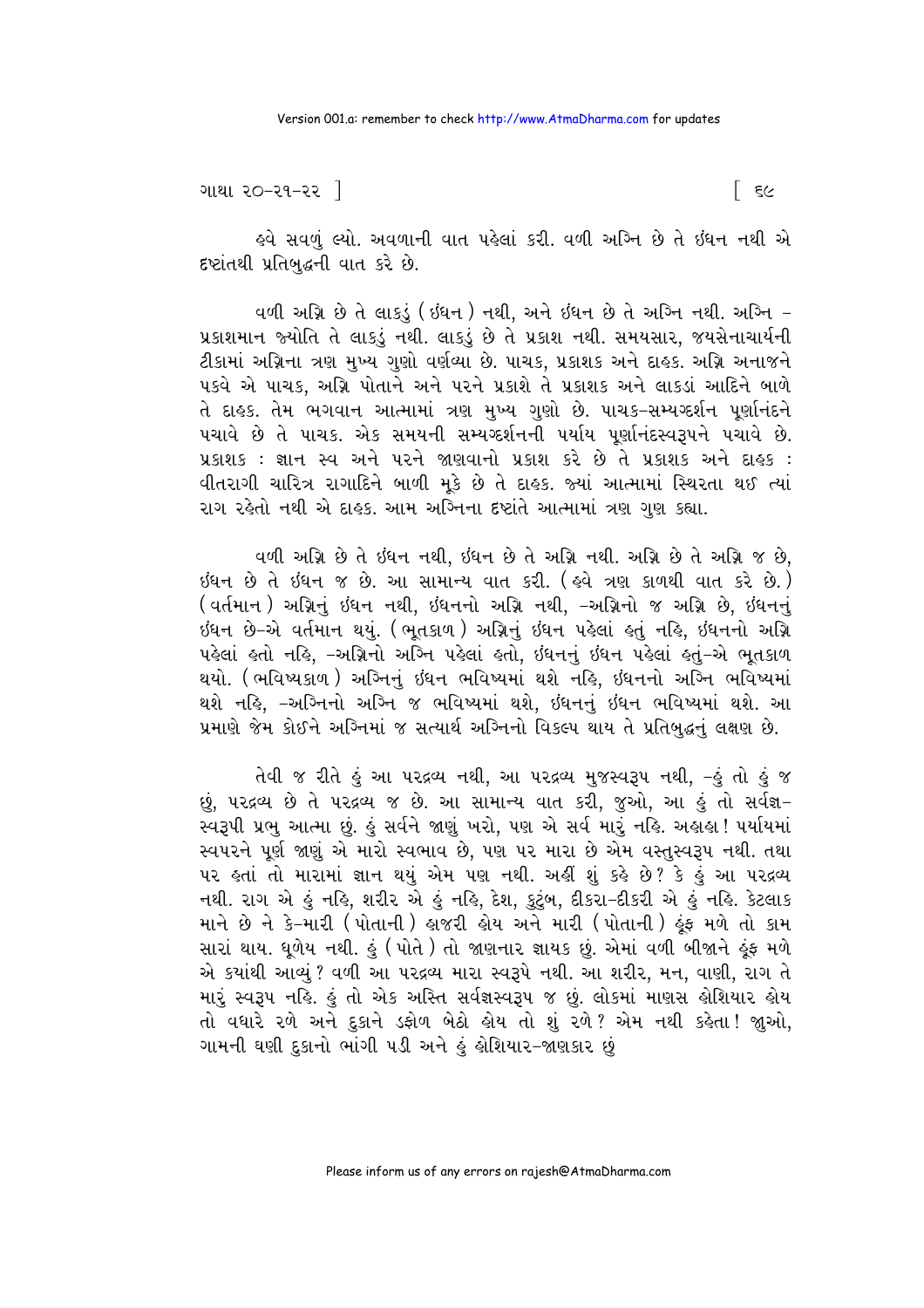$\circ$  1

∣ પ્રવચન રત્નાકર ભાગ−ર

એટલે મારી દુકાન બરાબર ચાલે છે-એમ કહે છે, પણ એ વાત તદ્દન ખોટી છે. પોતાની ચીજ શું છે એ જાણ્યા વગર મિથ્યા અભિમાન સેવે પણ એથી શું? પ્રભુ! તું તો સર્વજ્ઞનેત્ર છે; સૌને જાણે ખરો; પણ એ સર્વમાંથી કોઈ પણ ચીજ પોતાપણે છે એમ નથી

' કું આ પરદ્રવ્ય નથી ' એમાં કું છું અને બીજાં દ્રવ્યો, રાગાદિ વગેરે છે એમ (બન્નેનું અસ્તિત્વ) સિદ્ધ કર્યું. ૫ણ એ ૫૨૬વ્યો, રાગ, વ્યવહારરત્નત્રયનો વિકલ્પ અને એનું ફળ જે સ્વર્ગાદિ એ મારું સ્વરૂપ નથી. અલલ! છ ખંડનો સ્વામી ચક્રવર્તી સમક્તિ પામે ત્યારે કહે કે આ (છ ખંડનો વૈભવ) હું નથી. આ તો બધું એની મેળે થાય છે. હું છ ખંડ સાધતો નથી, કું તો અખંડને (નિજ સ્વરૂપને) સાધું છું. છ ખંડનો કું સ્વામી નહિ, હું તો અખંડસ્વરૂપનો સ્વામી છું. ન્યાલભાઈએ દ્રવ્યદષ્ટિપ્રકાશમાં લીધું છે કે-કોઈએ કહ્યું કે ચક્રવર્તી છ ખંડને સાધતા હતા તો કહ્યું કે ભાઈ, એમ નહોતું. એ તો સમક્તિી ક્તા એટલે અખંડને સાધતા ક્રતા. છ ખંડને નકિ પણ જે જ્ઞાયકસ્વરૂપી અખંડ એક આનંદનો નાથ ભગવાન આત્મા તેને સાધતા હતા. ભાઈ, આ તો વસ્તુ અંદર કોઈ અલૌકિક છે. આ સામાન્ય વાત થઈ.

ઙવે વર્તમાનઃ−મારું આ પરદ્રવ્ય નથી, આ પરદ્રવ્યનો હું નથી. આ અત્યારે જે રાગાદિ છે તે મારાં નથી, શરીર, મન, વાણી, કુટુંબ, દેશ ઇત્યાદિ મારાં નથી. એ પરદ્રવ્યોનો હું નથી. મારો જ હું છું. સર્વજ્ઞ-સ્વભાવી જે અખંડ ચીજ એ જ હું છું. ૫રદ્રવ્ય ૫૨૬વ્યરૂપ જ છે. વ્યવહાર રત્નત્રયનો જે રાગ આવે તેનાથી એકરૂપ હું નથી, અને એ મારો નથી. ફક્ત તે સંબંધીનું જ્ઞાન તે મારૂં છે. અહાહા! સંતોએ કરણા કરી કેવી ટીકા કરી છે! સામાને ગળે ઉતરી જાય એવો ગરભલો (તૈયાર કોળિયો) કરીને મોઢાંમાં આપ્યો છે. ભાઈ, તું વર્તમાનમાં પણ સર્વજ્ઞસ્વભાવી આત્મા જ છે ને, નાથ! એ પરવસ્તુનો તું નથી અને પરવસ્તુ તારી નથી.

ઙવે ભૂતકાળઃ-આ પરદ્રવ્ય મારૂં પહેલાં કતું નહિ, આ પરદ્રવ્યનો કું પહેલાં કતો નહિ. અરે, પહેલાં મારૂં શરીર સારૂં હતું પણ હમણાં હમણાં બગડી ગયું છે. કોઈ વળી એમ કહેતો હતો કે આ સ્ત્રી એવી છપ્પરપગી (ખરાબ પગલાંની) મળી કે આવી ત્યારથી બધી લક્ષ્મી ચાલી ગઈ. તો એક જણ વળી એમ કહેતો હતો કે આ બાઈ મારે ઘેર કંકુપગલાંની આવી કે આવી ત્યારથી અઢળક પૈસો થઈ ગયો. આવા ગાંડા છે બધા. આ શરીર, પગલાં, અને પૈસો આત્માનાં કયારે લ્તાં ? આ તો બધું (અજ્ઞાનનું) તોફાન છે. ખબર છે ને બધી, નાટક તો બધું જોયું છે, નાચ્યા નથી પણ નાચનારને જોયા છે. વળી કોઈ કહે-આ નોકર પહેલાં તો વફાદાર હતો. હવે ફરી ગયો છે; આ છોકરાં પહેલાં પહેલાં કહ્યાગરા હતા, પણ હવે કોણ જાણે શું થયું છે કે માનતા જ નથી,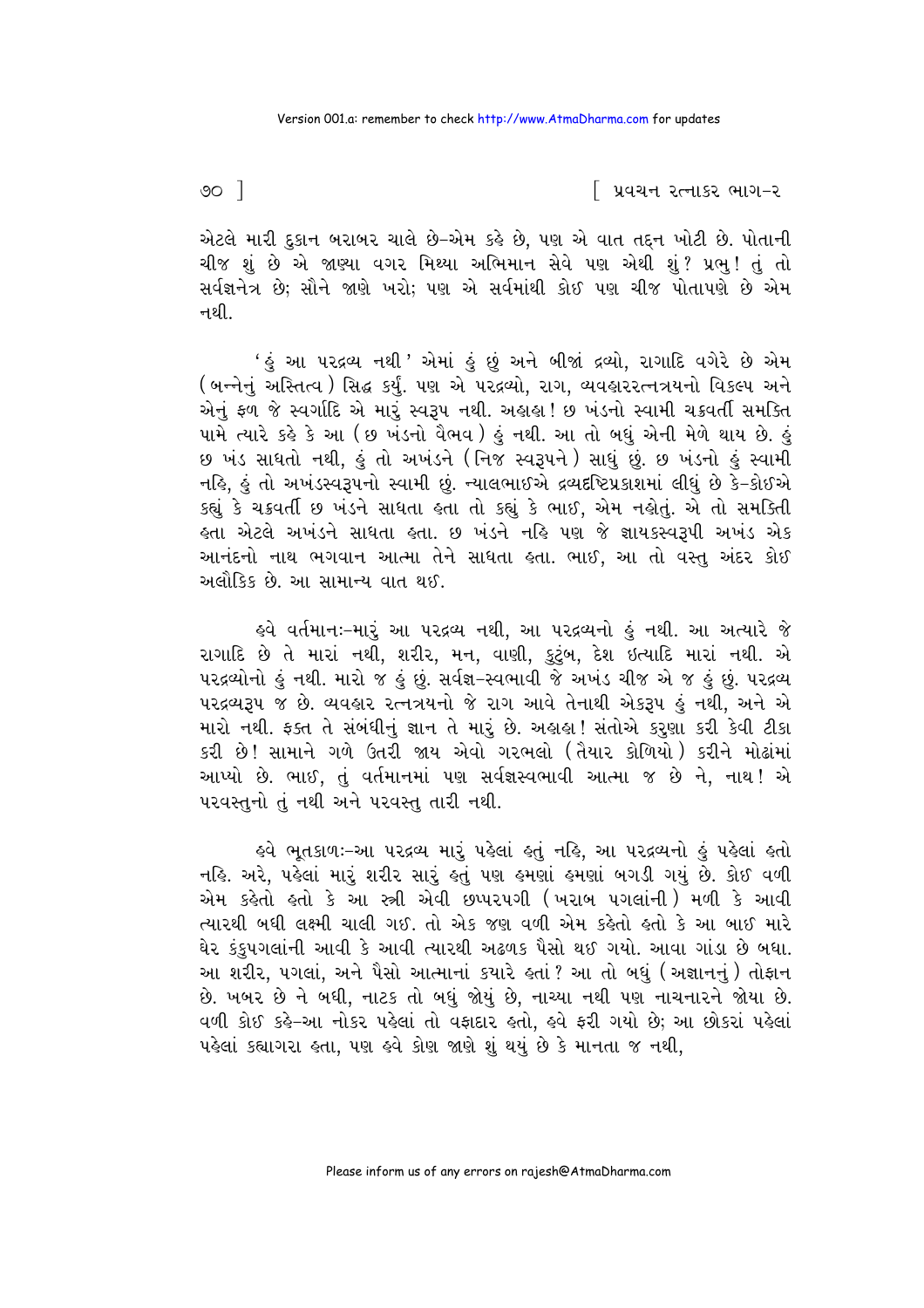∫ ૭૧

ગાથા ૨૦−૨૧−૨૨ ∣

૫૨ ચાર્યા પછી બાયડીના થઈ ગયા; ઇત્યાદિ કેટલાક વાતો કરે છે. અરે! સાંભળને બાપુ! અહીં કહે છે કે પહેલાં મારૂં કોઈ હતું જ નહિ, મારૂં હતું એક સર્વજ્ઞસ્વરૂપ. તે તો હું છું જ. અને પરદ્રવ્ય પરદ્રવ્ય જ હતું.

હવે ભવિષ્યકાળ : આ પરદ્રવ્ય મારું ભવિષ્યમાં થશે નહિ અને એનો <u>હું</u> ભવિષ્યમાં થઈશ નહિ. એ રાગનો, શરીરનો કે દેશનો હું થઈશ નહિ. કોઈનો દીકરો અને કોઈકનો બાપ કું ભવિષ્યમાં થઈશ નકિ. કું મારો જ ભવિષ્યમાં થઈશ. અસ્તિ-નાસ્તિ કહે છે ને ? અને આ પરદ્રવ્યનું પરદ્રવ્ય જ ભવિષ્યમાં થશે.

આવો જે ત્રણેકાળ સંબંધીનો સ્વદ્રવ્યમાં જ સત્યાર્થ આત્મવિકલ્પ થાય છે તે જ પ્રતિબુદ્ધનું લક્ષણ છે, તેનાથી તે ઓળખાય છે. જાૂઓ ભાષા. એક જ્ઞાયકભાવ સર્વજ્ઞસ્વભાવી આત્મા એ જ હું છું એવો સત્યાર્થ-ભૂતાર્થ આત્મવિકલ્પ એ જ જ્ઞાની સમક્તિીનું લક્ષણ છે. આ રીતે જ્ઞાની ઓળખાય છે. બાકી આ મારાં ને એ તારાં. મેં આમ કર્યું હતું. અને તેં આમ કર્યું, તમે ઉપકાર ભૂલી ગયા આદિ બધું ગાંડપણ છે, અજ્ઞાન છે.

જે પરદ્રવ્યમાં આત્માનો વિકલ્પ કરે તે તો અજ્ઞાની છે, અને જે પોતાના આત્માને જ પોતાનો માને છે તે જ્ઞાની છે-એમ અગ્નિ-ઇંધનના દર્ષ્ટાત દ્વારા દઢ કર્યું છે. (આ ભાવાર્થ થયો.)

ઙવે આ અર્થનું કળશરૂપ કાવ્ય કહે છે :-

### $*$  કળશ ૨૨ : શ્લોકાર્થ  $*$

જગતના જીવોને ઉદ્દેશીને કહ્યું છે કે 'जगत ' જગતના જીવો 'आजन्मलीढं मोहम ' અનાદિ સંસારથી માંડીને આજ સુધી અનુભવ કરેલા મોહને 'इदानीम त्यजत' હવે તો છોડો. એટલે કે અનાદિકાળથી ભગવાન આત્માનો આનંદ અને શાંત સ્વભાવ હોવા છતાં તેણે રાગ-દ્વેષ અને પુણ્ય-પાપના ભાવને જ વેદ્યા છે. અનાદિથી દયા, દાન, વ્રત, ભક્તિ, કામ, ક્રોધાદિ ભાવોમાં જે મોહપરમાં મારાપણાના ભાવ, પરમાં સાવધાનીના ભાવ જે અધર્મરૂપ છે તે જ એણે વેદ્યા છે. પરંતુ પોતે જે અતીન્દ્રિય જ્ઞાન અને આનંદસ્વરૂપ ભગવાન આત્મા છે તેને વેઘો નથી.

આ ખાવું, પીવું અને વેપાર કરવો ઇત્યાદિમાં જે બાહ્ય ક્રિયા થાય છે એ તો એણે કરી નથી. એ કાળે જે રાગ-દ્વેષના ભાવ થાય તે એણે કર્યા અને અનુભવ્યા-વેઘા છે. ચોવીસે કલાક આ ધંધાપાણી ઇત્યાદિ બધી પ્રવૃત્તિ દેખાય છે ને–એમાં એ પરનું કાંઈ કરતો નથી, કરી શક્તો નથી. અનાદિકાળથી સ્વરૂપના સ્વાદથી જે વિરદ્ધભાવ એવા રાગ અને દ્વેષ, શુભ અને અશુભ એમ વિકુતભાવ એણે કર્યા અને વેદ્યા છે. ૫૨ને તો એ વેદી શક્તો નથી અને આત્માને એણે અનુભવ્યો નથી.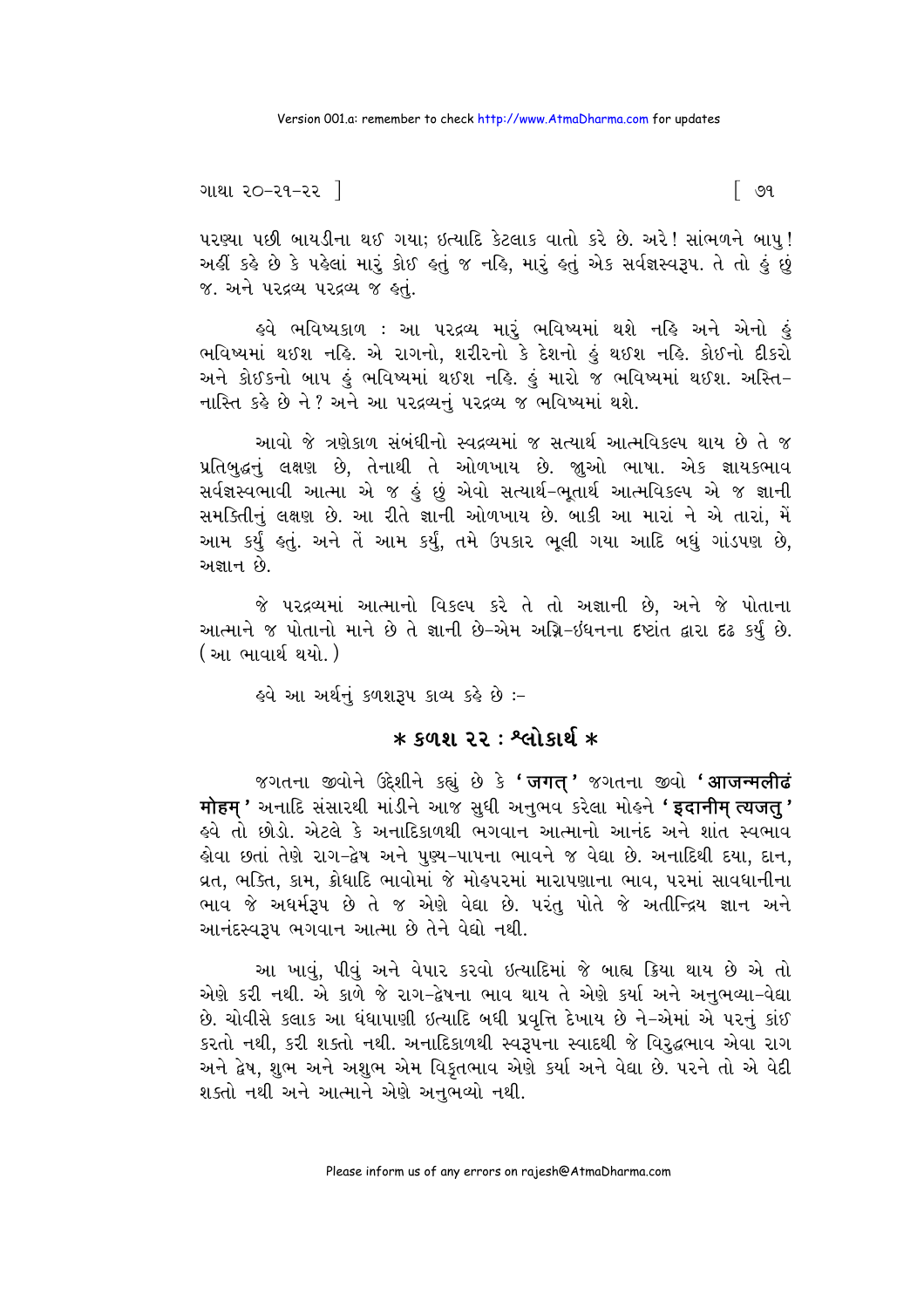િ પ્રવચન રત્નાકર ભાગ−ર

પોતાના આત્માનું વાસ્તવિક સ્વરૂપ તો જ્ઞાતા-દષ્ટા છે. એ સ્વરૂપને ભૂલીને આ પુણ્ય-પાપ મારાં, આ શરીર મારૂં, આ લક્ષ્મી, સ્ત્રી, કુટુંબ આદિ મારાં એવી માન્યતામાં કરેલો મિથ્યાત્વભાવ અને અનુકુળ-પ્રતિકુળમાં કરેલા રાગ-દ્વેષ-એનો જ અનાદિથી અનંતકાળ અનુભવ કર્યો છે. મોટો દિગંબર સાધુ થઈને અનંતવાર નવમી ગ્રૈવેયકે ગયો તોપણ ભગવાન! તે મોહ અને રાગ-દ્વેષને જ વેદ્યા છે. આટલી વાત કરીને કહે છે 'इदानीम' ઙવે તો આ મોઙને છોડો. સ્વપદાર્થના ઘ્યેયને ભૂલીને, ૫૨૫દાર્થને ઘ્યેય બનાવી જે રાગ-દેષનું અનાદિથી વેદન છે તેને હવે છોડીને ભગવાન આનંદના નાથ પ્રભુ આત્માને વિષય-ઘ્યેય બનાવો.

ભગવાન અતીન્દ્રિય આનંદનો નાથ અંદર વિરાજે છે. તેને ભૂલીને અનાદિ સંસારથી એટલે નિગોદથી માંડીને એકેન્દ્રિય, બેઈન્દ્રિય, ત્રણઈન્દ્રિય, ચૌરેન્દ્રિય અને પંચેન્દ્રિયના, નારકી, તિર્યંચ, દેવ તેમજ મનુષ્યના જે અનંત ભવ કર્યા તેમાં આ પરદ્રવ્ય મારા એમ પરને પોતાનાં માન્યાં છે. પોતાની ચીજની સંભાળ કરવાને બદલે પરદ્રવ્યની સંભાળ કરવામાં રોકાઈ ગયો છે. એથી હે ભાઈ ! તું દુઃખી છે. તો હવે એ પરદ્રવ્ય પ્રત્યેના મોહને છોડ. જે રાગ-દ્વેષ મારા માનીને ગ્રહ્યા હતા, વેઘા હતા તેનું લક્ષ છોડીને ભગવાન આનંદનો નાથ પ્રભુ આત્મા છે એનું લક્ષ કર. જુઓ, આ ધર્મની રીત. દયા, દાન, વ્રત કરવાં એ કોઈ ધર્મની રીત નથી. એ તો વિકલ્પ છે. એ તો રાગનું વેદન છે. (અનાદિથી કરી રહ્યો છે) તો હવે વર્તમાનમાં ગુલાંટ ખા એમ કહે છે. તે જે રાગ-દ્વેષ .<br>અને પુણ્ય-પાપને ઘ્યેય બનાવીને એનું વેદન કર્યું છે એમાં 'તે હું છું' એમ માનીને વેદન કર્યું છે તો હવે 'તે હું નહિ, પણ હું તો જ્ઞાતાદષ્ટા ચેતન છું, એમ અંતરની પર્યાયમાં-ઘ્યાનમાં ત્રિકાળીને ઘ્યેય બનાવ. આ ઘર્મ છે, ભાઈ! આવો કેવો ઘર્મ? આટલાં દેરાસર (મંદિર) બંધાવવાં કે આટલા ઉપવાસ કરવા એમ કહો તો ઝટ સમજાઈ જાય. દેરાસર કોણ બંધાવે, ભાઈ? એ વખતે એવો તે સંબંધી રાગ થાય. ઉપવાસ કરવાનો વિકલ્પ પણ રાગ જ છે. અરે! અનાદિથી પોતાને ભૂલીને આવા રાગ કર્યા વિનાનો એક પણ સમય ગયો નથી. તો હવે એ મોહને છોડ. એ છોડીને શું કરવું ? તેથી શંથાય? એ વાત *હવે કહે* છેઃ-

' रसिकानाम् रोचनम् ' २सिड ४नोने २ुथिडर ' उद्यत् ज्ञानम् ' ઉद्दय थर्छ २डेखुं જે જ્ઞાન ' रसयत् ' તેને આસ્વાદો. આત્માના અતીન્દ્રિય આનંદના જે રસિકજનો છે. એ સમ્યગ્દષ્ટિ ધર્મી રસિકજનોને આત્માના અતીન્દ્રિય આનંદના સ્વાદની રૂચિ છે. સમ્યગ્દષ્ટિ નિજ શુદ્ધ દ્રવ્યની રૂચિ કરીને શક્તિમાં જે આનંદ રસ છે તે પર્યાયમાં પ્રગટ કરીને આત્માના આનંદનો સ્વાદ લે છે. એને પુણ્ય-પાપ ભાવની રુચિ નથી. એને પુણ્ય-પાપ બંધની કે તેના ફળની પણ રૂચિ નથી. એને રૂચિકર છે એકમાત્ર આત્માના આનંદનો સ્વાદ. અહીં કહે છે કે એવા અતીન્દ્રિય આનંદના સ્વાદને આસ્વાદો.

૭૨ ી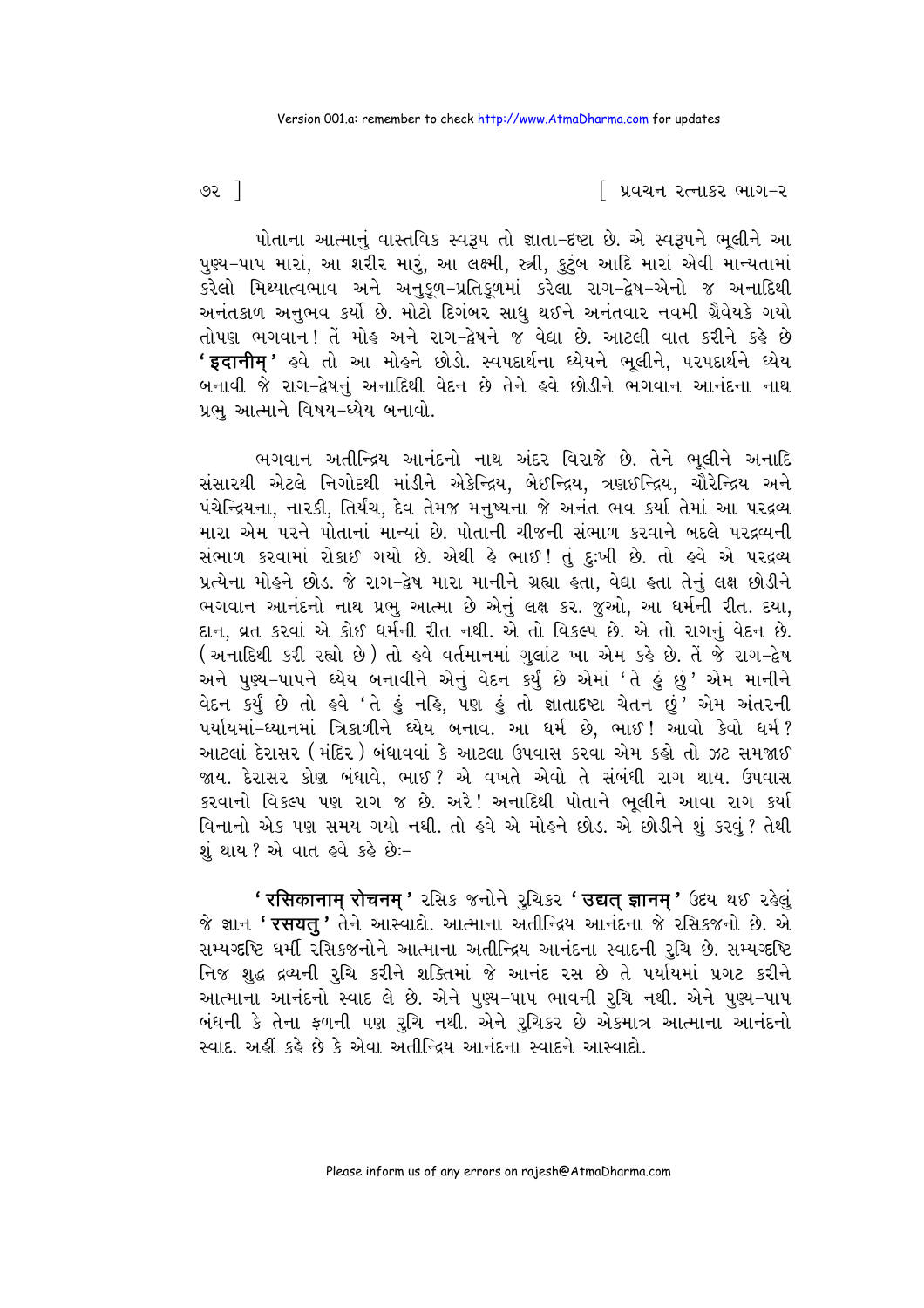```
ગાથા ૨૦−૨૧−૨૨ ∃
```
અહીં એમ નથી કહ્યું કે પહેલો વ્યવહાર કરજે અને આમ કરજે તેમ કરજે, કેમ કે વ્યવહાર તો રાગ છે, એ તો અનંતવાર કર્યો છે. એની રુચિ તો અનાદિની છે. અહીં તો સીધી વાત કરી છે કે ' त्यजतु इदानीम्' હવે તો છોડો. એટલે રાગાદિ વ્યવહારના લક્ષને છોડો અને ત્રિકાળી ભગવાન જે અંદર બિરાજે છે એનું લક્ષ કરો. રસિકજનોને રૂચિકર એવો જે ભગવાન આત્મા-એને જ્ઞાન કહો, આનંદ કહો, જ્ઞાયક કહો-એના .<br>સ્વાદની રૂચિ કરો. પહેલાં જે રાગના વેદનની રૂચિ હતી એ તો મિથ્યાદર્શન હતું. તેથી હવે આત્માના આનંદની રૂચિ કરો, કેમ કે ભગવાન આનંદઘનસ્વભાવના સ્વાદની રૂચિ sरे ते सम्य श्रष्टि છे. 'रसिकानाम् रोचनं उद्यत् ज्ञानम्' सम्य श्रष्टि-धर्मी ज्ञाननो के ઉદય-પ્રગટ દશા એનો સ્વાદ લે છે. એ એને રૂચિકર છે. પહેલાં એ રાગ-દ્વેષનો સ્વાદ લેતો હતો તે તો પરને લક્ષ-ધ્યેય બનાવી લેતો હતો. રસિકજનોને ધ્યેય તો ચૈતન્યતત્ત્વ છે. તેથી કહે છે કે એ ચૈતન્યતત્ત્વના લક્ષે પ્રગટ થતું જ્ઞાન જે સ્વભાવરૂપ છે (આનંદ સહિત છે) એનો સ્વાદ લો અને રાગની રૂચિ છોડો. ભાઈ! આટલા શબ્દોમાં તો ઘણું ભર્યું છે.

અહાહા! શુભભાવ પણ ધર્મીને જ્ઞાતાના જ્ઞાનનું પર જ્ઞેય છે. એ વડે પુણ્યબંધ થાય એ પણ જ્ઞાતાનું જ્ઞેય છે અને એનું ફળ જે સ્વર્ગાદિ મળે એ પણ જ્ઞાતાનું જ્ઞેય છે. એનાથી પાપબંધ થાય એ પણ જ્ઞાતાનું જ્ઞેય છે અને એના ફળમાં જે (નરકાદિના) પ્રતિકૂળ સંયોગો મળે એ પણ જ્ઞાતાનું જ્ઞેય છે. એ બધું શુભ અને અશુભ જ્ઞાતાનું પરજ્ઞેય છે. સવારમાં કહ્યું હતું ને કે વ્રતના પરિણામથી જીવને સ્વર્ગમાં સ્ત્રીઓ મળે, સુખ (વૈભવ ) મળે. શુભભાવથી સંયોગ મળે પણ સ્વભાવ ન મળે. એનો અર્થ એ કે ધર્મીને આત્મા <u>રૂ</u>ચ્યો છે, એને શુભભાવથી-વ્રતાદિની રૂચિ નથી. જ્ઞાનીને એ શુભભાવ, એનાથી થતું બંધન અને એનું ફળ જે આવે તે બધુંય પરજ્ઞેય તરીકે છે. એ સંયોગી ભાવ અને એ સંયોગો મારા એમ જ્ઞાની માનતો નથી.

શુદ્ધ આત્માના અનુભવી સમ્યગ્દષ્ટિને તો અતીન્દ્રિય આનંદના સ્વાદની રૂચિ છે. અહાહા! ચક્રવર્તીને છ ખંડનું રાજ્ય મળે તોપણ તે સમક્તિી હોવાથી તેને જ્ઞાનમાં પરજ્ઞેય તરીકે જાણે છે. પોતાના તરીકે જાણતો નથી. સમયસાર નાટકમાં બનારસીદાસ  $-:\!03S$ 

> " સ્વપરપ્રકાસક સકતિ હુમારી તાતૈ વચન–ભેદ ભ્રમ ભારી જ્ઞેયદશા દ્વિધા પરગાસી નિજરૂપા પરરૂપા ભાસી."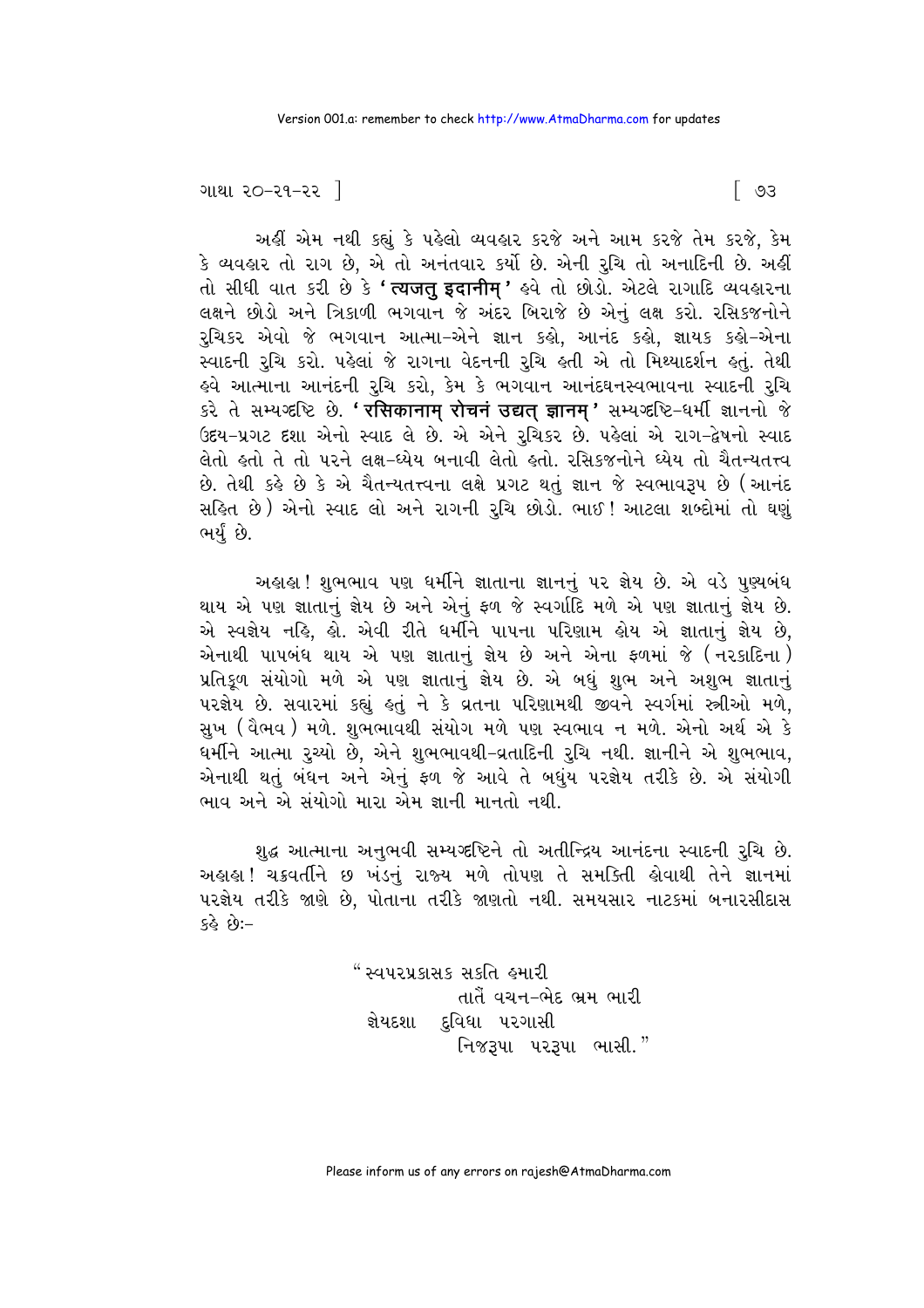િ પ્રવચન રત્નાકર ભાગ−ર

७४ ।

આ પાંચ અણુવ્રત, પાંચ મહાવ્રત વગેરેના શુભભાવ એ મારા છે એમ જ્ઞાનીએ માન્યું નથી, પણ એ પરજ્ઞેય તરીકે છે, સ્વજ્ઞેયમાં નહિ. તેથી તેના ફળ તરીકે જે કર્મનું બંધન પડયું એ પણ પરજ્ઞેય તરીકે છે. મને બંધન છે, કું બંધાણો એમ જ્ઞાની માનતો નથી. તથા એના કળમાં જે સંયોગ મળે તે પણ એને પરજ્ઞેય છે. સંયોગ મારા છે એમ જ્ઞાની માનતો નથી

સમ્યગ્દષ્ટિ ધર્મીને આત્માનો સ્વાદ રૂચિકર છે. રૂચિકર એટલે આનંદ આપનારો. રુચિ−શ્રદ્ધા−પ્રતીતિની વ્યાખ્યા આ છે કે−એને પ્રત્યક્ષ (આત્માના) આનંદનો સ્વાદ \_<br>આવ્યો તે રૃચિ−શ્રદ્ધા−પ્રતીતિ છે. આ જૈનધર્મ છે જાૂઓ, જૈનદર્શન એ વસ્તુદર્શન છે. <u>બધાને ભેગા કરીને વિશ્વધર્મ વિશ્વધર્મ કહે પણ એ વિશ્વધર્મ છે જ નહિ. ભગવાન</u> સર્વજ્ઞદેવે કહેલો એક જ માર્ગ વિશ્વધર્મ-જૈનધર્મ છે. એને બીજા કોઈ ધર્મ સાથે મેળ છે નહિ. ભાઈ, બીજાને ઠીક લાગે કે ન લાગે, પણ વસ્તુ તો આ છે. વસ્તુ જ્ઞાનાનંદ-स्વભાવી જે જ્ઞાયક આત્મા તેની રુચિ કરતાં જે જ્ઞાન અને આનંદની શક્તિ છે તે પર્યાયમાં પ્રગટ થાય છે, તેને આસ્વાદો એમ કહે છે. આ માર્ગ છે, આ સિવાય બીજો કોઈ માર્ગ નથી. કંદકંદાચાર્યની એક ગાથા છે કે સમક્તિ જેવી કલ્યાણકારી જગતમાં કોઈ ચીજ નથી અને મિથ્યાત્વ જેવી અકલ્યાણકારી જગતમાં કોઈ ચીજ નથી.

તેથી અહીં કહે છે કે રસિકજનોને રૂચિકર ઉદય થઈ રહેલું જે જ્ઞાન તે આસ્વાદો, કારણ કે 'इह' આ લોકમાં 'आत्मा किल' આત્મા છે તે ખરેખર 'कथम अपि' કોઈ प्रકारे 'अनात्मना साकम' અનાત્મા (૫૨૬વ્ય) સાથે 'क्वापि' કોઈ કાળે <u>' तादात्म्यवृत्तिम् न कलयति ' તાદાત્મ્યવૃત્તિ ( એકપણું ) પામતો નથી. અનાત્મા એટલે</u> રાગથી માંડોને બધી ચીજો અનાત્મા છે. આ આત્માની અપેક્ષાએ સિદ્ધ ભગવાન પણ અનાત્મા છે. અહાહા! અહીં કહે છે કે કોઈ પણ પ્રકારે કોઈ કાળે ભગવાન આત્મા ૫૨દ્રવ્ય સાથે એકરૂપ થતો નથી. ભગવાન જ્ઞાયકસ્વરૂપ પ્રભુ ગુણ–ગુણીના ભેદના વિકલ્પથી માંડીને બધાય જે અનાત્મા-પરદ્રવ્ય તેની સાથે એકપણાને પામતો નથી. આવો धर्म અને આવો માર્ગી અહાહા!

ua :- દયા પાળવી, વ્રત કરવાં એ તો તમે કહેતા નથી?

ઉત્તરઃ-સાંભળને બાપા! એ દયા અને વ્રતનો જે વિકલ્પ છે એમાં તારી દયા નથી. પરની દયા પાળવાનો વિકલ્પ એ શુભભાવ છે. (સ્વરૂપની હિંસા છે.) બાપુ! સ્વના આશ્રયનો માર્ગ કોઈ અલૌકિક છે. તેથી પરનો આશ્રય છોડીને સ્વનો આશ્રય કર એમ કહે છે. આત્મા રાગ અને પર સાથે કદી પણ એક્તા પામતો નથી. કારણ કે <mark>' एक: '</mark> આત્મા એક છે. તે અન્ય દ્રવ્ય સાથે એકરૂપ થયો નથી. જુઓ એક કળશમાં કેટલું ભર્યું છે? અમારી આંખ સારી હતી, હમણાં જરા બગડી છે, અમારું શરીર અત્યાર સુધી નીરોગી રહ્યું છે, કોઈ દિવસ સૂંઠ પણ ચોપડી નથી ઇત્યાદિ. આમ 'અમારૂં' અમારૂં એવી પર સાથે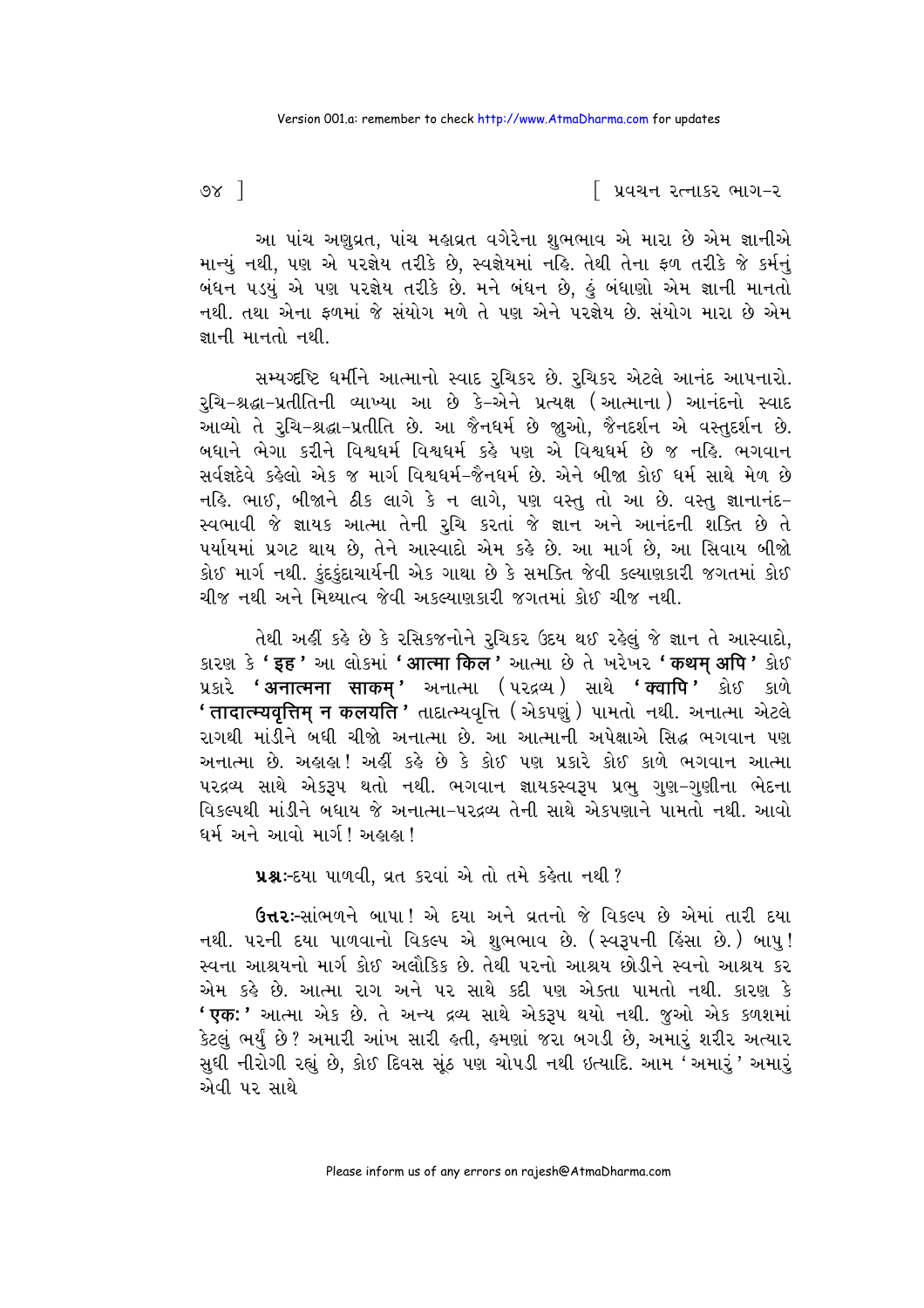ગાથા ૨૦−૨૧−૨૨ ∃

એકત્વબુદ્ધિ કરીને મરી ગયો (સંસારમાં ૨ખડયો). પણ ભાઈ! પહેલાંય શરીર તારૃં કયારે હતું અને અત્યારે પણ તારું કયાં છે? કોઈ કાળે પણ (પરમાં) પ્રવૃત્તિ તું માને એમ થતી નથી.

મોક્ષ અધિકારમાં એમ લીધું છે કે રાગ અને ભગવાન આત્મા વચ્ચે સંધિ છે, તડ છે. નિઃસંધિ-એક કદીય થયા નથી. આવો પાઠ છે. ફક્ત તેં એમ માન્યં છે કે આ રાગ. પણ્ય. વિકલ્પ ઇત્યાદિ મારાં. એ તારી માન્યતામાં નિઃસંધિ-એકપર્ણ છે. બાકી ખરેખર બે વચ્ચે સંધિ-તડ છે. આ લોકમાં આત્મા છે એ અનાત્મા સાથે કોઈ પ્રકારે ખરેખર એકપણું પામતો નથી. કારણ કે તે એક છે. તે બગડે બે થતો નથી. એકડે એક અને બગડે બે. આત્મા એકપણે છે અને રાગ બીજી ચીજ છે. આત્મા રાગ સાથે એકપણં પામતો નથી. જો એકપણ પામે તો તે આત્મા બગડી જાય. બગડે બે થઈ જાય. પરંત આત્મા બધાય અન્ય દ્રવ્ય-રાગાદિ વિકલ્પો સાથે એકટમ થતો નથી કેમકે તે એક ' एक: ' છે. આ ધર્મની રીત છે.

### $*$  કળશ : ૨૨ ભાવાર્થ  $*$

આત્મા કોઈ કાળે અને કોઈ પ્રકારે પરદ્રવ્ય સાથે એટલે રાગ, શરીર, મન, વાણી, કર્મ, દેશ, જડ ઇન્દ્રિયો સાથે, અરે ખંડ ખંડ ભાવેન્દ્રિયો સાથે એક્તાભાવને પામતો નથી. આ રીતે આચાર્યે અનાદિથી પરદ્રવ્ય પ્રત્યે લાગેલો મોઙ એટલે પરમાં થયેલી સાવધાનીથી આત્માનું ભેદજ્ઞાન બતાવ્યું છે, અને પ્રેરણા કરી છે કે એ એકપણાના મોહને ઙુવે છોડો. રાગાદિ સાથેના એકપણાને ઙુવે છોડી આત્મા એક છે એની સાથે એક્તા પ્રાપ્ત કરો, જ્ઞાનસ્વભાવ સાથે એકપણું પ્રગટ કરો, નિજ જ્ઞાનસ્વરૂપ આત્માના આનંદને આસ્વાદો-જ્ઞાનને આસ્વાદો. અહો! અમૃતચંદ્રાચાર્યના કળશો ઘણા ગંભીર છે. એમની ટીકા પણ ઘણી ગંભીર છે. શાસ્ત્રોમાં કાંઈ ભાવ ભર્યા છે એમણે ! જેમ આંચળમાંથી દૂધ સંભાળપૂર્વક દોહીને કાઢે તેમ શાસ્ત્રોમાં ભરેલા ભાવો તર્કની ભીંસ દઈને કાઢયા છે, ટીકામાં ભર્યા છે.

ભગવાન આત્મા જ્ઞાનસ્વરૂપ (ચૈતન્યસ્વરૂપ) છે. રાગભાવ એ અચેતનસ્વરૂપ છે. ચાહે તો દયા, દાન, કે વ્રતનો વિકલ્પ હો કે ગુણ-ગુણીના ભેદનો વિકલ્પ હો, એ (सघणा) विडस्प अयेतन છે. तेमां ज्ञानस्वलावनं डिरण नथी. रागमां ज्ञानस्वलावनं કિરણ નથી. માટે તે રાગનું આસ્વાદવું છોડી આ જ્ઞાનસ્વરૂપ આત્માને આસ્વાદો. ભગવાન આત્મામાં આનંદ, સંખનો આસ્વાદ છે. અનાદિકાળથી રાગનો આસ્વાદ કર્યો તે દુઃખનો-આકળતાનો સ્વાદ હતો. એમાં કાંઈ નવીન નથી. તેથી નવું કરવું હોય તો જ્ઞાનને આસ્વાદો એમ કહે છે.

'મોહ છે તે વૃથા છે.' ભાષા જુઓ. મોહ છે તે વૃથા અને અમોહ તે સફળ. મોઙ કઙેતાં ૫૨માં સાવધાની તે વૃથા-અફળ (મોક્ષ માટે છે.) અને અમોઙ કઙેતાં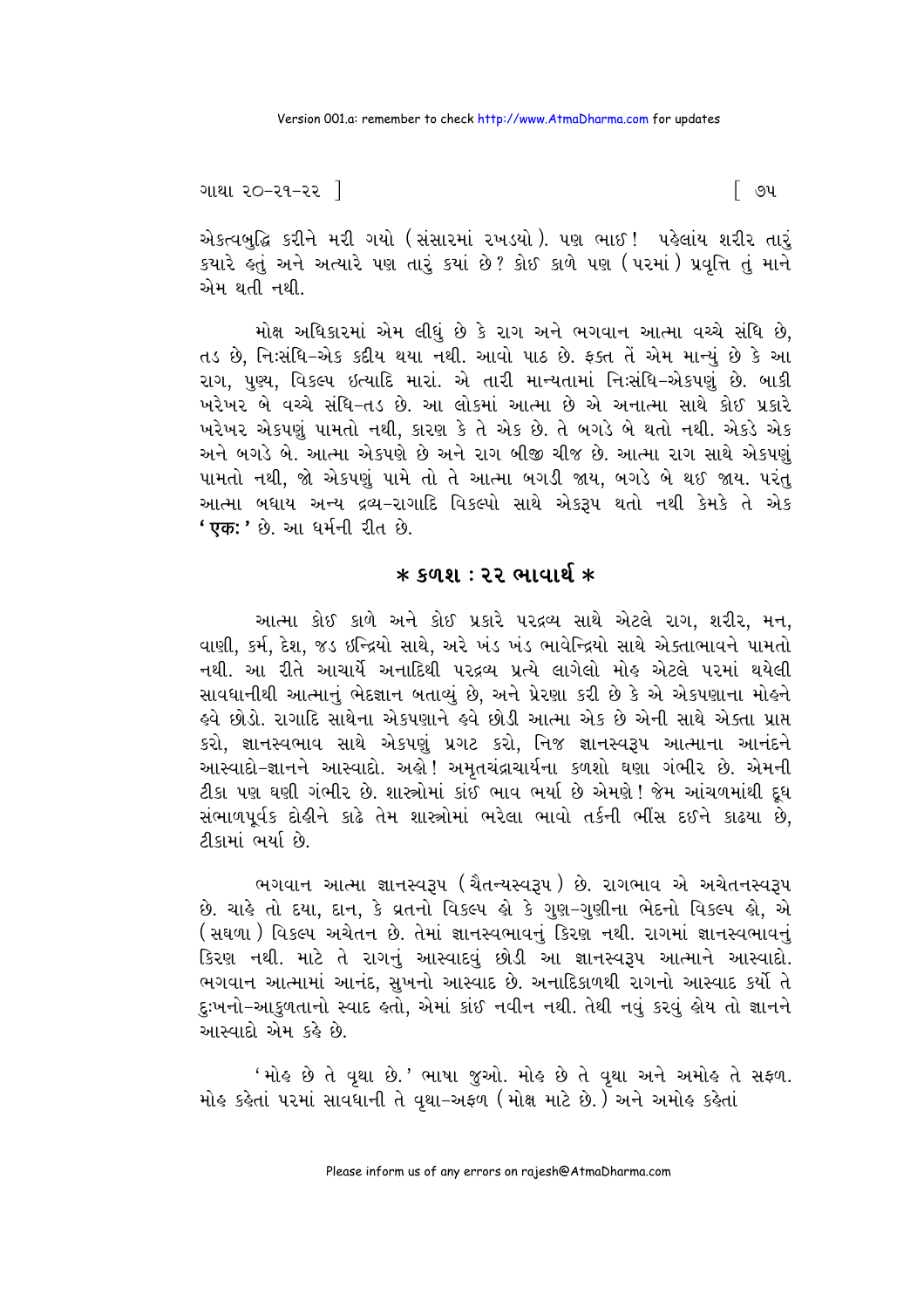િ પ્રવચન રત્નાકર ભાગ−ર

સ્વરૂપમાં સાવધાની તે સફળ (મોક્ષ માટે) છે. પ્રવચનસાર ગાથા ૧૧૬ માં સફળ અને અફળ જુદી રીતે સંસારની અપેક્ષાથી આવે છે. ત્યાં પુણ્ય-પાપના ભાવનું (મોહ સહિત ક્રિયાનું) સફળપણું કહ્યું છે. એટલે તે વડે મનુષ્યાદિ જે ગતિ મળે છે તે અવશ્ય મળશે. અને મોલ્ર્રિલ આત્માની ધાર્મિક ક્રિયાનું અફળપણું કહ્યું છે. એટલે એના ફળમાં સંસાર પ્રાપ્તિ નહિ મળે. આ પ્રમાણે મોહ વૃથા છે, જૂઠો છે, દુઃખનું કારણ છે. તથા અમોહ સફળ છે, સાચો છે અને સુખનું કારણ છે. એમ બાવીસમો કળશ પૂરો થયો.

[ प्रवयन नं. ९२-९३-९४ - \* हिनांड ३१-१-७९ थी २-२-७९ ]



७६ ।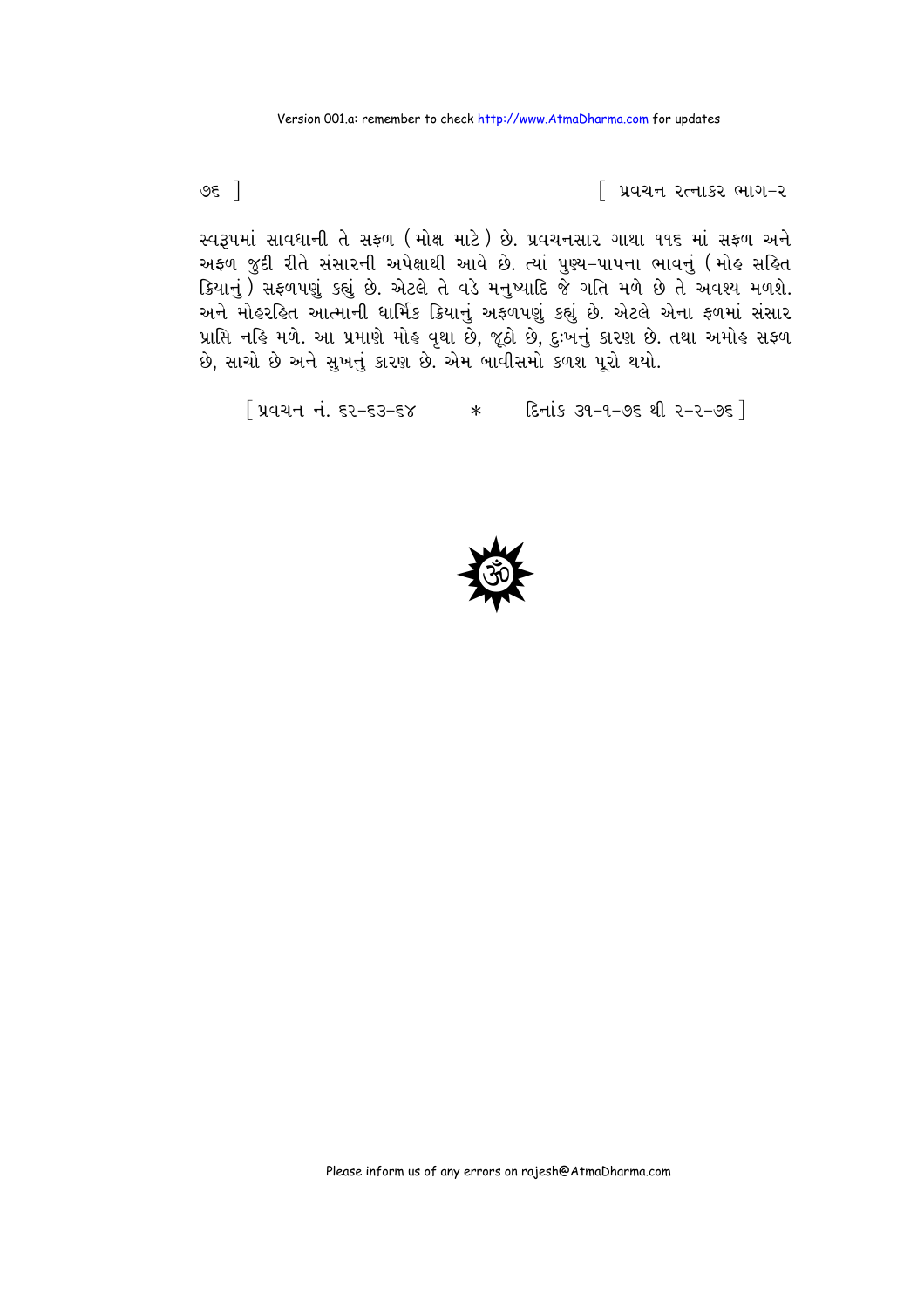**ગાથાર્થઃ**- [ अज्ञानमोहितमति: ] જેની મતિ અજ્ઞાનથી મોહિત છે [ बहुभाव– संयुक्त: ] અને જે મોહ, રાગ, દ્વેષ આદિ ઘણા ભાવોથી સહિત છે એવો [जीव: ] જીવ [ भणति ] એમ કહે છે કે [इदं ] આ [ बद्धम् तथा च अबद्धं ] शरीराहि બद्ध तेम જ धनधान्याहि

સર્વજ્ઞજ્ઞાનવિષે સદા ઉપયોગલક્ષણ જીવ જે, તે કેમ પુદ્દગલ થઇ શકે કે ' મારું આ ' તું કહે અરે ! ૨૪. જો જીવ પુદ્ગલ થાય, પામે પુદ્ગલો જીવત્વને,

તું તો જ એમ કહી શકે ' આ મારું પુદ્દગલદ્રવ્ય છે '. ૨૫.

અજ્ઞાનથી મોહિતમતિ બહુભાવસંયુત જીવ જે, "આ બહુ તેમ અબહ પુદ્ગલદ્રવ્ય મારું" તે કહે. ર૩.

ઙવે અપ્રતિબુદ્ધને સમજાવવા માટે પ્રયત્ન કરે છેઃ−

यदि स पुद्गलद्रव्यीभूतो जीवत्वमागतमितरत्। तच्छक्तो वक्तूं यन्ममेदं पुद्गलं द्रव्यम् ।। २५ ।।

सर्वज्ञज्ञानदृष्टो जीव उपयोगलक्षणो नित्यम। कथं स पुद्गलद्रव्यीभूतो यद्भणसि ममेदम् ।। २४ ।।

अज्ञानमोहितमतिर्ममेदं भणति पुद्गलं द्रव्यम्। बद्धमबद्धं च तथा जीवो बद्दभावसंयुक्तः।। २३ ।।

जदि सो पोग्गलदव्वीभूदो जीवत्तमागदं इदरं। तो सक्को वत्तुं जे मज्झमिणं पोग्गलं दव्वं ।। २५ ।।

सव्वण्हणाणदिहो जीवो उवओगलक्खणो णिच्चं। कह सो पोग्गलदव्वीभूदो जं भणसि मज्झमिणं।। २४ ।।

अण्णाणमोहिदमदी मज्झमिणं भणदि पोग्गलं दव्वं। बद्धमबद्धं च तहा जीवो बहुभावसंजुत्तो।। २३ ।।

अथाप्रतिबद्धबोधनाय व्यवसाय: क्रियते-

ગાથા ૨૩-૨૪-૨૫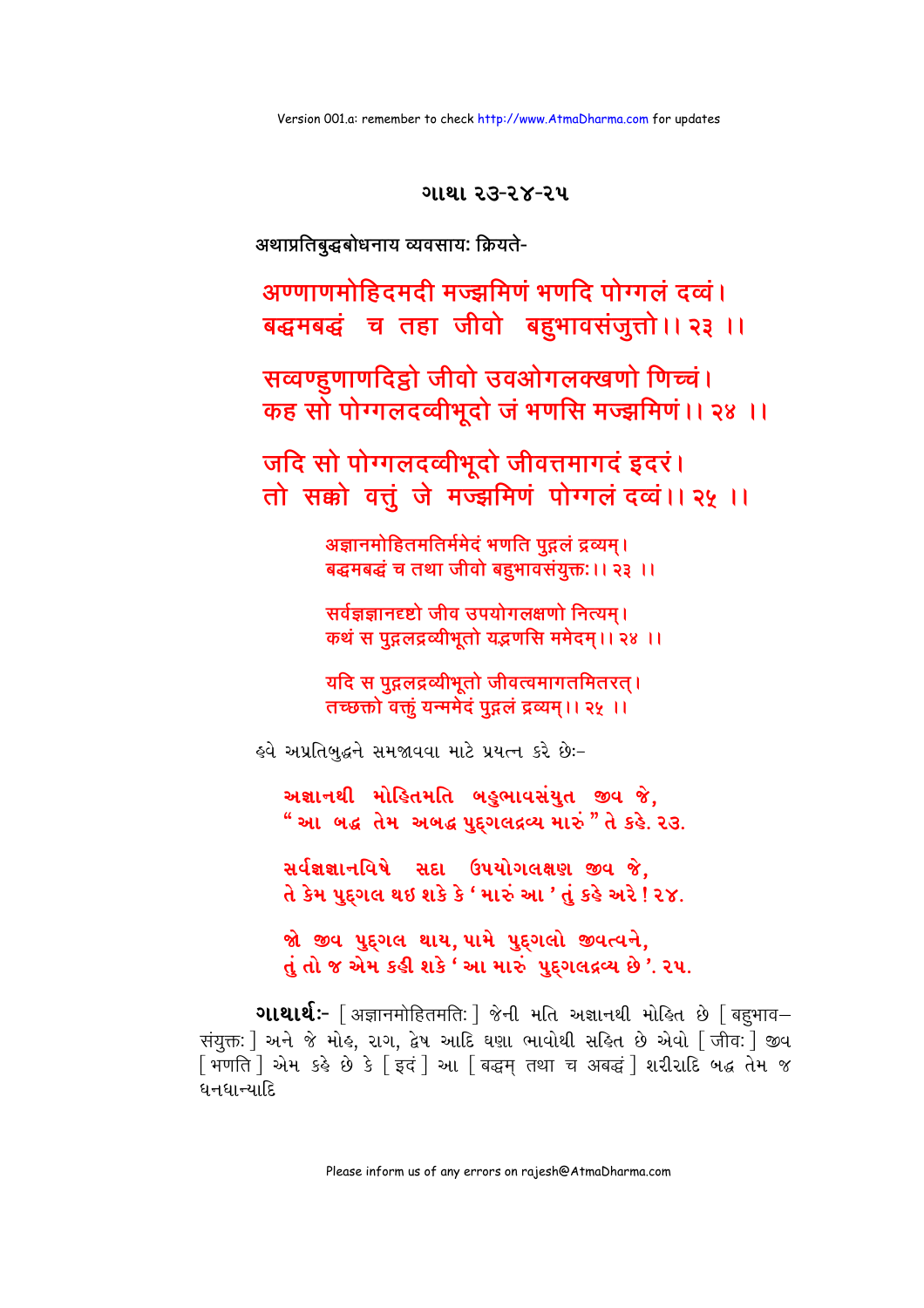∣િ પ્રવચન રત્નાકર ભાગ−ર

અબદ્ધ [ पुद्गलं द्रव्यम् ] पुद्दगतद्रव्य [ मम ] भारं છे. આચાર્ય કહે છે: [ सर्वज्ञज्ञानदृष्ट: ] adati sun q3 Emqui આવેલો જે [नित्यम्] સદા [उपयोगलक्षणः] ઉપયોગલક્ષણવાળો [जीव: ] જીવ છે [स: ] તે [पुद्गलद्रव्योभूत: ] પુદ્ગલદ્રવ્યરૂપ [ कथं ] डेम थઈ शंडे [ यत् ] डे [ भणसि ] तुं डर्ड छे डे [ इदं मम ] આ पुद्दा पद्य .<br>મારૂં છે ? [ यदि ] જો [ स: ] જીવદ્રવ્ય [ पुद्गलद्रव्यीभूत: ] પુદ્દગલદ્રવ્યરૂપ થઈ જાય અને [इतरत] पुद्दगतदय किंवत्वम् | उपपेशाने किंग्ने पामे तित तो तो विक्त शक्तः । तुं sड़ी शड़े । यत् । डे । इदं पदगलं द्रव्यम् । આ पुदृगतद्रव्य । मम । भारं छे.  $($  પણ એવું તો થતું નથી.)

**ટી.કાઃ**- એકીસાથે અનેક પ્રકારની બંધનની ઉપાધિના અતિ નિકટપણાથી વેગપૂર્વક વહેતા અસ્વભાવભાવોના સંયોગવશે જે (અપ્રતિબુદ્ધ જીવ) અનેક પ્રકારના વર્ણવાળા <sup>\*</sup>આશ્રયની નિકટતાથી રંગાયેલા સ્ફટિકપાષાણ જેવો છે, અત્યંત તિરોભૂત .<br>( ઢંકાયેલા ) પોતાના સ્વભાવભાવપણાથી જે જેની સમસ્ત ભેદજ્ઞાનરૂપ જ્યોતિ અસ્ત થઈ) ગઈ છે એવો છે, અને મહા અજ્ઞાનથી જેનું હૃદય પોતે પોતાથી જ વિમોહિત છે-એવો અપ્રતિબુદ્ધ જીવ સ્વપરનો ભેદ નહિ કર્રોને, પેલા અસ્વભાવભાવોને જ (પોતાના સ્વભાવ નથી એવા વિભાવોને જ) પોતાના કરતો, પુદગલદ્રવ્યને 'આ મારૂં છે' એમ અનુભવે છે. (જેમ સ્ફટિકપાષાણમાં અનેક પ્રકારના વર્ણની નિકટતાથી અનેકવર્ણરૂપપણું દેખાય છે, સ્ફટિકનો નિજ શ્વેત-નિર્મળભાવ દેખાતો નથી તેવી રીતે અપ્રતિબુદ્ધને કર્મની ઉપાધીથી આત્માનો શુદ્ધ સ્વભાવ આચ્છાદિત થઈ રહ્યો છે-દેખાતો નથી તેથી પુદગલદ્રવ્યને પોતાનું માને છે.) એવા અપ્રતિબુદ્ધને હવે સમજાવવામાં આવે છે કે :-રે દુરાત્મન ! આત્માનો ઘાત કરનાર ! જેમ પરમ અવિવેકથી ખાનારા હસ્તી આદિ પશુઓ .<br>સુંદર આહારને તુણ સહિત ખાઈ જાય છે એવી રીતે ખાવાના સ્વભાવને તું છોડ, છોડ. જેણે સમસ્ત સંદેહ, વિપર્યય, અનઘ્યવસાય દૂર કરી દીધા છે અને જે વિશ્વને (સમસ્ત વસ્તુઓને) પ્રકાશવાને એક અદ્વિતીય જ્યોતિ છે એવા સર્વજ્ઞ-જ્ઞાનથી સ્ફટ (પ્રગટ) કરવામાં આવેલ જે નિત્ય ઉપયોગસ્વભાવરૂપ જીવદ્રવ્ય તે કેવી રીતે પુદગલદ્રવ્યરૂપ થઈ ગયું કે જેથી તું 'આ પુદ્ગલદ્રવ્ય મારું છે ' એમ અનુભવે છે? કારણ કે જો કોઈ પણ પ્રકારે જીવદ્રવ્ય પુદ્ગલદ્રવ્યરૂપ થાય અને પુદ્ગલદ્રવ્ય જીવદ્રવ્યરૂપ થાય તો જ 'મીઠાનું છે; પણ એમ તો કોઈ રીતે બનતું નથી. એ, દષ્ટાંતથી સ્પષ્ટ કરવામાં આવે છે: જેમ ખારાપણું જેનું લક્ષણ છે એવું લવણ પાણીરૂપ થતું દેખાય છે અને દ્રવત્વ (પ્રવાહીપણું) જેનું લક્ષણ છે એવું પાણી લવણરૂપ થતું દેખાય છે કારણ કે ખારાપણું અને દ્રવપણાને સાથે રહેવામાં

\* આશ્રય = જેમાં સ્ફટિકમણિ મૂકેલો હોય તે વસ્તુ

 $\infty$  1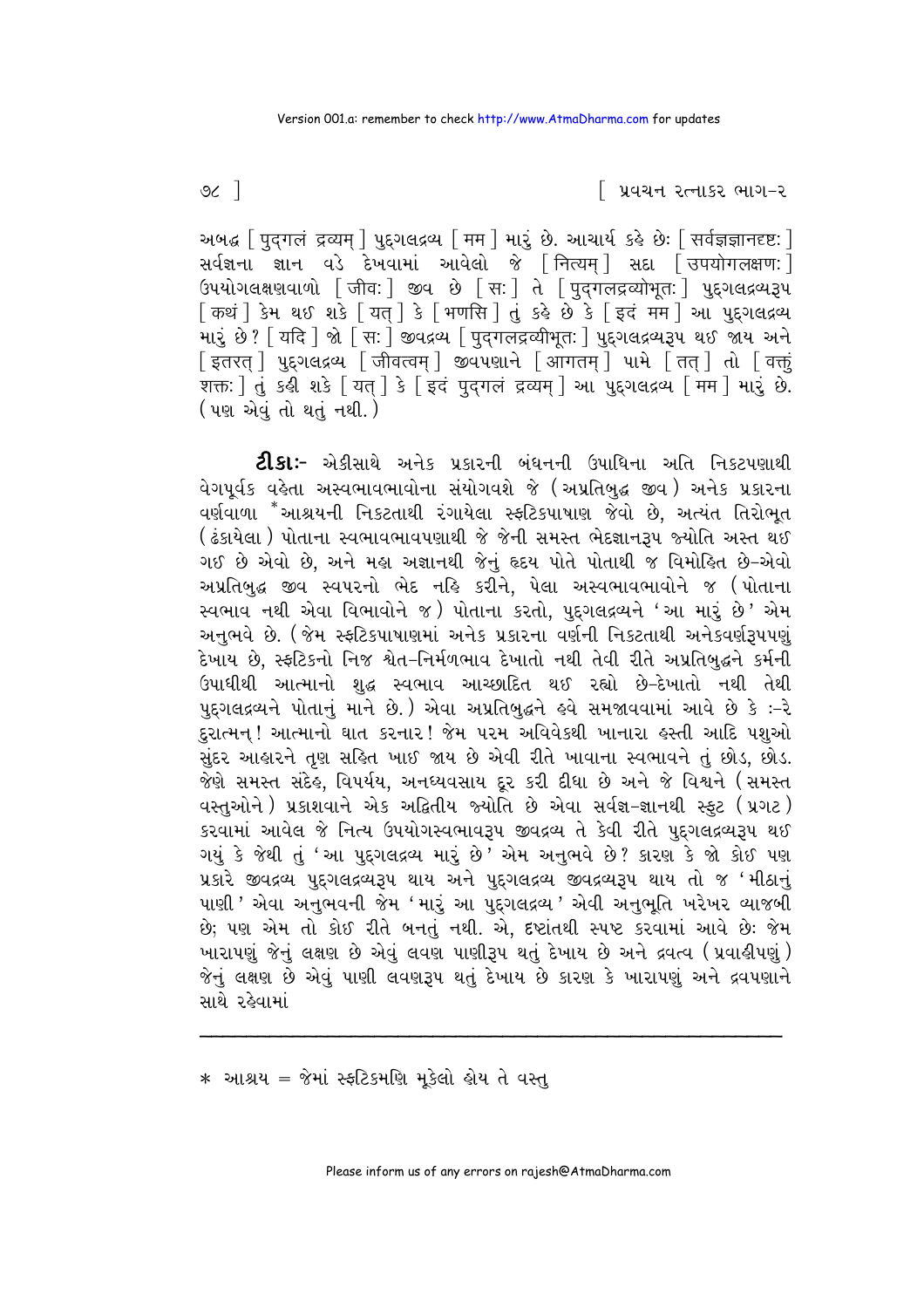ગાથા ૨૩−૨૪−૨૫ ∃

### $($  मालिनी)

# अयि कथमपि मृत्वा तत्त्वकौतुहली सन् अनुभव भव मुर्ते: पार्श्ववर्ती मुहुर्तम । पथगथ विलसन्तं स्वं समालोक्य येन त्यजसि झगिति मृत्यां साकमेकत्वमोहम् ।। २३ ।।

અવિરોધ છે અર્થાત્ તેમાં કોઈ બાધા નથી, તેવી રીતે નિત્ય ઉપયોગ-લક્ષણવાળું જીવદ્રવ્ય પુદગલદ્રવ્ય થતું જોવામાં આવતું નથી અને નિત્ય અનુપયોગ (જડ) લક્ષણવાળું ્ર<br>પુદગલદ્રવ્ય જીવદ્રવ્ય થતું જોવામાં આવતું નથી કારણ કે પ્રકાશ અને અંધકારની માફક ઉપયોગ અને અનપયોગને સાથે રહેવામાં વિરોધ છે: જડ-ચેતન કદી પણ એક થઈ શકે નહિ. તેથી તું સર્વ પ્રકારે પ્રસન્ન થા, તારું ચિત્ત ઉજ્જ્વળ કરી સાવધાન થા અને સ્વદ્રવ્યને જ 'આ મારં છે' એમ અનભવ. (એમ શ્રી ગરુઓનો ઉપદેશ છે.)

ભાવાર્થઃ- આ અજ્ઞાની જીવ પુદ્ગલદ્રવ્યને પોતાનું માને છે તેને ઉપદેશ કરી સાવધાન કર્યો છે કે જડ અને ચેતનદ્રવ્ય-એ બન્ને સર્વથા જુદાં જુદાં છે, કદાચિત કોઈ પણ રીતે એકરૂપ નથી થતાં એમ સર્વજ્ઞે દીઠું છે; માટે હે અજ્ઞાની ! તું પરદ્રવ્યને એકપણે માનવું છોડી દે; વૃથા માન્યતાથી બસ થાઓ.

ઙવે આ જ અર્થનું કળશરૂપ કાવ્ય કહે છેઃ−

શ્લોકાર્થઃ- [अयि ] 'अयि' એ કોમળ સંબોધનના અર્થવાળં અવ્યય છે. આચાર્ય કોમળ સંબોધનથી કહે છે કે હે ભાઈ! તું | कथम अपि | કોઈ પણ રીતે મહા 5 थे अथवा मित्वा । भरीने पश त्तित्त्वकौतृहली सन । तत्त्वोनो डौतुड़ सी थर्छ । मुर्तेः मुहूर्तम् पार्श्ववर्ती भव । આ शरीराहि भूर्त द्रव्यनो એક મુકૂર્ત (બે ઘડી) પાડોશી થઈ આત્માને વિલાસરૂપ, [ पृथक ] સર્વ પરદ્રવ્યોથી જુદો [ समालोक्य ] દેખી [ मृत्यां साकम] આ શરીરાદિક મૂર્તિક પુદગલદ્રવ્ય સાથે [एकत्वमोहम] એકપણાના મોહને [झगिति त्यजसि ] तं तरत ४ छोऽशे.

**ભાવાર્થઃ**- જો આ આત્મા બે ઘડી પુદ્ગલદ્રવ્યથી ભિન્ન પોતાના શુદ્ધ સ્વરૂપનો અનુભવ કરે (તેમાં લીન થાય), પરિષહ આવ્યે પણ ડગે નહિ, તો ઘાતીકર્મનો નાશ કરી, કેવળજ્ઞાન ઉત્પન્ન કરી, મોલને પ્રાપ્ત થાય. આત્માનુભવનુ<sup>ં</sup> એવું માહાત્મ્ય છે તો મિથ્યાત્વનો નાશ કરી સમ્યગ્દર્શનની પ્રાપ્તિ થવી તો સુગમ છે; માટે શ્રી ગુરુઓએ એ જ ઉપદેશ પ્રધાનતાથી કર્યો છે. ર.૩.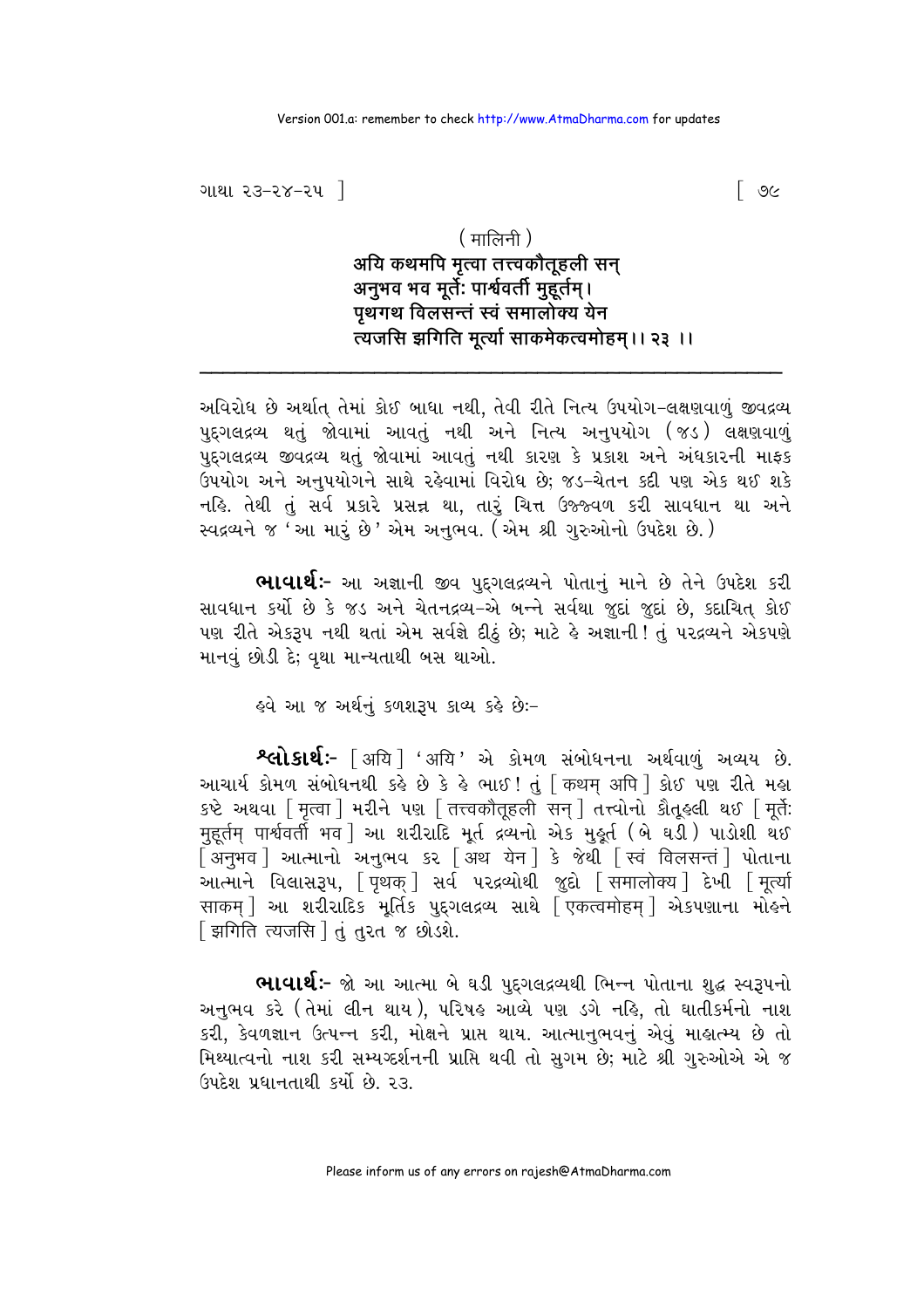#### $*$  સમયસાર : ગાથા ૨૩-૨૪-૨૫  $*$

इવે અપ્રતિબુદ્ધને સમજાવવા માટે પ્રયત્ન કરે છેઃ-જુઓ, કેટલાક એમ કર્લ છે કે આ સમયસાર મુનિજનો માટે છે. પણ અહીં આચાર્ય ભગવાન કહે છે− **'अथ** अप्रतिबद्ध-बोधनाय व्यवसाय: क्रियते ' अप्रतिलद्धने समुक्षयया माटे प्रयत्न કરવામાં આવે છે. જેને સમ્યગ્દર્શન નથી અને જે રાગને. પણ્યને પોતાના માને છે એવા મિશ્યાદષ્ટિને સમજાવવા પ્રયત્ન કરીએ છીએ એમ આચાર્યદેવ કહે છે.

## **∗ ગાથા ∶ ર૩-૨૪-૨૫ : ટીકા ઉપરનું પ્ર**વચન ∗

'એકી સાથે અનેક પ્રકારની બંધનની ઉપાધિના અતિ નિકટપણાથી વેગપૂર્વક વહેતા અસ્વભાવભાવોના સંયોગવશે જે (અપ્રતિબુદ્ધ જીવ) અનેક પ્રકારના વર્ણવાળા આશ્રયની નિકટતાથી રંગાયેલા સ્ફટિક-પાષાણ જેવો છે.' જુઓ, સ્ફટિક-પાષાણની નજીકમાં કાળા, લાલ આદિ ફૂલ હોય તો જે એનું પ્રતિબિંબ સ્ફટિક પાષાણમાં ૫ડે તે સ્ફટિકની યોગ્યતાથી ૫ડે છે, પણ એ લાલ, કાળા આદિ ફૂલને લઈને ૫ડે છે એમ નથી. જો એ લાલ આદિ ફુલને લઈને પડે તો લાકડું મુકીએ તો એમાં પણ પડવું જોઈએ. (પણ એમ નથી.) એ (ફૂલ) તો નિમિત્ત છે અને નૈમિત્તિકમાં જે લાલ આદિ ફૂલનું પ્રતિબિંબ દેખાય છે એ તો સ્ફટિકની તે પ્રકારની પોતાની પર્યાયની વર્તમાન યોગ્યતાને લીધે છે. તેવી જ રીતે કર્મના ઉદયરૂપ રંગને લીધે આત્મામાં રાગ-દેષરૂપ રંગ ઊઠે છે એમ નથી. એ ( કર્મનો ઉદય ) તો નિમિત્ત છે અને નૈમિત્તિક રાગ-દેષ જે આત્મામાં ઊઠે છે તે તે પ્રકારની પોતાની પર્યાયની વર્તમાન યોગ્યતાને લીધે છે.

વળી જેમ કોઈ વાસણમાં સ્ફટિક મકયો હોય તો વાસણ જેવા રંગનું હોય તેવા જ રંગનો સ્ફટિક દેખાય છે. એ સ્ફટિકની પોતાની પર્યાયની વર્તમાન યોગ્યતાને કારણે છે નહિ કે વાસણના રંગને કારણે; તેમ એક સમયની પર્યાય-વિકારી હોય કે અવિકારી-સ્વતંત્રપણે તે કાળે તે પ્રકારે ઉત્પન્ન થવાની યોગ્યતાથી થાય છે. પર્યાયનું વીર્ય પર્યાયને લઈને છે, ગુણના વીર્યને લઈને પર્યાયનું વીર્ય છે એમ પણ નથી. ચિદ્દવિલાસમાં આવે છે કે પર્યાયની સૂક્ષ્મતા પર્યાયને કારણે છે, દ્રવ્ય-ગુણના કારણે નહિ. ત્યાં પર્યાય એટલે માત્ર નિર્મળ પર્યાયેની વાત નથી, પણ મલિન અને નિર્મળ પર્યાય સ્વતઃ પોતાના કારણે થાય છે એમ ત્યાં પર્યાયની સ્વતંત્રતા બતાવી છે

સ્ફટિક અને ફૂલના સંયોગનું દષ્ટાંત હવે જીવ અને કર્મમાં ઉતારે છે. જે જ્ઞાનાનંદ ઉપયોગસ્વરૂપ સ્વભાવભાવે છે તેને જીવ કહીએ. પરંતુ અનાદિથી અનેક પ્રકારના એટલે આઠ પ્રકારના કર્મના બંધનની ઉપાધિની અતિ નિકટપણાને લઈને વેગપૂર્વક વહેતા અસ્વભાવભાવોના સંયોગવશે ચૈતન્યના ઉપયોગરૂપ જ્ઞાન, આનંદ આદિ સ્વભાવભાવો તિરોભત થઈ (ઢંકાઈ) ગયા છે. પોતે સંયોગ-નિમિત્તને (કર્મોદયને) વશ થતાં શભાશભ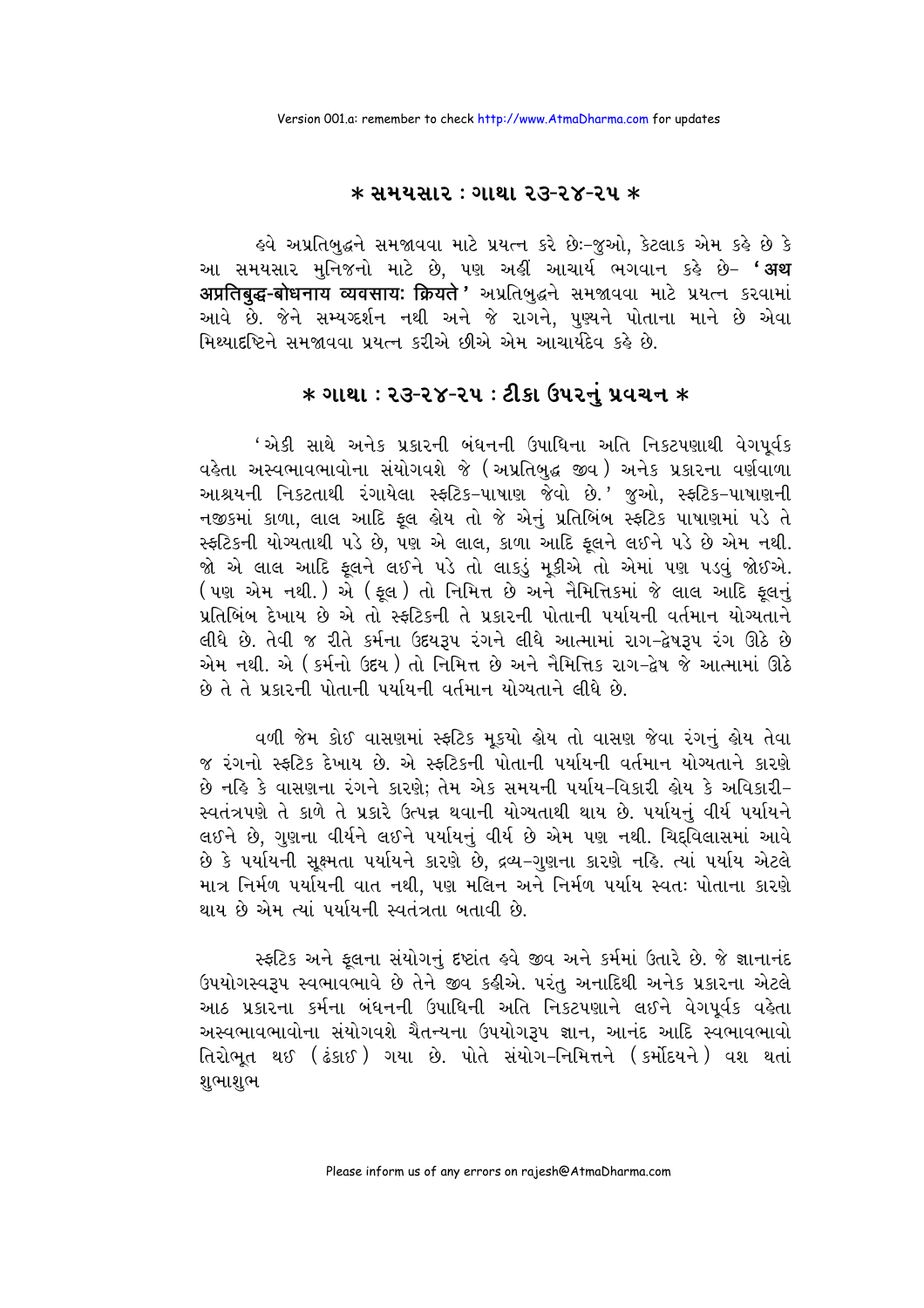```
ગાથા ૨૩−૨૪−૨૫ ∃
```
પુણ્ય-પાપના અનેક પ્રકારના જે અસ્વભાવભાવો થાય છે એને વશ અજ્ઞાનીની અનાદિની દષ્ટિ છે. જુઓ, ભગવાન આત્મા ચૈતન્યતત્ત્વ જ્ઞાનઉપયોગનું દળ છે, જ્ઞાનાનંદસ્વરૂપી દળ છે, એની નિકટમાં આઠ પ્રકારના કર્મરજકણોનો અનેક પ્રકારનો સંબંધ છે. એ સંબંધ ઉપર એની દૃષ્ટિ હોવાથી એને રાગ-દ્વેષ અને વિકારી ભાવોનો વેગ વહે છે. એ વેગના ભાવમાં રમતો 'એ વેગનો જે ભાવ છે તે મારો છે' એમ માનવાથી એને ચૈતન્ય જ્ઞાયકભાવ ઢંકાઈ ગયો છે.

ભગવાન જ્ઞાયકભાવસ્વરૂપ આત્માનો ચૈતન્યઉપયોગ તો સ્ફટિકની જેમ નિર્મળ છે. એ ઉપયોગમાં અતિ નિકટના જે અસ્વભાવભાવો-રાગ-દ્વેષ. પણ્ય-પાપ. વ્રત. તપ. દાન. ભક્તિ તથા કામ. ક્રોધ આદિ તે જણાય છે. એ જણાતાં એ અસ્વભાવભાવો જ હું છં એમ અજ્ઞાની માને છે. ઝીણી વાત છે. ભાઈ ! આ વ્યવહાર રત્નત્રયના વિકલ્પ. દેવ-ગરુ શાસ્ત્રની શ્રદ્ધાનો રાગ. પંચમહાવ્રતનો રાગ. ઇત્યાદિ જે બધા વ્યભિચારી ભાવો તે ચૈતન્યના ઉપયોગથી ભિન્ન છે, અચેતનરૂપ છે છતાં અનાદિ અજ્ઞાનથી અજ્ઞાની કર્મની નિકટતાથી ઉત્પન્ન થયેલા એ અસ્વભાવભાવોને પોતાના માની તે હું છું એમ માને છે.

પ્રશ્ન:- એને શું આ અણ-ઉપયોગરૂપ અસ્વભાવભાવો છે એની ખબર નથી ?

ઉત્તરઃ- હા, ખબર નથી. એને ભાન નથી તેથી તો તે અપ્રતિબુદ્ધ છે.

જેમ સ્ફટિકમણિમાં લાલ, પીળા આદિ ફૂલની નિકટતાથી લાલ, પીળી આદિ ઝલક (ઝાંય) જે ઊઠે છે એને લઈને એની સફેદાઈ (નિર્મળતા) ઢંકાઈ ગઈ છે, તિરોભૂત થઈ ગઈ છે; તેમ ચૈતન્યસ્વરૂપ જ્ઞાન ઉપયોગમય વસ્તુ જે આત્મા તેનો સ્વભાવ એ પુણ્ય-પાપ આદિ અસ્વભાવભાવોને લઈને ઢંકાઈ ગયો છે. એણે અનંતકાળમાં વ્રત, તપ, દયા, દાન, ભક્તિ ઇત્યાદિ તો અનંતવાર કર્યાં છે. પરંતુ એ તો બધો રાગભાવ છે, કર્મની નિકટતાના વશે થયેલો અસ્વભાવભાવ છે. એ સર્વ રાગાદિ મલિનભાવમાં પોતાનું અસ્તિત્વ સ્વીકારવાથી એને ચૈતન્યરત્ન નિર્મળાનંદ ઉપયોગસ્વરૂપ આત્મા ઢંકાઈ ગયો છે.

ઙ્વે કર્ક છે− 'અત્યંત તિરોભત (ઢંકાયેલા) પોતાના સ્વભાવભાવપણાથી જેની સમસ્ત ભેદજ્ઞાનરૂપી જ્યોતિ અસ્ત થઈ ગઈ છે એવો છે. અહાહા! એકલો જ્ઞાયક, જ્ઞાયક, જ્ઞાયકભાવ જે નિર્મળ શુદ્ધ ઉપયોગમયસ્વભાવભાવ છે તે રાગાદિ પુષ્ય-પાપના પરિણામને વશ થયો થકો ઢંકાઈ ગયો છે અને તેથી એની સમસ્ત ભેદજ્ઞાનર્જ્યોતિ અસ્ત થઈ છે. એટલે આ રાગાદિ તે કું નકિ, પણ આ ઉપયોગ છે તે કું છું એવા ભેદને પ્રકાશનારી ભેદજ્ઞાનજ્યોતિ એને અસ્ત થઈ ગઈ છે. અહાહા! 'હું તો ચૈતન્યસ્વરૂપ છું' એવો સૂક્ષ્મમાં સૂક્ષ્મ વિકલ્પ જે ઊઠે એ હું નહિ કેમ કે એ વિકલ્પ તો અજીવ છે, અચેતન છે. અણ-ઉપયોગરૂપ છે. પુદગલ છે. આ ભેદજ્ઞાન છે. આવો માર્ગ માણસ <u> अभજે च</u>ઢि

 $\lceil c_3 \rceil$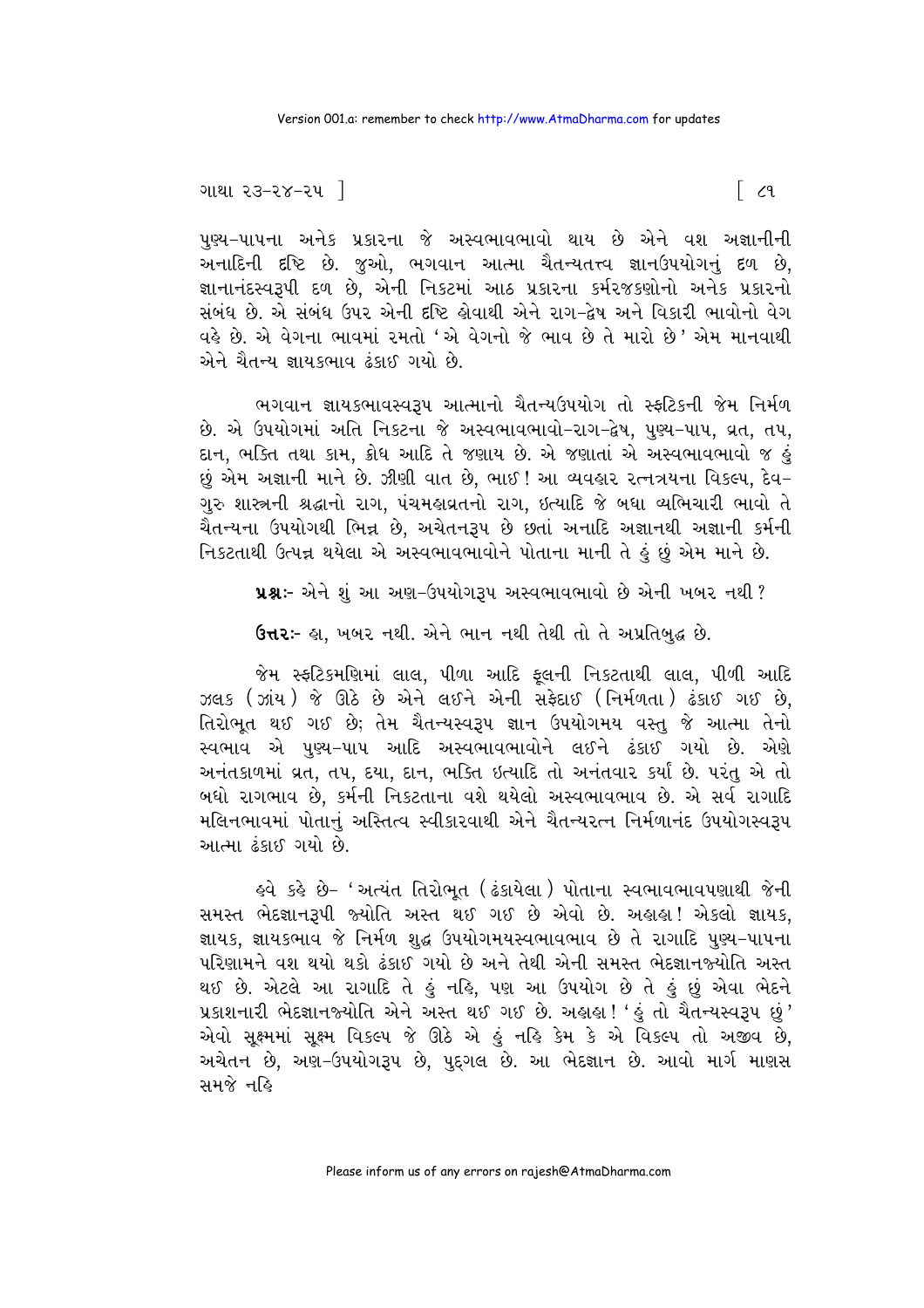િ પ્રવચન રત્નાકર ભાગ−ર

અને દયા પાળવી અને વ્રત પાળવાં એમ લઈને બેસી જાય. પણ એથી શું લાભ? એ તો ( ચાર ગતિમાં ) રખડવાનું છે. ( એ શુભભાવથી ) પહેલાંય રખડતો હતો, અત્યારેય રખડે છે અને ભવિષ્યમાં પણ રખડનાર છે. અઢાઢા! ભગવાન ચૈતન્યચિંતામણિ નિર્મળ જ્ઞાનજ્યોતિ અનાદિઅનંત નિત્ય ધ્રુવ સ્વભાવભાવરૂપ જે આત્મા તેનાથી ભિન્ન કર્મની નિકટતાથી ઉત્પન્ન અસ્વભાવભાવો ઉપર એની દષ્ટિ કોવાથી એ અનાદિ પર્યાયબદ્ધિ છે. તેથી એને રાગ અને જ્ઞાયકની ભિન્નતા કરનારી ભેદજ્ઞાનજ્યોતિ અસ્ત થઈ ગઈ છે.

અહીં કહે છે કે નિર્મળ ઉપયોગસ્વરૂપ ભગવાન આત્માને કર્મનું નિકટપણું છે. નિકટપણું એટલે એકક્ષેત્રાવગાહ. નિયમસાર ગાથા ૧૮ ની ટીકામાં આવે છે કે-નિકટવર્તી અનુપચરિત અસદ્દભૂત વ્યવહારનયથી આત્મા દ્રવ્યકર્મનો ક્તા છે-એમ અહીં પણ નિકટપણું કહ્યું છે. ભગવાન આત્માના એકક્ષેત્રાવગાહમાં જડ રજકણો (ધુળ) અતિ નિકટ છે. એ અતિ નિકટપણાથી વેગપૂર્વક વહેતા અસ્વભાવભાવો-એમ કહ્યું છે ને? પ્રવચનસારમાં પણ 'દોડતા પુણ્ય અને પાપ '-એમ આવે છે. 'વેગપૂર્વક વહેતા ' અને પછી એક વેગથી વહેતા એટલે પર્યાયમાં એક પછી એક થતા એ પણ્ય-પાપના ભાવો તે અસ્વભાવભાવો છે. એ અસ્વભાવભાવ અને આત્માના ઉપયોગમય સ્વભાવને ભિન્ન પાડવાની શક્તિ એને અસ્ત થઈ ગઈ છે, આથમી ગઈ છે તેથી અજ્ઞાની-અપ્રતિબુદ્ધ છે. એની દષ્ટિમાં સ્વભાવભાવનો અભાવ (તિરોભાવ) થયો છે તેથી અસ્વભાવભાવનો સત્કાર-સ્વીકાર થયો છે. તેથી તે અધર્મરૂપ દૃષ્ટિ છે. અજ્ઞાનીને ભેદજ્ઞાનજ્યોતિ આથમી ગઈ હોવાથી તેને નિર્વિકાર પરિણામ ન થતાં રાગાદિ વિકાર જ ઉત્પન્ન થાય છે.

इવે કહે છે કે-' અને મહા અજ્ઞાનથી જેનું દૃદય પોતે પોતાથી જ વિમોહિત છે.' જુઓ વસ્તુનો સ્વભાવ જ્ઞાયકભાવ છે. એનું એને મહા અજ્ઞાન છે. તેથી પોતે પોતાથી જ .<br>વિમોલ્નિ છે. કર્મના કારણે એને મોલ થયો છે એમ નથી. અજ્ઞાનીને પર્યાયમાં જે અસ્વભાવભાવોની ઉત્પત્તિ થઈ છે તે પોતાના અજ્ઞાનને લઈને થઈ છે, પણ કર્મના કારણે નહિ.

આમ અસ્વભાવભાવથી-રાગાદિથી સ્વભાવરૂપ જ્ઞાયકને ભિન્ન પાડનારી ભેદજ્ઞાનશક્તિ જેને બીડાઈ ગઈ છે તેથી પોતે પોતાથી જ વિમોહિત છે–'એવો અપ્રતિબુદ્ધ જીવ સ્વપરનો ભેદ નહીં કરીને પેલા અસ્વભાવભાવોને જ પોતાના કરતો, પુદ્ગલ દ્રવ્યને "આ મારું છે" એમ અનુભવે છે.' ભગવાન જ્ઞાયક આત્મા જે નિર્મળ, .<br>ઉપયોગસ્વરૂપ પરમ પવિત્ર જીવસ્વભાવે છે તે સ્વ અને આ રાગાદિ ભાવ જે મલિન, અર્ણઉપયોગરૂપ અપવિત્ર અજીવસ્વભાવે છે તે ૫૨-એમ સ્વપરનો ભેદ નહીં કરીને પેલા અસ્વભાવભાવોને-દયા, દાન, વ્રત, ભક્તિ, પુણ્ય અને પાપ ઇત્યાદિ વિકારી વિભાવોને એ પોતાના છે એમ અજ્ઞાની

 $\epsilon$  7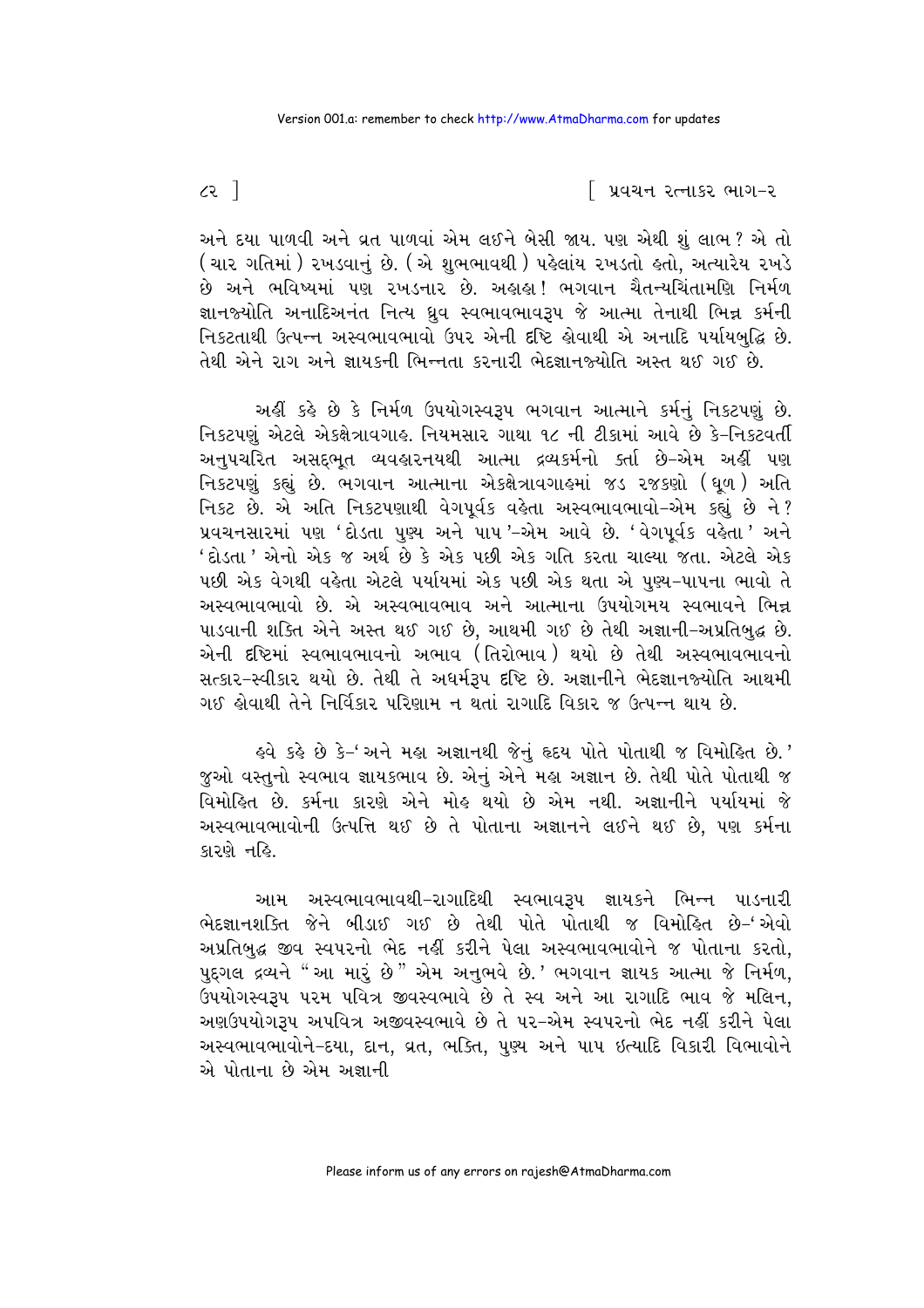અનુભવે છે. અજ્ઞાનીને જે પુણ્ય-પાપના વિકલ્પ ઊઠે તેને વશ એ થઈ ગયો છે. તેથી તે સ્વપરની જુદાઈ ન કરતાં બન્નેને એકરૂપ કરે છે. એકેન્દ્રિય અવસ્થાથી માંડીને પંચેન્દ્રિય દ્રવ્યલિંગી મનિને જે શભભાવ થાય તે સઘળા અસ્વભાવભાવ છે. તે સર્વ અસ્વભાવભાવને તે પોતાના છે એમ માને છે.

u& :- કેટલાક કહે છે ને કે- 'એ શુભભાવ સાધન છે અને નિશ્ચય વસ્તુ સાધ્ય  $69.2$ 

**ઉત્તરઃ-** ભાઈ. એમ નથી. જો એમ લોય તો એનો અર્થ તો એમ થયો કે અચેતન રાગ સાધન<sup>ં</sup>અને ચૈતન્યસ્વભાવ તેનું સાધ્ય. અથવા રાગ જે અજીવ છે તે સાધન અને એનાથી સાધ્ય જીવસ્વરૂપ (વીંતરાગતા) પ્રગટે છે. અથવા રાગ જે દુઃખસ્વરૂપ છે તે સાધન અને તેનાથી આનંદ પ્રગટે તે સાધ્ય. ભાઈ, વસ્તુ બહુ ઝીણી છે .<br>એટલે ખાસ ઘ્યાન રાખવં જોઈએ. અહીં તો અંદરના ઉપયોગને અને રાગને ભિન્ન પાડવો જોઈએ. પણ અજ્ઞાની તેમ કરતો નથી એમ કહે છે.

અહાહા! એકલો જ્ઞાયક-જ્ઞાયક-જ્ઞાયક સત્ય પ્રભુ-એને અજાણક એવા જે રાગાદિ અચેતન દુઃખરૂપ ભાવ એનાથી ભિન્ન પાડી અનુભવવો એ સક્ષ્મ છે. કઠણ છે. પંડિત રાજમલજીએ એ જ વાત કળશટીકામાં ૧૮૧ માં કળશમાં કહી છે. ત્યાં કહ્યું છે કે-" ભાવકર્મ જે મોઢ-રાગ-દ્રેષ૩૫-અશદ્ધ ચેતના૩૫-પરિણામ. તે અશદ્ધ પરિણામ વર્તમાનમાં જીવની સાથે એકપરિણમનરૂપ છે. તથા અશદ્ધ પરિણામની સાથે વર્તમાનમાં જીવ વ્યાપ્ય-વ્યાપકરૂપ પરિણમે છે. તેથી તે પરિણામોના જીવથી ભિન્નપણાનો અનુભવ કઠણ છે. તોપણ સક્ષ્મ સંધિનો ભેદ પાડતાં ભિન્ન પ્રતીતિ થાય છે."

અજ્ઞાની આનંદસ્વરૂપ ભગવાન આત્માથી વિરુદ્ધ રાગાદિ દુઃખરૂપ અસ્વભાવભાવોને, ભેદ કરવાની શક્તિ તેને આથમી ગઈ લોવાથી મારાપણે-એકપણે છે એમ કરતો થકો પુદગલદ્રવ્યને તે મારૂં છે એમ અનુભવે છે. અહીં જડ પુદગલને અનુભવવાની વાત નથી પણ રાગ જે પુદ્દગલરૂપ છે તેને અનુભવે છે એમ કહે છે. જીવને પોતાની વિકારી દશા અનુભવમાં આવે છે તેથી અહીં વિકારને પુદગલ કહી દીધા છે. ભગવાન ચૈતન્યદેવના આનંદનો અનુભવ નહિ, પણ રાગનો અનુભવ છે તેને અહીં પુદ્ગલનો અનુભવ કહ્યો છે. આવી વાત છે, ભાઈ. એને કોઈ એમ કહે કે આ તો નિશ્ચયની એકલી વાત કરે છે. પણ આ નિશ્ચય એટલે સાચું જ આ છે. શુભ રાગ કરતાં કરતાં શુદ્ધ થાય, શુદ્ધનું સાધન શુભ એ તો બધાં આરોપિત કથન છે. ભાઈ, નિશ્ચયથી તો શુભરાગ અંચેતન છે. ગાથા ૬ માં એ વાત આવી ગઈ છે કે એક જ્ઞાયકભાવ અનેકરૂપ શુભ-અશુભ ભાવોના જડ સ્વભાવે પરિણમતો નથી. જો એ પરિણમે તો જીવ જડ થઈ જાય. ચૈતન્ય ઉપયોગ-સ્વરૂપ ભગવાન આત્મા જો રાગના સ્વભાવે પરિણમે તો તે અચેતન જડ થઈ જાય.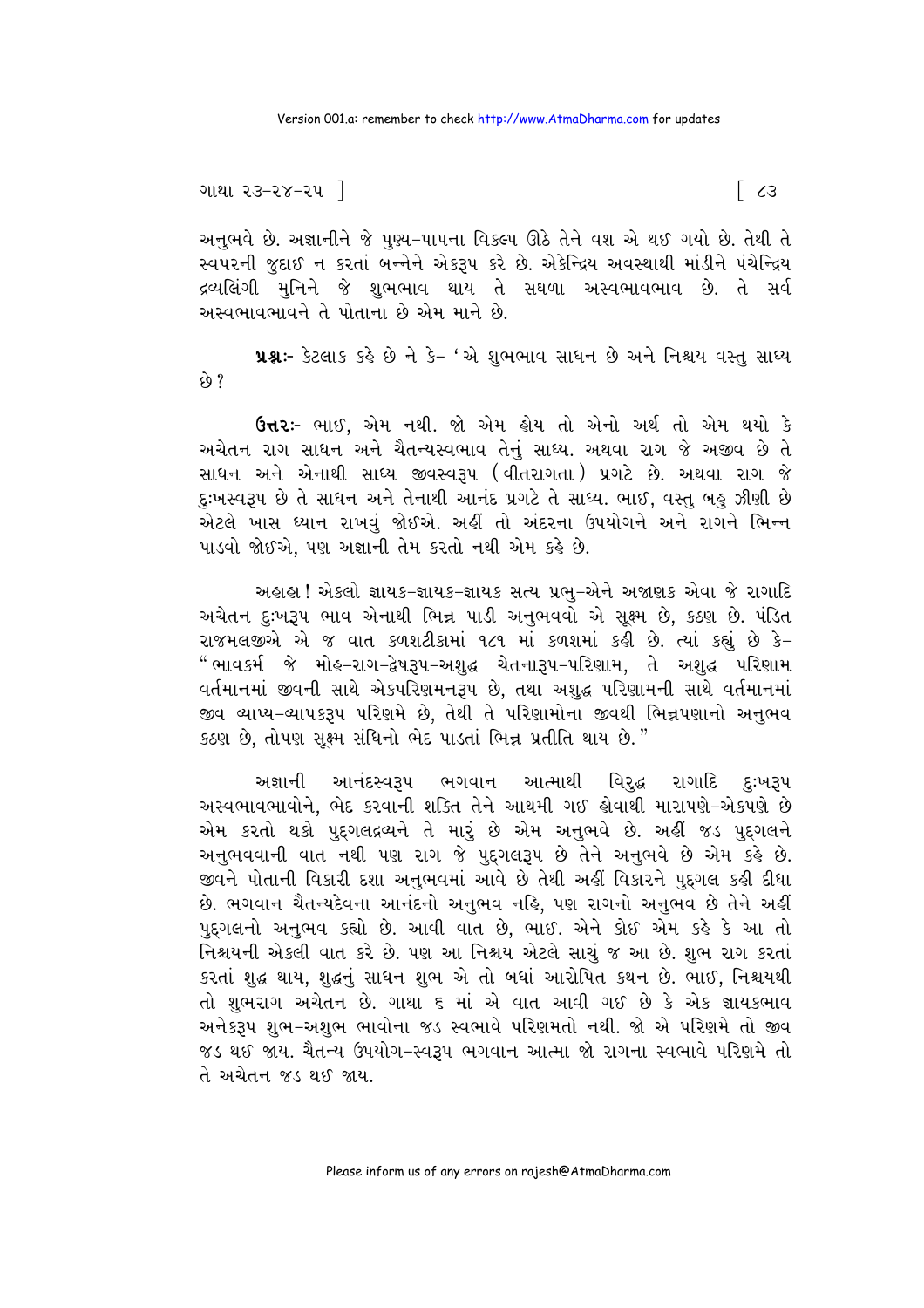∣ પ્રવચન રત્નાકર ભાગ−ર

રાગાદિ ભાવ એ પુદ્દગલની જાત છે, અચેતન છે, દુઃખરૂપ છે. એને પોતે આનંદ-સ્વરૂપી ચૈતન્યભગવાન હોવા છતાં પોતાનો માને એનું નામ મિથ્યાત્વ છે. એવા મિથ્યાત્વી અપ્રતિબુદ્ધને હવે સમજાવવામાં આવે છે. જુઓ કોઈ એમ કહે કે આ સમયસાર તો મુનિને માટે છે તો અહીં આચાર્ય કહે છે કે એવા અપ્રતિબુદ્ધને સમજાવવામાં આવે છે.

પ્રશ્નઃ- અપ્રતિબુદ્ધ મુનિને સમજાવવામાં આવ્યું છે એમ કહો તો ?

**ઉત્તર**:- અપ્રતિબુદ્ધ મુનિ હોય જ નહિ. જેને આત્મજ્ઞાન નથી, આત્મનુભવ નથી ते भूनि डेया ?

અહીં 'એવા અપ્રતિબુદ્ધ' એમ લીધું છે. એવો કોણ અપ્રતિબુદ્ધ છે? તો કહે છે કે જેને કર્મનિમિત્તના વશે જે અસ્વભાવભાવ ઉત્પન્ન થયો તેને પોતાના માને છે એવા અપ્રતિબુદ્ધને સમજાવવામાં આવે છે કેઃ-

' કે દુરાત્મન! આત્માનો ઘાત કરનાર! જુઓ, ' કે દુરાત્મન ' એ કરૂણાનો શબ્દ છે લો. પરંતુ ' હે આત્મન્' એમ ન કહેતાં 'દુરાત્મન્' એમ કેમ કહ્યું ? એમ કહી આચાર્ય એમ સમજાવે છે કે ભાઈ! આનંદનો નાથ ભગવાન તું જ્ઞાનસ્વરૂપે છે ને. તારૂં સત્ત્વ તો જ્ઞાનસત્ત્વ છે, તારૂં સત્ત્વ કાંઈ પુણ્ય અને રાગાદિ નથી. તું અનંતવાર જૈનનો સાધુ થયો અને નવમી ગ્રૈવેયક ગયો. ત્યાં પણ તું રાગથી લાભ માનનારો, રાગને પોતાનું સ્વરૂપ માનનારો હતો. રાગથી ભિન્ન માનવાની તારી સ્વરૂપદશા હતી જ નહિ. અરેરે! તારી જાત તો જ્ઞાનાનંદસ્વરૂપ ચેતન છે. તેને ભૂલીને તેં રાગાદિ કજાતને પોતાની માની! આમ જીવની અનાદિથી મિથ્યાદશા છે એ બતાવવા 'દુરાત્મન!' એમ સંબોધન કર્યું છે. એમાં આચાર્યની કરૂણા જ છે.

વળી 'આત્માનો ઘાત કરનાર! એમ સંબોધન કર્યું છે ને? ત્યાં એમ કહ્યું કે–હે ભાઈ! તે નિજ સચ્ચિદાનંદસ્વરૂપ ભગવાન આત્માને ભૂલીને દયા, દાન, વ્રતાદિના ક્રિયાકાંડને પોતાનું સ્વરૂપ માન્યું છે. પણ એ સર્વ ક્રિયાકાંડ રાગસ્વરૂપ હોવાથી આત્માનો ઘાત કરનારા છે. દુઃખદાયક છે. આત્માના સુખનો નાશ કરવાવાળા છે. ભાઈ ! જીવતી જાગતી જ્યોતિ ઉપયોગસ્વભાવે વિરાજે છે તેનો અનાદર કરી હું રાગ છું એમ માનીને તેં તારા આત્મસ્વભાવનો ઘાત કર્યો છે, હિંસા કરી છે. 'હું રાગ છું' એવી રાગ સાથે એકપણાની માન્યતા જ મહા હિંસા છે એમ દર્શાવવા આચાર્યદેવે 'આત્માનો ઘાત કરનાર! એમ સંબોધન કર્યું છે. અહાહા! આચાર્યદેવની શું શૈલી છે! વસ્તુની વસ્તુ છે. કાંઈ વસ્તુ અવસ્તુ થઈ નથી. પણ વસ્તુને ન સ્વીકારતાં વસ્તુમાં જે નથી એવા વિકલ્પને-રાગાદિને સ્વીકારવાથી વસ્તુનો અનાદર થયો. તે જ આત્માની હિંસા છે. ઘાત  $\hat{\rho}_3$ 

હવે આવી ખબર ન મળે અને કહે કે અમે જીવોની દયા પાળીએ, વ્રત પાળીએ અને ભક્તિ કરીને મંદિરો બંધાવીએ અને તેમાં મૂર્તિઓ સ્થાપીએ ઇત્યાદિ. પરંતુ આ

 $c\mathcal{r}$ ]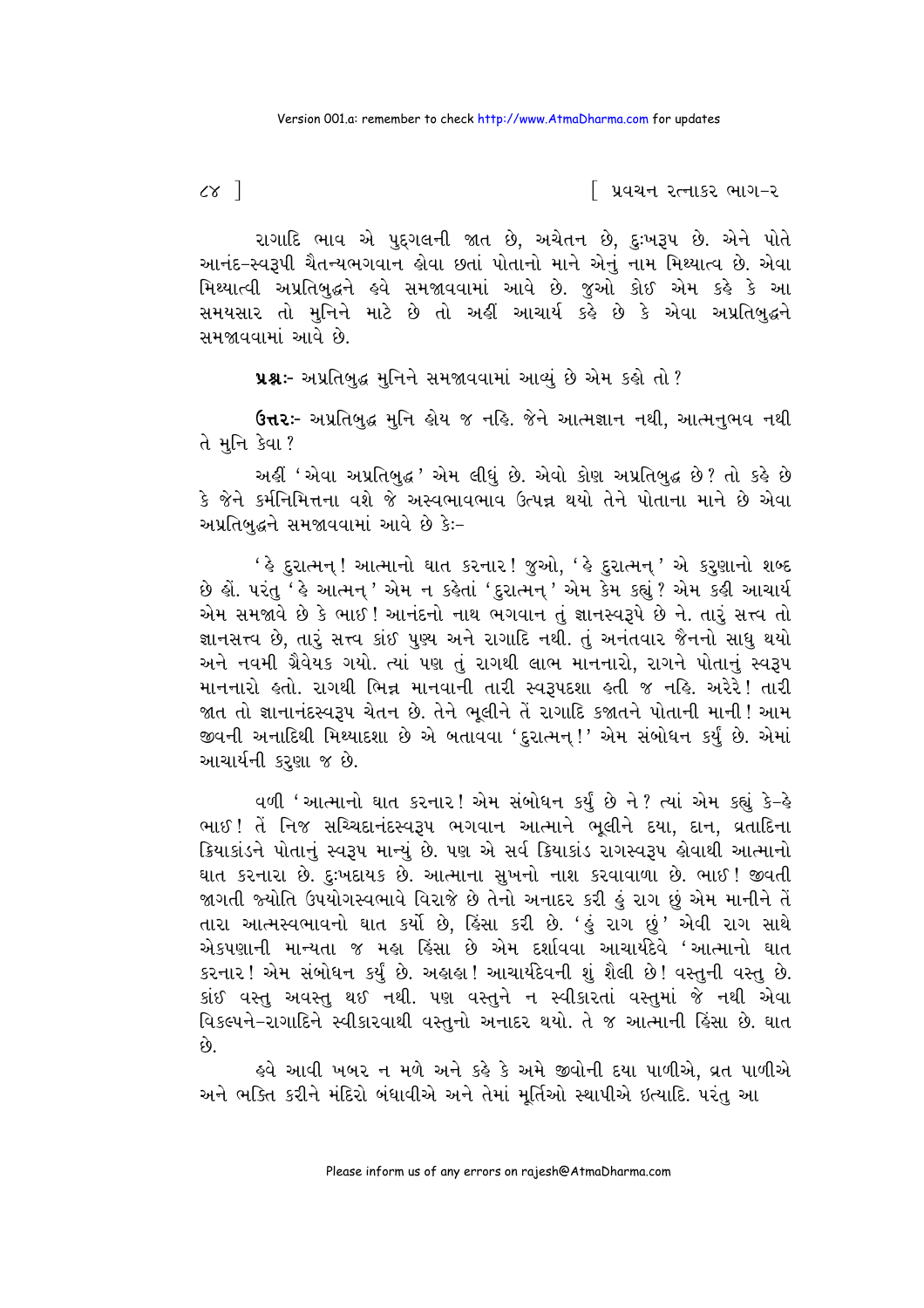```
ગાથા ૨૩−૨૪−૨૫ ∃
```
શું કરે છે ભગવાન? એ પરને કોણ કરી શકે? એની વાત તો બહુ દૂર રહો, પણ એ .<br>પરના થવા કાળે તને જે રાગ થાય એ રાગ તે કું છું અને એ રાગ લાભદાયક છે એમ જો તું માને છે તો તું આત્મઘાતી છે. ચાહે લાખો મંદિર બંધાવી કરોડો રૂપિયા ખર્ચ્યા હોય તોપણ આ મિથ્યા માન્યતા વડે તું આત્મઘાતી-મહાપાપી છે.

ઙ્વે દષ્ટાંત આપીને સમજાવે છેઃ−'જેમ પરમ અવિવેકથી ખાનારા ઙસ્તી આદિ પશુઓ સુંદર આહારને તૃણ સહિત ખાઈ જાય છે એવી રીતે ખાવાના સ્વભાવને તું છોડ, છોડ.' જેમ લાથીને ચુરમું (લાડવો આપ્યો ) આપ્યું લોય અને ઘાસના પૂળા આપ્યા લોય તો પૂળા અને ચુરમું ભેગું કરીને ખાય પણ ભેદ પાડે નહિ કે આ ચુરમું છે અને આ ઘાસ છે. (આ મીઠાશવાળું ચુરમું છે અને મોળાસ્વાદવાળું આ ઘાસ છે એમ સ્વાદના ભેદથી બન્નેમાં ભેદ પાડતો નથી.) તેમ અજ્ઞાની જીવ જ્ઞાનાનંદસ્વભાવી આત્માની બાજામાં (નિકટમાં) જે રાગ થાય છે એનાથી લાભ માને છે અને રાગ મારી ચીજ છે એમ એ રાગનો અનુભવ કરે છે. પરંતુ જ્ઞાનને (રાગથી) જુદો પાડીને આનંદનો અનુભવ કરતો નથી. રાગનો અનુભવ તો દુઃખનો-આકુળતાનો અનુભવ છે. તેથી અહીં કર્લે છે કે તું એવા રાગના અનુભવને છોડ. અંદર જે જ્ઞાનાનંદસ્વરૂપી ભગવાન આત્મા વિરાજે છે તેનો અનુભવ કર તો તને આનંદનો-સુખનો અનુભવ થશે.

અહાહા! અમૃતનો સાગર ભગવાન અંદર જ્ઞાન અને આનંદથી છલોછલ ભરેલો છે. તેનો અનુભવ છોડીને પર સંયોગમાં-સ્ત્રીના વિષયમાં, આબરૂમાં, ધનદોલતમાં, <u>બાગ-બંગલામાં મને ઠીક પડે છે, મઝા પડે છે, મીઠાશ આવે છે એમ જે માને છે એ તો</u> આત્મઘાતી છે જ. અહીં તો અંદર જે શુભરાગનો વિકલ્પ ઊઠે છે તેને પોતાનો માની એકમેકપણે અનુભવે છે, એ વિકલ્પ જ હું છું અને એથી મને લાભ (ઘર્મ) છે એમ જે માને છે તે પણ આત્મઘાતી છે, હિંસક છે, ભલે પછી એ જૈન દિગંબર સાધુ હોય, પંચમહાવ્રત પાળતો હોય, જંગલમાં રહેતો હોય અને હજારો રાણીઓ છોડી હોય. ભગવાન! ધર્મ કોઈ જુદી ચીજ છે.

us: સમક્તિી તો ભોગવે ને?

ઉત્તરઃ- ભાઈ, તને ખબર નથી. સમક્તિીને છન્નુ હજાર રાણીઓ, છ ખંડનું રાજ્ય, ચક્રવર્તીપણું અને કોઈને તીર્થંકરણપણું પણ લોય પણ એને એ ભોગવતો નથી. સમક્તિીને જે વિકલ્પ આવે છે એને તે હળાહળ ઝેર માને છે. કાળો નાગ દેખીને જેમ થાય એમ એને એ ઉપસર્ગ માને છે, એમાં એને રસ કે આનંદ આવતો નથી. ચક્રવર્તી હોય એ મણિરત્નોજડિત હીરાના સિંહાસન પર બેઠો હોય અને હજારો ચમરબંધી રાજાઓ એને ચામર ઢોળતા હોય પણ એમાં કયાંય એને આત્માનો આનંદ ભાસતો નથી. હા, એને રાગ આવે છે, હજાુ આસક્તિ (ચારિત્રમોહજનિત) પણ છે, પણ એમાં એને સુખ

 $\lceil$   $\zeta$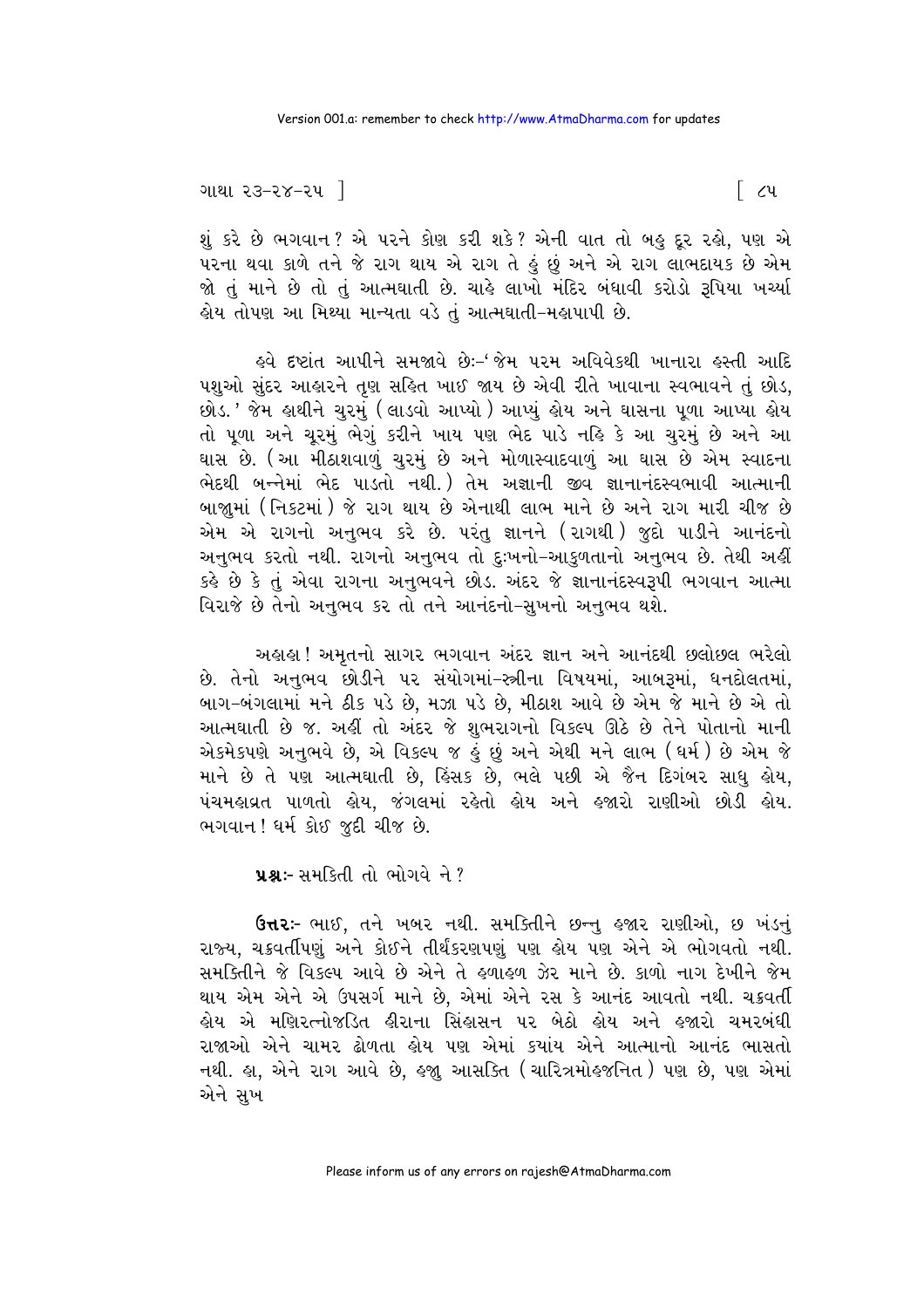∣ પ્રવચન રત્નાકર ભાગ−ર

ભાસતું નથી. એ રાગને એકપણે પોતાપણે અનુભવતો નથી. એ (રાગાદિ) અનાત્મામાં આત્મા માનતો નથી.

જેમ હસ્તી આદિ પશુઓ સુંદર આહારને તુણસહિત ખાય છે એમ ભગવાન જ્ઞાયકસ્વરૂપ આત્માને તું રાગસહિત અનુભવ કરે છે તો તું ઢોર જેવો છે એમ કહે છે. સર્વથા એકાન્તવાદીઓના ૧૪ ભંગો-એકાન્ત નિત્ય-અનિત્યાદિના ૧૪ શ્લોકો (૨૪૮ થી ર૬૧) સમયસારમાં આવે છે. ત્યાં એ એકાન્તવાદીઓને વિવેકહીન પશુ કહીને સંબોધ્યા છે. અહ્ય! જેને નિજસ્વભાવનું ભાન નથી અને એકાન્તદષ્ટિથી માને કે આ રાગ તે હું છું તો તે પશુ જ છે. એનું ફળ પણ અંતે પશુ એટલે નિગોદ જ છે. માટે આચાર્ય કરુણા .<br>કરીને કહે છે કે પશુ જેમ સુંદર આહારમાં ઘાસને ભેળવીને ખાય તેમ આ સુંદર જ્ઞાયકસ્વભાવી આત્મા સાથે રાગને ભેળવીને ખાવાના સ્વભાવને તું છોડ, છોડ. રાગથી ભિન્ન એક સુંદર જ્ઞાયકભાવનો અનુભવ કર. એ અનુભવ આનંદરૂપ છે, સુખરૂપ છે.

ઙ્વે કર્કે છે કે-'જેણે સમસ્ત સંદેઙ, વિપર્યય, અનધ્યવસાય દૂર કરી દીધાં છે અને જે વિશ્વને (સમસ્ત વસ્તુઓને) પ્રકાશવાને એક અદ્વિતીય જ્યોતિ છે એવા સર્વજ્ઞ-જ્ઞાનથી સ્ફૂટ (પ્રગટ) કરવામાં આવેલ જે નિત્ય-ઉપયોગસ્વભાવરૂપ જીવદ્રવ્ય તે કેવી રીતે પુદગલંદ્રવ્યરૂપ થઈ ગયું કે જેથી તું આ પુદગલદ્રવ્ય મારું છે એમ અનુભવે છે?'

જાઓ, સર્વજ્ઞ પરમેશ્વર ત્રિલોકનાથ અરિહંતદેવને સમસ્ત સંદેહરહિત નિઃસંદેહ, કોઈપણ પ્રકારની વિપરીતતા રહિત અવિપરીત અને કોઈપણ પ્રકારના અનધ્યવસાય એટલે અચોક્કસતા રહિત ચોક્કસ જ્ઞાન થયું છે. અહાહા! ચૈતન્યસૂર્ય સર્વજ્ઞદેવ ભગવાનને એક સમયમાં લોકાલોકને જાણનારી કેવળજ્ઞાનરૂપ અદ્વિતીય જ્યોતિ પ્રગટ થઈ છે. ભગવાન તીર્થંકરદેવે કેવળજ્ઞાનમાં આ જીવ કેવો છે તે જોયો છે અને દિવ્યધ્વનિમાં કહ્યો છે. અહીં કહે છે કે ભગવાન સર્વજ્ઞદેવના જ્ઞાનમાં તો એમ આવ્યું કે આ જીવદ્રવ્ય નિત્ય-ઉપયોગ-સ્વભાવરૂપ છે. અહાહા ! નિત્ય જ્ઞાયક, જ્ઞાયક, જ્ઞાયક એમ ઉપયોગસ્વભાવરૂપ જીવ છે. આ ત્રિકાળીની વાત છે હોં. જેને સર્વજ્ઞપણું ઉપયોગરૂપે પ્રગટ થયું એ અરિહંત પરમાત્માએ આત્માને નિત્ય-ઉપયોગસ્વરૂપ જ જોયો છે.

ભગવાન સર્વજ્ઞદેવે જોયું છે કે આ આત્મા વસ્તુ છે. તે નિત્ય-ઉપયોગસ્વભાવમય એટલે જાણવા-દેખવાના સ્વભાવરૂપ ચેતન છે. એવા આત્માને વર્તમાનપર્યાયમાં નજરમાં ન લેતાં તારી નજર રાગ ઉપર ગઈ અને માનવા લાગ્યો કે રાગ તે હું, રાગ તે મારી વસ્તુ. પરંતુ રાગ તો જડ અચેતનરૂપ પુદ્ગલમય છે. તો તે રાગ મારો એટલે પુદ્ગલદ્રવ્ય મારૂં-એમ પુદ્ગલદ્રવ્ય તારૂં કેવી રીતે થઈ ગયું? ભગવાન કેવળીએ તો તારા આત્માને જાણવા-દેખવાના સ્વભાવરૂપે જ જોયો છે, અને તું કહે છે કે રાગ તે કું; તો જે ચૈતન્ય ઉપયોગથી વિરદ્ધભાવ-અચેતન રાગસ્વરૂપ તે તું કેમ થઈ શકે ? ( ન થઈ શકે )

 $\zeta$   $\zeta$   $\zeta$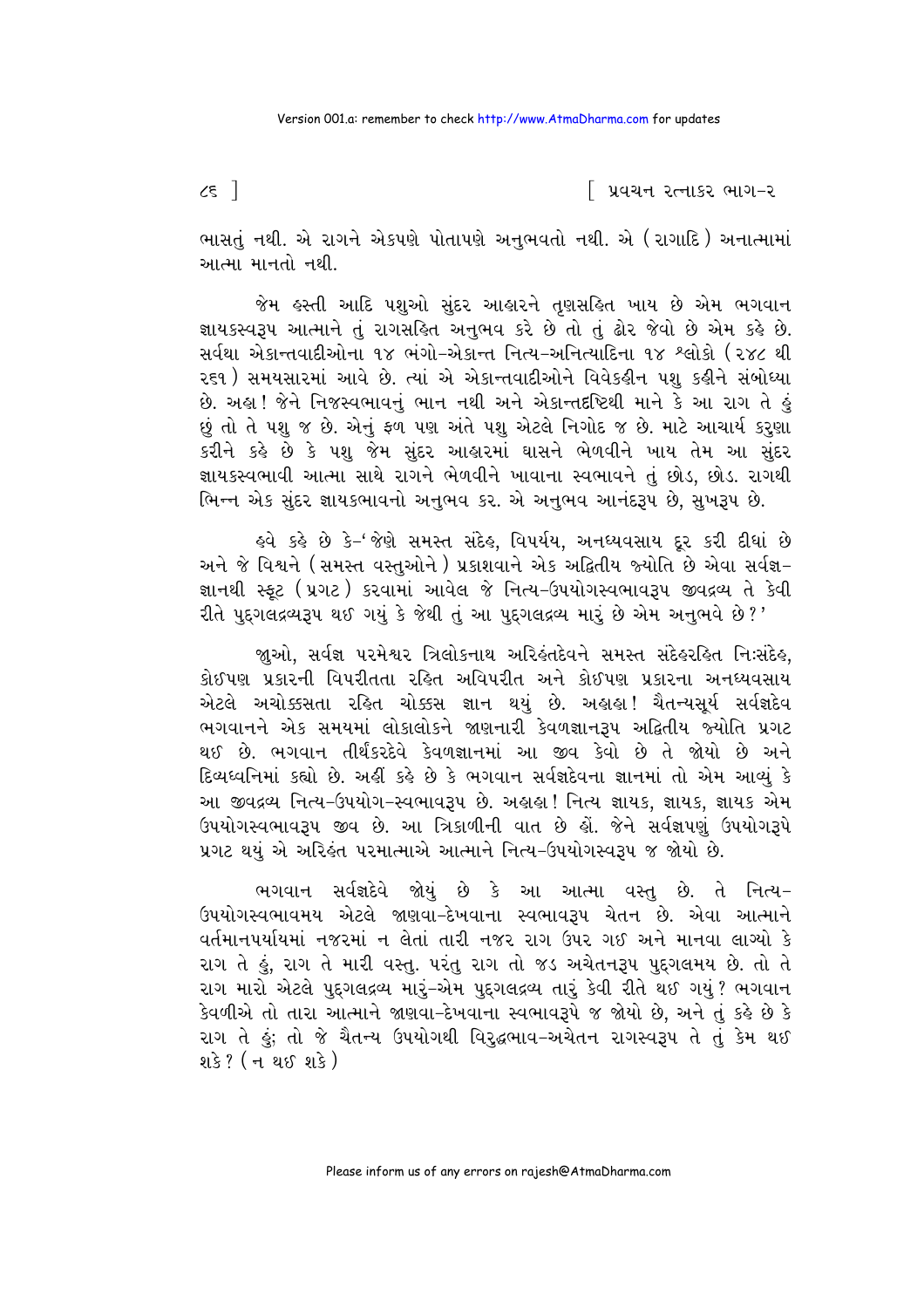```
ગાથા ૨૩−૨૪−૨૫ ∃
```
એવું અચેતનપણું ચૈતન્યને કેમ શોભે ? (ન જ શોભે.) શું તું માને તેથી તું રાગરૂપે થઈ ગયો કે જેથી તું આ પુદગલદ્રવ્ય મારૂં છે એમ અનુભવે છે?

પર્યાયમાં રાગનો અનુભવ એ તો પુદ્દગલનો અનુભવ છે. અહીં પુદ્દગલ એટલે પેલા જડ (સ્પર્શ, રસ, ગંધ, વર્ણવાળા) નહિ પણ અણઉપયોગસ્વરૂપ દયા, દાન, વ્રતાદિના પરિણામ જે પોતાને કે પરને જાણતા નથી તેથી જડ. અચેતન છે એની વાત છે. એ રાગાદિ પરિણામ ચૈતન્યઉપયોગસ્વરૂપથી ભિન્ન ચીજ છે. અહીં કહે છે કે ભગવાને તો તને ઉપયોગસ્વરૂપે જોયો છે તો કું આ રાગસ્વરૂપે છું એવી જાઠી માન્યતા <u>કચાંથી લાવ્યો? ઝીણી વાત છે. બાપ! સંપ્રદાયમાં તો આ વ્રત પાળો અને દયા કરો</u> એટલે ઘર્મ થઈ ગયો એમ કર્ક. પણ ભાઈ. માર્ગ જદો છે. વસ્ત આત્મા દ્રવ્ય− પર્યાયસ્વરૂપ છે. ત્યાં પર્યાય ઘ્રવ ઉપયોગરૂપ નિત્યાનંદસ્વભાવને લક્ષ કરી ન ઉપજે તો ધર્મ કેવી રીતે થાય ? વર્તમાન પર્યાયે ઉપયોગમાં દયા. દાન. વ્રતાદિના રાગને લક્ષમાં લઈ અને એ રાગ તે મારૂં અસ્તિત્વ એમ માન્યું તો એ તો પુદગલનો અનુભવ થયો. ભગવાન આત્માનો અનંભવ તો રહી ગયો.

૬વે કર્લ છેઃ-'જે નિત્ય-ઉપયોગસ્વભાવરૂપ જીવદ્રવ્ય તે કેવી રીતે પુદગલદ્રવ્યરૂપ થઈ ગયું કે જેથી તું આ પુદ્દગલદ્રવ્ય મારૂં છે એમ અનુભવે છે? કારણ કે જો કોઈપણ પ્રકારે જીવદ્રવ્ય પુદગલદ્રવ્યરૂપે થાય અને પુદગલદ્રવ્ય જીવદ્રવ્યરૂપ થાય તો જ "મીઠાનું પાણી " એવા અનુભવની જેમ " મારૂં આ પુદ્ગલદ્રવ્ય " એવી અનુભૂતિ ખરેખર વ્યાજબી છે; પણ એમ તો કોઈ રીતે બનતું નથી.'

શું કહે છે? મીઠું (લવણ) વરસાદમાં ઓગળી જાય અને બીજી મોસમમાં એ પાણીથી ભિન્ન થઈને મીઠું (લવણ) થઈ જાય. હવે મીઠું દ્રવતાં જેમ મીઠાનું પાણી અનુભવાય છે તેમ તું આનંદનો નાથ ચૈતન્યસ્વરૂપ જ્ઞાનરસકંદ ભગવાન આત્મા દ્રવીને-ઓગળીને રાગરૂપે થઈ ગયો શું? (ના) જેમ મીઠું દ્રવીને પાણી થાય એમ ભગવાન ઉપયોગસ્વરૂપ આત્મા પોતાના ઉપયોગની સત્તા છોડીને અણ-ઉપયોગરૂપ એવા રાગરૂપે થાય તો 'મારૂં આ પુદગલદ્રવ્ય ' એવી તારી અનુભૂતિ વ્યાજબી ગણાય. દયા, દાન, વ્રતાદિનો કે ગુણ-ગુણીના ભેદરૂપ વિકલ્પનો ઇત્યાદિ જે રાગ એ કું છું એવો તારો અનુભવ ત્યારે જ વ્યાજબી ગણાય કે ભગવાન આત્મા પોતાનો ત્રિકાળ જ્ઞાનાનંદસ્વભાવ છોડીને રાગરૂપે થઈ જાય. પણ એમ તો કોઈ રીતે બનતું નથી. ભગવાન આત્મા તો કાયમ અખંડ એકરૂપ જ્ઞાયકભાવસ્વરૂપે અનાદિઅનંત રહેલો છે; અને રાગ રાગપણે ભિન્ન જ રહે છે.

હવે 'એમ તો કોઈ રીતે બનતું નથી ' એ વાત દર્ષ્ટાતથી સ્પષ્ટ કરવામાં આવે છેઃ-' જેમ ખારાપણું જેનું લક્ષણ છે એવું લવણ પાણીરૂપ થતું દેખાય છે અને દ્રવત્વ (પ્રવાહીપણું) જેનું લક્ષણ છે એવું પાણી લવણરૂપ થતું દેખાય છે કારણ કે ખારાપણું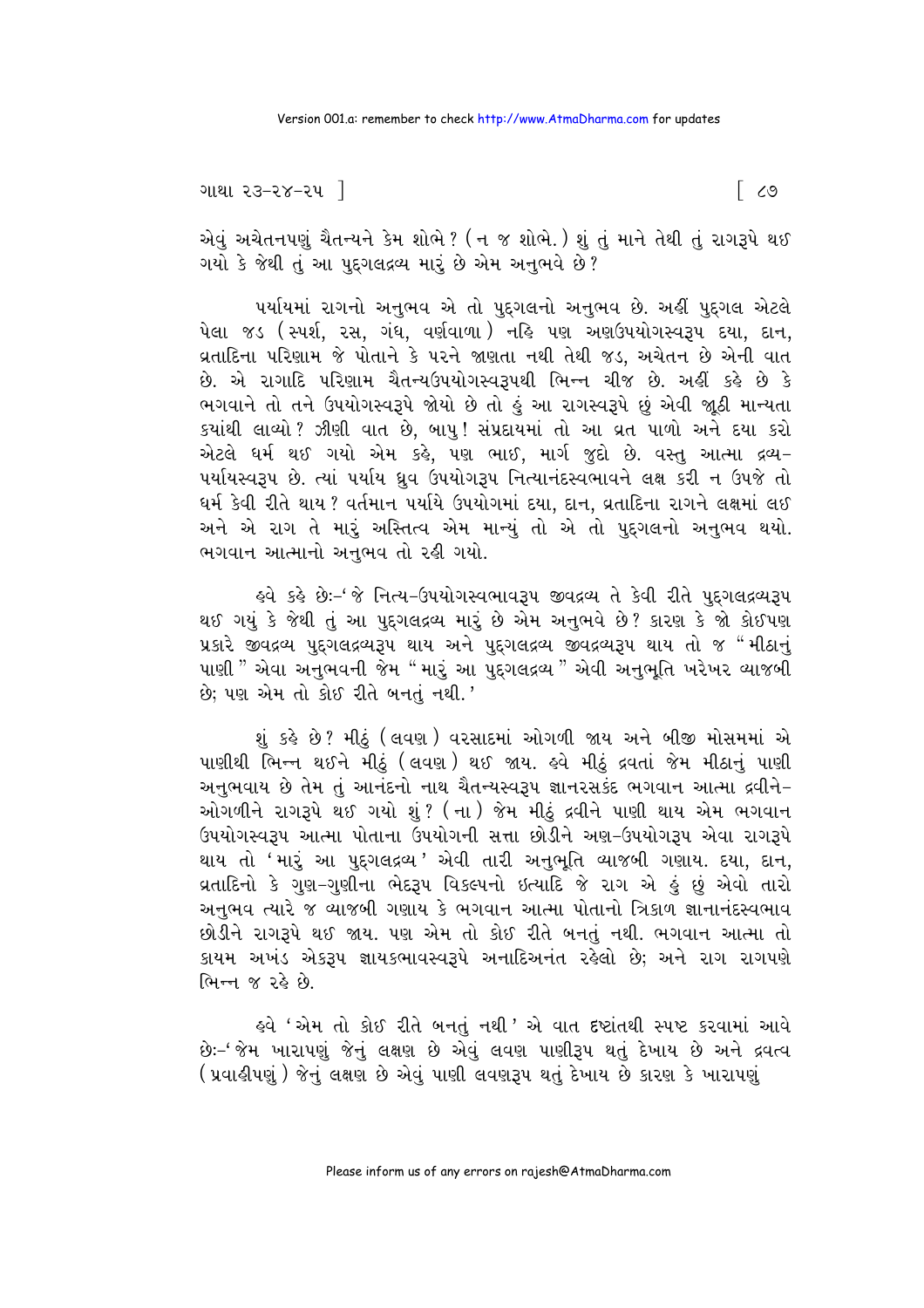∣ પ્રવચન રત્નાકર ભાગ−ર

અને દ્રવપણાને સાથે રહેવામાં અવિરોધ છે અર્થાત તેમાં કાંઈ બાધા નથી તેવી રીતે નિત્ય ઉપયોગલક્ષણવાળું જીવદ્રવ્ય પુદ્દગલદ્રવ્ય થતું જોવામાં આવતું નથી અને નિત્ય અનુપયોગ ( જડ ) લક્ષણવાળું પુદગલંદ્રવ્ય જીવદ્રવ્ય થતું જોવામાં આવતું નથી. ' અહાહા ! શું કહે છે? કે જેમ ખારાપણું અને પ્રવાહીપણું એ બે વિરૂદ્ધ નથી (એકસાથે રહી શકે છે) એમ આ નિત્ય ઉપયોગલક્ષણવાળું જીવદ્રવ્ય રાગરૂપે થતું જોવામાં-દેખવામાં આવતું નથી. આવી વાત છે, ભાઈ. માણસને મુળતત્ત્વની ખબર ન મળે અને પછી વ્રત, તપ અને ઉપવાસાદિ કરીને માને કે ધર્મ થઈ ગયો, પણ ભાઈ, એ બધું કરી કરીને મરી ગયો. એ રાગની ક્રિયાને-પુદ્દગલને કોઈ લોકો ધર્મ માને છે પણ એ ઘર્મ નથી. કારણ કે એ શુભભાવથી પુદ્દગલ બંધાય અને એના ફળમાં પુદ્દગલ મળે, પણ આત્મા ન મળે.

ભગવાન આત્મા જ્ઞાયકસ્વભાવ સમજણનો પિંડ પ્રભુ નિત્ય-ઉપયોગસ્વભાવ છે. એને પર્યાયમાં દષ્ટિમાં-લક્ષમાં લીધા વિના પર્યાયમાં રાગનું લક્ષ કર્યું અને રાગને અનુભવ્યો. તેથી શું આત્મા રાગસ્વભાવે થઈ ગયો ? મીઠાનું પાણી થાય એમ શું જ્ઞાયક રાગ પણે થઈ જાય છે? (નહિ) આ વ્યવહારરત્નત્રય કહે છે ને? એ (વ્યવહારરત્નત્રય) નિયમસારમાં (૧૨૧ મા) કળશમાં કહેવામાત્ર-કથનમાત્ર છે એમ કહ્યું છે. એવા વ્યવહારરત્નત્રયનો રાગ તો અનંતવાર કર્યો. અહીં કહે છે કે શું જ્ઞાયક નિર્વિકલ્પસ્વરૂપ આત્મા એ રાગના વિકલ્પપણે થયો છે કે જેથી તું એને ધર્મ માને છે?

ખારાપણું અને દ્રવત્વમાં વિરોધ નથી. પરંતુ નિત્ય-ઉપયોગલક્ષણ જીવદ્રવ્ય અને અનપયોગસ્વરૂપ પદગલદ્રવ્ય-રાગ એ બેને વિરોધ છે. એ બે એકરૂપ થતા નથી. ચૈતન્ય ઉપયોગસ્વભાવ ભગવાન આત્મા રાગના વિપરીત સ્વભાવે કદીય થતો નથી. જેમ મીઠાનું પાણી થાય એ તો તેં જોયું છે તેમ ભગવાન જ્ઞાયક ચૈતન્ય ઉપયોગસ્વરૂપ વસ્તુને અચેતન પુદ્દગલસ્વભાવે-રાગસ્વભાવે થતી કદીય જોઈ છે તે ? ભાઈ ! રાગ તે હું એમ તે માન્યું છે, પણ વસ્તુસ્વરૂપ એમ નથી. રાગપણે જીવ કદીય થયો નથી.

જેમ સૂર્યના કિરણમાં પ્રકાશ હોય છે તેમ ચૈતન્યસૂર્ય ભગવાન આત્માના કિરણમાં (ચેતના) પ્રકાશ હોય છે, એમાં રાગ હોતો નથી; કેમકે રાગ તો અંધકારમય છે, અંધકાર એ કાંઈ સૂર્યનું કિરણ કહેવાય ? (ન કહેવાય ) તેમ રાગનો અંધકાર એ કાંઈ ચૈતન્યસૂર્યનો અંશ કહેવાય<sup>?</sup> (ન કહેવાય) આ વસ્તુ બધે ગોટે ચઢી ગઈ છે. આ વાત બીજે કયાંય નથી અને સંપ્રદાયમાં કહે છે કે આ બધું નિશ્ચયાભાસ છે. ભાઈ ! એમ નથી. બાપુ! નિશ્ચય માર્ગ જ આ છે. ચૈતન્યસૂર્યનું કિરણ-પર્યાય તો નિર્મળ જ્ઞાનમય હોય પણ રાગમય-અંધકારમય ન હોય. રાગ તો મલિન, અચેતન જડ પુદગલરૂપ છે. तेने અને ચૈતन्यने तें એક માન્યા એ મિથ્યાત્વભાવ છે.

જે પર્યાયે, તે જેની છે એવા સ્વને (આત્માને) જ્ઞેય ન બનાવતાં જે એનામાં

 $cc$ ]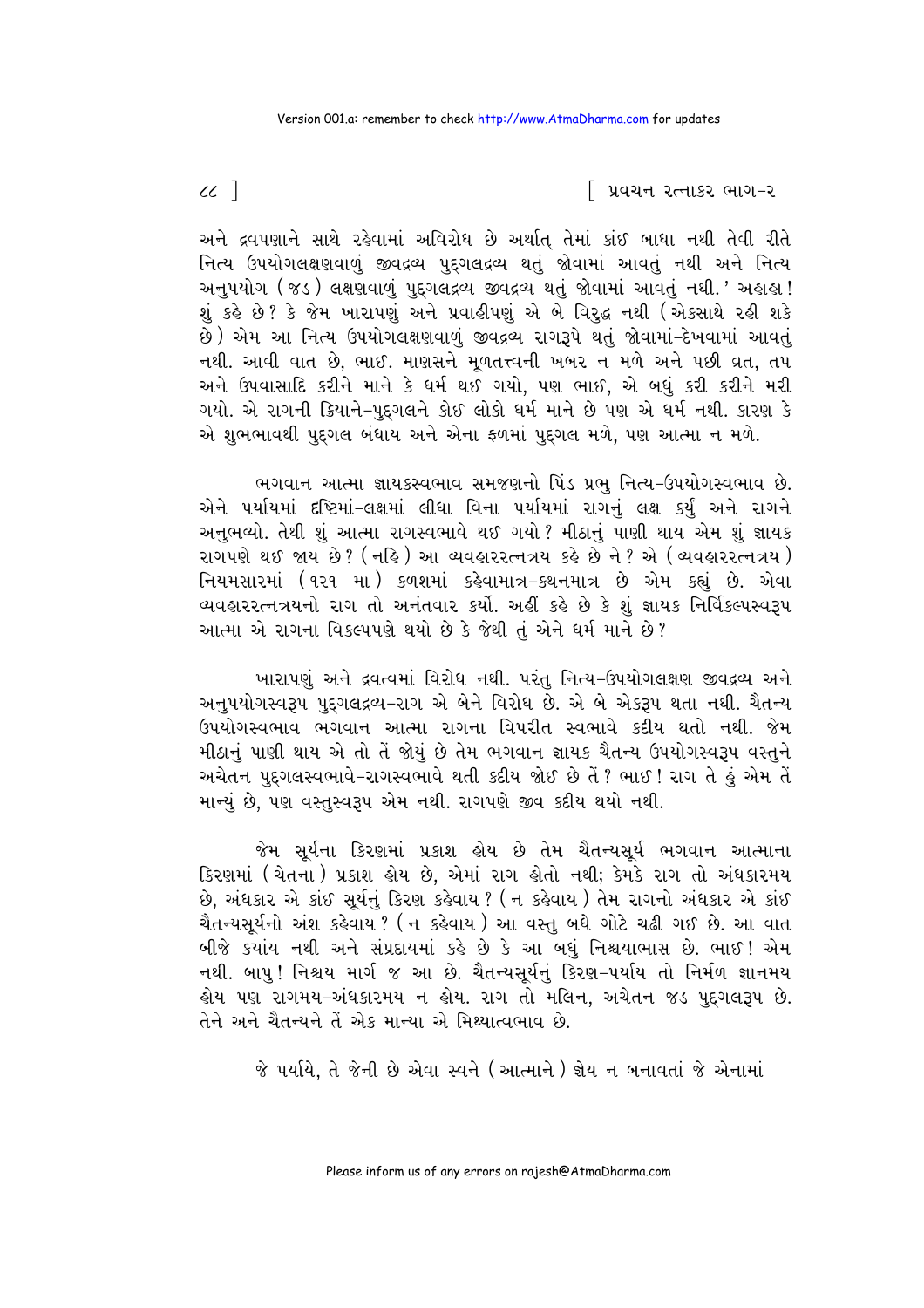```
ગાથા ૨૩–૨૪–૨૫ \exists
```
(આત્મામાં) નથી એવા રાગને જ્ઞેય બનાવીને માન્યું કે તે (રાગ) હું છું એ પર્યાય મિથ્યાત્વની પર્યાય છે. એને મિથ્યાદ્દષ્ટિ કહ્યો છે. જે પર્યાયે, તે જેની છે એવા પૂર્ણાનંદના નાથ ભગવાન આત્મા ત્રિકાળી ઘ્રુવને દષ્ટિમાં લઈને એ (આત્મા) હું છું એમ સ્વીકાર કર્યો એ પર્યાય સત્ય થઈ. કેમકે એમાં સત્યનો સ્વીકાર છે. એ પર્યાય સમ્યગ્દર્શન છે. ધર્મ છે.

અહાહા! આચાર્યોએ-દિગંબર સંતોએ અસીમ કરૃણા કરી છે. તેઓ તો જંગલમાં વસતા હતા. એમને કોઈની શું ૫ડી હતી ? આ તાડપત્ર ઉપર અક્ષર લખાતા હતા એ જાણતા હતા. (એ લખતા હતા એમ નહિ ) લખાઈ ગયા પછી કોઈ આવે તો સોંપી દઉં એમ કોઈની વાટ પણ જોવા રહેતા નહિ. અંકલેશ્વરની બાજમાં સજોદ ગામ છે. ત્યાં આપણે ગયા હતા. બહુ જાૂનું ગામ છે. ભગવાનની પ્રતિમા<sup>ં</sup> બહુ જૂની છે. આસપાસ નદીના કાંઠે હજારો તાડપાત્રોનાં ઝાડ છે. ત્યાં જોવા ગયા હતા. મનિઓ ત્યાં રહેતા અને ્ટિંગ કરી કરી હતી.<br>ઝાડ પરથી નીચે ખરી પડેલાં તાડપત્રમાં લખતા અને ત્યાં મૂકી દેતા. કોઈ ગૃહસ્થને ખબર હોય કે મુનિરાજ તાડપાત્ર ઉપર લખે છે તો તે લખેલાં તાડપત્રો પડયાં હોય તે ઉપાડી લેતા. ભાઈ! આ રીતે સંગ્રહ થઈને આ શાસ્ત્ર બન્યું છે. એમાં ભગવાન! કંદકંદાચાર્ય અને અમતચંદ્રાચાર્યદેવે આ કહ્યું છે કે-ભગવાન! તારી પ્રભુતા શુદ્ધ .<br>ઉપયોગમય છે. તારી ઈશ્વરતા-સામર્થ્ય રાગથી અધિક-ભિન્ન અંદર આત્મામાં ૫ડી છે. 39 મી ગાથામાં કહ્યું છે ને કે :-

# " जो इंदिये जिणित्ता णाणसहावाधिअं मुणदि आदं। तं खलू जिदिदियं ते भणंति जे णिच्छिदा साहू।। "

ભાઈ, રાગથી ભિન્ન-અધિક તારું જ્ઞાનતત્ત્વ અંદર ધ્રુવ પૂર્ણાનંદથી ભરેલું એક અખંડ પડેલું છે. એનો અનાદર કરી, એને વિષય ન બનાવતાં 'રાગ તે હું છું<sup>,</sup> એમ પર્યાયે રાગને વિષય બનાવ્યો એ દષ્ટિ વિપરીત છે. મિથ્યા છે.

ભગવાન આત્મા ચૈતન્યજ્ઞાનઘન છે. જેમ પહેલાં શિયાળામાં ઘી જામીને એવાં ઘન થતાં કે એમાં આંગળી તો ન ખૂંપે પણ તાવેથોય ન પ્રવેશી શકે, વળી જાય. તેમ આ ભગવાન જ્ઞાનઘન એવો છે કે તેમાં શરીર, મન, વાણી અને કર્મ તો એમાં ન પ્રવેશી શકે પણ તેમાં વિકલ્પનોય પ્રવેશ નથી. જો આ નિત્ય-ઉપયોગસ્વરૂપ ભગવાનમાં વિકલ્પનો પ્રવેશ નથી તો 'હું રાગ છું' એમ તું કેવી રીતે કહે છે? જેમ ખારાપણાને અને દ્રવપણાને અવિરોધ છે એટલે મીઠું દ્રવીને પ્રવાહીરૂપે થાય છે તેમ શું ભગવાન <u>જ્ઞાનઘન નિત્ય ઉપયોગમય આત્મા દ્રવીને રાગપણે થાય છે? (નથી થતો.)</u>

(સંપ્રદાયમાં) એમ બોલે કે "મા હણો, મા હણો." વ્યાખ્યાન શરૂ થાય એટલે આમ બોલે. અમે પણ બોલતા હતા કે કોઈ જીવને "મા હણો, મા હણો "-આ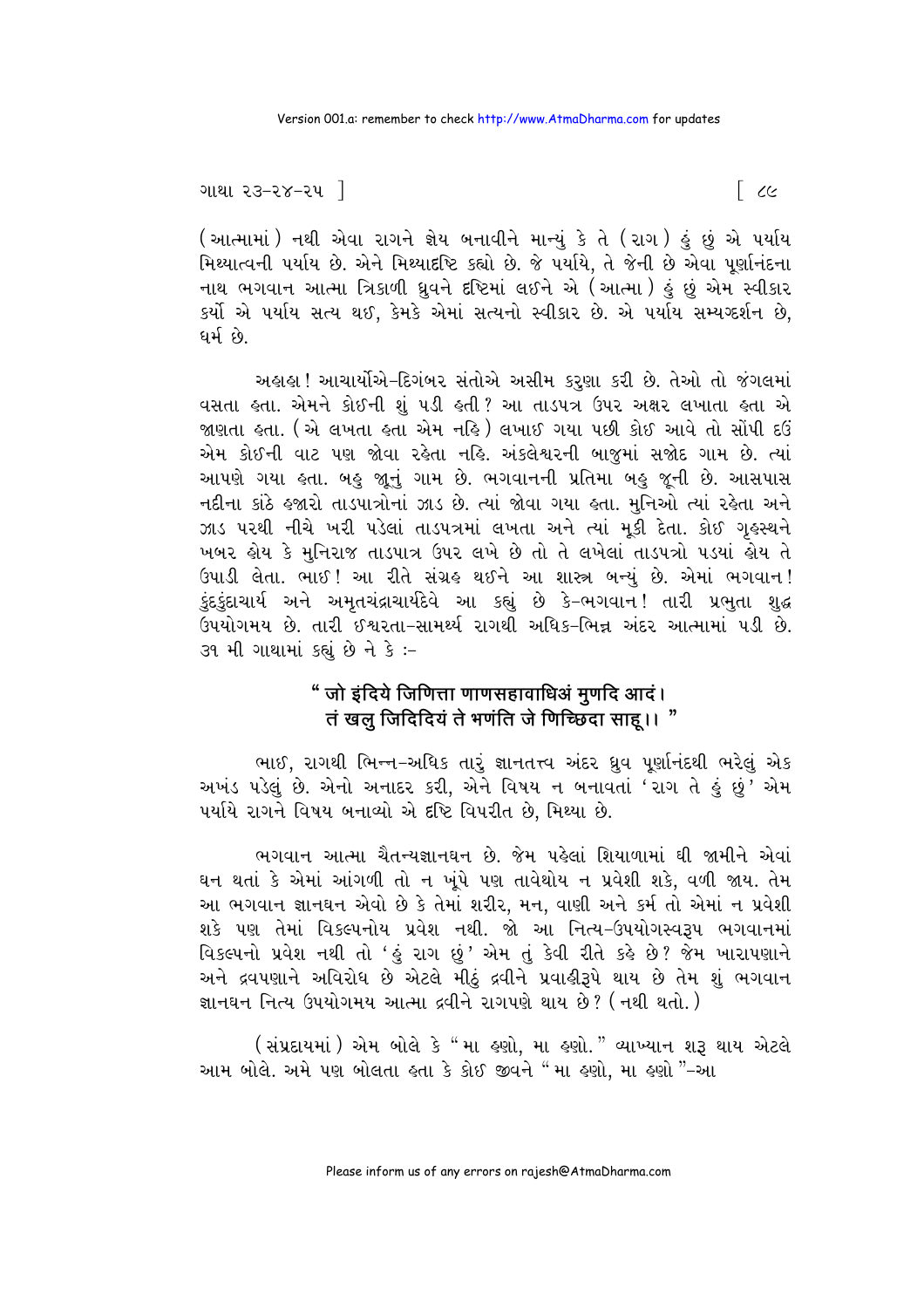િ પ્રવચન રત્નાકર ભાગ−ર

ભગવાનનો ઉપદેશ છે. પણ એમ નથી, ભાઈ. ૫૨ જીવને કોણ ઙણી શકે છે? (અર્થાત કોઈ કોઈને હણી શક્તું નથી.) પરંતુ તું એ રાગને પોતાનો માનીને સ્વભાવની હિંસા કરે છે એ તારો ઘાત છે, એ પુણ્ય-પાપના વિકલ્પ તો રાગ છે, અસ્વભાવભાવ છે. અણ-ઉપયોગ મય અચેતન જડ છે અને દુઃખદાયક છે. પણ એને કયાં દરકાર છે? આખો દિવસ રળવું, ખાવું-પીવું અને ભોગવવું, બસ. કદાચિત સમય મળતાં સાંભળવા જાય તો કુગુરૂઓ એને લૂંટી લે. બસ એવું સાંભળે કે દયા પાળો, વ્રત કરો આદિ; એથી કલ્યાણ થઈ જશે. ધળેય કલ્યાણ નહિ થાય. ભાઈ ! સાંભળને. ભગવાન સર્વજ્ઞદેવે જેવો જોયો છે એવા નિત્યઉપયોગ-સ્વભાવી ચૈતન્યસ્વરૂપ આત્માની તને ખબર નથી, ભાઈ. એ સદા જાણનાર-સ્વભાવે રહેલો જ્ઞાયક પ્રભુ કદીય રાગસ્વભાવે થતો નથી. મીઠું જેમ દ્રવીને પાણી થાય તેમ એ જ્ઞાનઘન દ્રવીને કદીય રાગપણે થતો નથી. અહો! અદ્દભુત શૈલી અને અદ્દભુત વાત છે!

આ શરીર આદિ જડ એ તો બધા માટીના આકાર છે. એ કાંઈ આત્માના નથી, આત્મામાં નથી. એમાં આત્મા પણ નથી. એવા શરીરની આકુતિને સુંદર દેખીને તને લેંશ અને ઉત્સાહ કેમ આવે છે? એ ઉત્સાહ (રાગ) તો પુદ્દગલનો ઉત્સાહ છે. તારો આત્મા ત્યાં ઘાત પામે છે. અરે! પરમાંથી આનંદ આવે છે એવું તેં માન્યું છે પરંતુ તારા આનંદની ખાણ તો ત્રિકાળી ધ્રુવ પુર્ણાનંદનો નાથ પ્રભુ આત્મા છે. તેમાંથી આનંદ આવે છે. જેમ ગોળના રવા હોય છે ને ? તે રવા બહુ તડકો પડે એટલે પીગળીને રસ થાય ? શં એ ૨સ ગોળનો કોય કે (કડવી) કાળી જીરીનો? તેમ ભગવાન આત્મા ઘ્રવ ઉપયોગમય જ્ઞાનાનંદસ્વભાવી છે. એમાં એકાગ્ર થતાં અંદરથી જ્ઞાન અને આનંદનો પ્રવાહ દ્રવે છે. જેમ ગોળ પીગળે તો ગળપણપણે પીગળે તેમ ભગવાન આત્મા પરિણામે તો જ્ઞાન અને આનંદની પર્યાયપણે પરિણમે. અને એને આત્મા કહેવાય.

અહો ! ગાથાઓ કેવી અલૌકિક છે ! એક–એક ગાથા ન્યાલ કરી નાખે એવી છે. એની દૃષ્ટિને ગુલાંટ ખવરાવે છે. આમ (આત્મામાં) જાને, ભાઈ ! એમ (રાગમાં) કયાં જાય છે? અરે! તને વિકલ્પનું અને વિકલ્પ નિમિત્તે થતી શરીરની ક્રિયા-ઉપવાસાદિ વડે શરીર જીર્ણ અને શિથિલ થાય-એનું માહાત્મ્ય કેમ આવે છે? અનંત મહિમાવંત અંદર અતીન્દ્રિય આનંદ અને જ્ઞાનનો નાથ એકલા જ્ઞાન અને આનંદનો રવો પડેલો છે એમાં એકાગ્રતા અને ધ્યાન કર તો, જેમ ગોળનો રવો ગળપણે પીગળે તેમ એમાંથી આનંદ અને જ્ઞાન આવશે.

ઙવે કર્લ છે કેઃ−'નિત્યઉપયોગલક્ષણવાળું જીવદ્રવ્ય પુદ્દગલદ્રવ્ય થતું જોવામાં આવતું નથી અને નિત્ય અનુપયોગ (જડ) લક્ષણવાળું પુદ્દગલદ્રવ્ય જીવદ્રવ્ય થતું જોવામાં આવતું નથી કારણ કે પ્રકાશ અને અંધકારની માફક ઉપયોગ અને અનુપયોગને સાથે રહેવામાં વિરોધ છે; જડ, ચેતન કદી પણ એક થઈ શકે નહિ.' જુઓ, જ્યાં પ્રકાશ છે ત્યાં અંધકાર ન લોય અને જ્યાં અંધકાર છે ત્યાં પ્રકાશ ન લોય. તેમ ભગવાન આત્મા જ્યારે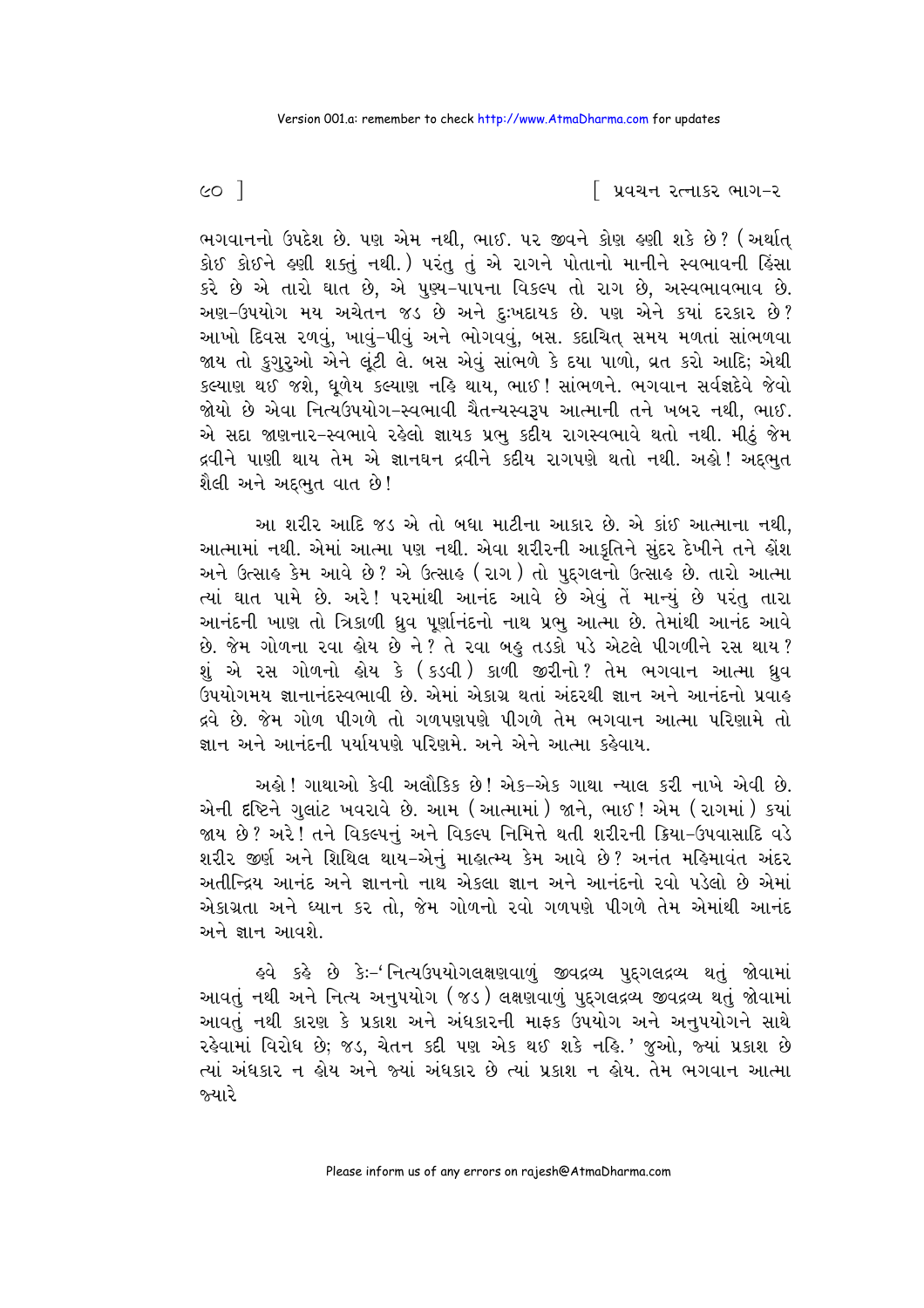#### ગાથા ૨૩−૨૪−૨૫ ∃

ચૈતન્યપ્રકાશમાં ક્ષેય ત્યારે રાગ-અંધકારમાં ન ક્ષેય અને જ્યારે રાગ-અંધકારમાં ક્ષેય ત્યારે ચૈતન્યપ્રકાશમાં ન હોય. જાુઓ, કેવી શૈલી લીધી છે? રાગને પહેલાં અસ્વભાવભાવ કહ્યો હતો, અહીં એને અંધકાર કહ્યો છે. ક્તાંકર્મ અધિકાર, ગાથા ૭૨માં રાગને અશુચિ, જડ અને દુઃખરૂપ કહ્યો છે. રાગ જડ અને અંધકારરૂપ છે કેમ કે તે નથી પોતાને જાણતો કે નથી પરને જાણતો. તે જ્ઞાન વડે જણાવા યોગ્ય છે, પણ તે જાણતો નથી તેથી જડ છે

અલલ! પ્રકાશને અંધકારની જેમ ઉપયોગ અને અણ-ઉપયોગને એટલે સ્વભાવભાવ અને અસ્વભાવભાવને, ચેતનભાવ અને અચેતનભાવને, આનંદભાવ અને જડભાવ (દુઃખમયભાવ)ને-બન્નેને એકરૂપે રહેવાનો વિરોધ છે. મોક્ષ અધિકારમાં આવે છે કે (સાઘકને) જે રાગ આવે છે એ વિષકુંભ છે. અને જે વીતરાગભાવ છે તે અમૃતકુંભ છે. બન્નેને એકપણે રહેવામાં વિરોધ છે. એટલે સાધકને પર્યાયમાં બન્ને સાથે .<br>કોવા છતાં ભિન્ન વસ્તુપણે છે, એકપણે નથી. અહીં સાથે રકેવાનો વિરોધ છે એનો અર્થ એમ લઈએ કે જ્યાં આનંદ છે ત્યાં રાગ નથી તો એનો અર્થ એમ નથી, કેમકે મુનિઓને આનંદ છે અને રાગ પણ છે. પરંતુ આનંદ રાગથી ભિન્નપણે રહ્યો છે, બે એકપણે રહ્યા નથી. (એટલે કે મુનિઓને જે અંશમાં વીતરાગતા છે-આનંદ છે એ તો આત્મા સાથે એકપણે અનુભવમાં આવે છે અને જેટલો રાગ રહ્યો છે તે આત્માથી ભિન્નષણે છે.) માટે અહી<sup>ઁ</sup> એમ લેવું કે ઉપયોગને અને અણ-ઉપયોગને સાથે એટલે એકપણે રહેવામાં વિરોધ છે. રાગ રાગરૂપે છે, જ્ઞાતા પોતે પોતામાં રહીને રાગને જાણે. રાગ છે માટે જાણે એમ નહિ, પણ જ્ઞાતાની જ્ઞાનશક્તિનું એવું સામર્થ્ય છે તે વડે જાણે  $\hat{g}$ 

અહાહા! આ ઉપયોગસ્વભાવ એ પ્રકાશસ્વરૂપ છે. અને દયા, દાન, વ્રત, ભક્તિ, ઉપવાસ આદિ શુભભાવ અંધકારસ્વરૂપ છે. ભારે આકરી વાત. અત્યારે તો લોકો આઠ ઉપવાસ કરે. અને એના ઉપર એક અક્રમ કરે તો પચીસ ઉપવાસનં ફળ મળે એમ કહે છે. પણ ભાઈ ! એ તો અપવાસ એટલે મીઠો વાસ છે. ત્યાં ઉપવાસ કયાં છે? ઉપ એટલે સમીપ, વાસ એટલે વસવું. આનંદના નાથ ભગવાન આત્માની સમીપ વસવું તે ઉપવાસ છે. પણ એ તો વસ્યો જ નથી ને.

આત્મા ચૈતન્યપ્રકાશસ્વરૂપ છે અને રાગ અંધકારરૂપ છે. બન્નેને એકપણે રહેવામાં વિરોધ છે. એટલે કે બન્ને કદાપિ એકપણે થાય નહિ. મોક્ષ અધિકારમાં કળશટીકામાં લખ્યું છે કે બે વચ્ચે સંધિ છે, નિ:સંધિ-એક થયા નથી. ચૈતન્યજ્યોતિ જ્ઞાનપ્રકાશની મૂર્તિ અને રાગ-અંધકાર એ બે વચ્ચે કદીય એક્તા થઈ નથી. બે વચ્ચે સંધિ છે, તડ છે બન્ને જાુદા છે. આવો વીતરાગનો માર્ગ છે, ભાઈ. જગત આખું અંધકારમાં ચાલે છે. ( પરદ્રવ્યમાં ) આ કરું અને તે કરું, આ છોડું અને આ ગ્રહણ કરું એવા વિકલ્પો શું તારી જાત છે? (ના.) આ વિકલ્પો તો આત્માનો તિરસ્કાર કરનારા છે આત્મા સાથે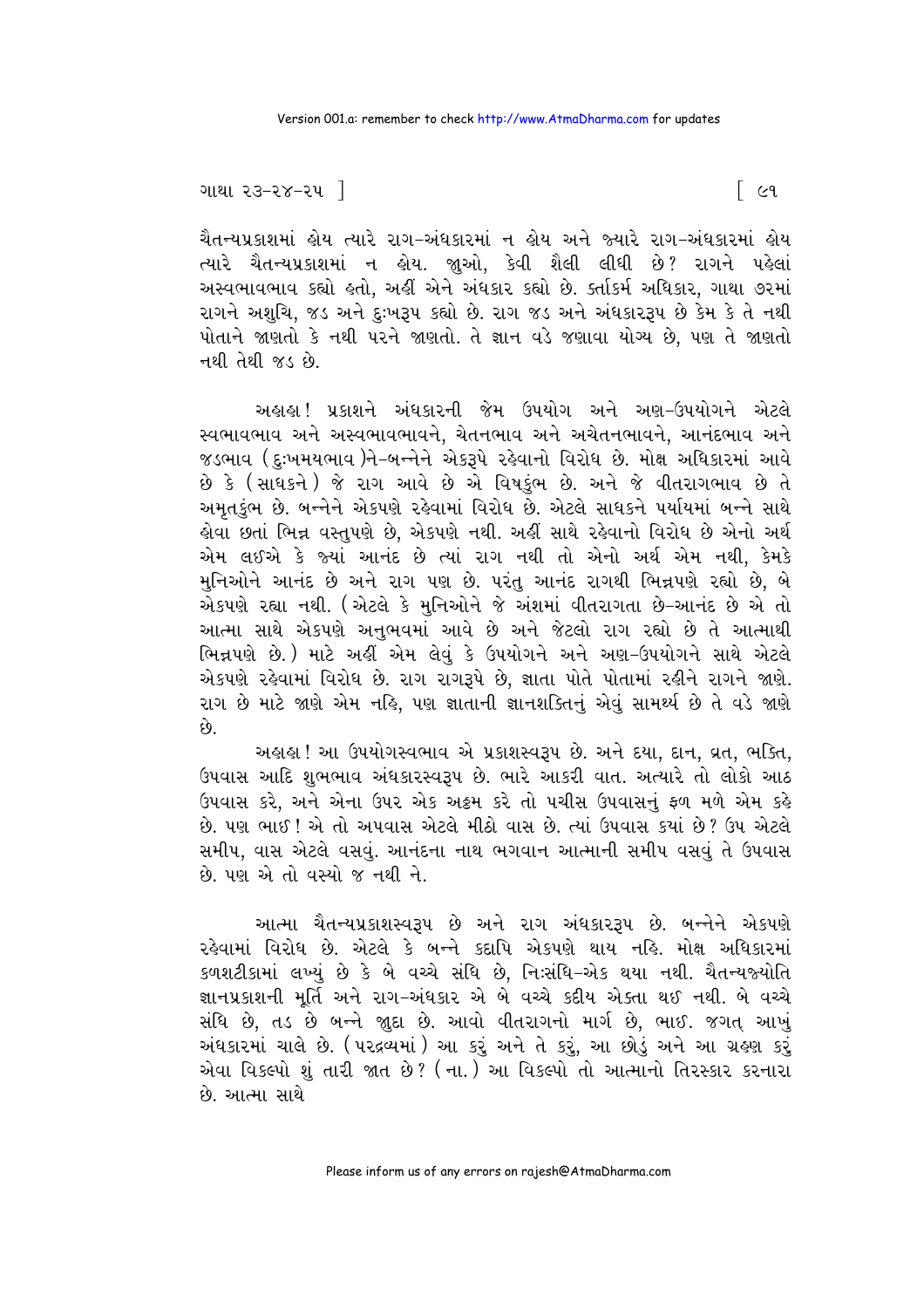$\epsilon$ ર $\overline{\epsilon}$ 

િ પ્રવચન રત્નાકર ભાગ−ર

એમને વિરોધ છે. એ ભાવો કદીય આત્મા સાથે એકપણે નથી. તેથી એ શરીર, મન, વાણી અને સર્વ વિકલ્પોનું લક્ષ છોડી ભગવાન જ્ઞાયક પ્રકાશસ્વરૂપ જે ઉપયોગસ્વભાવે વિરાજે છે તેમાં અંદરમાં જો ને. (તેથી તારૂં ભલું થશે.)

પ્રવચનસાર, ગાથા ૨૦૦ માં આવે છે કે જ્ઞાયક તો જ્ઞાયકપણે જ રહ્યો છે. પણ તેં મોહ વડે અન્યથા અઘ્યવસિત કર્યો છે. એટલે કે તેં એને બીજી રીતે માન્યો છે કે-હં (જ્ઞાયક) રાગપણે છું. વસ્ત તો જ્ઞાયકપણે અનાદિઅનંત રહી છે. પણ તેં માન્યતામાં .<br>ગોટાળો કર્યો છે. પણ તું માને એટલે શું વસ્તુ જ્ઞાયક જ્ઞેય (રાગ, પરવસ્તુ) સાથે એક્ટમ થઈ છે? (નથી થઈ) વસ્ત જ્ઞાયક ચૈતન્યસર્ય તો શાંતરસવાળો ઉપશેમરસથી ભરેલો શાંત-શાંત સમુદ્ર-દરિયો છે. (જગતનો) સૂર્ય તો ઉષ્ણ છે, પણ આ ચૈતન્યસૂર્ય તો ઉપશમરસનો દરિયો છે. ભક્તિમાં આવે છે ને કે-"ઉપશમરસ વરસે રે પ્રભ! તારા નયનમાં. " આત્મા ઉપશમરસનો કંદ અકષાયસ્વભાવી-વીતરાગસ્વરૂપી છે. એ વીતરાગસ્વભાવી વસ્તુ શું કદીય રાગપણે થાય? (કદી ન થાય.)

ઙુવે કર્ક છેઃ−' તેથી તું સર્વ પ્રકારે પ્રસન્ન થા, તારૂં ચિત્ત ઉજ્જ્વળ કરી સાવધાન થા અને સ્વદ્રવ્યને જ "આ મારૂં છે" એમ અનુભવ (એમ શ્રી ગુરુઓનો ઉપદેશ છે.)' શું કહે છે? આનંદમૂર્તિ ભગવાન ચૈતન્યપ્રકાશની ઝળહળ જ્યોતિ ત્રિકાળ એવી ને એવી રહી છે, રાગપણે-દુઃખપણે થઈ જ નથી. તેથી તું સર્વ પ્રકારે (ગ્લાનિ અને નિરાશા છોડીને ) પ્રસન્ન થા. અહાહા ! એક વાર હા પાડ, એક વાર આ ચૈતન્યસ્વરૂપ ભગવાનનો આદર કર. એક વાર તેમાં દષ્ટિ કર તો અંદરમાં એકલી વીતરાગમર્તિ જિનસ્વરૂપે ભગવાન વિરાજે છે તેનાં તને દર્શન થશે. કહ્યું છે ને કે :-

> " જિન સો હી હૈ આત્મા, અન્ય સો હી હૈ કર્મ; <u>ય</u> કે વચનસે સમજ લે જિનપ્રવચનકા મર્મ."

અલે! અમૃતચંદ્રાચાર્યદેવે ટીકામાં અદ્દભુત અમૃત રેડયાં છે. કહે છે સર્વ પ્રકારે પ્રસન્ન થા. વીર્યને ઉછાળી એવી ને એવી જે જ્ઞાનાનંદસ્વરૂપ ચીજ ૫ડી છે એની અંદર જા. તેથી તને આનંદ-અમૃતનો સ્વાદ આવશે. કરવાનું તો આ છે, ભાઈ. આ કર્યું નહિ તો કાંઈ કર્યું નહિ. દુનિયા આવી સરસ વાતોને છોડી તકરાર, વાદવિવાદ અને ઝઘડામાં પડે. પણ એમાં આત્મા કર્યા મળે?

અનંતવાર નરકમાં ગયો, નિગોદમાં ગયો, આર્તઘ્યાન અને રૌદ્રઘ્યાન કર્યાં, મિથ્યાત્વભાવ સેવ્યા, પરંતુ વસ્તુ જ્ઞાયક ભગવાન તો એવો ને એવો જ રહ્યો છે. તેથી se છે કે તું પ્રમુદિત થઈ, પ્રસન્ન થઈ ચિત્તને ઉજ્જ્વળ કર. પરના લક્ષે જે તારૂં ચિત્ત મલિન છે તે સ્વનું લક્ષ કરી નિર્મળ કર અને અંદર એકરૂપ જ્ઞાયકભાવમાં જ સાવધાન થઈ એ સ્વદ્રવ્યને જ 'આ મારૂં છે' એમ અનુભવ. અલલ! સ્વદ્રવ્ય જે નિજ ત્રિકાળી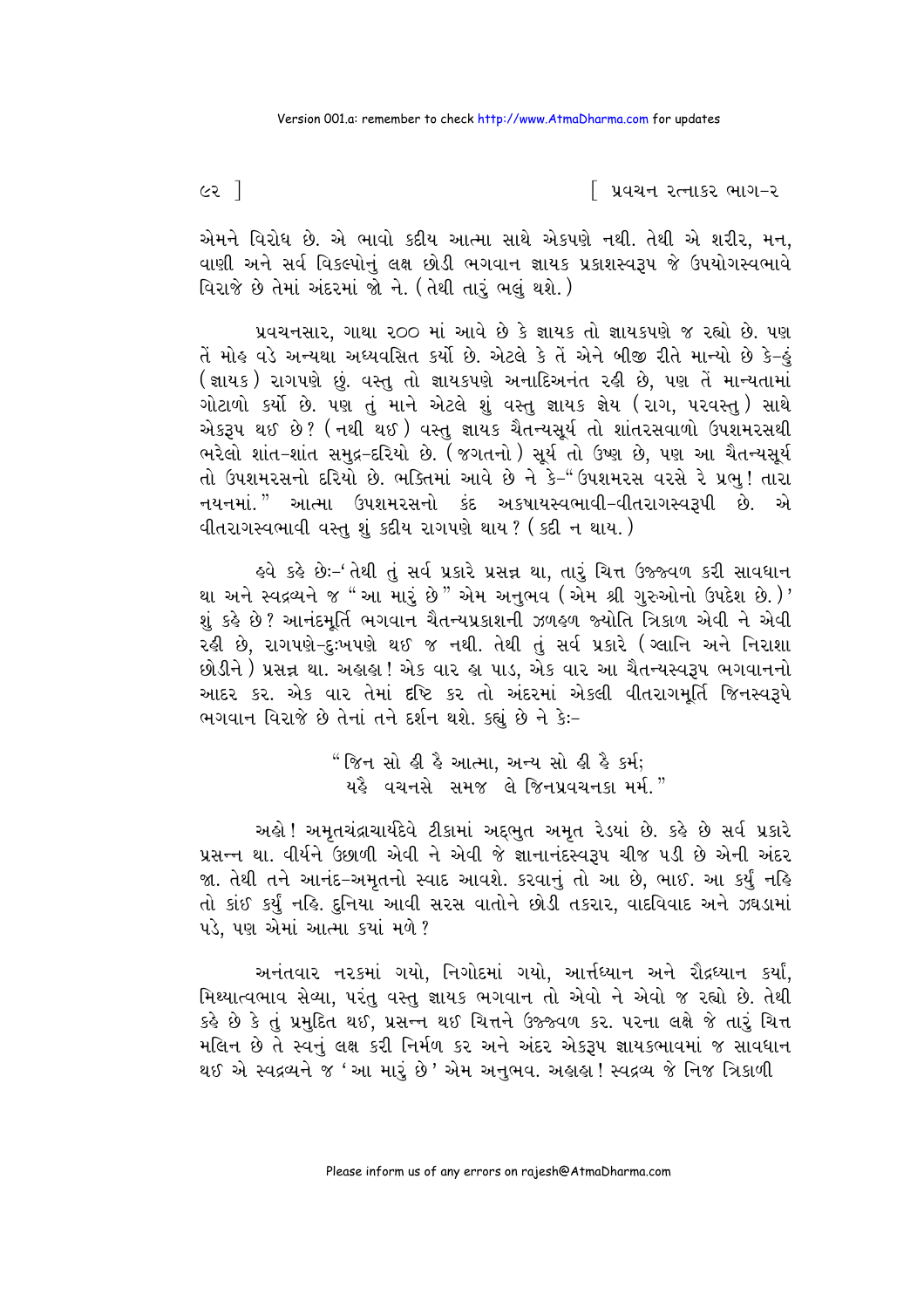જ્ઞાયકભાવ ચિદાનંદસ્વરૂપ એ જ હું છું એમ વર્તમાન પર્યાયને ત્યાં જડી દે, એમાં સ્થિર કરી દે. અલે! કેવી શૈલી! તદ્દન સાદી ભાષામાં ઊંચામાં ઊંચું તત્ત્વ ભર્યું છે. કહે છે કે-પ્રસન્ન થઈ અંતરંગમાં સાવધાન થઈ પરિણતિને એક જ્ઞાયકમાં જ લીન કરી દે, ડુબાવી દે. લ્યો. આ શ્રી ગુરુઓનો ઉપદેશ છે.

# $*$  ગાથા ૨૩-૨૪-૨૫ : ભાવાર્થ ઉપરનું પ્રવચન  $*$

'આ અજ્ઞાની જીવ પુદ્દગલદ્રવ્યને પોતાનું માને છે તેને ઉપદેશ કરી સાવધાન કર્યો છે કે જડ અને ચેતનદ્રવ્ય-એ બન્ને સર્વથા જુદાં જુદાં છે.' -અજ્ઞાની જીવ કોને કઢીએ ? આ દેહમાં ભગવાન આત્મા સચ્ચિદાનંદસ્વરૂપે વિરાજમાન છે. પરંતુ પોતે કોણ અને કેવો છે એનું જેને ભાન નથી તે અજ્ઞાની છે. આવો અજ્ઞાની જીવ પુદ્ગલદ્રવ્યને પોતાનું માને છે. જેને પોતાની વસ્તુ જે અનાદિથી જ્ઞાનાનંદસ્વરૂપ છે તે ખ્યાલમાં આવી નથી તેથી તે અન્યત્ર પરમાં પોતાનું અસ્તિત્વ માને છે. તે પુણ્ય-પાપના ભાવ, દયા, દાન, વ્રત, ભક્તિ આદિ શુભભાવ કે કિંસા, જૂઠ, ચોરી આદિ અશુભભાવ−જે નિશ્ચયર્થી પદગલ છે. સ્વભાવ નથી-તેને પોતાના માને છે.

પોતાના સત્ત્વની અનાદિથી ખબર નહીં લેવાથી પોતાની ચીજથી વિપરીત એવા પુણ્ય-પાપના વિકલ્પોને-રાગને પોતાનું સત્ત્વ જે માને છે તેને અહીં સંતોએ ઉપદેશ કરી ું.<br>સાવધાન કર્યો છે. ભાઈ ! તું તો ત્રિકાળી જ્ઞાયક પ્રભુ ચેતનદ્રવ્ય છે. અને જેને તું પોતાના માને છે એવા આ પુણ્ય-પાપના વિકલ્પો-રાગ તો અચેતન જડ છે, પુદ્ગલરૂપ છે. માટે આ તારી માન્યતા અજ્ઞાન છે કેમ કે જડ અને ચેતનદ્રવ્ય સર્વથા જુદા જુદા છે, કોઈ પણ પ્રકારે તે બે એક નથી

જૈનપત્રોમાં ( સામયિકોમાં ) બધું ઘણું આવે છે કે−આ વ્યવહાર, દયા, દાન, વ્રત, તપ, ભક્તિ, પૂજાના જે ભાવ છે એને પુણ્ય કઢી હેય કહો છો. પણ એનાથી તો તીર્થંકર, ચક્રવર્તી, બળદેવ, ઇન્દ્ર આદિ પદવી મળે છે અને પછી મોક્ષ થાય છે. તો એને (પુણ્યને) ફેય કેમ કફેવાય ? તમે એને ફેય કફો છો એ અજ્ઞાન છે. ઘણું લખ્યું છે કે-ભગવાને એને ધર્મ કહ્યો છે અને એનાથી ઊંચાં ૫દ મળે અને ૫છી મોક્ષે જાય ઇત્યાદિ. અરે ભાઈ! તને ખબર નથી, બાપુ. એ પદવીનાં પુણ્યો કોને હોય છે? જેને આત્મા સચ્ચિદાનંદ ભગવાન અનંત-આનંદનો કંદ પ્રભુ અંદર વિરાજે છે તે અનુભવમાં આવ્યો છે, જેને આત્માના જ્ઞાનાનંદ સ્વભાવનો (સ્વસંવેદન પ્રત્યક્ષ) સાક્ષાત્કાર થયો છે અને અતીન્દ્રિય આનંદનો સ્વાદ આવ્યો છે એવા સમક્તિીને કંઈક મંદરાગ (પુણ્યભાવ) હોય છે. એને આ રાગના ફળમાં તીર્થકર, ચક્રવર્તી, બળદેવ, ઇન્દ્ર આદિ સાત સ્થાનો જે કહ્યાં છે તે હોય છે. જેને રાગ હેયબુદ્ધિએ છે અને રાગની ઇચ્છા નથી એવા સમ્યગ્દષ્ટિને રાગના (વ્રતાદિના) ફળમાં આ પદો હોય છે. પરંત અજ્ઞાનીને તો આ પદો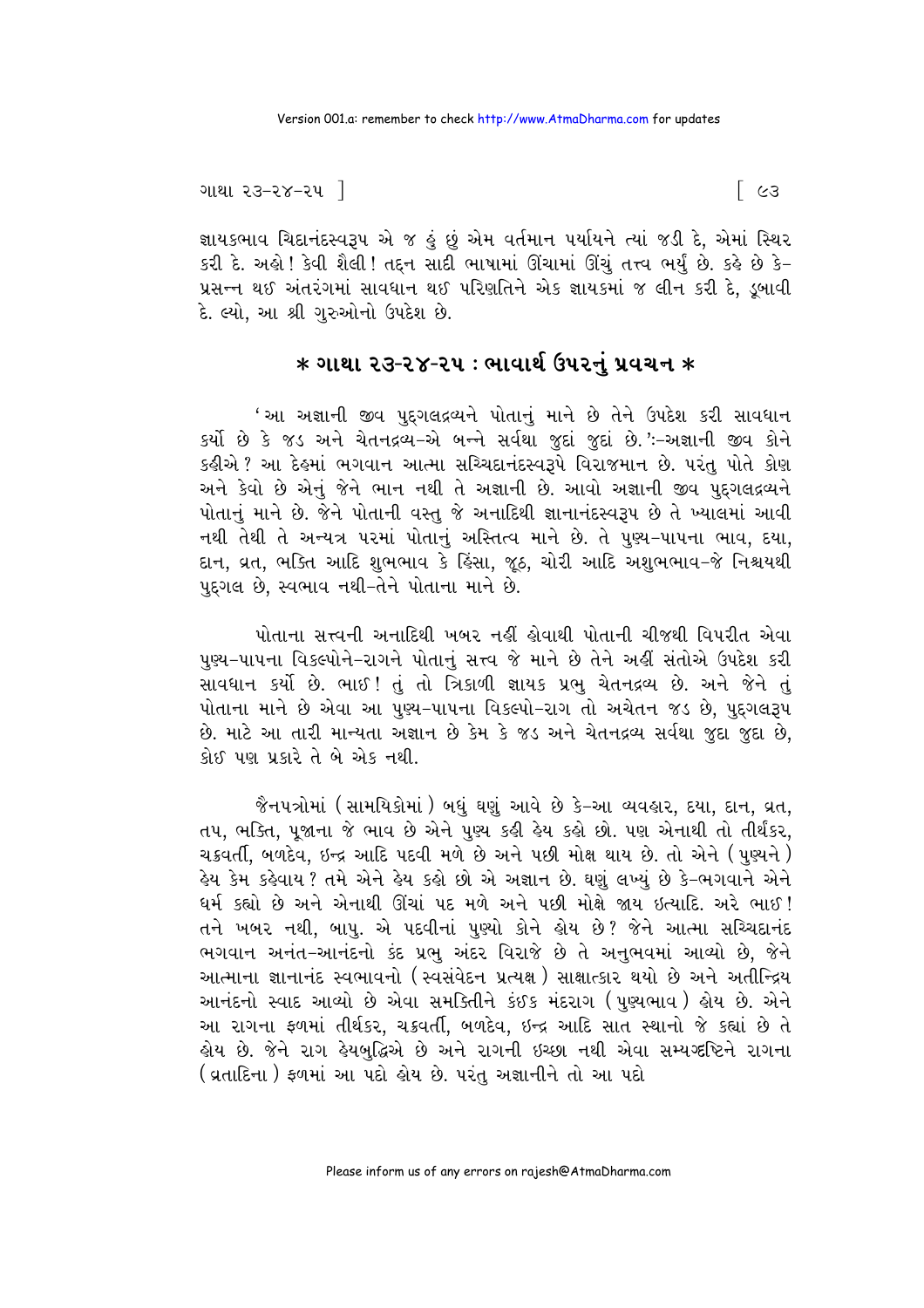∣િ પ્રવચન રત્નાકર ભાગ−ર

હોય જ નહિ, કેમકે તેને આત્મજ્ઞાન અને સમ્યગ્દર્શનના અભાવમાં જે પુણ્ય આદિ ભાવ થાય તેમાં આત્મબદ્ધિ છે અને એ જ મિથ્યાદર્શન અને અજ્ઞાન છે.

અહાહા! આ આત્મા સચ્ચિદાનંદ પ્રભુ શાશ્વત વસ્તુ છે. આ કાંઈ નવી નથી, કોઈએ કરી નથી. અનાદિથી છે અને અનંતકાળ રહેનાર છે. એવો એ અવિનાશી છે. એ અવિનાશી વસ્તુમાં અવિનાશી અનંત અનંત શક્તિઓ પડી છે. દર્શન, જ્ઞાન, આનંદ, વીર્ય, પ્રભુત્વ, વિભુત્વ, સ્વચ્છત્વ, ઉત્પાદ-વ્યય-ધ્રુવત્વ આદિ અનેક છે.

u& :- ગુણને ઉત્પાદ-વ્યય હોય નહિ. તો ઉત્પાદ-વ્યય-ધ્રુવત્વ ગુણ કેમ કહ્યો?

**ઉત્તર**:- ગુણોને તો ઉત્પાદ-વ્યય હોય નહિ એ બરાબર છે. ગુણો તો ધ્રુવ જ છે. પણ અહીં તો ઉત્પાદ-વ્યય-ઘ્રુવત્વ શક્તિ છે એ ગુણ છે. તે ઘ્રુવ છે. એ ઑત્મદ્રવ્યનો ગુણ છે. જેના કારણે દ્રવ્ય નવી પર્યાયપણે ઉપજે અને પૂર્વપર્યાયપણે નાશ પામે અને દ્રવ્યપણે ઘ્રવ−કાયમ રહે. આવી શક્તિ (ઉત્પાદ−વ્યય−ઘ્રવત્વ) આત્મામાં નિત્ય રહેલી છે. ભગવાન નિત્યાનંદસ્વરૂપ આત્મામાં જે અનંત શક્તિઓ છે તે બધી નિત્ય છે. ધ્રુવ છે.

આવા પોતાના ઘરની વાત મૂકી દઈને જે પરની પંચાત કરે તે અજ્ઞાની છે. એ પુણ્ય-પાપના વિકલ્પોને-રાગને પોતાના માને છે. એ પરદ્રવ્યને પોતાનું માને છે. એને .<br>અહીં સાવધાન કર્યો કે ભાઈ ! સાવધાન થા. 'જડ અને ચેતનદ્રવ્ય બન્ને સર્વથા જાદાં છે. કદાચિત કોઈ પણ રીતે એકરૂપ નથી થતાં એમ સર્વજ્ઞે દીઠું છે.' ભગવાન આનંદમર્તિ પ્રભ ચૈતન્યસ્વરૂપ આત્મા જદો છે અને જે પુણ્ય-પાપના વિકલ્પો ઊઠે છે એ અચેતન જડ વિકલ્પો પણ જુદા છે.એક ચેતન અને બીજી અચેતન હોવાથી બન્ને ભિન્ન ચીજ છે. હવે આ શરીર, બાયડી, છોકરાં, ગામ અને દેશ એ તો કયાંય દૂર છે. એને મારા માને તો શું મૂર્ખાઈનો પાર છે કાંઈ ? પ્રભુ ! તું મૂળમાંથી ભૂલ્યો. અહીં સૂક્ષ્મ વાત કરી છે. આ જીવ અધિકાર છે ને? એટલે કર્લ્ડ છે કે આ વ્રત, તેમ આદિ વિકલ્પો અજીવ છે, જીવ નહિ. કેમકે જીવ હોય તો જુદા ૫ડે નહિ. ૫ણ એ તો જુદા ૫ડી જાય છે. એ બન્ને સર્વથા જાદા જાદા છે, કોઈ રીતે એક છે એમ નથી. જૈનશાસનમાં સર્વથા હોય નહિ એમ કેટલાક .<br>કર્લ્ડ છે. આ શું કર્લ્ડ છે? કે આત્મા અને રાગ સર્વથા જુદા છે. અને આ શરીરાદિ અને આત્મા તો સર્વથા ભિન્ન જ છે.

આ આત્મા ચૈતન્યબિંબ છે. અને શરીર તો માટી-ધૂળ જડ છે. પણ આવું નક્કી કરવાની ફરસદ કયાં છે? એના ભાન વિના દયા, દાન, વ્રતાદિ કરે અને એ પુણ્યના ફળમાં સ્વર્ગાદિ કે આ ધુળની કરોડ-બે કરોડની શેઠાઇ મળે. એ ધુળના શેઠીઆ વૈભવના મદમાં પાછા મરીને હેઠે (નર્ક, નિગોદમાં) ચાલ્યા જાય. (આમ ચેક્કર ચાલ્યા કરે છે.) અહીં કહે છે કે ભગવાન સચ્ચિદાનંદ આત્મા અને રાગ તથા શરીર તદ્દન ભિન્ન ચીજ છે. એ કોઈ પણ રીતે એક થતા નથી એમ સર્વજ્ઞે દીઠું છે; માટે હે અજ્ઞાની ! તું

 $c\mathbf{v}$  |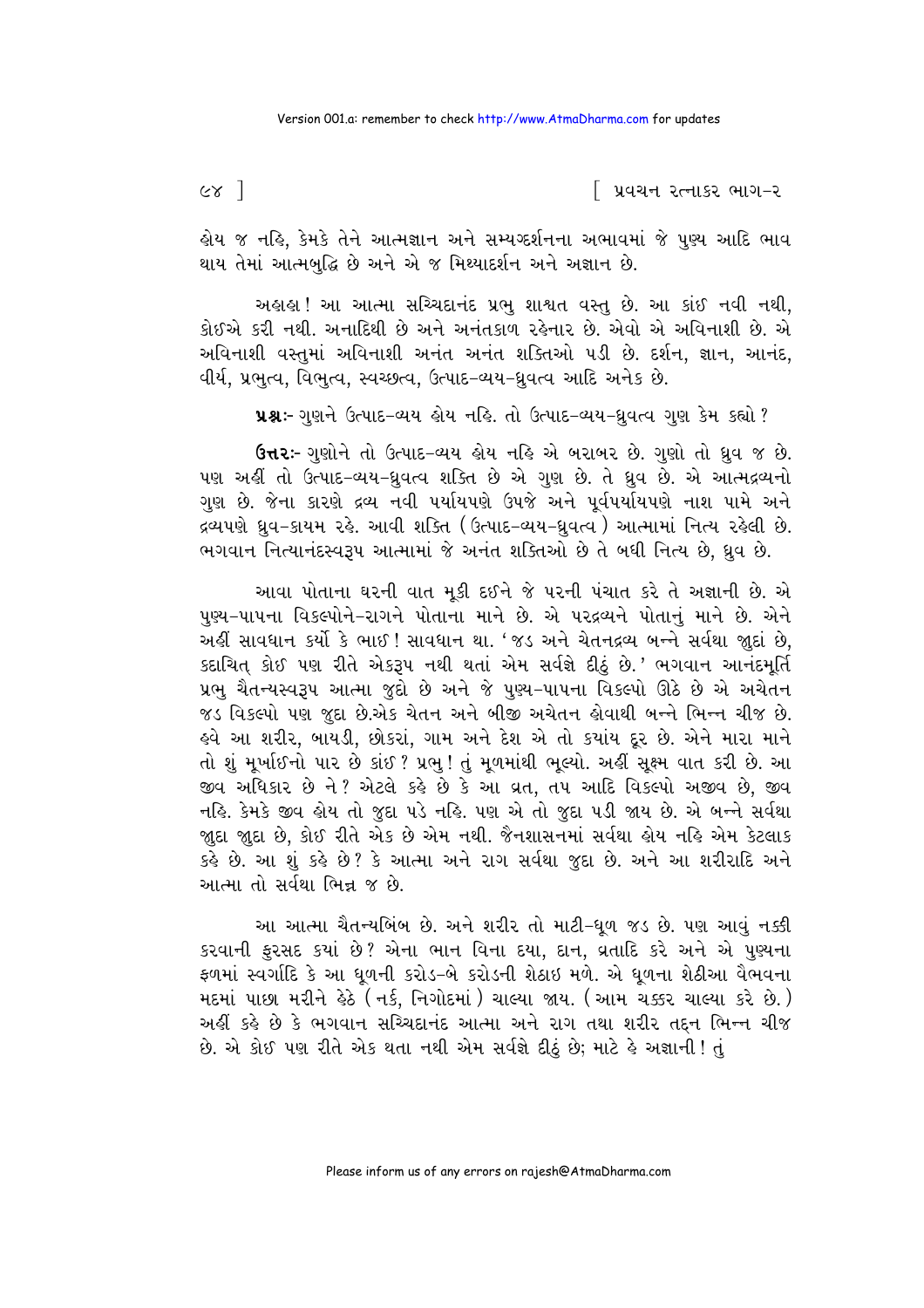પરદ્રવ્યને એકપણે માનવું છોડી દે. આ પહેલી વાત કે આત્મા શરીર અને રાગાદિથી ભિન્ન છે એ એને આકરી પડે છે. એટલે શુભભાવ કરતાં કરતાં સારી પદવી મળશે અને પછી મોક્ષ થશે એમ વિચારે છે. પણ ધુળેય નહિ મળે (ઊંચાં પુણ્ય નહિ બંધાય), સાંભળને અજ્ઞાનીને પદવી કેવી ?

ua :- પહેલાં ભૂમિકા તૈયાર કરવી પડે ને?

ઉત્તરઃ- પહેલાં રાગથી ભિન્ન પડે એ ભૂમિકા છે. આ આત્મા જ્ઞાનપ્રકાશના નૂરનું પુર છે એવી એને ખબર જ કયાં છે? એ જોવાની એને દરકારેય કયાં છે? પછી ભુમિકા શામાં તૈયાર કરશે ? અરેરે ! હા હો અને હરિફાઈ-રળવું, ખાવું-પીવું, કુટુંબ આદિ ભોગવવું, મરવું અને ચાર ગતિમાં રખડવું ઇત્યાદિ સિવાય એને બીજ઼ાં વિચારવાની નવરાશ જ કર્યા છે?

ભાઈ! તારૂં સ્વરૂપ તો ત્રિકાળી જ્ઞાતા-દષ્ટા છે. એ સ્વરૂપના ભાન વિના પુણ્યભાવના વિકલ્પોથી ધર્મ થાય એમ તું માને છે પણ એ મિથ્યાદર્શન છે. એમ કે પુણ્ય તો કરીએ ને ? પણ ભાઈ ! એને એના ક્રમમાં શભભાવ આવ્યા વિના રહેશે નહિ. ક્રમમાં એને શુદ્ધતા નહિ થાય, અને જ્ઞાનીને પૂર્ણ શુદ્ધતા નહિ હોય ત્યાંસુધી શુભભાવ આવશે, વ્યવહાર આવશે. પણ એ હેય છે. આવું વસ્તુસ્વરૂપ છે, ભાઈ. શું થાય ? તેથી કહે છે કે ' વૃથા માન્યતાથી બસ થાઓ.' રાગ એ હું એવી રાગ સાથે એકપણાની વૃથા માન્યતા છોડી દે. અને આ ચૈતન્યસ્વરૂપ આત્મા તે હું એમ સ્વરૂપનો અનુભવ કર.

§વે આ જ અર્થના કળશરૂપ કાવ્ય કહે છેઃ−

## $*$  કળશ ૨૩ : શ્લોકાર્થ ઉપરનું પ્રવચન  $*$

' अयि ' એ કોમળ સંબોધનના અર્થવાળું અવ્યય છે. આચાર્ય કોમળ સંબોધનથી કહે છે કે હે ભાઈ! ' कथम अपि मृत्वा ' તું કોઈ પણ રીતે મહા કષ્ટે અથવા મરીને પણ ' तत्त्वकौतुहली मन् ' तत्त्वनो डोतुङली थर्छ ' भवमूर्ते: पार्श्ववर्ती मुहूर्तम् ' આ शरीराहि મૂર્તદ્રવ્યોનો એક મુકૂર્ત (બે ઘડી) પાડોશી થઈ **'अनुभव '** આત્માનો અનુભવ કર. જાઓ, કહે છે કે ભગવાન! તું આનંદનો નાથ છે તેને રાગ અને શરીરથી ભિન્ન પાડીને ું...,<br>જો. તારું ચિદાનંદ સ્વરૂપ અનાદિઅનંત એવું ને એવું વિરાજે છે તેને મહાકષ્ટે એટલે કષ્ટ કરીને એમ નહિ પણ મહાન પુરુષાર્થ કરીને. મરીને પણ એટલે મરણની ચિંતા (પરવા) કર્યા વિના તું તત્ત્વનો કૌતુ લી થા.

અહાહા ! આ ' આત્મા, આત્મા ' એમ કર્યા કરે છે એ ચીજ છે શું ? કોઈ દિવસ જોઈ નથી એ ચીજ શું છે? એક વાર કૌતુ લ તો કર. નવી ચીજ જોવાનું કૌતુ લ કરે છે ને ? એમ એને જોવાનું એક વાર તો કૌતુકલ કર. ઘણા વર્ષની વાત છે. એક રાણી કતી. એ ઓઝલમાં (૫ડદામાં) રકેતી. જ્યારે બહાર નીકળે ત્યારે લોકો કુતૂકલથી

િલ્પ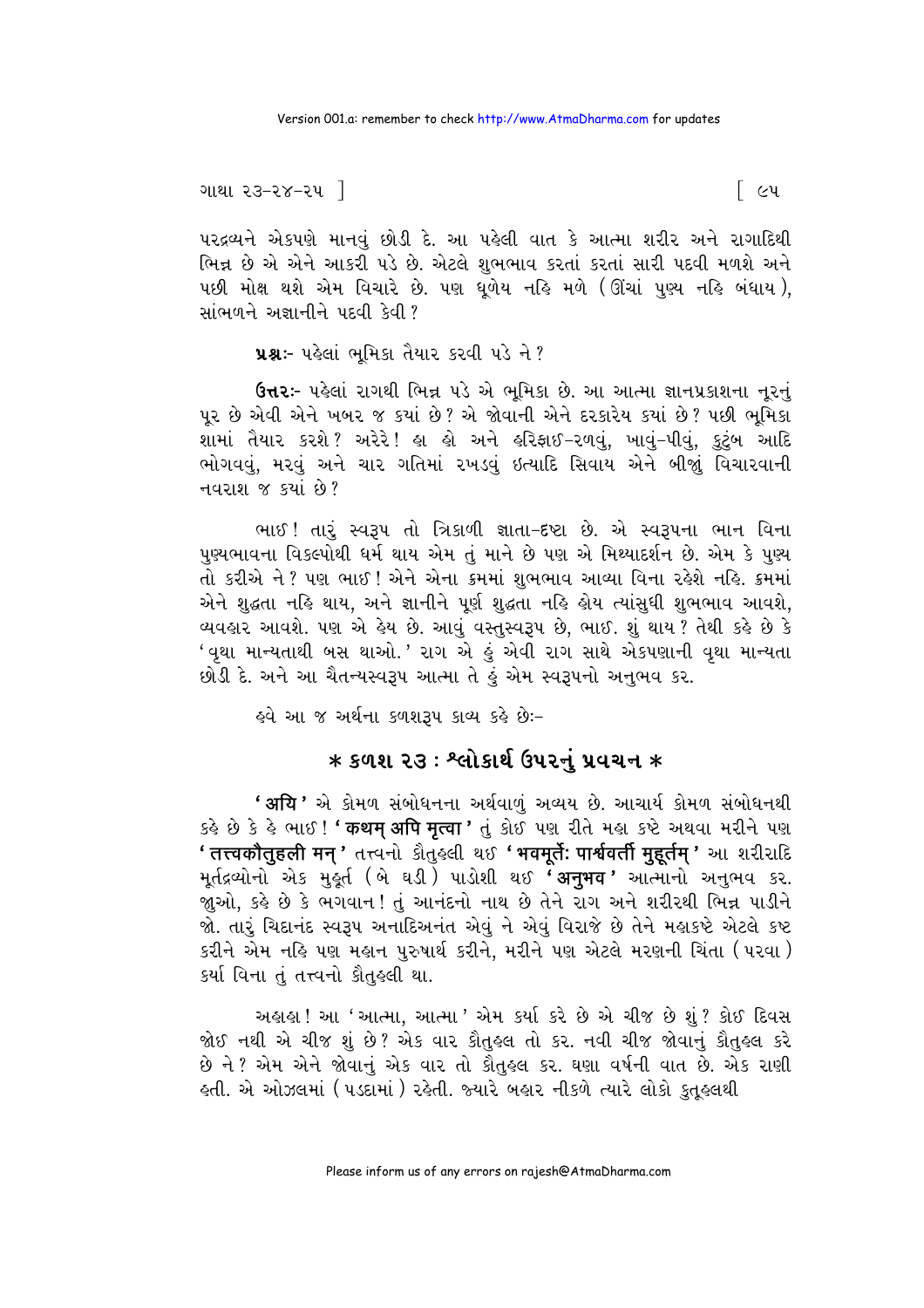$\epsilon$ s ]

િ પ્રવચન રત્નાકર ભાગ−ર

જોવા નીકળે કે રાણીસાહેબા કેવાં હશે ? પછી હોય ભલે મડદા જેવાં પણ ઓઝલમાં રહે એટલે જોવાનું કૌતુહલ થાય. અહીં એમ નથી. અહીં તો ચૈતન્યહીરલો અંદર ૫ડયો છે. તેથી કહે છે કે ભગવાન જ્ઞાનની મૂર્તિ અંદર પૂર્ણ ચૈતન્યપ્રકાશ પડયો છે એને રાગ અને શરીરથી ભિન્ન પાડીને જો. જરા કૌતુલ્લ તો કર કે આ જોનાર કોણ છે? જે શરીરને જાણે, રાગને જાણે, આ જાણે, તે જાણે એ જાણનારમાં શું છે? કહે છે કે જાણનાર જે શરીર અને રાગાદિને જાણે તે શરીર અને રાગાદિ એમાં નથી. જેમ શરીર અને રાગ જ્ઞાનમાં નથી તેમ જ્ઞાન શરીર અને રાગમાં નથી

હે ભાઈ ! આ ચૈતન્યતત્ત્વ શું છે એમ જાણવાનું <u>કુત</u>્હલ (જિજ્ઞાસા ) કરી એને જો. વીસ વર્ષ પહેલાંની આ વાત છે. જામનગરમાં નવથી દેશ વર્ષનો એક નાનો છોકરો ફતો. એણે પ્રશ્ન કર્યો કે–મફારાજ! ચર્ચામાં આપ આત્મા આત્મા કરો છો પણ આમ આંખ મીંચીએ તો ત્યાં અંધારૂં દેખાય છે. આત્મા તો દેખાતો નથી ? ઉત્તરઃ-ભાઈ ! એ અંધારું છે એમ એ કોણે જોયું? આ જ્ઞાનપ્રકાશે અંધારાને જોયું કે અંધારાએ અંધારાને જોયું ? એ અંધારાને જોનારું જે જ્ઞાન છે તે આત્મા છે. પણ કયાં એની પડી છે એને ? એને તો આ પૈસા પાંચ-પચાસ લાખની ધૂળ મળે, કાંઈક આબરૂ મળે એટલે એમ જાણે કે હું મોટો શેઠ. એ અભિમાનમાં પછી જાય મરીને હેઠે. આમ અજીવને મારૂં માને એ મૂઢ છે. અહીં તો ચોકખી વાત છે, માખણ-બાખણ નથી. અહાહા ! આચાર્યની ટીકા તો જાઓ. કહે છે કે ભગવાન! એક વાર તું કોણ છે એનું કુતુહલ તો કર.

આ આત્મા જ્ઞાયકસ્વભાવ તો એવો ને એવો રહ્યો છે. અનાદિથી એવો છે. ગમે તેટલા મિથ્યાત્વભાવ સેવ્યા. અનંત વાર નરક-નિગોદમાં ગયો, કીડા, કાગડા, કૂતરા આદિ પશુના અનંત ભવ કર્યા, ૮૪ લાખ યોનિમાં અનંત પરિભ્રમણ કર્યું પણ એ ભગવાન વસ્તુ તો વસ્તુપણે (જ્ઞાયકભાવપણે) ત્રિકાળ રહી છે. તેથી કહે છે આ મૂળ વસ્તુને જો અને પામ. બીજાું ભલે આવે, વ્યવહાર ભલે હો. જ્ઞાનાનંદસ્વરૂપ વસ્તુના ભાન વિના તારા એ વ્યવહારને વ્યવહાર કહેતા નથી. લોકોને આ બહુ ખટકે છે. (અને લોકો એમાં જ અટકે છે) એ વ્યવહાર પણ વ્યવહાર કયારે કહેવાય, ભાઈ ? જ્યારે એને અંતરમાં આત્માનો અનુભવ થાય ત્યારે. ૫છી જ્યાં સુધી એ સ્વરૂપમાં પૂર્ણ સ્થિર થાય નહિ ત્યાંસુધી એને એવો ભક્તિ, પૂજા આદિનો રાગ આવે. એ રાગને વ્યવહાર કહેવાય. પણ એ પુણ્યબંધનું કારણ છે, ધર્મ નહિ. એનાથી ચક્રવર્તી, બળદેવ આદિ પદવી મળે. પણ એ પુણ્યબંધનું કારણ છે, ધર્મ નહિ. એનાથી ચક્રવર્તી, બળદેવ આદિ પદવી મળે. પણ અજ્ઞાની એકલાં દયા, દાન આદિ કરી એને ધર્મ માને તો એ તો મિથ્યાત્વનું સેવન છે. એનાથી તો પરંપરાએ હેઠે (નરક-નિગોદે) જાય. શું કરીએ, ભાઈ? વસ્તુસ્થિતિ આવી છે.

અહાહા ! કહે છે કે આ શરીરાદિ મૂર્તદ્રવ્યોનો એક મુહૂર્ત પાડોશી થઈ આત્માનો અનુભવ કર. 'શરીરાદિ' શબ્દ છે ને ? એટલે એ બધાં મૂર્તિકદ્રવ્ય. દયા, દાન, વ્રત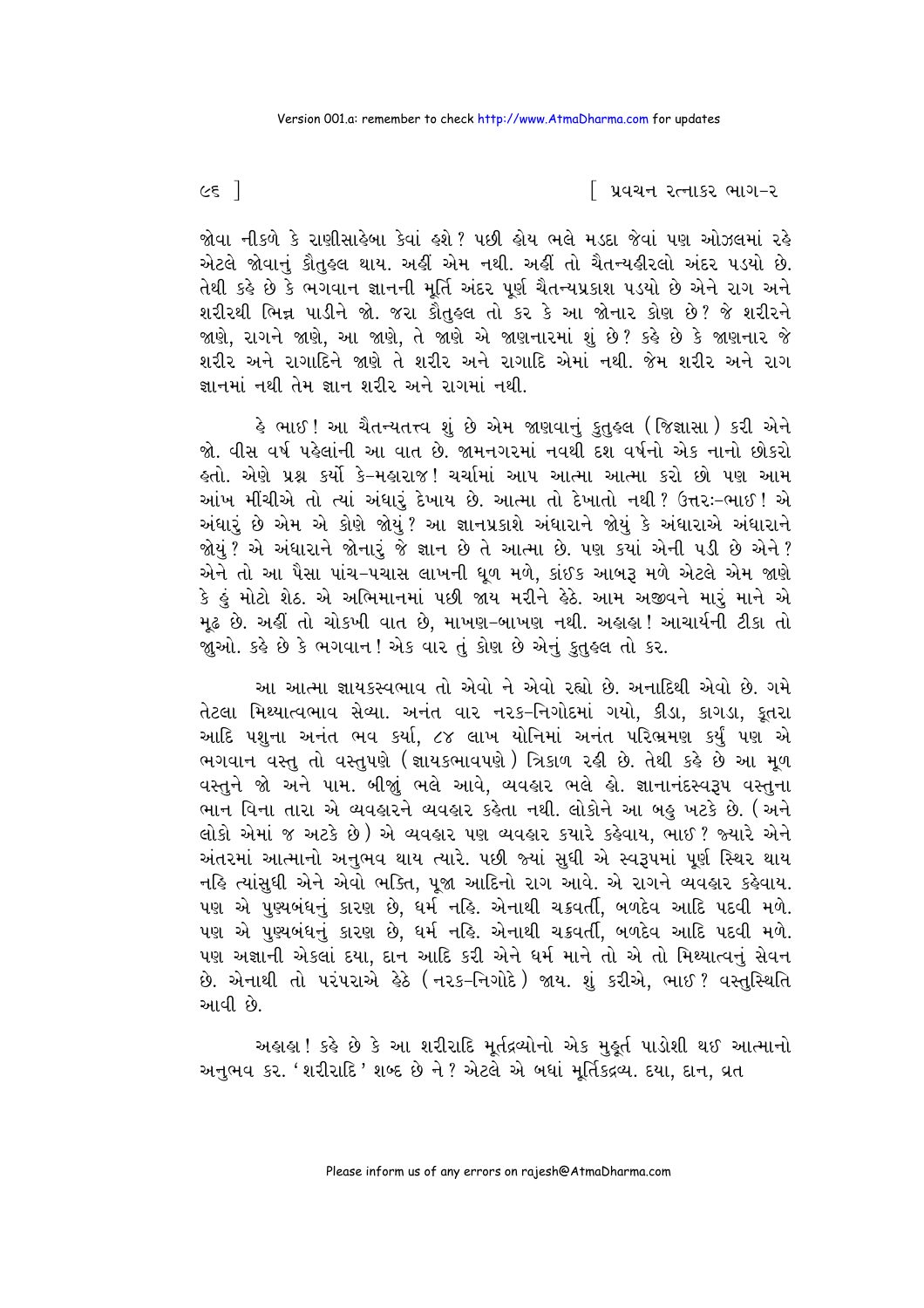#### ગાથા ૨૩−૨૪−૨૫ ∃

આદિ પુણ્યના પરિણામ પણ મૂર્ત છે. એ બધા મૂર્તદ્રવ્યોનો પાડોશી થા (સ્વામી નહિ), અને જ્ઞાયકસ્વભાવ તરફ ઝૂકાવ કર. તેથી તને રાગ અને શરીરથી જુદો ચૈતન્યભગવાન <u>દેખાશે. રાગ અને પુણ્યને તું વેદે છે એ તો અજીવનો અનુભવ છે. રાગમાં ચૈતન્યજ્યોતિ</u> નથી. જેમ અગ્નિની જ્યોત ઉપર કાજળ ઝીણી ઝીણી કાળી છારી લોય એ અગ્નિ નથી તેમ ચૈતન્યજ્યોતિ ભગવાન આત્મામાં ઉપર જે પણ્ય-પાપના વિકલ્પ છે એ કાજળ સમાન છે, એ આત્મા નથી. અહીં કહે છે કે પુણ્ય-પાપના વિકલ્પથી બે ઘડી ભિન્ન પડી નિજ ચૈતન્યસ્વરૂપ આત્માનો અનભવ કર. ભાઈ! જન્મ-મરણના કેરા મટાડવા લોય એણે કરવાનું આ છે.

એકવાર પ્રભુ! તું રાગ અને શરીરનું લક્ષ છોડી અંતરમાં લક્ષ કર. તેથી તને રાગ અને શરીરનું સાચું પાડોશીપણું થશે. ક્ષણવારમાં આત્મા રાગથી જુદો ૫ડી જશે, કરી એક થશે નહિ. આ અનુભવ તે સમ્યગ્દર્શન છે. હવે આ ચીજ વિના વ્રત, તપ વગેરે કરીને મરી જાય પણ શું થાય? બહુ બહુ તો શુભભાવ થાય. પણ એ તો રાગ છે. રાગને તો આગ કઢી છે. દોલતરામજીએ છેલ્ઢાળામાં કહ્યું છેઃ-"યહ રાગ આગ દહૈ સદ્દા તાતે સમામૃત સેઈએ" રાગનો વિકલ્પમાત્ર આગ છે અને ભગવાન આત્મા શાન્તિના અમૃતનો સાગર છે. રાગ કપાય છે. કપાય એટલે કપ+આય−જે સંસારનો લાભ આપે તે. રાગદશા તો સંસારનો લાભ આપનારી છે. માટે એનાથી ભિન્ન પડી અમૃતનો સાગર પ્રભુ ચૈતન્ય ભગવાનનો અનુભવ કર. અહીં જેમ **'मृत्वा '** એટલે મરણાંત પરિષઙની પણ દરકાર કર્યા વિના આત્માનુભવ કર એમ કહ્યું છે તેમ અઘ્યાત્મતરંગિણીમાં **' च्युत्वा '** એટલે મોહથી છુટીને તુ<sup>ઁ</sup> અંદર જો કે એ કોણ છે અને એનો અનુભવ કર. ભાષા સાદી છે પણ ભાવ તો આ છે. ભાઈ.

જ્યારે સમ્યગ્દર્શન થશે ત્યારે તને આત્મજ્ઞાન એટલે આત્મા જેવો છે તેવું તેનું જ્ઞાન થશે. તેથી નિજપદ પ્રાપ્ત થશે અને પછી મોક્ષ થશે, બહારમાં ધામધૂમ કરે, મંદિરો બંધાવે પણ એ બધામાં સાર વાત આ એક જ છે કે રાગાદિનો પાડોશી થઈ આત્માને કેટલો અનુભવ્યો ? (અનુભવ પ્રધાન છે) હવે કહે છે '**अथ येन'** કે જેથી 'स्वं દેખી ' मूर्त्या साकम् ' આ શરીરાદિ મૂર્તિક પુદ્ગલદ્રવ્ય સાથે ' एकत्वमोहम् ' એકપણાના મોર્લ્ન 'झगिति त्यजसि ' ત તરત જ છોડશે.

પહેલાં એમ કહ્યું કે શરીરાદિ મૂર્તદ્રવ્યોથી ભિન્ન પડી કોઈ પણ રીતે આત્માનો અનુભવ કર. હવે કહે છે કે એ અનુભવથી તને અતીન્દ્રિય આનંદના ધામરૂપ ભગવાન ...<br>આત્મા સર્વ ૫૨૬વ્યોથી ભિન્ન દેખાશે. જ્યારે પુણ્ય-પાપના વિકલ્પનો અનુભવ કતો ત્યારે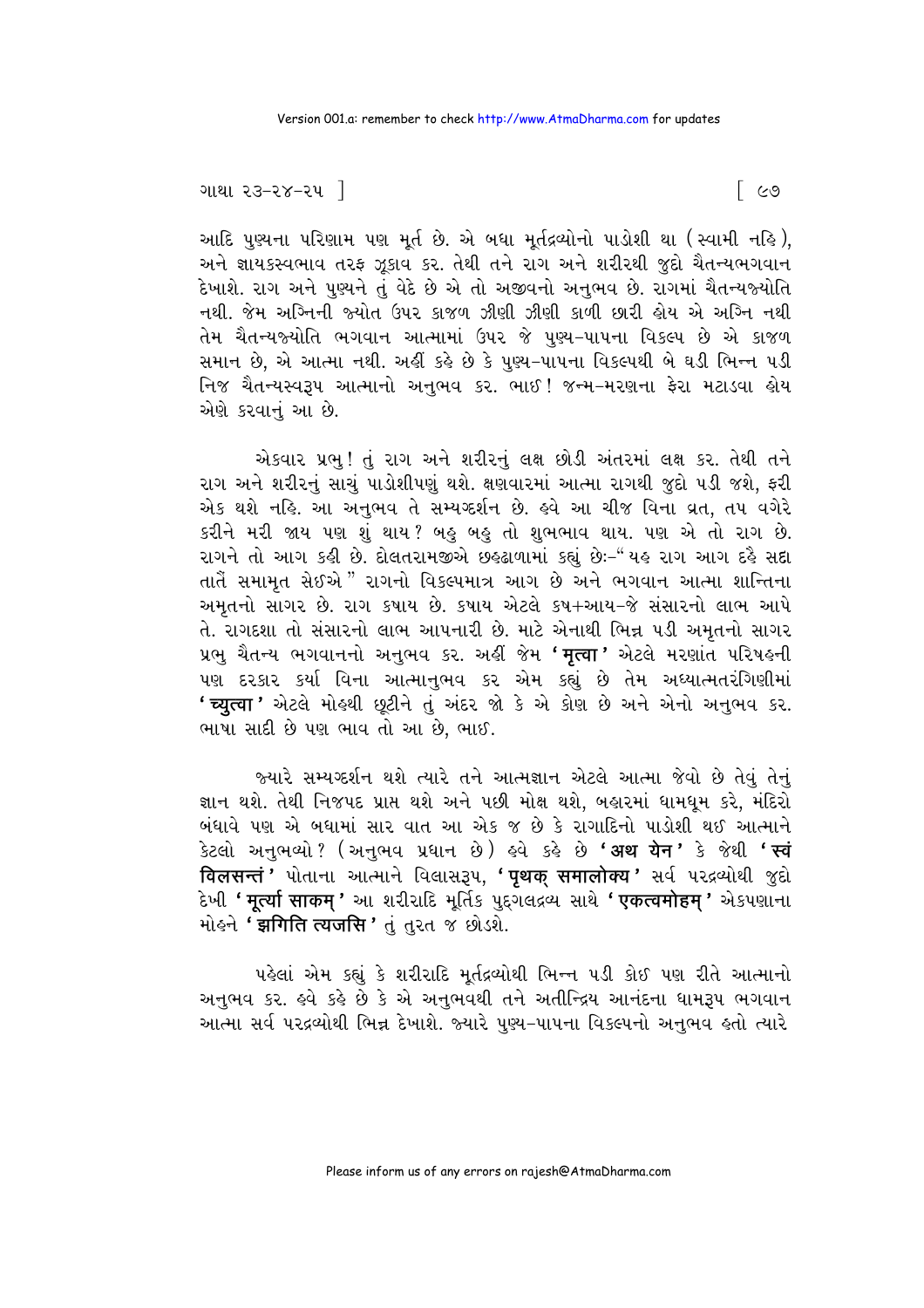િ પ્રવચન રત્નાકર ભાગ−ર

સ્વનો વિલાસ ન હતો. હવે આત્માનુભવથી નિજવૈભવનો વિલાસ તને પ્રાપ્ત થશે. " નિજપદ રમે સો રામ કહીએ." નિજ આનંદધામસ્વરૂપ આત્મામાં રમે તે આતમરામ છે. તેને અતીન્દ્રિય આનંદની મોજ-વિલાસ પ્રાપ્ત થાય છે. તેથી કે ભાઈ! તું આત્માનુભવ કર જેથી સર્વ પરદ્રવ્યોથી ભિન્ન વિલાસરૂપ આત્માને સમ્યક પ્રકારે અવલોકીને-દેખીને-પ્રત્યક્ષ સાક્ષાત્ આત્માના આનંદનું વેદન કરીને આ શરીરાદિક પુદ્ગલદ્રવ્ય સાથે એકપણાના મોહને તરત જ છોડી દઈશ. રાગ સાથે એકપણાનો જે મોહ-મિથ્યાત્વ તને સમયે સમયે થાય છે તે આ આત્માનુભવ થતાં-આત્માના આનંદનું પ્રત્યક્ષ વેદન થતાં તરત જ છૂટી જશે. લ્યો, આ ધર્મની રીત છે. જેનાથી સંસારનો અંત આવી જાય તે ધર્મ  $\hat{\rho}_3$ 

## ∗ કળશ ૨૩ : ભાવાર્થ ઉપરનું પ્રવચન ∗

'જો આ આત્મા બે ઘડી પુદગલદ્રવ્યથી ભિન્ન પોતાના શુદ્ધ સ્વરૂપનો અનુભવ કરે (તેમાં લીન થાય), પરિષઙ આવ્યે પણ ડગે નઙિ, તો ઘાતીકર્મનો નાશ કરી, .<br>કેવળજ્ઞાન ઉત્પન્ન કરી મોક્ષને પ્રાપ્ત થાય.' જુઓ અહીં 'શુદ્ધ સ્વરૂપનો અનુભવ કરે<sup>.</sup>' એમ કહ્યું છે. અશુદ્ધ રાગાદિનો અનુભવ તો એ અનાદિથી કરે જ છે. એટલે ત્યાંથી ગલાંટ મારી શહ્ન સ્વરૂપનો અનુભવ કરવાનું કહ્યું છે. વળી પરિષ્ઠ આવે પણ ડગે નહિ એમ કહ્યું. ગમે તે પ્રતિકૂળતાના સંયોગો આવે, સર્પ કરડે, વીંછી ડંખે, વાઘ, સિંહ આવીને ફાડી ખાય તોપણે ડગ્યા વિના જ અંદર સ્વરૂપમાં લીન રહે તો રાગના એકપણાનો મોલ છુટી જાય. પરિષલ અનુકળ અને પ્રતિકળ એમ બેય લોય છે. એમાંથી કોઈ પણ પ્રકારનો પરિષહ આવેથી ડગે નહિ તો ઘાતીકર્મનો નાશ કરી. કેવળજ્ઞાન ઉત્પન્ન કરીને મોક્ષને પ્રાપ્ત થાય છે.

રામચંદ્રજી મહાપુરુષ-પુરુષોત્તમ પુરુષ જ્યારે મુનિદશામાં હતા ત્યારે સીતાજી દેવ-પુરુષ હતા. ત્યાંથી આવીને તેમણે સીતાજીનું રૂપ ધારણ કરીને રામચંદ્રજીને બોલાવે છે કે–' અરે ! આપણે જુદા પડી ગયા ! એક વાર તમે સ્વર્ગમાં આવો અને આપણે ભેગા રઙીએ.' આમ રામચંદ્રજીને ધ્યાનથી ડગાવવા અનકળ પરિષઙ આવ્યો. પણ રામ ડગ્યા નહિ અને અંદરમાં ધ્યાનનિમગ્ન રહ્યા તેથી કેવળજ્ઞાન ઉપજાવી, દેહથી છુટીને મોક્ષ પધાર્યા. સીતાજી સ્વર્ગમાં દેવ હતા અને સમક્તિી હતા પરંતુ અસ્થિરતાને લીધે એવો ભાવ આવ્યો

આ બધં આત્માના અનુભવનું માહાત્મ્ય છે. સમયસાર નાટકમાં કહ્યું છે કેઃ-

"અનુભવ ચિંતામનિ રતન, અનુભવ હૈ રસકૂપ; અનુભવ મારગ મોખકો, અનુભવ મોખ સરૂપ."

આવો જે આનંદનો નાથ ભગવાન આત્મા એના અનુભવનું એવું માહાત્મ્ય છે કે જીવ બે ઘડીમાં મોક્ષ પ્રાપ્ત કરે, સિદ્ધપદને પ્રાપ્ત કરે. 'આત્માનુભવનું એવું માહાત્મ્ય

 $cc$ ]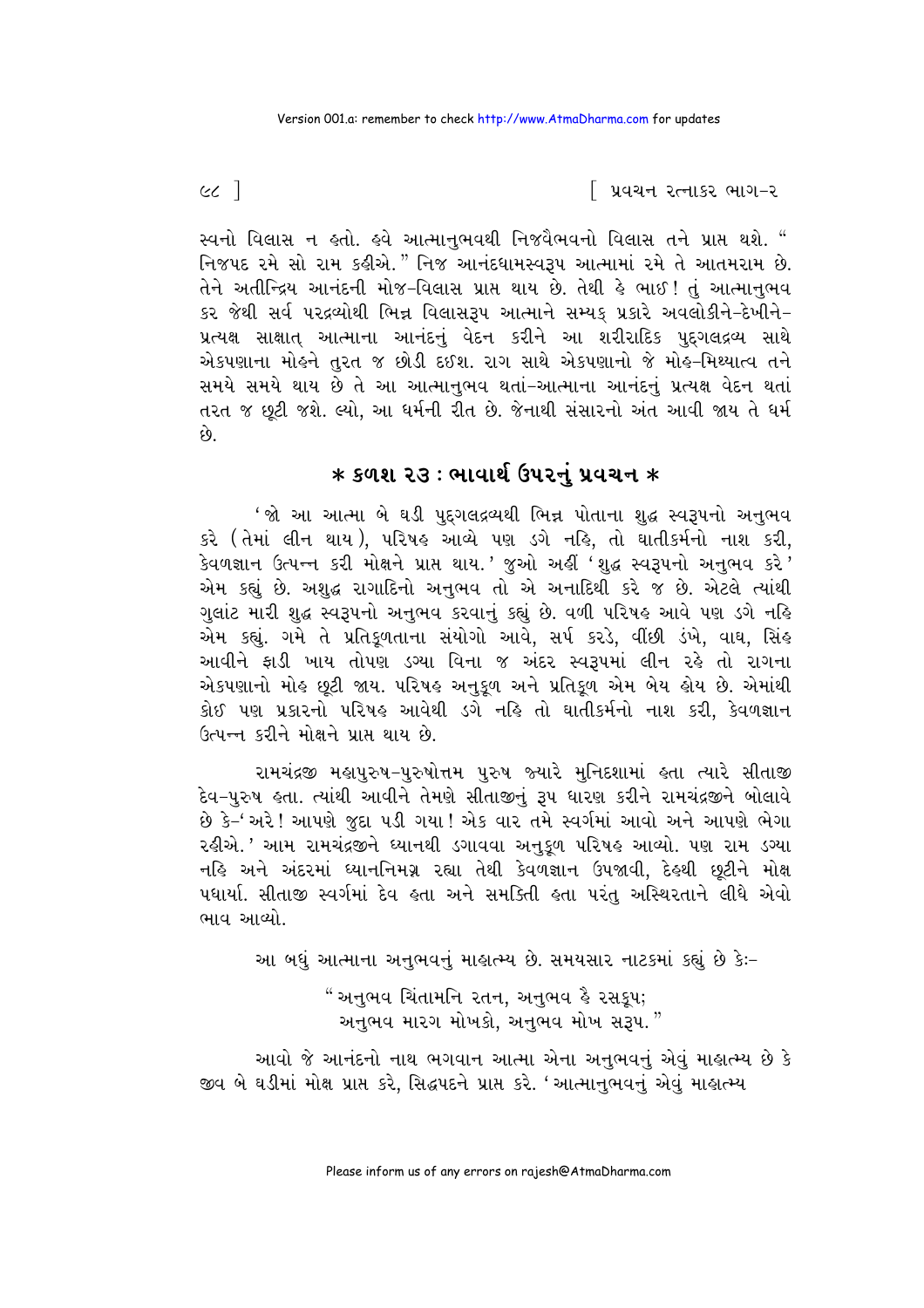$[$  ee

```
ગાથા ૨૩−૨૪−૨૫ ∃
```
છે તો મિથ્યાત્વનો નાશ કરી સમ્યગ્દર્શનની પ્રાપ્તિ થવી તો સુગમ છે.' અહાહા! જયચંદ પંડિતે કેવો સરસ અર્થ કર્યો છે! બે ઘડી (૪૮ મિનિટ)ની અંદરના ઘ્યાનમાં કેવળજ્ઞાન પામી જાય છે, ત્રણકાળ ત્રણલોકને જાણનાર કેવળજ્ઞાની પરમાત્મા થઈ જાય છે. પાંડવો મુનિદશામાં શેત્રુંજય ઉપર અંતરના ધ્યાનમાં હતા. ત્યારે દુર્યોધનના ભાણેજે પૂર્વના વેરના કારણે ગરમ ધગધગતા લોઢાના દાગીના તેમને પહેરાવ્યા. આ પરિષ્હથી ડગ્યા નહિ અને આત્મામાં સ્થિરતા કરી. તો બે ઘડીમાં કેવળજ્ઞાન પામી ત્રણ પાંડવો મોક્ષે પધાર્યા. "સાદિ અનંત અનંત સમાધિ સુખમાં "પૂર્વે નહિ થયેલી અભૂતપૂર્વ સિદ્ધદશાને પામ્યા. તો મિથ્યાત્વનો નાશ કરી સમ્યગ્દર્શનની પ્રાપ્તિ થવી તો સુગમ છે. માટે શ્રી ગુરુઓએ એ જ ઉપદેશ પ્રધાનતાથી કર્યો છે. મુખ્યતાથી આ જ ઉપદેશ કર્યો છે.

[ પ્રવચન નં. ૬૪-૬૫-૬૬-૬૭ \* દિનાંક ૨-૨-૭૬ થી ૫-૨-૭૬ ]

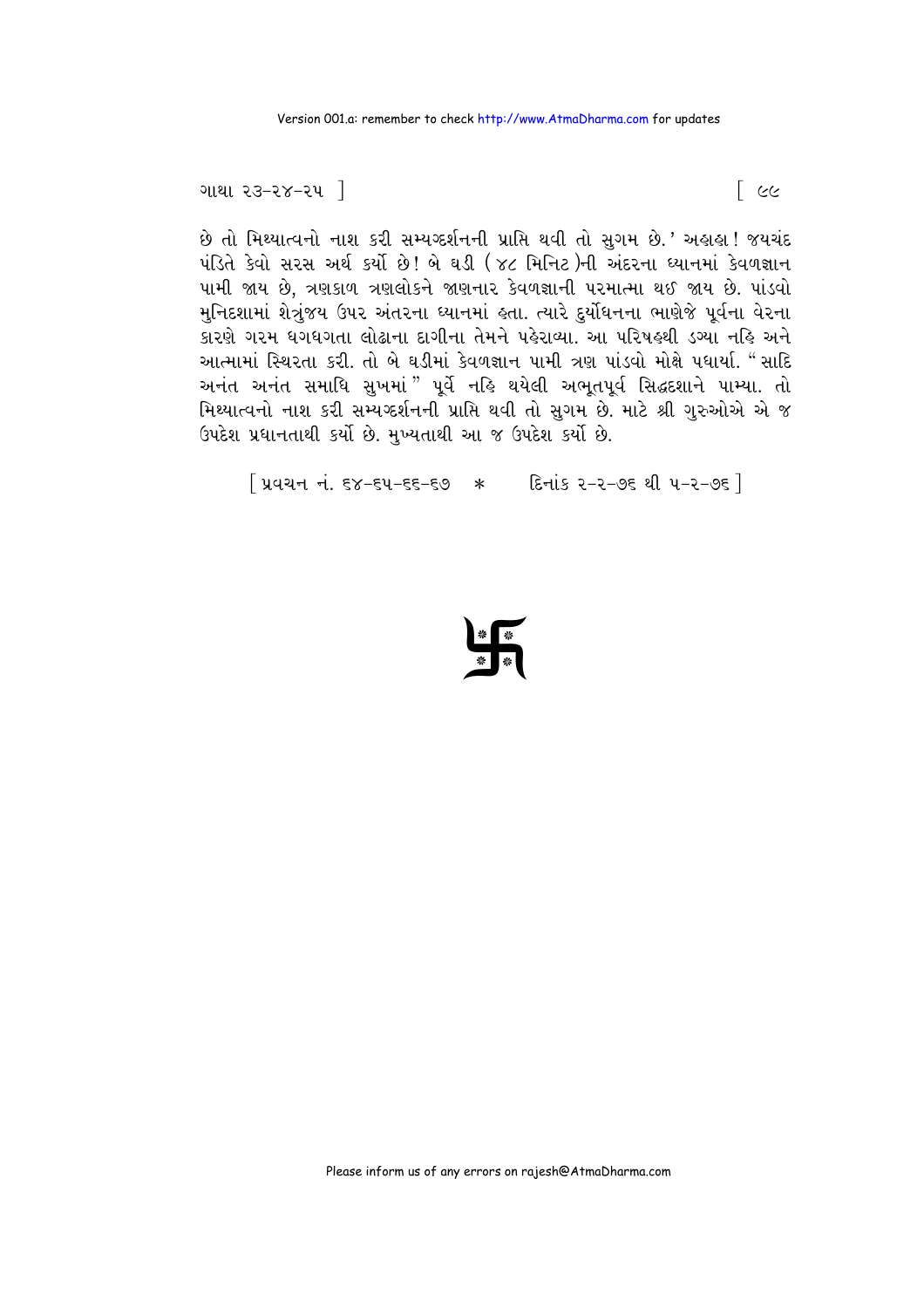#### ગાથા-ર૬

#### अथाहाप्रतिबद्ध:-

# जदि जीवो ण सरीरं तित्थयरायरियसंथुदी चेव। सव्वा वि हवदि मिच्छा तेण दु आदा हवदि देहो।। २६ ।।

### यदि जीवो न शरीरं तीर्थकराचार्यसंस्तुतिश्चैव। सर्वापि भवति मिथ्या तेन तू आत्मा भवति देह: ।। २६ ।।

(शार्द्भविक्रीडित) कान्त्यैव स्नपयन्ति ये दशदिशो धाम्ना निरुन्धन्ति ये धामोद्दाममहस्विनां जनमनो मुष्णन्ति रूपेण ये। दिव्येन ध्वनिना सूखं श्रवणयोः साक्षात्क्षरन्तोऽमृतं वन्द्यास्तेऽष्टसहस्रलक्षणधरास्तीर्थेश्वराः सूरयः ।। २४ ।।

इવે અપ્રતિબુદ્ધ જીવ કર્કે છે તેની ગાથા કર્કે છે:-

## જો જીવ હોય ન દેહ તો આચાર્ય-તીર્થંકરતણી સ્તુતિ સૌ ઠરે મિથ્યા જ. તેથી એકતા જીવ-દેહની ! ર૬.

**ગાથાર્થ:-** અપ્રતિબદ્ધ કહે છે કે: [ यदि ] જો [ जीव: ] જીવ છે તે [ शरीरं न ] शरीर नथी तो निर्थिकराचार्यसंस्तुतिः । तीर्थंडर अने आयार्थोनी स्तुति sरी છे ते [ सर्वा अपि ] બઘીયે [ मिथ्या भवति ] मिथ्या ( श्रुठी ) थाय छे; [ तेन तु ] तेथी अभे .<br>समજીએ છીએ કે [ आत्मा ] આત્મા તે [ देह: च एव ] દેઙ જ [ भवति ] છે.

**ટી.કાઃ**- જે આત્મા છે તે જ પુદગલદ્રવ્યસ્વરૂપ આ શરીર છે. જો એમ ન હોય તો તીર્થંકર-આચાર્યોની જે સ્તુતિ કરવામાં આવી છે તે બધી મિથ્યા થાય. તે સ્તુતિ આ પ્રમાણે છે:–

**^લોકાર્થઃ**- [ ते तीर्थेश्वरा: सूरय: वन्द्या: ] ते तीर्थंs२-આચાર્યો વાંદવાયોગ્ય છે. डेया છे ते? [ये कान्त्या एव दशदिश: स्नपयन्ति ] पोताना देङ्नी अन्तिथी दृशे દિશાઓને ધુએ છે-નિર્મળ કરે છે, [ये धाम्ना उद्दाम-महस्विनां धाम निरुन्धन्ति ] पोताना तेश्व पडे उत्कृष्ट तेश्वयाणा सूर्याहिक्ला तेश्वने ढांडी हे छे, [ये रूपेण जनमन: मूष्णन्ति | पोताना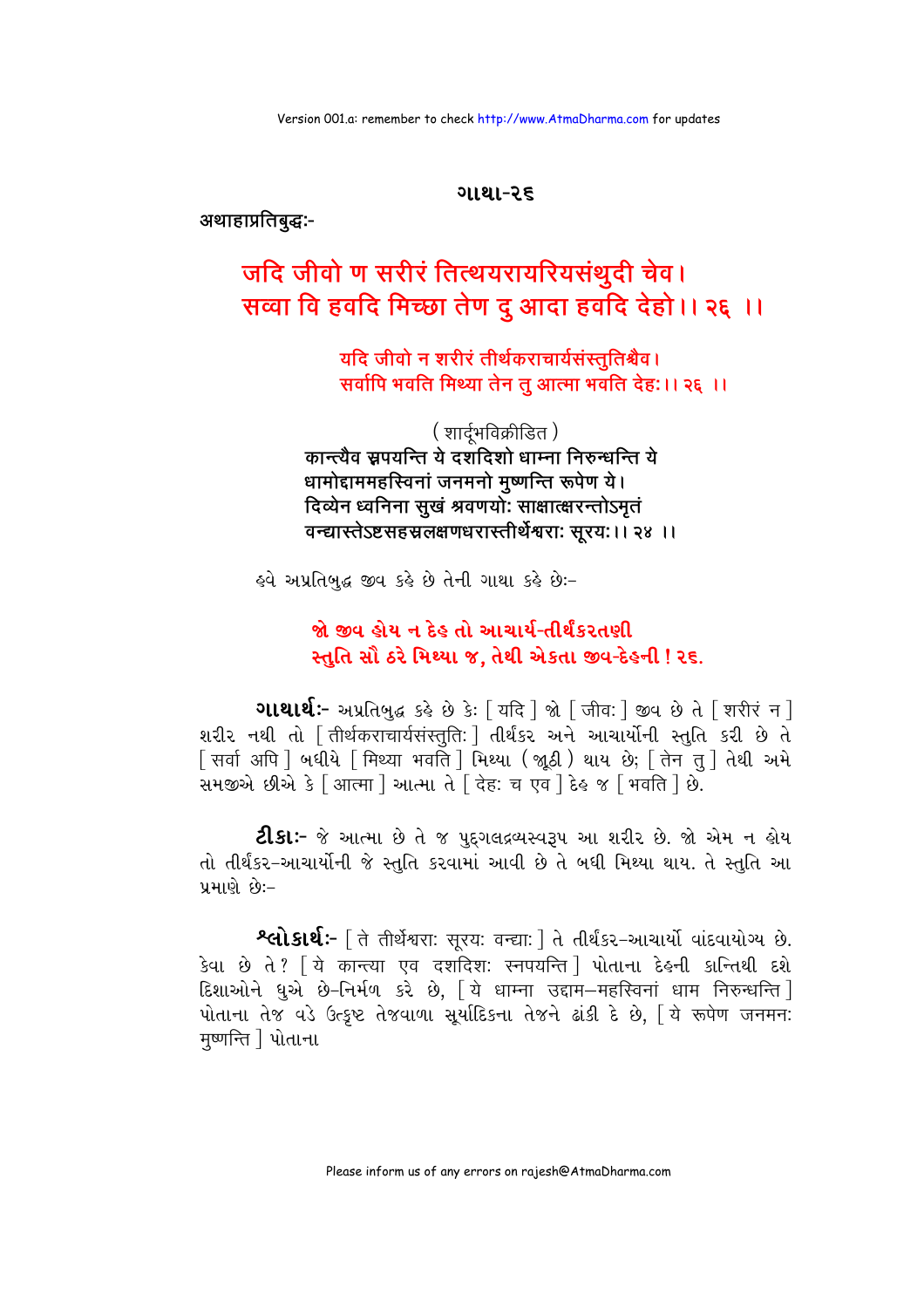ગાથા ર૬ ]

િ૧૦૧

34थी લोडोनां भन इरी લे છे, सिव्येन ध्वनिना श्रवणयोः साक्षात सुखं अमृतं क्षरन्तः । દિવ્યધ્વનિ-વાણીથી (ભવ્યોના) કાનોમાં સાક્ષાત સુખઅમૃત વરસાવે છે અને [ अष्टसहस्रलक्षणधराः ] એક હજારને આઠ લક્ષણોને ધારણ કરે છે, -એવા છે. ૨૪.

-ઈત્યાદિ તીર્થંકર-આચાર્યોની સ્તુતિ છે તે બધીયે મિથ્યા ઠરે છે. તેથી અમારો તો એકાંત એ જ નિશ્ચય છે કે આત્મા છે તે જ શરીર છે. પદગલદ્રવ્ય છે. આ પ્રમાણે અપ્રતિબુદ્ધે કહ્યું.

ઙ્વે અપ્રતિબદ્ધ જીવ કર્કે છે તેની ગાથા કર્કે છેઃ−

અજ્ઞાની કહે છે કે-તમે બધી આવી વાતો કરો છો તો જે સ્તુતિ કરાય છે તે કોની કરાય છે? શરીરની. માટે શરીર તે આત્મા છે. તમે 'શરીર રહિત, શરીર રહિત' એમ આટલો બધો પોકાર શાનો કરો છો? આમ અજ્ઞાની જીવ સામી દલીલ કરે છે.

#### ∗ ગાથા ૨૬ : ટીકા ઉપરનું પ્રવચન ∗

'જે આત્મા છે તે જ પુદ્ગલદ્રવ્યસ્વરૂપ આ શરીર છે.' શરીર અને આત્મા બન્ને એક જ છે. વળી તમે જુદા જુદા કહો છો, પણ એ અમને બેસતું નથી. જો એમ ન હોય તો તીર્થંકર-આચાર્યોની જે સ્તુતિ કરવામાં આવી છે તે બધી મિથ્યા થાય. તે સ્તુતિ આ પ્રમાણે છેઃ–( આમ અજ્ઞાનીએ શાસ્ત્રમાંથી આધાર કાઢયો ).

## \* કળશ ૨૪ : શ્લોકાર્થ ઉપરનું પ્રવચન \*

મહારાજ! તમે કહો છો કે શરીર અને આત્મા બન્ને જ્ઞદા છે પણ તમારા જ શાસ્ત્રમાં શરીરની સ્તુતિથી ભગવાનની સ્તુતિ કરી છે. જેમ કેઃ-

' ते तीर्थेश्वराः सूरयः वन्द्या ' ते तीर्थं s२-आयार्यो पांदवायोग्य છे. કेવा છे ते ? ' ये कान्त्या एव दशदिश: स्नपयन्ति ' पोताना देङ्नी अन्तिथी दृशे दिशाઓने धूએ છे-निर्भण કરે છે, 'ये धाम्ना उद्दाममहस्विनाम धाम निरुन्धन्ति ' अने पोताना ते% वडे ઉત્કૃષ્ટ તેજવાળા સૂર્યાદિકના તેજને ઢાંકી દે છે. ભગવાનનું શરીર એવું હોય છે કે કેવળજ્ઞાન થતાં તેના રજકણોનું તેજ સૂર્યના તેજથી પણ અધિક થઈ જાય છે. એટલે સૂર્યના તેજથી પણ અધિક દેદીપ્યમાન ભગવાનનું પરમ ઔદારિક શરીર લોય છે. '**यે** रूपेण जनमन: मूष्णन्ति ' पोताना ३५थी લોકોનાં મન इरी લે છે. તીર્થંકરના શરીરનું 34 એવું હોય છે કે લોકોનાં મનને હરી લે છે. ' दिव्येन ध्वनिना श्रवणयो: साक्षात सुखं **अमृतं क्षरन्तः '** દિવ્યધ્વનિ-વાણીથી (ભવ્યોના ) કાનોમાં સાક્ષાત્ સુખ-અમૃત વરસાવે છે. અને 'अष्टसहस्रलक्षणधरा:' એક હજાર ને આઠ લક્ષણોને ધારણ કરે છે-એવા છે. આ બધાં લક્ષણો તો શરીરનાં છે અને તમે તેને ચૈતન્ય ભગવાનની સ્તુતિ કહો છો.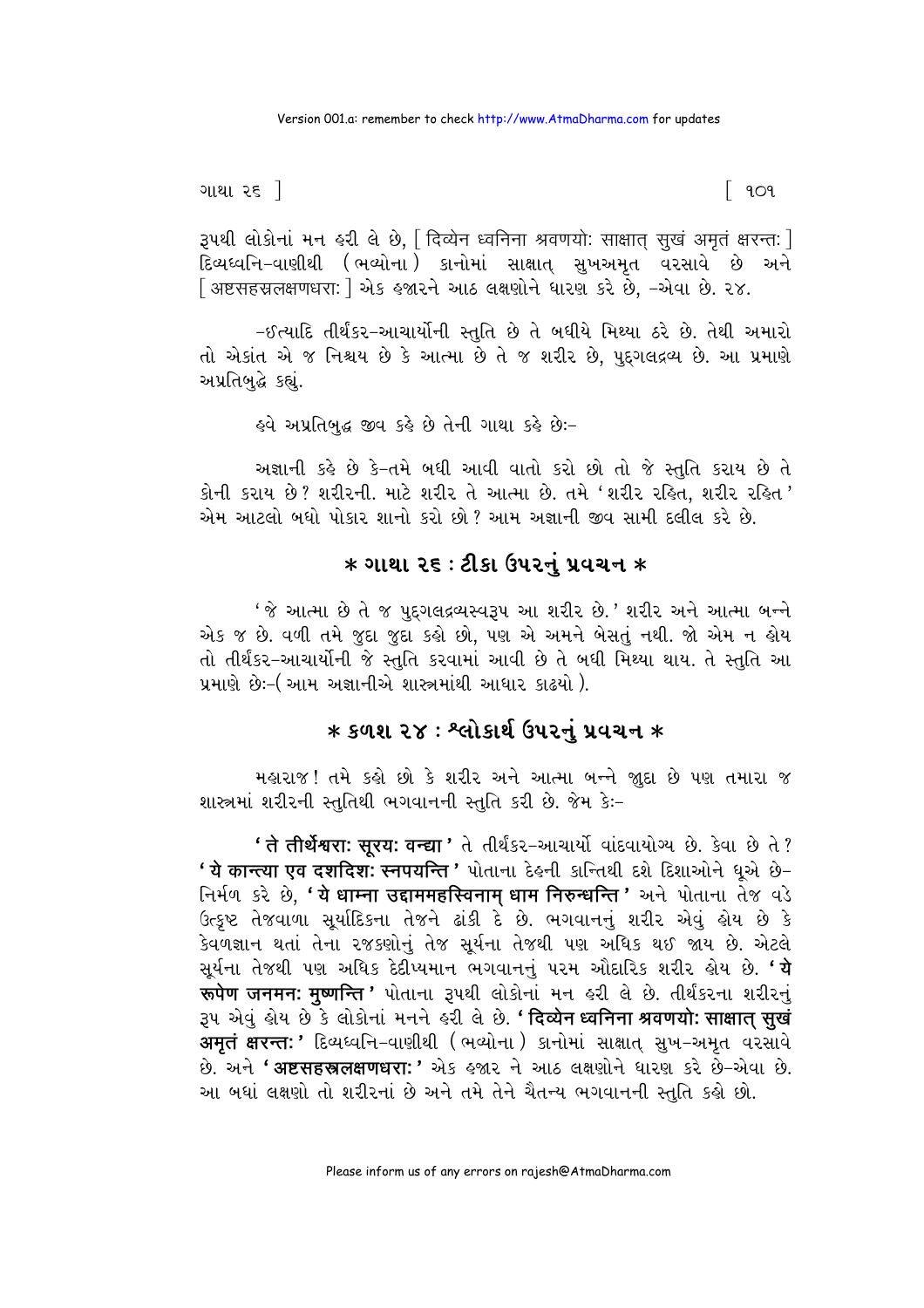૧૦૨ $\lceil$ 

િ પ્રવચન રત્નાકર ભાગ−ર

-ઇત્યાદિ તીર્થંકર-આચાર્યોની સ્તુતિ છે એમ તમે કહો છો તે બધીય મિથ્યા ઠરે છે. તેથી અમારો તો એકાંત એ જ નિશ્ચય છે કે આત્મા છે તે જ શરીર છે. આ પ્રમાણે અપ્રતિબુદ્ધનું કહેવું છે.

અહીં શિષ્યનો પ્રશ્ન છે કે શરીર અને આત્મા તદ્દન જુદા છે એમ તમે કહો છો પણ એ વાત અમને બેસતી નથી. કેમકે તમે તીર્થંકરની સ્તુતિ કરો છો ત્યારે એના શરીરની અને એની વાણીની સ્તુતિ કરો છો. જેમકેઃ-જેમના દેહના રૂપના પ્રકાશમાં સૂર્યનું તેજ પણ ઢંકાઈ જાય છે અને જેની દિવ્યધ્વનિથી ભવ્યોના કાનોમાં સાક્ષાત સુખ-અમૃત વરસાવે છે ઇત્યાદિ. આ બધી શાની સ્તુતિ કરો છો? શરીરની. માટે અમે તો માનીએ છીએ કે શરીર અને આત્મા એક છે. જો દેહ અને આત્મા એક ન હોય તો તમે કરેલી બધી સ્તુતિ મિથ્યા ઠરે. માટે દેહ અને આત્મા એક છે એમ અમારો નિશ્ચય છે.

વળી કોઈ એમ કહે છે કે જો શરીર અને આત્મા એક ન હોય તો શરીરમાં જે રોગ આવે છે તે આત્મા કેમ વેદે? શરીરમાં રોગાદિની પીડા આત્મા વેદે છે કે નહિ? વળી શરીરની ક્રિયા-હાલવું, ચાલવું ઇત્યાદિ કોણ કરે છે? ભાઈ! એ (આત્મા) શરીરને વેદતો જ નથી, પણ શરીરનું લક્ષ કરી રાગને વેદે છે. અને શરીરની ક્રિયા એ તો જડની ક્રિયા છે. આત્મા તે ક્રિયા કરતો નથી. તથા જે કર્મના નિમિત્તે ક્રિયા થાય છે તે જડકર્મને પણ આત્મા અનુભવતો નથી. કેમકે જડ અને ચૈતન્ય વચ્ચે તો અત્યંતાભાવ છે. તેથી આત્માને જડકર્મનો અનુભવ નથી, પણ એના નિમિત્તે થતા મિથ્યાત્વ અને રાગદ્વેષનો અનભવ છે.

વળી (અન્ય) સંપ્રદાયમાં તો શરીર અને આત્મા અત્યંત ભિન્ન છે એવું સ્પષ્ટ લખાણ જ નથી, એવી શૈલી જ નથી. ત્યાં તો એમ માનતા કે આપણે બ્રહ્મચર્ય પાળીએ, સંયમ પાળીએ, ૫૨ જીવની રક્ષા કરીએ ઇત્યાદિ બધું આત્મા કરે છે. ૫૨જીવની હિંસા ન કરવી, પરજીવને બચાવવો એ "અર્હિસા પરમો ધર્મ:" એ આખા સિદ્ધાંતનો સાર છે એમ કહેતા. એ જેણે જાણ્યું એણે બધું જાણ્યું.

અહીં તો કહે છે કે એ પરની હિંસા અને અહિંસા આ જીવ કરી શકે જ નહિ. બંધ અધિકારમાં આવે છેઃ-પરને હું મારી શકું છું, પરને હું જીવાડી શકું છું, બીજાને હું સુખદુઃખ દઈ શકું છું, સંયોગો, આહાર-પાણી વગેરે હું લઈ શકું છું અને છોડી શકું છું, પરથી કું જીવું છું, પર બધા રક્ષા કરનારા છે તેથી કું જીવું છું ઇત્યાદિ બધી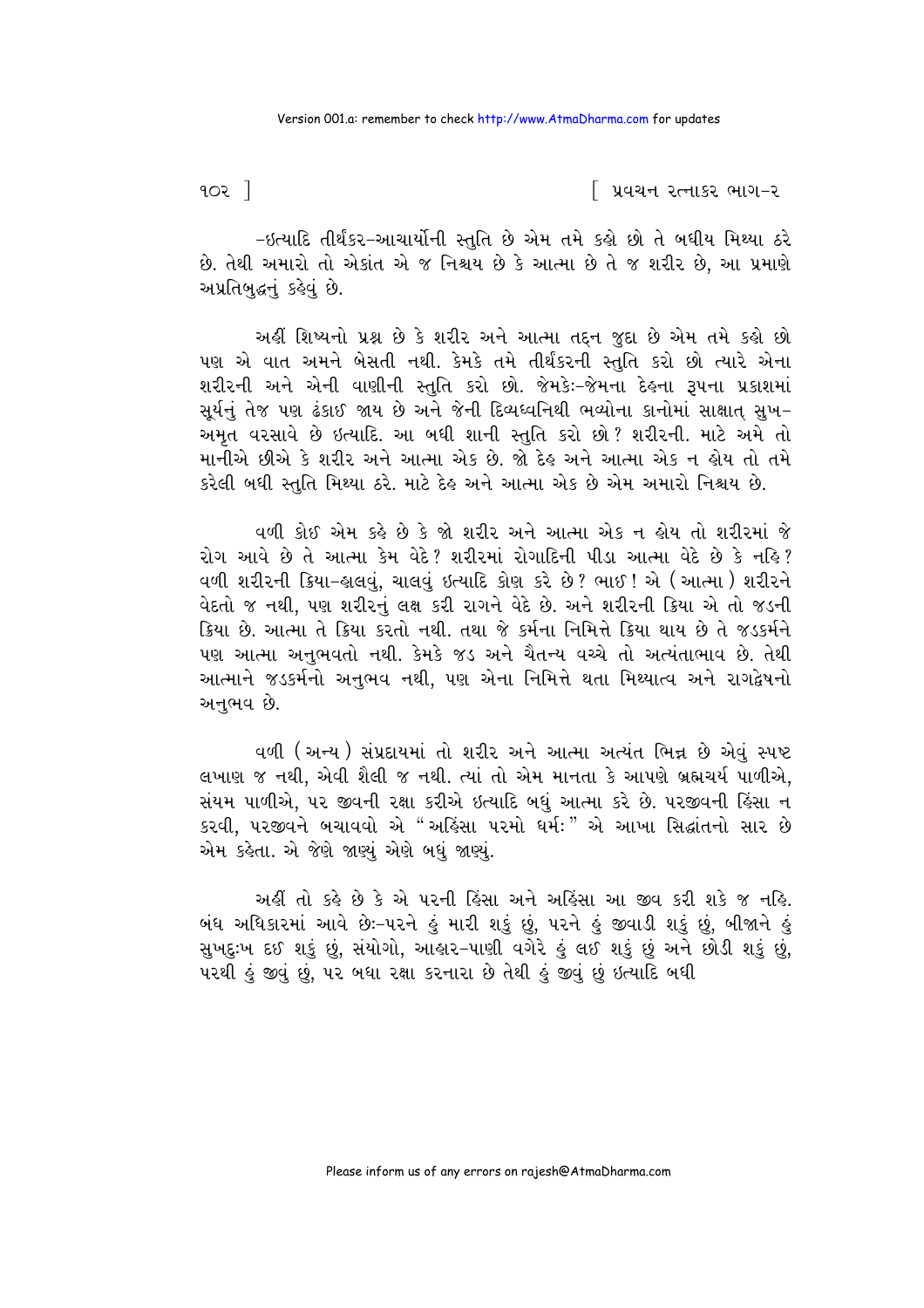ગાથા ર૬ ]

માન્યતા જેની છે તે મિથ્યાદષ્ટિ છે. કેમકે જીવનું જીવન-મરણ તેના આયુકર્મને આધીન છે, તથા પર વસ્તુને આત્મા ગ્રહી કે છોડી શક્તો નથી. વળી પ્રવચનસાર ગાથા ૧૭૨ના અલિંગગ્રહ્રણના વીસ બોલમાં ૧૩ મો બોલ છે. એમાં આવે છે કે પાંચ ઇન્દ્રિયો, ત્રણ બળ (મન, વચન અને કાય) શ્વાસોચ્છવાસ અને આયુ એ દશ પ્રાણથી જીવનું જીવન છે જ નઙિ. નિશ્ચયથી એનું જીવન અંતર જીવતર-જ્ઞાનદર્શનરૂપ ચેતન પ્રાણથી છે. અશુદ્ધ− નિશ્ચયનયથી કહો તો એ ભાવેન્દ્રિયથી છે અને જડ દશ પ્રાણથી જીવે છે એ તો અસદભત વ્યવહારનયથી કથન છે.

આ એક એક રજકણ છે એમાં અનંત શક્તિઓ-ગુણ છે. એમાં ક્રિયાવતી નામની એક શક્તિ-ગુણ છે. આ શરીર, મન, વાણી આદિનું જે હલન-ચલન થાય છે એ તો રજકણોની ક્રિયાવતી શક્તિને લઈને છે. પણ આત્માને લઈને નહિ. આ આંગળીને આત્મા હલાવે તો હાલે છે એમ ત્રણ કાળમાં નથી. એ તો એની (રજકણોની) ક્રિયાવતી શક્તિને લઈને હાલે છે. જડનું હાલવું જડના અસ્તિત્વમાં અને ચેતનનું હાલવું ચેતનના અસ્તિત્વમાં છે. ભાઈ! આ તો મૂળ વાત છે. જડ અને ચેતન બન્નેનો સ્વભાવ પ્રગટ ભિન્ન ભિન્ન છે. અહીં તો રાગ અને દયા, દાનનો જે વિકલ્ય ઊઠે એનો એ (અજ્ઞાની) ક્ર્તા થાય છે. એ જ્ઞાનસ્વરૂપ આત્મા એ વિકારને કેમ કરે? એ તો ચૈતન્ય જ્ઞાનસ્વરૂપી ભગવાન જ્ઞાતા-દૃષ્ટાના ભાવથી ભરેલો છે. એ પરને શી રીતે મારે કે જીવાડે? એ રાગને શી રીતે કરે? આત્મામાં વિકાર કરવાની તો કોઈ શક્તિ નથી. એવો ગુણ નથી જે વિકાર કરે. વિકાર જે પર્યાયમાં થાય છે એ તો પર્યાયની યોગ્યતાથી પર્યાયમાં થાય છે, પણ કર્મથી નહિ અને દ્રવ્ય-ગુણથી પણ નહિ. ઝીણી વાત, ભાઈ. વીતરાગ માર્ગને અનંતકાળમાં સમજ્યો નથી.

વળી કોઈ એમ કહે છે કે શાસ્ત્રમાં કુંદકુંદાચાર્યે પુણ્યને વ્યવહાર ધર્મ કહ્યો છે અને વ્યવહારને સાધન કહ્યું છે. કહે છે–**' पुण्णफला अरहंता '** એટલે કે પુણ્યના ફળમાં<br>અરિહંતપદ મળે છે. પરંતુ આ અજ્ઞાનીની ખોટી માન્યતા છે. પુણ્યનું ફળ અરિહંતપદ છે જ નહિ. પુણ્યના ફળમાં તો બહારના અતિશયની વાત લીધી છે. પ્રવચનસાર ગાથા ४५ની ટીકા જુઓ. પુણ્યનો વિપાક ભગવાનને-જ્ઞાનને અર્કિચિત્કર છે એમ ત્યાં લીધું છે. વાત તો આવી છે. ગાથાના મથાળે ' तीर्थकृतां पुण्यविपाकोऽकिंचित्कार एव ' પુણ્યનો વિપાક અર્કિચિત્કર જ છે એમ કહ્યું છે. આત્માને પુણ્યનું ફળ કાંઈ કાર્યકારી નથી. અરિકંતને જે દેકાદિની ક્રિયા, વાણી નીકળવી, ચાલવું ઇત્યાદિ ક્રિયા છે તે પુણ્યના ફળરૂપ  $\hat{g}$ 

િ ૧૦૩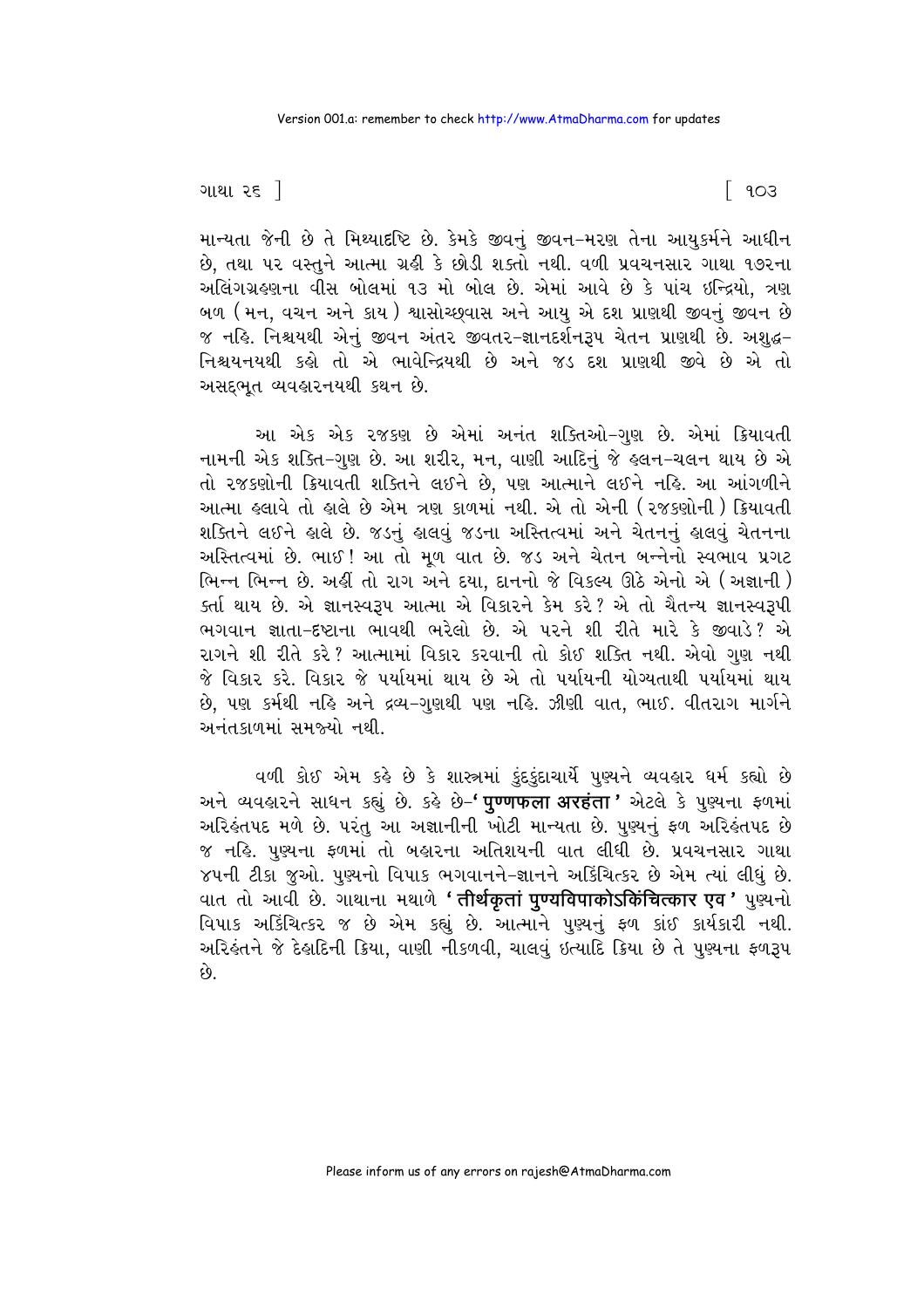$9.0x$ ]

િ પ્રવચન રત્નાકર ભાગ−ર

અને એનો પણ ક્ષણે ક્ષણે ક્ષય થતો જાય છે. ભાઈ! ત્યાં તો એમ કહે છે કે ભગવાન તો પોતાના પુરૂષાર્થથી કેવળજ્ઞાન પામ્યાં છે. એને જે પુણ્ય બાકી રહ્યું છે તે પુણ્યને લઈને આસન, વિહાર થાય અને વાણી નીકળે એ બધી ઉદયની જે ક્રિયા છે તે ક્ષણે ક્ષણે नाश पामे છે તેથી તેને ક્ષાયિકી કહી છે એમ ત્યાં વાત આવે છે. ' पण्णफला अरहंता' એટલે પુણ્યના ફળમાં અરિહંતપદ મળે છે એમ છે જ નહિ. આ આવા ઊંઘા અર્થ કરે, પણ શંથાય?

શિષ્ય આ રીતે અનેક પ્રકારે આત્મા અને શરીર એક છે એવી ઊંધી માન્યતા શાસ્ત્રમાંથી કાઢે છે. એને આચાર્ય ભગવાન કહે છે કે એમ નથી; તું નયવિભાગને જાણતો નથી. તું શાસ્ત્રોના વ્યવહારનયના કથનોને સમજતો નથી. તે નયવિભાગ આ પ્રમાણે છે. એમ આગળની ગાથામાં કહેશે.

| प्रयथन नं. ९७-९८ \* हिनांड ५-२-७६ अने ९-२-७६ ]

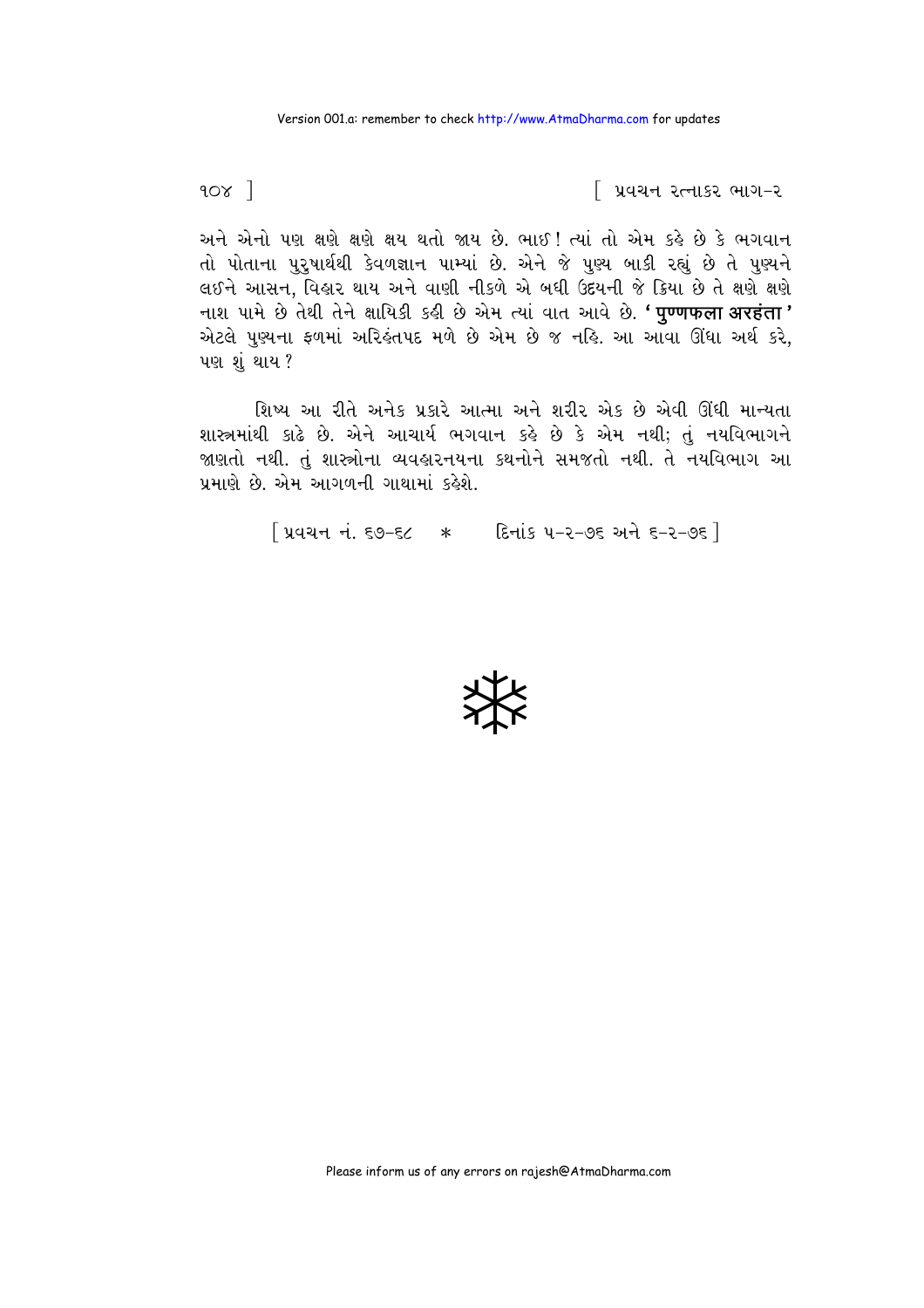#### ગાથા-૨૭

## नैवं . नयविभागानभिज्ञोऽसि-

# ववहारणओ भासदि जीवो देहो य हवदि खलु एक्को। ण दू णिच्छयस्स जीवो देहो य कदा वि एक्कट्ठो।। २७ ।।

व्यवहारनयो भाषते जीवो देहश्च भवति खल्वेक:। न तू निश्चयस्य जीवो देहश्च कदाप्येकार्थ:।। २७ ।।

ત્યાં આચાર્ય કહે છે કે એમ નથી; તું નયવિભાગને જાણતો નથી. તે નયવિભાગ આ પમાણે છે એમ ગાથામાં કહે છે:-

# જીવ-દેહ બન્ને એક છે-વ્યવહારનયનું વચન આ; પણ નિશ્ચયે તો જીવ-દેહ કદાપિ એક પદાર્થના ૨૭.

ouथार्थ :- [ व्यवहारनय: ] व्यवहारनय तो [ भाषते ] એમ sड़े છे કे [ जीव: देह: च | જીવ અને દેહ [एक: खल् | એક જ [ भवति | છે; [ त् ] पशु [ निश्चयस्य ] निश्चयनयनं ség છे કे जीवः देहः च । જીવ અને દેહ किंदा अपि । sel पश [एकार्थ: ] એક પદાર્થ [ न ] नथी.

**ટી.કાઃ**- જેમ આ લોકમાં સવર્ણ અને ચાંદીને ગાળી એક કરવાથી એકપિંડનો વ્યવહાર થાય છે તેમ આત્માને અને શરીરને પરસ્પર એક ક્ષેત્રે રહેવાની અવસ્થા લેવાથી એકપણાનો વ્યવહાર છે. આમ વ્યવહારમાત્રથી જ આત્મા અને શરીરનું એકપણું છે. પરંતુ નિશ્ચયથી એકપણું નથી; કારણ કે નિશ્વયથી વિચારવામાં આવે તો, જેમ પીળાપણું આદિ અને સફેદપણું આદિ જેમનો સ્વભાવ છે એવાં સૂવર્ણ અને ચાંદીને અત્યંત ભિન્નપણું હોવાથી એકપદાર્થપણાની અસિદ્ધિ છે તેથી અનેકપણું જ છે, તેવી રીતે ઉપયોગ અને અનુપયોગ જેમનો સ્વભાવ છે એવાં આત્મા અને શરીરને અત્યંત ભિન્નપણું લેવાથી એક પદાર્થપણાની પ્રાપ્તિ નથી તેથી અનેકપણું જ છે. આવો આ પ્રગટ નયવિભાગ છે.

માટે વ્યવહારનયે જ શરીરના સ્તવનથી આત્માનું સ્તવન બને છે.

ભાવાર્થઃ- વ્યવહારનય તો આત્મા અને શરીરને એક કહે અને નિશ્ચયનય ભિન્ન કહે છે. તેથી વ્યવહારનયે શરીરનું સ્તવન કરવાથી આત્માનું સ્તવન માનવામાં આવે છે.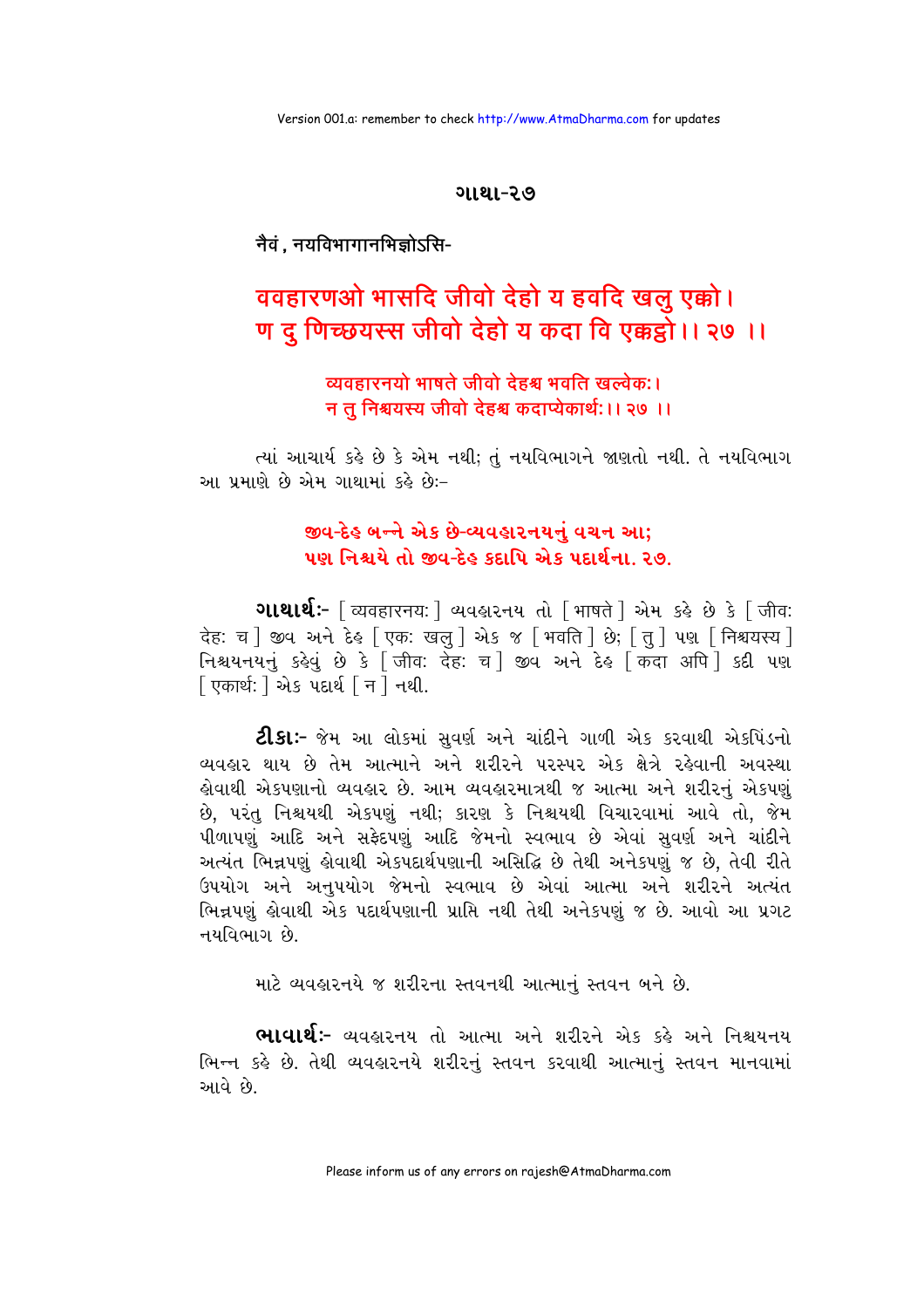$905$ ]

િ પ્રવચન રત્નાકર ભાગ−ર

અપ્રતિબુદ્ધે તીર્થંકર-આચાર્યોની સ્તુતિ ઉપરથી એમ કહ્યું કે-અમારો તો એકાંત એ જ નિશ્ચય છે કે આત્મા છે તે જ શરીર છે, પુદગલ દ્રવ્ય છે. તેને (અપ્રતિબુદ્ધને) આચાર્ય કરે છે કે−એમ નથી. તં નયવિભાગને જાણતો નથી. તે નયવિભાગ આ પ્રમાણે છે એમ ગાથામાં કહે છેઃ-

### $*$  ગાથા ૨૭ : ટીકા ઉપરનું પ્રવચન  $*$

જેમ આ લોકમાં સુવર્ણ અને ચાંદીને ગાળી એક કરવાથી એક પિંડનો વ્યવહાર થાય છે તેમ આત્માને અને શરીરને પરસ્પર એક્ક્ષેત્રે રહેવાની અવસ્થા હોવાથી એકપણાનો વ્યવહાર છે.' જુઓ, સોનું અને ચાંદીને ગાળી એક કરીને એને ધોળું સોનું એમ કહેવામાં આવે છે. પણ ઘોળું તો રૂપુ (ચાંદી) છે અને સોનું તો પીળું છે. બન્ને જુદાં જુદાં છે. તેમ ચૈતન્ય લક્ષણવાન આત્મા છે અને અચેતન લક્ષણવાન (જુડ) શરીર છે. એમ બન્ને જાદાં જાદાં છે.

કર્મનાં ૨જકણો કર્મની પર્યાયને કરે પણ આત્મા એને ન કરે તથા કર્મની પર્યાય આત્માને રાગ ન કરાવે, અહાહા! સ્વતંત્ર પરમાણુ પોતાના દ્રવ્ય, ક્ષેત્ર, કાળ, ભાવમાં પોતાના અસ્તિત્વથી રહેલ છે. એ પરના દ્રવ્ય, ક્ષેત્ર, કાળ, ભાવમાં પ્રવેશ કર્યા વિના એને (પરને) કરે શી રીતે? એથી કહે છે કે આત્મા અને શરીર એક છે એ તો વ્યવહારનું કથન માત્ર છે. આમ વ્યવહારમાત્રથી જ આત્મા અને શરીરનું એકપણું કહેવામાં આવે છે. બન્ને એક ક્ષેત્રમાં રહેલાં છે એ અપેક્ષાએ અસદ્દભૂત વ્યવહારનયથી એક છે એમ કહે છે. પરંત નિશ્ચયથી એકપણ નથી.

કારણ કે નિશ્ચયનયથી વિચારવામાં આવે તો જેમ પીળાપણું આદિ, અને સફેદપણું આદિ જેમનો સ્વભાવ છે એવાં સુવર્ણ અને ચાંદીને અત્યંત ભિન્નપણું લોવાથી એકપદાર્થપણાની અસિદ્ધિ છે.' જુઓ, સોનું અને ચાંદીનો ભિન્નભિન્ન સ્વભાવ છે તેથી નિશ્ચયથી સોનું અને ચાંદી એક નથી. અરે! સોનાના એક એક રજક્ણને બીજા ૨જકણનો સંબંધ નથી. ૫૨માણૂ એકલો હોય તોપણ પોતાના સ્વચતુષ્ટયમાં (દ્રવ્ય, ક્ષેત્ર, કાળ, ભાવમાં) છે અને સ્કંઘમાં હોય તોપણ પોતાના સ્વચતુષ્ટયમાં છે. પ્રવચનસાર ગાથા ૮૭માં કહ્યું છે કે સ્કંધમાં પણ જે અનંત રજકણો છે તે દરેકે દરેક રજકણ સ્વતંત્ર છે, એકે એક રજકણ પોતાના સ્વચતુષ્ટયમાં છે, પણ અન્ય રજકણ સાથે અભેદ નથી. અનંત રજકણો અનંત તત્ત્વ છે. તે પ્રત્યેક સ્વપણે રહે અને પરપણે ન રહે તો અનંત અનંતપણે રહી શકે. અનંતની અનંતતાનું અસ્તિત્વ સિદ્ધ કરવા જાય તો પ્રત્યેક પોતામાં છે અને ૫૨માં નથી એમ પ્રત્યેકની ભિન્નભિન્ન સ્વસત્તા (સ્વરૂપ અસ્તિત્વ) સિદ્ધ થઈ જાય છે. ભાઈ ! પરથી આમાં થાય અને આનાથી પરમાં થાય એમ માને તો અનંતની ભિન્નભિન્ન સત્તા સિદ્ધ નહિ થાય.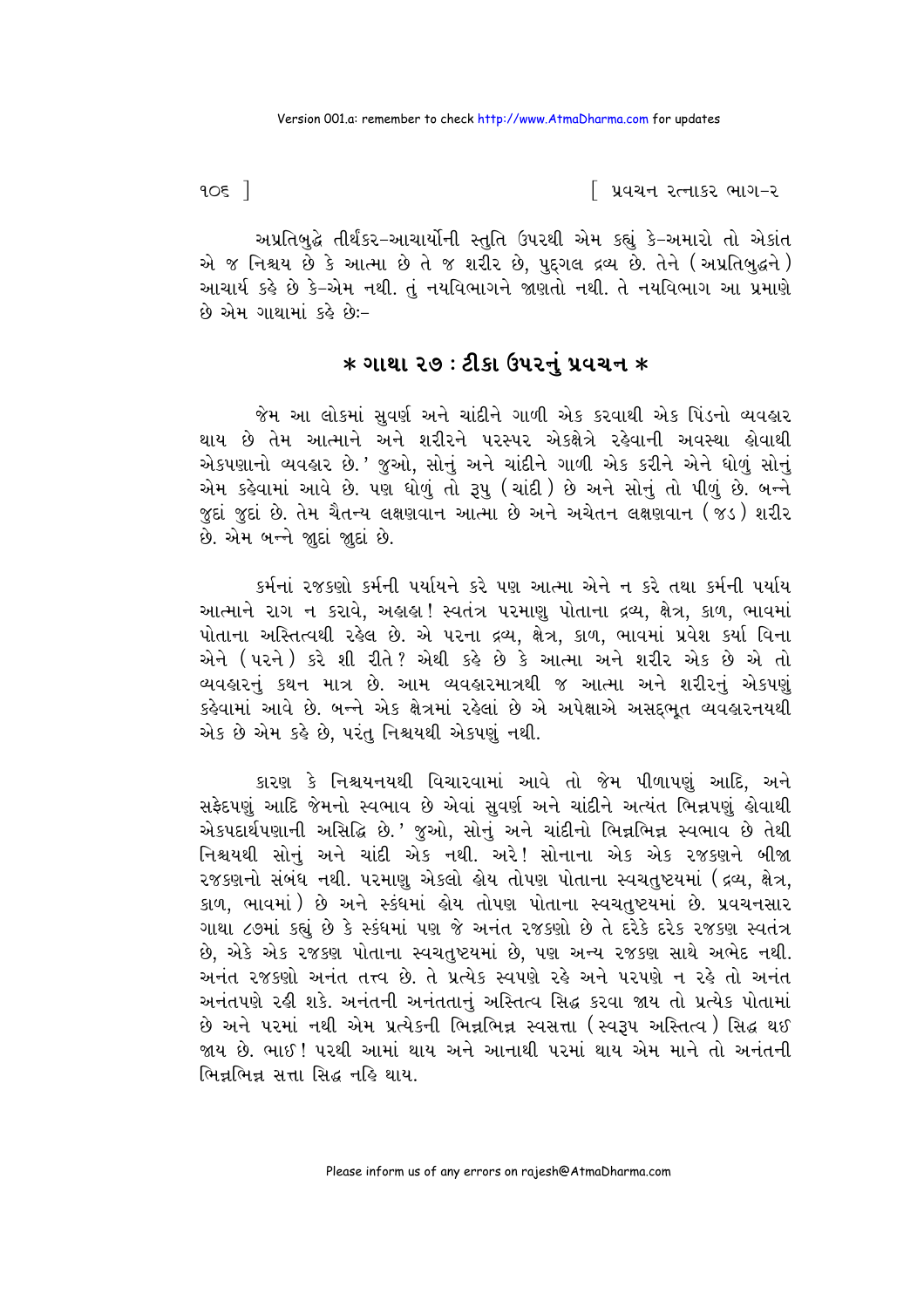ગાથા ૨૭ ]

એક રજકણનું જે ક્ષેત્રાંતર થાય એ રજકણની પોતાની ક્રિયાવતીશક્તિને કારણે પોતાના અસ્તિત્વથી થાય છે, પણ બીજા રજકણને કારણે નહિ અને આત્માના કારણે ૫ણ નહિ. આવું તત્ત્વ છે. વસ્તુ ૫૨થી ભેદરૂપ (ભિન્ન) છે એ અહીં કહે છે. સુવર્ણ અને ચાંદીને અત્યંત ભિન્નપણું કોવાથી તેમને એકપદાર્થપણાની અસિદ્ધિ છે. તેથી અનેકપણું છે. જોયું, અનંત અનંતપણે છે માટે એકબીજા સાથે કાંઈ સંબંધ નથી. સોનું અને ચાંદી બે છે ને ? એ બન્ને પોતપોતાપણે છે. બે એક નથી થયાં માટે અનેક છે. ભાઈ! એક સ્કંધમાં અનેક રજકણો છે તેમાં દરેક રજકણ તથા એક નિગોદના શરીરમાં અનંત જીવો છે તેમાં પ્રત્યેક જીવ પોતાના સ્વચતુષ્ટય (દ્રવ્ય, ક્ષેત્ર, કાળ, ભાવ)ને છોડીને બીજાના ચતુષ્ટયમાં જતા નથી. બધાય અનંતપણે રહ્યા છે, એકપણે થયા નથી. આવો છે, ભાઈ ! વીતરાગમાર્ગ બહુ સૂક્ષ્મ છે.

આ તો એમ માને શરીરથી દયા પળે, શરીરથી સંયમ થાય, શરીરથી ઉપવાસ થાય, આત્મા હોય તો શરીરની ક્રિયા થાય, શરીરનું દુઃખ આત્માને વેદાય ઇત્યાદિ-માટે શરીર અને આત્મા એક છે. ભાઈ ! આ તારી માન્યતા મૂઢની છે. આ બધી ક્રિયામાં રાગ મંદ હોય, શુભક્રિયા થઈ હોય તો પુણ્ય થાય પણ એ શરીરની ક્રિયાથી અને આહાર છોડવાથી કે શુભકિયાથી ધર્મ થયો માને તો એ મિથ્યાત્વભાવ છે. ભાઈ! આત્મામાં ૫૨વસ્તુના ગ્રહેશ-ત્યાગની શક્તિ જ નથી. આત્મામાં ત્યાગ-ઉપાદાન શુન્યત્વ શક્તિ છે. એટલે પરનો ત્યાગ અને પરનું ગ્રહણ આત્મા કરી શકે જ નહિ. તો પછી પરદ્રવ્યને શી રીતે તે ગ્રહે અને છોડે? (અન્યેત્ર) સંપ્રદાયમાં તો આ વાત જ મળતી નથી.

એક આત્મા બીજા આત્માના ચતુષ્ટયથી ભિન્ન છે. તેમ એક રજકણ બીજા ૨જકણના ચતુષ્ટયથી ભિન્ન છે. સપ્તભંગીમાં પહેલો ભંગ એમ છે કે-વસ્તુ સ્વદ્રવ્ય-ક્ષેત્ર− કાળ-ભાવથી અસ્તિ છે અને પરદ્રવ્ય-ક્ષેત્ર-કાળ-ભાવથી નાસ્તિ છે.

ua :- પણ વ્યવહારથી તો બીજાનું કરે ને?

Gaz :- ધળે ય ન કરે. એ તો બોલાય. નિશ્ચયથી કે વ્યવહારથી કોઈ રીતે પરનું કરી શકે નહિ. જેમ અમારો દેશ, અમારું ગામ એમ બોલાય પણ એથી ગામ અને દેશ એના થઈ ગયા ? ( સર્વવિશુદ્ધજ્ઞાન અધિકાર, સમયસાર ગાથા ૩૨૫ માં આ વાત આવે છે.) શ્રીમદ્દ એમ બોલતા કે અમારો કોટ, અમારી ટોપી, અમારું ઘર ઇત્યાદિ. લોકો આ સમજી શક્તા નહિ. તેમને એમ થાય કે આ શું બોલે છે? અ-એટલે નહિ. અમારો એટલે મારો નહિ એવો ભાવ એની પાછળ હતો. પણ સમજવાની કોને ૫ડી છે? આમ ને આમ આ આત્મા અનંતકાળથી પરને પોતાનું માનીને, પોતાના સ્વરૂપને ભૂલી રખડે છે. શ્રીમદ કહે છે કે "તારા દોષથી તને રખડવું થયું છે. તારો દોષ એટલો કે પરને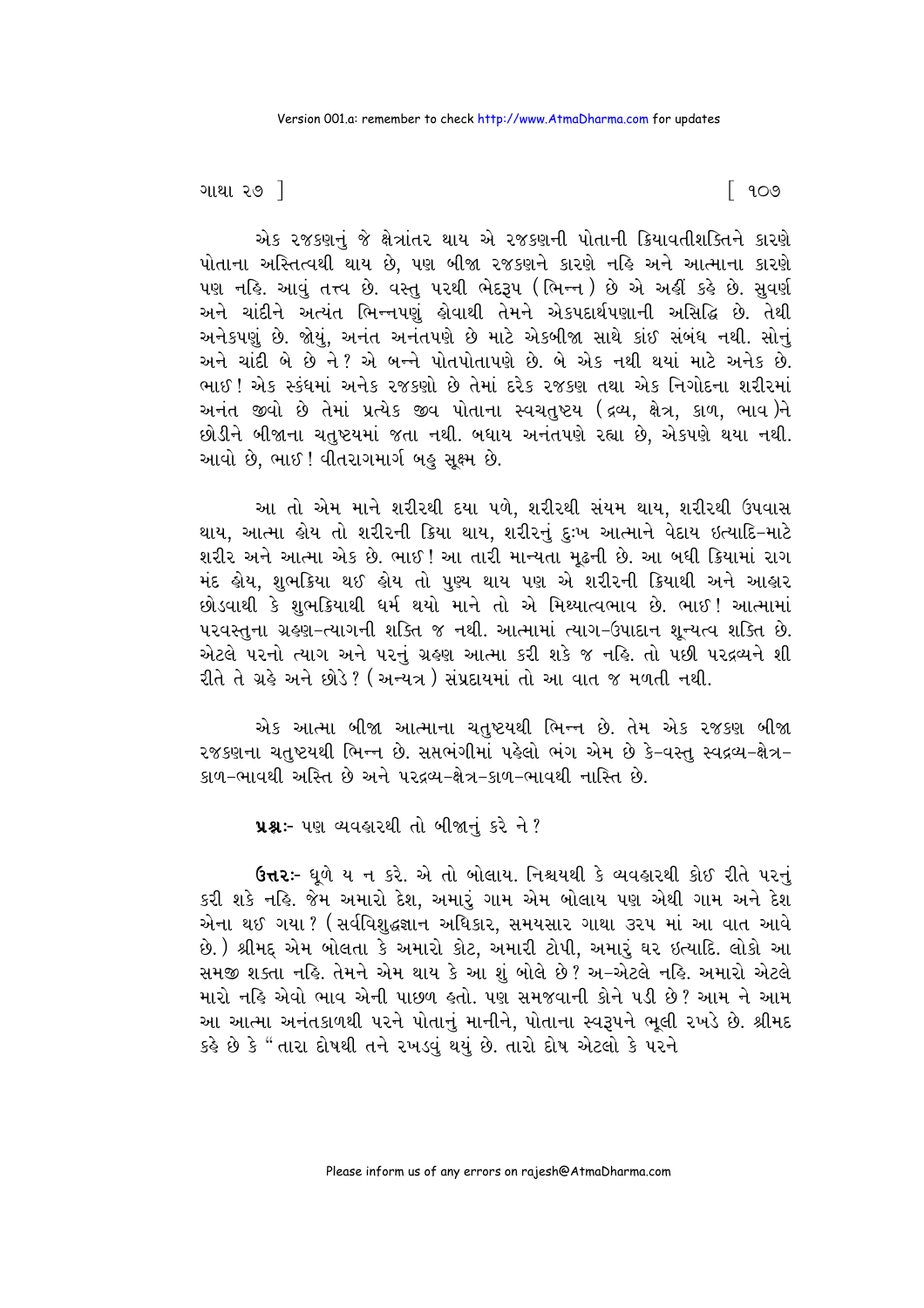∣ પ્રવચન રત્નાકર ભાગ−ર

પોતાનો માનીને ભૂલ્યો." આ ટૂંકી ભાષા છે. કર્મે તને ભૂલાવ્યો નથી. કર્મોએ તને રખડાવ્યો નથી. પજામાં આવે છે કેઃ−

> " કર્મ બિચારે કૌન ભૂલ મેરી અધિકાઈ, અગ્રિ સહૈ ઘનઘાત લોહકી સંગતિ પાઈ."

એટલે લોઢાનો સંગ અગ્નિ કરે તો અગ્નિ ઉપર ઘણ પડે તેમ આત્મા પોતે પરનો સંગ કરે તો રાગાદિ થાય, દુઃખના ઘણ પડે; પણ પરને લઈને થાય એમ નથી.

અહીં એ કહે છે કે સોનું અને ચાંદીના રજકણો ભિન્ન ભિન્ન છે. અનેકપણે છે. સોનાને ધોળું કહેવું એ તો કથનમાત્ર છે. વસ્તુ એમ છે નહિ, તેવી રીતે ઉપયોગ અને અનુપયોગ જેમનો સ્વભાવ છે એવાં આત્મા અને શરીરને અત્યંત ભિન્નપણું લોવાથી એકપદાર્થપણાની પ્રાપ્તિ નથી તેથી અનેકપણું જ છે.' અહાહા! જ્ઞાયકસ્વભાવી આત્મા નિત્યઉપયોગસ્વરૂપ વસ્તુ-તત્ત્વ છે. એ અનાદિ અનંત અસ્તિત્વવાળી સત્યાર્થ પરમાર્થ વસ્તુ છે. આત્મા અનંત જ્ઞાન, અનંત દર્શન, અનંત આનંદ, અનંત શાંતિ, અનંત સ્વચ્છતા. અનંત ઈશ્વરતા-એમ અનંત અનંત ગુણોના અસ્તિત્વના સ્વભાવથી સ્વભાવવાન વસ્ત છે.

પરને પોતાનું માનવું એ તો મિથ્યા ભ્રમ-અજ્ઞાન છે જ. પરંતુ આત્માને એક સમયની પર્યાય જેટલો માને એ પણ પર્યાયમૂઢ જીવ છે, પરસમય છે, મિથ્યાદષ્ટિ છે. અહાહા! વસ્તુ તો આખી આનંદકંદ, જ્ઞાનાનંદરસકંદ, ત્રિકાળી સતના સત્ત્વરૂપે અંદર પડી છે. એક સમયની પર્યાય તો એના અનંતમા ભાગે એક અંશ વ્યક્ત છે. એ અનંત-સ્વભાવનો સ્વભાવવાન તું, એનું ત્રિકાળી સત્ત્વ કાંઈ એક સમયની પર્યાયમાં નથી આવતું. આવો ભગવાન પૂર્ણાનંદનો નાથ છે. એને પરપણે માનવો કે પરથી હું છું એમ માનવો એ તો મિથ્યાભ્રમ, અજ્ઞાન અને ભવભ્રમણનું મૂળ છે. ૮૪ લાખના અવતારની એ જડ છે. સંયોગી ચીજ પરવસ્તુ અને સંયોગીભાવ એટલે પુણ્ય-પાપના વિકાર એ બધું છે. પણ પોતાના સ્વભાવવાનને ભુલીને સંયોગી ચીજ અને સંયોગીભાવને પોતાના માનવા એ ભવભ્રમણની જડ છે.

વસ્તુ સહજાનંદસ્વરૂપ ભગવાન પૂર્ણાનંદનો નાથ નિત્યઉપયોગસ્વભાવે અંદર પડેલી છે એને આત્મતત્ત્વ કહીએ. એના ઉપર અનંતકાળમાં પણ નજર ગઈ નહિ અને બહાર જોયા કર્યું. પોતે જોનારો કેવડો અને કયાં છે અંદર એ જોયું નહિ, અને માત્ર પરને અને બહુ બહુ તો એક સમયની પર્યાયને જોઈ. પર્યાય જેમાંથી ઊભી થાય છે અને જેના આશ્રયે છે એવી ત્રિકાળી, ઘ્રુવ ચીજને જોઈ નહિ અને માની નહિ. અને શરીરની ક્રિયાઓ કરો, સંયમ શરીરથી પળે એમ શરીરની ક્રિયામાં તથા ગામને સુધારી દઉં, દુનિયાને સુધારી દઉં, ઉપદેશથી સમજાવીને લોકોને તારી દઉં ઇત્યાદિ ક્રિયાઓ તથા ભાવોમાં પોતાપણું

 $10<$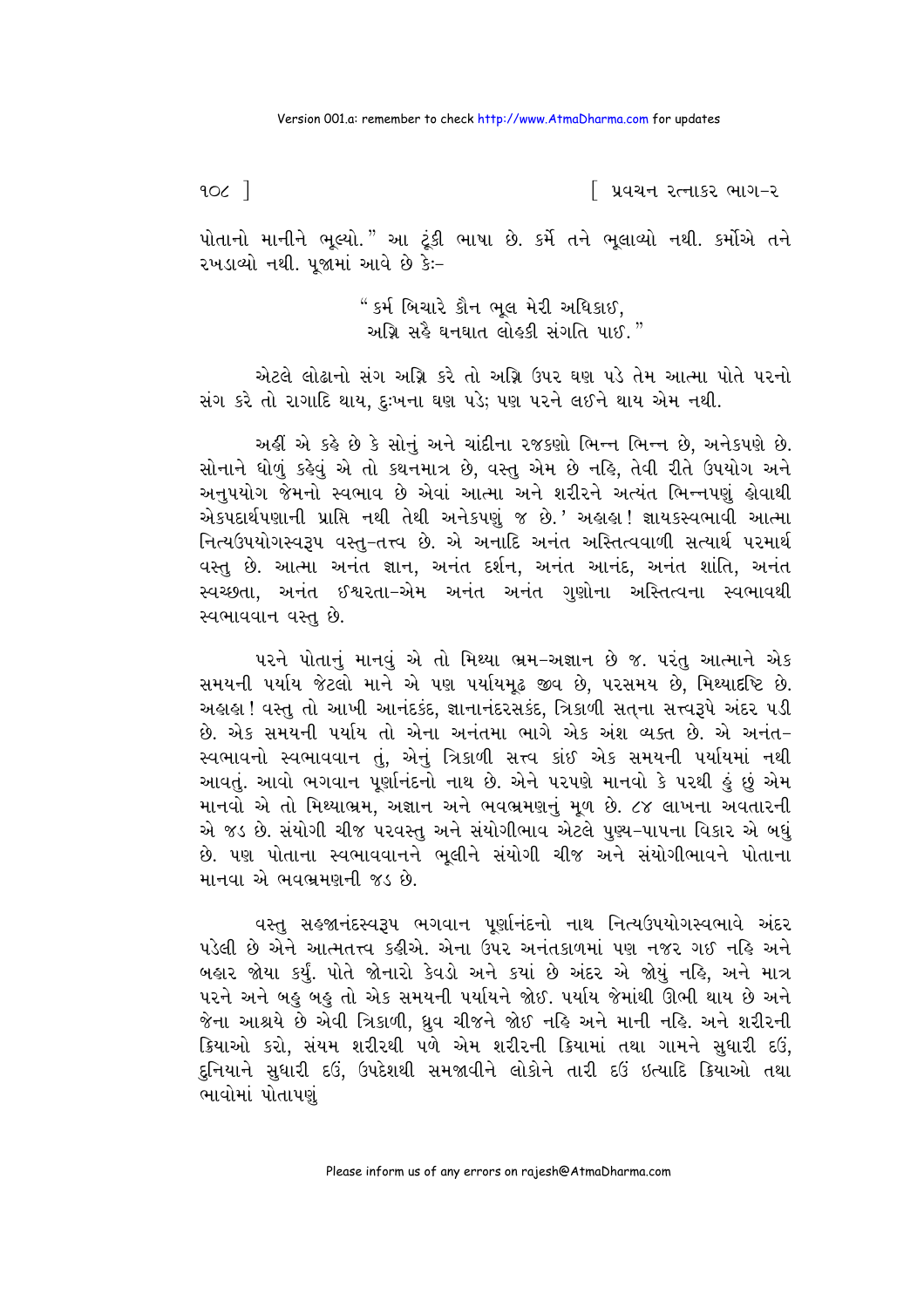ગાથા ૨૭ ]

ြ ૧૦૯

કરે છે તે મૂઢ, મિથ્યાદષ્ટિ, અજ્ઞાની છે. અરે ભગવાન! તને શું થયું છે આ ? ભાઈ! તારામાં એ ચીજ છે નહિ. પરને તું તારે કે મારે એ તારા સ્વરૂપમાં નથી. એ તો તે વિકલ્પથી (ખોટં) માન્યં છે.

જાઓ શરીર, કર્મ આદિ અજીવ-જડ છે એ તો અણ-ઉપયોગસ્વરૂપે છે. પરંતુ જે પરના લક્ષે ઉત્પન્ન થાય છે એવા આ પણ્ય-પાપના વિકલ્પ એ પણ અણ-ઉપયોગસ્વ3પ છે. છક્રી ગાથામાં આવે છે કે ઘ્રુવ ત્રિકાળી જ્ઞાયકભાવ કદી શુભાશુભભાવોના સ્વભાવે થયો નથી. જ્ઞાયક વસ્તુ ઉપયોગસ્વરૂપે છે. એ અણ-ઉપયોગસ્વરૂપ શુભાશુભભાવપણે થઈ નથી. આ દયા, દાન, ભક્તિ આદિના ભાવમાં ચૈતન્યનો અંશ નહિ હોવાથી એ સર્વ રાગાદિ ભાવો અશ-ઉપયોગસ્વરૂપ છે. તો પછી શરીર અને કર્મની તો વાત જ શી? અહીં કહે છે કે ઉપયોગ અને અનુપયોગ જેમનો સ્વભાવ છે એવો જ્ઞાયક આત્મા અને શરીરાદિને ભિન્નપણું છે, અનેકપણું છે, એકપણું નથી.

ગાથા ૧૭-૧૮ માં એમ કહ્યું કે આબાળ-ગોપાળ સૌને જ્ઞાન જ અનુભવમાં આવે છે, એટલે શરીર અને રાગ સંબંધોનું જે જ્ઞાન છે એ જ્ઞાન જ જાણવામાં આવે છે પણ .<br>એમ ન માનતાં હું શરીરને જાણું છું, રાગને જાણું છું એમ એનું લક્ષ ૫૨ ઉપર જાય છે.<br>એ મિથ્યા ભ્રમ છે. આ જાણનારો જણાય છે અને રાગ અને શરીરને જાણનારું જ્ઞાન રાગ અને શરીરનું નથી પણ જ્ઞાયકનું છે. એ પરજ્ઞેયનું જ્ઞાન નથી પણ ત્રિકાળી ભગવાનનું છે. આમ જ્ઞાયક આત્મા અને શરીરાદિ પરવસ્તુને ભિન્નપણું છે, અનેકપણું  $\hat{\rho}_3$ 

અરે! વસ્તુની દૃષ્ટિ વિના અનંતવાર વ્રત, તપ, નિયમ કરીને બિચારો મરી ગયો ( રખડયો ). કહ્યું છે ને ( પુણ્ય-પાપ અધિકાર, ગાથા ૧૫૨ માં ) કે અજ્ઞાનભાવે વ્રત, તપ આદિ કરે એ બાળવ્રત અને બાળતપ છે. આહાહા! છ છ માસના ઉપવાસ કરે, બબ્બે મહિનાના સંથારા કરે, ઝાડની ડાળની જેમ પડયો રહે પણ નિજસ્વરૂપને જાણ્યા વિના એ બધું બાળતપ અને બાળવ્રત છે. ભગવાન જ્ઞાનની મૂર્તિ છે. એની પર્યાયમાં જે જાણવું થાય છે એ તો આત્માની પોતાની પર્યાય છે. એ ખરેખર જાણનાર જ્ઞાયકને જાણે છે એમ ન માનતાં આને (પર શરીરાદિને) જાણે છે એમ પર ઉપર લક્ષ જાય છે એ અજ્ઞાન છે.

અનંતકાળથી શરીર અને રાગને લક્ષ કરી જાણે છે. અને એને એકપણે માને છે. આ જાણનાર, જાણનાર, જાણનાર જે છે તે કું એમ વિચારવાની કોને પડી છે? બસ, દુનિયામાં પાંચ-પચાસ લાખની ધૂળ મળે એટલે માને કે લીલા લહેર છે. આપણે હવે લખપતિ. પરંતુ બનારસીદાસ સમયસાર નાટકમાં કહે છે કે આત્મા જ્ઞાનસ્વરૂપ છે એના લક્ષનો પતિ આત્મા લક્ષપતિ છે. આત્માનું લક્ષ થતાં જે અતીન્દ્રિય સહજ આનંદ થયો એ આનંદનો નાથ ભગવાન આત્મા લક્ષપતિ છે. બનારસીદાસના પદ્યમાં છે આઃ-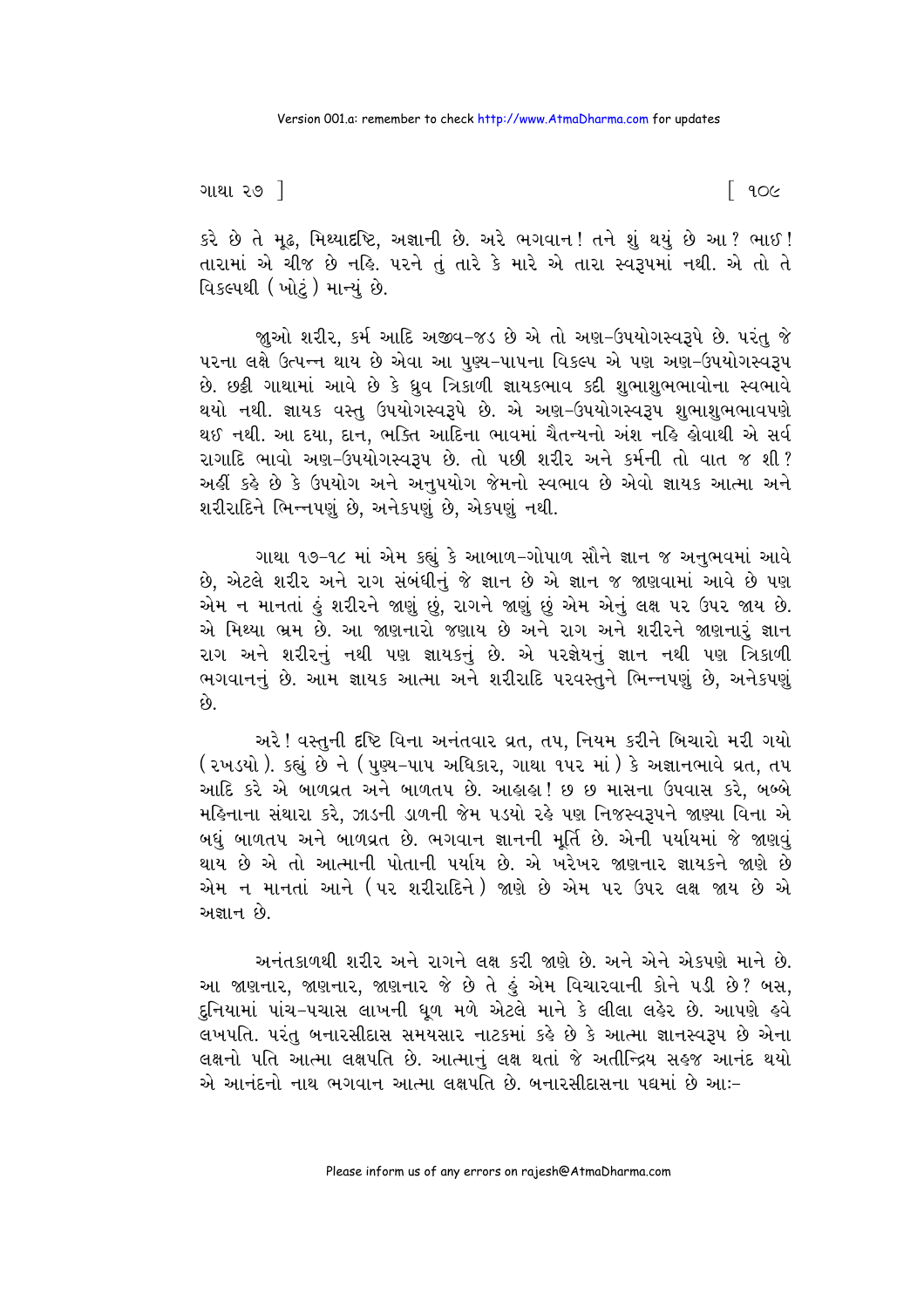િ પ્રવચન રત્નાકર ભાગ−ર

સ્વારથકે સાચે પરમારથકે સાચે ચિત્ત. સાચે સાચે બૈન કર્લે સાચે જૈનમતી હૈ. કાર્લ્ડ વિરૂદ્ધ નાહિ પરજાય-બુદ્ધિ નાહિ, આતમગવેષી ન ગુહસ્થ હૈં ન જતી હૈં, સિદ્ધિ રિદ્ધિ વૃદ્ધિ દીસૈ ઘટર્મે પ્રગટ સદ્યા, અંતરકી લચ્છિસોં અજાચી લચ્છપતી હૈં."

એ દુનિયાના લખપતિ-કરોડપતિ એ તો ધુળના પતિ ધુળ-પતિ છે.

જ્યારે ઉપદેશમાં દાનનો, ભક્તિનો, પૂજાનો અધિકાર શાસ્ત્રમાં આવે ત્યારે શુભભાવની વાત આવે. રત્નકરંડ શ્રાવકાચારમાં દાન આદિનો અધિકાર વિસ્તારથી આવે છે. સમ્યગ્દષ્ટિ હોય, પૈસા આદિ સંપત્તિ હોય તો એને રાગની મંદતા કરીને દાનમાં વાપરે એ પુણ્યનું કારણ છે. પરંતુ પૈસાનો લોભ રાખી દાનમાં વાપરે નહિ તો પાપનું કારણ છે. પદ્મનંદિ પંચવિંશતિમાં દાન અધિકારમાં પણ આવે છે કે-કાગડો જેમ ઉકડીઆ-ખીચડી તળિયે દાઝી હોય તે તાવેથાથી ઉખેડીને બહાર કુંડીમાં જે નાખે તે દાણા એકલો ન ખાય, પણ કા...કા...કા એમ બોલી બીજા કાગડાઓને બોલાવીને ખાય. તેમ ભગવાન ! તેં પૂર્વે જે શુભભાવ કર્યા ત્યારે તારા આત્માની શાંતિ-વીતરાગતા દાઝી હતી. તે વેળા તને જે પુણ્ય બંધાયાં તેના ફળમાં આ લક્ષ્મી આદિ મળ્યા છે તે એકલો વાપરીશ નહિ, બીજાઓને પણ દાનમાં આપજે. નહિંતો તું કાગડામાંથી ય જઈશ. (ઉપદેશમાં અધિકાર પ્રમાણે રાગની મંદતાની વાત શાસ્ત્રમાં આવે પણ તેથી મંદ રાગ ધર્મ છે એમ ન સમજવં ).

અહીં આચાર્ય ભગવાન એ સ્પષ્ટ કહે છે કે તું કોણ છે? આ જાણવા-દેખવાના સ્વભાવથી ભરેલો ઉપયોગસ્વરૂપ જ્ઞાયક આત્મા છે તે તું છે. તથા જ્ઞાનઉપયોગથી ખાલી અણ-ઉપયોગસ્વરૂપ રાગાદિ અને શરીરાદિ છે તે તું નથી. આત્માને અને શરીરાદિને આ રીતે અત્યંત ભિન્નપણું છે. તેમને એકપદાર્થપણાની પ્રાપ્તિ નથી તેથી અનેકપણું જ છે. અનાદિથી એકમેક માની રાખ્યું છે ને? એને કેમ બેસે? પણ ભાઈ! શરીરના રજકણ તે કું અને એનાથી ક્રિયા થાય તે મારી થઈ એમ જે માને તે ભલે કોઈ મોટો રાજા હોય, શેઠ હોય કે મોટો ત્યાગી હોય એ મૂઢ, મોટો મૂર્ખ છે.

આત્મા અને શરીર આકાશના એક ક્ષેત્રે રહેવાથી એક છે એમ અસદ્દભૂત વ્યવહાર-નયથી કહેવામાં આવે છે. (એ કથનમાત્ર છે.) બાકી ભગવાન આનંદનો નાથ ચૈતન્યમૂર્તિ પ્રભુ આત્મા અને આ જડ શરીર એ તદ્દન ભિન્ન ભિન્ન છે. એમને ત્રણકાળમાં એકપણું નથી. આવો પ્રગટ નયવિભાગ છે. આ હાલવા-ચાલવાની, બોલવાની ઇત્યાદિ ક્રિયા જડની છે. એને આત્મા કરી શક્તો નથી. જાણવું, જાણવું એમ જે ઉપયોગસ્વભાવ છે તે આત્મા

 $990$   $\overline{\phantom{1}}$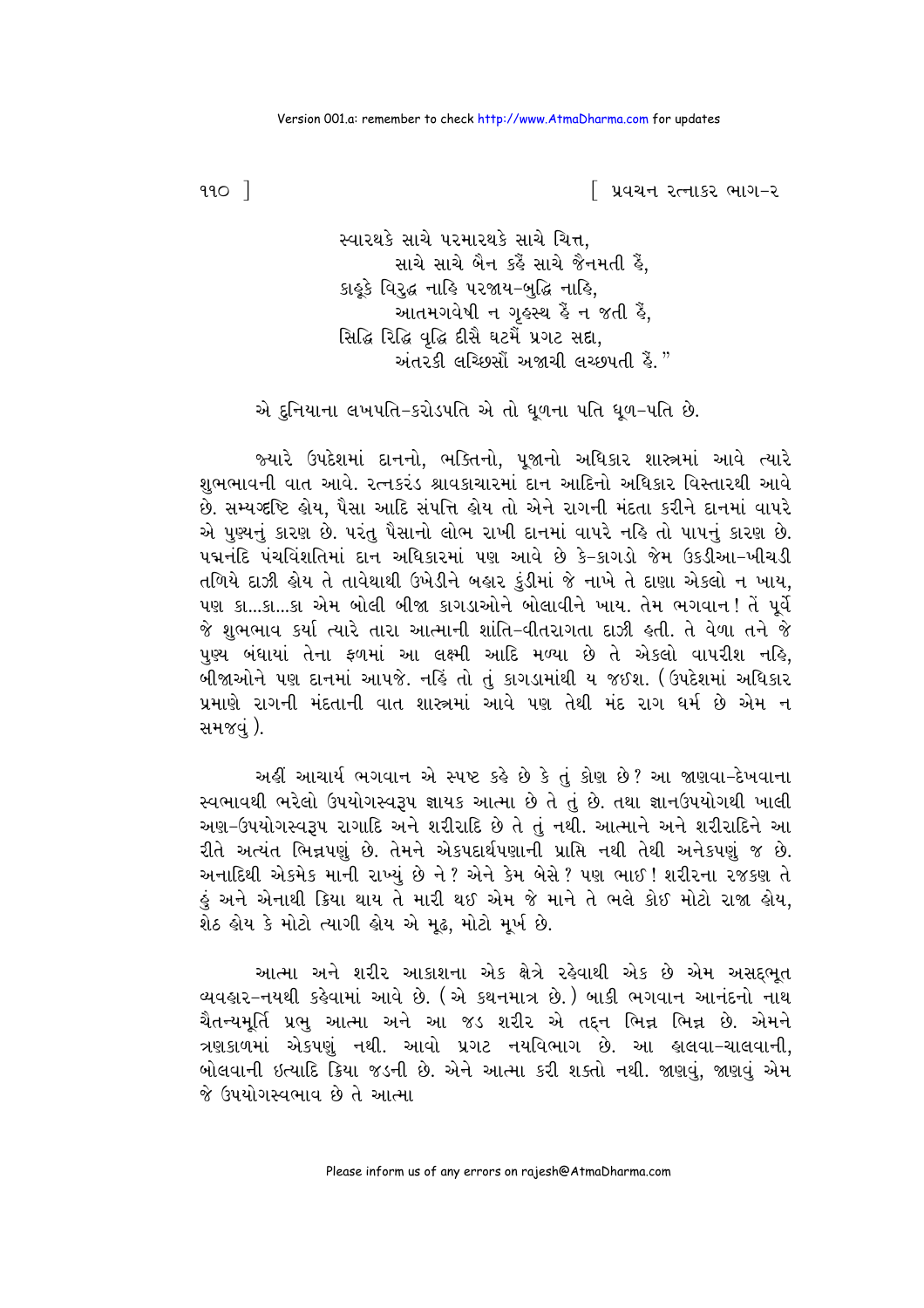ગાથા ર૭ ી

છે. માટે વ્યવહારનયે જ શરીરના સ્તવનથી આત્માનું સ્તવન બને છે. ભગવાનનું સ્તવન કરતાં ભગવાન શરીરે સૂર્યના તેજથી પણ અધિક તેજવાળા છે ઇત્યાદિ શરીરદ્વારા જે સ્તવન કર્યું તે આત્માનું સ્તવન નથી, શરીરનું સ્તવન છે. તેથી વ્યવહારનયથી જ શરીરનું સ્તવન કરવાથી આત્માનું સ્તવન કર્યું કહેવામાં આવે છે, પરમાર્થે એમ નથી.

## $*$  ગાથા ૨૭ : ભાવાર્થ ઉપરનું પ્રવચન  $\ast$

' વ્યવહારનય તો આત્મા અને શરીરને એક કહે છે અને નિશ્ચયનય ભિન્ન કહે છે. તેથી વ્યવહારનયે શરીરનું સ્તવન કરવાથી આત્માનું સ્તવન માનવામાં આવે છે. શરીર-માટી, ધૂળ, હાડકાં, ચામડાં વગેરેથી ભગવાન આનંદનો નાથ પ્રભુ ભિન્ન છે. આત્મા જાણનાર, જાણનાર સચ્ચિદાનંદ પ્રભુ-સત્ એટલે શાશ્વત જ્ઞાન અને આનંદનો કંદ પ્રભ છે. એને કેમ બેસે? કદીય બહારથી નજર ફેરવીને અંદર જોવા નવરો થયો છે? જેમ તપેલામાં લાપસી રંધાતી હોય અને લાકડાં લીલાં હોય તેથી ધમાડો નીકળે. એ ધુમાડામાં તપેલામાં લાપસી દેખાતી નથી. તેમ રાગની નજર કરનારને રાગની આડમાં રાગથી ભિન્ન ભગવાન ચિદાનંદ પ્રભુ દેખાતો નથી, અરે! પુણ્ય અને પાપ, દયા, દાન, વ્રત. ભક્તિ ઇત્યાદિ વિકારી ભાવને દેખનારો એ બધાથી જાદો છે એની અજ્ઞાનીને અનાદિકાળથી ખબર નથી. તેથી ભવભ્રમણ કરી રહ્યો છે.

્રિવચન નં. ૬૮  $50 - 5 = 3$  $\ast$ 



 $\lceil 999 \rceil$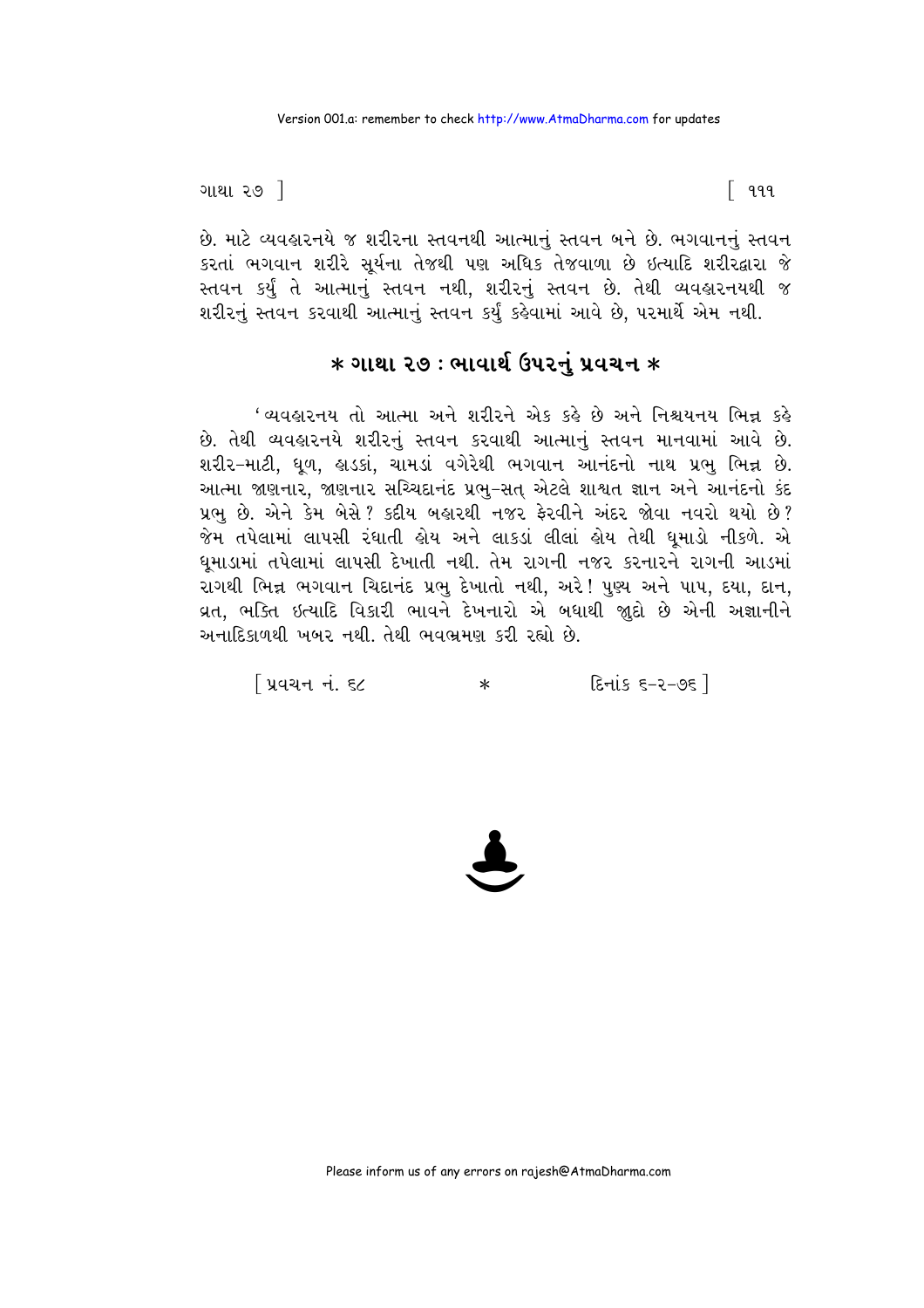#### ગાથા-૨૮

# इणमण्णं जीवादो देहं पोग्गलमयं थूणित्तू मुणी। मण्णदि हु संथुदो वंदिदो मए केवली भयवं ।। २८ ।।

इदमन्यत् जीवादेहं पुद्गलमयं स्तुत्वा मुनिः। मन्यते खलु संस्तुतो वन्दितो मया केवली भगवान् ।। २८ ।।

આ જ વાત હવેની ગાથામાં કહે છે:-

## જીવથી જાુદા પુદ્દગલમયી આ દેહને સ્તવીને મુનિ માને પ્રભ કેવળીતણું વંદન થયું. સ્તવના થઈ. ૨૮.

**ગાથાર્થઃ**- [जीवात् अन्यत्] જીવથી ભિન્ન [इदम् पुद्गलमयं देहं] આ पदगलमय देखनी स्तित्वा । स्तुति sरीने मिनिः । साधु । मन्यते खलु । सेम माने छे डे मिया । में [ केवली भगवान ] sेयणी लगवाननी [ स्ततः ] स्तुति sरी, [ वन्दितः ] <u>વંદના કરી.</u>

**ટી.કાઃ**- જેમ. ૫૨માર્થથી શ્વેતપણું સુવર્ણનો સ્વભાવ નહિ હોવા છતાં પણ. ચાંદીનો ગુણ જે શ્વેતપણું, તેના નામથી સુવર્ણનું 'શ્વેત સુવર્ણ' એવું નામ કહેવામાં આવે છે તે વ્યવહારમાત્રથી જ કહેવામાં આવે છે; તેવી રીતે, પરમાર્થથી શકલ-રક્તપણં તીર્થંકર-કેવળીપુરુષનો સ્વભાવ નહિ હોવા છતાં પણ, શરીરના ગુણો જે શુકલ-રકતપણું વગેરે, તેમના સ્તવનથી તીર્થંકર-કેવળીપુરુષનું 'શુકલ-૨કત તીર્થંકર-કેવળીપુરુષ' એવું સ્તવન કરવામાં આવે છે તે વ્યવહારમાત્રથી જ કરવામાં આવે છે. પરંતુ નિશ્ચયનયે શરીરનું સ્તવન કરવાથી આત્માનું સ્તવન બનતું જ નથી.

**ભાવાર્થઃ-** અહીં કોઈ પ્રશ્ન કરે કે વ્યવહારનય તો અસત્યાર્થ કહ્યો છે અને શરીર જડ છે તો વ્યવહારના આશ્રયે જડની સ્તુતિનું શું ફળ છે? તેનો ઉત્તરઃ-વ્યવહારનય સર્વથા અસત્યાર્થ નથી, નિશ્ચયને પ્રધાન કરી અસત્યાર્થ કહ્યો છે. વળી છદ્મસ્થને પોતાનો, પરનો આત્મા સાક્ષાત્ દેખાતો નથી, શરીર દેખાય છે, તેની શાંતરૂપ મુદ્રાને દેખી પોતાને પણ શાન્ત ભાવ થાય છે. આવો ઉપકાર જાણી શરીરના આશ્રયે પણ સ્તુતિ કરે છે; તથા શાન્ત મુદ્રા દેખી અંતરંગમાં વીતરાગ ભાવનો નિશ્ચય થાય છે એ પણ ઉપકાર છે.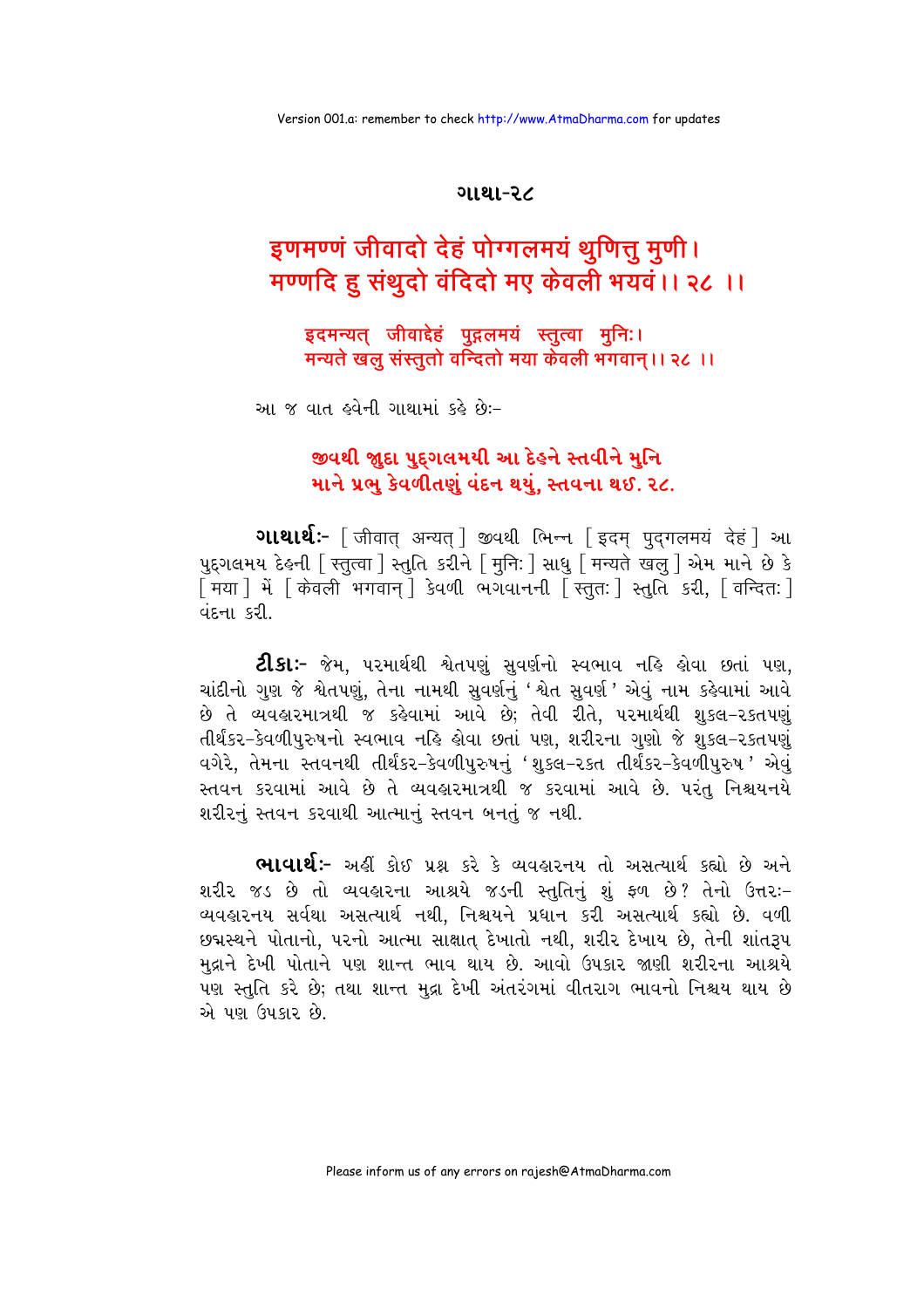ગાથા ૨૮ ી

િ ૧૧૩

એ જ ભાવ હવેની ગાથામાં કહે છે:-

### **∗ ગાથા ૨૮ : ટીકા ઉપરનું પ્રવચન ∗**

' જેમ, પરમાર્થથી શ્વેતપણું સુવર્ણનો સ્વભાવ નહિ હોવા છતાં પણ, ચાંદીનો ગુણ જે શ્વેતપણું, તેના નામથી સુવર્ણનું "શ્વેત સુવર્ણ" એવું નામ કહેવામાં આવે છે.' જુઓ, જ્યારે સોનું અને ચાંદીને ગાળીને ગઢો કરે તો સોનાને "ઘોળું સોનું" એમ કહેવામાં આવે છે. ત્યાં સોનું ધોળું નથી, સોનું તો પીળું જ છે. ધોળું તો રૂપું છે અને સોનું તો પીળાશ, ચીકાશ આદિથી અભિન્ન છે. છતાં ચાંદીના મેળાપથી ચાંદીનો ગુણ જે શ્વેતપણું છે એના નામથી સોનાને "શ્વેત સુવર્ણ" એમ વ્યવહારમાત્રથી જ કહેવામાં આવે છે, <u>นวมเยิ้ એમ નથી</u>

'તેવી રીતે, પરમાર્થથી શકલ-૨ક્તપણું તીર્થંકર-કેવળીપુરુષનો સ્વભાવ નહિ કોવા છતાં પણ. શરીરના ગણો જે શકલ-રક્તપણું વગેરે. તેમના સ્તવનથી તીર્થંકર-કેવળીપુરુષનું "શુકલ-૨ક્ત તીર્થંકરકેવળીપુરુષ" એવું સ્તવન કરવામાં આવે છે તે વ્યવહારમાત્રથી જ કરવામાં આવે છે.' ભગવાન ધોળા અને ભગવાન રાતા એમ શ્વેત-રક્તપણું એ તીર્થંકર-કેવળીનો સ્વભાવ નથી. એ તો શરીરના ગુણ છે. આવે છે ને કે સોળ તીર્થંકર સોનાવર્ણે હતા. બે રાતા વર્ણે. બે ધોળા વર્ણ. બે નીલવર્ણે અને બે અંજનવર્ણે હતા. ભાઈ ! એ તો બધી શરીરની વાતો છે આત્માની નહિ. એ તો વ્યવહારથી કહેવામાં આવી છે. જેમ ચોખાનો કોથળો હોય તેમાં ચોખા ચાર મણ હોય અને કોથળો અઢી શેર હોય તે ભેગો તોળાય, ચાર મણ અને અઢીશેર. હવે તેમાંથી ચોખા ખૂટે તો અઢી શેરનો કોથળો કાંઈ રાંધવામાં કામ આવે ? (ન આવે). તેમ શરીર તો કોથળો છે અને અંદર ત્રિકાળી ભગવાન આનંદકંદ આત્મા એ ચોખા (સાર વસ્તુ) છે. એ બન્નેનું એકપણું ત્રણ કાળમાં નથી. એ એકપણું તો વ્યવહારમાત્રથી કહેવામાં આવે છે. પરંતુ શરીર અને આત્માનું એકપણું નહિ લોવાથી નિશ્ચય નયે શરીરનું સ્તવન કરવાથી આત્માનું સ્તવન બનતું જ નથી.

## **∗ ગાથા ∶ ૨૮ : ભાવાર્થ ઉપરનં પ્રવચન ∗**

'અહીં કોઈ પ્રશ્ન કરે કે વ્યવહારનય તો અસત્યાર્થ કહ્યો છે અને શરીર જડ છે तो व्यवहारना आश्रये ४ उनी स्तुतिनुं शुं इण छे?'

'તેનો ઉત્તરઃ-વ્યવહારનય સર્વથા અસત્યાર્થ નથી, નિશ્ચયને પ્રધાન કરી અસત્યાર્થ કહ્યો છે. વળી છદ્મસ્થને પોતાનો, પરનો આત્મા સાક્ષાત્ દેખાતો નથી, શરીર દેખાય છે, તેની શાંતરૂપ મુદ્રા દેખી પોતાને પણ શાંત ભાવ થાય છે.' શું કહે છે? ભગવાનને અંદર નિર્મળ પરિણતિરૂપ કેવળજ્ઞાન પ્રગટયું છે, ણમો અરિલ્લાણ-સર્વજ્ઞપદ પ્રગટયં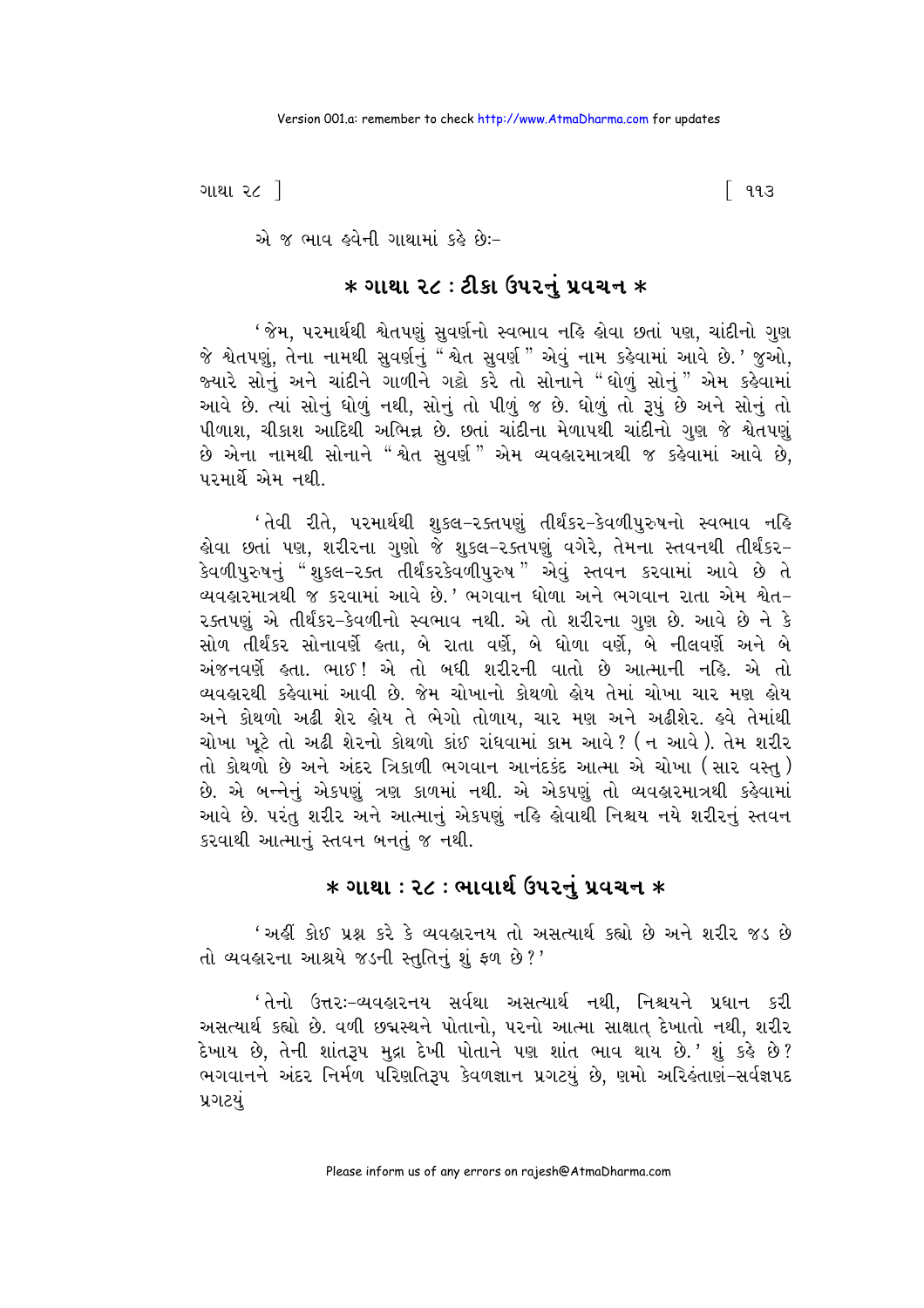$99x$ ]

િ પ્રવચન રત્નાકર ભાગ−ર

છે અને પરમ વીતરાગતા થઈ છે. તેથી શરીરની મુદ્રા પણ શાંત-પરમશાંત દેખાય છે. એ મુદ્રાના નિમિત્તે જો એમ વિચારે કે ભગવાન ચૈતન્યમૂર્તિ જાણે શાંત-શાંત-શાંત અંદર સ્વરૂપમાં ઠરી ગયા છે અને એમ વિચારી પોતાના અંતરંગમાં જાુએ તો ભગવાન એકલો ઠરી ગયેલો શાંત જણાય છે.

અહીં નિમિત્તથી કથન કર્યું છે. જો સર્વજ્ઞ પરમાત્માના સમોસરણમાં વીતરાગમુદ્રાને દેખી પોતે શાંત-શાંત થઈ જાય તો ભગવાનના શરીરને નિમિત્ત કહેવાય. બહેનશ્રીનાં વચનામૃતમાં આવે છે કે હે નાથ! શાંતરસના પરમાણુથી આપનું શરીર વિરાજે છે. અને ભગવાન આત્માનો અંદર વીતરાગસ્વભાવ પ્રગટ થઈ ગયો છે. શાંત-શાંત-શાંત શરીરના રજકણો પણ ઉપશમરસ જેવા શાંત દેખાય એને દેખીને જોનારો પણ જો એમ વિચારે કે પોતાનું અવિકારી સ્વરૂપ પણ આવું શાંત છે તો એને અંદરમાં શાન્તિ થાય. જો ત્યાં ને ત્યાં ઊભો રહે અને ભગવાનની શાંત મુદ્રા, શરીરની કાન્તિ ઇત્યાદિના વિકલ્પો જ કર્યા કરે તો પુણ્યબંધન થાય. (શાંતિરૂપ ધર્મન થાય.)

'આવો ઉપકાર જાણી શરીરના આશ્રયે પણ સ્તુતિ કરે છે; તથા શાન્ત મુદ્રા દેખી અંતરંગમાં વીતરાગ ભાવનો નિશ્ચય થાય છે એ પણ ઉપકાર છે' અંતરંગમાં નિશ્ચય થાય એની વાત છે. બાકી એકલી શાંત મુદ્રા એવી તો અનંત વાર કરી અને દેખી, અનંત વાર ભગવાનની મૂર્તિઓ દેખી અને પૂજા પણ અનંત વાર કરી, સમોસરણમાં અનંત વાર ગયો પણ ભગવાન આત્મા અંદર શાંત-શાંત-શાંત, રાગના વિકલ્પની અશાંતિથી ભિન્ન ઉપશમરસનો કંદ છે એમ અંતરંગમાં નિશ્ચય ન કર્યો. તેથી ભગવાનની મુદ્રા પણ નિમિત્ત થઈ ન કહેવાય.

જેમ સક્કરકંદની ઉપરની લાલ છાલ ન જાુઓ તો અંદર આખો સક્કર એટલે સાકર નામ મીઠાશનો સફેદ પિંડ પડયો છે, તેમ પુણ્ય-પાપના વિકલ્પની છાલ વિનાનો શાંતરસથી ભરેલો ચૈતન્યપિંડ અંદર પડેલો છે એમ ભગવાનની શાંત મદ્રા દેખીને અંદર નિશ્ચય કરે તો ઉપકાર (નિમિત્ત) છે. પણ એને આવી નવરાશ કયાં છે? તેથી તો ચાર ગતિમાં અનાદિથી રખડપટ્ટી કરી રહ્યો છે. સમયસાર નાટકમાં બનારસીદાસે કહ્યું છે કેઃ-

" જિનવર્નન કછુ ઔર હૈ, યહ જિનર્વનન નાંહિ."

આ શરીરનું વર્ણન એ જિનવર્ણન નથી. અંદર વીતરાગમૂર્તિ શાંતરસનો પિંડ પ્રભ આત્મા ચૈતન્યસ્વરૂપ વિરાજે છે એ જિન છે. એનું વર્ણન જિનવર્ણન કોઈ જાદી ચીજ છે. એનું જ્ઞાન-શ્રદ્ધાન કરવું એ સમ્યગ્દર્શન આદિ ધર્મ છે. અન્યથા શરીરાદિના વર્ણનમાં રોકાઈ જાય તો પુણ્યબંધ થાય એ જ.

> | પ્રવચન નં. ૬૮ ચાલુ દિનાંક ૬–૨–૭૬ ]  $\ast$

> > \*\*\*\*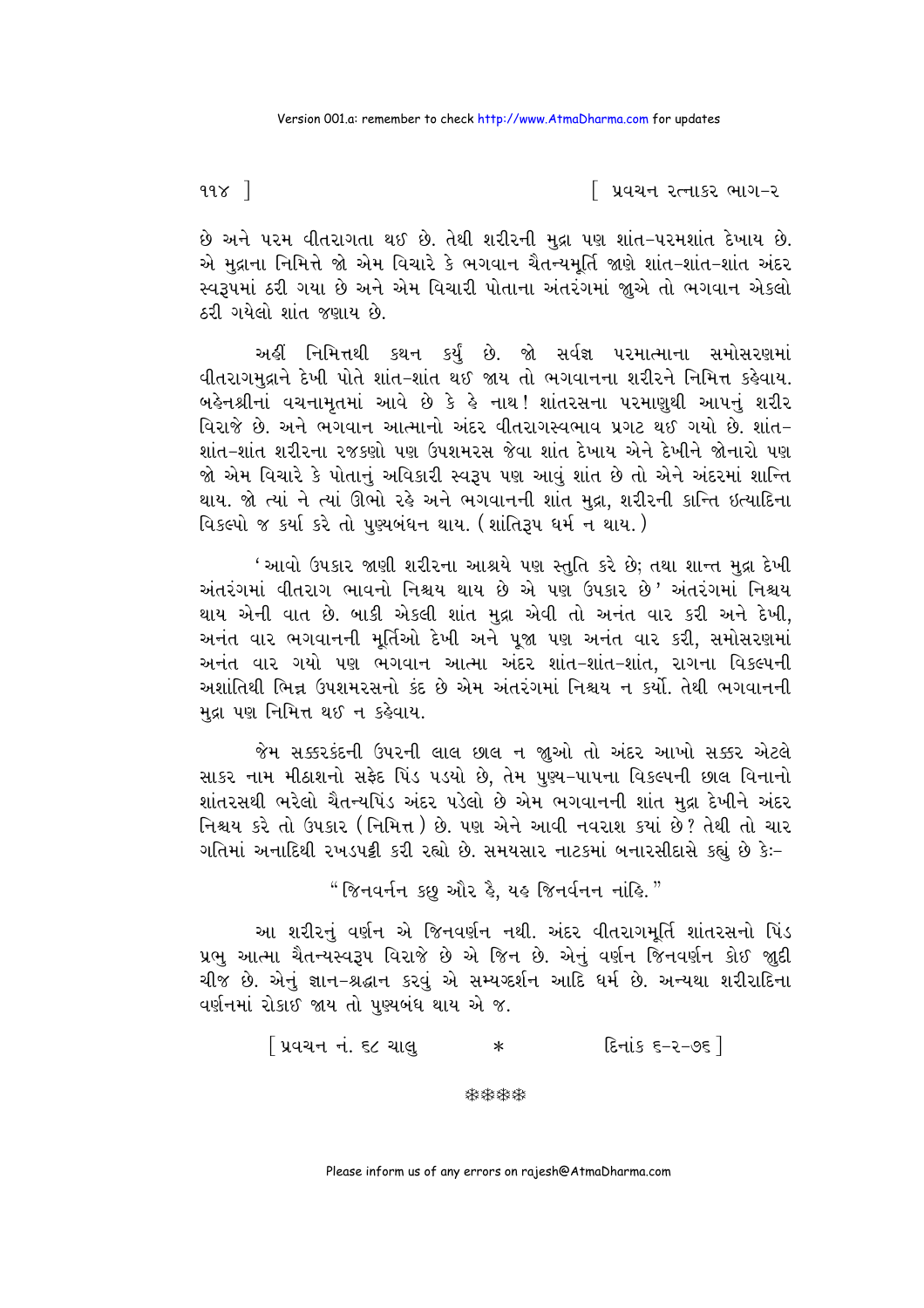#### ગાથા-૨૯

# तं णिच्छये ण जुज्जदि ण सरीरगुणा हि होंति केवलिणो। केवलिगुणे थुणदि जो सो तच्चं केवलिं थुणदि ।। २९ ।।

तन्निश्चये न युज्यते न शरीरगुणा हि भवन्ति केवलिन:। केवलिगुणान् स्तौति यः स तत्त्वं केवलिनं स्तौति ।। २९ ।।

ઉપરની વાતને ગાથાથી કહે છે:-

## પણ નિશ્ચયે નથી યોગ્ય એ. નહિ દેહગુણ કેવળીતણા; જે કેવળીગણને સ્તવે પરમાર્થ કેવળી તે સ્તવે. ૨૯.

**ગાથાર્થઃ**- [ तत ] તે સ્તવન [ निश्चये ] નિશ્ચયમાં [ न युज्यते ] યોગ્ય નથી [हि ] કારણ કે [शरीरगणा: ] शरीरना गुण्डो [ केवलिन: ] કेવળीना [ न भवन्ति ] नथी; -<br>| य: | જે | केवलिगुणान् ] કेवलीना शुशोनी [ स्तौति ] स्तुति sरे છे [ स: ] ते [ तत्त्वं ] परभार्थथी किंवलिनं | डेवलीनी [ स्तौति ] स्तुति sरे छे.

**ટી.કાઃ**- જેમ ચાંદીનો ગુણ જે સફેદપણું, તેનો સવર્ણમાં અભાવ છે માટે નિશ્ચયથી સફેદપણાના નામથી સોનાનું નામ નથી બનતું, સુવર્ણના ગુણ જે પીળા- પણું આદિ છે તેમના નામથી જ સવર્ણનં નામ થાય છે: તેવી રીતે શરીરના ગણો જે શકલ-રકતપણં વગેરે. તેમનો તીર્થંકર-કેવળીપરુષમાં અભાવ છે માટે નિશ્ચયથી શરીરના શુકલ-૨કતપણું વગેરે ગુણોનું સ્તવન કરવાથી તીર્થંકર-કેવળીપુરુષનું સ્તવન નથી થતું. તીર્થંકર-કેવળીપુરુષના ગુણોનું સ્તવન કરવાથી જ તીર્થંકર-કેવળીપુરુષનું સ્તવન થાય છે.

હવે ઉપરની વાતને સિદ્ધ કરે છે:-

## **∗ ગાથા ૨૯ : ટીકા ઉપરનું પ્રવચન ∗**

' જેમ ચાંદીનો ગુણ જે સફેદપણું, તેનો સુવર્ણમાં અભાવ છે માટે નિશ્ચયથી સફેદપણાના નામથી સોનાનું નામ નથી બનતું, સુવર્ણના ગુણ જે પીળાપણું આદિ છે તેમના નામથી જ સુવર્ણનું નામ થાય છેઃ-જુઓ, ધોળું સોનું એમ કહેવાય છે પણ સોનું સફેદ નથી. સોનામાં તો સફેદપણાનો અભાવ છે. તેથી સુવર્ણના ગુણ જે પીળાશ આદિ છે તે વડે જ સુવર્ણનું નામ થાય છે. આમ અસ્તિ-નાસ્તિ કર્યું.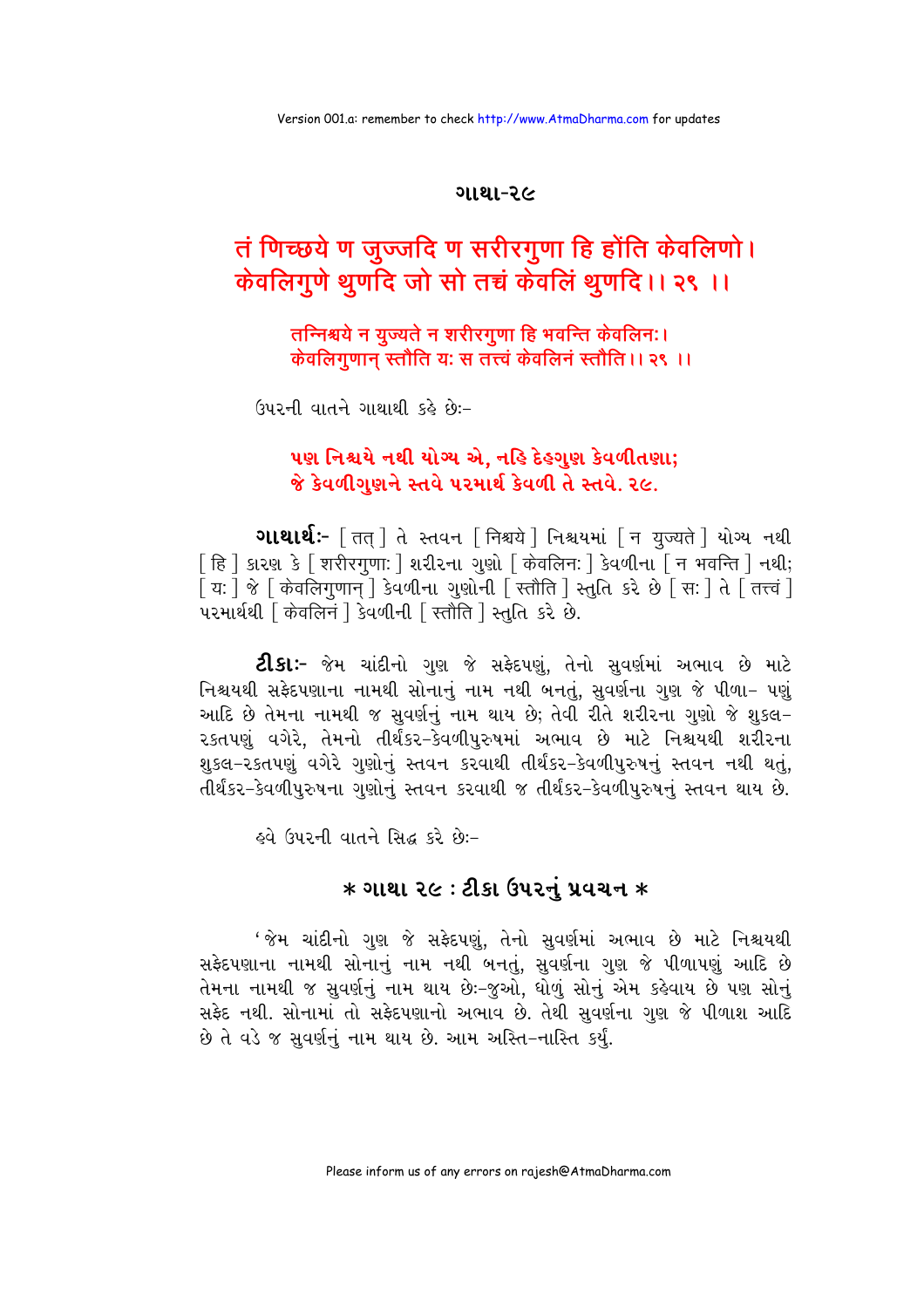$995$   $\overline{\phantom{1}}$ 

િ પ્રવચન રત્નાકર ભાગ−ર

'તેવી રીતે શરીરના ગુણો જે શુકલ-૨ક્તપણું વગેરે, તેમનો તીર્થંકર-કેવળીપુરુષમાં અભાવ છે.' જુઓ, ભગવાન રાતા છે, ધોળા છે એમ જે રાતો, ધોળો, પીળો રંગ છે એ કાંઈ ભગવાનના આત્મામાં નથી. 'માટે નિશ્ચયથી શરીરના શુકલ-૨ક્તપણું વગેરે ગુણોનું સ્તવન કરવાથી તીર્થંકર-કેવળીપુરુષનું સ્તવન નથી થતું, તીર્થંકર-કેવળીપુરુષના ગુણોનું સ્તવન કરવાથી જ તીર્થંકર-કેવળીપુરુષનું સ્તવન થાય છે.' ગુણોનું સ્તવન (આંગળ) લેશે. ભગવાનના ગુણો એટલે જ્ઞાયકસ્વરૂપ પોતાના જ ગણો એ રીતે (આગળ લેશે).

[ प्रयथन नं. ९८ | \* हिनांड ७-२-७९ ]

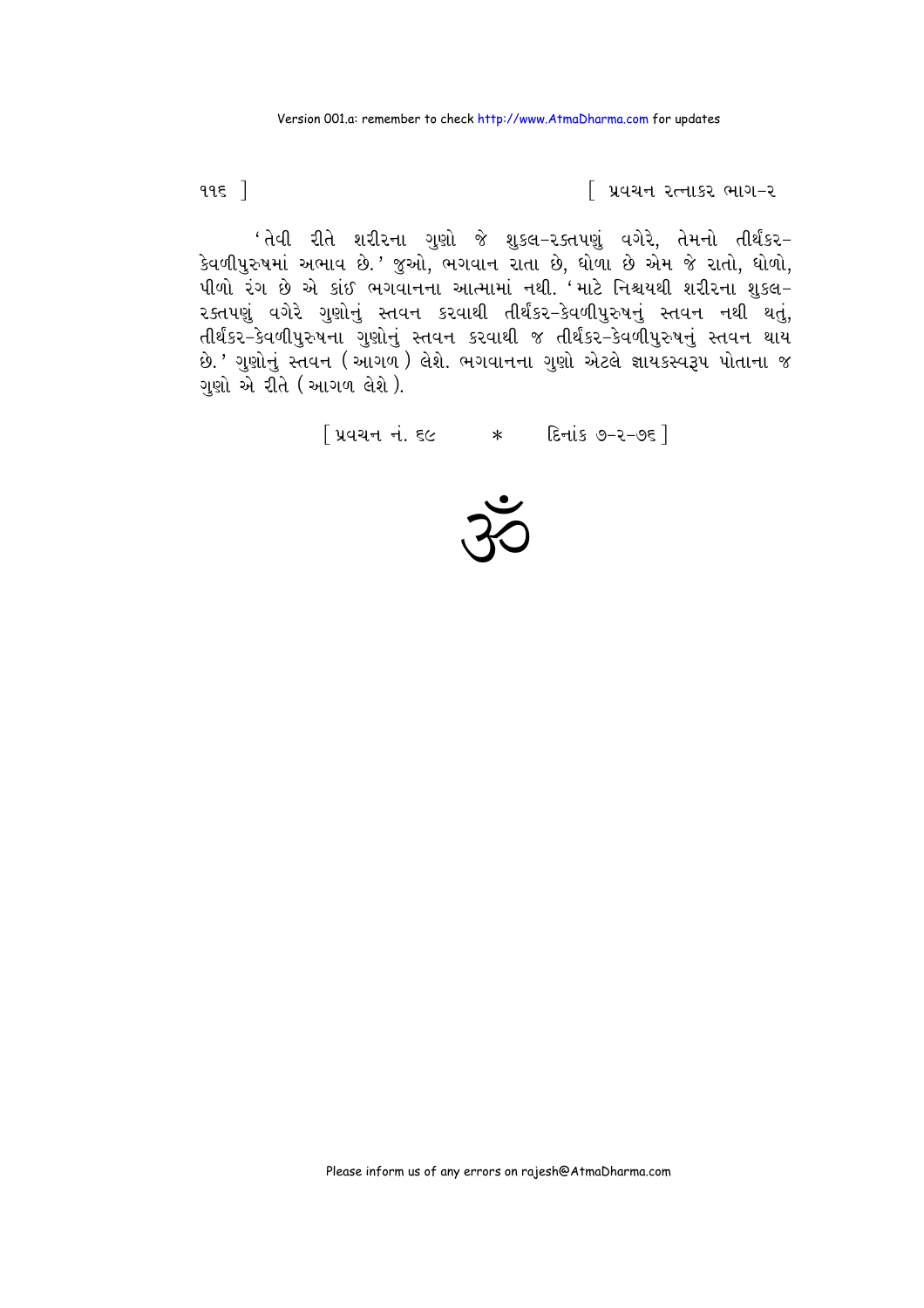#### ગાથા-૩૦

# णयरम्मि वर्णिदे जह ण वि रण्णो वर्ण्णा कदा होदि । देहगुणे थुव्वंते ण केवलिगुणा थुदा होंति ।। ३० ।।

## नगरे वर्णिते यथा नापि राज्ञो वर्णना कृता भवति । देहगुणे स्तूयमाने न केवलिगुणाः स्तुता भवन्ति ।। ३० ।।

### $\left( \frac{1}{2} \right)$ प्राकारकवलिताम्बरमुपवनराजीनिगीर्णभूमितलम् । पिबतीव हि नगरमिदं परिखावलयेन पातालम।। २५ ।।

હવે શિષ્યનો પ્રશ્ન છે કે આત્મા તો શરીરનો અધિષ્ઠાતા છે તેથી શરીરના સ્તવનથી આત્માનું સ્તવન નિશ્ચયે કેમ યુક્ત નથી ? એવા પ્રશ્નના ઉત્તરરૂપે દષ્ટાંત સહિત ગાથા કહે છે:-

# વર્ણન કર્યે નગરી તણું નહિ થાય વર્ણન ભૂપનું, કીધે શરીરગુણની સ્તુતિ નહિ સ્તવન કેવળીગુણનું. ૩૦.

**ગાથાર્થ:**- [यथा ] જેમ [ नगरे ] નગરનું [ वर्णिते अपि ] વર્ણન કરતાં છતાં [ राज्ञ: वर्णना ] राश्ननुं यर्शन [ न कृता भवति ] sरातुं (थतुं) नथी, तेभ [ देहगुणे रतयमाने हिड़ना शुशनुं स्तवन sरतां किंवलिगुणाः डिवलीना शुशोनुं स्तिताः न भवन्ति । स्तपन थतं नथी.

**ટીકાઃ**- ઉપરના અર્થનું (ટીકામાં) કાવ્ય કહે છેઃ-

**^લોકાર્થ:-** [इदं नगरम् हि ] આ નગર એવું છે કે જેણે [ प्राकार-कवलित-अम्बरम् | કોટ વડે આકાશને ગ્રસ્યું છે (અર્થાત્ તેનો ગઢ બહુ ઊંચો છે), [ उपवन-राजी–निगीर्ण–भूमितलम् ] બગીચાઓની પંક્તિઓથી જે ભૂમિતળને ગળી ગયું છે (અर्थात यारे तरई બगीयाओथी पृथ्वी ढंडा गर छे) अने [परिखावलयेन पातालम पिबति इव | કોટની ચારે તરફ ખાઈના ઘેરાથી જાણે કે પાતાળને પી રહ્યું છે (અર્થાત ખાઈ બહુ ઊંડી છે). ૨૫.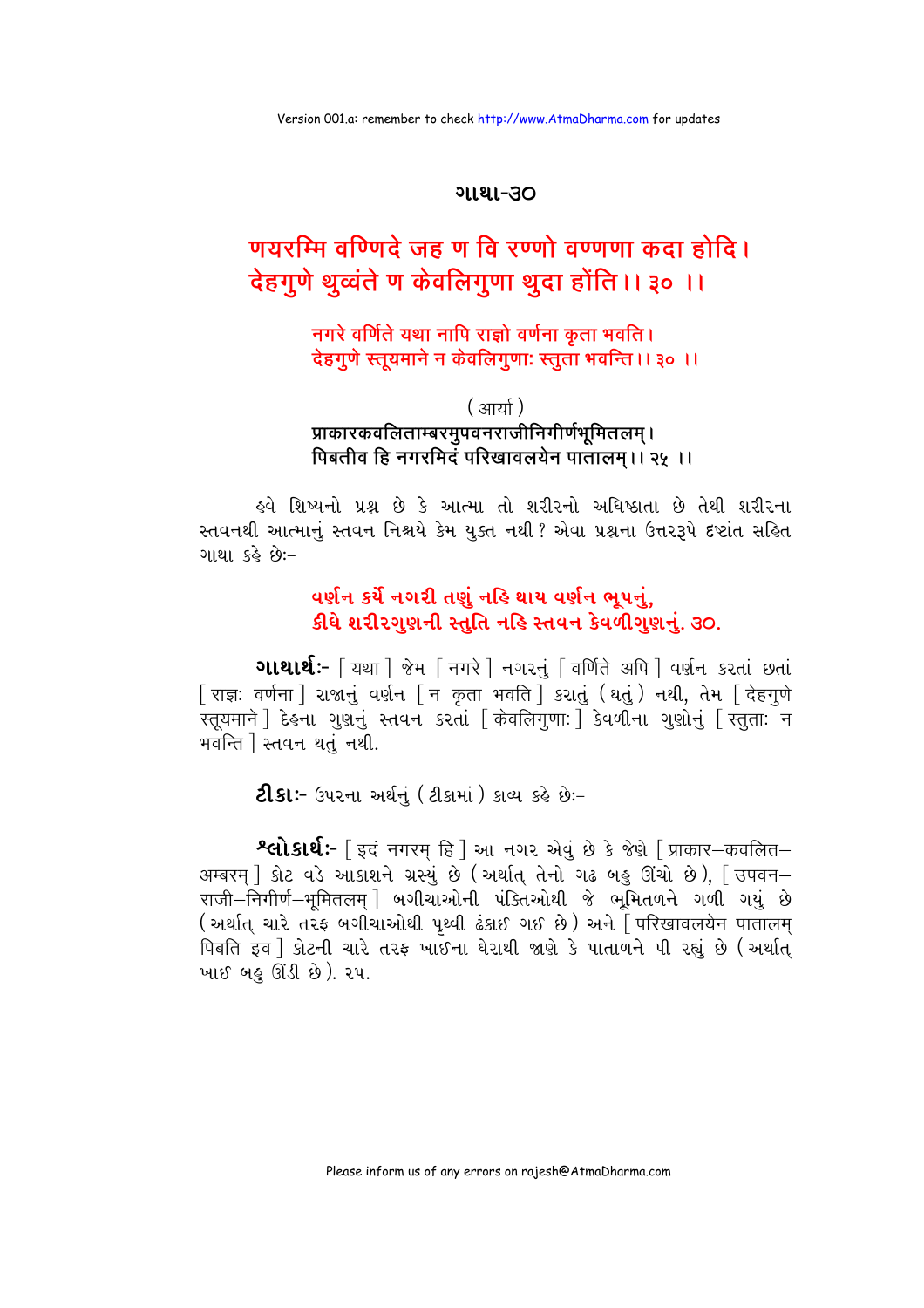∣ પ્રવચન રત્નાકર ભાગ−ર

 $992$ ]

#### ( आर्या)

## नित्यमविकारसुस्थितसर्वाङ्गमपूर्वसहजलावण्यम् । अक्षोभमिव समुद्रं जिनेन्द्ररूपं परं जयति ।। २६ ।।

આમ નગરનું વર્ણન કરવા છતાં તેનાથી રાજાનું વર્ણન થતું નથી કારણ કે, જોકે રાજા તેનો અધિષ્ઠાતા છે તોપણ. કોટ-બાગ-ખાઇ-આદિવાળો રાજા નથી.

તેવી રીતે શરીરનું સ્તવન કર્યે તીર્થંકરનું સ્તવન થતું નથી તેનો પણ શ્લોક કહે  $-39$ 

श्लोशर्थ :- [जिनेन्द्ररूपं परं जयति ] श्रिनेन्द्रनुं ३५ उत्कृष्टपशे श्रयवंत वर्ते છે. કેવું છે તે ? [ नित्यम्–अविकार–सुस्थित–सर्वाङ्गम् ] જેમાં સર્વ અંગ હંમેશાં અવિકાર અને સુસ્થિત (સારી રીતે સુખરૂપ સ્થિત) છે, [अपूर्व-सहज-लावण्यम्] જેમાં (જન્મથી જ) અપૂર્વ અને સ્વાભાવિક લાવણ્ય છે (અર્થાત જે સર્વને પ્રિય લાગે છે) અને सिमुद्रं इव अक्षोभम् । જે સમુદ્રની જેમ ક્ષોભરહિત છે, ચળાચળ નથી. ૨૬.

આમ શરીરનું સ્તવન કરવા છતાં તેનાથી તીર્થંકર-કેવળીપુરુષનું સ્તવન થતું નથી કારણ કે, જોકે તીર્થંકર-કેવળીપુરુષને શરીરનું અધિષ્ઠાતાપણું છે તોપણ, સુસ્થિત સર્વાંગપણું, લાવણ્ય આદિ આત્માના ગુણ નહિ હોવાથી તીર્થંકર-કેવળીપુરુષને તે ગુણોનો અભાવ છે.

## $*$  ગાથા ૩૦ : ટીકા ઉપરનું પ્રવચન  $\ast$

ઉપરના (ગાથામાં કહેલા) અર્થનું કળશરૂપ કાવ્ય કહે છે:-

# **∗ કળશ ૨૫ : શ્લોકાર્થ ઉપરનું પ્રવચન ∗**

'इदं नगरम हि' આ નગર એવું છે કે જેણે 'प्राकारकवलिताम्बरम' કોટ વડે આકાશને ગ્રસ્યું છે. એટલે કે એનો કોટ એટલો બધો ઊંચો છે કે જાણે આકાશને આંબતો હોય; 'उपवनराजीनिगीर्णभूमितलम्' તથા બગીચાઓની પંક્તિઓથી જાણે ભૂમિતળને ગળી ગયું હોય (અર્થાત ચારે તરફ બગીચાઓથી ભૂમિ ઢંકાઈ ગઈ છે); અને 'परिखावलयेन पातालम पिबति इव ' કોટની ચારે તરફ ખાઈના ઘેરાથી જાણે કે પાતાળને પી રહ્યું છે (અર્થાત ખાઈ બહુ ઊંડી છે). જાૂઓ, જેના ભૂમિતળ ઉપર બગીચા પથરાએલા છે, કોટ જાણે આકાશમાં વ્યાપી રહ્યો છે અને ખાઈ જાણે પાતાળ સુધી ઊંડી ગઈ છે-'આમ નગરનું વર્ણન કરવા છતાં તેનાથી રાજાનું વર્ણન થતું નથી. કારણ કે, જોકે રાજા તેનો અધિષ્ઠાતા છે તોપણ કોટ-બાગ-ખાઈ આદિવાળો રાજા નથી '

તેવી રીતે શરીરનું સ્તવન કર્યે તીર્થંકરનું સ્તવન થતું નથી તેનો પણ કળશરૂપ  $89.55889 -$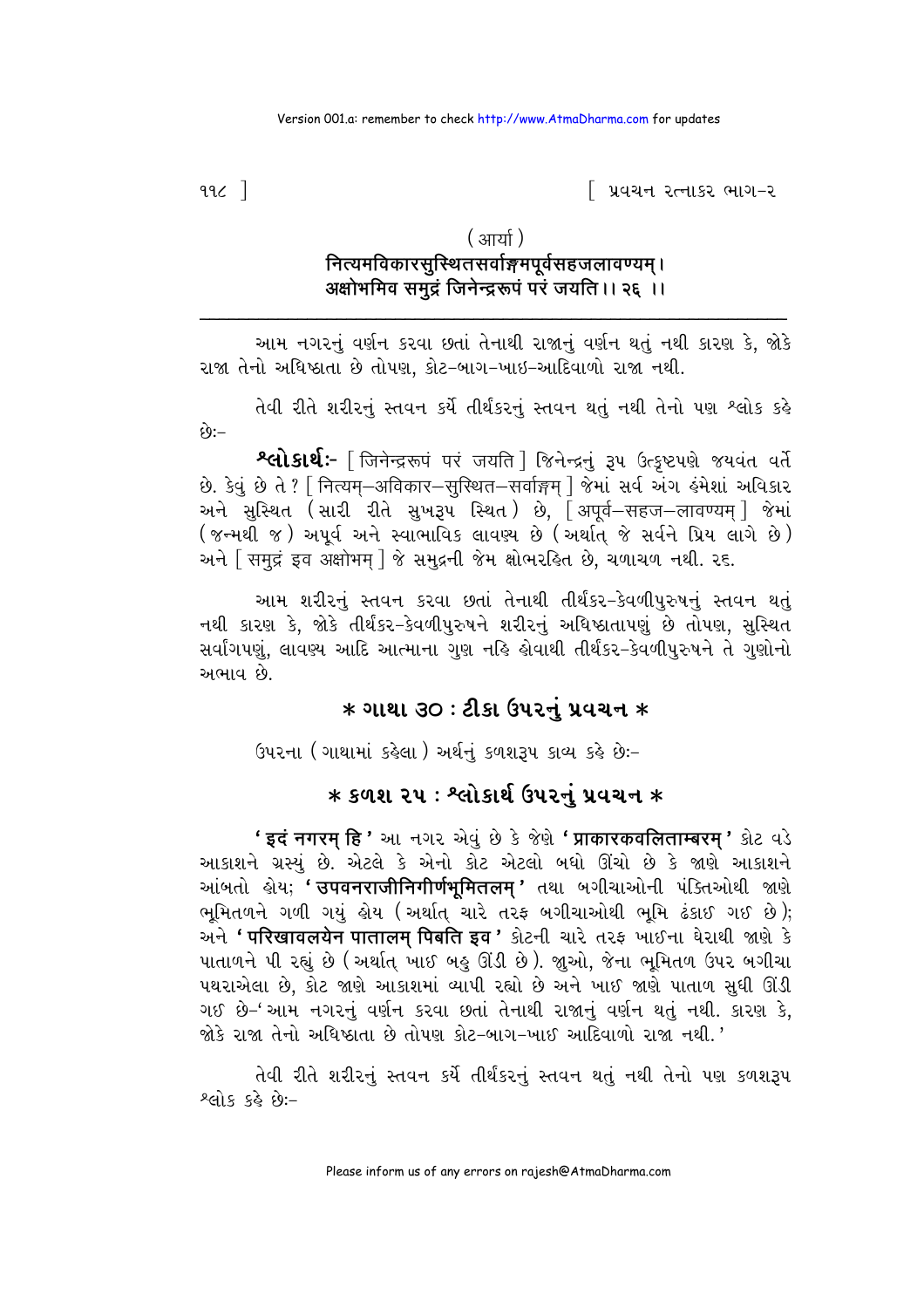ગાથા ૩૦ <u>ી</u>

 $*$  કળશ ૨૬ : શ્લોકાર્થ ઉપરનું પ્રવચન $\ast$ 

 $\lceil$  996

' जिनेन्द्ररूपं परं जयति ' જિનेन्द्रनुं 34 ઉत्कृष्टपण्डे જયવંત વર્તે છે. કેવું છે તે ? ' नित्यम अविकारसुस्थितसर्वागम ' જેમાં સર્વ અંગ હમેશાં અવિકાર અને સુસ્થિત (સારી રીતે સુખરૂપ સ્થિત) છે, જેમાં 'अपर्वसहजलावण्यम' (જન્મથી જ) અપૂર્વ અને સ્વાભાવિક લાવણ્ય છે (અર્થાત જે સર્વને પ્રિય લાગે છે); ' समद्रम इव अक्षोभम' અને જે સમુદ્રની જેમ ક્ષોભરહિત છે. ચળાચળ નથી. જુઓ, ભગવાનનું શરીર એવું હોય છે કે સર્યથી પણ વધારે પ્રકાશવાળું હોય છે સંદરતા (નમણાઈ) બહુ હોય છે. દરેક અવયવની પ્રકૃતિ એવી બંધાયેલી છે કે જેથી શરીરની સંદરતા-નમણાઈ શ્રેષ્ઠ હોય છે. સઘળા અંગો નિર્વિકાર અને પ્રમાણસર હોય છે. વળી તે સમુદ્રની જેમ શાંત-શાંત નિશ્ચલ હોય છે.

આમ શરીરનું સ્તવન કરવા છતાં તેનાથી તીર્થંકર-કેવળીપુરુષનું સ્તવન થતું નથી. કારણ કે, જોકે તીર્થંકર-કેવળીપુરુષને શરીરનું અધિષ્ઠાતાપણું છે તોપણ, સુસ્થિત સર્વાંગપણું, લાવણ્ય આદિ આત્માના ગુણ નહિ લેવાથી તીર્થંકર-કેવળીપુરુષને તે ગુણોનો અભાવ છે. જેમ નગરના વર્ણનમાં રાજાનું વર્ણન આવતું નથી તેમ શરીરના વર્ણનમાં આત્માનું વર્ણન આવતું નથી.

> શિવચન નં ૬૯ ચાલ <u> દિનાંક ૭-૨-૭૬ ]</u>  $\ast$

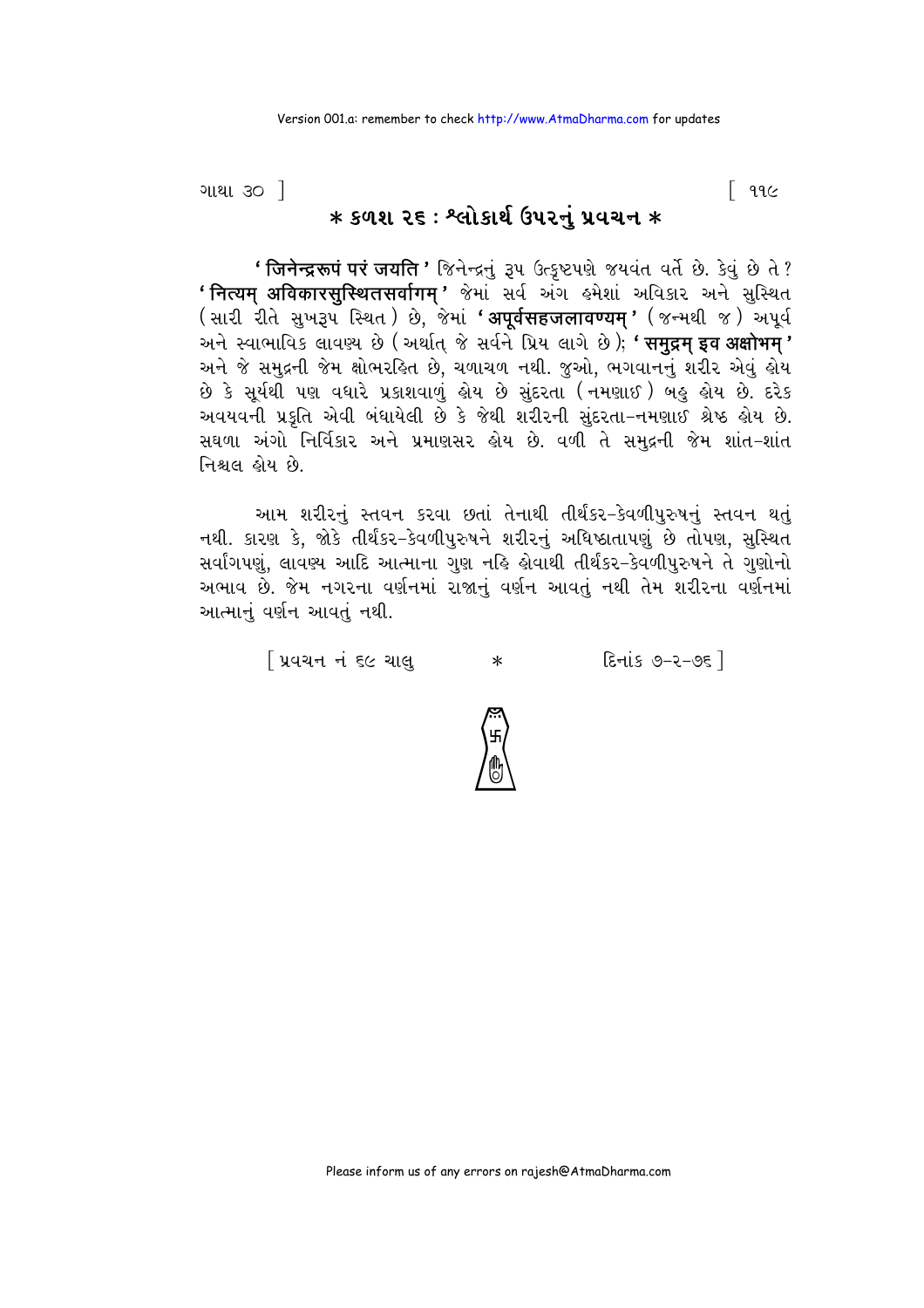#### ગાથા-૩૧

# जो इंदिये जिणित्ता णाणसहावाधियं मुणदि आदं। तं खलु जिदिंदियं ते भणंति जे णिच्छिदा साहू।। ३१ ।।

### य इन्द्रियाणि जित्वा ज्ञानस्वभावाधिकं जानात्यात्मानम् । तं खलु जितेन्द्रियं ते भणन्ति ये निश्चिताः साधवः ।। ३१ ।।

કવે, (તીર્થંકર-કેવળીની) નિશ્ચયસ્તુતિ કર્ક છે. તેમાં પકેલાં જ્ઞેય-જ્ઞાયકના સંકરદોષનો પરિહાર કરી સ્તુતિ કહે છે:-

# જીતી ઈંદ્રિયો જ્ઞાનસ્વભાવે અધિક જાણે આત્મને. નિશ્ચય વિષે સ્થિત સાધુઓ ભાખે જિતેન્દ્રિય તેહને. ૩૧.

**ગાથાર્થ:**- [य: ] જે [इन्द्रियाणि ] ઇंद्रियोने [ जित्वा ] જીતીને [ ज्ञानस्व-भावाधिकं ] જ્ઞાનસ્વભાવ વડે અન્યદ્રવ્યથી અધિક [आत्मानम ] આત્માને [जानाति ] જાણે છે  $\bar{\mathrm{r}}$ तं तेने, यि निश्चिताः साधवः । જे निश्चयनयमां स्थित साधुઓ છे ति । तेઓ, [खलु ] ખરેખર [ जितेन्द्रियं ] જિતેંદ્રિવ [ भणन्ति ] કહે છે.

**ટી.કાઃ-** (જે મુનિ દ્રવ્યેન્દ્રિયો, ભાવેન્દ્રિયો તથા ઇંદ્રિયોના વિષયભત પદાર્થો-એ ત્રણેયને પોતાનાથી જદાં કરીને સર્વ અન્યદ્રવ્યોથી ભિન્ન પોતાના આત્માને અનભવે છે તે મનિ નિશ્ચયથી જિતેન્દ્રિય છે.) અનાદિ અમર્યાદરૂપ બંધપર્યાયના વશે જેમાં સમસ્ત .<br>સ્વપરનો વિભાગ અસ્ત થઈ ગયો છે (અર્થાત જેઓ આત્માની સાથે એવી એક થઈ રહી છે કે ભેદ દેખાતો નથી) એવી શરીરપરિણામને પ્રાપ્ત જે દ્રવ્યેન્દ્રિયો તેમને તો નિર્મળ ભેદ-અભ્યાસની પ્રવીણતાથી પ્રાપ્ત જે અંતરંગમાં પ્રગટ અતિસક્ષ્મ ચૈતન્યસ્વભાવ તેના અવલંબનના બળ વડે સર્વથા પોતાથી જાદી કરી; એ. દ્રવ્યેન્દ્રિયોનું જીતવું થયું. જાદા જાદા પોતપોતાના વિષયોમાં વ્યાપારપણાથી જેઓ વિષયોને ખંડખંડ ગ્રહણ કરે છે (અર્થાત જ્ઞાનને ખંડખંડરૂપ જણાવે છે) એવી ભાવેન્દ્રિયોને, પ્રતીતિમાં આવતા અખંડ એક ચૈતન્યશક્તિપણા વડે સર્વથા પોતાથી જાદી જાણી; એ, ભાવેન્દ્રિયોનું જીતવું થયું. ગ્રાહ્ય ગ્રાહકલક્ષણવાળા સંબંધની નિકટતાને લીધે જેઓ પોતાના સંવેદન (અનુભવ) સાથે પરસ્પર એક જેવા થઈ ગયેલા દેખાય છે એવા. ભાવેન્દ્રિયો વડે ગ્રહવામાં આવતા જે ઇંદ્રિયોના વિષયભૂત સ્પર્શાદિ પદાર્થો તેમને, પોતાની ચૈતન્યશકિતનું સ્વયમેવ અનુભવમાં આવતં જે અસંગેપણું તે વડે સર્વથા પોતાથી જાદા કર્યા; એ, ઇંદ્રિયોના વિષયભત પદાર્થોનં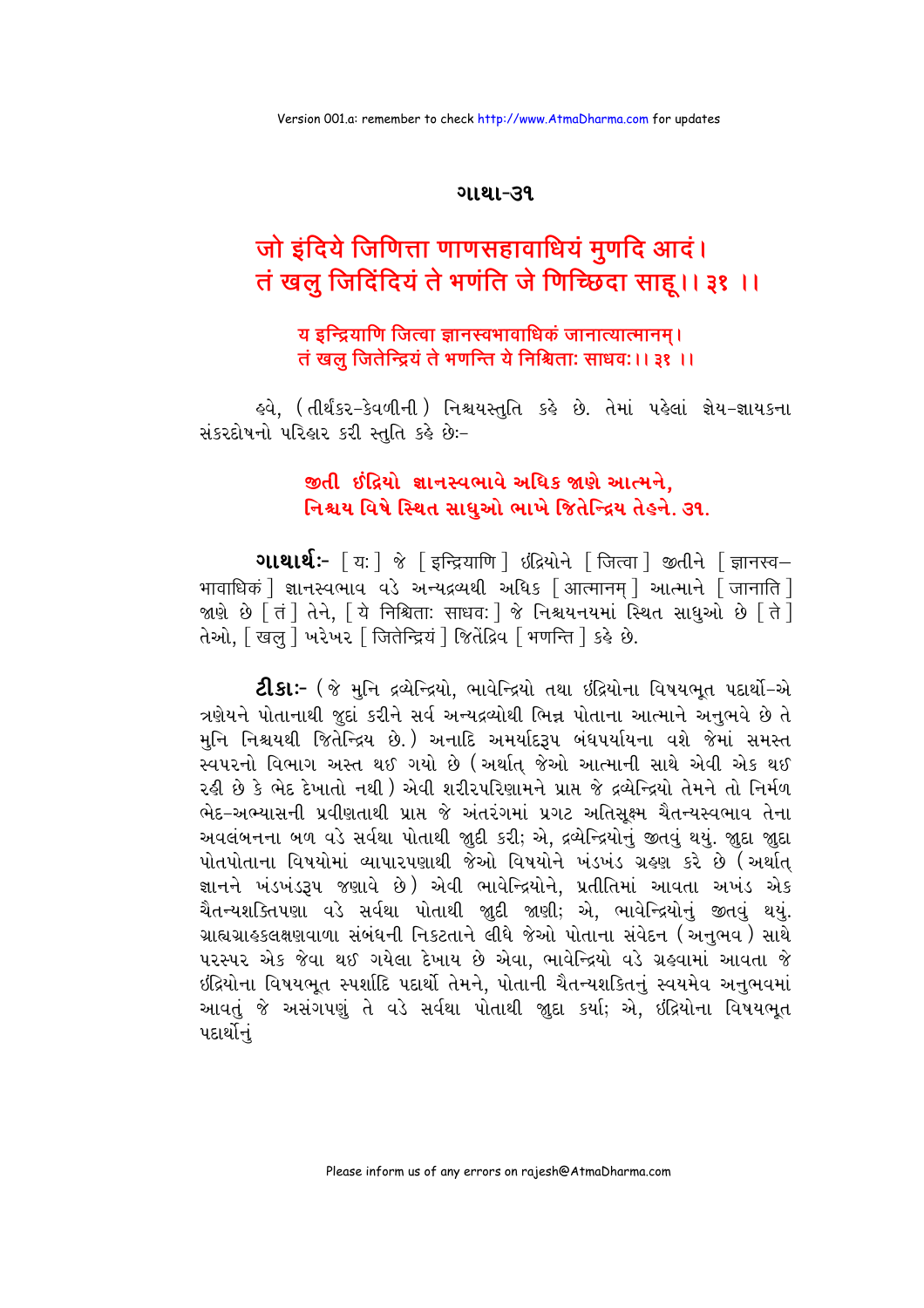ગાથા ૩૧ ી

જીતવું થયું. આમ જે (મુનિ) દ્રવ્યેન્દ્રિયો, ભાવેન્દ્રિયો તથા ઇંદ્રિયોના વિષયભુત પદાર્થો-એ ત્રણેને જીતીને, જ્ઞેય-જ્ઞાયક-સંકર નામનો દોષ આવતો હતો તે સઘળો દૂર થવાથી એકત્વમાં <sup>\*</sup>ટંકોત્કીર્ણ અને જ્ઞાનસ્વભાવ વડે સર્વ અન્યદ્રવ્યોથી પરમાર્થે જોદા એવા પોતાના આત્માને અનુભવે છે તે નિશ્ચયથી 'જિતેન્દ્રિય જિન' છે. (જ્ઞાનસ્વભાવ અન્ય અચેતન દ્રવ્યોમાં નથી તેથી તે વડે આત્મા સર્વથી અધિક, જાુદો જ છે.) કેવો છે તે જ્ઞાનસ્વભાવ ? આ વિશ્વની (સમસ્ત પદાર્થોની) ઉપર તરતો (અર્થાત તેમને જાણતાં છતાં તે-રૂપ નહિ થતો). પ્રત્યક્ષ ઉધોતપણાથી સદ્દાય અંતરંગમાં પ્રકાશમાન. અવિનશ્વર. સ્વતઃસિદ્ધ અને પરમાર્થસત-એવો ભગવાન જ્ઞાનસ્વભાવ છે.

આ રીતે એક નિશ્ચયસ્તુતિ તો આ થઈ.

( ज्ञेय तो द्रव्येन्द्रियो, ભावेन्द्रियो तथा ઇंद्रियोना विषयભूत पद्यर्थो અने ज्ञायड પોતે આત્મા-એ બન્નેનું અનુભવન, વિષયોની આસક્તતાથી, એક જેવું થતું *હ*તું; ભેદજ્ઞાનથી ભિન્નપણું જાણ્યું ત્યારે તે જ્ઞેયજ્ઞાયક-સંકરદોષ દૂર થયો એમ અહીં જાણવું.)

શિષ્યનો પ્રશ્ન છે કે-જેમ નગરના વર્ણનથી રાજાનું વર્ણન યથાર્થપણે થઈ શકે નહિ તેમ શરીરના સ્તવનથી આત્માની સ્તુતિ થઈ શક્તી નથી; તો પછી તીર્થંકર डेवणीनी निश्चयस्तुति डोने डड़े છे?

તેનું સમાધાનઃ-આત્મા જ્ઞાયકસ્વભાવી વસ્તુ છે. અને આ શરીર-પરિણામને પ્રાપ્ત જે ઇંદ્રિયો છે તે જડ છે. તથા એક એક વિષયને જે ખંડખંડપણે જાણે છે તે ભાવેન્દ્રિયો-ક્ષયોપશમજ્ઞાન પણ ખરેખર ઇંદ્રિય છે. શરીરપરિણામને પ્રાપ્ત જડ ઇંદ્રિયો જેમ જ્ઞાયકનું પરજ્ઞેય છે તેમ શબ્દ, રસ, રૂપ, ગંધ આદિને જાણનાર ભાવેન્દ્રિયો પણ નિશ્ચયથી જ્ઞાયકનું પરજ્ઞેય છે; જ્ઞાયક ભગવાન આત્માનું તે સ્વજ્ઞેય નથી. તેમજ ભાવેન્દ્રિયોથી જણાતા જે શબ્દ, રસ, ગંધ, સ્પર્શાદિ ૫૨ પદાર્થો તે ૫૨ ૫૨જ્ઞેય છે. સ્વજ્ઞેયપણે જાણવા લાયક જ્ઞાયક અને ૫૨ તરીકે જાણવા લાયક ૫૨જ્ઞેય-એ બન્નેની એકત્વબુદ્ધિ તે મિથ્યાત્વ, અજ્ઞાન અને સંસારભાવ છે. એ ત્રણેયને (દ્રવ્યેન્દ્રિયો, ભાવેન્દ્રિયો અને તેમના વિષયભત પદાર્થોને) જે જીતે એટલે કે પરજ્ઞેય તરફનું લક્ષ છોડીને સ્વજ્ઞેય જે શુદ્ધ જ્ઞાયકભાવસ્વરૂપ આત્મા છે તેનો અનુભવ કરે, તેને જાણે, વેદે અને માને તે સમ્યગ્દષ્ટિ છે અને તેને કેવળીની સાચી અથવા નિશ્ચય સ્તુતિ હોય છે. આ અધિકારમાં મુનિની પ્રધાનતાથી વાત છે. (સમ્યગ્દષ્ટિ પણ એમાં આવી જાય છે) ધર્મની શરૂઆતની આ ગાથા છે. છકી અને અગીયારમી ગાથામાં આ જ વાત છે. અહીં તેનું જુદી રીતે કથન કર્યું છે.

 $*$  ટંકોત્કીર્ણ = પથ્થરમાં ટાંકણાથી કોરેલી મૂર્તિની જેમ એકાકાર જેવો ને તેવો સ્થિત.

િ ૧૨૧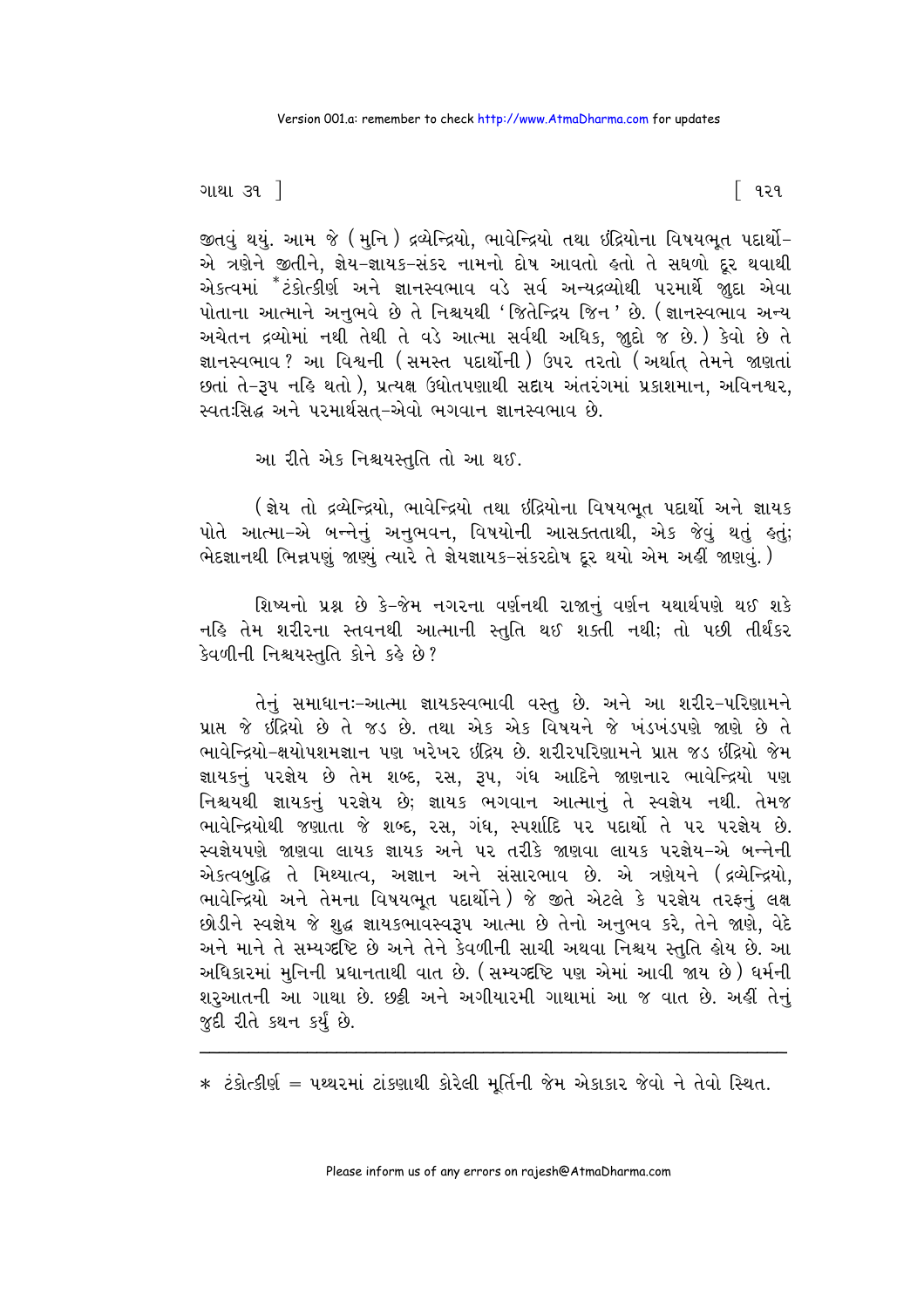િ પ્રવચન રત્નાકર ભાગ−ર

૧૨૨ ]

#### $*$  ગાથા ૩૧ : ટીકા ઉપરનું પ્રવચન  $*$

શરીર એ જડ પરમાણુઓનો સ્કંધ છે. અને પાંચ ઇન્દ્રિયો-સ્પર્શ, જીભ, નાક, આંખ અને કાન તે જડ શરીરના પરિણામ છે. શરીરના પરિણામને પ્રાપ્ત જડ ઇન્દ્રિયોને દ્રવ્યેન્દ્રિયો કહે છે. તે (દ્રવ્યેન્દ્રિયો) આત્માના પરિણામ (૫ર્યાય) નથી. જડ દ્રવ્યેન્દ્રિયોને જીતવી એટલે તેનાથી ભિન્ન, અધિક-જદો પરિપૂર્ણ એક જ્ઞાયકને અનુભવવો. તેને (અનુભૂતિને) ભગવાન કેવળીની સ્તુતિ અથવા કેવળીનાં વખાણ કહે છે. જ્યારે પોતાનું જેવું સ્વરૂપ છે તેવું આદર્યું, તેવા સ્વરૂપમાં એકાગ્ર થયો ત્યારે ભગવાનનાં સ્તુતિ-વખાણ કર્યોં એમ કહેવાય છે. અને એ જ સમ્યગ્દર્શન એટલે ધર્મનું પ્રથમ પગથિયું છે.

દ્રવ્યેન્દ્રિયોને કેમ જીતવી એની વિશેષ વાત કરે છે. ટીકામાં હવે ' निरवधिबंधपर्यायवशेन ' એટલે અનાદિ અમર્યાદિત બંધપર્યાયના વશે-એમ લીધું છે. જાઓ, કર્મના બંધને મર્યાદા નથી, તે અનાદિ છે. જેમ ખાણમાં સોનું અને પત્થર બન્ને અનાદિનાં ભેગાં છે તેમ આનંદસ્વરૂપ આત્માના સંબંધમાં નિમિત્તરૂપે જડ કર્મની બંધ અવસ્થા અનાદિની છે. અજ્ઞાની બંધપર્યાયના કારણે નહિ પણ બંધપર્યાયને વશ થઈને પરને પોતાનાં માને છે. ભગવાન આત્મા ચિદઘન જ્ઞાયકસ્વરૂપ છે. તેના અનભવથી સમ્યગ્દર્શન વા ધર્મ પ્રગટ થાય છે. પરંતુ અજ્ઞાની જડ કર્મને વશ થઈને અધર્મને સેવે છે. પર્યાયમાં પરને વશ થવાનો ધર્મ (યોગ્યતા ) છે. તેથી તે પરને વશ થઈને રાગાદિ કરે છે. પ્રવચનસારમાં ૪૭ નય કહ્યાં છે. તેમાં એક ઈશ્વરનય છે. તેમાં આ વાત કરી છે. કર્મનો ઉદય વિકાર કરાવે છે એમ નથી. અજ્ઞાની કર્મના ઉદયને વશ થઈ જડ ઈન્દ્રિયોને પોતાની માને છે તેથી અજ્ઞાનીને વિકાર થાય છે. ટીકામાં 'बंधपर्यायवशेन' એમ શબ્દો છે એનો અર્થ એ છે કે બંધપર્યાયથી વિકાર થતો નથી પણ બંધપર્યાયને વશ થતાં અજ્ઞાની વિકાર3પે પરિણમે છે.

અહો! દિગંબર સંતોએ તો જ્યાં ત્યાં (સર્વત્ર) સ્વતંત્રતાનું જ વર્ણન કર્યું છે. અજીવ તત્ત્વ અને વિકાર-આસવતત્ત્વની સ્વતંત્રતાની પણ જેને ખબર નથી તેને આનંદ-કંદ ભગવાન જ્ઞાયક્તત્ત્વ સ્વતંત્ર છે તેની દૃષ્ટિ કયાંથી થાય? નિમિત્તના વશે વિકાર થાય છે એમ ન માનતાં તેને લઈને થાય છે એમ માનવામાં મોટો ઉગમણો-આથમણો ફેર છે. ભાઈ! આ તો ભગવાનનો માલ સંતો તેના આડતિયા થઈને બતાવે સમોસરણમાં ભગવાનની દિવ્યધ્વનિ-ઓમકારધ્વનિ ઇચ્છા વિના છૂટે છે.  $\delta$ બનારસીવિલાસમાં આવે છે કે−' મુખ ઓમકાર ધુનિ સુનિ અર્થ ગણધર વિચારૈ 'ે આપણે જેમ બોલીએ છીએ તેમ ભગવાન ન બોલે. એમના કંઠ અને હોઠ હાલે-ધ્રજે નહિ. 'ઓમ ' એવો ઘ્વનિ અંદર આખા શરીરમાંથી નીકળે. એમાંથી ગણધરદેવ બારેઅંગરૂપ श्नुतनी रथना डरे છे.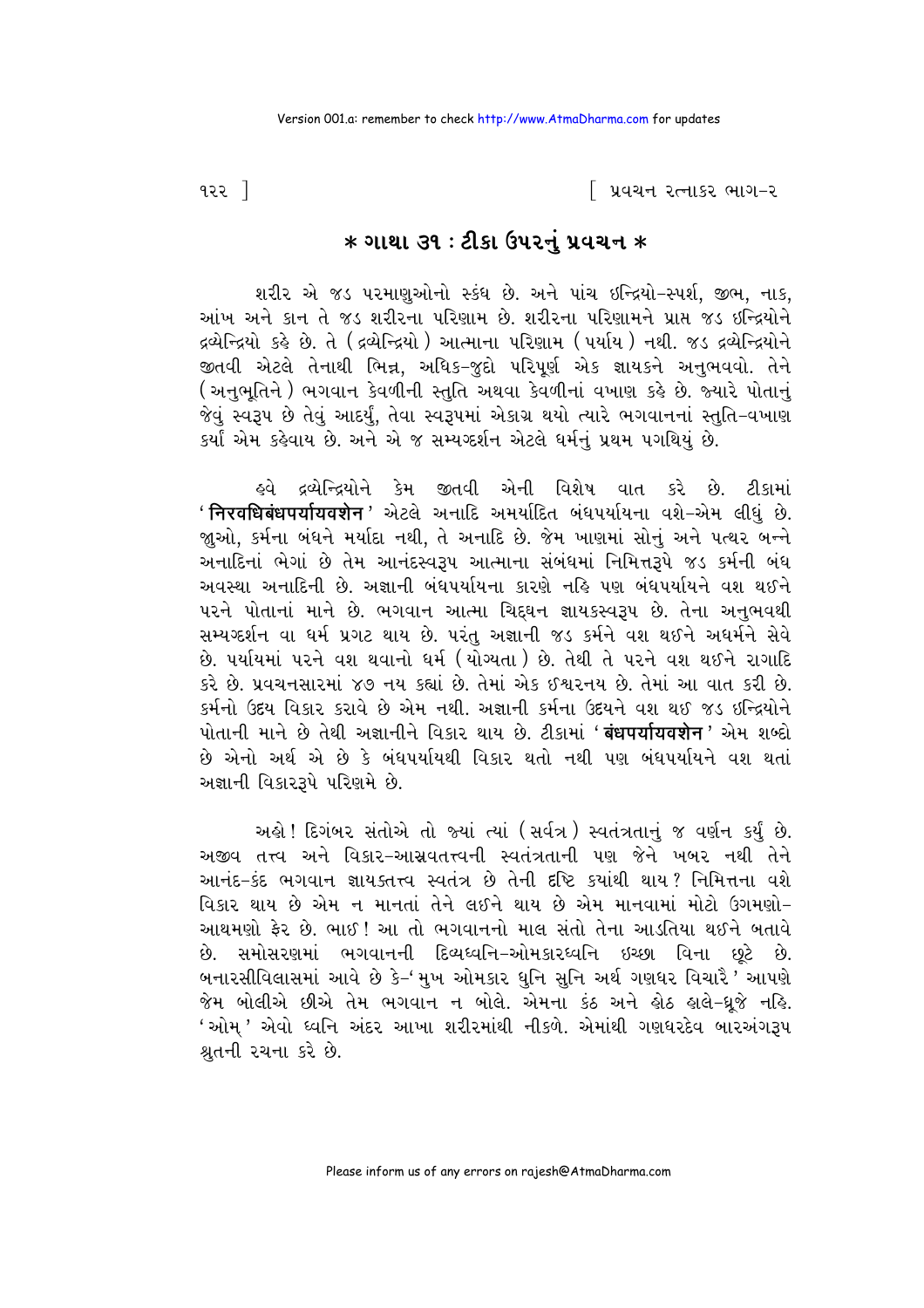ગાથા ૩૧ ી

અહીં કહે છે કે-ભગવાન ! તું તો આનંદઘન અખંડ એક જ્ઞાયકભાવ વસ્તુ છો ને! તેનો આશ્રય છોડી કર્મના ઉદયને વશ થઈ જડ ઇન્દ્રિયોને પોતાની માને છે તે મિથ્યાભાવ છે. તેના કારણે સ્વ-પરનો વિભાગ અસ્ત થઈ ગયો છે. બંધ પર્યાયના કારણે વિકાર-મિથ્યાભાવ થાય છે એમ નહિ. પણ બંધ પર્યાયને વશ થવાથી વિકાર-મિથ્યાભાવ થાય છે એમ વાત છે.

'સમસ્ત સ્વ-૫૨નો વિભાગ' એવા શબ્દો છે. એનો અર્થ એ કે જ્ઞાયકસ્વરૂપ જીવ પોતે તે સ્વ છે અને જડ ઇન્દ્રિયો તે ૫૨ છે. તે બન્નેનું ભિન્નપણું પૂરું અસ્ત થઈ ગયું છે. તેથી આ જડ ઇન્દ્રિયો તે જ હું છું એમ અજ્ઞાની માને છે. તે જીવ અને અજીવને એકપણે માને છે. કર્મબંધની પર્યાયને તાંબે થઈ અજ્ઞાની ભગવાન આત્મા જ્ઞાયકભાવ અને શરીર પરિણામને પ્રાપ્ત જડ ઇન્દ્રિયો-એ બન્નેની જુદાઈ કરતો નથી, પણ જડની પર્યાયને પોતાની માને છે. અજીવને જીવ માનવો કે જીવને અજીવ માનવો એ મિથ્યાત્વ  $\hat{\rho}_3$ 

અહો! સંતો આત્માને 'ભગવાન' કહીને સંબોધે છે. 'ભગ' એટલે લક્ષ્મી અને 'વાન' એટલે વાળો. આત્મા અનંત જ્ઞાન અને અનંત આનંદની લક્ષ્મીવાળો ભગવાન છે. આ તો જેની પાસે ઈન્દ્રો પણ ગલુડિયાંની જેમ વાણી સાંભળવા બેસે તે વીતરાગ જૈન પરમેશ્વરની વાણીમાં આવેલી વાત છે. પરંતુ પોતે કોણ છે તેનું ભાન નહિ લેવાથી કર્મની બંધપર્યાયને વશ થઈ અજ્ઞાની જડ ઇન્દ્રિયોને પોતાની માને છે. મારી આંખ આવી છે, મારા કાન આવા છે, મારૂં નાક આવું છે ઇત્યાદિ માને છે. પણ ભાઈ એ ઇન્દ્રિયો કે ' દિ તારી હતી? અગાઉ ગાથા ૧૯ માં આવ્યું છે કે-જ્યાંસુધી આ આત્માને જ્ઞાનાવરણાદિ દ્રવ્યકર્મ, ભાવકર્મ અને શરીરાદિ નોકર્મમાં 'આ કું છું' અને કું માં (આત્મામાં) 'આ કર્મ-નોકર્મ છે'-એવી બુદ્ધિ છે ત્યાં સુધી આ આત્મા અપ્રતિબુદ્ધ છે. ભાઈ ! આ શરીર તો જડ માટી-ધૂળ છે. આ ચાર મણની કાયા હોય તેની સ્મશાનમાં રાખ થાય છે. તે બહુ થોડી રાખ થાય છે અને પવન આવે ઊડી જાય છે. કહ્યું છે ને કેઃ-

> ' રજકણ તારાં રખડશે. જેમ રખડતી રેત; પછી નરતન પામીશ કયાં ? ચેત. ચેત નર ચેત.'

સંતો જગતને સર્વજ્ઞની વાણીના પ્રવાહનો ભાવ જાહેર કરે છે. ભાઈ ! શરીરની અવસ્થાને પ્રાપ્ત જે જડ દ્રવ્યેન્દ્રિયો છે તેને પોતાથી એકપણે માનવી તે અજ્ઞાન, મિથ્યાત્વ, અધર્મ છે. તે દ્રવ્યેન્દ્રિયોની પોતાથી જાદાઈ કેમ કરવી તેની હવે વાત કરે છે. ધર્મી નિર્મળ ભેદ-અભ્યાસની પ્રવીણતાથી દ્રવ્યેન્દ્રિયોને જાૂદી કરે છે. 'હું તો જ્ઞાયક છું,

િ ૧૨૩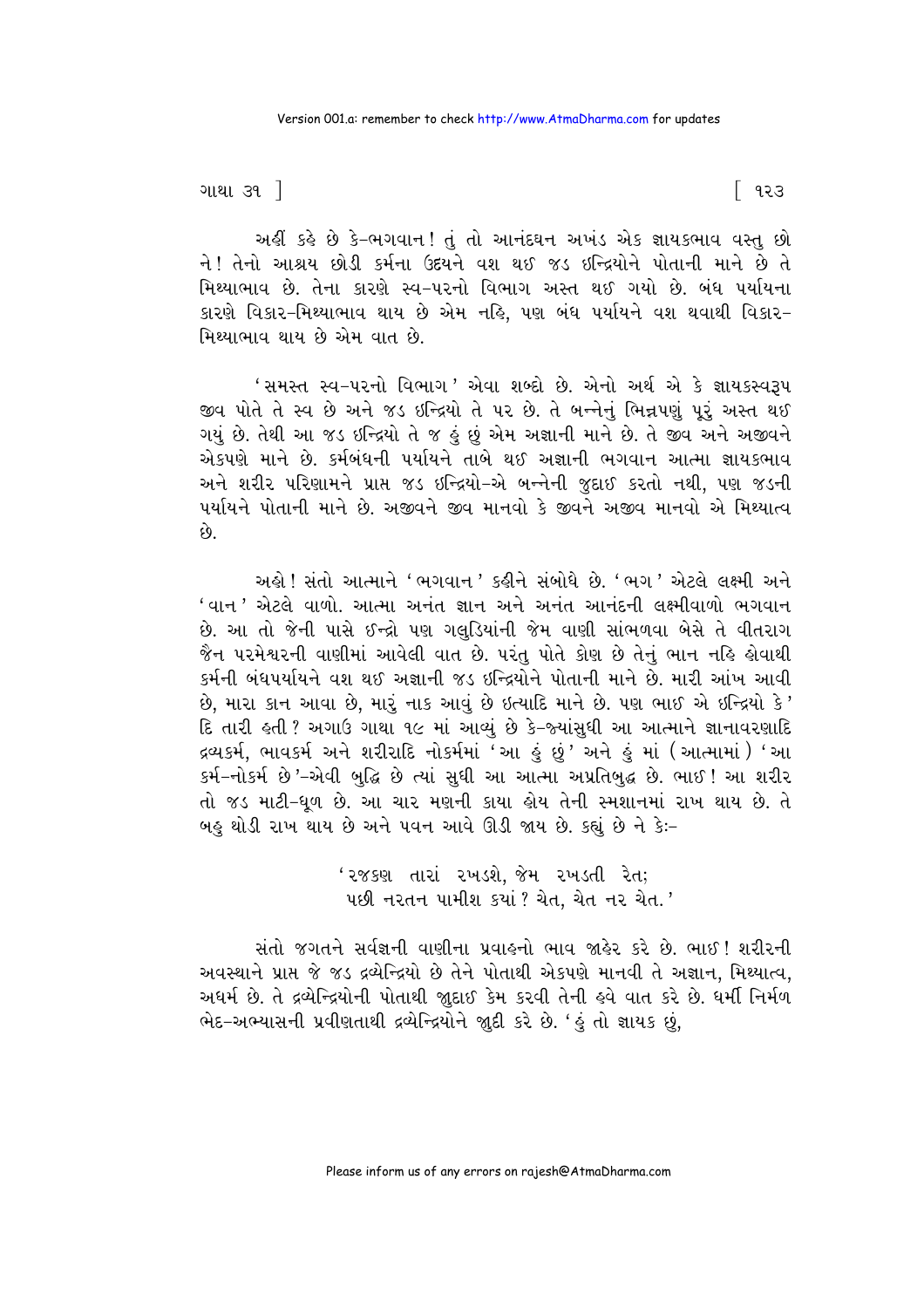િ પ્રવચન રત્નાકર ભાગ−ર

 $9.3 \times 1$ 

શરીરની અવસ્થા તે હું નહિ '-આવું (સ્વસંવેદન) જ્ઞાન તે નિર્મળ ભેદજ્ઞાન છે. ઇન્દ્રિયો ૫૨ અને ઢું સ્વ-એમ એકલું વિકલ્પ દ્વારા ધારી રાખવું તે કાંઈ નિર્મળ ભેદજ્ઞાન નથી.

આ જીવ ધર્મ કેમ પામે એની અહીં વાત કરે છે. જોકે વાત ક્રમે સમજાવે છે પણ અંદરમાં ક્રમ નથી. સમજાવવામાં ક્રમ ૫ડે છે, ૫ણ જ્યારે ભિન્ન ૫ડે છે ત્યારે એકીસાથે ભિન્ન થાય છે. નિર્મળ ભેદ-અભ્યાસ એટલે પરથી ભેદ પાડવાનો અભ્યાસ. તે નિર્મળ ભેદ-અભ્યાસની પ્રવીણતાથી એટલે કે જ્ઞાનની પર્યાયને જ્ઞાયક તરફ ઢાળવાથી અંદરમાં પ્રગટ જે અતિસુક્ષ્મ ચૈતન્યસ્વભાવ તે પ્રાપ્ત થાય છે. અને તેના અવલંબનના બળથી દ્રવ્યેન્દ્રિયોને સર્વથા પોતાથી જુદી કરાય છે. કથંચિત જુદી કરાય છે એમ નહિ, સર્વથા જુદી કરાય છે. શરીર પરિણામને પ્રાપ્ત દ્રવ્યેન્દ્રિયો અતિ સ્થૂળ અને જડ છે. અને નિર્મળ ભેદ-અભ્યાસની પ્રવીણતાથી પ્રાપ્ત અંતરંગમાં પ્રગટ જે દ્રવ્યસ્વભાવ તે અતિ સુક્ષ્મ અને ચૈતન્યસ્વરૂપ છે. આવા અંતરંગમાં પ્રગટ અતિ સૂક્ષ્મ ચૈતન્યસ્વભાવના અવલંબનના બળ વડે દ્રવ્યેન્દ્રિયોને જુદી પાડવામાં આવે છે. આ સમ્યગ્દર્શન પામવાની કળા છે. આવી વાત સાંભળવા મળે નહિ અને બિચારા અહોનિશ વેપાર-ધંધામાં મશગુલ રહે તે ધર્મ કેમ કરી પામે ? અરે ! આત્માના જ્ઞાન વિના જિંદગી ચાલી જાય છે !

અનાદિથી અજ્ઞાની જડ શરીરને અને આત્માને એકપણે માને છે. તેને શ્રીગુરુ કહે છે કે-પ્રભુ! તું (આત્મા) તેનાથી (ઇન્દ્રિયોથી) ભિન્ન છે. ત્યાં શ્રીગુરુની વાત ધારણામાં લઈ તે અંતરમાં એકાગ્ર થવાનો પ્રયોગ કરે છે. અતિસૂક્ષ્મ ચૈતન્યસ્વભાવ અંદરમાં વસ્ત તરીકે જે પ્રગટ છે તેને નિર્મળ ભેદ-અભ્યાસથી પ્રાપ્ત<sup>ે</sup> કરી તેમાં એકાગ્ર થતાં, તેનો આશ્રય કરતાં દ્રવ્યેન્દ્રિયો સર્વથા જુદી પડે છે. આ સમ્યગ્દર્શન એટલે ધર્મનું પહેલું પગથિયું પ્રાપ્ત કરવાની રીત છે. જાઓ, કેટલી વાત કરી છે? એક તો કર્મના ઉદયને વશ થવાથી વિકાર-મિથ્યાભાવ થાય છે. તે વડે જીવ પોતાને અને દ્રવ્યેન્દ્રિયોને એકપણે માને છે પણ જુદાઈ માનતો નથી. બીજાું શરીર પરિણામને પ્રાપ્ત જડ ઇન્દ્રિયોને પોતાથી જુદી પાડવાનો અભ્યાસ તે નિર્મળ ભેદજ્ઞાન છે. આવા નિર્મળ ભેદજ્ઞાન વડે પ્રાપ્ત અંતરંગમાં પ્રગટ અતિસૂક્ષ્મ ચૈતન્યસ્વભાવમાં એકાગ્ર થતાં દ્રવ્યેન્દ્રિયો જાુદી ૫ડી જાય છે. આ ધર્મ પામવાની રીત છે.

અતિસૂક્ષ્મ ચૈતન્યસ્વભાવ અંદરમાં વસ્તુ તરીકે પ્રગટ છે. ગાથા ૪૯ માં તેને અવ્યક્ત કહ્યો છે. ત્યાં તો પર્યાય જે વ્યક્ત છે તેની અપેક્ષાએ અવ્યક્ત કહ્યો છે. વસ્તુ તરીકે તો તે પ્રગટ, સત, મોજૂદ, અસ્તિપણે વિદ્યમાન છે. આવા અંતરંગમાં વિદ્યમાન અતિસક્ષ્મ ચૈતન્યસ્વભાવના અવલંબન-આશ્રય વડે દ્રવ્યેન્દ્રિયોને પોતાથી સર્વથા જાુદી કરવી તેને દ્રવ્યેન્દ્રિયોનું જીતવું કહેવાય છે. કાનમાં ખીલા નાખવા કે આંખો બંધ કરી દેવી <u> छत्याहि</u>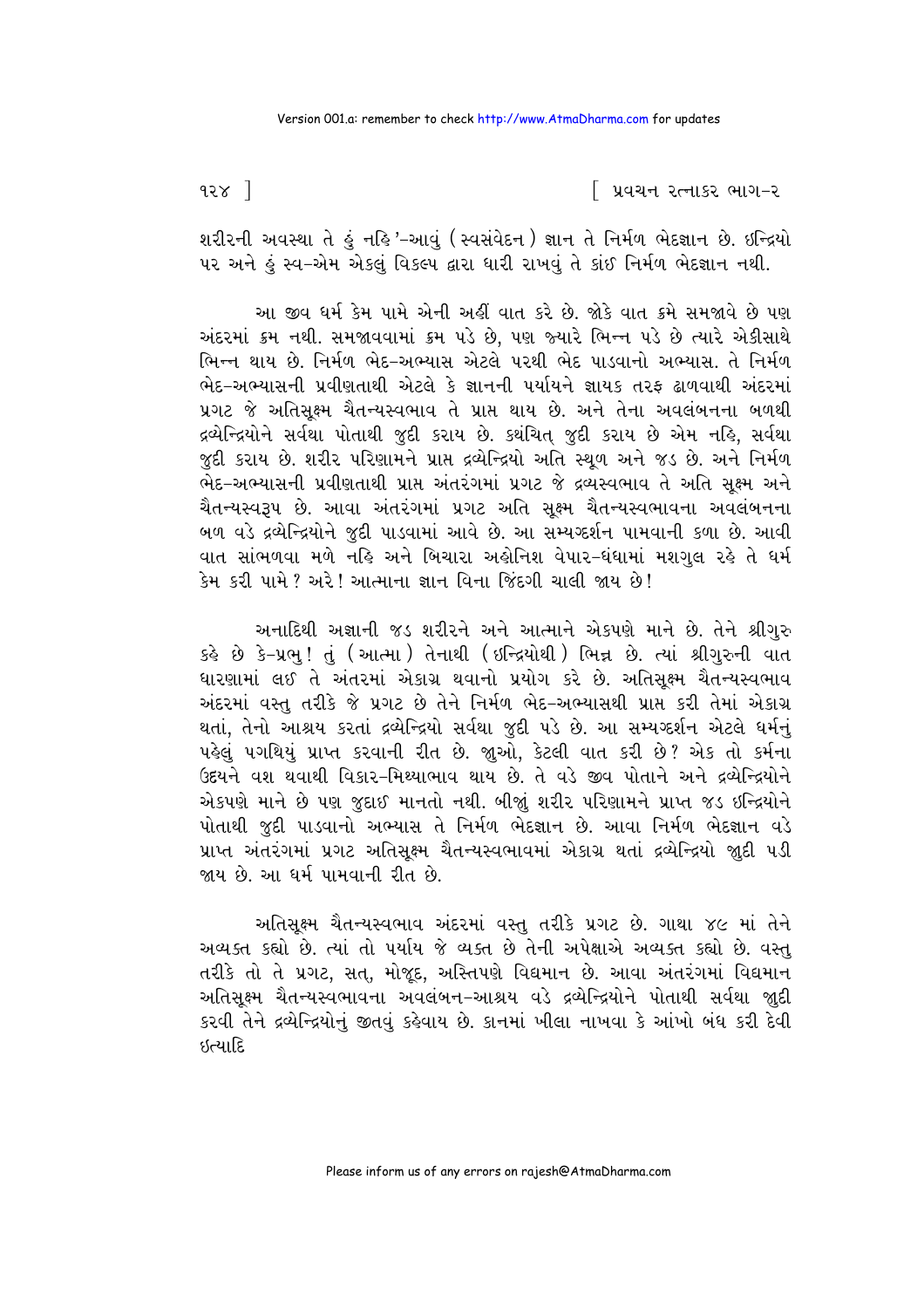ગાથા ૩૧ ી

િ ૧૨૫

કાંઈ જિતેન્દ્રિયપણું નથી. હજી દ્રવ્યેન્દ્રિયો કોને કહેવાય એની પણ ખબર નથી તે हन्द्रियोने छते शी रीते ?

હવે ભાવેન્દ્રિયોને જીતવાની વાત કરે છે. જ્ઞુદા જ્ઞુદા પોતપોતાના વિષયોમાં વ્યાપારપણાથી જેઓ વિષયોને ખંડખંડ ગ્રઢ્ણ કરે છે તે ભાવેન્દ્રિયો છે. કાનનો ઉઘાડ શબ્દને જાણે. આંખનો ક્ષયોપશમ રૂપને જાણે. સ્પર્શનો ઉઘાડ સ્પર્શને જાણે ઇત્યાદિ પોતપોતાના વિષયોમાં વ્યાપાર કરી જે વિષયોને ખંડખંડ ગ્રહણ કરે છે તે ભાવેન્દ્રિયો છે. આ બાહ્ય ઇન્દ્રિયોની વાત નથી. એક એક ઇન્દ્રિય પોતપોતાનો વ્યાપાર કરે છે તેથી જ્ઞાનને તે ખંડખંડરૂપ જણાવે છે. જેમ દ્રવ્યેન્દ્રિયો અને આત્માને એકપણે માનવાં તે અજ્ઞાન છે તેમ જ્ઞાનને ખંડખંડરૂપે જણાવનાર ભાવેન્દ્રિયો અને જ્ઞાયકને એકપણે માનવાં એ પણ મિથ્યાત્વ છે, અજ્ઞાન છે. જાુદા જાુદા પોતપોતાના વિષયોને જે ખંડખંડ ગ્રહણ કરે છે અને અખંડ એકરૂપ જ્ઞાયકને જે ખંડખંડરૂપે જણાવે છે તે ભાવેન્દ્રિયોની જ્ઞાયક આત્મા સાથે એક્તા કરવી તે મિશ્યાત્વ છે.

દ્રવ્યેન્દ્રિયો છે તે શરીરપરિણામને પ્રાપ્ત છે, જ્યારે ભાવેન્દ્રિયો જ્ઞાનના ખંડખંડ પરિણામને પ્રાપ્ત છે. જે જ્ઞાન એક એક વિષયને જણાવે, જ્ઞાનને ખંડખંડરૂપે જણાવે, અંશી (જ્ઞાયક) ને પર્યાયમાં ખંડરૂપે જણાવે તે ભાવેન્દ્રિયો છે. જેમ જડ દ્રવ્યેન્દ્રિયો જ્ઞાયકનું પરજ્ઞેય છે તેમ ભાવેન્દ્રિયો પણ જ્ઞાયકનું પરજ્ઞેય છે. અહીં જ્ઞેય-જ્ઞાયકના સંકર-દોષનો પરિકાર કરાવે છે. જેમ શરીર પરિણામને પ્રાપ્ત જડ ઇન્દ્રિયો જ્ઞેય અને આત્મા જ્ઞાયક ભિન્ન છે તેમ ભાવેન્દ્રિયો પણ પરજ્ઞેય છે અને આત્મા જ્ઞાયક ભિન્ન છે. અહાહા! એક એક વિષયને જાણનાર જ્ઞાનનો ક્ષયોપશમ તથા અખંડ જ્ઞાનને ખંડખંડપણે જણાવનાર ભાવેન્દ્રિય તે જ્ઞાયકનું પરજ્ઞેય છે અને જ્ઞાયક પ્રભુ આત્માથી ભિન્ન છે. આમાં અખંડ એક ચૈતન્યશક્તિપણાની પ્રતીતિનું જોર લીધું છે. પહેલાં દ્રવ્યેન્દ્રિયોને ભિન્ન કરવામાં એના (જ્ઞાયકભાવના) અવલંબનનું બળ લીધું છે. જ્ઞાયકભાવ એક અને અખંડ છે, જ્યારે ભાવેન્દ્રિય અનેક અને ખંડખંડરૂપ છે. અખંડ એક જ્ઞાયકભાવરૂપ ચૈતન્યશક્તિની પ્રતીતિ થતાં અનેક અને ખંડખંડરૂપ ભાવેન્દ્રિય જુદી થાય છે-ભિન્ન જણાય છે. આ રીતે અખંડ જ્ઞાયકભાવની પ્રતીતિ વડે જ્ઞાનને ખંડખંડરૂપ જણાવનાર પરજ્ઞેયરૂપ ભાવેન્દ્રિયને સર્વથા જુદી કરવી એ ભાવેન્દ્રિયોનું જીતવું છે એમ કહેવાય છે.

આ ગાથામાં જ્ઞેય-જ્ઞાયકના સંકરદોષના પરિહારની વાત છે. શરીર પરિણામને પ્રાપ્ત જડ ઇન્દ્રિયો પરજ્ઞેય હોવા છતાં તે મારી છે એવી એકત્વબુદ્ધિ તે મિથ્યાત્વભાવ, સંકર-ખીચડો છે. જેની આવી માન્યતા છે તેણે જડની પર્યાય અને ચૈતન્યથી પર્યાયને એક કરી છે. તેવી રીતે એક એક વિષય (શબ્દ, રસ, રૂપ, ઇત્યાદિ) જાણવાની યોગ્યતાવાળો ક્ષયોપશમભાવ તે ભાવેન્દ્રિય છે. તે પણ ખરેખર પરજ્ઞેય છે. પરજ્ઞેય અને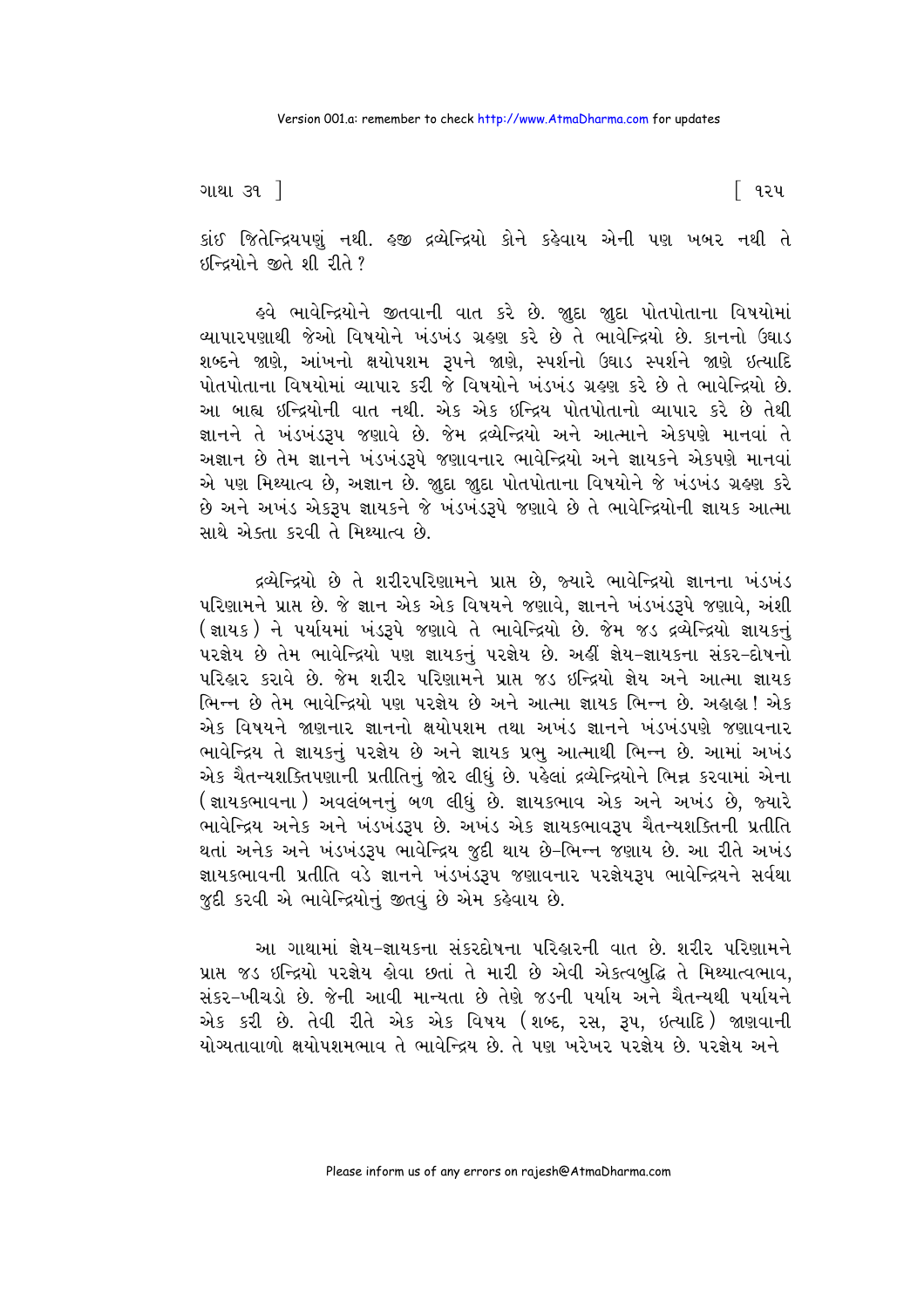૧૨ $\epsilon$  |

િ પ્રવચન રત્નાકર ભાગ−ર

જ્ઞાયકભાવની એક્તાબુદ્ધિ તે સંસાર છે, મિથ્યાત્વ છે. ભાવેન્દ્રિયનો વિષય જે આખી દુનિયા સ્ત્રી, કુટુંબ, દેવ, શાસ્ત્ર, ગુરુ−તે બધાય ઇન્દ્રિયના વિષયો હોવાથી ઇન્દ્રિય ુ<br>કહેવામાં આવે છે. તે પણ પરજ્ઞેય છે. એનાથી મને લાભ થાય એમ માનવું તે મિથ્યા <u>ભાન્તિ છે.</u>

શરીર પરિણામને પ્રાપ્ત જડ ઇન્દ્રિયોથી ભિન્ન ભગવાન આત્મા નિર્મળ ભેદ-અભ્યાસની પ્રવીણતાથી પ્રાપ્ત થાય છે. બીજી કોઈ રીતે પ્રાપ્ત થતો નથી. ખુબ પૈસા ખર્ચી મંદિરો બંધાવવાથી, ભગવાનના દર્શનથી કે ભગવાનની વાણીથી ભગવાન આત્મા પ્રાપ્ત થાય એમ નથી. જે ભાવે તીર્થંકરગોત્ર બંધાય તે ભાવથી પણ ભગવાન આત્મા ગ્રાહ્ય નથી. જ્ઞાનની પર્યાયને જ્ઞાયકમાં વાળતાં નિર્મળ ભેદ–અભ્યાસની પ્રવીણતાથી અંતરંગમાં પ્રગટ અતિસુક્ષ્મ ચૈતન્ય-સ્વભાવના અવલંબનના બળ વડે જડ ઇંદ્રિયોને પોતાથી સર્વથા જદી કરાય છે. જીતાય છે.

મિથ્યાદષ્ટિને નવ પૂર્વની જે લબ્ધિ પ્રગટ થાય છે તે અને સાત દ્વીપ તથા સમુદ્રને જાણે તેવું જે વિભંગજ્ઞાન હોય છે તે ઇંદ્રિયજ્ઞાન છે, ભાવેન્દ્રિય છે. તે નવ પૂર્વનું જ્ઞાન કે વિભંગજ્ઞાન સ્વભાવને પ્રાપ્ત કરવામાં કાંઈ કામ આવતું નથી. ભાવેન્દ્રિયને જીતવી લોય તો પ્રતીતિમાં આવતા અખંડ એક ચૈતન્યશક્તિપણા વડે તેને સર્વથા જુદી જાણ જ્ઞાનમાં તે પરજ્ઞેય છે પણ સ્વજ્ઞેય નથી એમ જાણ

પર્યાયને અંતર્મુખ વાળતાં તે સામાન્ય એક અખંડ સ્વભાવમાં જ એકત્વ પામે છે. આ અખંડમાં એકત્વ થાઉં એવું પણ રહેતું નથી. પર્યાય જે બહારની તરફ જતી હતી તેને જ્યાં અંતર્મુખ કરી ત્યાં તે (પર્યાય) સ્વયં સ્વતંત્ર ક્તા થઈને અખંડમાં જ એકત્વ પામે છે. પર્યાયને રાગાદિ પર તરફ વાળતાં મિથ્યાત્વ પ્રગટ થાય છે અને અંતર્મખ વાળતાં પર્યાયનો વિષય અખંડ જ્ઞાયક થઈ જાય છે (કરવો પડતો નથી). અહાહા! તે વાળવાવાળો કોણ? દિશા ફેરવવાવાળો કોણ? પોતે. પરની દિશાના લક્ષ તરફ દશા છે એ દશા સ્વલક્ષ પ્રતિ વાળતાં શુદ્ધતા વા ધર્મ પ્રગટ થાય છે. અરે! જે પરજ્ઞેય છે એને સ્વજ્ઞેય માની આત્મા મિથ્યાત્વથી જીતાઈ ગયો છે ( ઙણાઈ ગયો છે). ઙવે તે પરજ્ઞેયથી ભિન્ન ૫ડી. સ્વજ્ઞેય જે એક અખંડ ચૈતન્યસ્વભાવ તેની દૃષ્ટિ અને પ્રતીતિ જ્યાં કરી ત્યાં ભાવેન્દ્રિય પોતાથી સર્વથા ભિન્ન જણાય છે. તેને ભાવેન્દ્રિય જીતી એમ કહેવાય છે. તેને સમ્યગ્દર્શન એટલે સાચંદર્શન કહેવાય છે.

અહાહા ! શું અદ્દભુત ટીકા છે ! ભગવાન આત્માને હથેળીમાં બતાવે છે. આખા લોકનું રાજ આપે તોપણ જેની એક પણ નિર્મળ પર્યાય પ્રગટ થાય એવી નથી, એવી અનંતી પર્યાય જેના એક એક ગુણમાં ૫ડી છે એવો મોટો આત્મા ભગવાન છે. જો પરથી ભિન્ન પડી તેની દષ્ટિ કરે તો પુરુષાર્થથી તે પર્યાય અવશ્ય પ્રગટ થાય. અહો! તે પુરુષાર્થ પણ અલૌકિક છે.

ઙ્વે કર્લ છેઃ-ગ્રાહ્ય એટલે જ્ઞેય-જણાવા લાયક અને ગ્રાહક એટલે જ્ઞાયક-જાણનાર.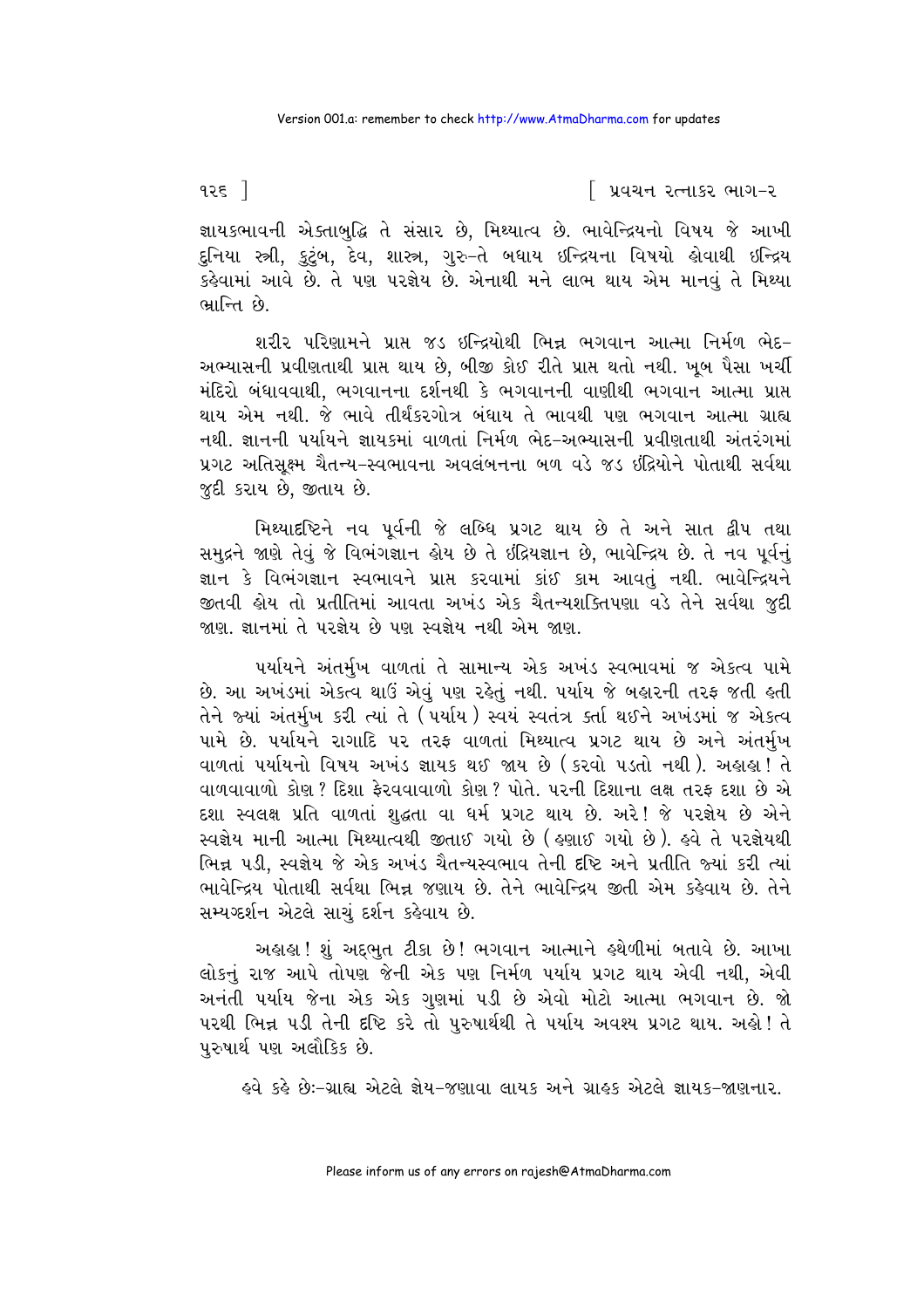#### ગાથા ૩૧ ી

દ્રવ્યેન્દ્રિય, ભાવેન્દ્રિય, અને તેના વિષયો એ ત્રણે જણાવા લાયક છે અને જ્ઞાયક આત્મા પોતે જાણનાર છે. એ ત્રણેય પરજ્ઞેય તરીકે અને ભગવાન આત્મા સ્વજ્ઞેય તરીકે જાણવા લાયક છે. ચાહે તો ભગવાન ત્રણલોકના નાથ હો, તેમની વાણી હો કે તેમનું સમોસરણ-તે બઘુંય અનિન્દ્રિય આત્માની અપેક્ષાએ ઇંદ્રિય છે, પરજ્ઞેય તરીકે જણાવા લાયક છે. અને આત્મા ગ્રાહક-જાણનાર છે. આમ હોવા છતાં ગ્રાહ્ય-ગ્રાહકલક્ષણવાળા સંબંધની નિકટતાને લીધે વાણીથી જ્ઞાન થાય છે એમ અજ્ઞાની (ભ્રમથી) માને છે. જ્ઞેયાકારરૂપે જે જ્ઞાનની પર્યાય થાય છે તે જ્ઞાનનું પરિણમન છે, જ્ઞેયનું નહિ, જ્ઞેયના કારણે પણ નહિ, છતાં જ્ઞેય-જ્ઞાયકના સંબંધીની અતિ નિકટતા છે તેથી જ્ઞેયથી જ્ઞાન આવ્યં. જ્ઞેયના સંબંધથી જ્ઞાન થયું એમ અજ્ઞાની (ભ્રમથી) માને છે.

પહેલાં જ્ઞાન ઓછું હતું, અને શાસ્ત્ર સાંભળતાં નવું (વધારે) જ્ઞાન થયું. તેથી સાંભળવાથી જ્ઞાન થયું એમ અજ્ઞાનીને લાગે છે. જેવું શાસ્ત્ર ક્ષેય તેવું જ્ઞાન થાય ત્યારે અજ્ઞાની એમ માને છે કે શાસ્ત્રથી જ્ઞાન થયં. જ્ઞેય-જ્ઞાયકનો અતિ નિકટ સંબંધ લોવાથી ્.......<br>પરસ્પર જ્ઞેય જ્ઞાયકરૂપ અને જ્ઞાયક જ્ઞેયરૂપ એમ બન્ને એકરૂપ હોય એવો તેને ભ્રમ થાય છે. ખરેખર એમ નથી. છતાં આવી માન્યતા તે અજ્ઞાન છે. જેવી વાણી હોય તેવા પ્રકારનું જે જ્ઞાન થાય છે તે પોતાના કારણે છે. વાણીના કારણે નહિ. પરસત્તાવલંબી જ્ઞાન પણ પરથી થયું છે એમ માનવું તે અજ્ઞાન છે. જ્ઞેય-જ્ઞાયકસંબંધની નિકટતાને લીધે અજ્ઞાનીને જ્ઞાન અને જ્ઞેય પરસ્પર એક જેવા થઈ ગયેલા દેખાય છે. પરંત એક થયા ન થી

ua :- વાણી સાંભળી માટે જ્ઞાન થયું, પહેલાં તો તે ન હતું?

Guz :- ભાઈ! તે કાળે તે (જ્ઞાનની) પર્યાયની તે પ્રકારના જ્ઞેયને જાણવાની યોગ્યતા હતી. તેથી જ્ઞાન પોતાથી થયું છે, વાણીના કારણે નહિ. પ્રવચનસારમાં આવે છે કે વીતરાગની વાણી પુદગલ છે. તેનાથી જ્ઞાન થાય નહિ. જ્ઞાનસૂર્ય પ્રભુ પોતે જાણનાર છે. તે સ્વને જાણતાં પરને સ્વતઃ જાણે છે. પરથી તો તે જાણે નહિ, પણ પર છે માટે પરને જાણે છે એમ પણ નથી.

વાણી, કુટુંબ આદિ પદાર્થો તો ઠીક, પણ સાક્ષાત્ તીર્થંકર ભગવાન પણ ગ્રાહ્ય એટલે પરજ્ઞેય છે; અને આત્મા પોતાથી જાણનાર છે. અજ્ઞાનીને તે ઇન્દ્રિયના વિષયભત પદાર્થી પરજ્ઞેય લોવા છતાં એકમેક જેવા થઈ ગયેલા દેખાય છે. તેમને જુદા કેમ પાડવા તે હવે કહે છે.

જ્ઞાયકનો તો જાણવાનો સ્વત: સ્વભાવ છે. ભગવાન કે વાણીને લઈને તે સ્વભાવ-શક્તિ છે એમ નથી. જેને વાણી કે રાગનો પણ સંગ નથી તેવો પોતાનો ચૈતન્યસ્વભાવ છે. તેવા ચૈતન્યસ્વભાવનું સ્વયમેવ અનુભવમાં આવતું જે અસંગપણું તેના વડે ૫૨ વિષયો-૫૨જ્ઞેયો સર્વથા જુદા કરાય છે. જુઓ, દ્રવ્યેન્દ્રિયો સામે અંતરમાં પ્રગટ અતિ-સક્ષ્મ ચૈતન્યસ્વભાવ લીધો. ભાવેન્દ્રિય સામે એક અખંડ ચૈતન્યશક્તિ લીધી અને અહીં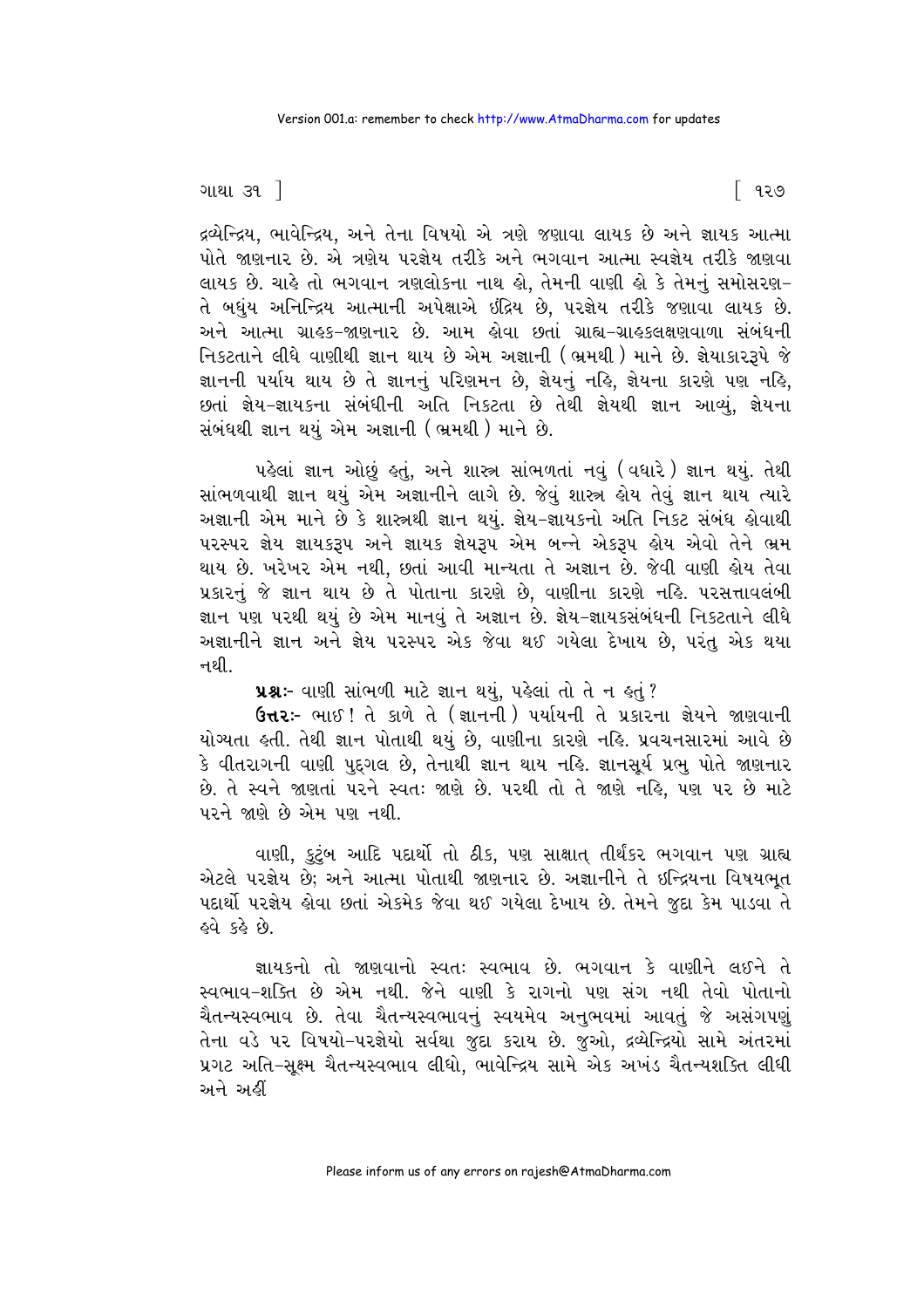૧૨૮  $\overline{\phantom{a}}$ 

∫ પ્રવચન રત્નાકર ભાગ−ર

ત્રીજા બોલમાં જ્ઞેય-જ્ઞાયકની નિકટતા સામે ચૈતન્યશક્તિનું અસંગપણું લીધું છે. આ તો ત્રણલોકના નાથની વાણીનો સાર છે.

અલલ! જે પંથે પ્રયાણ કરતાં અનંત આનંદ પ્રગટે તે ભગવાન શ્રી જિનેશ્વરદેવ-કથિત પંથ અપૂર્વ છે. આવા અપૂર્વ માર્ગની વાત જેને સાંભળવા પણ ન મળે તે પ્રયોગ શી રીતે કરે? જેના ફળમાં સાદિ અનંત અનંત સમાધિ-સુખ પ્રગટે તે મોક્ષમાર્ગનો મહિમા કેટલો કરીએ ? ભાઈ ! પરપદાર્થનો સંયોગ મળવો એ તો પૂર્વનાં પુણ્ય-પાપને આધીન છે. પણ જો અંદરમાં પુરુષાર્થ કરે તો આ મોક્ષમાર્ગ પ્રગટ થયા વિના રહે નહિ. અહો ! આચાર્ય અમૃતચંદ્રદેવે ટીકામાં અમૃતની ધારા વહેવડાવી છે.

કેવળીની વાણીમાં પણ જેનું વર્ણન પુરેપુરું આવી શકયું નથી એવી અમુલ્ય ચીજ આત્મા છે. એવા આત્માને સ્વયમેવ અંતરમાં અનુભવમાં આવતા અસંગપણા વડે ઇંદ્રિયોના વિષયોથી જાુદો કર્યો. જેણે પરથી અધિકપર્ણે–ભિન્નપણે પૂર્ણ આત્માને જાણ્યો, સંચેત્યો અને અનુભવ્યો તેણે ઇંદ્રિયોના વિષયોને જીત્યા. જડ ઇંદ્રિયો, ભાવેન્દ્રિય અને તેના વિષયભૂત પદાર્થો એ ત્રણેય જ્ઞાનનું પરજ્ઞેય છે. એ ત્રણેયને જેણે જીત્યા એટલે એ સર્વથી જે ભિન્ન ૫ડયો તે જિન થયો, જૈન થયો. સ્વપરની એક્તાબુદ્ધિ વડે તે અજૈન હતો. હવે પરથી ભિન્ન પડી નિર્મળ પર્યાયને પ્રગટ કરી તે જીતેન્દ્રિય જિન થાય છે.

પ્રશ્નઃ- આ ગાથામાં 'સર્વથા જાુદા કર્યા' એમ આવે છે. પણ જૈનમાં તો ' સર્વથા' ન હોય ને ?

Gaz :- જેમ નાળિયેરમાં છાલાં, કાચલી અને ઉપરની રાતડ સે સર્વથી અંદર જે સફેદ ગોળો છે તે સર્વથા ભિન્ન છે. તેમ ભગવાન આત્મા-ચૈતન્યગોળો શરીર, કર્મ અને પુણ્ય-પાપના (રાતડ) ભાવથી સર્વથા ભિન્ન છે. અને તે અનુભવમાં આવતાં પરથી .<br>સર્વથા ભિન્ન પડે છે, કથંચિત્ ભિન્ન અને કથંચિત્ એક એમ નહીં. સમયસાર કલશટીકામાં શ્લોક ૧૮૧ માં પાંચવાર 'સર્વથા' આવે છે. દાખલા તરીકે : 'શુદ્ધત્વપરિણમન સર્વથા સકળ કર્મોના ક્ષય કરવાનું કારણ છે,' 'આવું શુદ્ધત્વપરિણમન सर्यथा द्रव्यना परिशमन३५ છे, निर्विडस्प३५ છे, 'शुद्ध स्वं३५ना अनु लय३५ છे જे જ્ઞાન તે, જીવના શુદ્ધત્વપરિણમનથી સર્વથા સર્લિ છે, ઈત્યાદિ. જ્યાં જે અપેક્ષા લાગે ત્યાં 'સર્વથા ' જ લોય. જેમકે દ્રવ્ય અપેક્ષાએ આત્મા નિત્ય જ છે અને પર્યાય અપેક્ષાએ અનિત્ય જ છે. આવો માર્ગ છે તે જાણે નહિ અને બહારથી વ્રત કરે અને તપ કરે પણ એ તો બાળવ્રત અને બાળતપ છે, ભાઈ!

આ પ્રકારે જે કોઈ મુનિ દ્રવ્યેન્દ્રિય, ભાવેન્દ્રિય અને તેના વિષયભૂત પરપદાર્થોને જીતે છે તેને સઘળો જ્ઞેય-જ્ઞાયકસંકરદોષ દૂર થાય છે. જણાવા યોગ્ય ચીજ જ્ઞાયકની છે અને જાણનાર જ્ઞાયક જણાવાયોગ્ય ચીજનો છે એમ જાણવું એ અજ્ઞાન છે, જ્ઞેયજ્ઞાયકસંકરદોષ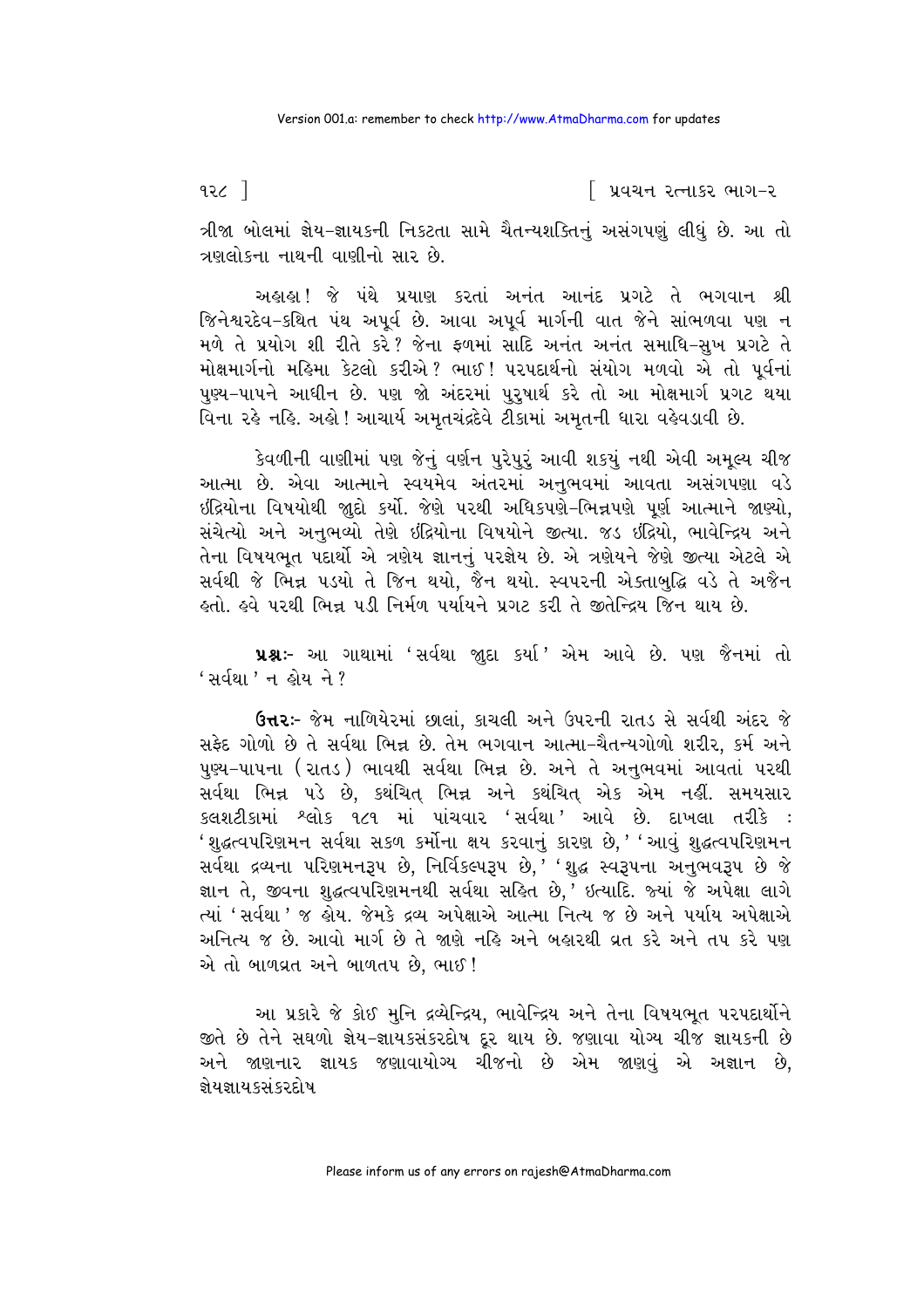ગાથા ૩૧ ી

િ ૧૨૯

છે. જડ ઇંદ્રિય, ભાવેન્દ્રિય અને ભગવાન તથા ભગવાનની વાણી ઇત્યાદિ ઇંદ્રિયના વિષયો પરજ્ઞેયરૂપ હોવાથી પોતાથી ભિન્ન છે. છતાં અજ્ઞાની તેમને પોતાની માને છે, કારણ કે જેનાથી લાભ થવો માને તેને પોતાની માન્યા વગર રહે નહિ. પરંતુ જો તે પોતાના અતિસુક્ષ્મ ચૈતન્યસ્વભાવને અવલંબે, અખંડ એક જ્ઞાયકનો આશ્રય લે, અસંગ એવા નિજ ચૈતન્યને અનભવે તો એ સઘળો દોષ દર થાય છે.

સમજાવવા કથન કરે એમાં ક્રમ પડે છે. પણ જ્યારે આશ્રય લેવામાં આવે છે ત્યારે એકસાથે બધી ઇંદ્રિયો (દ્રવ્યેન્દ્રિય, ભાવેન્દ્રિય અને તેના વિષયભુત પદાર્થો) જીતાય છે. અતિસુક્ષ્મ ચૈતન્યસ્વભાવના અવલંબનના બળ વડે જ્યારે દ્રવ્યેન્દ્રિયને જીતે છે ત્યારે ભાવેન્દ્રિય અને ઇંદ્રિયોના વિષયોનું લક્ષ છૂટી ગયું હોય છે. ભાવેન્દ્રિયને જીતે ત્યારે પણ અખંડ એક ચૈતન્યશક્તિની પ્રતીતિ થતાં દ્રવ્યેન્દ્રિય અને પરપદાર્થીનું લક્ષ છૂટી જાય છે. તેવી જ રીતે જ્યારે ૫૨ વિષયોને જીતે છે ત્યારે દ્રવ્ય ઉપર જ લક્ષ કોવાથી જડ ઇંદ્રિયો અને ભાવેન્દ્રિય જીતાઈ જાય છે. સમજાણું કાંઈ? ભાઈ! આ તો સમજણનો માર્ગ છે. સમજવું, સમજવું એ શું કરવાનું નથી ? જ્ઞાનસ્વરૂપ ભગવાન આત્મા છે તે જાણવા સિવાય બીજાં કરે શં?

જેમ ટાંકણાથી કોતરેલી પત્થરની મૂર્તિ હોય તેમ આ ભગવાન આત્મા એક અખંડ ટંકોત્કીર્ણ જ્ઞાનસ્વભાવરૂપ છે. રાગ અને પરથી ભિન્ન પડતાં તે જેવો છે તેવો દેખાય છે. જ્ઞાની સમાધિકાળમાં જ્ઞાનસ્વભાવ વડે સર્વ ઇન્દ્રિયોથી પરમાર્થે જુદા આત્માને અનભવે છે. દ્રવ્યસંગ્રહ. ગાથા ૪૭ માં આવે છે કે નિશ્ચયરત્નત્રયસ્વરૂપ નિશ્ચય મોક્ષમાર્ગ અને વ્યવહાર-રત્નત્રયાત્મક વ્યવહાર મોક્ષમાર્ગ એમ બન્ને પ્રકારનો મોક્ષમાર્ગ નિર્વિકાર સ્વસંવેદનસ્વરૂપ પરમ ઘ્યાનમાં મુનિને પ્રગટ થાય છે. અંદર ઘ્યાનમાં જતાં જ્ઞેય-જ્ઞાયકની ભિન્નતા થતાં ઇન્દ્રિયો જીતાય છે ત્યારે જે અબુદ્ધિપૂર્વકનો રાગ રહે છે તે વ્યવહાર મોક્ષમાર્ગ છે. આ રીતે જે પોતાના આત્માને (સર્વ ઇન્દ્રિયોથી ભિન્ન) અનભવે छे ते छतेन्दिय श्रिन छे.

દ્રવ્યેન્દ્રિય, ભાવેન્દ્રિય અને ઇન્દ્રિયના વિષયો એ ત્રણેયને ઇન્દ્રિય કર્લ છે. તે સર્વનું લક્ષ છોડીને પોતાના જ્ઞાનસ્વભાવ વડે પરથી અધિક-ભિન્ન એવા નિજ પૂર્ણ શુદ્ધ ચૈતન્યનો જે અનુભવ કરે છે તેને નિશ્ચયનયના જાણનાર ગણધરદેવ જિતેન્દ્રિય જિન અને ધર્મી કહે છે. રાગ હોય છે પણ તે આત્માનો પરમાર્થ સ્વભાવ નથી. તે રાગથી-પુણ્ય-પાપથી પૃથક્ થઈને જ્યારથી જ્ઞાયકસ્વભાવનો અનુભવ થાય છે ત્યારથી જિનપણાની ધર્મેની શરૂઆત થાય છે, જ્ઞાનસ્વભાવ-જાણનસ્વભાવ રાગમાં કે પર અચેતન પદાર્થોમાં નથી તેથી જ્ઞાનસ્વભાવ વડે આત્મા તે સર્વથી ભિન્ન–અધિક છે.

ઙવે કર્ક છેઃ-કેવો છે જ્ઞાનસ્વભાવ ? વિશ્વ ઉપર તરતો છે અર્થાત જ્ઞાયક પરજ્ઞેયને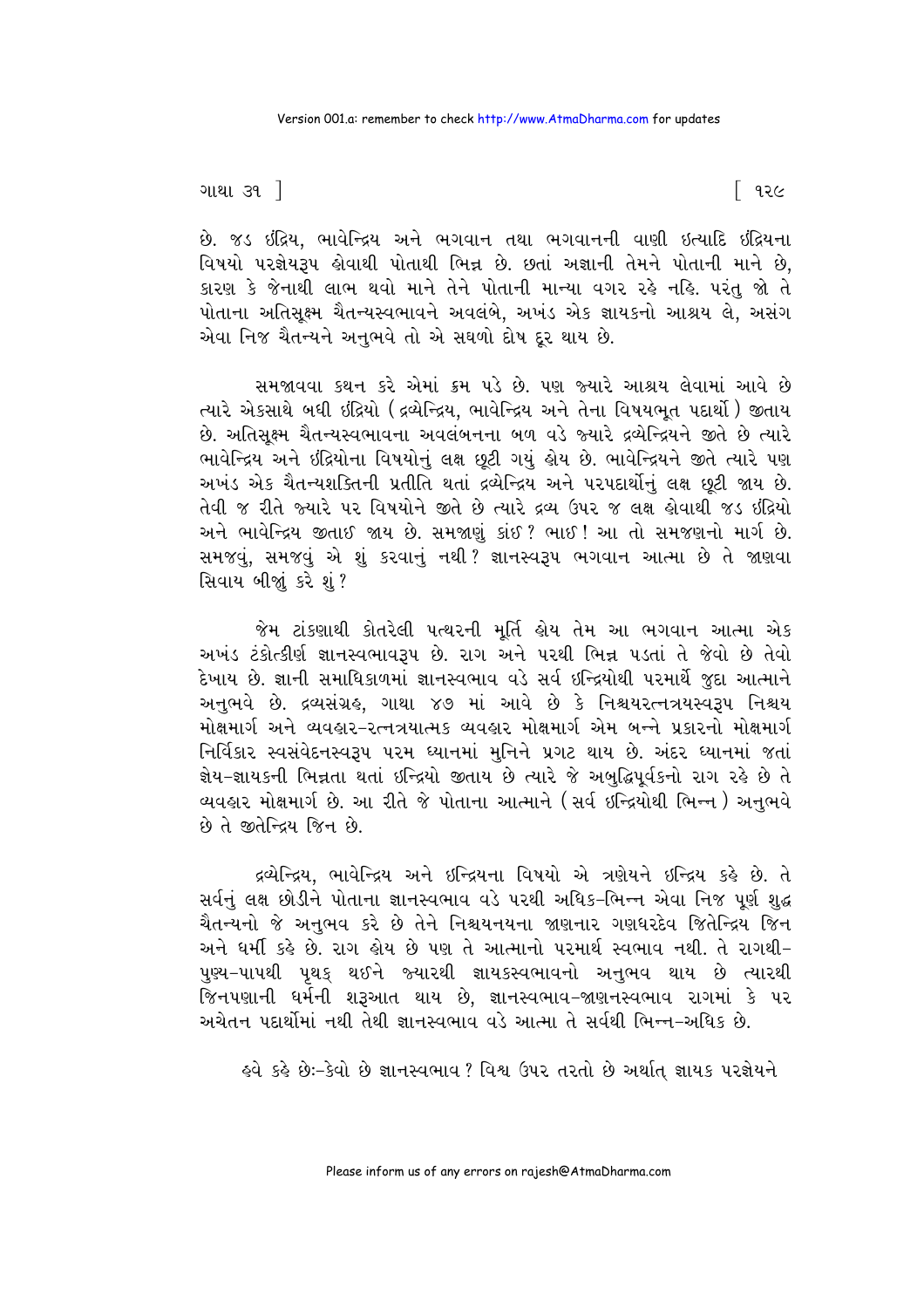9.30  $\overline{1}$ 

િ પ્રવચન રત્નાકર ભાગ−ર

જાણે છતાં પરજ્ઞેયરૂપ થતો નથી. રાગ, શરીર, વાણી આદિ પરદ્રવ્યોને જ્ઞાયક જાણે છે, છતાં તે પરદ્રવ્યરૂપ થતો નથી. પુણ્ય-પાપના ભાવો રાગ છે, અચેતન છે. તેમાં જ્ઞાન-સ્વભાવનો અંશ પણ નથી. જ્ઞાનસ્વભાવ ચૈતન્ય ભગવાન છે. અનંત તેનો મહિમા છે. બહુ જ ટૂંકી પણ ઘણી મહત્ત્વની વાત છે.

વિશ્વ એટલે સમસ્ત પદાર્થો-લોકાલોક. તે ઉપર તરતો અર્થાત સમસ્ત પદાર્થોને-લોકાલોકને જાણે છતાં પણ તે-3૫ નહિ થતો એવો ભિન્ન રહે છે. અહાહા! આવો જ્ઞાનસ્વભાવ છે. ભાવશક્તિને કારણે જ્ઞાનગુણનું વિકારરહિત જે નિર્મળ પરિણમન થાય છે તેમાં સમસ્ત વિશ્વ જાણવામાં આવે છે છતાં જ્ઞાનની પર્યાય વિશ્વરૂપ થતી નથી. કેવળ જ્ઞાનની પર્યાય આખા લોકાલોકને જાણે છે. લોકાલોક છે માટે તે પર્યાય જાણે છે એમ નથી. પરંતુ પોતાની પર્યાયની એવી જ શક્તિ અને સામર્થ્ય છે. લોકાલોકને જાણે છતાં જ્ઞાનની પર્યાય જ્ઞેયરૂપ થઈ નથી અને જ્ઞેય છે તે જ્ઞાનની પર્યાયરૂપ થયું નથી. આવો જ વસ્તુનો સહજ સ્વભાવ છે. એના મહિમાની શી વાત! અહો! આચાર્યદેવે ખૂબ ગંભીર વાત કરી છે. તેવી રીતે શ્રુતજ્ઞાનની પર્યાય પણ વિશ્વને જાણે છે, છતાં તે પર્યાય વિશ્વથી ભિન્ન રહે છે. શ્રુતજ્ઞાનની પર્યાય ભલે પરોક્ષપણે જાણે, પણ જાણવામાં કોઈ ચીજ બાકી ન રહે. કેવળજ્ઞાન અને શ્રુતજ્ઞાનમાં પ્રત્યક્ષ-પરોક્ષનો ફેર છે, બીજો કોઈ ફેર નથી. બીજી રીતે કહીએ તો જે રાગની મંદતા છે તેને જ્ઞાન જાણે છે, છતાં જ્ઞાનનું પરિણમન રાગથી ભિન્ન રહે છે એટલે કે વિશ્વ ઉપર તરે છે.

વળી તે જ્ઞાનસ્વભાવ પ્રત્યક્ષ ઉદ્યોતપણાથી સદ્દાય અંતરંગમાં પ્રકાશમાન છે. એટલે કે પર, મન કે રાગની સહાય વિના પોતાના અનુભવમાં તે પ્રત્યક્ષ થાય છે. અંતરંગમાં પ્રકાશમાન વસ્તુ ત્રિકાળ છે. તેથી એવો અનુભવ પર્યાયમાં થતાં તે પર્યાય પણ સદા પ્રકાશમાન રહે છે. શક્તિમાંથી વ્યક્તિ પ્રકાશમાનરૂપ જ હોય છે. જ્ઞાનસ્વભાવ પોતાથી પ્રાપ્ત થાય છે. રાગની મંદતાથી નહિ. આને એકાન્ત કહો તો તે એકાન્ત જ છે. સમ્યક એકાન્ત વિના અનેકાન્તનું જ્ઞાન પણ યથાર્થ થતું નથી. સમ્યક એકાન્તમાં આવ્યા વિના પર્યાય, રાગ અને નિમિત્તનું અનેકાન્તપણાનું જ્ઞાન યથાર્થ થતું નથી. શ્રીમદ્દ રાજચંદ્રે પણ કહ્યું છે કે-'અનેકાન્ત પણ સમ્યક્ એકાન્ત એવા નિજપદની પ્રાપ્તિ સિવાય અન્ય હેતુએ ઉપકારી નથી ' ભાઈ ! આ કરવું સરળ છે કારણ કે (પોતે) જે વસ્તુ છે તેને પ્રાપ્ત કરવી છે. રાગ પોતામાં નથી તેથી તે પ્રાપ્ત કરવો સુલભ નથી.

અહાહા! આ જ્ઞાનસ્વભાવને જેણે જાણ્યો, અનુભવ્યો તેને તે કેવો જણાય છે? કે તે અવિનશ્વર છે. નાશ ન થાય એવો ત્રિકાળ શાશ્વત જ્ઞાનસ્વભાવ છે. તે સ્વતઃસિદ્ધ છે. .<br>એટલે તેનું કોઈ ક્ર્તા નથી. વળી તે પરમાર્થરૂપ છે. આવો ભગવાન જ્ઞાનસ્વભાવ અનુભવમાં જણાય છે. જોયું? 'ભગવાન જ્ઞાનસ્વભાવ' એમ શબ્દો વાપર્યા છે. જેમ આત્મા ભગવાન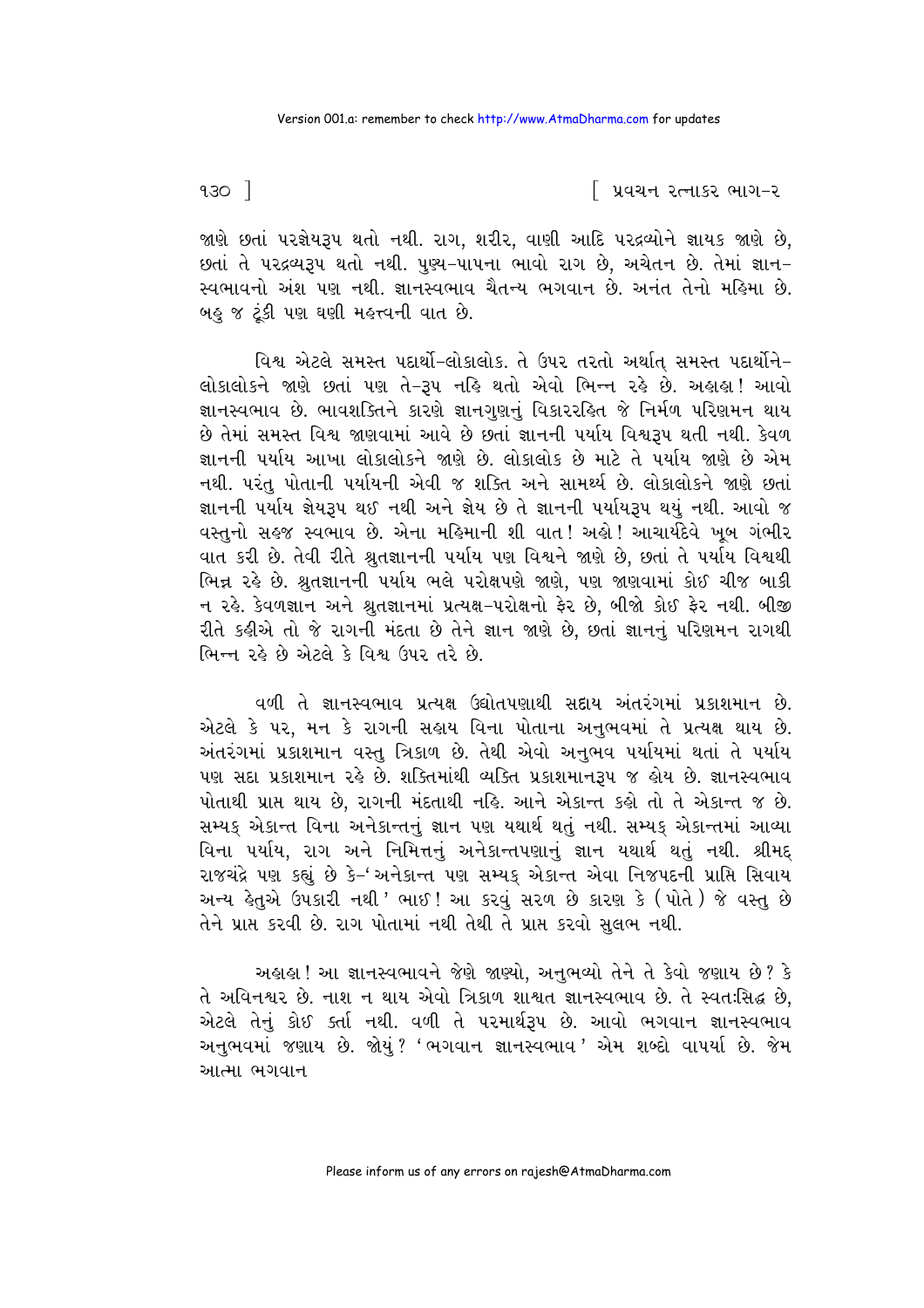ગાથા ૩૧ ી

િ ૧૩૧

છે તેમ એનો જ્ઞાનસ્વભાવ પણ ભગવાન છે. જેણે આવા આત્માને અનુભવમાં લીધો તેને તે આવો છે. પરંતુ જેને આવા આત્માનો અનુભવ નથી તેને તે નથી, કેમકે આત્મા શું ચીજ છે તેની તેને ખબર નથી.

પ્રભુ! તું આવો જ છે. તારી જાત જ આવી છે. સહજ વસ્તુ આવી છે. જ્ઞાનસ્વભાવ વિશ્વ ઉપર તરતો છે. એટલે કે સમસ્ત વિશ્વને જાણવામાં સમર્થ લેવા છતાં તેનાથી ભિન્ન રહે છે. જ્ઞાન જ્ઞેયમાં ગયા વિના જ્ઞેયને જાણે છે. માટે જ્ઞેય જ્ઞાનથી ભિન્ન છે. આવો અવિનશ્વર, સ્વતઃસિદ્ધ, પરમાર્થરૂપ પરિપૂર્ણ ભગવાન જ્ઞાનસ્વભાવ છે. રાગથી ભિન્ન પડી તેનું ભાન થતાં, તેનો અનુભવ થતાં તે આવો છે એમ ખ્યાલમાં આવે છે. તેનું નામ જિનપણું તથા સમ્યગ્દર્શનાદિ ધર્મ છે. અલે! અજૈનમાંથી જૈન થવાની આ અલૌકિક વિધિ છે. પર્યાયમાં રાગથી ભિન્ન પડીને ભગવાન જ્ઞાનસ્વભાવ અનુભવમાં આવ્યો ત્યારે જાણવામાં આવ્યું કે પોતે પરથી ભિન્ન પરિપૂર્ણ છે અને સ્વવેદનમાં આવવા લાયક છે. આ પ્રકારે પરથી ભિન્ન થઈને ભગવાન પરિપૂર્ણ જ્ઞાનસ્વભાવી વસ્તુમાં અંતર એકાગ્ર થવું એ એક નિશ્ચયસ્તુતિ છે, એ કેવળીના ગુણની સ્તુતિ અને આત્માના ગુણની સ્તતિ છે.

હવે કૌંસમાં ટીપ વડે ખુલાસો કરે છેઃ−

શરીર પરિણામને પ્રાપ્ત દ્રવ્યેન્દ્રિય, ખંડખંડજ્ઞાનરૂપ ભાવેન્દ્રિય અને ઇંદ્રિયના વિષયભૂત પદાર્થી-કુટુંબ પરિવાર, દેવ, શાસ્ત્ર, ગુરુ ઇત્યાદિ બધાય પરજ્ઞેય છે અને જ્ઞાયક સ્વયં ભગવાન આત્મા સ્વજ્ઞેય છે. વિષયોની આસક્તિથી તે બન્નેનો એક જેવો અનુભવ થતો હતો. નિમિત્તની રુચિથી જ્ઞેય-જ્ઞાયકનો એક જેવો અનુભવ થતો હતો. પણ જ્યારે ભેદજ્ઞાન વડે ભિન્નતાનું જ્ઞાન થયું ત્યારે જ્ઞેય-જ્ઞાયકસંકરદોષ દૂર થયો. ત્યારે 'હું તો એક અખંડ જ્ઞાયક છું, જ્ઞેયની સાથે મારે કાંઈ સંબંધ નથી 'આવું અંદરમાં (સ્વસંવેદન) જ્ઞાન થયું. આ પહેલા પ્રકારની સ્તુતિ થઈ.

[ પ્રવચન નં. ૭૦, ૭૧, ૭૨. \* દિનાંક ૮-૨-૭૬ થી ૧૦-૨-૭૬ ]

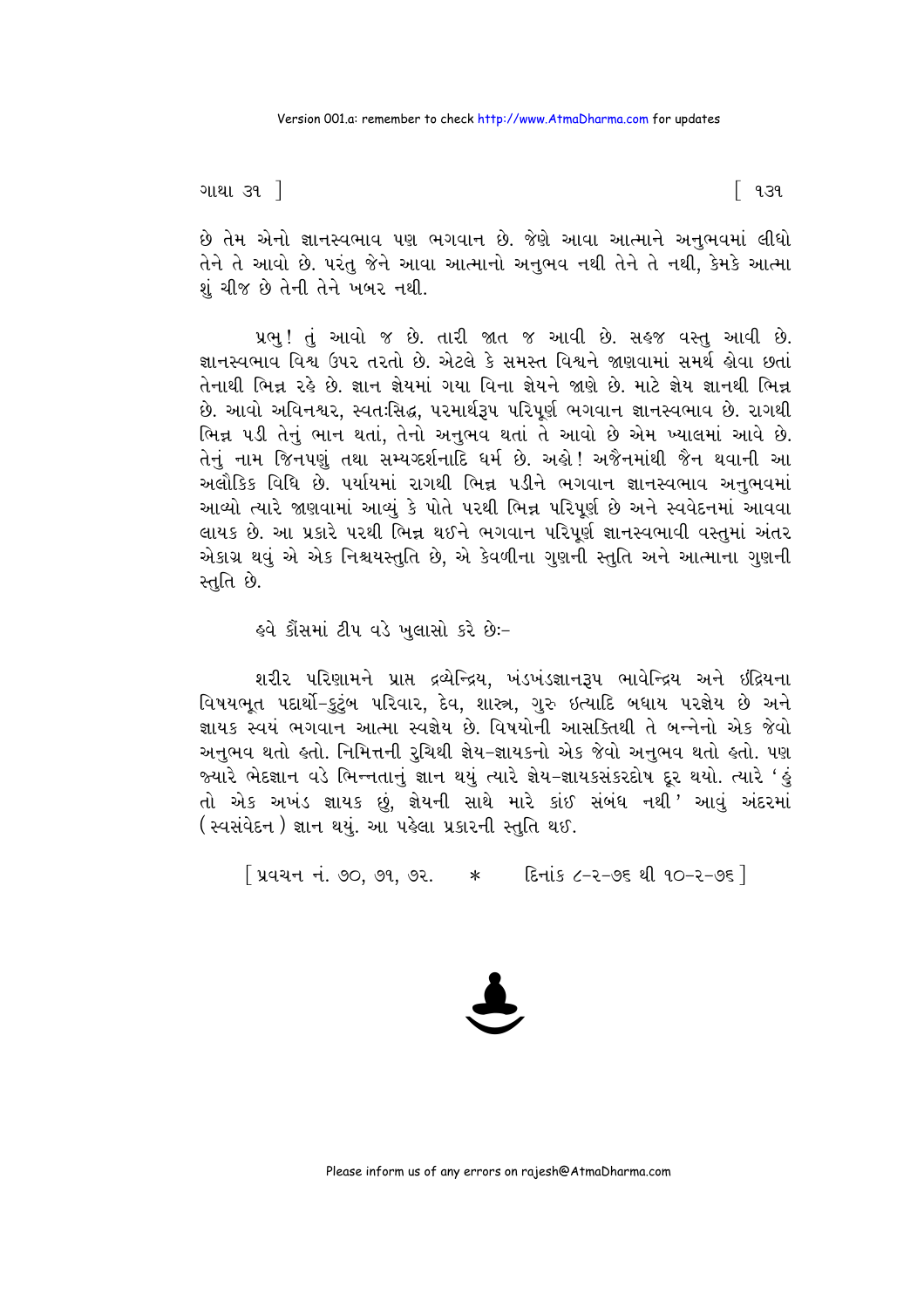#### ગાથા-૩૨

#### अथ भाव्यभावकसङ्करदोषपरिहारेण-

# जो मोहं तु जिणित्ता णाणसहावाधियं मुणदि आदं। तं जिदमोहं साहुं परमद्ववियाणया बेंति ।। ३२ ।।

यो मोहं तु जित्वा ज्ञानस्वभावाधिकं जानात्यात्मानम् । तं जितमोहं साधुं परमार्थविज्ञायका ब्रुवन्ति ।। ३२ ।।

ઙ્વે ભાવ્યભાવક-સંકરદોષ દર કરી સ્તુતિ કહે છેઃ−

# જીતી મોહ જ્ઞાનસ્વભાવથી જે અધિક જાણે આત્મને. પરમાર્થના વિજ્ઞાયકો તે સાધુ જિતમોહી કહે. ૩૨.

ગાથાર્થઃ- [ य: तु ] જે મુનિ [ मोहं ] મોङ्ने [ जित्वा ] જીતીને [ आत्मानम् ] પોતાના આત્માને [ज्ञानस्वभावाधिकं] જ્ઞાનસ્વભાવ વડે અન્યદ્રવ્યભાવોથી અધિક [जितमोहं | જિતમો §[ब्रुवन्ति ] ક હે છે.

**ટીકાઃ-** મોહકર્મ ફળ દેવાના સામર્થ્ય વડે પ્રગટ ઉદયરૂપ થઈને ભાવકપણે પ્રગટ થાય છે તોપણ તેના અનુસારે જેની પ્રવૃત્તિ છે એવો જે પોતાનો આત્માભાવ્ય, તેને ભેદજ્ઞાનના બળ વડે દરથી જ પાછો વાળવાથી એ રીતે બળપર્વક મોહનો તિરસ્કાર કરીને, સમસ્ત ભાવ્યભાવક-સંકરદોષ દર થવાથી એકત્વમાં ટંકોત્કીર્ણ (નિશ્ચલ) અને જ્ઞાનસ્વભાવ વડે અન્યદ્રવ્યોના સ્વભાવોથી થતા સર્વ અન્યભાવોથી પરમાર્થે જાદા એવા પોતાના આત્માને જે (મુનિ) અનુભવે છે તે નિશ્ચયથી 'જિતમોઙ જિન*'* (જેણે મોઙને જીત્યો છે એવા જિન) છે. કેવો છે તે જ્ઞાનસ્વભાવ? આ સમસ્ત લોકના ઉપર તરતો. પ્રત્યક્ષ ઉદ્યોતપણાથી સદ્દાય અંતરંગમાં પ્રકાશમાન, અવિનાશી, પોતાથી જ સિદ્ધ અને પરમાર્થસત એવો ભગવાન જ્ઞાનસ્વભાવ છે.

આ રીતે ભાવ્યભાવક ભાવના સંકરદોષને દૂર કરી બીજી નિશ્ચયસ્તુતિ છે.

આ ગાથાસત્રમાં એક મોહનું જ નામ લીધું છે; તેમાં 'મોહ' પદને બદલીને તેની જગ્યાએ રાગ, દ્વેષ, ક્રોધ, માન, માયા, લોભ, કર્મ, નોકર્મ, મન, વચન, કાય મૂકીને અગિયાર સૂત્રો વ્યાખ્યાનરૂપ કરવાં અને શ્રોત્ર, ચક્ષ, ઘ્રાણ, રસન, સ્પર્શન-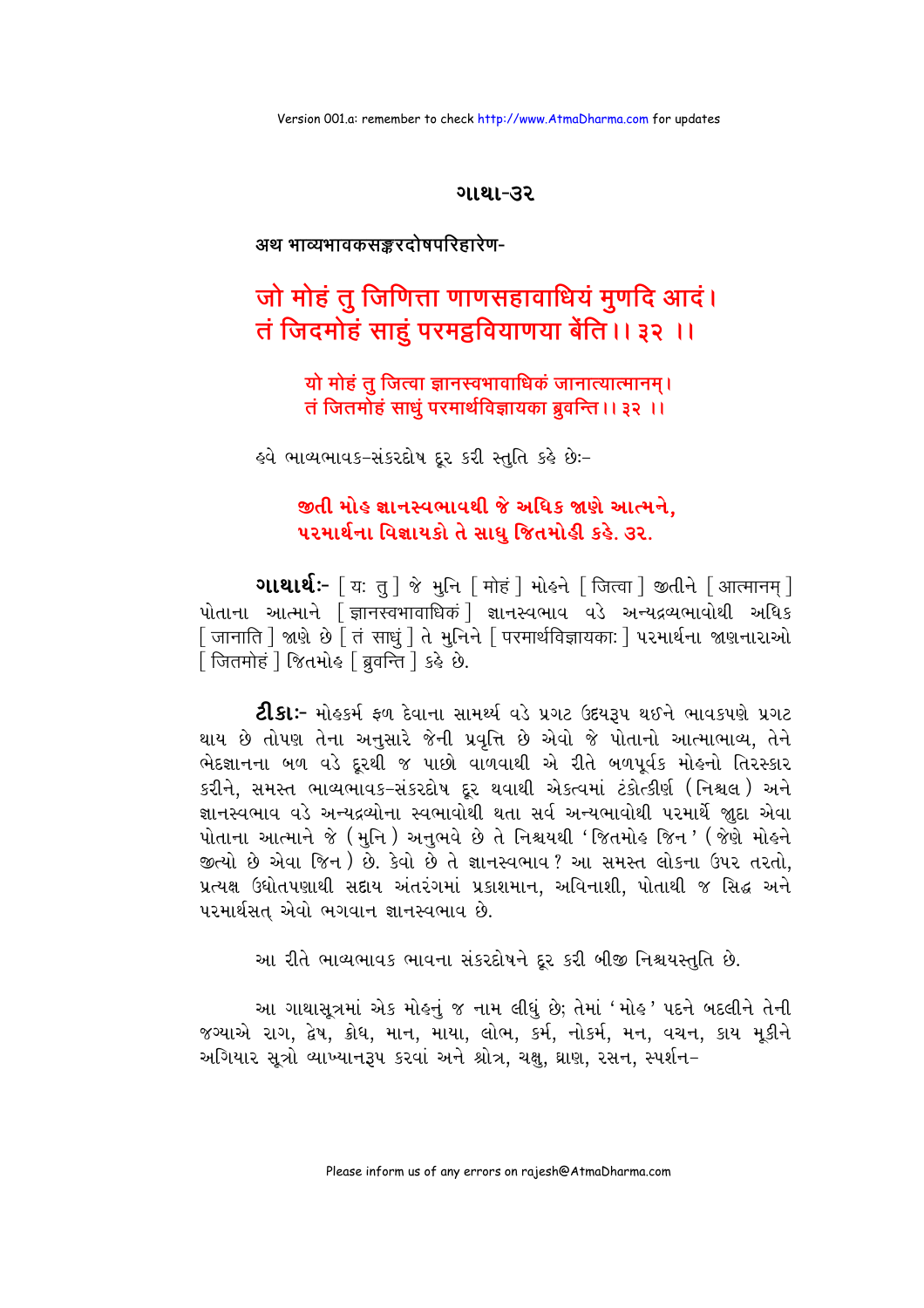ગાથા ૩૨ ]

એ પાંચનાં સૂત્રો ઇંદ્રિયસૂત્રદ્વારા જાુદાં વ્યાખ્યાનરૂપ કરવાં; એમ સોળ સૂત્રો જાુદાં જાુદાં વ્યાખ્યાનરૂપ કરવાં અને આ ઉપદેશથી બીજાં પણ વિચારવાં.

**ભાવાર્થઃ**- ભાવક જે મોહ તેના અનુસાર પ્રવૃતિથી પોતાનો આત્મા ભાવ્યરૂપ થાય છે તેને ભેદજ્ઞાનના બળથી જાદો અનુભવે તે જિતમોઙ જિન છે. અહીં એવો આશય છે કે શ્રેણી ચડતાં મોહનો ઉદય જેને અનુભવમાં ન રહે અને જે પોતાના બળથી ઉપશમાદિ કરી આત્માને અનુભવે છે તેને જિતમોહ કહ્યો છે; અહીં મોહને જીત્યો છે; તેનો નાશ થયો નથી

શિષ્યનો પ્રશ્ન હતો કે જ્યારે શરીરના વર્ણનથી આત્માનાં વર્ણન અને સ્તુતિ થતાં નથી તો આત્માની-કેવળીની નિશ્ચયસ્તુતિ કોને કહે છે? આ પ્રશ્નના ઉત્તરમાં ગાથા ૩૧. ૩૨ અને ૩૩ માં કેવળીના ગુણોની સ્તુતિ કોને કહેવાય છે એની વાત કરી છે. તેમાં પ્રથમ ૩૧ મી ગાથામાં કહ્યું કે-દ્રવ્યેન્દ્રિય. ભાવેન્દ્રિય અને તેના વિષયો એ ત્રણેયનું લક્ષ છોડીને જ્ઞાનાનંદસ્વભાવ જે ૫૨થી ભિન્ન-અધિક પરિપર્ણ છે તેનો અનુભવ કરવો તે પહેલા પ્રકારની કેવળીની સ્તુતિ છે. હવે આ ગાથામાં બીજા પ્રકારની સ્તુતિ કોને કહેવાય  $63$   $68$   $6$ 

કર્મનો ઉદય આવે છે તે ભાવક છે. અને તે ભાવકને અનુસરીને જે વિકાર થાય છે તે ભાવ્ય છે. આ ભાવ્ય-ભાવકની એક્તા છે ત્યાં સુધી તેટલો અસ્થિરતાનો દોષ છે. એક્તા છે એટલે કે સમક્તિીને કર્મના ઉદયના અનુસાર વિકારી પરિણતિ થાય છે એની વાત છે. (એક્તાબુદ્ધિ છે એમ નહિ). સમ્યગ્દષ્ટિને આત્માના આનંદનો અનુભવ હોવા છતાં પર્યાયમાં કર્મના ઉદય તરફનું વલણ છે. એને અહીં ભાવ્યભાવક સંકરદોષ કહે છે. આ દોષ મિથ્યાત્વનો નથી. પણ ચારિત્રનો છે. આ દોષ કર્મના ઉદયના કારણે થાય છે એમ નથી પણ તે કર્મના ઉદયને અનુસરીને થતી પોતાની પરિણતિના કારણે છે. તે પરિણતિને ઉદયથી દર હઠાવતાં (ઉદયને હઠાવવાનો નથી) પર તરફનું જોડાણ છુટી જાય છે. ત્યારે તેને ભાવ્યભાવક-સંકરદોષ દર થાય છે. આ બીજા પ્રકારની સ્તુતિ છે.

ભાવક જે કર્મ છે તેને અનુસરીને પર્યાયમાં જે વિકાર થવાની લાયકાત છે તે ભાવકનું ભાવ્ય છે. નિમિત્તના વલણમાં ભાવ્યભાવકપણાની એકપણાની જે વૃત્તિ થાય છે તે ભાવ્ય-ભાવક-સંકરદોષ તે. તેને જે જીતે છે ભાવ્યભાવક દોષ રહિત થાય છે. આ અંદરની પોતાની સ્તુતિ છે. રાગ અને નિમિત્તનું લક્ષ છોડી સ્વભાવનું લક્ષ કરવાથી. નિમિત્તને આધીન જે ભાવ્ય-વિકારી ભાવ થતો હતો તે થયો નહિ તેને અહીં કેવળીની બીજા પ્રકારની સ્તુતિ કહે છે. જેને આ બીજા પ્રકારની સ્તતિ થઈ હોય તેને પહેલા પ્રકારની સ્તુતિ તો હોય જ છે.

#### ∗ ગાથા ૩૨ : ગાથાર્થ ઉપરનું પ્રવચન ∗

જ્ઞાનીએ-મુનિએ મિથ્યાત્વ તો જીત્યો છે, પરંતુ હજુ કર્મનો જે ઉદય આવે છે તેમાં જોડાણ ન કરતાં જ્ઞાનસ્વભાવ વડે સર્વ પરદ્રવ્યોથી અધિકપણે પોતાના સ્વરૂપમાં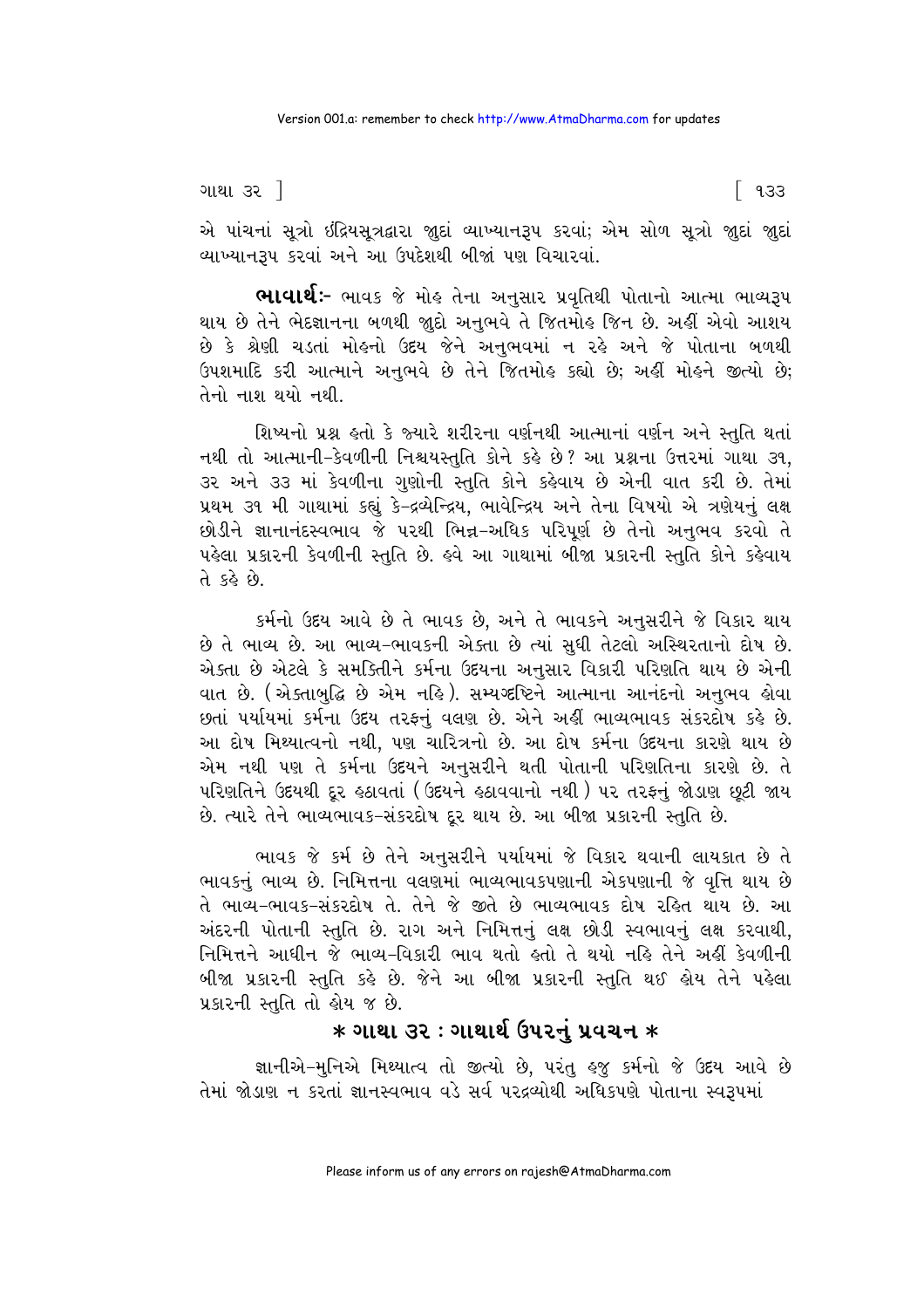$938$ ]

∣ પ્રવચન રત્નાકર ભાગ−ર

રહીને જે ઉદયને જાણે છે તે મુનિ જિતમોહ કહેવાય છે. ઇન્દ્રિયોની એક્તા તૂટી ગઈ છે અને સ્વભાવની એક્તા થઈ છે. તેથી જ્ઞાનીને જ્ઞેય-જ્ઞાયક-સંકરદોષ નાશ પામ્યો છે. પણ ઙુજ અસ્થિરતામાં કર્મનો ઉદય જે ભાવક છે તે તરફના ઝૂકાવથી વિકારરૂપ ભાવ્ય થાય છે. આ ભાવ્યભાવક-સંકરદોષ છે. નિશ્ચયથી આત્મા ખરેખર વિકારનો ક્ર્તા નથી. તેથી કર્મના ઉદયને ભાવક કહી તે ઉદય વિકારરૂપ ભાવ્ય કરનાર છે તેમ કહ્યું છે. તે ભાવ્ય-ભાવક સંબંધને જ્ઞાનીએ પોતાના સ્વભાવનો આશ્રય લઈને હઠાવી દીધો. એટલે કે ઉદયને અનસરીને તેને ભાવ્ય જે વિકાર થતો હતો તે સ્વભાવનો આશ્રય થતાં થયો નહિ. ત્યારે તેને ભાવ્યભાવકસંકરદોષ દૂર થયો. તેથી તેને પરમાર્થના જાણનારાઓ જિતમોહ કહે છે

આ ગાથામાં જે મોહકર્મની વાત છે તે ચારિત્રમોહની વાત છે. ચારિત્રમોહનો ઉદય આવે છે તેમાં જ્ઞાનીને એક્તાબદ્ધિ થતી નથી. પરંત જે અસ્થિરતા થાય છે તે કર્મને વશ થતાં થાય છે. તે વિકારનું-અસ્થિરતાનું જે પરિણમને છે તેનો ક્તા જ્ઞાની આત્મા છે. કારણ કે ભાવ્ય થવાને લાયક જ્ઞાની આત્મા પણ છે. પ્રવચનસારમાં ૪૭ નયમાં એક ક્તુનિય આવે છે. તેમાં કહ્યું છે કે જેમ રંગરેજ રંગને કરે છે તેમ ધર્માત્મા (પણ) રાગરૂપે પરિણમે છે. માટે તે રાગનો ક્તા ધર્માત્મા પોતે છે. કર્મથી રાગ થાય છે કે કર્મ રાગનો ક્ર્તા છે એમ નથી. હવે કહે છે કે જેણે પોતાની પર્યાયને જ્ઞાયક તરફ ઝકાવીને નિમિત્ત-ભાવકને આશ્રયે જે વિકાર થતો હતો તેને દરથી છોડી દીધો-એટલે કે પહેલાં વિકાર કર્યો અને પછી છોડી દીધો એમ નહિ. પણ વિકાર થવા જ ન દીધો તેને જિતમોહ  $63.68$ 

# $*$  ગાથા ૩૨ : ટીકા ઉપરનું પ્રવચન  $\ast$

જડ મોહુકર્મ ફળ દેવાના સામર્થ્યથી પ્રગટ ઉદયરૂપ થાય છે. ફળ દેવાના સામર્થ્યથી એટલે અનુભાગથી. અહીં જે કર્મ સત્તામાં ૫ડયાં છે તેની વાત નથી, પણ ઉદયમાં આવ્યાં છે એની વાત છે. ઉદયપણે જે કર્મ પ્રગટ થાય છે તે ભાવક છે. અને વિકારી થવાને લાયક જે જીવ છે તેને એ કર્મનો ઉદય નિમિત્ત કહેવાય છે. કર્મ ભાવક કોને થાય છે? કે જે (જીવ) કર્મને અનસરીને વિકાર-ભાવ્ય કરે છે તેને જ કર્મનો ઉદય ભાવક કહેવાય છે અને તે જીવને ભાવ્ય કહેવાય છે. ભાવક કર્મનો ઉદય તો જડમાં આવે છે, પરંતુ તેના અનુસારે જ્યાં સુધી પ્રવૃત્તિ છે ત્યાં સુધી અસ્થિરતા થાય છે તથા ભાવ્યરૂપ વિકાર થાય છે. તેથી ભાવ્ય-ભાવક બન્ને એક થાય છે. એક થાય છે એનો અર્થ એમ છે કે બન્નેનો નિમિત્ત-નૈમિત્તિક સંબંધ થાય છે. સમક્તિી છે એ જિતેન્દ્રિય જિન થયો છે, પરંતુ હજાુ ભાવ્યભાવક-સંકરદોષ ટાળવાનો બાકી છે. ચારિત્ર-મોહનો ઉદય આવે છે અને તેના અનુસારે પ્રવૃત્તિ થવાથી ભાવ્ય-વિકારીદશા થાય છે. જ્ઞાની તે વિકારી ભાવ્યનો ઉપશમ કરે છે. તે બીજા પ્રકારની સ્તુતિ છે.

જ્યારે મોહુકર્મ સત્તામાંથી ફળ દેવાની શક્તિથી ભાવકપણે પ્રગટ ઉદયમાં આવે છે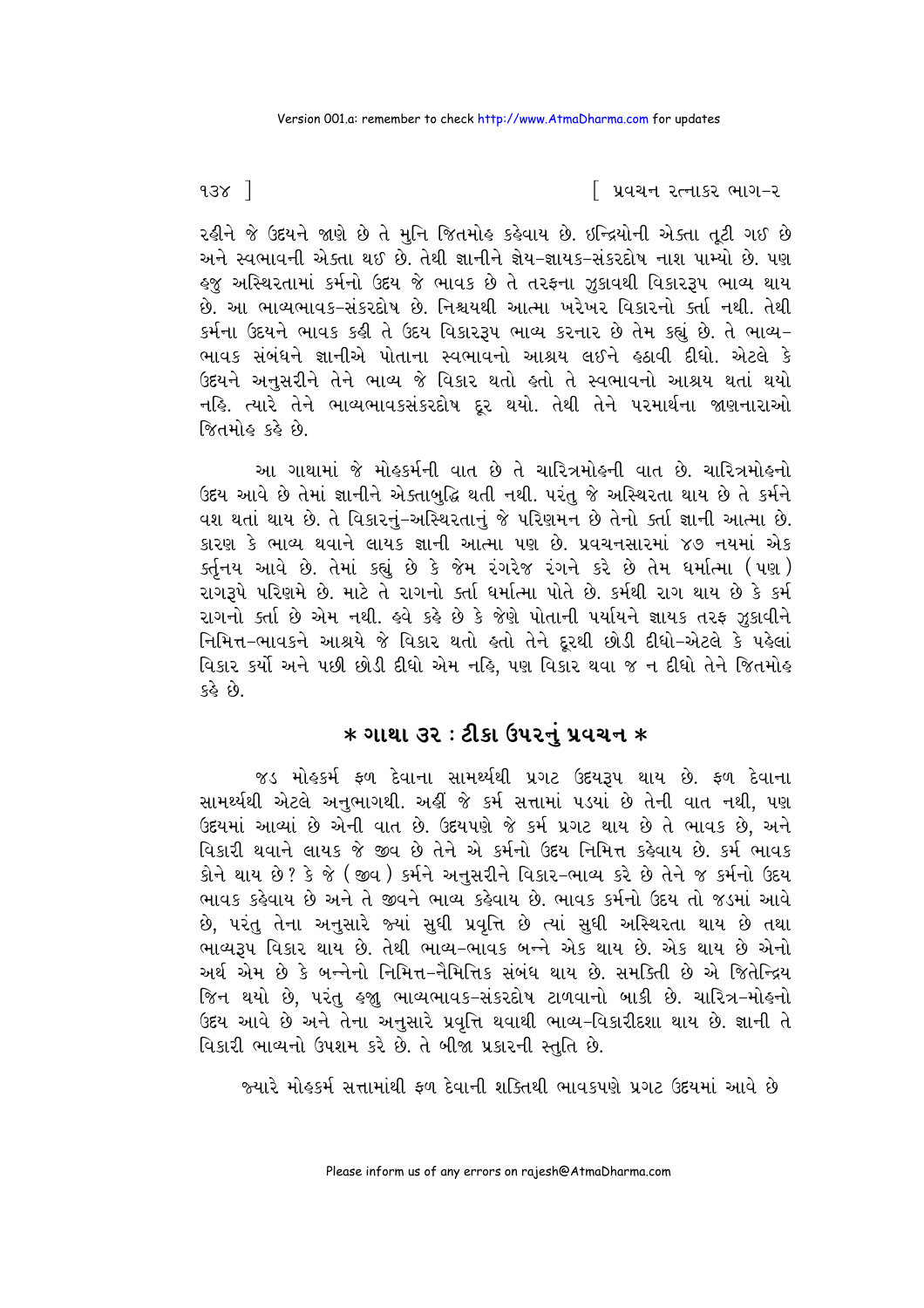ગાથા ૩૨ ]

ત્યારે જ્ઞાની આત્માની, પોતાની અસ્થિરતાથી તેને અનુસરવાની પ્રવૃત્તિ હોવાથી ભાવકના નિમિત્તે ભાવ્ય એવા વિકારભાવે પરિણમે છે. કર્મનો ઉંદય આવે માટે તેને અનુસરવું જ પડે એમ નથી. પરંતુ કર્મનો ઉદય આવે ત્યારે જો તેને અનુસરે તો તે ભાવ્ય થાય છે. ત્યાં સુધી બીજા પ્રકારની સ્તુતિ થતી નથી. આત્માના ગુણની શુદ્ધિ વધે તો તેની સ્તુતિ થાય છે. વિકારી પર્યાય જે નિમિત્તને અનુસરીને થાય છે એમાં ભાવ્યભાવક-સંકરદોષ છે. આ દોષને જે જીતે તેને બીજા પ્રકારની સ્તુતિ-આત્માના ગુણની શુદ્ધિની વૃદ્ધિ હોય છે. અલે ! આચાર્યની ટીકા કેવી ગજબ છે ! જાણે એકલાં અમૃત અને ન્યાય ભર્યો છે ! **' जो** इंदिये जिणित्ता ' એટલે કે અનિન્દ્રિય એવા ભગવાન આત્માને જે રાગ, નિમિત્ત અને એક સમયની પર્યાયથી પણ ભિન્ન કરીને અનુભવે અર્થાત મતિજ્ઞાન, શ્રતજ્ઞાન દ્વારા જે અતીન્દ્રિય આનંદને અનુભવે-વેદે તેને ગણધરદેવ જિતેન્દ્રિય જિન કર્લ્ડ છે. આ પહેલા પ્રકારની સ્તતિ ૩૧ મી ગાથામાં આવી ગઈ છે. હવે સમ્યગ્દષ્ટિ જીવ ભેદજ્ઞાનના બળ વડે ભાવ્ય-ભાવકસંકરદોષને જીતે છે તેની અહીં વાત છે.

જે આત્મા ભેદજ્ઞાનના બળ દ્વારા, ઉદય તરફના વલણવાળા ભાવને ન થવા દેતાં, દૂરથી ઉદયથી પાછો વળીને, જ્ઞાયકભાવને અનુસરીને સ્થિરતા કરે છે તેને ભાવ્યભાવક-સંકરદોષ ટળે છે. 'દૂરથી જ પાછો વળીને ' એટલે શું ? ભાવક એવા ઉદયને અનુસરીને આત્માની પર્યાયમાં વિકારી ભાવ્ય થયું અને પછી તેનાથી લ્ઠે, પાછો વળે એમ નહિ. પરંતુ ભેદજ્ઞાનના બળથી ઉદયમાં જોડાયો જ નહિ અર્થાત્ ઉદય તરફનો વિકારી ભાવ્ય થયો જ નહિ તેને દૃરથી પાછો વાળ્યો એમ કહેવાય છે. સ્વભાવ તરફના વલણથી પર તરફ્નું વલણ છૂટી ગયું તેને 'દૂરથી જ પાછો વળીને' એમ કહ્યું છે. અલલ! ભેદજ્ઞાનના બળ દ્વારા અર્થાત જ્ઞાયકભાવ તરફના વિશેષ ઝૂકાવથી 'પરથી ભિન્ન હું એક જ્ઞાયક છું' એમ અંતરસ્થિરતાની વૃદ્ધિથી જેને ઉદય તરફની દશા જ ઉત્પન્ન ન થઈ તેને ભાવ્યભાવક-સંકરદોષ દૂર થયો અને તેણે મોલ્ને જીત્યો છે. અલે! કેવળી અને શ્રતકેવળીઓએ કરેલી એ જિતમોહ જિનના સ્વરૂપની કથની કેવી અલૌકિક હશે!

કેટલાક લોકો એમ માને છે કે જેવો કર્મનો ઉદય આવે તેવો ભાવ જીવમાં થાય જ; તથા કર્મ નિમિત્તપણે થઈને આવે છે તેથી જીવને વિકાર કરવો જ પડે છે. પરંતુ એમ નથી. જીવ પોતે કર્મના ઉદયને અનુસરે તો ભાવ્ય-વિકારી થાય. પરંતુ ભેદજ્ઞાનના બળ વડે કર્મથી દૃરથી જ પાછો વળી ઉદયને અનુસરે નહિ તો ભાવ્ય-વિકારી થાય નહિ. ઉદય જડ કર્મની પર્યાય છે અને વિકાર આત્માની પર્યાય છે. જડની પર્યાય અને આત્માની પર્યાય વચ્ચે અત્યંત અભાવ છે. તેથી ઉદય આવે તે પ્રમાણે વિકાર થાય કે કરવો પડે એમ નથી.

મોહુકર્મ છે એમ એની અસ્તિ સિદ્ધ કરી. હવે તે ફળ દેવાના સામર્થ્યરૂપે પ્રગટ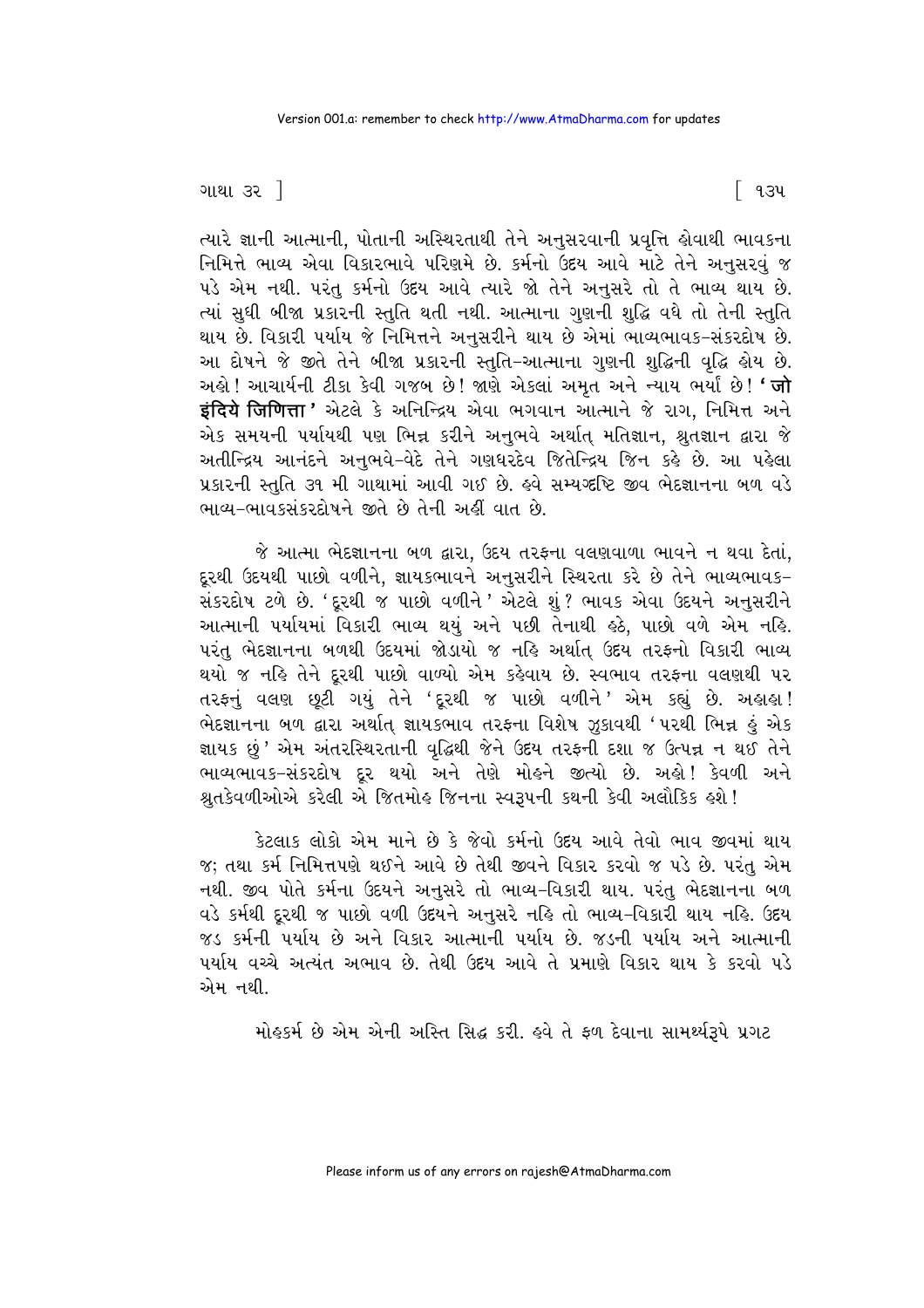િ પ્રવચન રત્નાકર ભાગ−ર

થયું-એટલે કે સત્તામાંથી તે પાકમાં-ઉદયમાં આવ્યું. જો જીવ તેને અનુસરીને ભાવ્ય-વિકાર કરે તો ઉદયને ભાવકપણે પ્રગટ થયો એમ કહેવાય, અને મોહરૂપ થનાર જીવને ભાવ્ય કહેવાય છે. ભાવ્ય આત્માને ભેદજ્ઞાનના બળ દ્વારા દરથી જ પાછો વાળવાથી ઉદય તરફનું લક્ષ છુટી જાય છે અને પોતાના સ્વભાવ ઉપર લક્ષ જાય છે. આને મોહનું જીતવું કહે છે. જે સમયે ઉદય આવ્યો તે સમયે જ, સાથે જ રાગનો અભાવ હોય છે, પછી નહિ; કારણ કે ઉદય આવ્યો ત્યારે તેના અનસારે પરિણમન ન થયં અને તેથી રાગ ઉત્પન્ન જ થયો નહિ

અલલ! એક-એક લીટીમાં કેટલં ભર્ય છે? લોકોનાં ભાગ્ય છે કે સમયસાર જેવં શાસ્ત્ર રચાઈ ગયં. આમાં તો મહામનિઓએ સતના ઢંઢેરા પીટયા છે. શં અદભત ટીકા છે! આવી ટીકા ભરતક્ષેત્રમાં કયાંય નથી. અલા! વીતરાગી મુનિઓને આનંદમાં ઝૂલતાં ઝલતાં વિકલ્પ આવ્યો અને આ શબ્દોની રચના થઈ ગઈ. કરી નથી. તે સમયે શબ્દોની ્<br>પર્યાય થવાની હતી તેથી થઈ છે. ટીકાના શબ્દોની પર્યાયની જન્મક્ષણ હતી તેથી થઈ છે. વિકલ્પ આવ્યો તેથી ટીકા થઈ છે એમ નથી. ટીકાના શબ્દો આ સ્વરૂપે પરિણમવાના હતા જ. માટે પરિણમ્યા છે. તે કાળે વિકલ્પને નિમિત્ત કહેવાય છે.

ક્ષાયિક સમક્તિી કે મુનિને પણ ભાવક-નિમિત્તના લક્ષે પોતાથી ભાવ્યરૂપ થવાની લાયકાત પર્યાયમાં છે. તેથી ભાવક ઉદયના કાળે તેને અનુસાર જો પ્રવૃત્તિ કરે તો આત્માને ભાવ્ય કહેવાય છે. આ ભાવ્ય-ભાવક સંકરદોષ છે. આવો જે ભાવ્ય આત્મા તેને ભેદજ્ઞાનના બળ વડે અર્થાત પોતાના પુરુષાર્થ વડે ૫૨ તરફના વલણથી જાહો પાડયો. તેથી પરના લક્ષવાળી વિકારી દશા જ ઉત્પન્ન ન થઈ. ઉદય તો ઉદયમાં રહ્યો અને પોતાના પરષાર્થ વડે આત્માને ઉદયથી ભિન્ન કરતાં-પાછો વાળતાં મોહ ઉત્પન્ન જ થયો નહિ અને તેથી ભાવ્ય-ભાવક સંકરદોષ દૂર થઈ ગયો. નિમિત્તનું અનુસરણ છૂટતાં, તેને અનુસારે જે પોતાનો પુરુષાર્થ થતો લતો તે હવે ઉપાદાનને અનુસર્રીને થાય છે. તેથી ભાવક એવા મોલ્કર્મના અનુસારે થતી અસ્થિરતારૂપ ભાવ્ય દેશા પણ થતી નથી. સમકિતીને ભગવાન આત્માનો આશ્રય તો છે જ. પરંતુ જ્યાં સુધી પોતાનો (અસ્થિરતારૂપી ) ઊંઘો પુરુષાર્થ છે ત્યાં સુધી ભાવ્ય થવાને તે લાયક છે. તેથી જો કર્મનો વિપાક આવે ત્યારે તેને અનુસરે તો ભાવ્ય-ભાવકની એક્તા થાય છે. પરંતુ જો સવળો પુરુષાર્થ કરે અર્થાત નિજ સ્વભાવના વિશેષ આશ્રય દ્વારા દરથી જ ઉદયથી પાછો વળે તો ભાવ્ય-ભાવકની એક્તા થતી નથી. જે ભાવ્ય વિકારી થતું હતું તે ન થયું તે એનું જીતવં છે.

જે સત્તામાં મોહુકર્મ છે તે હવે ફળ દેવાના સામર્થ્યથી ઉદયમાં આવે છે. તે સમયે જ્ઞાનીની પર્યાયમાં તેને અનુસરીને અસ્થિરતારૂપ ભાવ્ય થવાની યોગ્યતા પણ છે. આ પ્રમાણે બન્નેની અસ્તિ સિદ્ધ કરી. હવે તે જ્ઞાની આત્મા બળપૂર્વક મોહનો તિરસ્કાર <u>क्ञीने निभित्त</u>

 $9.35$   $\overline{\phantom{0}}$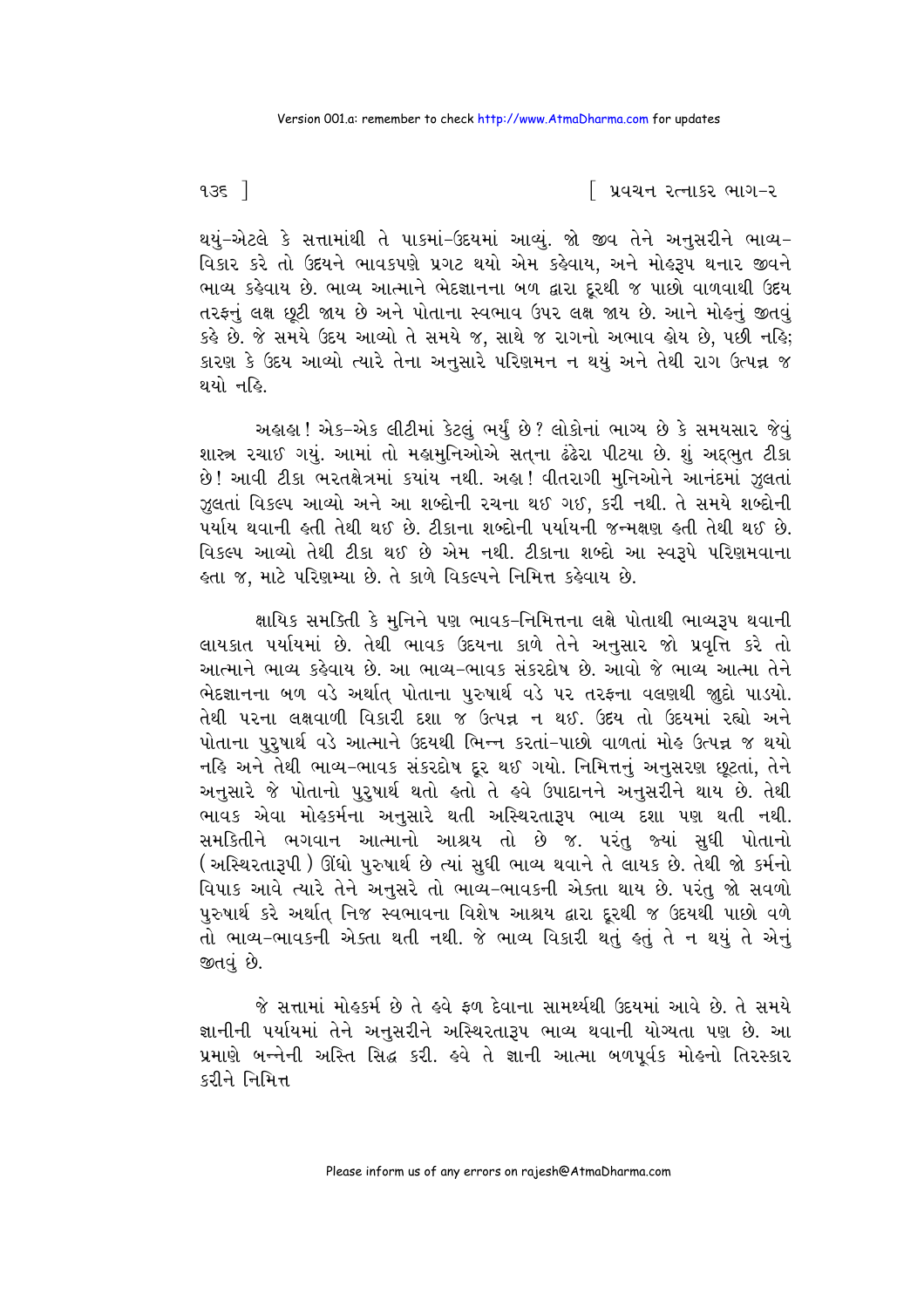તરફનો આદર છોડી દે છે. કર્મના વિપાકનો અનાદર કરીને તે જ્ઞાની અંદર ભગવાન જ્ઞાયક ત્રિકાળીના આદરમાં-આશ્રયમાં જાય છે. તેને ભાવ્ય-ભાવકસંકરદોષ દૂર થાય છે. આ ભગવાન આત્મા પોતે સર્વજ્ઞસ્વભાવી છે તેની સ્તુતિ છે. ભાઈ! વસ્તુસ્થિતિ જ આવી છે. પોતાના ભાવમાં એનું ભાસન થવું જોઈએ. એમ ને એમ માની લે તે કામ આવે નહિ. અહો ! કેવળીના અનસારે આ અલૌકિક ટીકા છે. 'પરમાર્થ વચનિકા 'માં શ્રી બનારસીદાસ કહે છે કે- 'આ ચિકી (વચનિકા ) યથાયોગ્ય સમતિપ્રમાણ કેવળીવચન અનસાર છે. જે જીવ સાંભળશે. સમજશે અને શ્રદ્ધશે તેને ભાગ્ય અનસાર કલ્યાણકારી થશે. ' જ્યારે બનારસીદાસ આમ કહે છે તો પછી સંતોની તો શં વાત ?

કર્મના ઉદયના કાળે તેને અનસરીને જે વિકારી દશા થાય તે દોષ છે. જે મનિ મોલ્નો તિરસ્કાર કરીને એટલે કે ચારિત્રમોલ્ના ઉદયને અવગણીને. તેનં અનસરણ છોડી નિજ જ્ઞાયકભાવને અનભવે છે તે નિશ્ચયથી જિતમોઙ જિન છે. આ બીજા પ્રકારની સ્તુતિ પહેલા પ્રકારની સ્તુતિ કરતાં ઊંચી સ્તુતિ છે. ૩૧ મી ગાથામાં જઘન્ય, ૩૨ મી ગાથામાં મધ્યમ અને ૩૩ મી ગાથામાં ઉત્કૃષ્ટ સ્તુતિ કહી છે.

જેટલે અંશે પરથી હઠી સ્વ તરફ આવે છે તેટલા અંશે ભાવ્યભાવકસંકરદોષ દર થાય છે. ભાવ્યભાવકની એક્તા થતી હતી તે દર થાય છે. આ દોષ દર થતાં એકત્વમાં ટંકોત્કીર્ણ (નિશ્ચલ ) અને જ્ઞાનસ્વભાવ વડે અન્યદ્રવ્યોના સ્વભાવોથી થતા સર્વ ભાવોથી પરમાર્થે જુદા એવા પોતાના આત્માને તે મુનિ અનુભવે છે. અહાહા! ' णाणसहावाधियं' એટલે જ્ઞાનસ્વભાવ વડે અન્યદ્રવ્યોના સ્વભાવોથી થતા સર્વભાવોથી પરમાર્થે ભિન્ન એવા પોતાના આત્માને જે મુનિ અનુભવે છે તે નિશ્ચયથી જિતમોહ છે. તેણે મોહને જીત્યો છે પણ હજા ટાળ્યો નથી. મોહનો ઉપશમ કર્યો છે પણ ક્ષય કર્યો નથી. એટલો પુરુષાર્થ હજા મંદ છે.

મુનિને અને સમકિતીને દષ્ટિમાં રાગનો અભાવ છે. તેથી કર્મના ઉદયે રાગ થાય છે એમ નથી. પરંતુ પર્યાયમાં રાગ થવાની લાયકાત છે તેથી ભાવક (કર્મ) તરફનું <u>વલણ થતાં રાગરૂપ ભાવ્ય થાય છે. હવે મુનિ, ભાવક જે મોહુકર્મ તેની ઉપેક્ષા કરીને-તેનું</u> લક્ષ છોડીને એક જ્ઞાયકભાવ ત્રિકાળી ઘ્રવ ભગવાનનો આશ્રય કરે છે તેને જિતમોહ જિન કહે છે. ભાઈ ! આ એક ( જ્ઞાયક ) ભાવ જેને યથાર્થ બેસે એને બધા ભાવ યથાર્થ બેસી જાય. પણ જેને એક ભાવનાં ઠેકાણાં ન મળે તે નાખે કર્મ ઉપર. પણ તેથી શું થાય ? ( સંસાર ન મટે )

इવે કરે છે:-કેવો છે જ્ઞાનસ્વભાવ ? ૩૧ મી ગાથામાં જે કહ્યું કતું એ જ અહીં છે. આ સમસ્ત લોક ઉપર તરતો છે. જ્ઞાનની પર્યાયમાં સ્વપરપ્રકાશક થવાનો સ્વભાવ છે. તેથી જ્ઞાનસ્વભાવ વડે તે જ્ઞેયને-લોકને જાણે છે છતાં તે જ્ઞેયથી ભિન્ન રહે છે જ્ઞેયને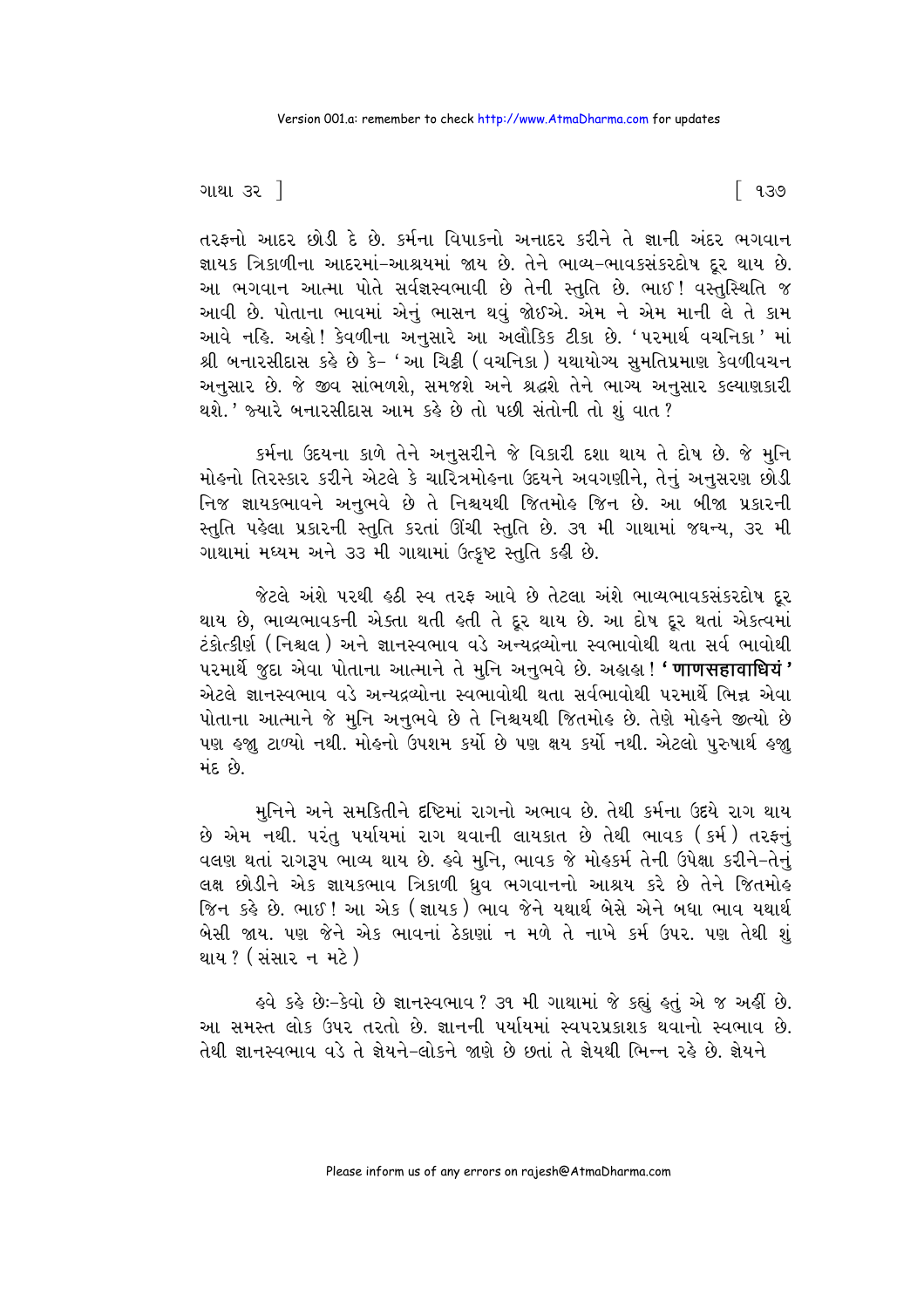િ પ્રવચન રત્નાકર ભાગ−ર

બરાબર જાણતો હોવા છતાં જ્ઞેયરૂપ થતો નથી. તરતો રહે છે એટલે જણાવા યોગ્ય જ્ઞેયથી જાદો રહે છે. વળી તે જ્ઞાનસ્વભાવ પ્રત્યક્ષ ઉદ્યોતપણાથી સદ્દાય અંતરંગમાં પ્રકાશમાન છે. તેથી જ્ઞાનની પર્યાય અંતરમાં આત્માને વિષય બનાવતાં તે પ્રત્યક્ષ થાય છે. આવો અવિનાશી ભગવાન જ્ઞાનસ્વભાવ પોતાથી જ સિદ્ધ અને પરમાર્થ સત્ છે. અહાહા ! આત્મા તો ભગવાન છે પણ તેનો જ્ઞાનસ્વભાવ પણ ભગવાન છે. આ ભગવાનની સ્તતિ છે. એટલે પોતે ભગવાન છે તેની સ્તતિ છે.

શિષ્યે પૂછયું કર્તુ કે તીર્થંકર અને કેવળીની નિશ્ચય સ્તુતિ કેમ થાય? તેનો ઉત્તર એમ આપ્યો કે-આત્મા રાગ અને પરથી ભિન્ન પડીને એક નિજ જ્ઞાયકભાવમાં એકાગ્ર થઈ તેને અનભવે તે તેની સ્તતિ છે. ભાવક કર્મનો ઉદય છે અને ભાવ્ય થવાને લાયક પોતાનો આત્મા ભાવ્ય છે. તે બન્નેની એક્તા તે ભાવ્યભાવકસંકરદોષ છે. તે દોષને દર કરતાં બીજા પ્રકારની સ્તતિ થાય છે.

ગાથાસત્રમાં એક મોહનું જ નામ લીધું છે. તે 'મોહ ' પદ બદલીને તેની જગાએ રાગ, દ્વેષ, ક્રોઘ, માન, માયા, લોભ, કર્મ, નોકર્મ, મન, વચન, કાય મૂકીને અગિયાર સૂત્રો વ્યાખ્યાનરૂપ કરવા. ચારિત્રમોહનો ઉદય કર્મમાં આવ્યો. તેને અનુસરીને પર્યાયમાં રાગદ્વેષરૂપ થવાની યોગ્યતાવાળો ધર્મીનો આત્મા પણ છે. તેથી ઉદયને અનુસરતાં પર્યાયમાં ભાવ્ય જે રાગ-દેષ થાય છે તે સંકરદોષ છે. હવે જ્ઞાયક-સ્વભાવના ઉગ્ર આશ્રયથી, ઉદય તરફનું વલણ છોડતાં પરથી ભેદ પડી જાય છે અને તેથી રાગ-દ્વેષ ઉત્પન્ન થતા નથી, પરંતુ અરાગી-અદ્વેષી પરિણામ પ્રગટ થાય છે. તેને રાગ-દ્વેષને જીતવું કહે છે.

રાગ અને દ્વેષમાં ચારેય કપાય આવી જાય છે. ક્રોધ તથા માન દ્વેષરૂપ છે અને માયા તથા લોભ રાગરૂપ છે. ચારિત્રમોહનો ઉદય તો જડમાં આવે છે. છતાં સમકિતી અને મુનિને પણ ચારિત્રમોહના ચારેય પ્રકારના ઉદયને અનુસરીને કપાયરૂપે પરિણમવાની યોગ્યતા છે. પરંતુ હવે તેને છોડી દે છે. કપાય પ્રગટ થયો અને પછી તેને જીતીને છોડી દે છે એમ નહિ. પરંતુ કપાય ઉત્પન્ન જ થવા દીધો નહિ. કપાયના ઉદય તરફનું લક્ષ છોડી અર્થાત તેનું અનુસરણ છોડીને સ્વભાવના લક્ષે સ્વભાવનું અનુસરણ કરતાં ભાવક અને ભાવ્યનું ભેદજ્ઞાન થાય છે. તેથી ભાવ્ય-કપાય ઉત્પન્ન થતો જ નથી તેને કષાય જીત્યો એમ કહેવાય છે.

એક બાજ્ય ૪૭ શક્તિઓના વર્ણનમાં એમ કહ્યું કે કર્મના નિમિત્તે થતા રાગનું ક્તપિણું જીવને નથી. જીવ રાગનો અક્તી છે એવો એનો સ્વભાવ છે. રાગને ન કરે એવો તેનામાં અક્તા ગુણ છે. 'સમસ્ત, કર્મથી કરવામાં આવેલા, જ્ઞાતૃત્વમાત્રથી જાુદા જે પરિણામો તે પરિણામોના કરણના ઉપરમરૂપ અર્ક્તૃત્વશક્તિ.' કર્મથી કરવામાં આવેલા પરિણામ એટલે કે વિકારી પરિણામ જીવ કરે એવો ખરેખર એમાં કોઈ ગુણ નથી. તેથી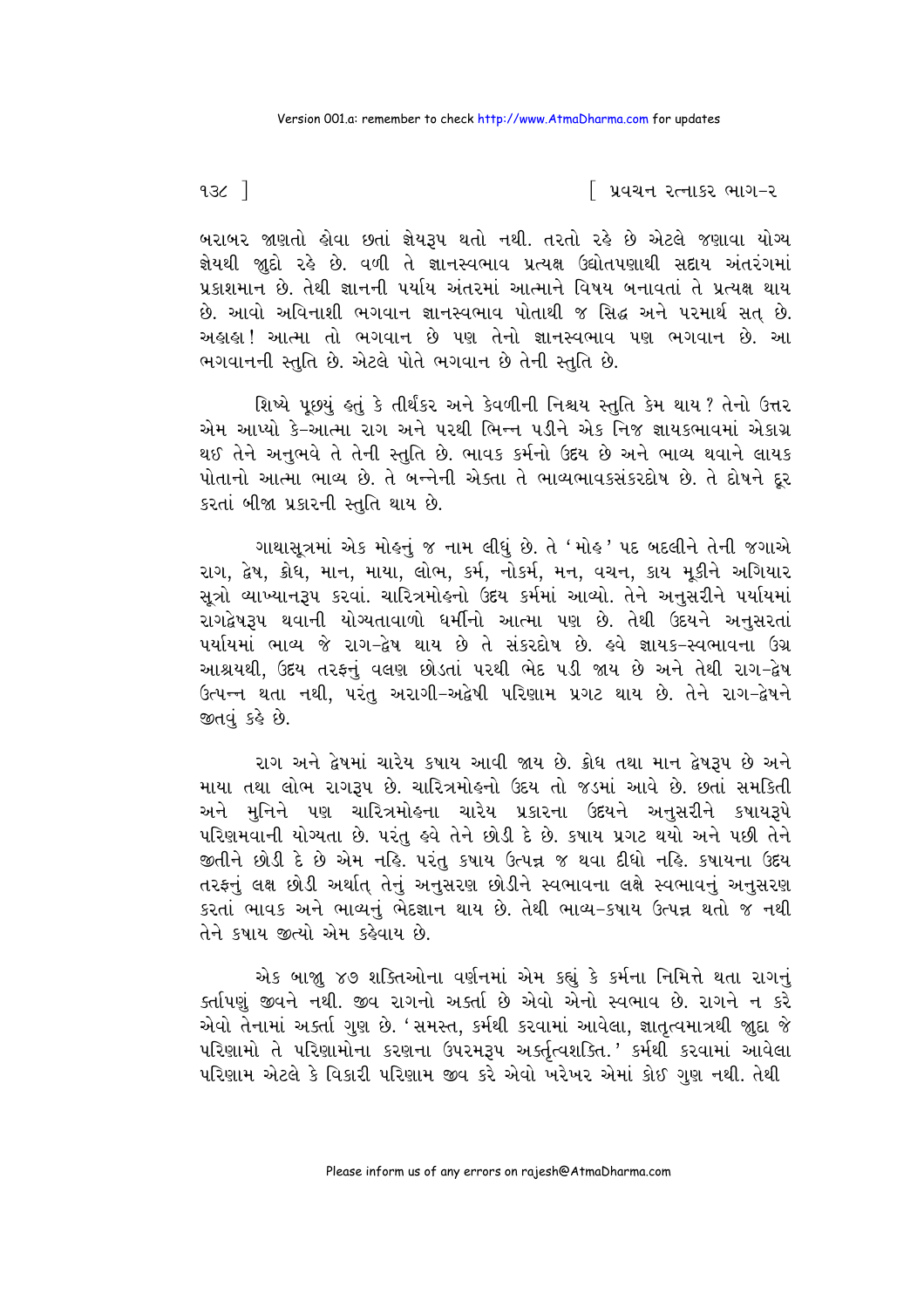ગાથા ૩૨ ]

પર્યાયમાં જે વિકાર થાય છે તેને કર્મના નિમિત્તે થયેલો દેખી કર્મથી કરવામાં આવેલો છે એમ કહ્યું છે. જ્યારે અહીં કહે છે કે રાગના ભાવ્યપણે થવાની લાયકાત જીવની છે, માટે તે રાગનો ક્ર્તા છે. પ્રવચનસારમાં ૪૭ નયોમાં એક ક્ર્તુત્વનય છે. એમાં કર્લ્ડ છે-આત્મદ્રવ્ય ક્તૃનિયે, રંગરેજની માફક, રાગાદિ પરિણામનું કરનાર છે,' જ્યાં ૪૭ શક્તિઓનું વર્ણન કર્યું છે ત્યાં દ્રવ્યદષ્ટિથી આત્મા અક્તા છે એમ કહ્યું છે. શક્તિમાં દષ્ટિનો વિષય અને સ્વભાવની અપેક્ષાએ વર્ણન છે. તેથી જીવ રાગનો કર્તા નથી એવો અક્તસ્વિભાવી કહ્યો છે. જ્યારે અહીં પર્યાયમાં ક્ષણે ક્ષણે કંઈક પરાધીનતા અને સ્વાધીનતા થાય છે તેનું જ્ઞાન કરાવ્યું છે. દૃષ્ટિ સાથે જે જ્ઞાન પ્રગટ થયું છે તે એમ જાણે છે કે જીવ ક્તુનિયે રાગરૂપે પરિણમનાર છે. કર્મના લઈને જીવ રાગરૂપે થાય છે એમ નથી. તેમ જ રાગ કરવા લાયક છે એમ પણ નથી. પરંતુ રાગરૂપે જીવ (સ્વયં) પરિણમે છે તેથી ક્તા કહેવાય છે. છતાં પણ ક્તુનિય સાથે અર્ક્તનય હોવાથી રાગનો જ્ઞાની સાક્ષી જ છે, જાણનાર જ છે. રાગને ન કરે એેવો અર્ક્તૃત્વગુણ આત્મામાં છે. છતાં પર્યાયમાં જે રાગ થાય છે તે કર્મના નિમિત્તે, કર્મને અનુસરીને થવાની યોગ્યતા પર્યાયમાં હોવાથી થાય છે. તે ૫૨ તરફનું વલણ છોડી સ્વનું વલણ કરવું તે સાચો પુરૂષાર્થ છે. શક્તિ અને દ્રવ્યસ્વભાવની અપેક્ષાએ જીવને રાગ-દ્વેષનો ભોગવટો નથી, કેમકે તેનામાં અભોક્તૃત્વ શક્તિ છે. કર્મના નિમિત્તથી થતાં વિકારીભાવના ઉપરમરૂપ આત્માનો અનુભવ<sup>ે</sup>તે ખરેખર પોતાનો ભોગવટો છે. આ ગુણ અને દ્રવ્યને અભેદ કરીને વાત છે. પરંતુ જ્યારે પર્યાયમાં શું છે તે સિદ્ધ કરવું ોય ત્યારે ભોક્તૃત્વ નયથી સુખ-દુઃખ, સંકલ્પ-વિકલ્પ, પુણ્ય-પાપ અને રાગ-દ્વેષનો ભોગવનાર છે. આવો એક નય છે, પરંતુ પરને આત્મા .<br>ભોગવનાર નથી. ધવલના છટા ભાગમાં પણ કહ્યં છે કે અંતરંગ કારણ પ્રધાન છે. નિમિત્ત નહિ.

u& - સ્વામી-કાર્તિકેયાનુપ્રેક્ષામાં આવે છે કેઃ-જાુઓ પુદ્દગલની શક્તિ! તે કેવળજ્ઞાનને પણ રોકે છે. કેવળજ્ઞાનને રોકે એવં કેવળજ્ઞાનાવરણીય કર્મ છે ને?

ઉત્તરઃ- એ તો પુદ્દગલમાં નિમિત્ત થવાની ઉત્કૃષ્ટમાં ઉત્કૃષ્ટ કેટલી શક્તિ છે તે બતાવ્યું છે. કેવળજ્ઞાનાવરણીય કર્મનો ઉદય આવ્યો માટે કેવળજ્ઞાન રોકાયું છે એમ નથી. ઉદય તો જડમાં છે, અને ઉદયને અનુસરવાની લાયકાત પોતાની છે. માટે જ્ઞાન પોતાથી હીણપણાને પ્રાપ્ત થયું છે. પરિણતિમાં વિષયનો પ્રતિબંધ થતાં થોડો વિષય કરે છે અને ઘણો છોડી દે છે. તે પોતાથી થાય છે, જ્ઞાનાવરણીય કર્મ તો એમાં નિમિત્ત છે. જ્ઞાનાવરણીય કર્મનો ઉદય ભાવકપણે આવે છે તે તેની સત્તામાં છે અને જીવની સત્તામાં પોતાના કારણે તેને અનુસરીને જ્ઞાની હીણી દશા થવાની ભાવ્ય દશા થાય છે. તે ભાવ્ય-ભાવકસંકરદોષ છે. હવે ૫ર્યાયને પૂર્ણ નિર્મળ કરવા, પૂર્ણાનંદસ્વરૂપ ભગવાન કેવળજ્ઞાનનો પિંડ છે તેનો પૂર્ણ આશ્રય

િ ૧૩૯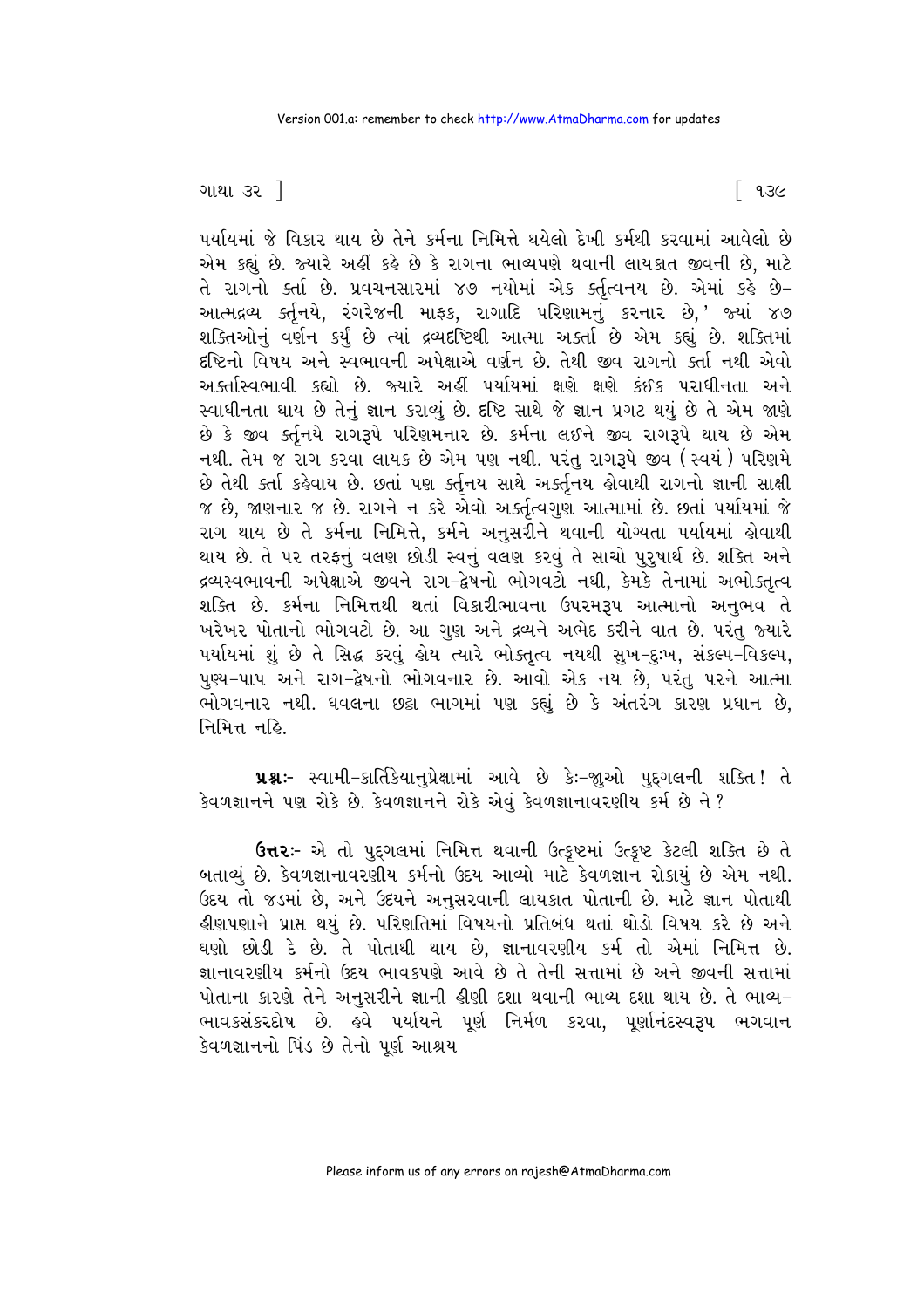$180<sup>-1</sup>$ 

∣િ પ્રવચન રત્નાકર ભાગ−ર

કરતાં નિમિત્તનું અનુસરણ છૂટી જાય છે. ત્યારે તે ભાવ્ય પણ રહેતું નથી અને કેવળજ્ઞાન પ્રગટ થાય છે. તેવી રીતે મતિ, શ્રુત, અવધિ અને મનઃપર્યય જ્ઞાનમાં પણ લઈ લેવું. આ પ્રકારે જ્ઞાનાવરણીય કર્મ જીતાય છે.

કેવળદર્શનાવરણીય કર્મનો ઉદય આવતાં, તેને અનુસરે તો જરી દર્શનની ડીણતારૂપ ભાવ્ય થાય છે. જ્ઞાની અને મુનિને પણ પર્યાયમાં દર્શનની ડીણદશારૂપ ભાવ્ય थવાની લાયકાત હોય છે તેથી ભાવ્ય થાય છે, કર્મના કારણે નહિ. જો તે (ઉદય) તરફનું લક્ષ છોડી સ્વભાવમાં આવે (સંપૂર્ણ આશ્રય પામે) તો કેવળદર્શનાવરણીય કર્મ જીતાય છે. તેવી જ રીતે ચક્ષુ, અચક્ષુ અને અવધિ દર્શનાવરણીય કર્મને જીતવા સંબંધમાં પણ સમજવં.

इવે અંતરાય કર્મઃ-દાન, લાભ, ભોગ, ઉપભોગ અને વીર્ય એ પાંચ પર્યાય છે. અંતરાય કર્મનો ઉદય આવે છે માટે આ પાંચ પર્યાય હીણી થાય છે એમ નથી. પરંત જ્યારે એ હીણીદશા થાય છે ત્યારે કર્મના ઉદયને નિમિત્ત કહે છે. લાભાંતરાય, દાનાંતરાય, ભોગાંતરાય, ઉપભોગાંતરાય અને વીર્યાંતરાય કર્મનો ઉદય આવે છે તે જડમાં છે, અને તે સમયે હીણીદશા થવાની પોતાના ઉપાદાનમાં લાયકાત છે; તેથી ઉદયને અનસરતાં લીણીદશારૂપ ભાવ્ય થાય છે. પરંતુ પરનું લક્ષ છોડીને ત્રિકાળ વીતરાગમૂર્તિ અકષાયસ્વભાવી ભગવાન આત્માનો આશ્રય કરે તો ભાવ્ય-ભાવકની એક્તાનો સંકરદોષ જે થતો હતો તે ટળી જાય છે. આ અંતરાયકર્મનું જીતવું છે.

તેવી રીતે આયુકર્મનો ઉદય છે માટે જીવને શરીરમાં રહેવું પડે છે એમ નથી. ભાવક કર્મનો ઉદય જડ કર્મમાં છે અને તેને અનુસરીને પર્યાયમાં રહેવાની લાયકાત પોતાની છે માટે જીવ રહ્યો છે. આયુકર્મ તો નિમિત્તમાત્ર છે. સાતા-અસાતા વેદનીયકર્મનો ઉદય હોય એ તો જડમાં છે. વળી ખરેખર તો એ સંયોગની પ્રાપ્તિમાં નિમિત્ત છે. તેના ઉદયે જીવની પર્યાયમાં કિંચિત્ નુકશાન થાય છે તે પોતાના કારણે છે, પરંતુ ઉદયના કારણે નહિ. તેવી રીતે નામકર્મનો ઉદય તો જડમાં છે અને તેના નિમિત્તે જીવની સૂક્ષ્મ અરૂપી-નિર્લેપ દશા પ્રગટ હોવી જોઈએ તે થતી નથી તે જીવની પોતાની યોગ્યતાથી છે કેમકે તે કાળે ઉદયનું અનુસરણ હોય છે. ગોત્રકર્મ સંબંધી પણ આમ સમજી લેવું. આમ આઠેય કર્મનો ઉદય તો જડમાં છે અને ભાવક કર્મને અનુસરીને થવા યોગ્ય જે ભાવ્ય તે આત્માની દશા પોતાથી છે, કર્મના કારણે નહિ. જ્ઞાની તે ઉદયને અવગણીને, તેનું લક્ષ છોડીને નિષ્કર્મ નિજ જ્ઞાયકભાવને અનુસરતાં તે તે ભાવ્યદશા પ્રગટ થતી નથી તે કર્મને જીતવું થયું કહેવાય છે.

ઘાતીકર્મને કારણે આત્મામાં ઘાત થાય છે એમ નથી. પરંતુ દ્રવ્યઘાતીકર્મના ઉદયકાળે પર્યાયમાં તે જાતની લીણી દશારૂપે પરિણમવાની એટલે ભાવઘાતીરૂપે થવાની પોતાની લાયકાત છે. પરંતુ કર્મના કારણે તે લાયકાત નથી. કર્મના કારણે કર્મમાં પર્યાય થાય છે.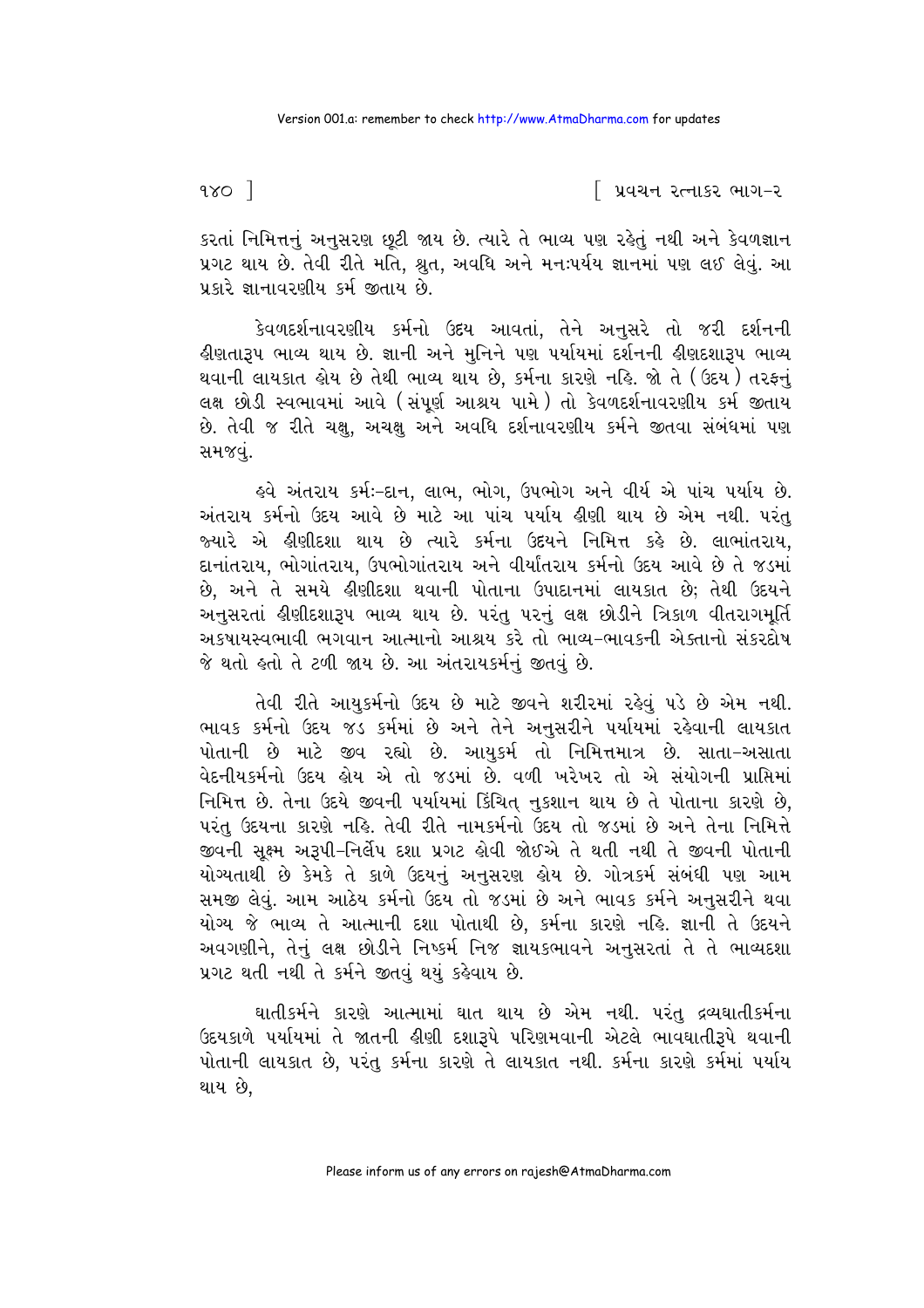ગાથા ૩૨ ]

િ૧૪૧

આત્મામાં નહિ. અહાહા ! ૫૨ને કારણે બીજામાં કાંઈ થાય એવું જૈનધર્મમાં છે જ નહિ. ગુણોની પર્યાય થાય છે તેમાં પોતે જ કારણ છે, કારણ કે પોતે જ કર્મનું અનુસરણ કરે છે. પોતે જેટલે દરજ્જે (અંશે) નિમિત્તનું અનુસરણ છોડી, સ્વભાવ જે સાક્ષાત્ વીતરાગસ્વરૂપ છે તેને અનુસરી વીતરાગ પર્યાય પ્રગટ કરે છે તેટલે અંશે ભાવ્યભાવક-સંકરદોષ ટળે છે.

અલે! આ તો વીતરાગના અલૌકિક ન્યાય છે. જેમ પેંથીએ પેંથીએ તેલ નાખે તેમ આચાર્યોએ વીતરાગ ભગવાનનો માર્ગ સ્પષ્ટ કર્યો છે. કંદકંદાચાર્યનાં શાસ્ત્રો અને અમૃતચંદ્રાચાર્યની ટીકા અગાધ છે. સંતોએ તો હૃદય ખુલ્લાં કર્યાં છે. જેવી રીતે દ્રવ્યકર્મ જીતાય છે તેમ નોકર્મને અનસરીને જે વિકારી ભાવ થાય છે તેને છોડી સ્વભાવને અનસરતાં નોકર્મનં જીતવં થાય છે. વળી મનના નિમિત્તે જે કંપન છે તેને અનસરીને યોગપણે થવાની યોગ્યતા પોતાનીછે. તે ભાવ્ય-ભાવકસંકરદોષ જેટલા અંશે સ્વભાવને અનસરવામાં આવે તેટલા અંશે ટળી જાય છે. આ શાસ્ત્રમાં આસ્રવ અધિકારમાં ગાથા ૧૭૩ થી ૧૭૬ ના ભાવાર્થમાં પંડિત જયચંદજીએ લખ્યં છે કેઃ- 'ક્ષાયિક સમ્યગ્દષ્ટિને સત્તામાંથી મિથ્યાત્વનો ક્ષય થતી વખતે જ અનંતાનુબંધી કષાયનો તથા તે સંબંધી અવિરતિ અને યોગભાવનો પણ ક્ષય થઈ ગયો હોય છે તેથી તેને તે પ્રકારનો બંધ થતો નથી.' તેથી શ્રીમદ રાજચંદ્રે 'સર્વગુણાંશ તે સમ્યક્ત્વ ' અને પંડિત શ્રી ટોડરમલજીએ રઙસ્યપૂર્ણ ચિક્રીમાં 'જ્ઞાનાદિ ગુણો એકદેશ ચતુર્થ ગુણસ્થાન થતાં પ્રગટ થાય છે' એમ કહ્યું છે.

જેમ ઉપર મન લીધું તેમ વચન, કાય અને પાંચ ઇન્દ્રિયો પણ લેવી. ઇન્દ્રિયોને અનુસરીને જે હીણી દશા થાય છે તે ભાવ્ય છે. તે ભાવ્યને અનિન્દ્રિય સ્વભાવનો આશ્રય લઈને ટાળવું તે જીતેન્દ્રિયપણું છે.

આમ સમય સમયના પરિણામ પોતાથી સ્વતંત્રપણે છે એમ સિદ્ધ કરે છે. પરિણામ ઉગ્રરૂપ પરિણમે કે ઉગ્રરૂપ ન પરિણમે, તે પોતાના કારણે છે. એમાં નિમિત્તની જરાય ડખલ નથી. આત્માવલોકનમાં આવે છે કે-જે દ્રવ્યની પર્યાય જે સમયે જે પ્રકારે થવાની છે તે પોતાના કારણે જ થાય છે અને તે નિશ્ચય છે.

આ રીતે મોહની જગ્યાએ રાગ, દ્વેષ, ક્રોધ, માન, માયા, લોભ, કર્મ, નોકર્મ, મન, વચન, કાયા અને પાંચ ઇન્દ્રિયો-એ સોળ પદ મકીને વર્ણન કર્યું. આ સિવાયના અસંખ્ય પ્રકારના શભાશભ ભાવો છે તે અને અનંત પ્રકારની અંશોની ઢીનતા અને ઉગ્રતા થાય છે તે પણ વિચારવી

#### \* ગાથા ∶ ૩૨ : ભાવાર્થ ઉપ૨નું પ્રવચન \*

ભગવાન આત્મા શુદ્ધ ચૈતન્યઘન છે. દ્રવ્યેન્દ્રિયો, ભાવેન્દ્રિય, અને ઇન્દ્રિય-વિષયો એ ત્રણેય જ્ઞેય છે. એ પોતાની ચીજ નથી એમ જાણવં એને સર્વજ્ઞ પરમાત્મા કેવળીની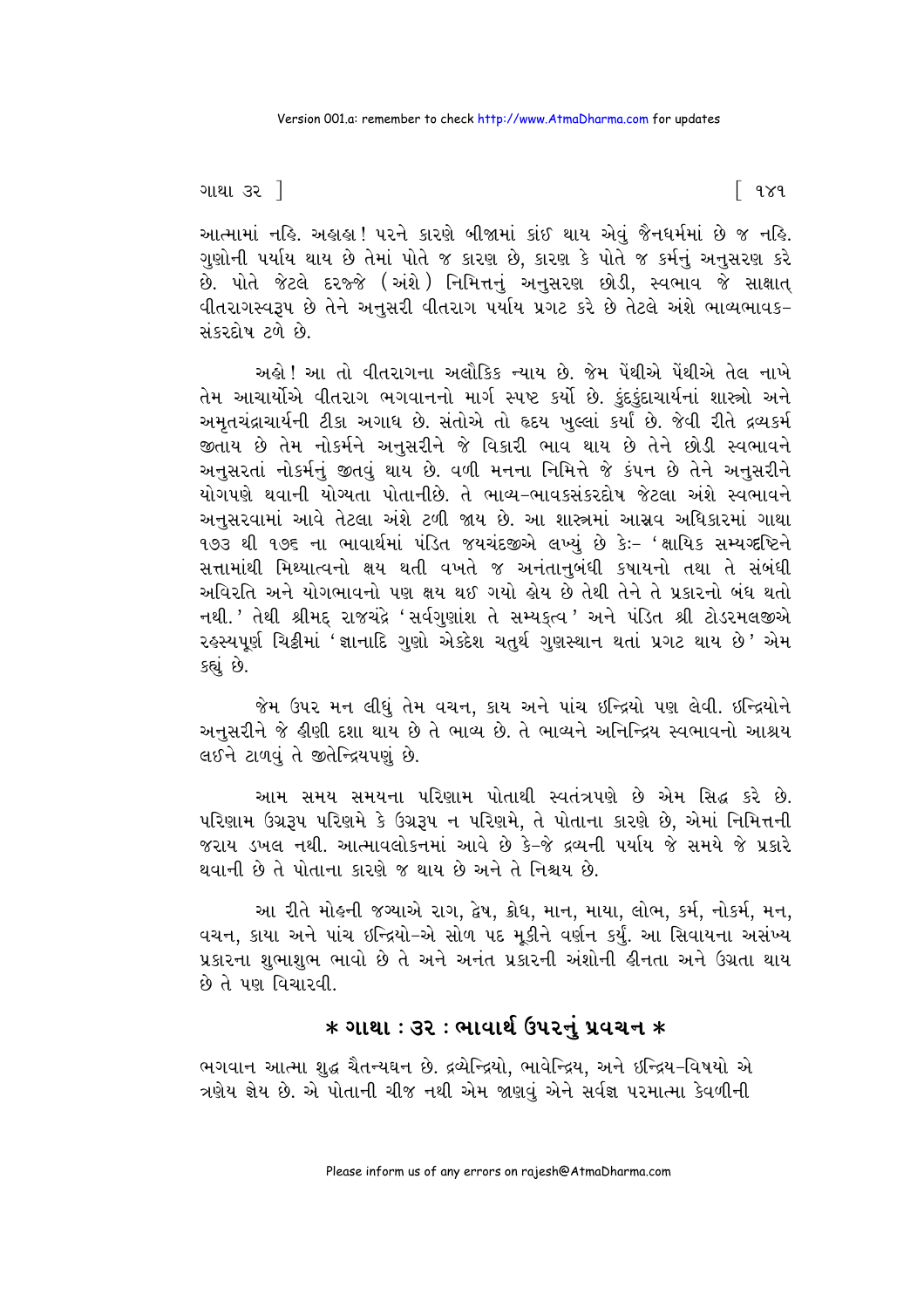૧૪૨ $\exists$ 

િ પ્રવચન રત્નાકર ભાગ−ર

સ્તુતિ કહે છે. જે પોતાની ચીજ હોય તે દૂર ન થાય, અને જે દૂર થાય એ પોતાની ચીજ કેમ હોય ? જેને કેવળીની સ્તુતિ કરવી હોય તેણે આનંદ અને સર્વજ્ઞસ્વભાવથી પરિપૂર્ણ ભગવાન આત્મા સાથે રાગ અને નિમિત્તથી ભિન્ન પડી. એક્તાની નિર્વિકલ્પ ભાવના કરવી. આવી એક નિશ્ચય સ્તુતિની વાત ૩૧ મી ગાથામાં આવી ગઈ.

ઙ્વે આ ગાથામાં એમ કહ્યું કે−રાગ અને નિમિત્તથી ભિન્ન પડીને, ભગવાન આત્મા જે શુદ્ધ ચૈતન્યઘન વસ્તુ છે તેની સન્મુખ થવાથી જેને પર્યાયમાં શુદ્ધતા પ્રગટી છે (જ્ઞેય-જ્ઞાયક સંકરદોષ દૂર થયો છે) તે જ્ઞાનીને હજુ (મોહ) કર્મનું નિમિત્તપણું છે, અને તેના તરફના વલણવાળી વિકારી ભાવ્ય દશા થાય છે. હવે એ જ્ઞાની નિમિત્તનું લક્ષ છોડીને અંદર નિજ જ્ઞાયકભાવનો ઉગ્ર આશ્રય લઈને તે ભાવ્ય મોહ-રાગાદિને જીતે છે અર્થાત મોહનો ઉપશમ કરે છે. તેથી તેને ભાવ્યભાવકસંકરદોષ થતો હતો તે ટળે છે, અને આત્માની સ્તુતિ થાય છે અર્થાત આત્માના ગુણની વૃદ્ધિ થાય છે.

જડકર્મ જે મોહ તેના અનુસાર પ્રવૃત્તિથી આત્મા ભાવ્યરૂપે થતો હતો તેને ભેદજ્ઞાનના બળથી જુદો અનુભવ્યો તે જિતમોહ જિન થયો. ઉપશમ શ્રેણી ચઢતાં મોહના ઉદયનો અનુભવ ન રહે, પણ પોતાના બળથી ઉપશમાદિ કરી આત્માને અનુભવે તે જિતમોઙ છે. ઉપશમાદિ કેમ કહ્યું? ઉપશમશ્રેણીમાં જ્ઞાન, દર્શન અને વીર્યનો ક્ષયોપશમભાવ હોય છે અને જેમ પાણીમાં મેલ હોય તે ઠરીને નીચે બેસી જાય તેમ વિકાર (ચારિત્ર મોઢ) ઉપશમશ્રેણીમાં દબાઈ જાય છે. પણ તેનો ક્ષય થતો નથી તેથી તેને ઉપશમ કહે છે.

ઉપશમ એક મોહકર્મનો હોય છે ત્યારે ક્ષયોપશમ, ઉદય, ક્ષય ચારેય ઘાતીકર્મનો હોય છે. ક્ષયોપશમભાવ ૧ થી ૧૨ ગુણસ્થાન સુધી, ક્ષાયિકભાવ ૪ થી ૧૪ ગુણસ્થાન સુધી અને ઉદયભાવ ૧ થી ૧૪ ગુણસ્થાન સુધી લોય છે. પારિણામિકભાવ તો સદાય સર્વ જીવોને હોય છે.

[ પ્રવચન નં ૭૨-૭૩-૭૪ \* દિનાંક ૧૦-૨-૭૬ થી ૧૨-૨-૭૬ ]

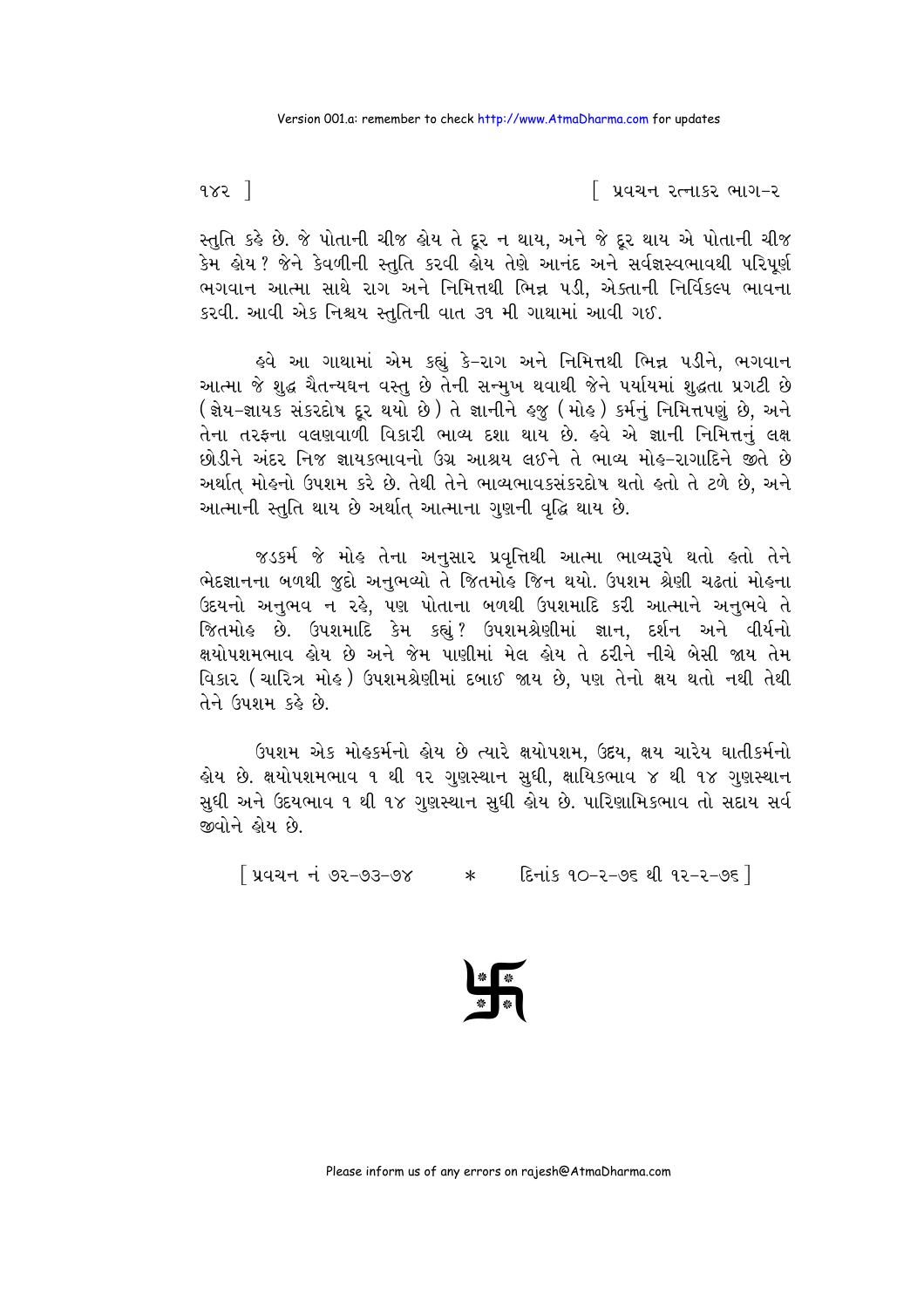#### ગાથા-33

अथ भाव्यभावकभावाभावेन-

# जिदमोहस्स दु जइया खीणो मोहो हवेज्ज साहुस्स। तइया हु खीणमोहो भण्णदि सो णिच्छयविदृहिं।। ३३ ।।

#### जितमोहस्य तु यदा क्षीणो मोहो भवेत्साधोः। तदा खल क्षीणमोहो भण्यते स निश्चयविद्धिः ।। ३३ ।।

૬વે, ભાવ્યભાવક ભાવના અભાવથી નિશ્ચયસ્તુતિ કહે છેઃ-

# જિતમોહ સાધુતણો વળી ક્ષય મોહ જ્યારે થાય છે. નિશ્ચયવિદોથકી તેહને ક્ષીણમોહ નામ કથાય છે. ૩૩.

**ગાથાર્થઃ**- [जितमोहस्य तु साधोः] જેણે મોહને જીત્યો છે એવા સાધુને [ यदा ] જ્યારે [ क्षीण: मोह: ] મોહ ક્ષીણ થઈ સત્તામાંથી નાશ [ भवेत ] થાય [ तदा ] त्यारे [निश्चयविद्धि: ] निश्चयना श्रष्टानारा [खल] निश्चयथी [स: ] ते साधने [ क्षीणमोह: ] ' क्षीशमोर्डु' એવા नामथी [ भण्यते ] sई છे.

**ટી.કાઃ**- આ નિશ્ચયસ્તુતિમાં પૂર્વોક્ત વિધાનથી આત્મામાંથી મોલ્નો તિરસ્કાર કરી, જેવો (પૂર્વ) કહ્યો તેવા જ્ઞાનસ્વભાવ વડે અન્યદ્રવ્યથી અધિક આત્માનો અનુભવ કરવાથી જે જિતમોહ થયો. તેને જ્યારે પોતાના સ્વભાવભાવની ભાવનાનું સારી રીતે અવલંબન કરવાથી મોહની સંતતિનો અત્યંત વિનાશ એવો થાય કે ફરી તેનો ઉદય ન થાય-એમ ભાવકરૂપ મોહ ક્ષીણ થાય, ત્યારે (ભાવક મોહનો ક્ષય થવાથી આત્માના વિભાવરૂપ ભાવ્યભાવનો પણ અભાવ થાય છે અને એ રીતે) ભાવ્યભાવક ભાવનો અભાવ થવાને લીધે એકપણું થવાથી ટંકોત્કીર્ણ (નિશ્ચલ) પરમાત્માને પ્રાપ્ત થયેલો તે 'ક્ષીણમોહ જિન ' કહેવાય છે. આ ત્રીજી નિશ્ચયસ્તુતિ છે.

અહીં પણ પૂર્વે કહ્યું હતું તેમ 'મોહ' પદને બદલી રાગ, દ્વેષ, ક્રોધ, માન, માયા, લોભ, કર્મ, નોકર્મ, મેન, વચન, કાય, શ્રોત્ર, ચક્ષુ, ધ્રાણ, રસન, સ્પર્શન-એ પદો મૂકી સોળ સૂત્રો (ભણવાં અને) વ્યાખ્યાન કરવાં અને આ પ્રકારના ઉપદેશથી બીજાં પણ विथा२वां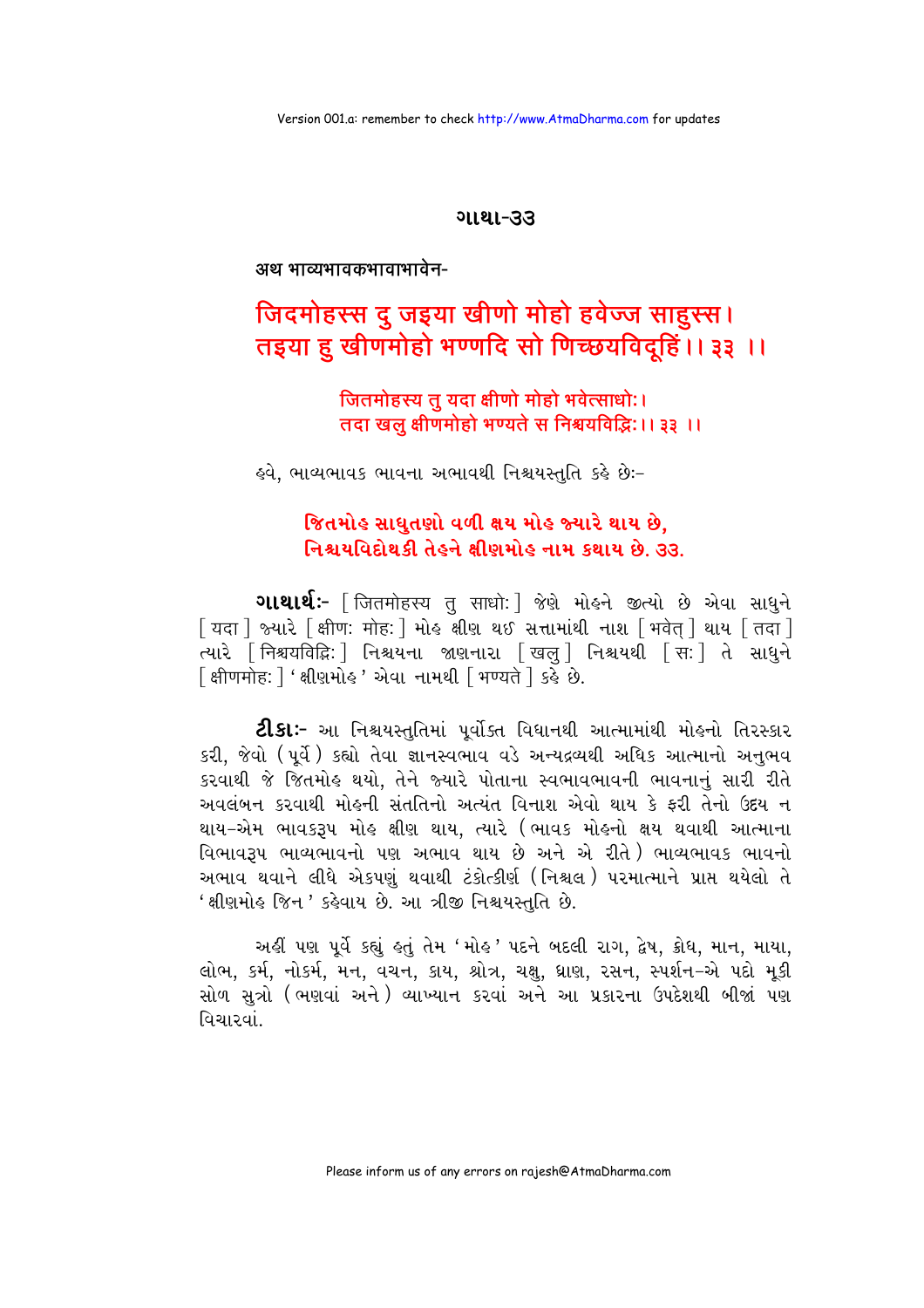િ પ્રવચન રત્નાકર ભાગ−ર

## ( शार्दुलविक्रीडित ) एकत्वं व्यवहारतो न तु पुनः कायात्मनोर्निश्चया-न्नुः स्तोत्र व्यवहारतोऽस्ति वपुषः स्तूत्या न तत्तत्त्वतः। स्तोत्रं निश्चयतश्चितो भवति चित्स्तत्यैव सैवं भवे-न्नातस्तीर्थकरस्तवोत्तरबलादेकत्वमात्माङ्गयो: ।। २७ ।।

(मालिनी) इति परिचिततत्त्वैरात्मकायैकतायां नयविभजनयुक्त्यात्यन्तमुच्छादितायाम्। अवतरति न बोधो बोधमेवाद्य कस्य स्वरसरभसकृष्टः प्रस्फुटन्नेक एवं ।। २८ ।।

**ભાવાર્થઃ**- સાધુ પહેલાં પોતાના બળથી ઉપશમ ભાવ વડે મોહને જીતી, પછી જ્યારે પોતાના મહા સામર્થ્યથી મોહનો સત્તામાંથી નાશ કરી જ્ઞાનસ્વરૂપ પરમાત્માને પ્રાપ્ત થાય ત્યાર તે ક્ષીણમોહ જિન કહેવાય છે.

ઙ્વે અહીં આ નિશ્ચય−વ્યવહારરૂપ સ્તુતિના અર્થનું કળશરૂપ કાવ્ય કહે છેઃ−

श्लोशर्थः- [कायात्मनो: व्यवहारत: एकत्वं | शरीरने अने आत्माने व्यवड़ारनयथी એકપણું છે [तु पून: ] पशु [ निश्चयात् न ] निश्चयनयथी એકપણું નથી; [ वपृष: स्तुत्या न: स्तोत्रं व्यवहारत: अस्ति | भाटे शरीरना स्तवनथी આत्मापुरुषनुं स्तपन व्यवहारनयथी थयुं डड़ेवाय छे, अने त्तित्त्वतः तत् न सिश्चयनयथी नहि; .<br>भवति | यैतन्यनुं स्तवन थाय છे. [सा एवं भवेत् ] ते यैतन्यनुं स्तवन अर्क्ष જિતેન્દ્રિય, જિતમોહ, ક્ષીણમોહ-એમ (ઉપર) કહ્યું તેમ છે. [अत: तीर्थकरस्तवोत्तरबलात | अज्ञानीसे तीर्थंडरना स्तवननो ४े प्रश्न डर्यो डतो तेनो आम नयविलागथी ઉत्तर दीधो; ते ઉत्तरना બળથી એમ સિદ્ધ થયું કે | आत्म-अङ्गयो: एकत्वं न लियात्माने अने शरीरने એકપણ निश्चयथी नथी. २७.

ઙવે વળી, આ અર્થને જાણવાથી ભેદજ્ઞાનની સિદ્ધિ થાય છે એવા અર્થવાળું કાવ્ય કહે છે:–

છે એવા મુનિઓએ | आत्म-काय-एकतायां | જ્યારે આત્મા અને શરીરના એકપણાને [ इति नय–विभजन–युक्त्या ] આમ नयन्ता विભागनी युक्ति વડे [ अत्यन्तम उच्छादितायाम् | ४ऽभूणथी ઉખेડी नाण्युं છे-अत्यंत निषेध्युं છે, त्यारे किस्य | क्या ५२५ने बोिध: ] ज्ञान

 $988<sup>-1</sup>$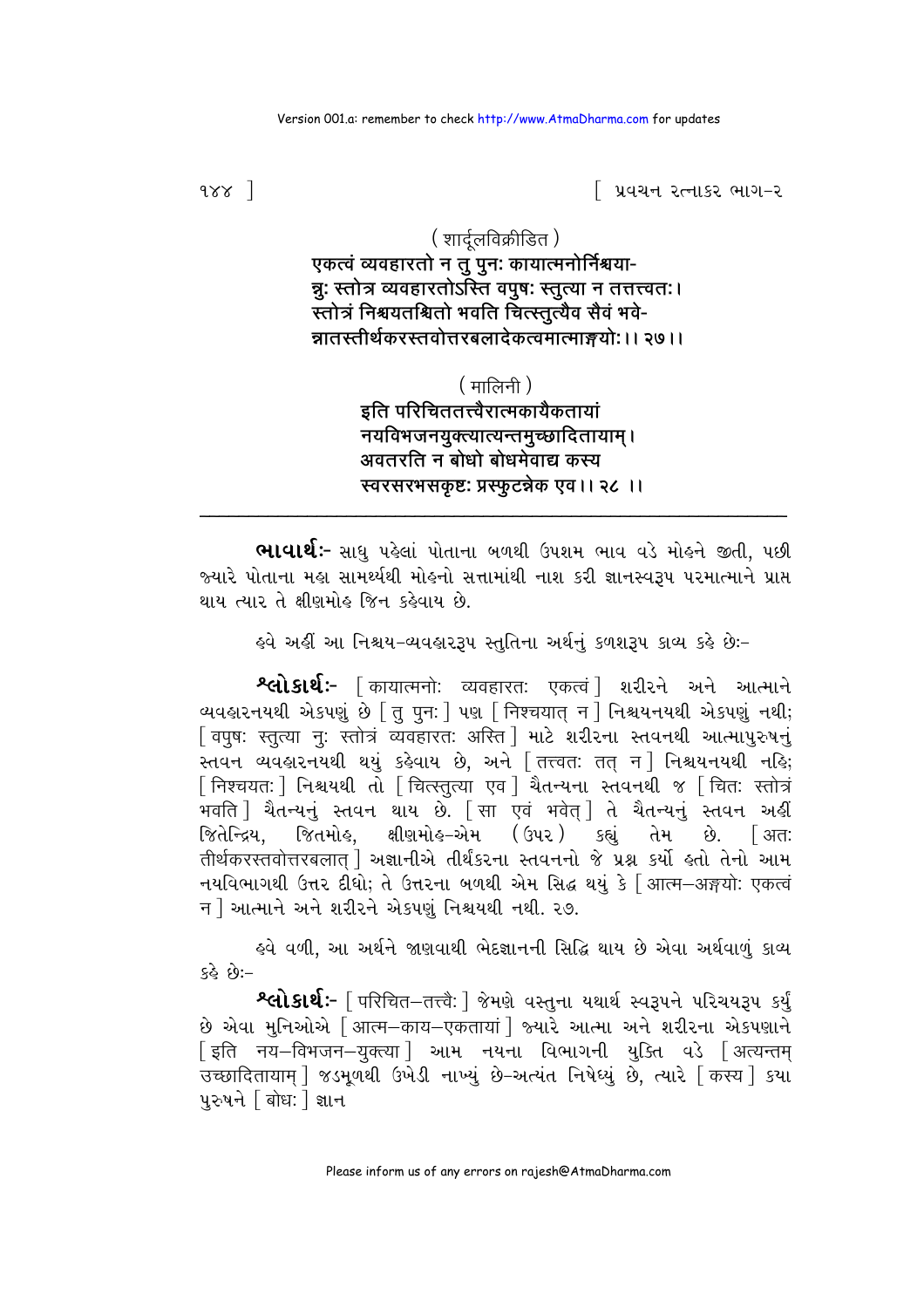ગાથા ૩૩ <u>ી</u>

િ ૧૪૫

[अद्य एव ] तत्क्षण [बोधं ] यथार्थपशाने [ न अवतरति ] न पामे ? અવશ્ય पामे જ. डेयुं थ ी ? स्वि-रस-रभस-कृष्टः प्रस्फुटन् एकः एव । पोताना निश्नरसना वेगथी ખેંચાઈ પ્રગટ થતં એકસ્વરૂપ થઈને.

ભાવાર્થઃ- નિશ્ચય-વ્યવહારનયના વિભાગ વડે આત્માનો અને પરનો અત્યંત ભેદ બતાવ્યો છે; તેને જાણીને, એવો કોણ પુરુષ છે કે જેને ભેદજ્ઞાન ન થાય? થાય જ; કારણ કે જ્યારે જ્ઞાન પોતાના સ્વરસથી પોતે પોતાનું સ્વરૂપ જાણે ત્યારે અવશ્ય તે જ્ઞાન પોતાના આત્માને પરથી ભિન્ન જ જણાવે છે. અહીં કોઈ દીર્ઘસંસારી જ હોય તો તેની प्रांध पान नथी २८

આ પ્રમાણે, અપ્રતિબુદ્ધે જે એમ કહ્યું હતું કે "અમારો તો એ નિશ્ચય છે કે દેહ છે તે જ આત્મા છે", તેનું નિરાકરણ કર્યું.

આ રીતે આ અજ્ઞાની જીવ અનાદિ મોહના સંતાનથી નિરૂપણ કરવામાં આવેલું જે આત્મા ને શરીરનું એકપણું તેના સંસ્કારપણાથી અત્યંત અપ્રતિબુદ્ધ હતો તે હવે તત્ત્વજ્ઞાનસ્વરૂપ જ્યોતિનો પ્રગટ ઉદય થવાથી અને નેત્રના વિકારીની માફક (જેમ કોઇ પુરુષનાં નેત્રમાં વિકાર હતો ત્યારે વર્ણાદિક અન્યથા દેખાતાં હતાં અને જ્યારે વિકાર .<br>મેટયો ત્યારે જેવાં હતાં તેવાં જ દેખવા લાગ્યો તેમ ) ૫ડળ સમાન આવરણકર્મ સારી રીતે ઊઘડી જવાથી પ્રતિબુદ્ધ થયો અને સાક્ષાત દ્રષ્ટા (દેખનાર) એવા પોતાને પોતાથી જ જાણી, શ્રદ્ધાન કરી, તેનું જ આચરણ કરવાનો ઇચ્છક થયો થકો પૂછે છે કે 'આ સ્વાત્મારામને અન્ય દ્રવ્યોનું પ્રત્યાખ્યાન (ત્યાગવું) તે શું છે?'

ગાથા ૩૧ માં જ્ઞેયજ્ઞાયકસંકરદોષને જીતવાની વાત હતી. ગાથા ૩૨ માં ભાવ્યભાવક-સંકરદોષ દર કરવાની (ઉપશમની) વાત કરી. હવે આ ૩૩ મી ગાથામાં ભાવ્યભાવકસંબંધના અભાવની-ક્ષયની વાત કરે છે. વિકારરૂપ થવાની જે યોગ્યતા છે તે ભાવ્ય છે અને નિમિત્ત કર્મતે ભાવક છે. તે બન્ને વચ્ચે જે ભાવ્ય-ભાવકસંબંધ છે તેના અભાવથી થતી નિશ્ચય-સ્તતિને અહીં કહે છે. ગાથા ૩૨ માં ભાવ્યભાવક-સંબંધનો અભાવ નહિ પણ ઉપશમ કર્યો હતો, દાબ્યો હતો એની વાત હતી. એ જ સંબંધનો જે અભાવ એટલે ક્ષય કરે છે એની વાત આ ગાથામાં છે.

#### $*$  ગાથા ૩૩ : ટીકા ઉપરનું પ્રવચન  $*$

નિશ્ચયસ્તુતિ એટલે સ્વભાવના ગુણની શુદ્ધિની વિકાસદશા. પૂર્વે ૩૨ મી ગાથામાં કહ્યું હતું તે પ્રમાણે જેણે જ્ઞાનસ્વભાવ વડે અન્યદ્રવ્યથી અધિક એવા આત્માનો અનુભવ કરી, મોહનો તિરસ્કાર કર્યો છે અર્થાત મોહનો ઉપશમ કર્યો છે તે જીવ હવે ક્ષાયિકભાવ દ્વારા મોહનો નાશ-ક્ષય કરે છે. ઉપશમશ્રેણીમાં ૧૧ મા ગુણસ્થાને ક્ષાયિકભાવ થતો નથી તેથી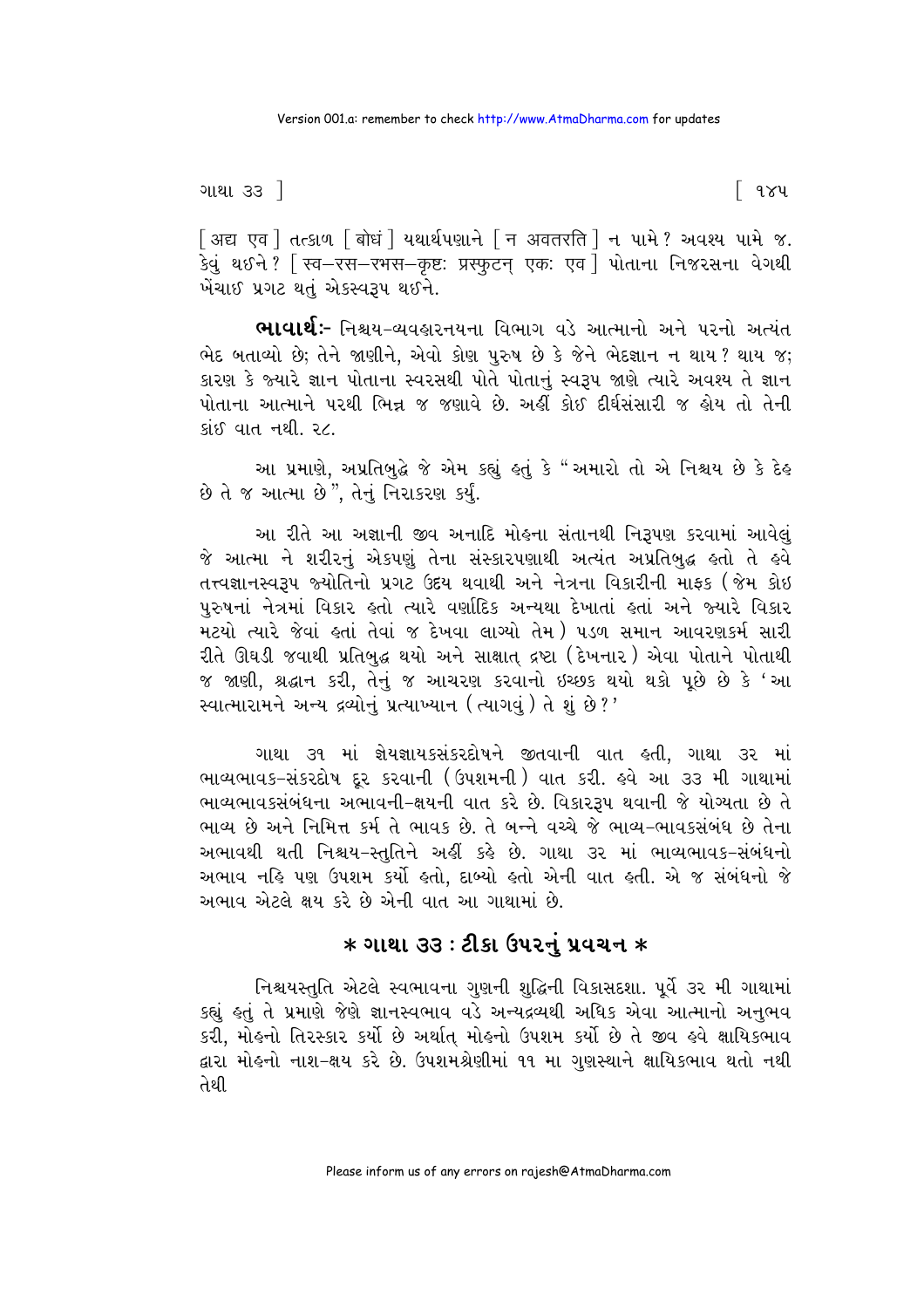િ પ્રવચન રત્નાકર ભાગ−ર

 $985$ ]

મુનિ ત્યાંથી પાછા હઠે છે અને પછી ઉગ્ર પુરુષાર્થ કરી મોહાદિનો ક્ષય કરે છે. ઉપશમ-શ્રેણીમાં પુરુષાર્થ મંદ હોય છે, જ્યારે ક્ષપકશ્રેણીમાં તે ઉગ્ર હોય છે.

આ સ્તુતિ છે તે સાધકભાવ છે, અને તે બારમા ગુણસ્થાન સુધી જ હોય છે. ૧૩ મા ગુણસ્થાને સ્તુતિ ન હોય, કારણ કે ૧૩ મું ગુણસ્થાન-કેવળજ્ઞાન તો સ્તુતિનું ફળ છે. <u>પ</u>ર્વે કહ્યું તેમ ઇન્દ્રિયોને જીતીને જેણે અતીન્દ્રિય એવા આત્માનું જ્ઞાન અને ભાન કર્યું છે તે જીવ ત્યાર પછી કર્મના નિમિત્તને અનુસરીને જે ભાવ્ય થાય છે તેનો ઉપશમ કરે છે. ત્યારે તે જિતમોહ થાય છે. તે જ આત્માના હવે પોતાના સ્વભાવભાવનું ઉગ્ર અવલંબન પરંતુ હવે તે જ્ઞાયક આત્માના અતિ ઉગ્ર આશ્રય વડે પુરુષાર્થને ઉગ્ર બનાવે છે તેથી કર્મનો ક્ષય થાય છે. ઉગ્ર પુરુષાર્થથી મોહની સંતતિનો અત્યંત નાશ થઈ જાય છે. પુરુષાર્થ વડે મોહનો ક્ષય થાય છે એમ કહેવું એ તો નિમિત્તનું કથન છે. કર્મનો જે ક્ષય .<br>થાય છે એ તો એની પોતાની યોગ્યતાથી થાય છે. સ્વભાવ તરફના ઉગ્ર પરષાર્થના સમયે કર્મમાં ક્ષય થવાની યોગ્યતા ોય છે તે એની પોતાથી છે. સ્વભાવસન્મેખતાના અતિ ઉગ્ર પુરુષાર્થથી જ્યારે કેવળજ્ઞાન પ્રગટે છે ત્યારે ચાર ઘાતીકર્માનો ક્ષય થાય છે એમ (નિમિત્તથી) કહેવાય છે. ખરી રીતે તો તે કર્મો નાશ થવાની યોગ્યતાવાળાં હતાં તેથી ક્ષયપણાને પામે છે. તે કાળે કર્મની પર્યાય અકર્મરૂપે થવા યોગ્ય હોય છે તેથી થાય છે. આમ સ્વભાવના ઉગ્ર પુરુષાર્થથી જે પર્યાયમાં ઉપશમભાવનો મંદ પુરુષાર્થ હતો તેને ટાળી નાખ્યો એ ત્રીજા પ્રકારની સ્તતિ છે.

પરિપૂર્ણ ભગવાન આત્માનો અનુભવ કરી જે જિતમોહ થયો છે તેણે રાગને દબાવ્યો છે, રાગનો ઉપશમ કર્યો છે પણ અભાવ કર્યો નથી, કેમકે તેને સ્વભાવનું ઉગ્ર અવલંબન નથી. હવે જો તે નિજ જ્ઞાયકભાવનું અતિ ઉગ્ર અવલંબન લે તો મોહની સંતતિના પ્રવાહનો એવો અત્યંત વિનાશ થાય કે ફરીને મોહનો ઉદય ન થાય. આવી રીતે જ્યારે ભાવકરૂપ મોહનો ક્ષય થાય છે ત્યારે વિભાવરૂપ ભાવ્યનો પણ આત્મામાંથી અભાવ થાય છે. જે ભાવક મોહ છે તેના તરફનું વલણ છૂટતાં અને ઉગ્ર પુરૂષાર્થ વડે સ્વભાવનું અવલંબન લેતાં ભાવક મોહ અને ભાવ્ય મોહ બન્નેનો અભાવ થાય છે. તેથી ક્ષીણમોરુ ગુણસ્થાનમાં પરમાત્મપણાને પ્રાપ્ત થાય છે. આ ત્રીજા પ્રકારની સ્તુતિ છે.

૧૨ મા ગુણસ્થાનમાં ભાવ્યભાવક ભાવનો અભાવ થવાથી એકપણું થવાથી ટંકોત્કીર્ણ પરમાત્મપણાને પ્રાપ્ત થયેલો તે ક્ષીણમોહ જિન થયો છે. ત્રણ પ્રકારે જિન કહ્યા છે. પ્રથમ જિતેન્દ્રિય જિન, બીજો ઉપશમ અપેક્ષાએ જિતમોહ જિન અને ત્રીજો ક્ષાયિકરૂપ ક્ષીણમોઢ જિન, સમ્યગ્દર્શન થતાં જિતેન્દ્રિય જિન થાય છે. ઉપશમ શ્રેણી થતાં જિતમોઢ જિન થાય છે અને અતિ ઉગ્ર પુરુષાર્થ દ્વારા પૂર્ણ વીતરાગસ્વરૂપ પ્રગટ થતાં ક્ષાયિક જિન-ક્ષીણમોહ જિન થાય છે. બીજા પ્રકારની સ્તુતિમાં ઉપશમ શ્રેણીની વાત છે, ઉપશમ સમક્તિની વાત નથી. તેવી રીતે ત્રીજા પ્રકારની સ્તુતિમાં કેવળજ્ઞાનની વાત નથી, પરંતુ ૧૨ મા ક્ષીણમોહ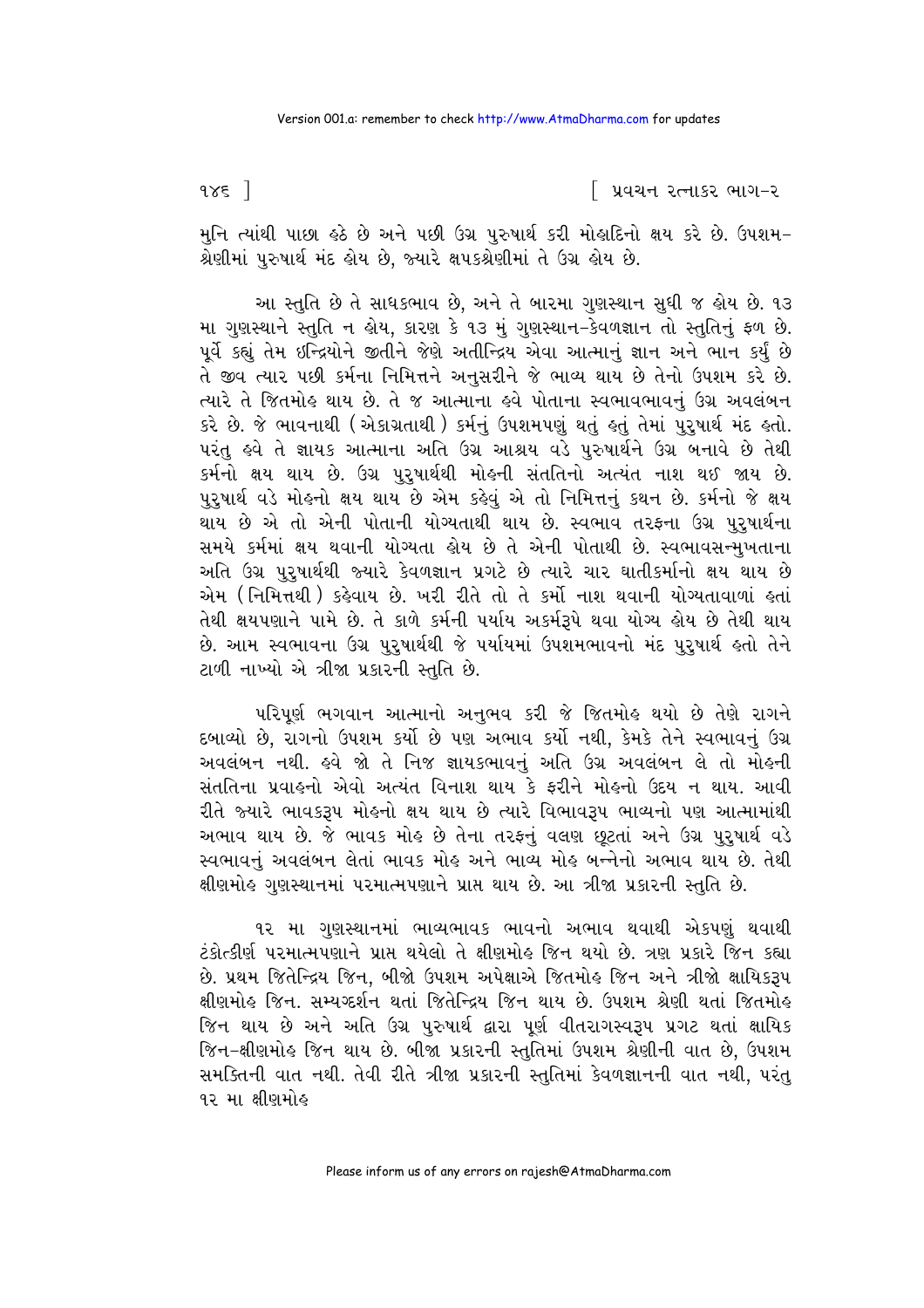ગાથા ૩૩ <u>ી</u>

ି ૧૪૭

ગુણસ્થાનની વાત છે, કેમકે કેવળજ્ઞાન તો સ્તુતિનું ફળ છે. ક્ષીણમોહ જિન થતાં જે પૂર્ણ વીતરાગતા થઈ તે ત્રીજા પ્રકારની ઉત્કૃષ્ટ સ્તુતિ છે. ઉપશમ સ્તુતિમાં (ગાથા ૩૨ માં) જે સોળ બોલ લ્તા તે અહીયાં પણ લઈ લેવા. ભાઈ! આ તો ભગવાન જિનેન્દ્રદેવનો માર્ગ અતિ સુક્ષ્મ છે. અનંતકાળમાં જે સમજ્યો નથી એવો આ માર્ગ અહીં બતાવ્યો છે.

#### \* ગાથા ૩૩ : ભાવાર્થ ઉપરનું પ્રવચન \*

સર્વજ્ઞ પરમાત્માની નિશ્ચયસ્તુતિ કોને કહેવાય એ પ્રશ્ન હતો. તેનો ઉત્તર આપ્યો કે-આ ભગવાન આત્મા જ્ઞાન અને આનંદસ્વરૂપી વસ્તુ છે. તેની દષ્ટિ કરી તેની એક્તા કરવી એ કેવળીની પહેલા પ્રકારની સ્તુતિ છે. ભગવાનની ભક્તિ, પૂજા, જાત્રા કરવાનો જે ભાવ છે તે શુભભાવ કોવાથી પુર્ણ્યબંધનું કારણ છે. તેથી તે ભાવ વાસ્તવિક ધર્મ નથી અને તેથી તે ભાવ વાસ્તવિક સ્તુતિ પણ નથી. અને વાસ્તવિક જિન શાસન પણ નથી

શુદ્ધ જ્ઞાનસ્વરૂપ પૂર્ણ પવિત્ર આનંદધામ ભગવાન આત્મા છે. તેની સન્મુખ થઈને અને નિમિત્ત, રાગ અને એક સમયની પર્યાયથી વિમુખ થઈને અંદર એકાગ્ર થતાં પર્યાયબુદ્ધિ છુટવાથી પહેલા પ્રકારની સ્તુતિ થાય છે. રાગથી ભિન્ન ચૈતન્યસ્વરૂપ આત્માનો અનંભવ થતાં સમ્યગ્દર્શન થાય છે તે પહેલી સ્તતિ છે. છતાં એ સમ્યગ્દષ્ટિને કર્મના ઉદય તરફના ઝૂકાવથી પોતામાં પોતાને કારણે ભાવક કર્મના નિમિત્તે વિકારી ભાવ્ય થાય છે. આ ભાવ્યભાવકસંકરદોષ છે. હવે કર્મના ઉદયનં લક્ષ છોડી વસ્ત જે અખંડ એક ચૈતન્યઘન પ્રભુ છે તેની સન્મુખ થઈ તેમાં જોડાણ કરતાં ઉપશમભાવ દ્વારા જ્ઞાની તે મોહને જીતે છે તે બીજા પ્રકારની સ્તુતિ છે.

પ્રથમ સ્તુતિમાં સમ્યગ્દર્શન સહિત આનંદનો અનુભવ છે. બીજી સ્તુતિમાં ભાવક મોહકર્મના ઉદયના નિમિત્તે જે વિકારી ભાવ્ય થતું હતું તે સ્વભાવના આશ્રયે દબાવી દઈ ઉપશમભાવ પ્રગટ કર્યો. આ પ્રકારની સ્તુતિમાં સ્વભાવસન્મુખતાનો પુરુષાર્થ તો છે. પણ તે મંદ છે. હવે ત્રીજી સ્તુતિમાં પ્રબળ પુરુષાર્થથી અંદર એકાગ્ર થતાં રાગનો નાશ થાય છે. બીજી સ્તતિમાં જે ઉપશમશ્રેણી હતી તેનાથી પાછા હઠીને ક્ષપકશ્રેણીમાં જતાં રાગાદિનો ક્ષય થાય છે. ઉપશમ શ્રેણીમાં રાગાદિનો ક્ષય થતો નથી. તેથી પાછા હઠીને ૭ મા ગુણસ્થાને આવીને પછી ઉગ્ર પુરુષાર્થ વડે ક્ષપકશ્રેણી માંડતાં રાગાદિનો અભાવ થાય  $\hat{\mathfrak{g}}$ 

અહાહા! અનાદિથી પોતાનું સ્વરૂપ અખંડ આનંદકંદ પ્રભુ ભગવાનસ્વરૂપ જ છે. આત્મા સ્વયં ૫૨માત્મસ્વરૂપ, જિનસ્વરૂપ, વીતરાગસ્વરૂપ જ છે. અને જે વિકલ્પ ઊઠે છે એ તો અન્ય સ્વરૂપ કર્મ છે. એકલો અકષાયસ્વભાવી આનંદકંદ આત્મા છે. તેની દૃષ્ટિ કરી અનુભવ કરવો તે પ્રથમ પ્રકારની આત્માની સ્તુતિ છે. ત્યારપછી રાગના ઉદયમાં પોતાના પુરૂષાર્થની કમજોરીથી જોડાણ થતું હતું તે જોડાણ, પોતાના સ્વરૂપ તરફના પુરુષાર્થથી ન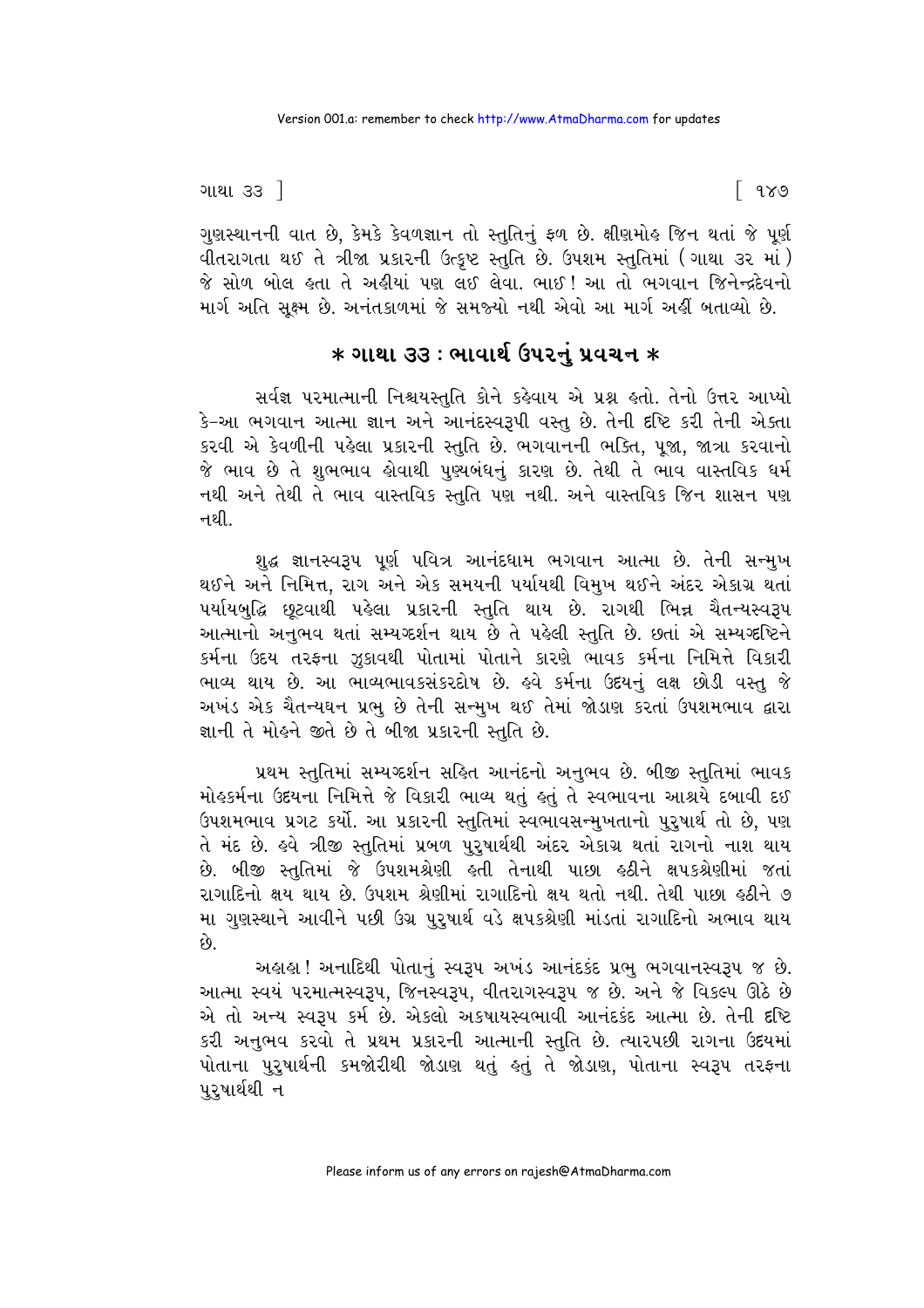$128$ 

િ પ્રવચન રત્નાકર ભાગ−ર

કરતાં રાગને દાબ્યો, રાગનો ઉપશમ કર્યો. આ ઉપશમશ્રેણી છે. એ બીજા પ્રકારની સ્તુતિ છે. આ ઉપશમશ્રેણી ૮ મા ગુણસ્થાને શરૂ થાય છે. પછી ૧૧ મા ગુણસ્થાને ઉપશમભાવ થાય છે, પણ ત્યાં ક્ષાયિકભાવ થતો નથી. તેથી ત્યાંથી પાછા હઠીને સાતમા ગુણસ્થાને આવીને ફરી પુરૂષાર્થની અતિ ઉગ્રતાથી રાગનો નાશ કરવામાં આવે છે તે ત્રીજી સ્તુતિ છે. રાગ ઉપશમ પામે કે ક્ષય પામે કામ તો પુરૂષાર્થનું જ છે.

મુનિએ પહેલાં પોતાના બળથી બીજી સ્તુતિરૂપ ઉપશમભાવ વડે મોહને જીત્યો હતો, પરંતુ નાશ કર્યો ન હતો. તે ફરીને પોતાના મહા સામર્થ્યથી અર્થાત અપ્રતિલ્તસ્વરૂપ વસ્તુ છે તેના તરફના અપ્રતિલ્ત પુરૂષાર્થથી મોલ્નો નાશ કર્યો. આ પણ ઉપદેશનું કથન છે. બાકી તો ઉગ્ર પુરૂષાર્થને કાળે મોહ પોતાના કારણે નાશ પામે છે. પરંતુ ભાષામાં તો એમ જ આવે કે મોહનો પુરૂષાર્થથી નાશ કર્યો.

આ આત્મા પરમાત્મા છે. તે એક સમયની પર્યાય વિનાની પરિપૂર્ણ વીતરાગ સર્વજ્ઞસ્વભાવી પરમભાવસ્વરૂપ વસ્તુ છે. તેમાં ઉગ્ર અપ્રતિ લ પુરૂષાર્થ દ્વારા સ્થિર થઈ મુનિરાજ મોહનો અત્યંત નાશ કરે છે અને ત્યારે જ્ઞાનસ્વરૂપ પરમાત્માને પ્રાપ્ત થાય છે. .<br>(તેને ક્ષીણમોલ જિન કહે છે.) બારમા ગુણસ્થાનને પ્રાપ્ત પૂર્ણ વીતરાગ ક્ષીણમોલ જિન છે. તે ત્રીજા પ્રકારની ઉત્કૃષ્ટ સ્તુતિ છે. આ ઉત્કૃષ્ટ સ્તુતિનું ફળ ૧૩ મું ગુણસ્થાન-કેવળજ્ઞાન છે. આમ જે કેવળજ્ઞાનસ્વભાવી પોતાનો આત્મા જ્ઞાતા-દષ્ટાસ્વરૂપ છે તેના તરફના સંપર્ણ ઝકાવ અને સત્કારથી પર્યાયમાં રાગનો અને તેના ભાવક કર્મનો સત્તામાંથી નાશ થાય છે તેને ત્રીજા પ્રકારની કેવળીની ઉત્કૃષ્ટ સ્તુતિ કહે છે. અહાહા! પોતાની પૂર્ણ સત્તાનો જે અનાદર હતો તે છોડીને, તેનો સ્વીકાર અને સંભાળ કરવાથી રાગની અને કર્મની સત્તાનો નાશ થાય છે, અને ત્યારે તે ક્ષીણમોહ જિન થાય છે.

લ્વે અહીં આ નિશ્ચય−વ્યવહાર સ્તુતિના અર્થનું કળશરૂપ કાવ્ય કહે છેઃ−

## **∗ કળશ ૨૭ : શ્લોકાર્થ ઉપરનું પ્રવચન ∗**

' कायात्मनो: व्यवहारत: एकत्वं ' शरीरने अने आत्माने व्यवहारनयथी એકપણું છે. અહીં શરીર કહેતાં બાહ્ય શરીર, કર્મ અને રાગ એ બધું લઈ લેવું. આત્મા અને શરીર એક ક્ષેત્રે રહેવાથી અને બન્ને વચ્ચે નિમિત્ત-નૈમિત્તિક સંબંધ હોવાથી તેઓ એક છે એમ વ્યવહારનય કહે છે. '**न तु पुनः निश्चयात्** ' પરંતુ નિશ્ચયનયથી એકપણું નથી. નિશ્ચયથી તેઓ એક નથી. ચૈતન્ય ભગવાન જડ રજકણોનો પિંડ એવા શરીરથી જુદો છે. જેમ પાણીનો કળશ હોય છે તેમાં પાણી કળશથી અને કળશ પાણીથી ભિન્ન છે-તેમ અંદર જ્ઞાનજળરૂપી ભગવાન આત્મા અને એનો આકાર શરીર અને તેના આકારથી ભિન્ન છે. શરીર અને આત્માને વ્યવહારથી એક કહ્યા હતા પણ નિશ્ચયથી એટલે ખરેખર તેઓ એક નથી પણ ભિન્ન છે.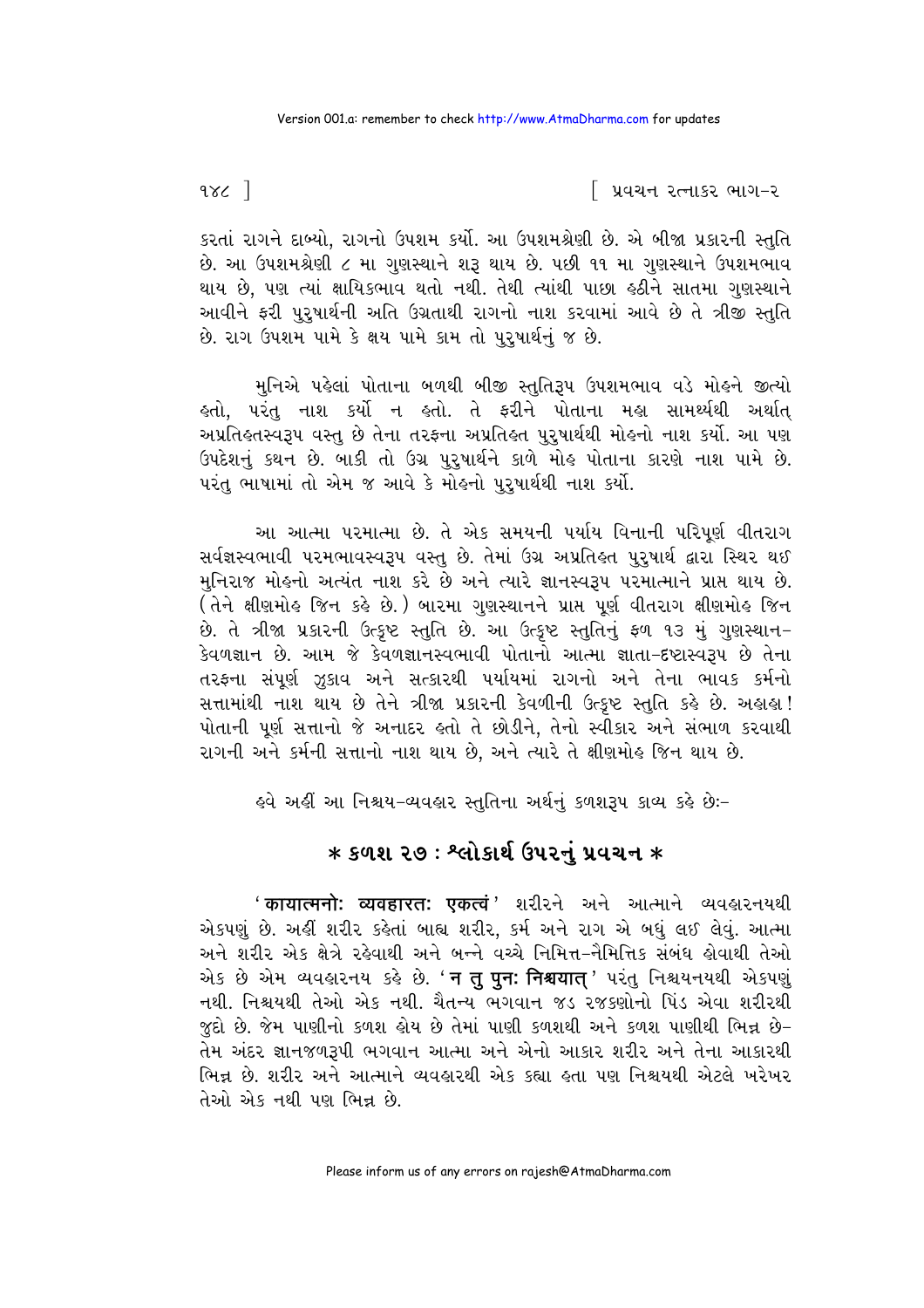ગાથા ૩૩ <u>ી</u>

' वपुष: स्तुत्या नु: स्तोत्रं व्यवहारत: अस्ति, न तत् तत्त्वत:' शरीरना સ્તવનથી આત્મા-પુરૂષનું સ્તવન થયું એમ વ્યવહારનયથી કહેવાય છે, પણ નિશ્ચયનયથી નહિ. અહાહા ! જાૂઓ, ભગવાન ત્રિલોકનાથ અરિહંતદેવ તે ૫૨ વસ્તુ છે અને તેમની સ્તુતિનો વિકલ્પ<sup>ે</sup>એ રાગ છે. તેથી એ સ્તુતિ આત્માની સ્તુતિ નથી કેમકે વિકલ્પ આત્માથી ભિન્ન ચીજ છે. રાગથી માંડીને બધાય-એટલે કે સિદ્ધ ભગવાન અને તીર્થંકરો પણ આ આત્માના સ્વરૂપથી ભિન્ન કોવાથી અનાત્મા છે. તેથી 'આ આત્મા (પોતે) નહિ ' એવા અનાત્માની જે સ્તુતિ કરે છે તે ચૈતન્યની સ્તુતિ કરતો નથી પણ ચૈતન્યથી ભિન્ન શરીરની સ્તુતિ કરે છે. જેમ આત્માથી ભિન્ન એવા અનાત્મસ્વરૂપ જડ શરીરની સ્તુતિથી રાગ થાય છે તેમ આત્માથી (પોતાથી) ભિન્ન એવા સમોસરણમાં બિરાજમાન સાક્ષાત ત્રિલોકીનાથ તીર્થંકરદેવના શરીર કે ગુણની સ્તુતિ કરવાથી પણ, પરલક્ષ હોવાથી, રાગ ઉત્પન્ન થાય છે. માટે તે આત્માની સ્તતિ નથી.

જેમ પર પદાર્થ આ જીવ નથી એ અપેક્ષાએ અજીવ છે, તેમ નિજ દ્રવ્યરૂપ ભગવાન આત્માની અપેક્ષાએ બીજાં દ્રવ્યો અદ્રવ્ય છે. બીજાં દ્રવ્યો પોતપોતાની અપેક્ષાએ તો સ્વદ્રવ્યરૂપ છે, પણ આ જીવદ્રવ્યની અપેક્ષાએ તેઓ અદ્રવ્ય છે. તેવી રીતે આ આત્માના ક્ષેત્રની અપેક્ષાએ પરક્ષેત્ર એ અક્ષેત્ર છે, આ આત્માના સ્વકાળની અપેક્ષાએ પરકાળ અકાળ છે અને આ આત્માના સ્વભાવની અપેક્ષાએ પરસ્વભાવ તે અસ્વભાવ છે. સમયસારમાં પાછળ અનેકાન્તના પરિશિષ્ટના ૧૪ બોલમાં આ વાત આવે છે. આત્મા સ્વચતુષ્ટયથી છે અને પરચતુષ્ટયથી નથી. તેમ જ ૫૨ પોતાના સ્વચતુષ્ટયથી છે પણ આ આત્માના ચતુષ્ટયથી નથી. જ્ઞાનમાત્ર જીવવસ્તુ સ્વદ્રવ્યપણે, સ્વક્ષેત્રપણે, સ્વકાળપણે અને સ્વસ્વભાવપણે અસ્તિ છે, પરંતુ પરદ્રવ્ય, પરક્ષેત્ર, પરકાળ અને પરભાવપણે નાસ્તિ છે. સ્વદ્રવ્ય અનંત ગુણ અને પર્યાયોનો પિંડ છે, અસંખ્ય પ્રદેશ તેનું ક્ષેત્ર છે, એક સમયની પર્યાય તે પોતાનો સ્વકાળ છે અને પોતાના ગુણ તે સ્વભાવ છે. આવા સ્વદ્રવ્ય-ક્ષેત્ર-કાળ-ભાવની અપેક્ષાએ અરિલંત અને સિદ્ધ ભગવાનનો આત્મા અદ્રવ્ય. અક્ષેત્ર. અકાળ અને અસ્વભાવ છે. આ તો પરથી ભિન્નતાની (ભેદજ્ઞાનની) વાત છે. માટે અર્લુતાદિની સ્તુતિ એ આત્માની સ્તુતિ નથી.

કળશટીકામાં કળશ ૨૫૨ માં ઉપર કહી એથી પણ વિશેષ સૂક્ષ્મ વાત કરી છે. ત્યાં કહે છે કેઃ-સ્વદ્રવ્ય એટલે અખંડ નિર્વિકલ્પ અભેદ એકાકાર વસ્તુ અને ૫રદ્રવ્ય એટલે સ્વદ્રવ્યમાં 'આ ગુણ અને આ ગુણી ' એવો ભેદવિકલ્પ કરવો તે. સ્વક્ષેત્ર એટલે અસંખ્ય પ્રદેશી એકરૂપ આકાર અને અસંખ્ય પ્રદેશ એમ તેમાં ભેદ કરવો તે પરક્ષેત્ર છે. પૂર્ણાનંદનો નાથ ત્રિકાળી વસ્તુ તે સ્વકાળ છે અને એક સમયની જે પર્યાય છે તે પરકાળ છે. સ્વભાવ એટલે દ્રવ્યની સહજ શક્તિ અને એકરૂપ વસ્તુમાં આ જ્ઞાન, આ દર્શન એમ ભેદ કરવા તે પરભાવ છે.

િ૧૪૯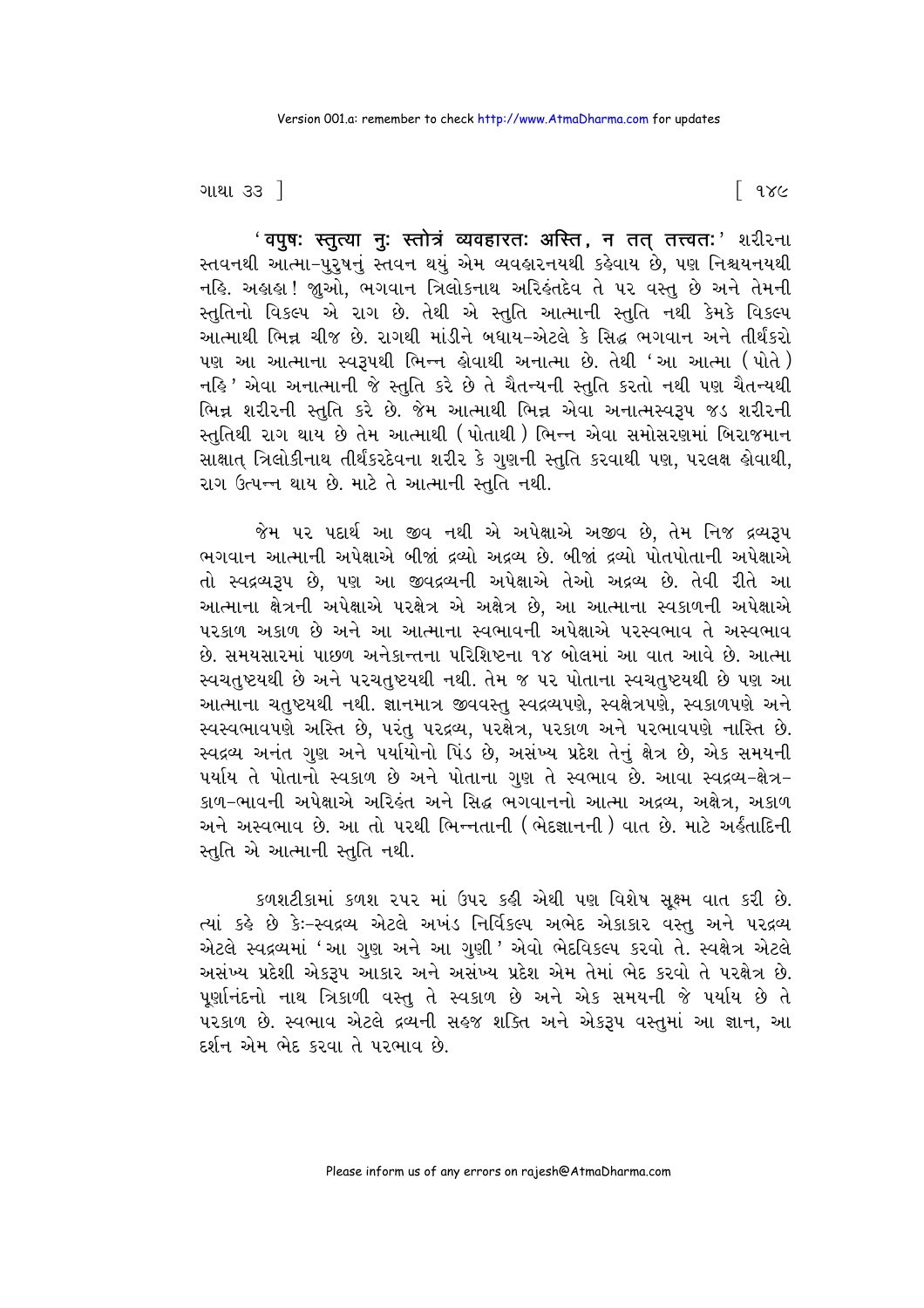$940$ ]

િ પ્રવચન રત્નાકર ભાગ−ર

અહાહા! વસ્તુ બહુ સૂક્ષ્મ છે, ભાઈ. જ્યાં 'હું આ દ્રવ્ય અને આ પર્યાય' તેવો ભેદ પણ પરદ્રવ્ય છે ત્યાં પુણ્ય-પાપના ભાવોનું શું કહેવું ? એ તો પરદ્રવ્ય છે જ. અભેદ સ્વભાવમાં ગણ-ભેદની કલ્પના કરવી એ પરભાવ છે. અલે ! દિગંબર સંતોની વીતરાગ-માર્ગની વાત અલૌકિક છે. આવી વસ્તુના સ્વરૂપની વાત બીજે કયાંય નથી.

નિયમસારની ૫૦ મી ગાથામાં પણ આવે છે કેઃ-સ્વરૂપના આશ્રયે પ્રગટેલી એક સમયની નિર્મળ વીતરાગી સંવર. નિર્જરા અને કેવળજ્ઞાનની પર્યાય પણ પરદ્રવ્ય. પરભાવ છે અને તેથી હેય છે. પોતાનો ત્રિકાળી સ્વભાવ સ્વદ્રવ્ય છે અને એક સમયની પર્યાય ત્રિકાળીમાં નથી, ત્રિકાળરૂપ નથી માટે પરદ્રવ્ય છે. મૂળ ગાથામાં '**परदव्वं** परसहावमिदि हेयं ' એટલે ' પૂર્વોક્ત સર્વ ભાવો પરસ્વભાવો છે, પરદ્રવ્ય છે, તેથી હેય છે' એમ કહ્યું છે. તથા ટીકામાં એમ લીધું છે કે–' પરંતુ શુદ્ધ નિશ્ચયનયના બળે (શુદ્ધ નિશ્ચયનયે) તેઓ હેય છે. શા કારણથી ? કારણ કે તેઓ પરસ્વભાવો છે, અને તેથી જ ૫૨૬વ્ય છે. સર્વ વિભાવગુણપર્યાયોથી રહિત શુદ્ધ-અંતઃતત્ત્વસ્વરૂપ સ્વદ્રવ્ય ઉપાદેય છે.' અહાહા ! તે ચાર-જ્ઞાન-મતિ, શ્રુત, અવધિ અને મનઃપર્યયજ્ઞાન તે પણ વિભાવગુણપર્યાયો છે. ત્રિકાળી જ્ઞાયક-સ્વભાવ તે સ્વદ્રવ્ય છે અને તે એક જ ઉપાદેય છે. અહીં પર્યાયબુદ્ધિ છોડાવીને દ્રવ્યબુદ્ધિ કરાવવાનું પ્રયોજન છે. જેમ પરદ્રવ્યમાંથી નિર્મળ <u>પર્યાય ઉત્પન્ને થતી નથી તેમ એક નિર્મળ પર્યાયમાંથી બીજી નવી નિર્મળ પર્યાય</u> આવતી નથી. ચાહે તો મોક્ષમાર્ગની પર્યાય પ્રગટ હો, તોપણ તેને દષ્ટિમાંથી છોડવા જેવી છે, કેમ કે ત્રિકાળી એક અખંડ આનંદકંદ જ્ઞાયક વસ્તુ તે સ્વદ્રવ્ય ઉપાદેય છે અને એક સમયની નિર્મળ મોક્ષમાર્ગની પર્યાય તે પરદ્રવ્ય છે. તેથી હેય છે.

અહીં એમ કહે છે કે આત્માને અને શરીરને એકક્ષેત્રાવગાહ સંબંધ હોવાથી શરીરની સ્તુતિથી કેવળીની સ્તુતિ થઈ એમ વ્યવહારથી કહેવામાં આવે છે, પરંતુ નિશ્ચયનયથી એ સાચી સ્તુતિ નથી કેમકે નિશ્ચયનયથી આત્મા અને શરીર એક નથી. શરીરનું સ્તવન કહો કે આ નિજ ભગવાન આત્મા સિવાય અન્ય આત્માનું-કેવળીનું સ્તવન કહો; એ વ્યવહારથી સ્તવન છે. નિશ્ચયથી કેવળીના ગુણની સ્તુતિ તે સાચી સ્તુતિ નથી. એ તો રાગ છે.

'निश्चयत: चित्स्तुत्या एव चित: स्तोत्रं भवति ' निश्चयथी तो यैतन्यना સ્તવનથી જ ચૈતન્યનું સ્તવન થાય છે. અહાહા ! અખંડ એક ત્રિકાળી ઘ્રુવ ચૈતન્યસ્વરૂપ જ્ઞાયકભાવનો સત્કાર કરવો એટલે તેની સન્મુખ થઈ તેમાં એકાગ્ર થવું અને નિર્મળ પર્યાય પ્રગટ કરવી એનું નામ સાચી સ્તુતિ છે. આ જ સ્તુતિ ભવના અભાવનું કારણ છે, બીજી કોઈ સ્તુતિ-ભક્તિ ભવના અભાવનું કારણ નથી. કોઈ એમ કર્લ્ડ કે સમ્મેદશિખરજીનાં જે દર્શન કરે તેને ૪૯ ભવે મુક્તિ થાય. અરે ભાઈ! આ વીતરાગમાર્ગની વાત નથી. સમ્મેદશિખર તો શું? ત્રણલોકના નાથ ભગવાન અરિ ંતદેવનાં સાક્ષાત દર્શન કરે તોપણ ભવનો અભાવ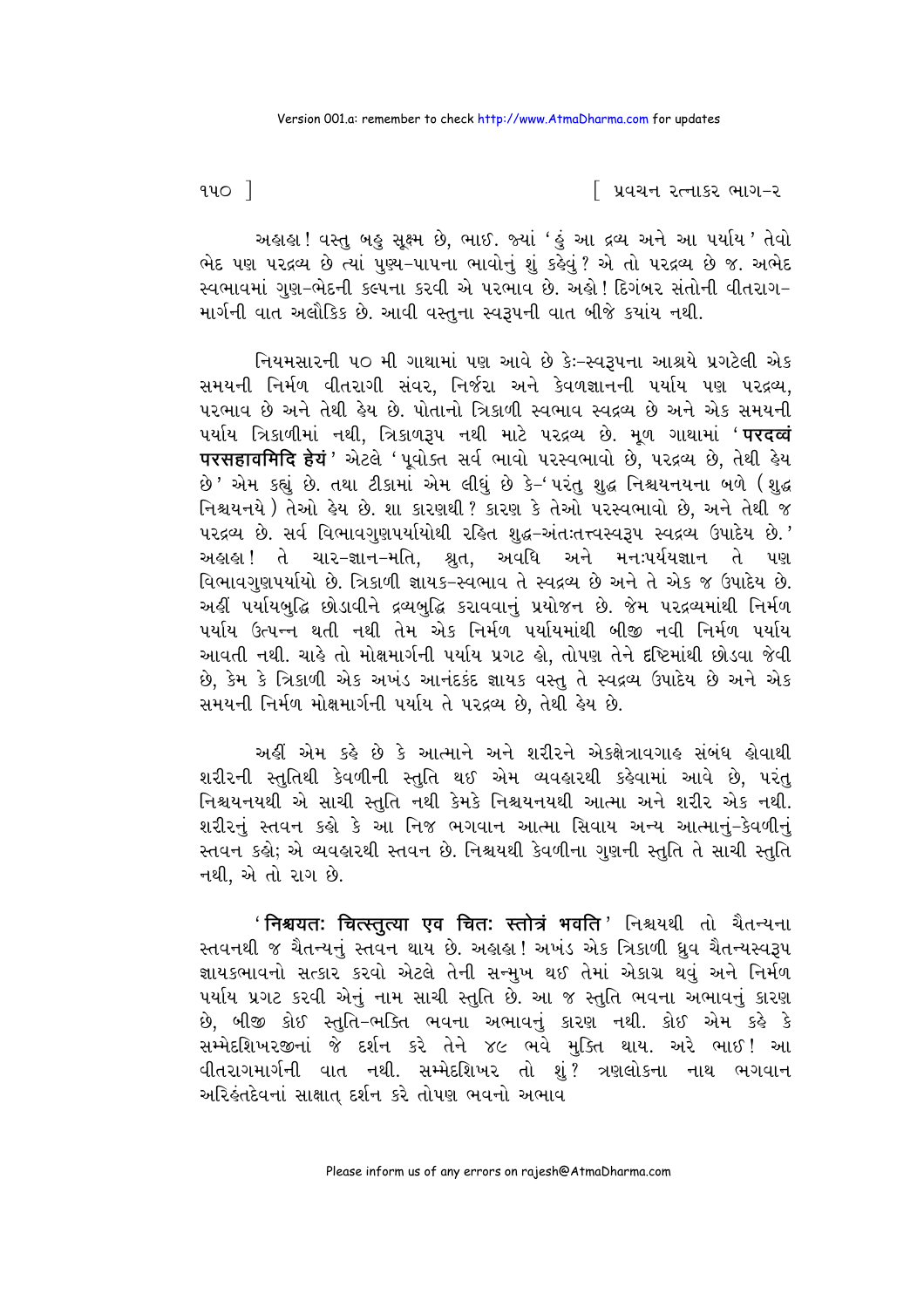ગાથા ૩૩ <u>ી</u>

ન થાય. અંદર ચિદાનંદ ભગવાન ત્રણલોકનો નાથ ત્રિકાળ બિરાજે છે એનાં દર્શન ભવના અભાવનું કારણ છે. આ આત્મા સિવાય શરીરથી માંડી અન્ય સર્વ પોતાની અપેક્ષાએ અનાત્મા છે. તેની સ્તુતિ કરવી તે નિશ્ચયસ્તુતિ નથી. પૂર્ણ ચૈતન્યસ્વભાવમાં એકાગ્રતારૂપ સ્તવનથી ચૈતન્યનું સાચું સ્તવન થાય છે. આ સિવાય પર ભગવાનની સ્તુતિ કે એક સમયની પર્યાય જે પરદ્રવ્ય છે તેની સ્તુતિ (એકાગ્રતા) તે ચૈતન્યની સ્તતિ નથી.

અહાહા ! ચૈતન્યબિંબ, વીતરાગમૂર્તિ ભગવાન આત્માની સ્તુતિથી કેવળીના ગુણની નિશ્ચયસ્તુતિ વા સ્વચૈતન્યનું સ્તવન થાય છે. ' **सा एवं** ' આ ચૈતન્યનું સ્તવન તે જિતેન્દ્રિય જિન, જિતમોહ જિન તથા ક્ષીણમોહ જિન-જે પહેલાં ત્રણ પ્રકારે કહ્યું તે છે. અહાહા! એક સમયની પર્યાય વિનાનું જે પૂર્ણ સ્વરૂપ છે તે તત્ત્વ છે કે નહિ? સત્તા છે કે નહિ? સત્તા છે તો પૂર્ણ છે કે નહિ? જો તે પૂર્ણ છે તો અનાદિ-અનંત છે કે નહિ? વસ્તુ અનાદિ-અનંત પૂર્ણ ત્રિકાળ ધ્રુવસ્વરૂપે છે. તે તરફના ઝૂકાવથી નિશ્ચયસ્તુતિ થાય છે. તે સિવાય વિકલ્પ દ્વારા ભગવાનની લાખ સ્તુતિ કરે તોપણ સાચી સ્તુતિ નથી.

u& :- મોક્ષશાસ્ત્રની શરુઆતમાં મંગલાચરણમાં આવે છે કેઃ-

#### मोक्षमार्गस्य नेतारं भेत्तारं कर्मभूभूताम् । ज्ञातारं विश्वतत्त्वानां वंदे तदगुणलब्धये।।

જેઓ મોક્ષમાર્ગના નેતા છે, કર્મરૂપી પર્વતોને ભેદનારા છે, વિશ્વના તત્ત્વોના જ્ઞાતા છે-એવા પરમાત્માના ગુણોની પ્રાપ્તિ માટે કું તેમને વંદું છું. આમાં ભગવાનના ગુણનું સ્તવન કરવાથી તેમના ગુણનો લાભ (આ) આત્માને થાય છે એમ આવ્યું ને? sei છે ને કે ' वंदे तदगणलब्धये '?

Gu2 :- ભાઈ ! એ તો નિમિત્તનું, વ્યવહારનું કથન છે. 'સ્તુતિ કરું છું' એવો ભાવ તો વિકલ્પ છે. પરંતુ અમૃતચંદ્રાચાર્યદેવે ત્રીજા કળશમાં જેમ કહ્યું છે તેમ, તે વિકલ્પના કાળે દૃષ્ટિ દ્રવ્ય ઉપર હોવાથી જે શુદ્ધિની પ્રાપ્તિ થાય છે તેને ઉપચારથી ભગવાનની સ્તુતિથી થઈ એમ કહેવાય છે. અમૃતચંદ્રાચાર્યદેવ આ શાસ્ત્રના ત્રીજા કળશમાં કહે છે કે-હું તો શુદ્ધ ચૈતન્યઘન છું. પણ મારી પર્યાયમાં હજુ કાંઈક મલિનતા છે. તે મલિનતાનો ટીકા કરવાથી જ નાશ થાઓ અને પરમ વિશુદ્ધિ પ્રગટ થાઓ. તેનો અર્થશું ? ટીકા કરવાનો ભાવ તો વિકલ્પ છે. શું વિકલ્પથી વિશુદ્ધિ પ્રગટ થઈ જાય ? એનાથી શું અશુદ્ધિ નાશ પામે? પાઠ તો એવો છે-' **व्याख्यया एव**' ટીકાથી જ. એનો અર્થ એમ છે કે કું જ્યારે ટીકા કરું છું ત્યારે વિકલ્પ તો છે, પરંતુ મારું જોર તો અખંડાનંદ દ્રવ્ય તરફ છે. ટીકાના કાળે દષ્ટિનું જોર દ્રવ્ય ઉપર છે તેથી તે જોરના કારણે અશુદ્ધિ નાશ થાઓ અને પરમ વિશુદ્ધિ થાઓ એમ કહેવાનો ભાવ છે.

શુદ્ધ ચૈતન્યસ્વરૂપ ભગવાન આત્મા પૂર્ણ જ્ઞાનસૂર્ય છે. એવા પરિપૂર્ણ અખંડ દ્રવ્ય−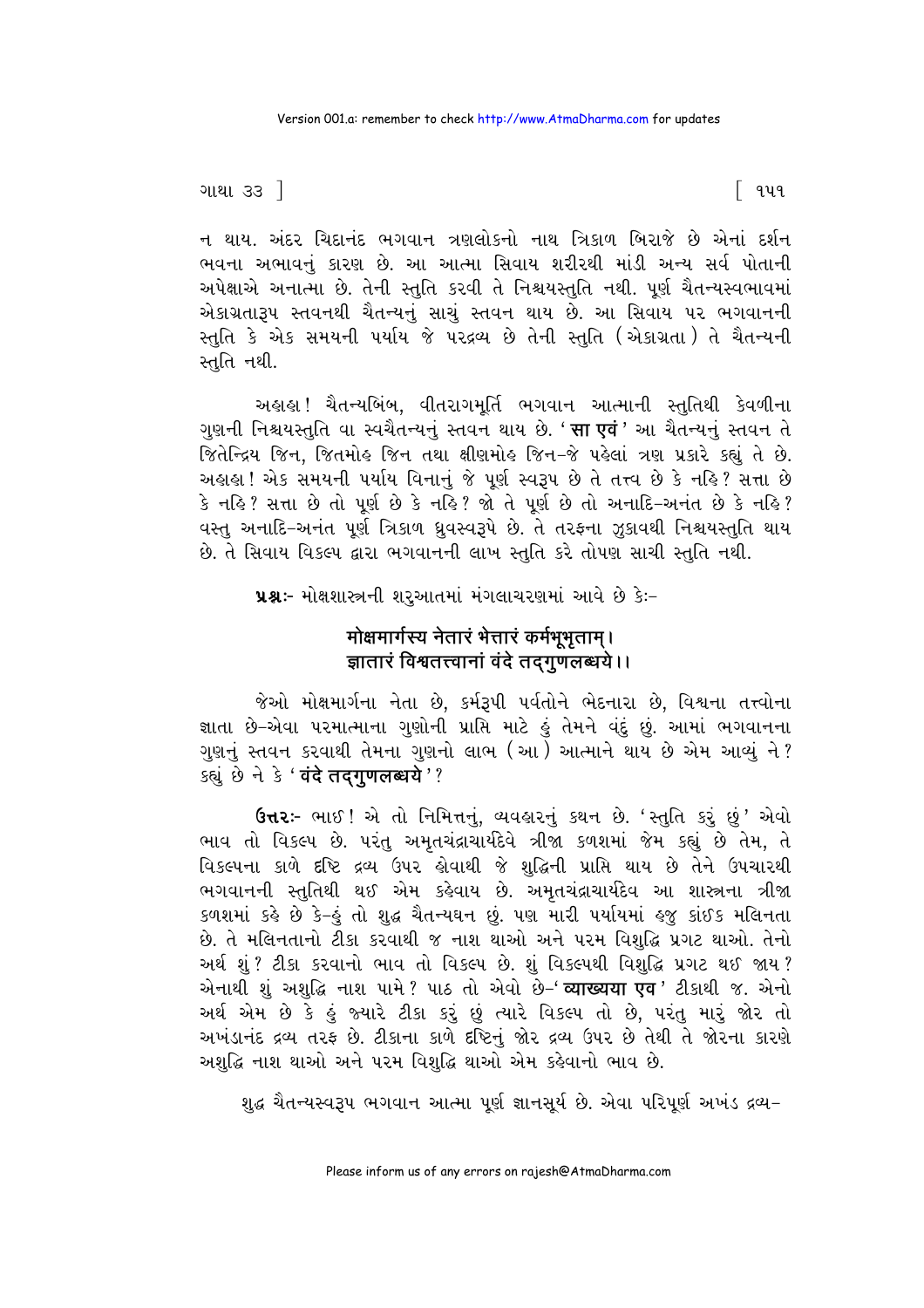∣ પ્રવચન રત્નાકર ભાગ−ર

એકાગ્રતાથી એક્તા થવી તે સાચી<sup>\_</sup>નિશ્ચયસ્તુતિ છે. '**अत:** સ્વભાવમાં तीर्थकरस्तवोत्तरबलात ' આમ અજ્ઞાનીએ જે તીર્થંકરના સ્તવનનો પ્રશ્ન કર્યો હતો તેનો આ પ્રમાણે નયવિભાગથી ઉત્તર આપ્યો. તે ઉત્તરના બળથી એમ સિદ્ધ થયું કે 'आत्मांगयो: एकत्वं न भवेत ' આત્મા અને શરીરને નિશ્ચયથી એકપણું નથી. આત્મા અને અનાત્મા એક નથી. તેમ જ એક સમયની પર્યાય અને ત્રિકાળભાવ એકરૂપ નથી. અહાહા! વસ્ત આવી સક્ષ્મ અને ગંભીર છે.

ઙ્વે વળી, આ અર્થને જાણવાથી ભેદજ્ઞાનની સિદ્ધિ થાય છે એવા અર્થવાળું કાવ્ય  $-i63.68$ 

## \* કળશ ૨૮: શ્લોકાર્થ ઉપરનં પ્રવચન \*

શિષ્યે ગરુ સમક્ષ શંકા પ્રગટ કરી કહ્યું કે શરીર અને આત્મા એક છે. કારણ કે જ્યારે આપ તીર્થંકર ભગવાનની સ્તુતિ કરો છો ત્યારે એમ કહો છો કે-અહો! ભગવાનનું શું સુંદર રૂપ છે! ઇન્દ્રોના મનને પણ તે જીતી લે છે. તથા એનું તેજ સુર્યને પણ ઢાંકી દે છે. ભગવાન! આપની દિવ્યધ્વનિ તો જાણે સાક્ષાત અમૃત ઝરતું ન લોય! કે ગુરૃદેવ ! આપ જ આવી રીતે શરીરથી અને વાણીથી ભગવાનની સ્તુતિ કરો છો. તેથી અમે એમ માનીએ છીએ કે શરીરને જ આપ આત્મા માનો છો. તેનું અહીં સમાધાન કરે  $\hat{\rho}_3$ 

' इति परिचिततत्त्वै: ' જેમણે વસ્તુના યથાર્થ સ્વરૂપને પરિચયરૂપ કર્યું છે અર્થાત્ જ્ઞાનાનંદસ્વરૂપ જે વસ્તુ એનો પરિચય કરી જેમણે આનંદનો અનુભવ કર્યો છે મુનિઓએ '**आत्मकायैकतायां**' આત્મા અને શરીરના એ.કપણાને એવા ' नयविभजनयुक्त्या अन्यन्तम् उच्छादितायाम् ' नयविलागनी युक्ति वडे જડभूणथी ઉખેડી નાખ્યું છે-અત્યંત નિષેઘ્યું છે. અહાહા ! શું કહે છે? વ્યવહારનયથી આત્મા અને શરીરને એકપણું કહેવામાં આવે છે પણ નિશ્ચયથી એકપણું નથી. (અત્યંત નિષેઘ્યું છે)

આ શાસ્ત્રની ચોથી ગાથામાં કહ્યું છે કે–ભગવાન! તેં રાગ કેમ કરવો અને રાગને કેમ ભોગવવો એ વાત તો અનંતવાર સાંભળી છે, એ વાત અનંતવાર તારા પરિચયમાં આવી ગઈ છે અને અનુભવમાં પણ આવી ગઈ છે; પરંતુ રાગથી ભિન્ન ભગવાન આત્મા જે નિજસ્વભાવથી એકત્વ છે એની વાત કયારેય સાંભળી નથી, પરિચયમાં આવી નથી અને અનુભવમાં પણ આવી નથી. પરંતુ આ કળશમાં એમ કહે છે કે જેમણે વસ્તુના યથાર્થ સ્વરૂપનો પરિચય કર્યો છે, વારંવાર આનંદસ્વરૂપનો અનુભવ કર્યો છે મુનિઓએ 'રાગનો વિકલ્પ અને ભગવાન આત્મા ત્રણકાળમાં એક નથી ' એમ ભેદજ્ઞાન કરીને (એમના) એકપણાને જડમૂળથી ઉખાડી નાખ્યું છે. કળશ ટીકામાં '**परिचिततत्त्वै:**' નો અર્થ 'પ્રત્યક્ષપણે જાણ્યા છે જીવાદિ સકળ દ્રવ્યોના ગુણપર્યાયોને જેમણે એવા સર્વજ્ઞદેવ ' એવો કર્યો છે. આમ કેવળીઓએ તથા જેમને સમ્યગ્જ્ઞાન થયું છે એવા મુનિઓએ આત્મા અને શરીરાદિના એકપણાને નયવિભાગની યુક્તિ વડે ઉખેડી નાખ્યું છે. એટલે કે આત્મા અને

૧૫૨ ી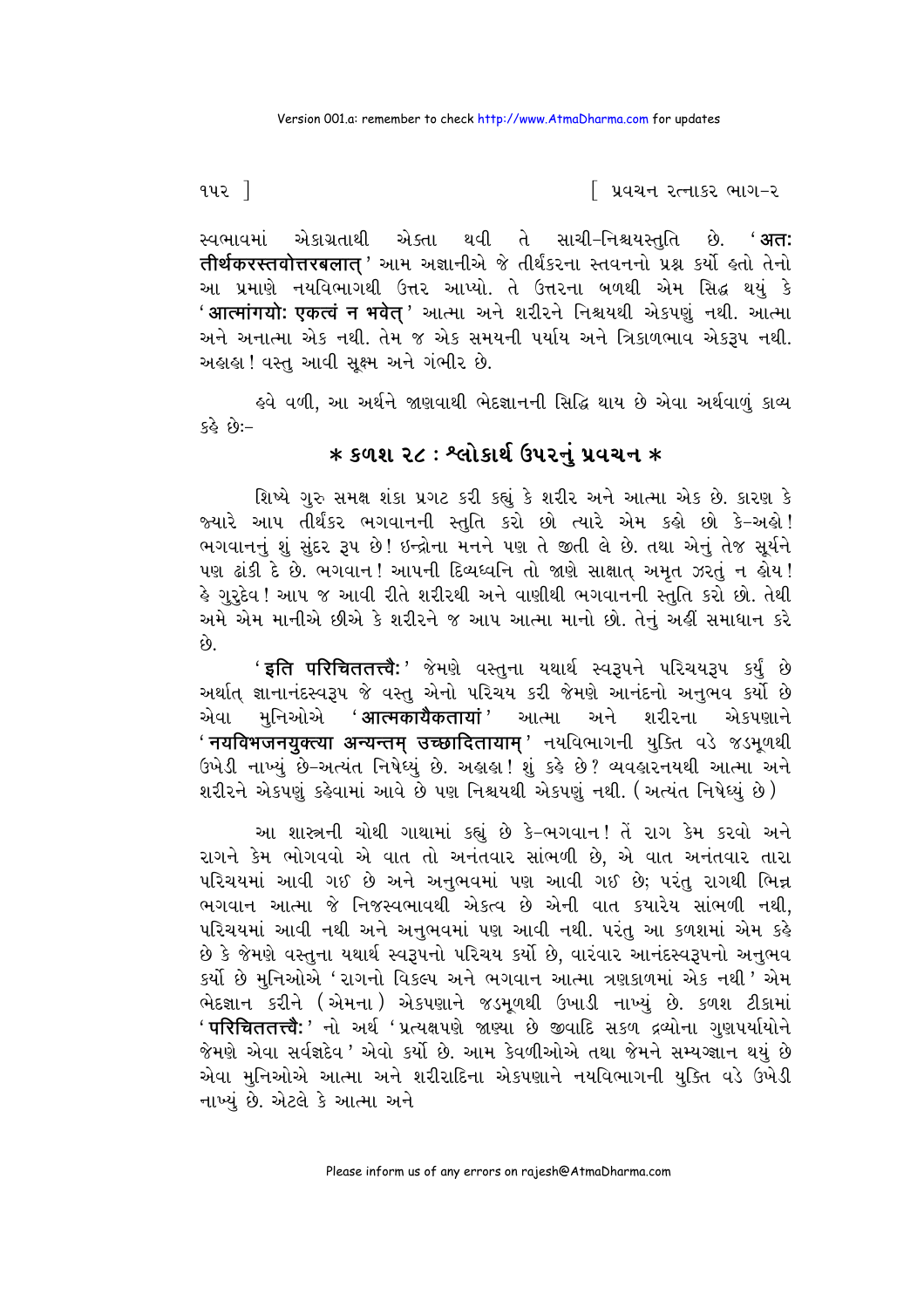ગાથા ૩૩ <u>ી</u>

િ ૧૫૩

રાગાદિથી માંડી બધુંય અત્યંત ભિન્ન છે એમ બતાવ્યું છે. અહાહા! ભગવાનનો અને મનિઓનો આવો ઉપદેશ લેય છે એમ કહે છે.

પંચાસ્તિકાયની ૧૭૨ મી ગાથામાં વ્યવહારને સાધન અને નિશ્ચયને સાધ્ય કહ્યું છે. પરંતુ એ તો સાધનનો આરોપ આપસીને કહ્યું છે. વાસ્તવિક સાધન તો રાગથી ભિન્ન થઈ ચૈતન્યનો અનુભવ કરવો તે છે. તેની સાથે જે રાગ હોય છે તેને ઉપચારથી સાધન કહ્યું છે. પરંત તેથી ( રાગથી ) નિશ્ચય પ્રગટ થાય છે-એમ નથી. વ્યવહારથી જેને સાધન કહ્યું છે તેનો અહીં અત્યંત નિષેધ કરાવે છે.

અહા! ભગવાને અનંત ઋદ્ધિથી ભરેલી પોતાની ચીજ પરિપૂર્ણ છે એને બતાવી છે. છતાં અજ્ઞાનીને અનાદિનું રાગ અને શરીરનું લક્ષ હોવાથી આત્માનું લક્ષ નથી. તેથી જાણે ભગવાન આત્મા છે જ નહિ એમ એને થઈ ગયું છે. એને આત્મા જાણે મરણતુલ્ય થઈ ગયો છે. ભાઈ ! દયા, દાન, વ્રતાદિના વિકલ્પથી લાભ માનતાં ચૈતન્યનું મરણ (ઘાત) થઈ જાય છે. રાગની એક્તામાં આત્મા જણાતો નથી, રાગ જ જણાય છે. પૃર્ણાનંદ પ્રભુ ચૈતન્યજ્યોતિ આખી પડી છે તેનો પ્રેમ છોડીને જેને શુભાશુભ રાગનો પ્રેમ છે તેને માટે આત્મા મરણ-તુલ્ય થઈ ગયો છે. રાગ મારો છે, કું રાગમાં છું અને રાગ મારૂં ક્તીવ્ય છે એમ જે માને છે તેને વીતરાગસ્વરૂપ આત્માનો અનાદર છે. તેથી તેને આત્મા જાણે સત્ત્વ જ નથી એમ ભ્રાંતિ રહે છે.

આ ભ્રાંતિ પરમગુરૂ પરમેશ્વર ત્રિલોકીનાથ તીર્થંકરદેવનો ઉપદેશ સાંભળતાં મટે છે. સર્વજ્ઞ પરમેશ્વરનો એ ઉપદેશ છે કે :-ભગવાન! તું તો આનંદકંદ છે ને! અમને પર્યાયમાં જે પરમાત્મપદ પ્રગટ થયું છે તેવું જ પરમાત્મપદ તારી સ્વભાવ-શક્તિમાં પડયું છે. તારો આત્મા (શક્તિપણે) અમારા જેવો જ છે. અલ્પજ્ઞ પર્યાયવાળો કે રાગવાળો તે તું નથી. તું તો પુર્ણાનંદસ્વરૂપ ભગવાન છો આવો તીર્થંકર ભગવાનનો ઉપદેશ છે. અમારી ભક્તિ કરો તો કલ્યાણ થઈ જશે એવો ભગવાનનો ઉપદેશ હોય જ નહિ.

સચ્ચિદાનંદ પ્રભુ આત્મા પૂર્ણ જ્ઞાન અને સુખથી ભરેલો ભગવાન છે. તે અલ્પજ્ઞ, રાગમય કે શરીરરૂપ નથી. છતાં પણ 'હું અલ્પજ્ઞ, રાગમય છું' એમ માનતાં આત્મા મરણતુલ્ય થઈ જાય છે. આમ માનનારે આખા ચૈતન્યતત્ત્વને મારી નાખ્યું છે. આવા અજ્ઞાનીને ભગવાનની વાણી સજીવન કરે છે. એટલે કે પોતે પોતાથી સજીવન થાય તો ભગવાનની વાણીએ સજીવન કર્યો એમ કહેવાય છે. એ ભગવાનની વાણીમાં એમ આવ્યું છે કે-પ્રભુ! તું રજકણ અને રાગથી ભિન્ન એવો જ્ઞાનાનંદસ્વરૂપ ભગવાન છો. દયા, દાન, ભક્તિ આદિ તથા કામ, ક્રોધાદિના જે (શુભાશુભ) વિકલ્પો થાય છે તે રાગાદિ સ્વરૂપ હોવાથી તેમાં ચૈતન્યનો અંશ નથી. માટે તું એ બધાથી ભિન્ન છો. વ્યવહારથી ભલે એ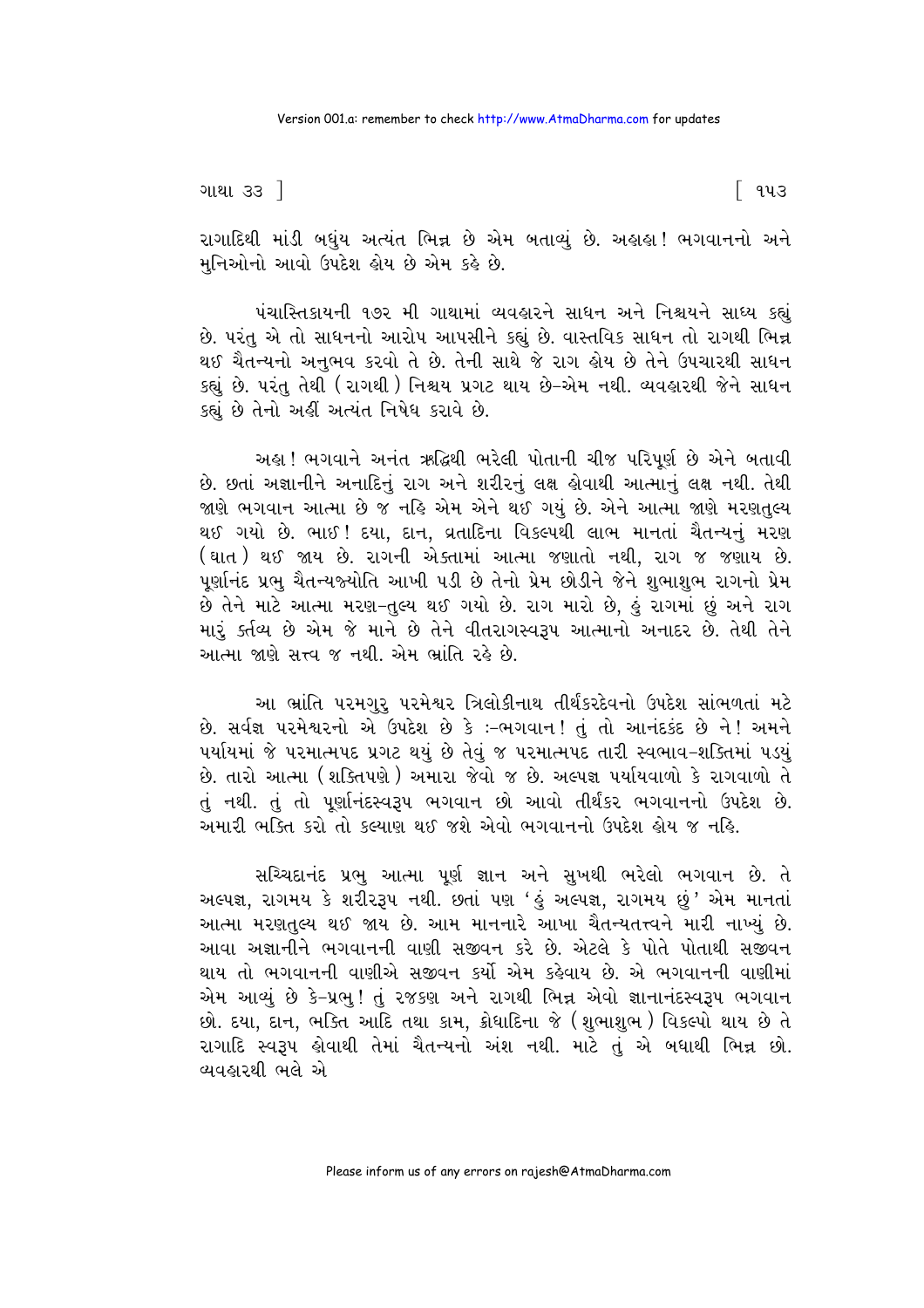$948$ ]

∣િ પ્રવચન રત્નાકર ભાગ−ર

બધા એકરૂપ કહ્યા હોય પણ પરમાર્થે તો તું ભિન્ન જ છે. દિવ્યધ્વનિમાં આમ નયવિભાગ આવે છે અને સંતો-મનિઓ પણ આ જ રીતે ભિન્નતા બતાવે છે.

વ્યવહારનયને જ જાણનારા એટલે કે રાગથી ધર્મ થાય એમ માનનારા અજ્ઞાનીઓ રાગ અને આત્માને એક કહે છે, માને છે. પરંતુ સર્વજ્ઞ પરમેશ્વર તથા જેમણે રાગ અને વિકલ્પથી ભગવાન આત્માને ભિન્ન જોયો છે, જાણ્યો છે, માન્યો છે અને અનુભવ્યો છે એવા ભાવલિંગી સંતો એમ કહે છે કે-'ભાઈ! આત્મામાં રાગનો અંશ નથી. આત્મા નિશ્ચયથી રાગથી ભિન્ન છે.' આમ નિશ્ચયનયના બળથી આત્મા અને રાગના એકપણાને જડમળથી ઉખેડી નાખે છે.

આવો ઉપદેશ સાંભળી પોતાના સ્વરૂપને જાણતાં, જે ચૈતન્યજ્યોત મરણતુલ્ય થઈ ગઈ હતી તે જાગ્રત થઈ ગઈ. ત્યારે ભાન થયું કે-અંહો! હું તો જ્ઞાયકસ્વરૂપ જ્ઞાન અને આનંદની મૂર્તિ છું. રાગાદિ મારા સ્વરૂપમાં નથી અને તેમનાથી મને લાભ પણ નથી. મારૂં ટકવું મારા ચિદાનંદસ્વરૂપથી છે, નિમિત્ત કે રાગથી મારૂં ટકવું નથી. અલલા ! કું તો પૂર્ણ આનંદ, પૂર્ણ જ્ઞાન, પૂર્ણ શ્રદ્ધા, પૂર્ણ શાંતિ ઇત્યાદિ અનંત અનંત પરિપૂર્ણ .<br>શક્તિઓથી ભરેલો ભંગવાન છું, ઇશ્વર છું. આવી રીતે જે અનાદિનો રાગનો અનુભવ હતો તે છૂટીને ચૈતન્યજ્યોતિસ્વરૂપ ભગવાન જ્ઞાયક આત્માનો અનુભવ થાય ત્યારે સમ્યગ્દર્શન થાય છે ત્યારે આત્મા સજીવન થાય છે

પહેલાંના સમયમાં શિયાળામાં જે ઘી આવતું તે ખૂબ ઘન આવતું. એવું ઘન આવતું કે તેમાં આંગળી તો શું, તાવેથોય પ્રવેશી શક્તો નહિ. તેમ ભગવાન આત્મા ચૈતન્ય જ્ઞાનઘન છે. એમાં શરીર, વાણી, મન અને કર્મ તો પ્રવેશી શક્તાં નથી, પણ શુભાશુભ વિકલ્પ પણ તેમાં પ્રવેશી શક્તા નથી. શરીરાદિ અજીવ તત્ત્વ છે અને શભાશભભાવ આશ્રવ તત્ત્વ છે. તે બન્ને-આસ્રવ અને અજીવ તત્ત્વથી પર્ણાનંદનો નાથ ભિન્ન છે. અહાહા! જીવતી-જાગતી ચૈતન્યજ્યોત અંદર ૫ડી છે તે જ્ઞાન-દર્શનમય ચૈતન્યપ્રાણથી ત્રિકાળી ટકી રહી છે. આવા ત્રિકાળ ટક્તા તત્ત્વને ન માનતાં, દેહની ક્રિયા મારી, જડ કર્મ મારૂં, દયા, દાન ઇત્યાદિ વિકલ્પ મને લાભદાયક એમ માનીને અરેરે! જીવતી જ્યોતને ઓલવી નાખી છે. માન્યતામાં એના ત્રિકાળ સત્ત્વનો નકાર કર્યો છે.

આવા અજ્ઞાની જીવને સંતોએ બતાવ્યું છે કે-ભાઈ ! જે સમ્યગ્દર્શનના અનુભવમાં જણાય છે તે ચૈતન્યસત્તા પરિપૂર્ણ મહાન છે. તે પરિપૂર્ણ સત્તામાં રાગનો કણ કે શરીરનો ૨જકણ સમાય એમ નથી. અલેહા! તે જ્ઞાયક ચૈતન્યચંદ્ર એકલો શીતળ-શીતળ-શીતળ. શાંત-શાંત-શાંત અકષાય સ્વભાવનું પૂર છે. ભાઈ ! તું જ આવડો મહાન છો પોતાની અનંત રિદ્વિ-ગુણસંપદાની ખબર નથી તેથી જે પોતાની સંપત્તિ નથી એવાં શરીર, મન, વાણી, બાગ, બંગલા ઇત્યાદિને પોતાની સંપત્તિ માની બેઠો છે. અરે પ્રભુ! તું કયાં રાજી थःऽ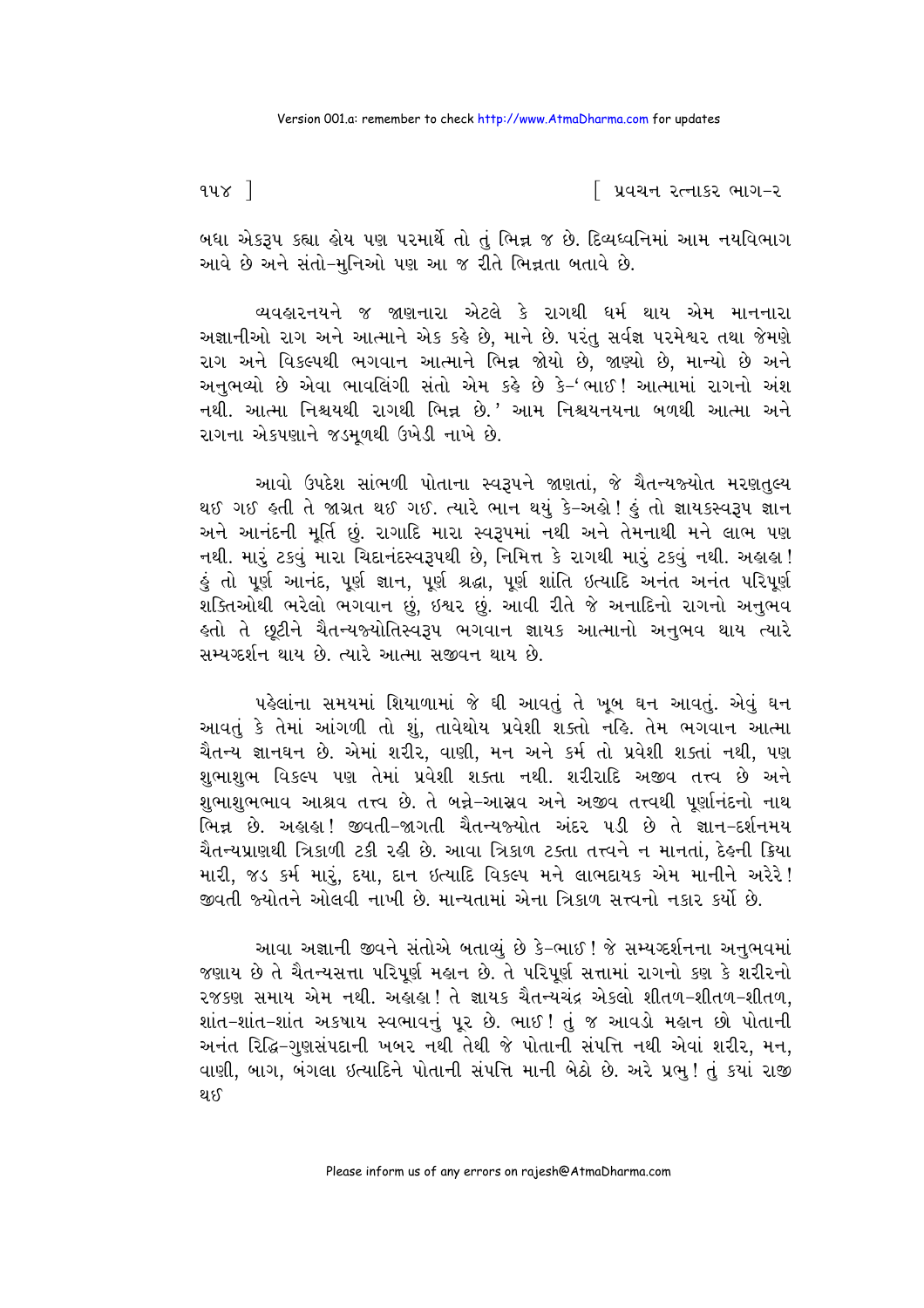ગાથા ૩૩ <u>ી</u>

િ ૧૫૫

રહ્યો છો? રાજી થવાનું સ્થાન તો આનંદનું ધામ એવો તારો નાથ અંદર ૫ડયો છે ને! એમાં રાજી થા ને. બહારની ચીજમાં રાજી થવામાં તો તારા આનંદનો નાશ થાય છે.

આ પ્રમાણે મુનિઓએ નિશ્ચય-વ્યવહારનયનો વિભાગ કરી સ્પષ્ટ બતાવ્યું કે વ્યવહારથી એકપણું કહેવામાં આવે છે તોપણ નિશ્ચયથી ભગવાન આત્મા રાગ અને શરીરથી ભિન્ન છે. આવં જ્યારે સાંભળવામાં અને જાણવામાં આવે છે ત્યારે '**अवतरति** न बोध: बोधम् एव अद्य कस्य ' sया पुरुषने ज्ञान तत्काण यथार्थपशाने न पामे ? આવी રીતે જ્યારે ભેદ પાડીને વાત સમજાવી તો કોના આત્મામાં એ સાચું જ્ઞાન ન થાય? અર્થાત કોને સમ્યગ્જ્ઞાન ન થાય? આચાર્ય કહે છે કે અમે ભેદ પાડીને જીવ અને રાગનાં ચોસલાં જાદાં બતાવ્યાં તો હવે કયા પુરૂષને (જીવને) આત્મા તત્કાળ અનુભવમાં ન આવે ? જ્ઞાનજ્યોતિ આત્મા જડથી ભિન્ન છે એમ જેણે જાણી, નિશ્ચયનયથી વ્યવહારનો નિષેધ કર્યો એવા જીવને જ્ઞાનાનંદ પ્રભુનો અનુભવ કેમ ન થાય? તત્કાળ યથાર્થ જ્ઞાન કેમ ન અવતરે? આનંદની ઉત્પત્તિ કેમ ન થાય? અવશ્ય થાય જ. આ તો રોકડિયો માર્ગ છે.

ત્રણલોકના નાથ ભગવાન અરિહંતદેવે ચૈતન્યમૂર્તિ આત્માને શરીર તથા રાગથી ભિન્ન બતાવ્યો છે. તેનો જે અનુભવ કરે છે તે ધર્મી છે. તેનો અવતાર સફળ છે. આ સિવાયની બીજી બધી વ્રત, દાન આદિ કરોડ ક્રિયાઓ કરે તે સર્વ એકડા વિનાનાં મીંડાં છે, આત્મા માટે તે લાભકારી નથી. અગિયાર અંગનું જ્ઞાન કર્યું હોય કે નવપૂર્વની લબ્ધિ પ્રગટી લોય તો તેથી શં? એવો પરસત્તાવલંબી જાણપણાનો ક્ષયોપશમ તો અનંત વાર કર્યો છે. એ કાંઈ આત્મજ્ઞાન નથી. ચૈતન્યમૂર્તિ ભગવાન આનંદનો નાથ પૂર્ણ શક્તિનું આખું સત્ત્વ છે. તેને સ્પર્શીને જે જ્ઞાન થાય તે જ્ઞાન છે અને તેમાં ભવના અભાવના ભણકારા વાગે છે. જેને અંતરસ્પર્શ થતાં અતીન્દ્રિય આનંદ આવ્યો છે તેણે રાગ અને આત્માને ભિન્ન માન્યા છે અને તે ધર્મી છે. અનંત ધર્મ-સ્વભાવનો ધરનાર એવો ધર્મી આત્મા છે. તેની અંદર દષ્ટિ પ્રસારતાં જેને રાગ અને શરીરથી આત્મા ભિન્ન જણાય છે તેને સમ્યગ્દર્શન થાય છે, ભલે પછી તે બહારથી દરિદ્રી હોય કે સાતમી નરકના સંયોગમાં રહેલો નારડી હોય

નરકમાં આહારનો એક કણ કે પાણીનું એક બિંદુ પણ મળતું નથી. અને જન્મ થતાં જ એને સોળ રોગ હોય છે. છતાં પણ જ્યારે પૂર્વના સંસ્કાર યાદ આવે છે ત્યારે એમ વિચારે છે કે–મને સંતોએ કહેલું કે તું રાગ અને શરીરથી ભિન્ન છે. આ વચન મેં સાંભળેલાં પણ પ્રયોગ કરેલો નહિ. આમ વિચારી રાગનું લક્ષ છોડીને અંતરએકાગ્ર થાય છે એટલે ધર્મી થાય છે. ત્રીજા નરક સુધી પૂર્વના વેરી પરમાધામીઓ, રૂની ગાંસડી વાળે તેમ શરીરને બાંધી, ઉપરથી ધગધગતા લોઢાના સળિયાથી મારે છે. આવી સ્થિતિમાં પણ રાગથી ભિન્ન પડીને સમ્યગ્દર્શન પામી શકાય છે. પૂર્વે સાંભળ્યું હતું તે ખ્યાલમાં લઈ, જેમ વીજળી તાંબાના સળિયામાં એકદમ ઉતરી જાય તેમ, તે અંદર જ્ઞાનાનંદ ભગવાન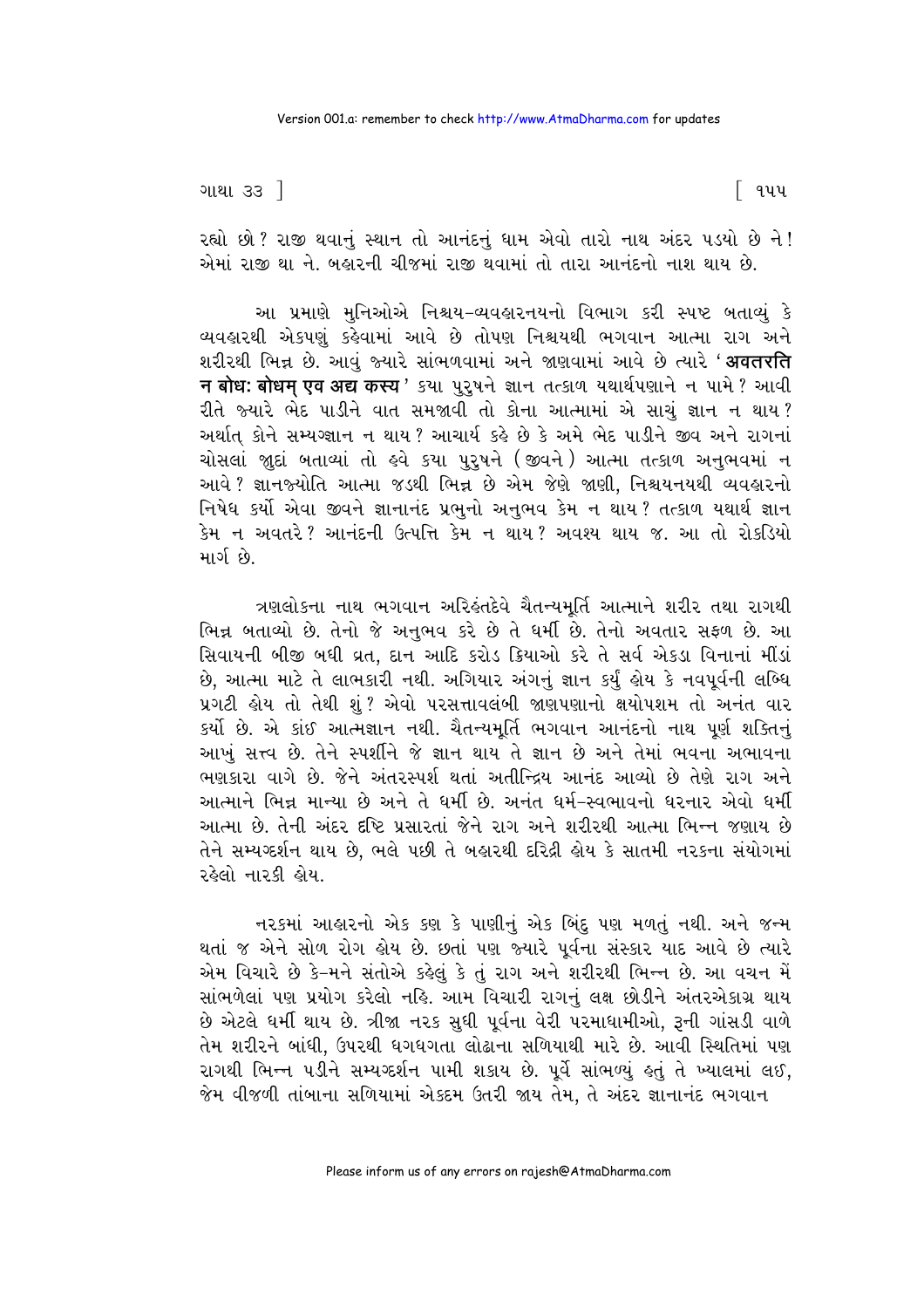$945$ ]

િ પ્રવચન રત્નાકર ભાગ−ર

બિરાજે છે એમાં પોતાની પર્યાયને ઊંડી ઉતારી દે છે. બહારમાં ગમે તેવા પ્રતિકૂળ સંજોગો હોય પણ તેથી શું ? અંદર પૂર્ણસ્વભાવી આત્મા છે ને ? જુઓ, શ્રેણીક રાજાનો જીવ પહેલી નરકમાં છે. બહારમાં પોડાકારી સંયોગનો પાર નથી. છતાં તેમને ક્ષાયિક સમ્યગ્દર્શન છે અને સમયે સમયે તીર્થંકર ગોત્રના પરમાણુઓ બંધાય છે. તેમને અંદર એવું ભાન વર્તે છે કે-' કું તો આનંદનો નાથ સચ્ચિદાનંદ ભગવાન આત્મા છું.' ભક્તિમાં આવે છે ને કે:-

> 'ચિન્મર્તિ દગધારીકી મોહૈ રીતિ લગત હૈ અટાપટી. બાહર નારકી દુઃખ ભોગત, અંતર સુખરસ ગટાગટી.'

સમકિતીને નરકમાં પીડાના સંયોગનો પાર નથી. છતાં અંદર આત્માના આનંદનું (અંશે ) વેદન કોવાથી શાંતિ છે. પ્રતિકળ સંયોગ છે તેથી શં ? મને તો સંયોગીભાવ પણ અડતો નથી. સ્પર્શતો નથી એવો અનભવ અંદર વર્તતો હોવાથી જ્ઞાની નરકમાં પણ સખને જ વેદે છે.

શ્રી કુંદુકુંદાચાર્ય, અમૃતચંદ્રાચાર્ય આદિ સંતો કહે છે કે આનંદનો નાથ અંદર બિરાજે છે. આત્મારામ-આત્મા રૂપી બગીચો અંદર છે. તેમાં જરા પ્રવેશ તો કર! શરીર <u>કેમ ન જણાય? જણાય જ. ખરેખર રાગ છે તે પણ શરીર છે. આ શાસ્ત્રની ૬૮ મી</u> ગાથામાં આવે છે કે કારણ જેવાં કાર્ય હોય છે. તેથી જેમ જવમાંથી જવ જ થાય છે તેમ ગુણસ્થાન આદિ ભાવો અચેતન છે, કેમકે તેઓ પુદ્ગલનું કાર્ય છે. પુદ્ગલ જડ કર્મ કારણ છે તેનાથી ગુણસ્થાનના ભેદ પડે છે. તેથી પુદ્ગલનું કાર્ય લેવાથી તેઓ અચેતન પદગલ છે. આવું (વસ્તુસ્વરૂપ ) સાંભળીને કોને આત્મેજ્ઞાન ન થાય ? અલે ! આચાર્યદેવ અતિ પ્રસન્નતાથી કર્લ છે કે-ભાઈ! આ તારો આત્મજ્ઞાનનો કાળ છે. આદિ પુરાણમાં આવે છે કે ઋષભદેવ ભગવાનને પૂર્વના ભવમાં મુનિરાજ ઉપદેશ આપે છે કે 'આ તારો સમ્યગ્દર્શન પામવાનો કાળ છે. તારી કાળલબ્ધિ પાકી ગઈ છે. સમ્યગ્દર્શન ગ્રહણ કર. એમ અહીં કહે છે કે તું આનંદસ્વરૂપ આત્મા છે ને ! હું રાગ છું, શરીર છું એવું લક્ષ કરીને જ્યાં ૫ડયો છે ત્યાંથી દૃષ્ટિ હઠાવી લક્ષને ફેરવી નાખ. હું જ્ઞાયક છું એમ લક્ષ કર, આ પુરુષાર્થ છે અને એનું ફળ જ્ઞાન અને આનંદ છે.

હવે કહે છે રાગથી ભિન્ન આત્માની રૂચિ થતાં કેવો થઈને ભગવાન આત્મા જશાય છે? 'स्वरसरभसकृष्ट: प्रस्फुटन् एक: एव' पोताना निश्रसना वेगथी ખेंચाઈ પ્રગટ થતું એકસ્વરૂપ થઈર્ન. આત્માં આનંદનો રસકંદ અંદર પડયો છે. તેની રૂચિ કરતાં તરત જ તે રાગથી ભિન્ન. પોતાના નિજરસથી પ્રગટ થાય છે. અજ્ઞાનમાં જેમ રાગનો વેગ હતો તે હવે જ્ઞાન થતાં આનંદનો વેગ આવે છે. રાગના વેગથી ભિન્ન પડીને જ્યાં દીષ્ટે જ્ઞાયક ઉપર ૫ડી ત્યાં તત્કાળ જ્ઞાનરસનો, આનંદરસનો, શાંતરસનો, વીતરાગ અક્ષાયરસનો વેગ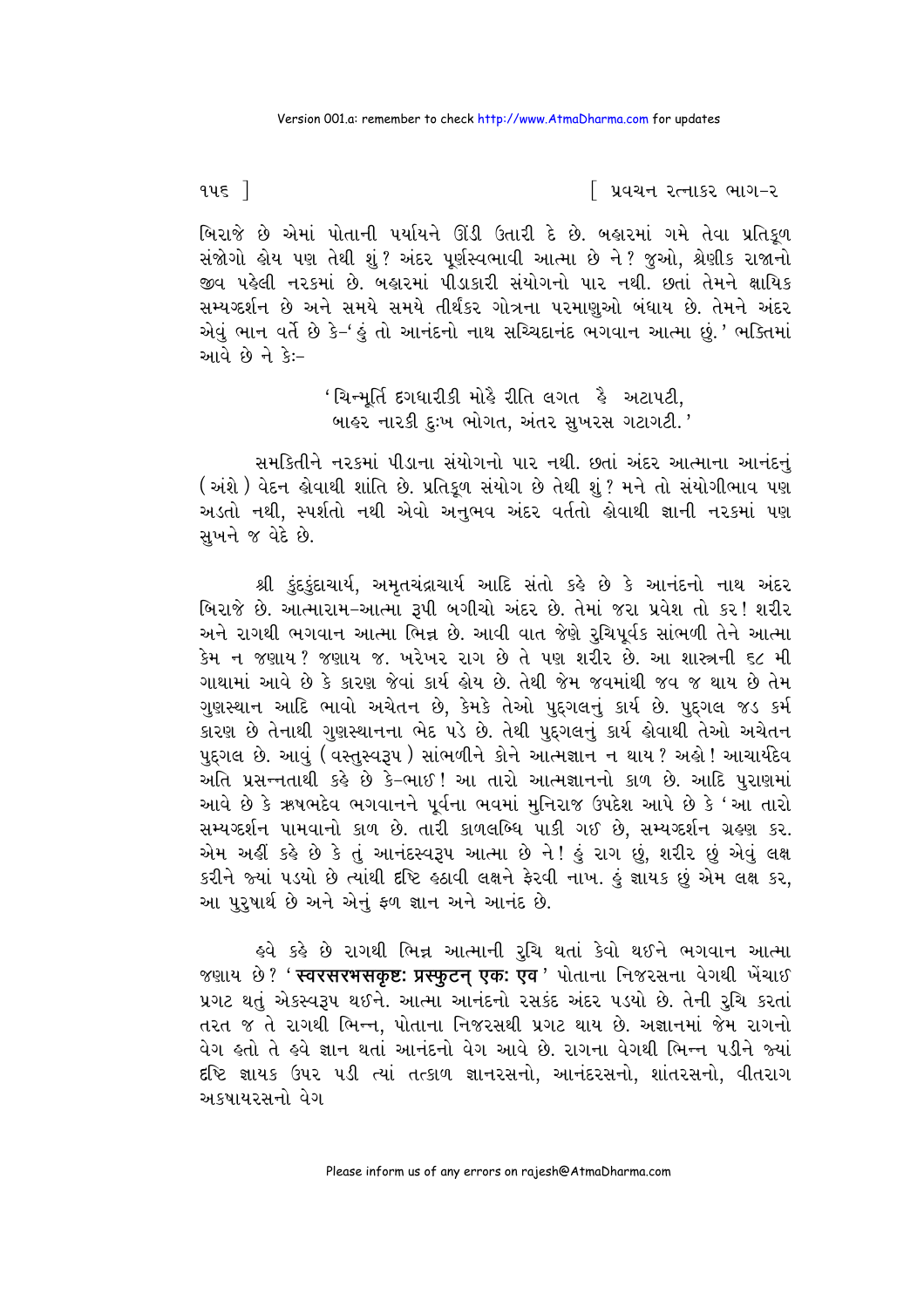ગાથા ૩૩ <u>ી</u>

ઉછળે છે. અહાહા! પર્યાયમાં આનંદનો ઉભરસો આવે છે. દૂધનો ઉભરો તો ખાલી (પોલો) હોય છે, જ્યારે આ તો નક્કર ઉભરો છે.

પણ્ય-પાપના ભાવને પોતાના માનીને એકલા જ્ઞાન અને આનંદના રસથી ભરપૂર આત્માને અનેકરૂપ માન્યો હતો. હવે ભગવાન આત્માનો નિજરસ જે આનંદ તેનો ઉગ્રપણે પર્યાયમાં વેગ ખેંચાઈને જોરથી આવતાં એકસ્વરૂપે પ્રગટ થાય છે. અલુલ! જેવો આનંદરસકંદ સ્વભાવે છે અંતર્દીષ્ટિ થતાં તેવો તરત જ પર્યાયમાં આનંદ પ્રગટ થાય છે. જ્ઞાતાસ્વભાવ તો ત્રિકાળ એકરૂપ જ છે. એ તો વિકારરૂપે છે જ નહિ. આવા જ્ઞાતાદષ્ટા-સ્વભાવનો અનુભવ થતાં પર્યાયમાં આનંદનો અનુભવ થાય છે. આનું નામ સમ્યગ્દર્શન અને ધર્મ છે. બાકી બધું થોથેથોથાં છે, નકામું છે. આત્મા શું છે એની ખબર ન મળે અને મંડી પડે વ્રત. તપ અને નિયમ આદિ કરવા. પણ એ તો બધં વર વગરની જાન જેવં છે. જેમ વર વિના કોઈ જાન કાઢે તો એ જાન ન કહેવાય. એ તો માણસોનાં ટોળાં કહેવાય. એમ ભગવાન આનંદનો નાથ દષ્ટિમાં લીધો નહિ અને વ્રત, તપ આદિ કરે તો એ બધાં થોથાં છે. રાગનાં ટોળાં છે; એમાં કાંઈ ધર્મ જ્ઞથ ન આવે. ભાઈ ! હ આવો છું એમ પ્રતીતિમાં તો લે.

#### **∗ કળશ ૨૮ : ભાવાર્થ ઉપરનું પ્રવચન ∗**

દયા, દાન, વ્રતાદિનો રાગ અને આત્મા વચ્ચે અત્યંત અભાવ છે. આગમમાં ચાર અભાવ-૧. પ્રાગભાવ, ૨. પ્રધ્વંસાભાવ, ૩. અન્યોન્ય અભાવ અને ૪. અત્યંતાભાવ (ન્યાયશાસ્ત્રમાં) કહેલા છે. જ્યારે આત્મા અને રાગ વચ્ચેનો અત્યંત અભાવ અઘ્યાત્મનો છે. અહાહા! શું વીતરાગમાર્ગની ગંભીરતા અને ઊંડપ! નિશ્ચય− વ્યવહારનયના વિભાગ વડે આત્મા અને પરનો, આત્મા અને શરીરનો તથા આત્મા અને રાગનો અત્યંત ભેદ જ્ઞાનીઓએ બતાવ્યો છે. તે જાણીને એવો કોણ આત્મા હોય કે જેને ભેદજ્ઞાન ન થાય? અહીં પુરુષાર્થની ઉગ્રતાનું જોર બતાવ્યું છે. વીર્યનો વેગ સ્વસન્મુખ કરવાની વાત છે

આત્મામાં વીર્ય નામનો ગુણ છે. સ્વરૂપની રચના કરવી એ એનું કાર્ય છે. રાગને રચવો કે દેઙની ક્રિયા કરવી એ એનું સ્વરૂપ ત્રણકાળમાં નથી. આવા પરિપૂર્ણ વીર્યગુણથી-પુરૂષાર્થગુણથી ઠસોઠસ ભગવાન આત્મા ભરેલો છે. તે ગુણનું કાર્ય આનંદ આદિ શદ્ધ નિર્મળ પર્યાયને રચવાનું છે. રાગને રચે એ તો નપુંસક્તા છે. એ આત્માનું વીર્યનહિ. રાગ એ સ્વરૂપની ચીજ નથી. વીર્યગુણને ધરનાર ભગવાન આત્માનું ગ્રહણ કરતાં તે વીર્ય નિર્મળ પર્યાયને જ રચે છે. વ્યવહારને (રાગને ) રચે એવું તેના સ્વરૂપમાં જ નથી. નિમિત્તથી થાય એ વાત તો કયાંય દર રહી ગઈ. એ માન્યતા તો અજ્ઞાન છે. ઇષ્ટોપદેશની ૩૫ મી ગાથામાં આવે છે કે બધાં નિમિત્તો ધર્માસ્તિકાયવત ઉદાસીન છે. નિમિત્ત પ્રેરક હોય કે સ્થિર, પરને માટે તો તે ધર્માસ્તિકાયવત ઉદાસીન જ છે. ધજા કરકર હાલે છે

િ ૧૫૭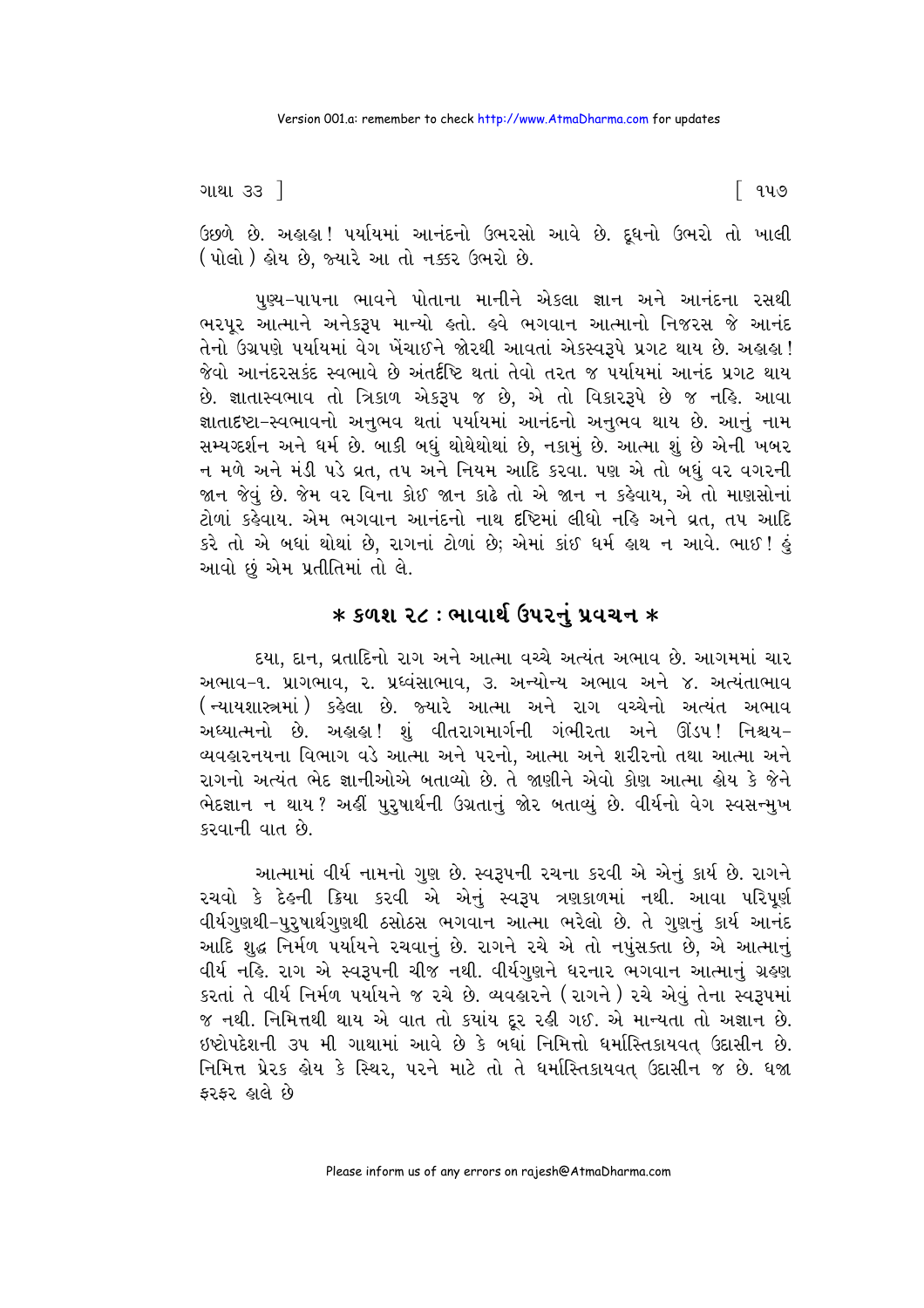$942$ ]

િ પ્રવચન રત્નાકર ભાગ−ર

એમાં ૫વન પ્રેરક નિમિત્ત છે, છતાં ધર્માસ્તિકાયવત ઉદાસીન છે. ધજા પોતે પોતાથી જ આમતેમ ફરફર થાય છે, પવનથી નહિ, પવન તો નિમિત્તમાત્ર છે. આવું સત્ય સમજવામાં પણ વાંધા હોય તે સત્ય આચરે કયારે?

અહીં કહે છે કે એવો કોણ પુરૂષ છે જેને ભેદજ્ઞાન ન થાય? થાય જ; કારણ કે જ્યારે જ્ઞાન પોતાના સ્વરસથી પોતે પોતાનં સ્વરૂપ જાણે ત્યારે અવશ્ય પોતાના આત્માને પરથી ભિન્ન જણાવે છે. રાગ અને શરીરથી ભિન્ન ૫ડી જ્યારે દષ્ટિ એક જ્ઞાયકમાત્રમાં પ્રસરે છે તો અવશ્ય ભેદજ્ઞાન પ્રગટ થાય છે. કોઈ દીર્ઘસંસારી હોય તો તેની અહીં વાત નથી

આ પ્રમાણે, જે અપ્રતિબુદ્ધે એમ કહ્યું હતું કે "અમારો તો એ નિશ્ચય છે કે દેહ છે તે જ આત્મા છે, " તેનું નિરાકરણ કર્યું. અજ્ઞાની જે ચીજને દેખે છે તે ચીજને પોતાની માને છે. જ્ઞાન શરીર, રાગ, આદિ જ્ઞેયને જાણે છે છતાં તે શરીરાદિ જ્ઞેય જ્ઞાનની ચીજ નથી. જ્ઞાનની ચીજ તો જ્ઞાન જ છે. આવી વાત કઠણ પડે પણ શું થાય? વસ્તસ્વરૂપ જ આવું છે. વીતરાગ ત્રિલોકીનાથ જિનેશ્વરદેવ ઇન્દ્રો અને ગણધરોની વચ્ચે દિવ્યધ્વનિ દ્વારા આવો જ ઉપદેશ આપતા હતા. અને એ જ વાત સંતોએ પ્રસિદ્ધ કરી છે. અહો! એ સંતોની વાણી અમૃતની વર્ષા કરનારી છે, તેનું કર્ણરૂપી અંજલિ વડે ભવ્ય જીવો પાન કરો!

[ प्रवयन नं. ७४, ७५, ७६. \* [ हिनांड १२-२-७६ थी १४-२-७६ ]

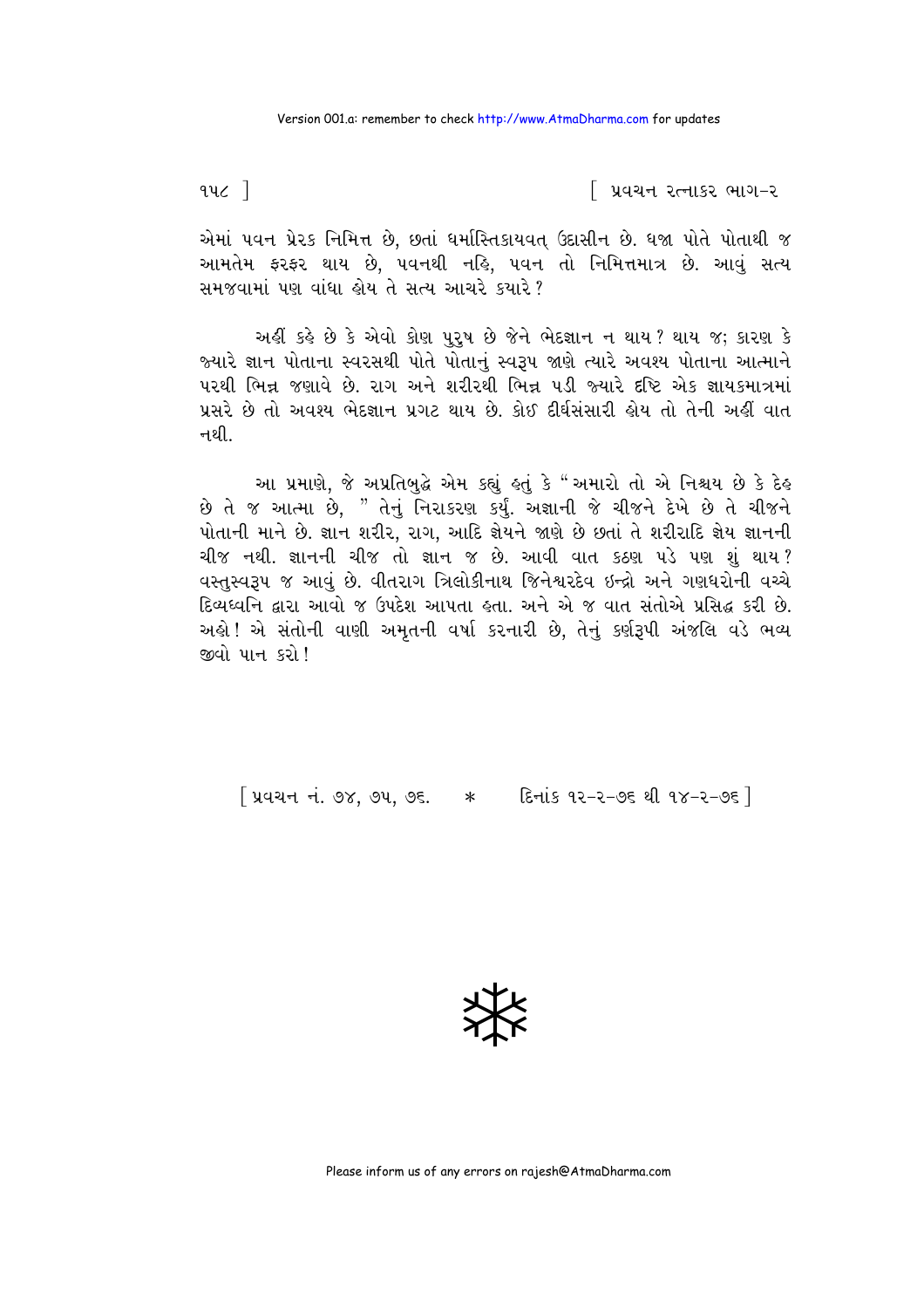#### ગાથા-૩૪

# सव्वे भावे जम्हा पच्चक्खाई परे ति णादूणं। तम्हा पच्चक्खाणं णाणं णियमा मुणेदव्वं ।। ३४ ।।

सर्वान् भावान् यस्मात्प्रत्याख्याति परानिति ज्ञात्वा। तस्मात्प्रत्याख्यानं ज्ञानं नियमात् ज्ञातव्यम् ।। ३४ ।।

## સૌ ભાવને ૫૨ જાણીને ૫ચખાણ ભાવોનું કરે, તેથી નિયમથી જાણવું કે જ્ઞાન પ્રત્યાખ્યાન છે. 3૪.

**ગાથાર્થ:-** [यस्मात् ] જેથી [ सर्वान् भावान् ] ' પોતાના સિવાય સર્વ પદાર્થો [ परान ] ५२ છे ' [ इति ज्ञात्वा ] એમ જાણીને [ प्रत्याख्याति ] प्रत्याખ्यान કરે છે-त्यागे .<br>છે. [ तस्मात ] તेथी. [ प्रत्याख्यानं ] प्रत्याप्यान [ ज्ञानं ] शान ४ छे [ नियमात ] એમ नियमथी [ज्ञातव्यम] श्रष्टावृ. पोताना ज्ञानमां त्याग३५ अवस्था ते ४ प्रत्याण्यान છे, બીજં કાંઈ નથી.

**ટી.કાઃ-** આ ભગવાન જ્ઞાતા-દ્રવ્ય (આત્મા ) છે તે અન્યદ્રવ્યના સ્વભાવથી થતા અન્ય સમસ્ત પરભાવોને. તેઓ પોતાના સ્વભાવભાવ વડે નહિ વ્યાપ્ત હોવાથી પરપણે જાણીને, ત્યાગે છે; તેથી જે પહેલાં જાણે છે તે જ પછી ત્યાગે છે. બીજો તો કોઈ ત્યાગનાર નથી-એમ આત્મામાં નિશ્ચય કરીને. પ્રત્યાખ્યાનના (ત્યાગના) સમયે પ્રત્યાખ્યાન કરવાયોગ્ય જે પરભાવ તેની ઉપાધિમાત્રથી પ્રવર્તેલું ત્યાગના કર્તાપણાનું નામ (આત્માને) હોવા છતાં પણ, પરમાર્થથી જોવામાં આવે તો પરભાવના ત્યાગકર્તાપણાનું નામ પોતાને નથી. પોતે તો એ નામથી રહિત છે કારણ કે જ્ઞાનસ્વભાવથી પોતે છુટયો નથી, માટે પ્રત્યાખ્યાન જ્ઞાન જ છે-એમ અનુભવ કરવો.

ભાવાર્થઃ- આત્માને પરભાવના ત્યાગનું કર્તાપણું છે. તે નામમાત્ર છે. પોતે તો જ્ઞાનસ્વભાવ છે. ૫૨ વ્રવ્યને ૫૨ જાણ્યું, ૫છી ૫૨ ભાવનું ગ્રહણ નહિ તે જ ત્યાગ છે. એ રીતે, સ્થિર થયેલું જ્ઞાન તે જ પ્રત્યાખ્યાન છે. જ્ઞાન સિવાય કોઈ બીજો ભાવ નથી.

# ઉત્થાનિકાઃ-

આ રીતે અજ્ઞાની જીવ અનાદિ મોહના સંતાનથી નિરૂપણ કરવામાં આવેલું જે આત્મા અને શરીરનું એકપણું તેના સંસ્કારપણાથી અત્યંત અપ્રતિબુદ્ધ હતો. શું કહે છે? અનાદિથી અજ્ઞાનીને રાગ અને શરીરમાં સાવધાની કોવાથી તે જ્ઞાનાનંદસ્વભાવી यैतन्यने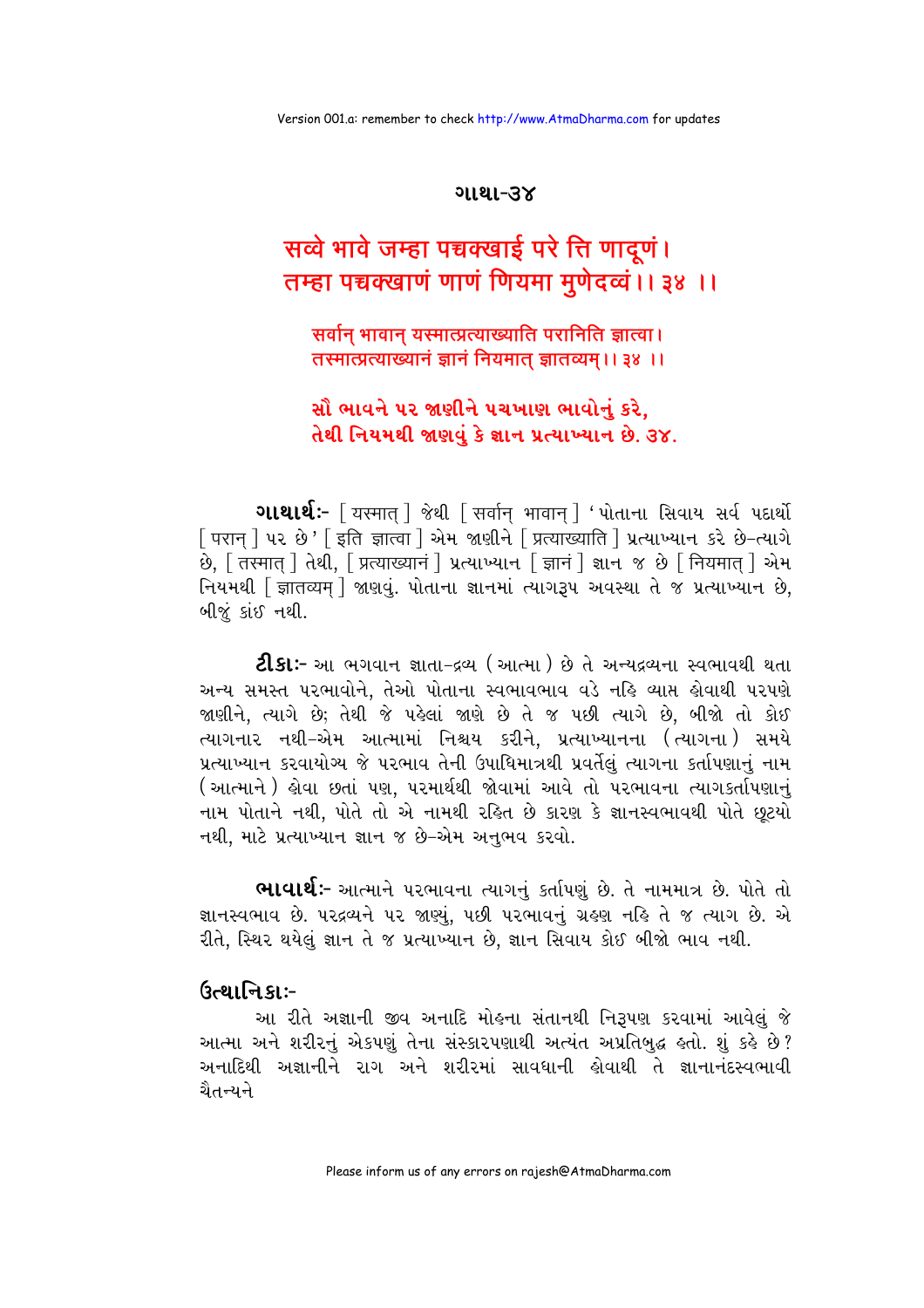∣ પ્રવચન રત્નાકર ભાગ−ર

 $950$ ]

રાગ અને શરીર સાથે એકપણું માનતો હતો. તે આ એકપણાના સંસ્કારથી અપ્રતિબુદ્ધ લ્તો. જુઓ, કોઈ કહે કે આ સમયસાર મુનિ માટે છે તો એમ નથી. અહીં તો જે શરીર અને આત્માને એક માને છે એવા અત્યંત અપ્રતિબદ્ધને સમજાવવામાં આવ્યં છે.

લ્જારો રાણીઓ છોડીને દિગંબર જૈન સાધુ થઈ, ૨૮ મૂળગુણ પાળી નવમી ગ્રૈવેયકે ગયો. પરંત આનંદસ્વરૂપ ચૈતન્ય પ્રભની ખબર નહિ લેવાથી. શરીરને જ આત્મા માનતો હતો. બહારથી આત્મા રાગથી ભિન્ન છે એમ કહે, પણ અંદર જે શુભ ક્રિયાકાંડનો રાગ અવસ્થામાં પ્રગટ લ્લો તેમાં જ પોતાપણું માનતો લ્લો. પોતે શું ચીજ છે અને પોતાનું અસ્તિત્વ-હોવાપણું-મોજૂદગી કેવી રીતે છે એનો ખ્યાલ નહિ હોવાથી 'હં આત્મા છં<sup>,</sup> એમ કહેતો હોવા છતાં રાગાદિને જ આત્મા માનતો હતો. રાગાદિથી પથક .<br>પોતાની જ્ઞાયકવસ્તની દષ્ટિ થઈ નઙિ. તેનો અનભવ થયો નઙિ એટલે કયાંક પરમાં−ે રાગાદિમાં જ પોતાપણં માનતો હતો. અગિયાર અંગનો પાઠી હોય એટલે બહારથી 'રાગ અને આત્મા ભિન્ન છે<sup>,</sup> એમ ભાષામાં બોલે, પણ અંતરમાં રાગ અને આત્માની એક્તા તોડી નહિ. અહાહા ! અગિયાર અંગમાં કેટલું જાણવું આવે ? પહેલા આચારાંગમાં ૧૮ <u>હુજાર પદ હોય છે અને તે એક એક પદમાં ૫૧ કરોડ જાજેરા શ્લોક છે. બીજા અંગમાં </u> તેનાથી બમણા ૩૬ હજાર પદ હોય છે. આમ એક એકથી બમણા એમ અગિયાર અંગ સુધી લઈ લેવું. આ બધુંય કંઠસ્થ કર્યું, પરંતુ અંદરમાં વિકલ્પથી ભિન્ન, નિર્વિકલ્પ ચૈતન્ય આનંદકંદ છે એની દષ્ટિ, એનો અનુભવ અને એનું વેદન કર્યું નહિ તેથી તે અત્યંત અપ્રતિબુદ્ધ હતો. ભાઈ! આ તો અંતરની ચીજ છે. તે અંતરના સ્પર્શ વિના મળે એવી ન થી

આવી રીતે જે અત્યંત અપ્રતિબુદ્ધ હતો તે હવે તત્ત્વજ્ઞાનસ્વરૂપ જ્યોતિનો પ્રગટ ઉદય થવાથી જ્ઞાની થયો. રાગથી ભિન્ન ચૈતન્યજ્યોતિનો ભાસ થતાં 'પોતે જ્ઞાયકસ્વરૂપ જ હું છું ' એવો અનુભવ થયો તેથી જ્ઞાની થયો. 'ચૈતન્ય જ્ઞાનજ્યોતિસ્વરૂપ હું છું ' એવો વિકલ્પ નહિ, પણ તેવી પરિણતિનો પ્રગટ ઉદય થતાં, જેમ નેત્રમાં વિકાર હોય તે દૂર થતાં વસ્તુ જેવી લોય તેવી દેખાય છે તેમ, તે પ્રતિબુદ્ધ થયો. જેમ કોઈ પુરુષના નેત્રમાં વિકાર લોય ત્યારે વર્ણાદિક પદાર્થો અન્યથા દેખાય છે. પણ જ્યારે વિકાર મેટે છે ત્યારે પદાર્થો જેવા હોય તેવા દેખાય છે. તેવી રીતે ૫ડળ સમાન આવરણકર્મ સારી રીતે ઉઘડી જવાથી પ્રતિબુદ્ધ થયો, સાક્ષાત્ જ્ઞાતા-દષ્ટા થયો. અહીં જે કર્મની વાત કરી છે તે નિમિત્તનું કથન છે. ખરેખર તો સ્વભાવનું ભાન થતાં. મિથ્યા શ્રદ્ધાનને લીધે જે ભાવઘાતીની અવસ્થા થતી હતી અને જેના કારણે આત્મદશા પ્રગટ નહોતી થતી તે દૂર થવાથી પોતે સાક્ષાત જ્ઞાતાદષ્ટા થયો.

આત્મા વસ્તુ સ્વભાવથી તો જ્ઞાતા-દષ્ટા છે જ. એવા જ્ઞાતા-દષ્ટા-સ્વભાવનું ભાન થતાં મિથ્યા શ્રદ્ધાનો નાશ થઈ પર્યાયમાં જ્ઞાતાદષ્ટાપણું પ્રગટ થયું તેને સાક્ષાત જ્ઞાતા-દષ્ટા થયો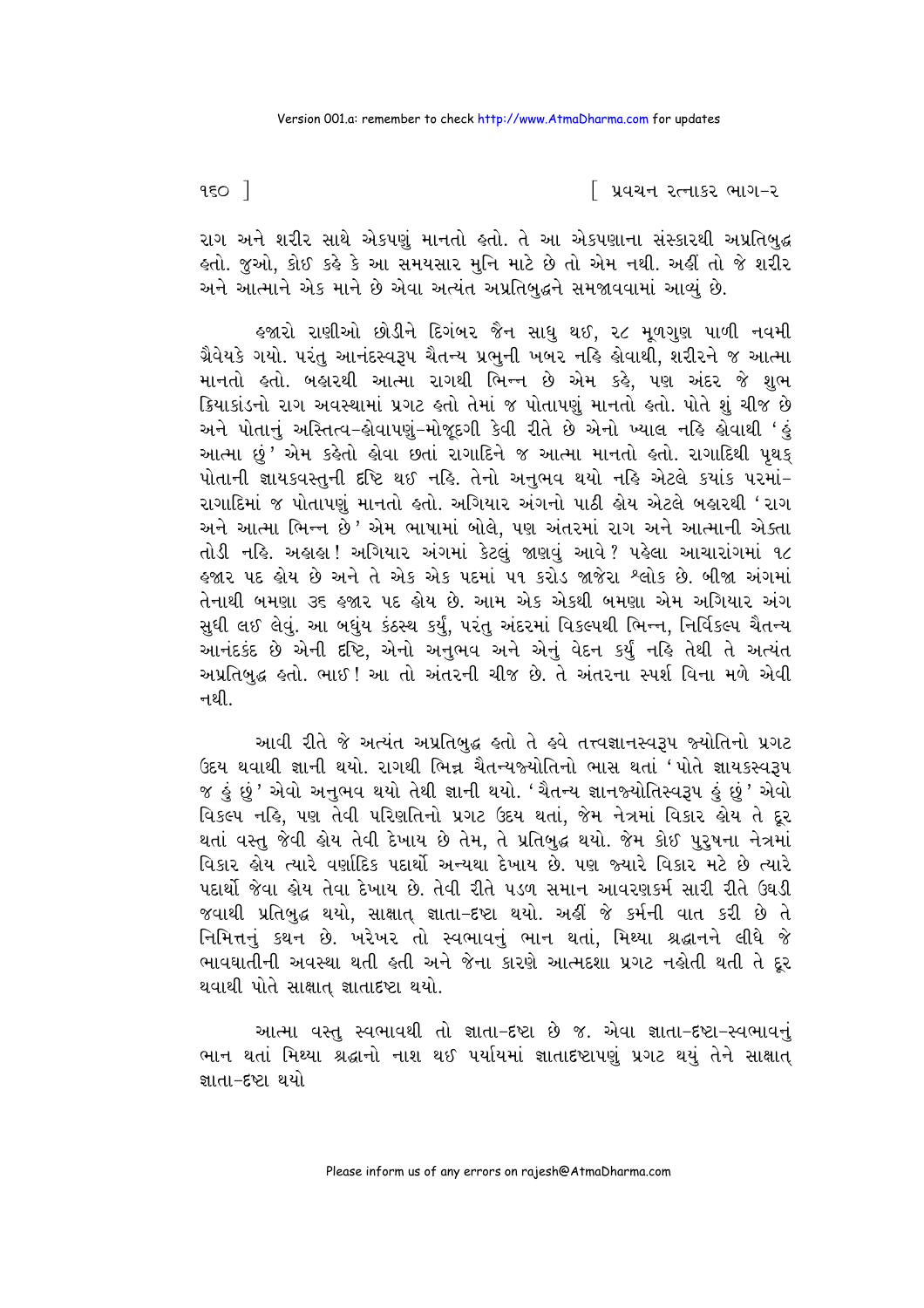ગાથા ૩૪ **]** 

િ ૧૬૧

એમ કહ્યું છે. આત્મામાં દયા, દાનનો રાગ કે વ્યવહારરત્નત્રયનો વિકલ્પ નથી. અને તેથી રાગથી કે વ્યવહારરત્નત્રયના વિકલ્પથી જ્ઞાતાદષ્ટાસ્વભાવ પ્રાપ્ત થતો નથી. કેમકે જેનામાં જે ન હોય તેનાથી તે પ્રાપ્ત કેમ થાય ?

એકલો દેખનાર અને જાણનાર એવા પોતાને પોતાથી જ જાણી, રાગથી કે વિકલ્પથી નહિ પણ સ્વચૈતન્યમાં ચૈતન્યની પરિણતિ દ્વારા પ્રવેશીને પોતાને જાણી. શ્રદ્ધાન કરી, તેનું જ આચરણ કરવાનો ઇચ્છૂક થયો છે. એટલે હવે તે મુનિપણાની ભાવના કરે છે.

ua :- ' પોતાને પોતાથી જ જાણે ' એમાં એકાંત થઈ ગયું, સ્યાદ્વાદપણું તો ન રહ્યં ?

ઉત્તરઃ- ' પોતાને પોતાથી જ જાણે ' એ સમ્યક્ એકાન્ત છે. તે સમ્યક્ એકાન્ત જ અનેકાન્તનું સાચું જ્ઞાન કરે છે. પોતે પોતાથી જ જણાય અને પરથી ન જણાય એ જ અનેકાન્ત છે. અને એ જ સમ્યક એકાન્ત છે. ભાઈ ! વીતરાગનો સ્યાદ્વાદ માર્ગ આવો છે. પોતાથી પણ જાણે અને રાગથી પણ જાણે એ તો ફદડીવાદ છે. સ્યાદ્વાદ નહિ.

ચૈતન્યસર્યના પ્રકાશનું પર પ્રભુ આત્મા પોતાના નિર્મળ પ્રકાશ દ્વારા જ પોતાને પ્રકાશે છે. જ્ઞાનસ્વરૂપી ભગવાન આત્મા જ્ઞાનની નિર્મળ પર્યાય દ્વારા જ પોતાને પોતાથી જાણે છે. તેને રાગની કે વ્યવહારની અપેક્ષા નથી. એટલે કે વ્યવહારથી નિશ્ચય જણાય નહિ. પરંતુ વ્યવહારનું લક્ષ છોડી સ્વભાવનું સીધું લક્ષ કરતાં તે પોતાથી પોતાને જાણે છે. જ્ઞાનની નિર્મળ પર્યાય દ્વારા જ્ઞાયકને જાણી પછી શ્રદ્ધાન કરવં. જુઓ અહીં પ્રથમ આત્માને જાણવો, પછી શ્રદ્ધાન કરવું એમ કહ્યું છે, કારણ કે જાણ્યા વિના શ્રદ્ધા કોની? 99-92 ગાથામાં પણ આ વાત આવી ગઈ છે.

ઙ્વે જેને જ્ઞાન−શ્રદ્ધાન થયાં છે તે એમાં જ આચરણ કરવા ઇચ્છુક થયો થકો પૂછે છે કે 'આ સ્વાત્મારામને અન્ય દ્રવ્યોનું પ્રત્યાખ્યાન (ત્યાગવું) તે શું છે?' નિજપદમાં રમે તે આત્મારામ છે. તેને પ્રત્યાખ્યાન નું શું સ્વરૂપ છે? અન્યદ્રવ્યના ત્યાગનું શું સ્વરૂપ છે? આત્મા જ્ઞાનનો પુંજ પ્રભુ છે. ઉદયભાવરૂપ સંસારનો અંશ કે તેની ગંધ પણ એમાં નથી. આવા આત્માને જાણીને, એને પ્રતીતિમાં લઈને હવે શિષ્ય ગુરૂને પૂછે છે કે–મને આત્મામાં આચરણ કેમ થાય? અન્યદ્રવ્યના અર્થાત રાગના ત્યાગરૂપ પચ્ચકખાણ કેવી રીતે થાય? જ્ઞાનીને ચારિત્ર કેવું હોય એની ખબર છે, છતાં વિનયપૂર્વક ગુરુને વિશેષ માટે પૂછે છે.

શુદ્ધ ચૈતન્યઘન પૂર્ણ સ્વભાવથી ભરેલો ભગવાન આત્મા અનંત અનંત આનંદનું ગોદ્દામ છે. સંયોગી ચીજમાં આત્મા નથી અને આત્મામાં સંયોગી ચીજ નથી. બન્ને તદ્દન ભિન્ન ભિન્ન છે. હવે અહીં કહે છે કે સંયોગી ચીજ તો દૂર રહી, પણ સંયોગીકર્મના લક્ષે થતા જે સંયોગીભાવ-પુણ્યપાપના ભાવ તેનાથી પણ આત્મા ભિન્ન છે, જાૂદો છે.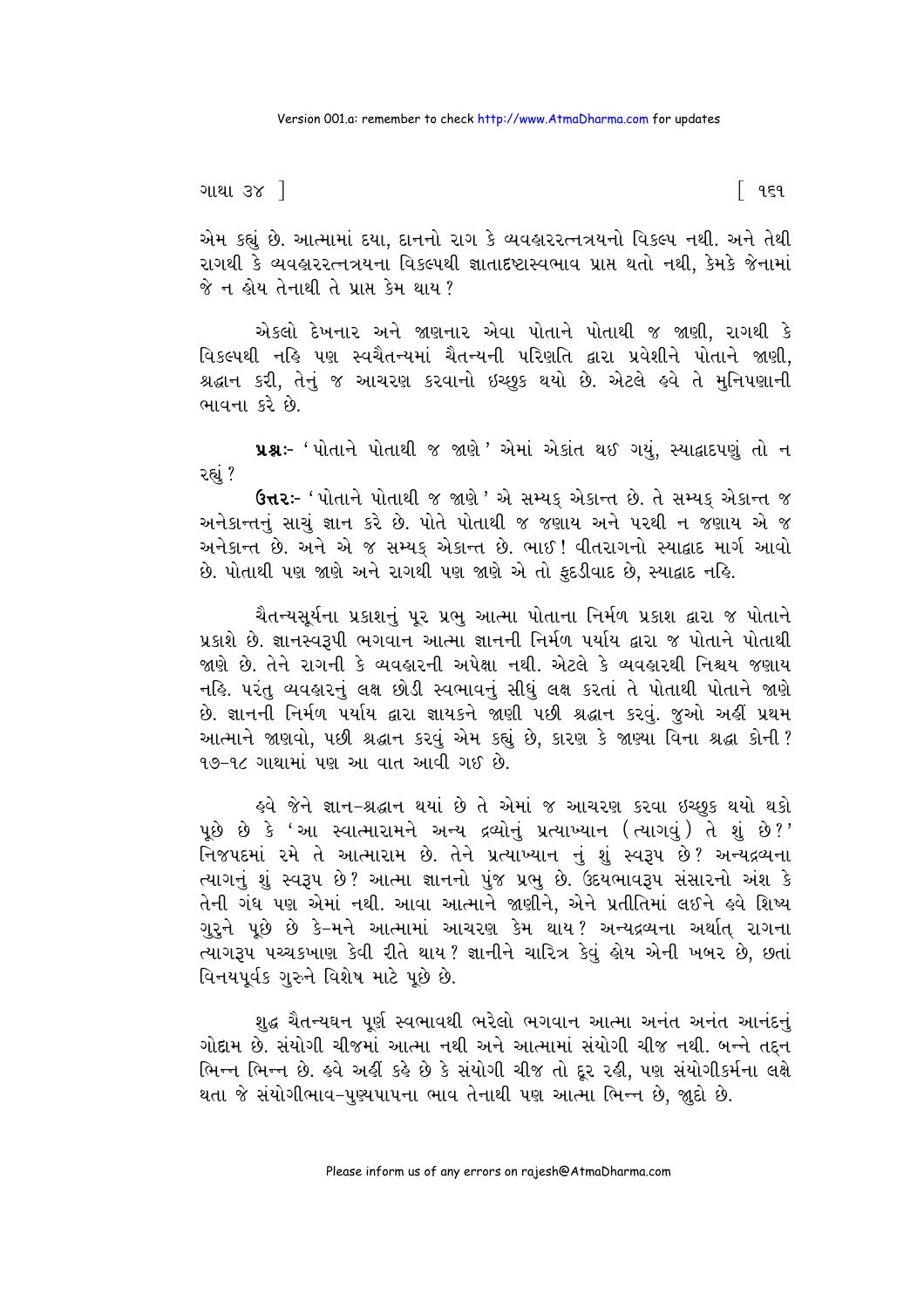િ પ્રવચન રત્નાકર ભાગ−ર

' કું એક જ્ઞાનાનંદસ્વરૂપ અમૃતનો સાગર પ્રભુ જ્ઞાતા દષ્ટા છું, અને જગત જ્ઞેય-દશ્ય છે. પણ જગત મારામાં નથી કે ઢું જગતમાં નથી. અહાહા ! મારી ચીજમાં પુણ્ય-પાપના ભાવ તો નથી પણ વર્તમાન અલ્પજ્ઞતા પણ મારી પૂર્ણ ચીજમાં નથી.' આમ જેને અંતરમાં ચિદાત્મસ્વરૂપના ભાનપૂર્વક ભેદજ્ઞાન-આત્મજ્ઞાન પ્રગટ થયું છે અને એની પ્રતીતિ થઈ છે તે સમ્યગ્દષ્ટિ થયો છે. તેને ધર્મની શરુઆત થઈ છે. જેમ આંખમાં ૫ડળ હોય તે નીકળી જતાં નિધાન નજરે પડે છે તેમ રાગની એક્તાબુદ્ધિનાં ૫ડળ દૂર થતાં આત્મા જેવો જ્ઞાનાનંદસ્વરૂપ છે તેવો નજરે પડે છે, અનુભવમાં આવે છે. આવો અનુભવ જેને થયો છે તે હવે પ્રશ્ન કરે છે કે-પચ્ચકખાણ શી રીતે થાય? રાગથી ભિન્ન આત્માનું ભાન તો થયું છે પણ હજા અસ્થિરતાનો રાગ છે તેનો ત્યાગ શી રીતે થાય? આમ પૂછવામાં આવતાં તેના ઉત્તરરૂપે આ ગાથા કહે છેઃ-

#### $*$  ગાથા ૩૪ : ટીકા ઉપરનું પ્રવચન  $\ast$

'આ ભગવાન જ્ઞાતાદ્રવ્ય '-જુઓ 'ભગવાન ' થી ઉપાડયું. ભગવાનસ્વરૂપ જ આત્મા છે. કયારે? અત્યારે અને ત્રણેકાળ. જો અત્યારે ભગવાનસ્વરૂપ ન લોય તો પર્યાયમાં ભગવાનપણું કયાંથી આવશે? શું તે કયાંય બહારથી આવે છે? (ના). સ્વભાવથી ભગવાન-સ્વરૂપ છે તે પર્યાયમાં 'એનલાર્જ' પ્રગટ થાય છે. જો અત્યારે ભગવાનસ્વરૂપ ન હોય તો કયારેય પણ ભગવાન થઈ શકે નહિ. ૩૧-૩૨ ગાથામાં પણ ' ભગવાન જ્ઞાનસ્વભાવ ' એમ આવી ગયું છે. અહીં સંસ્કૃત ટીકામાં **' भगवत् '** શબ્દ <u>પડયો છે. ભગ નામ લક્ષ્મી વત એટલે વાળો. આત્માં અનંત-અનંત જ્ઞાન અને</u> આનંદની લક્ષ્મીવાળો પરિપર્ણ ભગવાન છે. 'આ ભગવાન જ્ઞાતદ્રવ્ય ' એમ કઢીને તેનું પ્રત્યક્ષપણું કહ્યું છે. કારણ કે જ્ઞાનીને ભગવાન આત્માનું જ્ઞાનમાં પ્રત્યક્ષ વેદન થઈ ગયું છે. અનુભવ થઈ ગયો છે.

'આ ભગવાન જ્ઞાતૃદ્રવ્ય '-એમ લીધું છે. કારણ કે જે શિષ્યે પ્રશ્ન પૂછયો છે તેને જ્ઞાનાનંદસ્વરૂપ આત્માનું પ્રત્યક્ષ ભાન થયું છે. સચ્ચિદાનંદ પ્રભુ પૂર્ણ આનંદનો નાથ સિદ્ધ સમાન આ આત્મા બાહ્ય લક્ષ્મીવાળો નથી. બાહ્ય લક્ષ્મી તો જડે છે, અને તેને જે પોતાની માને એ પણ જડ છે. જેમ ભેંસનો પતિ પાડો હોય છે તેમ જડનો પતિ પણ જડ છે. અહીં તો ચૈતન્યલક્ષ્મીના સ્વામીની વાત છે. ચક્રવર્તીને છ ખંડનું રાજ્ય અને ૯૬ <u>હજાર રાણીઓ વગેરે વૈભવ હોય છે. છતાં સમ્યગ્દર્શન હોવાથી એ બાહ્ય વૈભવનો હું</u> .<br>સ્વામી છું એમ તે માનતા નથી. 'હું તો અનંત અનંત જ્ઞાન અને આનંદની સ્વરૂપલક્ષ્મીથી ભરેલો ભગવાન છું'-એમ સ્વરૂપલક્ષ્મીનું સ્વામીપણું માને છે, કેમકે તેમને યથાર્થ શ્રદ્ધાન-જ્ઞાન થયેલાં છે

ભગવાન આત્મા જ્ઞાતા છે, જાણનાર સૂર્ય છે, જ્ઞાનના પ્રકાશથી ભરપૂર છે. આવું જે જ્ઞાતાદ્રવ્ય ( આત્મા ) તે અન્યદ્રવ્યના નિમિત્તથી થતા વિકારીભાવપણે થાય એવો એનો

૧૬૨  $\overline{\phantom{a}}$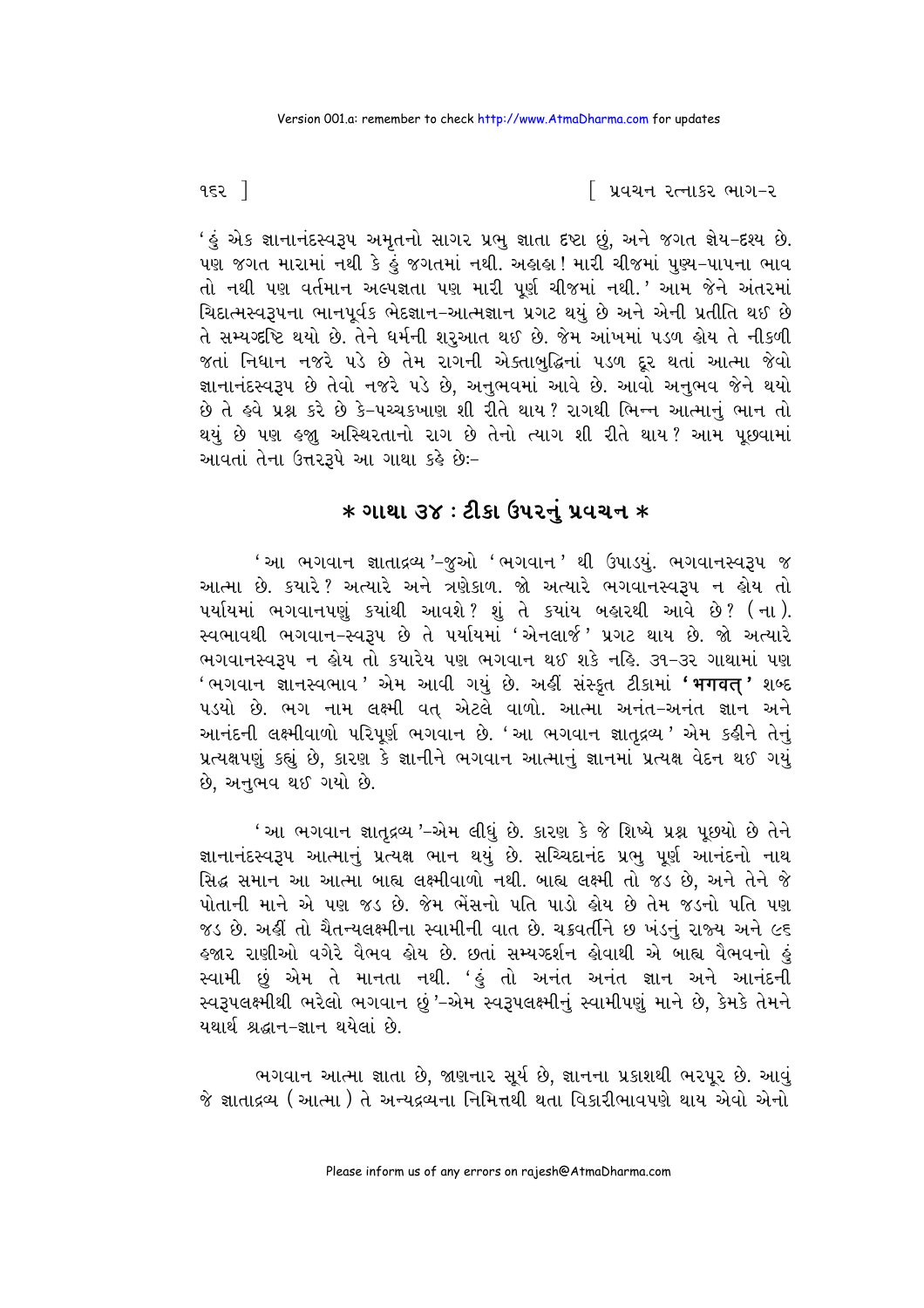ગાથા ૩૪ **]** 

સ્વભાવ નથી, કેમકે જ્ઞાતા-દષ્ટા વસ્તુનો સ્વભાવ તો જાણવું, દેખવું અને આનંદ છે. તેથી તે જ્ઞાતા-દષ્ટા-સ્વભાવ વિકારીભાવમાં કેમ વ્યાપ્ત થાય? જાણન-દેખન સ્વભાવ, અન્યદ્રવ્યના સ્વભાવથી થતા જે અન્ય સમસ્ત ભાવો-ચાર્હ તે વ્યવહારરત્નત્રયનો રાગ કેમ ન ક્રોય-એમાં વ્યાપવા સમર્થ નથી. તેમાં વ્યાપે એવું આત્માનું સ્વરૂપ જ નથી. ભાઈ! અનંત આનંદને આપનારો આ માર્ગ બહુ સૂક્ષ્મ છે. અનંત અનંત શાંતિ, આહલાદ અને સ્વરૂપની રચના કરનાર અનંત વીર્ય જેનાથી પ્રગટ થાય તે ઉપાય કોઈ અલૌકિક અદ્દભુત છે. આવો માર્ગ સમય કાઢી જાણવો જોઈએ. હુમણાં નહિ જાણે તો  $$312$   $$9193$   $$7$ 

અહાહા! અનંત આનંદ, અનંત શાન્તિ આદિ એક એક એમ અનંત ગુણનો સમાજ અંદર છે. અનંતગુણરૂપી સામ્રાજ્યનો સ્વામી આત્મા છે. એ મળ વસ્તુ આત્મા પ્રત્યક્ષ છે. પણ પર્યાયબુદ્ધિથી-રાગબુદ્ધિથી તે આખી વસ્તુ આવરણમાં છે. અહીં પહેલેથી જ ઉપાડયું છે કે-'આ ભગવાન જ્ઞાતાદ્રવ્ય ' એમાં આત્મા પ્રત્યક્ષ પ્રભુ છે એમ બતાવ્યું છે. સમ્યગ્જ્ઞાનરૂપી નેત્રમાં પ્રભુ પ્રત્યક્ષ દેખાય એવો તે આત્મા છે. આવો આત્મા, પોતાના સ્વભાવ વડે, અન્યદ્રવ્યના સ્વભાવથી થતા અર્થાત કર્મના-નિમિત્તના સંગે થતા વિભાવ ભાવોમાં વ્યાપ્ત છે જ નહિ. આ જ્ઞાનસ્વભાવી આત્મા રાગના વિકલ્પપણે-વ્યવહાર-રત્નત્રયના વિકલ્પપણે વ્યાપીને રહેવાને-થવાને લાયક જ નથી. વિકારપણે થવં એવો આત્માનો સ્વભાવ જ નથી. આમ રાગને પરપણે જાણી સ્વરૂપમાં ઠરવું તે पत्याण्यान छे

પ્રશ્ન:- અમે તો માનીએ છીએ કે ભગવાનનાં દર્શન કરીએ, જાત્રા કરીએ એટલે ધર્મશાય. તમે તો ના પાડો છો?

Gaz :- ભાઈ! ભગવાન પોતે અંદર બિરાજે છે તેને જાણવાથી, દેખવાથી ધર્મ થાય છે. પરંતુ પર ભગવાનને દેખવાથી ધર્મ ન થાય, શુભરાગ થાય. આ ભગવાન આત્મા જ્ઞાતા-દેષ્ટા છે. તે અન્યદ્રવ્યના સ્વભાવથી ઉત્પન્ન થતા વિભાવોમાં-દયા, દાન, વ્રત આદિ વિકલ્પોમાં પોતાના સ્વભાવ વડે વ્યાપ્ત થતો નથી. તેથી તેને પરપણે જાણીને જ્ઞાની ત્યાગે છે. એટલે કે અંદર સ્વભાવમાં સ્થિર થાય છે એટલે તેને ત્યાગે છે એમ કહેવામાં આવે છે. વિકારીભાવ આત્માના સ્વભાવ વડે વ્યાપ્ત થવાને લાયક નથી. તેથી તેને પરપણે જાણવા એ જ તેનો ત્યાગ કર્યો એમ કહેવાય છે. આ ધર્મ અને ધર્મની રીત  $\hat{\rho}_3$ 

કું એક જ્ઞાતા-દષ્ટાસ્વભાવવાળો છું. જે અન્યદ્રવ્યના નિમિત્તથી વિભાવપરિણામો થાય છે તે મારા સ્વભાવપણે થવાને લાયક નથી. આમ સ્વભાવ અને રાગને ભિન્ન જાણવા તે રાગનો ત્યાગ છે. આ રાગ છે તે કું નકિ. એ ભિન્ન રાગપણે કું થવાને લાયક નથી અને રાગ મારા સ્વભાવપણે થવાને લાયક નથી. આમ જે પહેલાં જાણે છે તે જ પછી ત્યાગે છે. જે જ્ઞાનમાં જણાયું કે આ રાગ છે તે મારા સ્વભાવ વડે વ્યાસ થતો નથી અને મારો પણ સ્વભાવ નથી કે ઢું રાગપણે થાઉં એ જાણપણું એ પચ્ચકખાણ છે. સામાયિક છે.

િ ૧૬૩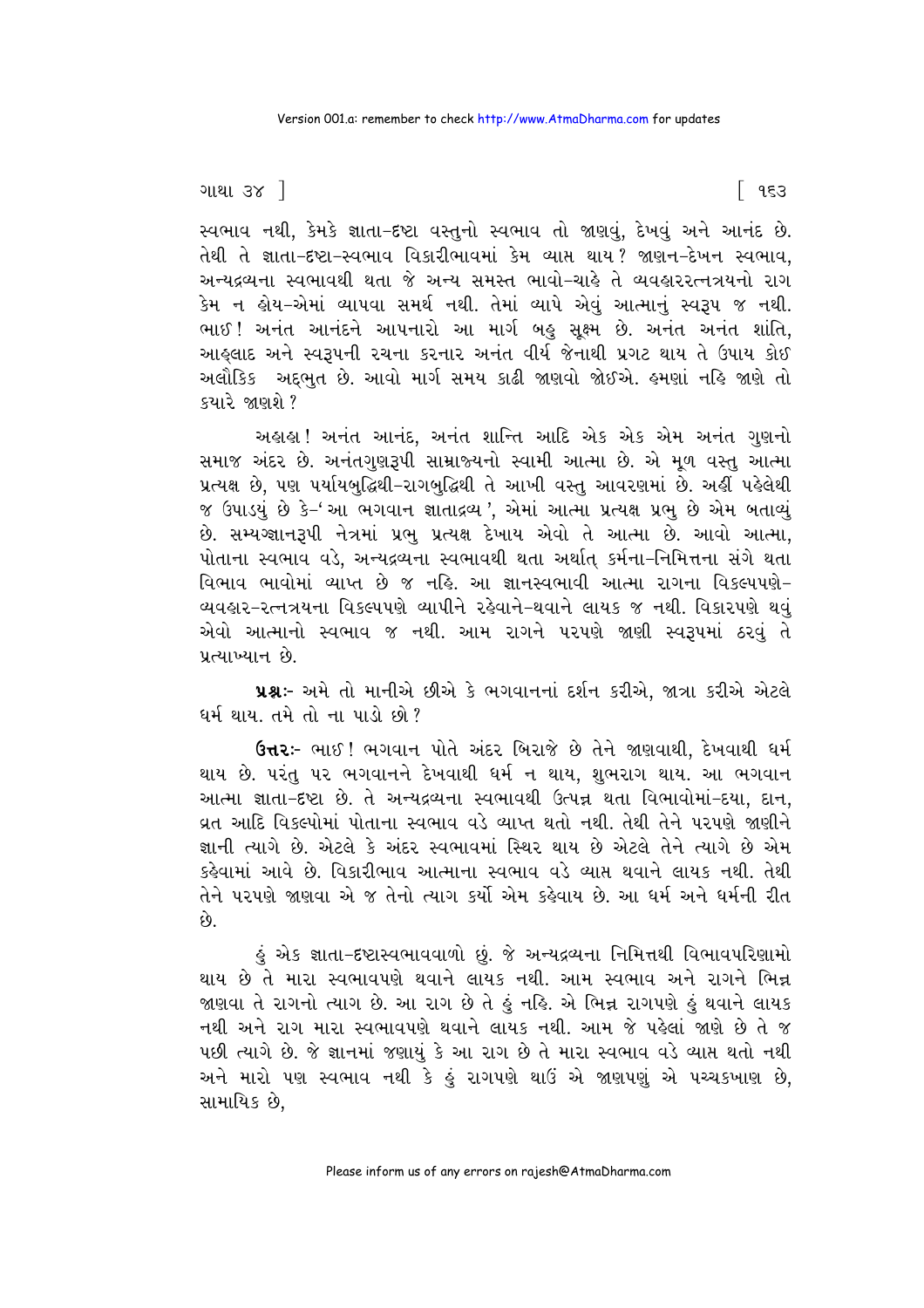$958$ ]

િ પ્રવચન રત્નાકર ભાગ−ર

કેમકે એમ જાણનાર રાગથી ખસીને સ્વરૂપમાં ઠરે છે. સામાયિક એટલે સમતા અને સમતા એટલે વીતરાગ પરિણામનો લાભ. વીતરાગ પરિણામનો લાભ કયારે થાય? કે જ્યારે વીતરાગ-સ્વરૂપ ભગવાન પોતે છે તેનો આશ્રય લે ત્યારે વીતરાગ પરિશતિ થાય છે, અને એને સામાયિક કહે છે. (તેવી રીતે, જેમ ચણાને પાણીમાં પલાળી-ડુબાડી રાખે ત્યારે પોઢો થાય છે તેમ આત્મા આનંદનો નાથ પ્રભુ છે તેને પોષવો-એટલે આનંદના સાગરમાં એકાકાર ડુબાડવો તેને પ્રૌષધ કહે છે.) આવી વસ્તુ જાણે નહિ અને બહારના અનેક ક્રિયાકાંડ કરે તેથી શં? એ બધાં થોથેથોથાં છે.

'જે પહેલાં જાણે છે તે જ પછી ત્યાગે છે, બીજો કોઈ ત્યાગનાર નથી.' એટલે શું ? કે જ્ઞાનસ્વભાવમાં વિભાવ-વિકલ્પ વ્યાપવાને લાયક નથી. આમ જે જાણનારે જાણ્યું તે જ જાણનાર વિભાવને છોડે છે અર્થાત તે−**રૂ**પે પરિણમતો નથી. તેને રાગનો ત્યાગનાર કહે છે. જાણનાર જુદો અને ત્યાગનાર જુદો એમ નથી. તેથી જે જાણે છે તે જ પછી ત્યાગે છે. મારા જ્ઞાનસ્વભાવમાં રાગ વ્યાપ્ત થાય એવો રાગનો સ્વભાવ નથી અને મારો પણ સ્વભાવ એવો નથી કે રાગ મારામાં વ્યાપે. આમ જ્યાં રાગને ભિન્ન પરપણે જાણ્યો ત્યાં તેના તરફનું લક્ષ રહ્યું નહિ અને સ્વભાવમાં જ દૃષ્ટિ સ્થિર થઈ. આને પચ્ચકખાણ એટલે જાણનારે રાગનો ત્યાગ કર્યો એમ કહેવામાં આવે છે. બાકી આનો પચ્ચકૃખાણ અને તેનો પચ્ચકૃખાણ એમ વિકલ્પો કરે એ બધો સંસાર છે.

અજ્ઞાની દયા-દાન-ભક્તિના ભાવમાં ધર્મ માની અનાદિથી ૮૪ લાખના અવતારમાં રખડી દુઃખી થઈ રહ્યો છે. તેને સન્નિપાત જેવો રોગ લાગ્યો છે. જેમ કોઈને સન્નિપાત થયો હોય તે બીજા ઘણા રોગથી પીડાતો હોય તોપણ ખડખડાટ હસે છે. શું તે ખરેખર સુખી છે કે તે દાંત કાઢી હસે છે? ના. એને દુઃખનું ભાન નથી તેથી હસે છે. તેમ અજ્ઞાની કાંઈક અનુકૂળ સંયોગો મળતાં પોતાને સુખી માને છે. એનું સુખ સન્નિપાતના રોગી જેવું છે. ભાઈ! સુખ તો આત્મામાં છે. ભગવાન આત્મા સચ્ચિદાનંદસ્વરૂપ છે. સત્ નામ ત્રિકાળ, ચિંત નામ ચૈતન્ય અને આનંદસ્વરૂપ ભગવાન આત્મા છે. આવા આત્માને જે અંતરંગમાં સ્પર્શીને જાણે છે તેને આનંદ થાય છે, સુખ થાય છે. એ જાણનાર એમ જાણે છે કે હું તો સ્વભાવથી દેખવા-જાણવાવાળો છું. પુણ્ય-પાપના ભાવ મારા સ્વભાવપણે નહિ થતા કોવાથી પરભાવ છે. આમ તેને પરપણે જાણીને ત્યાગે છે, એટલે કે ત્યાંથી ખસીને સ્વરૂપમાં ઠરે છે. તેથી જે પહેલાં જાણે છે તે જ પછી ત્યાગે છે એમ કહ્યું છે. આવું સ્વરૂપ જાણે નહિ અને વ્રત, તપ આદિ બાહ્ય ત્યાગ કરવા મંડી પડે એ કાંઈ પચ્ચકખાણ નથી.

ભાઈ! પ્રત્યાખ્યાન એટલે ચારિત્ર કોને કહેવાય એની વાત ચાલે છે. સમ્યગ્દર્શન અને પછી સમ્યક્ચારિત્ર એ અલૌકિક ચીજ છે. સમ્યગ્દર્શન ધર્મનું મૂળ છે તો સમ્યકચારિત્ર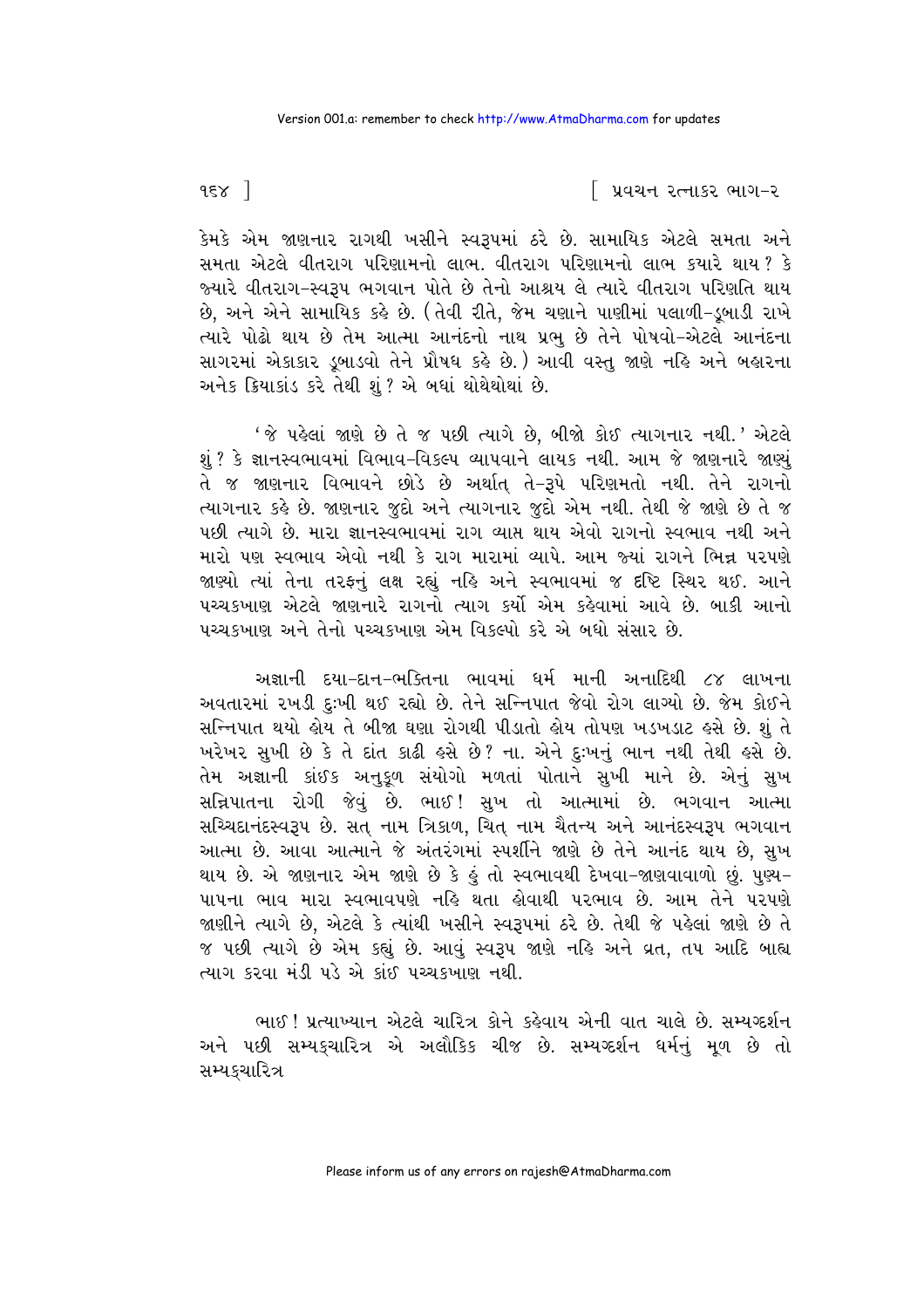#### ગાથા ૩૪ $\Box$

સાક્ષાત ધર્મ છે. કહ્યું છે ને કે 'चारित्तं खलू धम्मो '-ચારિત્ર તે ધર્મ છે. એ જ દુ:ખથી છૂટવાનો ઉપાય-મોક્ષમાર્ગ છે. આવું ચારિત્ર કોને કહેવાય? પ્રવચનસાર ગાથા ૭ ની ટીકામાં આવે છે–**' स्वरूपे चरणं चारित्रं '** સ્વરૂપમાં ચરવું તે ચારિત્ર છે. સ્વરૂપમાં આચરણ કરવં-ઠરવં એ ચારિત્ર છે. રાગનું આચરણ તે ચારિત્ર નથી. પંચમહાવ્રતનો વિકલ્પ એ પણ અચારિત્ર છે. જ્ઞાનાનંદસ્વભાવી ભગવાન આત્મા તે કું છું. અને રાગ-ગમે તેવો મંદ હો. દયા, દાન, વ્રત, તપ, ભક્તિનો હો કે વ્યવહારરત્નત્રયનો હો-તે મારા ્રાન્યિયનસ્વભાવપણે થાય એવું એનું સ્વરૂપ નથી, અને હું રાગપણે થાઉં એવો મારો ચૈતન્યસ્વભાવ નથી. જ્ઞાનમાં આમ નિશ્ચય કરીને. રાગને પરપણે જાણી. જ્ઞાન જ્ઞાનમાં ઠરે એ પ્રત્યાખ્યાન છે. ચારિત્ર છે. ધર્મ છે.

ઙ્વે કર્ક છે−જે પહેલાં જાણે છે તે જ પછી ત્યાગે છે. બીજો કોઈ ત્યાગનાર નથી એમ આત્મામાં નિશ્ચય કરીને પ્રત્યાખ્યાનના સમયે એટલે પરના ત્યાગના કાળે પ્રત્યાખ્યાન કરવા યોગ્ય જે પરભાવ-રાગાદિ તેની ઉપાધિમાત્રથી પ્રવર્તેલું ત્યાગના ક્ર્તાપિણાનું નામમાત્ર કથન છે. શું કહે છે? આત્મા રાગનો ત્યાગ કરે છે એ નામમાત્ર કથન છે. ચાહે તો તીર્થંકરગોત્ર બાંધવાનો ભાવ હોય, પણ તે ભાવ નિજ ચૈતન્યસ્વભાવપણે થવાને લાયક નથી એમ એ ભાવને પરભાવ તરીકે જાણ્યો ત્યારે આત્મા રાગને ત્યાગે છે એમ કહેવું એ કથનમાત્ર છે. કેમકે જ્ઞાન જ્ઞાનમાં ઠરી ગયું ત્યાં રાગ ઉત્પન્ન જ થતો નથી. બાપ! આ તો જન્મ-મરણના ફેરા મટાડવાની બહુ મોંઘી વાત  $\hat{\rho}_3$ 

જેને ભગવાન જ્ઞાતા-દષ્ટાવસ્તુનો પોતાની નિર્મળ જ્ઞાનપર્યાયમાં પ્રત્યક્ષ અનુભવ થયો કે 'આ આત્મા છે' તેને હવે પ્રત્યાખ્યાન કેમ થાય ? એનો હવે ઉત્તર આપે છે કે જેણે અંદરમાં જાણ્યું કે રાગ અને ચૈતન્યસ્વભાવ ભિન્ન-ભિન્ન છે, રાગપણે થવું એ મારૂં સ્વરૂપ નથી અને મારા સ્વભાવપણે થવું એ રાગનું સ્વરૂપ નથી, એ જાણનારો રાગને ભિન્ન જાણી તેને ત્યાગે છે. પરંતુ રાગને ત્યાગે છે એ તો કથનમાત્ર છે, કારણ કે રાગના ત્યાગનું ક્ર્તાપણું પરમાર્થે જીવને નથી. નિર્મળ ભેદજ્ઞાન મળે નહિ અને બહારથી આનો અને તેનો ત્યાગ કરે અને માને અમે ત્યાગી. પણ ભાઈ ! જીવને પરનં ત્યાગ-ગ્રહણ માનવું એ તો મિથ્યાત્વ છે, ભ્રાંતિ છે. અહીં કહે છે કે રાગનો ત્યાગ કરનાર જીવ છે એમ કહેવું એ પણ કથનમાત્ર છે, પરમાર્થ નથી. ખરેખર તો એ રાગના ત્યાગનો ક્ર્તા છે જ નહિ. સ્વરૂપમાં ઠરતાં રાગ થતો જ નથી, માટે રાગનો ત્યાગ કરે છે એમ નામમાત્ર કથન છે. અલે! આ તો પરમેશ્વર ત્રણલોકના નાથ સર્વજ્ઞ પરમાત્માની દિવ્યધ્વનિમાં આવેલી વાત સંતોએ આડતિયા થઈને જગતને જાહેર કરી છે. પ્રત્યાખ્યાન સમયે એટલે સ્વરૂપમાં ઠરવાના કાળે, પ્રત્યાખ્યાન કરવા યોગ્ય જે પરભાવ-રાગ તેનો ત્યાગ કર્યો એમ કહેવું એ નામમાત્ર કથન છે. અહાહા! ટીકા તો જાૂઓ!! આવી ટીકા અત્યારે ભરત–

િ ૧૬૫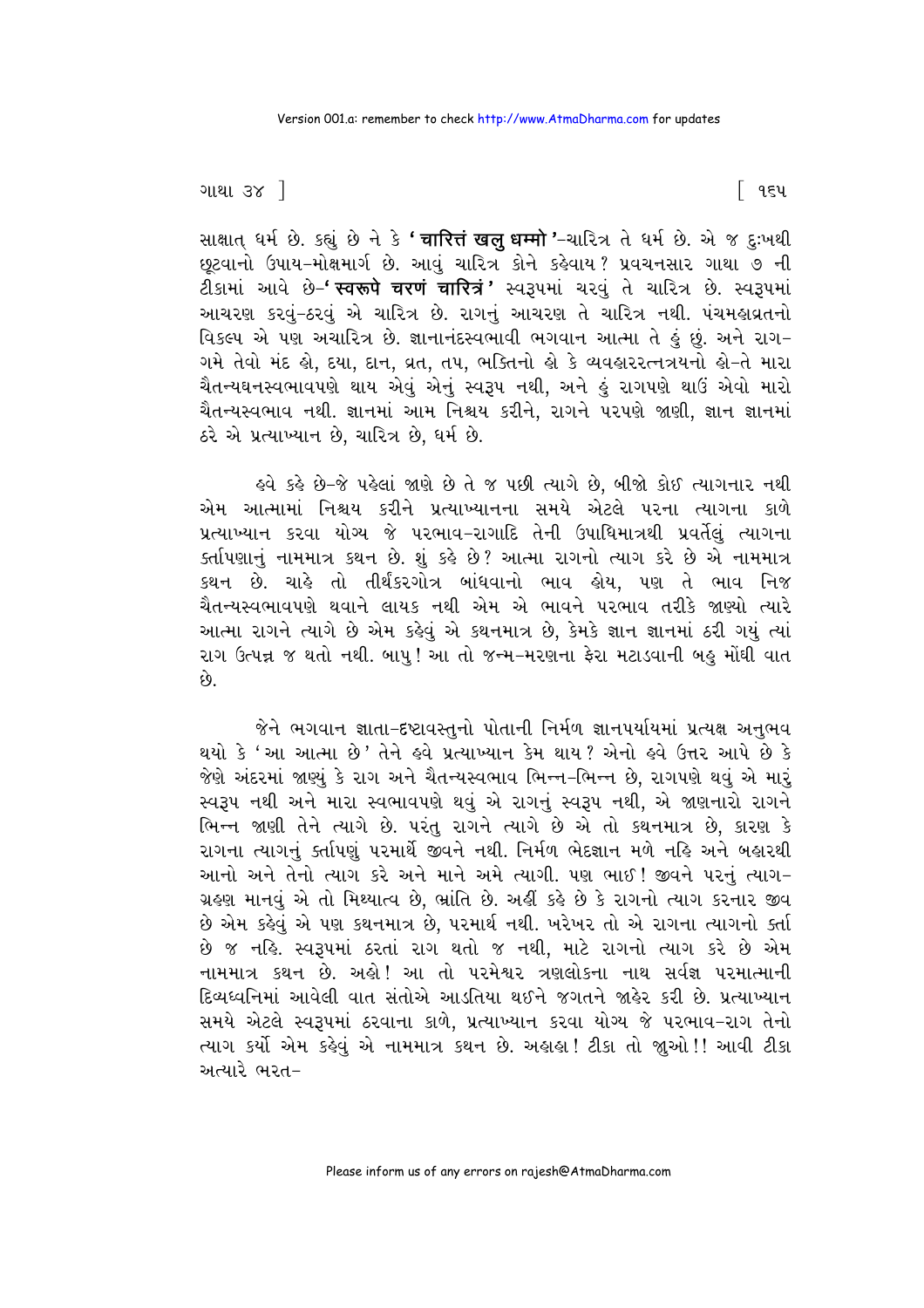∣ પ્રવચન રત્નાકર ભાગ−ર

ક્ષેત્રમાં બીજે કયાં છે? અમૃતના સાગર ઉછાળ્યા છે! અલે! મુનિવરોએ જગતને અમૃતનો સાગર પ્રત્યક્ષ બતાવ્યો છે!!

ભાઈ! પરવસ્તુનું ગ્રહણ-ત્યાગ આત્મામાં છે જ નહિ. આત્મામાં ત્યાગઉપાદાન-શૂન્યત્વ નામની શક્તિ છે. તે વડે પરવસ્તુને ગ્રહે કે છોડે એ આત્મામાં છે જ નહિ. કપડાં. સ્ત્રી. ૫ત્ર. પરિવાર. ઇત્યાદિ ગ્રહે અને છોડે એવો આત્મામાં ગણ છે જ નહિ. પરવસ્તુ તો સ્વતંત્ર જગતની ચીજ છે. શરીર, વાણી, પૈસા, ધૂળ, બાયડી, છોકરાં ઇત્યાદિ જીવે ગ્રહ્યાંય નથી અને છોડયાંય નથી. અહીં કહે છે કે સમક્તિીને જે અસ્થિરતાનં રાગરૂપ પરિણમન છે તે રાગરૂપે થઈને રહેવાનું મારું સ્વરૂપ નથી એમ જાણી અંદર સ્વરૂપમાં સ્થિર થયો ત્યારે એ સ્વરૂપસ્થિરતાના કાળે રાગની ઉત્પત્તિ જ થઈ નહિ તેને રાગનો ત્યાગ કર્યો એમ નામમાત્ર કથન કહેવામાં આવે છે. પરમાર્થે રાગના ત્યાગનો ક્ર્તા આત્મા નથી અર્થાત પરભાવના ત્યાગક્ર્તાપણાનં નામ પણ આત્માને નથી.

અહાહા ! હું શુદ્ધ ચિદ્રૂપ જ્ઞાતા-દષ્ટામાત્ર છું એવું જેને અંતરમાં ભાન થયું તે સ્વમાં સ્વપણે રહીને જ્યારે પરભાવ-રાગાદિને પરપણે જાણે ત્યારે એને સ્વમાં રહેવાનો કાળ છે. રાગના અભાવસ્વભાવે પરિણમવાનો કાળ છે. પ્રત્યાખ્યાનનો કાળ છે. આ સ્વરૂપ-સ્થિરતાના કાળે જ્ઞાને જાણી લીધું કે રાગ પર છે એ રાગનો ત્યાગ છે. આ રાગનો ત્યાગ પણ જો નામમાત્ર કથન છે-તો આહાર-પાણી છોડવાં અને બાયડી, છોકરાં, લુગડાં ઇત્યાદિ છોડવાં એ તો કયાંય દૂર રહી ગયું. એ બાહ્ય વસ્તુનો ત્યાગ માનવો એ તો મિશ્યાત્વ છે

અંદર પૃર્ણાનંદનો નાથ ભગવાનસ્વરૂપે પોતે વિરાજે છે. પણ પામરને પ્રભુની પ્રતીતિ કેવી રીતે આવે ? પામરને 'હું પોતે ઇશ્વર છું ' એમ પ્રતીતિ કેમ આવે ? ભાઈ ! તું પર્યાયમાં પામર ભલે લો, પણ વસ્તુપણે તું પામર નથી, ભગવાન પૂર્ણાનંદનો નાથ છે. અહાહા! જૈનના મુનિ તો અંદરમાં વિકલ્પની લાગણી વિનાના અને બહારમાં કપડાં વિનાના નગ્ન લોય છે. કપડાં રાખીને જે મુનિપણું માને, મનાવે છે તે મિથ્યાદષ્ટિ-અજ્ઞાની નિગોદગામી છે. ભગવાન કુંદુકુંદાચાર્યદેવે કહ્યું છે કે વસ્ત્રનો એક ધાગો પણ રાખીને જે મુનિપણું માને, મનાવે અને એવી માન્યતાને રૂડી જાણે તે નિગોદગામી છે. મિથ્યા માન્યતાના ફળમાં એક બે ભવે એ નિગોદ જશે. એવી વાત આકરી પડે, પણ બાપુ! આ તો મોટી ભૂલ છે. એમાં નવે તત્ત્વની ભૂલ છે. વસ્ત્રનો વિકલ્પ એ તો તીવ્ર આસવભાવ છે. તેને બદલે ત્યાં મુનિપણું-સંવર, નિર્જેરા માનવાં એ બધાં તત્ત્વની ભૂલ છે. મૂળમાં ભૂલ છે, ભાઈ! પ્રવચનસારમાં આવે છે કે મુનિનું જન્મ્યા પ્રમાણે રૂપ ભગવાન ત્રિલોકનાથે ભાળ્યું છે. ત્રણલોકના નાથ દેવાધિદેવ અરિલંતદેવે આવો ધોધ માર્ગ કહ્યો છે. જે શાસ્ત્રમાં વસ્ત્રસહિત મુનિપણું કહ્યું હોય તે શાસ્ત્ર સાચાં નથી અને એ સાધ પણ સાચા નથી.

અનંત અનંત સામર્થ્યથી પરિપૂર્ણ અનંત શક્તિઓ જેમાં ઉછળી રહી છે એવો

 $955$   $\overline{\phantom{1}}$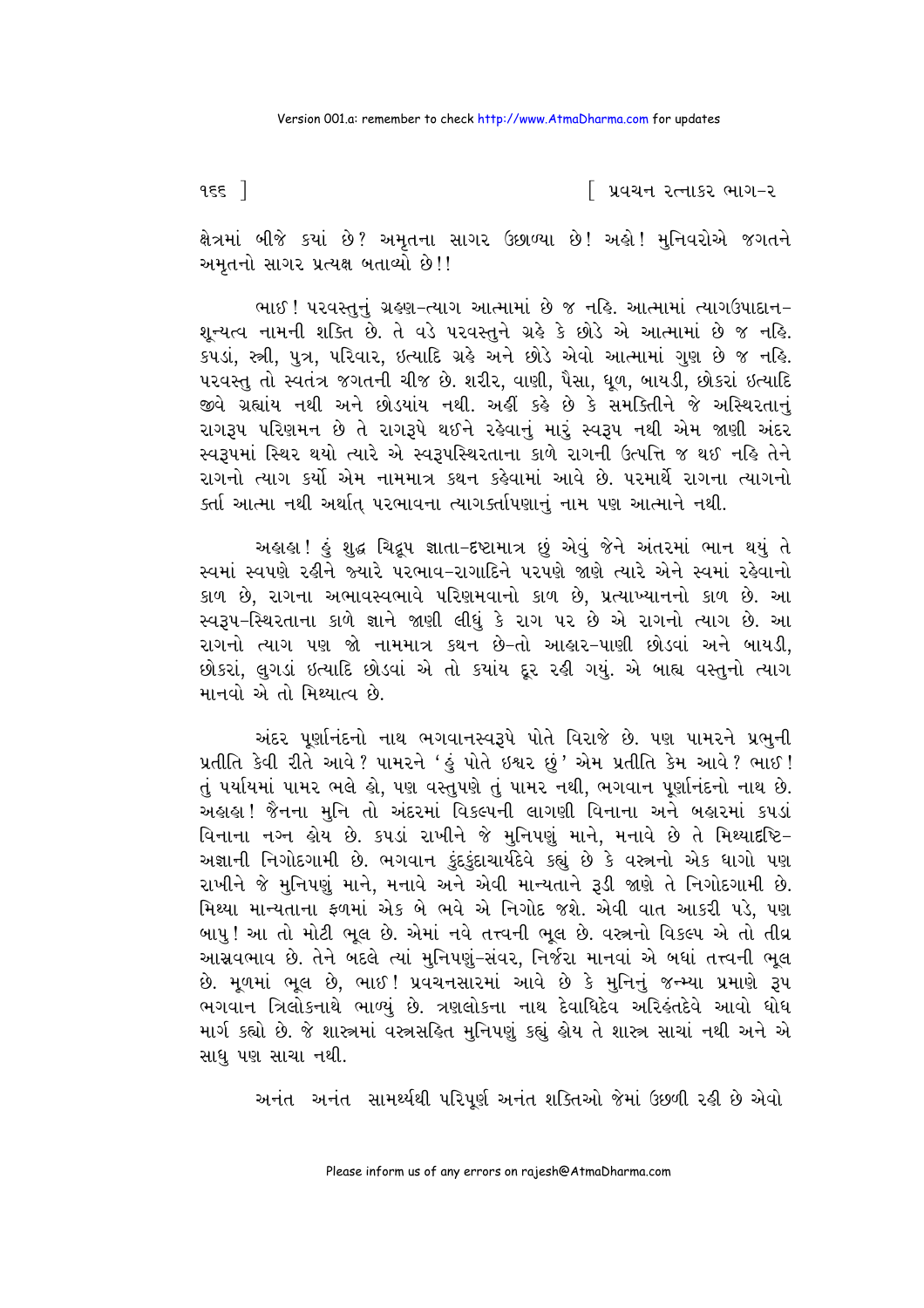ગાથા ૩૪ $\Box$ 

અનંતસ્વભાવનો સાગર સ્વરૂપસાગર ભગવાન આત્મા છે. જે જીવે આવા આત્માનો અંતઃસ્પર્શ કરી અનુભવ કર્યો છે તે સમકિતી ધર્મી છે. આવા ધર્મીને જે પુણ્ય-પાપના વિકલ્પો-અસ્થિરતાનો રાગ આવે છે તેનું પચ્ચકખાણ કેમ થાય એમ પ્રશ્ન છે. તો કહે છે કે જ્ઞાનમાં જણાતો એ રાગ જ્ઞાનમાં વ્યાપતો નથી. એ તો ભગવાન ચૈતન્યની સ્વરૂપસંપદાથી ભિન્ન રહે છે. અસ્થિરતાનો રાગ અને જ્ઞાનને ભિન્નતા છે. તેથી રાગ તો પરપણે છે આમ જેણે જાણ્યું છે તે જાણનારો હવે રાગમાં જોડાતો નથી એ પચ્ચકખાણ છે. રાગમાં જોડાતો નથી એ તો નાસ્તિથી કથન છે. ખરેખર તો જે કાળે જ્ઞાન જ્ઞાનમાં ઠરે છે એ સ્વરૂપ-આચરણના કાળે રાગ ઉત્પન્ન જ થતો નથી એને રાગનો ત્યાગ કર્યો એમ નામમાત્ર કથનથી કહેવામાં આવે છે. જૈન પરમેશ્વર વીતરાગદેવનો આવો માર્ગ છે, ભાઈ. મહાવિદેહક્ષેત્રમાં સીમંધર ભગવાન હાલ સાક્ષાત બિરાજે છે. તેઓ પણ ઇન્દ્રો અને ગણધરોની વચ્ચે સભામાં આ જ વાત કરે છે.

આત્માને રાગના ત્યાગના ક્ર્તાપણાનું નામ તે કથનમાત્ર છે. પરમાર્થથી જોવામાં આવે તો એટલે કે વાસ્તવિકપણે જેમ છે તેમ જોવામાં આવે તો પરભાવના ત્યાગક્ર્તાપણાનું નામ પોતાને નથી, કારણ કે રાગ છોડયો એવું આત્માના સ્વરૂપમાં છે જ નહિ. અહાહા ! જ્યાં સ્વરૂપમાં ઠર્યો ત્યાં રાગ જ થયો નહીં તો પછી રાગ છોડયો એમ કયાંથી આવે? રાગનો ત્યાગ કર્યો એનો અર્થ શું? શું પ્રત્યાખ્યાનના કાળે, ચારિત્રના કાળે રાગની હયાતી છે? શું જ્ઞાન જ્ઞાનમાં ઠરે છે તે કાળે રાગની હયાતી છે? ના. તે કાળે રાગનો અભાવ છે. પરંતુ પૂર્વે પર્યાયમાં રાગ હતો તે વર્તમાનમાં ન થયો એમ દેખીને નામમાત્રથી કહેવાય છે કે આત્માએ રાગનો ત્યાગ કર્યો. અદ્દભુત વાત છે! આ તો સમયસાર છે, બાપુ! પરમાત્માની દિવ્યધ્વનિ છે! આ ગણધરો અને સંતોની વાણી સમજવા માટે ઘણો પુરૂષાર્થ જોઈએ.

ઙુવે કહે છે-'પોતે તો એ નામથી રહિત છે, કારણ કે જ્ઞાનસ્વભાવથી પોતે છૂટયો નથી.' આત્મા તો પરભાવના ત્યાગક્તપિણાના નામથી રહિત છે કેમકે પોતે તો જ્ઞાન-સ્વભાવપણે જ રહ્યો છે, જ્ઞાનથી છૂટયો જ નથી. માટે જ્ઞાન જ પ્રત્યાખ્યાન છે. જ્ઞાન જ્ઞાનમાં થંભ્યું-સ્થિર થયું એ જ પ્રત્યાખ્યાન છે એમ અનુભવ કરવો.

## ∗ ગાથા ૩૪ : ભાવાર્થ ઉપરનું પ્રવચન ∗

આત્માએ પરભાવનો ત્યાગ કર્યો, રાગનો ત્યાગ કર્યો એમ કહેવું એ નામમાત્ર છે. પોતે તો જ્ઞાનસ્વભાવી ચૈતન્યપ્રકાશનો પુંજ એકલા જ્ઞાયકભાવ-સ્વભાવવાળું તત્ત્વ છે, સ્વપરપ્રકાશકસ્વભાવી છે. આવા સ્વતત્ત્વને સ્વ જાણ્યું અને પરભાવને પર તરીકે જાણ્યો ત્યારે ૫રભાવને ગ્રહણ કર્યો નહિ, રાગને ૫કડયો નહિ એને એનો ત્યાગ કર્યો એમ કહેવાય છે. રાગમાં જે અસ્થિર થતો હતો તે થયો નહિ તેને ત્યાગ કર્યો એમ કહેવામાં આવે છે.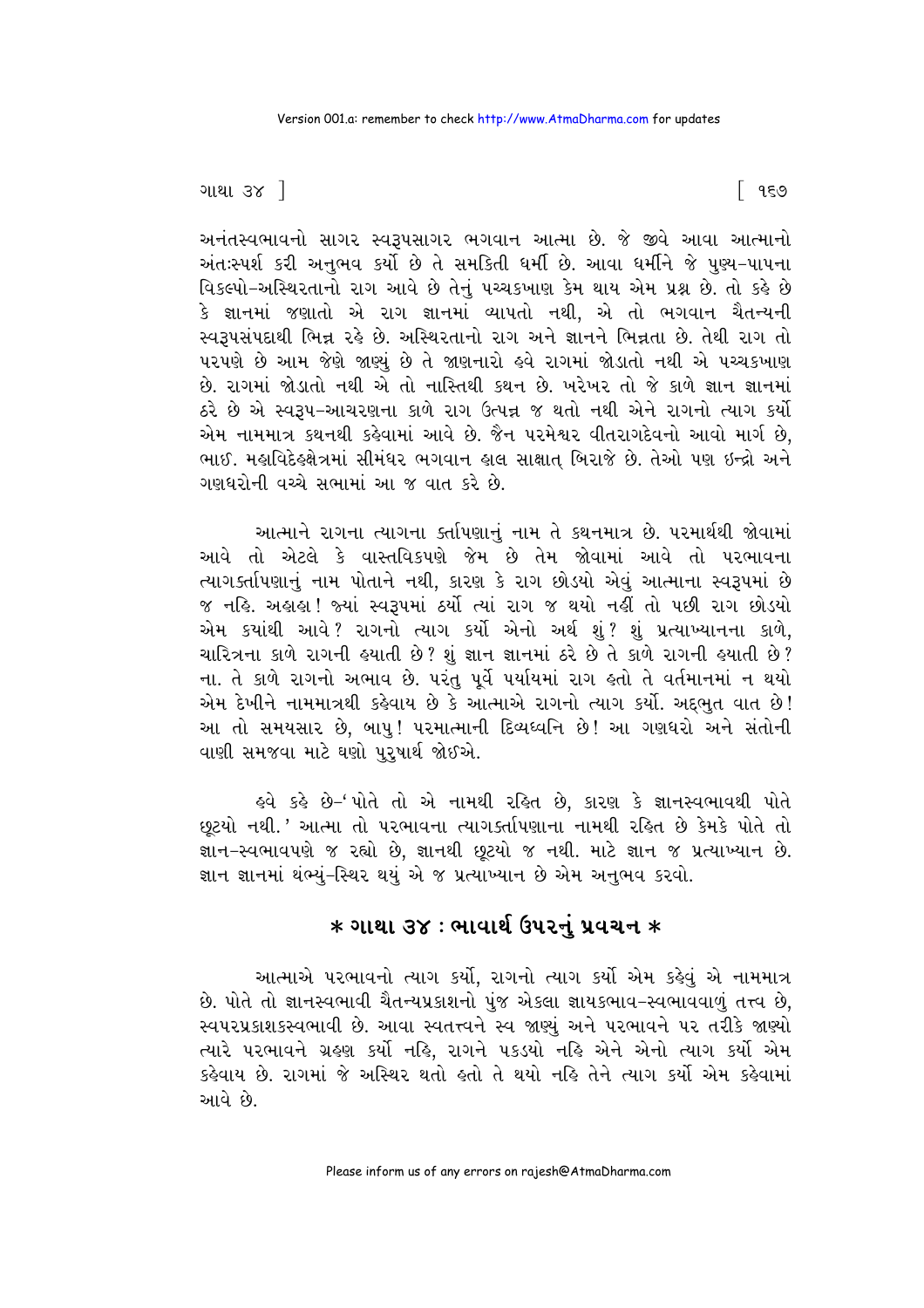$952$ 

િ પ્રવચન રત્નાકર ભાગ−ર

સત્યને સત્ય તરીકે રાખીને પ્રસિદ્ધ કરવા-પરમ સત્યની પ્રતીતિ કરાવવા કેવી ગજબ શૈલી લીધી છે એ તો જાૂઓ!

પરદ્રવ્યને પર તરીકે જાણ્યું, પછી પરભાવનું ગ્રહણ ન થયું તે જ એનો ત્યાગ છે. રાગના જોડાણથી જ્ઞાનમાં જે અસ્થિરતા હતી તે જ્ઞાન, જ્ઞાનસ્વરૂપી ભગવાન આત્મામાં ઠરતાં ઉત્પન્ન ન થઈ તેને પ્રત્યાખ્યાન કહે છે. માટે સ્થિર થયેલું જ્ઞાન એ જ પ્રત્યાખ્યાન છે. જ્ઞાન સિવાય બીજો કોઈ ભાવ પ્રત્યાખ્યાનમાં નથી. જાણનાર ચૈતન્યસૂર્યમાં જ્ઞાન થંભી જાય-સ્થિર થઈ જાય એ જ પ્રત્યાખ્યાન છે.

[ प्रवयन नं. ७७-७८ \* हिनांड १५-२-७६ थी १६-२-७६ ]

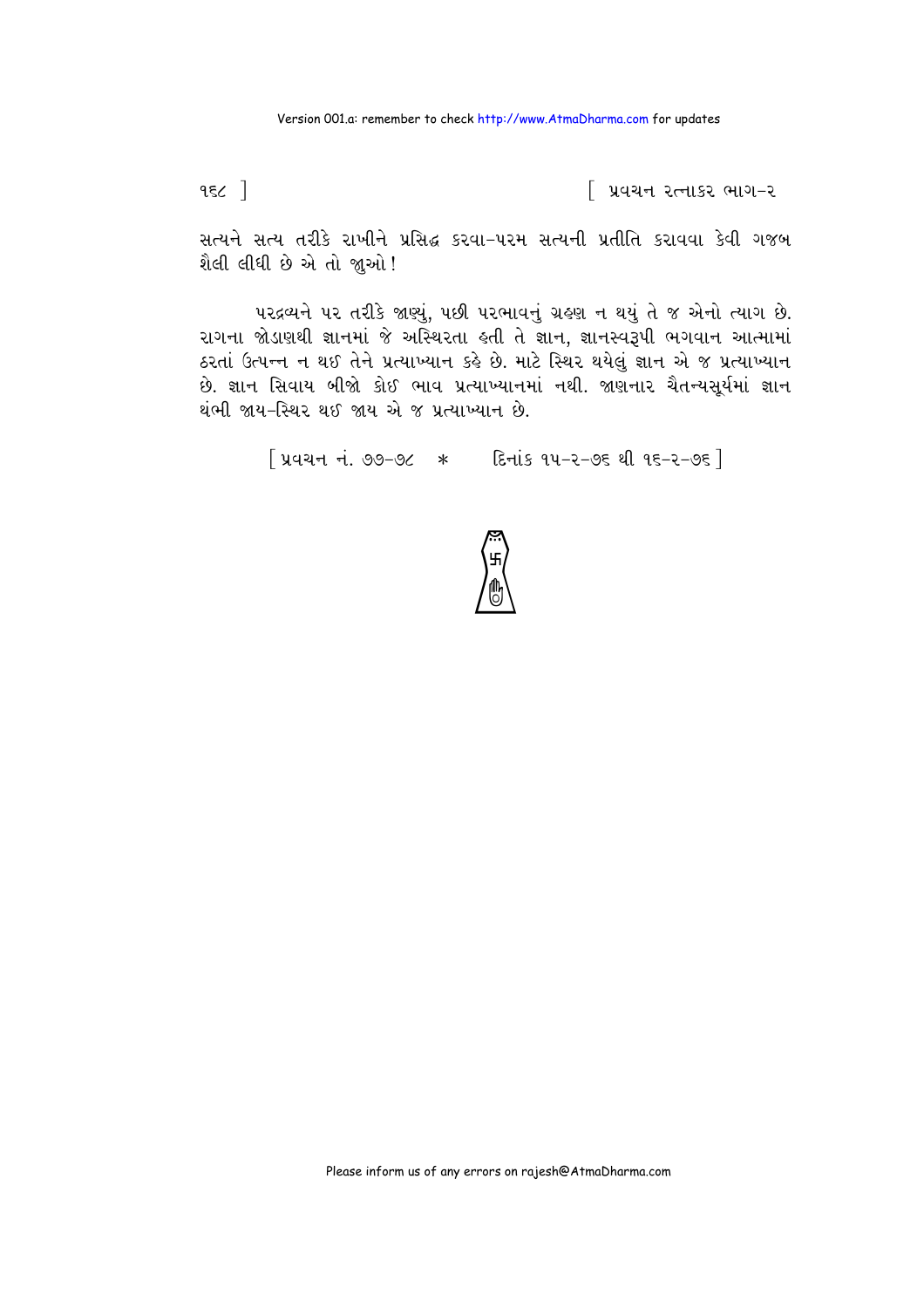#### ગાથા-૩૫

### अथ ज्ञात: प्रत्याख्याने को दृष्टान्त इत्यत आह-

# जह णाम को वि पुरिसो परदव्वमिणं ति जाणिदुं चयदि । तह सव्वे परभावे णाऊण विमुंचदे णाणी ।। ३५ ।।

### यथा नाम कोऽपि पुरुषः परद्रव्यमिदमिति ज्ञात्वा त्यजति । तथा सर्वान् परभावान् ज्ञात्वा विमुञ्चति ज्ञानी ।। ३५ ।।

હવે પૂછે છે કે જ્ઞાતાનું પ્રત્યાખ્યાન જ્ઞાન જ કહ્યું તેનું દર્પ્ટાત શું છે? તેના ઉત્તરરૂપ દર્ષ્ટાત-દાર્ષ્ટાતની ગાથા કહે છે:-

## આ પારકું એમ જાણીને પરદ્રવ્યને કો નર તજે. ત્યમ પારકા સૌ જાણીને પરભાવ જ્ઞાની પરિત્યજે ૩૫.

**ગાથાર્થ:-** [यथा नाम] જેમ લોકમાં [क: अपि पुरुष:] કોઈ પુરુષ [ परद्रव्यम इदम इति ज्ञात्वा ] परवस्तुने 'આ परवस्तु છे' એમ જાણે ત્યારે એવું .<br>જાણીને [ त्यजति ] परवस्तुने त्यागे છे. [ तथा ] तेवी रीते [ ज्ञानी ] ज्ञानी [ सर्वान ] <u>ad [परभावान] परद्रव्योना ભावोने [ज्ञात्वा] 'આ परसाय છे' એમ જાણીने</u> [विमुञ्चति ] तेमने छोडे छे.

**ટી.કાઃ**- જેમ-કોઇ પુરુષ ધોબીના ઘરેથી ભ્રમથી બીજાનું વસ્ત્ર લાવી,પોતાનું જાણી ઓઢીને સૂતો છે ને પોતાની મેળે અજ્ઞાની ( –આ વસ્ત્ર બીજાનું છે એવા જ્ઞાન વિનાનો) થઈ રહ્યો છે; જ્યારે બીજો તે વસ્ત્રનો ખૂણો પકડી, ખેંચી તેને નગ્ન કરે છે અને કહે છે કે 'તું શીઘ્ર જાગ, સાવધાન થા, આ મારું વસ્ત્ર બદલામાં આવી ગયું છે તે મારૂં મને દે', ત્યારે વારંવાર કહેલું એ વાકય સાંભળતો તે, (એ વસ્ત્રનાં) સર્વ ચિહ્નોથી સારી રીતે પરીક્ષા કરીને, 'જરૂર આ વસ્ત્ર પારકું જ છે' એમ જાણીને, જ્ઞાની થયો થકો, તે (પરના) વસ્ત્રને જલદી ત્યાગે છે. તેવી રીતે-જ્ઞાતા પણ ભ્રમથી પરદ્રવ્યોના ભાવોને ગ્રહણ કરી, પોતાના જાણી, પોતામાં એકરૂપ કરીને સૂતો છે ને પોતાની મેળે અજ્ઞાની .<br>થઈ રહ્યો છે; જ્યારે શ્રી ગુરુ પરભાવનો વિવેક (ભેદજ્ઞાન) કરી તેને એક<br>આત્મભાવરૂપ કરે અને કહે કે 'તું શીઘ્ર જાગ, સાવધાન થા, આ તારો આત્મા ખરેખર એક (જ્ઞાનમાત્ર) જ છે, (અન્ય સર્વ પરદ્રવ્યના ભાવો છે), ' ત્યારે વારંવાર કહેલું એ આગમનું વાકય સાંભળતો તે, સમસ્ત (સ્વ-પરનાં) ચિહ્નોથી સારી રીતે પરીક્ષા કરીને.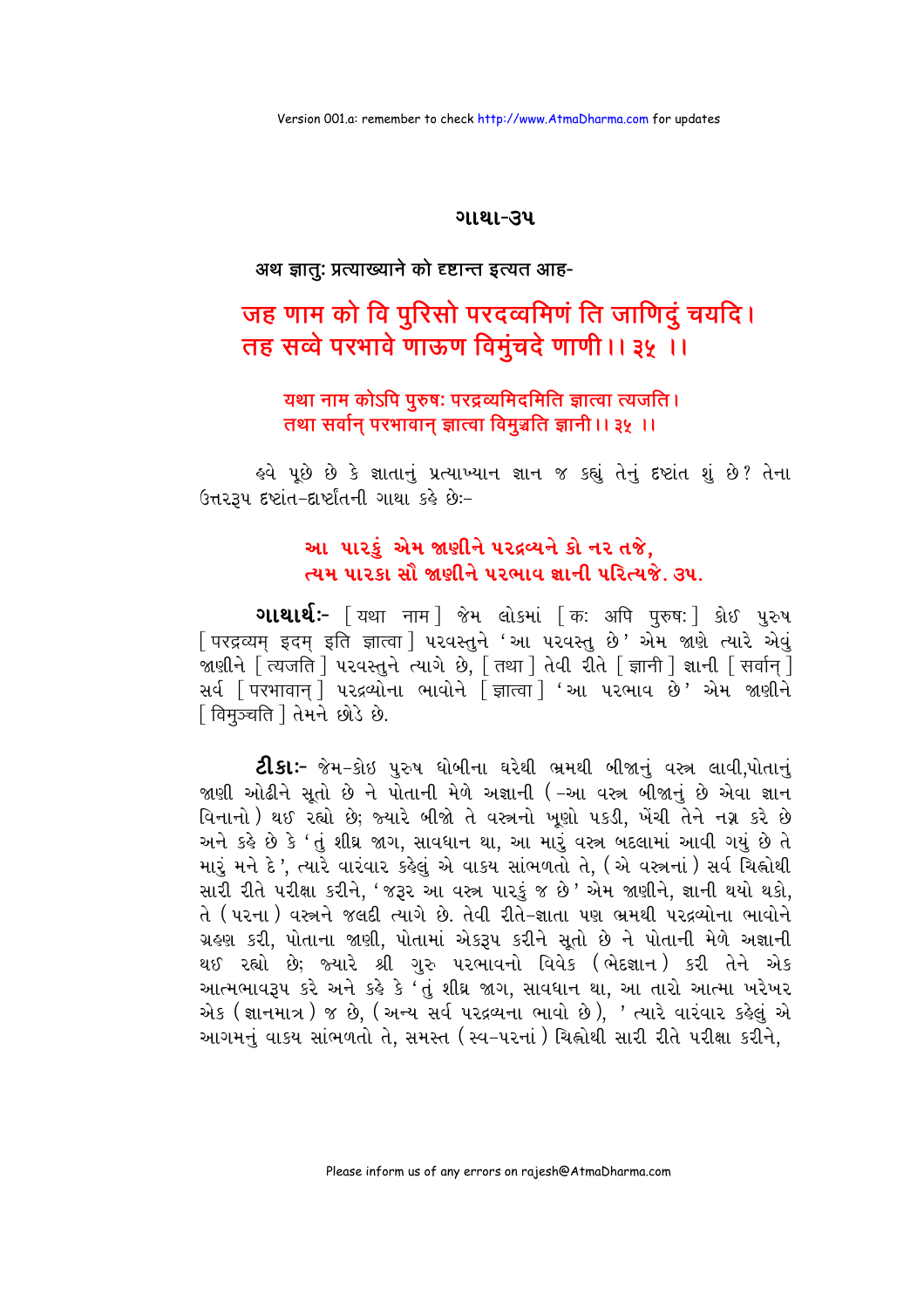$900$   $\overline{\phantom{1}}$ 

∣ પ્રવચન રત્નાકર ભાગ−ર

#### ( मालिनी )

## अवतरति न यावद् वृत्तिमत्यन्तवेगा-दनवमपरभावत्यागदृष्टान्तदृष्टि:। झटिति सकलभावैरन्यदीयैर्विमक्ता स्वयमियमनूभूतिस्तावदाविर्बभूव ।। २९ ।।

'જરૂર આ પરભાવો જ છે' (હું એક જ્ઞાનમાત્ર જ છું)ૐ એમ જાણીને, જ્ઞાની થયો થકો. સર્વ પરભાવોને તત્કાળ છોડે છે.

**ભાવાર્થઃ**- જ્યાં સુધી પરવસ્તુને ભૂલથી પોતાની જાણે ત્યાં સુધી જ મમત્વ રહે; અને જ્યારે યથાર્થ જ્ઞાન થવાથી પરવસ્તુ ને પારકી જાણે ત્યારે બીજાની વસ્તુમાં મમત્વ શાનું રહે? અર્થાત ન રહે એ પ્રસિદ્ધ છે.

૬વે આ જ અર્થનં કળશરૂપ કાવ્ય કર્ઙ છેઃ−

**१) १२२० २२२ व्यां १२२० २२२२ २२२२ २२२ २२२ २२२ २२२२** व्यागना दृष्टान्तनी दृष्टि, [अनवम् अत्यन्त-वेगात् यावत् वृत्तिम् न अवतरति ] श्रूनी न थाय એ रीते अत्यंत वर्ग्या क्यों सुधी प्रवृत्तिने पामे नर्डि, लिंगवत् ] ते पड़ेलां ४ [ झटिति ] तत्क्षण [सकल-भावै: अन्यदीयै: विमुक्ता ] सड़ल अन्यलायोथी २डित [स्वयम इयम अनुभूति: ] पोते જ આ અનુભूति तो | आविर्बभव ] प्रगट थर्छ गर्छ.

ભાવાર્થઃ- આ પરભાવના ત્યાગનું દષ્ટાંત કહ્યું તે પર દષ્ટિ પડે તે પહેલાં સમસ્ત અન્યભાવોથી રહિત પોતાના સ્વરૂપનું અનુભવન તો તત્કાળ થઈ ગયું; કારણ કે એ પ્રસિદ્ધ છે કે વસ્તુને પરની જાણ્યા પછી મમત્વ રહેતું નથી. ૨૯.

### ઉત્થાનિકા:-

इવે પૂછે છે કે જ્ઞાતાનું પ્રત્યાખ્યાન જ્ઞાન જ કહ્યું અર્થાત જ્ઞાતાસ્વભાવી ભગવાન આત્માનું પ્રત્યાખ્યાન-ચારિત્ર-રાગનો ત્યાગ એ જ્ઞાન જ કહ્યું તો તેનું દષ્ટાંત શું છે? જ્ઞાન જ્ઞાનમાં ઠરે એ જાણનાર આ આત્માનું પ્રત્યાખ્યાન છે. જ્ઞાનસ્વરૂપી ભગવાન આત્માનું જ્ઞાન, તેની પ્રતીતિ અને તેનો અનુભવ કરી તેમાં સ્થિર થવું એટલે કે રાગથી ભિન્ન ૫ડીને જ્યાં જ્ઞાયકનો અનુભવ કરે ત્યાં જ્ઞાન આત્મામાં સ્થિર થઈ જાય એ વીતરાગ ચારિત્ર-પ્રત્યાખ્યાન છે. આવું પ્રત્યાખ્યાન એ એક જ જીવને ક્તલ છે. બીજું શું કરવું છે, ભાઈ? શું આ કરવા જેવું નથી? વસ્તુનો જેવો જ્ઞાનસ્વભાવ છે તેવી જ્ઞાન-પરિશતિ પ્રગટ કરીને એમાં ઠરવું તે એક જ કરવા લાયક છે.

ચૈતન્યસ્વભાવનું જ્ઞાન (સ્વસંવેદનજ્ઞાન) થવું-આત્મજ્ઞાન થવું એ સમ્યગ્જ્ઞાન છે, તેની પ્રતીતિ થવી કે શુદ્ધ ચૈતન્યઘન વસ્તુ આત્મા આ જ છે તે સમ્યગ્દર્શન છે, તથા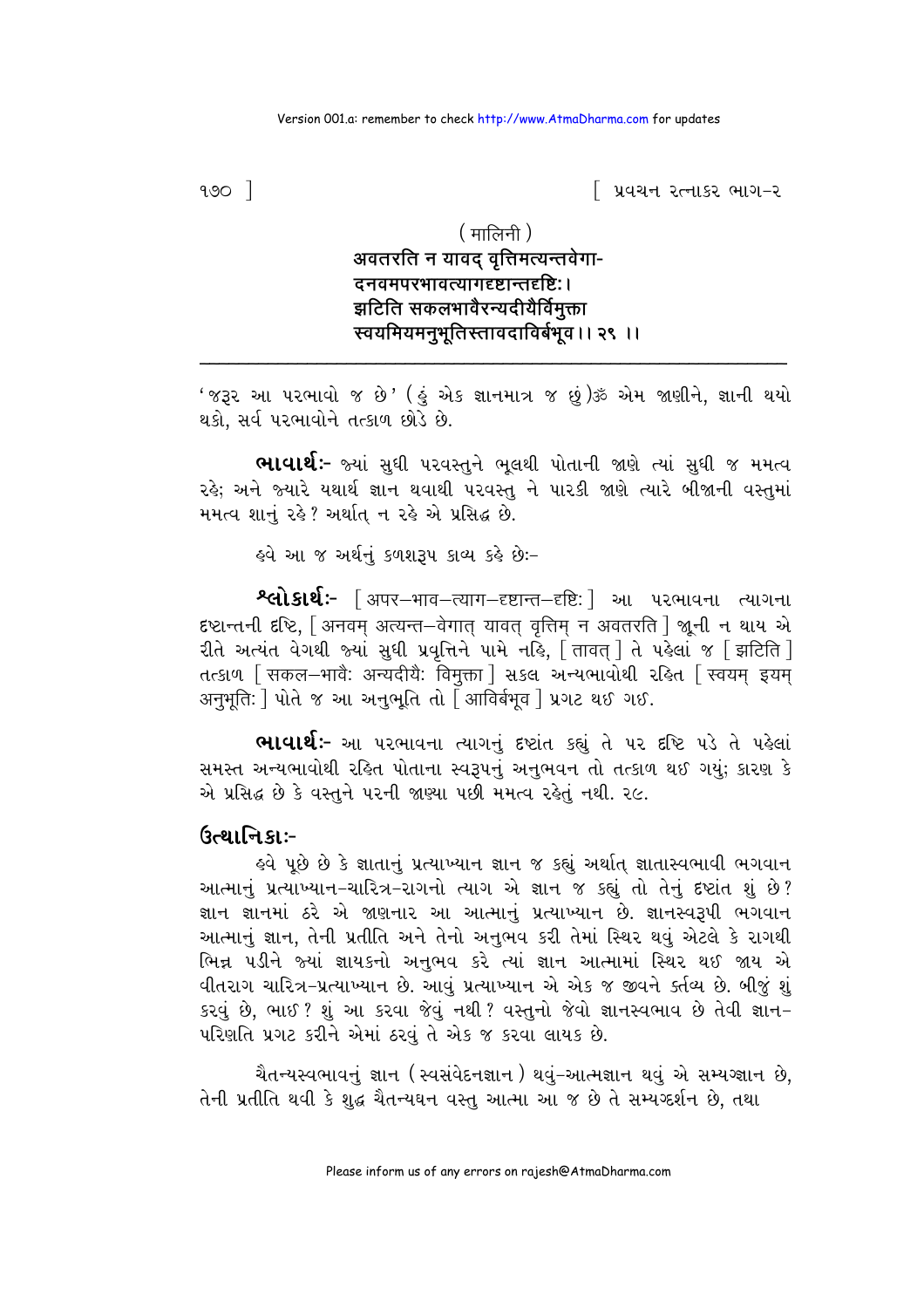### ગાથા ૩૫ ી

વિકલ્પથી રહિત થઈને શુદ્ધ પરિણમન થવું તે ચારિત્ર છે. શુદ્ધતાનું પરિણમન અશુદ્ધતાના નાશ વિના થાય નહિ અને અશુદ્ધતાનો નાશ શુદ્ધતાના પરિણમન વિના થાય નહિ. વસ્તુ છે એ તો ચૈતન્યસ્વભાવી વીતરાગતાની મૂર્તિ છે. છહ્ઢાલામાં પણ આવે છે કે આત્મા વીતરાગ-વિજ્ઞાનસ્વરૂપ જ છે. એનો અનુભવ કરતાં પર્યાયમાં વીતરાગ-વિજ્ઞાનતા પ્રગટ થાય છે. અને તેમાં વિશેષ વિશેષ સ્થિર થતાં ચારિત્ર થાય છે. જે જ્ઞાન અસ્થિરતાને લીધે રાગમાં જોડાતં કુતં તે ત્યાંથી ખસીને અંદર વીતરાગ-વિજ્ઞાનસ્વભાવમાં ઠરે છે તેને ચારિત્ર કરે છે.

વીતરાગ-વિજ્ઞાનસ્વરૂપ ચૈતન્યપિંડની દષ્ટિ થતાં વીતરાગ-વિજ્ઞાનનો અશં પર્યાયમાં આવે છે. અને એ વીતરાગ-વિજ્ઞાનની વધારે પુષ્ટિ-વૃદ્ધિ થતાં પચ્ચકખાણ થાય છે. પરંત મઢ અજ્ઞાની જીવ આ અંતરના આચરણને જાણતો નથી. લોકોને આગમની− બહારની પદ્ધતિ ખ્યાલમાં આવે છે, પરંતુ અઘ્યાત્મનો વ્યવહાર શું છે એની ખબર પડતી નથી. પંડિત શ્રી બનારસીદાસ 'પરમાર્થેવચનિકા 'માં કહે છે કે-'જ્ઞાતા તો મોક્ષમાર્ગ ્….<br>સાધી જાણે છે, મૃઢ મોક્ષમાર્ગ સાધી જાણે નહિ. શા માટે? તે સાંભળોઃ−મૂઢ જીવ આગમપદ્ધતિને વ્યવેહાર કહે છે અને અઘ્યાત્મપદ્ધતિને નિશ્ચય કહે છે. તેથી તે આગમ અંગને એકાંતપણે સાધી મોક્ષમાર્ગ દર્શાવે છે: અધ્યાત્મઅંગને વ્યવહારથી પણ જાણે નહિ એ મઢદષ્ટિ જીવનો સ્વભાવ છે: તેને એ જ પ્રમાણે સઝે છે. શાથી ? કારણ કે આગમેઅંગ બાહ્યક્રિયારૂપ પ્રત્યક્ષ-પ્રમાણ છે, તેનું સ્વરૂપ સાધવું એને સુગમ છે, બાહ્યક્રિયા કરતો થકો મૂઢ જીવ પોતાને મોક્ષનો અધિકારી માને છે, પણ અંતર્ગભિત અઘ્યાત્મક્રિયા જે અંતર્દાષ્ટિગ્રાહ્ય છે તે ક્રિયાને મઢ જીવ જાણે નહિ, કારણ અંતર્દીષ્ટિના अल्मावंधी अंतर्राइया दृष्टिगोयर आवे नढि '

અજ્ઞાની દયા-દાન, વ્રત-ભક્તિના ભાવને વ્યવહાર કહે છે અને જે આત્માનું ત્રિકાળ સ્વરૂપ છે તેની શ્રદ્ધા-જ્ઞાનની પરિણતિને નિશ્ચય કહે છે. તેથી વ્યવહાર-દયા-દાન, વ્રત-ભક્તિ અને પુજાના વિકલ્પને સાધી મોક્ષમાર્ગ માને છે. પરંતુ ત્રિકાળી જ્ઞાયકભાવ એ નિશ્ચય અને તેની શદ્ધ પરિણતિ−રાગ વિનાની સમ્યગ્દર્શન−જ્ઞાન− ચારિત્રની વીતરાગ પરિણતિ થવી તે અઘ્યાત્મનો વ્યવહાર છે એનો મઢ જીવને ખ્યાલ નથી

આત્મા શુદ્ધ સચ્ચિદાનંદમૂર્તિ છે. સત્ નામ શાશ્વત જ્ઞાન અને આનંદનો સાગર ભગવાન આત્મા છે. એમાં વીતરાગ-વિજ્ઞાનમય જે રમણતા થાય તેને અધ્યાત્મનો વ્યવહાર કહે છે, પણ અજ્ઞાનીને આની ખબર નથી, તેથી બાહ્ય પ્રત્યક્ષ-પ્રમાણરૂપ વ્રત, તપ, પૂજા, ભક્તિ ઇત્યાદિ ભાવને જોઈને તેને જ અધ્યાત્મનો વ્યવહાર માની બેસે છે. અનાદિથી તે બાહ્ય કિયાકાંડ-વ્રત, નિયમ આદિ પાળે છે તેથી તેનું સ્વરૂપ સાધવું એને સુગમ છે, પરંતુ સચ્ચિદાનંદસ્વરૂપ ભગવાન આત્માનો અનુભવ કરીને તેમાં ઠરવું એવી વીતરાગી અધ્યાત્મ વ્યવહારક્રિયાને એ જાણતો નથી.

ભગવાન આત્મા ત્રિકાળ ધ્રુવ શુદ્ધ દ્રવ્યવસ્તુ નિત્યાનંદ પ્રભુ અક્રિયસ્વરૂપે છે. પરિણમવું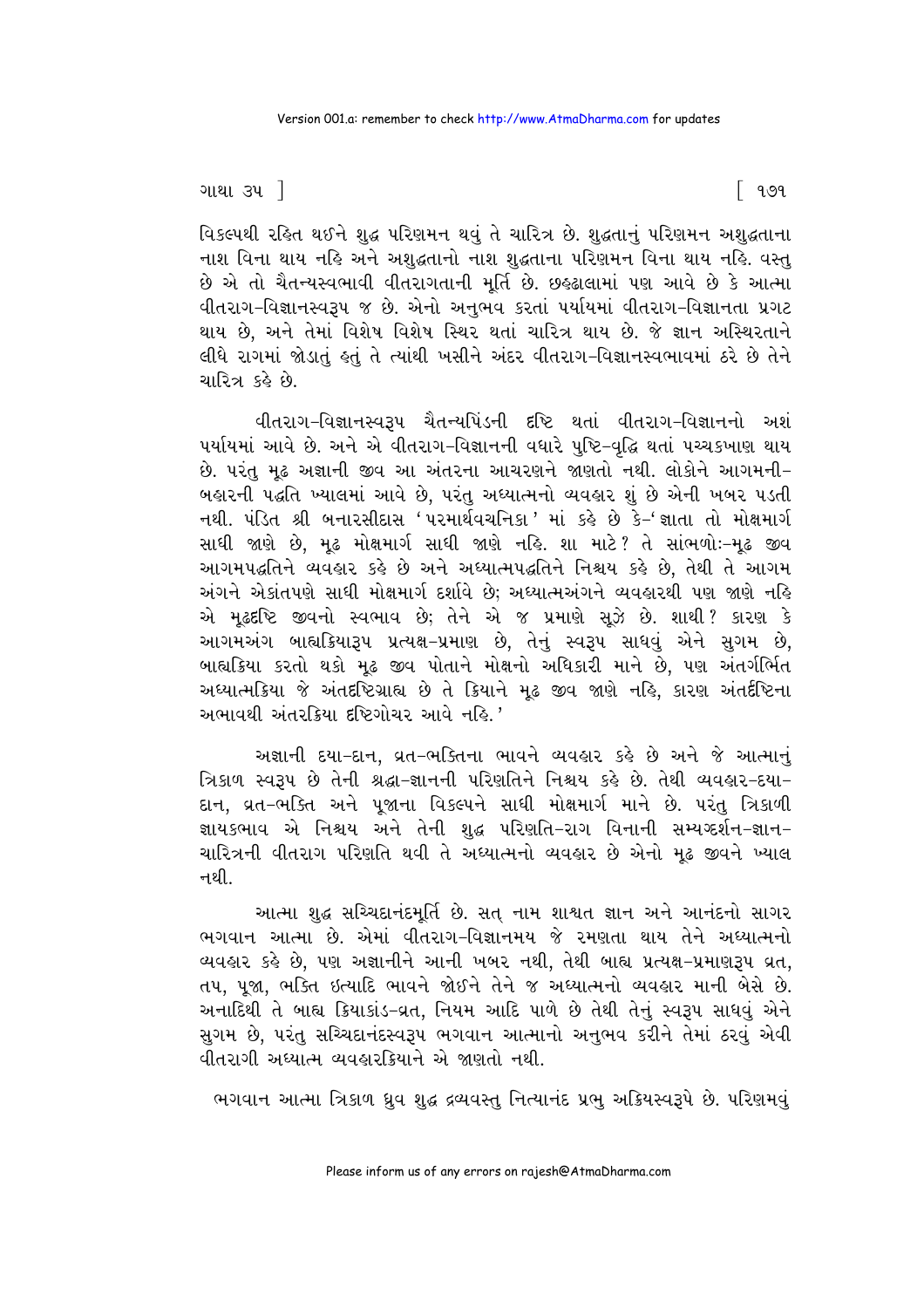િ પ્રવચન રત્નાકર ભાગ−ર

કે બદલવું એ ક્રિયા એનામાં નથી. પરિણમવું કે બદલવું એ તો અવસ્થા-પર્યાયમાં છે. આવો ત્રિકાળી ઘ્રવ અક્રિયસ્વરૂપ આત્મા તે નિશ્ચય છે અને તેના અવલંબને મોક્ષમાર્ગ સાધવો તે વ્યવહાર છે. રાગથી ભિન્ન અંદર સચ્ચિદાનંદસ્વરૂપ ભગવાન ધ્રવ ૫ડયો છે એ તો અક્રિય છે. પરિણમવાની ક્રિયા એમાં નથી. આવા ઘ્રુવ અક્રિયસ્વરૂપ ભગવાનને અવલંબીને એમાં જ ઠરવું એ મોક્ષમાર્ગ છે. એ નિશ્ચયમોક્ષમાર્ગ તે અઘ્યાત્મનો વ્યવહાર છે. શું કહ્યું ? શુદ્ધ દ્રવ્યવસ્તુ એ નિશ્ચય અને તેના આશ્રયે મોક્ષમાર્ગ પ્રગટે તે વ્યવહાર. શભરાગરૂપ વ્યવહાર મોક્ષમાર્ગની આ વાત નથી હોં. અહીં તો કેવળજ્ઞાનસ્વભાવી આનંદનો ગોળો પ્રભુ શુદ્ધ, ધ્રુવ અક્રિય વસ્તુ જેમાં બદલવું-પરિણમવું નથી તે નિશ્ચય અને પર્યાયમાં જે નિશ્ચય મોક્ષમાર્ગ પ્રગટ થાય તે વ્યવહાર છે. આવો માર્ગ છે, ભાઈ ! અરે! ૮૪ ના અવતારમાં રખડતાં એને આ વાત મળી જ નથી! અહા! ઘરમાં છે છતાં પોતે કોણ છે એની ખબર નથી!

અહીં કહે છે કે-જેમ સાકર ગળપણસ્વરૂપ, અફીણ કડવાસ્વરૂપ અને મીઠું ખારાસ્વરૂપ છે તેમ ભગવાન આત્મા જ્ઞાનસ્વરૂપ છે, જ્ઞાતા-દષ્ટા છે. આવા જ્ઞાનસ્વભાવનું ભાન કરીને, શ્રદ્ધાન કરીને તેમાં ઠરવું તે પ્રત્યાખ્યાન છે. અને એ નિર્મળ વીતરાગ પરિણતિને જ ચારિત્ર અને મોક્ષમાર્ગ કહે છે. અહાહા ! ત્રણે કાળ જેમાં જન્મ-મરણ અને જન્મ-મરણના ભાવનો અભાવ છે એવો ભગવાન આત્મા છે. કોઈને એમ થાય કે આ શું કહે છે? પણ ભાઈ ! આ તો તારા નિજ ઘરની વાત છે. નિજઘરમાં તો જ્ઞાન અને આનંદનાં નિધાન ૫ડયાં છે ને! આ શરીર તો હાડકાં અને માંસનું પોટલું પરચીજ છે. કિંસા, ચોરી આદિ પાપભાવ છે, અને દયા−દાનના ભાવ પુણ્ય છે. આ બધાયથી તું ભિન્ન છે. આવા આત્માનું ભાન કરી એમાં ઠરવું એ પ્રત્યાખ્યાન છે.

ઙવે શિષ્ય પૂછે છે કે−પ્રભો ! આપે તો જ્ઞાતાનું પ્રત્યાખ્યાન જ્ઞાન જ કહ્યું. બે હાથ જોડે એ તો જડની ક્રિયા થઈ, અને જે વિકલ્પ ઊઠે છે એ રાગની ક્રિયા છે; એ કાંઈ પ્રત્યાખ્યાન નથી. જ્ઞાનસ્વરૂપ ભગવાનની પ્રતીતિ કરી, અનુભવ કરી એમાં જ રમણતા અને સ્થિરતા કરવી એ પ્રત્યાખ્યાન છે એમ આપે કહ્યું. તો તેનું દષ્ટાંત શું છે? તેના ઉત્તરરૂપે દર્ષ્ટાત અને સિદ્ધાંત ગાથા દ્વારા કહે છે:-

## $*$  ગાથા ૩૫ : ટીકા ઉપરનું પ્રવચન  $*$

અહીં ધોબીનું દષ્ટાંત આપે છે. જેમ-કોઈ પુરુષ ધોબીને ત્યાં પહેલાં આપેલું વસ્ત્ર લેવા ગયો. ધોબીને તે વસ્ત્ર હાથ નહિ આવવાર્થી તેને બીજાું વસ્ત્ર આપ્યું. એટલે તે ભ્રમથી બીજાનું વસ્ત્ર લાવી પોતાનું જાણી-માની નિશ્ચિત થઈને વસ્ત્ર ઓઢીને સુતો છે, અને પોતાની મેળે અજ્ઞાની થઈ રહ્યો છે અર્થાત આ બીજાનું વસ્ત્ર છે એવા જ્ઞાન વિનાનો થઈ રહ્યો છે હવે જેનું આ વસ્ત્ર હતું એ બીજો પુરુષ ઘોબીને ત્યાં આવ્યો અને પોતાનં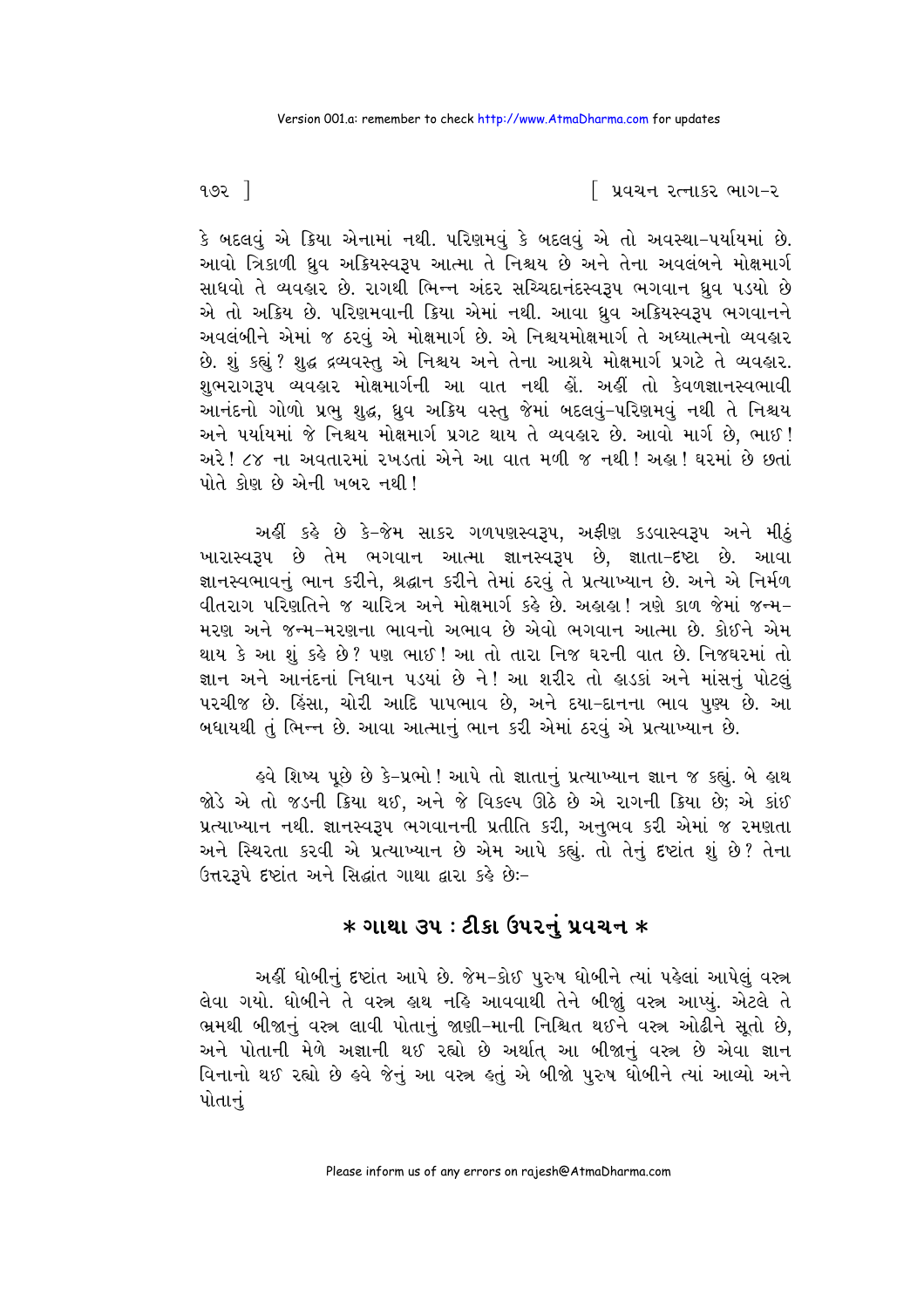વસ્ત્ર માગ્યું. પૂછપરછ કરતાં ખબર ૫ડી કે હુમણાં જ કોઈ ભાઈ એ વસ્ત્ર ભુલથી લઈ ગયા છે. ત્યારે તે બીજો પુરૂષ સીધો જ પેલા પુરુષના ઘેર જઈ, તેને તે વસ્ત્રે ઓઢીને સૂતેલો જોઈ તે વસ્ત્રનો ખૂણો પકડી, ખેંચી તેને ઉઘાડો કરે છે, કહે છે કે-'ભાઈ! તું .<br>શૌઘ્ર જાગ, સાવધાન થા. આ વસ્ત્રનું ચિહ્ન જો. આ વસ્ત્ર મારૂં છે તે ભૂલથી બદલાઈને તારી પાસે આવ્યું છે. તો એ મારૂં વસ્ત્ર મને આપી દે.' આમ એક-બે વાર નહિ પણ વારંવાર કહેલા તે વાકયને સાંભળતો તે પુરુષ સાવધાન થઈને વસ્ત્રનાં સર્વ ચિહ્નોથી સારી રીતે પરીક્ષા કરીને, 'આ વસ્ત્ર મારું નથી, મારા વસ્ત્રના છેડે તો મેં મારું નામ સીવી રાખ્યું છે તે અહીં નથી તેથી જરૂર આ વસ્ત્ર પારકું જ છે'-એમ જાણીને જ્ઞાની થયો થકો એટલે સંસારનો ડાહ્યો થયો થકો તે વસ્ત્રને જલદી ત્યાગે છે, છોડી દે છે. ભલે વસ્ત્ર હજા દૂર થયું ન હોય, પણ જ્યાં ૫૨ તરીકે જાણ્યું ત્યાં તરત જ પોતાપણાની બુદ્ધિ છુટી જાય છે, અને જે ભ્રમ હતો કે આ વસ્ત્ર મારૂં છે એમ ભ્રમ ભાંગી જાય છે.

તેવી રીતે-આ જ્ઞાતા ભગવાન આત્મા ચૈતન્યમૂર્તિ પ્રભુ જ્ઞાનથી ભરેલો દરિયો છે. એ અનંત જ્ઞાનસ્વભાવના સામર્થ્યથી ભરેલો ભગવાન જ્ઞાતા છે. તે જાણનાર-જાણનાર-જાણનાર છે. છતાં તે જેને જાણે છે તે પરચીજોને-આ સ્ત્રી, કુટુંબ વગેરે તો 8ીક પણ અંદરમાં કર્મના સંગે-વશે થતા પુણ્ય-પાપના વિકારી ભાવો જે પરદ્રવ્યના ભાવો છે તેને, બીજાના વસ્ત્રની જેમ, પોતાના માની ગ્રહણ કરે છે. પોતે તો જાણનાર સ્વરૂપે છે, છતાં પણ પરદ્રવ્યના ભાવોને ગ્રહણ કરી પોતાના માને છે. જ્ઞાન અને આનંદ જે સ્વદ્રવ્યનો ભાવ છે તેને કદીય જોયો નથી તેથી દયા, દાન, વ્રત, ભક્તિ ઇત્યાદિ વિકારી परिણाम भारा पोताना છે એમ માને છે.

જ્ઞાનસ્વરૂપ ભગવાન આત્મા ચૈતન્યપ્રકાશના નૂરના તેજનું પૂર છે. તેના અંતરમાં જ્ઞાન અને આનંદ ભરેલા છે. આવો જ્ઞાતા ભગવાન પોતાને ભૂલી ભ્રમથી પરદ્રવ્યના ભાવોને પોતાના માની અનાદિથી જન્મ-મરણની ઘટમાળમાં ફર્યા કરે છે. અનાદિથી અજ્ઞાની સ્વદ્રવ્યના સ્વરૂપને છોડી દઈ પુણ્ય-પાપના વિકલ્પો જે પરદ્રવ્યના ભાવો છે તેમને ભ્રમથી પોતાના માની ગ્રહણ કરે છે. પોતાનો સ્વભાવ તો જાણવું-દેખવું છે. પણ સ્વભાવનું ભાન નહિ હોવાથી ભ્રમથી પરદ્રવ્યના ભાવોને પોતાના જાણી ગ્રહણ કરે છે. જુઓ, અહીં 'ભ્રમથી ' કહ્યું છે, ' કર્મથી ' કહ્યું નથી. અહાહા ! જ્ઞાનાનંદસ્વરૂપ ભગવાન બ્રહ્મને ભ્રમ થયો છે તેથી પોતાને છોડીને પરદ્રવ્યના ભાવો-દયા, દાન, ભક્તિ આદિ પુણ્યભાવો અને હિંસા, જૂઠ, ચોરી, આદિ પાપભાવોને ગ્રહણ કરે છે અને પોતાના માની અજ્ઞાની થઈ રહ્યો છે. બિચારો શું કરે? તેને ઉપદેશ પણ એવો જ સાંભળવા મળે છે કે-પુણ્ય કરો, પુણ્ય કરવાથી ધર્મ થાય છે. પરંતુ આ યથાર્થ ઉપદેશ નથી.

ભાઈ ! પુણ્યભાવ જે દયા, દાન, ભક્તિ, વ્રત, તપ, પૂજા, જાત્રા, વગેરેના ભાવ

 $63$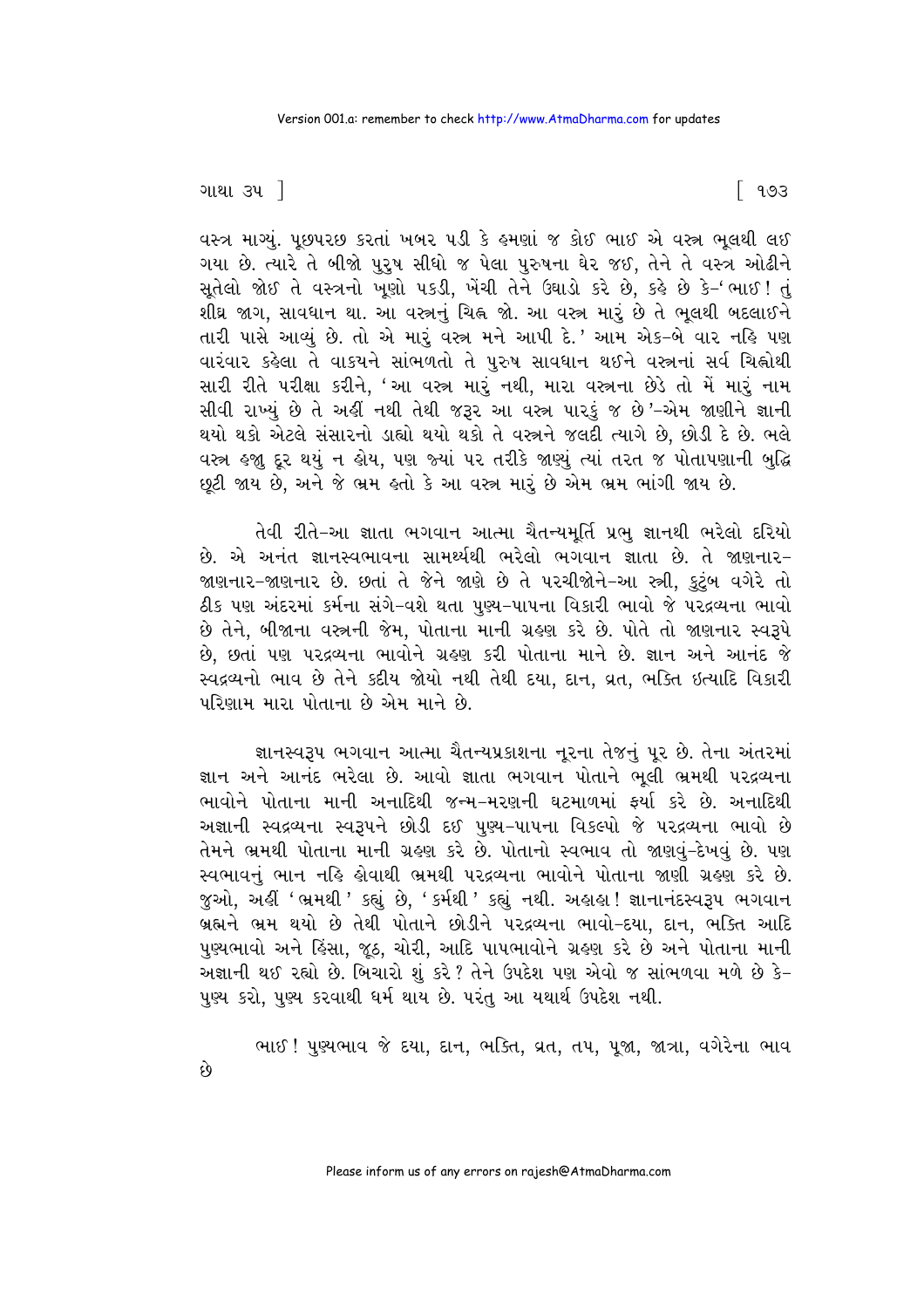$987$ 

∫ પ્રવચન રત્નાકર ભાગ−ર

તે રાગ છે (ધર્મ નથી), અને તે રાગને જે પોતાના માને તે મિથ્યાદષ્ટિ છે. જ્યાં સુધી પૂર્ણ વીતરાગતા પ્રગટ થતી નથી ત્યાંસુધી સમ્યગ્દષ્ટિને પણ શુભરાગ લોય છે ખરો, પરંત વ્યવહાર છે અને તે આશ્રય કરવા લાયક નથી. નિશ્ચય અને વ્યવહાર બન્ને ઉપાદેય ( આશ્રય કરવા યોગ્ય ) નથી. વ્યવહાર હોય છે ખરો. પણ તે આદરણીય નથી. વ્યવહારનયને જો ન માને તો તીર્થનો જ નાશ થાય અને જો નિશ્ચયનયને ન માને તો તત્ત્વનો નાશ થાય. તેથી ગણસ્થાન આદિ ભેદો જે વ્યવહાર છે તે હોય છે ખરો. પરંત તે આદરવા લાયક નથી. તથા એ વ્યવહારથી નિશ્ચય થાય એમ પણ નથી.

અહીં એ જ વાત કહે છે કે-પોતાનું સ્વરૂપ તો જ્ઞાન જ છે. પરંતુ અજ્ઞાની સ્વરૂપને ભૂલીને ભ્રમથી રાગાદિ વિભાગોને ચહણ કરી તેમને પોતાના જાણીને પોતામાં એકરૂપ કરીને સૂતો છે. અનાદિથી અજ્ઞાની જીવ એકલા જ્ઞાનનો પિંડ પ્રભુ આત્મા છે તેને છોડી દઈને પુણ્ય-પાપના ભાવ જે ધર્મથી વિરૂદ્ધ એટલે અધર્મ છે તેમને પોતાના જાણીને, તેમને પોતાના સ્વભાવમાં એકરૂપ રીને સુઈ રહ્યો છે, ઊંઘી ગયો છે; અને પોતાની મેળે અજ્ઞાની થઈ રહ્યો છે. કર્મથી અજ્ઞાની થઈ રહ્યો છે એમ નથી, પોતાની મેળે અજ્ઞાની થઈ રહ્યો છે. કહ્યું છે ને કે:-

' અપનેકો આપ ભૂલકે હૈરાન હો ગયા.'

પોતાની ચીજ સચ્ચિદાનંદ પ્રભુ આનંદકંદ જ્ઞાયક છે. તેને છોડીને અજ્ઞાની દેહાદિ જે પરવસ્તુ જડ અજીવસ્વરૂપ છે તેને અને અંદરમાં જે પુણ્ય-પાપના વિકાર થાય છે તેને પોતાના માની મોહનિંદમાં સુઈ રહ્યો છે. ભગવાન આત્મા તો અબંધસ્વભાવ છે, અને જે પુણ્ય-પાપના ભાવ છે એ ભાવબંધ છે, આસવરૂપ છે. છતાં તે ભાવોને પોતાના જાણી, પોતાથી એકરૂપ માની પોતે પોતાથી જ અજ્ઞાની થઈ રહ્યો છે; કર્મથી અજ્ઞાની થઈ રહ્યો છે એમ નથી

આ દેશ, મકાન અને છોકરાં એ તો કયાંય દૂર રહ્યાં. અહીં વર્તમાન દશામાં કર્મના સંગથી જે પુણ્ય-પાપના ભાવો ઉત્પન્ન થાય છે તે પરદ્રવ્યના ભાવો છે એમ કહ્યું છે. કારણ કે પરમાત્મદશા થતાં તે ભાવો છૂટી જાય છે અને જ્ઞાનાનંદસ્વરૂપ ચૈતન્યમૂર્તિ ભગવાન આત્મા રહી જાય છે. ભાઈ ! તારો દેશ તો અસંખ્ય પ્રદેશી દ્રવ્ય અંદર છે, અને તેમાં અનંત અનંત ગુણની પ્રજા વસે છે. રાગ કે પુણ્ય-પાપના વિકલ્પો એ પોતાનો સ્વભાવ કે સ્વભાવની જાતના નથી. તેઓ તો ચંડાળની જેમ વિકાર-વિભાવની જાતના છે. એમનો વસ્તુમાં પ્રવેશ છે જ નહિ. છતાં અનાદિથી ચૈતન્ય ભગવાન પોતાની જ્ઞાન-આનંદની સ્વરૂપસંપદાને ભૂલીને પુણ્ય-પાપના વિકલ્પોને પોતાના જાણીને, એમાં જ એકરૂપ થઈને સૂતો છે, અને પોતાની મેળે અજ્ઞાની થઈ રહ્યો છે. જાુઓ, દર્શનમોહનો ઉદય આવ્યો તેથી અજ્ઞાની થયો છે એમ નથી લીધું. પરંતુ રાગાદિ પુણ્ય-પાપના મેલને पोतानो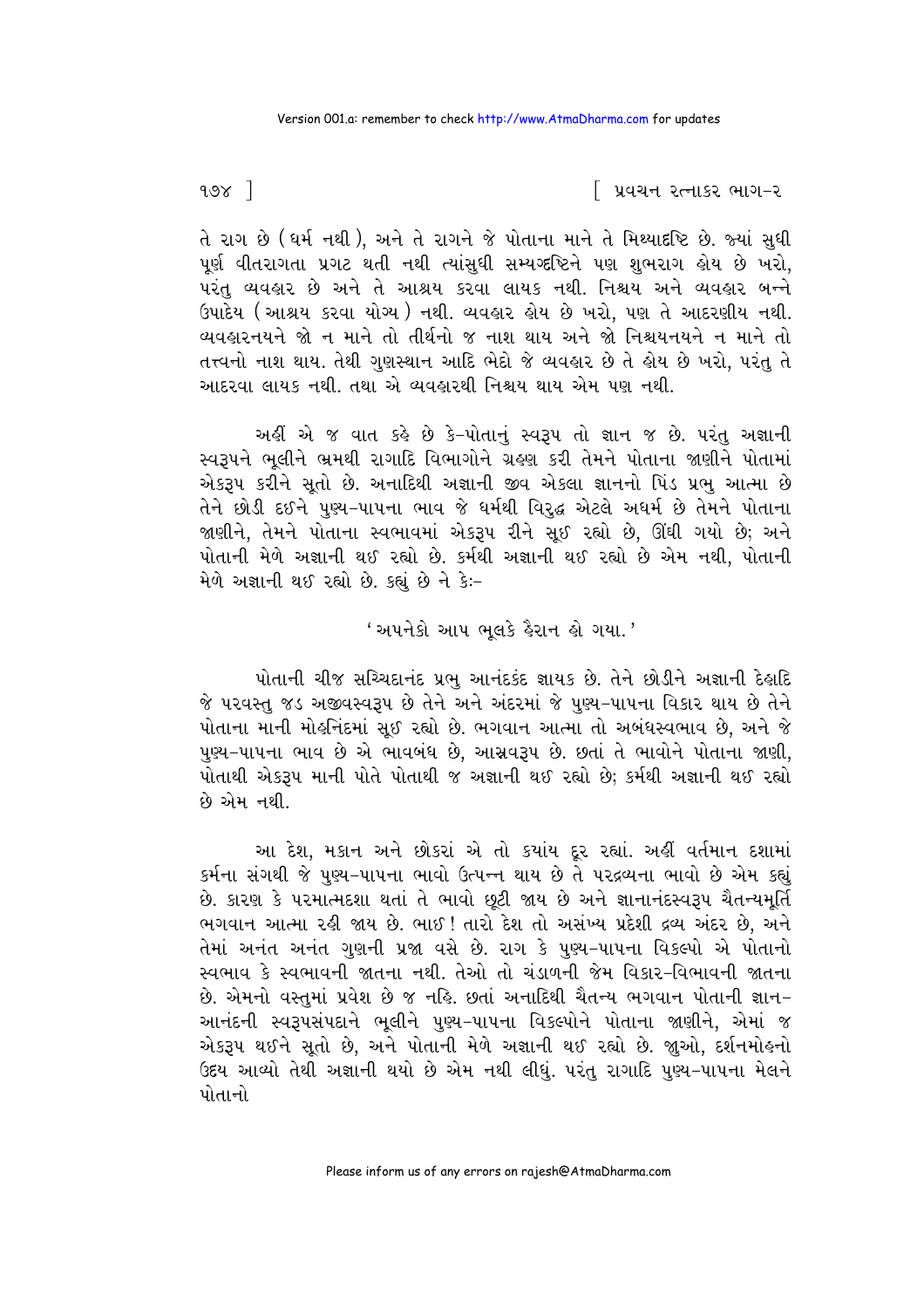ગાથા ૩૫ ]

િ ૧૭૫

માનીને પોતાની મેળે અજ્ઞાની થયો છે. તોપણ અજ્ઞાનીને એવી માન્યતા થઈ ગઈ છે કે કર્મને લઈને બધું થાય છે. દોષ કરે છે પોતે, પણ નાખે છે કર્મના માથે. પણ ભાઈ! કર્મનો કાંઈ વાંક નથી. આવે છે ને કે:-

> ' કર્મ બિચારે કૌન ભૂલ મેરી અધિકાઈ; અગ્રિ સહૈ ઘનઘાત લોહકી સંગતિ પાઈ. '

એકલી અગ્નિને માથે ઘણ ન પડે. પણ જો તે લોઢાનો સંગ કરે તો ઘણ પડે. તેમ આ આત્મા જો રાગનો સંગ કરે અને એમાં એકાકાર થાય તો ચારગતિનાં દુઃખ ભોગવે.

અહાહા ! શું ખૂબીથી વાત કરી છે ! કે જેમ કોઈ પુરુષ ઘોબીને ત્યાંથી બીજાનું વસ્ત્ર લઈ આવ્યો અને ભ્રમથી પોતાનું જાણી ઓઢીને સુતો છે તેમ આ ભગવાન આત્મા પોતાની ચૈતન્યની જાતના નહિ એવા પરભાવમય શંભ-અશભ રાગને ગ્રહણ કરી, ્રત્યા ...<br>ભ્રમથી પોતાના જાણીને, પોતાની સાથે એકરૂપ કરી સૂતો છે. ચૈતન્ય પ્રભુ તો નિર્વિકલ્પઘન છે. પરંતુ પર્યાયમાં રાગની-વિકલ્પની દશા સાથે એકરૂપ થઈ અનાદિથી સુતો છે. પૈસા, દેશ, શરીર ઇત્યાદિ મારાં છે એવી માન્યતા તો ગાઢ મઢતા છે. પરંતુ અંહીં તો રાગની વૃત્તિ જે મેલમય છે અને જે આત્મસ્વભાવમાં નથી એને પોતાની માનીને સતો છે તે પણ મઢ છે એ વાત છે. ચૈતન્યદળ પ્રભ આત્મામાં એવી તાકાત છે કે તે એક સમયમાં સમગ્ર લોકાલોકને જાણે. પરંતુ રાગને રચવાની તેના સ્વભાવમાં તાકાત નથી. ભગવાન આત્મા અંદર અનંત આનંદ અને વીતરાગી શાંતિનું દળ છે. પણ કોઈ દિવસ સાંભળ્યું હોય ત્યારે ને? બિચારો બહારની ધામધમમાંથી નવરો જ થતો નથી તેથી પોતે પોતાની મેળે અજ્ઞાની થયો થકો ચારગતિમાં રખડપટ્ટી કરે છે.

ભાઈ! વીતરાગી પ્રભુનો માર્ગ, ધર્મનો માર્ગ જગતથી જ્ઞુદો છે. પરની દયા પાળવાનો ભાવ આવે છે તે શુભરાગ છે. પરંતુ એથી પરની દયા કોઈ પાળી શકે છે એમ નથી. કારણ કે પરવસ્તુ છે તે (પરિણમનમાં) સ્વતંત્ર છે. તેની દશાનો ક્તા તે પોતે છે. તેથી બીજો કોઈ એમ કહે કે હું આને જિવાડું કે મારૂં તો એ માન્યતા મિથ્યા ભ્રમ છે, અને તે અજ્ઞાની છે, મુઢ છે. ભાઈ! તું તો જ્ઞાન છે ને! તું જાણવાની ભૂમિકામાં રહે એવું તારું સ્વરૂપતત્ત્વે છે. જાણનાર શું કરે? શું તે રાગ કરે? રાગનો-વિકારનો તો તારા સ્વભાવમાં અભાવ છે. છતાં દયા, દાન આદિ પરદ્રવ્યના ભાવોને એકરૂપ કરી મિથ્યાત્વમાં અનાદિથી સુતો છે એ મોટું અજ્ઞાન છે.

ભગવાન આત્મા અનાદિથી પોતાની ચીજને ભૂલીને કુત્રિમ, ક્ષણિક, ઉપાધિમય એવા પુણ્ય-પાપના ભાવોને પોતાના માની પોતાની મેળે અજ્ઞાની થઈ રહ્યો છે. તેને શ્રીગુરુ પરભાવનો ભેદ કરી બતાવે છે કે-ભાઈ! તું ચૈતન્યસ્વરૂપ જ્ઞાનસંપદાથી ભરેલો ભંડાર છે. આ રાગના વિકલ્પોથી તારી ચીજ ભિન્ન છે. તું તારું લક્ષણ જો. તારું લક્ષણ તો જાણવં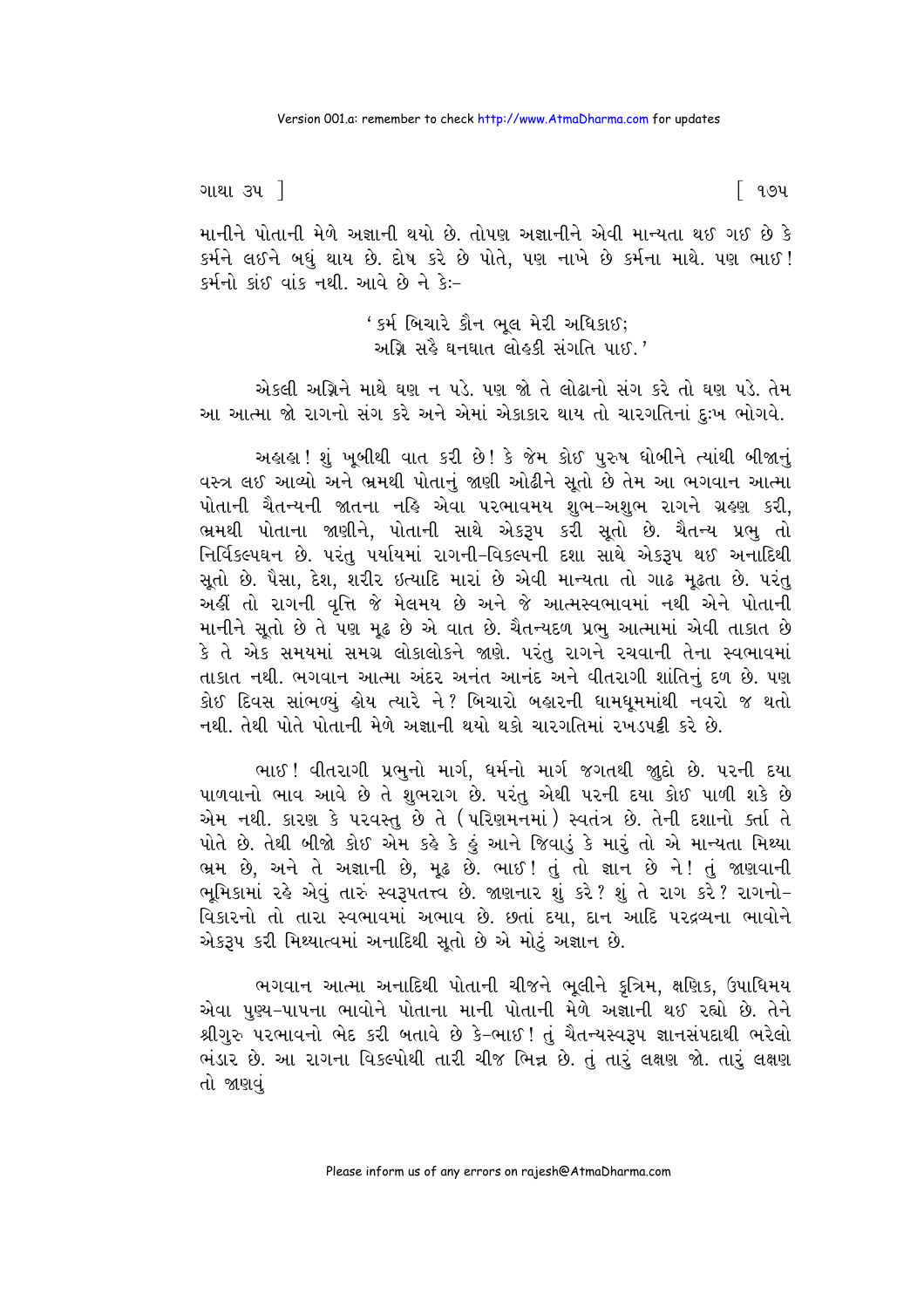$995$  ]

∣ પ્રવચન રત્નાકર ભાગ−ર

છે. રાગ એ તારૂં લક્ષણ નથી. શ્રીગુરુ પરભાવનો વિવેક કરી બતાવે છે, એનો અર્થ એ થયો કે ગુરુ તેને કહેવાય કે જે રાગથી આત્મા ભિન્ન છે એમ કહી ભેદજ્ઞાન કરાવે. રાગ કરવા જેવો છે કે રાગથી લાભ (ધર્મ) થાય-એવો જે ઉપદેશ આપે તે જૈનના ગુરુ નહિ પણ અજ્ઞાની છે. આત્મજ્ઞાનની અનુભવદશા જેને થઈ છે તે સાચા ગુરુ છે. આવા સાચા ગુરુ પરભાવને હેય કરી બતાવે છે કે-ભાઈ ! જ્ઞાન અને આનંદ એ તારૂં સ્વરૂપસત્ત્વ છે, પુણ્ય-પાપના કુત્રિમ વિકલ્પો એ તારી ચીજ નથી. ધર્માત્માનો આવો ઉપદેશ, રાગને પોતાથી એક કરી-માનીને બેઠો છે એવા અજ્ઞાનીને ભેદજ્ઞાન કરાવે છે.

જેમને ચૈતન્યસ્વભાવના આશ્રયે વીતરાગી પરિણતિ થઈ છે તે શ્રીગુરુ ધર્માત્મા છે. તે મોક્ષમાર્ગને પામેલા છે. તેઓ પરભાવોને હેય કરીને, અજ્ઞાનીને રાગ અને ત્રિકાળસ્વભાવની ભિન્નતાનો વિવેક કરાવે છે. જેમ ફોતરાં અને કસ બન્ને જુદી ચીજ છે, તેમ ભગવાન આનંદનો નાથ ચિદાનંદ પ્રભુ આત્મા કસ છે અને જે રાગના વિકલ્પો ઊઠે છે તે ફોતરાં છે. એ બન્ને ભિન્નભિન્ન છે. જ્યારે સૂપડામાં કસ અને ફોતરાં જલદી છૂટાં ન પડે ત્યારે જેમ ધબ્બો મારીને છૂટાં પાડે છે તેમ અહીં શ્રીગુરુ ધબ્બો મારીને જે બન્નેને એકાકાર માને છે તેને ભેદજ્ઞાન કરાવે છે, અને એક આત્મભાવરૂપ કરે છે.

ભાઈ! જાણવું-દેખવું એ તારો સ્વભાવ છે. તારું સ્વરૂપ પ્રજ્ઞાબ્રહ્મ છે. રાગ એ તારી ચીજ નથી. રાગ અને પ્રજ્ઞાસ્વભાવ ભિન્નભિન્ન છે. આ શરીર તો જડ માટી-ધૂળ છે. શરીર ચાલે કે વાણી નીકળે એ આત્માથી નથી. તેમ આ પુણ્ય-પાપના ભાવ પણ જડ અચેતન અને અંધકારરૂપ છે, જ્યારે ભગવાન આત્મા પ્રકાશમૂર્તિ પ્રભુ ચૈતન્યસૂર્ય છે. ચૈતન્યનો પ્રકાશ અને રાગ અંધકાર એ બન્ને ભિન્નભિન્ન છે. આ પ્રમાણે યથાર્થ ઉપદેશ કરી શ્રીગુરુ રાગ અને સ્વભાવનો ભેદ બતાવી વિવેક-ભેદજ્ઞાન કરાવે છે. બાપુ! માર્ગ તો આવો છે. કોઈને બેસે કે ન બેસે તેથી સત્ય ફરી જાય નહિ.

જે રીતે દષ્ટાંતમાં અજ્ઞાની પુરુષ બીજાના વસ્ત્રને પોતાનું માની સૂતો છે તેને બીજો પુરુષ કે જેનું વસ્ત્ર છે તે જ્ઞાન કરાવે છે કે-ભાઈ! આ વસ્ત્ર તારું નથી, તું ભ્રમથી એને પોતાનું માની બેઠો છે. તેમ અજ્ઞાની પણ પરભાવરૂપ વિકલ્પોને-રાગને પોતાના માની તેમાં એકાકાર થઈને સૂતો છે. તેને શ્રીગુરુ રાગ અને આત્માનો ભેદ કરી વિવેક કરાવે છે, અને એક આત્મભાવરૂપ કરે છે. શ્રીગુરુ સમજાવે છે કે-ભાઈ! જ્ઞાન અને આનંદથી ભરેલો તું પ્રજ્ઞા બ્રહ્મ સ્વરૂપે છે. રાગ તારી પોતાની ચીજ નથી. જે ચીજ પોતાની હોય તે જુદી પડે નહિ અને જે જાુદી પડે તે ચીજ પોતાની નહિ. જો, આત્મા અંદર ઘ્યાન કરીને પરમાત્મા થાય છે ત્યારે રાગ રહેતો નથી, રાગ છૂટો ૫ડી જાય છે. માટે જાણનાર-દેખનાર આત્માથી તે ભિન્ન ચીજ છે. રાગ તારામાં નથી અને તું રાગમાં नथी. બन्ने यी तहन सिन्न सिन्न છે.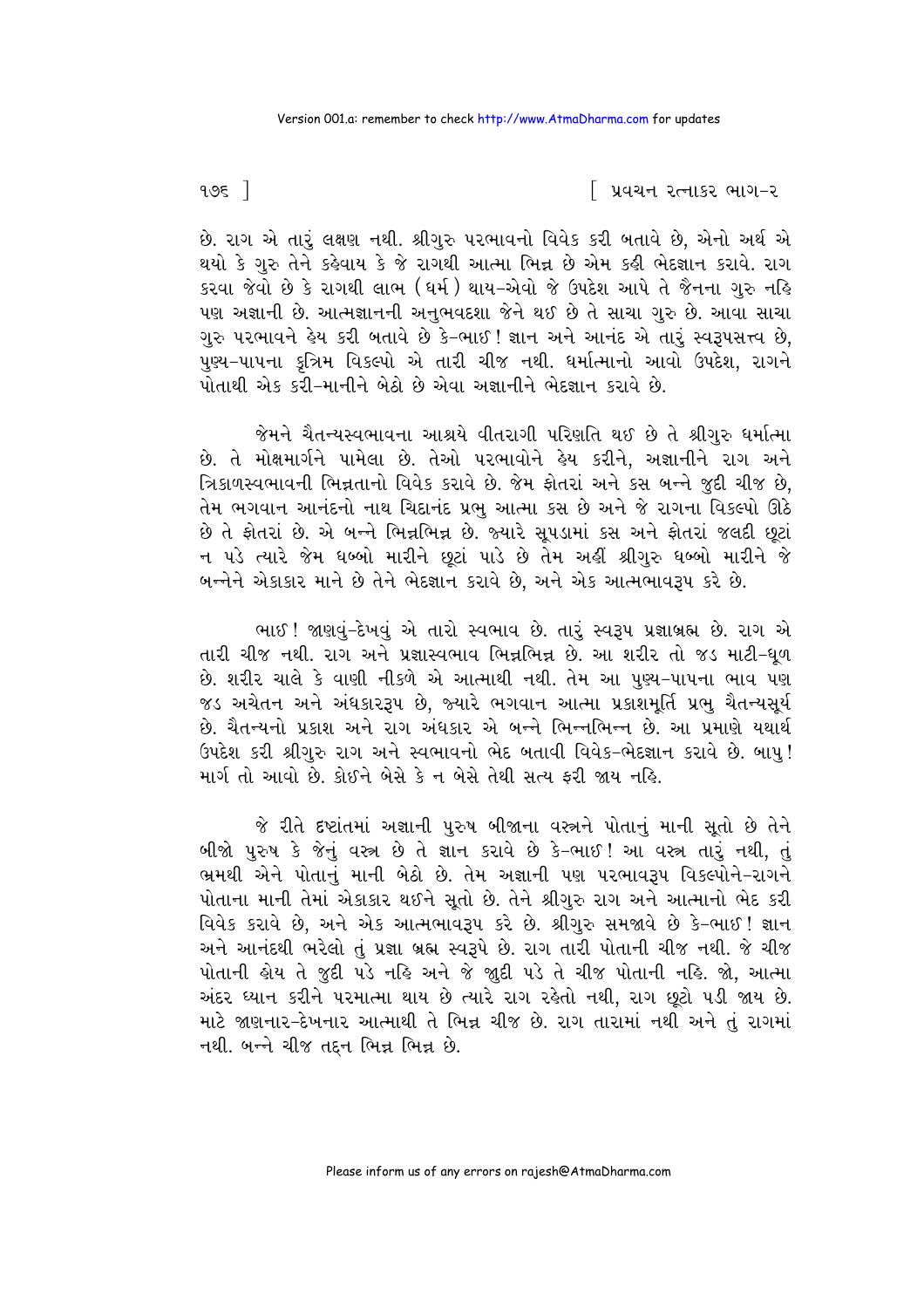ગાથા ૩૫ ી

જેમ નાળિયેરમાં ઉપરનાં છાલાં તેમ જ કાચલી છે તે નાળિયેર નથી. તથા તે કાચલી તરફની લાલ છાલ છે તે પણ નાળિયેર નથી. અંદર ધોળો અને મીઠો ગોળો છે તે નાળિયેર છે. તેમ આ શરીર છે તે ઉપરનાં છાલાં છે, અંદર જે કર્મ છે તે કાચલી છે તથા જે દયા, દાન, ભક્તિ, કામ, ક્રોધ આદિ પુણ્ય-પાપના જે ભાવ છે તે લાલ છાલ છે. અને અંદર આનંદનો શહ્ન ગોળો છે એ ભગવાન આત્મા છે. જેમ ધોળો અને મીઠો ગોળો તે નાળિયેર છે એમ જ્ઞાનાનંદ શદ્ધ ગોળો એ આત્મા છે. આમ સર્વ ભિન્ન ભિન્ન છે. આવો સંતોનો ઉપદેશ છે. જન્મ-મરણ રહિત થવાની ચીજ તો જગતથી જુદી છે. ભાઈ! તું જન્મ-મરણ કરીને અનાદિથી દુઃખી થઈ રહ્યો છે છતાં તને થાક નથી લાગ્યો? શ્રીમદ રાજચંદ્રે કહ્યું છે કેઃ-

> ' અનંતકાળથી આથડયો વિના ભાન ભગવાન; સેવ્યા નહિ ગુરુ સંતને મુકયાં નહિ અભિમાન.'

આત્મા જ્ઞાનરસ-ચૈતન્યરસથી પરિપૂર્ણ ભરેલું તત્ત્વ છે. તે સત છે, અને જ્ઞાન આનંદ તેનું સત્ત્વ છે. દયા, દાન, વ્રત, ભક્તિ આદિ શુભભાવ કે હિંસા, જૂઠ, ચોરી, વિષયવાસના આદિ અશુભભાવ જે થાય છે તે વિકાર છે. તે આત્માનું સત્ત્વ નથી. આત્મા અને રાગ ભિન્નભિન્ન સત્ત્વ છે. બલ્કે રાગ તો બેડી સમાન છે. અશુભ રાગ લોઢાની બેડી છે તો શુભરાગ સોનાની; પણ છે તો બન્નેય બેડી. શુભરાગ પણ બેડી છે, ભલો નથી. પ્રભુ! તારી પ્રભુતાને તો એકવાર જાણ. જાણવું-દેખવું અને આનંદ એ તારી પ્રભુતા છે. એ તારા તત્ત્વનું સત્ત્વ છે. આત્મા અનાદિ-અનંત વસ્તુ છે. જે વસ્તુ છે તે ઉત્પન્ન થતી નથી તેમ જ એનો નાશ પણ થતો નથી. છતાં અજ્ઞાની અનાદિથી શું કરી રહ્યો છે? પ્રતિસમય નવા નવા થતા પુણ્ય-પાપના ભાવને પોતાના માની સૂતો છે. તેને શ્રીગુરુ કહે છે કે-પ્રભુ! તારી ભૂલ થાય છે. જે ચીજ ક્ષણિક છે અને જે ચીજ તારામાં નથી તેને પોતાની માનીને સતો છે એ મોટી ભલ છે.

શ્રીમદ્દ રાજચંદ્ર એકવાર કહેતા હતા કે આત્માના ગુણોનો જેમ પાર નથી તેમ એના અપલક્ષણોનો પણ પાર નથી. પોતાની જાતને ન જાણવી અને રાગ તથા પુણ્ય-પાપને પોતાના માનવા એ અપલક્ષણ છે. જ્ઞાન નિજ લક્ષણ છે. તેને ઠેકાણે રાગને પોતાનું સ્વરૂપ માનવું તે અપલક્ષણ છે. ભાઈ ! માર્ગ તો આવો છે, બાપુ. ભલે તને ન બેસે, પણ તારી ચીજ આવી છે, નાથ ! કેટલાક કરે છે કે સંસ્કાર સુધારો. પણ એ તો કોલસાને સુધારવા જેવું છે. કોલસાને સુધારતાં કાળપ નીકળશે. પરંતુ જો ધોળાશ જોઈતી હોય તો તેને બાળવો પડશે. તેમ જો સુધારો કરવો હોય તો પુણ્ય-પાપના ભાવ મારા નથી એમ જાણી બાળી નાખ. નહીં તો સુધારો થશે નહિ. ભગવાન! મોક્ષનો માર્ગ કોઈ અલૌકિક ચીજ છે.

୮ ૧૭૭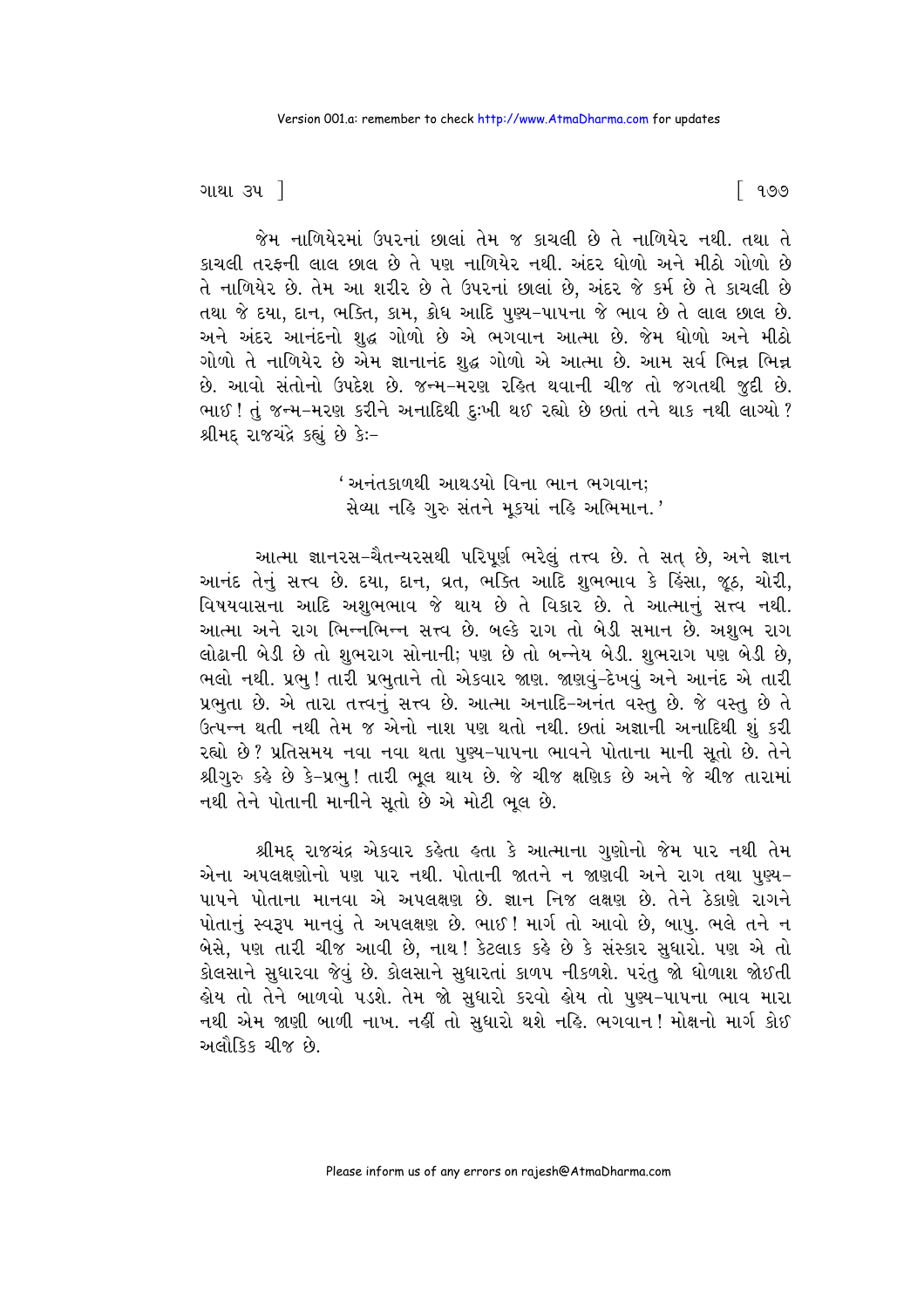$902$   $\overline{\phantom{1}}$ 

િ પ્રવચન રત્નાકર ભાગ−ર

દયા પાળવી, વ્રત કરવાં અને દેશની સેવા કરવી એમાં લોકો ધર્મ માની બેઠા છે. પણ બાપુ! એમાં ધુળેય ધર્મ થતો નથી. આત્માની તેં કદી સેવા કરી નથી તેથી તને ધર્મ થયો નથી

ભૂલ કેમ છે અને તે કેમ ટળે? અનાદિથી જીવ પુણ્ય-પાપના ભાવને પોતાથી એકપણે માનીને સૂતો છે અને પોતે પોતાની મેળે અજ્ઞાની થઈ રહ્યો છે. કર્મોએ તેને અજ્ઞાની કરાવ્યો છે એમ નથી. આવા અજ્ઞાનીને શ્રીગુરુ ભેદજ્ઞાન કરાવે છે કે-ભાઈ! તું તો વીતરાગ-વિજ્ઞાનનો ઘન છે. તારી ચીજમાં તો એકલાં જ્ઞાન અને આનંદ ભર્યાં છે. રાગ જ્યાં તારી ચીજ નથી, તો પછી શરીર, બાયડી, છોકરાં ઇત્યાદિ તારાં કયાંથી હોય? તેથી ૫૨ જડની તો અહીં વાત જ લીધી નથી. અહીં તો રાગથી ભિન્નતા બતાવનારી ઉથલ-પાથલની વાત છે. કહે છે કે પુણ્ય-પાપના પરિણામને તું પોતાના માને છે તે માન્યતાને ઉથલાવી નાખ. ભાઈ ! આ કાંઈ ભાષા બોલવાથી થઈ જાય એમ નથી. નિજ ચૈતન્યસ્વભાવથી એકપણું કરી અંતર પરિણમન કરવું જોઈએ.

ભગવાન ! તું આનંદનો નાથ પ્રભુ રાગમાં એકપણું માની સૂતો છે તે તને શોભે છે? તું તો જાણનાર-દેખનાર સ્વરૂપે છે. પુણ્ય-પાપના વિકલ્પો એ તારા નથી. તું એમાં નથી. માટે તું શીઘ્ર જાગ. શ્રીગુરુ કહે છે કે-જાગ રે જાગ, ભાઈ ! હવે તું રાગમાં બહુ સૂતો છે, અનાદિથી તું રાગની સોડ તાણી સૂતો છે. હવે શીઘ્ર જાગ. હળવે-હળવે એમ નહે, પણ શીઘ્ર જાગ. સાવધાન થા. આ તારો આત્મા એક જ્ઞાનમાત્ર જ છે. જાણવું-જાણવું-જાણવું એવા જાણકસ્વભાવના તત્ત્વનું તું સત્ત્વ છે, જ્ઞાનમાત્ર કહેતાં રાગ નહિ પણ તેમાં અનંત આનંદ, શાન્તિ, પ્રભુતા, સ્વચ્છતા ઇત્યાદિ અનંત શક્તિ આવી જાય છે. આમ શ્રીગુરુ પરભાવથી ભેદજ્ઞાન કરાવી (અજ્ઞાનીને) એક આત્મભાવરૂપ કરે છે.

અહાહા ! આમાં તો શ્રીગુરુ-જૈનના ગુરુ-દિગંબર સંત-નિર્ગ્રંથ ગુરુ કેવો ઉપદેશ આપે છે એ પણ આવી જાય છે. આનો અર્થ એમ થાય છે કે જૈનના ગુરુ એને કહેવાય કે જે એમ ઉપદેશ આપે કે રાગથી આત્મા ભિન્ન છે, રાગથી આત્માને કિંચિત પણ લાભ કે ધર્મ થાય નહીં. પરંતુ જે રાગથી ધર્મ થવાનું કહે તે સાચા જૈનગુરુ નથી પણ અજ્ઞાની કુગુરુ છે. દિગંબર નિર્ગ્રંથ ગુરુ તો અજ્ઞાનીને રાગાદિ પરભાવથી વિવેક કરાવે છે કે-ભગવાન! પુણ્ય-પાપના જે ભાવ ઉત્પન્ન થાય તે આત્માની ચીજ નહિ, એ તો આત્માનો ઘાત કરનારી ચીજ છે. ભગવાને સાત તત્ત્વ કહ્યાં છે કે નહિ? તો તેમાં દયા, દાન, વ્રત, ભક્તિ, ઇત્યાદિ ભાવ પુણ્યતત્ત્વ છે, અને હિંસા, ચોરી આદિના ભાવ તે પાપતત્ત્વ છે. તથા તે બન્નેથી ભિન્ન એકરૂપ જ્ઞાયકભાવ છે તે જીવતત્ત્વ છે. અહાહા! શરીર, વાણી, ઇત્યાદિ અજીવ તત્ત્વ છે એ તો કયાંય દર રહ્યાં, પરંતુ અહીં તો જે રાગ થાય છે તે કૃત્રિમ, ક્ષણિક, ઉપાધિમય મલિનભાવથી તારી જ્ઞાયક ચીજ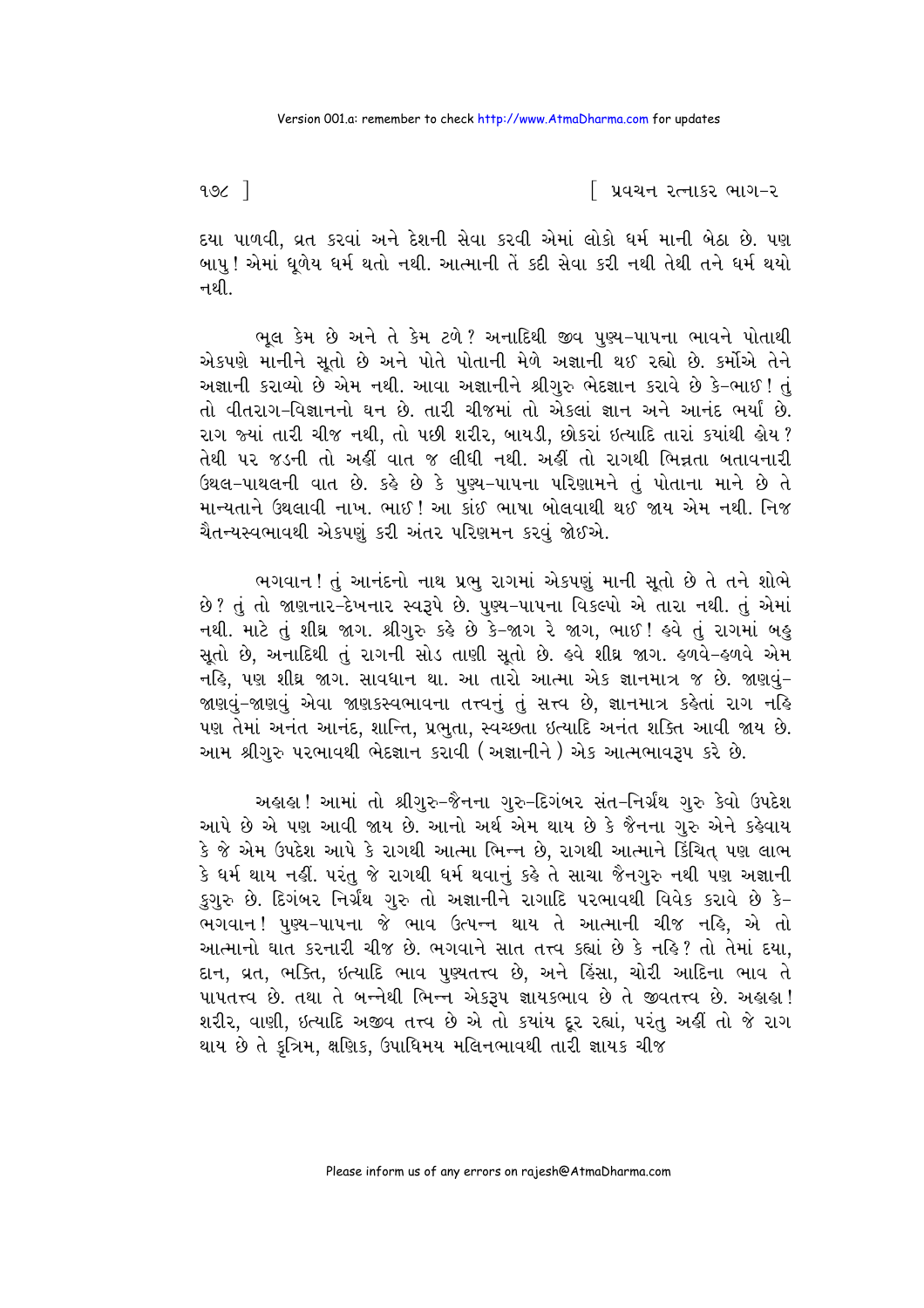ગાથા ૩૫ ]

ભિન્ન છે એમ શ્રીગુરુ ભેદજ્ઞાન કરાવી જીવને એક આત્મભાવરૂપ કરે છે. અહો! જ્ઞાનીઓનો ઉપદેશ પરભાવથી ભેદ કરાવી જીવને આત્મભાવરૂપ કરે છે!

અરેરે ! એણે અનંતકાળથી આમ ને આમ પોતાની મૂળ ચીજને સમજ્યા વિના બધું ગુમાવ્યું છે. છલ્હ્યળામાં આવે છે ને કેઃ-

> "મુનિવ્રત ધાર અનન્તવાર ગ્રીવક ઉપજાયો; <u>પ</u>ે નિજ આતમજ્ઞાન બિના. સખ લેશ ન પાયો."

અનંતવાર વ્રત. તપ. ભક્તિ. ૫જા કરીને મરી ગયો. ૫રંત આત્માનં જ્ઞાન કર્યં નહિ તેથી કિંચિત સુખની પ્રાપ્તિ ન થઈ. રાગનું જ્ઞાન ન કર્યું એમ નહિ પણ (રાગથી ભિન્ન) આત્માન જ્ઞાન–ચૈતન્યનં જ્ઞાન ન કર્ય તેથી સખી ન થયો અને ચારગતિમાં રખડયો. અલલા !દિગંબર મુનિ થયો, ૨૮ મૂળગુણ પાળ્યા, મહાવ્રતાદિ પાળ્યાં; પણ એમાં કયાં ધર્મ હતો ? એ તો રાગ, વિકલ્પ અને આસવભાવ હતો. દુઃખ અને આકુળતા હતાં. એનાથી ભિન્ન આત્માના જ્ઞાન વિના સખ કયાંથી થાય?

તેને હવે શ્રી ગુરુ કહે છે કે-ભાઈ! શીઘ્ર જાગ, ઊઠ. અનંતકાળથી પુણ્ય-પાપને પોતાનાં માની મિથ્યાત્વમાં સઈ રહ્યો છે તો હવે જલદી જાગ. આ ટાણાં આવ્યાં છે. માટે સાવધાન થા-સાવધાન થા. રાગ તારી ચીજ નથી તેથી રાગમાં સાવધાની છે તે છોડીને હવે સ્વરૂપમાં સાવધાન થા. જે વ્યવહારમાં સાવધાન છે તે નિશ્ચયમાં ઊંઘે છે અને જ<mark>ે</mark> નિશ્ચયમાં સાવધાન છે તે વ્યવહારમાં ઊંઘે છે.

આ તારો આત્મા વાસ્તવમાં એક જ છે. અર્થાત્ તે જ્ઞાનસ્વરૂપે પણ છે અને રાગ-સ્વરૂપે પણ છે એમ નથી. તું તો ભગવાન! એક જ્ઞાનસ્વરૂપે જ છે. રાગ તો અન્યદ્રવ્યનો-પુદ્દગલનો ભાવ છે. રાગમાં ચૈતન્યના પ્રકાશના નૂરનો અભાવ છે. દયા, દાન, વ્રત, ભક્તિ આદિ શભભાવો ચૈતન્યના પ્રકાશથી રહિત અંધકારમય છે. ચૈતન્યપ્રકાશબિંબ પ્રભુ તું એક જ્ઞાયકભાવમાત્ર છે અને રાગથી માંડીને સઘળા અન્યદ્રવ્યના ભાવો-પરદ્રવ્યના ભાવો પરભાવો છે. માટે તું શીઘ્ર જાગ્રત થઈ સ્વરૂપમાં સાવધાન થા. શ્રીગુરુનો આવો ઉપદેશ છે. આકરૂં તો લાગે પણ આ જ પરમાર્થ વાત છે. આ સિવાય અન્યથા કોઈ ઉપદેશ કરે કે-વ્યવહારથી ધર્મ થાય કે વ્યવહાર કરતાં કરતાં નિશ્ચય થાય તો તે જૈન ગુરુ નથી પણ મિથ્યાદષ્ટિ-અજ્ઞાની છે.

અજ્ઞાની એકવાર કે બે વારમાં સમજતો નથી. એટલે શ્રીગુરુ તેને વારંવાર સમજાવે છે કે-' રાગ અને આત્મા ભિન્ન ભિન્ન છે, વ્યવહાર કરતાં કરતાં નિશ્ચય ન થાય, રાગ કરતાં કરતાં વીતરાગતા ન થાય, ઇત્યાદિ.' આમ વારંવાર સાંભળે છે તેને વારંવાર કહે છે એમ કહેવાય છે. વારંવાર સાંભળવાની યોગ્યતા હતી તેથી વારંવાર સાંભળવાથી શિષ્યને જિજ્ઞાસા થઈ કે-અલે! આ શું કહે છે? તેને શ્રીગુરુ આગમનું વાકય કહે છે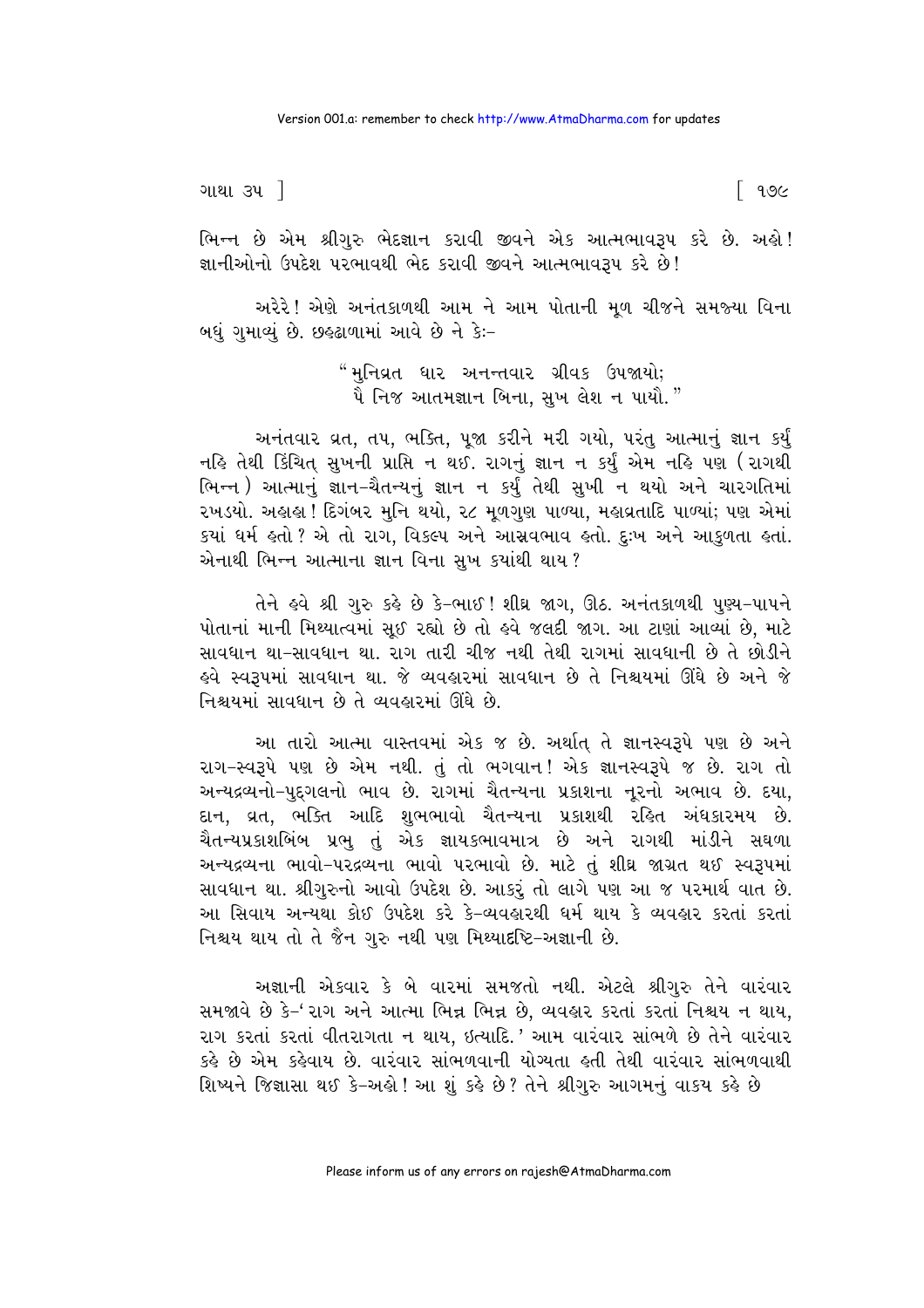$1$  ose

િ પ્રવચન રત્નાકર ભાગ−ર

કે-શુદ્ધ ચૈતન્યઘનસ્વરૂપ ભગવાન આત્માને રાગથી ભિન્ન પડી અંતર-દષ્ટિ-જ્ઞાન-રમણતામાં લેવો તે આત્મવ્યવહાર છે, અને શુભરાગ છે એ તો મનુષ્ય એટલે સંસારનો વ્યવહાર છે. રાગનો ભાવ-દયા, દાન, વ્રત, ભક્તિ, જાત્રા ઇત્યાદિનો ગમે તેવો મંદ હો પણ તે આત્માની ચીજ નથી. જાુઓ, ભગવાન સર્વજ્ઞ પરમેશ્વરની દિવ્યઘ્વનિ અને આગમનો આ સિદ્ધાંત છે. આ આગમનું વાકય છે. શ્રીગુરુ આ આગમના વાકયને કહે  $\delta$ 

અહીં ત્રણ સિદ્ધાંત સિદ્ધ કર્યાછે.

(૧) ભગવાન આત્મા જ્ઞાનસ્વરૂપ હોવા છતાં પોતાના ભ્રમથી શુભવિકલ્પને पोतानो भाने છे

(૨) ચૈતન્યમર્તિ ભગવાન આત્માને અને રાગને પોતાના અજ્ઞાનથી-ભ્રમથી એક માનીને અજ્ઞાની સુતો છે. ૫૨દ્રવ્યથી, કર્મથી કે <u>કુગુરુ મળ્યા તેથી એકત્વ માની</u>ને સતો છે એમ નથી. પોતાના અજ્ઞાનના કારણે સતો છે.

(૩) શ્રીગુરુ તેને વારંવાર વીતરાગભાવનો (ભેદજ્ઞાન કરવાનો) આગમ-વાકય દ્વારા ઉપદેશ આપે છે અને જિજ્ઞાસ શિષ્ય તે વારંવાર સાંભળે છે. એકવાર સાંભળીને ચાલ્યો જતો નથી. દેશસેવાથી, જનસેવાથી, ગુરુસેવાથી, કે પ્રભુસેવાથી ધર્મ થાય એવો ઉપદેશ એ કાંઈ વીતરાગભાવનો ઉપદેશ નથી. એ તો લૌકિક વાતો છે.

આત્માનું સ્વરૂપ વીતરાગભાવરૂપ છે. તેથી રાગ-વિકલ્પ એ આત્માની ચીજ નથી. આત્મા એનાથી ભિન્ન છે. રાગમાં ધર્મ નથી અને ધર્મમાં રાગ નથી. શ્રીગુરુ ્....<br>વારંવાર આવો ઉપદેશ આપે છે. એટલે કે આગમનું વાકય આવું હોય છે અને શ્રીગુરુ એવા જ વાકયને કહે છે: સાંભળનાર શિષ્ય પણ આમ જ (એ જ ભાવથી) સાંભળે છે. શિષ્ય જિજ્ઞાસાથી વારંવાર ઉપદેશ સાંભળે છે તેથી શ્રીગુરુ વારંવાર કહે છે એમ કહ્યું છે. આ વાત વારંવાર સાંભળવાથી તેને રૂચિ-પ્રમોદ જાગે છે કે-અલે! આ તો કયારેય નહિ સાંભળેલી કોઈ અલૌકિક જાદી જ વાત છે. જીવનું સ્વરૂપ વીતરાગ-વિજ્ઞાનતા છે એમ જે વારંવાર કહે તે જ ગુરુની પદવીને શોભાવે છે. રાગથી આત્મામાં લાભ (ઘર્મ) થાય એવું વચન આગમનું વાકય નથી. અને એવું વચન (વાકય) કઢેનાર ગુરુ નહિ પણ અજ્ઞાની કગુરુ છે. અહાહા! ટીકામાં કેટલું બધું સિદ્ધ કર્યું છે?

આ સમયસાર શાસ્ત્રની ૩૮ મી ગાથામાં આવે છે કે-'જે, અનાદિ મોલ્રુપ અજ્ઞાનથી ઉન્મત્તપણાને લીધે અત્યંત અપ્રતિબદ્ધ કતો અને વિરક્ત ગુરુથી નિરંતર સમજાવવામાં આવતાં...' તો શું ગુરુ નિરંતર સમજાવવા નવરા થોડા હોય છે? એનો અર્થ એમ છે કે ગુરુએ જે સમજાવ્યું તેનું શિષ્ય વારંવાર ચિંતન કરે છે. ઉપદેશ તો છક્રા ગુણસ્થાને મુનિને વિકલ્પ હોય તો આપે. નહીં તો તરત જ સાતમા ગુણસ્થાનમાં આવી .<br>જાય છે. અહીં 'નિરંતર સમજાવવામાં આવતાં' એમ કહ્યું છે તેનો અર્થ એ થયો કે <u>સાંભળવાવાળો</u>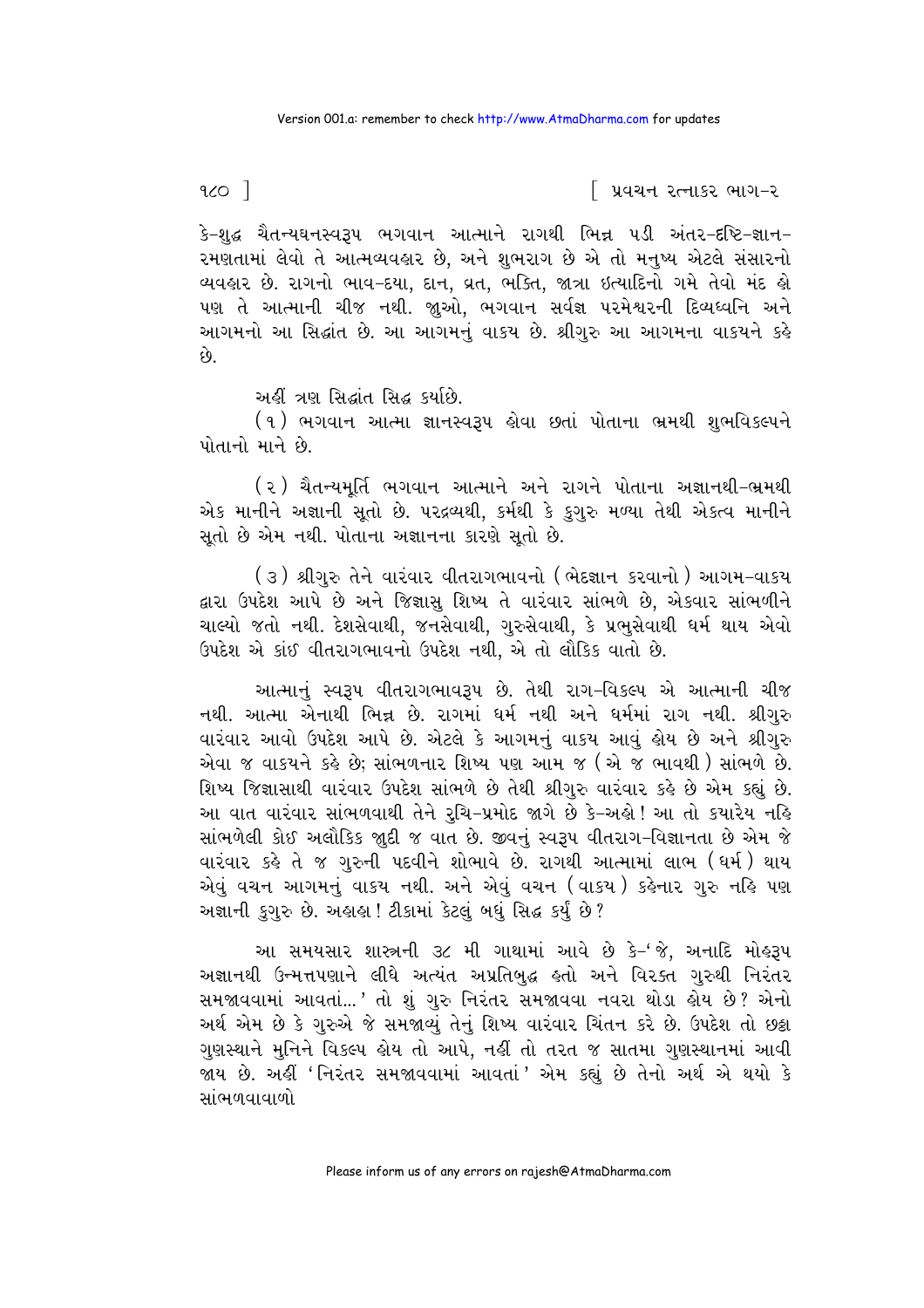ગાથા ૩૫ ી

િ ૧૮૧

શિષ્ય સાંભળેલી વાતને વારંવાર વિચારે છે, વારંવાર એનું જ ઘોલન કરે છે. (આમાં શિષ્યની જિજ્ઞાસા અને રચિ સિદ્ધ થાય છે.)

પૂર્ણ વીતરાગતા અને સર્વજ્ઞતાને પ્રાપ્ત તે જૈન પરમેશ્વર છે. તેમની દિવ્યધ્વનિ તે આગમ છે. એ દિવ્યધ્વનિમાં એમ આવ્યું છે કે-ભગવાન ! તું વીતરાગ-વિજ્ઞાનઘન સ્વરૂપે છે. તારામાં આનંદ અને જ્ઞાનની લક્ષ્મી પરિપર્ણ ભરી પડી છે. તેમાં તં રાગને એકરૂપ કરી ભેળવે છે એ તારો ભ્રમ છે. રાગ તો ભગવાન આત્માથી ભિન્ન ચીજ છે. માટે શીઘ્ર જાગ અને રાગથી ભિન્ન ૫ડી સ્વરૂપમાં સાવધાન થા, આત્મદષ્ટિ કર. ભગવાનની વાણીમાં આમ આવ્યું છે અને ગણધરદેવોએ પણ જે શ્રુત રચ્યાં એમાં એ જ કહ્યું છે. અલલ! આમાં દેવ સિદ્ધ કર્યા, ગુરુ ય સિદ્ધ કર્યા, આગમનું વાકય સિદ્ધ કર્યું અને રાગથી ભિન્ન એકરૂપ આત્મામાં દંષ્ટિ કરતાં સમ્યગ્દર્શન આદિ ધર્મ થાય છે-એમ ધર્મ પણ સિદ્ધ કર્યો. અહો! દેવ, ગુરુ, શાસ્ત્ર અને ધર્મ સઘળુંય સિદ્ધ કરનારી આચાર્ય ભગવાનની શુંગજબ શૈલી છે! દિગંબર સંતોની બલિહારી છે કે એમણે જગતમાં પરમ સત્ય ટકાવી રાખ્યું છે.

જાુઓ, શ્રીગુરુ કહે છે-શીઘ્ર જાગ, સાવધાન થા. એટલે કે અંદર ઝળહળજ્યોતિ ચૈતન્યમૂર્તિ ભગવાન છે એમાં સાવધાન થા. જે રાગમાં સાવધાની છે તે છોડી દે, કારણ કે તે પરદ્રવ્યનો ભાવ હોવાથી તારી ચીજ નથી, પરચીજ છે. ભગવાન આત્મામાં એવો કોઈ ગુણશક્તિ નથી કે વિકારરૂપે પરિણમે છતાં તું રાગથી એક્તા માને છે તે ભૂલ છે. આ ભૂલ તારા ઉપાદાનથી થઈ છે, કોઈ કર્મે કરાવી છે એમ નથી. ભાઈ! તું એક (જ્ઞાનમાત્ર) આત્મા રાગની સાથે (ભળીને) એકરૂપ થાય એવો છે જ નહિ. એક આત્મા અને બીજો રાગ એમ બે (ફૈત ) થતાં બગાડ થાય છે. (એકડે એક અને બગડે બે). પ્રભુ! જ્યાં તું છે ત્યાં તે (રાગ) નથી અને જ્યાં તે (રાગ) છે ત્યાં તું નથી. આવા સિદ્ધાંતના આગમ-વાકયને ગુરુ વારંવાર કહે છે અને અજ્ઞાની શિષ્ય વારંવાર સાંભળે છે. અહાહા ! આગમ કથન બહુ ટૂંકું અને સરળ છતાં ગંભીર અને મહાન છે. આ સમયસાર તો ભગવાનની વાણી છે. તેમાં થોડું લખ્યું છે પણ ઘણું કરીને જાણવું. જેમ લગ્ન વખતે લખે છે ને કે થોડું લખ્યું ઘણું કરીને જાણજો.

ઙ્વે શિષ્ય તે સાંભળીને સમસ્ત (સ્વપરનાં) ચિહ્નોથી ભલી−ભાંતિ પરીક્ષા કરે છે. મારૂં લક્ષણ જ્ઞાન-આનંદ છે અને રાગનું લક્ષણ જડતા અને આકુળતા છે. રાગનું અને મારૂં લક્ષણ ભિન્ન ભિન્ન છે. કું જ્ઞાન લક્ષણે લક્ષિત છું અને રાગ દુઃખ લક્ષણે લક્ષિત છે. મોક્ષ અધિકારની ૨૯૪ મી ગાથામાં આવે છે કે આત્માનું લક્ષણ જ્ઞાન અને બંધનું લક્ષણ રાગ છે. માટે બન્ને ભિન્ન ભિન્ન છે. ગુરુની વાત સાંભળીને અજ્ઞાની પોતે સારી પેઠે પરીક્ષા કરે છે. (પ્રમાદ સેવતો નથી). ગુરુ કાંઈ પરીક્ષા કરાવતા નથી. પોતે પરીક્ષા કરે છે કે-ભગવાન આત્મા જ્ઞાનસ્વરૂપ, આનંદસ્વરૂપ, શાન્તિસ્વરૂપ, ધીરજસ્વરૂપ છે અને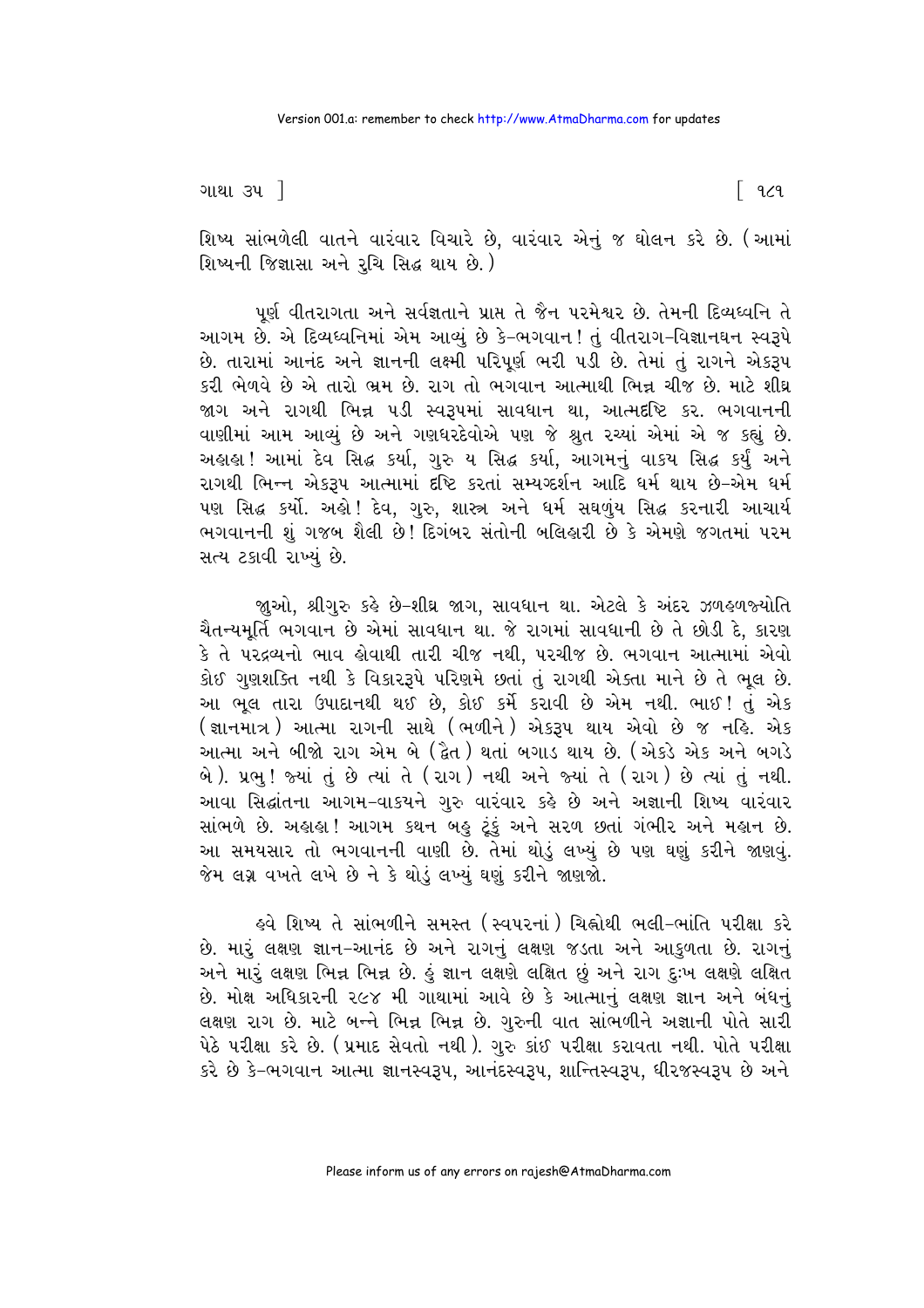$\epsilon$  1

∣િ પ્રવચન રત્નાકર ભાગ−ર

રાગ અચેતનસ્વરૂપ, દુઃખસ્વરૂપ અને આકુળતાસ્વરૂપ છે. સારી રીતે પરીક્ષા કરીને ' એમ કહ્યું છે. એટલે ઉપર ટપકે પરીક્ષા કરીને એમ નહીં. અહો! સંતોએ જગતને શું ન્યાલ કરી દીધું છે! દેવ કેવા, ગુરુ કેવા, શાસ્ત્ર કેવાં અને ધર્મ કેવો હોય એ સઘળું સિદ્ધ કરી બતાવ્યં છે.

'સમસ્ત ચિહ્નોથી ' એમ કેમ લીધું ? કે એકલા સ્વના જ ચિહ્નોથી પરીક્ષા કરી એમ નહિ, પણ સ્વ અને ૫૨ બન્નેનાં ચિંહ્નોથી ભલી ભાંતિ ૫રીક્ષા કરી. માટે 'સમસ્ત ચિહ્નોથી સારી રીતે પરીક્ષા કરીને ' એમ લીધું છે. પોતે એક આત્મા અને બીજો રાગ એમ બન્નેનાં લક્ષણો-એંધાણથી પરીક્ષા કરી. પરીક્ષા શું કરી ? કે ઢું આત્મા જ્ઞાનલક્ષણથી લક્ષિત ત્રિકાળી ઘ્રુવ કાયમ રહેવાવાળી ચીજ અનાકુળ આનંદસ્વરૂપ છું અને આ રાગ તો અચેતન, કૃત્રિમ, ક્ષણિક અને આકુળતામય દુઃખસ્વરૂપ છે. બન્નેનાં લક્ષણો ભિન્ન છે માટે રાગ મારો નથી. 'જરૂર આ પરભાવો જ છે'-એમ પરીક્ષા કરીને જાણે છે. રાગ પરભાવ જ છે એટલે કથંચિત રાગ આત્માનો છે અને કથંચિત્ પરનો છે એમ નહીં. શરીર, મન, વાણી, પૈસા-ધૂળ, બાયડી, છોકરાં એ તો બધાં કયાંક દૂર રહી ગયાં, પણ સ્વભાવની દક્ષિમાં તો રાગ પણ પરભાવ જ છે એમ જણાય છે.

આ રાગ પરભાવ જ છે અને હું પરભાવથી ભિન્ન છું એમ કયારે જાણવામાં આવ્યું ? કે જ્યારે હું એક જ્ઞાનમાત્ર જ ચૈતન્યપ્રકાશનો પુંજ છું એમ જાણવામાં આવ્યું ત્યારે. મારી સત્તા એક ચૈતન્યબિંબમય છે એવું અસ્તિથી ભાન થયું તો રાગ-પરભાવ મારામાં નથી એવું નાસ્તિનું જ્ઞાન થઈ જાય છે. એક જ્ઞાનસ્વરૂપને જાણતાં, જ્ઞાનમાં જ્ઞાન જ છે પણ એમાં રાગ નથી એમ જણાઈ જાય છે. જ્ઞાયકસ્વભાવની જ્યાં દષ્ટિ થઈ ત્યાં એમાં રાગ નથી એમ રાગની ભિન્નતાનું જ્ઞાન થઈ જાય છે. આમ કું એક જ્ઞાનમાત્ર જ છું એમ જાણતાં પરભાવથી ભિન્ન પડી જવાય છે. પણ આ સમજવાની કોને પડી છે? આ તો જેને અંતરથી ગરજ થાય અને રખડવાનો થાક લાગે એના માટે વાત છે. જે પરિભ્રમણથી દુઃખી છે એનાં દુઃખ મટાડવાની ચીજ આ છે. આ ભગવાન આત્મા આનંદ છે અને રાગ દુઃખ જ છે, આત્મા જ્ઞાન છે અને રાગ અજ્ઞાન છે, આત્મા જીવ છે અને રાગ અજીવ છે, આત્મા ચેતનમય છે અને રાગ અચેતન પુદ્દગલમય છે-એમ લક્ષણો વડે બન્નેને ભિન્ન જાણી જ્ઞાનસ્વભાવમાં એક્તા કરી હું જ્ઞાનમાત્ર છું એમ જાણે ત્યાં જરૂર રાગાદિ પરભાવ છે એનું જ્ઞાન થઈ જાય છે.

इવે કહે છે-' એમ જાણીને જ્ઞાની થયો થકો સર્વ પરભાવોને તત્કાળ છોડે છે.' એટલે કે રાગને પરભાવ જાણી, સ્વભાવમાં આવતાં પરભાવને તે તત્કાળ છોડી દે છે અર્થાત તેનો આશ્રય કરતો નથી. પ્રત્યાખ્યાનની વાત છે ને? સ્વભાવનો સ્વીકાર કરતાં રાગ છૂટી જાય છે એને રાગ છોડયો એમ કહેવામાં આવે છે. અહાહા ! વીતરાગ સર્વજ્ઞ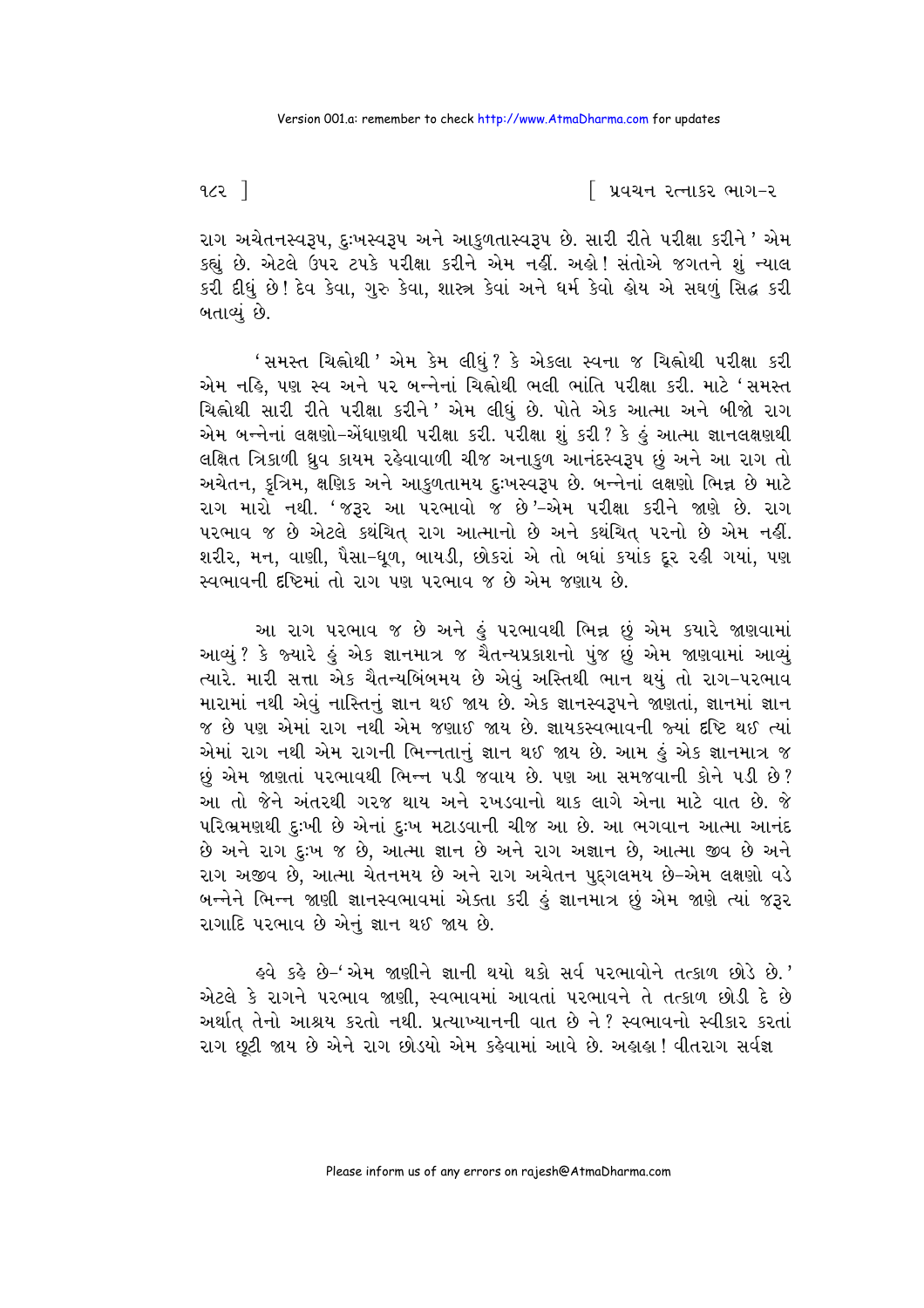$\lceil 9c3\rceil$ 

ગાથા $34$ 

પરમેશ્વરની વાણી અને તેના આગમનું શું કહેવું ? એકલું માખણ ભર્યું છે. સર્વજ્ઞદેવે શું કહ્યું, તેમણે શું કર્યું, આગમ શું કહે છે, ગુરુ શું ઉપદેશ આપે છે તથા સાંભળનારને કયારે ભેદજ્ઞાન થાય છે તે બધુંય બતાવ્યું છે. બીજી રીતે કહીએ તો પરમાગમની વાણીમાં જે ઉપદેશ છે એ જ નિમિત્ત થાય છે, અજ્ઞાનીનો ઉપદેશ (ભેદજ્ઞાન થવામાં) નિમિત્ત થતો નથી

શું જાણીને જ્ઞાની થયો? કે કું તો જ્ઞાનમાત્ર જ છું એવી સ્વદષ્ટિ કરતાં આ રાગાદિ પરભાવો જ છે એમ જાણીને જ્ઞાની સમકિતી થયો થકો સર્વ પરભાવોને તત્કાળ છોડે છે. સ્વરૂપમાં એકાગ્ર થતાં પરભાવનો આશ્રય મટી ગયો તો પરભાવ છુટી ગયો એનું નામ પચ્ચકખાણ એટલે ચારિત્ર છે. એક સેકન્ડનું પચ્ચકખાણ અનંતા જન્મ-મરણને મટાડે એવું છે. વીતરાગ પરમેશ્વરના માર્ગની આ રીત છે અને તે રીત દિગંબર ધર્મમાં જ છે. બીજે કયાંય નથી. આ જ જૈનધર્મ છે. બીજો કોઈ જૈનધર્મ નથી. પરંત જ્યાંસધી આ સમજમાં ન આવે ત્યાંસધી પોતાની માન્યતા ખોટી છે એમ કેમ માને? 'જ્ઞાની થયો થકો સર્વ પરભાવોને તત્કાળ છોડી દે છે.' 'સર્વ પરભાવો '-એમ ભાષા છે. સક્ષ્મમાં સક્ષ્મ ગુણ-ગુણીના ભેદરૂપ વિકલ્પો જે પરભાવ છે તેને પણ તત્કાળ છોડી દે છે. અર્થાત તે (સ્થિરતાના કાળે) છુટી જાય છે. એનું નામ ભગવાન રાગનો ત્યાગ કહે છે. જ્ઞાયકસ્વરૂપ ભગવાન આત્મા છે એવો બોધ થયો અને પોતે એમાં સ્થિર થયો તો રાગ છૂટી ગયો એનું નામ ભગવાન પચ્ચકખાણ કહે છે.

### \* ગાથા ૩૫ : ભાવાર્થ ઉપરનું પ્રવચન \*

જ્યાંસુધી પરવસ્તુને ભૂલથી પોતાની જાણે ત્યાંસુધી જ મમત્વ રહે; અને જ્યારે યથાર્થ જ્ઞાન થવાથી પરવસ્તુને પારકી જાણે ત્યારે બીજાની વસ્તુમાં મમત્વ શાનું રહે? અર્થાત ન રહે એ પ્રસિદ્ધ છે. જેમ લગ્ન પ્રસંગ હોય અને પોતાની સ્થિતિ સાધારણ હોય તો કોઈ અન્ય ગુલ્સ્થને ત્યાંથી દાગીનો લઈ આવીને પહેરે છે. પણ તે સમયે પોતે શં સમજે છે? કે આ મારો દાગીનો નથી. બે દિવસમાં પાછો આપવાનો છે, કેમકે મમત્વ નથી. તેમ રાગાદિને પરપણે જાણ્યા એટલે પોતાની ચીજ નથી એમ જાણી તેને છોડી દે  $\hat{\mathfrak{g}}$ 

હવે આ જ અર્થનું કળશરૂપ કાવ્ય કહે છેઃ−

## **∗ કળશ ૨૯ : શ્લોકાર્થ ઉપરનું પ્રવચન ∗**

' अपरभावत्यागदृष्टांतदृष्टि: ' આ પરભાવના ત્યાગના દૃષ્ટાંતની દૃષ્ટિ ' अनवम् ' જૂની ન થાય એ રીતે 'अत्यन्तवेगात यावत न अवतरति ' અત્યંત વેગથી જ્યાંસુધી પ્રવૃત્તિને પામે નહિ-શું કહ્યું એ ? જેમ વસ્ત્ર પર છે અને તેને ભૂલથી ઓઢીને સતો છે. પણ જ્યાં ખ્યાલમાં આવ્યું કે આ વસ્ત્ર પર છે ત્યાં વસ્ત્ર છુટી ગયું. અભિપ્રાયમાંથી વસ્ત્ર જાદંપડી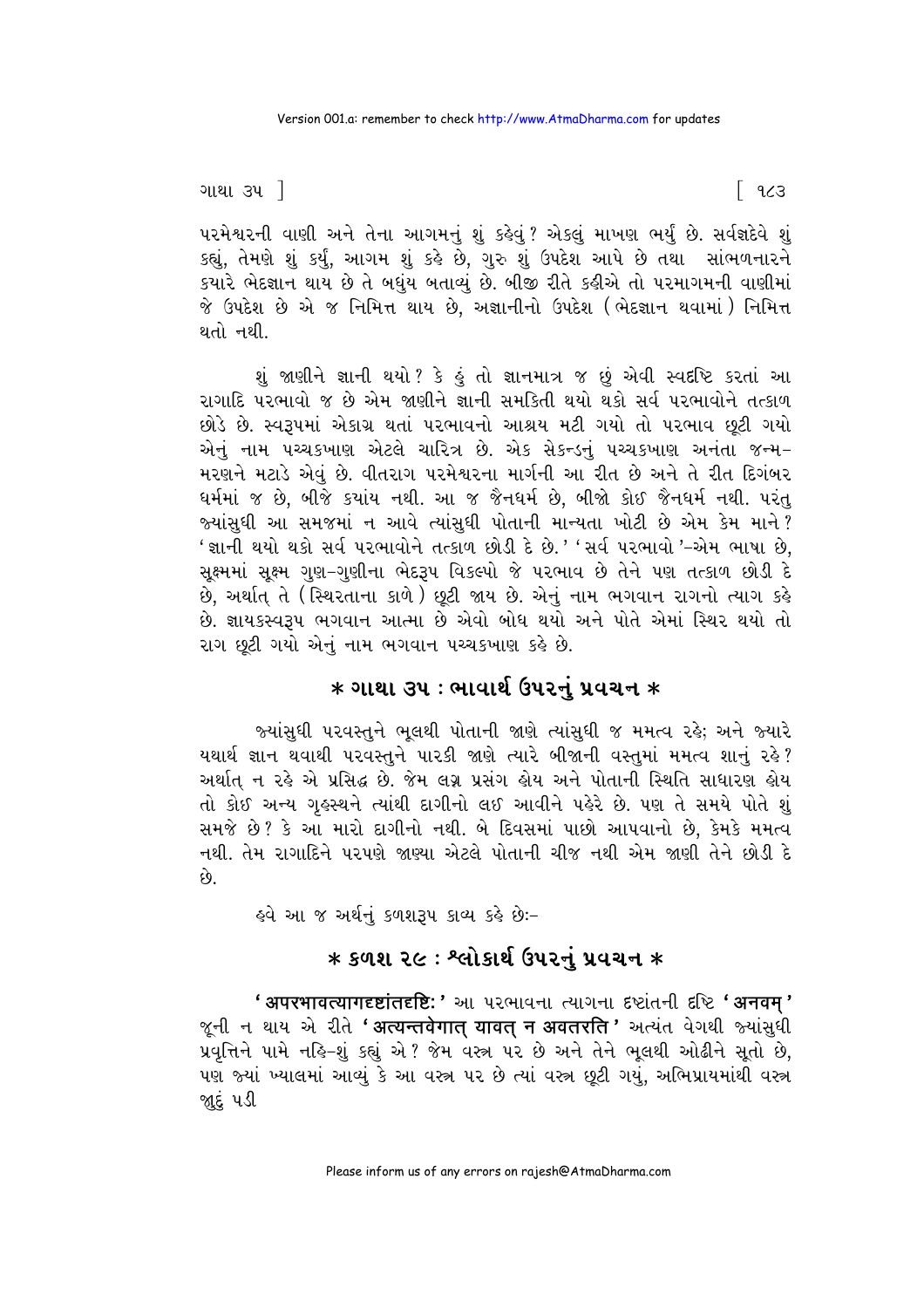િ પ્રવચન રત્નાકર ભાગ−ર

 $\alpha$ 

ગયું. વસ્ત્રમાં મમત્વ-મારાપણું રહ્યું નહિ. એમ આ આત્મા અને રાગ જે અપરભાવ એટલે પરભાવ છે-એ બન્નેનાં લક્ષણો જુદાં છે અર્થાત આત્મા જ્ઞાન લક્ષણથી લક્ષિત છે અને રાગ બંધ લક્ષણથી લક્ષિત છે એટલી વાત જ્યાં સાંભળી ત્યાં કહે છે કે શિષ્યને એ વાત ખ્યાલમાં આવી ગઈ કે આત્મા તો રાગરહિત છે અને જ્યાં રાગમાં જોડાયો નહિ અને અંદરમાં ગયો ત્યાં 'अन्यदीयै: सकलभावै: विमुक्ता ' અન્ય સકળ ભાવોથી રહિત 'स्वयम् इयम् अनुभूति: ' पोते ४ આ અનુભूति 'झटिति आविर्बभूव ' तत्क्षण प्रગट થઈ ગઈ. સિદ્ધાંત સમજવા દેખાંત વેગથી પ્રવૃત્તિને પામે નહિ એટલે કે ઉપયોગ દર્ખાતને સમજવામાં જોડાય તે પહેલાં જ તત્કાળ સંકલ પરભાવોથી રહિત પોતે જ અનુભુતિ પ્રગટ થઈ ગઈ. અર્થાત બીજી રીતે કહીએ તો, "આ પરભાવના ત્યાગનાં દર્ષ્ટાતની દૃષ્ટિ જાની ન થાય એ રીતે એટલે કે સમયાંતર આંતરો ૫ડયા વિના, અત્યંત વેગથી આ અનુભૂતિ તો પ્રગટ થઈ ગઈ. પ્રથમ મિથ્યાત્વનો વ્યય થયો અને પછી સમ્યગ્દર્શનની .<br>ઉત્પત્તિ થઈ એમ નથી, પણ સ્વભાવ તરફ વળ્યો ત્યાં તો અન્યભાવોથી રહિત અનુભતિ થઈ ગઈ. જેમ કોઈ માણસ આવે તે જ વખતે કામ પુરૂં થાય. ત્યાં એમ કહેવાય કે, 'તમે ન આવ્યા ત્યાર પહેલાં તો આ કામ થઈ ગયું.' ખરેખર તો આવ્યો છે ને કામ થયં છે. બન્ને સાથે છે. પહેલાં પછી નથી. તેમ અહીઁ પણ પહેલાં−પછી નથી. પણ પહેલાં પછીની વાત કરી સમજાવેલ છે. પણ પરભાવનાં ત્યાગની દૃષ્ટિ પહેલાં પરભાવથી રહિત અનુભૂતિ થઈ એમ નથી. પરભાવોનાં ત્યાગની દૃષ્ટિ એટલે જ્ઞાયકસ્વભાવની જ્યાં દૃષ્ટિ થઈ ત્યાં જ પરભાવરહિત આત્માની અનુભૂતિ થઈ ગઈ છે. બન્ને સાથે જ છે, કાળભેદ નથી. દૃષ્ટાંતમાં પહેલાં પછી કહેવાય. પણ ત્યાં તે પ્રમાણે કાળભેદ ન સમજવો. "

દયા, દાન, વ્રત, ભક્તિ આદિ લાખ ક્રિયાઓ કરે પણ એ બધો વિકલ્પ છે, એ બંધનું લક્ષણ છે. ભગવાન આત્મા જ્ઞાનલક્ષણથી લક્ષિત છે. રાગનો વિકલ્પ આકળતામય છે અને બંધનું લક્ષણ છે. નિરાકુળ જ્ઞાનસ્વભાવી આત્માનો એ ભાવ નથી આટલું સાંભળતાં આ રાગ પરભાવ છે એવો પર (રાગ) તરફનો વિકલ્પ ઊઠે તે પહેલાં જ્ઞાન જ્ઞાનમાં સ્થિર થઈ ગયું અને નિર્વિકલ્પ અનુભૂતિ પ્રગટ થઈ ગઈ. હું અનાકુળ ચિદ્ઘન જ્ઞાનાનંદસ્વરૂપ છું એવું જ્યાં દષ્ટિમાં જોર આવ્યું ત્યાં તત્કાળ અનુભૂતિ પ્રગટ થઈ ગઈ, ભગવાન આત્માના આનંદનો પ્રત્યક્ષ સ્વાદ આવ્યો.

આચાર્ય ભગવાન, પારકા વસ્ત્રની જેમ આ રાગાદિ પરભાવ છે એટલું જ્યાં સમજાવે ત્યાં આત્માનો નિર્ણય થઈ ગયો. અન્યભાવોથી રહિત સાક્ષાત અનુભૂતિ પોતે જ પ્રગટ થઈ ગઈ; દર્પ્ટાત સમજવાની પણ પછી એને જરૂર ન રહી.

લોકો કહે છે કે વ્યવહારથી લાભ થાય એમ કહો, કેમ કે ભગવાન જિનેન્દ્રદેવે બે નયથી વસ્તુની પ્રરૂપણા કરી છે. બે નયોના આશ્રયે સર્વસ્વ કહેવાની તેમની પદ્ધતિ છે.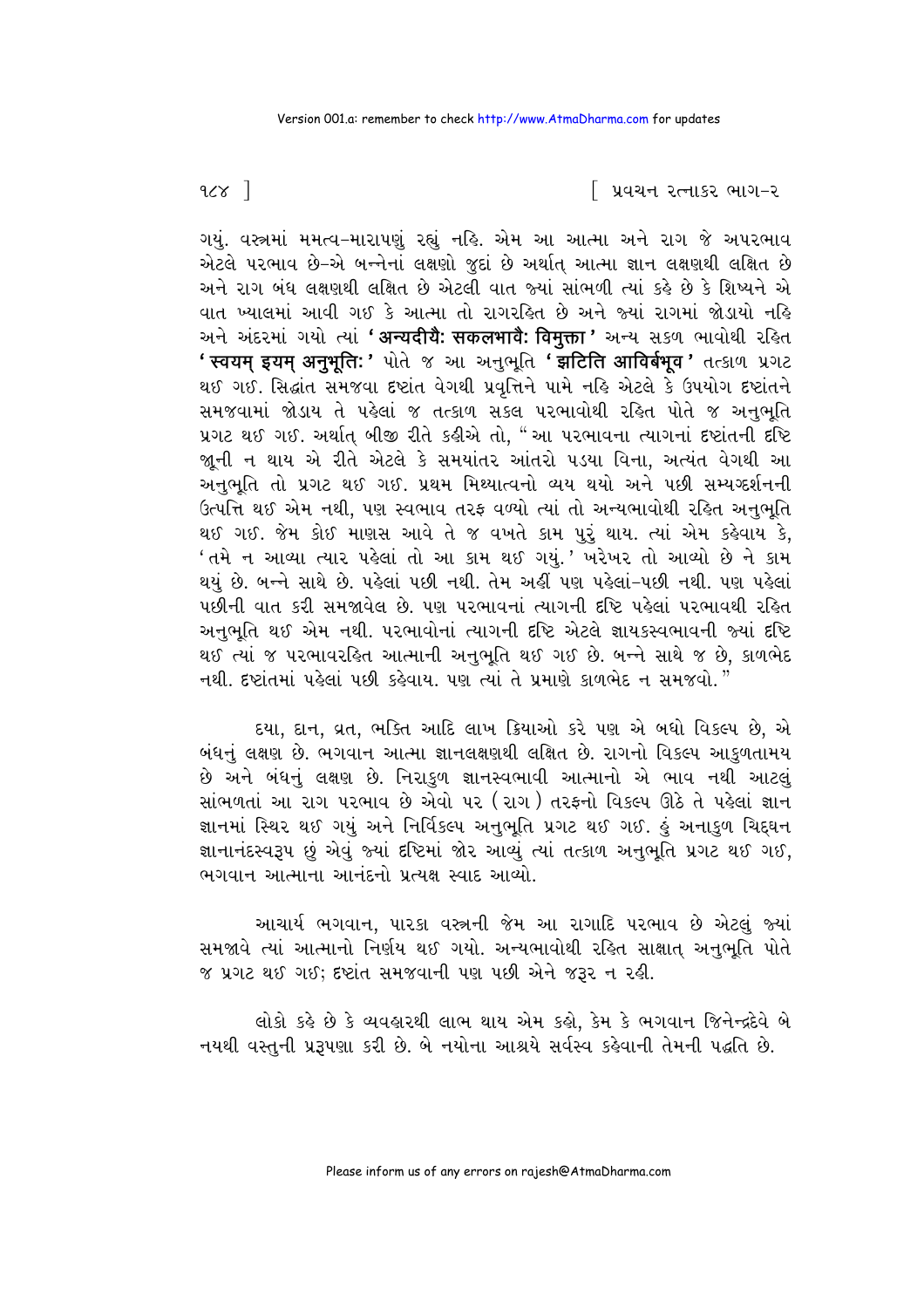ગાથા ૩૫ ]

િ૧૮૫

નિયમસારમાં આવે છે કે-હું તે વાણીને વંદું છું કે જે બે નયોથી વસ્તુને કહે છે. (બે નયોને ગ્રહણ કરવાનં કહે છે.)

બે નયો છે, બે નયોના બે વિષયો પણ છે અને શાસ્ત્રોમાં કથન પણ બે નયથી આવે છે. પરંતુ તેમાંથી એક નય (આશ્રયની અપેક્ષા) હેય છે અને એક નય (આશ્રયની અપેક્ષા) ઉપાદેય છે. બન્ને નય પરસ્પર વિરદ્ધ છે. દ્રવ્યનયથી પર્યાયનય અને પર્યાયનયથી દ્રવ્યનય વિરૃદ્ધ છે. નિશ્ચયનયથી વ્યવહારનય અને વ્યવહારનયથી નિશ્ચયનય ૫૨સ્પ૨ વિરૂદ્ધ છે. બેમાંથી નિશ્ચયનય એક આશ્રય કરવા યોગ્ય છે, જ્યારે વ્યવહારનય હેયપણે જાણવા લાયક છે. આ રીતે બે નય પરસ્પર વિરૂદ્ધ છે છતાં વ્યવહારથી નિશ્ચય માને તો બે નય કયાં માન્યા ? ભાઈ ! વાદવિવાદથી પાર આવે એવું નથી. વસ્તુસ્વરૂપ જ આવું છે.

અહીં કહે છે કે વ્યવહારનયનો વિષય રાગ છે–પર્યાય છે અને અભેદ નિર્વિકલ્પ ઘ્રુવ વસ્તુ છે તે નિશ્ચયનયનો વિષય છે. એમ બે નયોના બે વિષયો છે એવા વિચારમાં વિકલ્પની પ્રવૃત્તિમાં જોડાયો નહિ ત્યાં તો આ બાજુ નિશ્ચયસ્વરૂપમાં ઢળતાં જ આત્માનો સાક્ષાત્કાર થઈ ગયો.

બીજી વાત કળશટીકામાં આવે છે કે-જે કાળે જીવના મોહરાગદ્વેષરૂપ અશુદ્ધ પરિણમનરૂપ સંસ્કાર છૂટી જાય છે તે જ કાળે તેને અનુભવ છે. શુદ્ધ ચેતનામાત્રનો આસ્વાદ આવ્યા વિના અશુદ્ધ ભાવરૂપ પરિણામ છૂટતા નથી અને અશુદ્ધ સંસ્કાર છૂટયા વિના શુદ્ધ સ્વરૂપનો અનુભવ થતો નથી. એટલે કે અશુદ્ધતા છૂટે અને પછી શુદ્ધતા થાય કે શુદ્ધતા થાય અને પછી અશુદ્ધતા છૂટે એમ નથી. જે કાંઈ છે તે એક જ કાળ, એક જ વસ્તુ, એક જ જ્ઞાન અને એક જ સ્વાદ છે.

અહાહા! આ અશુદ્ધપણું છે અને આ વસ્તુ ત્રિકાળ શુદ્ધ છે એવો જે વિકલ્પ તે ઊઠે નહિ ત્યાં તો આ બાજા અંદર શુદ્ધમાં ઢળી જાય છે અને શુદ્ધ આનંદનો અનુભવ થાય છે; એ જ કાળે અશદ્ધ પરિણામનો વ્યય થાય છે. અશદ્ધ પરિણામનો વ્યય અને શદ્ધ આનંદનો અનુભવ એક જ કાળે-સમકાળે છે. આ તો ઠેઠ મળની વાત છે. આત્મા આનંદના સ્વાદને તત્કાળ પામ્યો એટલે કે આ રાગ ૫૨ છે અને આ (આત્મા) સ્વ છે એવી પ્રવૃત્તિ થવા પહેલાં તત્કાળ આનંદના સ્વાદને પામ્યો. અહાહા! રાગથી-વિકલ્પથી ખસીને અંદર ઢળી જવું એ જ સત્ય પુરૂષાર્થ છે.

(એક પ્રકાર એવો પણ લોય છે કે ) પર્યાય તરફના વિકલ્પ આદિ લોય છે. બેના ભેદનો વિકલ્પ પણ ઊઠે છે. કળશટીકામાં આ પણ કહ્યું છે કે આવું પ્રથમ વિકલ્પરૂપ ભેદજ્ઞાન આવે છે. 'રાગ જાૂદો અને કું જાૂદો ' એ વિકલ્પ ત્યાં કોય છે. પણ અહીં તો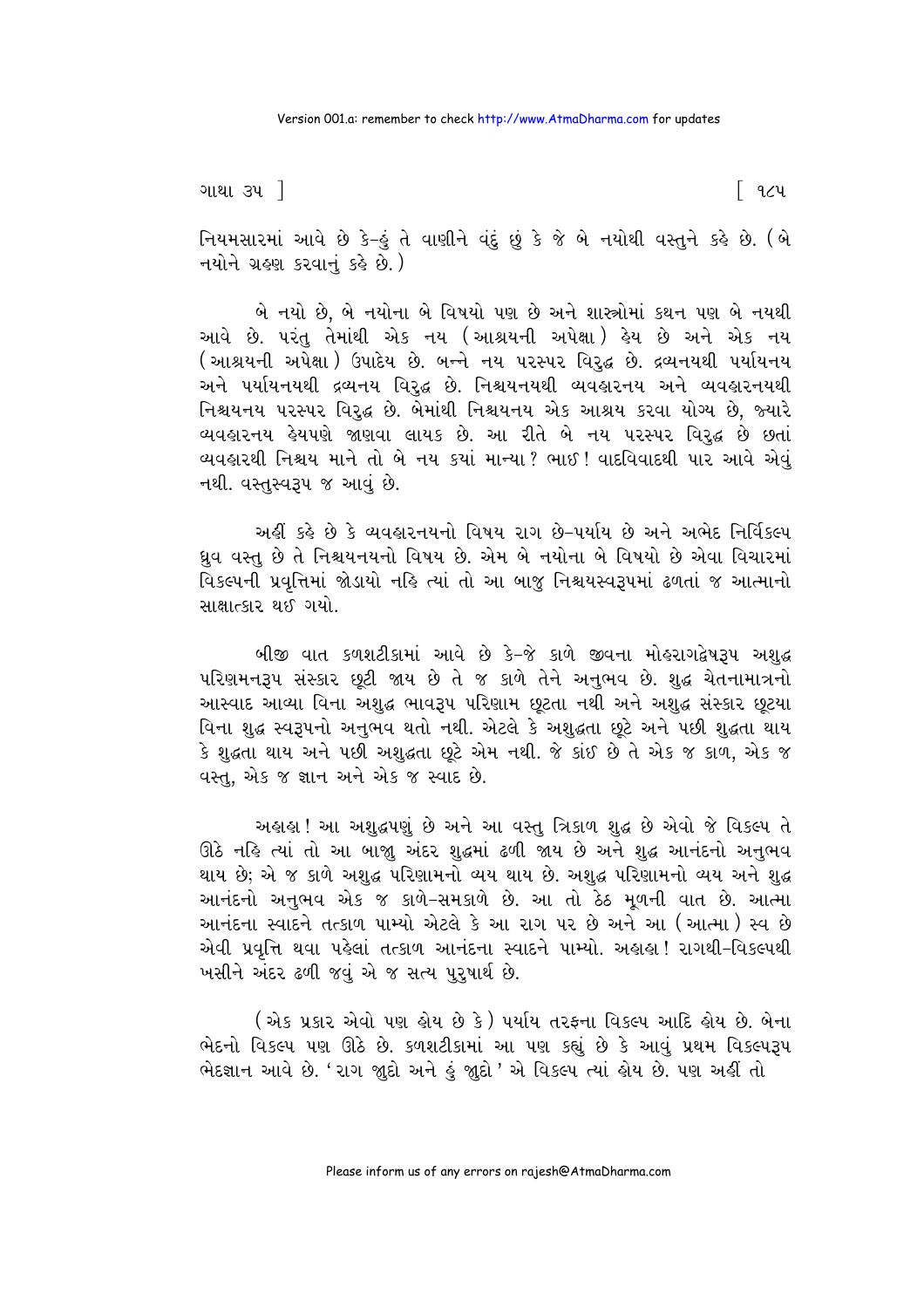$\epsilon$  1

િ પ્રવચન રત્નાકર ભાગ−ર

કહે છે કે-'આ હું નહીં અને આ હું' એવો વિકલ્પ ઊઠે તે પહેલાં તો અંતરમાં ઢળી ગયો અને અનુભૂતિ પ્રગટ કરી લીધી. વસ્તુ તો વસ્તુ છે, પણ વસ્તુનો આશ્રય લઈ અનુભૂતિ પ્રગટ કરી લીધી. રાગ ૫૨ છે માટે ભિન્ન છે એવું લક્ષ પણ ન રહ્યું અને અનુભૂતિ પ્રગટ થઈ એને પ્રત્યાખ્યાન કહે છે. અહીં તો પ્રત્યાખ્યાનનું સ્વરૂપ સમજાવવું છે ને? વાત શરૂથી અનુભુતિથી ઉપાડી છે. જ્યારે જ્યારે આચાર્યોએ પ્રત્યાખ્યાન કે ચારિત્રની વાત કરી છે ત્યારે પહેલેથી અનભતિથી જ વાત કરી છે. સમયસારમાં પાછળ ૪૯ ભંગ આવે છે તેમાં પણ અનભવથી જ ઉપાડયં છે.

વિકલ્પથી-રાગથી કયારે શુન્ય થવાય? કે જ્યારે અસ્તિ મહાપ્રભુ છે તેના ઉપર દૃષ્ટિ પડે ત્યારે. નિર્વિકલ્પસ્વરૂપ અસ્તિત્વ ઉપર દૃષ્ટિ પડવાથી વિકલ્પથી શુન્ય થવાય છે. પોતાનું અસ્તિત્વ કેટલું, કેવું એ વાતની ખબર ન હોય તો વિકલ્પથી શુન્ય કેમ થવાય ? ઉપરના પગથિયા ઉપર પગ મકે તો નીચેના પગથિયા ઉપરથી પગ ઉપાડી શકાય. પણ જો ઉપર પગ મકયા વિના નોચેનો પગ ઉપાડે તો નીચે પડે. તેમ ભગવાન આત્મા જે મહાઅસ્તિરૂપ છે તેની ઉપર દષ્ટિ પડતાં 'આ રાગ નથી ' તેવા નાસ્તિના પણ વિકલ્પની જરૂર નથી (ત્યારે પોતે વિકલ્પથી શન્ય-વિકલ્પરહિત થઈ જાય છે), કેમકે સ્વયં નિર્વિકલ્પ અનુભૂતિ પ્રગટ થઈ જાય છે.

વસ્તુ આવી છે. ભાઈ ! ગાથા ૩૮ માં આવે છે કે-પોતાના પરમેશ્વરને. મૂઠીમાં રાખેલું સુવર્ણ કોઈ ભુલી ગયો હોય તે ફરીને યાદ કરીને સુવર્ણને દેખે એ ન્યાયે તેને જાણીને, તેનું શ્રદ્ધાન કરીને તથા તેનું આચરણ કરીને તે સમ્યક પ્રકારે એક આત્મારામ થયો. રાગ પરનો છે એ લક્ષ ત્યાં રહેતું નથી. બેપણું જ્યાં ન થાય ત્યાં એકપણામાં આવી ગયો છે. અહાહા! આ શુભભાવ છે એ મારામાં નથી એવા વિકલ્પને પણ ત્યાં અવકાશ નથી. પ્રભુ! તારી પરમેશ્વરતા એટલી મોટી છે કે એના અનુભવ માટે પરનું લક્ષ કરીને અનુભવ થાય એવો તું નથી. આ રાગ ભિન્ન છે એવું લક્ષ કરીને ભિન્ન પડે એવં નથી એમ કહે છે.

**' स्वयम् इयम्'** એમ શબ્દ ૫ડયો છે ને? એટલે કે આ અનુભૂતિ ૫૨ના ત્યાગની અપેક્ષા વિના પોતે જ પ્રગટ થઈ ગઈ. તેને પરના ત્યાગની અપેક્ષા નથી. ગાથા ૩૪ માં એ વાત આવી ગઈ છે કે પોતાને રાગના ત્યાગનું ક્તપિણું એ નામમાત્ર કથન છે, પરમાર્થ નથી. રાગના કરવાપણાની વાત તો દૂર રહી, રાગનો નાશનો ક્તા પણ નામમાત્ર છે, વ્યવહારમાત્ર છે, વસ્તુમાં નથી. અહો! વસ્તુને રજૂ કરનારી આચાર્યની કોઈ ગજબ શૈલી છે!

## **∗ કળશ ૨૯ : ભાવાર્થ ઉપરનું પ્રવચન** ∗

આ પરભાવના ત્યાગનું જે દષ્ટાંત કહ્યું એના પર દષ્ટિ પડે તે પહેલાં સમસ્ત અન્યભાવોથી રહિત પોતાના સ્વરૂપનું અનુભવન તત્કાળ થઈ ગયું. ભગવાન આત્મા પર્ણાનંદનો નાથ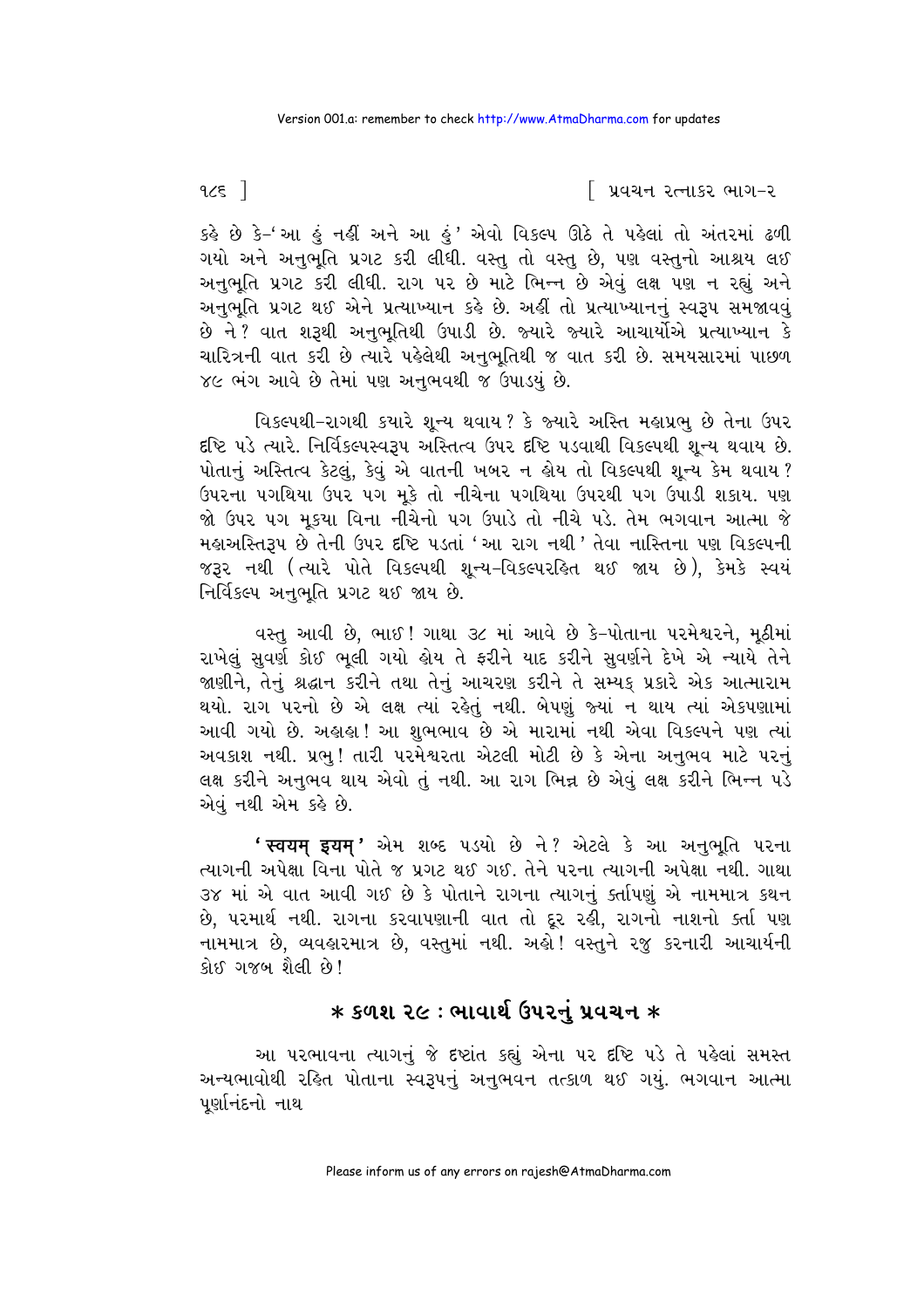ગાથા ૩૫ ી

િ ૧૮૭

છે. એના તરફનો જ્યાં જ઼ુકાવ થયો ત્યાં તો તરત જ અનુભૂતિ પ્રગટ થઈ ગઈ. આનું નામ પચ્ચકખાણ છે.

ભાઈ ! જિનેન્દ્રનો માર્ગ અલૌકિક છે. એની પ્રાપ્તિ સ્વભાવથી થાય છે. એટલે કે તે સ્વભાવથી જણાય તેવો છે.

પ્રશ્ન:- વ્રત, દયા, દાન આદિ શુભરાગ તેનું સાધન ખરું કે નહિ?

**ઉત્તરઃ-** ના. રાગથી ભિન્ન ૫ડી અંદરમાં પ્રજ્ઞાછીણી મારવી એ જ એનું સાધન છે. પ્રજ્ઞા વડે અંદરમાં જવું એ તેનું સાધન છે. રાગ આદિ કોઈ અન્ય સાધન નથી. એ જ વાત અહીં કહી છે કે ' स्वयम् इयम् अनुभूति: आविर्बभुव ' આત્મામાં, કરણ કહો કે સાધન કહો-એ નામની શક્તિ ત્રિકાળ રહેલી છે. ગુણી એવા આત્માનો આશ્રય કરતાં એ પોતે જ (નિર્મળ) પર્યાયનું સાધન થઈ જાય છે.

સંસારમાં પણ કહે છે ને કે તમે આવ્યા તે પહેલાં જ આ કામ થઈ ગયું. એમ અહીં કહે છે કે-ભગવાન આત્માને પરભાવના ત્યાગનું જે દષ્ટાંત તે ૫૨ દષ્ટિ ૫ડે તે પહેલાં જ એટલે કે દૃષ્ટાંત પર લક્ષ જાય તે પહેલાં જ અંદરમાં ઉતરી ગયો. જ્યાં જવું લ્તું ત્યાં જોર વધી ગયું. એમાં પરના−રાગના ત્યાગની પણ અપેક્ષા રહી નહિ. આ જ્યાં જવું હતું ત્યાં જોર વધી ગયું. એમાં પરના-રાગના ત્યાગની પણ અપેક્ષા રહી નહિ. આ રાગ ૫૨ છે એમ સમજવા માટે ત્યાં દષ્ટાંતનું ૫ણ કામ રહ્યું નહિ. ' **झटिति'** એમ કહ્યું છે ને? પરભાવના જે દષ્ટાંત કહ્યું એ ઉપર દષ્ટિ પડે તે પહેલાં સમસ્ત અન્યભાવોથી રહિત પોતાના સ્વરૂપનું તત્કાળ અનુભવન થઈ ગયું. કારણ કે એ પ્રસિદ્ધ છે કે વસ્તુને પરની જાણ્યા પછી તેમાં લક્ષ રહેતું નથી. જે ચીજ પર જાણી એના પર મમત્વ નહિ રહેવાથી એનું લક્ષ રહેતું નથી. ભાઈ ! વસ્તુ આવી છે. આ સિવાય બીજી કોઈ રીતે સોંઘું કરવા જશે તો મોઘું (દુષ્પ્રાપ્ય) ૫ડશે. દુનિયા વ્રત, નિયમ, દયા, દાન, ઉપવાસાદિ ક્રિયાકાંડ વડે ધર્મ માને છે. મનાવે છે. પણ એમ સોંઘું કરવા જઈશ તો છેતરાઈ જઈશ. જિંદગી ચાલી જશે. (પરિભ્રમણ ઊભું રહેશે).

[ प्रवयन नं. ७८, ८०, ८१. \* [ दिनांड १७-२-७६ थी १८-२-७६ ]

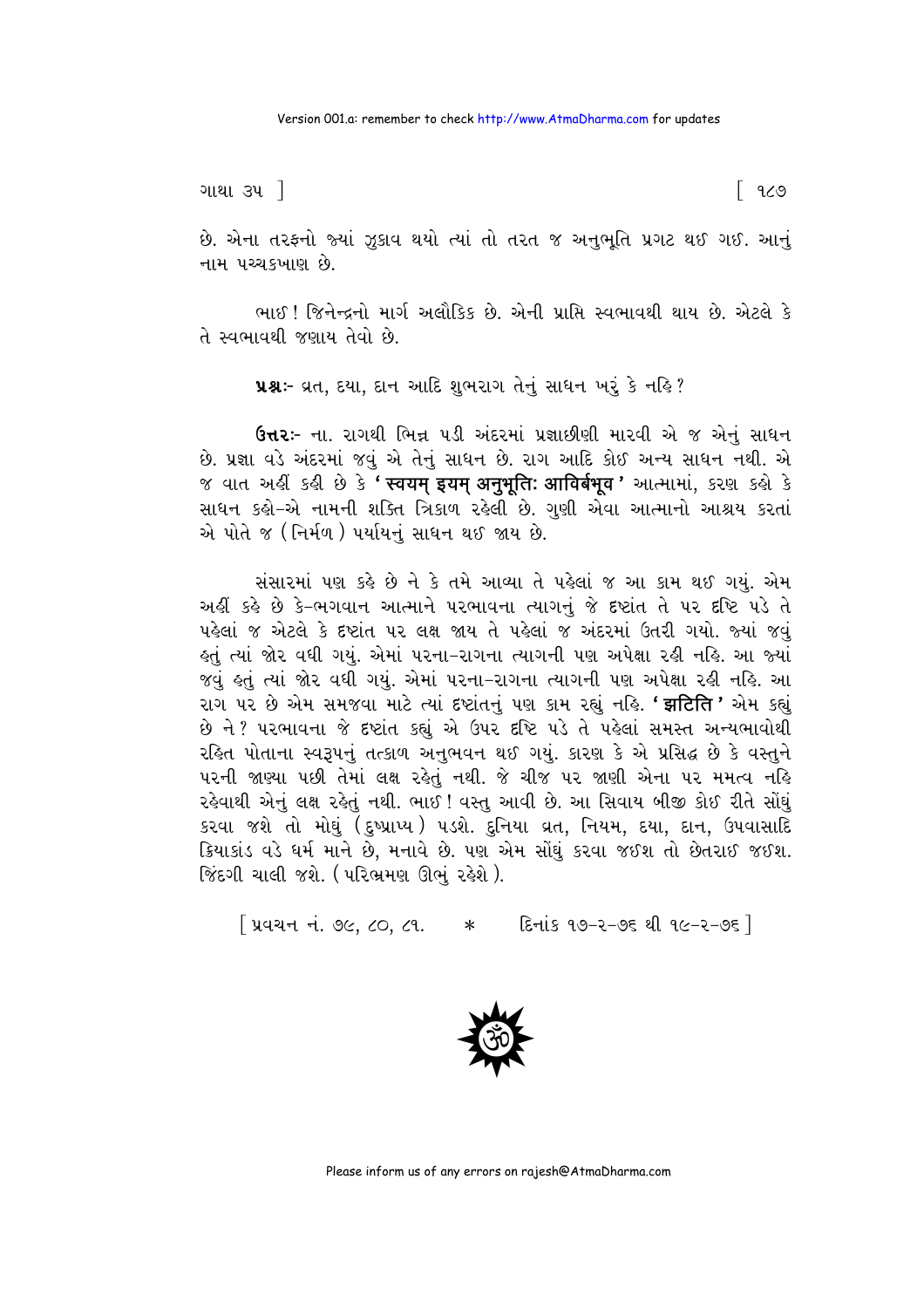### ગાથા-૩૬

### अथ कथमनुभूतेः परभावविवेको भूत इत्याशङ्कच भावकभावविवेकप्रकारमाह-

# णत्थि मम को वि मोहो बुज्झदि उवओग एव अहमेक्को। तं मोहणिम्ममत्तं समयस्स वियाणया बेंति ।। ३६ ।।

## नास्ति मम कोऽपि मोहो बृध्यते उपयोग एवाहमेक:। तं मोहनिर्ममत्वं समयस्य विज्ञायका ब्रुवन्ति ।। ३६ ।।

હવે, 'આ અનુભૂતિથી પરભાવનું ભેદજ્ઞાન કેવા પ્રકારે થયું?' એવી આશંકા કરીને, પ્રથમ તો જે ભાવકભાવ-મોહકર્મના ઉદયરૂપ, ભાવ, તેના ભેદજ્ઞાનનો પ્રકાર કહે  $-29$ 

## નથી મોહ તે મારો કંઈ. ઉપયોગ કેવળ એક હું. -એ જ્ઞાનને, જ્ઞાયક સમયના મોહનિર્મમતા કહે. ૩૬.

\* **ગાથાર્થ:**- [ बध्यते ] એમ જાણે કે [ मोह: मम क: अपि नास्ति ] ' મોહ मारो डांઈ पण संબंधी नथी, [एक: उपयोग: एव अहम् ] એક ઉપયોગ છે તે જ હું છું' - [तं] એવું જે જાણવું તેને [ समयस्य ] સિદ્ધાંતના અથવા સ્વપરના સ્વરૂપના 

**ટીકાઃ-** નિશ્ચયથી, (આ મારા અનુભવમાં) ફળ દેવાના સામર્થ્યથી પ્રગટ થઈને ભાવકરૂપ થતું જે પુદ્દગલદ્રવ્ય તેના વડે રચાયેલો જે મોહ તે મારો કાંઇ પણ લાગતોવળગતો નથી, કારણ કે ટંકોત્કીર્ણ એક જ્ઞાયકસ્વભાવભાવનું પરમાર્થે પરના ભાવ વડે \* ભાવવું અશકય છે. વળી અહીં સ્વયમેવ, વિશ્વને (સમસ્ત વસ્તુઓને) પ્રકાશવામાં ચતર અને વિકાસરૂપ એવી જેની નિરંતર શાશ્વતી પ્રતાપસંપદા છે એવા ચૈતન્યશકિતમાત્ર સ્વભાવભાવ વડે, ભગવાન આત્મા જ જાણે છે કે-પરમાર્થે કું એક છું તેથી, જોકે સમસ્ત દ્રવ્યોના ૫૨સ્પર સાધારણ અવગાહનું ( -એકક્ષેત્રાવગાહનું) નિવારણ કરવું અશકય હોવાથી મારો

\* આ ગાથાનો અર્થ આમ પણ થાય છેઃ-'જરાય મોહ મારો નથી હું એક છું' એવું ઉપયોગ જ ( –આત્મા જ ) જાણે તે ઉપયોગને ( –આત્માને ) સમયના જાણનારા મોહ પ્રત્યે નિર્મમ (મમતા વિનાનો) કહે છે

 $\times$  ભાવવું = બનાવવું; ભાવ્યરૂપ કરવું.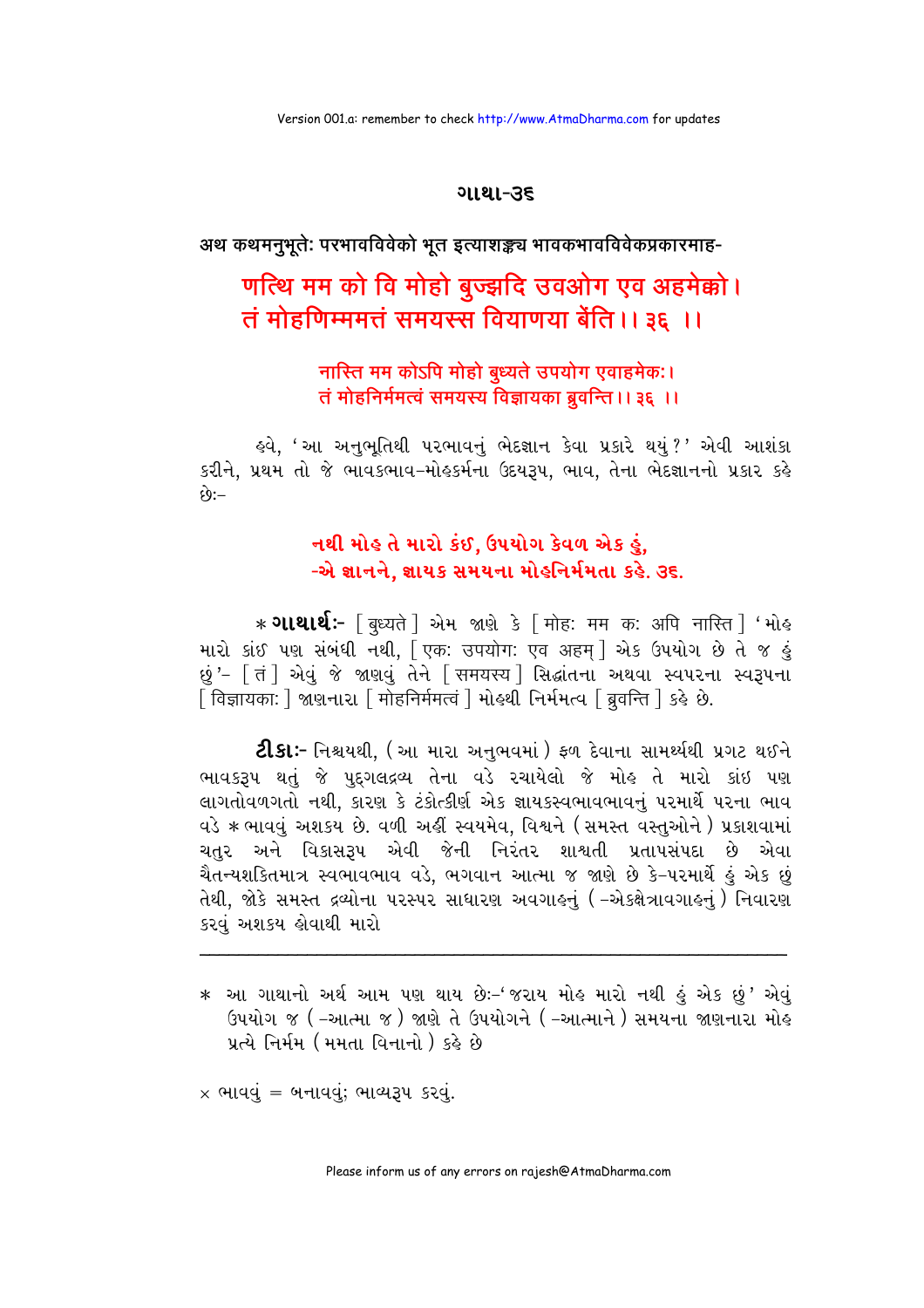ગાથા ૩૬ <del>]</del>

( स्वागता ) सर्वत: स्वरसनिर्भरभावं चेतये स्वयमहं स्वमिहैकम। नास्ति नास्ति मम कश्चन मोह: शद्धचिद्धनमहोनिधिरस्मि ।। ३० ।।

આત્મા ને જડ, શિખંડની જેમ, એકમેક થઈ રહ્યાં છે તોપણ, શિખંડની માફક, સ્પષ્ટ અનુભવમાં આવતા સ્વાદના ભેદને લીધે, કું મોક પ્રતિ નિર્મમ જ છું; કારણ કે સદાય પોતાના એકપણામાં પ્રાપ્ત લેવાથી સમય (આત્મપદાર્થ અથવા દરેક પદાર્થ) એવો ને એવો જ સ્થિત રહે છે. (દર્હી ને ખાંડ મેળવવાથી શિખંડ થાય છે તેમાં દર્હી ને ખાંડ એક જેવાં માલમ પડે છે તોપણ પ્રગટરૂપ ખાટા-મીઠા સ્વાદના ભેદથી જાદાં જાદાં જણાય છે; તેવી રીતે દ્રવ્યોના લક્ષણભેદથી જડ-ચેતનના જાુદા જાુદા સ્વાદને લીધે જણાય છે કે મોહકર્મના ઉદયનો સ્વાદ રાગાદિક છે તે ચૈતન્યના નિજસ્વભાવના સ્વાદથી જાદો જ છે.) આ રીતે ભાવકભાવ જે મોહનો ઉદય તેનાથી ભેદજ્ઞાન થયં.

**ભાવાર્થઃ**- આ મોલ્ર્કર્મ છે તે જડ પુદ્દગલદ્રવ્ય છે; તેનો ઉદય કલુષ (મલિન*)* ભાવરૂપ છે; તે ભાવ પણ, મોહકર્મનો ભાવ હોવાથી, પુદ્દગલનો જ વિકાર છે. આ ભાવકનો ભાવ છે તે જ્યારે આ ચૈતન્યના ઉપયોગના અનુભવમાં આવે છે ત્યારે ઉપયોગ પણ વિકારી થઈ રાગાદિરૂપ મલિન દેખાય છે. જ્યારે તેનું ભેદજ્ઞાન થાય કે 'ચૈતન્યની શક્તિની વ્યક્તિ તો જ્ઞાનદર્શનોપયોગમાત્ર છે અને આ કલુષતા રાગ-દ્વેષમોહરૂપ છે તે દ્રવ્યકર્મરૂપ જડ પુદ્દગલદ્રવ્યની છે', ત્યારે ભાવકભાવ જે દ્રવ્યકર્મરૂપ મોહનો ભાવ તેનાથી અવશ્ય ભેદજ્ઞાન થાય છે અને આત્મા અવશ્ય પોતાના ચૈતન્યના અનુભવરૂપ સ્થિત થાય છે.

ઙવે આ અર્થનું કળશરૂપ કાવ્ય કહે છેઃ−

श्लोशर्थः- [इह ] આ લોકમાં [अहं ] હું [ स्वयं ] પોતાની જ [ एकं स्वं ] पोताना એક આત્મસ્વરૂપને [चेतये ] અનુભવું છું [ सर्वत: स्व-रस-निर्भर-भावं ] કે જે સ્વરૂપ સર્વતઃ પોતાના નિજરસરૂપ ચૈતન્યના પરિણમનથી પૂર્ણ ભરેલા ભાવવાળું છે; माटे | मोह: | આ મોહ | मम | મારો | कश्चन नास्ति नास्ति | કાંઈ પણ લાગતોવળગતો नथी અर्थात એને અને મારે કાંઈ પણ નાતો નથી. | शद्ध-चिद-घन-मह:-निधि: अस्मि | હું તો શુદ્ધ ચૈતન્યના સમુહરૂપ તેજઃપુંજનો નિધિ છું. (ભાવકભાવના ભેદ વડે આવું અનુભવ કરે. ) ૩૦.

એવી જ રીતે, ગાથામાં 'મોહ ' પદ છે તેને બદલી, રાગ, દ્વેષ, ક્રોધ, માન, માયા, લોભ, કર્મ, નોકર્મ, મન, વચન, કાય, શ્રોત્ર, ચક્ષુ, ઘ્રાણ, રસન, સ્પર્શન-એ

િવ૮૯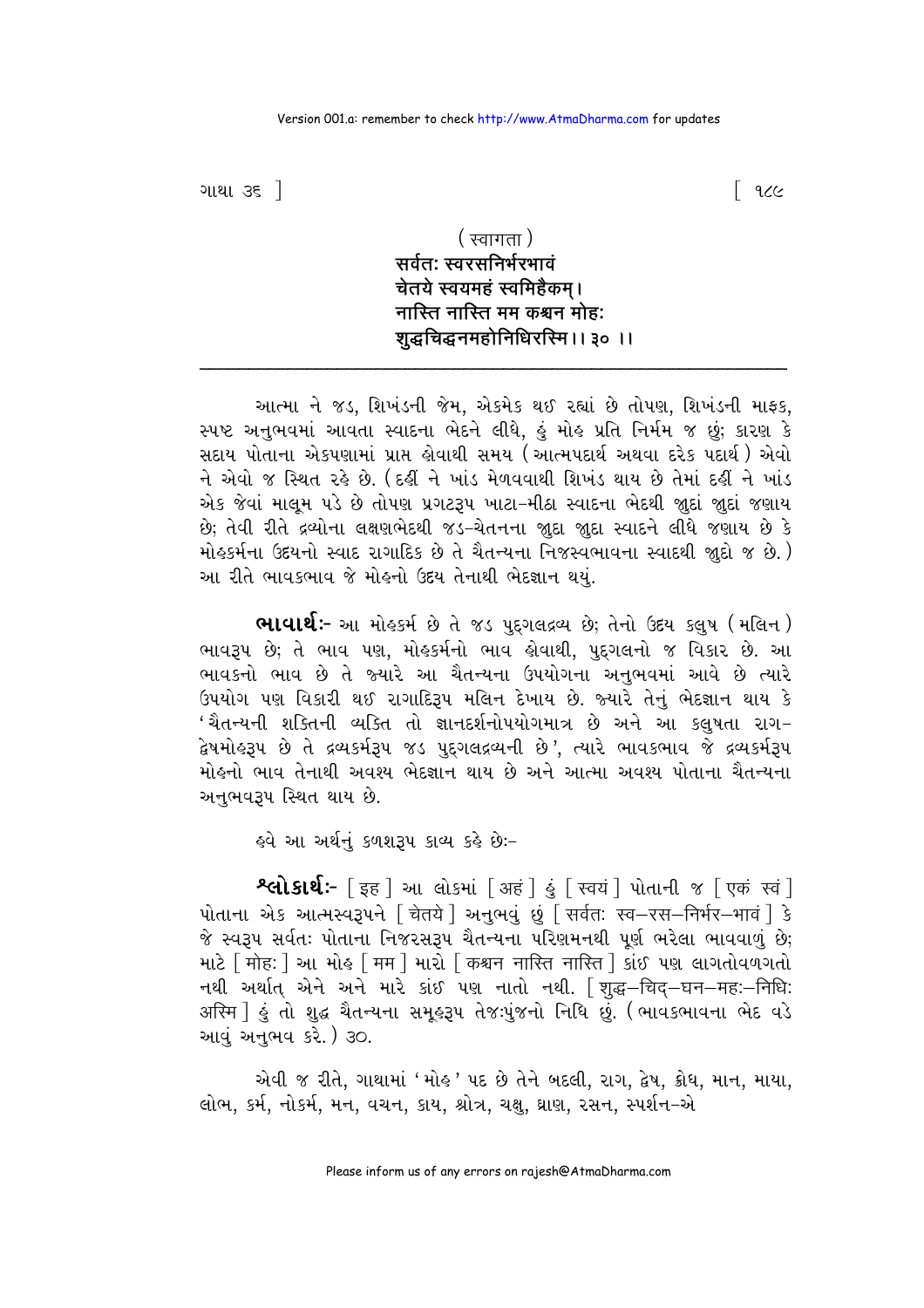∣િ પ્રવચન રત્નાકર ભાગ−ર

સોળ પદનાં જાુદાં જાુદાં સોળ ગાથાસૂત્રો વ્યાખ્યાનરૂપ કરવાં અને આ ઉપદેશથી બીજાં <u>पण विथारवां</u>

ઙ્વે શિષ્ય આશંકા કરીને પુછે છે–આશંકા એટલે આપની વાત યથાર્થ નથી એમ શંકાશીલ થઈને નહિ પણ આપ શું કહો છો એ પોતાની સમજમાં બેઠું નથી તેથી સમજવા માટેના પ્રશ્નને આશંકા કર્લ છે. એમ આશંકા કરીને પૂછે છે કે-આ અનુભૂતિથી પરભાવનું ભેદજ્ઞાન કેવા પ્રકારે થયું? તેવી આશંકાના ઉત્તરરૂપે પ્રથમ, જે ભાવકભાવ-મોહકર્મના ઉદયરૂપ ભાવ. તેના ભેદજ્ઞાનનો પ્રકાર કહે છે.

### $*$  ગાથા ૩૬ : ટીકા ઉપરનું પ્રવચન  $*$

નિશ્ચયથી એટલે ખરેખર ફળ દેવાના સામર્થ્યથી પ્રગટ થઈને ભાવકરૂપ થતો જે કર્મનો ઉદય, તેના વડે રચાયેલો જે ભાવ્યરૂપ મોહ તે મારો કાંઈ પણ લાગતો-વળગતો નથી. કર્મના નિમિત્તથી રચાતા મોહભાવને અને મારે કાંઈ પણ સંબંધ નથી, કેમ કે હું જ્ઞાયકભાવ છું અને રાગભાવ વડે મારૂં થવું એ અશકય છે. મારામાં મોલ છે જ નહિ. હું તો નિર્મોહી ભગવાન આત્મા છું. ૧૪ પ્રકારના અભ્યંતર પરિગ્રહ-મિથ્યાત્વ, ૪ કપાય અને ૯ નોકપાય તથા ૧૦ પ્રકારના બાહ્ય પરિગ્રહ-ક્ષેત્ર, વાસ્તુ, સોનું, ચાંદી, ધન, ધાન્ય, દાસ, દાસી, વસ્ત્ર અને વાસણ-એ સર્વ મારામાં છે જ નહિ. તેમ જ બાહ્ય પરિગ્રહ પ્રત્યેનો રાગ પણ મારામાં નથી. પરિગ્રહ પ્રત્યેની વૃત્તિ ઊઠે છે તે મારા સ્વરૂપમાં છે જ નહિ. જેને અભ્યંતર પરિગ્રહનો ત્યાગ છે તેને બાહ્ય પરિગ્રહનો ત્યાગ અસદભુત વ્યવહારનયે કહેવાય છે. જાૂઓ, વસ્ત્ર અને વાસણ એ બાહ્ય પરિગ્રહમાં કહ્યાં છે. એટલે વસ્ત્ર અને પાત્ર સર્વ પરિગ્રેલ્લ્યાગી નિર્ગ્રંથ મુનિને લેય જ નહિ.

અહીં કહે છે કે પુદ્દગલદ્રવ્ય ભાવકરૂપે થઈને મોહને રચે છે. અહીં જે મોહની વાત છે તે ચારિત્રમોહની વાત છે. સમક્તિ પછીની વાત છે, મિથ્યાત્વની વાત નથી. ૫૨ તરફના વલણવાળો જે ભાવ-રાગદ્વેષ છે તે મોહ છે. તે મોહ મારો કાંઈ પણ સંબંધી નથી. ૫૨ તરફની સાવધાનીનો જે ભાવ છે તે મારો નથી. મારા સ્વભાવ તરફની સાવધાનીનો જે ભાવ છે તે મારો છે. જ્ઞાનાનંદ સહજાનંદ પ્રભુ આત્માને અને પર તરફના સાવધાનીના ભાવને કાંઈ લાગતું-વળગતું નથી. ભાવક મોહકર્મ અને તેની તરફના વલણવાળો જે ભાવ છે તેની સાથે મારે કાંઈ પણ સંબંધ નથી, કારણ કે એક ચૈતન્યધાતુ જ્ઞાયકસ્વભાવભાવનું પરમાર્થે ૫૨ના ભાવ વડે થવું-ભાવ્યરૂપ થવું અશકય  $\hat{g}$ 

ધર્મી જીવ આગળ વધીને પચ્ચકખાણ કરે છે એની આ વાત છે. જડ મોહુકર્મ તે ભાવક છે અને આત્માનો ઉપયોગ જે પર તરફના વલણવાળો થઈને રાગદ્વેષભાવયુક્ત પરિણમે છે એ તેનું ભાવ્ય છે. પુદ્દગલદ્રવ્ય, ફળ દેવાના સામર્થ્યથી પ્રગટ થઈને ભાવકરૂપે થાય છે ત્યારે તેના નિમિત્તે ૫૨ તરફનો વિકારીભાવ-મોહ રચાય છે. અહીં કહે છે કે આ મોહ મારો કાંઈપણ સંબંધી નથી કારણ કે હું તો જ્ઞાનદર્શનશક્તિની વ્યક્તતા રૂપ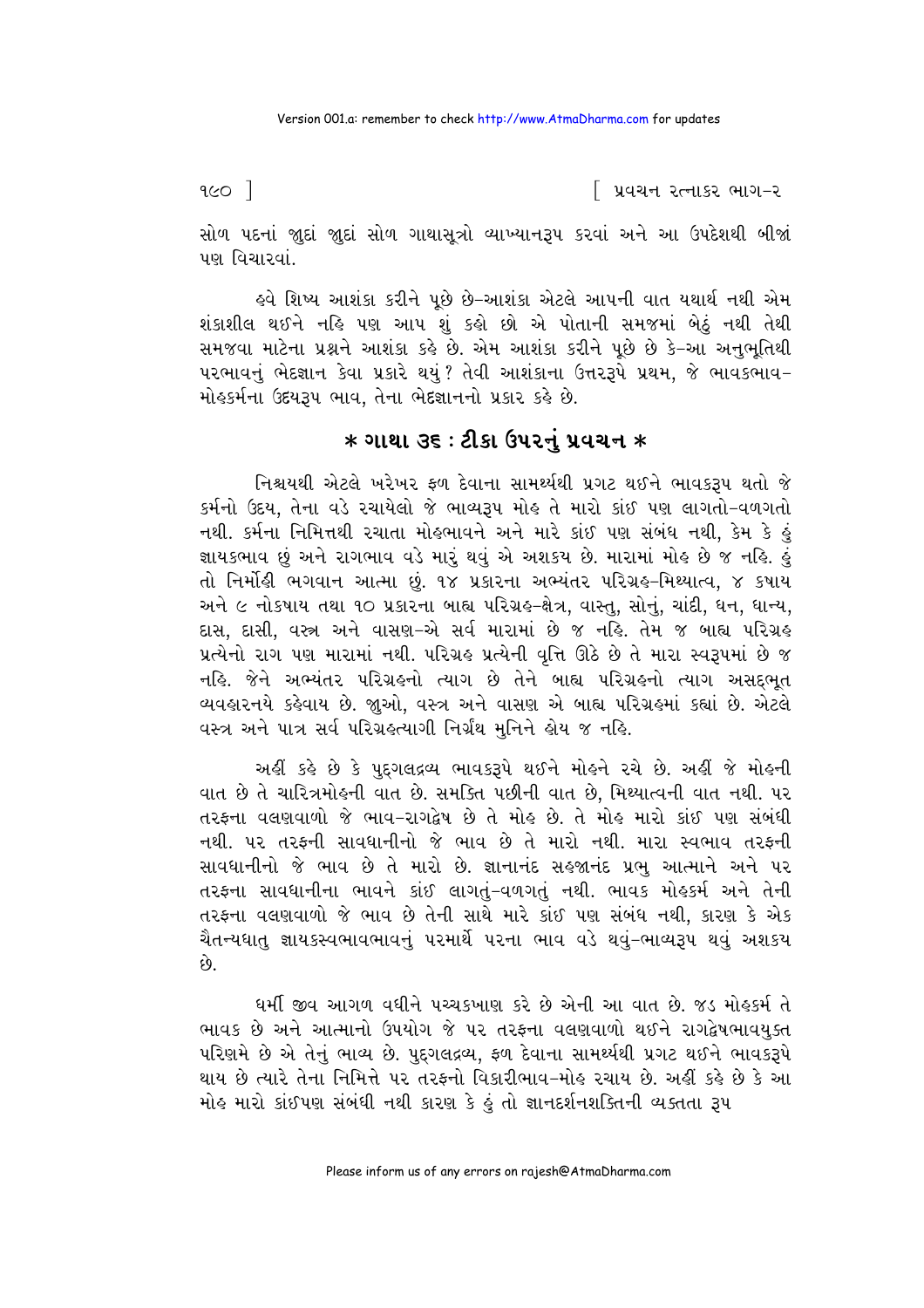ગાથા ૩૬ <del>]</del>

જ્ઞાનદર્શનઉપયોગસ્વરૂપ છું. જેમ કર્મ ભાવકરૂપે થાય છે તો મોહ રચાય છે તેમ કું જ્ઞાનદર્શનઉપયોગસ્વભાવી તત્ત્વ છું, જેથી મારી પર્યાયમાં જ્ઞાનદર્શનશક્તિની વ્યક્તતા નિમિત્તે થતા રાગદેષના પરિણામ જે ઉપયોગમાં ઝળકે છે તે કું નથી, કારણ કે ટંકોત્કીર્ણ એક જ્ઞાયકસ્વભાવભાવ શુદ્ધચૈતન્યઉપયોગસ્વભાવી વસ્તુનું વિકારરૂપ ભાવ્યપણે થવું એ પ્રદેશ છે

કું તો ચૈતન્યશક્તિસ્વભાવવાળું તત્ત્વ છું. તેથી મારો જે વિકાસ થાય એ પણ જાણવા–દેખવાના પરિણામરૂપે જ થાય છે. ભાવકકર્મના નિમિત્તે જે વિકાર થાય એ મારો જ્ઞાયક છે જ. પરંત તેથી વ્યક્તતા અને પ્રગટતા થાય તે પણ જ્ઞાનદર્શનઉપયોગસ્વરૂપે જ થાય. રાગ−દ્વેષના વિકારરૂપે થવું એવી શક્તિ તો નથી પણ તેવી પર્યાયની વ્યક્તતા− પ્રગટતા થાય એ પણ નથી. અહાહા! જીવ અધિકારની છેલ્લી ગાથાઓ છે ને? તેથી જીવથી અજીવને તદન જદો પાડે છે. ચૈતન્યશક્તિની પ્રગટતાનં વિકારરૂપ થવં અશકય  $\hat{\rho}_3$ 

ભગવાન આત્મા શદ્ધ ચૈતન્ય ઉપયોગસ્વરૂપ છે. અને તેની વ્યક્તતા-પ્રગટતા જાણવા-દેખવારૂપે જ લેય છે. એની શક્તિમાંથી વિકારના પરિણામ પ્રગટે એ અશકય છે. આવો ભગવાન આત્મા જેની નિરંતર શાશતી સંપદા છે તે. ચૈતન્યશક્તિમાત્ર સ્વભાવભાવ વડે અર્થાત્ જાણવા-દેખવાના સ્વભાવભાવ વડે જાણ છે કે-હું એક છું. જાણવા-દેખવાના સ્વભાવે કું એક છું. જાઓ, આમાં પ્રભુત્વશક્તિ લીધી છે. આત્મામાં એક પ્રભત્વશક્તિ છે જે વડે તે અખંડ પ્રતાપ વડે સ્વતંત્રપણે શોભાયમાન છે. આવા આત્માની વિશ્વને પ્રકાશવામાં ચતુર, વિકાસરૂપ, નિરંતર શાશ્વતી સંપદા છે. આ બાહ્ય મકાન-કુટુંબ આદિ સંપદા આત્માની નથી, એ તો જડ છે. અહીં કહે છે કે ભગવાન આત્મા ચૈતન્યશક્તિના સ્વભાવ-સામાર્થ્ય વડે એમ જાણે છે કે પરમાર્થે હું એક છું. રાગ અને ઙું એમ બે થઈને એક છું એમ નઙિ, પણ રાગથી ભિન્ન ઙું તો ચૈતન્યશક્તિમાત્ર એક છં.

તેથી જો કે મારો ચૈતન્યસ્વભાવ અને જગતનાં બીજાં દ્રવ્યો એક ક્ષેત્રે રહે છે તોપણ ભિન્નભિન્ન છે. ૫૨સ્પર સાધારણ અવગાહનું નિવારણ કરવું અશકય હોવાથી એક જ ક્ષેત્રે હોવા છતાં આત્મા અને જડ, શિખંડની જેમ, ભિન્ન છે. શિખંડમાં જેમ ખટાશ અને મીઠાશ એક ક્ષેત્રમાં રહેલી છે છતાં ખટાશ અને મીઠાશનો સ્વાદ તદન ભિન્ન છે તેમ આત્મા અને જડ એકમેક (જેવા) થઈ રહ્યા છે તોપણ સ્પષ્ટ અનુભવમાં આવતા સ્વાદભેદને લીધે ભિન્ન છે. ભગવાન આત્માનો સ્વાદ અનાકળ આનંદરૂપ અને કર્મના ફળનો-રાગનો સ્વાદ દઃખરૂપ છે. એમ બન્ને ભિન્નભિન્ન છે.

ભગવાન આત્મા અનાકુળ આનંદના સ્વભાવથી ભરેલો પ્રભુ છે. તેની અનાકુળ આનંદના વેદનવાળી જે પર્યાય પ્રગટ થાય છે તેનો સ્વાદ રાગના સ્વાદથી તદ્દન જુદો છે.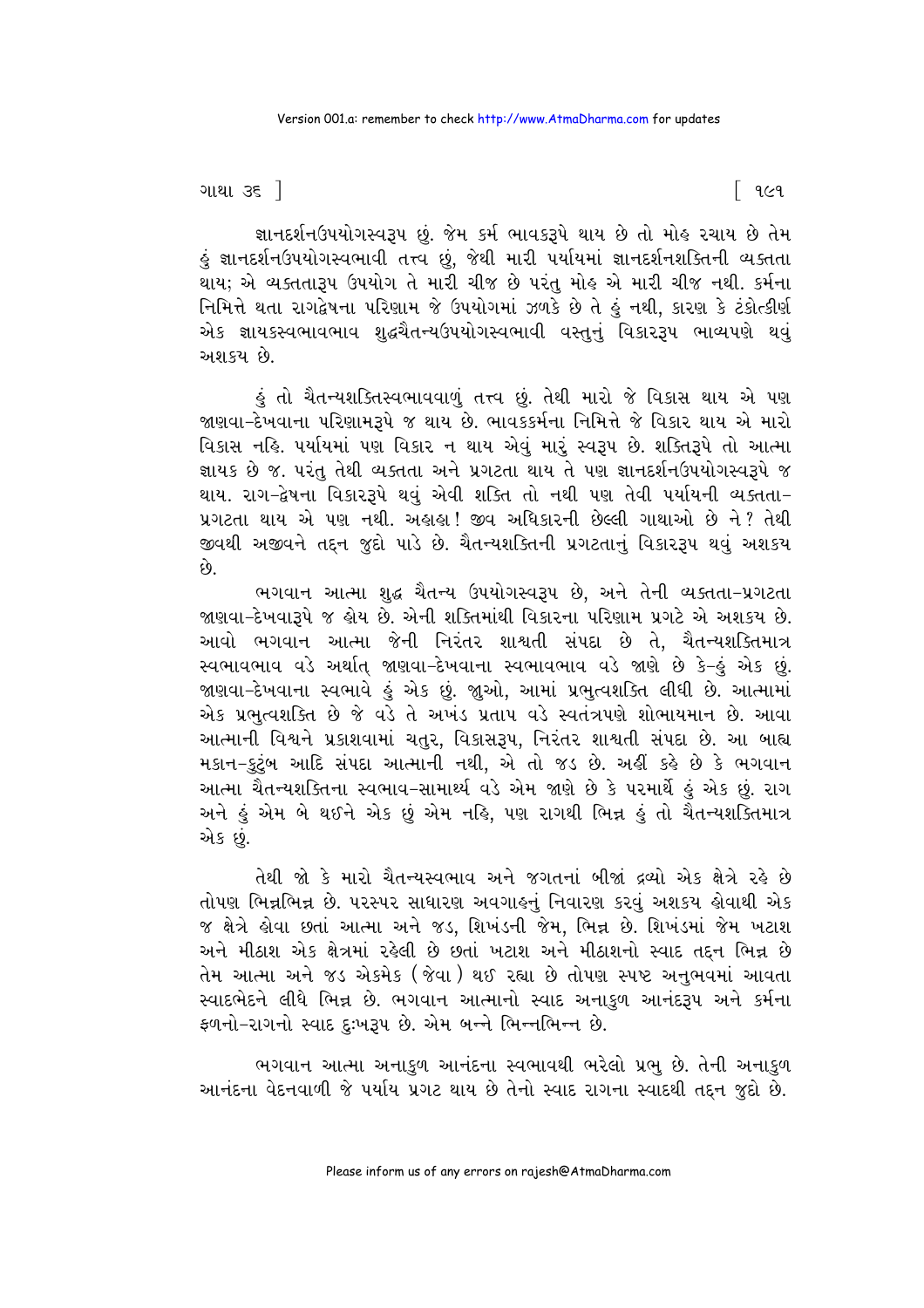િ પ્રવચન રત્નાકર ભાગ−ર

૧૯૨ ી

કોઈ લોકો એમ માને છે કે સાકરનો અને અફીણનો સ્વાદ આવે છે. પરંતુ એ તો જડ ચીજ છે. તેનો સ્વાદ કોઈને આવતો નથી. પરંતુ તે તરફનું લક્ષ કરીને આ ઠીક અને આ અઠીક એમ જે રાગદ્વેષ કરે છે એ રાગદ્વેષનો સ્વાદ આવે છે, તેનું વેદન થાય છે. અહીં કહે છે કે એ સ્વાદ પણ, જ્ઞાનસ્વભાવી અનાકુળ આનંદના સ્વભાવનો સાગર પ્રભુ આત્મા છે તેની વ્યક્ત દશાના સ્વાદથી ભિન્ન છે. આત્મા અને જડ, શિખંડની જેમ એકમેક થઈ રહ્યા છે તોપણ સ્વાદભેદને લીધે ભિન્ન છે. જેમ શિખંડમાં મીઠો અને ખાટો સ્વાદ ભિન્નભિન્ન છે તેમ જડ અને આત્માનો સ્વાદ અનુભવમાં સ્પષ્ટ ભિન્ન જણાય છે. જ્ઞાનીની વસ્તુના સ્વભાવ ઉપર દષ્ટિ હોવાથી, વસ્તુશક્તિની વ્યક્તતા જે આનંદ પ્રગટે છે તે સ્વાદમાં જણાય છે. તેથી કહે છે કે-આમ સ્વાદ ભેદને લીધે હું મોહ પ્રતિ નિર્મમ છં.

અહીં મોહની વાત કરી છે તેમાં ૫૨ ત૨ફના રાગાદિ બધાય ભાવો આવી જાય છે. તેનો સ્વાદ કલુષિત છે, જ્યારે ભગવાન આત્માનો સ્વાદ આનંદ છે, જે કલુષિતતાથી ભિન્ન છે. તેથી મોહ પ્રત્યે હું નિર્મમ જ છું. કારણ કે સદાય પોતાના એકપણામાં પ્રાપ્ત <u>હોવાથી હું તો એકરૂપ જ્ઞાયક છું. જ્ઞાયકપણાના લીધે જ્ઞાનપણાના પરિણમન સહિત એવો</u> ને એવો સદાય સ્થિત છું. અહાહા ! કર્મના નિમિત્તથી-ભાવકથી જે રાગાદિ ભાવ્ય થાય છે તેનો સ્વાદ અને જ્ઞાયકસ્વભાવની પરિણતિમાં જે આનંદ આવે છે તેનો સ્વાદ ભિન્ન છે એમ ભેદજ્ઞાન થવાથી કું તો એકરૂપ-જ્ઞાયકરૂપે જ છું. આ બીજો સ્વાદ છે એ બીજાનો છે. મારો નથી એમ જણાય છે.

દહીં અને ખાંડ મેળવવાથી શિખંડ થાય છે. એમાં દહીં અને ખાંડ એકમેક જેવાં માલુમ પડે છે તોપણ પ્રગટ ખાટા-મીઠા સ્વાદના ભેદથી બન્ને જુદાં જુદાં જણાય છે. તેવી रीते द्रव्य प्रमीना उद्दयनो स्वाद ४े रागाहि छे ते, लगवान ज्ञायंडस्वलावनी ४े परिशति પ્રગટ થાય છે તેનાથી સ્વાદભેદને લીધે ભિન્ન છે. દ્રવ્યકર્મ જે જડ છે તે ભાવક છે અને તેના તરફનો ભાવ્યરૂપ જે રાગ છે તેના સ્વાદની જાત આત્માથી ભિન્ન છે. રાગનો સ્વાદ કલુષિત આકુળતામય છે અને ભગવાન આત્માનો સ્વાદ અનાકુળ આનંદ છે. આમ સ્વાદભેદથી-લક્ષણભેદથી ભેદજ્ઞાન કરવું એ ધર્મધારા છે, ધર્મ છે. કર્મના સંબંધે જેટલી અસ્થિરતા-વ્યાકુળતા થાય છે તે મારી ચીજ નથી, કેમ કે હું તો જ્ઞાયકસ્વભાવી ચૈતન્યમાત્ર છું. મોલ્ર-રાગાદિ અને જ્ઞાયકભાવ એમ બેપણે હું નથી. હું તો એક જ્ઞાયકમાત્ર જ<sup>ે</sup>છું, એકરૂપ જ છું એમ જે આત્માના ઉપયોગથી જાણે છે તેને સમયના જાણનારાઓ મોલુનિર્મમ કહે છે. અંતઃસ્વભાવની સાવધાનીના ઉપયોગમાં રાગનો સ્વાદ આવતો નથી તેથી તેના પ્રત્યે નિર્મમત્વ થાય છે. તે જ્ઞાની રાગમાં જોડાતો નથી. અહીં પરિપૂર્ણ સ્થિરતા થઈ તદ્દન જુદો પડી પૂર્ણ વીતરાગ ન થાય ત્યાંસુધીની વાત લીધી છે.

ચૈતન્યદળ જે વસ્તુ આખી છે. જે જીવતર શક્તિ, ચૈતન્યશક્તિ, સુખશક્તિ,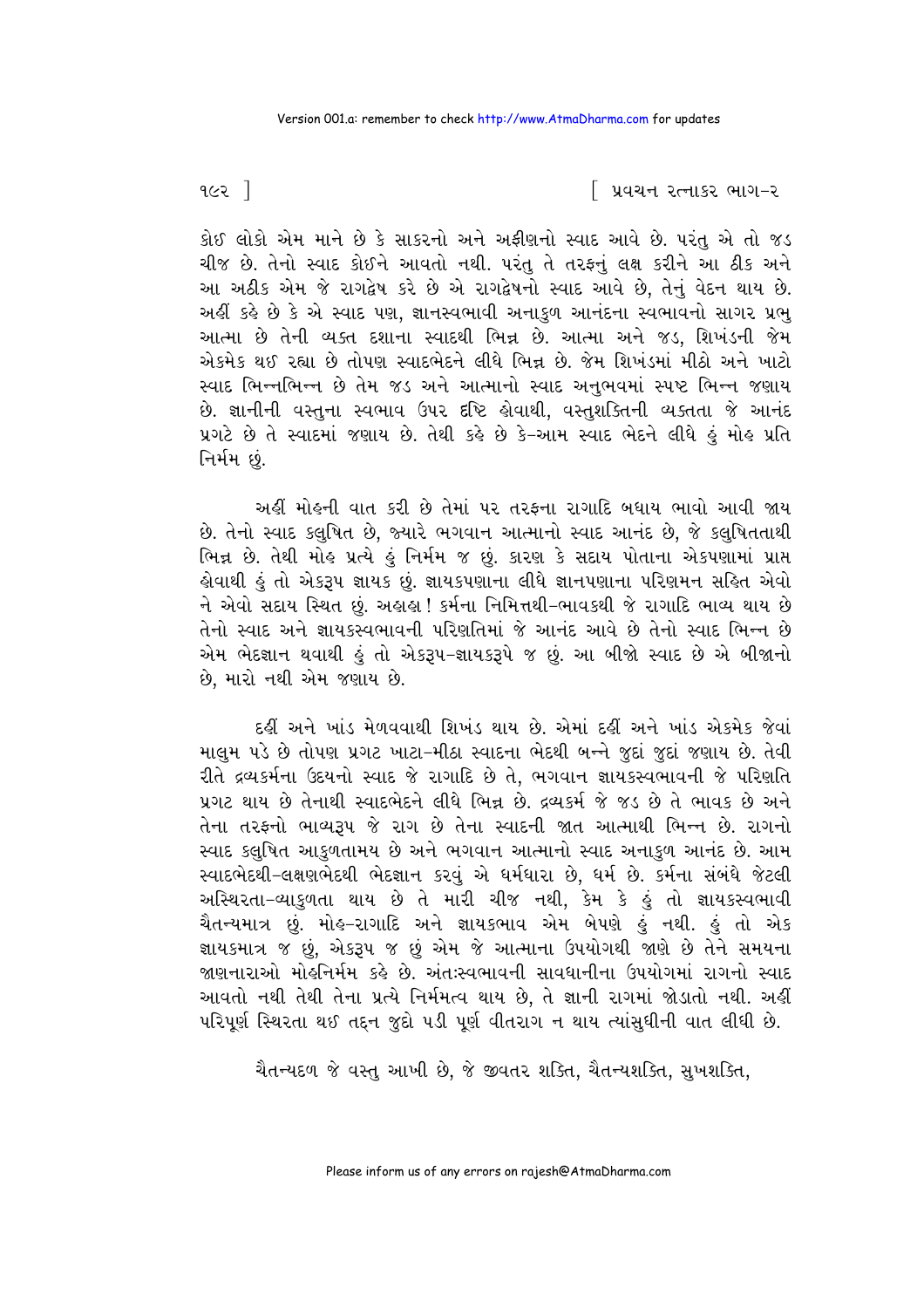ગાથા ૩૬ <del>]</del>

વીર્યશક્તિ ઇત્યાદિ અનંત શક્તિઓના સામર્થ્યવાળું તત્ત્વ છે તેનો જ્યાં અંતર-સન્મુખ થઈ સ્વીકાર કર્યો ત્યાં આનંદની ધારા પર્યાયમાં વ્યક્ત થઈ. કું તો ઉપયોગમય છું, જે રાગાદિ જણાય છે, ભાવકનું ભાવ્ય થાય છે તે હું નથી. જેમ ઘુળધોયો ધુળને, બંગડીના કટકાને. પિત્તળની કણીને અને સોનાની કણીને હળવા અને ભારે વજનના લક્ષણભેદથી ભિન્ન કરે છે તેમ આ ભગવાન આત્મા, રાગ અને સ્વભાવને સ્વાદભેદથી ભિન્ન જાણી, જ્ઞાયકસ્વભાવનો આશ્રય કરી રાગને ભિન્ન પાડે છે. પૂર્ણ આનંદનું ધામ એવા સ્વભાવની સત્તાનો સ્વીકાર હોવાથી જ્ઞાની, આનંદના સ્વાદને અને રાગના સ્વાદને વ્યક્ત પર્યાયમાં ભિન્ન જાણે છે. ભાઈ! ધર્મ બહુ સૂક્ષ્મ છે, અપૂર્વ છે. અનંતકાળમાં અનેક ક્રિયાકાંડ-ભક્તિ, વ્રત, તપ, પુજા ઇત્યાદિ કર્યાં., પણ આ કર્યું નથી. આનો ઉપદેશ પણ વિરલ છે

આમ રાગ તરફના વલણને છોડીને ચૈતન્યસ્વભાવના સામર્થ્ય પ્રતિ વલણ કરતાં શક્તિમાંથી આનંદની ધારા સ્વાદમાં આવે છે. તે રાગથી જુદી-ભિન્ન છે. રાગ તો જડ અચેતન છે. તેમાં ચૈતન્યના-જ્ઞાનના કિરણનો અંશ નથી. રાગનો જે સ્વાદ છે તે કલુષિત છે અને ભગવાન ચૈતન્યનો સ્વાદ આનંદ છે. આમ સ્વાદભેદના કારણે બન્ને જાુદા ૫ડે છે. જીવને તથા અજીવને તદ્દન જુદા પાડવા છે ને ? મોહકર્મના ઉદયનો સ્વાદ રાગાદિ છે. તે ચૈતન્યના સ્વાદથી તદ્દન જુદો જણાય છે. આ રીતે ભાવકનો ભાવ જે મોહનો ઉદય છે તેનાથી ભેદજ્ઞાન થયું. એટલે કે કર્મના નિમિત્તે જે રાગભાવ થતો હતો તેને લક્ષણભેદથી ભિન્ન જાણી ભેદજ્ઞાનપૂર્વક આત્માના સ્વભાવથી જુદો પાડયો.

## **∗ ગાથા ૩૬ : ભાવાર્થ ઉપરનું પ્રવચન ∗**

આ મોહકર્મ છે તે જડ પુદ્દગલદ્રવ્ય છે; અને તેનો જે ઉદય આવે છે તે કલુષિત મલિન ભાવરૂપ છે. એટલે કે કર્મ જડ અજીવ છે અને તેના નિમિત્તે થતો રાગાદિભાવ તે કલુષિત અને મલિન છે. રાગાદિ વિકારભાવ મોહકર્મનો ભાવ હોવાથી પુદગલનો જ વિકાર છે, એ જ્ઞાયકની અવસ્થા નથી. હવે કહે છે કે ભાવક જે કર્મ છે તેનાથી થયેલો વિકાર જ્યારે ચૈતન્યના ઉપયોગના અનુભવમાં આવે છે ત્યારે ઉપયોગ પણ વિકારી થઈ રાગાદિરૂપ મલિન દેખાય છે. પરંતુ ચૈતન્યની શક્તિની વ્યક્તિ તો જ્ઞાનદર્શન-ઉપયોગમાત્ર છે. એટલે કે ચૈતન્યના સામર્થ્યની વ્યક્તિ જ્ઞાન-દર્શનના પરિણામરૂપ છે પણ રાગદ્વેષના પરિણામરૂપ નથી. ચૈતન્યમાં તો અનંત શક્તિઓનું સામર્થ્ય ભર્યું છે. જ્ઞાનસ્વભાવનું સામર્થ્ય, દર્શનસ્વભાવનું સામર્થ્ય, સુખનું, આનંદનું, સત્તાનું, જીવંતરનું એમ અનંત-શક્તિઓનું સામર્થ્ય ભગવાન આત્મામાં ભર્યું છે. આવા અનંત સામર્થ્યમંડિત ચૈતન્યની દશા તો જ્ઞાન-દર્શન-ઉપયોગમય શુદ્ધ જ લેય છે. ઉપયોગમાં બધું જણાય છે તેથી અહીં ઉપયોગની મુખ્યતાથી વાત લીધી છે.

િ ૧૯૩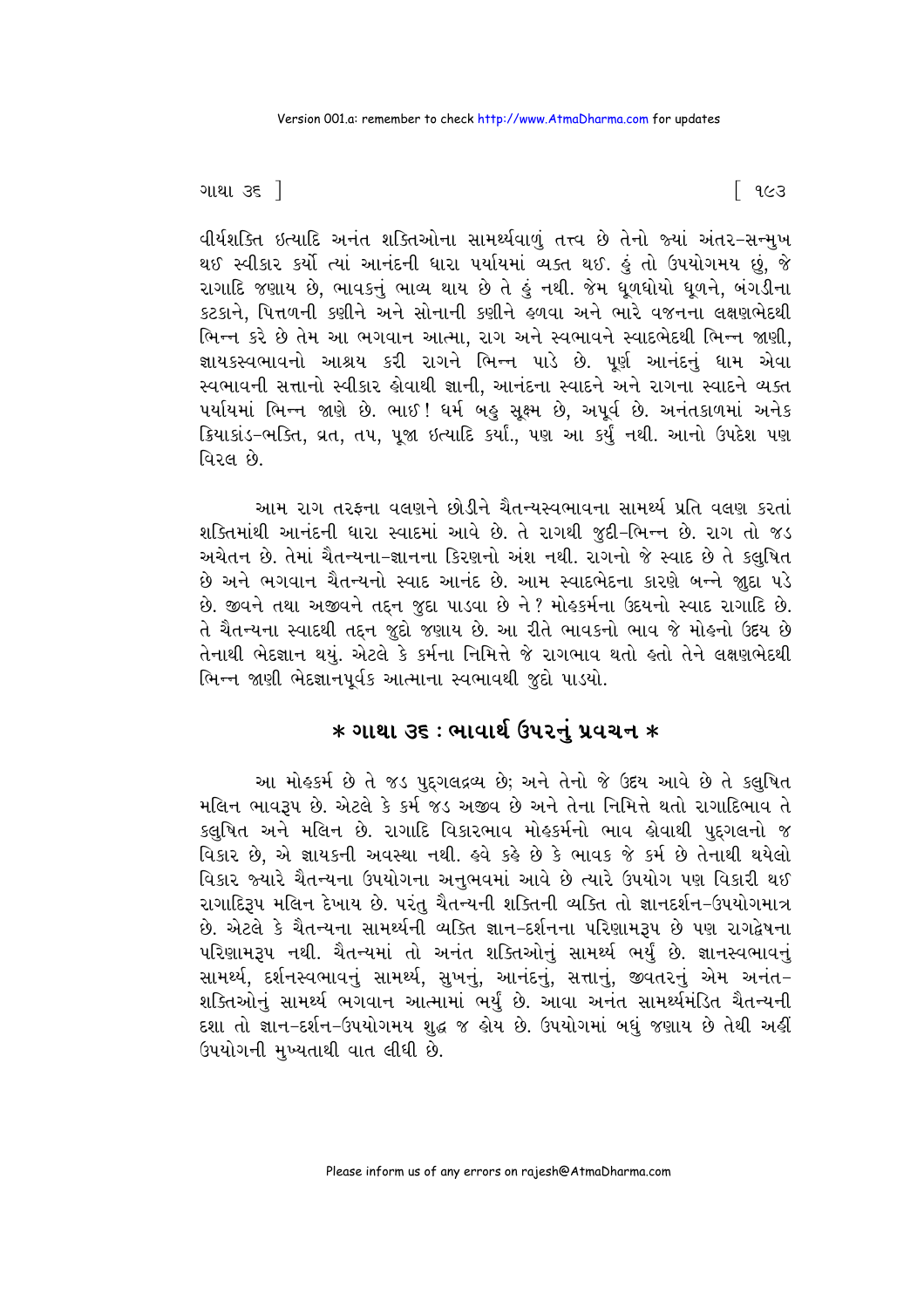$968$ ]

િ પ્રવચન રત્નાકર ભાગ−ર

આત્માની જ્ઞાન-દર્શન શક્તિની વ્યક્તતા જાણવા-દેખવાની થાય છે. આત્માનું વ્યક્તિત્વ જે જાણવા-દેખવાની વ્યક્ત દશા થાય તે છે. પરંતુ રાગનું પરિણમન થાય એવું તેનું સ્વરૂપ નથી. રાગની રચના કરે એવો કોઈ ગુણ કે શક્તિ ચૈતન્યસ્વરૂપ આત્મામાં નથી. ચૈતન્યદ્રવ્ય છે, તેની ચૈતન્યશક્તિ છે અને તેની ૫ર્યાય-વ્યક્તિ જાણવા-દેખવાની થાય છે. ભાઈ ! વીતરાગમાર્ગ જગતથી જુદો છે. લોકોએ તેને ક્રિયાકાંડમાં મનાવી દીધો છે. અહીં કહે છે કે વ્રતાદિનો જે વિકલ્પ છે તે અચેતન છે, જડ છે. એ કાંઈ ચૈતન્યશક્તિની વ્યક્તતા-પ્રગટતા નથી. અહાહા! વસ્તુ આખુ<sup>ં</sup>ચૈતન્યદળ છે અને<br>ચૈતન્યપણું એ તેની શક્તિ-ગુણ છે. તો તેની વ્યક્તતા ચૈતન્યના એટલે જ્ઞાન-દર્શનના ઉપયોગમય જ હોય ને ? તેની પ્રગટતામાં રાગદ્વેષ કેવી રીતે હોય ?

ભેદજ્ઞાન થતાં જે રાગદ્વેષમોહરૂપ કલુષતા અથવા મલિનતાનો ભાવ છે તે દ્રવ્યકર્મરૂપ જડ પુદ્ગલદ્રવ્યની વ્યક્તતા છે એમ જણાય છે. નિશ્ચયથી રાગ પુદ્ગલનો છે; .<br>કેમકે વિકાર-રાગ એ કોઈ ચૈતન્યશક્તિની વ્યક્તતા નથી. વ્યવહારરત્નત્રયનો વિકલ્પ પણ નિશ્ચયથી જ્ઞાનસ્વભાવની જાણકશક્તિના સામર્થ્યમાંથી આવેલો નથી. તેથી તે જડ છે. જાણકશક્તિના સામર્થ્યમાંથી તો માત્ર જાણવા–દેખવાના પરિણામ થાય છે. તે પરિણામ રાગાદિને જાણે છે પરંતુ તે રાગાદિ મારા છે એમ જાણે નહિ.

ભાવક એટલે કર્મનો ઉદય અને તે ભાવકથી થયેલા રાગ-દ્વેષ તે ભાવકના ભાવ છે. પરંતુ રાગ-દ્વેષ જ્ઞાયકના ભાવ નથી. અહાહા! આ સમજવા કેટલી ધીરજ જોઈએ! સ્વભાવના અવલંબને ભેદજ્ઞાન પ્રગટે છે ત્યારે રાગની કલુષિતતા ઉપયોગથી ભિન્ન, જડ પુદગલદ્રવ્યની છે એમ ભાસે છે. અને ત્યારે ભાવકભાવ જે દ્રવ્યકર્મરૂપ મોહનો ભાવ છે તેનાથી અવશ્ય ભેદભાવ થાય છે. મોહકર્મના નિમિત્તે જે જે રાગ થાય છે તે ભાવકનો ભાવ છે પરંતુ જ્ઞાયકનો નથી. આવું ઝીણું પડે, પરંતુ ભાઈ! તારામાં એ સમજવાની તાકાત છે. અરે! તારામાં તો અંતર્મુકૂર્તમાં કેવળજ્ઞાન લેવાની તાકાત છે. પ્રભુ! તારી પ્રભુતાની શી વાત?

ભગવાન પૂર્ણાનંદનો નાથ શુદ્ધ ચૈતન્યસ્વરૂપે અચળપણે અંદર બિરાજમાન છે. તે અનંત અનંત શાંતિ, સુખ, જ્ઞાન અને આનંદનો સાગર છે. તે ઉછળે ત્યારે તેમાંથી જ્ઞાન અને આનંદની પરિણતિ આવે છે. ફવારામાં જેમ મશીન ચાલુ કરતાં પાણી આવે છે-ઊડે છે તેમ ચૈતન્યસ્વરૂપ ઉપર દષ્ટિનું જોર જતાં અર્થાત્ ભગવાન આત્મા અનંત શક્તિઓથી ભરેલું એક સત્ત્વ છે એમ વિશ્વાસ આવતાં, જેટલું અંદર સ્વભાવમાં એકાગ્રતાનું દબાણ-જોર થાય એટલી આનંદની ધારા વહે છે. ભેદજ્ઞાન થતાં, ભાવકભાવ જે દ્રવ્યકર્મરૂપ મોહભાવ છે તેનાથી જરૂર જ્ઞાયકભાવનો ભાવ જુદો થાય છે અને આત્મા જરૂર પોતાના ચૈતન્યના અનુભવરૂપ સ્થિત થાય છે, જેને જ્ઞાયકભાવનો સત્કાર થયો છે અર્થાત્ આ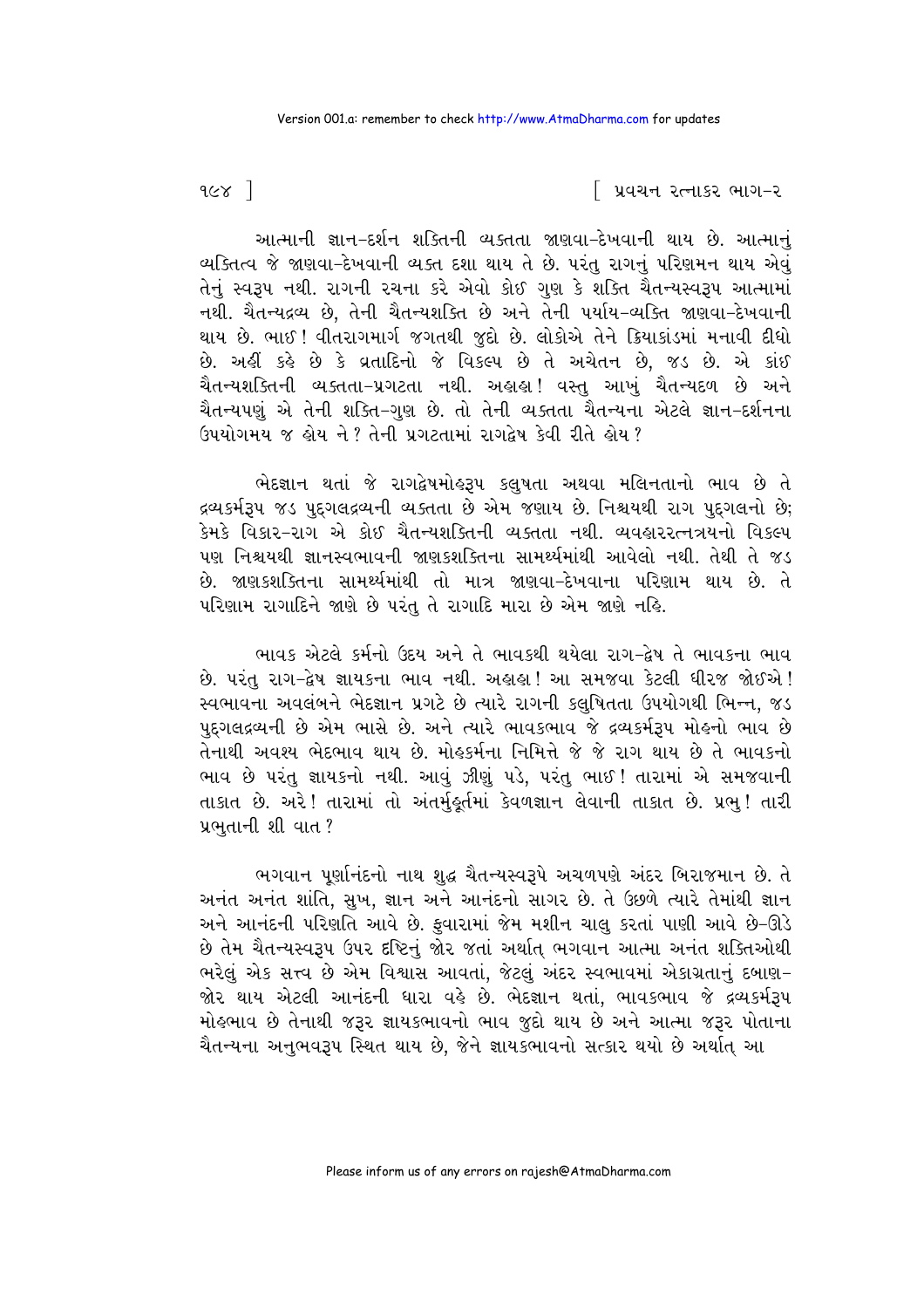ગાથા ૩૬ <del>]</del>

પૂર્ણાનંદનો નાથ સ્વભાવનો સાગર છે, ગુણનું ગોદામ છે એમ જેની દષ્ટિ-પ્રતીતિના જોરમાં આવ્યું છે તે આત્મા અંતરમાં વિશેષ વિશેષ સ્થિર થઈને શક્તિની જ્ઞાન અને આનંદની વ્યક્તતાઓ પ્રગટ કરી રાગથી-ભાવકના ભાવથી-ભિન્ન ૫ડી જાય  $\hat{\rho}_3$ 

ઙવે આ અર્થનું કળશરૂપ કાવ્ય કહે છેઃ−

## \* કળશ ૩૦ : શ્લોકાર્થ ઉપરનું પ્રવચન \*

આ કળશનો 'કહૈ વિચચ્છન....' એમ સમયસાર નાટકમાં શ્રી બનારસીદાસે છંદ લખ્યો છે. છંદ આ પ્રમાણે છે:-

> કહૈ વિચચ્છન પુરુષ સદા મેં એક હોં. અપને રસસૌંભર્યો આપની ટેક હોં. મોહુકર્મ મમ નાંહિ નાંહિ ભ્રમકપ હૈ. સદ્ધ ચેતના સિંધ હમારો 3૫ હૈ.

ધર્માત્મા જ્ઞાનીને વિચક્ષણ પુરૂષ કહેવાય છે. દુનિયાના ડાહ્યા તો ખરેખર પાગલ છે. અહીં સમ્યગ્દષ્ટિ−વિચક્ષણ પુરુષ એમ કહે છે અર્થાત્ એમ વિચારે છે કે−હું તો સદા એક છું. રાગના સંબંધવાળો હું નથી. હું તો જ્ઞાયકની પરિણતિ જે નિર્મળ પ્રત્યક્ષ આસ્વાદરૂપ છે તેના સ્વભાવથી એકરૂપ છું. મારા એકસ્વરૂપમાં બગડે બે એમ બીજા ભાવ-રાગના ભાવનો બગાડ નથી. કું તો નિજ ચૈતન્યરસથી ભરપૂર ભરેલો મારા પોતાના આશ્રયે છું. એટલે કે મારી પર્યાયનો દોર ચૈતન્યના ત્રિકાળી ઘ્રુવ (સ્વરૂપ ) ઉપર લાગ્યો છે. ૫ર્યાયની ધારા દ્રવ્યથી તન્મયપણે છે તેથી કહ્યું કે સદાય હું એક છું, મારા જ્ઞાનરસથી ભરપૂર, મારા આશ્રયે જ છું. રાગનો આશ્રય મને નથી. અહાહા! હું અતીન્દ્રિય આનંદરસ અને જ્ઞાનરસથી અનાદિથી ભરપૂર ભરેલો છું. એ જ્ઞાનદર્શનસ્વભાવની મને રૂચિ થઈ એટલે કે સ્વભાવનો રસ પ્રગટ થયો તેથી રાગના રસની જે રૂચિ હતી તે નીકળી ગઈ. રસ એટલે કે તદાકાર-એકાકાર થવું. એક જ્ઞાયકમાં એકાકાર લીન થવું અને બીજે એકાકાર ન થવું તે જ્ઞાન-દર્શનનો રસ છે.

રાગાદિ છે એ તો ભ્રમણાનો કૂવો છે, એ મારૂં સ્વરૂપ નથી. આ રાગ-દ્વેષ, અને પુણ્ય-પાપનો વિકાર એ ભ્રમકુપ છે. ભાવકના ભાવથી ઉત્પન્ન થયેલી વિકારી દશા, પર તરફની સાવધાનીની દશા એ મારી નથી. કારણ કે કું તો એકલો શુદ્ધ ચેતનાનો સિંધુ-દરિયો છું. શુદ્ધ ચૈતન્યસિંધુ એ મારૂં સ્વરૂપ છે. અરે! પોતે આત્મા કોણ છે અને તે કેવો છે એની વાત કદી સાંભળી નહિ અને બહારની કડાકુટમાં અનાદિથી એમ ને એમ મરી ગયો છે.

જીવ અધિકારની આ બધી આખરની ગાથાઓ છે. તેથી કહે છે કે-**' चेतये** स्वयम् अहम् स्वम् इह एकम्' આ લોકમાં હું પોતાથી જ પોતાના એક આત્મસ્વરૂપને અનુભવું છું.

િ ૧૯૫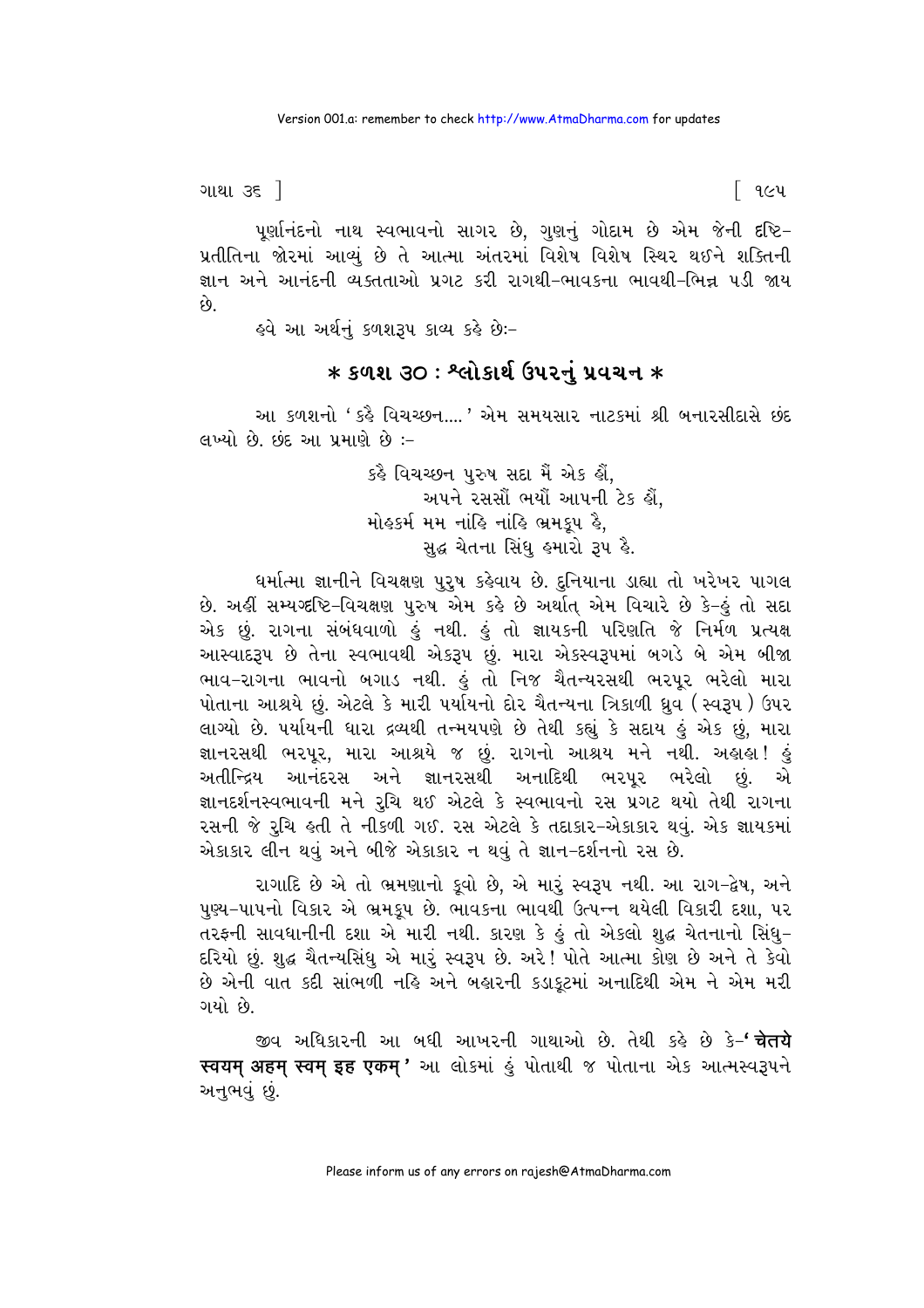$9c\epsilon$  ]

∣ પ્રવચન રત્નાકર ભાગ−ર

મારૂં જ્ઞાયકસ્વરૂપ છે તેને કું વેદનમાં લઉં છું. એક જ્ઞાયકને અનુભવું છું, વેદું છું. મારા વેદનમાં રાગનું વેદન નથી. આવી વાત સમજવામાં પણ કઠણ પડે તો પ્રયોગ તો કયારે કરે? વીતરાગ જિનેશ્વરદેવનો આ માર્ગ અપૂર્વ છે. જેણે ત્રણકાળ ત્રણલોકને કેવળજ્ઞાનમાં પ્રત્યક્ષ જાણ્યા તેની દિવ્યધ્વનિમાં આવેલો આ માર્ગ છે અને સંતોએ તે સર્વજ્ઞની વાણી અનુસાર કહ્યો છે.

धर्मी se છે કે કું તે સ્વરૂપને અનુભવું છું જે 'सर्वत: स्वरसनिर्भरभावं ' સર્વત: નિજરસરૂપ ચૈતન્યના પરિણમનથી પૂર્ણ ભરેલા ભાવવાળું છે. પરિણમન એટલે નિર્મળ સ્વભાવવાળું. આ ત્રિકાળી દ્રવ્યની વાત છે. ચૈતન્યનું પરિણમન ચૈતન્યના સ્વભાવથી પરિપૂર્ણ ભરેલા ભાવવાળું છે. માટે 'नास्ति नास्ति मम कश्चन मोह:' આ મોહ મારો કાંઈ પણ લાગતો-વળગતો નથી. તેને અને મારે કાંઈ પણ નાતો-સંબંધ નથી. કારણ કે ' शुद्धचिदघनमहोनिधि: अस्मि ' डुं तो शुद्ध यैतन्यना समूड३५ ते :पुं रा निधि छुं-આમ જ્ઞાની પરિણમનમાં વેદે છે.

શુદ્ધ ચૈતન્ય-આનંદનો સાગર ભગવાન આત્મા છે. જીવત્વ, ચિતિ, દશિ, જ્ઞાન, સુખ, વીર્ય પ્રભુત્વ ઇત્યાદિ અનંત અનંત શક્તિઓનું અનંત અનંત સામર્થ્ય તે આત્મા છે. જે અનંત શક્તિઓ છે તે એક એક શક્તિનું પણ અનંત સામર્થ્ય છે. આવા અનંત શક્તિના સામર્થ્યવાળું મારૂં તત્ત્વ છે. આવા સ્વરૂપને હું પ્રત્યક્ષ આનંદના આસ્વાદરૂપ અનુભવું છું. કું શુદ્ધ ચૈતન્યના સમુકરૂપ તેજઃપુંજનો નિર્ધિ છું એમ પરિણતિ વેદે છે. જાણે છે. આ પરિણતિ તે ધર્મ છે. કેટલાક કર્લ્ડ છે કે આ સોનગઢથી નવો ધર્મ કાઢયો. પણ આ કયાં સોનગઢનું છે? આ શદ્ધચિદ્ધનમહોનિધિ અનાદિ છે ને? ધર્મી જીવ એમ જાણે છે કે-કું શુદ્ધ ચિદ્ઘન અર્થાત શુદ્ધ જ્ઞાનસમુકનું નિધાન, શુદ્ધઆનંદઘનનું નિધાન, શુદ્ધ વીર્યઘનનું નિધાન, શુદ્ધ ક્તાશક્તિનું નિધાન, શુદ્ધ કર્મશક્તિનું પૂર્ણ નિધાન-ભંડાર છું.

કર્મના ચાર પ્રકાર છે. (૧) કોઈ પણ જડની અવસ્થા થાય તે કર્મ છે. આ શરીરાદિની અવસ્થા છે તે તેના ક્તનિંકર્મ છે. જડ પરમાણુ ક્ર્તા છે. તેનું એ કાર્ય છે એટલે કર્મ છે. પર્યાય છે. જે જડ દ્રવ્યકર્મ છે તે પણ જડ ક્તનિં પરિણમન છે-કર્મ છે.

(૨) પુણ્ય-પાપનો વિકાર, મિથ્યાત્વનો ભાવ તે ભાવકર્મ-વિકારી કર્મ છે. રાગ-દ્વેષ-મોહના પરિણામ એ વિકારી કર્મ છે.

(3) निर्मण परिशति ते पश કर्म છે. આત્માના આનંદના વેદનની ક્રિયા-શુદ્ધતાનો અનુભવ તે પણ નિર્મળ પરિણમનરૂપ કર્મ છે.

(४) ત્રિકાળ રહેનાર શક્તિ-સામર્થ્ય અંદર ૫ડયું છે તે ૫ણ કર્મ છે. કાર્ય થવાનું સામર્થ્ય છે તે કર્મશક્તિ છે. કાર્ય થવાનું સામર્થ્ય પોતાનામાં હોવાથી તેના કાર્ય માટે નિમિત્ત કે પરની અપેક્ષા નથી. કાર્યરૂપ થવાની કર્મશક્તિ વસ્તુમાં ત્રણેકાળ પડી છે.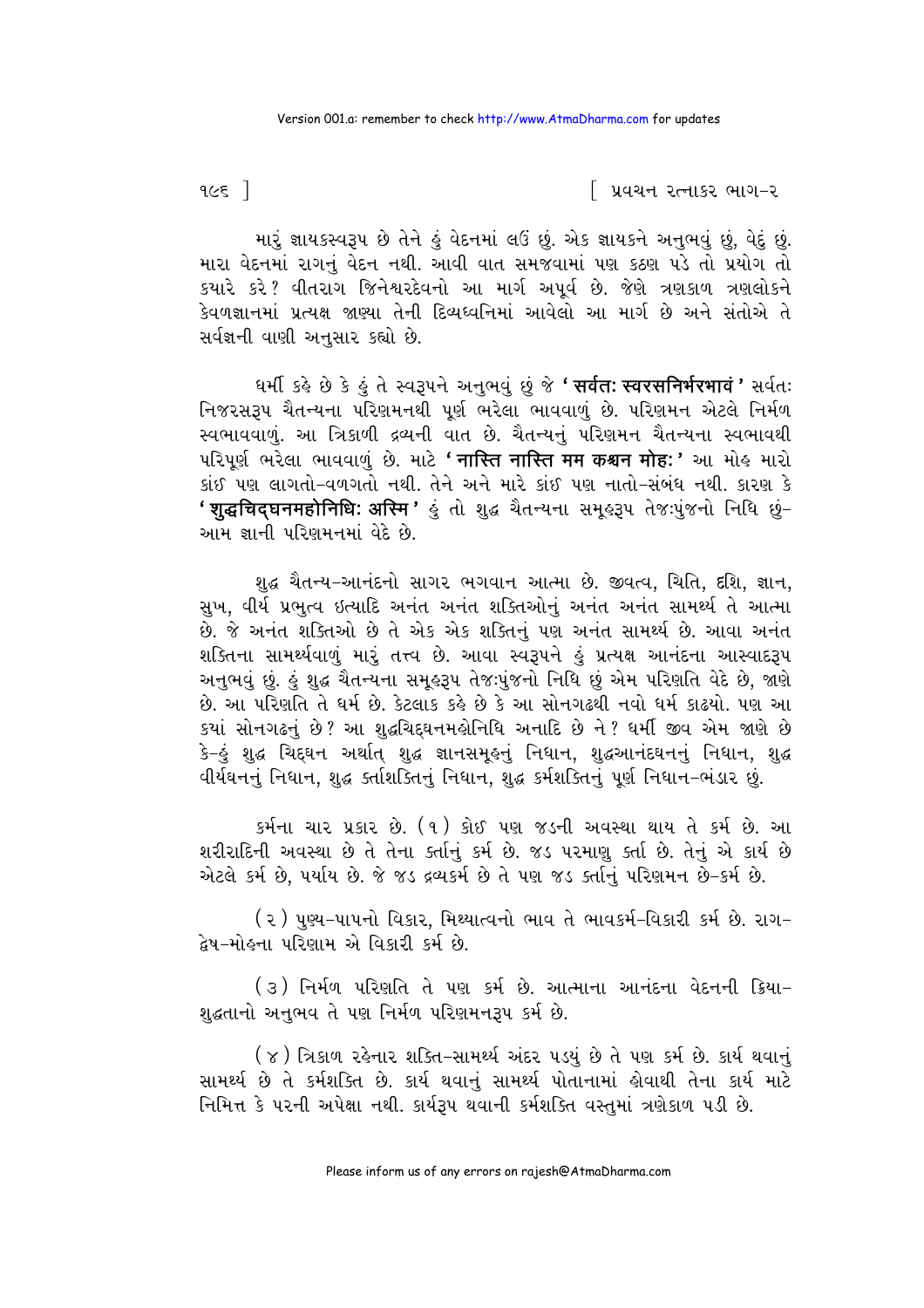ગાથા ૩૬ <del>]</del>

∫ ૧૯૭

આવો ચિદ્દઘનપરિપૂર્ણ શક્તિઓથી ભરેલો ભંડાર-તે હું છું એમ જેના અનુભવમાં આવે છે તે અનુભવ એક નિર્વિકારી કર્મ-કાર્ય છે, અને તેને મોક્ષમાર્ગ કહે છે.

કર્મ અર્થાત્ કાર્ય-પર્યાય. આત્મામાં કર્મ નામનો ત્રિકાળ ગુણ છે. તેથી કાર્ય-પર્યાય તે કર્મ ગુણમાંથી આવે છે. એ કર્મ ગુણનું રૂપ બીજા અનંત ગુણોમાં છે. એક ગુણમાં બીજો ગુણ નથી, પણ એક ગુણમાં બીજા ગુણનું રૂપ છે. ક્ર્તા ગુણનું રૂપ, કર્મ ગુણનું રૂપ વગેરેનું રૂપ બીજા અનંત ગુણમાં છે. એક ગુણમાં કે એક ગુણના આશ્રયે બીજો ગણ છે એમ નહિ. ગણો તો સર્વ દ્રવ્યના આશ્રયે છે. પણ એક ગણમાં બીજા ગુણના રૂપનું સામર્થ્ય છે. કર્તા ગુણ છે તે જ્ઞાનગુણથી ભિન્ન છે. પણ જ્ઞાનગુણમાં કર્તા ગુણનું રૂપ છે. તેવી રીતે કર્મગુણનું પણ રૂપ છે. આવો શુદ્ધ ચૈતન્યઘનનો નિધિ કું છું એમ જ્ઞાની અનુભવે છે. અલલ! તેના સ્વભાવના સામર્થ્યની શું શક્તિ છે! રાગરૂપે થવું એ કોઈ શક્તિ કે ગુણ નથી. વસ્તુ તો શુદ્ધ ચિદઘન એટલે શુદ્ધ આનંદઘન, શુદ્ધ જ્ઞાનઘન, શુદ્ધ વીર્યઘન-એમ અનંતા ગુણનું ઘન-સમૂરું છે. ભાઈ! તેને પ્રાપ્ત કરવા કેટલો ૫૨૦૫ાર્થ જોઈએ ?

વીર્યનો વેગ જ્યાં અંતરમાં વળે છે ત્યાં જ્ઞાની એમ અનુભવે છે કે હું તો પર્ણસ્વરૂપ નિધિ છું. કું શરીર નથી, રાગ નથી, પુણ્ય-પાપ નથી અને અલ્પજ્ઞ પણ નથી, તેમ જ એકગણરૂપ પણ નથી; હું તો અનંતા ગુણનું એક નિધાન-ખાણ છું.

## \* ગાથા ૩૬ : ટીકા ( પછીનો અંશ ) ઉપરનું પ્રવચન \*

આવી જ રીતે ગાથામાં જે 'મોહ' પદ છે તેને બદલીને રાગ લેવો. રાગના ભાવકપણે હું નથી. કર્મ ભાવક છે અને તેનું ભાવ્ય રાગ છે. તે હું નથી. હું તો જ્ઞાયક છું. તેથી તે મારા જ્ઞાનમાં જણાવા યોગ્ય છે. પરંતુ તે રાગ મારા જ્ઞાનની પર્યાયમાં (તદ્રુપ) આવી જાય એવું મારૂં સ્વરૂપ નથી. એવી જ રીતે દ્વેષ પણ જે કર્મ ભાવક છે તેનું ભાવ્ય છે. પણ તે જ્ઞાયકનું ભાવ્ય નથી. જ્ઞાયકનું ભાવ્ય તો દ્વેષને લક્ષમાં લીધા વિના જાણવું તે છે. તે જ પ્રમાણે ક્રોધ એ કર્મ-ભાવકનો ભાવ છે પણ જ્ઞાયકનો ભાવ નથી. હા, જ્ઞાયકનું ભાવ્ય જે જ્ઞાન તે જ્ઞાનમાં ક્રોધ જણાય છે ખરો, પણ તે ક્રોધ તે હું નહિ. જ્ઞાનમાં ક્રોધ જણાય છે એમ કહેવું તે વ્યવહાર છે. ખરેખર તો જ્ઞાનની પર્યાયનું સ્વપરપ્રકાશકરૂપ વ્યક્ત થાય છે, અને તે હું છું પણ ક્રોધ હું નથી. આ તો પ્રવીણ એટલે વિચક્ષણ પરુષના અનભવની વાત છે.

અહાહા ! ભગવાનના મુખેથી છૂટતી દિવ્યધ્વનિ કેવી હશે ! આખા લોકના સ્વામી ઇન્દ્રો અને ગણધરો સભામાં સાંભળતા હોય અને ભગવાનના શ્રીમુખેથી અમૃતનો ધોધ વહેતો હોય એ વાણીમાં કેટકેટલું સ્પષ્ટીકરણ આવે? આચાર્ય ભગવંતો જો આટલી ચમત્કારિક વાતો કરે છે તો ભગવાનની દિવ્યધ્વનિની શી વાત! અહાહા! પંચમ આરાના છદ્મસ્થ મુનિઓ એમ કહે છે કે-અમે તો પૂર્ણ નિધિ છીએ. એમાંથી અનંત આનંદ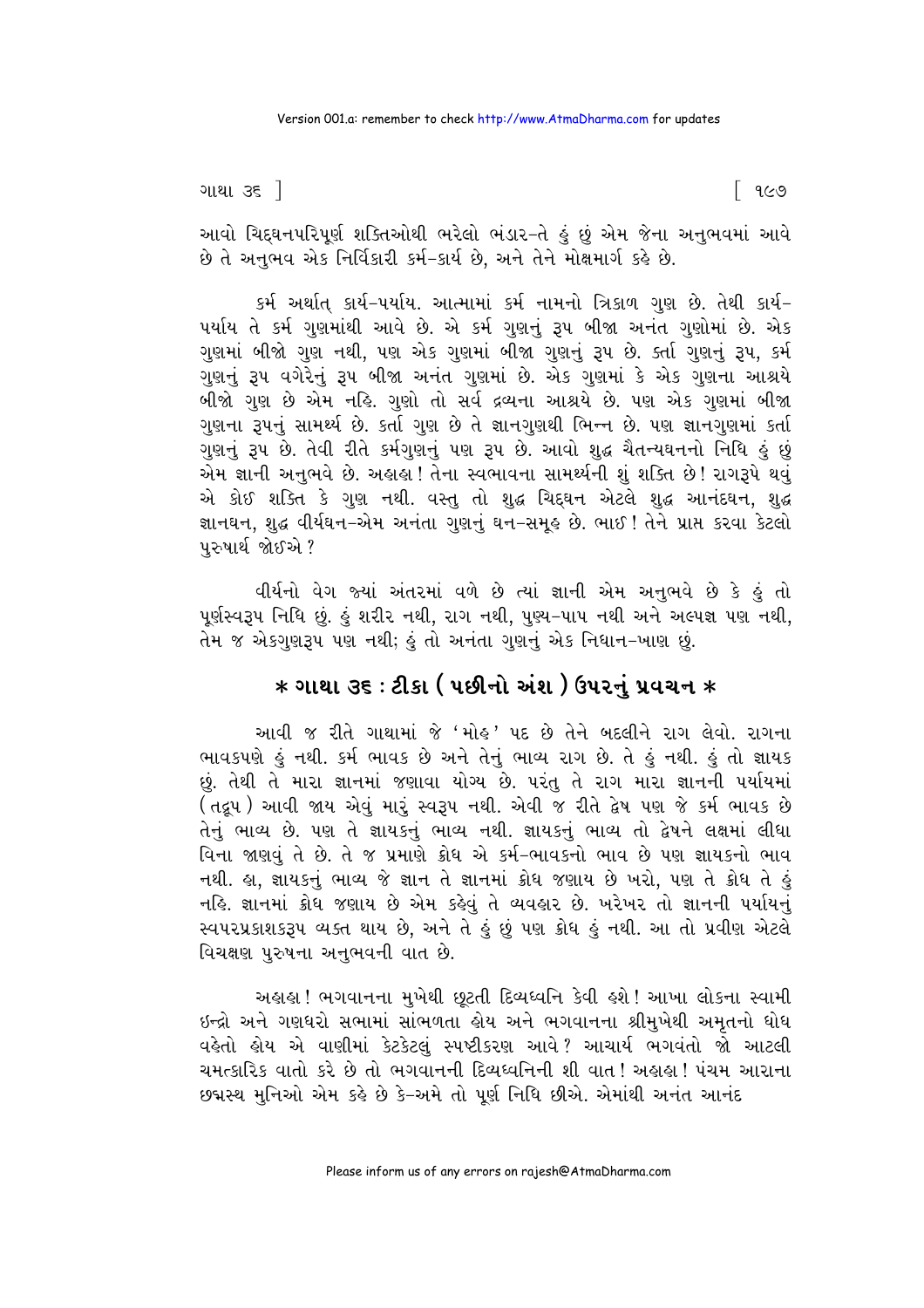િ પ્રવચન રત્નાકર ભાગ−ર

9. $\epsilon$  1

અને અનંત જ્ઞાન (પ્રતિસમય) વહ્યા કરે તોપણ કદીય ખૂટે નહિ એવી (અવ્યય) શાશ્વત નિધિ છીએ. અરે! આવડો અને આવો આત્મા છે એમ એને પ્રતીતિમાં આવતં નથી. કારણ કે હું પૈસાવાળો, બંગલાવાળો, કુટુંબવાળો, રાગવાળો, પુણ્યવાળો છું એમ આત્માને પામર તરીકે માન્યો છે. પરંતુ કું તો જગતમાં એક અનંત અનંત ગુણોના સામર્થ્યથી ભરેલું મહાનિધાન આત્મા છું એમ ધર્મીને પરિણતિ પોકાર કરે છે. વસ્તુ તો વસ્તુ જ છે. પણ એને જાણે કોણ? જ્ઞાનીની પરિણતિ જાણે છે કે કું આવો મક્ષનિધિ છું.

'મોહ' પદ બદલીને માન, માયા, લોભ લેવાં. તે બધાં ભાવક કર્મનાં ભાવ્ય છે. એ બધાં જ્ઞાયકનાં સ્વરૂપ નથી. એ મારાં-જ્ઞાયકનાં નથી. શરીર, વાણી, મન અને પાંચ ઇન્દ્રિયો મારાં નથી. આમ સોળ પદ જાદાં જાદાં વ્યાખ્યાનરૂપ કરવાં, અને બીજાં પણ વિચારવાં. અસંખ્ય પ્રકારના શુભાશુભ ભાવ છે તે બધાય લેવા. એ બધાય જે વિભાવભાવ છે તે હું નથી, કેમકે એ બધા ભાવક-કર્મના ભાવ છે, જ્ઞાયકના ભાવ નથી અને હું તો એક જ્ઞાયકમાત્ર જ છું.

| प्रवयन नं. ८१-८२ \* हिनांड १८-२-७६ थी २०-२-७६ |

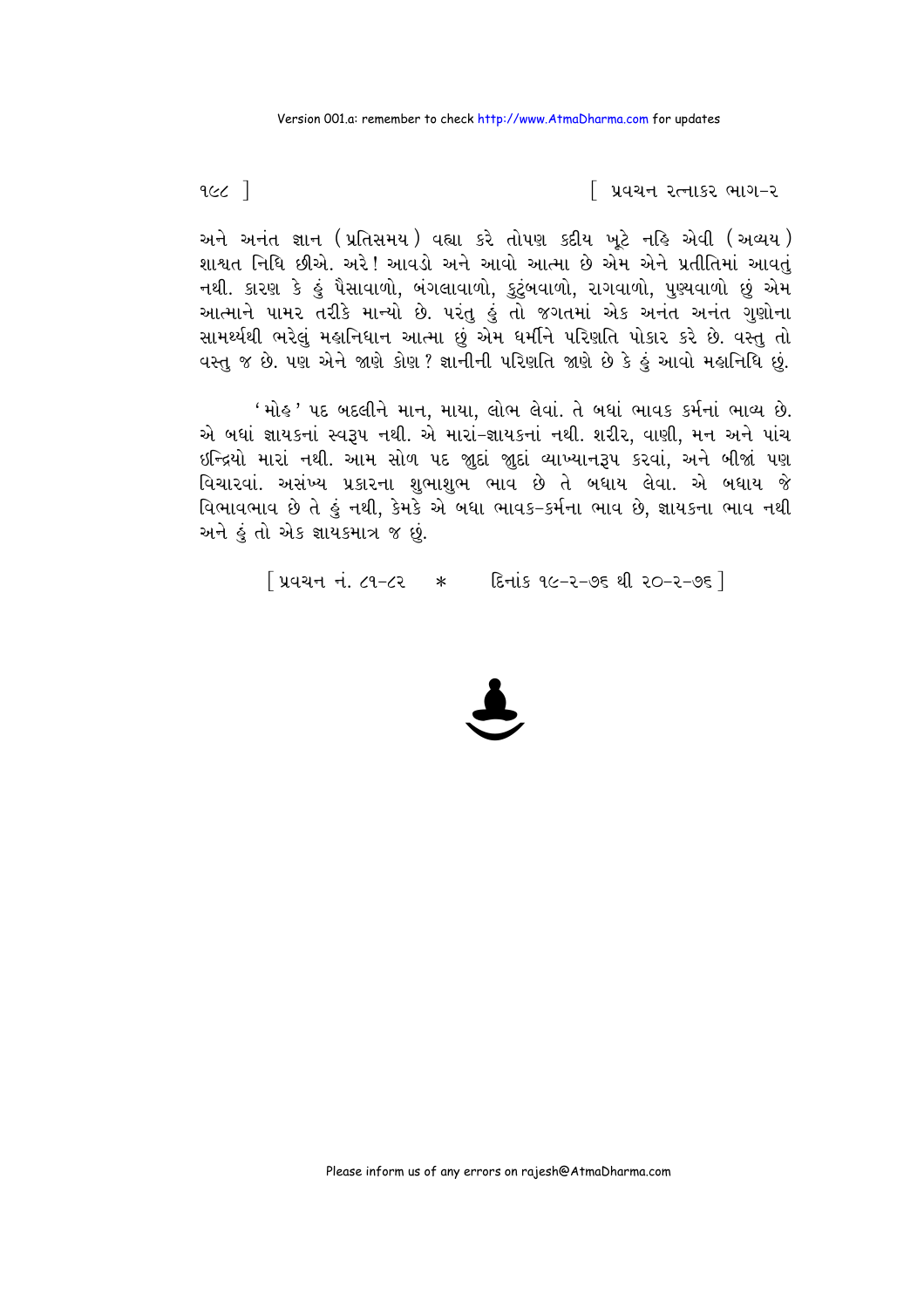#### ગાથા-૩૭

अथ जेयभावविवेकप्रकारमाह-

# णत्थि मम धम्मआदी बूज्झदि उवओग एव अहमेक्को। तं धम्मणिम्ममत्तं समयस्स वियाणया बेंति ।। ३७ ।।

नास्ति मम धर्मादिर्बृध्यते उपयोग एवाहमेकः। तं धर्मनिर्ममत्वं समयस्य विज्ञायका ब्रुवन्ति ।। ३७ ।।

હવે જ્ઞેયભાવના ભેદજ્ઞાનનો પ્રકાર કહે છે :-

## ઘર્માદિ તે મારાં નથી, ઉપયોગ કેવળ એક ડું, -એ જ્ઞાનને. જ્ઞાયક સમયના ઘર્મનિર્મમતા કહે. 39.

∗ **ગાથાર્થઃ**- [बृध्यते ] એમ જાણે કે [धर्मादि: ] 'આ ધર્મ આદિ द्रव्यो [ मम नास्ति । भारां अंध पक्ष લागतांवणगतां नथी, पिकः उपयोगः एव । એક ઉપયોગ છે ते ४ [अहम ] डुं छुं' - [तं ] એવुं જे જાણવું तेने [समयस्य विज्ञायकाः ] सिद्धांतना અથવા સ્વપરના સ્વરૂપરૂપ સમયના જાણનારા ક્રિમંનિર્મમત્વં શિર્મદ્રવ્ય પ્રત્યે નિર્મમત્વ [ब्रुवन्ति ] sई છे.

**ટીકાઃ-** પોતાના નિજરસથી જે પ્રગટ થયેલ છે. નિવારણ ન કરી શકાય એવો જેનો કેલાવ છે તથા સમસ્ત પદાર્થોને ગ્રસવાનો (ગળી જવાનો ) જેનો સ્વભાવ છે એવી રહ્યાં લેય-જ્ઞાનમાં તદાકાર થઇ ડબી રહ્યાં લેય એવી રીતે આત્મામાં પ્રકાશમાન છે એવાં આ ધર્મ, અધર્મ, આકાશ, કાળ, પુદ્દગલ, અન્ય જીવ-એ સર્વ પરદ્રવ્યો મારાં સંબંધી નથી; કારણ કે ટંકોત્કીર્ણ એક જ્ઞાયકસ્વભાવપણાથી પરમાર્થે અંતરંગતત્ત્વ તો કું છું અને તે પરદ્રવ્યો મારા સ્વભાવથી ભિન્ન સ્વભાવવાળાં કોવાથી પરમાર્થે બાહ્યતત્ત્વપણાને છોડવા અસમર્થ છે ( કેમ કે પોતાના સ્વભાવનો અભાવ કરી જ્ઞાનમાં પેસતાં નથી. ) વળી અહીં સ્વયમેવ, (ચૈતન્યમાં) નિત્ય ઉપયુક્ત એવો અને પરમાર્થે એક, અનાકુળ આત્માને

 $*$  આ ગાથાનો અર્થ આમ પણ થાય છેઃ-'ધર્મ આદિ દ્રવ્યો મારાં નથી. હું એક છું ' એવું ઉપયોગ જ જાણે, તે ઉપયોગને સમયના જાણનારા ધર્મ પ્રત્યે નિર્મમ કહે છે.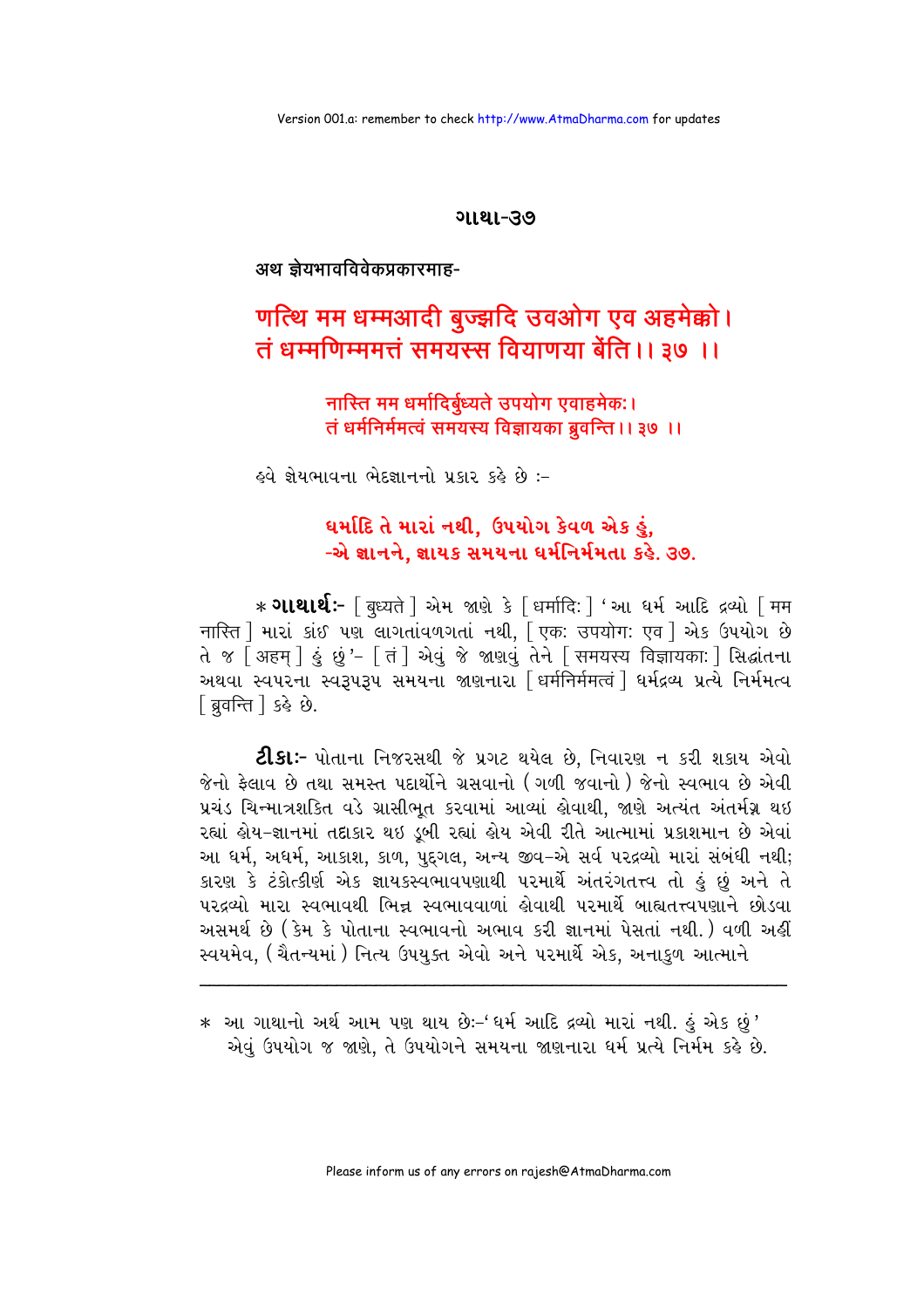$200<sup>-1</sup>$ 

િ પ્રવચન રત્નાકર ભાગ−ર

### $($  मालिनी)

## इति सति सह सर्वैरन्यभावैर्विवेके स्वयमयमुपयोगो बिभ्रदात्मानमेकम् । प्रकटितपुरमार्थैर्दर्शनज्ञानवत्तै: कृतपरिणतिरात्माराम एव प्रवृत्तः ।। ३१ ।।

અનુભવતો એવો ભગવાન આત્મા જ જાણે છે કે-હું પ્રગટ નિશ્ચયથી એક જ છું માટે, જ્ઞેયજ્ઞાયકભાવમાત્રથી ઊપજેલું પરદ્રવ્યો સાથે પરસ્પર મળવું (મિલન) હોવા છતાં પણ, પ્રગટ સ્વાદમાં આવતા સ્વભાવના ભેદને લીધે ધર્મ, અધર્મ, આકાશ, કાળ, પુદ્ગલ અને અન્ય જીવો પ્રત્યે હું નિર્મમ છું; કારણ કે સદાય પોતાના એકપણામાં પ્રાપ્ત હોવાથી સમય (આત્મપદાર્થ અથવા દરેક પદાર્થ) એવો ને એવો જ સ્થિત રહે છે; (પોતાના સ્વભાવને કોઈ છોડતું નથી). આ પ્રકારે જ્ઞેયભાવોથી ભેદજ્ઞાન થયું.

અહીં આ અર્થનું કળશરૂપ કાવ્ય કહે છે :-

શ્લોકાર્થઃ- [इति ] આમ પૂર્વોક્ત પ્રકારે ભાવકભાવ અને જ્ઞેયભાવોથી लेदृशान थतां सिर्वैः अन्यभावैः सह विवेके सति । सर्व अन्यलावोथी रुयारे लिच्नता थઈ त्यारे [अयं उपयोगः ] આ ઉપયोग છે ते [ स्वयं ] पोते ४ [ एकं आत्मानम् ] पोताना એક આत्माने ४ क्षिम्रत् । धारतो, प्रिकटितपरमार्थे: दर्शनज्ञानवृत्तै: कृतपरिणति: किमनो परमार्थ प्रगट थयो છे એવા દर्शनज्ञानयारित्रथी જેણે પરિણતિ .<br>કરી છે એવો, [आत्म-आरामे एव प्रवृत्त: ] પોતાના આત્મારૂપી બાગ ( ક્રીડાવન ) માં જ પ્રવૃત્તિ કરે છે. અન્ય જગ્યાએ જતો નથી.

ભાવાર્થઃ- સર્વ પરદ્ધ્યોથી તથા તેમનાથી ઉત્પન્ન થયેલા ભાવોથી જ્યારે ભેદ જાણ્યો ત્યારે ઉપયોગને રમવાને માટે પોતાનો આત્મા જ રહ્યો. અન્ય ઠેકાણું ન રહ્યું. આ રીતે દર્શનજ્ઞાનચારિત્ર સાથે એક્રરૂપ થયેલો તે આત્મામાં જ રમણ કરે છે એમ જાણવં.  $39.$ 

ઙુવે જ્ઞેયભાવના ભેદજ્ઞાનનો પ્રકાર કર્લ છે. આ આત્મા સિવાય સર્વજ્ઞ પરમેશ્વર, સિદ્ધ અને નિગોદથી માંડી બીજા બધાય અનંત આત્માઓ અને છયે દ્રવ્યો જે જ્ઞેય છે તે જ્ઞેયોથી ભેદજ્ઞાનની હવે વ્યાખ્યા કરે છે.

જ્ઞાયક એવો જીવનો પોતાનો સ્વભાવ છે. તેથી તે જ્ઞેયોને જાણે છે. જે જાણવાનું થાય છે એ કાંઈ જ્ઞેયની પરિણતિ નથી, પરંતુ જ્ઞાનની પરિણતિ છે. છતાં એ જ્ઞાનની પરિણતિ પોતાની છે એમ ન માનતાં જ્ઞેયને પોતાના માને છે એ મિથ્યાદર્શન છે. દેવ.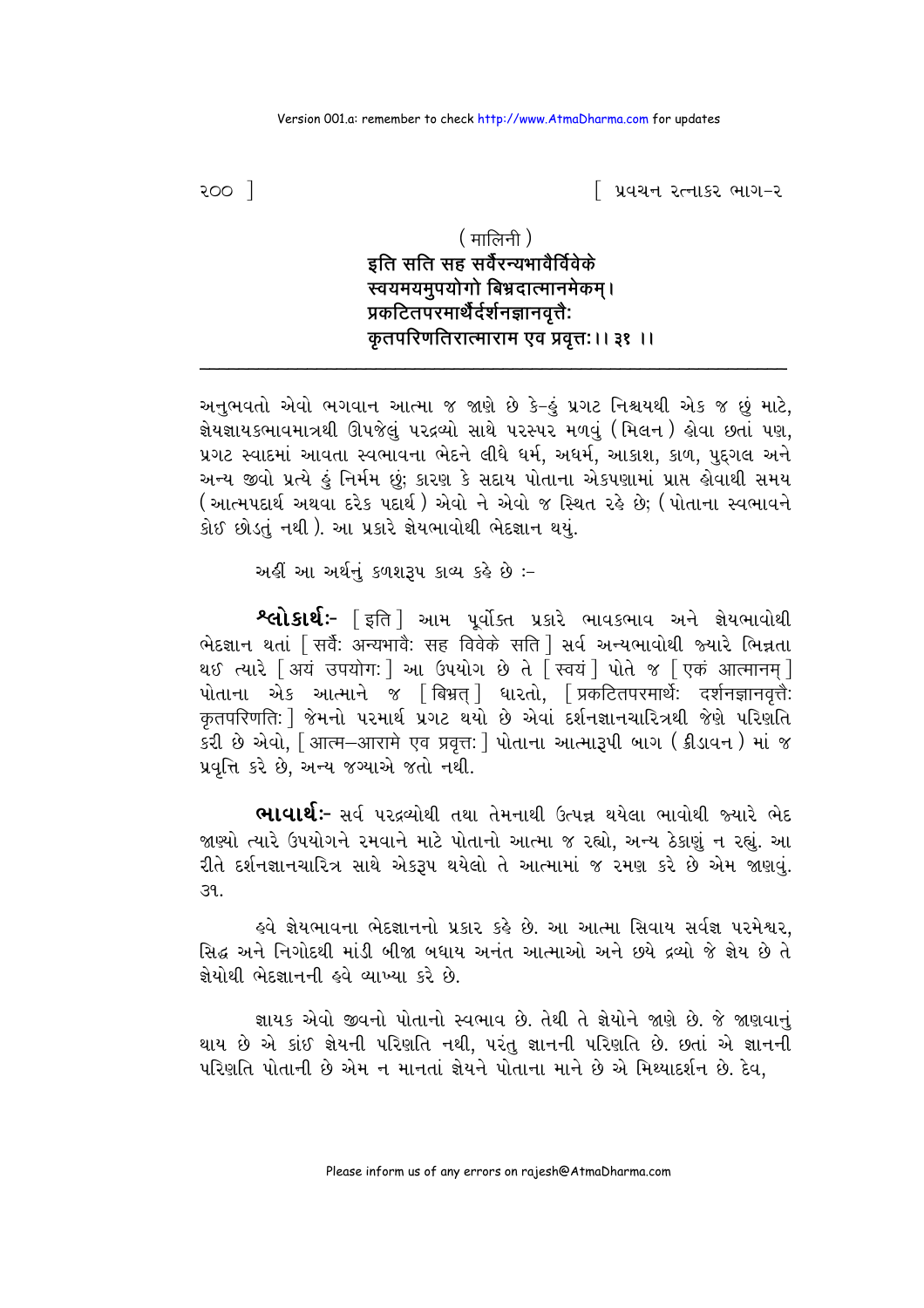ગાથા ૩૭ <sup>–</sup>

ગુરુ, શાસ્ત્ર અને ધર્માદિ છ દ્રવ્યો એ બધા પરજ્ઞેયો છે અને એ જ્ઞેયોથી મને લાભ છે એવી માન્યતા મિથ્યાદર્શન છે. એ મિથ્યાદર્શનને મટાડનાર જ્ઞેયભાવથી ભેદજ્ઞાનની વાત ફવે ગાથામાં કરે છેઃ−

### $*$  ગાથા ૩૭ : ટીકા ઉપરનું પ્રવચન  $*$

પોતાના નિજરસથી જે પ્રગટ થયો છે-કોણ? કે જ્ઞાનની પરિણતિ. જ્ઞાનના પ્રકાશની પરિણતિ-દશા પોતાના નિજરસથી પ્રગટ થયેલ છે. જ્ઞાનની પરિણતિ જ્ઞેયોને જાણે છે તેથી જ્ઞેયોને કારણે થઈ છે એમ નથી. એ તો જ્ઞાનના સ્વરસથી જ પ્રગટ થયેલી છે. પોતાના પ્રકાશથી જ પરિણમેલી છે. વળી તેનો નિવારણ ન કરી શકાય તેવો ફેલાવ છે. ચૈતન્યની પરિણતિ એવી પ્રકાશમય છે કે એનો ફેલાવ નિવારી શકાય એમ નથી. તથા તેનો સમસ્ત પદાર્થોને ગ્રસવાનો સ્વભાવ છે. એટલે કે બધાય જ્ઞેયોને-ચાહે તે શરીર હો, ભગવાન હો, મૂર્તિ હો, દેવ હો, ગુરુ હો કે શાસ્ત્ર હો-એ બધાય જ્ઞેયોને પોતાના સ્વભાવથી, જ્ઞેયોના કારણે નહિ, જાણવાનો તેનો સ્વભાવ છે. ગ્રસવાનો એટલે ગળી જવાનો, જ્ઞાનમાં જાણી લેવાનો. જ્ઞાનનો સ્વભાવ સમસ્ત પદાર્થોને ગ્રસવાનો છે છતાં તે જ્ઞાનનું પરિણમન જ્ઞેયને લઈને થતું નથી. જેમ અરીસામાં જે પરચીજનું પ્રતિબિંબ જણાય છે તે પરચીજ નથી, તેમ જ અરીસામાં એ પરચીજ આવી નથી. વળી અરીસામાં પરિણતિ થઈ છે (પ્રતિબિંબ પડયું છે) તે પરચીજને કારણે નથી. પરંતુ અરીસાની સ્વચ્છતાને લઈને પરચીજનો એમાં ભાસ થયો છે. પરચીજ જાણે અરીસામાં આવી હોય તેમ જણાય છે છતાં તે અરીસાની સ્વચ્છતાની દશા છે. તે કાંઈ પરચીજ નથી. તથા સામે પરચીજ છે તેને લઈને અરીસાની સ્વચ્છતાની પરિણતિ થઈ છે એમ પણ નથી. તેમ આ જ્ઞાનસ્વરૂપ ભગવાન આત્માનો પોતાની દશામાં પરચીજને જાણવાનો-ગ્રહવાનો-ગ્રસવાનો-કોળિયો કરી જવાનો સ્વભાવ છે. સમસ્ત પદાર્થોને ગ્રસવાનો-જાણવાનો તેનો સ્વભાવ છે. ચાહે તો સર્વજ્ઞ પરમેશ્વર હો, સમોસરણ હો કે મંદિર કો–એ બધાયને પોતાના ચૈતન્યના પ્રકાશના સામર્થ્યથી તેનો જાણવાનો સ્વભાવ  $\hat{\rho}_3$ 

આવી પ્રચંડ ચિન્માત્રશક્તિ વડે ગ્રાસીભૂત કરવામાં આવ્યા હોવાથી, જાણે અત્યંત અંતર્મગ્ન થઈ રહ્યા હોય એવી રીતે પદાર્થો આત્મામાં પ્રકાશમાન છે. એટલે કે પ્રચંડ જ્ઞાનના સામર્થ્ય વડે જ્ઞાનમાં બધા પદાર્થી જાણવામાં આવ્યા લોવાથી, જાણે જ્ઞાનમાં બધા જ્ઞેયો પેસી ગયા હોય અર્થાત જ્ઞાનમાં તદાકાર થઈ ડુબી રહ્યા હોય એવી રીતે તેઓ આત્મામાં પ્રકાશમાન છે

ધર્માસ્તિકાય, અધર્માસ્તિકાય પદાર્થ છે, જગતની ચીજ છે. તે કેવળી ભગવાને જોયેલા છે. સર્વજ્ઞ પરમેશ્વર સિવાય તે પદાર્થો કોઈએ જોયા નથી. ધર્માસ્તિકાય તેમ જ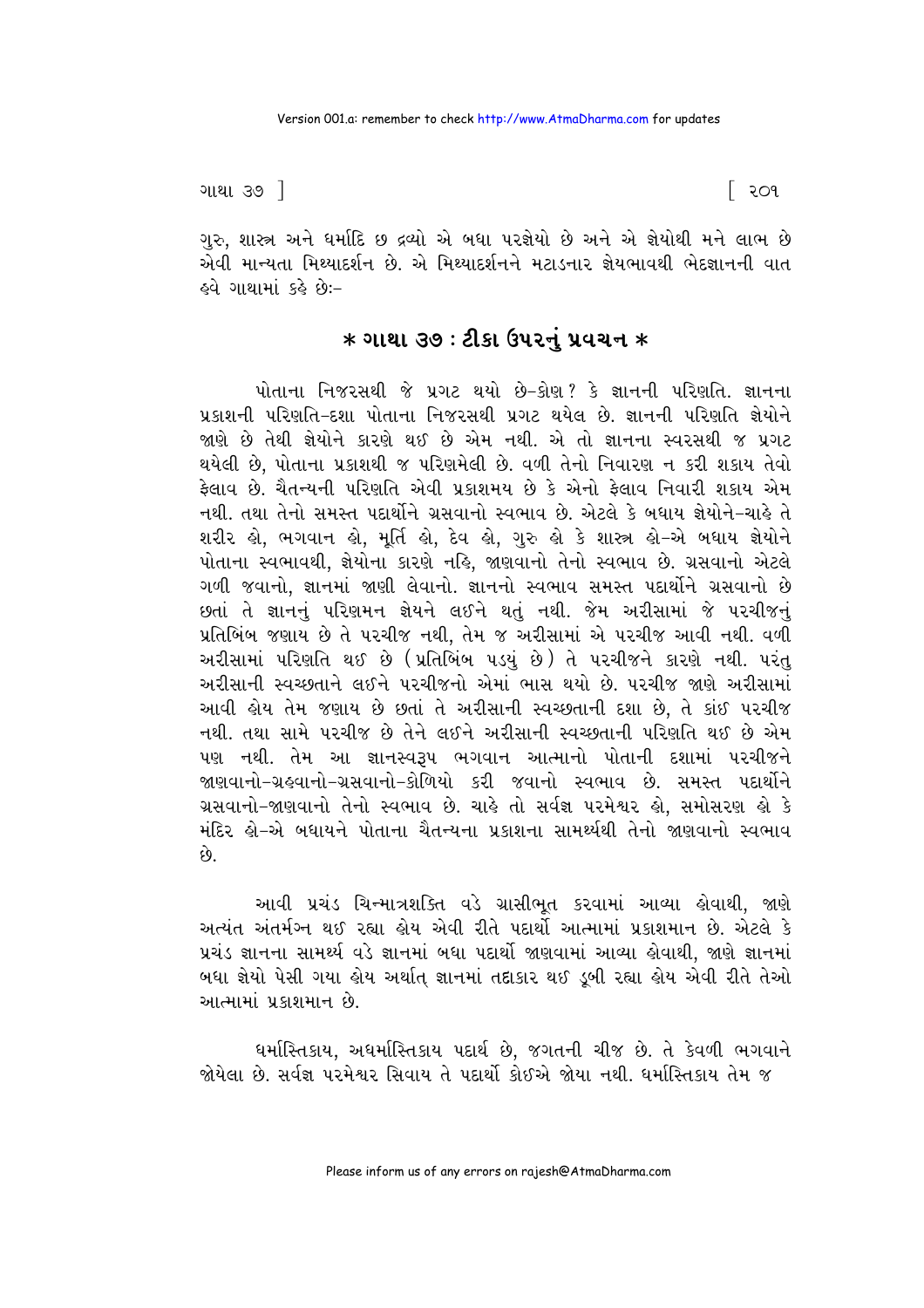િ પ્રવચન રત્નાકર ભાગ−ર

ર૦ર $\vert$ 

અધર્માસ્તિકાય લોકપ્રમાણ છે. ગતિ કરનાર (જીવ-પુદ્દગલો) પોતાથી ગતિ કરે છે ત્યારે ધર્માસ્તિકાય તેમાં નિમિત્ત થાય છે. અને તે તે પદાર્થ ગતિ કરીને પોતાથી સ્થિર થાય છે ત્યારે અધર્માસ્તિકાય સ્થિર થવામાં નિમિત્ત છે. પદાર્થી પોતાના કારણે ગતિ કરે છે અને પોતાના કારણે સ્થિતિ કરે છે ત્યારે બીજી ચીજને નિમિત્ત કહે છે. ધર્માસ્તિકાય ગતિ કરાવે છે કે અધર્માસ્તિકાય સ્થિતિ કરાવે છે એમ નથી. તેવી રીતે આકાશ લોક-અલોકમાં વ્યાપક પદાર્થ છે. અને કાળદ્રવ્ય જે અસંખ્ય છે તે લોકમાં રહેલા છે. કાળદ્રવ્ય ૫ણ ઉત્પાદ-વ્યય-ઘ્રૌવ્યયુક્ત સત્ પદાર્થ છે. પુદ્દગલદ્રવ્ય અનંત છે. કર્મ, શરીર, વાણી ઈત્યાદિ બધા પુદ્દગલો પરજ્ઞેય તરીકે જગતમાં અસ્તિ ધરાવે છે. તેમ જ અન્ય જીવો-નિગોદના, સિદ્ધના જીવો, દેવ, ગુરુ, સ્ત્રી, કુટુંબ ઇત્યાદિ જીવો તે બધા અન્ય જીવ છે. જ્ઞાની કહે છે કે આ સર્વ ૫૨૬વ્યો મારા સંબંધી નથી. આ બધાંય છયે દ્રવ્યો જ્ઞાનનું જ્ઞેય છે. એટલે કે જ્ઞાન તેમને જાણી લે છે. જ્ઞાન તેમને જાણી લે છે એમ કહેવું એ પણ વ્યવહાર છે. ખરેખર તો તે સંબંધી જે પોતાની જ્ઞાનદશા છે તે-રૂપે પરિણમતો તે પોતાને જ જાણે છે. જ્ઞાનમાં જ્ઞેયને જાણવાનો સ્વભાવ છે. પરંતુ એ જ્ઞેય છે માટે તેને જાણવાનો સ્વભાવ છે એમ નથી. ચૈતન્ય પોતે જ તે કાળે, ચૈતન્યની શક્તિના વિકાસના સામર્થ્યથી જે અનંત જ્ઞેયો છે તેમને જાણી-જાણવાના ભાવે પરિણમી તેમને ગળી જાય છે. પરજ્ઞેય તરીકે જગતમાં જે અનંત પદાર્થી છે તેમને જ્ઞાન પોતાના જાણવાના સામર્થ્યથી જાણે છે. આત્મા પોતાના જ્ઞાનમાં રહીને, જ્ઞેયના આશ્રય-અવલંબન લીધા વિના, પોતાનો જે સ્વપરને પ્રકાશવાનો સ્વભાવ છે તેના સામર્થ્યથી તે જ્ઞેયોને પ્રકાશે છે.

જે પરજ્ઞેયો છે તે જીવના નથી. દીકરો જીવનો નથી કે પૈસા જીવના નથી. જીવને ગુરુષ નથી કે શિષ્ય પણ નથી. એ તો બધા પરજ્ઞેયો છે. જીવને તો જે જ્ઞેયો છે તેમને સ્વભાવના સામર્થ્યથી જાણે તેવો સ્વભાવ છે તે પોતાનો છે. તેથી ધર્મી જીવ એમ જાણે છે કે તે સઘળાં પરદ્રવ્યો મારાં સંબંધી નથી. વીતરાગ અરિહંતદેવ અને નિર્ગ્રંથ ગુરુ એ મારા સંબંધી નથી. એ તો પર પદાર્થો છે.

u&:- દેવ-ગુરુને તો આત્માના રાખો. દેવ-ગુરુ તો શુદ્ધ છે ને? તે શુદ્ધ છે તેથી પોતાના માનીએ તો ?

ઉત્તરઃ- અરિલંતદેવ અને અનંત સિદ્ધો પોતપોતામાં પરમ શુદ્ધ પવિત્ર પરમાત્મપદે બિરાજમાન હોવા છતાં આ જીવને પોતાના માટે તેઓ પર છે. તથા આ અરિકંત છે, આ સિદ્ધ છે, એમ માનવા એ વિકલ્પ છે. (અને એમને પોતાના માનવા એ મિથ્યાત્વ છે.) આત્માનો તો પોતાનામાં રહીને પોતાના સામર્થ્યથી તે જ્ઞેયોને ગળી જવાનો સ્વભાવ છે. તેનો તો જ્ઞાનના પરિણમનમાં રમણતા કરવાનો સ્વભાવ છે. તેથી એ સઘળાં પરદ્રવ્યો દેવ, ગુરૂ, શરીર અને કર્મ એ મારાં સંબંધી નથી. જે આઠ કર્મ છે તે મારાં સંબંધી નથી. એ તો જડ પુદ્દગલ છે અને હું તો ચૈતન્ય-જ્ઞાનપ્રકાશની મૂર્તિ છું.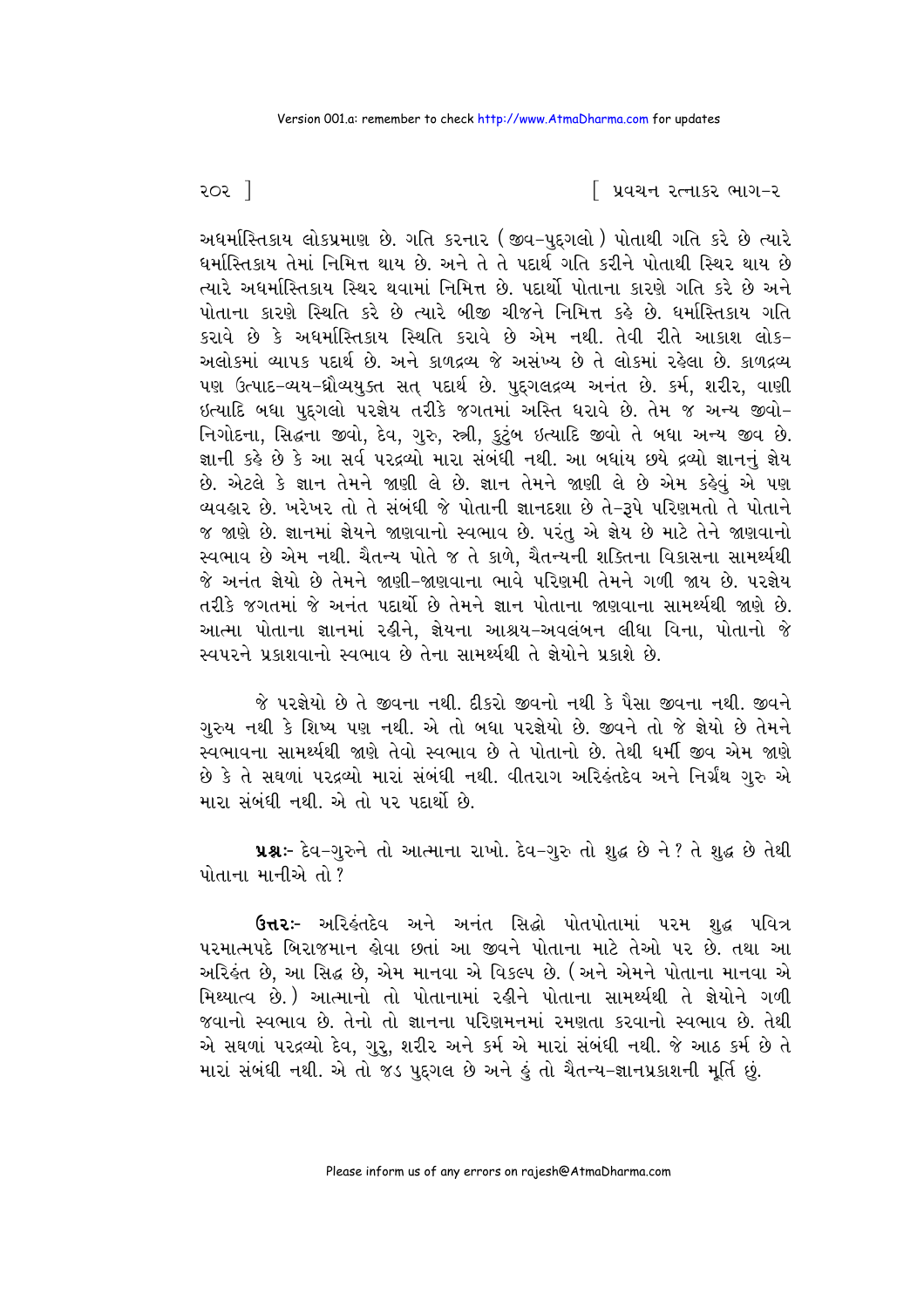ગાથા ૩૭ <sup>–</sup>

િ ૨૦૩

us: 54 dl જીવને હોય છે ને?

ઉત્તરઃ- ભાઈ! કર્મ તો જીવનાં ન હોય કેમકે એ તો જડ પુદગલમય છે. જીવને તો જ્ઞાન પોતાનું હોય છે. (જીવને કર્મ છે એ તો સંયોગ બતાવનાર વ્યવહારનું કથન છે.) ભગવાન ! એકવાર તારા ચૈતન્યનું સામર્થ્ય કેટલું છે એ જો તો ખરો. તારા જ્ઞાનનો સ્વભાવ તો પરને. પરના આશ્રય વિના જાણે તેવો છે. પરની હયાતી છે માટે પરને જાણે છે એમ નથી. ( પરથી નિરપેક્ષ સહજ તારો જાણવાનો સ્વભાવ છે. )

આ ધર્મની વાત ચાલે છે. ૫૨ પદાર્થોનું જ્ઞાન કરવાનો મારો સહજ સ્વભાવ છે એમ જાણવું એનું નામ ધર્મ છે. ધર્મ એટલે શું ? કે પરપદાર્થ અને મારે કાંઈપણ સંબંધ નથી. પરંતુ પરંપદાર્થ સંબંધી જ્ઞાન કરવાનું મારામાં સ્વપરપ્રકાશક સામર્થ્ય છે. એ સ્વપરપ્રકાશક સામર્થ્યમાં સ્વનું પરિણમન કરવું એ ધર્મ છે. સર્વ પરદ્રવ્યો મારા સંબંધી નથી તેથી જ્ઞેયજ્ઞાયક સંબંધ કહેવો એ પણ વ્યવહાર છે. ભગવાન! આ લોકાલોકની ઙયાતી છે માટે કેવળજ્ઞાનીની પરિણતિ કેવળજ્ઞાનરૂપ થાય છે એમ નથી. પરંતુ જ્ઞાનનું પરિણમન પોતાના સ્વભાવના સામર્થ્યથી જ કેવળજ્ઞાનરૂપ થાય છે. જ્ઞાનના સ્વભાવનું સામર્થ્ય જ એટલું છે કે તે સ્વને જાણે અને પરને જાણે. પરની હયાતી હોવા છતાં જ્ઞાન, પરની હયાતીને કારણે નહિ, પણ પોતાની જ્ઞાનની સત્તાના સામર્થ્યને લઈને તે સ્વપરને જાણે છે

u& :- તો શું ભગવાનથી પણ કાંઈ લાભ ન થાય? ભગવાનની વાણીથી પણ લાભ ન થાય?

ઉત્તરઃ- ના, કેમકે ભગવાન અને ભગવાનની વાણી પરજ્ઞેય છે, પર પદાર્થ છે-આત્માનો સ્વભાવ તો ૫૨ પદાર્થને ૫૨૫દાર્થની હયાતીમાં જાણવાનો છે. છતાં જ્ઞાન, પરની હયાતીના કારણે નહિ, પણ પોતાના સ્વપરપ્રકાશક જ્ઞાનના સામર્થ્યની પરિણતિને કારણે જાણે છે. આ સમયસારજીની ગાથા ૩૨૦ માં ત્યાંસુધી આવે છે કે-ભગવાન આત્મા જ્ઞાનસ્વરૂપ છે તે બંધને જાણે, મોક્ષને જાણે, ઉદયને જાણે અને નિર્જરાને જાણે; માત્ર જાણે. લ્યો, હવે શું બાકી રહ્યું? પોતે જ્ઞાનસ્વભાવી પ્રભુ છે ને? ઉદય પર તરીકે જ્ઞેય, બંધ પર તરીકે જ્ઞેય, નિર્જરા પર તરીકે જ્ઞેય અને કર્મનું છૂટવું તે પણ પર તરીકે જ્ઞેય છે. માટે આત્મા ઉદય, બંધ, નિર્જરા અને મોક્ષને જાણે જ છે, કરતો નથી. જેમ દષ્ટિ માત્ર પરને જાણવાનું કામ કરે પણ પરને ટકાવવાનું, બદલાવવાનું પરિણમન કરાવવાનું કે પરિણમન ફેરવવાનું કામ ન કરે. તેમ ભગવાન આત્મા લોકની આંખ છે. એ ચૈતન્યની દષ્ટિનું પરિણમન તો જ્ઞાનરૂપે છે. પોતાના સામર્થ્યથી પોતામાં રહીને, પરને સ્પર્શ કર્યા વિના બધાં દ્રવ્યોને જ્ઞેય તરીકે જાણવાનો તેનો સ્વભાવ છે. તો હવે આમાં ૫૨ની દયા હું પાળી શકું એ કયાં રહ્યું ? અહાહા ! તત્ત્વ કેટલું સ્પષ્ટ છે ! આવું બીજે ક્યાંય નથી આ તો સનાતન માર્ગ છે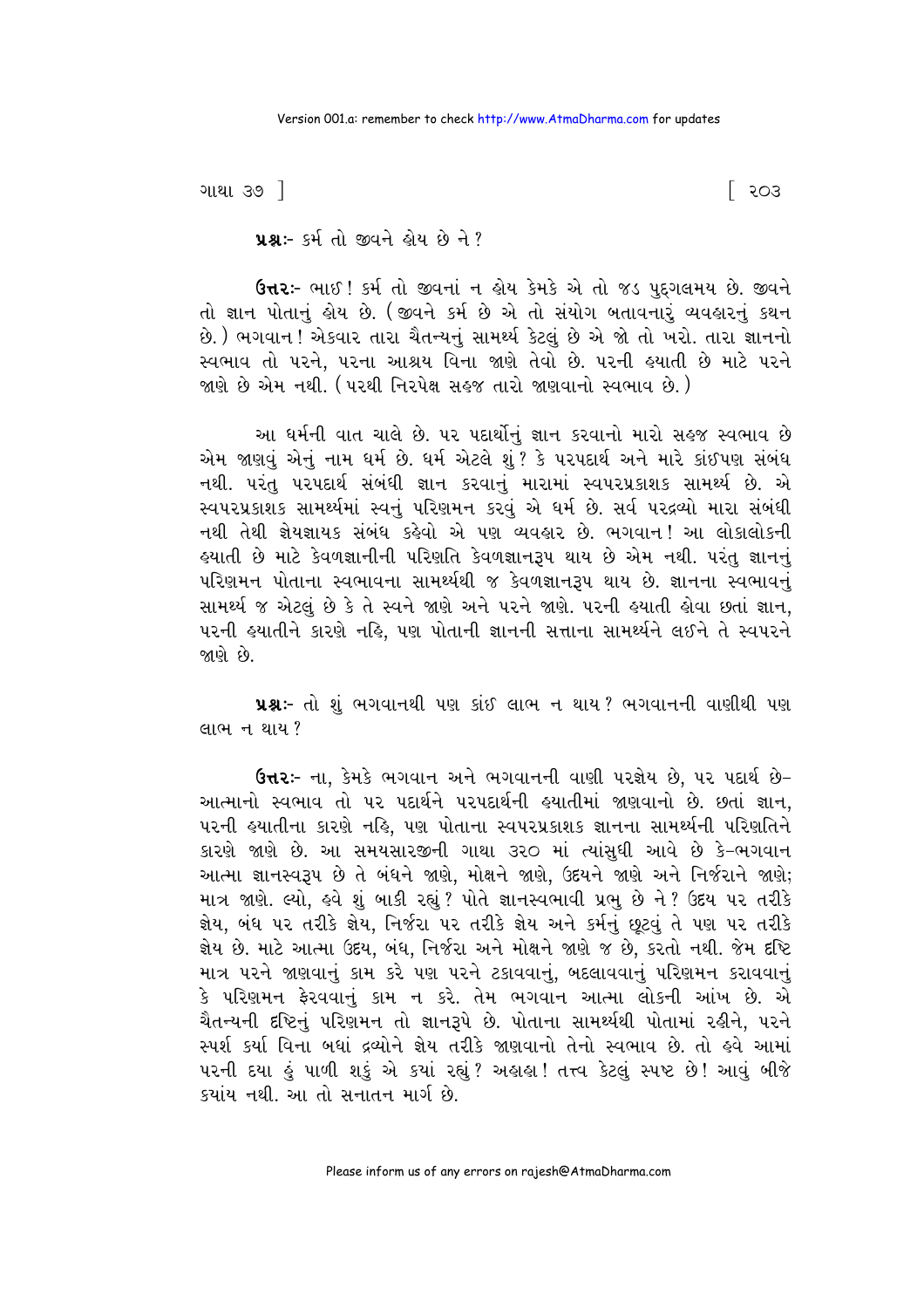િ પ્રવચન રત્નાકર ભાગ−ર

 $cos 1$ 

અનાદિથી આત્માનો સ્વભાવ સ્વપરપ્રકાશકના સામર્થ્યવાળો છે. તેથી સ્વતત્ત્વ પરને પ્રકાશે છે તે પરની હ્યાતીના કારણે પ્રકાશે છે એમ નથી. ખરેખર તો પર સંબંધી પોતાનું જે જ્ઞાન છે તેને તે પ્રકાશે છે. આવી વાત છે ત્યાં મારા પૈસા, મારો દેહ, મારી પત્ની, મારાં સંતાન ઇત્યાદિ કયાં રહ્યું ? કોનાં છોરું અને કોનાં વાછરું ? કોનાં મા અને બાપ? ભગવાન! કોના દેશ અને પરદેશ? બાપુ! તારો દેશ તો પ્રભુ અસંખ્ય પ્રદેશી અંદર છે, તેમાં અનંત ગુણની પ્રજા વસે છે. અને સ્વરૂપમાં રહીને એકલું જાણવું એ જ તારો સ્વભાવ છે. અહીં મુખ્યપણે જ્ઞેયજ્ઞાયકની વાત કરવી છે, કેમકે બીજા ગુણો કરતાં તે જ્ઞાનસ્વભાવ અસાધારણ શક્તિ ધરાવે છે. જ્ઞાન સિવાય બીજી શક્તિઓ તો નિર્વિકલ્પ પણે સત્તા ધરાવે છે. જ્ઞાનશિક્ત સવિકલ્પ છે. અર્થાત્ સ્વ અને પરને જાણવાના સામર્થ્યવાળી તે એક જ શક્તિ છે. આવી જ્ઞાનસ્વભાવી વસ્તુમાં પરને મારી શકું કે પરની દયા પાળી શકું કે પર પાસેથી કાંઈ લઈ શકું-એવું કયાં છે? અરે! શાસ્ત્રને જાણતાં, શાસ્ત્રમાંથી જાણવાની પર્યાય આવે છે એમ નથી, કેમકે શાસ્ત્ર તો પર છે, પુદ્ગલમય છે જયારે જ્ઞાનપર્યાય તો જ્ઞાયક ભગવાન જે સ્વપરને પ્રકાશવાના સામર્થ્યરૂપ તત્ત્વ છે તેનાથી થાય છે. અહાહા? તેથી ધર્મી એમ માને છે કે-મારે પરદ્રવ્યો સાથે કાંઈ સંબંધ નથી. તેઓ મારા કાંઈ સંબંધી નથી. દેવ મારા સંબંધી નથી, ગુરુ મારા સંબંધી નથી અને મંદિર પણ મારું નથી. હું તો એક ચૈતન્યસ્વરૂપ ભગવાન આત્મા છું, પરમાં ગયા વિના અને ૫૨ વસ્તુ મારામાં આવ્યા વિના તેને જાણવાના સ્વભાવવાળો છું.

સર્વ પરદ્રવ્યો મારાં સંબંધી નથી કારણ કે ટંકોત્કીર્ણ એક જ્ઞાયકસ્વભાવપણાથી પરમાર્થે અંતરંગ તત્ત્વ તો હું છું. હું તો જ્ઞાયકસ્વભાવના-સ્વરસના સત્નું સત્ત્વ છું. હું આત્મા સત અને જ્ઞાયકપણું એ માટું સત્ત્વ છે. તેથી જ્ઞાયકસ્વભાવપણાથી હું અંતરંગ તત્ત્વ છું અને તે પરદ્રવ્યો, મારા સ્વભાવથી ભિન્ન સ્વભાવવાળાં હોવાથી પરમાર્થે બાહ્યતત્ત્વપણાને છોડવા અસમર્થ છે. અહાહા! સિદ્ધ ભગવાન અને સર્વજ્ઞ પરમેશ્વર અરિલ્લ પરમેષ્ઠી પણ મારા સ્વભાવથી ભિન્ન સ્વભાવવાળા છે. તેથી તેઓ પરમાર્થે બાહ્યતત્ત્વપણાને છોડવા અસમર્થ છે. બાહ્ય પદાર્થો મારા સ્વભાવથી ભિન્ન છે અને પોતાના સ્વભાવને છોડવા અસમર્થ છે. અર્થાત્ તેઓ પોતાના સ્વભાવમાં જ ટકી રહેતા લેવાથી પોતાના સ્વભાવનો અભાવ કરી જ્ઞાનમાં પેસતાં નથી. બાહ્ય અનંત તત્ત્વો− પરજ્ઞેયો પોતાની હયાતી-પોતાના સ્વભાવનું સત્ત્વ છોડવા અસમર્થ છે અને હું મારૂં અંતરંગતત્ત્વ જે જ્ઞાયકપણું છે તે છોડવા અસમર્થ છું. જ્ઞાન સ્વ અને પરને પોતાની અસ્તિમાં રહીને જાણતું હોવાથી જ્ઞેય જ્ઞાનમાં પેસતું નથી તથા જ્ઞાન જ્ઞેયમાં જતું નથી. આમ બે વિભાગ તદ્દન જાુદા છે-(૧) અંતરંગતત્ત્વ જ્ઞાયક પોતે અને (૨) બાહ્યતત્ત્વ સર્વ પરજ્ઞેયો. જાઓ, આ જ્ઞેયભાવના ભેદજ્ઞાનનો પ્રકાર કર્લ છે.

જ્ઞેયભાવથી તારું તત્ત્વ જુદું છે એમ તું અનુભવ. તારી દષ્ટિને ત્રિકાળીતત્ત્વ જ્ઞાયક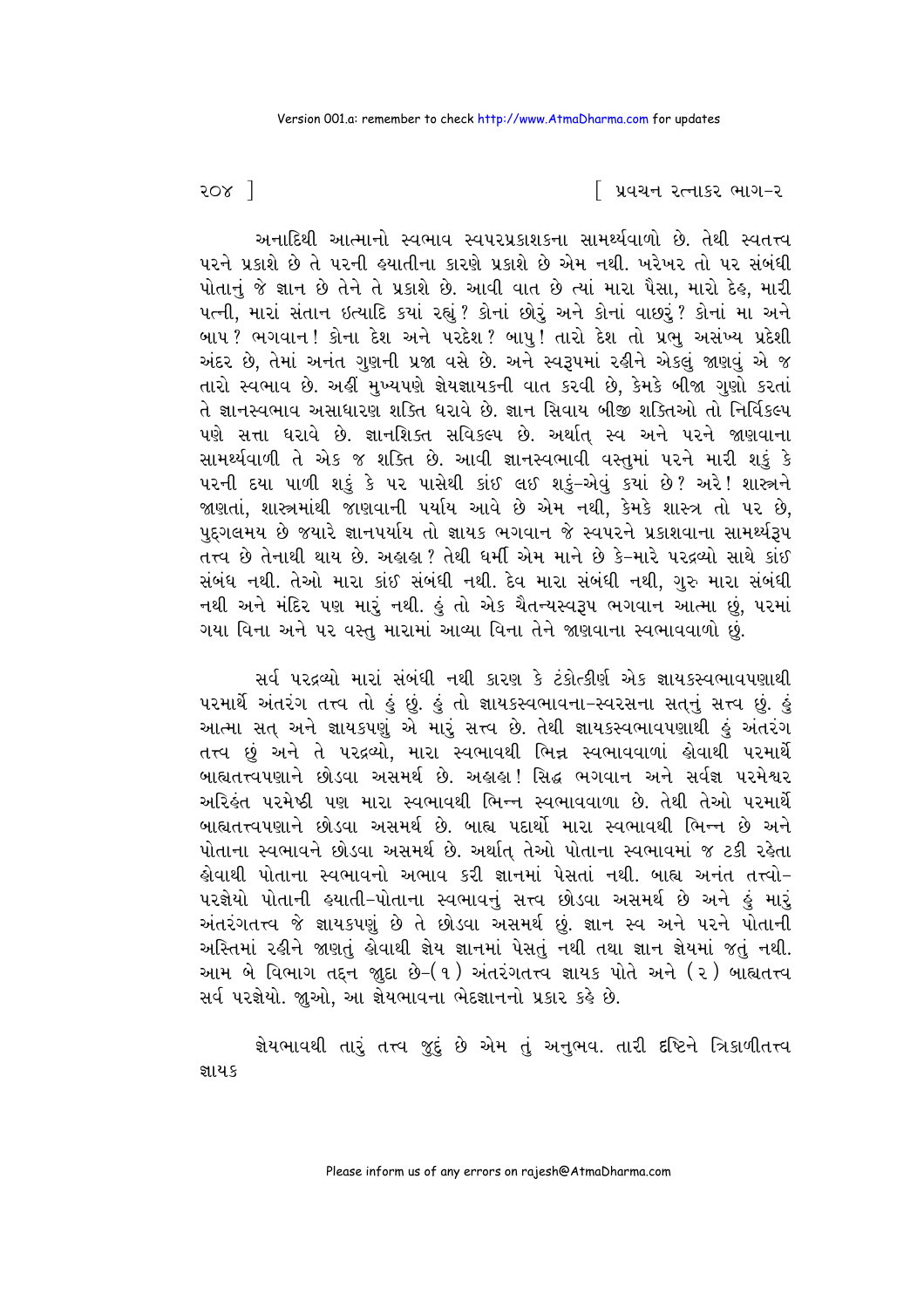ગાથા ૩૭ <sup>–</sup>

ઉપર જોડી દે કે જે તું જ છે. જે તું નથી એ પરજ્ઞેયોથી દૃષ્ટિ હઠાવી લે-એમ અહીં કહે છે. ઙવે કઙે છે−વળી ડું સ્વયમેવ નિત્ય ઉપયુક્ત એવો અને ૫૨માર્થે એક, અનાકુળ આત્માને અનુભવતો એવો ભગવાન આત્મા છું. નિત્ય ઉપયુક્ત એટલે નિત્ય જાણવા-દેખવાના ઉપયોગવાળો, નિત્ય જ્ઞાનના ઉપયોગના વેપારવાળો છું. પરમાર્થે એક છું એટલે જ્ઞાનમાં એકરૂપ છું, જેમાં ભેદ નથી એવો એક અનાકુળ શાંતરસનો કંદ પ્રભુ અતીન્દ્રિય આનંદનું ઢીમ ઢું છું. મારા આનંદ માટે નિમિત્તની અપેક્ષા મને નથી, કેમ કે નિમિત્તમાં મારો આનંદ નથી. તેવી જ રીતે મારા જ્ઞાનપ્રકાશને માટે નિમિત્તની જરૂર નથી, કેમ કે મારો જ્ઞાનપ્રકાશ એમાં નથી. ભગવાન સમોસરણમાં સાક્ષાત બિરાજતા હોય અને તેમની વાણી છુટે એનું જ્ઞાન મને થાય તે મારા વડે મારાથી થાય છે અને તેનાથી હું અનાકુળ આનંદને વેદું છું. પરંતુ એ પરને લઈને મને જ્ઞાન થાય અને પરના કારણે મને આનંદ થાય એમ નથી; કારણ કે મારૂં જ્ઞાન અને મારો આનંદ ત્યાં પરમાં છે જ નહિ.

ભાઈ ! ચૈતન્યની સ્વપરપ્રકાશક જ્ઞાનની સત્તાના સામર્થ્યને જેણે જાણ્યું નથી, જેણે અનુભવમાં તેની સત્તાનો સ્વીકાર કર્યો નથી તેને ધર્મ કયાંથી થાય? અહીં કહે છે કે પોતાથી જ નિત્યઉપયોગમય અને પરમાર્થે એક અનાકુળ એવા આત્માને પોતાની જ્ઞાન-પરિણતિમાં અનુભવતો, અનાકુળ આનંદને વેદતો ભગવાન આત્મા જ જાણે છે કે <u>ડું</u> પ્રગટ નિશ્ચયથી એક જ છું. ખરેખર એક જ્ઞાયકભાવસ્વરૂપે અનાકુળ આનંદને વેદતો .<br>કું એક છું. નિશ્ચયથી એક કોવાથી પર્યાયના ભેદો પણ મારામાં નથી.

જિનેશ્વરદેવનો માર્ગ ભાઈ! બહુ સૂક્ષ્મ અને અપૂર્વ છે. સર્પને પકડવા મોટા સાણસા લોય પણ મોતીને પકડવા એ સાણસા શું કામ આવે? (ના). તેમ ભગવાન આત્માને ૫કડવામાં સ્થળ વિકલ્પ કામ ન આવે. એ તો નિર્વિકલ્પ જ્ઞાન અને આનંદથી ૫કડાય એમ છે. આવા નિર્વિકલ્પ જ્ઞાન અને આનંદ જેને પ્રગટ છે તે સમ્યગ્દષ્ટિ જ્ઞાની આત્માને એમ અનુભવે છે કે-હું તો એક છું. હું એક જ્ઞાયક ચૈતન્યસ્વરૂપ છું અને આ શરીર, વાણી, મન, દેવ, ગુરુ, શાસ્ત્ર એ બધાં પરજ્ઞેય છે. તે મારી ચીજ નથી કે મારામાં નથી. તે મારા કારણે નથી અને હું તેના કારણે નથી. હું જ્ઞાયક છું અને તે જ્ઞેય છે એવો માત્ર જ્ઞેયજ્ઞાયકભાવ છે.

તે જ્ઞેયજ્ઞાયકભાવમાત્રથી પરદ્રવ્યો સાથે પરસ્પર મળવું (મિલન) થયું હોવા છતાં પણ, પ્રગટ સ્વાદમાં આવતા સ્વભાવના ભેદને લીધે ભિન્નતા છે. શિખંડમાં જેમ મીઠો અને ખાટો સ્વાદ બે ભેગા હોવા છતાં પણ, મીઠો સ્વાદ ખાટાથી જાુદો જણાય છે તેમ સમ્યગ્દષ્ટિ ધર્માત્માને ભગવાન આત્માનો સ્વાદ પરના સ્વાદથી જાહ્યે જણાય છે. આવું જાણે અને શ્રદ્ધે ત્યારે આત્માને જાણ્યો-માન્યો-અનુભવ્યો એમ કહેવાય છે. આ સમ્યગ્દર્શન અને ધર્મની રીત છે. આ મૂળ વાતને મૂકીને મહાવ્રત લીધાં, બ્રહ્મચર્ય પાળ્યાં, કેશલોચ

Please inform us of any errors on rajesh@AtmaDharma.com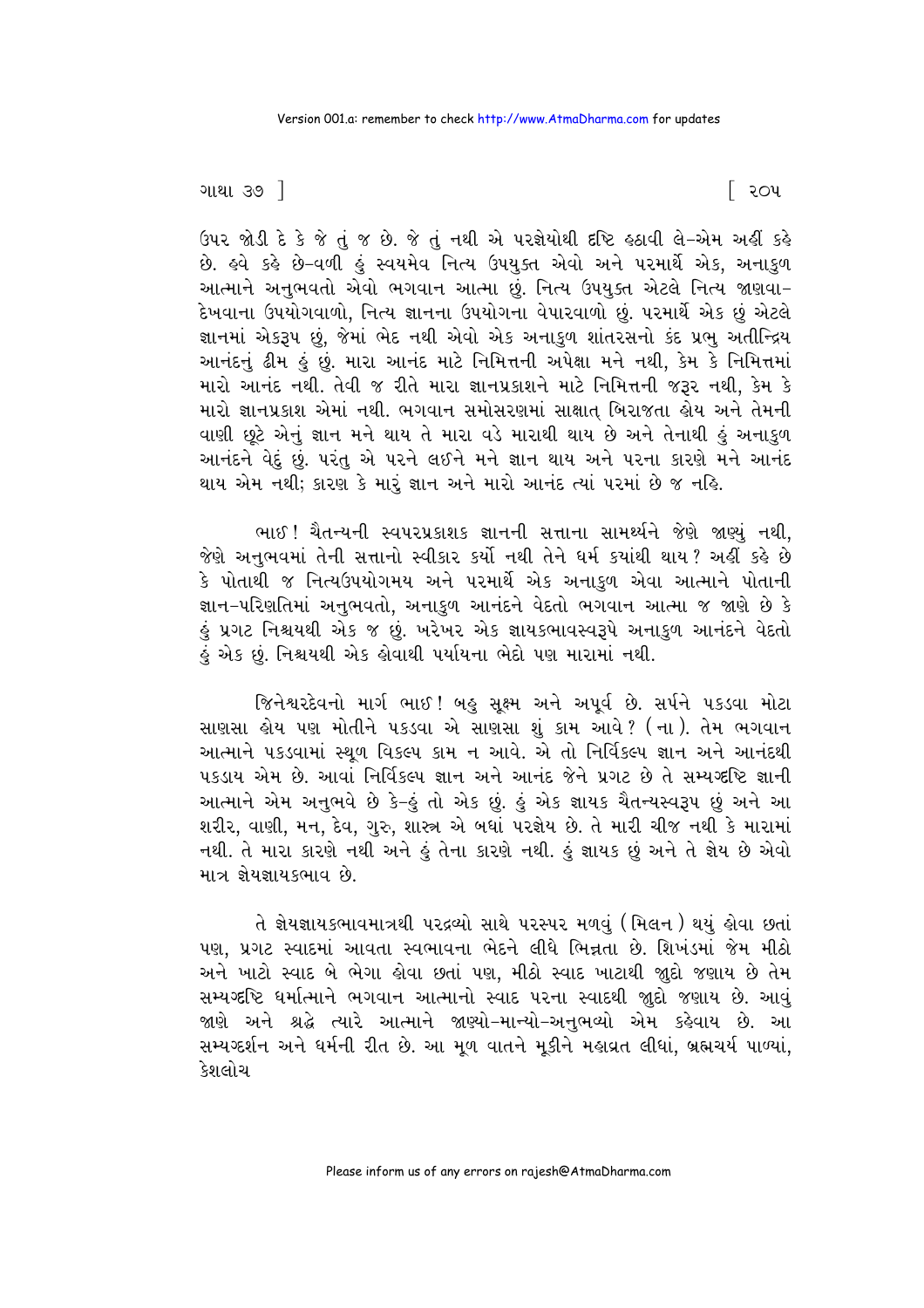કર્યા ઇત્યાદિ બાહ્ય ક્રિયાકાંડમાં ધર્મ માની મૂર્છાઈ ગયો પણ એ તો બધાં થોથેથોથાં છે. એ તો શુભવિકલ્પ છે. પણ ભગવાન આત્મા નિર્વિકલ્પ છે. એમાં તે વિકલ્પ કયાં છે? કું શુભ વિકલ્પવાળો એમ વિચારવાને બદલે હું ચૈતન્યઘનસ્વરૂપ અનાદિ અનંત તત્ત્વ છું .<br>એમ વિચારને? જ્ઞાની તો કહે છે કે હું તો અનાદિ અનાકુળ આત્માને અનુભવતો ભગવાન છે.

અજ્ઞાનીને પણ જડનો સ્વાદ આવતો નથી. ફક્ત તેના ઉપર લક્ષ કરીને 'આ 8ીક છે' એમ રાગનો સ્વાદ તેને આવે છે. પરંતુ ધર્મી તો કહે છે કે રાગનો ભાવ પણ ૫૨ છે. તે મારા જ્ઞાનમાં ૫રજ્ઞેય તરીકે હયાતી રાખનાર તત્ત્વ છે-એમ જણાય છે. એ રાગ છે માટે એને જાણું છું એમ નથી. તથા રાગને, એનામાં પ્રવેશ કરીને જાણું છું એમ પણ નથી. ભાઈ! તને તારા સ્વભાવના સામર્થ્યની ખબર નથી, શ્રદ્ધા નથી. એક સમયમાં લોકાલોકને જાણે એવો તારો સ્વભાવ છે. ભલે શ્રુતજ્ઞાન હો. શ્રુતજ્ઞાન પરોક્ષ છે અને કેવળજ્ઞાન પ્રત્યક્ષ છે એટલો જ ફેર છે. શ્રુતજ્ઞાનમાં પણ પોતે પોતાને જાણતાં પોતાની હયાતીમાં, લોકાલોક જણાઈ જાય છે. ખરેખર તો લોકાલોક જણાય છે એમ કહેવું તે વ્યવહાર છે. અહાહા ! વીતરાગનો માર્ગ બહુ ઝીણો છે, ભાઈ !

ભગવાન આત્મા જાણે છે કે કું તો પ્રગટ નિશ્ચયથી એક જ છું. ૫૨ અનેક જ્ઞેયોને જાણતાં હું અનેકરૂપ થતો નથી. અનેક પરજ્ઞેયોને જાણતાં છતાં હું અનેકમાં જતો નથી, અને તે અનેક જ્ઞેયો મારા જ્ઞાનમાં આવતા નથી. હું તો જ્ઞાયકમાત્ર અનાકુળ આનંદને અનુભવતો આત્મા છું. અહીં એકલું જાણવાનું લીધું નથી, કારણ કે જ્ઞાનમાં સાથે આનંદ પણ છે. જેમ આત્મામાં જ્ઞાન છે તેમ અતીન્દ્રિય આનંદ પણ છે. માટે જેવું આત્માનું સ્વપરપ્રકાશક સામર્થ્ય છે એવું જાણ્યું તો જ્ઞાનની સાથે આનંદ પણ આવે જ છે. આનંદ આવ્યા વિનાનું એકલું જ્ઞાન તે જ્ઞાન જ કહેવાતું નથી. સર્વજ્ઞ ત્રિલોકનાથની દિવ્યધ્વનિમાં આવેલી આ વાત છે. ભાઈ! તું આત્મા છે ને પ્રભુ! અને તું પ્રભુ છે, પામર નથી. પ્રભુને પામર માનવો તે મિથ્યાત્વ છે. અહાહા! અનંતા જ્ઞેયોને, જ્ઞેયમાં પ્રવેશ કર્યા વિના અને જ્ઞેય જ્ઞાનમાં આવ્યા વિના જાણવાની તાકાતવાળો તું આત્મા છે. આવી તારી પ્રભુતા છે, અને એ જ ઇશ્વરતા છે. ૩૬ મી ગાથામાં આવી ગયું કે-' જેની નિરંતર શાશ્વતી પ્રતાપસંપદા છે'-તેમાં આત્માની પ્રભુતા બતાવી છે. જેમ જ્ઞાનસ્વભાવ છે તેમ પ્રભુતા પણ સ્વભાવ છે. જેણે પોતાના જ્ઞાન અને પ્રભુતા સ્વભાવનું ભાન કર્યું તેને પર્યાયમાં પ્રભુતા પ્રગટે છે. તેને પોતાની પર્યાય પોતાના સામર્થ્યથી, અખંડ પ્રતાપથી શોભિત સ્વતંત્ર શોભે એવી પ્રગટ થાય છે.

પણ અમારે કરવું શું ? ભાઈ, આ કરવું કે-હું અંદર જ્ઞાનસ્વરૂપી ભગવાન અનંત અનંત ગુણનું ગોદ્દામ, અનંત સ્વભાવનો સાગર પ્રભુ અને અનંત શક્તિઓનું સંગ્રહાલય-ધામ છું-એમ જાણવું. પણ અજ્ઞાનીને તેની કર્યો ખબર છે? તેને છોડીને તે પરમાં (શરીરાદિ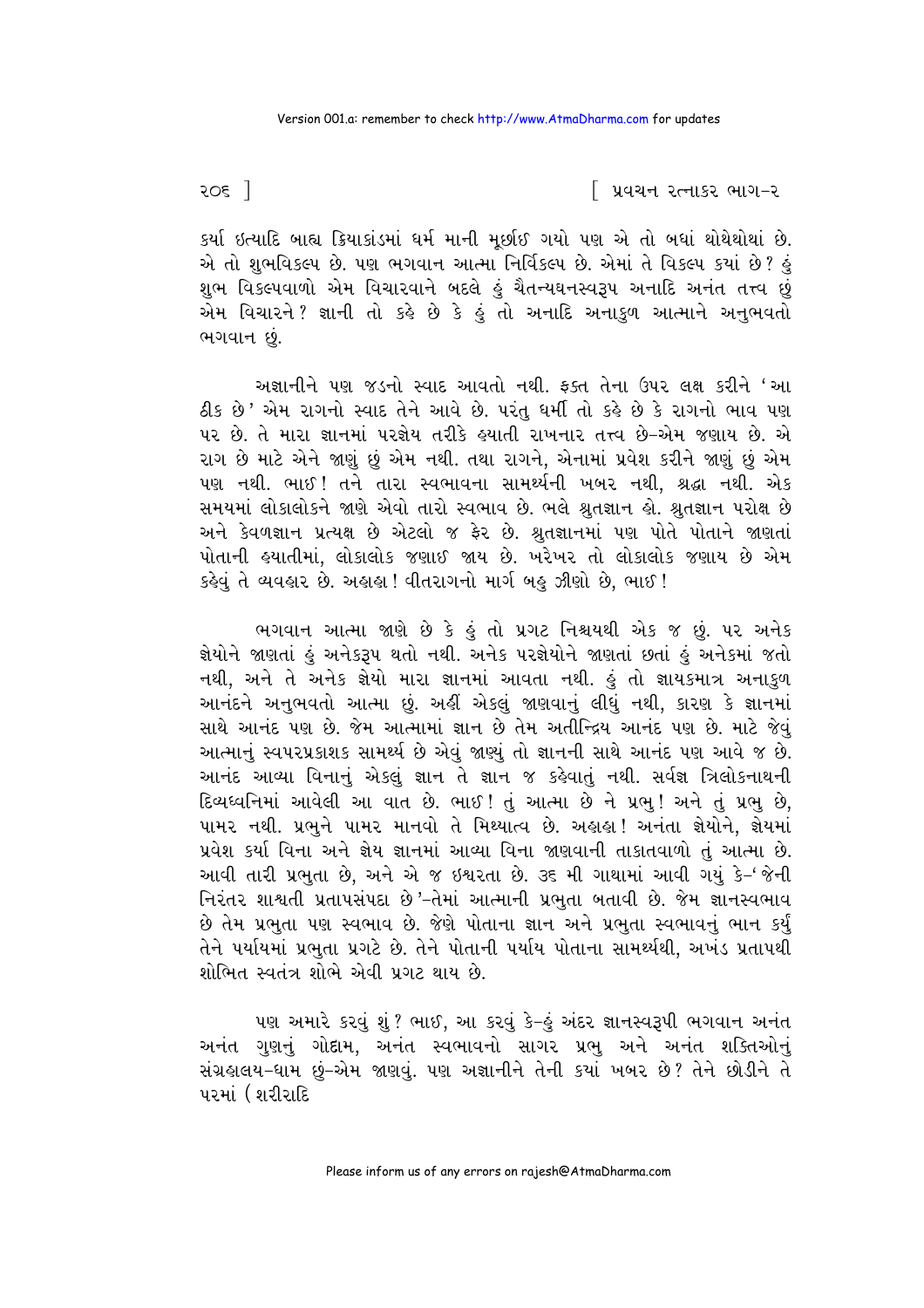ગાથા ૩૭ <sup>–</sup>

િ ૨૦૭

સંયોગમાં) રાજી થઈ જાય છે. ભગવાન ! તને આ શું થયું ? તારૂં ભિખારીપણું (રાંકાઈ) તો જો. આ તારૂં ગાંડપણ છે, પાગલપણું છે. અહા! તું ત્રણલોકનો નાથ અને આટલા સુખમાં (સંયોગમાં) રાજી થઈ જાય!! ભગવાન! તું તો આનંદનો નાથ પ્રભુ છે. આ પરચીજ (સંયોગ) તારી નથી અને તું તેનો નથી, તે તારાથી નથી અને તું તેનાથી નથી. આ તારૂં જ્ઞાન પરચીજથી છે એમ નથી. પરચીજની હયાતી છે માટે જ્ઞાન જાણે છે એમ પણ નથી. તું તારી સત્તાથી સ્વપરને જાણે છે. સ્વપરને જાણવાના સામર્થ્યવાળો તું ભગવાન છે. તેને જાણ તો અતીન્દ્રિય આનંદનો સ્વાદ આવશે.

અહીં 'જ્ઞેયજ્ઞાયકભાવ માત્રથી ' એમ કહ્યું છે એટલે શું ? કે હું જ્ઞાયક અને આ પર જ્ઞેય છે એ તો કહેવા માત્ર સંબંધ છે. આવા જ્ઞેયજ્ઞાયક સંબંધથી પરદ્રવ્યો સાથે જાણે મેળ હોય તેમ જણાય છે. પરંતુ પ્રગટ સ્વાદમાં આવતા સ્વભાવના ભેદને લીધે તેઓ મારાથી ભિન્ન છે. મારો-આત્માનો સ્વાદ અતીન્દ્રિય આનંદ છે, જ્યારે ધર્માસ્તિકાય આદિ પર જ્ઞેયો મારાથી ભિન્ન છે. અહાહા! ભગવાને જોયેલા ધર્માસ્તિ, અધર્માસ્તિ, આકાશ, કાળ, અન્ય જીવ અને કર્મ આદિ પુદ્દગલો એ બધા પરજ્ઞેય છે અને હું તો જ્ઞાનમાં સ્થિત રહીને જાણવાવાળો અતીન્દ્રિય આનંદથી ભરેલો ભગવાન છે.

જડ કર્મ એ પરજ્ઞેય છે. તે મને નડે કે કર્મ મારાં છે એવું વસ્તુમાં નથી. 'કર્મે રાજા, કર્મે રંક, કર્મે વાળ્યો આડો અંક '-એવું આવે છે ને ? ભાઈ ! એ બધી નિમિત્તની વાતો છે. પોતાની પર્યાય વિકારરૂપે પરિણમે ત્યારે ઘાતીકર્મને નિમિત્ત કહેવાય છે. જ્યારે અઘાતીકર્મ તો સંયોગમાં નિમિત્ત છે. તે આઠેય કર્મ, તેનો પ્રકૃતિ, પ્રદેશ, સ્થિતિ અને અનુભાગ બંધ-એ બધુંય જ્ઞાનમાં પરજ્ઞેય છે. તીર્થંકર પ્રકૃતિ બંધાય એ પણ જ્ઞાનમાં પરજ્ઞેય છે. જેમ શિખંડમાં મીઠો સ્વાદ, ખાટા સ્વાદથી ભિન્નપણે સ્વાદમાં આવે છે તેમ મારો આત્માનો સ્વાદ, ધર્માસ્તિકાય આદિ પરજ્ઞેયો તેનાથી ભિન્ન છે. મારો અતીન્દ્રિય આનંદનો સ્વાદ પરજ્ઞેયોથી ભિન્ન છે. માટે કું તેનાથી જાદો છું. આવો જિનેશ્વરનો માર્ગ કોઈ અપૂર્વ છે! પણ લોકોએ દયા પાળવી અને બહારથી વ્રત પાળવાં ઇત્યાદિમાં ધર્મ માન્યો છે. પણ એવું તો અનંતવાર કર્યું છે. એ તો રાગની ક્રિયા છે. એમાં કયાં આત્મા છે? આત્મા તો જાણનાર સ્વભાવે છે. તે શું રાગમાં આવે છે? (ના). પરંતુ અજ્ઞાનીને તેની ( પોતાની ) મોટપ સઝતી નથી. પરને લઈને મને ઠીક પડે, પરને લઈને મને જ્ઞાન થાય એમ માની અજ્ઞાની પોતાની મોટપ બીજાને આપે છે. અરે ભગવાન! આ તને શું થયું છે? તું તો અનાદિ બ્રહ્મસ્વરૂપ ભગવાન છે ને!

ભગવાન આત્મા જ્ઞાનાનંદસ્વરૂપી બ્રહ્માનંદનો નાથ છે. તેનો પ્રગટ સ્વાદ અતીન્દ્રિય આનંદ છે. જ્યારે ધર્માદિ પરજ્ઞેયોના સ્વભાવો મારાથી ભિન્ન છે. આમ પ્રગટ સ્વાદમાં આવતા સ્વભાવભેદને લીધે હું, ધર્મ, અધર્મ, આકાશ, કાળ, પુદ્દગલ અને અન્ય જીવો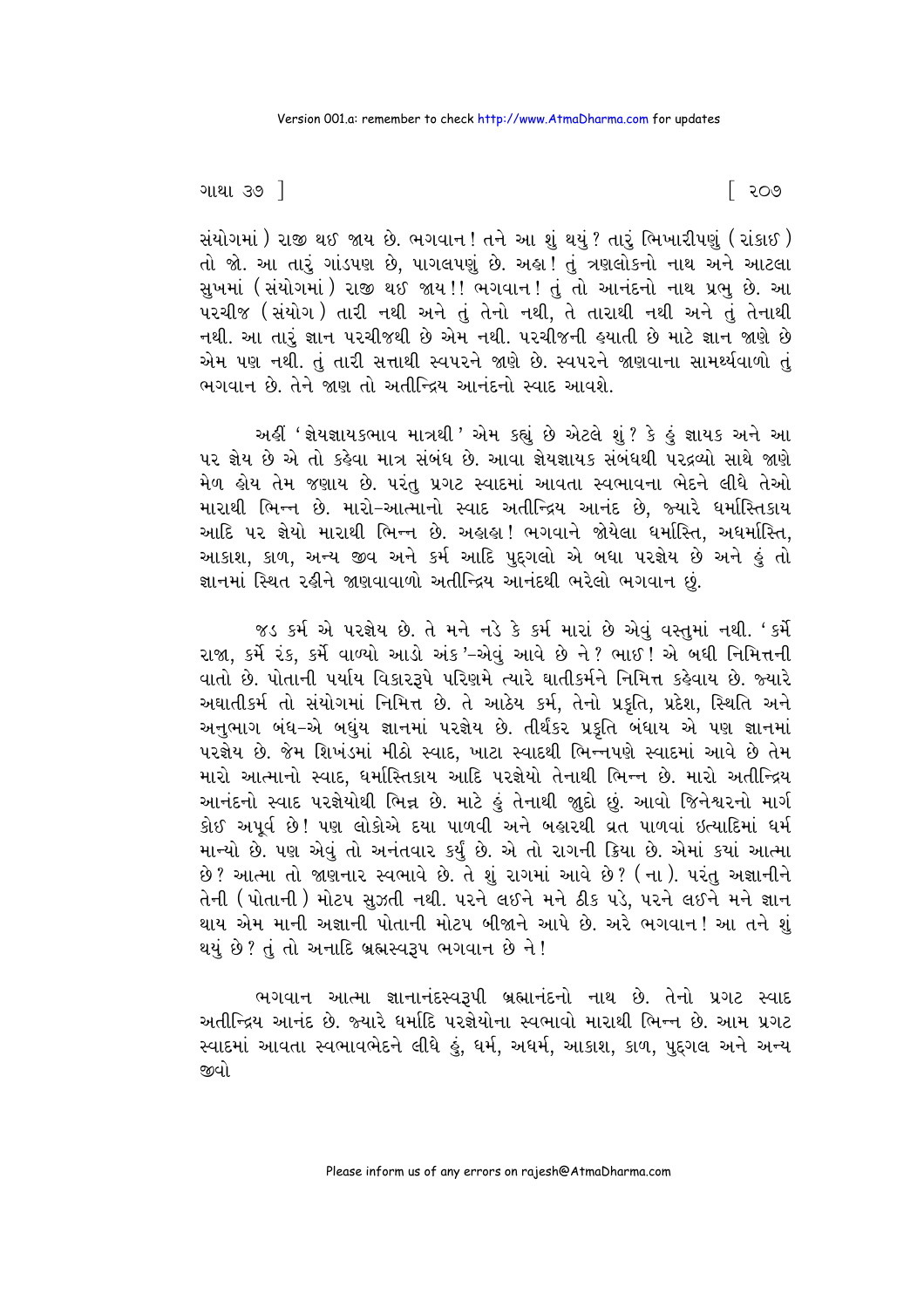પ્રત્યે નિર્મમ છું. આ ત્રણલોકના નાથ તીર્થંકરદેવ પ્રતિ નિર્મમ છું. તીર્થંકર મારા નથી, દેવ મારા નથી, ગુરુ અને શાસ્ત્ર મારાં નથી. એ તો શુભભાવ હોય છે ત્યારે તેમના પ્રતિ લક્ષ જાય છે. પણ શભભાવ કાંઈ તે પરને લઈને થાય છે તથા એ શભભાવ થયો માટે ધર્મ છે એમ નથી. એ શુભભાવ અને બધી પરવસ્તુ પરજ્ઞેયમાં જાય છે. તે પરજ્ઞેયને હું મારા જ્ઞાનમાં રહીને, મારા અતીન્દ્રિય આનંદના સ્વાદને વેદતો થકો, મારાથી જાદા જાણું છું. આનું નામ સમ્યગ્દર્શન અને ધર્મ છે. સમ્યગ્દષ્ટિને જેવું સ્વરૂપ છે તેવી તેની પ્રતીતિ થઈ છે. જ્ઞાનસ્વરૂપ ચૈતન્યસૂર્ય ભગવાન આત્મા સિવાયના પરજ્ઞેયો તેમના બાહ્યતત્ત્વપણાને છોડવા અસમર્થ છે. અને કું અંતરંગતત્ત્વ છું જે મારા અનુભવમાં આનંદને જાણતો થકો પરને ભિન્ન જાણું છું. માટે કું એ સર્વ પરજ્ઞેયો પ્રતિ નિર્મમ છું– આવું જ્ઞાની જાણે છે.

જ્યારે અજ્ઞાની મારી પત્ની, મારા દીકરા, મારું મકાન-એમ માને છે. પણ ભાઈ ! આ દેઙ તારો નથી તો વળી મકાન આદિ તારાં કયાંથી આવ્યાં ? અરે ! અંદર જે રાગ છે તે પણ તારો નથી તો પછી પરચીજ તારી કયાંથી આવી? જ્ઞાની એમ જાણે છે કે કું તો જ્ઞાન-આનંદનો અનુભવનારો છું. રાગનો અનુભવનારો તે હું નહિ. અહો! શું અદ્દભુત ટીકા છે! એકલાં અમૃત રેડયાં છે! અહીં એમ કહે છે કે-ધર્મી એને કહીએ જે પોતાના જ્ઞાન-આનંદરૂપે પોતાથી જ (સ્વયમેવ ) પરિણમે. એમાં ૫૨ સંબંધી જ્ઞાન આવે પણ એ ૫૨ સંબંધી જ્ઞાન કહેવું એ વ્યવહાર છે. ખરેખર તો એ પોતાનું જ્ઞાન છે. ૪૭ શક્તિઓમાં એક સર્વજ્ઞત્વશક્તિ છે. એનું વર્ણન કરતાં 'આત્મજ્ઞાનમયી સર્વજ્ઞત્વશક્તિ*'* એમ કહ્યું છે. સર્વજ્ઞ એટલે સર્વને જાણે એમ નહિ. પણ સર્વનું જ્ઞાન એ આત્માનું જ્ઞાન છે. સર્વજ્ઞતાનો સ્વભાવ પોતાનો છે અને તે આત્મજ્ઞપણું છે. તેથી જ્ઞાની કહે છે કે-હું જે અત્યારે જાણું છું એ જાણવું મારાથી મારામાં થયેલું છે, પરજ્ઞેયને લઈને થયું નથી. અને તેથી અતીન્દ્રિય આનંદને વેદતો એકલો હું પરથી ભિન્ન છું, નિર્મમ છું. કારણ કે સદાય પોતાના એકપણામાં પ્રાપ્ત હોવાથી આત્મપદાર્થ એવો ને એવો જ સ્થિત રહે છે. એટલે જાણવાના સ્વભાવમાં જ સ્થિત રહે છે. પોતાના સ્વભાવને કોઈ પદાર્થ છોડતું નથી.

આ પ્રકારે જ્ઞેયભાવોથી ભેદજ્ઞાન થયું. આત્મા પરજ્ઞેયોથી ભિન્ન થયો.

અહીં આ અર્થનું કળશરૂપ કાવ્ય કહે છેઃ-

# **∗ કળશ ૩૧ : શ્લોકાર્થ ઉપરનું પ્રવચન ∗**

'इति सर्वै: अन्यभावै: सह विविके सति '-આમ પૂર્વોક્ત પ્રકારે ભાવકભાવ અને જ્ઞેયભાવોથી ભેદજ્ઞાન થતાં-એટલે શું કહ્યું ? કે આ આત્મા જે છે તે આનંદ અને જ્ઞાનસ્વરૂપ છે. તે પુણ્ય-પાપ તથા રાગ-દ્વેષના વિકારી ભાવથી ભિન્ન છે. હવે અનાદિથી જીવ રખડવાનં તો કરી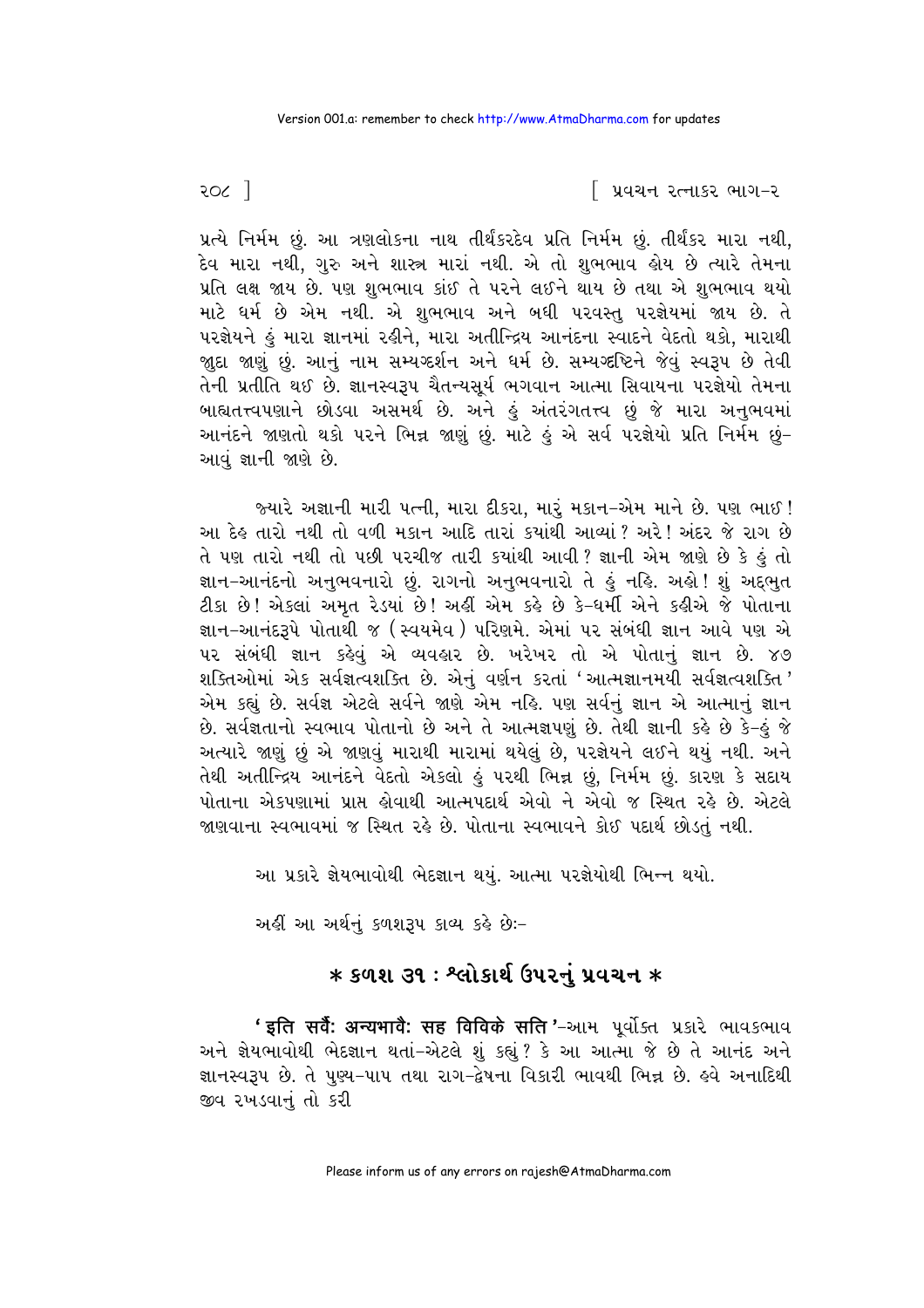ગાથા ૩૭ <sup>–</sup>

રહ્યો છે. દયા, દાન, ભક્તિ અને ખાવું, પીવું, રળવું, કમાવું ઇત્યાદિ પુણ્ય-પાપના ભાવ એ ચાર ગતિમાં રખડવાના ભાવ છે. તે વડે જીવ દુઃખી છે. હવે જેને જન્મ-મરણ મટાડવાં હોય અને ધર્મ પ્રગટ કરવો હોય તેણે શું કરવું એની આ વાત છે. પ્રથમ તો તેણે આ ભગવાન આત્માને, ભાવકનો ભાવ જે પુણ્ય, પાપ, રાગ, દ્વેષ, દયા, દાન, ભક્તિના આદિના વિકારી ભાવ છે તેનાથી જુદો અનુભવવો-જાણવો. તથા પરજ્ઞેયના ભાવો જે શરીર, મન, વાણી, કર્મ, સ્ત્રી, કુટુંબ, લક્ષ્મી, દેવ, ગુરુ અને શાસ્ત્ર છે તેનાથી પણ સ્વજ્ઞેય આત્માને ભિન્ન જાણવો. અહીં કહે છે કે અનાદિથી વિકારને તથા પરજ્ઞેયને પોતાના માનતો હતો તે મિથ્યાત્વ. ભ્રમ અને અજ્ઞાન હતાં. પરંત હવે જ્ઞાનાનંદસ્વરૂપ ભગવાન આત્માને ભેદજ્ઞાન વડે રાગાદિ વિકારથી અને પરજ્ઞેયોથી ભિન્ન પાડીને તેને ' આત્મારામ ' કર્યો.

સર્વ અન્યભાવોથી એટલે કે રાગ, દયા, દાન, વ્રત, ભક્તિ, હિંસા, જૂઠ, ચોરી, ક્રોધ, માન આદિ વિકારી ભાવોથી અને શરીર, વાણી, મન, કર્મ, દેવ, ગુરુ, શાસ્ત્ર આદિ પરજ્ઞેયોથી જ્યારે ભિન્નતા થઈ ત્યારે ઉપયોગ આત્મરૂપ થઈ જાય છે. ભિન્ન તો છે જ પણ જ્યારે પરભાવ અને પરજ્ઞેય બન્ને ભિન્ન છે એવી ભિન્નતા જ્ઞાનમાં કરી ત્યારે ઉપયોગ આત્મરૂપ થઈ જાય છે. વસ્તુ ધર્મ અલૌકિક છે, ભાઈ ! પણ જેમને સાંભળવા ય મળ્યું ન હોય તે બિચારા ઘણા એમ ને એમ દુઃખી થઈ ચાર ગતિમાં રખડે છે. આ કરોડપતિ અને અબજોપતિ એ બધા બિચારા છે. કેમ કે તેમને આત્માની અંતરંગ જ્ઞાનાનંદ લક્ષ્મી શું છે એની ખબર નથી. જે પોતાનામાં નથી તેને પોતાના માની રહ્યો છે તે મૂર્ખ છે, મિથ્યાત્વના ભ્રમમાં ૫ડયો છે.

આત્મા જ્ઞાન અને આનંદસ્વરૂપ પ્રભુ છે. તેમાં જે રાગ, પુણ્ય અને પાપના શભાશભ ભાવ છે તે ભાવક કર્મના નિમિત્તે થયેલા ઔપાધિક ભાવ છે. તે આત્માનો .<br>સ્વભાવ નથી-એમ એનાથી ભિન્ન પાડયો, અને પરજ્ઞેય-ચાહે દેવ, ગુરુ, શાસ્ત્ર, કે સમ્મેદશિખરનું તીર્થ લો-એનાથી સ્વજ્ઞેયને ભિન્ન પાડયો, ત્યારે **' स्वयम् अयम् उपयोगो** आत्मानम एकम बिभ्रत' આ ઉપયોગ છે તે પોતે જ પોતાના એક આત્માને જ ધારતો-એટલે જાણવાનો ઉપયોગ જે અનાદિથી રાગને અને પરજ્ઞેયને પોતાના જાણતો હતો તે ફુવે રાગ અને જ્ઞેયથી ભિન્ન પડી જતાં આત્મારૂપ થઈ ગયો અર્થાત પોતાને પર<mark>રૂ</mark>પે માનતો હતો તે ઉપયોગ સ્વભાવરૂપ થઈ ગયો. અહીં ભેદ પાડીને વ્યવહારથી વાત કરી છે કે-ઉપયોગ છે તે પોતે જ પોતાના એક આત્માને ધારે છે. ખરેખર તો જે ઉપયોગ છે તે સ્વયં સ્વરૂપમાં એકાકાર થઈ જાય છે.

'આ ઉપયોગ છે તે પોતે જ પોતાના આત્માને ધારતો '-એનો અર્થ એ છે કે ઉપયોગ આત્મારૂપ થઈ ગયો, અભેદ થયો. જાણવા-દેખવાનો વ્યાપાર આત્મારૂપ થઈ ગયો. દયા, ભક્તિ, પૂજા, જાત્રા આદિ ભાવ તો વિકાર છે, રાગ છે અને દેવ, ગુરુ, શાસ્ત્ર પરજ્ઞેય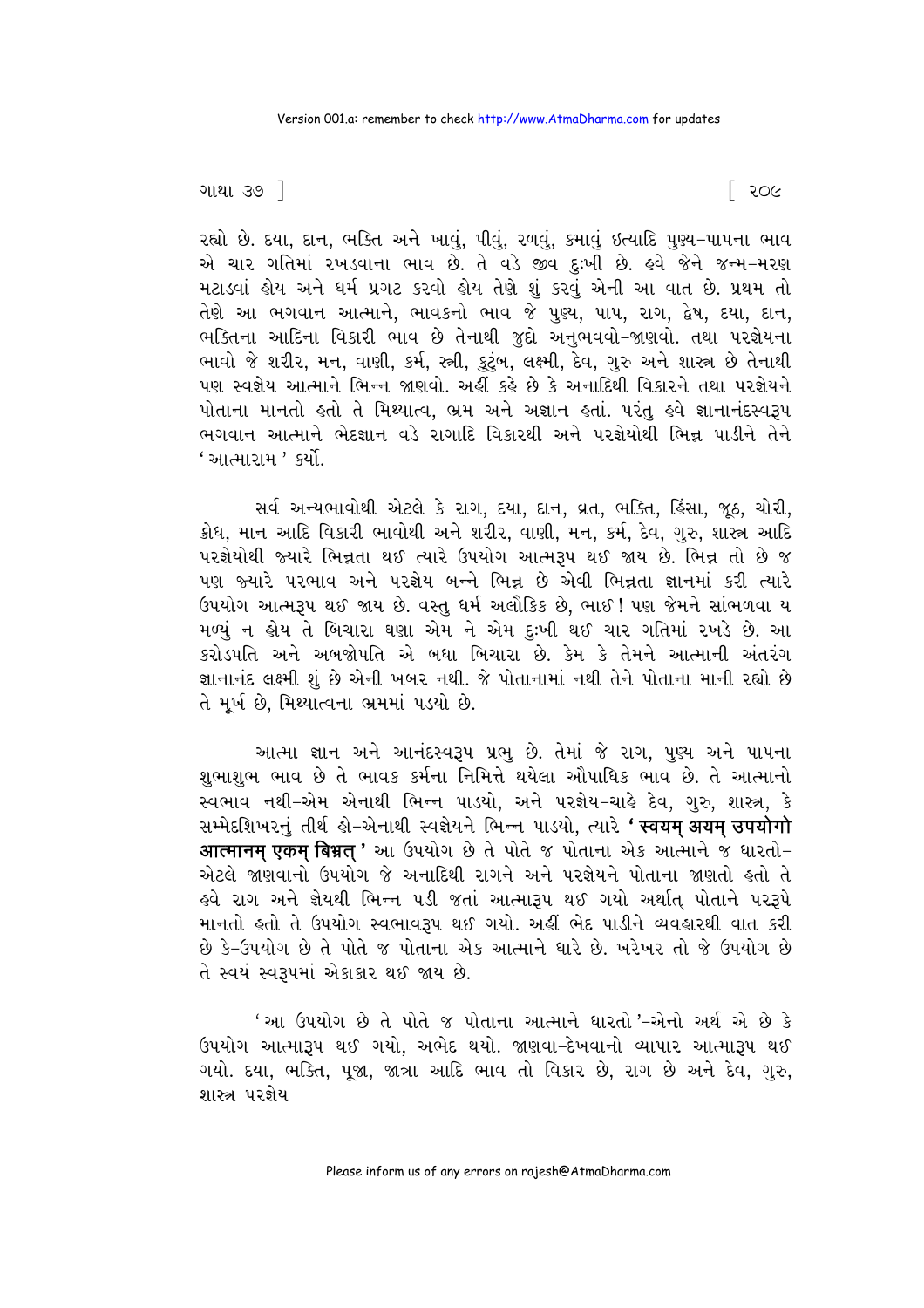છે, ૫૨ છે. એ રાગાદિ ભાવથી અને ૫રજ્ઞેયોથી ભેદ કરીને નિર્વિકાર ઉપયોગ અંદર સ્વજ્ઞેય એક જ્ઞાયકમાત્રમાં જામી જાય છે ત્યારે ઉપયોગ આત્મારૂપ થયો એમ કહેવાય છે. ત્યારે આત્માનો ધર્મ પ્રગટ થાય છે.

પ્રગટ થયો છે એવાં દર્શનજ્ઞાનચારિત્રથી જેણે પરિણતિ કરી છે-શું કહે છે? કે ભગવાન આત્મા આનંદસ્વરૂપ અને જ્ઞાનસ્વરૂપ છે. જ્યારે ઉપયોગ અંદર જ્ઞાયકમાં લીન કર્યો ત્યારે શક્તિમાંથી સમ્યગ્દર્શન-જ્ઞાન-ચારિત્રની પરિણતિ પ્રગટ થઈ ગઈ. રાગાદિ વિકાર અને પરજ્ઞેયોથી ભેદ કરીને, ઉપયોગ જ્ઞાન, દર્શન, આનંદ આદિ જે વસ્તમાં સામર્થ્યપણે છે એમાં જામ્યો ત્યાં શક્તિમાંથી દર્શન-જ્ઞાન-ચારિત્રનું પરિણમન પર્યાયમાં થઈ ગયું. આવો વીતરાગનો માર્ગ છે, ભાઈ! એણે કોઈ દિવસ સાંભળ્યો નથી. કહે છે કે-ભગવાન આત્મા અંદર સચ્ચિદાનંદ પ્રભુ શુદ્ધ છે. તેને જિનેશ્વરદેવ કેવળજ્ઞાની પરમેશ્વરે આત્મા તરીકે જોયો છે. તે આત્મા રાગ અને પરજ્ઞેયોથી ભિન્ન છે. તે રાગથી ભિન્ન નિર્વિકારી છે અને પરજ્ઞેયથી ભિન્ન સ્વજ્ઞેયરૂપ છે. આ આખરની ગાથા છે ને? પર્યાયમાં થતો રાગ મારો અને પરજ્ઞેયો મારા એવી જે મિથ્યાદર્શન-જ્ઞાન-ચારિત્રની પરિણતિ હતી તે ઙ્વે ગુલાંટ ખાય છે એમ કહે છે. શુદ્ધચૈતન્યમૂર્તિ ભગવાન આત્મા પરમાનંદનો નાથ પ્રભુ તે કું છું એમ ઉપયોગ અંતર્લીન થઈ અંદર જામતાં શ્રદ્ધા-જ્ઞાન-ચારિત્રની નિર્મળ પરિણતિ-પર્યાય પ્રગટ થાય છે.

આ પ્રમાણે શ્રદ્ધા-જ્ઞાન-ચારિત્રની નિર્મળ પરિણતિ પ્રગટ કરી છે એવો 'आत्माराम एव प्रवृत्त: ' જ્ઞાની પોતાનો આત્મારૂપી જે બાગ છે તેમાં જ પ્રવૃત્તિ કરે છે. આ ભેદથી વાત કરી છે. ખરેખર તો તે ઉપયોગ આત્મારૂપ થઈ જાય છે. રાગ, દયા, દાનના તથા હિંસાદિના પરિણામ મારા એમ જે માનતો હતો અને પરજ્ઞેયોમાં હું છું અને તે મને લાભકારી છે એવું જે માનતો હતો તે માન્યતાથી અને રાગાદિથી ભિન્ન પડી હવે ઉપયોગ આત્મામાં જાય છે, ક્રીડા કરે છે અને આત્મારૂપ થઈ જાય છે. અહાહા! આ તો એક સમયમાં ત્રણકાળ ત્રણલોકને જેણે જાણ્યાં છે એ વીતરાગ પરમાત્મા અરિલંતદેવની વાણી છે. ભાઈ ! જેનાં ભાગ્ય હોય તેને સાંભળવા મળે. કહે છે કે તું આત્મા પરમાનંદની મૂર્તિ પ્રભુ છે. તેનો ઉપયોગ-વ્યાપાર રાગ અને પરજ્ઞેયમાં જાય તે વ્યભિચાર છે. અને તે ઉપયોગ પરથી ખસીને સ્વમાં જામે એ અવ્યભિચારી પરિણામ છે. આવી ઝીણી વાત છે. તે સમજે નહિ અને જાત્રા કરે, પૂજા કરે, દાન કરે અને માને ધર્મ થઈ ગયો, પણ એમાં<br>તો ધૂળેય ધર્મ નથી. સાંભળ ને, એ તો ઝેરનું પગથિયું છે. અમૃતનું પગથિયું તો રાગ અને પરજ્ઞેયથી ભિન્ન પડી સ્વમાં એકાકાર થવું તે છે.

અરેરે ! વીતરાગના માર્ગને સમજવાની દરકાર પણ કરી નહિ અને એમ ને એમ ઢોરની જેમ મજ઼ારી કરીને, મરીને ચાલ્યો જાય છે. અહીં કહે છે કે ભગવાન આત્માનો ઉપયોગ અર્થાત જાણવા દેખવાનો ભાવ વિકારભાવથી ભિન્ન છે અને જેને પોતાના માનતો

૨૧૦ ી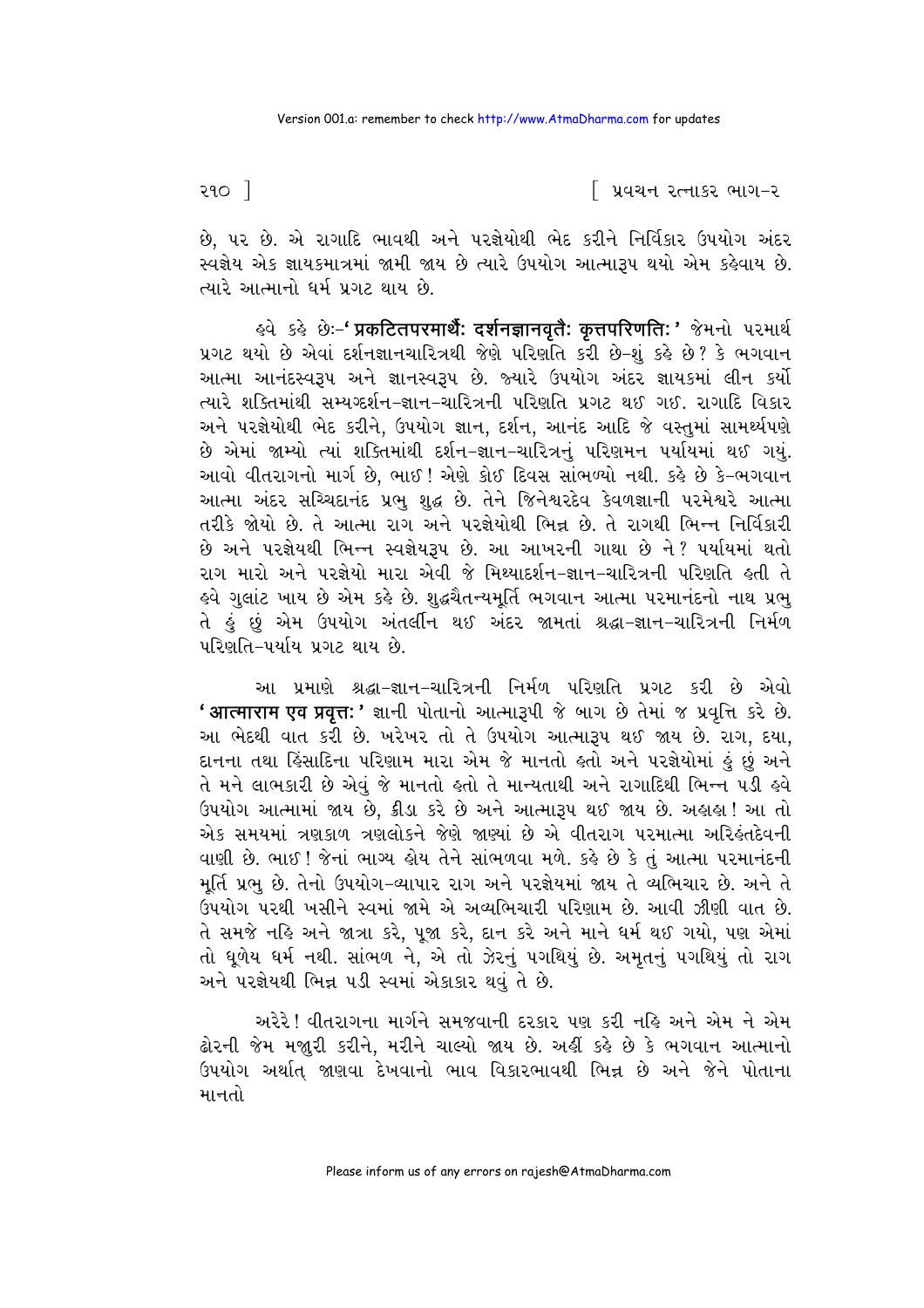ગાથા ૩૭ <sup>–</sup>

કૂતો તે પરજ્ઞેયથી પણ ભિન્ન છે. કવે તે આવો વિવેક-ભેદજ્ઞાન કરીને ગુલાંટ ખાય છે કે વિકાર અને પરજ્ઞેય તે હું નહિ, હું તો નિર્વિકારી સ્વજ્ઞેય છું. આમ ભેદજ્ઞાન કરી જ્ઞાની પોતાના આત્મારૂપી ક્રીડાવનમાં પ્રવૃત્તિ કરે છે. આ તો વ્યવહારથી ભેદ પાડીને સમજાવ્યું છે. ખરેખર તો ઉપયોગ આત્મરૂપ જ થઈ જાય છે. ઉપયોગ આત્મામાં જ ક્રીડા કરે છે. અન્ય જગ્યાએ જતો નથી. એટલે કે જાણવા-દેખવાના સ્વરૂપમાં એકાકાર થયો તેથી હવે રાગ અને પરમાં જતો નથી. અર્થાત 'રાગ અને પર મારાં છે' એમ માન્યતા સહિત ઉપયોગ મલિન થતો નથી. આનં નામ આત્મા જાણ્યો એમ કહેવામાં આવે છે.

પોતાને જે રાગરૂપ અને પરજ્ઞેયરૂપ માને છે તથા આ સ્ત્રી, પુત્ર, પરિવાર, ધન-દોલત, મહેલ, હજીરા ઇત્યાદિ પોતાના માને છે તેનું આખું જીવન જ મરી ગયું છે. અંદરમાં જેણે વિકારને અને પરને પોતાનાં માન્યાં છે તે આત્માના ભાન વિના મરી ગયેલો જ છે. ભગવાન આનંદનો નાથ જીવતી ચૈતન્યજ્યોતિ છે. તેના જીવને જીવિત ન રાખતાં રાગ અને પર મારાં છે એમ માનીને તેણે પોતાના જીવનની હિંસા કરી છે. આવો જિનેશ્વરદેવનો વીતરાગ માર્ગ સાંભળવા મળવો ય મુશ્કેલ છે. પછી તેની સમજણ કરી સ્વરૂપનાં શ્રદ્ધા-જ્ઞાન-રમણતા કરવાં એ તો અતિ અતિ મહામુશ્કેલ છે. આ તો જન્મ-મરણ મટાડવાનો માર્ગ છે. સો ઇન્દ્રોથી પૂજિત ભગવાન જિનેશ્વરદેવની દિવ્યધ્વનિમાં આવેલી આ વાત છે. તેને છોડીને જે બીજે જ્યાં-ત્યાં આથડે છે તે પાખંડમાં રૂમે છે

#### \* કળશ ૩૧ : ભાવાર્થ ઉપરનું પ્રવચન **∗**

સર્વ પરદ્રવ્યોથી તથા તેમનાથી ઉત્પન્ન થયેલા ભાવોથી અર્થાત જ્ઞેય એવા પરદ્રવ્યોથી અને ભાવકના ભાવથી જ્યારે ભેદ જાણ્યો ત્યારે ઉપયોગને રમવાને માટે પોતાનો આત્મા જ રહ્યો. અહાહા! હું તો ચૈતન્યસૂર્ય ભગવાન ચૈતન્યના તેજના નુરનું પુર છું અને આ રાગાદિ ભાવો અને પરજ્ઞેયો મારાથી ભિન્ન છે, મારામાં નથી આવું જ્યારે ભેદજ્ઞાન કર્યુ ત્યારે ઉપયોગ એક આત્મામાં જ લીન થયો અને જામી ગયો. કેમકે તેને રમવાને આત્મા સિવાય કોઈ અન્ય સ્થાન રહ્યું નહિ. આ રીતે દર્શન-જ્ઞાન-ચારિત્ર સાથે એકરૂપ થયેલો તે આત્મા આત્મામાં જ રમણતા કરે છે. અહાહા ! ટૂંકામાં પણ કેટલું ભર્યું છે?

[ પ્રવચન નં. ૮૩-૮૪. \* દિનાંક ૨૧-૨-૭૬ થી ૨૨-૨-૭૬ ]

 $\frac{1}{2}$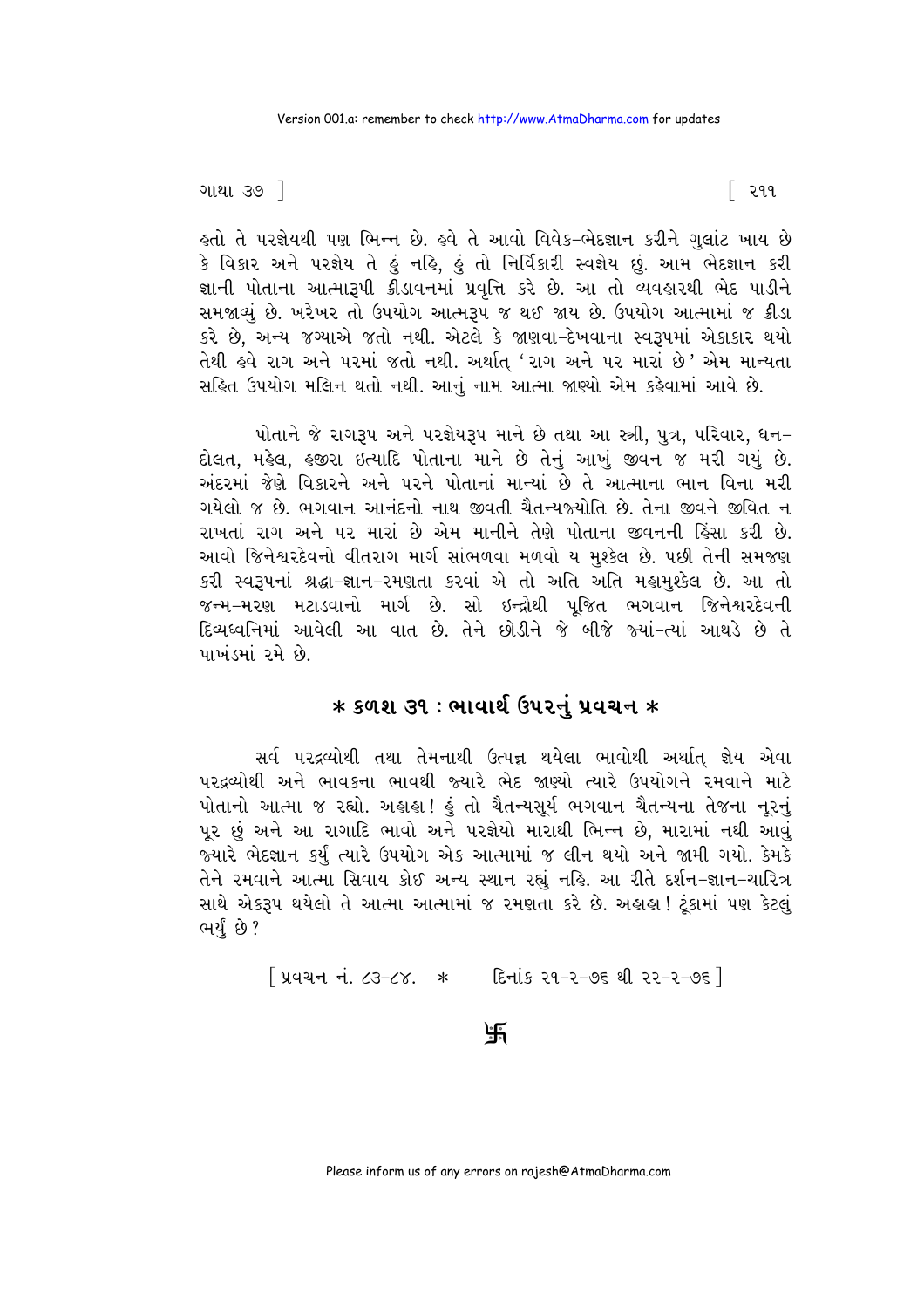#### ગાથા-૩૮

## अथैवं दर्शनज्ञानचारित्रपरिणतस्यास्यात्मनः कीदृक् स्वरूपसञ्चेतनं भवतीत्यावेद-यन्नपसंहरति-

# अहमेक्को खलु सुद्धो दंसणणाणमइओ सदारूवी। ण वि अत्थि मज्ज्ञ किंचि वि अण्णं परमाणुमेत्तं पि ।। ३८ ।।

#### अहमेक: खलू शुद्धो दर्शनज्ञानमय: सदाऽरूपी। नाप्यस्ति मम किञ्चिदप्यन्यत्परमाणुमात्रमपि ।। ३८ ।।

ઙ્વે, એ રીતે દર્શનજ્ઞાનચારિત્રસ્વરૂપ પરિણત થયેલાસ આ આત્માને સ્વરૂપનું સંચેતન કેવું હોય છે એમ કહેતાં આચાર્ય આ કથનને સંકોચે છે, સમેટે છેઃ-

# હું એક, શુદ્ધ, સદા અરૂપી, જ્ઞાનદર્શનમય ખરે; કંઇ અન્ય તે મારું જરી પરમાણમાત્ર નથી અરે! ૩૮.

**ગાથાર્થઃ**- દર્શનજ્ઞાનચારિત્રરૂપ પરિણમેલો આત્મા એમ જાણે છે કેઃ [ खलु ] निश्चयथी [अहम् ] डुं [एक: ] એક छुं, [शुद्ध: ] शुद्ध छुं, [दर्शनज्ञानमय: ] <u> દર્શનજ્ઞાનમય છું, सिंदा अरूपी</u> सद्या અરૂપી છું; क्रिश्चित अपि अन्यत । કાંઈ પણ अन्य परद्रव्य पिरमाणमात्रम् अपि । परभाशुभात्र पश मिम न अपि अस्ति । भारं नथी એ નિશ્ચય છે.

2ીકાઃ- જે, અનાદિ મોલ્ર્રુપ અજ્ઞાનથી ઉન્મત્તપણાને લીધે અત્યંત અપ્રતિબુદ્ધ કૂતો અને વિરક્ત ગરુથી નિરંતર સમજાવવામાં આવતાં જે કોઈ પ્રકારે (મુકા ભાગ્યથી) સમજી, સાવધાન થઈ, જેમ કોઈ મૂઠીમાં રાખેલું સુવર્ણ ભૂલી ગયો હોય તે ફરી યાદ કરીને તે સુવર્ણને દેખે તે ન્યાયે, પોતાના પરમેશ્વર (સર્વ સામર્થ્યના ધરનાર) આત્માને ભૂલી ગયો હતો તેને જાણીને, તેનું શ્રદ્ધાન કરીને તથા તેનું આચરણ કરીને (-તેમાં તન્મય થઈને) જે સમ્યક પ્રકારે એક આત્મારામ થયો, તે હું એવો અનુભવ કરૂં છું કે : ડું ચૈતન્યમાત્ર જ્યોતિરૂપ આત્મા છું કે જે મારા જ અનુભવથી પ્રત્યક્ષ જણાય છે; ચિન્માત્ર આકારને લીધે હું સમસ્ત ક્રમરૂપ તથા અક્રમરૂપ પ્રવર્તતા વ્યાવહારિક ભાવોથી ભેદરૂપ થતો નથી માટે કું એક છું; નર, નારક આદિ જીવના વિશેષો, અજીવ, પુણ્ય, પાપ, આસ્ત્રવ, સંવર, નિર્જરા, બંધ અને મોક્ષસ્વરૂપ જે વ્યાવહારિક નવ તત્ત્વો તેમનાથી,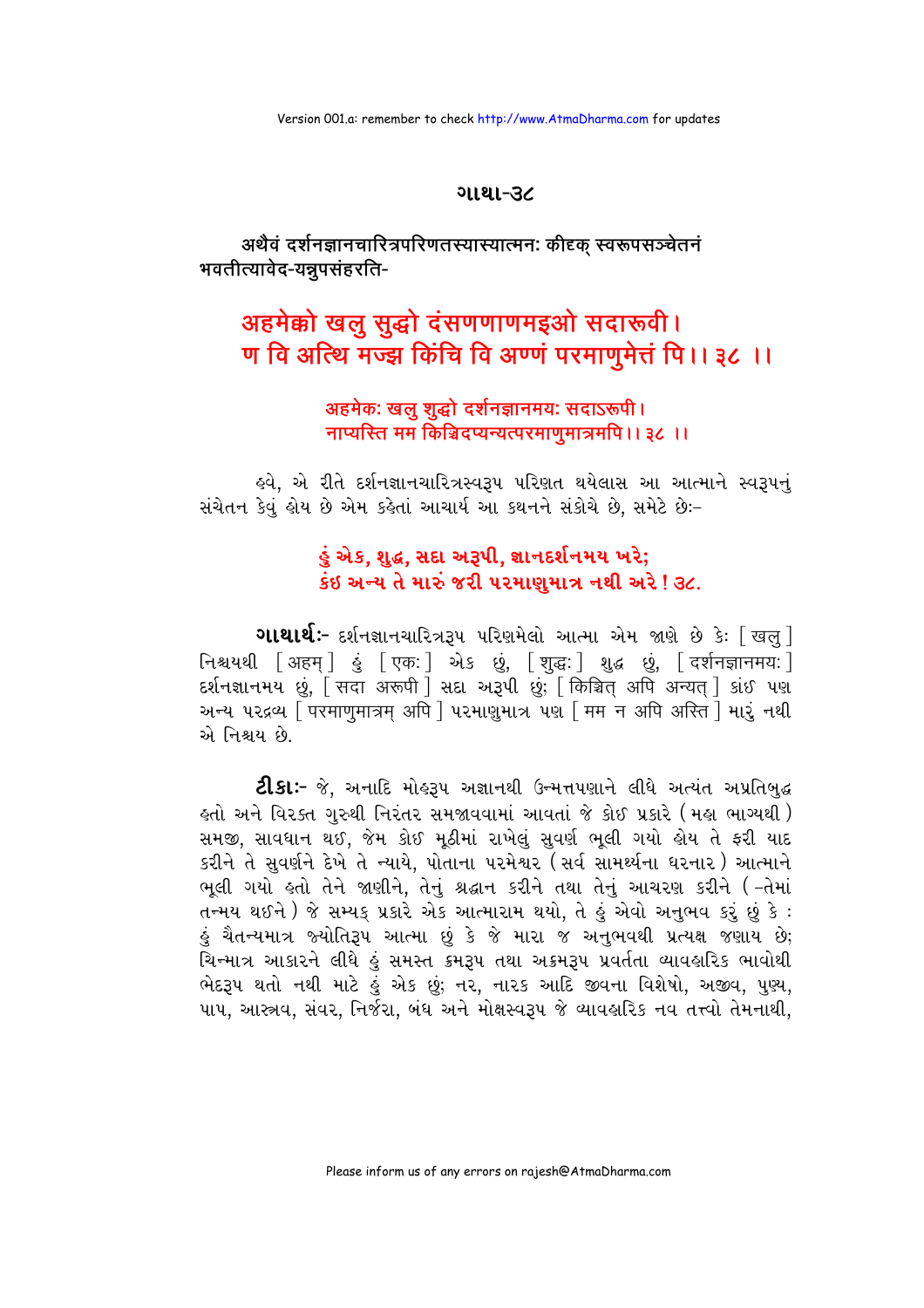( वसंततिलका ) मज्जन्तू निर्भरममी सममेव लोका आलोकमच्छलति शान्तरसे समस्ताः।

ટંકોત્કીર્ણ એક જ્ઞાયકસ્વભાવરૂપ ભાવ વડે, અત્યંત જુદો છું માટે કું શુદ્ધ છું; ચિન્માત્ર डोવાથી સામાન્ય-વિશેષ ઉપયોગાત્મકપણાને ઉલ્લંઘતો નથી માટે હું દર્શનજ્ઞાનમય છું; સ્પર્શ, રસ, ગંધ, વર્ણ જેનું નિમિત્ત છે એવા સંવેદનરૂપે પરિણમ્યો હોવા છતાં પણ સ્પર્શાદિરૂપે પોતે પરિણમ્યો નથી માટે પરમાર્થે કું સદાય અરૂપી છું. આમ સર્વથી જાુદા એવા સ્વરૂપને અનુભવતો આ કું પ્રતાપવંત રહ્યો. એમ પ્રતાપવંત વર્તતા એવા મને, જોકે (મારી) બહાર અનેક પ્રકારની સ્વરૂપની સંપદા વડે સમસ્ત પરદ્રવ્યો સ્ફરાયમાન છે તોપણ, કોઈ પણ પરદ્રવ્ય પરમાણુમાત્ર પણ મારાપણે ભાસતું નથી કે જે મને ભાવકપણે તથા જ્ઞેયપણે મારી સાથે એક થઈને ફરી મોહ ઉત્પન્ન કરે: કારણ કે નિજરસથી જ મોહને મળથી ઉખાડીને-ફરી અંકર ન ઊપજે એવો નાશ કરીને. મહાન જ્ઞાનપ્રકાશ મને પ્રગટ થયો છે

**ભાવાર્થઃ**- આત્મા અનાદિ કાળથી મોલ્ના ઉદયથી અજ્ઞાની લ્તો, તે શ્રી ગુરુઓના ઉપદેશથી અને પોતાની કાળલબ્ધિથી જ્ઞાની થયો અને પોતાના સ્વરૂપને પરમાર્થથી જાણ્યું કે હું એક છું, શુદ્ધ છું, અરૂપી છું, દર્શનજ્ઞાનમય છું. આવું જાણવાથી મોલ્નો સમૂળ નાશ થયો, ભાવકભાવ ને જ્ઞેયભાવથી ભેદજ્ઞાન થયું, પોતાની સ્વરૂપસંપદા અનુભવમાં આવી; હવે ફરી મોહ કેમ ઉત્પન્ન થાય ? ન થાય.

ઙુવે, એવો આત્માનો અનુભવ થયો તેનો મહિમા કહી પ્રેરણારૂપ કાવ્ય આચાર્ય કહે છે કે આવા જ્ઞાનસ્વરૂપ આત્મામાં સમસ્ત લોક નિમગ્ન થાઓઃ-

**શ્લોકાર્થઃ-** [ एष: भगवान् अवबोधसिन्धु: ] આ જ્ઞાનસમુદ્ર ભગવાન આત્મા विभ्रम-तिरस्करिणीं भरेण आप्लाव्यं । विश्वभ३५ આડी यादृश्ने समुणगी उजाडी दृष्ठने .<br>( ६२ કરીને ) [ प्रोन्मग्न: ] પોતે સર્વાંગ પ્રગટ થયો છે; [ अमी समस्ता: लोका: ] તેથી डवे આ સમસ્ત લોક | शान्तरसे | तेना शांत रसमां | समम एव | એકીસाથે જ [निर्भरम् ] अत्यन्त [मज्जन्तु ] मञ्न थाओ. डेवो छे शांत २स? [आलोकम 

**ભાવાર્થઃ**- જેમ સમુદ્રની આડું કાંઈ આવી જાય ત્યારે જળ નથી દેખાતું અને જ્યારે આડ દૂર થાય ત્યારે જળ પ્રગટ થાય; પ્રગટ થતાં, લોકને પ્રેરણાયોગ્ય થાય કે 'આ જળમાં સર્વ લોક સ્નાન કરો '; તેવી રીતે આ આત્મા વિભ્રમથી આચ્છાદિત હતો ત્યારે તેનું સ્વરૂપ નહોતું દેખાતું; હવે વિભ્રમ દર થયો ત્યારે યથાસ્વરૂપ (જેવું છે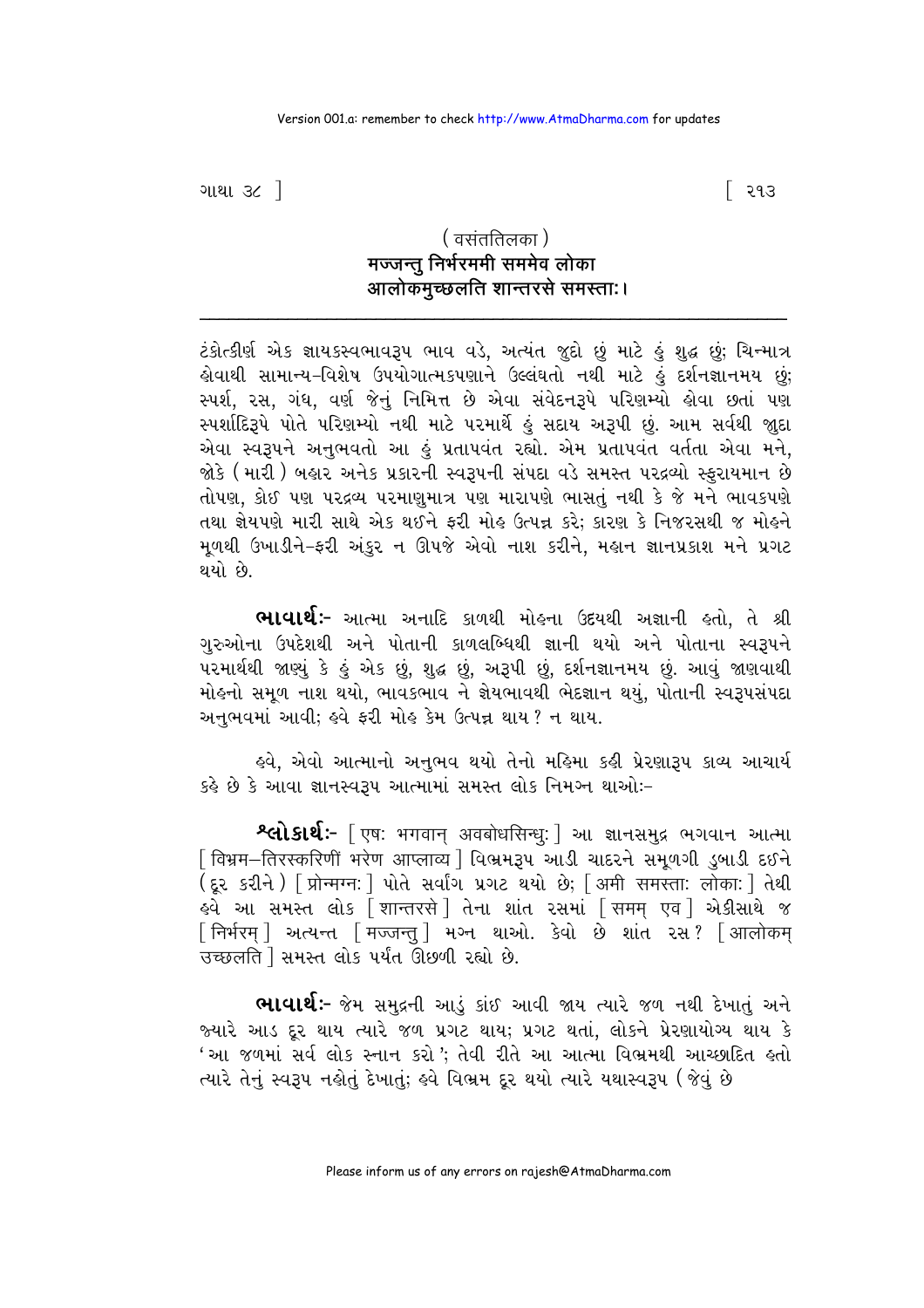# आप्लाव्य विभ्रमतिरस्करिणीं भरेण प्रोन्मग्न एष भगवानवबोधसिन्धः ।। ३२ ।।

તેવું સ્વરૂપ) પ્રગટ થયું; તેથી ' હવે તેના વીતરાગ વિજ્ઞાનરૂપ શાંતરસમાં એકીવખતે સર્વ લોક મગ્ન થાઓ ' એમ આચાર્ય પ્રેરણા કરી છે. અથવા એવો પણ અર્થ છે કે જ્યારે આત્માનું અજ્ઞાન દુર થાય ત્યારે કેવળજ્ઞાન પ્રગટ થાય અને કેવળજ્ઞાન પ્રગટ થતાં સમસ્ત લોકમાં રહેલા પદાર્થી એકીવખતે જ જ્ઞાનમાં આવી ઝળકે છે તેને સર્વ લોક દેખો.  $32.$ 

આ રીતે આ સમયપ્રાભૃતગ્રંથની આત્મખ્યાતિ નામની ટીકામાં ટીકાકારે પૂર્વરંગસ્થળ કહ્યું.

અહીં ટીકાકારનો એવો આશય છે કે આ ગ્રંથને અલંકારથી નાટકરૂપે વર્ણવ્યો છે. નાટકમાં પહેલાં રંગભૂમિ રચવામાં આવે છે. ત્યાં જોનારા નાયક તથા સભા હોય છે અને નૃત્ય ( નાટય, નાટક ) કરનારા ક્રોય છે કે જેઓ અનેક સ્વાંગ ધારે છે તથા શૃંગારાદિક આંઠ રસનું રૂપ બતાવે છે. ત્યાં શૃંગાર, હાસ્ય, રૌદ્ર, કરુણા, વીર, ભયાનક, બીભત્સ અને અદ્ભુત-એ આઠ રસ છે તે લૌકિક રસ છે; નાટકમાં તેમનો જ અધિકાર છે. નવમો શાંતરસ છે તે અલૌકિક છે; નૃત્યમાં તેનો અધિકાર નથી. આ રસોના સ્થાયી ભાવ, સાત્ત્વિક ભાવ, અનુભાવી ભાવ, વ્યભિચારી ભાવ અને તેમની દષ્ટિ આદિનું વર્ણન રસગ્રંથોમાં છે ત્યાંથી જાણવું. અને સામાન્યપણે રસનું એ સ્વરૂપ છે કે જ્ઞાનમાં જે જ્ઞેય આવ્યું તેમાં જ્ઞાન તદાકાર થયું, તેમાં પુરુષનો ભાવ લીન થઈ જાય અને અન્ય જ્ઞેયની ઇચ્છા ન રહે તે રસ છે. તે આઠ રસનું રૂપ નૃત્યમાં નૃત્ય કરનારા બતાવે છે; અને તેમનું વર્ણન કરતાં કવીશ્વર જ્યારે અન્ય રસને અન્ય રસની સમાન કરીને પણ વર્ણન કરે છે ત્યારે અન્ય રસનો અન્ય રસ અંગભૂત થવાથી તથા અન્યભાવ રસોનું અંગ લેવાથી, રસવત આદિ અલંકારથી તેને નૃત્યના રૂપે વર્ણવવામાં આવે છે.

અહીં પ્રથમ રંગભૂમિસ્થળ કહ્યું. ત્યાં જોનારા તો સમ્યગ્દષ્ટિ પુરુષ છે તેમ જ બીજા મિથ્યાદષ્ટિ પુરુષોની સભા છે, તેમને બતાવે છે. નૃત્ય કરનારા જીવ-અજીવ પદાર્થ છે અને બન્નેનું એકપણું, કર્તાકર્મપણું આદિ તેમના સ્વાંગ છે. તેમાં તેઓ પરસ્પર અનેકરૂપ થાય છે, -આઠ રસરૂપ થઈ પરિણમે છે, તે નૃત્ય છે. ત્યાં સમ્યગ્દષ્ટિ જોનાર જીવ-અજીવના ભિન્ન સ્વરૂપને જાણે છે; તે તો આ સર્વે સ્વાંગોને કર્મકૃત જાણી શાંત રસમાં જ મગ્ર છે અને મિથ્યાદષ્ટિ જીવ-અજીવનો ભેદ નથી જાણતા તેથી આ સ્વાંગોને જ સાચા જાણી એમાં લીન થઈ જાય છે. તેમને સમ્યગ્દષ્ટિ યથાર્થ સ્વરૂપ બતાવી, તેમનો ભ્રમ મટાડી, શાંત રસમાં તેમને લીન કરી સમ્યગ્દષ્ટિ બનાવે છે. તેની સચનારૂપે રંગભૂમિના અંતમાં આચાર્યે **'मज्जन्तु'** ઇત્યાદિ આ શ્લોક રચ્યો છે. તે, હવે જીવ-અજીવનો સ્વાંગ વર્ણવશે તેની સૂચનારૂપે છે એવો આશય સૂચિત થાય છે. આ રીતે અહીં સુધી તો રંગભૂમિનું વર્ણન કર્યું.

२१४ ]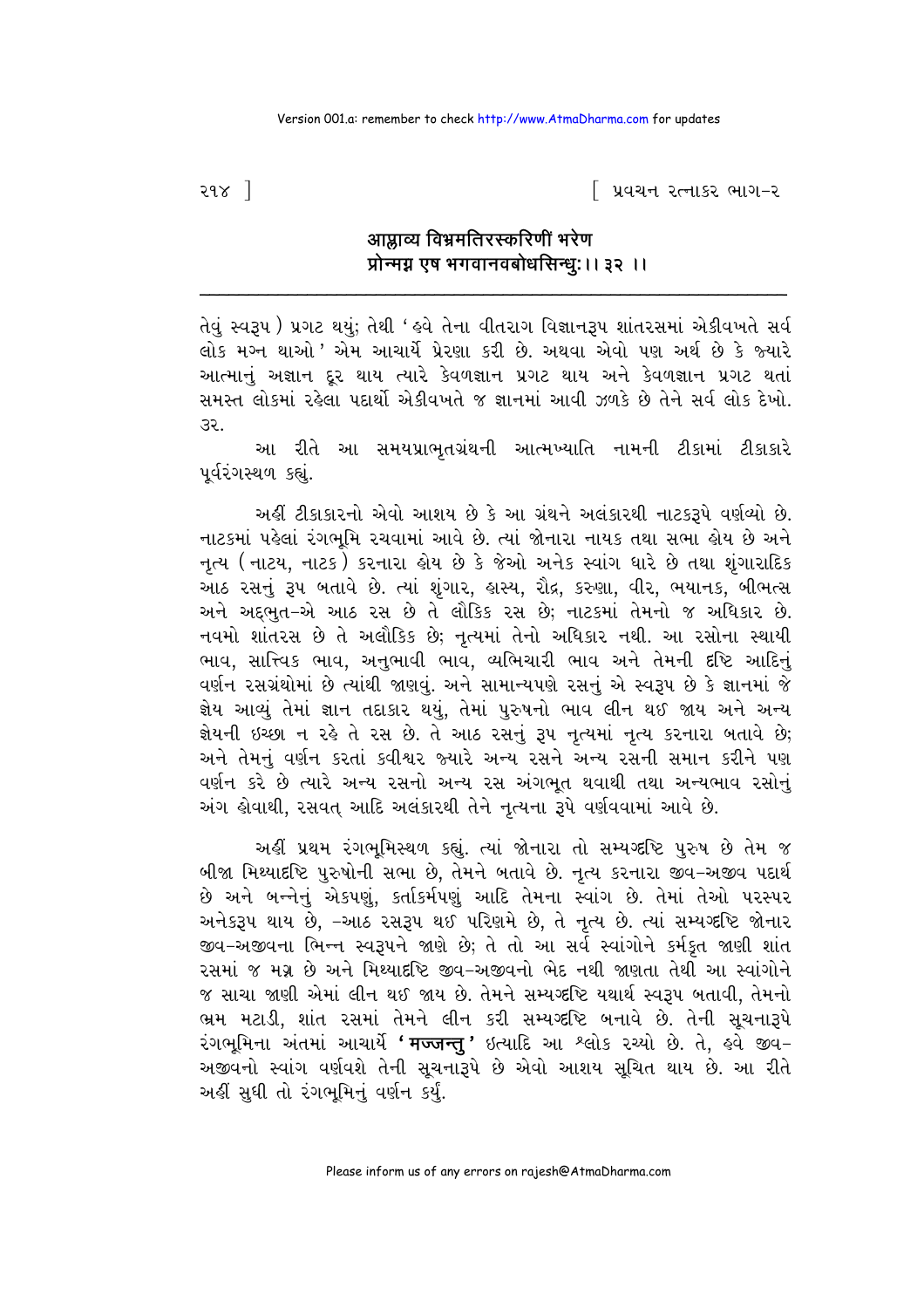ગાથા ૩૮ <sup>1</sup>

િ ૨૧૫

#### इतिश्रीसमयसारव्याख्यायामात्मख्यातौ पूर्वरङ्गः समाप्तः।

નૃત્યકુતૂહલ તત્ત્વકો, મરિયવિ દેખો ધાય; નિજાનંદ રસમેં છકો. આન સબૈ છિટકાય.

આ પ્રમાણે (શ્રીમદ્દભગવત્કુંદુકુંદાચાર્યદેવપ્રણીત ) શ્રી સમયસાર શાસ્ત્રની (શ્રીમદ્ અમૃતચંદ્રાચાર્યદેવવિરચિત) આત્મખ્યાતિ નામની ટીકામાં પૂર્વરંગ સમાપ્ત થયો.

ભગવાન આત્મા વિકારના ભાવોથી અને જ્ઞેયભાવોથી ભેદજ્ઞાન કરી ભિન્ન ૫ડતાં પોતાના સ્વરૂપની પ્રતીતિ-જ્ઞાન રમણતારૂપે પરિણમ્યો. ત્યાં દર્શન-જ્ઞાન-ચારિત્રસ્વરૂપ પરિણત થયેલા આત્માને સ્વરૂપનું સંચેતન-વેદન કેવું હોય છે એનું કથન કરતાં આચાર્યદેવ હવે (૩૮ મી ગાથામાં) સંકોચે છેઃ-

# $*$  ગાથા ૩૮ : ટીકા ઉપરનું પ્રવચન  $*$

' જે, અનાદિ મોહરૂપ અજ્ઞાનથી ઉન્મત્તપણાને લીધે અત્યંત અપ્રતિબુદ્ધ હતો '-શું કહ્યું ? કે અનાદિ મોલ્ર્રુપ અજ્ઞાનને લઈને જીવ ચારગતિમાં રખડે છે. જુઓ, અહીં એમ નથી કહ્યું કે અનાદિ કર્મને લઈને રખડે છે. કર્મ બિચારાં શું કરે? મોહરૂપ અજ્ઞાનના કારણે તેને ઉન્મત્તપણું છે. પોતે આનંદનો નાથ સચ્ચિદાનંદ પ્રભુ ભગવાન છે તેને ભૂલીને પુણ્ય-પાપના પરિણામ અને તેના ફળને પોતાનાં માને તેને ઉન્મત્ત એટલે પાગલ કહ્યો છે. આ શેઠિયા બધા જે એમ માને કે અમે કરોડપતિ અને અજબપતિ અને ગૌરવ કરે તે બધા મોહથી ઉન્મત્ત-પાગલ છે એમ અહીં કહે છે. પોતાના સ્વરૂપની સાવધાની છોડીને જીવ વિકાર અને સંયોગી ચીજમાં સાવધાન થઈ રહ્યો છે એ મિથ્યાત્વ–મોઢ છે.

' અનાદિ મોલ્ર્રુપ અજ્ઞાનથી.... ' એ શબ્દોથી પહેલાં શરૂ કર્યું છે. આ ગાથામાં જીવ અધિકાર પૂરો કરવો છે ને? એટલે જીવનું પૂર્ણસ્વરૂપ પ્રાપ્ત થાય ત્યારે કેવો લોય અને એ પહેલાંની એની ભૂલ કેવી હોય એ બતાવે છે. પૈસા, ધન-દોલત, આબરૂમાં મજા-આનંદ માનતો તે મોહ વડે પાગલ હતો, અત્યંત અપ્રતિબુદ્ધ હતો. અહાહા ! આત્મા એક સમયમાં જ્ઞાન. આનંદ ઇત્યાદિ અનંત અનંત શક્તિઓનો પિંડ છે. પણ એના ઉપર એની અનંતકાળમાં નજર ગઈ નથી, કેમકે વર્તમાન પર્યાય જે વ્યક્ત-પ્રગટ છે તેના ઉપર એની નજર છે. જૈનનો સાધુ થયો, દિગંબર મુનિ થયો, જંગલમાં રહ્યો, પણ એની દષ્ટિનું જોર વર્તમાન પર્યાય ઉપર જ રહ્યું; કેમકે પર્યાયનો જે અંશ છે એ પ્રગટ છે, તેને ખ્યાલમાં આવે છે તેથી તેમાં જ રોકાઈ ગયેલો છે. પ્રગટ પર્યાય ઉપર દૃષ્ટિ છે તે લંબાય તો રાગ અને ૫૨ ઉપર જાય છે. તેથી ૫ર્યાયનો. રાગનો અને ૫૨નો જ તેને (આત્માપણે) સ્વીકાર છે. આ અનાદિ ભ્રમણા અને અજ્ઞાન છે અને તે વડે તે અપ્રતિબુદ્ધ છે.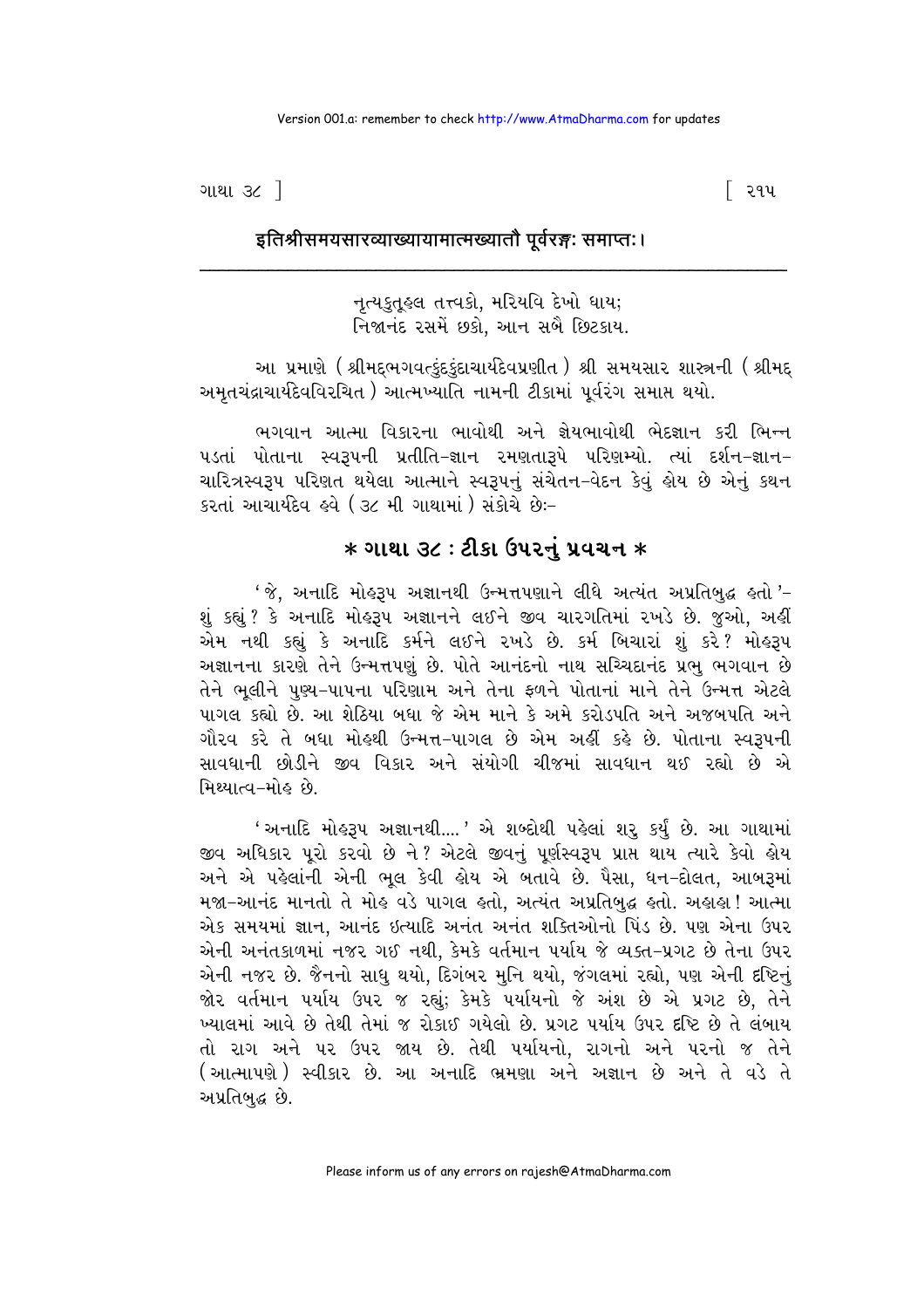ર૧૬ ી

િ પ્રવચન રત્નાકર ભાગ−ર

વળી કોઈ કહે કે જૈનમાં તો બધું કર્મને લઈને થાય છે એમ આવે છે એટલે જીવ કર્મને લઈને અપ્રતિબુદ્ધ છે એમ કર્લો તો ? ભાઈ ! એ બરાબર નથી. કર્મ તો જડ અચેતન છે. એ જડને લઈને તારામાં શું થાય ? ' કર્મથી થયું ' એમ આવે એ તો નિમિત્ત બતાવનારૂં કથન છે, કર્મથી જીવમાં કાંઈ થાય છે એમ છે જ નહિ. જીવ અનાદિ મોહરૂપ અજ્ઞાન વડે જ અપ્રતિબુદ્ધ છે. હવે એવો જીવ પોતે સુલટો પરિણમે ત્યારે એને સમજાવનાર કેવા ગરુનં નિમિત્ત લોય છે તે કહે છે.

અનાદિથી જે મોહરૂપ અજ્ઞાનથી અપ્રતિબુદ્ધ હતો તે 'વિરક્ત ગુરુ વડે સમજાવવામાં આવતાં '-જાઓ અહીં સમજાવનાર ગુરુ વિરક્ત લીધા છે. જે સમ્યગ્દષ્ટિ હોય અને ચારિત્ર સહિત હોય તે નિર્ગ્રંથ મુનિરાજ સાચા ગુરુ છે. જે અંતરમાં રાગથી છુટા ૫ડી ગયા છે અને બહારમાં વસ્ત્ર-પાત્રથી રહિત છે તેને સાચા નિર્ગ્રંથ ગુરુ કહે છે. .<br>એવા વિરક્ત ગુરુ વડે 'નિરંતર સમજાવવામાં આવતાં '-નિરંતર સમજાવવામાં આવતાં એટલે ગુરુ કાંઈ ચોવીસે કલાક સમજાવવા નવરા હોતા નથી, પરંતુ ગુરુએ એને જે સમજાવ્યું એ વાતની સાંભળનાર શિષ્યને એવી ધૂન લાગી ગઈ કે નિરંતર એ એના ચિન્તનમાં રહે છે. તેથી અહીં 'નિરંતર સમજાવવામાં આવતાં ' એમ કહ્યં છે.

શ્રી ગુરુએ તેને કહ્યું કે-પ્રભુ! તારી ચીજ વિકાર અને કર્મથી ભિન્ન છે. તું અનંત અનંત જ્ઞાન અને આનંદનો સાગર છે. જાુઓ, આવી દેશના દેનાર દિગંબર ભાવલિંગી સંત હોય છે એમ અહીં કહ્યું છે. અજ્ઞાનીની દેશના ધર્મ પામવામાં નિમિત્ત લોઈ શક્તી નથી. જૈન દર્શનમાં સાધુ દિગંબર લોય છે અને તે વનવાસી લોય છે. તે રાગથી વિરક્ત અને સ્વરૂપમાં વિશેષ રક્ત હોય છે. આવા નિર્ગ્રંથ ગુરુની દેશના ધર્મ પામવામાં નિમિત્ત થાય છે. એવા ગુરુ પાસેથી જે દેશના મળે તેને સાંભળીને શિષ્ય નિરંતર ઓગાળે છે, વિચારે છે. તેથી 'નિરંતર સમજાવવામાં આવતાં' એમ અહીં લીધું  $\hat{y}$ 

શ્રીગુરુએ દેશનામાં કહ્યું કે-ભગવાન ! તું ચૈતન્યસ્વરૂપ છે. તારામાં અનંત ગુણો ભર્યા છે. અહાહા ! પ્રભુ, તું અનંત જ્ઞાન, અનંત દર્શન, અનંત આનંદ, અનંત શાન્તિ, અનંત સ્વચ્છતા, અનંત પ્રભુતા એવા એવા પૂર્ણ સ્વભાવની અનંત શક્તિઓનું સંગ્રહાલય-સ્થાન છે; તું વિકાર અને દેહનું સ્થાન નથી. આ સાંભળનાર શિષ્યને એવી સ્વભાવની ધૂન ચડી કે તેને ચોટ લાગી અને તે કોઈ પ્રકારે મહાભાગ્યથી આત્મા સમજી ગયો. મહાભાગ્યથી એટલે મહાપુરૂષાર્થ વડે તેણે સ્વસંવેદન પ્રગટ કરી લીધું. આત્મા અતીન્દ્રિય આનંદ, અતીન્દ્રિય શાન્તિ અને અનંત ઈશ્વરશક્તિનો સમુદાય છે એવું સમ્યગ્દર્શનમાં તેને ભાન થયું. આવું સમજીને-ભાન કરીને શિષ્ય સાવધાન થયો, સ્વરૂપ પ્રતિ સાવધાન થયો. અનંતકાળમાં જે નહોતું કર્યું અને જે કરવા યોગ્ય હતું તે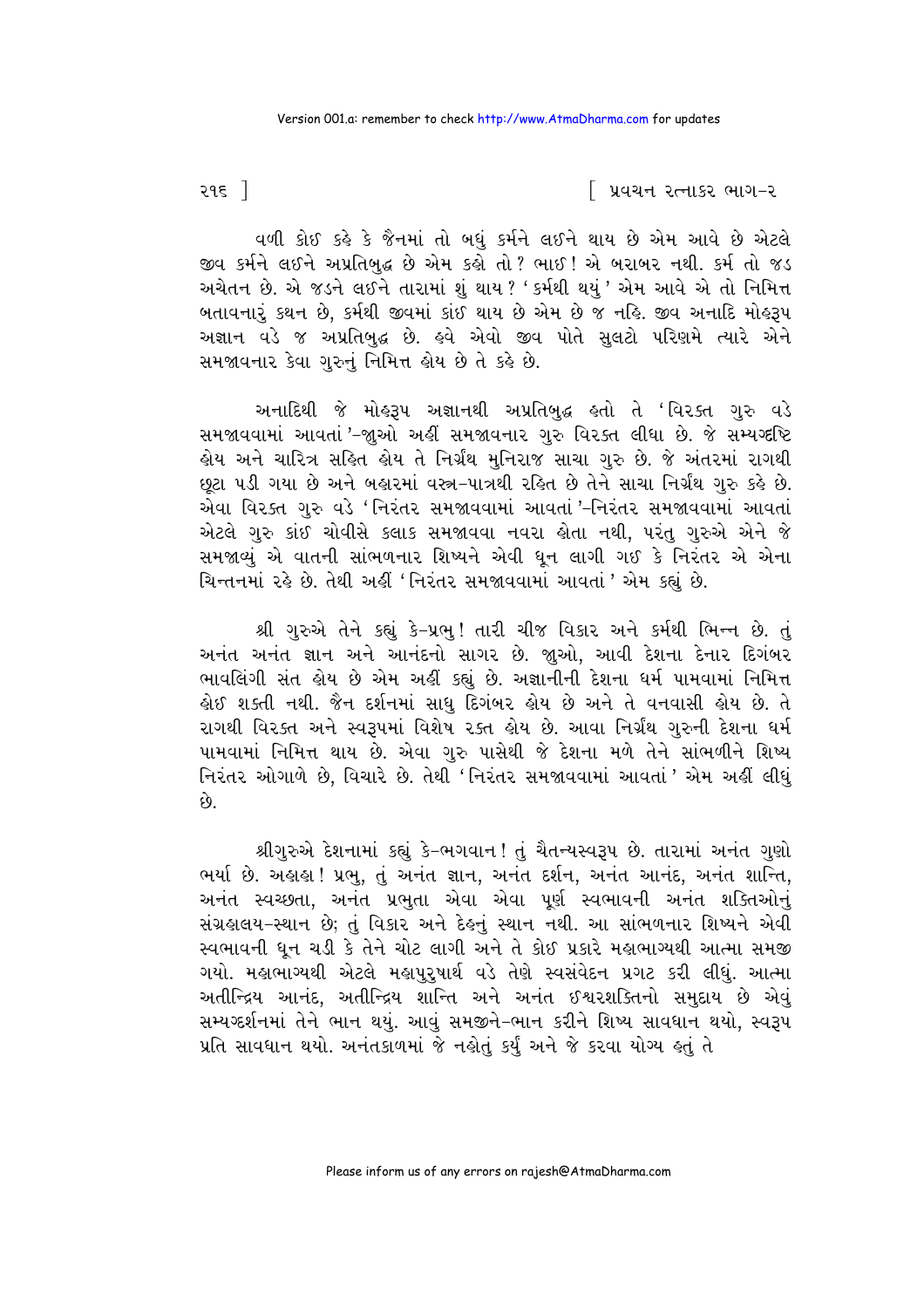િ ૨૧૭

(સમ્યગ્દર્શન) તેણે કર્યું. ગુરુએ જે ભાવથી કહ્યું હતું તે ભાવ તે બરાબર સમજી ગયો. પહેલાં રાગ અને સંયોગમાં સાવધાન કતો તે કર્વ અસંયોગી અને અરાગી આત્મામાં સાવધાન થયો.

કું તો જ્ઞાયકસ્વરૂપ ચૈતન્યસ્વભાવના ભાવથી ભરેલો ચૈતન્ય-તેજના નૂરનું પૂર છું એમ સાવધાન થઈ, જેવી રીતે કોઈ મૂઠીમાં રાખેલું સુવર્ણ ભૂલી ગયો હોય તે યાદ કરીને તે સુવર્ણને દેખે તે ન્યાયે, પોતાના પરમેશ્વર આત્માને ભૂલી ગયો હતો તેને જાણે છે. જુઓ, સોનું કયાંય પેટી-પટારામાં છે ને ભૂલી ગયો એમ લીધું નથી. પણ પોતાની મૂઠીમાં પોતાની પાસે જ છે તે ભૂલી ગયો હોય તેને કાંઈ યાદ કરીને દેખે તેમ અહીં પણ પુણ્ય-પાપની રૂચિમાં પોતાની અંદર રહેલો ભગવાન આત્મા ભૂલી ગયો હતો તે યાદ .<br>કરીને દેખી લીધો. જેમ લાપસી રંધાતી લેય અને કાચાં લાકડાંનો ધુમાડો થતો લોય તો વાસણ અને લાપસી દેખાતાં નથી, તેમ પુણ્ય-પાપના ધુમાડાની આડમાં અંદર ભગવાન આત્મા છે તે દેખાતો નથી. આ શુભાશુભ વિકલ્પો છે એ ધુમાડો-મેલ છે. અને તેની રૂચિમાં આત્મા જણાતો નથી. પરંતુ વિરેક્ત ગુરુના ઉપદેશનું નિમિત્ત બનતાં સાવધાન .<br>થઈ શિષ્યે જાણ્યું કે-અહો ! હું તો અતીન્દ્રિય આનંદ અને શાંતિનો સાગર છું. આનંદ, જ્ઞાન અને વીતરાગતાના રસથી છલોછલ ભરેલો પરમેશ્વર છું. પાઠમાં છે ને કે-' પોતાના પરમેશ્વર આત્માને ભૂલી ગયો હતો તેને જાણીને '-કોઈને આ વાત સાંભળીને એમ થાય કે આત્મા અત્યારે કયાં પરમેશ્વર છે? ભાઈ! અત્યારે જો પરમેશ્વરસ્વરૂપ ન હોય તો પર્યાયમાં થશે કયાંથી ? આત્મા શક્તિએ વીતરાગમૂર્તિ છે તેથી તેની પર્યાયમાં વીતરાગતા પ્રગટે છે, પ્રવહે છે. અહીં કહે છે-ભગવાન ! તું તારા પરમેશ્વરને ભૂલી ગયો. " અપને કો ભલ આપ હેરાન હો ગયા."

અહાહા ! ભગવાન આત્માની સત્તા-હોવાપણું પરમેશ્વરપણાના સ્વભાવથી ભરેલું છે. અનંત સામર્થ્યમંડિત એક એક શક્તિ એમ અનંત શક્તિ-ગણ-સ્વભાવથી ભરેલો પરમેશ્વર પોતે છે. તે સર્વ સામર્થ્યનો ધરનાર અનંતબળથી ભરેલો ભગવાન છે. એવા પોતાના પરમેશ્વર આત્માને પોતે ભૂલી ગયો હતો તેને યાદ કરીને જાણી લે છે. એનામાં નજર કરતાં ક્ષણમાં નારાયણ થાય એવી તાકાતવાળો એ જણાય છે. ભાઈ ! શક્તિમાં જો પરમેશ્વરપણું ન હોય તો પર્યાયમાં કયાંથી આવે? કુવામાં ન હોય તો અવેડામાં કયાંથી આવે ?

આત્મામાં જ્ઞાનનું સામર્થ્ય પૂર્ણ છે, દર્શનનું સામર્થ્ય પૂર્ણ છે. એવા અનંતગુણોના પૂર્ણ સામર્થ્યવાળો પ્રભુ આત્મા છે. આત્મામાં પ્રભુતાનો ગુણ છે. તેના નિમિત્તે અનંત-ગુણોમાં પ્રભુતાનું રૂપ છે. પ્રભુત્વ ગુણ બીજા ગુણોમાં નથી પણ પ્રભુતાનું રૂપ અનંતગુણોમાં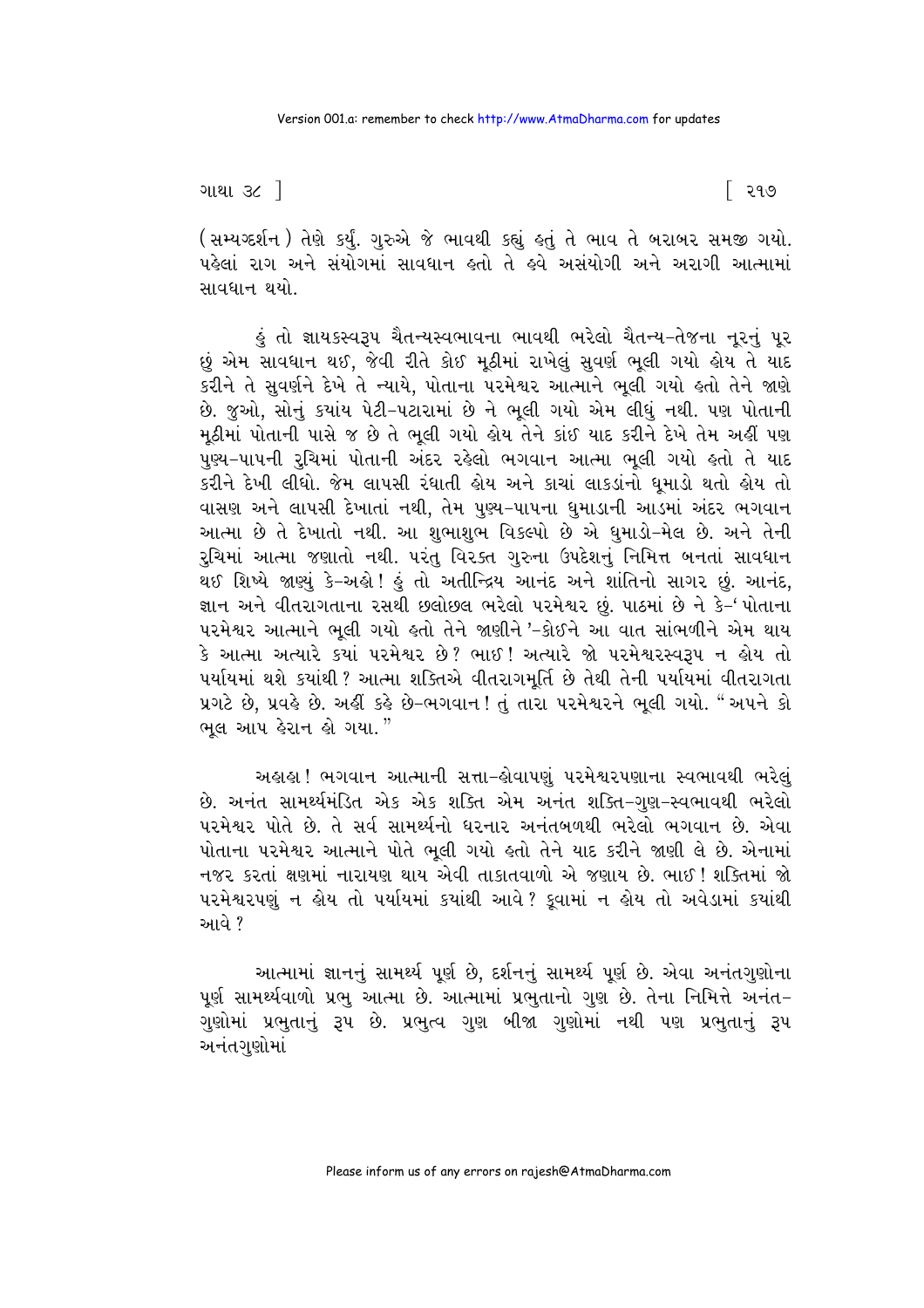ર૧૮ $\lceil$ 

રહેલું છે. જેવી રીતે જ્ઞાનગુણ છે તેમાં અસ્તિત્વગુણનું રૂપ છે. જુઓ, જ્ઞાન છે એ પણે પોતાથી છે. જ્ઞાન છે એમ કહેતાં જ્ઞાનનું અસ્તિત્વ સિદ્ધ થાય છે. જ્ઞાનગુણ અને અસ્તિત્વ ગુણ ભિન્ન છે, પણ જ્ઞાનમાં અસ્તિત્વ ગુણનું રૂપ છે. એવી રીતે એક એક ગુણમાં અનેતગુણનું રૂપ છે. આવો 'સિદ્ધ સમાન સદા પદ મેરો'-જેનું સદાય સિદ્ધ સમાન પદ છે એવા પોતાના સચ્ચિદાનંદ પરમેશ્વરને ભૂલી ગયો હતો તે જ્યાં આત્માનું ભાન થયું ત્યાં વિકાર અને પરને ભુલી ગયો. પહેલાં આત્મા ભુલી ગયો હતો, હવે આત્મામાં નજર કરતાં જે પુણ્ય-પાપને અને પરને પોતાના માન્યા હતા તેને ભૂલી ગયો. હવે તેણે જાણી લીધું કે પોતાની શાંતિ અને આનંદનો લાભ રાગ અને પરમાંથી નહિ પણ પોતાના પરમેશ્વર આત્મામાંથી મળે છે.

' પોતાના પરમેશ્વર આત્માને ભૂલી ગયો હતો તેને જાણીને, તેનું શ્રદ્ધાન કરીને તથા તેનું આચરણ કરીને જે સમ્યક્ પ્રકારે એક આત્મારામ થયો'-અહો! અમૃતચંદ્રાચાર્યદેવે અમૃત રેડયાં છે. તેઓશ્રી એક હજાર વર્ષ પહેલાં ભરતક્ષેત્રમાં બિરાજમાન હતા. તેઓ ટીકામાં કહે છે કે પોતાના પરમેશ્વરને ભૂલી ગયો હતો તેને જાણીને તેનું શ્રદ્ધાન કર્યું. પોતાની વર્તમાન જ્ઞાનની પર્યાયમાં સ્વને-પેર્ણાનંદના નાથ પ્રભુ આત્માને જ્ઞેય બનાવીને એને જાણ્યો. અલલા ! પોતાના પરમેશ્વરને સ્વસંવેદનમાં જાણીને એમ શ્રદ્ધાન કર્યું કે હું એક જ્ઞાયકભાવસ્વરૂપ આત્મા પૂર્ણાનંદનો નાથ છું. જાણ્યા વિના શ્રદ્ધાન કોનું કરે? તેથી જાણીને, શ્રદ્ધાન કરીને તેનું આચરણ કર્યું અર્થાત તેમાં રમણતા કરી

ભગવાન આત્મા અનંત જ્ઞાન અને આનંદના સામર્થ્યવાળો પરમેશ્વર છે. તેને જાણીને, તેનું શ્રદ્ધાન કરીને તેમાં રમણતા કરવી તે તેનું આચરણ-ચારિત્ર છે. બહારમાં વસ્ત્રનો ત્યાગ કરે, નગ્નપણું ધારણ કરે અને પંચમહાવ્રત લે તેથી કાંઈ ચારિત્ર પ્રાપ્ત થઈ જતું નથી. અંદર ભગવાન આનંદનો નાથ જ્ઞાતા-દષ્ટા સ્વરૂપે બિરાજે છે તેમાં ઉગ્રપણે લીનતા કરી ઠરવું એનું નામ ચારિત્ર છે અને ત્યાં વસ્ત્રનો ત્યાગ અને નગ્નપણું સહજપણે હોય જ છે. વસ્ત્ર રાખીને સાધુપણું માને એ તો મિથ્યાત્વ છે. જૈનદર્શનમાં વસ્ત્ર સહિત સાધુપણું ત્રણકાળમાં કદીય હોતું નથી. તથા વસ્ત્ર છોડીને નગ્ન થાય પરંતુ આત્માના શ્રદ્ધા-જ્ઞાન-ચારિત્ર રહિત હોય તો એ પણ મિથ્યાદષ્ટિ છે. ભલે પંચમહાવ્રતને પાળે, પણ એ મહાવ્રતના વિકલ્પને ધર્મ માને તો એ મિથ્યાદષ્ટિ છે. પંચમહાવ્રતનો વિકલ્પ એ તો રાગ છે. રાગમાં રમે એ ચારિત્ર કેમ કહેવાય? આત્માના આનંદમાં રમણતા કરે એ ચારિત્ર છે, ધર્મ છે.

ભગવાન આત્મામાં રમે તેને આત્મારામ કહીએ. પહેલાં રાગ મારો અને પરજ્ઞેય મારા એમ પરભાવોમાં અનેકરૂપ થઈ રમતો હતો તે હવે પોતાના પરમેશ્વર આત્માને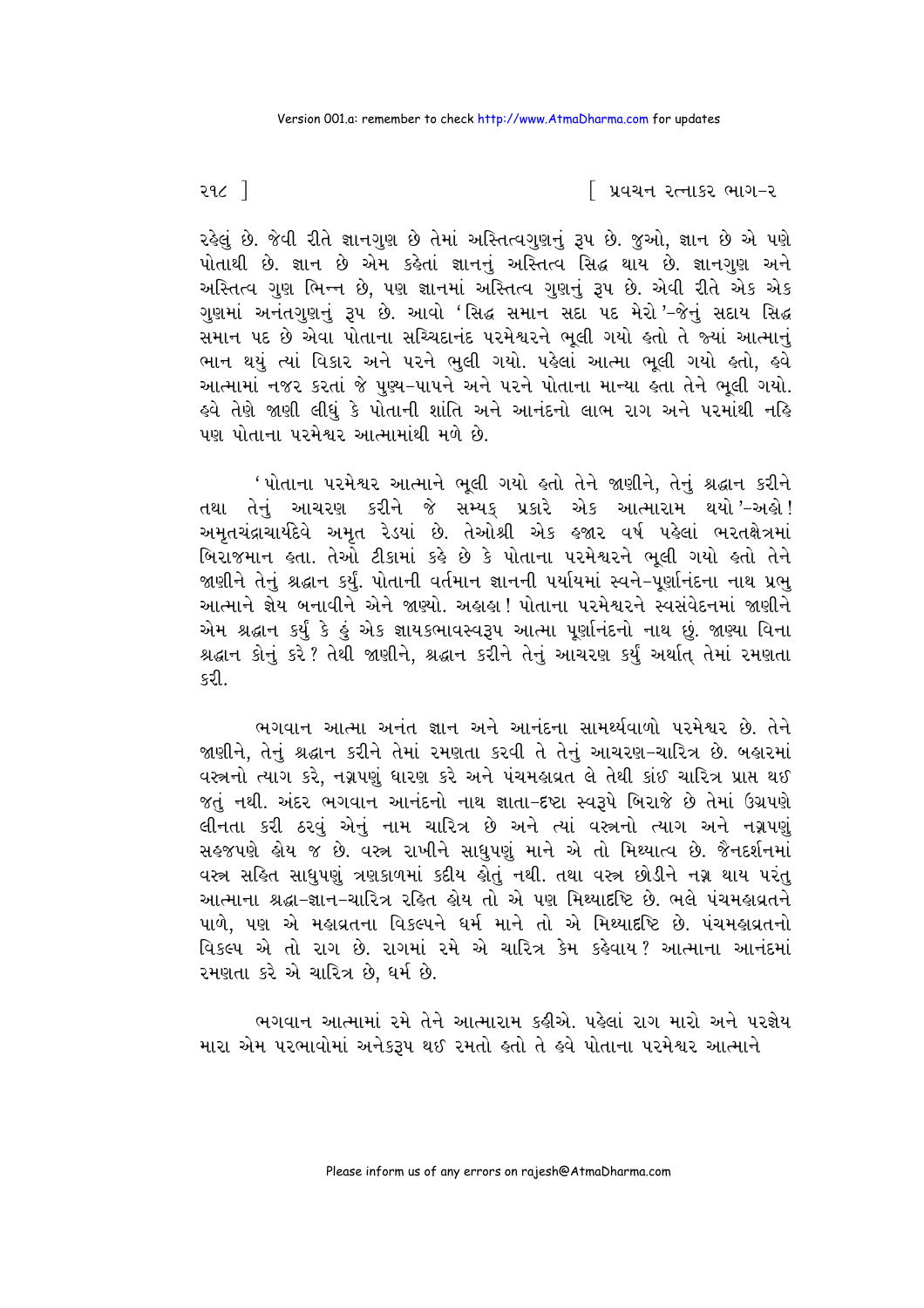ગાથા ૩૮ <sup>1</sup>

જાણીને, તેનું શ્રદ્ધાન અને તેનું આચરણ કરીને સમ્યક્ પ્રકારે એક આત્મારામ થયો. તે ફવે પોતે પોતાને કેવો અનભવે છે તે કર્ફ છેઃ-

' હું એવો અનુભવ કરું છું કે−હું ચૈતન્યમાત્ર જ્યોતિરૂપ આત્મા છું કે જે મારા જ અનુભવથી પ્રત્યક્ષ જણાય છે.' અગ્નિની જ્યોતિ, દીવાની જ્યોતિ હોય છે એ તો જડ છે. આ તો ચૈતન્યમાત્ર જ્યોતિ એટલે દેખવા-જાણવાના સ્વભાવરૂપ જ્યોતિ હું આત્મા છું. તે મારા પોતાના જ અનુભવથી પ્રત્યક્ષ જણાય છે. વજન અહીં છે કે મારા ે.<br>અનુભવથી એટલે આનંદના વેદનથી હું મારા આત્માને જાણું છું. ૫૨થી, વિકલ્પથી કે નિમિત્તથી નહિ પણ મારા જ અનુભવથી હું આત્માને પ્રત્યક્ષ જાણું છું. સમયસાર નાટકમાં બનારસીદાસે કહ્યું છે ને કેઃ-

> 'વસ્તુ વિચારત ઘ્યાવર્તૈ, મન પાવૈ વિશ્રામ; રસ સ્વાદત સુખ ઊપજે, અનુભૌ યાકૌ નામ.'

જેમાં આત્માના આનંદના રસનો સ્વાદ આવે તેવા વેદનથી હું મારા આત્માને પ્રત્યક્ષ જાણું છું. આ જૈન પરમેશ્વરનો માર્ગ છે. કોઈને એમ લાગે કે શું માર્ગ આવો ફશે ? પણ ભાઈ ! ભગવાન જિનેશ્વરદેવની દિવ્યધ્વનિમાં કફેલો આ માર્ગ છે. વર્તમાનમાં વિદેહક્ષેત્રમાં શ્રી સીમંધર ભગવાન સાક્ષાત અરિહંતપદે બિરાજે છે. સો ઇન્દ્રો અને ગણધરો નતમસ્તક થઈ બહુ વિનયપૂર્વક તેમની દિવ્યધ્વનિ સાંભળે છે. એ દિવ્યધ્વનિમાં ભગવાને કહેલો માર્ગ આ છે. બાકી દયા પાળો, વ્રત કરો, દાન કરો, જાત્રા કરો ઇત્યાદિ કાંઈ જૈનમાર્ગ નથી. એવો માર્ગ શું ભગવાન કહેતા હશે ? એવું તો કુંભારેય કહે છે. ભાઈ ! આ જૈનમાર્ગની-મોક્ષમાર્ગની વાત મહાભાગ્યશાળી હોય એને સાંભળવા મળે છે.

અહીં છદ્મસ્થદશામાં સમકિતી ધર્માત્મા આત્માને કેવો અનુભવે છે તે બતાવતાં કહે છે કે-ચૈતન્યમાત્ર જ્યોતિરૂપ હું આત્મા છું. અહાહા! ત્રિકાળી જ્ઞાનસત્ત્વ, સર્વજ્ઞ-સ્વભાવ, 'જ્ઞ 'ભાવ, એક જ્ઞાયકભાવસ્વરૂપ ચૈતન્યમાત્ર ઝળહળ જ્યોતિ હું છું. રાગ અને પર હું નથી. એક સમયની પ્રગટ પર્યાય જેટલો પણ હું નથી. અને આ જ્ઞાયકસ્વભાવી આત્મા મારા જ અનુભવથી પ્રત્યક્ષ જણાય છે. અહાહા! આ જ્ઞાયકભાવસ્વરૂપ આત્મા મારા સ્વસંવેદનજ્ઞાનમાં પ્રત્યક્ષ જણાય છે. એનો અનુભવ કરવામાં કોઈ પરના-નિમિત્તના કે વિકલ્પના સહારાની જરૂર નથી. સીધું જ્ઞાન પોતાને અને પરને જાણે છે એવો હું છું.

અરે! જન્મ-મરણના ચોર્યાશી લાખ યોનિના આંટા ખાઈને અજ્ઞાની મરી ગયો છે. જીવતી જ્યોતને એણે મારી નાખી છે. આ ચૈતન્યમાત્ર જ્યોતિરૂપ આત્મા તે હું એમ નહિ સ્વીકારતાં એક સમયની રાગાદિ પર્યાય અને વિકાર તે હું એમ જેણે માન્યું તેણે ચૈતન્યજીવનને હણી નાખ્યું છે. કેમ કે જીવતા સતના સત્ત્વનો તેણે નકાર કર્યો છે. વસ્ત તો વસ્ત છે. વસ્તુનો નાશ થતો નથી પણ પર્યાયમાં ચૈતન્યજીવનનો ઘાત થાય છે.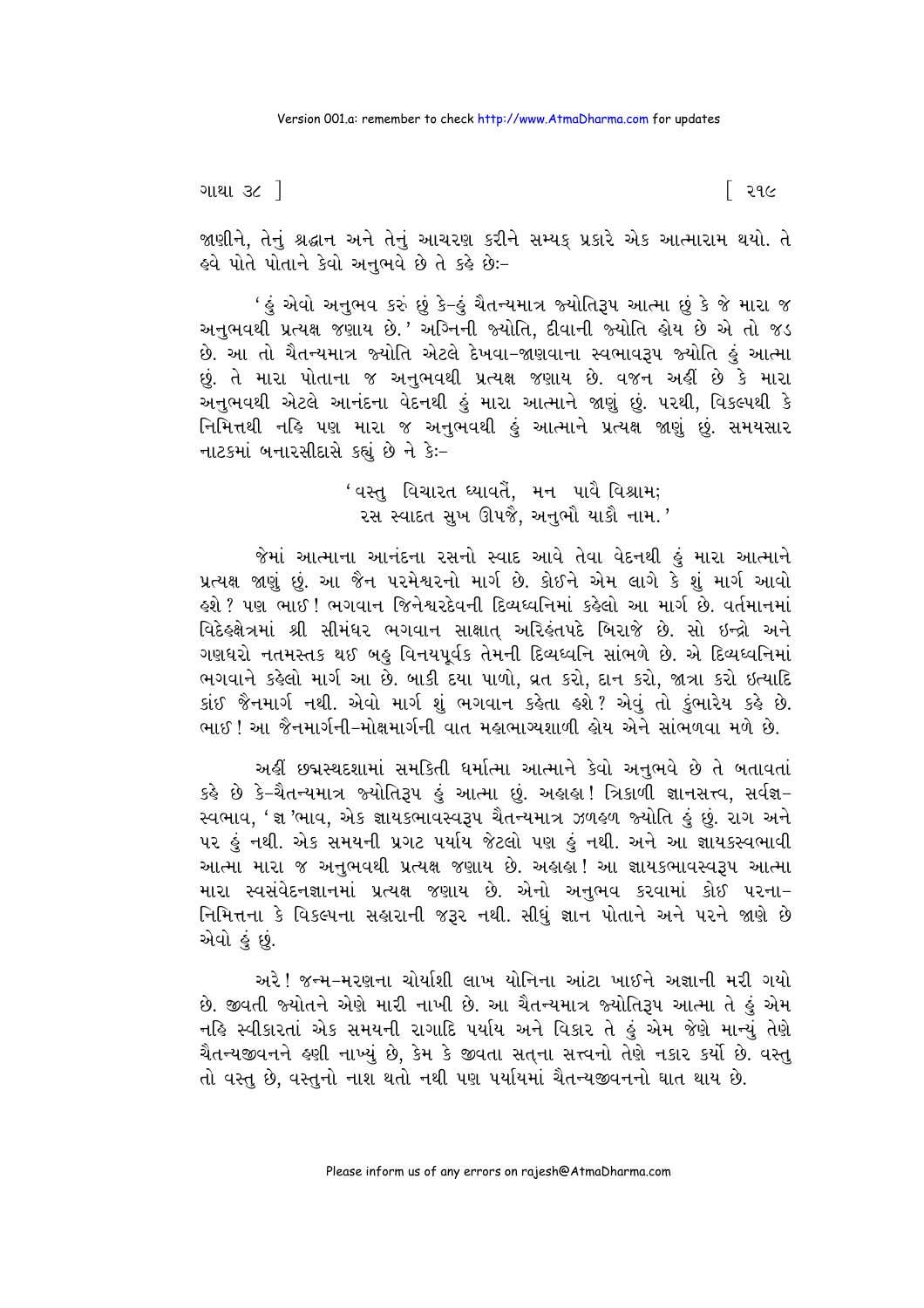૨૨૦ ]

િ પ્રવચન રત્નાકર ભાગ−ર

અહીં ચિન્માત્ર જ્યોતિ હું આત્મા છું એમ કહીને જીવનો સ્વભાવ જ્ઞાનમાત્ર છે એમ કહ્યું. જ્ઞાનમાત્ર કહેતાં એમાં બીજા અનંત ગુણો છે તેનો નિષેધ કરવો નથી, પરંતુ રાગાદિ વિકારનો નિષેધ કરવો છે. અલલ! કું ચિન્માત્ર જ્યોતિસ્વરૂપ આત્મા છું એવો સમ્યગ્દષ્ટિને સમ્યગ્દર્શનના કાળમાં અનભવ થાય છે.

ઙ્વે કર્લ્ડ છે−'ચિન્માત્ર આકારને લીધે હું સમસ્ત ક્રમરૂપ તથા અક્રમરૂપ પ્રર્વતતા વ્યાવહારિક ભાવોથી ભેદરૂપ થતો નથી માટે હું એક છું.' નરકગતિ, મોક્ષગતિ ઇત્યાદિ ગતિઓ ક્રમે થાય છે. એક પછી એક થાય છે તેથી તેને ક્રમરૂપ ભાવ કહ્યો છે. અને પર્યાયમાં કષાય, લેશ્યા, જ્ઞાનનો ઉઘાડ વગેરે એકસાથે હોય છે તેથી તેમને અહીં અક્રમરૂપ ભાવ કહ્યા છે. આ બધા વ્યાવહારિક ભાવો છે. અહીં ક્રમ એટલે પર્યાય અને અક્રમ એટલે ગુણ એમ નથી લેવું. પરંતુ એક પછી એક થતી ગતિના ભાવને ક્રમરૂપ અને ઉદયનો રાગાદિ ભાવ, લેશ્યાનો ભાવ અને જ્ઞાનની એક સમયની પર્યાયનો ભાવ ઈત્યાદિ એક સાથે હોય છે તેમને અક્રમરૂપ લીધા છે. આ સઘળા ક્રમ-અક્રમરૂપ પ્રવર્તતા વ્યાવહારિક ભાવોથી ભેદરૂપ થતો નથી માટે હું એક છું. આ વ્યાવહારિક ભાવોથી ભિન્ન મારી ચીજ છે, કેમકે કું તો અભેદ, અખંડ, આનંદકંદ પ્રભુ એક ચિન્માત્ર વસ્તુ છું.

અહાહા ! એક જ્ઞાયકભાવપણાને લીધે હું ક્રમ-અક્રમરૂપ પ્રવર્તતા વ્યાવહારિક ભાવોથી ભેદરૂપ થતો નથી માટે એક છું. તેથી આ ક્રમ-અક્રમરૂપ વ્યાવહારિક ભાવોની અસ્તિ નથી એમ ન સમજવું. ગતિ, રાગાદિ અવસ્થા, લેશ્યાના પરિણામ કે જ્ઞાનની પર્યાય ઇત્યાદિ ૫ર્યાય છે જ નહિ એમ નથી. તેમની (પોતપોતાથી) અસ્તિ તો છે ૫ણ તેમની અસ્તિથી હું અખંડ આનંદનો નાથ પ્રભુ ભેદરૂપ થતો નથી. આવો ધર્મનો ઉપદેશ!! હવે આમાં (અજ્ઞાની) માણસ શું કરે? બીજે તો કહે કે ઉપવાસાદિ કરો એટલે કરી નાખે અને માને કે થઈ ગયો ધર્મ. પણ એ તો મિથ્યાત્વનું પાપ છે, બાપુ!

જ્યારે આત્માનું સમ્યગ્દર્શન થયું અને તેનું આચરણ કર્યું ત્યારે આત્મા કેવો જાણ્યો એની વાત કરે છે. ચિન્માત્રપણાને લીધે એટલે અખંડ એક જ્ઞાનસ્વભાવને લઈને એ ક્રમે થતી ગતિ અને અક્રમે થતી જ્ઞાન પર્યાય, રાગ, લેશ્યા, કપાય-એ સઘળા વ્યાવહારિક ભેદોથી હું ભેદરૂપ થતો નથી. અહાહા ! જૈન દર્શન આવું સૂક્ષ્મ અને અપૂર્વ છે. આવી વાત બીજે કયાંય છે નહિ. આ તો પરમેશ્વર જિનેશ્વરદેવ જેમણે એક સમયમાં ત્રણકાળ-ત્રણલોકને જોયા એ ભગવાનના શ્રીમુખેથી જે દિવ્યધ્વનિ-ૐધ્વનિ આવી એ વાત સંતોએ આગમમાં રચી છે.

અહાહા....! ૫ર્યાય અને રાગથી ખસીને દષ્ટિ ભગવાનને ભાળવા ગઈ, એ જ્ઞાનનેત્ર નિજ ચૈતન્યને જોવાં ગયાં ત્યાં ચૈતન્યને આવો જોયો કે-ક્રમ અને અક્રમે પ્રવર્તતા ભેદોથી હું ભેદાતો નથી. હું તો ત્રિકાળ એકરૂપ છું, અભેદ છું. અરે! પ્રભુ देवलीना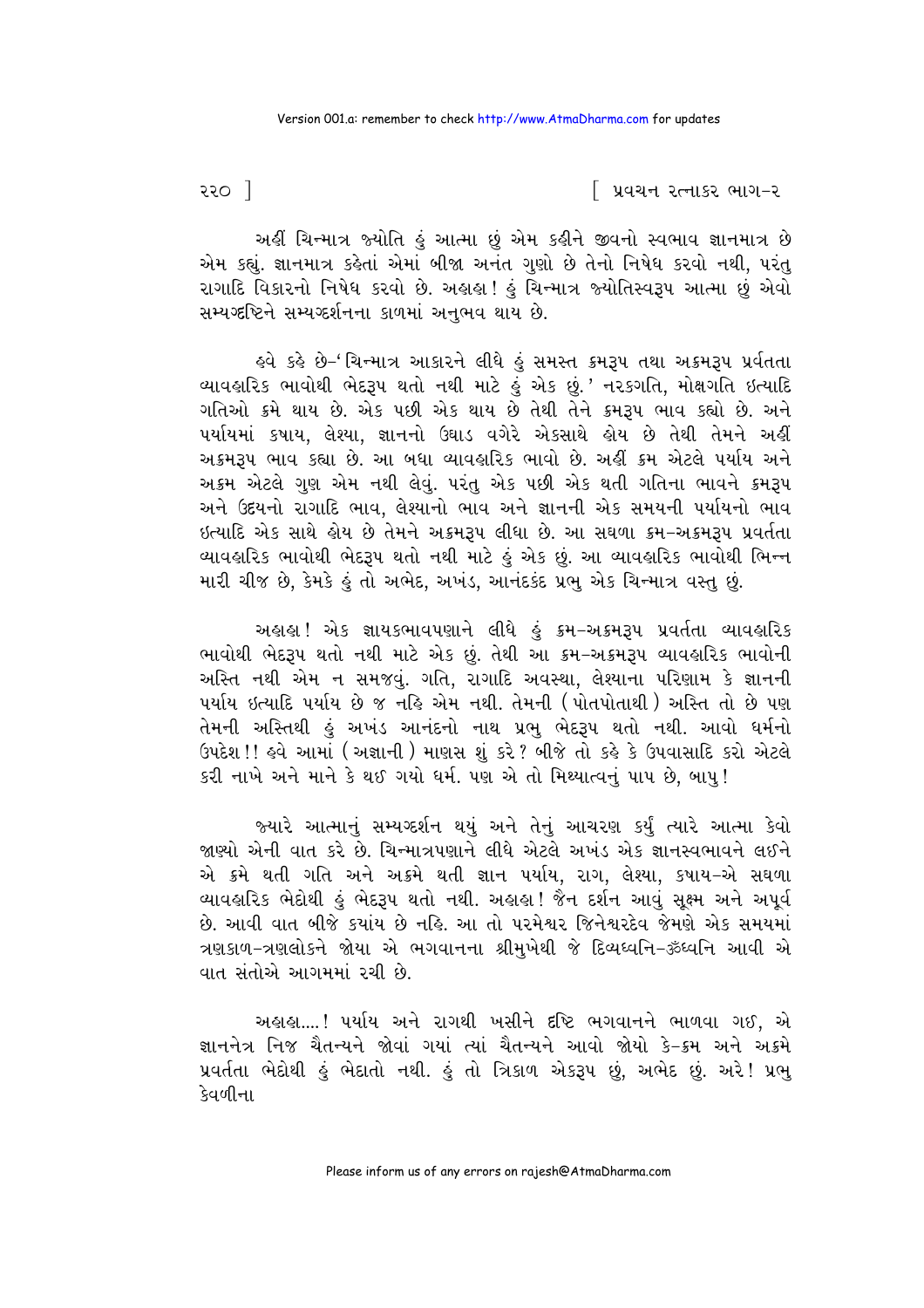વિરઙ ૫ડયા અને મનઃ૫ર્યયજ્ઞાન ૫ણ રહ્યું નહિ. ૫રંતુ વસ્તુસ્થિતિને બતાવનારાં આ શાસ્ત્ર રહી ગયાં. અહો ! આચાર્યોએ શાસ્ત્રો રચીને કેવળજ્ઞાનને ભુલાવી દીધું છે ! ભાઈ ! તું કોણ છે? કેવડો છે? કયા પ્રકારે આત્માને જાણે ત્યારે યથાર્થપણે જાણ્યો કહેવાય? કે પર્યાયના ભેદથી ભેદાય નહિ એવો શું ચિન્માત્ર એક છું એમ જાણે ત્યારે આત્માને જાણ્યો કહેવાય, કઠણ પડે, પણ માર્ગ તો આ છે, ભાઈ ! એને ધીમે ધીમે સમજવો જોઈએ. આ ચોરાસી લાખના અવતારમાં તું દુઃખી-દુઃખી થઈ રહ્યો છે. એ દુઃખમાંથી આ સમજ્યા વિના છૂટકારો થાય એમ નથી.

ભાઈ! તેં બહારની સંભાળ તો ઘણી બધી કરી છે. પણ અંદર જીવતી જાગતી જ્યોતસ્વરૂપ જે ચૈતન્ય ભગવાન પડયો છે તેની અનંતકાળમાં એક ક્ષણમાત્ર પણ સંભાળ કરી નથી. એ ચૈતન્ય ભગવાન સમ્યગ્જ્ઞાનમાં કેવો જણાયો તે અહીં કહે છે. કહે છે કે ક્રમે-અક્રમે પ્રવર્તતા વ્યાવહારિક ભાવોથી હું ભેદરૂપ થતો નથી એવો અભેદ અખંડાનંદ સ્વરૂપ એક છું. વીતરાગ દેવ-ગુરુ-શાસ્ત્રની શ્રદ્ધાનો જે વિકલ્પ તે વિકલ્પથી કે ' હું ચિન્માત્ર છું ' એવા વિકલ્પથી ભેદરૂપ નહિ થતો એવો અભેદ એકરૂપ હું છું.

વસ્તુ આત્મા ત્રિકાળ નિર્વિકલ્પ છે. પહેલાં 'અનસૂયા 'નું નાટક ભજવાતું તે જોયેલું એમાં માતા પોતાના બાળકને સૂવડાવે ત્યારે એમ ગાતી કે-**शुद्धोऽसि, बुद्धोऽसि** उदासीनोऽसि, निर्विकल्पोऽसि-એटर्स के लेटा! तुं शुद्ध छे, ज्ञाननो पिंड छे, આખी દુનિયામાં તારી ચીજ જુદી છે માટે ઉદાસીન છે, નિર્વિકલ્પ છે. આ તો નાટકમાં પહેલાં ્<br>આ આવતું. તું નિર્વિકલ્પ છે એટલે પર્યાયમાં થતા ક્રમરૂપ અને અક્રમરૂપ ભાવોથી ભેદાય એવી તારી ચીજ નથી. વસ્તુ-આત્મા તો ભેદ રહિત અભેદ છે એમ જાણે ત્યારે આત્મા જાણ્યો કહેવાય. આનું નામ સમ્યગ્દર્શન છે. અહીં 'હું એક છું' એ બોલ પૂરો થયો. હવે ' હું શદ્ધ છં' એ બોલ *ક*હે છે.

' નર, નારક આદિ જીવના વિશેષો, અજીવ, પુણ્ય, પાપ, આસ્રવ, સંવર, નિર્જરા બંધ અને મોક્ષસ્વરૂપ જે વ્યાવહારિક નવ તત્ત્વો તેમનાથી ટંકોત્કીર્ણ એક જ્ઞાયકસ્વભાવરૂપ ભાવ વડે, અત્યંત જાદો છું માટે કું શુદ્ધ છું.'

અનાદિથી જીવ પુષ્યભાવ, પાપભાવ, આસ્રવભાવ અને બંધભાવમાં રોકાયેલો છે. અનાદિથી એને મોક્ષ કર્યા છે? પણ સંવર, નિર્જરા, મોક્ષના વિકલ્પ છે. અને હવે જ્યારે ભાન થયું ત્યારે અંતર-એકાગ્રતા સહિત જે સંવર, નિર્જરા અને મોક્ષની પર્યાય પ્રગટે તે પર્યાય જેવડો હું નથી. આ વ્યાવહારિક નવતત્ત્વોથી હું જુદો છું. આ પુણ્ય, પાપ, આસ્રવ, બંધ, સંવર, નિર્જરા અને મોક્ષ એ બધાં વ્યાવહારિક નવતત્ત્વો છે. એ સર્વથી હું ભિન્ન છું. નિયમસાર ગાથા ૩૮ માં કહ્યું છે કે-સાત તત્ત્વો નાશવાન છે. સંવર, નિર્જરા અને મોક્ષની પર્યાય પણ નાશવાન છે. અને કું એક અવિનાશી છું. મારા

િરર૧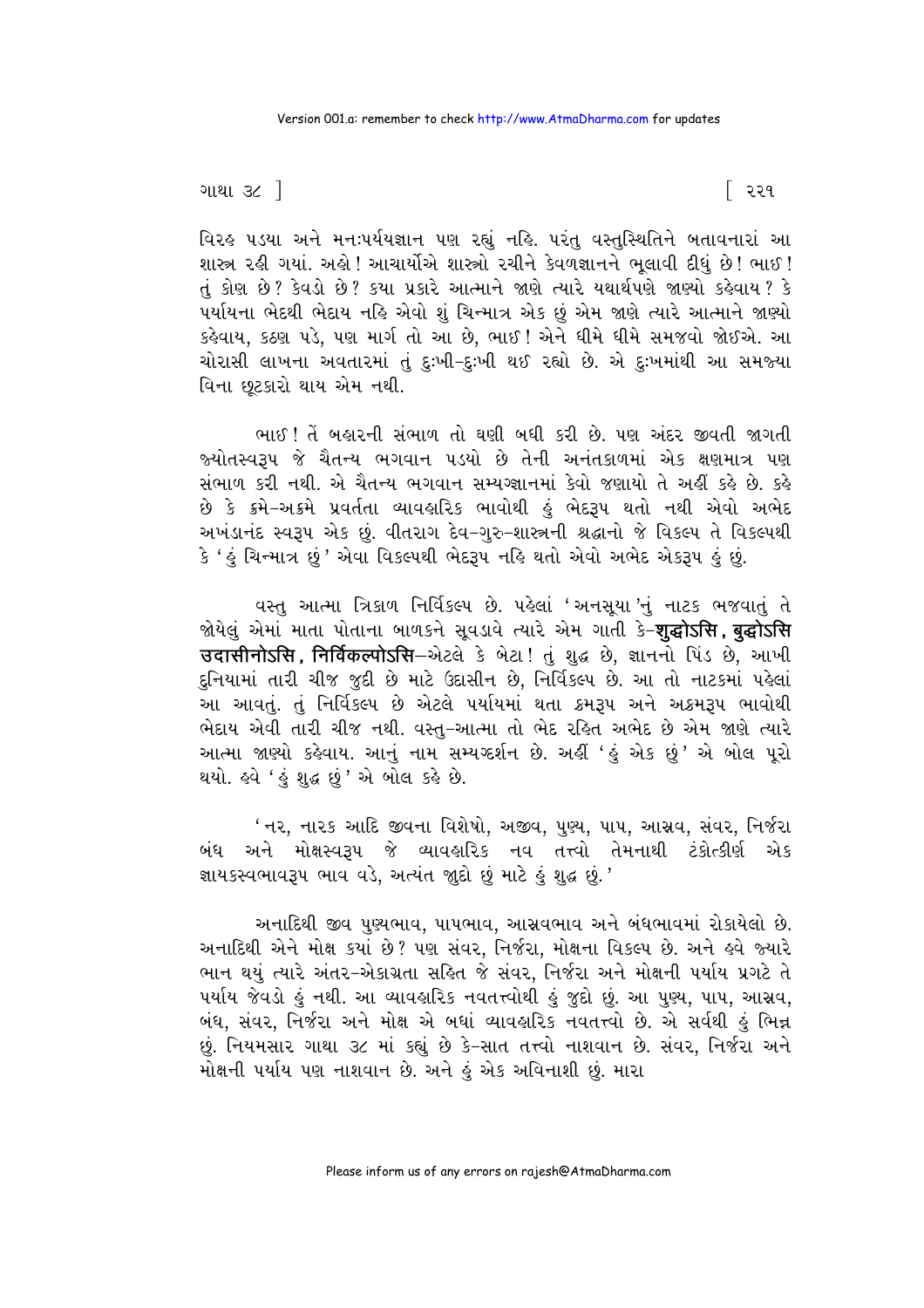કોવાપણામાં-અસ્તિપણામાં એ પર્યાયોના ભેદો છે નહિ. એ ભેદોમાં હું આવતો નથી અને મારામાં એ ભેદો સમાતા નથી. તેથી સંવર, નિર્જરા અને કેવળજ્ઞાનની પર્યાયથી પણ હું અત્યંત જાદો છું. કું તો એક અખંડ ચૈતન્યનો પિંડ છું, જ્ઞાનનો પિંડ છું, આનંદનો કંદ અને પુરૂષાર્થનો પિંડ છું અને વ્યાવહારિક જે નવતત્ત્વો તેમનાથી જાુદો, અત્યંત જુદો છું માટે શહ્ન છં.

અહાહા! વસ્તુ આત્મા એકલું ચૈતન્યનું દળ છે. એ ત્રિકાળસ્વરૂપ છે. એક સમયની પર્યાયમાં એ ત્રિકાળી દ્રવ્ય કર્યા આવે છે? તેથી વ્યાવહારિક નવતત્ત્વના ભેદો-પર્યાયો નથી એમ કોઈ કહે તો એમ નથી. તેઓ પર્યાયપણે, પર્યાયના અસ્તિપણે તો છે, પરંત ત્રિકાળી ઘ્રવ દ્રવ્યમાં તે નથી એમ વાત છે. ઘ્રવ દ્રવ્યમાં પર્યાય આવતી નથી અને પર્યાયમાં દ્રવ્ય આવતં નથી. શ્રી સમયસાર ગાથા ૪૯ માં 'અવ્યક્ત ' ના છ બોલ લીધા છે. તેમાં પાંચમા બોલમાં એમ લીધં છે કે-વ્યક્ત અને અવ્યક્ત બન્ને સાથે જણાતા લોવા છતાં વ્યક્તને એટલે ૫ર્યાયને કું સ્પર્શતો નથી એવો કું દ્રવ્ય છું. શ્રી પ્રવચનસારમાં ૪૭ નયોનું વર્ણન કર્યું છે. તેમાં છેલ્લા બે નય અશુદ્ધનય અને શુદ્ધનય લીધા છે. તેમાં એમ લીધું છે કે માટીને કેવળ માટીરૂપે જોવી તે શુદ્ધનય છે અને માટીના અનેક જાતના આકાર વિશેષો (વાસણ) થાય તે−રૂપે જોવી તે અશ∉નય છે. એમ ભગવાન આત્મા એકલી ચિન્માત્ર અભેદ વસ્તુ તે શુદ્ધ છે. એ શુદ્ધનયનો વિષય છે. અને આત્માને પર્યાયી જોવો એ અશુદ્ધનયનો વિષય છે. જાુઓ, અશુદ્ધનયનો વિષય ૫ર્યાય-નવતત્ત્વના ભેદરૂપ છે ખરી, પણ દ્રવ્યની સત્તામાં ત્રિકાળ ધ્રુવ સત્ત્વમાં એ નથી. તેથી કહે છે નવતત્ત્વોના વ્યાવહારિક ભાવોથી જાદો હોવાથી શદ્ધ છું.

આ ૩૮ મી ગાથા જીવ અધિકારની છેલ્લી ગાથા છે. આખા જીવતત્ત્વનો સાર બધો આમાં પ્રગટ કર્યો છે. જ્ઞાની એમ અનુભવે છે કે–હું શુદ્ધ છું. 'હું શુદ્ધ છું' એવો વિકલ્પ નહિ, એવો અનુભવ છે. અહાહા! તે એમ જાણે છે કે-મારા સતનું સત્ત્વ છે તે ત્રિકાળ છે, ધ્રુવ છે, નિત્ય છે, અભેદ છે અને એકરૂપ છે. તેથી નવતત્ત્વના વ્યાવહારિક ભાવોથી કું અત્યંત જુદો છું, ભિન્ન છું. ભિન્નતાના ત્રણ પ્રકાર છે.

એક દ્રવ્ય બીજા દ્રવ્યથી અત્યંત ભિન્ન છે એ એક વાત.

પુણ્ય-પાપના જે વિકારીભાવો છે એનાથી ભગવાન આત્મા ભિન્ન છે એ બીજી વાત.

અને જે નિર્મળ પર્યાય છે એનાથી પણ ભગવાન આત્મા ભિન્ન છે એ ત્રીજી વાત.

પહેલી સ્વદ્રવ્ય-પરદ્રવ્યની ભિન્નતા કહી. બીજી વિકારીભાવ અને સ્વભાવની ભિન્નતા કઢી અને ત્રીજી દ્રવ્ય અને પર્યાયની ભિન્નતા બતાવી. એક સમયની પર્યાયમાં એ આખી વસ્ત છે કયાં ? ૫ર્યાય દ્રવ્યને અડે છે કયાં ? અલુલ! ૫ર્યાય છે એ દ્રવ્યને સ્પર્શતી નથી અને દ્રવ્યસ્વભાવ પર્યાયને સ્પર્શતો નથી. પુદ્દગલાદિ (શરીર વગેરે) પરદ્રવ્યો

#### ૨૨૨ ી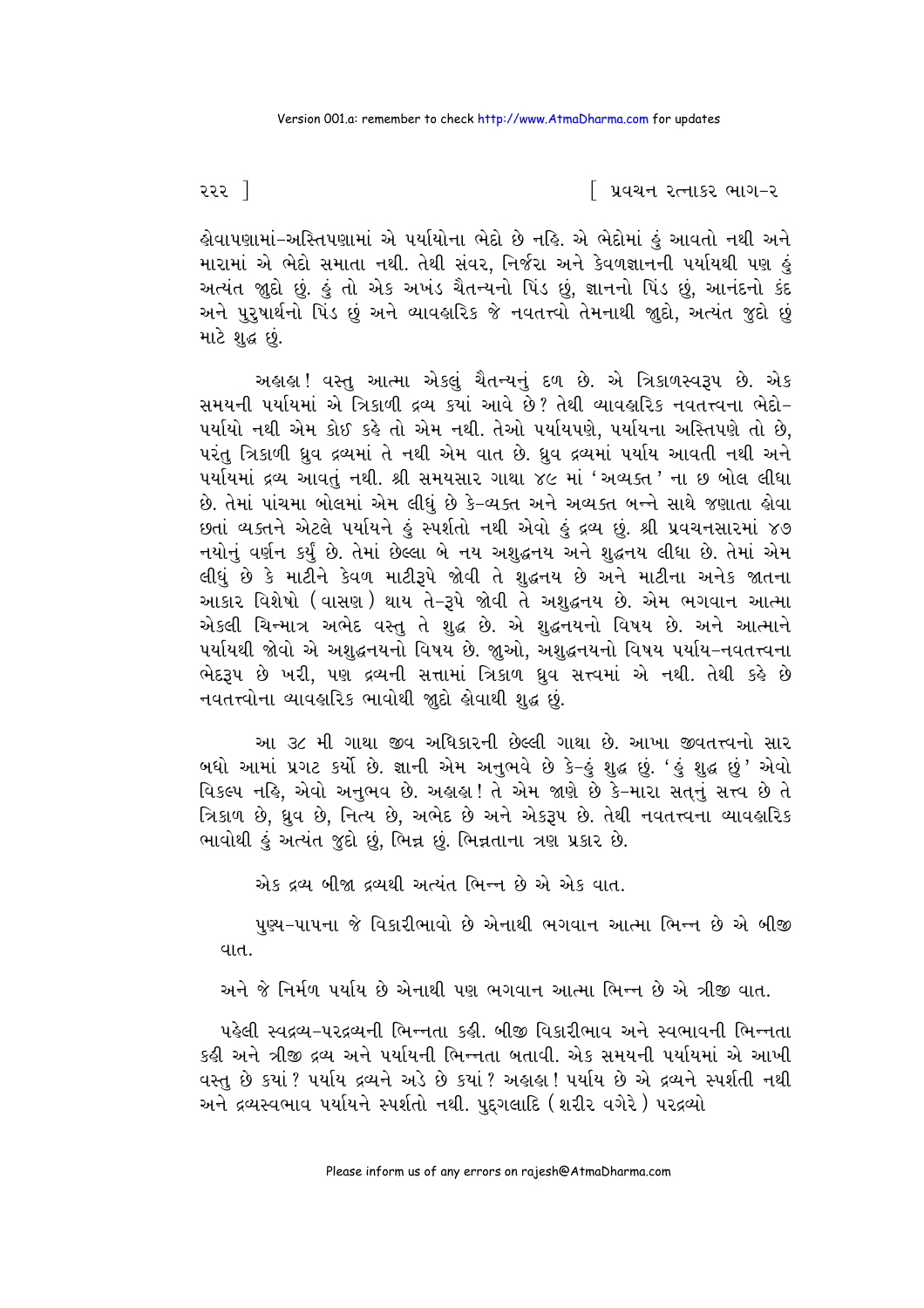ભગવાન આત્માને સ્પર્શતા નથી. અંદર પર્યાયમાં થતા રાગાદિ વિકારી ભાવો ભગવાન ચૈતન્યસ્વભાવને સ્પર્શતા નથી. એ તો ઠીક, પણ ભગવાન જ્ઞાયકસ્વભાવી ધ્રુવ આત્માના આશ્રયે પ્રગટ થએલી નિર્મળ પર્યાય પણ દ્રવ્યને સ્પર્શતી નથી. પ્રવચનસાર ગાથા ૧૭૨ માં અલિંગગ્રહણના ૧૯-૨૦ બોલમાં આ વાત લીધી છે. ૧૯ મા બોલમાં એમ લીધું છે કે-'લિંગ એટલે કે પર્યાય એવં જે ગ્રહણ એટલે કે અર્થાવબોધવિશેષ તે જેને નથી તે અલિંગ-ગ્રહણ છે; આ રીતે આત્મા પર્યાયવિશેષથી નહિ આલિંગિત એવં શદ્ધ દ્રવ્ય છે.' અહીં કહે છે કે પર્યાય દ્રવ્યને સ્પર્શતી નથી. ૨૦ મા બોલમાં એમ લીધું છે કે-'લિંગ એટલે પ્રત્યભિજ્ઞાનનું કારણ એવું જે ગ્રહણ એટલે કે અર્થાવબોધસામાન્ય તે જેને નથી તે અલિંગગ્રહણ છે; આ રીતે આત્મા દ્રવ્યથી નહિ આલિંગિત એવો શુદ્ધ પર્યાય છે. શું કહે છે? વેદન પર્યાયમાં છે, ત્રિકાળી ધ્રુવ દ્રવ્યમાં નથી. દ્રવ્ય તો અક્રિય છે. તેથી દ્રવ્ય પર્યાયને સ્પર્શતું નથી. ભાઈ ! આ તો વસ્તુસ્થિતિની અલૌકિક વાતો છે. એ જ અહીં કહે છે કે-આ નવતત્ત્વના વ્યવહારિક ભાવોથી, અખંડ એક ચૈતન્યસ્વભાવપણાને લીધે હું જુદો છું અને તેથી કું શુદ્ધ છું. આ 'શુદ્ધ છું<sup>,</sup> નો બોલ પૂરો થયો.

ઙ્વે ત્રીજો બોલ 'દર્શન જ્ઞાનમય 'નો કર્લ છે, 'ચિન્માત્ર હોવાથી સામાન્ય− વિશેષ ઉપયોગાત્મકપણાને ઉલ્લંઘતો નથી માટે હું દર્શનજ્ઞાનમય છું. અહાહા ! ચિન્માત્ર કહેતાં હું ચૈતન્યસ્વભાવમાત્ર છું. દયા, દાન, વ્રતાદિ વિકલ્પ તે હું નહિ, અલ્પજ્ઞતા તે પણ હું નહિ અને હું જ્ઞાનદર્શનવાળો એમ (ભેદ) પણ હું નહિ. હું તો ચિન્માત્ર હોવાથી .<br>દર્શન-જ્ઞાનમય છે. અહીં ચૈતન્યસામાન્ય તે દર્શન છે અને ચૈતન્યવિશેષ તે જ્ઞાન છે. ચૈતન્ય-સ્વભાવી ભગવાન આત્મા સામાન્ય-વિશેષ ઉપયોગાત્મકપણાને ઓળંગતો નહિ લેવાથી કું જ્ઞાનદર્શનમય છું. ત્રિકાળી વસ્તુપણે આવો છું. આ ત્રીજો બોલ થયો.

इવે ચોથો બોલ 'અરૂપી ' નો કર્લે છે : ' સ્પર્શ, રસ, ગંધ, વર્ણ જેનું નિમિત્ત છે એવા સંવેદનરૂપે પરિણમ્યો હોવા છતાં પણ સ્પર્શાદિરૂપે પોતે પરિણમ્યો નથી માટે પરમાર્થે હું સદાય અરૂપી છું.' જાુઓ, સ્પર્શ, રસ આદિનું જ્ઞાન જે થાય છે તે મારા પોતાથી થાય છે, નિમિત્તથી નહિ, અને સ્પર્શાદિ નિમિત્તની હયાતી છે તો મારામાં જ્ઞાન થાય છે એમ પણ નથી, તત્સંબંધી જ્ઞાનરૂપે પરિણમવાની યોગ્યતા મારામાં સહજ સ્વભાવથી જ છે. એ સ્પર્શ, રસ, ગંધ આદિને જાણવા છતાં તે સ્પર્શાદિ મારામાં આવતા નથી, હું સ્પર્શાદિરૂપે પરિણમતો નથી. મારું જ્ઞાન અને સ્પર્શાદિ ભિન્ન ભિન્ન રહે છે. આમ હોવાથી હું પરમાર્થે સદાય અરૂપી છું. આવો આત્મા જ્યાં સુધી જાણે અને અનુભવે નહિ ત્યાંસુધી જીવ સમ્યગ્દષ્ટિ થતો નથી. સમ્યગ્દર્શન વિનાનાં જે વ્રત અને તપ કરે એ બધાં બાળવ્રત અને બાળતપ એટલે કે મૂર્ખાઈ ભર્યાં વ્રત અને તપ છે. વ્રત, તપ, જાત્રા વગેરેના વિકલ્પ તો શુભભાવ છે. આ શેત્રુંજો અને સમ્મેદશિખરના ડુંગરે ચઢે અને જાત્રા કરે એ તો પુણ્યભાવ છે, રાગ છે, ધર્મ નહિ, ભાઈ ! અંદર ત્રણલોકનો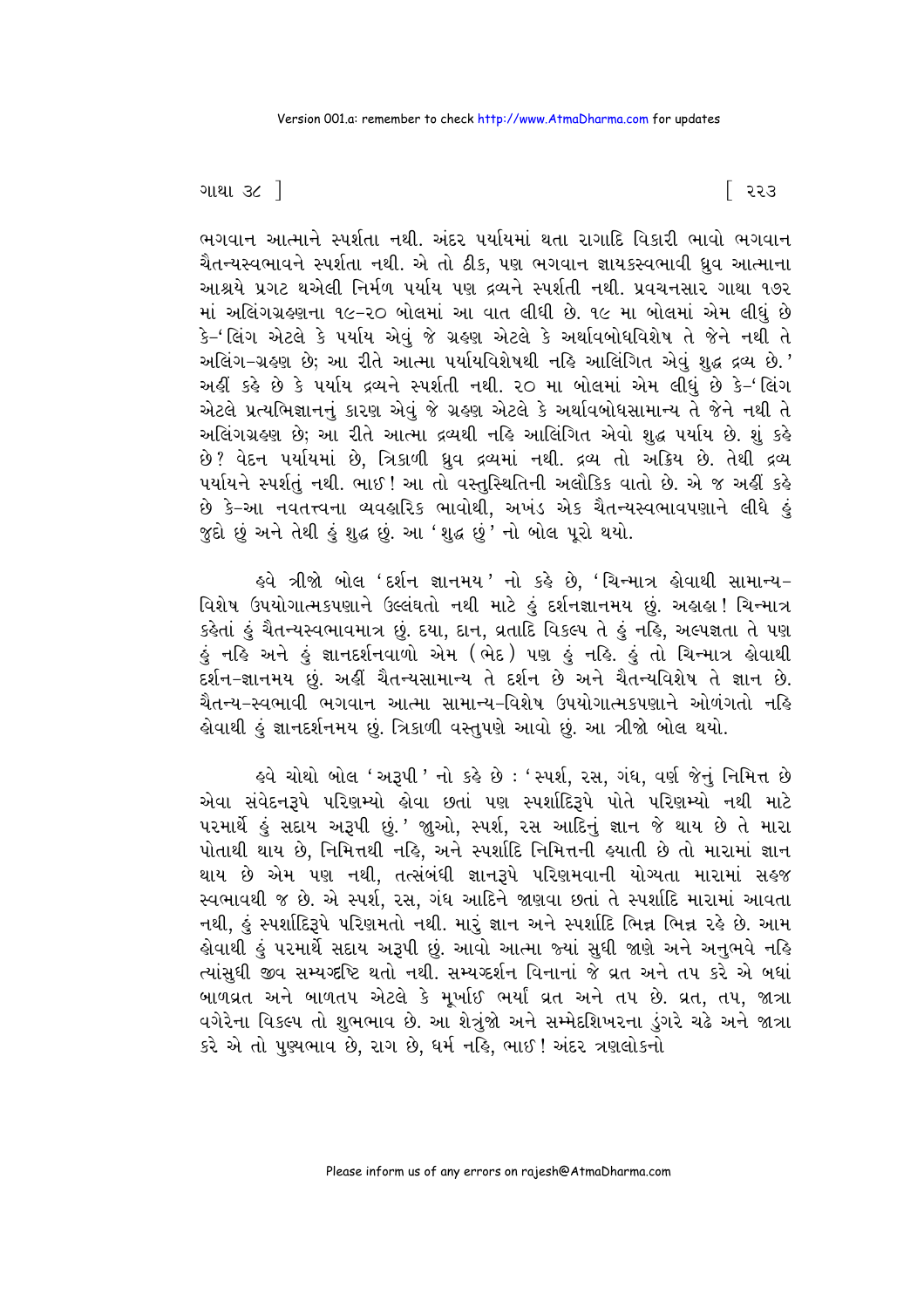२२४ ]

∣ પ્રવચન રત્નાકર ભાગ−ર

નાથ, અખંડાનંદસ્વરૂપ ચૈતન્યનો ડુંગર છે એમાં જાય તો સાચી જાત્રા છે. એ ધર્મની રીત છે.

ua :- ' સ્પર્શ, રસ, ગંધ, વર્ણ જેનું નિમિત્ત છે એવા સંવેદનરૂપે પરિણમ્યો હોવા છતાં.... ' એમ પાઠમાં નિમિત્ત કહ્યું છે ને?

ઉત્તરઃ- નિમિત્ત કહ્યું છે એની કોણ ના પાડે છે? પણ એનો અર્થ શું? સ્પર્શાદિ નિમિત્ત છે એટલં જ માત્ર. સ્પર્શાદિ નિમિત્તથી સંવેદન (જ્ઞાન) થાય છે એમ નથી. જ્ઞાનરૂપે પરિણમવાની મૂળશક્તિ તો મારી પોતાની છે. કું સંવેદનરૂપે પરિણમ્યો છું એ મારા શુદ્ધ ઉપાદાનથી છે, નિમિત્તથી નહિ. સ્પર્શાદિ નિમિત્તથી હું જ્ઞાનરૂપે પરિણમું છું એમ તો નથી પણ સ્પર્શાદિ નિમિત્તની હયાતી છે તેના કારણે મને જ્ઞાનરૂપ પરિણમન છે એમ પણ નથી. તથા સ્પર્શાદિનું જ્ઞાન થતાં જ્ઞાન સ્પર્શાદિરૂપ થઈ જાય છે એમ પણ નથી. સંવેદન (જ્ઞાન ) તો મને મારાથી થયું છે અને એ મારું છે, સ્પર્શાદિનું નથી તેથી<br>હું પરમાર્થે સદાય અરૂપી છું. કોઈ એમ કહે કે સંસાર અવસ્થામાં જીવ રૂપી છે. કેમકે કર્મ .<br>જે રૂપી છે એનો જીવને સંબંધ છે માટે તે રૂપી છે. પણ એ વાત બરાબર નથી. નિમિત્તની અપેક્ષાએ રૂપી કહ્યો છે (ઉપચારથી). ખરેખર તો જીવ સદાય અરૂપી જ છે.

ઙ્વે કહે છે−'આમ સર્વથી જુદા એવા સ્વરૂપને અનુભવતો આ હું પ્રતાપવંત રહ્યો.' અહીં જ્ઞાની એમ જાણે છે કે-સર્વથી ભિન્ન એટલે રાગાદિ અને પરજ્ઞેયોથી ભિન્ન .....<br>એવા નિજ ચૈતન્યસ્વરૂપને અનુભવતો આ હું પ્રતાપવંત રહ્યો. મારી સત્તા પ્રતાપવંત છે, સ્વતંત્રપણે શોભાયમાન છે. મારા પ્રતાપને કોઈ ખંડિત કરે અને સ્વતંત્રતાની શોભાને કોઈ લૂંટે એવી જગતમાં કોઈ ચીજ નથી. 'આ કું પ્રતાપવંત રહ્યો '-એમાં 'આ ' કહીને આત્મવસ્તુનું પ્રત્યક્ષપણું બતાવ્યું છે. મારા પ્રતાપથી કું સ્વસંવેદનમાં આવ્યો છું, નિમિત્તના પ્રતાપથી કે અન્યથી નહિ.

'એમ પ્રતાપવંત વર્તતા મને, જોકે (મારી) બહાર અનેક અનેક પ્રકારની સ્વરૂપની સંપદા વડે સમસ્ત પરદ્રવ્યો સ્ફરાયમાન છે, તોપણ કોઈ પણ પરદ્રવ્ય નિજસ્વરૂપને અનુભવતો થકો સ્વતંત્રપણે શોભાયમાન છું. અને જગતના સમસ્ત ૫૨૬વ્યો-પુદગલાદિ પદાર્થો અને રાગાદિ આસવો પોતાના સ્વરૂપની સંપદાથી પ્રગટ છે, <u>હયાત છે. પરંતુ એ સમસ્ત પર દ્રવ્યો-અનંત પુદ્દગલ ૨જકણો, અનંત આત્માઓ અને</u> રાગાદિ ભાવો મને મારાપણે ભાસતા નથી. પરદ્રવ્ય પરમાણુ માત્ર પણ એટલે પુદ્દગલનો એક રજકણ કે રાગનો એક અંશ પણ મારો છે એમ મને ભાસતું નથી. જ્ઞાની એમ કહે છે કે-દયા, દાન, વ્રતાદિનો જે વિકલ્પ ઊઠે છે કે વ્યવહારરત્નત્રયનો જે વિકલ્પ છે તે મને મારાપણે ભાસતો નથી. અહાહા ! આને આત્માને જાણ્યો કહેવાય અને આ ધર્મ છે.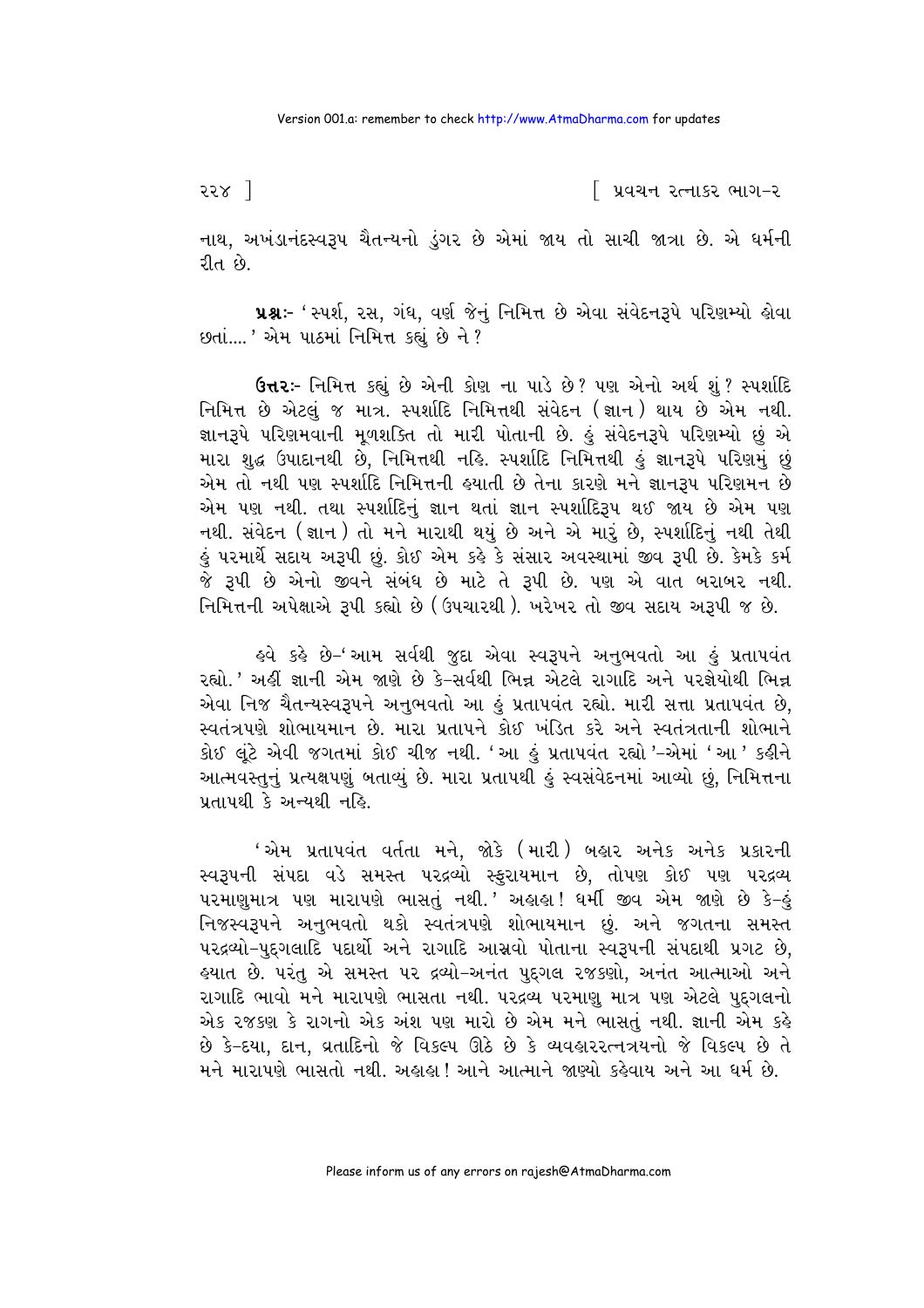ગાથા ૩૮ <sup>1</sup>

' કોઈ પણ પરદ્રવ્ય પરમાણુમાત્ર મારાપણે ભાસતું નથી કે જે મને ભાવકપણે કે જ્ઞેયપણે મારી સાથે એક થઈને ફરી મોહ ઉત્પન્ન કરે.' જાુઓ, કેવી સ્વરૂપની નિઃશંક્તા અને દઢતા! ધર્માત્મા અપ્રતિહ્વતપણે ક્ષાયિકભાવ લેવાના છે એમ દઢતાની વાત કરે છે. કહે છે કે કોઈ પણ પરદ્રવ્ય પરમાણમાત્ર પણ મારાપણે ભાસતં નથી તો પછી ભાવકપણે કે જ્ઞેયપણે મારી સાથે એક થઈને તે ફરી મોહ કેમ ઉત્પન્ન કરે? અહાહા! શું દષ્ટિનું જોર ! શં વૈરાગ્ય અને ઉદાસીનતા !! કહે છે-મને હવે પરદ્રવ્ય મારં છે એવો મોહ ઉત્પન્ન થાય એમ છે જ નહિ. હવે ફરીથી મને મોહ અર્થાત્ મિથ્યાત્વ ઉત્પન્ન થશે જ નહિ. શ્રી પ્રવચનસારની ૯૨ મી ગાથામાં પણ આ રીતે જ વાત લીધી છે કે-તે મોહ્રદષ્ટિ આગમકૌશલ્ય અને આત્મજ્ઞાન વડે નાશ પામી છે, તે હવે ફરીને ઉત્પન્ન થવાની જ નથી. અહીં પણ એ જ વાત લીધી છે કે તે મોહ ફરીથી શા માટે ઉત્પન્ન થાય ? કારણ કે નિજરસથી જ મોહને મૂળથી ઉખાડીને-ફરી અંકુર ન ઉપજે એવો નાશ કરીને, મહાન ્રાનપ્રકાશ મને પ્રગટ થયો છે. મારા જ્ઞાન અને આનંદના રસથી મોલ્ને મૂળથી જ ઉખાડયો છે, ફરીથી મોહ ન ઉપજે એવો મોહનો નાશ કર્યો છે.

જાુઓ, આ પંચમ આરાના મુનિરાજ! ભગવાન કેવળજ્ઞાનીનો વિરહ હોવા છતાં પણ પોતાના અંતરઅનુભવની વાત કહેતાં એમ ફરમાવે છે કે-હું તો જ્ઞાનસ્વરૂપી ભગવાન છું એવો મહાન જ્ઞાનપ્રકાશ મને પ્રગટ થયો છે. તેથી રાગ અને પરજ્ઞેય મારા છે એવો મોહ હવે ફરી મને ઉપજવાનો નથી, કેમકે એને મેં મૂળથી જ ઉખાડી દીધો છે. આનું નામ આત્મા જાણ્યો અને આ ધર્મ છે.

## **∗ ગાથા ૩૮ ∶ભાવાર્થ ઉપરનું પ્રવચન ∗**

આત્મા અનાદિકાળથી મોહના ઉદયથી અજ્ઞાની હતો. એટલે દર્શનમોહનો ઉદય કૂતો અને એને તે તરફનું જોડાણ કર્તુ. ચૈતન્યસ્વભાવ પ્રતિ જોડાણ કરવું જોઈએ તે નકિ કરતાં સ્વભાવને છોડીને ભાવક જે મોહકર્મ તેમાં જોડાણ કર્યું તેથી ઉત્પન્ન ભાવ્ય જે મિથ્યાત્વભાવ તેને લઈને તે અનાદિથી અજ્ઞાની હતો. તે શ્રી ગુરુના ઉપદેશથી અને પોતાની કાળલબ્ધિથી જ્ઞાની થયો. શ્રી સમયસાર કળશટીકામાં (કળશ ૨૮) આવે છે કે અનાદિથી જીવ મરણતુલ્ય થઈ રહ્યો છે. દયા, દાન, વ્રતના પરિણામથી મને લાભ થાય એમ માનીને જીવે પોતાને મારી નાખ્યો છે, મરણતુલ્ય કરી નાખ્યો છે. તે ભ્રાન્તિ પરમગુરુ શ્રી તીર્થંકરનો ઉપદેશ સાંભળતાં મટે છે. શ્રીગુરુ પણ જે તીર્થંકરનો ઉપદેશ છે એ જ કહે છે. અરે! દયા. દાનના વિકલ્પથી મને લાભ થાય એમ માનીને એણે આ જીવતી જાગતી ચૈતન્યજ્યોતને-પોતાના જીવતરની જ્યોતને હણી નાખી છે

એવો અજ્ઞાની જીવ શ્રી ગુરુના ઉપદેશથી અને પોતાની કાળલબ્ધિથી જ્ઞાની થયો,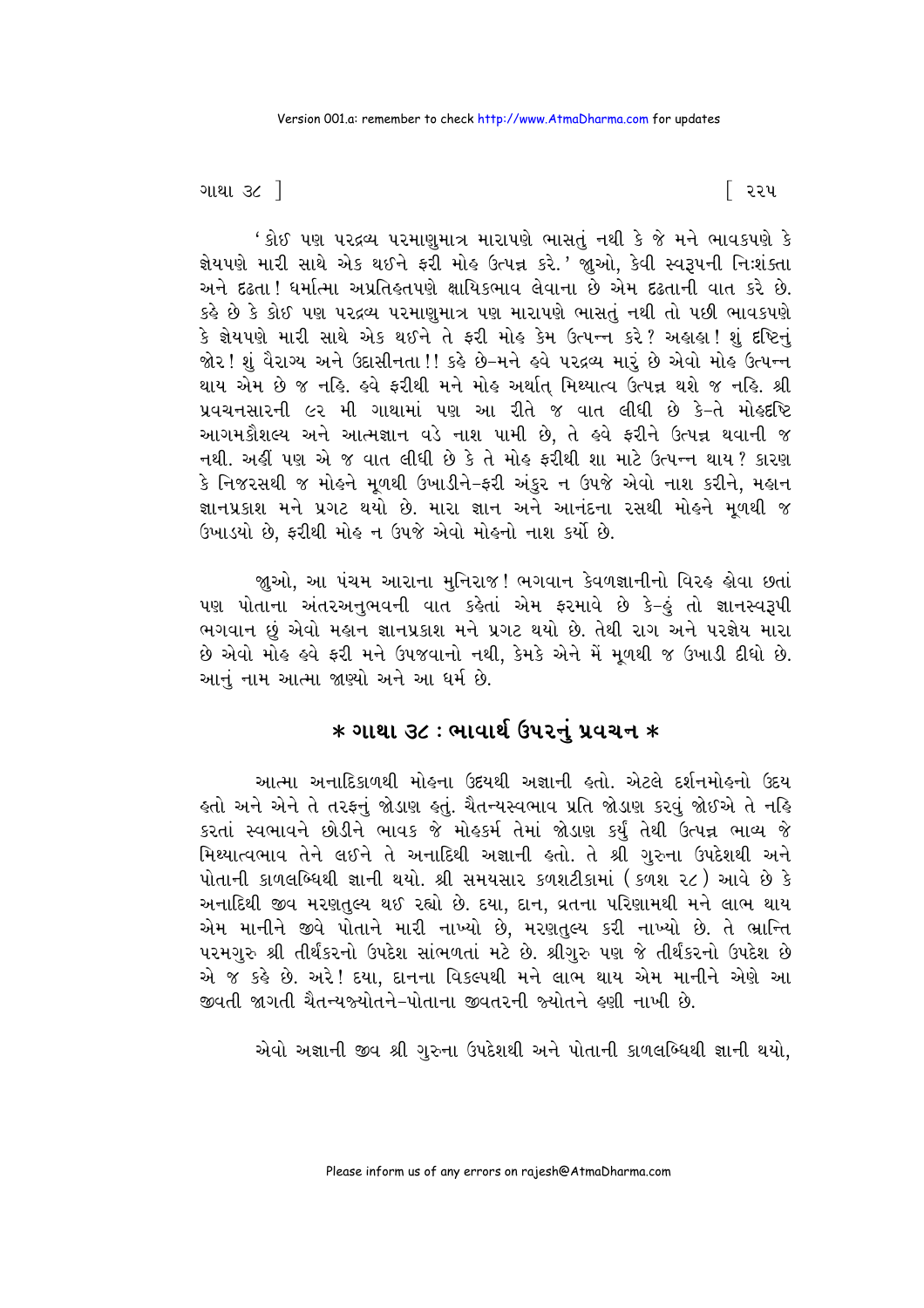રર૬ ી

પુરુષાર્થ કરતાં કાળલબ્ધિ પાકી ગઈ અને તે જ્ઞાની થયો (સર્વ સમવાય સાથે છે એમ ુ<br>સમજવું ), અને પોતાના સ્વરૂપને પરમાર્થથી જાણ્યું કે હું એક છું, શુદ્ધ છું, અરૂપી છું, દર્શનજ્ઞાનમય છું. અનંતવાર શાસ્ત્રભણતર વડે (વિકલ્પથી) સ્વરૂપને જાણેલું, પણ ૫૨માર્થથી સ્વરૂપને જાણ્યું નહોતું. અહાહા! સમ્યગ્દર્શન શું ચીજ છે એના મહિમાની લોકોને ખબર નથી. સ્વરૂપને પરમાર્થથી જાણવાથી મોહનો સમૂળ નાશ થયો, મૂળમાંથી મિથ્યાત્વનો નાશ થયો. અને ભાવકભાવ અને જ્ઞેયભાવથી ભેદજ્ઞાન થયં. ભાવકભાવ એટલે શં ? કે મોલ્ર્કર્મ જેના નિમિત્તે જીવમાં રાગ-દ્વેષ-મોલ્ની વિકારી ભાવ્ય અવસ્થા પ્રગટ થાય તે ભાવક. આવા ભાવકભાવથી અને જ્ઞેયભાવથી એટલે સમસ્ત પરદ્રવ્યોથી તેને ભેદજ્ઞાન થયું. અર્થાત રાગથી અને જ્ઞેયથી તે જુદો થયો. જાુદો થયો તો શું થયું ? કે પોતાની સ્વરૂપસંપદા અનુભવમાં આવી. અહાહા! ભગવાન અનંત અતીન્દ્રિય આનંદની લક્ષ્મી, અતીન્દ્રિય જ્ઞાન, અતીન્દ્રિય શ્રદ્ધા, અતીન્દ્રિય શાન્તિ, આદિ-સ્વરૂપ સંપદા અનુભવમાં આવી. દયા, દાન આદિનો રાગ એ કાંઈ જીવની પોતાની સંપદા નથી, એ તો વિભાવ છે. કોઈને એમ લાગે કે આમાં તો વ્યવહાર ઉડી જાય છે. પણ ભગવાન! વ્યવહાર તો રાગ છે. રાગથી તો જાુદો પડયો તો લાભ થયો. જેનાથી જુદું પડવું છે તેનાથી લાભ કેવો? રાગથી ભિન્ન પડતાં સ્વરૂપ સંપદા અનુભવમાં આવી. હવે ફરીને મોઙ ઉત્પન્ન કેમ થાય ? ન થાય. મોઙુને જડથી ઉખેડી નાખવાથી ઙુવે ફરી મોઙ ઉત્પન્ન ન થાય

ઙ્વે, એવો આત્માનો અનુભવ થયો તેનો મહિમા કહી પ્રેરણારૂપ કાવ્ય આચાર્ય કહે છે કે આવા જ્ઞાનસ્વરૂપ આત્મામાં સમસ્ત લોક નિમગ્ન થાઓઃ-

## **∗ કળશ ૩૨ : શ્લોકાર્થ ઉપરનું પ્રવચન ∗**

भगवान् अवबोधसिंधु:' આ જ્ઞાનસમુદ્ર ભગવાન આત્મા  $'$   $\overline{v}$ ' विभ्रमतिरस्करिणीम् भरेण आप्लाव्य ' વિભ्रम३५ આડી ચાદરને સમૂળગી ડૂબાડી દઈને ( દૂર કરીને ) **' प्रोन्मग्न:'** પોતે સર્વાંગ પ્રગટ થયો છે. જીવ અધિકારનો આ છેલ્લો કળશ છે. શું કહે છે? કે ભગવાન આત્મા જ્ઞાનસિંધુ છે, પોતે જ્ઞાનસ્વરૂપ જ છે. 'આ ' શબ્દ દ્વારા એનું પ્રત્યક્ષપણું બતાવ્યું છે.

જેમ પોતાની સામે મોટો સમુદ્ર હોય પણ વચ્ચે ચાર હાથની ચાદર હોય તો સમુદ્ર દેખાતો નથી. તેમ રાગ અને પુણ્યાદિ મારાં છે, એવડું જ મારૂં અસ્તિત્વ છે એવા મિથ્યાત્વરૂપી પરિણમનની આડ છે ત્યાં સુધી જ્ઞાનસમુદ્ર ભગવાન આત્મા દેખાતો નથી. ચૈતન્યસ્વરૂપથી વિપરીત જે રાગ તે મારો અને એક સમયની પર્યાય તે હું એવી જે પર્યાયબુદ્ધિ હતી તે વિભ્રમ હતો. તે વિભ્રમની ચાદરને ડૂબાડી દીધી, તે વિભ્રમનો વ્યય કરી નાખ્યો ત્યારે પોતે સર્વાંગ પગટ થયો

આત્મા પરમ પરમેશ્વરસ્વરૂપ ચિદાનંદ ભગવાન છે. રાગાદિ મારા છે એવા વિભ્રમનો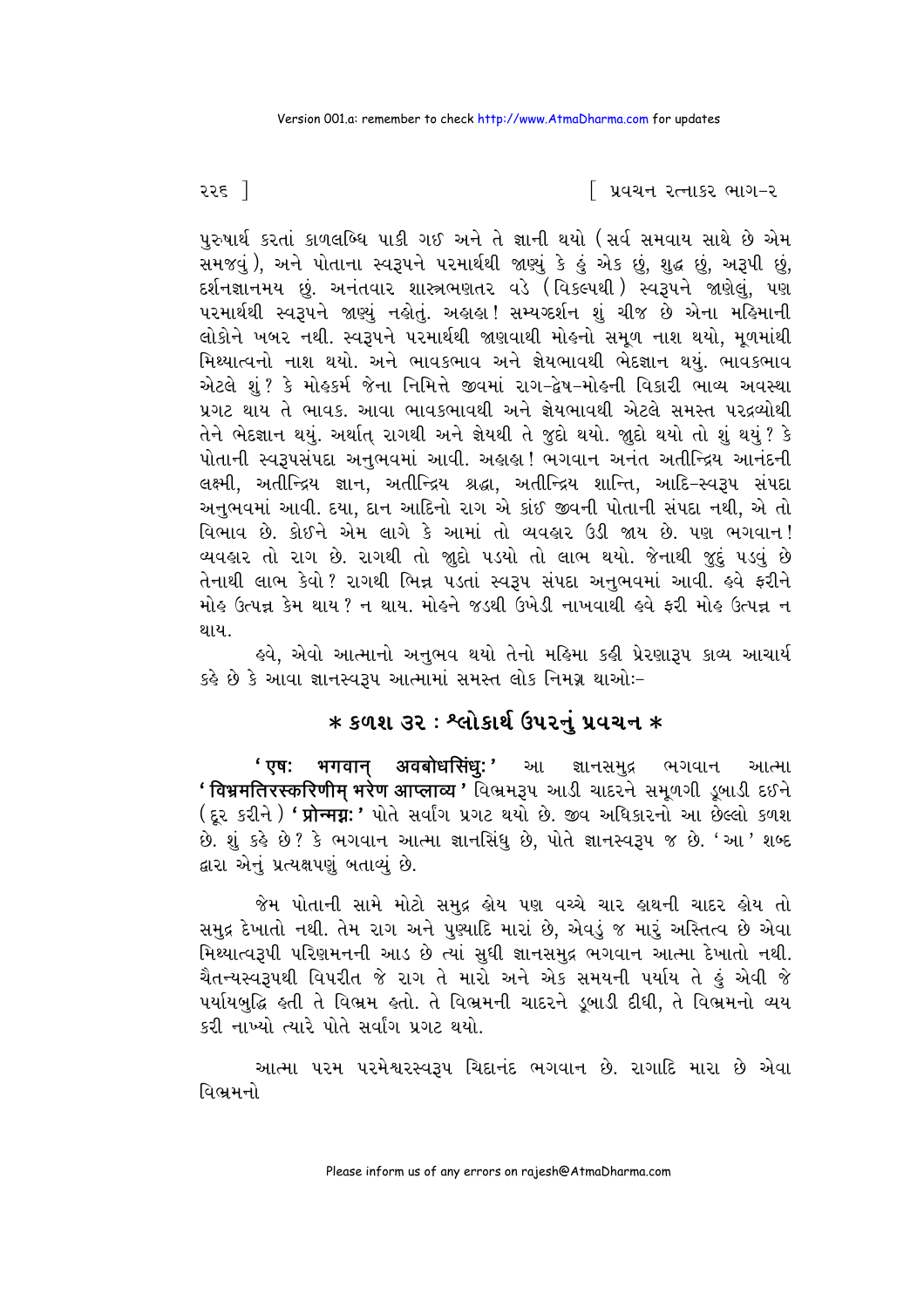વ્યય કરી, પોતે જ્ઞાનનો સમુદ્ર પર્યાયમાં પ્રગટ થયો. જેવો ભગવાન આત્માનો અતીન્દ્રિય આનંદ, અતીન્દ્રિય શાન્તિ અને અતીન્દ્રિય જ્ઞાનનો સ્વભાવ છે, તેનો આશ્રય લેતાં વિભ્રમની ચાદર નાશ થઈ ગઈ, અને પોતે પર્યાયમાં (प्र+उन्मग्न:) વિશેષે ઉછળ્યો. વસ્તુ તો વસ્તુ છે ઘ્રવ. એ કાંઈ પ્રગટ થઈ એમ નથી. પરંતુ ઘ્રવની દષ્ટિ થતાં મિથ્યાત્વનો નાશ થયો અને જેવું એનું શુદ્ધ સ્વરૂપ છે એવું પર્યાયમાં વિશેષે ઉછળ્યું અર્થાત શાંતિ અને અતીન્દ્રિય આનંદની નિર્મળ દશા પ્રગટ થઈ. અંદર પર્ણાનંદનો નાથ ચૈતન્ય ભગવાન જ્ઞાન અને આનંદથી ભરેલો છે. તેની દષ્ટિ થતાં વિભ્રમનો નાશ થયો અને તે પર્યાયમાં ઉછળ્યો. વિશેષે ઉછળ્યો. વિશેષે ઉછળ્યો એટલે ઉત્કૃષ્ટપણે પરિણમ્યો. સમ્યગ્દર્શન–જ્ઞાન–ચારિત્રની પર્યાયપણે પરિણમ્યો

અહીં જીવ અધિકાર પૂરો થાય છે ને ? જેવું સ્વરૂપ છે તેવું પ્રાપ્ત થતાં અધિકાર પૂરો થાય છે. લખાણમાં પૂરો થાય છે અને ભાવમાંય. તેથી કહે છે **' प्रोन्मग्न:'** સર્વાંગ પ્રગટ થયો. અસંખ્ય પ્રદેશે જે પરિપૂર્ણ જ્ઞાન અને આનંદનું કેવળ સ્વરૂપ છે તેમાં દષ્ટિની જમાવટ કરવાથી એ પર્યાયમાં પરિપૂર્ણ પ્રગટ થયું. વ્રત પાળવાથી, દયા, દાન કરવાથી કે ઉપવાસાદિ કરવાથી ભગવાન આત્મો પ્રગટ થયો એમ નથી લીધું. એ તો બધી રાગની ક્રિયા છે. અને રાગથી આત્મા (વીતરાગતા) પ્રગટે એ માન્યતા તો વિભ્રમ છે. એ વિભ્રમને મટાડી આ ચૈતન્યનો દરિયો જે શુદ્ધચેતનાસિંધુ ભગવાન છે એમાં દષ્ટિ નિમગ્ન કરતાં તેમાં અતીન્દિય આનંદની ભરતી સહિત ઉછળ્યો છે

ચૈતન્યસિંધુ એટલે ચૈતન્યનું પાત્ર. ભગવાન આત્મા ચૈતન્યનું પાત્ર છે, એટલે એ રાગનું પાત્ર નથી. કહ્યું છે ને કે-'શુદ્ધ ચેતનાસિંધુ હમારો રૂપ હૈ.' એ તો શુદ્ધ ચૈતન્યનું પાત્ર છે. આવા ચૈતન્યસિંધમાં દૃષ્ટિ કરી તેનો ઉગ્ર આશ્રય કરતાં તે સર્વાંગ પ્રગટ થયો छे तेथी इवे 'अमी समस्ताः लोकाः ' આ समस्त लोड 'शान्तरसे समम् एव मज्जन्तु ' તેના શાન્તરસમાં એકી સાથે જ અત્યંત મગ્ન થાઓ. અલૂહા ! આચાર્યદેવ સાગમટે નોતરૂં આપ્યું છે. કહે છે કે આ ચૈતન્યસિંધ પ્રગટ થયો છે તેથી સમસ્ત લોક એટલે લોકના <u>બધા જીવો તેમાં નિમગ્ર થાઓ. શ્રી અઘ્યાત્મ તરંગિણીમાં 'ભવ્ય જીવો ' લીધા છે.</u> અભવ્ય જીવો આત્મસ્વરૂપ પામી શક્તા નથી એટલે તેમાં ભવ્ય જીવો જ લીધા છે.

અહાહા! શું સંતોની કરશાની ધારા! કહે છે કે-ભગવાન! તું આનંદનું અને શાન્તરસનું પાત્ર છે. તું પૂર્ણ પ્રભુતાનું ધામ છે. જેમાં પૂર્ણ પ્રભુતા વસેલી છે એવું તું પાત્ર એટલે સ્થાન છે. ત્યાં નજર કરીને એમાં ઠરને પ્રભ! લોકો બિચારા બહારના ક્રિયાકાંડમાં ૫ડીને અજ્ઞાનમાં જિંદગી કાઢે છે. વ્રત, તપ, ઉપવાસ, ભક્તિ વગેરે ક્રિયાકાંડના વિકલ્પ છે. એ આત્માના સ્વરૂપની ચીજ નથી. છતાં એ ક્રિયાકાંડ પાછળ જીવન વેડફી નાખે છે. તે લોકના પ્રત્યેક જીવને આહ્વાન આપી કહે છે-ભગવાન! તં એકલા જ્ઞાન.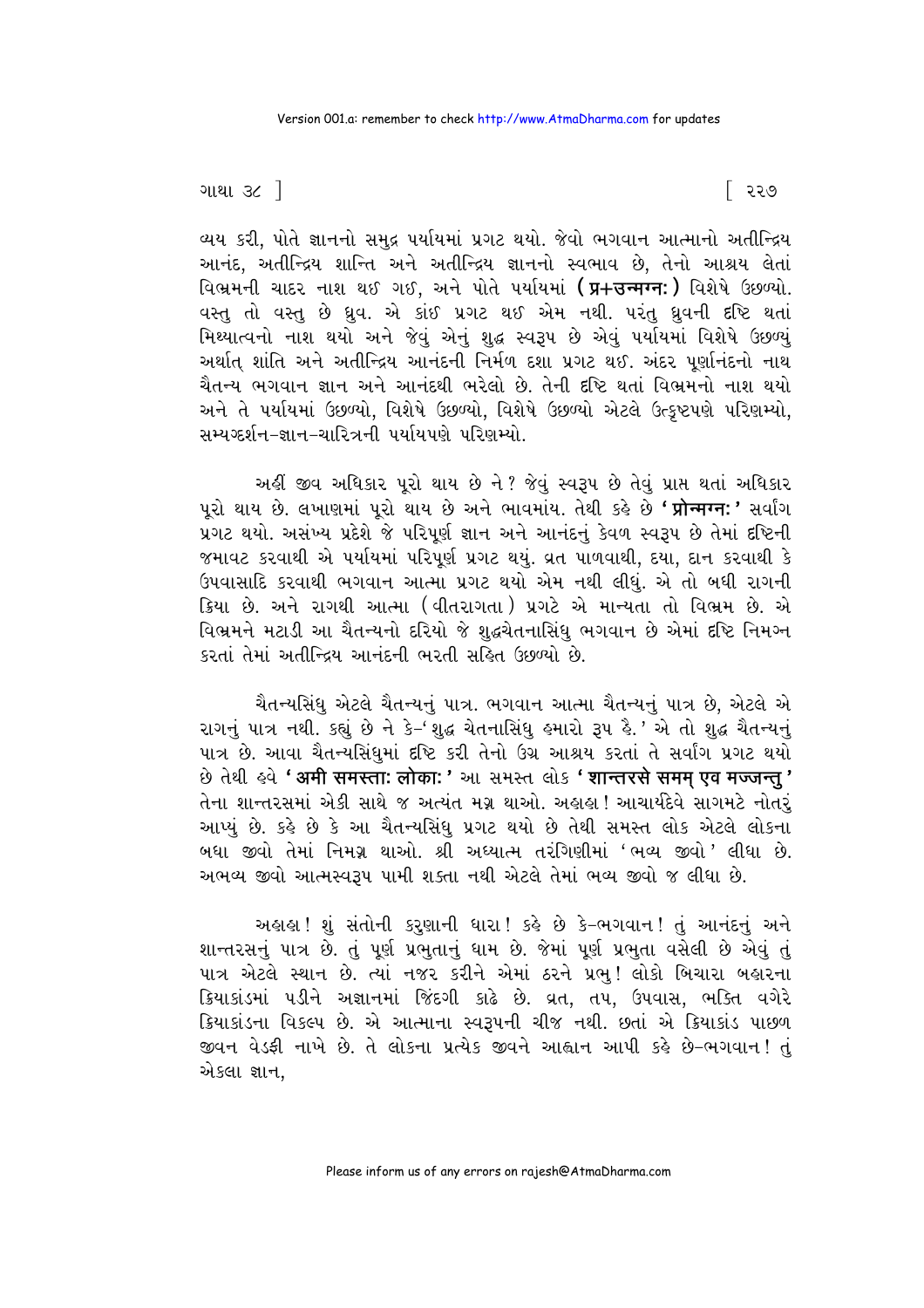આનંદ અને શાન્તિનું ધામ છે. તું એ તારા ધામમાં આવી જા ને. પુણ્ય-પાપના સ્થાનમાંથી ખસી જઈને આ આનંદધામમાં આવી જા.

ભગવાન આત્મા શાન્તરસનો સમુદ્ર ચૈતન્યસિંધુ હવે પ્રગટ થયો છે. તેથી સમસ્ત લોક તેના શાન્તરસમાં એકી સાથે જ અત્યંત મગ્ન થાઓ. આચાર્ય કહે છે કે આ સમસ્ત ભવ્ય જીવો અતીન્દ્રિય આનંદગર્ભિત શાન્તરસમાં એટલે વીતરાગ-રસમાં એકી સાથે અત્યંત મગ્ન થાઓ. એકી સાથે એટલે એક પછી એક એમ નહિ પણ બધાય સાથે અત્યંત મગ્ન થાઓ-અત્યંત મગ્ન થાઓ એટલે એવા મગ્ન થાઓ કે એમાંથી બહાર નીકળવાનું થાય જ નહિ. અહાહા ! જુઓ તો ખરા, કેવી રામબાણ વાણી છે ! નહિ પામી શકે; થોડાક જ પામશે એવી વાત જ અહીં લીધી નથી. પોતે પામ્યા તો બધાય જીવો પામો, બધાય જીવો શાંતરસ-વીતરાગરસમાં મગ્ન થાઓ એમ મીઠો-મધુર સંદેશ આચાર્યદેવે આપ્યો છે. અભ્યાસ નથી એટલે આકરું લાગે, પણ વસ્તુસ્વરૂપ જ આવું છે. ભગવાન ત્રિલોકનાથ જિનેન્દ્રદેવે આ રીતે જ પૂર્ણદશા પ્રગટ કરી, લોકાલોકને જાણનારૂં કેવળજ્ઞાન પ્રગટ કર્ય છે. એમણે ઉપદેશ પણ આ જ કર્યો છે.

u& :- સમયસાર કળશ (૪) માં આવે છે કે જિનવાણીમાં રમવું. જિનવાણી તો બે નયોના આશ્રયે છે?

**ઉત્તર:-** શ્રી સમયસાર કળશ (૪)માં આવે છે કે જિનવાણીમાં રમવું. તેનો અર્થ કોઈ એમ કરે છે કે નિશ્વય અને વ્યવહારમાં રમવં. અરે ભાઈ! એ બેમાં ન રમાય. કળશટીકામાં તેનો એવો અર્થ કર્યો છે કે-દિવ્યધ્વનિમાં કઢી છે ઉપાદેયરૂપ શુદ્ધ જીવવસ્તુ તેમાં સાવધાનપણે રૂચિ-શ્રદ્ધા-પ્રતીતિ કરવી. ભગવાને શદ્ધ આત્મા પર્ણાનંદનો નાથ પ્રભ જીવદ્રવ્યને ઉપાદેય કહ્યું છે. આદરવા લાયક તે છે એમ કહ્યું છે. રાગમાં રમવું એમ ત્યાં કહ્યું નથી. એ તો માત્ર જાણવા યોગ્ય કહ્યો છે.

ભગવાન આત્મા એક સમયમાં પૂર્ણ-પૂર્ણ-પૂર્ણ અનંત ગુણોનું એક પાત્ર છે. અનંત ગુણોથી ભરપુર ભરેલો તે ભગવાન ઉપાદેય છે-એમ ભગવાનની વાણીમાં આવ્યું છે. તે એક આદરણીય છે, તે એક સ્વીકાર કરવા લાયક છે, તે એક સત્કાર કરવા યોગ્ય છે. પ્રભુ ! તું એની પૂજા કર, એની આરતી ઉતાર. તારા નિર્મળ પરિણામની ધારાથી એક એની ભક્તિ કર, એને ભજ.

આચાર્ય કહે છે કે-સમસ્ત લોક આ શાન્તરસમાં અત્યંત અત્યંત મગ્ન થાઓ, એવા મગ્ન થાઓ કે બહાર આવવું પડે નહિ. આ તો જીવ અધિકારની છેલ્લી ગાથા છે ને! કહે છે-શરીરને ન જો, કેમકે એ તો માટી છે, હાડકાનું પિંજર છે. અંદર રાગ છે એને પણ ન જો, કેમકે આત્મા કાંઈ રાગનું પાત્ર-સ્થાન નથી. આત્મા તો શુદ્ધ બુદ્ધ ચૈતન્યઘન સ્વયંજ્યોતિ સુખધામ ' છે. નિર્મળ પર્યાય પ્રગટ કરીને એ આત્માને જો, એમાં મગ્ન થા. આવો માર્ગ છે! જિનેશ્વરદેવ દિવ્યધ્વનિમાં આ કહેતા હતા અને સંતો ભગવાનના

૨૨૮ ી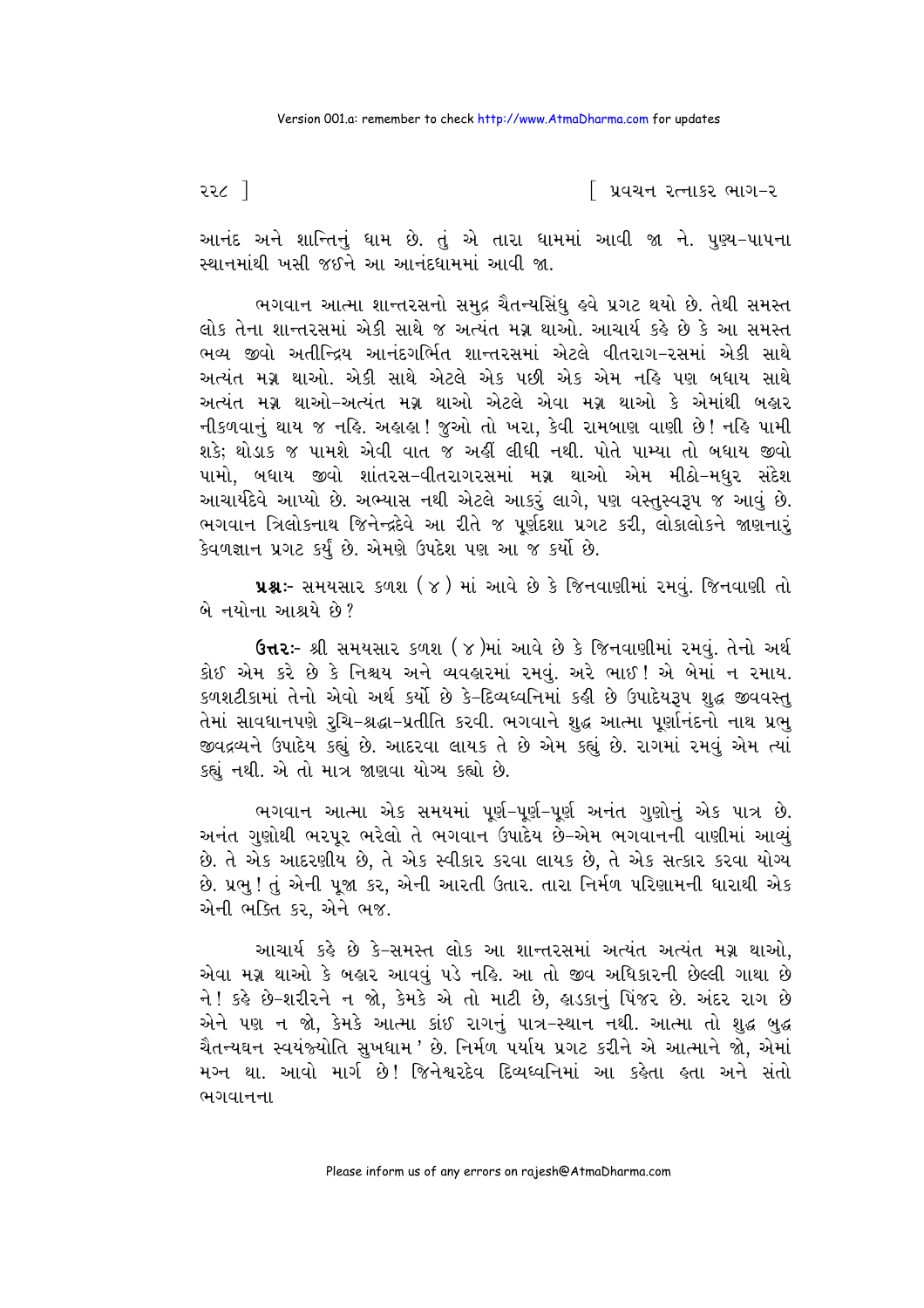િ ૨૨૯

આડતિયા થઈને એ જ કહે છે. ભાઈ! આ કામ તો પોતે જ કરવાનું છે. પોતે સર્વાંગ પ્રગટ થયો છે એમ કહ્યું છે ને! દેવ-ગુરુ-શાસ્ત્ર આમાં કાંઈ મદદ કરતા નથી, કેમકે જે સ્વભાવ પ્રગટ કરવો છે તેનં પોતે જ પાત્ર છે. સ્થાન છે.

આત્મા અનંત વીતરાગી શાન્તિનો સમુદ્ર છે. આચાર્ય કહે છે કે તેને તું પર્યાયમાં પ્રગટ કર. તું પોતે જ વીતરાગી પરિણતિરૂપ મોક્ષમાર્ગ પ્રગટ કર. વ્યવહારથી કે નિમિત્તથી આ મોક્ષમાર્ગનું કાર્ય થતું નથી. ત્રણ કાળમાં એનાથી ન થાય. ખરેખર તો જે મોક્ષમાર્ગ પ્રગટ થયો એ એની જન્મક્ષણ છે. સ્વભાવનો સમુદ્ર ભગવાન પોતે-એની દંષ્ટિ-જ્ઞાન કરીને જે ચારિત્ર પ્રગટ કર્યું એ પર્યાયની ઉત્પત્તિની જન્મક્ષણ છે, એને બીજા કશાની અપેક્ષા નથી. વસ્તુના ક્રમબદ્ધ પરિણમનમાં પર્યાયનો જ્યારે આવો ક્રમ છે ત્યારે તે કાળે પોતે જ અક્તપિણું પ્રગટ કરીને દર્શન-જ્ઞાન-ચારિત્રને પ્રાપ્ત થયો છે. વસ્તુની સ્થિતિ જ આવી છે.

ઙવે કર્કે છે-કેવો છે શાંતરસ ? 'आलोकम् उच्छलति ' સમસ્ત લોકપર્યંત ઉછળી રહ્યો છે. એટલે કે ઉત્કૃષ્ટપણે, પૂર્ણસ્વરૂપપણે ઉછળી રહ્યો છે. અથવા પૂર્ણ લોકાલોકને જાણે એ રીતે ઉછળી રહ્યો છે. ભગવાન આત્મા જ્ઞાન અને આનંદ આદિ અનંત ગુણથી ભરેલો શાન્તરસનો સમુદ્ર છે. એને ઉપાદેય કરી એમાં એકાગ્ર થતાં વિભ્રમનો નાશ થઈને શક્તિનો જે સંગ્રહ છે તે પર્યાયમાં બહાર આવ્યો છે. પૂનમને દિવસે જેમ દરિયો ભરતીમાં પૂરો ઉછળે છે તેમ આ પૂર્ણવસ્તુ પૂર્ણપણે ઉછળી રહી છે. અહાહા ! આચાર્ય કહે છે શાંતરસ જેને ઉત્કૃષ્ટપણે ઉછળી રહ્યો છે એવા ભગવાન આત્મામાં કે ભવ્ય જીવો! તમે અત્યંત નિમગ્ન થાઓ જેથી શાંતપણું એટલે ચારિત્રની શાંતિની દશા અને અનંત આનંદરૂપ સુખની દશા-એવી ઉત્કુષ્ટદશાપણે ભગવાન આત્મા પર્યાયમાં પરિણમી જશે. અહો! શંવાણી ! શંસમયસાર!

મોક્ષમાર્ગ કે કેવળજ્ઞાનપણે આત્મા પરિણમી જાય એનું નામ જીવનો પૂર્ણ અધિકાર પ્રાપ્ત થયો એમ કહીએ. શુદ્ધપણે પરિણમે એને જ જીવ કહ્યો છે. વસ્તુ તો જીવપણે (ત્રિકાળ) છે, પણ (શુદ્ધપણે) પરિણમે ત્યારે તેને જીવ કહેવામાં આવે છે. કારણપરમાત્મા તો ત્રિકાળ શુદ્ધ જ છે, પણ એનો સ્વીકાર કરે ત્યારે પર્યાયમાં શુદ્ધતા પ્રગટે છે. નિગોદની પર્યાય લે કે સિદ્ધની પર્યાય લો, આત્મા પૂર્ણાનંદનો નાથ પ્રભુ તો ત્રિકાળ શુદ્ધ એકરૂપ જ છે. પરંતુ હું આવો છું એમ જેને બેસે તેને એવો છે. જેણે આવા નિજસ્વરૂપથી વિમુખ થઈને, રાગને-વિકલ્પને પોતાનો સ્વીકાર્યો છે તેને એ આત્મા છે જ નહિ (કેમકે હું આવો છું અવું એને કયાં દેખાય છે?). છતી ચીજ પણ એને અછતી છે. અછતી જે રાગાદિ ચીજ તે અજ્ઞાનીને છતી દેખાય છે. એ રાગાદિનું લક્ષ છોડીને શાંતરસનું સ્થાન સચ્ચિદાનંદ પ્રભુ ભગવાન આત્માનું લક્ષ કરી એમાં અત્યંત નિમગ્ન થાઓ જેથી અતીન્દ્રિય આનંદ થશે એમ આચાર્યદેવનો સંદેશ છે.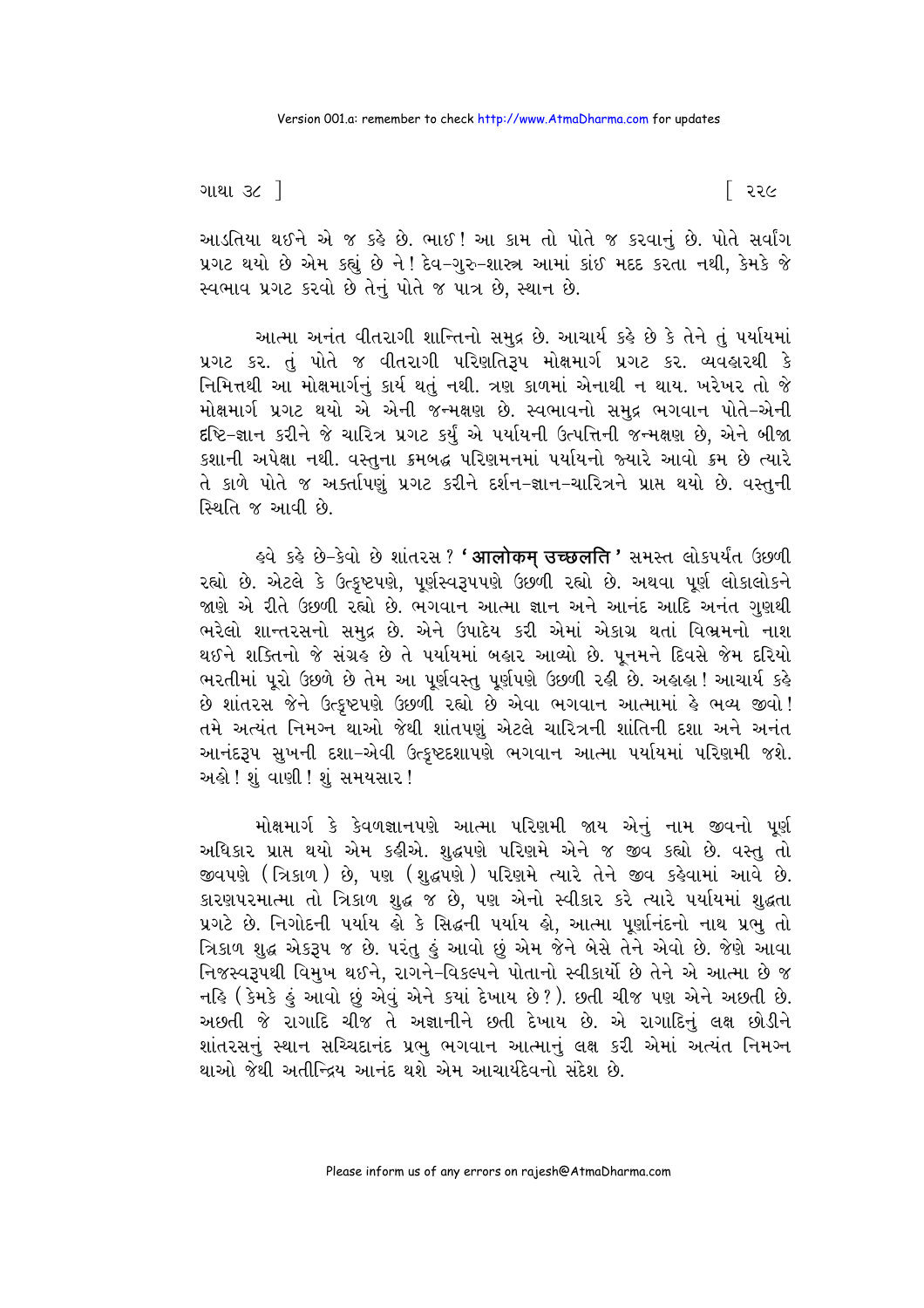$230$  ]

િ પ્રવચન રત્નાકર ભાગ−ર

## $*$  કળશ ૩૨ : ભાવાર્થ ઉપરનું પ્રવચન  $*$

જેમ સમુદ્રની આડું કોઈ આવી જાય ત્યારે જળ નથી દેખાતું અને જ્યારે આડ દૂર થાય ત્યારે જળ પ્રગટ થાય. પ્રગટ થતાં, લોકને પ્રેરણાયોગ્ય થાય કે 'આ જળમાં .<br>સર્વ લોક સ્નાન કરો.' તેવી રીતે આ આત્મા વિભ્રમથી આચ્છાદિત હતો. એટલે કે દયા, દાન, ભક્તિના જે રાગરૂપ પરિણામ છે તેનાથી મને લાભ (ધર્મ) થશે એવા મિથ્યા ભ્રમમાં હતો. તે રાગની રચિમાં જ રોકાઈ ગયો હતો. તેથી ભગવાન આત્મા આચ્છાદિત કતો, ઢંકાઈ ગયો કતો, ત્યારે પોતાનું સ્વરૂપ નકોતું દેખાતું. રાગની રુચિની આડમાં આનંદથી ભરેલો ભગવાન દેખાતો ન હતો. બહિર્લક્ષી વૃત્તિઓના પ્રેમમાં જ્ઞાન અને આનંદના જળથી ભરેલો ભગવાન ચૈતન્યસમદ્ર નહોતો દેખાતો.

इવે વિભ્રમ દૂર થયો. એટલે કે દયા, દાનનો અને ભક્તિનો વિકલ્પ છે તે ગમે તેવો મંદ હો તોપણ રાગ છે. ધર્મ નથી. આત્માના સ્વરૂપની એ (રાગ) ચીજ નથી. એ રાગ બંધનું કારણ છે. હેય છે. આમ વિભ્રમ દર થયો ત્યારે જેવું છે તેવું યથાર્થ સ્વરૂપ પ્રગટ થયું. અતીન્દ્રિય આનંદનો નાથ પ્રગટ થયો. સમ્યગ્દર્શન-જ્ઞાન થયાં એટલે આનંદ પ્રગટયો. તેથી ' હવે તેના વીતરાગવિજ્ઞાનરૂપ શાંતરસમાં એકી વખતે સર્વ લોક મગ્ન થાઓ' એમ આચાર્યદેવે પ્રેરણા કરી છે. પૂર્ણ આનંદસ્વરૂપ પોતાના ભગવાનનો જ્યાં પૂર્ણ આશ્રય કર્યો ત્યારે પર્યાયમાં પૂર્ણ આનંદ પ્રગટ થયો. ત્યારે કહે છે કે આમાં બધાય જીવો એક સાથે આવીને સ્નાન કરો અને સંસારનો મેલ ધોઈ નાખે.

વીતરાગ સર્વજ્ઞ પરમેશ્વરનો માર્ગ જુદો છે, ભાઈ! વ્રત, તપ, ભક્તિ આદિથી ધર્મ મનાવવો એ તો રાગથી ધર્મ મનાવવો છે. પણ એ જૈનધર્મ નથી, એ તો અજૈનનો માર્ગ છે. પરની દયા પાળવાનો ભાવ છે એ રાગ છે. શ્રી પરુષાર્થસિદ્ધયપાયમાં આચાર્ય અમૃતચંદ્રસ્વામીએ રાગને આત્માની હિંસાનો ભાવ કહ્યો છે. સાંભળ, પ્રભુ! (સાચું તત્ત્વ ) તે સાંભળ્યું નથી. આ પુર્ણાનંદનો નાથ જીવતી ચૈતન્યજ્યોત છે. એવો આત્માને યથાર્થ માનવો તે (નિજ) આત્માની દયા છે. તેને (આત્માને) ઓછો, અધિક કે વિપરીત માનવો તે આત્માની હિંસા છે.

શ્રી કુંદકુંદાચાર્યદેવ અને શ્રી અમૃતચંદ્રાચાર્યદેવ તો પરમેષ્ઠી હતા. તેઓ વીતરાગ-શાંતરસમાં નિમગ્ન હતા, અને પરમ કરશુંશા કરીને જગતને પણ તેમાં મગ્ન થવાની તેમણે પ્રેરણા આપી છે. એમ કે અમે શાંતરસમાં નિમગ્ન છીએ તો પ્રભુ! તમે એમાં કેમ નિમગ્ન ન હો ? પ્રભુ ! તમે પણ આત્મા છો ને ? દુનિયાના માન-અપમાનને છોડીને ભગવાન નિર્માન આત્માનું અહંપણું સ્થાપિત થતાં વીતરાગ શાંતરસ પ્રગટે છે. એ શાંતરસમાં સૌ નિમગ્ન થાઓ એવી આચાર્ય પ્રેરણા કરી છે.

અથવા એવો પણ અર્થ થાય કે જ્યારે આત્માનું અજ્ઞાન દૂર થાય ત્યારે કેવળજ્ઞાન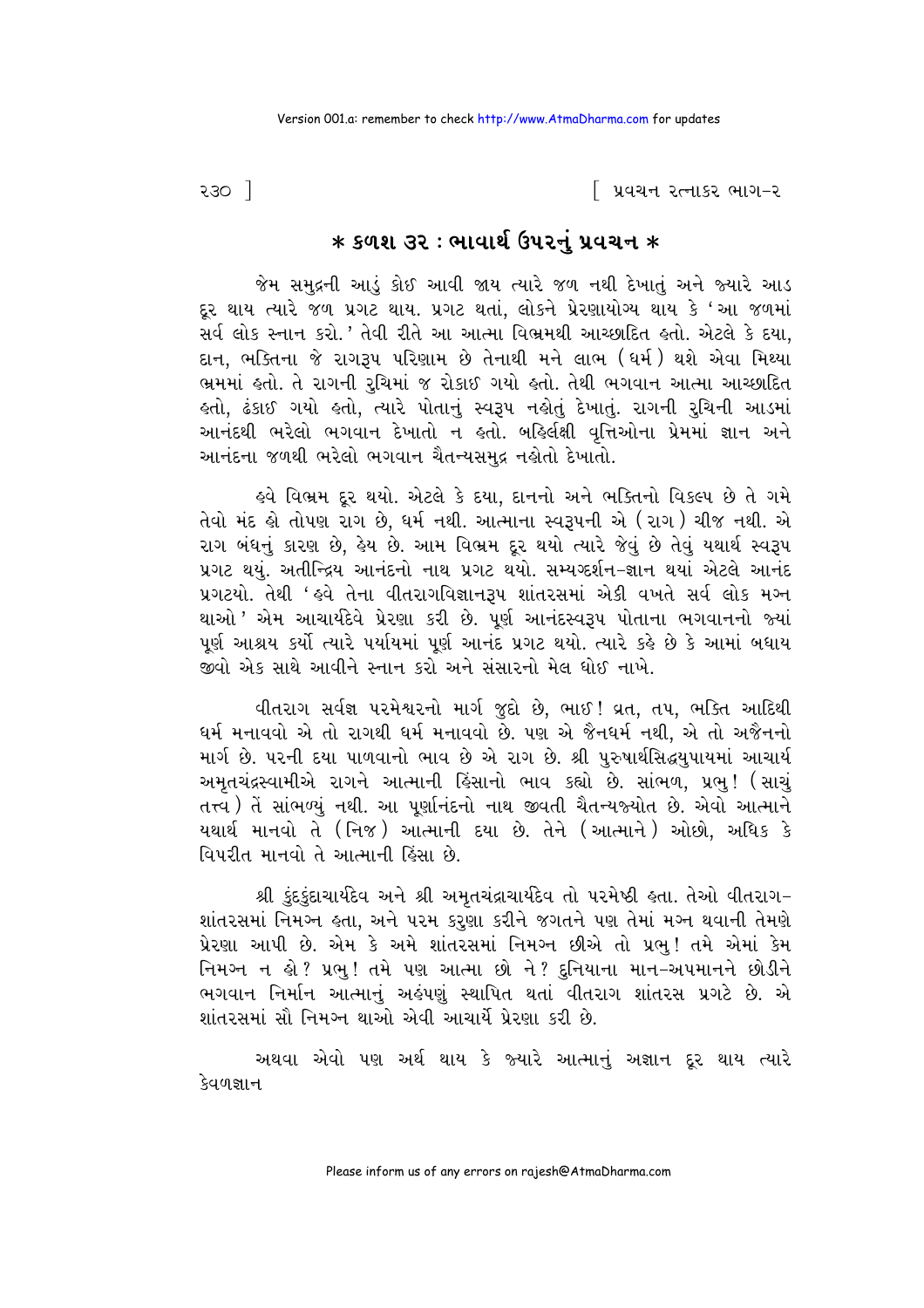પ્રગટ થાય અને કેવળજ્ઞાન પ્રગટ થતાં સમસ્ત લોકમાં રહેલા પદાર્થો એકી વખતે જ જ્ઞાનમાં આવી ઝળકે છે તેને સર્વલોક દેખો. મિથ્યાત્વ અને અજ્ઞાન જેને નાશ થાય તેને (અલ્પકાળે) કેવળજ્ઞાન પ્રગટ થાય જ. અથવા એવો પણ અર્થ થાય કે અજ્ઞાન એટલે અલ્પજ્ઞપણું દર થાય ત્યારે કેવળજ્ઞાન પ્રગટ થાય જ. કેવળજ્ઞાન એક સમયમાં ત્રણકાળ ત્રણલોકને જાણે છે. સર્વ જીવો અજ્ઞાન દૂર કરી કેવળજ્ઞાનને પ્રાપ્ત થાઓ એવી પ્રેરણા કરી છે

આ પ્રમાણે જીવ અધિકારની પૂર્ણતા કરતાં જીવનું વાસ્તવિક સ્વરૂપ શું છે તે દર્શાવ્યું. આ ગ્રંથને અલંકારથી નાટકરૂપે વર્ણવ્યો છે. નાટકમાં પહેલાં રંગભ્મિસ્થળ રચવામાં આવે છે. ત્યાં જોનારા નાયક તથા સભા હોય છે અને નૃત્ય (નાટક) કરનારા હોય છે કે જેઓ અનેક સ્વાંગ ધારે છે તથા શુંગારાદિક આઠ રસનું **રૂ**પ બતાવે છે. નાટકમાં શૃંગાર, હાસ્ય, રૌદ્ર, કરુણા, વીર, ભયાનક, બીભત્સ અને અદ્દભુત-એમ આઠ રસ હોય છે. તે લૌકિક રસ છે (આ આઠ રસને પણ શ્રી બનારસીદાસે લોકોત્તર સ્વરૂપમાં ઉતાર્યા છે.) નવમો શાંતરસ છે તે અલૌકિક છે. વીતરાગભાવરૂપ શાંતરસ એ આત્માનો અલૌકિક રસ છે. અતીન્દ્રિય આનંદ અને શાન્તિનું બિંબ પ્રભુ આત્મા છે. એ ત્રિકાળી શાંતિનું બિંબ, જિનબિંબ ભગવાન આત્માનો આશ્રય લેતાં પરિણમનમાં જે શાંત-શાંત-શાંત અકષાય ભાવ ઉત્પન્ન થાય છે તેને અહીં શાંતરસ કહે છે. એને શાંતરસ, આનંદરસ, સ્વરૂપરસ, અદ્દભુત રસ એમ અનેક પ્રકારે કહી શકાય છે.

જીવનું વાસ્તવિક સ્વરૂપ જ્ઞાતા-દષ્ટાસ્વભાવી છે. ક્રમબદ્ધપર્યાયના સિદ્ધાંતમાંથી ૫ણ ન્યાયપૂર્વક જીવ જ્ઞાતા-દષ્ટામાત્ર છે એમ સિદ્ધ થાય છે. અલલા! જીવની ૫ર્યાય ક્રમબદ્ધ છે. જે સમયે જે પર્યાય થવાની છે તે જ થાય છે-એમ કઢીને જીવનો અક્તસ્વિભાવ વર્ણવ્યો છે. જે કાંઈ થાય એનો ક્ત્ત જીવ નથી. એટલે એનો અર્થ એ થયો કે જીવ જ્ઞાતાદષ્ટા છે.

વીતરાગનું કોઈ પણ વચન હો, એનું તાત્પર્ય તો વીતરાગતા જ છે. ક્મબદ્ધપર્યાયના સિદ્ધાંતનું પણ તાત્પર્ય વીતરાગતા છે. જીવને ક્રમબદ્ધપર્યાયનો જ્યાં નિર્ણય થાય છે ત્યાં તે જ્ઞાતાદષ્ટા થઈ જાય છે. પોતે જ્ઞાતાદષ્ટા થતાં શાસ્ત્રનું તાત્પર્ય જે વીતરાગતા તે એને પ્રગટ થાય છે. એ વીતરાગતા પોતાના ત્રિકાળી દ્રવ્યના આશ્રયે પ્રગટ થાય છે. એટલે ક્રમબદ્ધપર્યાયના નિર્ણયમાં પણ જ્ઞાતાનો નિર્ણય થવો એ મળ રહસ્યની વાત છે.

આ ગ્રંથને અલંકારથી નાટકરૂપે વર્ણવ્યો છે. ત્યાં જોનારાં સમ્યગ્દષ્ટિ પુરુષ છે તેમ જ બીજા મિથ્યાદષ્ટિ પુરુષોની સભા છે. સમ્યગ્દષ્ટિ છે એ તો જ્ઞાતા-દૃષ્ટા છે. સ્વાંગ અનેક પ્રકારના આવે પણ જોનારા સમ્યગ્દષ્ટિ તેને જ્ઞાતા-દષ્ટા થઈને દેખે છે. અજીવનં રંગસ્થળ આવે કે ક્તકિર્મનું, –એ બધાને તે પોતે જાણનાર-દેખનાર છે એવા ભાવે જાણે છે. સમ્યગ્દષ્ટિ ગમે તે પ્રકારના સ્વાંગમાં કો-આસવ. બંધ. ક્તાંકર્મ ઇત્યાદિ ગમે તે સ્વાંગમાં

િ ર૩૧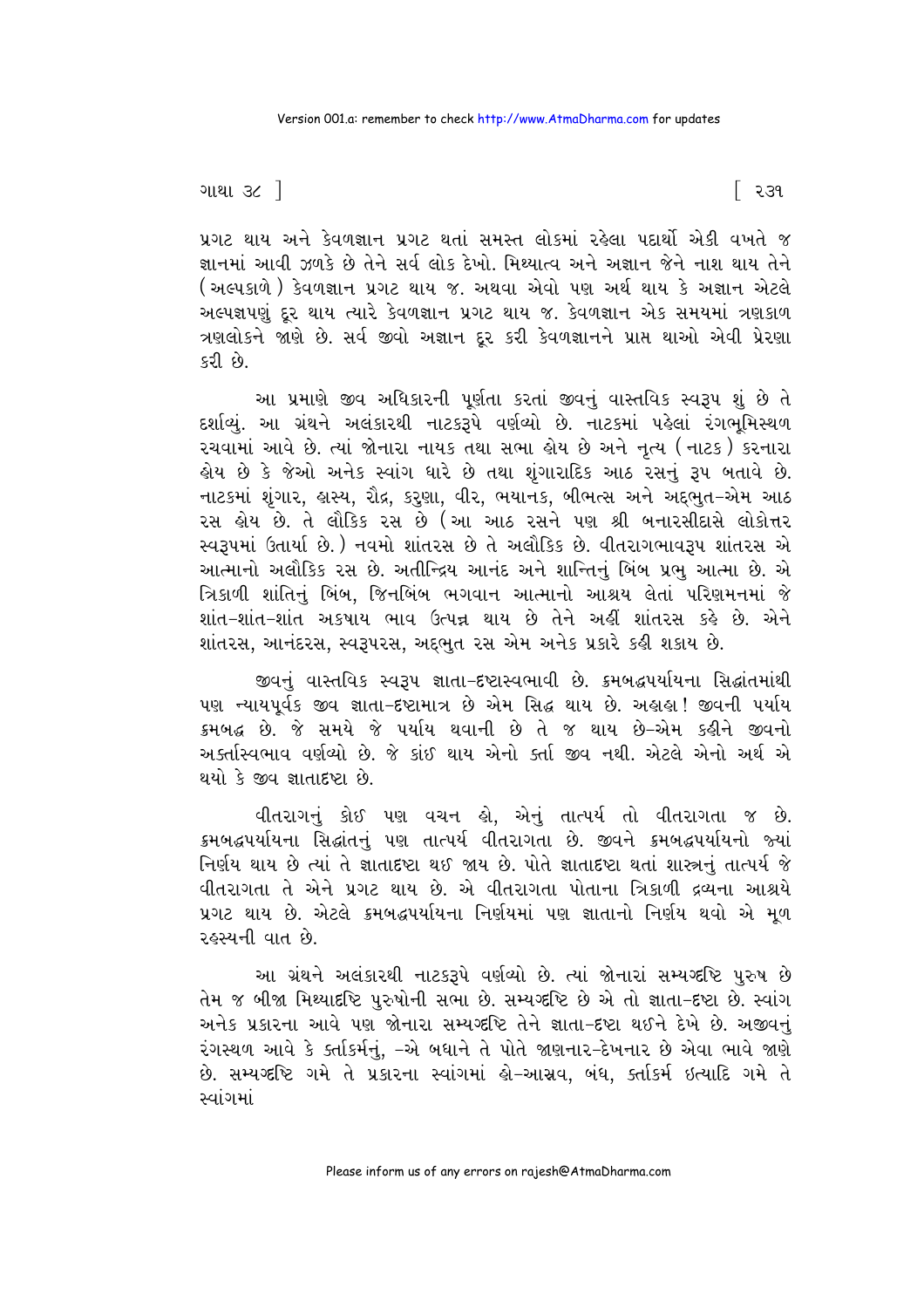૨૩૨ ી

િ પ્રવચન રત્નાકર ભાગ−ર

હો, પણ તે પ્રત્યેક સ્વાંગને માત્ર જ્ઞાતા-દષ્ટાપણે જાણે જ છે. બંધના સ્વાંગને પણ માત્ર જાણે અને મોક્ષના સ્વાંગને પણ માત્ર જાણે છે. રાગાદિનો ભાવ લોય તેનો પણ સમ્યગ્દષ્ટિ જ્ઞાતા જ છે. એ જ્ઞાતા છે તે જ ખરેખર જ્ઞાયક છે.

સમ્યગ્દષ્ટિ વાસ્તવિક સ્વાંગના જોનારા છે અને જે મિથ્યાદૃષ્ટિઓની સભા છે તેને પણ યથાર્થ સ્વરૂપ બતાવે છે. નૃત્ય કરનારા અર્થાત બદલનારા-પરિણમનારા જીવ-અજીવ દ્રવ્યો છે. તે બન્ને એકરૂપ લઈને પ્રવેશ કરે છે. જીવ દ્રવ્ય રાગ અને શરીરની સાથે એક છે એવા સ્વાંગ આવે છે. વળી જીવ ક્ર્તા અને ૫૨ એનં કાર્ય. જીવ ક્ર્તા અને રાગ એનું કાર્ય એવા ( ક્ર્તાકર્મના ) સ્વાંગ પણ આવે છે. ત્યાં સમ્યગ્દષ્ટિ જીવ-અજીવના અને સ્વભાવ-વિભાવના ભિન્ન ભિન્ન સ્વરૂપને યથાર્થ જાણે છે. સમ્યગ્દષ્ટિને પણ રાગ આવે. પણ તે રાગને પોતાથી ભિન્ન જાણે છે. તે તો આ સર્વ સ્વાંગોને કર્મકત જાણી શાંતરસમાં જ મગ્ન રહે છે. રાગાદિ-દયા. દાન અને કામ. ક્રોધ ઇત્યાદિ જે વિકલ્પો આવે તે બધા કર્મકૃત સ્વાંગ છે, મારા પોતાના સ્વાંગ નથી. કું તો એક માત્ર જ્ઞાયકસ્વરૂપ છું એમ અંતરઅંકાગ્રતા કરી તે શાંતરસમાં લીન રહે છે. અંહાહા! ભગવાન આત્મા આનંદ અને શાંતરસનો પિંડ પ્રભુ એકલો જ્ઞાયક છે. તેનું જેને અનુભવમાં સમ્યક ભાન થયું તે જીવ રાગાદિ કે શરીરાદિના સંયોગને પોતાથી ભિન્ન જાણે છે અને આત્માના આનંદના २२भां निभञ्न थाय છे.

અને મિથ્યાદષ્ટિ જીવો જીવ-અજીવનો ભેદ જાણતા નથી. એ તો આ રાગ મારો, શરીરાદિ મારાં એમ રાગ અને શરીરાદિ સાથે એકપણું કરી જાણે છે. રાગને તો ભાવકભાવ કહ્યો છે. ભાવક એટલે કર્મ. રાગ કર્મના નિમિત્તે થનારો ભાવ છે માટે તેને ભાવકભાવ કહ્યો છે. એ કાંઈ સ્વભાવભાવ નથી. (જીવની) પર્યાયમાં થાય છે તોપણ એ સ્વભાવભાવ નથી. રાગાદિ જે નિશ્ચયથી અજીવ છે તેને પોતાના માનીને અજ્ઞાની એમાં જ લીન થઈ જાય છે અને અશાંતભાવને સેવે છે. શરીર, રાગ, પુણ્ય, પાપ ઈત્યાદિ સ્વાંગ છે તે અજીવ છે. ખરેખર એ ભગવાન આત્માના સાચા પહેરવેશ-ભેખ નથી. છતાં અજ્ઞાની એ સર્વ સ્વાંગને પોતાના સ્વરૂપમય સાચા જાણી તેમાં તલ્લીન થાય છે અને આકળતા વેદે છે.

ધર્મ એ બહુ ઝીણી ચીજ છે, ભાઈ ! આત્મા જ્ઞાયકસ્વરૂપ છે એવું જ્યાં ભાન થયું ત્યાં જીવને પર્યાયમાં રાગાદિનો સંયોગ આવે, અજીવનો સંયોગ થાય, ચક્રવર્તી આદિ પદનો સંયોગ આવે તોપણ એ સર્વને પોતાના જ્ઞાનસ્વભાવમાં અર્થાત શાંતરસસ્વરૂપ ભગવાન આત્મામાં સ્થિત રહીને (ભિન્ન) જાણે છે. અહો! વસ્તુ આત્મા અતીન્દ્રિય જ્ઞાન અને અતીન્દ્રિય આનંદ ઇત્યાદિ ગુણોનો પિંડ છે. તેને જેણે નિજ સ્વરૂપપણે અનુભવ્યો છે તે ધર્માત્મા શાંતરસમાં નિમગ્ન રહીને પરને (પરપણે) માત્ર જાણે છે. અજ્ઞાની તેને (પરને) પોતાના માનીને આકુળતામય અશાંતભાવમાં રહે છે.

તેમને (અજ્ઞાનીઓને) સમ્યગ્દષ્ટિ યથાર્થ સ્વરૂપ બતાવી, તેમનો ભ્રમ મટાડી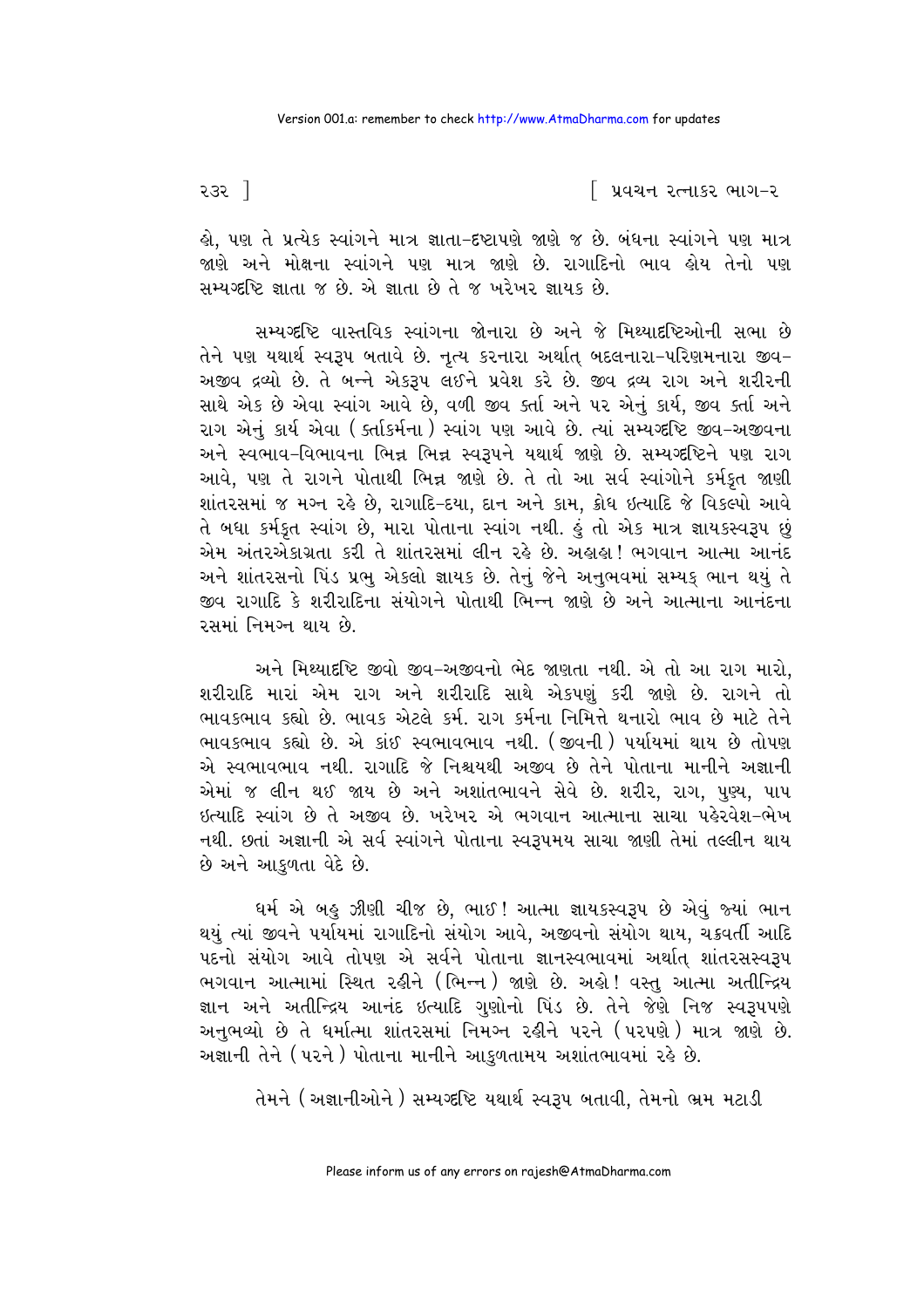િર૩૩

ગાથા ૩૮ <sup>1</sup>

સમ્યગ્દષ્ટિ બનાવે છે. સમ્યગ્દષ્ટિ અજ્ઞાનીને અંતરની વાત સમજાવે છે કે-ભાઈ! આ રાગાદિ અને શરીરાદિ છે એ તો બાહ્ય સ્વાંગ છે, તારી ચીજ નથી. એ તારામાં નથી અને તું એમાં નથી. રાગ, પુણ્ય અને શરીર એ જીવના અધિકારમાં નથી. જીવના અધિકારમાં તો જ્ઞાન, દર્શન, વીર્ય, આનંદ, શાન્તિ ઇત્યાદિ છે. ભગવાન! તું તો જ્ઞાયકસ્વભાવી ત્રિકાળ અખંડ એકરૂપ વસ્તુ છે. તારી પર્યાયમાં પણ જ્ઞાન અને આનંદનો રસ આવે એવું તારૂં સ્વરૂપ છે. તેથી રાગાદિનું લક્ષ છોડી અંતરમાં એકાગ્ર થા. તેથી શાંતરસ પ્રગટ થશે. અતીન્દ્રિય આનંદ પ્રાપ્ત થશે.

રાગથી ભિન્ન આત્મા ચિદાનંદઘન પ્રભુ અતીન્દ્રિય આનંદનો નાથ છે એમ સમકિતી મિથ્યાદૃષ્ટિ જીવને બતાવે છે. ત્યાં એમ જાણનાર પોતે આનંદના નાથમાં સમાઈ જાય છે. રાગથી ખસીને નિરાકુળ આનંદ અને શાન્તિને પ્રાપ્ત થઈ જાય છે. આ પ્રમાણે વસ્તના યથાર્થ સ્વરૂપને જાણી, ભ્રમ મટાડી, શાંતરસમાં લીન થઈ અજ્ઞાની સમ્યગ્દર્શનને પ્રાપ્ત થાય છે. તેની સૂચનારૂપે રંગભૂમિના અંતમાં આચાર્યે **'मज्जन्तु'** ઇત્યાદિ આ શ્લોક રચ્યો છે. તે, હવે જીવ-અજીવનો સ્વાંગ વર્ણવશે તેની સૂચનારૂપે છે એવો આશય સૂચિત થાય છે. આ પ્રમાણે અહીં સુધી રંગભૂમિનું વર્ણન થયું.

> ' નૃત્ય કુતૂહલ તત્ત્વકો, મરિયવિ દેખો ધાય; નિજાનંદ રસમેં છકો, આન સબૈ છિટકાય.'

મરીને પણ-મહાકષ્ટે પણ (ઉગ્ર પુરુષાર્થ કરીને) તમે તત્ત્વને દેખો. સર્વજ્ઞ પરમેશ્વર ભગવાન જિનેશ્વરદેવે જેવો કહ્યો છે તેવા નિજ જ્ઞાનાનંદસ્વરૂપી આત્મામાં ઠરો. કહે છે કે-ભાઈ! તું રાગના રસને છોડી દે. રાગને અને રાગના રસને મારી નાખ. તું આ જીવતા જીવને જીવતો જો. (રાગથી જીવની હિંસા થાય છે). ચૈતન્યજીવન વડે જીવતા ભગવાન આત્માને જાણીને રાગથી નિવૃત્ત થા. દયા, દાન, વ્રત, ભક્તિ ઇત્યાદિ ભાવ આકુળતા અને દુઃખ છે. તેમાં તને જે રસ આવે છે તે છોડી દે. શાન્તરસનો સમુદ્ર ભગવાન આત્મા છે. તેમાં નિમગ્ન થઈ શાંતરસને પ્રાપ્ત થા. આત્માના આનંદના રસમાં છકી જા, અત્યંત લીન થઈ જા. સમકિતી, સંતો અને સર્વે ભગવંતો આનંદરસસમુદ્ર એક ભગવાન આત્માને બતાવે છે. તેથી બીજું બધુંય છોડી એક નિજાનંદરસમાં અત્યંત લીન થાઓ

આ પ્રમાણે જીવ-અજીવ અધિકારમાં પૂર્વરંગ સમાપ્ત થયો.

| પ્રવચન નં. ૮૪, ૮૫, ૮૬, ૮૭ \* દિનાંક ૨૨-૨-૭૬ થી ૬-૬-૭૬ |